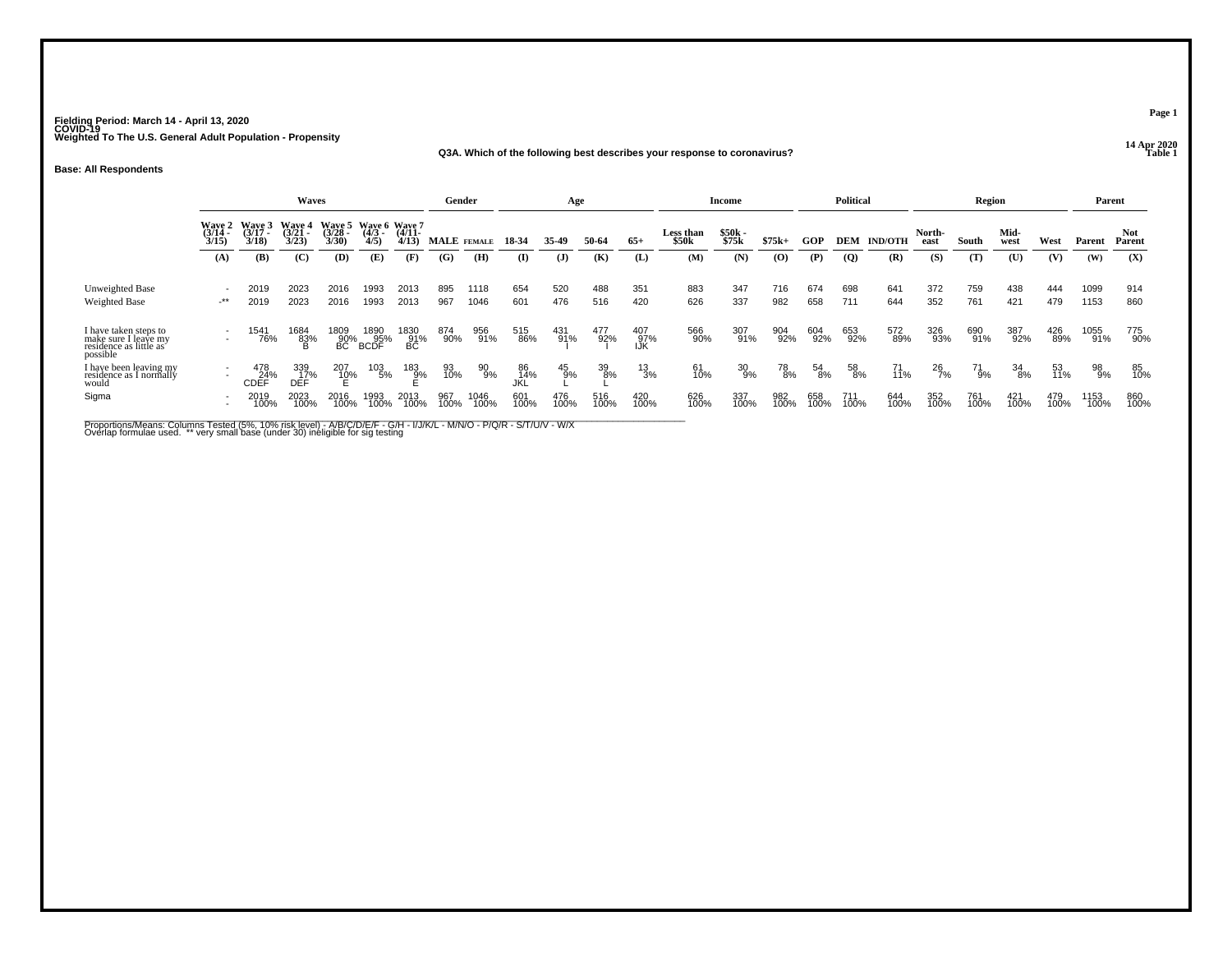ے۔<br>Q5 Governors around the country have told residents to stay indoors and ordered non-essential businesses to keep their<br>Morkers home. If this was also the case where you live, would you leave your home to go to/do any o

**Summary Of Would Go Out For**

**Base: All Respondents**

|                                                       | <b>Waves</b><br>Wave 6 Wave 7             |                                    |                                           |                                    |                         |                          | Gender             |               |                       | Age                      |                    |               |                                       | Income                |                                                     |                       | <b>Political</b>      |                       |                       | Region                |                            |                | Parent                |                      |
|-------------------------------------------------------|-------------------------------------------|------------------------------------|-------------------------------------------|------------------------------------|-------------------------|--------------------------|--------------------|---------------|-----------------------|--------------------------|--------------------|---------------|---------------------------------------|-----------------------|-----------------------------------------------------|-----------------------|-----------------------|-----------------------|-----------------------|-----------------------|----------------------------|----------------|-----------------------|----------------------|
|                                                       | <b>Wave 2</b><br>$(3/14 -$<br>3/15<br>(A) | Wave 3<br>$(3/17 -$<br>3/18<br>(B) | <b>Wave 4</b><br>$(3/21 -$<br>3/23<br>(C) | Wave 5<br>$3/28 -$<br>3/30<br>(D)  | $(4/3 -$<br>4/5)<br>(E) | $(4/11 -$<br>4/13<br>(F) | MALE FEMALE<br>(G) | (H)           | 18 34<br>$\mathbf{I}$ | 35-49<br>$\mathbf{J}$    | 50-64<br>(K)       | $65+$<br>(L)  | Less than<br>\$50 <sub>k</sub><br>(M) | \$50k<br>\$75k<br>(N) | $$75k+$<br>$\boldsymbol{\left( \mathbf{O} \right)}$ | GOP<br>(P)            | <b>DEM</b><br>(Q)     | <b>IND/OTH</b><br>(R) | North-<br>east<br>(S) | South<br>(T)          | Mid-<br>west<br>(U)        | West<br>(V)    | Parent<br>(W)         | Not<br>Parent<br>(X) |
|                                                       |                                           |                                    |                                           |                                    |                         |                          |                    |               |                       |                          |                    |               |                                       |                       |                                                     |                       |                       |                       |                       |                       |                            |                |                       |                      |
| <b>Unweighted Base</b><br><b>Weighted Base</b>        |                                           | $\star\star$                       | 2023<br>2023                              | 2016<br>2016                       | 1993<br>1993            | 2013<br>2013             | 895<br>967         | 1118<br>1046  | 654<br>601            | 520<br>476               | 488<br>516         | 351<br>420    | 883<br>626                            | 347<br>337            | 716<br>982                                          | 674<br>658            | 698<br>711            | 641<br>644            | 372<br>352            | 759<br>761            | 438<br>421                 | 444<br>479     | 1099<br>1153          | 914<br>860           |
| Grocery store                                         |                                           |                                    | 1728<br>85%                               | 1744<br>87%                        | 1744<br>88%             | 1689<br>84%              | 808<br>84%         | 881<br>84%    | 512<br>85%            | 387<br>81%               | 452<br>88%<br>JL   | 338<br>81%    | 539<br>86%                            | 290<br>86%            | 808<br>82%                                          | 561<br>85%            | 592<br>83%            | 536<br>83%            | 295<br>84%            | 648<br>85%            | 357<br>85%                 | 389<br>81%     | 946<br>82%            | 743<br>86%<br>W      |
| Pharmacy                                              |                                           |                                    | 1630<br>81%                               | 1626<br>81%                        | 1619<br>81%             | 1557<br>77%              | 762<br>79%         | 795<br>76%    | 467<br>78%            | 358<br>75%               | 421<br>82%<br>JL   | 311<br>74%    | 474<br>76%                            | 269<br>80%            | 761<br>77%                                          | 531<br>81%            | 543<br>76%            | 483<br>75%            | 280%                  | 614<br>81%<br>v       | 326<br>77%<br>$\mathsf{v}$ | 337<br>70%     | 890<br>77%            | 668<br>78%           |
| Hospital/doctor's office                              |                                           |                                    | 1338<br>66%                               | 1299<br>64%                        | 1323<br>66%             | 1329<br>66%              | 687<br>71%         | 642<br>61%    | 418<br>70%            | 297<br>62%               | 341<br>66%         | 273<br>65%    | 391<br>63%                            | 225<br>67%            | 659<br>67%                                          | 431<br>65%            | 471<br>66%            | 428<br>66%            | 246<br>70%            | 514<br>68%            | 266<br>63%                 | 304<br>64%     | 768<br>67%            | 561<br>65%           |
| Caring for a family<br>member in another<br>household |                                           |                                    | 1355<br>67%<br>DEF                        | 1265<br>$E$ FF <sup>%</sup>        | 1144<br>57%             | 1168<br>58%              | 561<br>58%         | 607<br>58%    | 364<br>61%            | 275<br>58%               | 301<br>58%         | 227<br>54%    | 357<br>57%                            | 211<br>63%            | 564<br>57%                                          | 392<br>60%            | 406<br>57%            | 370<br>57%            | 187<br>53%            | 466<br>61%<br>Sv      | 252<br>60%                 | 263<br>55%     | 681<br>59%            | 487<br>57%           |
| Caring for elderly                                    |                                           |                                    | 1288<br>64%<br>ĔĖ                         | $^{1220}_{61\%}$ FF                | 1106<br>56%             | 1107<br>55%              | 541<br>56%         | 566<br>54%    | 310<br>52%            | 261<br>55%               | 323<br>63%<br>IJL  | 214<br>51%    | 337<br>54%                            | 193<br>57%            | 547<br>56%                                          | 368<br>56%            | 397<br>56%            | 343<br>53%            | 191<br>54%            | 437%<br>V             | 242<br>58%<br>$\mathsf{v}$ | 237<br>49%     | 678<br>59%<br>X       | 430<br>50%           |
| Caring for people with<br>disabilities                |                                           |                                    | 1220<br>$E$ <sup>60</sup> %               | 1165<br>58%<br>eF                  | 1077<br>54%             | 1037<br>51%              | 506<br>52%         | 531<br>51%    | 309<br>51%            | 251<br>53%               | 277<br>-<br>54%    | 199<br>47%    | 321 <sub>%</sub>                      | 194<br>58%<br>mo      | 494<br>50%                                          | 340<br>52%            | 367<br>52%            | 329<br>51%            | 185<br>53%<br>V       | $^{410}_{54\%}$<br>'V | 235<br>56%<br>V            | 207<br>43%     | 626<br>$\frac{54}{x}$ | 411<br>48%           |
| Caring for children                                   |                                           |                                    | 1177<br>DEF                               | 1071<br>53%                        | 1009<br>51%             | 1023<br>51%              | 500<br>52%         | 523<br>50%    | 327<br>54%            | 286<br>$\frac{60}{5}$ KL | 250<br>48%         | 160<br>38%    | 303<br>48%                            | 165<br>49%            | 527<br>54%<br>m                                     | 343<br>52%            | 368<br>52%            | 312<br>48%            | 197<br>56%            | 411<br>54%<br>uV      | 201<br>48%                 | 215<br>45%     | 670<br>$\frac{58}{x}$ | 353<br>41%           |
| Restaurants for carry-out                             |                                           |                                    | 1070<br>$\frac{53}{5}$                    | 1111<br>55%                        | 948<br>48%              | 1017<br>51%              | 494<br>51%         | 523<br>50%    | 303<br>50%            | 228<br>48%               | 283<br>55%         | 204<br>49%    | 283<br>45%                            | 174<br>52%<br>m       | 530<br>54%<br>М                                     | 364<br>55%<br>QR      | 342<br>48%            | 311<br>48%            | 180<br>51%            | 387<br>51%            | 207<br>49%                 | 243<br>51%     | 580<br>50%            | 438<br>51%           |
| Banks                                                 |                                           |                                    | 960<br>47%                                | 986<br>49%                         | 48%                     | 972<br>48%               | 484<br>50%         | 488<br>47%    | 296<br>49%            | $^{235}_{49\%}$          | 258<br>50%         | 184<br>44%    | 304<br>48%                            | 170<br>50%            | 462%                                                | 331<br>50%            | 329<br>46%            | 313<br>49%            | 190<br>54%<br>Tu      | 343<br>45%            | 195<br>46%                 | 243<br>51%     | 566<br>49%            | 406<br>47%           |
| Daily exercise                                        |                                           |                                    | 972<br>48%                                | 1091<br>CEF                        | 944<br>47%              | 945<br>47%               | 470<br>49%         | 475<br>45%    | 277<br>46%            | 209<br>44%               | 256<br>-50%        | 202<br>$-48%$ | 231<br>-37%                           | 168<br>$\frac{50}{M}$ | 524<br>53%<br>M                                     | 330<br>$\frac{50}{R}$ | 342<br>48%            | 273<br>42%            | 158<br>45%            | 352<br>46%            | 199<br>47%                 | 235<br>49%     | 563<br>49%            | 382<br>44%           |
| Visit friends                                         |                                           |                                    | 393<br>19%<br>DEF                         | 328<br>16%<br>EF                   | 230<br>12%              | 234<br>$-12%$            | 153<br>16%<br>н    | 80<br>$-8%$   | 128<br>21%<br>JKL     | 57<br>$\frac{12}{12}$    | $\frac{35}{7\%}$   | 14<br>3%      | 78<br>13%<br>n                        | 27<br>$-8%$           | $^{120}_{12\%}$<br>n.                               | 92<br>14%<br>q        | 71<br>10%             | 72<br>11%             | 37<br>10%             | 82<br>11%             | 44<br>11%                  | 71<br>15%      | 136<br>12%            | 97<br>11%            |
| Having dinner at a friend's<br>house                  |                                           |                                    | 360<br>18%<br>DEF                         | $^{278}_{\hbox{\scriptsize{14%}}}$ | 197<br>10%              | 207<br>10%               | 129<br>13%<br>н    | $^{79}_{8\%}$ | 105<br>18%<br>JKL     | 56<br>12%<br>KL          | $\frac{33}{6\%}$   | $^{13}_{3\%}$ | 65<br>10%                             | $^{23}_{7\%}$         | $112 \atop 1196$<br>n                               | 78<br>12%             | $^{62}_{9\%}$         | 68<br>11%             | 36<br>10%             | 75<br>10%             | $\frac{38}{9\%}$           | 59<br>12%      | 118<br>10%            | 89<br>10%            |
| Schools                                               |                                           |                                    | 235<br>$\overline{f}^2$                   | 233<br>$\overline{E}^2$ F          | 146<br>7%               | 183<br>9%                | 102<br>11%<br>h    | 81<br>8%      | 90<br>15%<br>KL       | 55<br>12%<br>KL          | 32<br>6%           | 6<br>1%       | 60<br>10%<br>n.                       | 21<br>6%              | 94<br>10%                                           | 61<br>9%              | 71<br>10%             | 51<br>8%              | 30<br>9%              | 73<br>10%             | 29<br>7%                   | 52<br>11%      | 117<br>10%            | 66<br>8%             |
| Hosting people for dinner                             |                                           |                                    | 222<br>11%<br>EF                          | 227<br>11%<br>EF.                  | $132 \atop 7\%$         | 150<br>7%                | 104<br>11%<br>н    | 46<br>4%      | 80<br>13%<br>JKĽ      | 40<br>8%<br>kL           | $^{25}_{5\%}$<br>L | 5<br>1%       | 36<br>6%                              | 20<br>6%              | 91<br>9%<br>М                                       | 61<br>9%<br>Ř.        | $^{58}_{\ 8\%}$<br>r. | 31<br>5%              | 27<br>8%              | $\frac{53}{7\%}$      | 21<br>5%                   | 49<br>10%<br>Ú | 105<br>9%<br>X        | $^{45}_{\ 5\%}$      |
| Going to the gym                                      |                                           |                                    | 186<br>9%<br>Εf                           | 185<br>9%<br>Ef                    | $\frac{133}{7\%}$       | 144<br>7%                | 101<br>10%<br>н    | 43<br>4%      | 88<br>15%<br>JKL      | 36<br>8%<br>KĹ           | 16<br>3%           | 3<br>1%       | 34<br>5%                              | 18<br>5%              | 85<br>9%<br>м                                       | 47<br>7%              | 56<br>8%              | 41<br>6%              | 30<br>9%              | $\frac{56}{7\%}$      | 21<br>5%                   | 37<br>8%       | 90<br>8%              | $^{54}_{\ 6\%}$      |

Proportions/Means: Columns Tested (5%, 10% risk level) - A/B/C/D/E/F - G/H - I/J/K/L - M/N/O - P/Q/R - S/T/U/V - W/X<br>Overlap formulae used. \*\* very small base (under 30) ineligible for sig testing

**Page 2**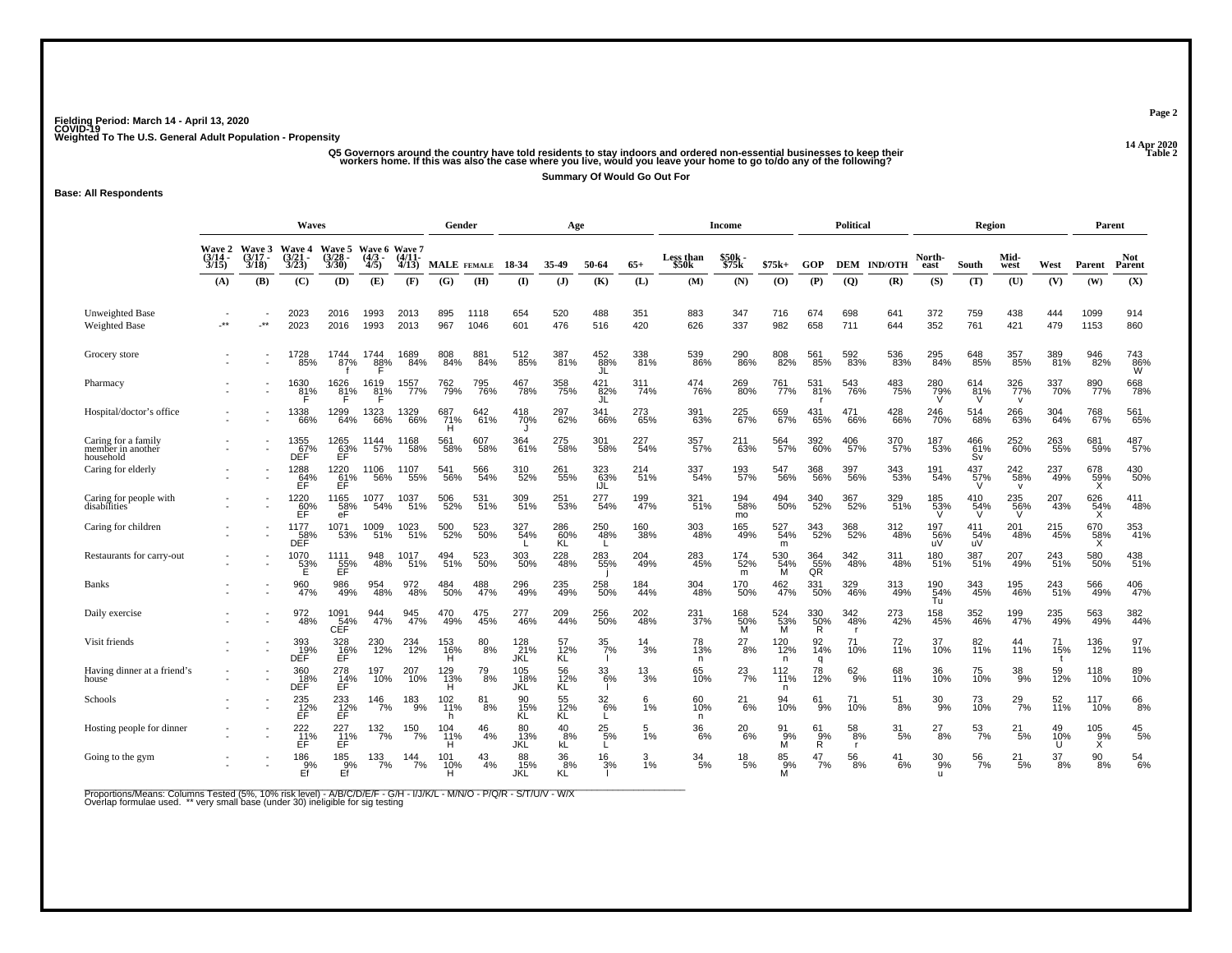# ے۔<br>Q5 Governors around the country have told residents to stay indoors and ordered non-essential businesses to keep their<br>Workers home. If this was also the case where you live, would you leave your home to go to/do any o

**Summary Of Would Not Go Out For**

**Base: All Respondents**

|                                                       | Waves<br>Wave 6 Wave 7             |                         |                                   |                             |                                                            |                                                                                | Gender      |                  |                 | Age                    |                  |                          |                           | Income                |                 |            | <b>Political</b> |                        |                | <b>Region</b>              |                            |                                         | Parent          |                       |
|-------------------------------------------------------|------------------------------------|-------------------------|-----------------------------------|-----------------------------|------------------------------------------------------------|--------------------------------------------------------------------------------|-------------|------------------|-----------------|------------------------|------------------|--------------------------|---------------------------|-----------------------|-----------------|------------|------------------|------------------------|----------------|----------------------------|----------------------------|-----------------------------------------|-----------------|-----------------------|
|                                                       | <b>Wave 2</b><br>$(3/14 -$<br>3/15 | Wave 3<br>(3/17<br>3/18 | Wave 4<br>$\frac{(3/21)}{3/23}$   | Wave 5<br>$(3/28 -$<br>3/30 | $(4/3 -$<br>4/5)                                           | $(4/11 -$<br>4/13                                                              | MALE FEMALE |                  | 18-34           | 35-49                  | 50-64            | $65+$                    | <b>Less than</b><br>\$50k | \$50k -<br>\$75k      | $$75k+$         | GOP        | <b>DEM</b>       | <b>IND/OTH</b>         | North-<br>east | South                      | Mid-<br>west               | West                                    | Parent          | <b>Not</b><br>Parent  |
|                                                       | (A)                                | (B)                     | (C)                               | (D)                         | (E)                                                        | (F)                                                                            | (G)         | (H)              | $\mathbf{I}$    | $($ $)$                | (K)              | (L)                      | (M)                       | (N)                   | $\bf{(0)}$      | (P)        | $\overline{Q}$   | (R)                    | (S)            | (T)                        | (U)                        | (V)                                     | (W)             | (X)                   |
| Unweighted Base<br><b>Weighted Base</b>               | $***$                              | $\star\star$            | 2023<br>2023                      | 2016<br>2016                | 1993<br>1993                                               | 2013<br>2013                                                                   | 895<br>967  | 1118<br>1046     | 654<br>601      | 520<br>476             | 488<br>516       | 351<br>420               | 883<br>626                | 347<br>337            | 716<br>982      | 674<br>658 | 698<br>711       | 641<br>644             | 372<br>352     | 759<br>761                 | 438<br>421                 | 444<br>479                              | 1099<br>1153    | 914<br>860            |
| Going to the gym                                      |                                    |                         | 1837<br>91%                       | 1831<br>91%                 | 1860<br>93%<br>CD                                          | 1869<br>93%<br>cd                                                              | 866<br>90%  | 1003<br>96%<br>G | 513<br>85%      | 440<br>92%             | 500<br>97%<br>IJ | 417<br>99%<br>IJk        | 592<br>95%<br>$\Omega$    | 319<br>95%            | 897<br>91%      | 612<br>93% | 655<br>92%       | 603<br>94%             | 322<br>91%     | 705<br>93%                 | 400<br>95%<br><b>s</b>     | 442<br>92%                              | 1064<br>92%     | 806<br>94%            |
| Hosting people for dinner                             |                                    |                         | 1801<br>89%                       | 1789<br>89%                 | 1861<br>93%<br>ĆĎ                                          | 1863<br>03%<br>CD                                                              | 862<br>89%  | 1000<br>96%<br>Ĝ | 521<br>87%      | 436<br>92%             | 491<br>95%       | 415<br>99%<br><b>IJK</b> | 590<br>94%<br>Ō           | 318<br>94%            | 891%            | 597<br>91% | 653<br>92%       | $^{612}_{95\%}$<br>Pq  | 325<br>92%     | 708<br>93%                 | 400<br>95%                 | 430<br>90%                              | 1049<br>91%     | 814<br>95%<br>W       |
| Schools                                               |                                    |                         | 1788<br>88%                       | 1783<br>88%                 | 1847<br>$\overset{93}{\text{CD}}$                          | 1830<br>CD <sup>91%</sup>                                                      | 865<br>89%  | 965<br>92%<br>g  | 511<br>85%      | 421<br>88%             | 484<br>94%<br>ĨĴ | 414<br>100%              | 566<br>90%                | 317<br>94%<br>m       | 888<br>90%      | 598<br>91% | 640<br>90%       | 593<br>92%             | 322<br>91%     | 688<br>90%                 | 393<br>93%                 | 427<br>89%                              | 1036<br>90%     | 794<br>92%            |
| Having dinner at a friend's<br>house                  |                                    |                         | 1663<br>82%                       | 1738<br>86%                 | 1796<br>90%<br>ĆĎ                                          | 1806<br>$\overset{\sim}{\phantom{00000}}\overset{\sim}{\phantom{000000}}\,$ CD | 838<br>87%  | 967<br>92%<br>G  | 496<br>82%      | 420<br>88%             | 483<br>94%<br>IJ | 407<br>97%<br>IJk        | 562<br>90%                | 314<br>93%<br>$\circ$ | 870<br>89%      | 580<br>88% | 649<br>91%       | 576<br>89%             | 316<br>90%     | 686<br>90%                 | 384<br>91%                 | 420<br>88%                              | 1035<br>90%     | 770<br>90%            |
| Visit friends                                         |                                    |                         | 1630<br>81%                       | 1688<br>84%                 | 1763<br>88%<br>CD                                          | 1779<br>88%<br>CD                                                              | 813<br>84%  | 966<br>92%<br>G  | 473<br>79%      | 419<br>88%             | 481<br>93%<br>U  | 406<br>97%<br>IJk        | 548<br>87%                | $310$<br>92%<br>mo    | 862<br>88%      | 567<br>86% | 640<br>90%<br>D  | 572<br>89%             | 315<br>90%     | 679<br>89%<br>$\mathsf{v}$ | 377<br>89%                 | 408<br>85%                              | 1017<br>88%     | 762<br>89%            |
| Daily exercise                                        |                                    |                         | $\overset{1051}{\substack{52\%}}$ | 925<br>46%                  | 1049<br>53%                                                | $\underset{\begin{array}{c} 1068 \\ 53\% \end{array}}{10}$                     | 497<br>51%  | 572<br>55%       | 324<br>54%      | 267<br>56%             | 260<br>$-50%$    | 218<br>52%               | 396<br>63%<br>NO          | 170<br>50%            | 458<br>47%      | 328<br>50% | 369<br>52%       | 371<br>$\frac{58}{Pq}$ | 194<br>55%     | 409<br>54%                 | 222<br>53%                 | 243<br>51%                              | 590<br>51%      | 478<br>56%            |
| <b>Banks</b>                                          |                                    |                         | 1063<br>53%                       | 1030<br>51%                 | 1039<br>52%                                                | 1041<br>52%                                                                    | 483<br>50%  | 558<br>53%       | 305<br>51%      | 241<br>51%             | 258<br>50%       | 236<br>56%               | 323<br>52%                | 167<br>50%            | 520<br>53%      | 328<br>50% | 382<br>54%       | 331<br>51%             | 162<br>46%     | 417<br>$\frac{11}{55}\%$   | 226<br>54%<br><sub>S</sub> | 236<br>49%                              | 588<br>51%      | 453<br>53%            |
| Restaurants for carry-out                             |                                    |                         | 953<br>47%                        | 905<br>45%                  | $\overset{1045}{\underset{\text{CD}}{\scriptstyle{52\%}}}$ | 996<br>49%<br>D                                                                | 473<br>49%  | 523<br>50%       | 298<br>50%      | 248<br>52%             | 233<br>45%       | 216<br>51%               | 344<br>$\frac{55}{10}$    | 163<br>48%            | 452<br>46%      | 294<br>45% | 369<br>52%       | 333<br>52%<br>P        | 172<br>49%     | 374<br>49%                 | 214<br>51%                 | 236<br>49%                              | 574<br>50%      | 422<br>49%            |
| Caring for children                                   |                                    |                         | 846<br>42%                        | 945<br>47%<br>C             | 984<br>49%<br>C                                            | 990<br>49%<br>C                                                                | 467<br>48%  | 523<br>50%       | 274<br>46%      | 190<br>40%             | 266<br>52%<br>J  | 260<br>62%<br>IJK        | 323<br>52%<br>$\circ$     | 172<br>51%            | 455<br>46%      | 316<br>48% | 343<br>48%       | 331<br>52%             | 155<br>44%     | 350<br>46%                 | 220<br>52%<br>st           | $^{264}_{\substack{55\% \\ \text{ST}}}$ | 483<br>42%      | 507<br>59%<br>W       |
| Caring for people with<br>disabilities                |                                    |                         | 803<br>40%                        | 851<br>42%                  | 916<br>46%<br>Cd                                           | 976<br>$\overset{49}{\text{CD}}$                                               | 461<br>48%  | 515<br>49%       | 292<br>49%      | 226<br>47%             | 238<br>46%       | 221<br>53%               | 305<br>49%<br>n           | 143<br>42%            | 488<br>50%<br>n | 318<br>48% | 344<br>48%       | 314<br>49%             | 167<br>47%     | 351<br>46%                 | 186<br>44%                 | 272<br>$\frac{57}{510}$                 | 528<br>46%      | 449<br>52%<br>W       |
| Caring for elderly                                    |                                    |                         | 735<br>36%                        | 796<br>39%                  | 887<br>44%<br>CD                                           | 906<br>45%<br>CĎ                                                               | 426<br>44%  | 480<br>46%       | 291<br>48%<br>κ | 215<br>$\frac{45}{16}$ | 193<br>37%       | 206<br>49%<br>κ          | 290<br>46%                | 145<br>43%            | 436<br>44%      | 290<br>44% | 314<br>44%       | 301<br>47%             | 161<br>46%     | 324<br>43%                 | 179<br>42%                 | 242<br>51%<br>Tu                        | 476<br>41%      | 430<br>$\frac{50}{W}$ |
| Caring for a family<br>member in another<br>household |                                    |                         | 668<br>33%                        | 751 <sub>%</sub><br>C       | 849<br>43%<br>CĎ                                           | 845<br>42%<br>СĎ                                                               | 406<br>42%  | 439<br>42%       | 237<br>39%      | 201<br>42%             | 214<br>42%       | 193<br>46%               | 269<br>43%                | $^{127}_{37\%}$       | 418<br>43%      | 266<br>40% | 305<br>43%       | 274<br>43%             | 166<br>47%     | 295<br>39%                 | 169<br>40%                 | 216<br>45%                              | $^{472}_{41\%}$ | 373%                  |
| Hospital/doctor's office                              |                                    |                         | 685<br>34%                        | 717<br>36%                  | 670<br>34%                                                 | 684<br>34%                                                                     | 280<br>29%  | $^{404}_{39\%}$  | 183<br>30%      | 179<br>38%             | 175<br>34%       | 147<br>35%               | 235<br>37%                | 113<br>33%            | 323<br>33%      | 228<br>35% | 240<br>34%       | 216<br>34%             | 107<br>30%     | 247<br>32%                 | 155<br>37%                 | 175<br>36%                              | 386<br>33%      | 298<br>35%            |
| Pharmacy                                              |                                    |                         | 393<br>19%                        | 390<br>19%                  | 374<br>19%                                                 | $^{456}_{23\%}$ CDE                                                            | 204<br>21%  | 251<br>24%       | 134<br>22%      | 118<br>25%<br>Κ        | 95<br>18%        | 109<br>26%<br>Κ          | 152<br>24%                | 69<br>20%             | 221<br>23%      | 127<br>19% | 168<br>24%       | 161<br>25%<br>p        | 72<br>21%      | 147<br>19%                 | 95<br>23%                  | 142<br>30%<br><b>STu</b>                | 264<br>23%      | 192<br>22%            |
| Grocery store                                         |                                    |                         | 295<br>15%                        | 272<br>13%                  | 249<br>12%                                                 | 324<br>16%<br>dE                                                               | 159<br>16%  | 165<br>16%       | 89<br>15%       | 89<br>19%              | 12%              | 82<br>19%                | 88<br>14%                 | 47<br>14%             | 174<br>18%      | 97<br>15%  | 119<br>17%       | 108<br>17%             | 57<br>16%      | 113<br>15%                 | 64<br>15%                  | 90<br>19%                               | 207<br>18%      | 117<br>14%            |

Proportions/Means: Columns Tested (5%, 10% risk level) - A/B/C/D/E/F - G/H - I/J/K/L - M/N/O - P/Q/R - S/T/U/V - W/X<br>Overlap formulae used. \*\* very small base (under 30) ineligible for sig testing

**Page 3**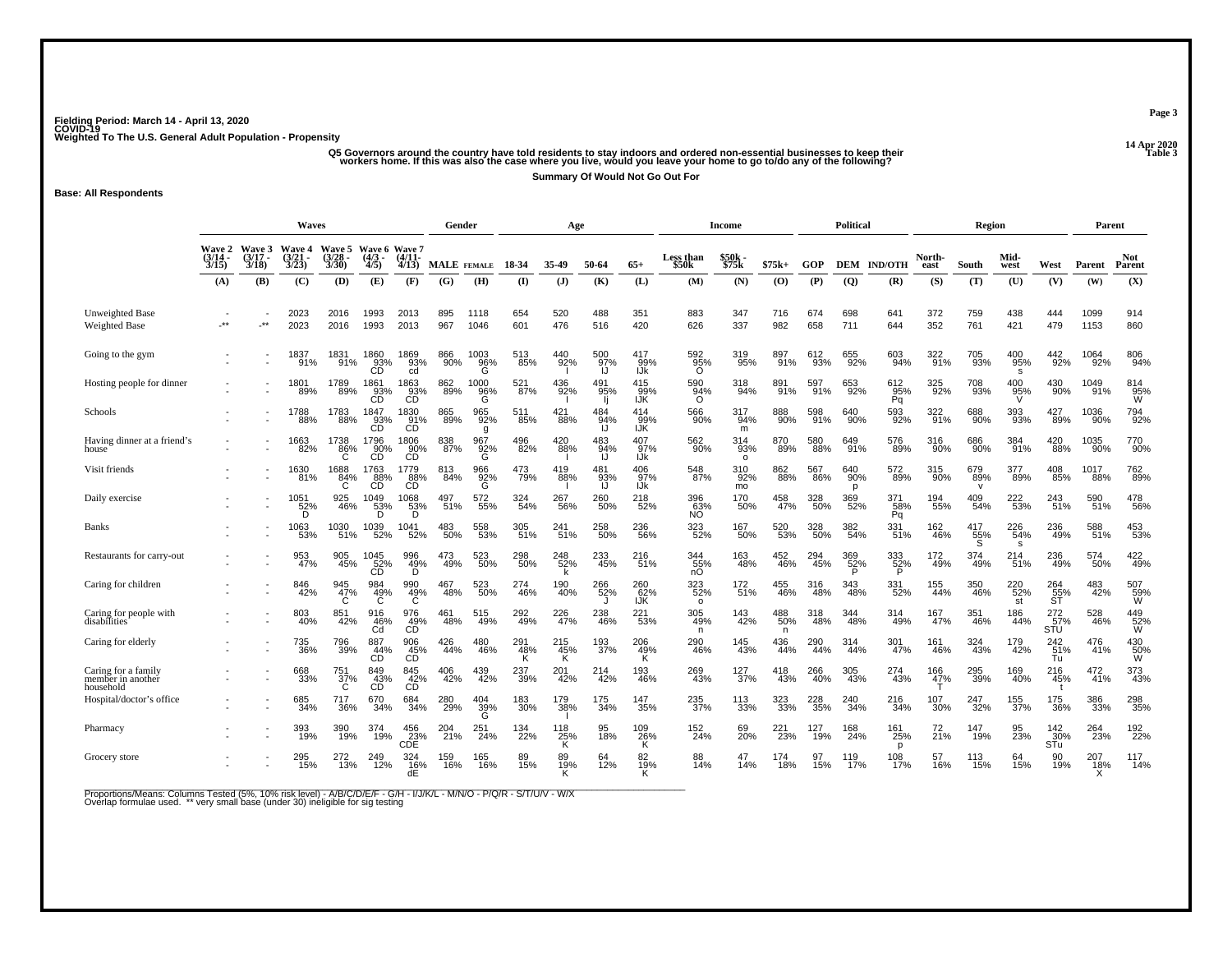### **14 Apr 2020 Q6 What are you more likely to do post covid19 (e.g., when the economy opens or the curve flattened)?**

#### **Base: All Respondents**

|                                                                           |                                        |                           | Waves                   |                                                        |                                                      |                   |             | Gender          |             | Age              |             |             |                           | Income            |             |             | <b>Political</b> |                |                | Region      |              |             | Parent       |                      |
|---------------------------------------------------------------------------|----------------------------------------|---------------------------|-------------------------|--------------------------------------------------------|------------------------------------------------------|-------------------|-------------|-----------------|-------------|------------------|-------------|-------------|---------------------------|-------------------|-------------|-------------|------------------|----------------|----------------|-------------|--------------|-------------|--------------|----------------------|
|                                                                           | <b>Wave 2</b><br>$\frac{(3714)}{3/15}$ | Wave 3<br>(3/17 -<br>3/18 | Waye 4<br>(3/21<br>3/23 | Wave 5 Wave 6 Wave 7<br>(3/28 - (4/3 - (4/11 -<br>3/30 | 4/5                                                  | 4/13              | MALE FEMALE |                 | 18-34       | 35.49            | 50-64       | $65+$       | <b>Less than</b><br>\$50k | $$50k -$<br>\$75k | $$75k+$     | GOP         | DEM              | <b>IND/OTH</b> | North-<br>east | South       | Mid-<br>west | West        | Parent       | <b>Not</b><br>Parent |
|                                                                           | (A)                                    | (B)                       | (C)                     | (D)                                                    | (E)                                                  | (F)               | (G)         | (H)             | (I)         | $\mathbf{J}$     | (K)         | (L)         | (M)                       | (N)               | $\bf{(0)}$  | (P)         | $\overline{Q}$   | (R)            | (S)            | (T)         | (U)          | (V)         | (W)          | (X)                  |
| <b>Unweighted Base</b><br>Weighted Base                                   | $\overline{\phantom{a}}$<br>$-***$     | _**                       | 2023<br>2023            | 2016<br>2016                                           | $\sim$<br>_**                                        | 2013<br>2013      | 895<br>967  | 1118<br>1046    | 654<br>601  | 520<br>476       | 488<br>516  | 351<br>420  | 883<br>626                | 347<br>337        | 716<br>982  | 674<br>658  | 698<br>711       | 641<br>644     | 372<br>352     | 759<br>761  | 438<br>421   | 444<br>479  | 1099<br>1153 | 914<br>860           |
| Order take out from a<br>restaurant and pick it up<br>vourself            | $\overline{\phantom{a}}$<br>۰          | ٠                         | 1251<br>62%             | 1198<br>59%                                            | $\overline{\phantom{a}}$<br>$\overline{\phantom{a}}$ | 1333<br>66%<br>ĆĎ | 610<br>63%  | 723<br>69%<br>G | 307<br>51%  | 271<br>57%       | 424<br>82%  | 331<br>79%  | 406<br>65%                | 242<br>72%<br>mo  | 643<br>65%  | 466<br>71%  | 409<br>58%       | 458<br>71%     | 230<br>65%     | 499<br>66%  | 300<br>71%   | 303<br>63%  | 771<br>67%   | 562<br>65%           |
| Order food delivery from<br>an app (e.g., UberEATS,<br>GrubHub, Doordash) | $\overline{\phantom{a}}$<br>۰          | ٠<br>٠                    | 772<br>38%              | 818<br>41%                                             | $\overline{\phantom{a}}$                             | 680<br>34%        | 357<br>37%  | 323<br>31%      | 294<br>49%  | 205<br>43%<br>KĹ | 92<br>18%   | 89<br>21%   | 220<br>35%                | 96<br>28%         | 339<br>35%  | 192<br>29%  | 302<br>42%<br>PR | 186<br>29%     | 122<br>35%     | 261<br>34%  | 121<br>29%   | 176<br>37%  | 383<br>33%   | 297<br>35%           |
| Sigma                                                                     | $\overline{\phantom{a}}$<br>۰          | ٠                         | 2023<br>100%            | 2016<br>100%                                           | $\overline{\phantom{a}}$                             | 2013<br>100%      | 967<br>100% | 1046<br>100%    | 601<br>100% | 476<br>100%      | 516<br>100% | 420<br>100% | 626<br>100%               | 337<br>100%       | 982<br>100% | 658<br>100% | 711<br>100%      | 644<br>100%    | 352<br>100%    | 761<br>100% | 421<br>100%  | 479<br>100% | 1153<br>100% | 860<br>100%          |

Proportions/Means: Columns Tested (5%, 10% risk level) - A/B/C/D/E/F - G/H - I/J/K/L - M/N/O - P/Q/R - S/T/U/V - W/X<br>Overlap formulae used. \*\* very small base (under 30) ineligible for sig testing

**Page 4**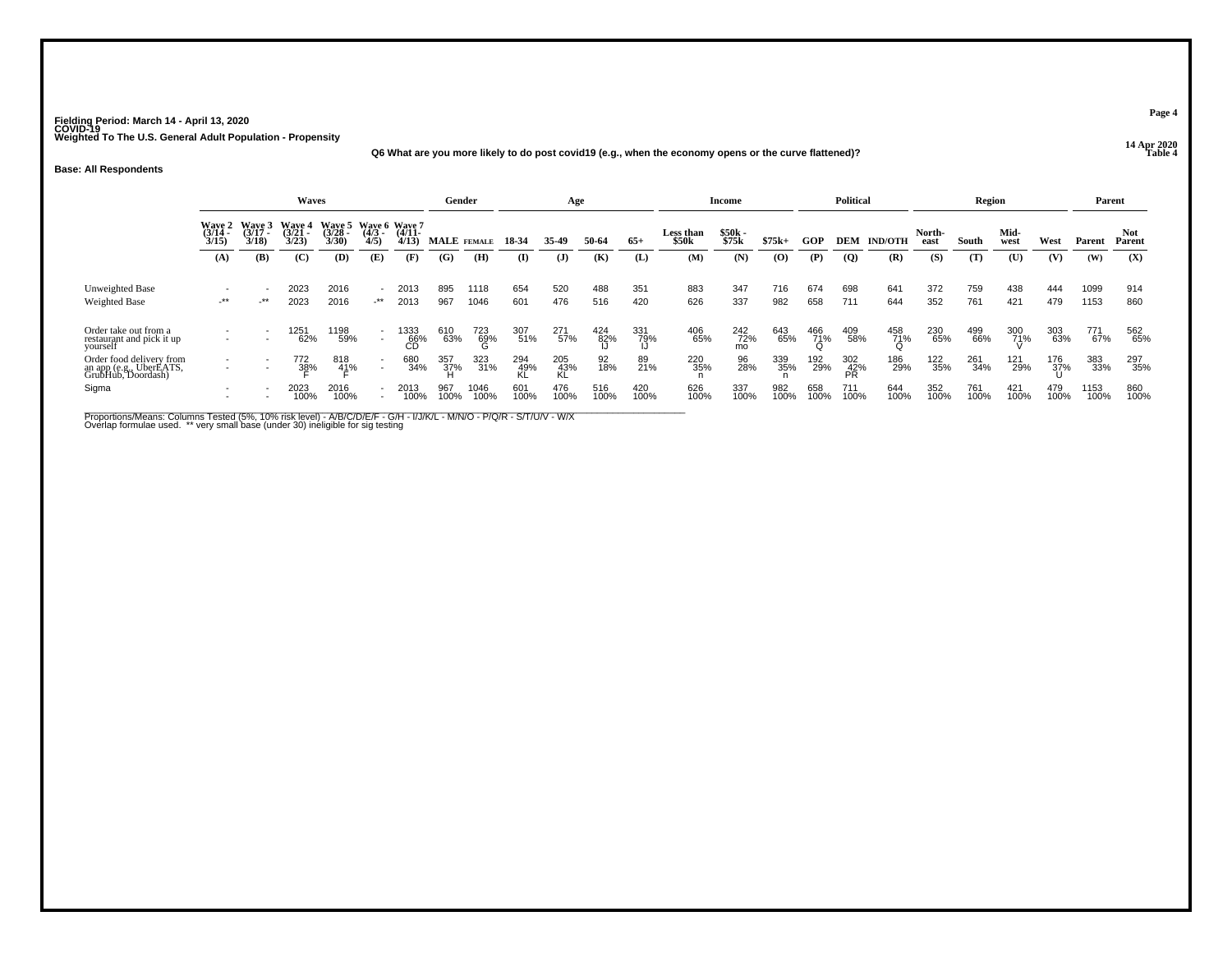### **14 Apr 2020 Q7 What are you more likely to do post covid19 (e.g., when the economy opens or the curve flattened)?**

#### **Base: All Respondents**

|                                                                  |                                        |                         | Waves                           |                         |                                                      |                   | Gender             |              |             | Age              |                 |             |                                | Income           |                         |             | <b>Political</b> |                |                | Region      |              |             |              | Parent               |
|------------------------------------------------------------------|----------------------------------------|-------------------------|---------------------------------|-------------------------|------------------------------------------------------|-------------------|--------------------|--------------|-------------|------------------|-----------------|-------------|--------------------------------|------------------|-------------------------|-------------|------------------|----------------|----------------|-------------|--------------|-------------|--------------|----------------------|
|                                                                  | <b>Wave 2</b><br>$\frac{(3/14)}{3/15}$ | Wave 3<br>(3/17<br>3/18 | <b>Wave 4</b><br>(3/21)<br>3/23 | Waye 5<br>(3/28<br>3/30 | Wave 6 Wave 7<br>$\frac{(4/3)}{4/5}$                 | $(4/11 -$<br>4/13 | <b>MALE</b> FEMALE |              | 18-34       | 35.49            | 50-64           | $65+$       | Less than<br>\$50 <sub>k</sub> | \$50k<br>\$75k   | $$75k+$                 | GOP         | <b>DEM</b>       | <b>IND/OTH</b> | North-<br>east | South       | Mid-<br>west | West        | Parent       | <b>Not</b><br>Parent |
|                                                                  | (A)                                    | (B)                     | $\mathbf C$                     | (D)                     | (E)                                                  | (F)               | (G)                | (H)          | (I)         | ( <b>J</b> )     | (K)             | (L)         | (M)                            | (N)              | (0)                     | (P)         | $\overline{Q}$   | (R)            | (S)            | (T)         | (U)          | (V)         | (W)          | (X)                  |
| Unweighted Base<br>Weighted Base                                 | $-***$                                 | $+$ **                  | 2023<br>2023                    | 2016<br>2016            | $\sim$<br>_**                                        | 2013<br>2013      | 895<br>967         | 1118<br>1046 | 654<br>601  | 520<br>476       | 488<br>516      | 351<br>420  | 883<br>626                     | 347<br>337       | 716<br>982              | 674<br>658  | 698<br>711       | 641<br>644     | 372<br>352     | 759<br>761  | 438<br>421   | 444<br>479  | 1099<br>1153 | 914<br>860           |
| Order home delivery<br>groceries (e.g., Instacart,<br>Postmates) |                                        |                         | 547<br>27%                      | 613<br>30%              | $\overline{\phantom{a}}$                             | 545<br>27%        | 300<br>31%         | 245<br>23%   | 208<br>35%  | 172<br>36%<br>KL | 87<br>17%       | 77<br>18%   | 153<br>24%                     | 64<br>19%        | 312<br>32%<br><b>MN</b> | 178<br>27%  | 213<br>30%       | 154<br>24%     | 110<br>31%     | 208<br>27%  | 98<br>23%    | 129<br>27%  | 339<br>29%   | 206<br>24%           |
| Buy groceries in person                                          | $\overline{\phantom{a}}$               |                         | 1476<br>73%                     | 1403<br>70%             | $\overline{\phantom{a}}$<br>$\overline{\phantom{a}}$ | 1468<br>73%       | 667<br>69%         | 801<br>77%   | 393<br>65%  | 304<br>64%       | $^{429}_{83\%}$ | 343<br>82%  | 473<br>76%                     | 273<br>81%<br>mО | 670<br>68%              | 480<br>73%  | 499<br>70%       | 490<br>76%     | 242<br>69%     | 553<br>73%  | 323<br>77%   | 350<br>73%  | 814<br>71%   | 654<br>76%<br>W      |
| Sigma                                                            | $\overline{\phantom{a}}$               |                         | 2023<br>100%                    | 2016<br>100%            | $\overline{\phantom{a}}$                             | 2013<br>100%      | 967<br>100%        | 1046<br>100% | 601<br>100% | 476<br>100%      | 516<br>100%     | 420<br>100% | 626<br>100%                    | 337<br>100%      | 982<br>100%             | 658<br>100% | 711<br>100%      | 644<br>100%    | 352<br>100%    | 761<br>100% | 421<br>100%  | 479<br>100% | 1153<br>100% | 860<br>100%          |

Proportions/Means: Columns Tested (5%, 10% risk level) - A/B/C/D/E/F - G/H - I/J/K/L - M/N/O - P/Q/R - S/T/U/V - W/X<br>Overlap formulae used. \*\* very small base (under 30) ineligible for sig testing

**Page 5**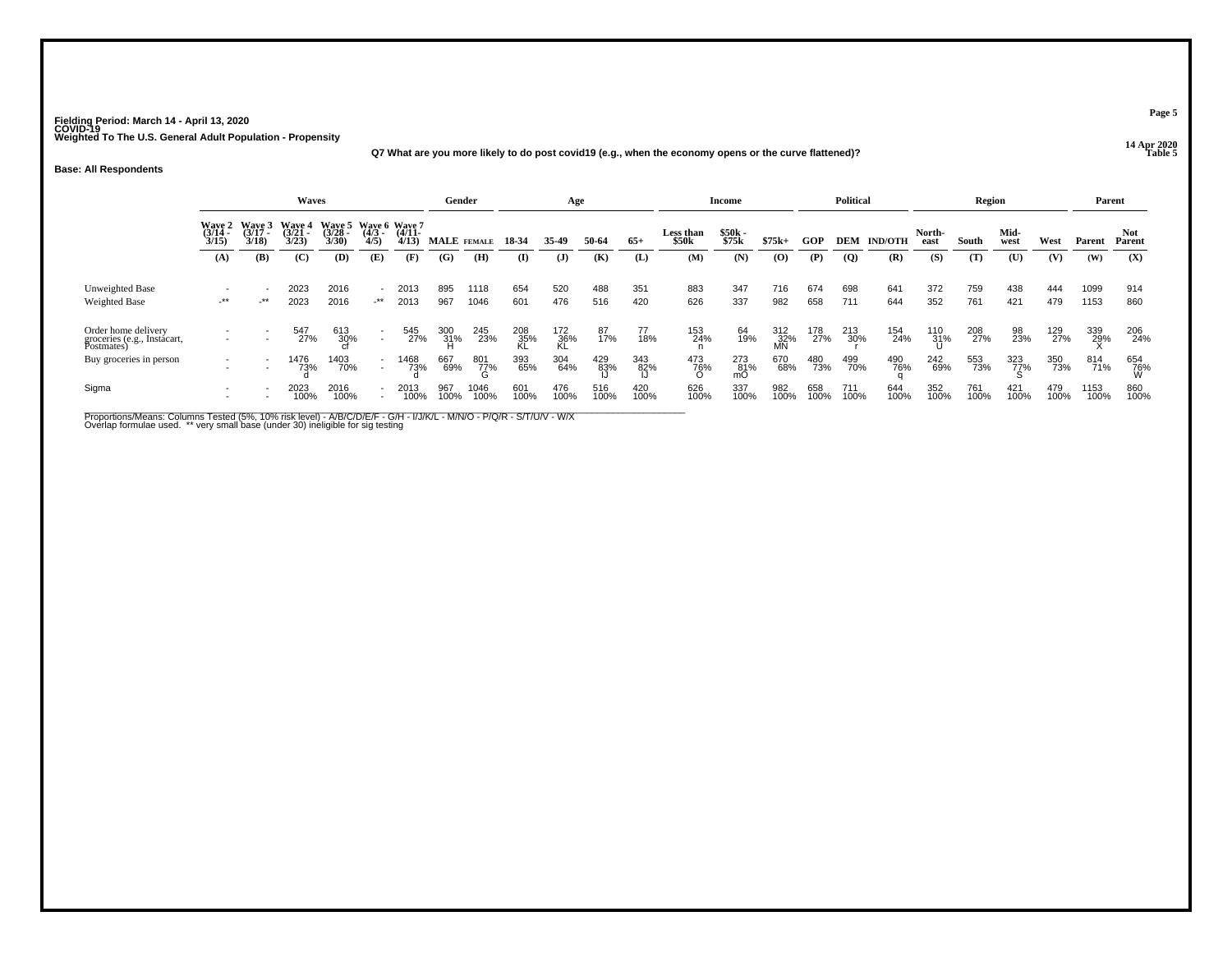y of the following actions will make you comfortable to do certain activities (e.g., fly, go to the gym, go to<br>BHV02 Which of the following actions will make you comfortable to do certain activities (e.g., fly, go to the g

#### **Base: All Respondents**

|                                                                                                  | Waves                       |                             |                                |                                 |                                 |                   | Gender       |                  |              | Age                           |                               |                   |                           | <b>Income</b>   |                 |              | Political               |                    |                 | Region           |              |                            | Parent        |                      |
|--------------------------------------------------------------------------------------------------|-----------------------------|-----------------------------|--------------------------------|---------------------------------|---------------------------------|-------------------|--------------|------------------|--------------|-------------------------------|-------------------------------|-------------------|---------------------------|-----------------|-----------------|--------------|-------------------------|--------------------|-----------------|------------------|--------------|----------------------------|---------------|----------------------|
|                                                                                                  | Wave 2<br>$(3/14 -$<br>3/15 | Wave 3<br>$(3/17 -$<br>3/18 | <b>Wave 4</b><br>(3/21<br>3/23 | <b>Wave 5</b><br>(3/28)<br>3/30 | Wave 6 Wave 7<br>(4/3 -<br>4/5) | $(4/11 -$<br>4/13 | MALE FEMALE  |                  | 18-34        | 35-49                         | 50-64                         | $65+$             | <b>Less than</b><br>\$50k | \$50k<br>\$75k  | $$75k+$         | GOP          |                         | <b>DEM IND/OTH</b> | North-<br>east  | South            | Mid-<br>west | West                       | Parent        | <b>Not</b><br>Parent |
|                                                                                                  | (A)                         | (B)                         | (C)                            | (D)                             | (E)                             | (F)               | (G)          | (H)              | $($ I        | ( <b>J</b> )                  | (K)                           | (L)               | (M)                       | (N)             | (0)             | (P)          | $\overline{Q}$          | (R)                | (S)             | (T)              | (U)          | (V)                        | (W)           | (X)                  |
| Unweighted Base<br><b>Weighted Base</b>                                                          | **                          | $^{\star}$                  | $***$                          | $***$                           | $\cdot^{\star\star}$            | 2013<br>2013      | 895<br>967   | 1118<br>1046     | 654<br>601   | 520<br>476                    | 488<br>516                    | 351<br>420        | 883<br>626                | 347<br>337      | 716<br>982      | 674<br>658   | 698<br>711              | 641<br>644         | 372<br>352      | 759<br>761       | 438<br>421   | 444<br>479                 | 1099<br>1153  | 914<br>860           |
| A vaccine has been<br>created                                                                    |                             |                             |                                |                                 |                                 | 1255<br>62%       | 620<br>64%   | 635<br>61%       | 340<br>57%   | 265<br>56%                    | 340<br>66%<br>IJ              | 311<br>74%<br>IJk | 353<br>56%                | 216<br>64%<br>M | 655<br>67%<br>м | 394<br>60%   | 503<br>71%<br><b>PR</b> | 359<br>56%         | 218<br>62%      | 439<br>58%       | 273<br>65%   | 325<br>6 <u>8</u> %        | 710<br>62%    | 545<br>63%           |
| Extreme cleaning of the<br>facility                                                              |                             |                             |                                |                                 |                                 | 1064<br>53%       | 489<br>51%   | 575<br>55%       | 315<br>52%   | 269<br>56%                    | 270<br>52%                    | 210<br>50%        | 310<br>50%                | 191<br>57%<br>m | 530<br>54%      | 370<br>56%   | 371<br>52%              | 323<br>50%         | 194<br>55%      | 401<br>53%       | 233<br>55%   | 236<br>49%                 | 604<br>52%    | 461<br>54%           |
| Covid19 testing given to<br>everyone                                                             |                             |                             |                                |                                 |                                 | 968<br>48%        | 491<br>51%   | 477<br>46%       | 312<br>52%   | 221<br>46%                    | 234<br>45%                    | 201<br>48%        | 284<br>45%                | 155<br>46%      | 504<br>51%<br>м | 303<br>46%   | 396<br>56%<br>PR        | 268<br>42%         | 173<br>49%      | 353<br>46%       | 204<br>48%   | 239<br>50%                 | 559<br>48%    | 409<br>48%           |
| Mandatory masks for<br>workers and patrons                                                       |                             |                             |                                |                                 |                                 | 737<br>37%        | 333<br>34%   | 404<br>39%       | 243<br>40%   | 181<br>38%                    | 163<br>32%                    | 150<br>36%        | 221<br>35%                | 123<br>37%      | 375<br>38%      | 251<br>38%   | 279<br>39%<br>R         | 208<br>32%         | 136<br>39%      | 256<br>34%       | 165<br>39%   | 180<br>38%                 | 420<br>36%    | 317<br>37%           |
| Mandatory spacing out of<br>seating (i.e., every other<br>seat left open)                        |                             |                             |                                |                                 |                                 | 705<br>35%        | 312<br>32%   | 393<br>38%<br>g  | 217<br>36%   | 157<br>33%                    | 175<br>34%                    | 156<br>37%        | 187<br>30%                | 131<br>39%<br>м | 374<br>38%<br>М | 224<br>34%   | 276<br>39%<br>R         | 205<br>32%         | 128<br>36%      | 244<br>32%       | 171<br>41%   | 163<br>34%                 | 404<br>35%    | 301<br>35%           |
| Mandatory occupancy<br>limits                                                                    |                             |                             |                                |                                 |                                 | 688<br>34%        | 310<br>32%   | 378<br>36%       | 189<br>31%   | 178<br>37%                    | 174<br>34%                    | 148<br>35%        | 178<br>28%                | 127<br>38%<br>м | 372<br>38%<br>M | 234<br>36%   | 258<br>36%              | 196<br>31%         | 124<br>35%      | 254<br>33%       | 162<br>38%   | 149<br>31%                 | 408<br>35%    | 280<br>33%           |
| Thermal testing of the<br>facility                                                               |                             |                             |                                |                                 |                                 | 493<br>25%        | 239<br>25%   | 254 <sub>%</sub> | 151<br>25%   | <sup>124</sup> <sub>26%</sub> | <sup>121</sup> <sub>23%</sub> | 97<br>23%         | 126<br>20%                | 88<br>26%<br>m  | 267<br>27%<br>м | 159<br>24%   | 169<br>24%              | 166<br>26%         | 88<br>25%       | 184<br>24%       | 113<br>27%   | 109<br>23%                 | 287<br>25%    | 207<br>24%           |
| Other                                                                                            |                             |                             |                                |                                 |                                 | $\frac{92}{5\%}$  | 35<br>4%     | 57<br>5%         | 35<br>6%     | 18<br>4%                      | $^{26}_{5\%}$                 | 13<br>3%          | 27<br>4%                  | 17<br>5%        | $\frac{42}{4%}$ | 28<br>4%     | 27<br>4%                | $\frac{37}{6\%}$   | $\frac{15}{4%}$ | $\frac{32}{4\%}$ | 13<br>3%     | $\frac{32}{7}\%$<br>$\cup$ | $^{43}_{4\%}$ | $^{49}_{6\%}$<br>W   |
| N/A - There are no actions<br>that will make me<br>comfortable to do certain<br>activities again |                             |                             |                                |                                 | $\sim$                          | 254<br>13%        | 100<br>10%   | 155<br>15%       | 55<br>9%     | 58<br>12%                     | 75<br>15%                     | 66<br>16%         | 117<br>19%<br>NÓ.         | 38<br>11%       | 81<br>8%        | 78<br>12%    | 70<br>10%               | 107<br>17%<br>PO   | 39<br>11%       | 118<br>15%       | 55<br>13%    | $^{43}_{9\%}$              | 145<br>13%    | 110<br>13%           |
| Sigma                                                                                            |                             |                             |                                |                                 |                                 | 6258<br>311%      | 2931<br>303% | 3327<br>318%     | 1858<br>309% | 1471<br>309%                  | 1578<br>306%                  | 1351<br>322%      | 1802<br>288%              | 1086<br>322%    | 3203<br>326%    | 2040<br>310% | 2348<br>330%            | 1870<br>290%       | 1114<br>316%    | 2281<br>300%     | 1387<br>329% | 1476<br>308%               | 3579<br>310%  | 2679<br>312%         |

Proportions/Means: Columns Tested (5%, 10% risk level) - A/B/C/D/E/F - G/H - I/J/K/L - M/N/O - P/Q/R - S/T/U/V - W/X<br>Overlap formulae used. \*\* very small base (under 30) ineligible for sig testing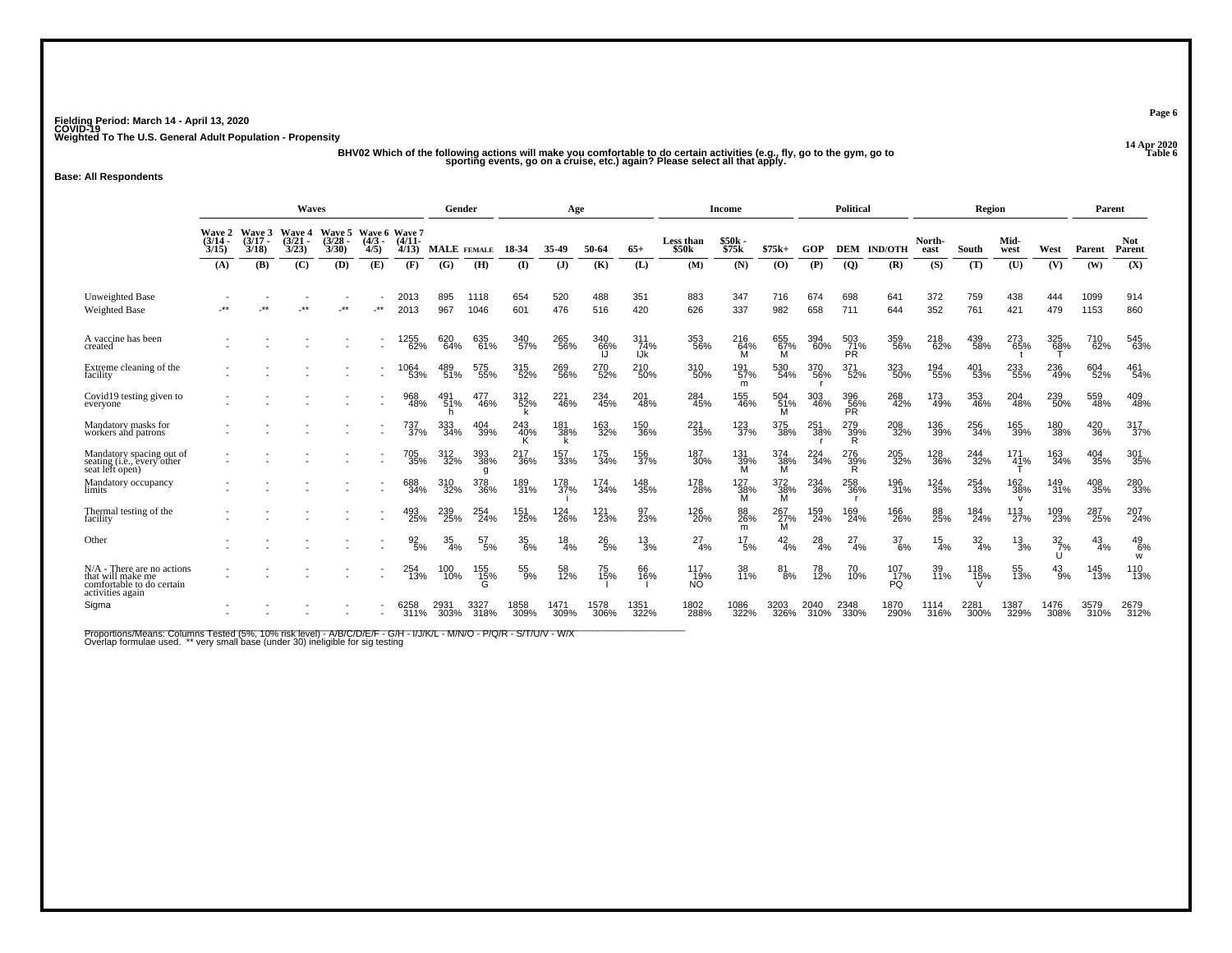**14 Apr 2020 BHV03 How much do you agree or disagree with each of the following statements?**

### **Summary Of Strongly/Somewhat Agree**

### **Base: All Respondents**

|                                                                                                               |                          |                                        | Waves                           |                                               |                     |                   | Gender                    |              |            | Age          |              |                    |                           | Income         |            |            | <b>Political</b> |                |                | Region       |              |            | Parent       |                       |
|---------------------------------------------------------------------------------------------------------------|--------------------------|----------------------------------------|---------------------------------|-----------------------------------------------|---------------------|-------------------|---------------------------|--------------|------------|--------------|--------------|--------------------|---------------------------|----------------|------------|------------|------------------|----------------|----------------|--------------|--------------|------------|--------------|-----------------------|
|                                                                                                               | $\frac{(3/14)}{3/15}$    | Wave 2 Wave 3<br>$\frac{(3/17)}{3/18}$ | Wave 4<br>$\frac{(3/21)}{3/23}$ | Wave 5 Wave 6 Wave 7<br>$\frac{(3/28)}{3/30}$ | $\frac{(4/3)}{4/5}$ | $(4/11 -$<br>4/13 | <b>MALE</b> FEMALE<br>(G) | (H)          | 18-34      | 35.49        | 50-64<br>(K) | $65+$              | <b>Less than</b><br>\$50k | \$50k<br>\$75k | $$75k+$    | GOP        | <b>DEM</b>       | <b>IND/OTH</b> | North-<br>east | South<br>(T) | Mid-<br>west | West       | Parent       | Not.<br>Parent<br>(X) |
|                                                                                                               | (A)                      | (B)                                    | (C)                             | (D)                                           | (E)                 | (F)               |                           |              | (I)        | $\mathbf{J}$ |              | (L)                | (M)                       | (N)            | (O)        | (P)        | $\overline{Q}$   | (R)            | (S)            |              | (U)          | (V)        | (W)          |                       |
| Unweighted Base<br><b>Weighted Base</b>                                                                       | $-***$                   | $-***$                                 | $-***$                          | _**                                           | -**                 | 2013<br>2013      | 895<br>967                | 1118<br>1046 | 654<br>601 | 520<br>476   | 488<br>516   | 351<br>420         | 883<br>626                | 347<br>337     | 716<br>982 | 674<br>658 | 698<br>711       | 641<br>644     | 372<br>352     | 759<br>761   | 438<br>421   | 444<br>479 | 1099<br>1153 | 914<br>860            |
| I am taking the necessary<br>steps to help slow the<br>spread of coronavirus.                                 |                          |                                        |                                 |                                               |                     | 1851<br>92%       | 878<br>91%                | 973<br>93%   | 506<br>84% | 445<br>93%   | 489<br>95%   | 410<br>98%         | 570<br>91%                | 317<br>94%     | 904<br>92% | 603<br>92% | 656<br>92%       | 592<br>92%     | 320<br>91%     | 699<br>92%   | 390<br>93%   | 441<br>92% | 1063<br>92%  | 788<br>92%            |
| I am concerned that easing<br>off of the restrictions too<br>soon will cause a surge in<br>coronavirus cases. | $\overline{\phantom{a}}$ |                                        |                                 |                                               |                     | 1695<br>84%       | 792<br>82%                | 903<br>86%   | 475<br>79% | 402<br>84%   | 446<br>87%   | 371<br>88%         | 519<br>83%                | 290<br>86%     | 829<br>84% | 540<br>82% | 626<br>88%<br>PR | 529<br>82%     | 290<br>82%     | 634<br>83%   | 352<br>84%   | 419<br>87% | 970<br>84%   | 726<br>84%            |
| I believe my neighbors are<br>taking necessary steps to<br>slow the spread of<br>coronavirus.                 | $\overline{\phantom{a}}$ |                                        |                                 | $\overline{\phantom{a}}$                      |                     | 1649<br>82%       | 785<br>81%                | 864<br>83%   | 459<br>76% | 388<br>81%   | 427<br>83%   | 375<br>-89%<br>IJK | 476<br>76%                | 281<br>83%     | 839<br>85% | 559<br>85% | 581<br>82%       | 508<br>79%     | 293<br>83%     | 620<br>81%   | 342<br>81%   | 394<br>82% | 954<br>83%   | 695<br>81%            |

Proportions/Means: Columns Tested (5%, 10% risk level) - A/B/C/D/E/F - G/H - I/J/K/L - M/N/O - P/Q/R - S/T/U/V - W/X<br>Overlap formulae used. \*\* very small base (under 30) ineligible for sig testing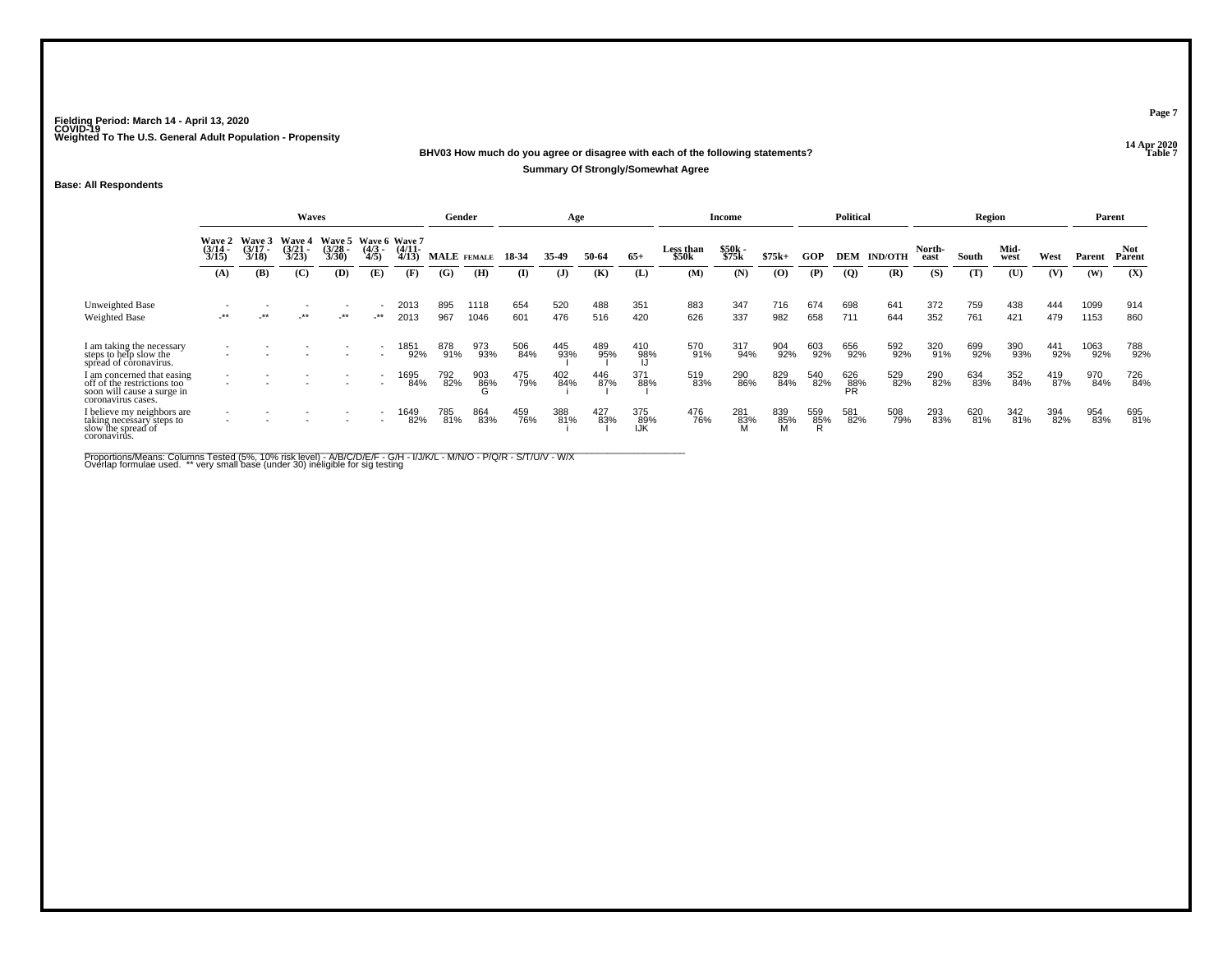### **14 Apr 2020 BHV03 How much do you agree or disagree with each of the following statements?Summary Of Strongly/Somewhat Disagree**

### **Base: All Respondents**

|                                                                                                               |                                        |                                        | Waves                                  |                                               |                     |                       | Gender      |              |                   | Age              |               |            |                    | Income         |            |            | <b>Political</b> |                |                  | Region       |                  |            |              | Parent               |
|---------------------------------------------------------------------------------------------------------------|----------------------------------------|----------------------------------------|----------------------------------------|-----------------------------------------------|---------------------|-----------------------|-------------|--------------|-------------------|------------------|---------------|------------|--------------------|----------------|------------|------------|------------------|----------------|------------------|--------------|------------------|------------|--------------|----------------------|
|                                                                                                               | <b>Wave 2</b><br>$\frac{(3/14)}{3/15}$ | <b>Wave 3</b><br>$\frac{(3/17)}{3/18}$ | <b>Wave 4</b><br>$\frac{(3/21)}{3/23}$ | Wave 5 Wave 6 Wave 7<br>$\frac{(3/28)}{3/30}$ | $\frac{(4/3)}{4/5}$ | $\frac{(4/11)}{4/13}$ | MALE FEMALE |              | 18-34             | 35-49            | 50-64         | $65+$      | Less than<br>\$50k | \$50k<br>\$75k | $$75k+$    | <b>GOP</b> | DEM              | <b>IND/OTH</b> | North-<br>east   | South        | Mid-<br>west     | West       | Parent       | <b>Not</b><br>Parent |
|                                                                                                               | (A)                                    | (B)                                    | (C)                                    | (D)                                           | (E)                 | (F)                   | (G)         | (H)          | $\bf{I}$          | $\mathbf{J}$     | (K)           | (L)        | (M)                | (N)            | $\bf{(0)}$ | (P)        | $\overline{Q}$   | (R)            | (S)              | (T)          | (U)              | (V)        | (W)          | (X)                  |
| Unweighted Base<br><b>Weighted Base</b>                                                                       | $-***$                                 | $-***$                                 | $-***$                                 | _**                                           | _**                 | 2013<br>2013          | 895<br>967  | 1118<br>1046 | 654<br>601        | 520<br>476       | 488<br>516    | 351<br>420 | 883<br>626         | 347<br>337     | 716<br>982 | 674<br>658 | 698<br>711       | 641<br>644     | 372<br>352       | 759<br>761   | 438<br>421       | 444<br>479 | 1099<br>1153 | 914<br>860           |
| I believe my neighbors are<br>taking necessary steps to<br>slow the spread of<br>coronavirus.                 |                                        |                                        |                                        |                                               |                     | 364<br>18%            | 182<br>19%  | 182<br>17%   | 142<br>24%<br>jKL | 89<br>19%        | 88<br>17%     | 45<br>11%  | 151<br>-24%<br>NO  | 56<br>17%      | 143<br>15% | 99<br>15%  | 130<br>18%       | 135<br>21%     | 59<br>17%        | 141<br>19%   | 79<br>19%        | 85<br>18%  | 200<br>17%   | 165<br>19%           |
| I am concerned that easing<br>off of the restrictions too<br>soon will cause a surge in<br>coronavirus cases. |                                        |                                        |                                        |                                               |                     | 318<br>16%            | 175<br>18%  | 143<br>14%   | 126<br>21%<br>iKL | 74<br>16%        | 69<br>13%     | 49<br>12%  | 107<br>17%         | 47<br>14%      | 153<br>16% | 118<br>18% | 85<br>12%        | 115<br>18%     | 63<br>18%        | 126<br>17%   | 69<br>16%        | 60<br>13%  | 184<br>16%   | 134<br>16%           |
| I am taking the necessary<br>steps to help slow the<br>spread of coronavirus.                                 | $\overline{\phantom{0}}$               |                                        |                                        |                                               |                     | 162<br>8%             | 89%         | 73<br>7%     | 95<br>16%         | $\frac{31}{7}\%$ | $^{26}_{5\%}$ | 10<br>2%   | 56<br>9%           | $^{21}_{6\%}$  | 79<br>8%   | 55<br>8%   | 56<br>8%         | $^{52}_{8\%}$  | $\frac{32}{9\%}$ | $62\atop8\%$ | $\frac{31}{7\%}$ | 38<br>8%   | 91<br>8%     | $^{72}_{8\%}$        |

Proportions/Means: Columns Tested (5%, 10% risk level) - A/B/C/D/E/F - G/H - I/J/K/L - M/N/O - P/Q/R - S/T/U/V - W/X<br>Overlap formulae used. \*\* very small base (under 30) ineligible for sig testing

**Page 8**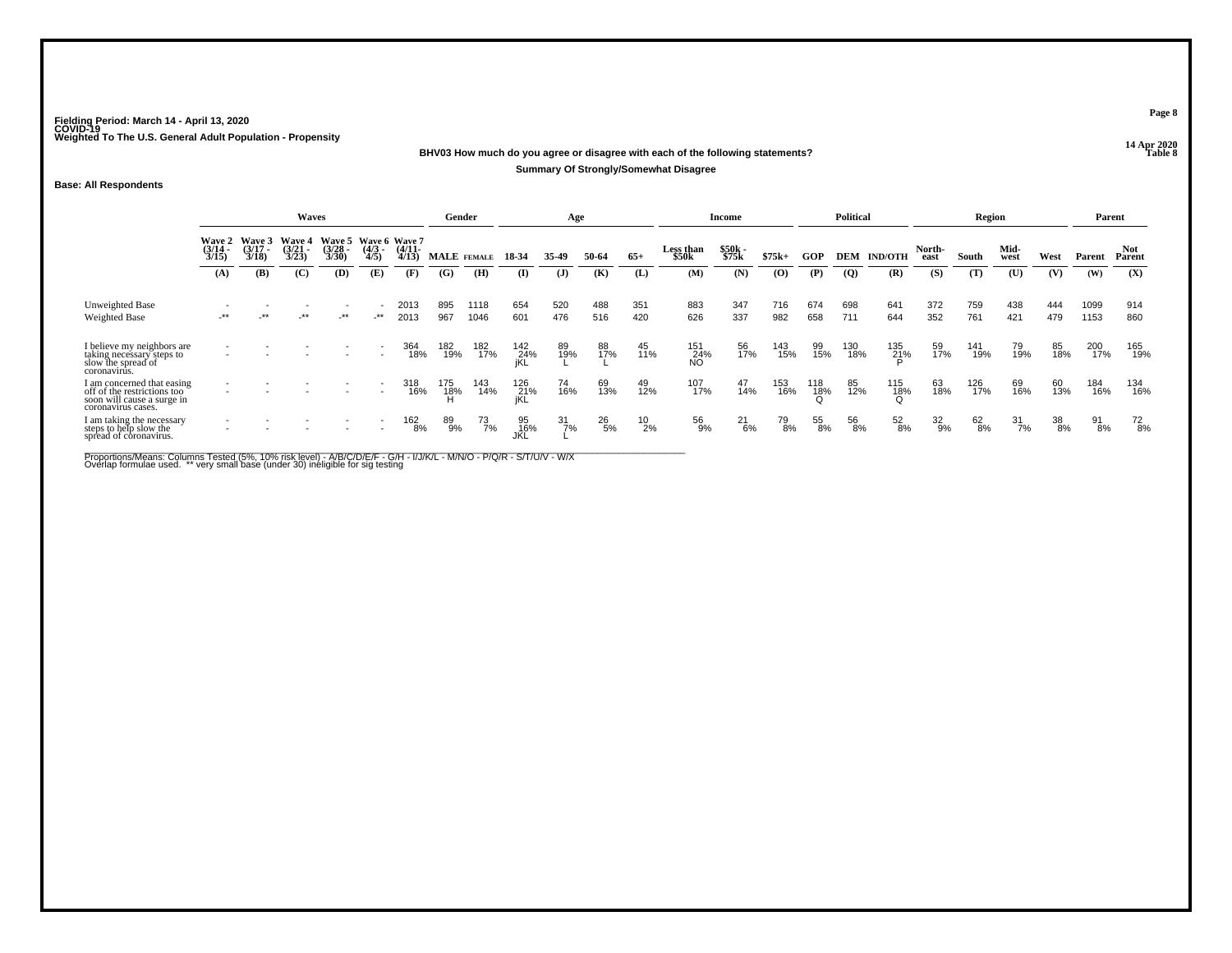**14 Apr 2020 BHV03\_1 How much do you agree or disagree with each of the following statements?I am taking the necessary steps to help slow the spread of coronavirus.**

### **Base: All Respondents**

|                                         |                                        |                                 | Waves                           |                                              |                          |                       | Gender             |                  |                             | Age              |                 |                   |                    | <b>Income</b>   |                  |               | <b>Political</b> |                |                 | Region                     |                   |                 | Parent           |                      |
|-----------------------------------------|----------------------------------------|---------------------------------|---------------------------------|----------------------------------------------|--------------------------|-----------------------|--------------------|------------------|-----------------------------|------------------|-----------------|-------------------|--------------------|-----------------|------------------|---------------|------------------|----------------|-----------------|----------------------------|-------------------|-----------------|------------------|----------------------|
|                                         | <b>Wave 2</b><br>$\frac{(3/14)}{3/15}$ | Wave 3<br>$\frac{(3/17)}{3/18}$ | Wave 4<br>$\frac{(3/21)}{3/23}$ | Wave 5 Wave 6 Wave 7<br>$\binom{3/28}{3/30}$ | $\frac{(4/3)}{4/5}$      | $\frac{(4/11)}{4/13}$ | <b>MALE</b> FEMALE |                  | 18-34                       | 35-49            | 50-64           | $65+$             | Less than<br>\$50k | \$50k<br>\$75k  | $$75k+$          | GOP           | <b>DEM</b>       | <b>IND/OTH</b> | North-<br>east  | South                      | Mid-<br>west      | West            | Parent           | <b>Not</b><br>Parent |
|                                         | (A)                                    | (B)                             | (C)                             | (D)                                          | (E)                      | (F)                   | (G)                | (H)              | (I)                         | $\mathbf{J}$     | (K)             | (L)               | (M)                | (N)             | (O)              | (P)           | $\overline{Q}$   | (R)            | (S)             | (T)                        | (U)               | (V)             | (W)              | (X)                  |
| Unweighted Base<br><b>Weighted Base</b> | $***$                                  | $***$                           | .∗∗                             | -**                                          | $***$                    | 2013<br>2013          | 895<br>967         | 1118<br>1046     | 654<br>601                  | 520<br>476       | 488<br>516      | 351<br>420        | 883<br>626         | 347<br>337      | 716<br>982       | 674<br>658    | 698<br>711       | 641<br>644     | 372<br>352      | 759<br>761                 | 438<br>421        | 444<br>479      | 1099<br>1153     | 914<br>860           |
| Strongly/Somewhat Agree<br>(Net)        |                                        |                                 |                                 |                                              |                          | 1851<br>92%           | 878<br>91%         | 973<br>93%       | 506<br>84%                  | 445<br>93%       | 489<br>95%      | 410<br>98%        | 570<br>91%         | 317<br>94%      | 904<br>92%       | 603<br>92%    | 656<br>92%       | 592<br>92%     | 320<br>91%      | 699<br>92%                 | 390<br>93%        | 441<br>92%      | 1063<br>92%      | 788<br>92%           |
| Strongly agree                          |                                        |                                 |                                 |                                              | $\overline{\phantom{a}}$ | 1398<br>69%           | 636<br>66%         | 762<br>73%<br>G  | 328<br>55%                  | 330<br>69%       | 382<br>74%      | 358<br>85%<br>IJK | 427<br>68%         | 244<br>72%      | 685<br>70%       | 460<br>70%    | 508<br>71%       | 430<br>67%     | 229<br>65%      | 531<br>70%                 | 318<br>76%<br>StV | 321<br>67%      | 829<br>72%       | 569<br>66%           |
| Somewhat agree                          |                                        |                                 |                                 |                                              | $\overline{\phantom{a}}$ | 452<br>22%            | 242<br>25%         | 211<br>20%       | 178<br>30%<br>KL            | 115<br>24%       | 107<br>21%      | 52<br>12%         | 144<br>23%         | 72<br>21%       | 219<br>22%       | 143<br>22%    | 147<br>21%       | 162<br>25%     | 91<br>26%       | 168<br>22%<br>$\mathbf{u}$ | 72<br>17%         | 121<br>25%      | 234<br>20%       | 219<br>25%<br>W      |
| Strongly/Somewhat<br>Disagree (Net)     |                                        |                                 |                                 |                                              | $\sim$                   | $^{162}_{8\%}$        | 89<br>9%           | $^{73}_{7\%}$    | 95<br>16%                   | $\frac{31}{7\%}$ | $^{26}_{5\%}$   | $^{10}_{2\%}$     | 56<br>9%           | $^{21}_{6\%}$   | $^{79}_{8\%}$    | 55<br>8%      | 56<br>8%         | $^{52}_{8\%}$  | $\frac{32}{9%}$ | $62\phantom{.00}8\%$       | $\frac{31}{7\%}$  | $38\atop8\%$    | $^{91}_{8\%}$    | $^{72}_{8\%}$        |
| Somewhat disagree                       |                                        |                                 |                                 |                                              | $\overline{\phantom{a}}$ | 74<br>4%              | $^{42}_{4\%}$      | $\frac{33}{3\%}$ | 50<br>.8%<br>JKĽ            | $\frac{12}{3%}$  | $\frac{9}{2%}$  | $\frac{3}{1\%}$   | $^{25}_{4\%}$      | $\frac{10}{3%}$ | $\frac{35}{4\%}$ | $^{24}_{4\%}$ | $^{23}_{3\%}$    | $^{27}_{4\%}$  | $^{21}_{6\%}$   | $^{26}_{3%}$               | $^{13}_{3\%}$     | $\frac{14}{3%}$ | $\frac{39}{3\%}$ | $\frac{35}{4\%}$     |
| Strongly disagree                       |                                        |                                 |                                 |                                              |                          | 88<br>4%              | $^{48}_{\ 5\%}$    | $^{40}_{4\%}$    | $^{45}_{7\%}$<br><b>JKL</b> | $^{19}_{4\%}$    | $\frac{17}{3%}$ | 2%                | $^{30}_{\ 5\%}$    | $\frac{11}{3%}$ | 44<br>4%         | 31<br>5%      | $\frac{32}{5\%}$ | $^{25}_{4\%}$  | 11<br>3%        | $^{35}_{\ 5\%}$            | $^{18}_{4\%}$     | $^{24}_{5\%}$   | $\frac{52}{4\%}$ | 36<br>4%             |
| Sigma                                   |                                        |                                 |                                 |                                              |                          | 2013<br>100%          | 967<br>100%        | 1046<br>100%     | 601<br>100%                 | 476<br>100%      | 516<br>100%     | 420<br>100%       | 626<br>100%        | 337<br>100%     | 982<br>100%      | 658<br>100%   | 711<br>100%      | 644<br>100%    | 352<br>100%     | 761<br>100%                | 421<br>100%       | 479<br>100%     | 1153<br>100%     | 860<br>100%          |

Proportions/Means: Columns Tested (5%, 10% risk level) - A/B/C/D/E/F - G/H - I/J/K/L - M/N/O - P/Q/R - S/T/U/V - W/X<br>Overlap formulae used. \*\* very small base (under 30) ineligible for sig testing

**Page 9**

### **Properties and the Contract of the Contract of Table 9**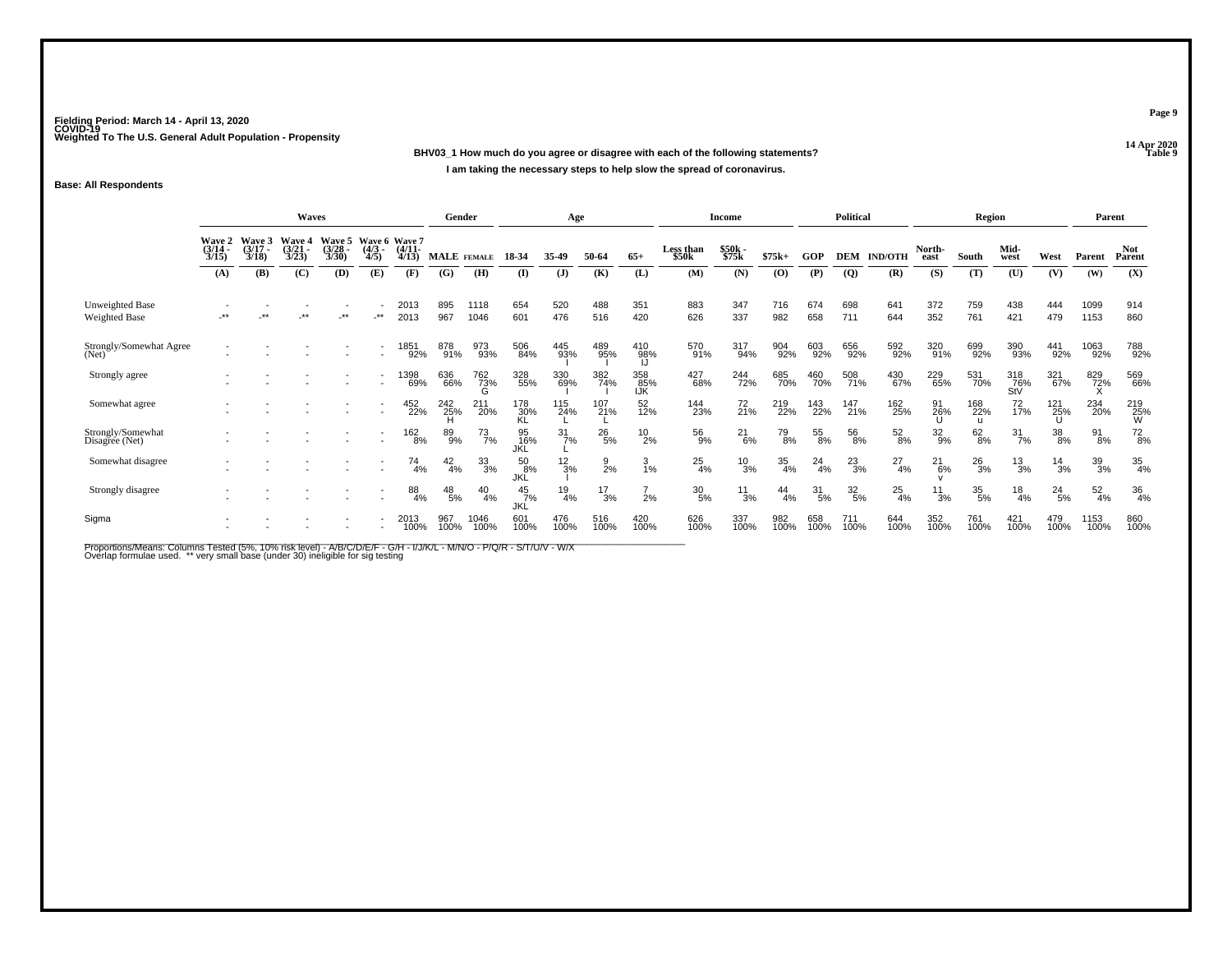**14 Apr 2020 BHV03\_2 How much do you agree or disagree with each of the following statements?I believe my neighbors are taking necessary steps to slow the spread of coronavirus.**

### **Base: All Respondents**

|                                     |                                        |                                 | Waves                           |                                 |                                      |                       | Gender      |                  |                   | Age              |             |                   |                                | <b>Income</b>            |                  |                  | <b>Political</b> |                  |                 | Region           |                |               | Parent       |                      |
|-------------------------------------|----------------------------------------|---------------------------------|---------------------------------|---------------------------------|--------------------------------------|-----------------------|-------------|------------------|-------------------|------------------|-------------|-------------------|--------------------------------|--------------------------|------------------|------------------|------------------|------------------|-----------------|------------------|----------------|---------------|--------------|----------------------|
|                                     | <b>Wave 2</b><br>$\frac{(3/14)}{3/15}$ | Wave 3<br>$\frac{(3/17)}{3/18}$ | Wave 4<br>$\frac{(3/21)}{3/23}$ | Wave 5<br>$\frac{(3/28)}{3/30}$ | Wave 6 Wave 7<br>$\frac{(4/3)}{4/5}$ | $\frac{(4/11)}{4/13}$ | MALE FEMALE |                  | 18-34             | 35.49            | 50-64       | $65+$             | Less than<br>\$50 <sub>k</sub> | \$50k<br>\$75k           | $$75k+$          | GOP              | <b>DEM</b>       | <b>IND/OTH</b>   | North-<br>east  | South            | Mid-<br>west   | West          | Parent       | <b>Not</b><br>Parent |
|                                     | (A)                                    | (B)                             | (C)                             | (D)                             | (E)                                  | (F)                   | (G)         | (H)              | (I)               | $($ $\bf{J})$    | (K)         | (L)               | (M)                            | (N)                      | (O)              | (P)              | $\overline{Q}$   | (R)              | (S)             | (T)              | $(\mathbf{U})$ | (V)           | (W)          | (X)                  |
| Unweighted Base<br>Weighted Base    | $**$                                   | $***$                           | $^{\star\star}$                 | $.**$                           | .**                                  | 2013<br>2013          | 895<br>967  | 1118<br>1046     | 654<br>601        | 520<br>476       | 488<br>516  | 351<br>420        | 883<br>626                     | 347<br>337               | 716<br>982       | 674<br>658       | 698<br>711       | 641<br>644       | 372<br>352      | 759<br>761       | 438<br>421     | 444<br>479    | 1099<br>1153 | 914<br>860           |
| Strongly/Somewhat Agree<br>(Net)    |                                        |                                 |                                 |                                 |                                      | 1649<br>82%           | 785<br>81%  | 864<br>83%       | 459<br>76%        | 388<br>81%       | 427<br>83%  | 375<br>89%<br>IJK | 476<br>76%                     | 281<br>83%<br>M          | 839<br>85%       | 559<br>85%<br>R  | 581<br>82%       | 508<br>79%       | 293<br>83%      | 620<br>81%       | 342<br>81%     | 394<br>82%    | 954<br>83%   | 695<br>81%           |
| Strongly agree                      |                                        |                                 |                                 |                                 |                                      | 787<br>39%            | 364<br>38%  | 423<br>40%       | 218<br>36%        | 186<br>39%       | 177<br>34%  | 206<br>49%<br>IJK | 209<br>33%                     | 119<br>35%               | 424<br>43%<br>MN | 309<br>47%<br>QŔ | 283<br>40%<br>R  | 195<br>30%       | 142<br>40%      | 296<br>39%       | 163<br>39%     | 185<br>39%    | 474<br>41%   | 313<br>36%           |
| Somewhat agree                      |                                        |                                 |                                 |                                 |                                      | 862<br>43%            | 421<br>44%  | 441<br>42%       | 241<br>40%        | 202<br>42%       | 250<br>49%  | 169<br>40%        | 267<br>43%                     | 162<br>48%               | 415<br>42%       | 251<br>38%       | 298<br>42%       | 313<br>49%<br>Pa | 151<br>43%      | 324<br>43%       | 179<br>42%     | 209<br>44%    | 480<br>42%   | 382<br>44%           |
| Strongly/Somewhat<br>Disagree (Net) |                                        |                                 |                                 |                                 | $\sim$                               | 364<br>18%            | 182<br>19%  | 182 <sub>%</sub> | 142<br>24%<br>iKL | 89<br>19%        | 88<br>17%   | 45<br>11%         | 151<br>24%<br><b>NO</b>        | 56<br>17%                | 143<br>15%       | 99<br>15%        | 130<br>18%       | 135<br>21%       | 59<br>17%       | 141<br>19%       | 79<br>19%      | 85<br>18%     | 200<br>17%   | 165<br>19%           |
| Somewhat disagree                   |                                        |                                 |                                 |                                 |                                      | 245<br>12%            | 123<br>13%  | 121<br>12%       | 101<br>17%<br>jKL | 57<br>12%        | 55<br>11%   | $\frac{31}{7\%}$  | $\frac{100}{16\%}$             | 33<br>10%                | 106<br>11%       | 65<br>10%        | 76<br>11%        | $^{104}_{16\%}$  | 42<br>12%       | 87<br>11%        | 53<br>13%      | 62<br>13%     | 142<br>12%   | 103<br>12%           |
| Strongly disagree                   |                                        |                                 |                                 |                                 |                                      | 119<br>6%             | 59<br>6%    | 61<br>6%         | $\frac{41}{7\%}$  | $\frac{32}{7\%}$ | 33<br>6%    | $\frac{14}{3%}$   | 51<br>8%                       | $^{23}_{7\%}$<br>$\circ$ | 37<br>4%         | $\frac{34}{5\%}$ | 54<br>8%         | $\frac{32}{5\%}$ | $^{17}_{\ 5\%}$ | $\frac{53}{7\%}$ | $^{26}_{6\%}$  | $^{24}_{5\%}$ | 58<br>5%     | $^{62}_{7\%}$        |
| Sigma                               |                                        |                                 |                                 |                                 |                                      | 2013<br>100%          | 967<br>100% | 1046<br>100%     | 601<br>100%       | 476<br>100%      | 516<br>100% | 420<br>100%       | 626<br>100%                    | 337<br>100%              | 982<br>100%      | 658<br>100%      | 711<br>100%      | 644<br>100%      | 352<br>100%     | 761<br>100%      | 421<br>100%    | 479<br>100%   | 1153<br>100% | 860<br>100%          |

Proportions/Means: Columns Tested (5%, 10% risk level) - A/B/C/D/E/F - G/H - I/J/K/L - M/N/O - P/Q/R - S/T/U/V - W/X<br>Overlap formulae used. \*\* very small base (under 30) ineligible for sig testing

**Page 10**

**P Table 10**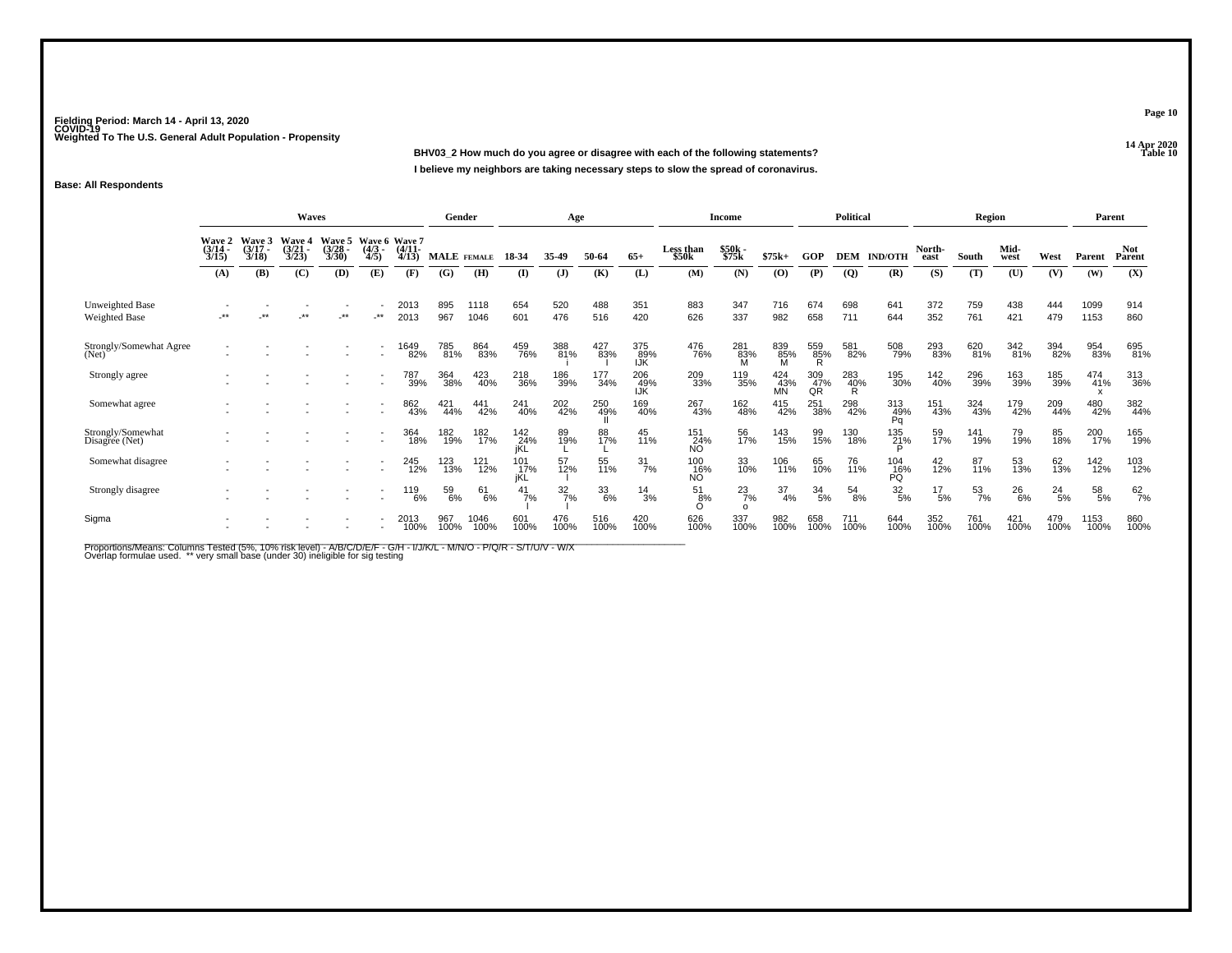**14 Apr 2020 BHV03\_3 How much do you agree or disagree with each of the following statements?**

**I am concerned that easing off of the restrictions too soon will cause a surge in coronavirus cases.**

### **Base: All Respondents**

|                                         |                                 |                                 | <b>Waves</b>                          |                                               |                     |                       | Gender             |                  |                   | Age           |                 |               |                    | <b>Income</b>  |             |               | <b>Political</b>        |                             |                  | Region        |                  |                  | Parent        |                      |
|-----------------------------------------|---------------------------------|---------------------------------|---------------------------------------|-----------------------------------------------|---------------------|-----------------------|--------------------|------------------|-------------------|---------------|-----------------|---------------|--------------------|----------------|-------------|---------------|-------------------------|-----------------------------|------------------|---------------|------------------|------------------|---------------|----------------------|
|                                         | Wave 2<br>$\frac{(3/14)}{3/15}$ | Wave 3<br>$\frac{(3/17)}{3/18}$ | <b>Wave 4</b><br>$\binom{3/21}{3/23}$ | Wave 5 Wave 6 Wave 7<br>$\frac{(3/28)}{3/30}$ | $\frac{(4/3)}{4/5}$ | $\frac{(4/11)}{4/13}$ | <b>MALE</b> FEMALE |                  | 18-34             | 35.49         | 50-64           | $65+$         | Less than<br>\$50k | \$50k<br>\$75k | $$75k+$     | GOP           |                         | <b>DEM IND/OTH</b>          | North-<br>east   | South         | Mid-<br>west     | West             | Parent        | <b>Not</b><br>Parent |
|                                         | (A)                             | <b>(B)</b>                      | (C)                                   | (D)                                           | (E)                 | (F)                   | (G)                | (H)              | (I)               | $\mathbf{J}$  | (K)             | (L)           | (M)                | (N)            | (O)         | (P)           | $\overline{Q}$          | (R)                         | (S)              | (T)           | (U)              | (V)              | (W)           | (X)                  |
| Unweighted Base<br><b>Weighted Base</b> | $***$                           | $***$                           | **                                    | -**                                           | $-***$              | 2013<br>2013          | 895<br>967         | 1118<br>1046     | 654<br>601        | 520<br>476    | 488<br>516      | 351<br>420    | 883<br>626         | 347<br>337     | 716<br>982  | 674<br>658    | 698<br>711              | 641<br>644                  | 372<br>352       | 759<br>761    | 438<br>421       | 444<br>479       | 1099<br>1153  | 914<br>860           |
| Strongly/Somewhat Agree<br>(Net)        |                                 |                                 |                                       |                                               |                     | 1695<br>84%           | 792<br>82%         | 903<br>86%       | 475<br>79%        | 402<br>84%    | 446<br>87%      | 371<br>88%    | 519<br>83%         | 290<br>86%     | 829<br>84%  | 540<br>82%    | 626<br>88%<br><b>PR</b> | 529<br>82%                  | 290<br>82%       | 634<br>83%    | 352<br>84%       | 419<br>87%       | 970<br>84%    | 726<br>84%           |
| Strongly agree                          |                                 |                                 |                                       |                                               |                     | 1095<br>54%           | 483<br>50%         | 611<br>`58%<br>G | 256<br>43%        | 252<br>53%    | 308<br>60%      | 279<br>66%    | 338<br>54%         | 183<br>54%     | 543<br>55%  | 335<br>51%    | 441<br>62%<br>PR        | 318<br>49%                  | 172<br>49%       | 426<br>56%    | 244<br>58%       | 253<br>53%       | 621<br>54%    | 474<br>55%           |
| Somewhat agree                          |                                 |                                 |                                       |                                               |                     | 601<br>30%            | 309<br>32%         | 292<br>28%       | 219<br>36%<br>KL  | 150<br>32%    | 139<br>27%      | 93<br>22%     | 181<br>29%         | 108<br>32%     | 286<br>29%  | 205<br>31%    | 185<br>26%              | $^{211}_{33\%}$<br>$\Omega$ | 118<br>33%<br>tu | 209<br>27%    | 108<br>26%       | 166<br>35%<br>TÚ | 349<br>30%    | 252<br>29%           |
| Strongly/Somewhat<br>Disagree (Net)     |                                 |                                 |                                       |                                               | $\sim$              | 318<br>16%            | 175<br>18%         | 143<br>14%       | 126<br>21%<br>iKL | 74<br>16%     | 69<br>13%       | 49<br>12%     | 107<br>17%         | 47<br>14%      | 153<br>16%  | 118<br>18%    | 85<br>12%               | 115<br>18%                  | 63<br>18%        | 126<br>17%    | 69<br>16%        | 60<br>13%        | 184<br>16%    | 134<br>16%           |
| Somewhat disagree                       |                                 |                                 |                                       |                                               |                     | 190<br>9%             | 114<br>12%         | <sup>76</sup> 7% | 72<br>12%         | 47<br>10%     | $^{42}_{8\%}$   | $^{29}_{7\%}$ | 64<br>10%          | $^{24}_{7\%}$  | 97<br>10%   | 69<br>10%     | $^{44}_{6\%}$           | 77<br>12%                   | 37<br>10%        | 83<br>11%     | 38<br>9%         | $\frac{32}{7\%}$ | 112<br>10%    | 78<br>9%             |
| Strongly disagree                       |                                 |                                 |                                       |                                               |                     | 127<br>6%             | 61<br>6%           | 66<br>6%         | 54<br>9%<br>ikL   | $^{26}_{6\%}$ | $^{28}_{\ 5\%}$ | $^{19}_{5\%}$ | $^{43}_{7\%}$      | $^{23}_{7\%}$  | 56<br>6%    | $^{49}_{7\%}$ | 41<br>6%                | $\frac{37}{6\%}$            | $^{26}_{7\%}$    | $^{43}_{6\%}$ | $\frac{30}{7\%}$ | $^{28}_{6\%}$    | $^{72}_{6\%}$ | 55<br>6%             |
| Sigma                                   |                                 |                                 |                                       |                                               |                     | 2013<br>100%          | 967<br>100%        | 1046<br>100%     | 601<br>100%       | 476<br>100%   | 516<br>100%     | 420<br>100%   | 626<br>100%        | 337<br>100%    | 982<br>100% | 658<br>100%   | 711<br>100%             | 644<br>100%                 | 352<br>100%      | 761<br>100%   | 421<br>100%      | 479<br>100%      | 1153<br>100%  | 860<br>100%          |

Proportions/Means: Columns Tested (5%, 10% risk level) - A/B/C/D/E/F - G/H - I/J/K/L - M/N/O - P/Q/R - S/T/U/V - W/X<br>Overlap formulae used. \*\* very small base (under 30) ineligible for sig testing

**Page 11**

**Properties and the Contract of Table 11**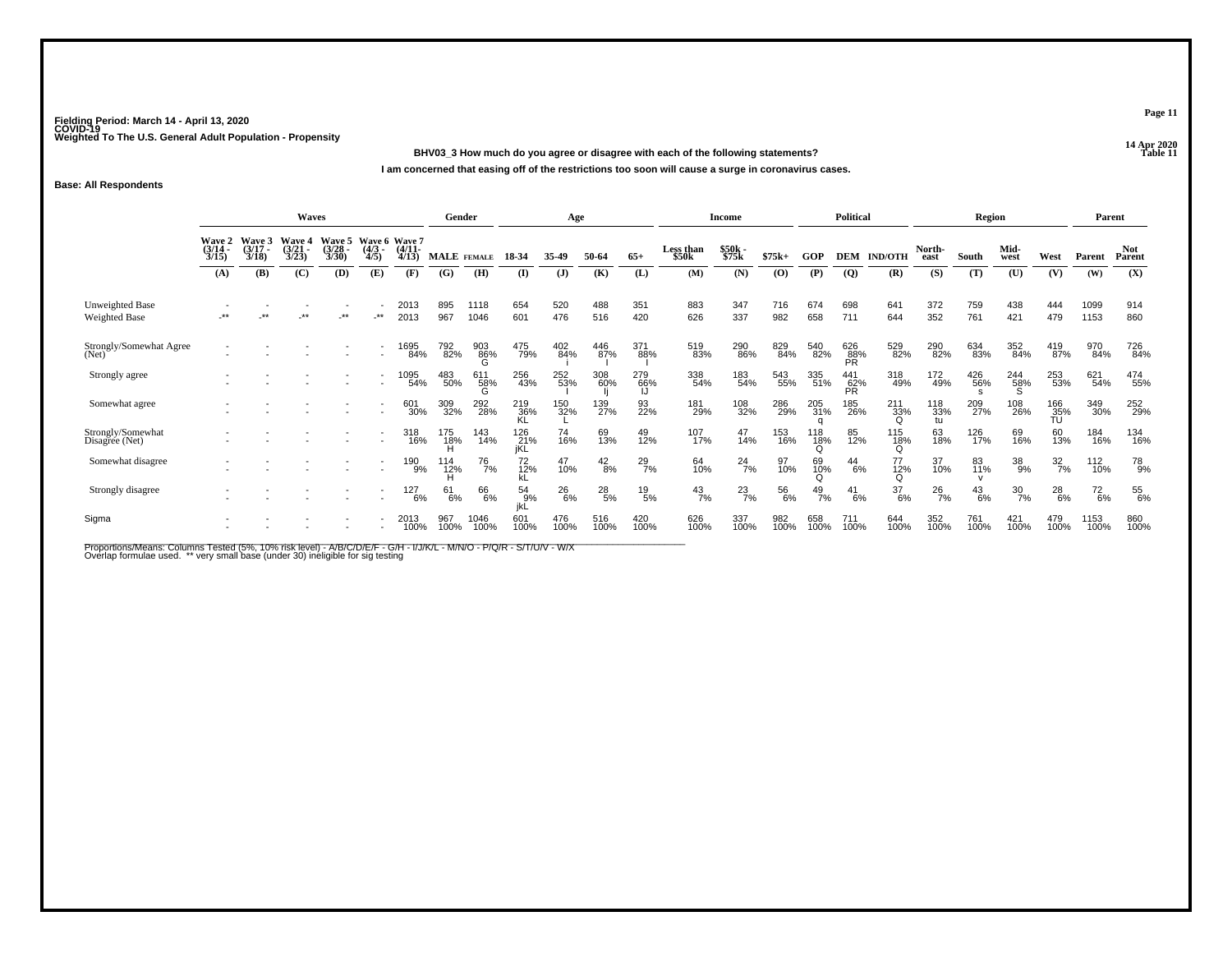**14 Apr 2020 BHV04 Which of the following actions should be taken before stay-at-home orders are rescinded (i.e., withdrawn)? Please select all that apply.**

### **Base: All Respondents**

|                                                                                                      |                   |                                    | Waves                              |                                           |                     |                   | Gender        |                        |                 | Age             |                  |                          |                                | Income          |                    |                  | Political              |                    |                 | Region                 |                 |                  | Parent        |                      |
|------------------------------------------------------------------------------------------------------|-------------------|------------------------------------|------------------------------------|-------------------------------------------|---------------------|-------------------|---------------|------------------------|-----------------|-----------------|------------------|--------------------------|--------------------------------|-----------------|--------------------|------------------|------------------------|--------------------|-----------------|------------------------|-----------------|------------------|---------------|----------------------|
|                                                                                                      | $(3/14 -$<br>3/15 | Wave 2 Wave 3<br>$(3/17 -$<br>3/18 | <b>Wave 4</b><br>$(3/21 -$<br>3/23 | Wave 5 Wave 6 Wave 7<br>$(3/28 -$<br>3/30 | $(4/3 -$<br>4/5)    | $(4/11 -$<br>4/13 | MALE FEMALE   |                        | 18-34           | 35-49           | 50-64            | $65+$                    | Less than<br>\$50 <sub>k</sub> | \$50k<br>\$75k  | $$75k+$            | GOP              |                        | <b>DEM IND/OTH</b> | North-<br>east  | South                  | Mid-<br>west    | West             | Parent        | <b>Not</b><br>Parent |
|                                                                                                      | (A)               | (B)                                | (C)                                | (D)                                       | (E)                 | (F)               | (G)           | (H)                    | $\bf{I}$        | $($ $)$         | (K)              | (L)                      | (M)                            | (N)             | (0)                | (P)              | $\overline{Q}$         | (R)                | (S)             | (T)                    | (U)             | (V)              | (W)           | (X)                  |
| Unweighted Base<br><b>Weighted Base</b>                                                              | $***$             | $+ +$                              | $+ +$                              | $**$                                      | $**$                | 2013<br>2013      | 895<br>967    | 1118<br>1046           | 654<br>601      | 520<br>476      | 488<br>516       | 351<br>420               | 883<br>626                     | 347<br>337      | 716<br>982         | 674<br>658       | 698<br>711             | 641<br>644         | 372<br>352      | 759<br>761             | 438<br>421      | 444<br>479       | 1099<br>1153  | 914<br>860           |
| Staying 6 feet or more<br>apart from others out in<br>public                                         |                   |                                    |                                    |                                           | ٠                   | 1346<br>67%       | 643<br>67%    | 702<br>67%             | 381<br>63%      | 302<br>63%      | 361<br>70%       | 302<br>72%               | 393<br>63%                     | 234<br>69%<br>m | 687<br>70%<br>м    | 435<br>66%       | 500<br>70%             | 411<br>64%         | 230<br>65%      | 489<br>64%             | 294<br>70%      | 332<br>69%       | 757<br>66%    | 589<br>69%           |
| Recommending those with<br>any underlying ailments<br>remain at home                                 |                   |                                    |                                    |                                           | $\blacksquare$<br>٠ | 1199<br>60%       | 552<br>57%    | 647<br>62%<br>g        | 301<br>-50%     | 280<br>59%      | 315<br>61%       | 304<br>72%<br><b>IJK</b> | 355<br>57%                     | 206<br>61%      | 606<br>62%<br>m    | 411<br>62%       | 416<br>59%             | 372<br>58%         | 194<br>55%      | 460<br>60%             | 262<br>62%      | 282<br>59%       | 688<br>60%    | 511<br>59%           |
| Wearing a face mask every<br>time I leave my home                                                    |                   |                                    |                                    |                                           |                     | 1108<br>55%       | 515<br>53%    | 593<br>57%             | 328<br>54%      | 263<br>55%      | 283<br>55%       | 234<br>56%               | 333<br>53%                     | 184<br>54%      | 563<br>57%         | 342<br>52%       | 412<br>58%<br>D        | 354<br>55%         | 203<br>58%      | 382<br>50%             | 236<br>56%      | 287<br>60%       | 632<br>55%    | 475<br>55%           |
| Providing mass testing to<br>the public                                                              |                   |                                    |                                    |                                           | $\blacksquare$      | 1037<br>52%       | 533<br>55%    | 505<br>48%             | 281<br>47%      | 230<br>48%      | 278<br>54%       | 248<br>59%               | 296<br>47%                     | 163<br>48%      | 551<br>$56%$<br>Mn | 315<br>48%       | 417<br>$\frac{59}{PR}$ | 306<br>47%         | 157<br>45%      | 391<br>51%<br><b>s</b> | 233<br>55%      | 256<br>53%<br>s  | 596<br>52%    | 441<br>51%           |
| Allowing more businesses<br>to resume operation but<br>with limitations                              |                   |                                    |                                    |                                           |                     | 950<br>47%        | 458<br>47%    | 492<br>47%             | 241<br>40%      | 216<br>45%      | 250<br>48%       | 244<br>58%<br>IJК        | 249<br>40%                     | 168<br>50%<br>м | 511<br>52%<br>м    | 349<br>53%<br>Qr | 301<br>42%             | 299<br>47%         | 171<br>49%      | 336<br>44%             | 210<br>50%      | 233<br>49%       | 550<br>48%    | 400<br>47%           |
| Mandating occupancy<br>limits                                                                        |                   |                                    |                                    |                                           |                     | 934<br>46%        | 427<br>44%    | 507<br>49%             | 250<br>42%      | 212<br>44%      | 244<br>47%       | 229<br>54%               | 245<br>39%                     | 181<br>54%<br>M | 488<br>50%<br>м    | 303<br>46%       | 352<br>50%             | 280<br>43%         | 155<br>44%      | 358<br>47%             | 212<br>50%      | 210<br>44%       | 528<br>46%    | 407<br>47%           |
| Other                                                                                                |                   |                                    |                                    |                                           |                     | $^{37}_{2\%}$     | $^{16}_{2\%}$ | $^{22}_{2\%}$          | $\frac{9}{2}$ % | $\frac{6}{1\%}$ | $^{14}_{3\%}$    | 2%                       | $^{14}_{2\%}$                  | $\frac{3}{1\%}$ | $^{20}_{2\%}$      | 1%               | 2%                     | $^{13}_{2\%}$      | $\frac{8}{2}$ % | $^{13}_{2\%}$          | $\frac{9}{2}$ % | 1%               | $^{23}_{2\%}$ | $^{14}_{2\%}$        |
| $N/A$ - I do not think any<br>actions should be taken<br>before stay-at-home orders<br>are rescinded |                   |                                    |                                    |                                           |                     | 148<br>7%         | 62<br>6%      | $\substack{86 \\ 8\%}$ | $^{40}_{7\%}$   | 37<br>8%        | $\frac{38}{7\%}$ | 33<br>8%                 | 64<br>10%                      | $^{28}_{8\%}$   | 39<br>4%           | 43<br>7%         | 39<br>5%               | 66<br>10%<br>рQ    | 24<br>7%        | 53<br>7%               | 36<br>9%        | $\frac{34}{7\%}$ | 78<br>7%      | 70<br>8%             |
| Sigma                                                                                                |                   |                                    |                                    |                                           |                     | 6759<br>336%      | 3205<br>331%  | 3554<br>340%           | 1831<br>305%    | 1546<br>325%    | 1783<br>346%     | 1600<br>381%             | 1949<br>311%                   | 1167<br>346%    | 3464<br>353%       | 2205<br>335%     | 2455<br>345%           | 2100<br>326%       | 1143<br>325%    | 2483<br>326%           | 1491<br>354%    | 1641<br>343%     | 3851<br>334%  | 2908<br>338%         |

Proportions/Means: Columns Tested (5%, 10% risk level) - A/B/C/D/E/F - G/H - I/J/K/L - M/N/O - P/Q/R - S/T/U/V - W/X<br>Overlap formulae used. \*\* very small base (under 30) ineligible for sig testing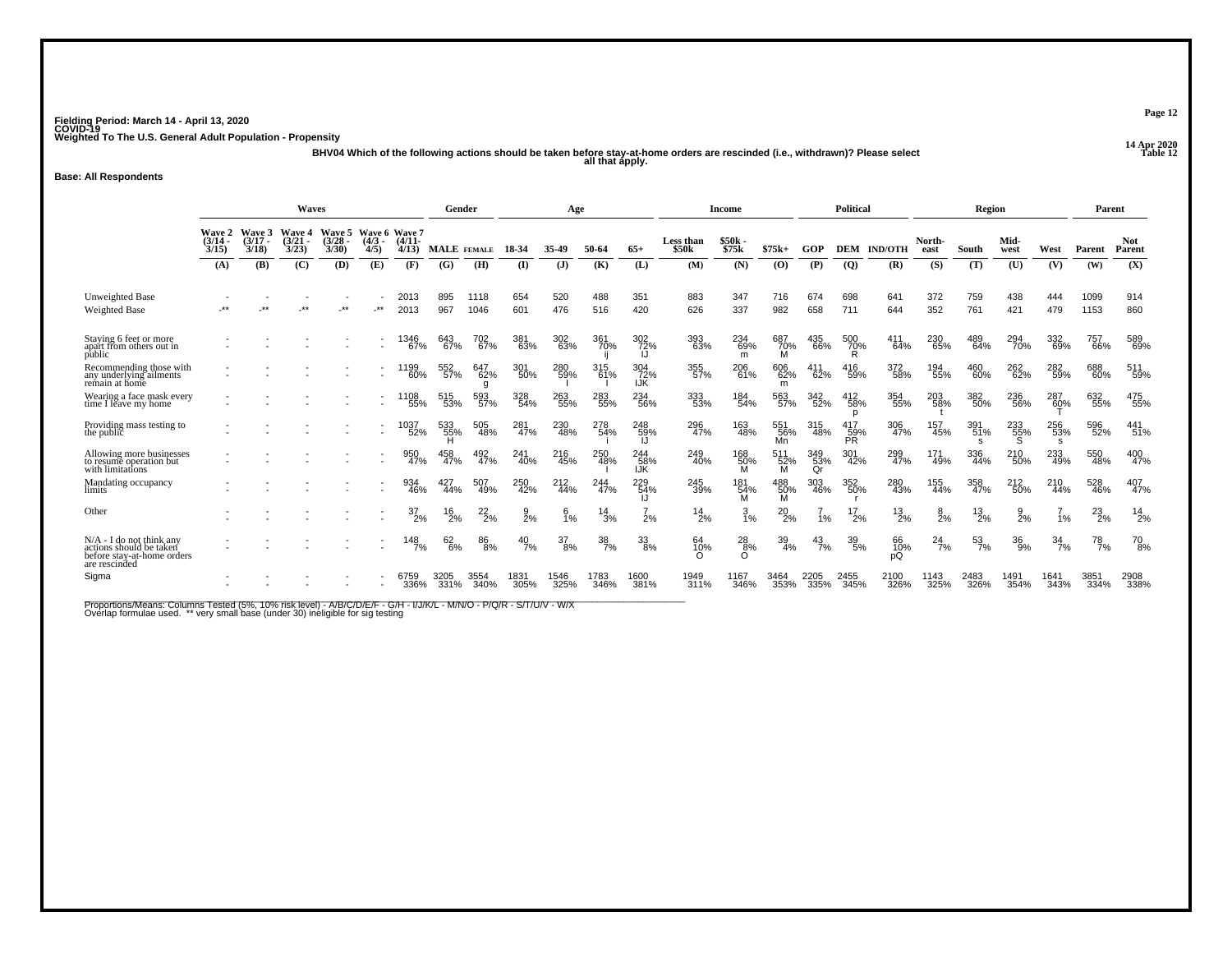-<br>14 Apr 2020 all that apply.<br>13 all that apply. all that apply.

**Base: Agree Social Distancing Requirements Need To Be Rescinded To Restart Economy**

|                                                                                                      | <b>Waves</b>                |                             |                                 |                                    |                                   |                   |              | Gender          |               | Age           |                 |                                                      |                           | <b>Income</b>    |                  |                     | Political         |                       |                | Region         |                       |                     | Parent       |                      |
|------------------------------------------------------------------------------------------------------|-----------------------------|-----------------------------|---------------------------------|------------------------------------|-----------------------------------|-------------------|--------------|-----------------|---------------|---------------|-----------------|------------------------------------------------------|---------------------------|------------------|------------------|---------------------|-------------------|-----------------------|----------------|----------------|-----------------------|---------------------|--------------|----------------------|
|                                                                                                      | Wave 2<br>$(3/14 -$<br>3/15 | Wave 3<br>$(3/17 -$<br>3/18 | <b>Wave 4</b><br>(3/21)<br>3/23 | <b>Wave 5</b><br>$(3/28 -$<br>3/30 | Wave 6 Wave 7<br>$(4/3 -$<br>4/5) | $(4/11 -$<br>4/13 | MALE FEMALE  |                 | 18-34         | 35.49         | 50-64           | $65+$                                                | <b>Less than</b><br>\$50k | \$50k -<br>\$75k | $$75k+$          | GOP                 | <b>DEM</b>        | <b>IND/OTH</b>        | North-<br>east | South          | Mid-<br>west          | West                | Parent       | <b>Not</b><br>Parent |
|                                                                                                      | (A)                         | (B)                         | (C)                             | (D)                                | (E)                               | (F)               | (G)          | (H)             | (I)           | (J)           | (K)             | (L)                                                  | (M)                       | (N)              | (0)              | (P)                 | $\overline{Q}$    | (R)                   | (S)            | (T)            | (U)                   | (V)                 | (W)          | (X)                  |
| Unweighted Base<br><b>Weighted Base</b>                                                              |                             |                             |                                 |                                    | $\star\star$                      | 1028<br>995       | 492<br>515   | 536<br>479      | 376<br>347    | 327<br>294    | 210<br>225      | 115<br>$128*$                                        | 462<br>326                | 159<br>155       | 370<br>476       | 374<br>348          | 342<br>339        | 312<br>307            | 210<br>210     | 374<br>368     | 215<br>189            | 229<br>227          | 581<br>580   | 447<br>415           |
| Staying 6 feet or more<br>apart from others out in<br>public                                         |                             |                             |                                 |                                    |                                   | 613<br>62%        | 303<br>59%   | 310<br>65%      | 216<br>62%    | 176<br>60%    | 139<br>62%      | 82<br>64%                                            | 189<br>58%                | 98<br>63%        | 307<br>64%       | 208<br>60%          | 232<br>68%<br>рR  | 173<br>56%            | 132<br>63%     | 205<br>56%     | 120<br>63%            | 156<br>6 <u>9</u> % | 354<br>61%   | 259<br>62%           |
| Recommending those with<br>any underlying ailments<br>remain at home                                 |                             |                             |                                 |                                    |                                   | 541<br>54%        | 260<br>50%   | 282<br>59%<br>G | 173<br>50%    | 165<br>56%    | 113<br>50%      | 90<br>70%<br><b>IJK</b>                              | 174<br>53%                | 91<br>59%        | 263<br>55%       | 203<br>58%          | 179<br>53%        | 160<br>52%            | 101<br>48%     | 199<br>54%     | 114<br>60%            | 128<br>56%          | 323<br>56%   | 218<br>53%           |
| Wearing a face mask every<br>time I leave my home                                                    |                             |                             |                                 |                                    |                                   | 533<br>54%        | 266<br>52%   | 267<br>56%      | 202<br>58%    | 159<br>54%    | 108<br>48%      | 64<br>50%                                            | 168<br>51%                | 76<br>49%        | 274<br>58%       | 170<br>49%          | 208<br>61%<br>PR  | 154<br>50%            | 125<br>59%     | 170<br>46%     | 100<br>53%            | 137<br>60%          | 321<br>55%   | 212 <sub>51%</sub>   |
| Allowing more businesses<br>to resume operation but<br>with limitations                              |                             |                             |                                 |                                    |                                   | 466<br>47%        | 237<br>46%   | 229<br>48%      | 146<br>42%    | 138<br>47%    | 102<br>46%      | 79<br>.61%<br>IJK                                    | 137<br>42%                | 75<br>49%        | 241<br>51%       | $^{190}_{~55\%}$ QR | 142<br>42%        | 133<br>43%            | 93<br>44%      | 170<br>46%     | 89<br>47%             | 113<br>50%          | 276<br>48%   | 190<br>46%           |
| Providing mass testing to<br>the public                                                              |                             |                             |                                 |                                    |                                   | 461<br>46%        | 257<br>50%   | 203<br>42%      | 162<br>47%    | 138<br>47%    | 95<br>42%       | 66<br>51%                                            | 136<br>42%                | 60<br>39%        | 254<br>53%<br>MÑ | 151<br>43%          | 182<br>54%<br>PR. | 128<br>41%            | 86<br>41%      | 167<br>45%     | 95<br>50%             | 113<br>50%          | 276<br>48%   | 184<br>44%           |
| Mandating occupancy<br>limits                                                                        |                             |                             |                                 |                                    |                                   | 414<br>42%        | 198<br>38%   | 216<br>45%<br>a | 154<br>44%    | 114<br>39%    | 85<br>38%       | 61<br>47%                                            | 117<br>36%                | 77<br>49%<br>м   | 209<br>44%<br>m  | 138<br>40%          | 159<br>47%        | 117<br>38%            | 75<br>36%      | 153<br>42%     | 82<br>43%             | 103<br>45%          | 240<br>41%   | 173<br>42%           |
| Other                                                                                                |                             |                             |                                 |                                    |                                   | $^{11}_{1\%}$     | 1%           | i%              |               | 1%            | $\frac{6}{3}$ % | $\overline{\phantom{a}}$<br>$\overline{\phantom{a}}$ | 5<br>1%                   | 1%               | 1%               |                     | $\frac{5}{1\%}$   | 5<br>2%               |                | $\frac{3}{1%}$ | $\frac{6}{3}$ %<br>st | $\frac{2}{1}$ %     | $1\%$        | 1%                   |
| $N/A$ - I do not think any<br>actions should be taken<br>before stay-at-home orders<br>are rescinded |                             |                             |                                 |                                    |                                   | 100<br>10%        | $^{48}_{9%}$ | 52<br>11%       | $^{31}_{9\%}$ | $^{24}_{8\%}$ | 30<br>13%       | 15<br>11%                                            | 41<br>13%                 | 16<br>11%        | $^{28}_{6\%}$    | $^{29}_{8\%}$       | $^{24}_{7\%}$     | 47<br>$\frac{15}{15}$ | 19<br>9%       | 36<br>10%      | 23<br>12%             | $^{21}_{9\%}$       | 51<br>9%     | 49<br>12%            |
| Sigma                                                                                                |                             |                             |                                 |                                    |                                   | 3137<br>315%      | 1573<br>305% | 1565<br>326%    | 1085<br>312%  | 920<br>313%   | 677<br>301%     | 456<br>355%                                          | 968<br>297%               | 495<br>320%      | 1581<br>332%     | 1091<br>313%        | 1131<br>334%      | 916<br>298%           | 632<br>301%    | 1103<br>300%   | 629<br>332%           | 774<br>341%         | 1848<br>319% | 1289<br>311%         |

Proportions/Means: Columns Tested (5%, 10% risk level) - A/B/C/D/E/F - G/H - I/J/K/L - M/N/O - P/Q/R - S/T/U/V - W/X<br>Overlap formulae used. \*small base; \* very small base (under 30) ineligible for sig testing

**Page 13**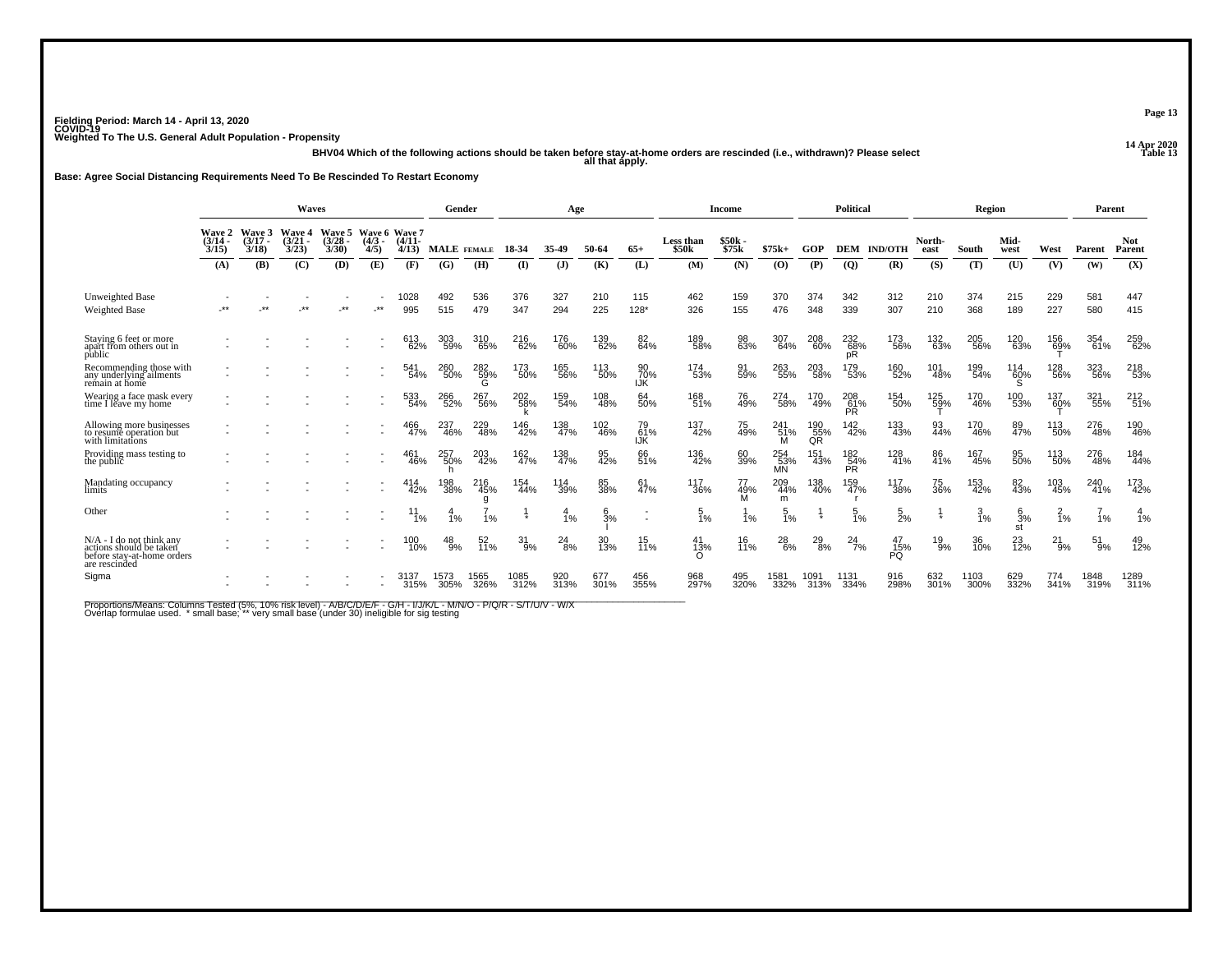### **14 Apr 2020 BHV08 Which are you more likely to do post covid19 (e.g., when the economy opens or the curve flattened)?**

#### **Base: All Respondents**

|                                                                           |                                                                                                                                                                                                                 |            | <b>Waves</b> |        |                          |              | Gender      |              |                   | Age          |                   |             |                                | <b>Income</b>  |             |                  | <b>Political</b> |                |                | <b>Region</b> |              |             | Parent       |                |
|---------------------------------------------------------------------------|-----------------------------------------------------------------------------------------------------------------------------------------------------------------------------------------------------------------|------------|--------------|--------|--------------------------|--------------|-------------|--------------|-------------------|--------------|-------------------|-------------|--------------------------------|----------------|-------------|------------------|------------------|----------------|----------------|---------------|--------------|-------------|--------------|----------------|
|                                                                           | Wave 3<br>(3/17<br>3/18)<br>Wave 6 Wave 7<br>Wave 5<br>Wave 4<br>(3/21<br>3/23)<br>Wave 2<br>(3/14<br>3/15)<br>$(3/28 -$<br>$(4/11 -$<br>$\frac{(4/3)}{4/5}$<br>3/30<br>4/13<br>(B)<br>(C)<br>(A)<br>(D)<br>(E) |            |              |        |                          |              | MALE FEMALE |              | 18-34             | 35-49        | 50-64             | $65+$       | Less than<br>\$50 <sub>k</sub> | \$50k<br>\$75k | $$75k+$     | <b>GOP</b>       | DEM              | <b>IND/OTH</b> | North-<br>east | South         | Mid-<br>west | West        | Parent       | Not.<br>Parent |
|                                                                           |                                                                                                                                                                                                                 |            |              |        |                          | (F)          | (G)         | (H)          | (I)               | ( <b>J</b> ) | (K)               | (L)         | (M)                            | (N)            | (0)         | (P)              | $\boldsymbol{Q}$ | (R)            | (S)            | (T)           | (U)          | (V)         | (W)          | (X)            |
| Unweighted Base<br><b>Weighted Base</b>                                   | $-***$                                                                                                                                                                                                          | $\cdot$ ** | $-***$       | $-***$ | $-***$                   | 2013<br>2013 | 895<br>967  | 1118<br>1046 | 654<br>601        | 520<br>476   | 488<br>516        | 351<br>420  | 883<br>626                     | 347<br>337     | 716<br>982  | 674<br>658       | 698<br>711       | 641<br>644     | 372<br>352     | 759<br>761    | 438<br>421   | 444<br>479  | 1099<br>1153 | 914<br>860     |
| Exercise at home (e.g.,<br>In-home gym, virtual<br>workouts, run outside) |                                                                                                                                                                                                                 |            |              |        |                          | 1712<br>85%  | 803<br>83%  | 909<br>87%   | 462<br>77%        | 413<br>87%   | 473<br>92%<br>IJI | 363<br>86%  | 547<br>87%<br>N                | 275<br>81%     | 835<br>85%  | 583<br>88%<br>qR | 598<br>84%       | 531<br>83%     | 286<br>81%     | 658<br>87%    | 362<br>86%   | 405<br>85%  | 982<br>85%   | 730<br>85%     |
| Go to local gym                                                           | $\overline{\phantom{a}}$                                                                                                                                                                                        |            |              |        | $\overline{\phantom{a}}$ | 301<br>15%   | 164<br>17%  | 137<br>13%   | 139<br>23%<br>JKĹ | 63<br>13%    | $^{42}_{8\%}$     | 57<br>14%   | 79<br>13%                      | 63<br>19%<br>M | 147<br>15%  | 76<br>12%        | 113<br>16%       | 113<br>17%     | 66<br>19%      | 102<br>13%    | 59<br>14%    | 74<br>15%   | 171<br>15%   | 130<br>15%     |
| Sigma                                                                     |                                                                                                                                                                                                                 |            |              |        |                          | 2013<br>100% | 967<br>100% | 1046<br>100% | 601<br>100%       | 476<br>100%  | 516<br>100%       | 420<br>100% | 626<br>100%                    | 337<br>100%    | 982<br>100% | 658<br>100%      | 711<br>100%      | 644<br>100%    | 352<br>100%    | 761<br>100%   | 421<br>100%  | 479<br>100% | 1153<br>100% | 860<br>100%    |

Proportions/Means: Columns Tested (5%, 10% risk level) - A/B/C/D/E/F - G/H - I/J/K/L - M/N/O - P/Q/R - S/T/U/V - W/X<br>Overlap formulae used. \*\* very small base (under 30) ineligible for sig testing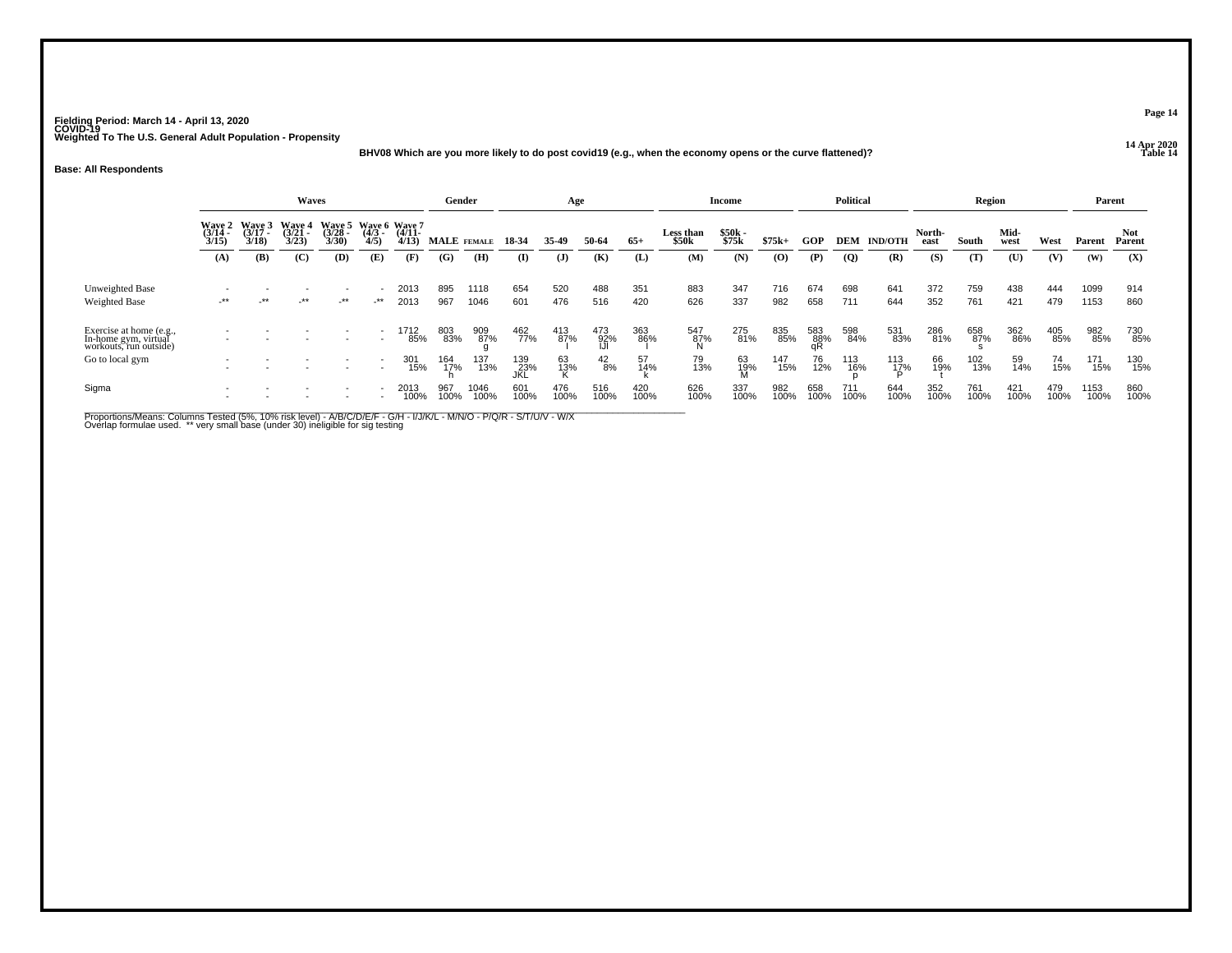**14 Apr 2020 BHV09 Which are you more likely to do post covid19 (e.g., when the economy opens or the curve flattened)?**

#### **Base: All Respondents**

|                                         |                                                                                                                                                                                                              |        | <b>Waves</b> |        |        |              | Gender      |              |              | Age                |             |                   |                                | <b>Income</b>   |             |             | <b>Political</b> |                |                | Region      |              |             | Parent       |                |
|-----------------------------------------|--------------------------------------------------------------------------------------------------------------------------------------------------------------------------------------------------------------|--------|--------------|--------|--------|--------------|-------------|--------------|--------------|--------------------|-------------|-------------------|--------------------------------|-----------------|-------------|-------------|------------------|----------------|----------------|-------------|--------------|-------------|--------------|----------------|
|                                         | Wave 3<br>(3/17<br>3/18)<br>Wave 6 Wave 7<br>Waye 5<br>(3/28<br>Wave 2<br>(3/14<br>3/15)<br>Waye 4<br>(3/21 -<br>$(4/11 -$<br>$\frac{(4/3)}{4/5}$<br>3/23<br>3/30<br>4/13<br>(B)<br>(C)<br>(D)<br>(A)<br>(E) |        |              |        |        |              | MALE FEMALE |              | 18-34        | 35-49              | 50-64       | $65+$             | Less than<br>\$50 <sub>k</sub> | \$50k<br>\$75k  | $$75k+$     | <b>GOP</b>  | DEM              | <b>IND/OTH</b> | North-<br>east | South       | Mid-<br>west | West        | Parent       | Not.<br>Parent |
|                                         |                                                                                                                                                                                                              |        |              |        |        | (F)          | (G)         | (H)          | $\mathbf{I}$ | $\mathbf{J}$       | (K)         | (L)               | (M)                            | (N)             | (0)         | (P)         | $\overline{Q}$   | (R)            | (S)            | (T)         | (U)          | (V)         | (W)          | (X)            |
| Unweighted Base<br><b>Weighted Base</b> | $-***$                                                                                                                                                                                                       | $-***$ | _**          | $-***$ | $-***$ | 2013<br>2013 | 895<br>967  | 1118<br>1046 | 654<br>601   | 520<br>476         | 488<br>516  | 351<br>420        | 883<br>626                     | 347<br>337      | 716<br>982  | 674<br>658  | 698<br>711       | 641<br>644     | 372<br>352     | 759<br>761  | 438<br>421   | 444<br>479  | 1099<br>1153 | 914<br>860     |
| Virtual happy hour with<br>friends      |                                                                                                                                                                                                              |        |              |        |        | 1353<br>67%  | 631<br>65%  | 721<br>69%   | 356<br>59%   | 301<br>63%         | 364<br>71%  | 332<br>79%<br>IJŔ | 441<br>70%<br>N                | 210<br>62%      | 652<br>66%  | 445<br>68%  | 482<br>68%       | 426<br>66%     | 235<br>67%     | 544<br>72%  | 279<br>66%   | 295<br>61%  | 783<br>68%   | 569<br>66%     |
| Happy hour at<br>bars/restaurants       |                                                                                                                                                                                                              |        |              |        |        | 660<br>33%   | 336<br>35%  | 325<br>31%   | 245<br>41%   | $\frac{175}{37\%}$ | 152<br>29%  | 88<br>21%         | 186<br>30%                     | 127<br>38%<br>M | 331<br>34%  | 214<br>32%  | 229<br>32%       | 218<br>34%     | 117<br>33%     | 217<br>28%  | 143<br>34%   | 184<br>39%  | 370<br>32%   | 290<br>34%     |
| Sigma                                   |                                                                                                                                                                                                              |        |              |        |        | 2013<br>100% | 967<br>100% | 1046<br>100% | 601<br>100%  | 476<br>100%        | 516<br>100% | 420<br>100%       | 626<br>100%                    | 337<br>100%     | 982<br>100% | 658<br>100% | 711<br>100%      | 644<br>100%    | 352<br>100%    | 761<br>100% | 421<br>100%  | 479<br>100% | 1153<br>100% | 860<br>100%    |

Proportions/Means: Columns Tested (5%, 10% risk level) - A/B/C/D/E/F - G/H - I/J/K/L - M/N/O - P/Q/R - S/T/U/V - W/X<br>Overlap formulae used. \*\* very small base (under 30) ineligible for sig testing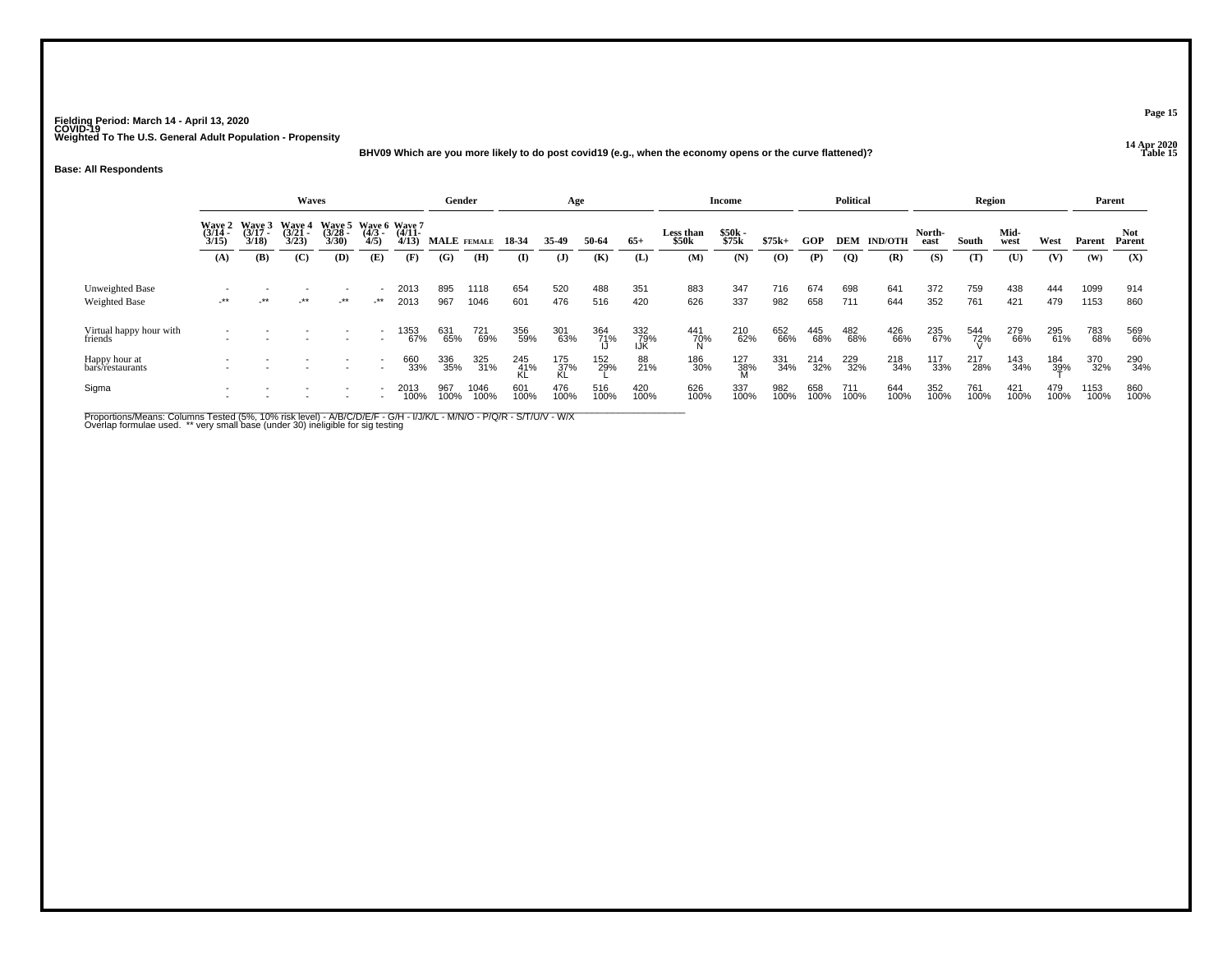### **14 Apr 2020 BHV10 Which are you more likely to do post covid19 (e.g., when the economy opens or the curve flattened)?**

#### **Base: All Respondents**

|                                  |                       |                                    | Waves                              |                                           |                          |                   | Gender             |              |             | Age          |             |                   |                    | Income           |                         |             | <b>Political</b> |                  |                | Region      |              |             | Parent             |                |
|----------------------------------|-----------------------|------------------------------------|------------------------------------|-------------------------------------------|--------------------------|-------------------|--------------------|--------------|-------------|--------------|-------------|-------------------|--------------------|------------------|-------------------------|-------------|------------------|------------------|----------------|-------------|--------------|-------------|--------------------|----------------|
|                                  | $\frac{(3/14)}{3/15}$ | Wave 2 Wave 3<br>$(3/17 -$<br>3/18 | <b>Wave 4</b><br>$(3/21 -$<br>3/23 | Wave 5 Wave 6 Wave 7<br>$(3/28 -$<br>3/30 | $\frac{(4/3)}{4/5}$      | $(4/11 -$<br>4/13 | <b>MALE</b> FEMALE |              | 18 34       | 35.49        | 50-64       | $65+$             | Less than<br>\$50k | $$50k-$<br>\$75k | $$75k+$                 | <b>GOP</b>  | DEM              | <b>IND/OTH</b>   | North-<br>east | South       | Mid-<br>west | West        | Parent             | Not.<br>Parent |
|                                  | (A)                   | (B)                                | (C)                                | (D)                                       | (E)                      | (F)               | (G)                | (H)          | $\bf{I}$    | $\mathbf{J}$ | (K)         | (L)               | (M)                | (N)              | (O)                     | (P)         | $\overline{Q}$   | (R)              | (S)            | (T)         | (U)          | (V)         | (W)                | (X)            |
| Unweighted Base<br>Weighted Base | -**                   | _**                                | $-***$                             | $-***$                                    | -**                      | 2013<br>2013      | 895<br>967         | 1118<br>1046 | 654<br>601  | 520<br>476   | 488<br>516  | 351<br>420        | 883<br>626         | 347<br>337       | 716<br>982              | 674<br>658  | 698<br>711       | 641<br>644       | 372<br>352     | 759<br>761  | 438<br>421   | 444<br>479  | 1099<br>1153       | 914<br>860     |
| In-person doctor<br>appointments |                       |                                    |                                    |                                           |                          | 283<br>64%        | 624<br>65%         | 659<br>63%   | 354<br>59%  | 278<br>58%   | 338<br>66%  | 313<br>75%<br>IJK | 428<br>68%<br>O    | 230<br>68%<br>O  | 580<br>59%              | 442<br>67%  | 434<br>61%       | 407<br>63%       | 238<br>68%     | 469<br>62%  | 272<br>65%   | 303<br>63%  | 721<br>63%         | 561<br>65%     |
| Virtual doctor<br>appointments   |                       |                                    |                                    |                                           |                          | 730<br>36%        | 343<br>35%         | 387<br>37%   | 247<br>41%  | 199<br>42%   | 177<br>34%  | 107<br>25%        | 199<br>32%         | 108<br>32%       | 402<br>41%<br><b>MN</b> | 217<br>33%  | 277<br>39%       | 237 <sub>%</sub> | 114<br>32%     | 292<br>38%  | 149<br>35%   | 176<br>37%  | $\frac{432}{37\%}$ | 298<br>35%     |
| Sigma                            |                       |                                    |                                    |                                           | $\overline{\phantom{a}}$ | 2013<br>100%      | 967<br>100%        | 1046<br>100% | 601<br>100% | 476<br>100%  | 516<br>100% | 420<br>100%       | 626<br>100%        | 337<br>100%      | 982<br>100%             | 658<br>100% | 711<br>100%      | 644<br>100%      | 352<br>100%    | 761<br>100% | 421<br>100%  | 479<br>100% | 1153<br>100%       | 860<br>100%    |

Proportions/Means: Columns Tested (5%, 10% risk level) - A/B/C/D/E/F - G/H - I/J/K/L - M/N/O - P/Q/R - S/T/U/V - W/X<br>Overlap formulae used. \*\* very small base (under 30) ineligible for sig testing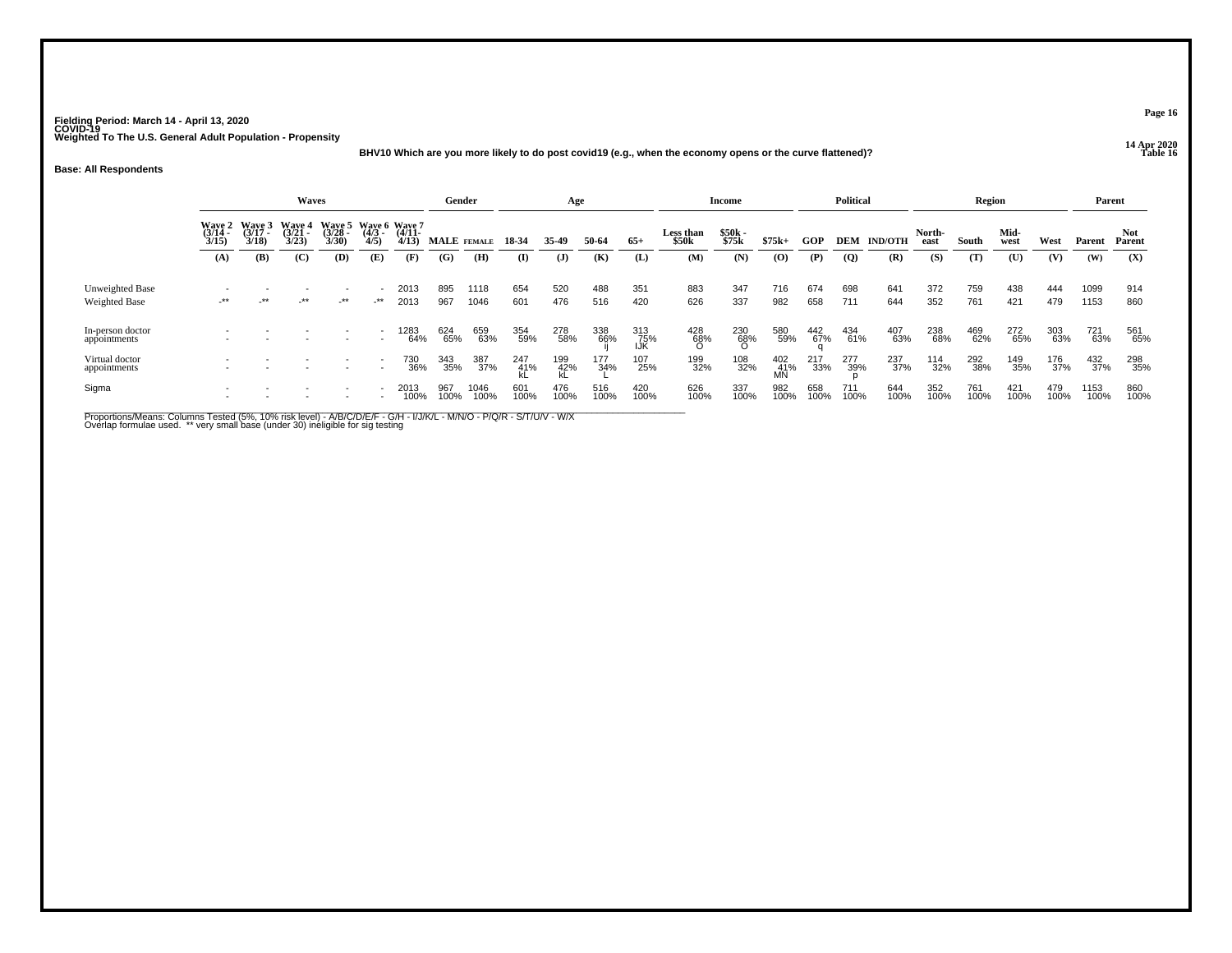### **14 Apr 2020 BHV11 Which are you more likely to do post covid19 (e.g., when the economy opens or the curve flattened)?**

#### **Base: All Respondents**

|                                   |                                                                                                                                                                                                                  |            | Waves  |        |                          |              | Gender            |              |             | Age          |             |                   |                                | <b>Income</b>     |             |             | <b>Political</b> |                    |                  | Region      |                  |             | Parent       |                |
|-----------------------------------|------------------------------------------------------------------------------------------------------------------------------------------------------------------------------------------------------------------|------------|--------|--------|--------------------------|--------------|-------------------|--------------|-------------|--------------|-------------|-------------------|--------------------------------|-------------------|-------------|-------------|------------------|--------------------|------------------|-------------|------------------|-------------|--------------|----------------|
|                                   | Wave 3<br>(3/17<br>3/18)<br>Waye 5<br>(3/28<br>Waye 4<br>(3/21 -<br>Wave 6 Wave 7<br>Wave 2<br>$\frac{(3/14)}{3/15}$<br>$(4/3 -$<br>$(4/11 -$<br>4/5)<br>3/23<br>3/30<br>4/13<br>(B)<br>(C)<br>(D)<br>(E)<br>(A) |            |        |        |                          |              | MALE FEMALE 18-34 |              |             | 35.49        | 50-64       | $65+$             | Less than<br>\$50 <sub>k</sub> | $$50k -$<br>\$75k | $$75k+$     | GOP         |                  | <b>DEM IND/OTH</b> | North-<br>east   | South       | Mid-<br>west     | West        | Parent       | Not.<br>Parent |
|                                   |                                                                                                                                                                                                                  |            |        |        |                          | (F)          | (G)               | (H)          | (I)         | $\mathbf{J}$ | (K)         | (L)               | (M)                            | (N)               | (0)         | (P)         | (Q)              | (R)                | (S)              | (T)         | (U)              | (V)         | (W)          | (X)            |
| Unweighted Base<br>Weighted Base  | $^{\star\star}$                                                                                                                                                                                                  | $\cdot$ ** | $-***$ | $-***$ | ۰<br>_**                 | 2013<br>2013 | 895<br>967        | 1118<br>1046 | 654<br>601  | 520<br>476   | 488<br>516  | 351<br>420        | 883<br>626                     | 347<br>337        | 716<br>982  | 674<br>658  | 698<br>711       | 641<br>644         | 372<br>352       | 759<br>761  | 438<br>421       | 444<br>479  | 1099<br>1153 | 914<br>860     |
| Get take-out from a<br>restaurant |                                                                                                                                                                                                                  |            |        |        | $\overline{\phantom{a}}$ | 1308<br>65%  | 632<br>65%        | 676<br>65%   | 402<br>67%  | 310<br>65%   | 355<br>69%  | 240<br>57%        | 428<br>68%                     | 205<br>61%        | 630<br>64%  | 417<br>63%  | 490<br>69%       | 401<br>62%         | 209<br>59%       | 508<br>67%  | 292<br>69%<br>Sv | 299<br>62%  | 736<br>64%   | 572<br>67%     |
| Dining in a restaurant            | ۰                                                                                                                                                                                                                |            |        |        | $\overline{\phantom{a}}$ | 705<br>35%   | 334<br>35%        | 370<br>35%   | 199<br>33%  | 166<br>35%   | 160<br>31%  | 180<br>43%<br>liK | 199<br>32%                     | 132<br>39%<br>M   | 352<br>36%  | 241<br>37%  | $^{221}_{31\%}$  | 242<br>38%         | 143<br>41%<br>tU | 253<br>33%  | 130<br>31%       | 180<br>38%  | 417<br>36%   | 287<br>33%     |
| Sigma                             |                                                                                                                                                                                                                  |            |        |        |                          | 2013<br>100% | 967<br>100%       | 1046<br>100% | 601<br>100% | 476<br>100%  | 516<br>100% | 420<br>100%       | 626<br>100%                    | 337<br>100%       | 982<br>100% | 658<br>100% | 711<br>100%      | 644<br>100%        | 352<br>100%      | 761<br>100% | 421<br>100%      | 479<br>100% | 1153<br>100% | 860<br>100%    |

Proportions/Means: Columns Tested (5%, 10% risk level) - A/B/C/D/E/F - G/H - I/J/K/L - M/N/O - P/Q/R - S/T/U/V - W/X<br>Overlap formulae used. \*\* very small base (under 30) ineligible for sig testing

**Page 17**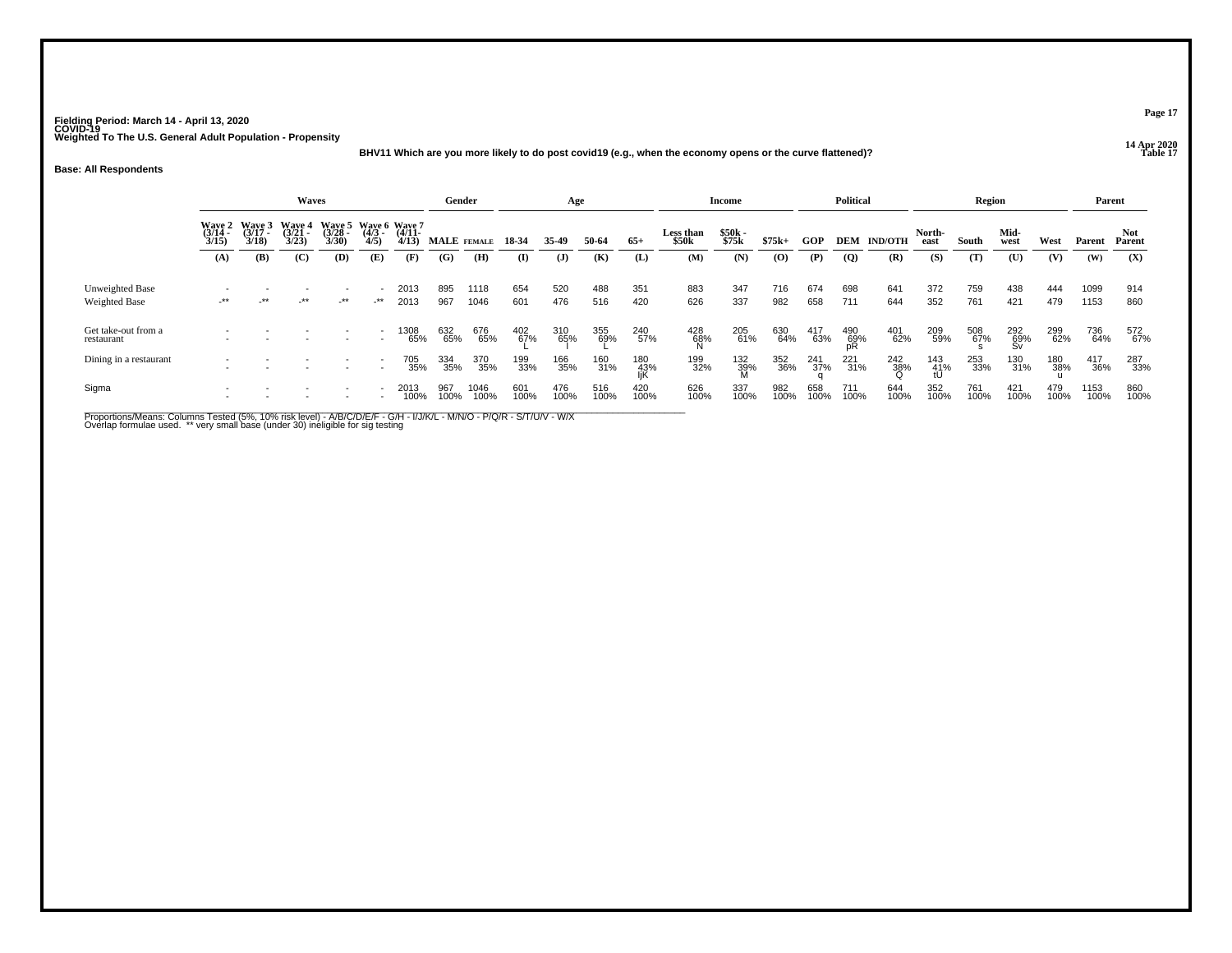### **14 Apr 2020 BHV12 Which are you more likely to do post covid19 (e.g., when the economy opens or the curve flattened)?**

#### **Base: All Respondents**

|                                  |                                                                                                                                                                                                                                      |            | Waves  |        |                          |              | Gender      |              |             | Age              |                 |                   |                                | <b>Income</b>  |             |             | <b>Political</b> |                    |                   | Region           |                |             | Parent       |               |
|----------------------------------|--------------------------------------------------------------------------------------------------------------------------------------------------------------------------------------------------------------------------------------|------------|--------|--------|--------------------------|--------------|-------------|--------------|-------------|------------------|-----------------|-------------------|--------------------------------|----------------|-------------|-------------|------------------|--------------------|-------------------|------------------|----------------|-------------|--------------|---------------|
|                                  | Wave 3<br><b>Wave 4</b><br>Wave 5 Wave 6 Wave 7<br><b>Wave 2</b><br>(3/17)<br>$(3/21 -$<br>$\frac{(3728)}{3/30}$<br>$(3/14 -$<br>$\frac{(4/3)}{4/5}$<br>$(4/11 -$<br>3/15<br>3/18<br>3/23<br>4/13<br>(B)<br>(C)<br>(D)<br>(A)<br>(E) |            |        |        |                          |              | MALE FEMALE |              | 18-34       | 35.49            | 50-64           | $65+$             | Less than<br>\$50 <sub>k</sub> | \$50k<br>\$75k | $$75k+$     | GOP         |                  | <b>DEM IND/OTH</b> | North-<br>east    | South            | Mid-<br>west   | West        | Parent       | Not<br>Parent |
|                                  |                                                                                                                                                                                                                                      |            |        |        |                          | (F)          | (G)         | (H)          | $\bf{I}$    | $\mathbf{J}$     | (K)             | (L)               | (M)                            | (N)            | (0)         | (P)         | $\overline{Q}$   | (R)                | (S)               | (T)              | $(\mathbf{U})$ | (V)         | (W)          | (X)           |
| Unweighted Base<br>Weighted Base | $-***$                                                                                                                                                                                                                               | $\cdot$ ** | $-***$ | $-***$ | $\rightarrow$            | 2013<br>2013 | 895<br>967  | 1118<br>1046 | 654<br>601  | 520<br>476       | 488<br>516      | 351<br>420        | 883<br>626                     | 347<br>337     | 716<br>982  | 674<br>658  | 698<br>711       | 641<br>644         | 372<br>352        | 759<br>761       | 438<br>421     | 444<br>479  | 1099<br>1153 | 914<br>860    |
| Watch a movie at home            | $\overline{\phantom{a}}$                                                                                                                                                                                                             |            |        |        | $\overline{\phantom{a}}$ | 1588<br>79%  | 738<br>76%  | 850<br>81%   | 422<br>70%  | 365<br>77%       | $^{429}_{83\%}$ | 373<br>89%<br>IJk | 511<br>82%                     | 256<br>76%     | 766<br>78%  | 525<br>80%  | 564<br>79%       | 499<br>78%         | 248<br>71%        | 627<br>82%<br>Sv | 343<br>81%     | 369<br>77%  | 916<br>79%   | 672<br>78%    |
| Go to the movies                 |                                                                                                                                                                                                                                      |            |        |        | $\overline{\phantom{a}}$ | 425<br>21%   | 229<br>24%  | 196<br>19%   | 179<br>30%  | 111<br>23%<br>KL | 87<br>17%       | 47<br>11%         | 115<br>18%                     | 82<br>24%<br>m | 217<br>22%  | 133<br>20%  | 147<br>21%       | 144<br>22%         | 104<br>29%<br>TUv | 134<br>18%       | 78<br>19%      | 110<br>23%  | 237<br>21%   | 188<br>22%    |
| Sigma                            |                                                                                                                                                                                                                                      |            |        |        | ٠                        | 2013<br>100% | 967<br>100% | 1046<br>100% | 601<br>100% | 476<br>100%      | 516<br>100%     | 420<br>100%       | 626<br>100%                    | 337<br>100%    | 982<br>100% | 658<br>100% | 711<br>100%      | 644<br>100%        | 352<br>100%       | 761<br>100%      | 421<br>100%    | 479<br>100% | 1153<br>100% | 860<br>100%   |

Proportions/Means: Columns Tested (5%, 10% risk level) - A/B/C/D/E/F - G/H - I/J/K/L - M/N/O - P/Q/R - S/T/U/V - W/X<br>Overlap formulae used. \*\* very small base (under 30) ineligible for sig testing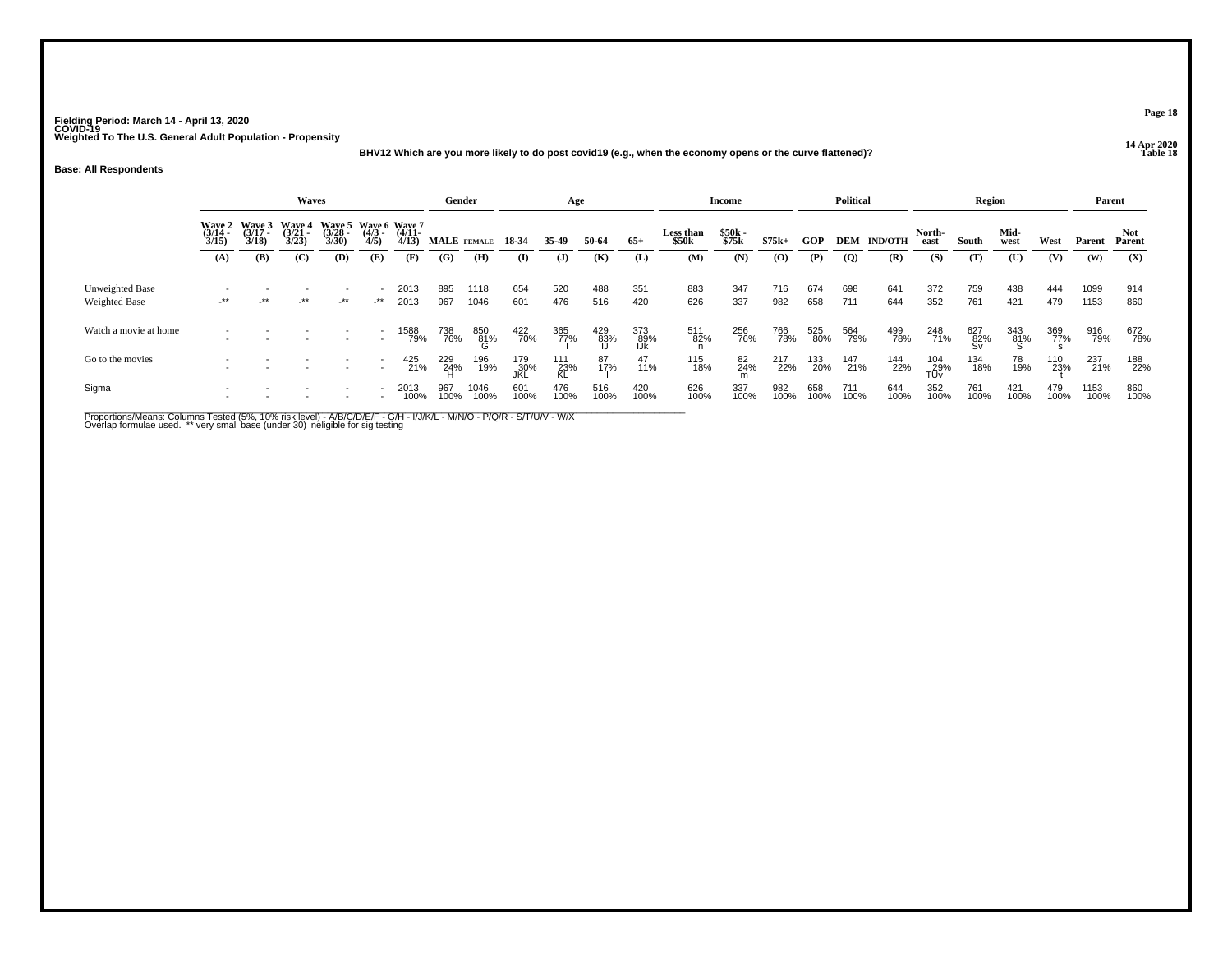### **14 Apr 2020 BHV13 Which are you more likely to do post covid19 (e.g., when the economy opens or the curve flattened)?**

#### **Base: All Respondents**

|                                         |                                                                                                                                                                                                                                  |            | Waves  |        |                          |              | Gender      |              |             | Age              |             |             |                                | Income          |                    |                  | <b>Political</b> |                    |                   | Region      |                |             | Parent       |                |
|-----------------------------------------|----------------------------------------------------------------------------------------------------------------------------------------------------------------------------------------------------------------------------------|------------|--------|--------|--------------------------|--------------|-------------|--------------|-------------|------------------|-------------|-------------|--------------------------------|-----------------|--------------------|------------------|------------------|--------------------|-------------------|-------------|----------------|-------------|--------------|----------------|
|                                         | Wave 5 Wave 6 Wave 7<br>Wave 3<br><b>Wave 4</b><br><b>Wave 2</b><br>(3/17)<br>$(3/21 -$<br>$(3/14 -$<br>$(3/28 -$<br>$\frac{(4/3)}{4/5}$<br>$(4/11 -$<br>3/30<br>3/15<br>3/18<br>3/23<br>4/13<br>(B)<br>(C)<br>(D)<br>(E)<br>(A) |            |        |        |                          |              | MALE FEMALE |              | 18-34       | 35.49            | 50-64       | $65+$       | Less than<br>\$50 <sub>k</sub> | \$50k<br>\$75k  | $$75k+$            | GOP              |                  | <b>DEM IND/OTH</b> | North-<br>east    | South       | Mid-<br>west   | West        | Parent       | Not.<br>Parent |
|                                         |                                                                                                                                                                                                                                  |            |        |        |                          | (F)          | (G)         | (H)          | $\bf{I}$    | $\mathbf{J}$     | (K)         | (L)         | (M)                            | (N)             | (0)                | (P)              | $\overline{Q}$   | (R)                | (S)               | (T)         | $(\mathbf{U})$ | (V)         | (W)          | (X)            |
| Unweighted Base<br><b>Weighted Base</b> | $-***$                                                                                                                                                                                                                           | $\cdot$ ** | $-***$ | $-***$ | $-***$                   | 2013<br>2013 | 895<br>967  | 1118<br>1046 | 654<br>601  | 520<br>476       | 488<br>516  | 351<br>420  | 883<br>626                     | 347<br>337      | 716<br>982         | 674<br>658       | 698<br>711       | 641<br>644         | 372<br>352        | 759<br>761  | 438<br>421     | 444<br>479  | 1099<br>1153 | 914<br>860     |
| Buy your own grooming<br>supplies       |                                                                                                                                                                                                                                  |            |        |        | $\overline{\phantom{a}}$ | 1154<br>57%  | 591<br>61%  | 562<br>54%   | 385<br>64%  | 290<br>61%<br>KL | 259<br>50%  | 219<br>52%  | 420<br>67%<br>NO               | 166<br>49%      | 523<br>53%         | 337<br>51%       | 428<br>60%       | 389<br>60%         | 175<br>50%        | 448<br>59%  | 242<br>57%     | 290<br>61%  | 651<br>56%   | 503<br>58%     |
| Go to the hairdresser                   | $\overline{\phantom{a}}$                                                                                                                                                                                                         |            |        |        | $\overline{\phantom{a}}$ | 859<br>43%   | 376<br>39%  | 484<br>46%   | 216<br>36%  | 186<br>39%       | 257<br>50%  | 201<br>48%  | 206<br>33%                     | 172<br>51%<br>M | 459<br>-47%<br>- M | 321<br>49%<br>QR | 283<br>40%       | 255<br>40%         | 178<br>50%<br>TuV | 313<br>41%  | 179<br>43%     | 189<br>39%  | 502<br>44%   | 357<br>42%     |
| Sigma                                   |                                                                                                                                                                                                                                  |            |        |        |                          | 2013<br>100% | 967<br>100% | 1046<br>100% | 601<br>100% | 476<br>100%      | 516<br>100% | 420<br>100% | 626<br>100%                    | 337<br>100%     | 982<br>100%        | 658<br>100%      | 711<br>100%      | 644<br>100%        | 352<br>100%       | 761<br>100% | 421<br>100%    | 479<br>100% | 1153<br>100% | 860<br>100%    |

Proportions/Means: Columns Tested (5%, 10% risk level) - A/B/C/D/E/F - G/H - I/J/K/L - M/N/O - P/Q/R - S/T/U/V - W/X<br>Overlap formulae used. \*\* very small base (under 30) ineligible for sig testing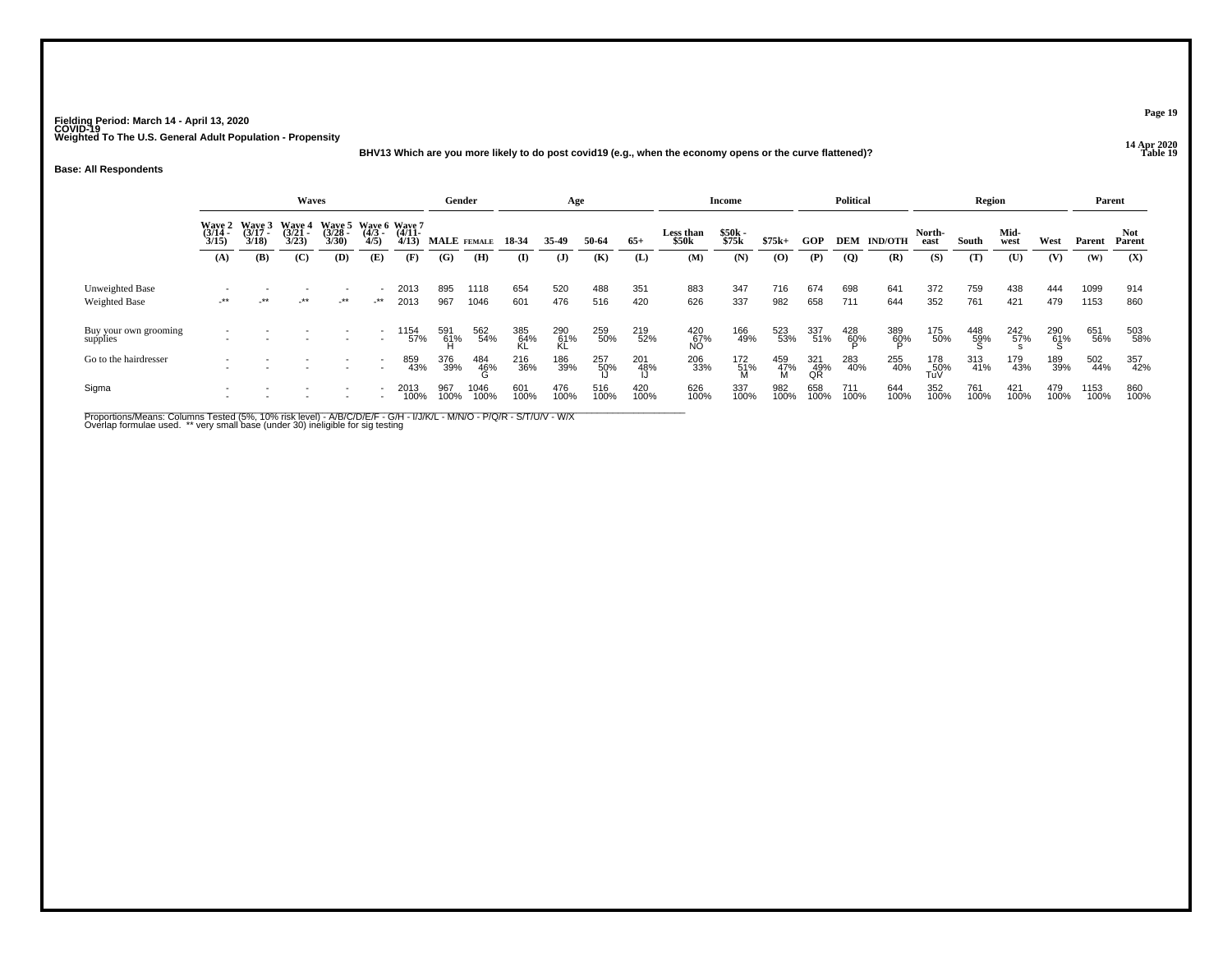### **14 Apr 2020 BHV14 Which are you more likely to do post covid19 (e.g., when the economy opens or the curve flattened)?**

#### **Base: All Respondents**

|                                                 |                 |                                             | Waves                              |                   |                                             |                   | Gender      |              |             | Age          |             |                   |                    | <b>Income</b>   |             |             | <b>Political</b> |                |                | Region           |              |             | Parent       |                |
|-------------------------------------------------|-----------------|---------------------------------------------|------------------------------------|-------------------|---------------------------------------------|-------------------|-------------|--------------|-------------|--------------|-------------|-------------------|--------------------|-----------------|-------------|-------------|------------------|----------------|----------------|------------------|--------------|-------------|--------------|----------------|
|                                                 |                 | Wave 2 Wave 3<br>(3/14 (3/17<br>3/15) 3/18) | <b>Wave 4</b><br>$(3/21 -$<br>3/23 | $(3/28 -$<br>3/30 | Wave 5 Wave 6 Wave 7<br>$\frac{(4/3)}{4/5}$ | $(4/11 -$<br>4/13 |             | MALE FEMALE  | 18-34       | 35.49        | 50-64       | $65+$             | Less than<br>\$50k | \$50k<br>\$75k  | $$75k+$     | GOP         | <b>DEM</b>       | <b>IND/OTH</b> | North-<br>east | South            | Mid-<br>west | West        | Parent       | Not.<br>Parent |
|                                                 | (A)             | (B)                                         | (C)                                | (D)               | (E)                                         | (F)               | (G)         | (H)          | (I)         | $\mathbf{J}$ | (K)         | (L)               | (M)                | (N)             | (O)         | (P)         | $\overline{Q}$   | (R)            | (S)            | (T)              | (U)          | (V)         | (W)          | (X)            |
| Unweighted Base<br>Weighted Base                | $^{\star\star}$ | $\cdot$ **                                  | $-***$                             | $-***$            | -**                                         | 2013<br>2013      | 895<br>967  | 1118<br>1046 | 654<br>601  | 520<br>476   | 488<br>516  | 351<br>420        | 883<br>626         | 347<br>337      | 716<br>982  | 674<br>658  | 698<br>711       | 641<br>644     | 372<br>352     | 759<br>761       | 438<br>421   | 444<br>479  | 1099<br>1153 | 914<br>860     |
| Live stream sporting<br>events/concerts at home |                 |                                             |                                    |                   |                                             | 1470<br>73%       | 706<br>73%  | 763<br>73%   | 406<br>68%  | 338<br>71%   | 383<br>74%  | 343<br>82%<br>IJK | 485<br>77%<br>NO   | 234<br>69%      | 697<br>71%  | 462<br>70%  | 530<br>75%       | 478<br>74%     | 240<br>68%     | 585<br>77%<br>Sv | 306<br>73%   | 339<br>71%  | 841<br>73%   | 629<br>73%     |
| Attend live sporting<br>events/a live concert   |                 |                                             |                                    |                   |                                             | 543<br>27%        | 260<br>27%  | 283<br>27%   | 195<br>32%  | 138<br>29%   | 133<br>26%  | 77<br>18%         | 142<br>23%         | 103<br>31%<br>M | 285<br>29%  | 197<br>30%  | 181<br>25%       | 165<br>26%     | 112<br>32%     | 176<br>23%       | 115<br>27%   | 140<br>29%  | 313<br>27%   | 230<br>27%     |
| Sigma                                           |                 |                                             |                                    |                   | ٠                                           | 2013<br>100%      | 967<br>100% | 1046<br>100% | 601<br>100% | 476<br>100%  | 516<br>100% | 420<br>100%       | 626<br>100%        | 337<br>100%     | 982<br>100% | 658<br>100% | 711<br>100%      | 644<br>100%    | 352<br>100%    | 761<br>100%      | 421<br>100%  | 479<br>100% | 1153<br>100% | 860<br>100%    |

Proportions/Means: Columns Tested (5%, 10% risk level) - A/B/C/D/E/F - G/H - I/J/K/L - M/N/O - P/Q/R - S/T/U/V - W/X<br>Overlap formulae used. \*\* very small base (under 30) ineligible for sig testing

**Page 20**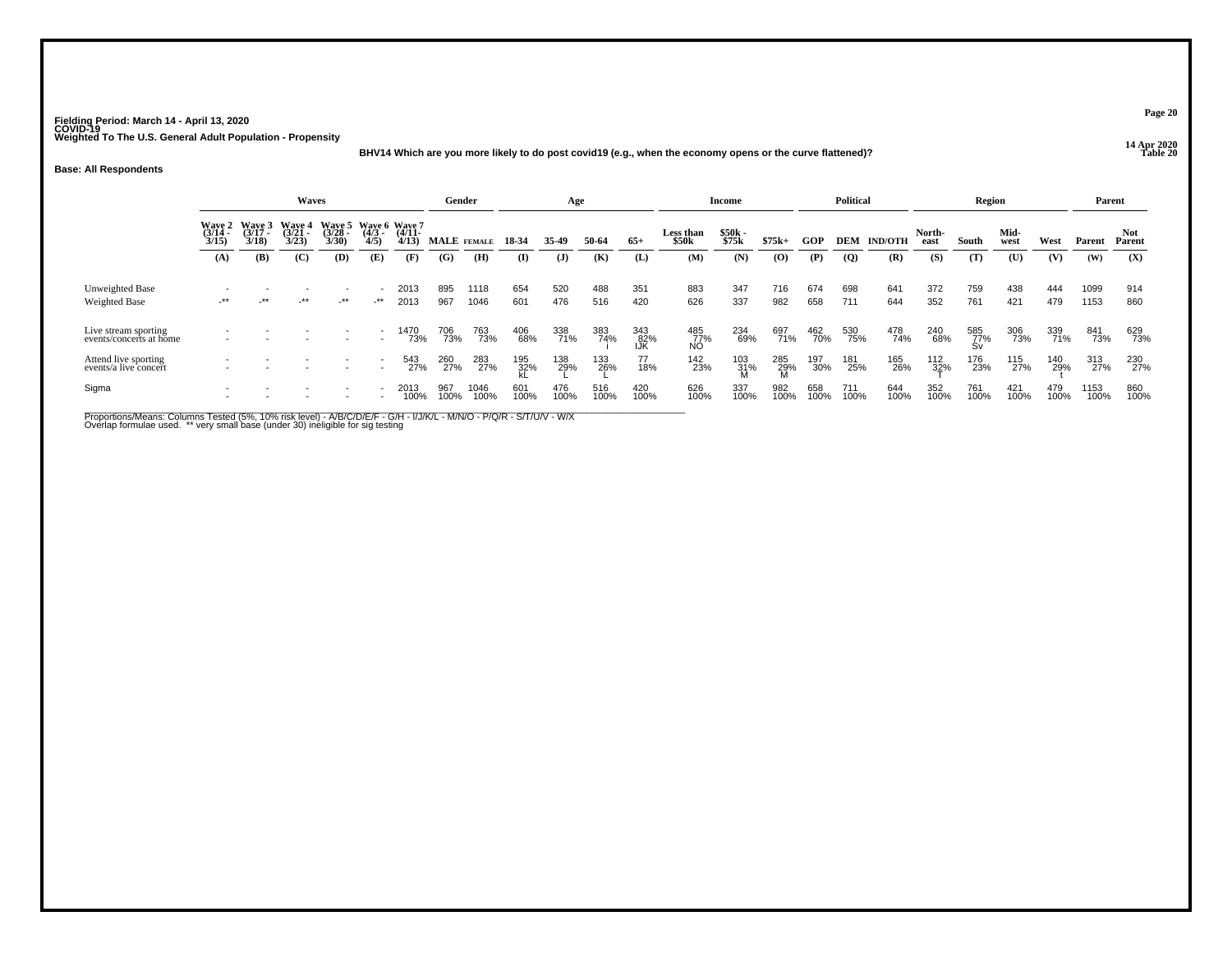**14 Apr 2020 BHV15 Since the coronavirus outbreak are you consuming more or less of the following?**

**Summary Of More**

**Base: All Respondents (Variable Bases)**

|                                             |                                    |                | Waves                   |                                    |                                  |                         |                    | Gender                   |                          | Age                     |            |                  |                                | <b>Income</b>  |                  |            | <b>Political</b>        |                |                  | Region                     |              |            | Parent     |                      |
|---------------------------------------------|------------------------------------|----------------|-------------------------|------------------------------------|----------------------------------|-------------------------|--------------------|--------------------------|--------------------------|-------------------------|------------|------------------|--------------------------------|----------------|------------------|------------|-------------------------|----------------|------------------|----------------------------|--------------|------------|------------|----------------------|
|                                             | <b>Wave 2</b><br>$(3/14 -$<br>3/15 | Wave 3<br>3/18 | Wave 4<br>(3/21<br>3/23 | <b>Wave 5</b><br>$(3/28 -$<br>3/30 | Wave 6 Wave 7<br>$(4/3 -$<br>4/5 | $(4/11 -$<br>4/13       |                    | <b>MALE</b> FEMALE       | 18-34                    | 35-49                   | 50-64      | $65+$            | Less than<br>\$50 <sub>k</sub> | \$50k<br>\$75k | $$75k+$          | <b>GOP</b> | <b>DEM</b>              | <b>IND/OTH</b> | North-<br>east   | South                      | Mid-<br>west | West       | Parent     | <b>Not</b><br>Parent |
|                                             | (A)                                | (B)            | (C)                     | (D)                                | (E)                              | (F)                     | (G)                | (H)                      | $\bf(I)$                 | (J)                     | (K)        | (L)              | (M)                            | (N)            | (0)              | (P)        | $\overline{Q}$          | (R)            | (S)              | (T)                        | (U)          | (V)        | (W)        | (X)                  |
| Home cooked meals                           |                                    |                |                         |                                    |                                  | <sup>1</sup> 365<br>68% | 642<br>66%         | 722<br>69%               | 412<br>69%               | 353<br>74%<br>ikL       | 348<br>67% | 252<br>60%       | 371<br>59%                     | 228<br>67%     | 725<br>74%<br>Mn | 452<br>69% | 510<br>72%<br>R         | 403<br>63%     | 242<br>69%       | 514<br>68%                 | 302<br>72%   | 308<br>64% | 798<br>69% | 567<br>66%           |
| Fresh food (vegetables,<br>fruit)           |                                    |                |                         |                                    |                                  | 849<br>42%              | 431<br>45%         | 418<br>40%               | 299<br>50%<br>KL         | 223<br>47%<br>KĹ        | 197<br>38% | 129<br>31%       | 232<br>37%                     | 129<br>38%     | 460<br>47%<br>МŃ | 283<br>43% | 313<br>44%              | 253<br>39%     | 159<br>45%       | 311<br>41%                 | 177<br>42%   | 201<br>42% | 521<br>45% | 328<br>38%           |
| Snack foods (chips, nuts,<br>granola bars)  |                                    |                |                         |                                    |                                  | 807<br>40%              | 378<br>39%         | 429<br>41%               | 316<br>53%<br>KL         | 225<br>47%<br>KL        | 170<br>33% | 96<br>23%        | 235<br>38%                     | 134<br>40%     | 415<br>42%       | 251<br>38% | 331<br>47%<br><b>PR</b> | 225<br>35%     | 163<br>46%<br>UV | 320<br>42%<br>$\mathbf{H}$ | 147<br>35%   | 177<br>37% | 472<br>41% | 335<br>39%           |
| Ready to eat meals (e.g.,<br>frozen pizzas) |                                    |                |                         |                                    |                                  | 703<br>35%              | 348<br>36%         | 355<br>34%               | 285<br>47%<br><b>JKL</b> | 187<br>39%<br><b>KL</b> | 137<br>27% | 93<br>22%        | 201<br>32%                     | 118<br>35%     | 362<br>37%       | 234<br>36% | 269<br>38%<br>R         | 200<br>31%     | 127<br>36%       | 273<br>36%                 | 136<br>32%   | 166<br>35% | 408<br>35% | 294<br>34%           |
| Coffee and tea                              |                                    |                |                         |                                    | $\overline{\phantom{a}}$         | 702<br>35%              | $\frac{361}{37\%}$ | 341<br>33%               | 263<br>44%<br>KL         | 197<br>41%<br>KL        | 147<br>28% | 96<br>23%        | 195<br>31%                     | 102<br>30%     | 383<br>39%<br>MÑ | 224<br>34% | 275<br>39%<br>R.        | 202<br>31%     | 142<br>40%<br>tv | 255<br>34%                 | 148<br>35%   | 156<br>33% | 435<br>38% | 267<br>31%           |
| Candy and chocolate                         |                                    |                |                         |                                    |                                  | 527<br>26%              | 260<br>27%         | 266<br>25%               | 198<br>33%<br>KL         | 162<br>34%<br>KL        | 105<br>20% | 61<br>14%        | 154<br>25%                     | 85<br>25%      | 274<br>28%       | 186<br>28% | 207<br>$\frac{29}{R}$   | 134<br>21%     | $^{110}_{31\%}$  | 202<br>27%                 | 91<br>22%    | 124<br>26% | 335<br>29% | 191<br>22%           |
| Soft drinks                                 |                                    |                |                         |                                    |                                  | 490<br>24%              | 270<br>28%         | 220<br>$\overline{21}$ % | 216<br>36%               | 153<br>32%<br>KL        | 87<br>17%  | $\frac{33}{8\%}$ | 144<br>23%                     | 72<br>21%      | 263<br>27%       | 168<br>26% | 185<br>26%              | 136<br>21%     | 96<br>27%        | 200<br>26%                 | 93<br>22%    | 101<br>21% | 311<br>27% | 179<br>21%           |
| Alcohol (beer, wine,<br>spirits)            |                                    |                |                         |                                    |                                  | 374<br>20%              | 220<br>24%         | 154<br>16%               | 140<br>30%<br>KL         | 128%<br>KL              | 69<br>13%  | $^{38}_{9\%}$    | 86<br>15%                      | 61<br>19%      | 224<br>24%       | 131<br>21% | 127<br>19%              | 116<br>20%     | 65<br>19%        | 138<br>19%                 | 86<br>22%    | 86<br>20%  | 233<br>21% | 142<br>19%           |
| Fast food                                   |                                    |                |                         |                                    |                                  | 339<br>17%              | 191<br>`20%<br>H   | 148<br>14%               | 155<br>_26%<br>JKL       | 86<br>18%               | 67<br>13%  | 30<br>7%         | 94<br>15%                      | 47<br>14%      | 184<br>19%       | 114<br>17% | 124<br>17%              | 100<br>16%     | 75<br>21%<br>Тu  | 107<br>14%                 | 63<br>15%    | 94<br>20%  | 203<br>18% | 135<br>16%           |

Proportions/Means: Columns Tested (5%, 10% risk level) - A/B/C/D/E/F - G/H - I/J/K/L - M/N/O - P/Q/R - S/T/U/V - W/X<br>Overlap formulae used. \*\* very small base (under 30) ineligible for sig testing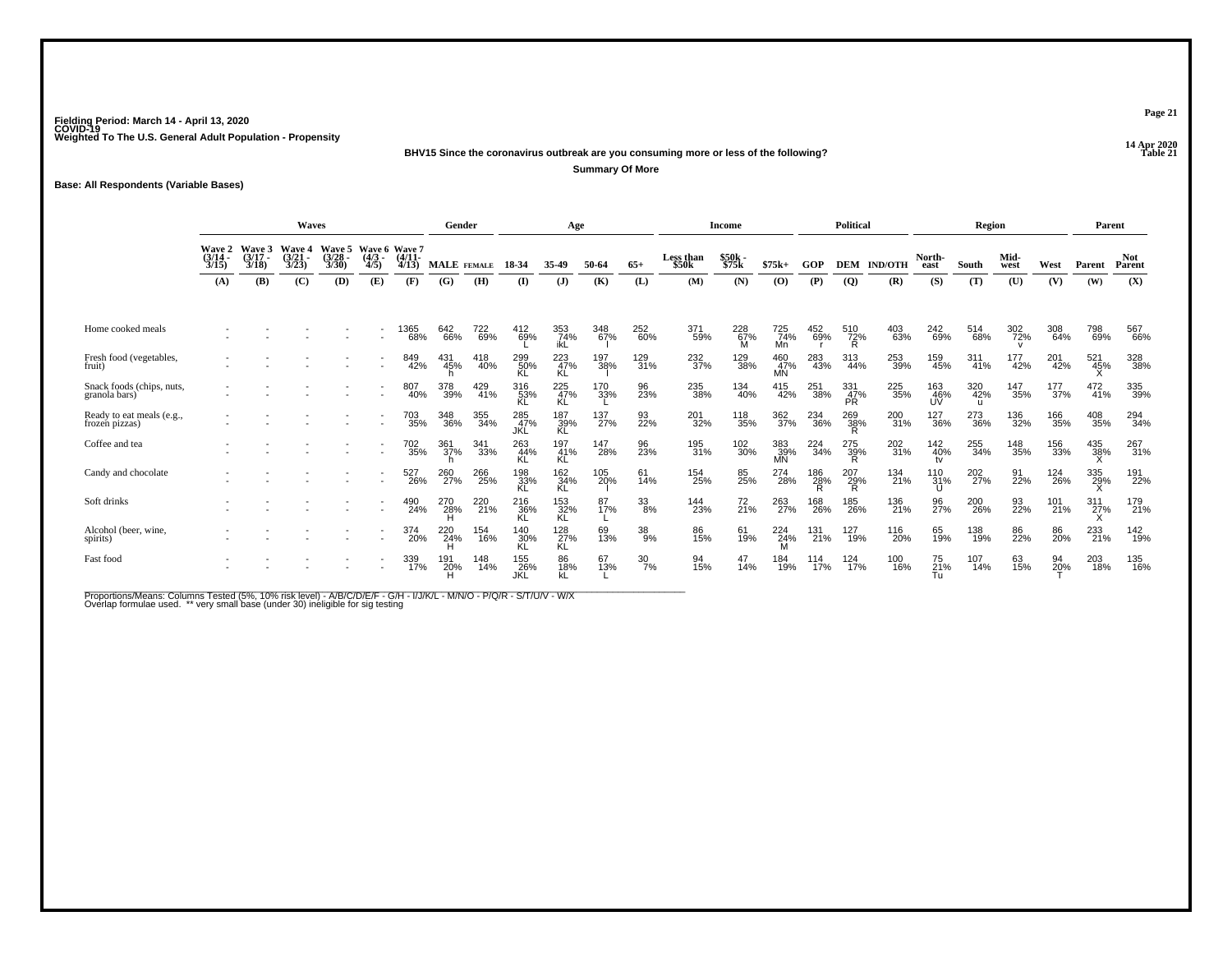**14 Apr 2020 BHV15 Since the coronavirus outbreak are you consuming more or less of the following?**

**Summary Of Less**

**Base: All Respondents (Variable Bases)**

|                                            | Waves                     |                             |                             |                             |                                  |                     | Gender             |            |                    | Age                      |               |                 |                                | Income         |                                          |                  | Political        |                     |                       | Region           |              |                  | Parent     |                      |
|--------------------------------------------|---------------------------|-----------------------------|-----------------------------|-----------------------------|----------------------------------|---------------------|--------------------|------------|--------------------|--------------------------|---------------|-----------------|--------------------------------|----------------|------------------------------------------|------------------|------------------|---------------------|-----------------------|------------------|--------------|------------------|------------|----------------------|
|                                            | Wave 2<br>(3/14 -<br>3/15 | Wave 3<br>$(3/17 -$<br>3/18 | Wave 4<br>$(3/21 -$<br>3/23 | Wave 5<br>$(3/28 -$<br>3/30 | Wave 6 Wave 7<br>$(4/3 -$<br>4/5 | $(4/11 -$<br>4/13   | <b>MALE</b> FEMALE |            | 18-34              | 35-49                    | 50-64         | $65+$           | Less than<br>\$50 <sub>k</sub> | \$50k<br>\$75k | $$75k+$                                  | <b>GOP</b>       | <b>DEM</b>       | <b>IND/OTH</b>      | North-<br>east        | South            | Mid-<br>west | West             | Parent     | <b>Not</b><br>Parent |
|                                            | (A)                       | (B)                         | (C)                         | (D)                         | (E)                              | (F)                 | (G)                | (H)        | (I)                | (J)                      | (K)           | (L)             | (M)                            | (N)            | $\boldsymbol{\left( \mathbf{O} \right)}$ | (P)              | $\overline{Q}$   | (R)                 | (S)                   | (T)              | (U)          | (V)              | (W)        | (X)                  |
| Fast food                                  |                           |                             |                             |                             |                                  | <sup>1005</sup> 50% | 476<br>49%         | 529<br>51% | 281<br>47%         | 257<br>54%               | 264<br>51%    | 202<br>48%      | 309<br>49%                     | 169<br>50%     | 505<br>51%                               | 322<br>49%       | 373<br>52%       | 310<br>48%          | 137<br>39%            | $^{411}_{54\%}$  | 225<br>53%   | 231<br>48%<br>Š  | 588<br>51% | 417<br>48%           |
| Candy and chocolate                        |                           |                             |                             |                             |                                  | 456<br>23%          | 234<br>24%         | 222<br>21% | 175<br>_29%<br>JKL | 99<br>21%                | 98<br>19%     | 85<br>20%       | 146<br>23%                     | 64<br>19%      | 237<br>24%                               | 119<br>18%       | 160<br>22%       | 177<br>28%<br>Pq    | 67<br>19%             | 149<br>20%       | 109<br>26%   | 131<br>27%<br>ST | 252<br>22% | 204<br>24%           |
| Soft drinks                                |                           |                             |                             |                             |                                  | 389<br>19%          | 183<br>19%         | 207<br>20% | 144<br>24%<br>KL   | $\frac{113}{24\%}$<br>ΚL | 79<br>15%     | 53<br>13%       | 117<br>19%                     | 77<br>23%      | 185<br>19%                               | 100<br>15%       | 141<br>20%       | 149<br>23%          | 73<br>21%             | 129<br>17%       | 80<br>19%    | 107<br>22%       | 218<br>19% | 171<br>20%           |
| Ready to eat meals (e.g., frozen pizzas)   |                           |                             |                             |                             |                                  | 343<br>17%          | 188<br>19%<br>H    | 156<br>15% | 118<br>20%         | 89<br>19%                | 77<br>15%     | 59<br>14%       | 105<br>17%                     | 46<br>14%      | 182<br>19%                               | 83<br>13%        | 137<br>19%       | 124<br>1 <u>9</u> % | 65<br>18%             | 119<br>16%       | 82<br>19%    | 78<br>16%        | 221<br>19% | 123<br>14%           |
| Fresh food (vegetables,<br>fruit)          |                           |                             |                             |                             |                                  | 342<br>17%          | 161<br>17%         | 181<br>17% | 113<br>19%         | 90<br>19%                | 74<br>14%     | 64<br>15%       | 109<br>17%<br>n                | 43<br>13%      | 182<br>19%                               | 111<br>17%       | 127<br>18%       | 104<br>16%          | 62<br>18%             | 133<br>17%       | 73<br>17%    | 74<br>16%        | 193<br>17% | 148<br>17%           |
| Alcohol (beer, wine,<br>spirits)           |                           |                             |                             |                             |                                  | 309<br>16%          | 185<br>20%<br>H    | 124<br>13% | 119<br>_25%<br>jKL | 93<br>20%<br>KL          | 61<br>12%     | 35<br>8%        | 88<br>15%                      | 38<br>12%      | 179<br>19%<br>mN                         | 96<br>15%        | 133<br>20%<br>рŔ | 80<br>14%           | 75<br>23%<br>TU       | 108<br>15%       | 51<br>13%    | 75<br>18%        | 187<br>17% | 122<br>16%           |
| Snack foods (chips, nuts,<br>granola bars) |                           |                             |                             |                             |                                  | 300<br>15%          | 163<br>17%         | 137<br>13% | 91<br>15%          | 73<br>15%                | 66<br>13%     | 69<br>16%       | 110<br>18%                     | 39<br>12%      | 141<br>14%                               | 93<br>14%        | 98<br>14%        | 108<br>17%          | 49<br>14%             | 108<br>14%       | 69<br>16%    | 75<br>16%        | 180<br>16% | 120<br>14%           |
| Coffee and tea                             |                           |                             |                             |                             |                                  | $^{215}_{11\%}$     | 108<br>11%         | 107<br>10% | 95<br>16%<br>KĽ    | 64<br>13%<br>KL          | $^{30}_{6\%}$ | $^{26}_{6\%}$   | 77<br>12%                      | 34<br>10%      | 95<br>10%                                | 63<br>10%        | 87<br>12%        | 64<br>10%           | $\frac{32}{9\%}$      | 83<br>11%        | 33<br>8%     | 66<br>14%<br>sU  | 123<br>11% | 92<br>11%            |
| Home cooked meals                          |                           |                             |                             |                             |                                  | 134<br>7%           | 79<br>.8%<br>H     | 55<br>5%   | 78<br>13%<br>JKL   | $^{28}_{6\%}$            | $^{13}_{2\%}$ | $\frac{15}{4%}$ | $^{49}_{8\%}$                  | $^{16}_{5\%}$  | 61<br>6%                                 | $\frac{32}{5\%}$ | $\frac{47}{7\%}$ | 55<br>9%            | $^{24}$ <sup>7%</sup> | $\frac{55}{7\%}$ | 16<br>4%     | 38<br>8%         | 81<br>7%   | 53<br>6%             |

Proportions/Means: Columns Tested (5%, 10% risk level) - A/B/C/D/E/F - G/H - I/J/K/L - M/N/O - P/Q/R - S/T/U/V - W/X<br>Overlap formulae used. \*\* very small base (under 30) ineligible for sig testing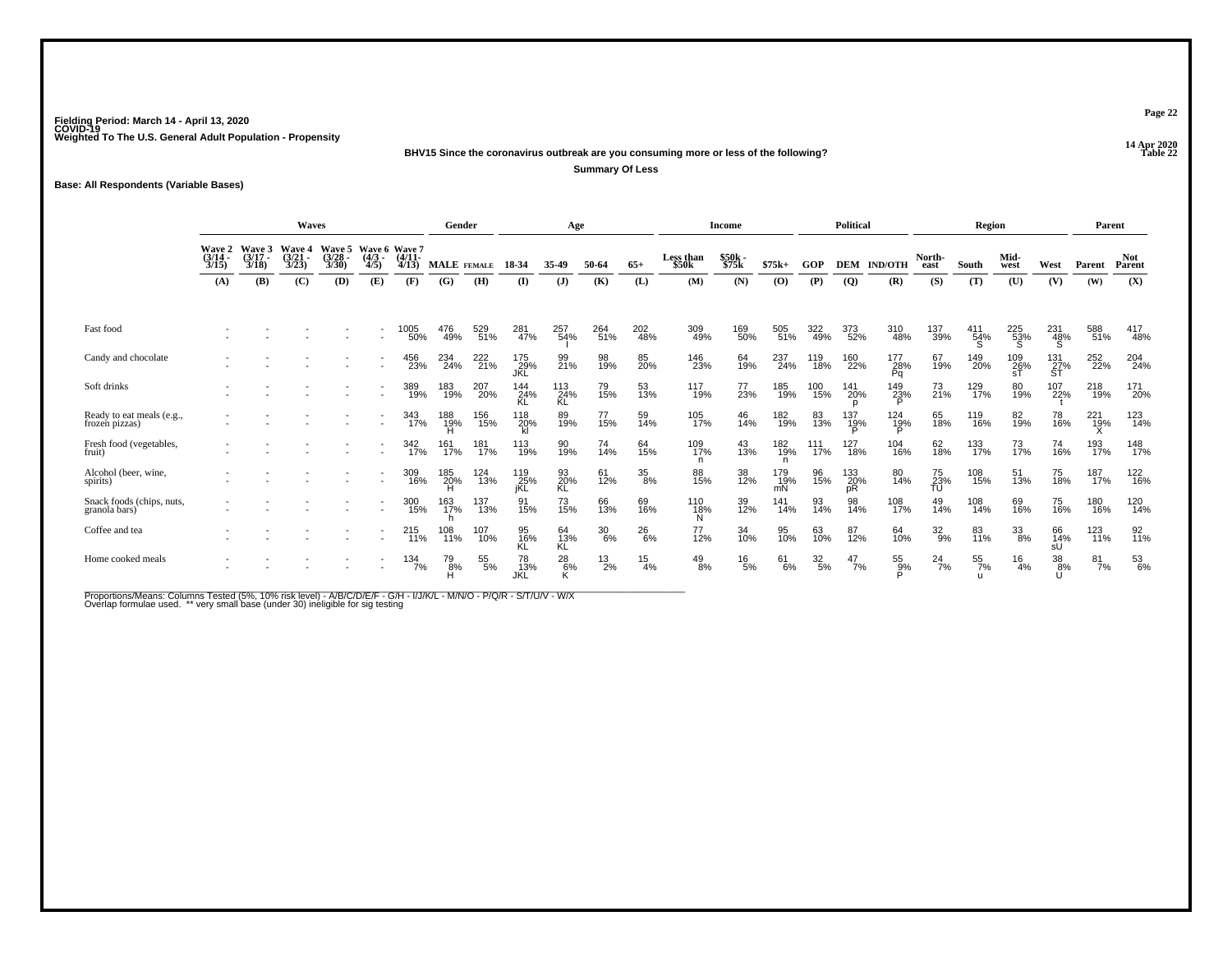**14 Apr 2020 BHV15 Since the coronavirus outbreak are you consuming more or less of the following?P Table 23** 

**Summary Of No Change**

**Base: All Respondents (Variable Bases)**

|                                            |                                    |                | <b>Waves</b>                |                                    |                                   |               |            | Gender             |            | Age        |            |                   |                        | Income                 |                    |            | Political      |                 |                | Region     |              |            | Parent     |                      |
|--------------------------------------------|------------------------------------|----------------|-----------------------------|------------------------------------|-----------------------------------|---------------|------------|--------------------|------------|------------|------------|-------------------|------------------------|------------------------|--------------------|------------|----------------|-----------------|----------------|------------|--------------|------------|------------|----------------------|
|                                            | <b>Wave 2</b><br>$(3/14 -$<br>3/15 | Wave 3<br>3/18 | Wave 4<br>$(3/21 -$<br>3/23 | <b>Wave 5</b><br>$(3/28 -$<br>3/30 | Wave 6 Wave 7<br>$(4/3 -$<br>4/5) | (4/11<br>4/13 |            | <b>MALE</b> FEMALE | 18-34      | 35-49      | 50-64      | $65+$             | Less than<br>\$50k     | \$50k<br>\$75k         | $$75k+$            | GOP        | DEM            | <b>IND/OTH</b>  | North-<br>east | South      | Mid-<br>west | West       | Parent     | <b>Not</b><br>Parent |
|                                            | (A)                                | (B)            | (C)                         | (D)                                | (E)                               | (F)           | (G)        | (H)                | $\bf{I}$   | (J)        | (K)        | (L)               | (M)                    | (N)                    | (0)                | (P)        | $\overline{Q}$ | (R)             | (S)            | (T)        | (U)          | (V)        | (W)        | (X)                  |
| Coffee and tea                             |                                    |                |                             |                                    |                                   | 957<br>48%    | 438<br>45% | 520<br>50%         | 194<br>32% | 190<br>40% | 293<br>57% | 281<br>67%<br>IJK | 299<br>48%             | 169<br>50%             | 462<br>47%         | 329<br>50% | 297<br>42%     | 331<br>51%<br>O | 159<br>45%     | 373<br>49% | 196<br>47%   | 229<br>48% | 534<br>46% | 423<br>49%           |
| Candy and chocolate                        |                                    |                |                             |                                    |                                   | 911<br>45%    | 409<br>42% | 503<br>48%         | 195<br>32% | 193<br>41% | 284<br>55% | 239<br>57%        | 288<br>46%             | 167<br>50%             | 425<br>43%         | 315<br>48% | 297<br>42%     | 299<br>46%      | 155<br>44%     | 362<br>48% | 196<br>46%   | 198<br>41% | 514<br>45% | 398<br>46%           |
| Snack foods (chips, nuts,<br>granola bars) |                                    |                |                             |                                    |                                   | 843<br>42%    | 390<br>40% | 452<br>43%         | 179<br>30% | 168<br>35% | 268<br>52% | 227<br>54%        | 262<br>42%             | 152<br>45%             | 403<br>41%         | 292<br>44% | 265<br>37%     | 285<br>44%<br>Ω | 131<br>37%     | 311<br>41% | 186<br>44%   | 215<br>45% | 477<br>41% | 365<br>42%           |
| Soft drinks                                |                                    |                |                             |                                    |                                   | 840<br>42%    | 396<br>41% | 443<br>42%         | 195<br>32% | 164<br>34% | 257<br>50% | 224<br>53%        | 283<br>45%<br>$\Omega$ | 142<br>42%             | 392<br>40%         | 286<br>43% | 278<br>39%     | 276<br>43%      | 129<br>37%     | 329<br>43% | 185<br>44%   | 197<br>41% | 460<br>40% | 380<br>44%           |
| Ready to eat meals (e.g., frozen pizzas)   |                                    |                |                             |                                    | $\overline{\phantom{a}}$          | 802<br>40%    | 360<br>37% | 443<br>42%         | 160<br>27% | 168<br>35% | 263<br>51% | 211<br>50%        | 269<br>43%<br>O        | 150<br>44%<br>$\circ$  | 354<br>36%         | 269<br>41% | 256<br>36%     | 277<br>43%<br>Q | 130<br>37%     | 312%       | 173<br>41%   | 187<br>39% | 437<br>38% | 365<br>42%           |
| Fresh food (vegetables,<br>fruit)          |                                    |                |                             |                                    |                                   | 800<br>40%    | 363<br>38% | 437<br>42%         | 174<br>29% | 159<br>33% | 242<br>47% | 225<br>53%        | 274<br>44%<br>∩        | 160<br>47%<br>$\Omega$ | 339<br>34%         | 256<br>39% | 267<br>38%     | 276<br>43%      | 129<br>37%     | 306<br>40% | 168<br>40%   | 198<br>41% | 436<br>38% | 365<br>42%<br>w      |
| Alcohol (beer, wine,<br>spirits)           |                                    |                |                             |                                    |                                   | 634<br>34%    | 305<br>34% | 328<br>34%         | 109<br>23% | 137<br>29% | 210<br>41% | 178<br>42%        | 170<br>29%             | 98<br>31%              | $\frac{341}{37\%}$ | 207<br>33% | 225<br>34%     | 202<br>34%      | 106<br>32%     | 245<br>34% | 140<br>35%   | 144<br>34% | 386<br>34% | 248<br>33%           |
| Home cooked meals                          |                                    |                |                             |                                    |                                   | 494<br>25%    | 231<br>24% | 263<br>25%         | 99<br>17%  | 91<br>19%  | 154<br>30% | 149<br>36%        | 198<br>32%<br>O        | 89<br>26%<br>$\circ$   | 191<br>19%         | 168<br>25% | 146<br>20%     | 181<br>28%<br>O | 85<br>24%      | 183<br>24% | 103<br>24%   | 123<br>26% | 266<br>23% | 228<br>27%           |
| Fast food                                  |                                    |                |                             |                                    |                                   | 467<br>23%    | 213<br>22% | 254<br>24%         | 127<br>21% | 90<br>19%  | 133<br>26% | 118<br>28%        | 158<br>25%<br>$\Omega$ | 84<br>25%              | 206<br>21%         | 161<br>24% | 142<br>20%     | 164<br>25%      | 87<br>25%      | 170<br>22% | 98<br>23%    | 112<br>23% | 260<br>23% | 207<br>24%           |

Proportions/Means: Columns Tested (5%, 10% risk level) - A/B/C/D/E/F - G/H - I/J/K/L - M/N/O - P/Q/R - S/T/U/V - W/X<br>Overlap formulae used. \*\* very small base (under 30) ineligible for sig testing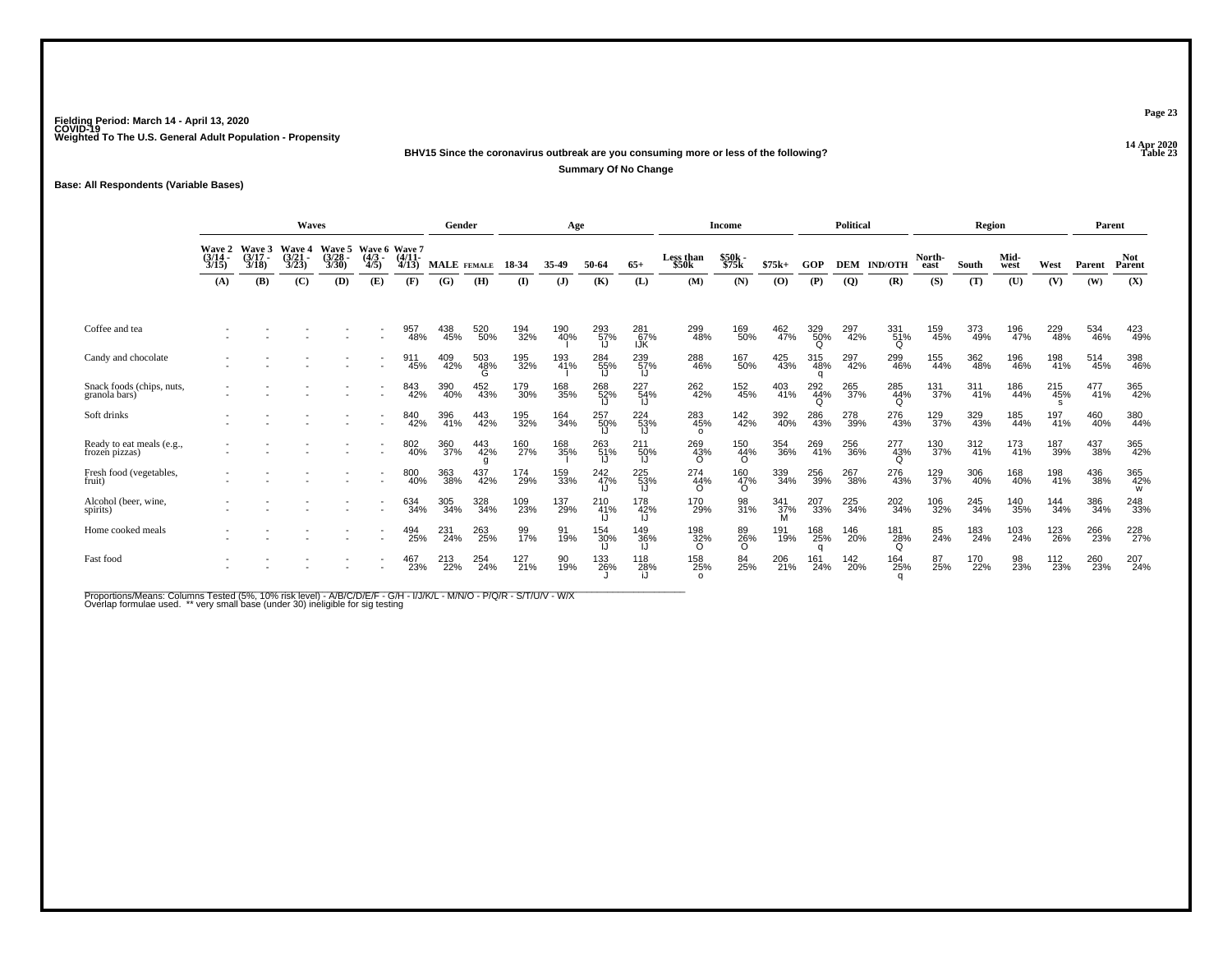### **14 Apr 2020 BHV15\_1 Since the coronavirus outbreak are you consuming more or less of the following?**

**Fresh food (vegetables, fruit)**

### **Base: All Respondents**

|                                  |                                        |                                 | <b>Waves</b>                    |                                               |                    |                       | Gender        |               |                  | Age              |               |                 |                    | <b>Income</b>   |                  |             | <b>Political</b> |                |                 | Region        |              |                 |              | Parent               |
|----------------------------------|----------------------------------------|---------------------------------|---------------------------------|-----------------------------------------------|--------------------|-----------------------|---------------|---------------|------------------|------------------|---------------|-----------------|--------------------|-----------------|------------------|-------------|------------------|----------------|-----------------|---------------|--------------|-----------------|--------------|----------------------|
|                                  | <b>Wave 2</b><br>$\frac{(3/14)}{3/15}$ | Wave 3<br>$\frac{(3/17)}{3/18}$ | Wave 4<br>$\frac{(3/21)}{3/23}$ | Wave 5 Wave 6 Wave 7<br>$\frac{(3/28)}{3/30}$ | $\binom{4/3}{4/5}$ | $\frac{(4/11)}{4/13}$ | MALE FEMALE   |               | 18-34            | 35-49            | 50-64         | $65+$           | Less than<br>\$50k | \$50k<br>\$75k  | $$75k+$          | GOP         | <b>DEM</b>       | <b>IND/OTH</b> | North-<br>east  | South         | Mid-<br>west | West            | Parent       | <b>Not</b><br>Parent |
|                                  | (A)                                    | (B)                             | (C)                             | (D)                                           | (E)                | (F)                   | (G)           | (H)           | (I)              | (J)              | (K)           | (L)             | (M)                | (N)             | $\bf{(0)}$       | (P)         | $\overline{Q}$   | (R)            | (S)             | (T)           | (U)          | (V)             | (W)          | (X)                  |
| Unweighted Base<br>Weighted Base | $***$                                  | $\cdot$ **                      | $-***$                          | $-$ **                                        | $-***$             | 2013<br>2013          | 895<br>967    | 1118<br>1046  | 654<br>601       | 520<br>476       | 488<br>516    | 351<br>420      | 883<br>626         | 347<br>337      | 716<br>982       | 674<br>658  | 698<br>711       | 641<br>644     | 372<br>352      | 759<br>761    | 438<br>421   | 444<br>479      | 1099<br>1153 | 914<br>860           |
| More                             |                                        |                                 |                                 |                                               |                    | 849<br>42%            | 431<br>45%    | 418<br>40%    | 299<br>50%<br>KL | 223<br>47%<br>KL | 197<br>38%    | 129<br>31%      | 232<br>37%         | 129<br>38%      | 460<br>47%<br>MN | 283<br>43%  | 313<br>44%       | 253<br>39%     | 159<br>45%      | 311<br>41%    | 177<br>42%   | 201<br>42%      | 521<br>45%   | 328<br>38%           |
| Less                             |                                        |                                 |                                 |                                               |                    | 342<br>17%            | 161<br>17%    | 181<br>17%    | 113<br>19%       | 90<br>19%        | 74<br>14%     | 64<br>15%       | 109<br>17%         | 43<br>13%       | 182<br>19%       | 111<br>17%  | 127<br>18%       | 104<br>16%     | 62<br>18%       | 133<br>17%    | 73<br>17%    | 74<br>16%       | 193<br>17%   | 148<br>17%           |
| No change                        |                                        |                                 |                                 |                                               |                    | 800<br>40%            | 363<br>38%    | 437<br>42%    | 174<br>29%       | 159<br>33%       | 242<br>47%    | 225<br>53%      | 274<br>44%         | 160<br>47%<br>O | 339<br>34%       | 256<br>39%  | 267<br>38%       | 276<br>43%     | 129<br>37%      | 306<br>40%    | 168<br>40%   | 198<br>41%      | 436<br>38%   | 365<br>42%           |
| I do not consume this<br>product |                                        |                                 |                                 |                                               |                    | $^{22}_{1\%}$         | $^{12}_{1\%}$ | $^{11}_{1\%}$ | $^{14}_{2\%}$    | $\frac{4}{1%}$   | $\frac{2}{x}$ | $\frac{2}{1}$ % | 11<br>2%           | $\frac{5}{1}\%$ | $\frac{2}{x}$    | 1%          | $\frac{5}{1}$ %  | $^{10}_{2\%}$  | $\frac{3}{1\%}$ | $^{11}_{1\%}$ | з<br>1%      | $\frac{5}{1\%}$ | $\ddot{3}$   | $^{19}_{2\%}$        |
| Sigma                            |                                        |                                 |                                 |                                               |                    | 2013<br>100%          | 967<br>100%   | 1046<br>100%  | 601<br>100%      | 476<br>100%      | 516<br>100%   | 420<br>100%     | 626<br>100%        | 337<br>100%     | 982<br>100%      | 658<br>100% | 711<br>100%      | 644<br>100%    | 352<br>100%     | 761<br>100%   | 421<br>100%  | 479<br>100%     | 1153<br>100% | 860<br>100%          |

Proportions/Means: Columns Tested (5%, 10% risk level) - A/B/C/D/E/F - G/H - I/J/K/L - M/N/O - P/Q/R - S/T/U/V - W/X<br>Overlap formulae used. \*\* very small base (under 30) ineligible for sig testing

**Page 24**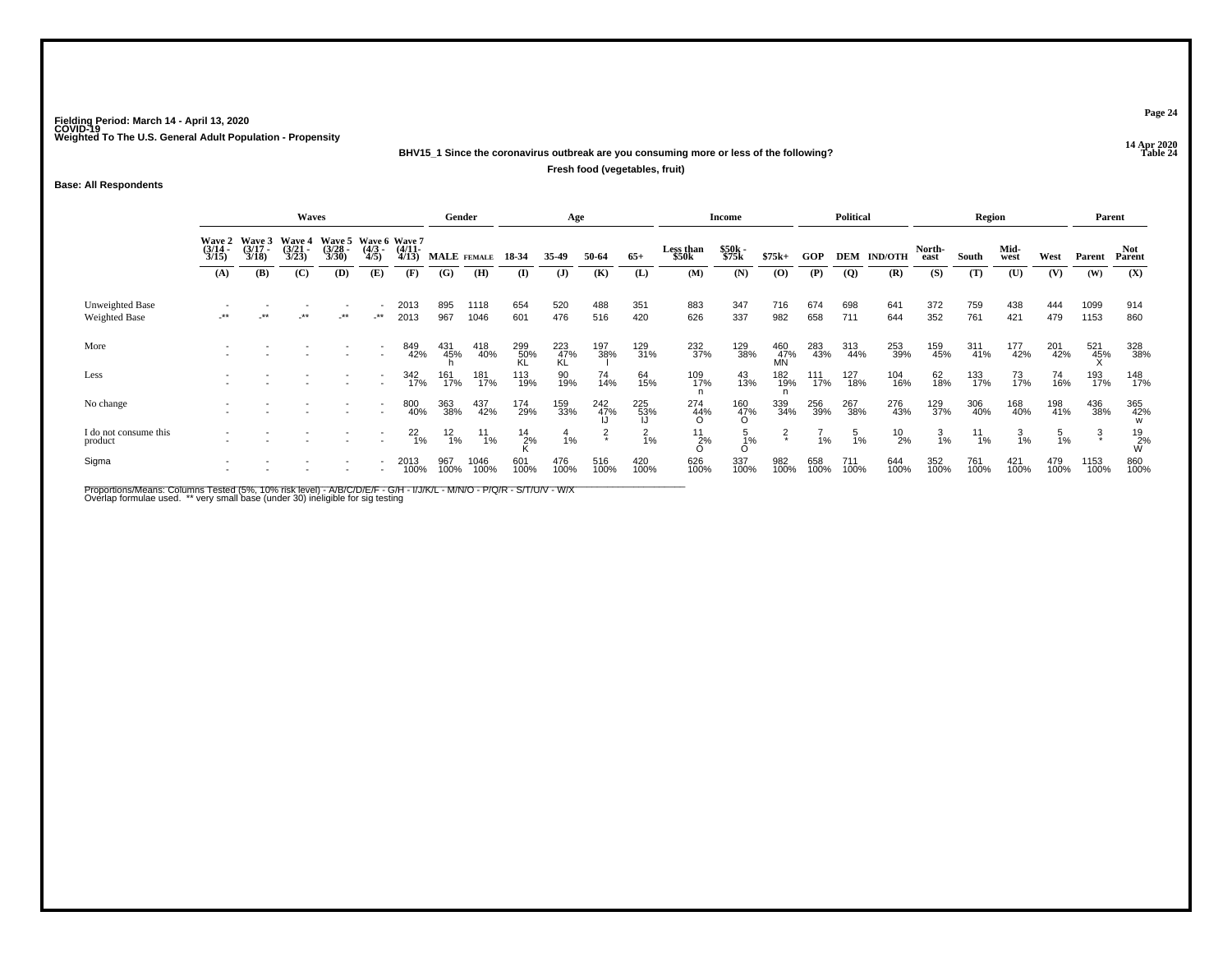**14 Apr 2020 BHV15\_2 Since the coronavirus outbreak are you consuming more or less of the following?**

**Fast food**

### **Base: All Respondents**

|                                         |                       |                                        | <b>Waves</b>                    |                                              |                    |                       | Gender          |              |                   | Age             |             |                        |                        | <b>Income</b>  |                |             | <b>Political</b> |                    |                     | Region       |                 |                   | Parent         |                      |
|-----------------------------------------|-----------------------|----------------------------------------|---------------------------------|----------------------------------------------|--------------------|-----------------------|-----------------|--------------|-------------------|-----------------|-------------|------------------------|------------------------|----------------|----------------|-------------|------------------|--------------------|---------------------|--------------|-----------------|-------------------|----------------|----------------------|
|                                         | $\frac{(3/14)}{3/15}$ | Wave 2 Wave 3<br>$\frac{(3/17)}{3/18}$ | Wave 4<br>$\frac{(3/21)}{3/23}$ | Wave 5 Wave 6 Wave 7<br>$\binom{3/28}{3/30}$ | $\binom{4/3}{4/5}$ | $\frac{(4/11)}{4/13}$ | MALE FEMALE     |              | 18-34             | 35-49           | 50-64       | $65+$                  | Less than<br>\$50k     | \$50k<br>\$75k | $$75k+$        | <b>GOP</b>  |                  | <b>DEM IND/OTH</b> | North-<br>east      | South        | Mid-<br>west    | West              | Parent         | <b>Not</b><br>Parent |
|                                         | (A)                   | (B)                                    | (C)                             | (D)                                          | (E)                | (F)                   | (G)             | (H)          | (I)               | ( <b>J</b> )    | (K)         | (L)                    | (M)                    | (N)            | $\overline{O}$ | (P)         | $\mathbf{Q}$     | (R)                | (S)                 | (T)          | (U)             | (V)               | (W)            | (X)                  |
| Unweighted Base<br><b>Weighted Base</b> | -**                   | $\cdot$ **                             | $-***$                          | $-***$                                       | $-***$             | 2013<br>2013          | 895<br>967      | 1118<br>1046 | 654<br>601        | 520<br>476      | 488<br>516  | 351<br>420             | 883<br>626             | 347<br>337     | 716<br>982     | 674<br>658  | 698<br>711       | 641<br>644         | 372<br>352          | 759<br>761   | 438<br>421      | 444<br>479        | 1099<br>1153   | 914<br>860           |
| More                                    |                       |                                        |                                 |                                              | $\sim$             | 339<br>17%            | 191<br>20%<br>H | 148<br>14%   | 155<br>26%<br>JKL | 86<br>18%<br>kL | 67<br>13%   | $\frac{30}{7\%}$       | 94<br>15%              | 47<br>14%      | 184<br>19%     | 114<br>17%  | 124<br>17%       | 100<br>16%         | 75<br>21%<br>Tu     | 107<br>14%   | 63<br>15%       | $\frac{94}{20}$ % | 203<br>18%     | 135<br>16%           |
| Less                                    |                       |                                        |                                 |                                              |                    | 1005<br>50%           | 476<br>49%      | 529<br>51%   | 281<br>47%        | 257<br>54%      | 264<br>51%  | 202<br>48%             | 309<br>49%             | 169<br>50%     | 505<br>51%     | 322<br>49%  | 373<br>52%       | 310<br>48%         | 137<br>39%          | 411<br>54%   | 225<br>53%      | 231<br>48%        | 588<br>51%     | 417<br>48%           |
| No change                               |                       |                                        |                                 |                                              |                    | 467<br>23%            | 213<br>22%      | 254<br>24%   | 127<br>21%        | 90<br>19%       | 133<br>26%  | 118<br>28%             | 158<br>25%<br>$\Omega$ | 84<br>25%      | 206<br>21%     | 161<br>24%  | 142<br>20%       | 164<br>25%         | 87<br>25%           | 170<br>22%   | 98<br>23%       | 112<br>23%        | 260<br>23%     | 207<br>24%           |
| I do not consume this<br>product        |                       |                                        |                                 |                                              |                    | 203<br>10%            | 87%             | 115<br>11%   | 39<br>6%          | $^{42}_{9\%}$   | 51<br>10%   | 70 <sub>%</sub><br>IJK | 65<br>10%              | 39<br>11%      | 87<br>9%       | 61<br>9%    | 71<br>10%        | 70<br>11%          | 53<br>-- 15%<br>TUV | $^{72}_{9%}$ | $\frac{35}{8%}$ | $^{43}_{9\%}$     | $^{103}_{9\%}$ | 100<br>12%           |
| Sigma                                   |                       |                                        |                                 |                                              |                    | 2013<br>100%          | 967<br>100%     | 1046<br>100% | 601<br>100%       | 476<br>100%     | 516<br>100% | 420<br>100%            | 626<br>100%            | 337<br>100%    | 982<br>100%    | 658<br>100% | 711<br>100%      | 644<br>100%        | 352<br>100%         | 761<br>100%  | 421<br>100%     | 479<br>100%       | 1153<br>100%   | 860<br>100%          |

Proportions/Means: Columns Tested (5%, 10% risk level) - A/B/C/D/E/F - G/H - I/J/K/L - M/N/O - P/Q/R - S/T/U/V - W/X<br>Overlap formulae used. \*\* very small base (under 30) ineligible for sig testing

**Page 25**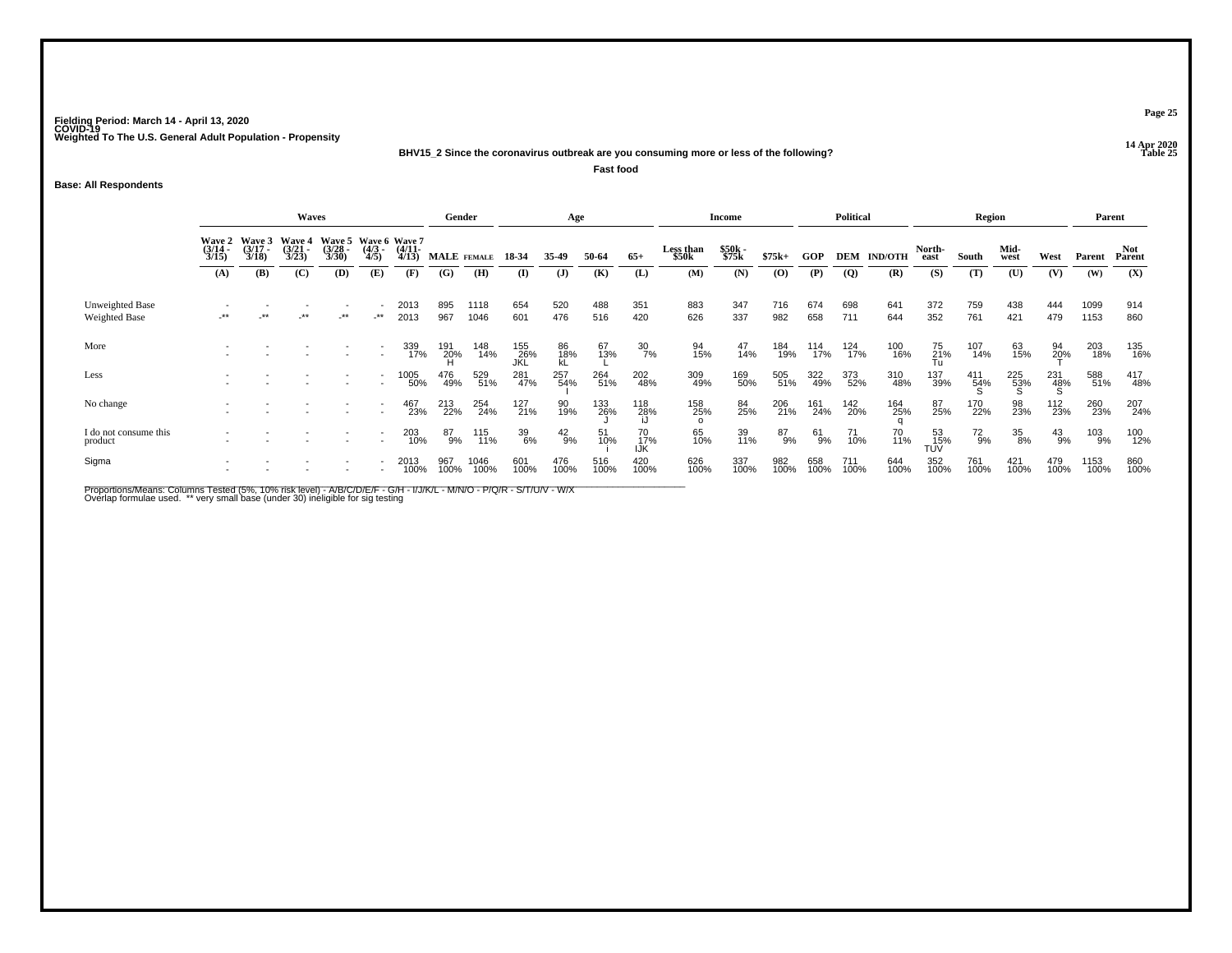**14 Apr 2020 BHV15\_3 Since the coronavirus outbreak are you consuming more or less of the following?Table 26** 

**Alcohol (beer, wine, spirits)**

**Base: All Respondents**

|                                         | <b>Waves</b>                           |                                 |                                 |                                               |                    |                       | Gender          |             |                   | Age              |             |             |                    | <b>Income</b>   |                    |             | Political        |                    |                 | Region      |              |             |              | Parent        |
|-----------------------------------------|----------------------------------------|---------------------------------|---------------------------------|-----------------------------------------------|--------------------|-----------------------|-----------------|-------------|-------------------|------------------|-------------|-------------|--------------------|-----------------|--------------------|-------------|------------------|--------------------|-----------------|-------------|--------------|-------------|--------------|---------------|
|                                         | <b>Wave 2</b><br>$\frac{(3/14)}{3/15}$ | Wave 3<br>$\frac{(3/17)}{3/18}$ | Wave 4<br>$\frac{(3/21)}{3/23}$ | Wave 5 Wave 6 Wave 7<br>$\frac{(3/28)}{3/30}$ | $\binom{4/3}{4/5}$ | $\frac{(4/11)}{4/13}$ | MALE FEMALE     |             | 18-34             | 35.49            | 50-64       | $65+$       | Less than<br>\$50k | \$50k<br>\$75k  | $$75k+$            | <b>GOP</b>  |                  | <b>DEM IND/OTH</b> | North-<br>east  | South       | Mid-<br>west | West        | Parent       | Not<br>Parent |
|                                         | (A)                                    | (B)                             | (C)                             | (D)                                           | (E)                | (F)                   | (G)             | (H)         | (I)               | $($ $)$          | (K)         | (L)         | (M)                | (N)             | $\mathbf{(O)}$     | (P)         | <b>(Q)</b>       | (R)                | (S)             | (T)         | (U)          | (V)         | (W)          | (X)           |
| Unweighted Base<br><b>Weighted Base</b> | .**                                    | $-***$                          | $\cdot^{\star\star}$            | $.**$                                         | $+$ **             | 1896<br>1880          | 846<br>904      | 1050<br>976 | 537<br>468        | 520<br>476       | 488<br>516  | 351<br>420  | 821<br>583         | 333<br>318      | 689<br>924         | 648<br>633  | 649<br>655       | 599<br>591         | 352<br>333      | 724<br>723  | 414<br>396   | 406<br>428  | 1085<br>1131 | 811<br>749    |
| More                                    |                                        |                                 |                                 |                                               | $\sim$             | 374<br>20%            | 220<br>24%<br>H | 154<br>16%  | 140<br>30%<br>KL  | 128<br>27%<br>KL | 69<br>13%   | 38<br>9%    | 86<br>15%          | 61<br>19%       | $224$<br>$24%$     | 131<br>21%  | 127<br>19%       | 116<br>20%         | 65<br>19%       | 138<br>19%  | 86<br>22%    | 86<br>20%   | 233<br>21%   | 142<br>19%    |
| Less                                    |                                        |                                 |                                 |                                               | $\overline{a}$     | 309<br>16%            | 185<br>20%      | 124<br>13%  | 119<br>25%<br>iKL | 93<br>20%<br>KL  | 61<br>12%   | 35<br>8%    | 88<br>15%          | 38<br>12%       | 179<br>19%<br>mN   | 96<br>15%   | 133<br>20%<br>pR | 80<br>14%          | 75<br>23%<br>TU | 108<br>15%  | 51<br>13%    | 75<br>18%   | 187<br>17%   | 122<br>16%    |
| No change                               |                                        |                                 |                                 |                                               |                    | 634<br>34%            | 305<br>34%      | 328<br>34%  | 109<br>23%        | 137<br>29%       | 210<br>41%  | 178<br>42%  | 170<br>29%         | 98<br>31%       | $\frac{341}{37\%}$ | 207<br>33%  | 225<br>34%       | 202<br>34%         | 106<br>32%      | 245<br>34%  | 140<br>35%   | 144<br>34%  | 386<br>34%   | 248<br>33%    |
| I do not consume this<br>product        |                                        |                                 |                                 |                                               |                    | 563<br>30%            | 193<br>21%      | 369<br>38%  | 100<br>21%        | 118<br>25%       | 175<br>34%  | 170<br>40%  | 239<br>41%         | 120<br>38%<br>O | 180<br>19%         | 199<br>31%  | 171<br>26%       | 193<br>33%         | 87<br>26%       | 233<br>32%  | 119<br>30%   | 124<br>29%  | 325<br>29%   | 238<br>32%    |
| Sigma                                   |                                        |                                 |                                 |                                               |                    | 1880<br>100%          | 904<br>100%     | 976<br>100% | 468<br>100%       | 476<br>100%      | 516<br>100% | 420<br>100% | 583<br>100%        | 318<br>100%     | 924<br>100%        | 633<br>100% | 655<br>100%      | 591<br>100%        | 333<br>100%     | 723<br>100% | 396<br>100%  | 428<br>100% | 1131<br>100% | 749<br>100%   |

Proportions/Means: Columns Tested (5%, 10% risk level) - A/B/C/D/E/F - G/H - I/J/K/L - M/N/O - P/Q/R - S/T/U/V - W/X<br>Overlap formulae used. \*\* very small base (under 30) ineligible for sig testing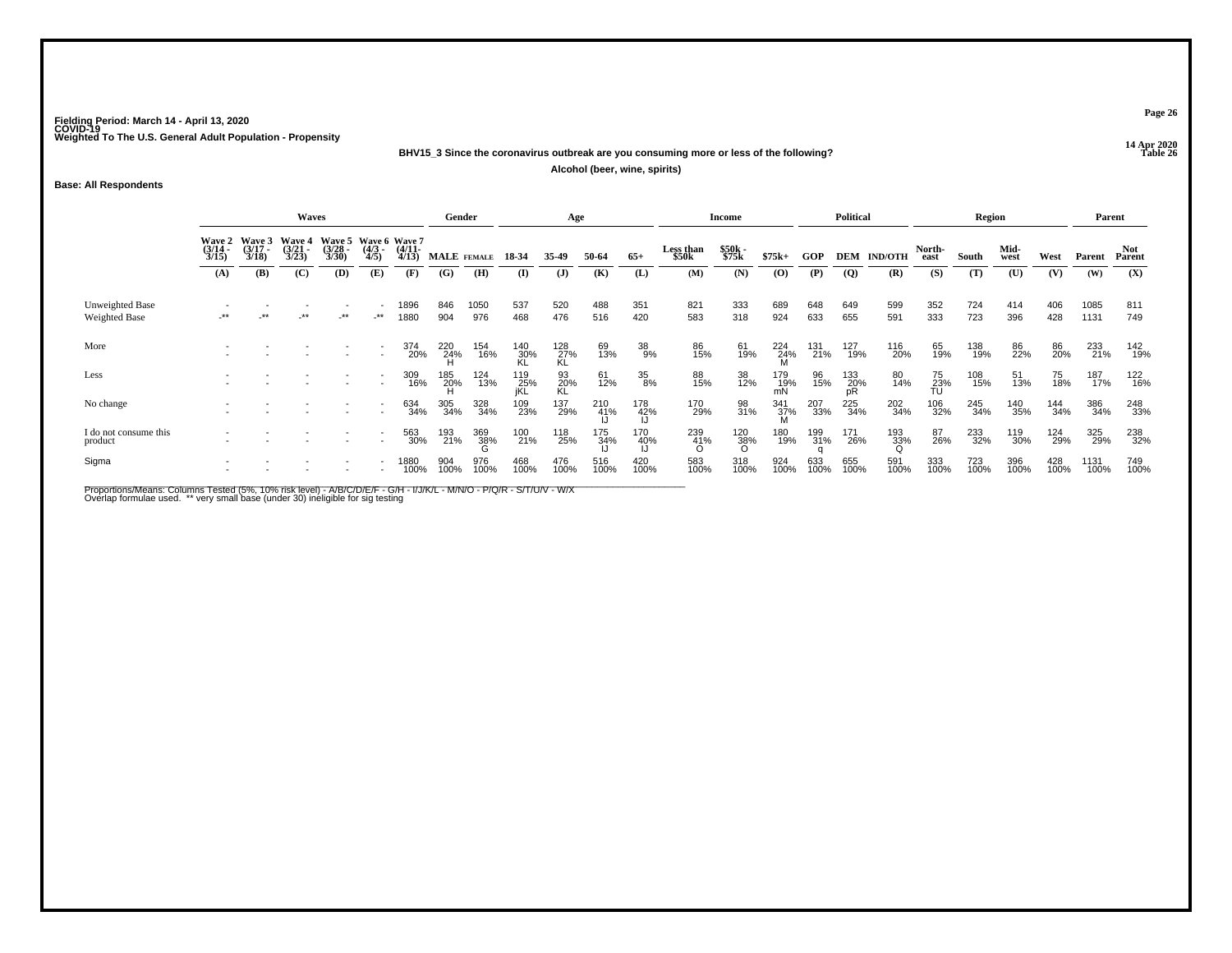### **14 Apr 2020 BHV15\_4 Since the coronavirus outbreak are you consuming more or less of the following?Snack foods (chips, nuts, granola bars)**

### **Base: All Respondents**

|                                  |                                 |                                 | Waves                                  |                                               |                     |                       | Gender      |               |                  | Age              |               |                      |                    | <b>Income</b>  |               |               | <b>Political</b> |                |                  | Region        |              |               | Parent        |                |
|----------------------------------|---------------------------------|---------------------------------|----------------------------------------|-----------------------------------------------|---------------------|-----------------------|-------------|---------------|------------------|------------------|---------------|----------------------|--------------------|----------------|---------------|---------------|------------------|----------------|------------------|---------------|--------------|---------------|---------------|----------------|
|                                  | Wave 2<br>$\frac{(3/14)}{3/15}$ | Wave 3<br>$\frac{(3/17)}{3/18}$ | <b>Wave 4</b><br>$\frac{(3/21)}{3/23}$ | Wave 5 Wave 6 Wave 7<br>$\frac{(3/28)}{3/30}$ | $\frac{(4/3)}{4/5}$ | $\frac{(4/11)}{4/13}$ | MALE FEMALE |               | 18-34            | 35-49            | 50-64         | $65+$                | Less than<br>\$50k | \$50k<br>\$75k | $$75k+$       | GOP           | DEM              | <b>IND/OTH</b> | North-<br>east   | South         | Mid-<br>west | West          | Parent        | Not.<br>Parent |
|                                  | (A)                             | (B)                             | (C)                                    | (D)                                           | (E)                 | (F)                   | (G)         | (H)           | (I)              | $\mathbf{J}$     | (K)           | (L)                  | (M)                | (N)            | $\bf{(0)}$    | (P)           | $\overline{Q}$   | (R)            | (S)              | (T)           | (U)          | (V)           | (W)           | (X)            |
| Unweighted Base<br>Weighted Base | -**                             |                                 | $***$                                  | $.**$                                         | $-***$              | 2013<br>2013          | 895<br>967  | 1118<br>1046  | 654<br>601       | 520<br>476       | 488<br>516    | 351<br>420           | 883<br>626         | 347<br>337     | 716<br>982    | 674<br>658    | 698<br>711       | 641<br>644     | 372<br>352       | 759<br>761    | 438<br>421   | 444<br>479    | 1099<br>1153  | 914<br>860     |
| More                             |                                 |                                 |                                        |                                               |                     | 807<br>40%            | 378<br>39%  | 429<br>41%    | 316<br>53%<br>KL | 225<br>47%<br>KL | 170<br>33%    | 96<br>23%            | 235<br>38%         | 134<br>40%     | 415<br>42%    | 251<br>38%    | 331<br>47%<br>PR | 225<br>35%     | 163<br>46%<br>UV | 320<br>42%    | 147<br>35%   | 177<br>37%    | 472<br>41%    | 335<br>39%     |
| Less                             |                                 |                                 |                                        |                                               |                     | 300<br>15%            | 163<br>17%  | 137<br>13%    | 91<br>15%        | 73<br>15%        | 66<br>13%     | 69<br>16%            | 110<br>18%<br>M    | 39<br>12%      | 141<br>14%    | 93<br>14%     | 98<br>14%        | 108<br>17%     | 49<br>14%        | 108<br>14%    | 69<br>16%    | 75<br>16%     | 180<br>16%    | 120<br>14%     |
| No change                        |                                 |                                 |                                        |                                               |                     | 843<br>42%            | 390<br>40%  | 452<br>43%    | 179<br>30%       | 168<br>35%       | 268<br>52%    | 227<br>54%           | 262<br>42%         | 152<br>45%     | 403<br>41%    | 292<br>44%    | 265<br>37%       | 285<br>44%     | 131<br>37%       | 311<br>41%    | 186<br>44%   | 215<br>45%    | 477<br>41%    | 365<br>42%     |
| I do not consume this<br>product |                                 |                                 |                                        |                                               |                     | 63%                   | 36<br>4%    | $^{27}_{3\%}$ | $^{15}_{2\%}$    | $^{10}_{2\%}$    | $^{11}_{2\%}$ | $^{28}_{7\%}$<br>IJĶ | $^{19}_{3\%}$      | $^{12}_{4\%}$  | $^{23}_{2\%}$ | $^{21}_{3\%}$ | $^{17}_{2\%}$    | $^{25}_{4\%}$  | $^{10}_{3\%}$    | $^{22}_{3\%}$ | 19<br>5%     | $^{12}_{3\%}$ | $^{24}_{2\%}$ | $^{40}_{5\%}$  |
| Sigma                            |                                 |                                 |                                        |                                               |                     | 2013<br>100%          | 967<br>100% | 1046<br>100%  | 601<br>100%      | 476<br>100%      | 516<br>100%   | 420<br>100%          | 626<br>100%        | 337<br>100%    | 982<br>100%   | 658<br>100%   | 711<br>100%      | 644<br>100%    | 352<br>100%      | 761<br>100%   | 421<br>100%  | 479<br>100%   | 1153<br>100%  | 860<br>100%    |

Proportions/Means: Columns Tested (5%, 10% risk level) - A/B/C/D/E/F - G/H - I/J/K/L - M/N/O - P/Q/R - S/T/U/V - W/X<br>Overlap formulae used. \*\* very small base (under 30) ineligible for sig testing

**Page 27**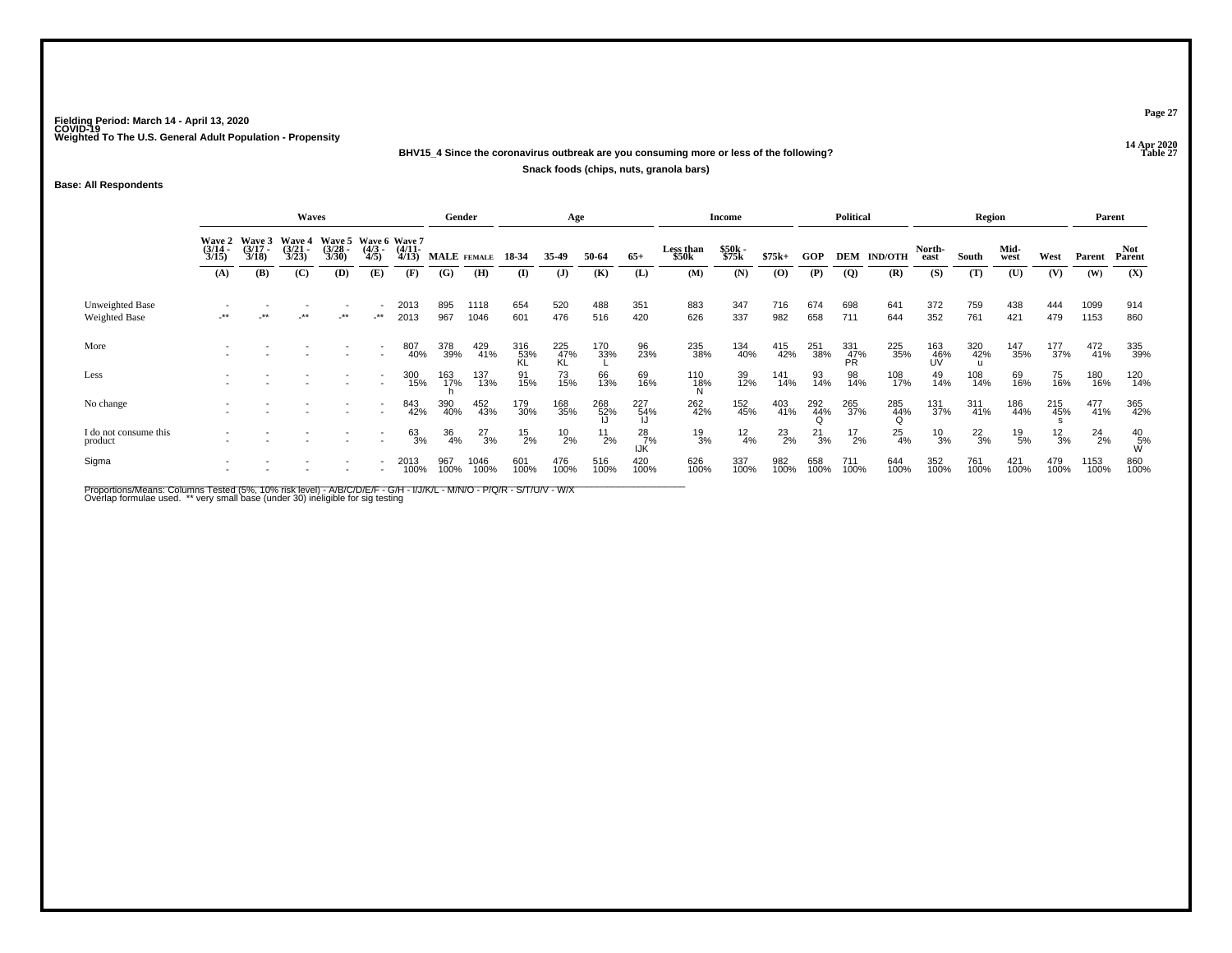### **14 Apr 2020 BHV15\_5 Since the coronavirus outbreak are you consuming more or less of the following?**

#### **Ready to eat meals (e.g., frozen pizzas)**

### **Base: All Respondents**

|                                  |                                 |                                 | <b>Waves</b>                    |                                               |                          |                       | Gender                |              |                   | Age              |                  |                  |                        | Income          |             |                 | <b>Political</b> |                 |                | Region      |                  |             |               | Parent               |
|----------------------------------|---------------------------------|---------------------------------|---------------------------------|-----------------------------------------------|--------------------------|-----------------------|-----------------------|--------------|-------------------|------------------|------------------|------------------|------------------------|-----------------|-------------|-----------------|------------------|-----------------|----------------|-------------|------------------|-------------|---------------|----------------------|
|                                  | Wave 2<br>$\frac{(3/14)}{3/15}$ | Wave 3<br>$\frac{(3/17)}{3/18}$ | Wave 4<br>$\frac{(3/21)}{3/23}$ | Wave 5 Wave 6 Wave 7<br>$\frac{(3/28)}{3/30}$ | $\frac{(4/3)}{4/5}$      | $\frac{(4/11)}{4/13}$ | MALE FEMALE           |              | 18-34             | 35-49            | 50-64            | $65+$            | Less than<br>\$50k     | \$50k<br>\$75k  | $$75k+$     | GOP             | DEM              | <b>IND/OTH</b>  | North-<br>east | South       | Mid-<br>west     | West        | Parent        | <b>Not</b><br>Parent |
|                                  | (A)                             | (B)                             | (C)                             | (D)                                           | (E)                      | (F)                   | (G)                   | (H)          | $\bf(I)$          | (J)              | (K)              | (L)              | (M)                    | (N)             | (0)         | (P)             | $\overline{Q}$   | (R)             | (S)            | (T)         | (U)              | (V)         | (W)           | (X)                  |
| Unweighted Base<br>Weighted Base | $***$                           |                                 | $***$                           | $-***$                                        |                          | 2013<br>2013          | 895<br>967            | 1118<br>1046 | 654<br>601        | 520<br>476       | 488<br>516       | 351<br>420       | 883<br>626             | 347<br>337      | 716<br>982  | 674<br>658      | 698<br>711       | 641<br>644      | 372<br>352     | 759<br>761  | 438<br>421       | 444<br>479  | 1099<br>1153  | 914<br>860           |
| More                             |                                 |                                 |                                 |                                               |                          | 703<br>35%            | 348<br>36%            | 355<br>34%   | 285<br>47%<br>JKL | 187<br>39%<br>KL | 137<br>27%       | 93<br>22%        | 201<br>32%             | 118<br>35%      | 362<br>37%  | 234<br>36%      | 269<br>38%       | 200<br>31%      | 127<br>36%     | 273<br>36%  | 136<br>32%       | 166<br>35%  | 408<br>35%    | 294<br>34%           |
| Less                             |                                 |                                 |                                 |                                               | $\overline{\phantom{a}}$ | 343<br>17%            | 188<br>- 1 <u>9</u> % | 156<br>15%   | $^{118}_{20\%}$   | 89<br>19%        | 77<br>15%        | 59<br>14%        | 105<br>17%             | 46<br>14%       | 182<br>19%  | 83<br>13%       | 137<br>19%       | 124<br>1Ց%      | 65<br>18%      | 119<br>16%  | 82<br>19%        | 78<br>16%   | 221<br>19%    | 123<br>14%           |
| No change                        |                                 |                                 |                                 |                                               |                          | 802<br>40%            | 360<br>37%            | 443<br>42%   | 160<br>27%        | 168<br>35%       | 263<br>51%       | 211<br>50%       | 269<br>43%<br>$\Omega$ | 150<br>44%<br>O | 354<br>36%  | 269<br>41%      | 256<br>36%       | 277<br>43%<br>Q | 130<br>37%     | 312<br>41%  | 173<br>41%       | 187<br>39%  | 437<br>38%    | 365<br>42%           |
| I do not consume this<br>product |                                 |                                 |                                 |                                               |                          | 165<br>8%             | $^{72}_{7\%}$         | 93%          | 38<br>6%          | $\frac{32}{7\%}$ | $\frac{38}{7\%}$ | 57<br>14%<br>IJK | 50<br>8%               | $^{23}_{7\%}$   | 84<br>9%    | 73<br>11%<br>QR | 49<br>7%         | $^{43}_{7\%}$   | $^{31}_{9\%}$  | 57<br>8%    | $\frac{30}{7\%}$ | 47<br>10%   | $^{87}_{8\%}$ | 77<br>9%             |
| Sigma                            |                                 |                                 |                                 |                                               |                          | 2013<br>100%          | 967<br>100%           | 1046<br>100% | 601<br>100%       | 476<br>100%      | 516<br>100%      | 420<br>100%      | 626<br>100%            | 337<br>100%     | 982<br>100% | 658<br>100%     | 711<br>100%      | 644<br>100%     | 352<br>100%    | 761<br>100% | 421<br>100%      | 479<br>100% | 1153<br>100%  | 860<br>100%          |

Proportions/Means: Columns Tested (5%, 10% risk level) - A/B/C/D/E/F - G/H - I/J/K/L - M/N/O - P/Q/R - S/T/U/V - W/X<br>Overlap formulae used. \*\* very small base (under 30) ineligible for sig testing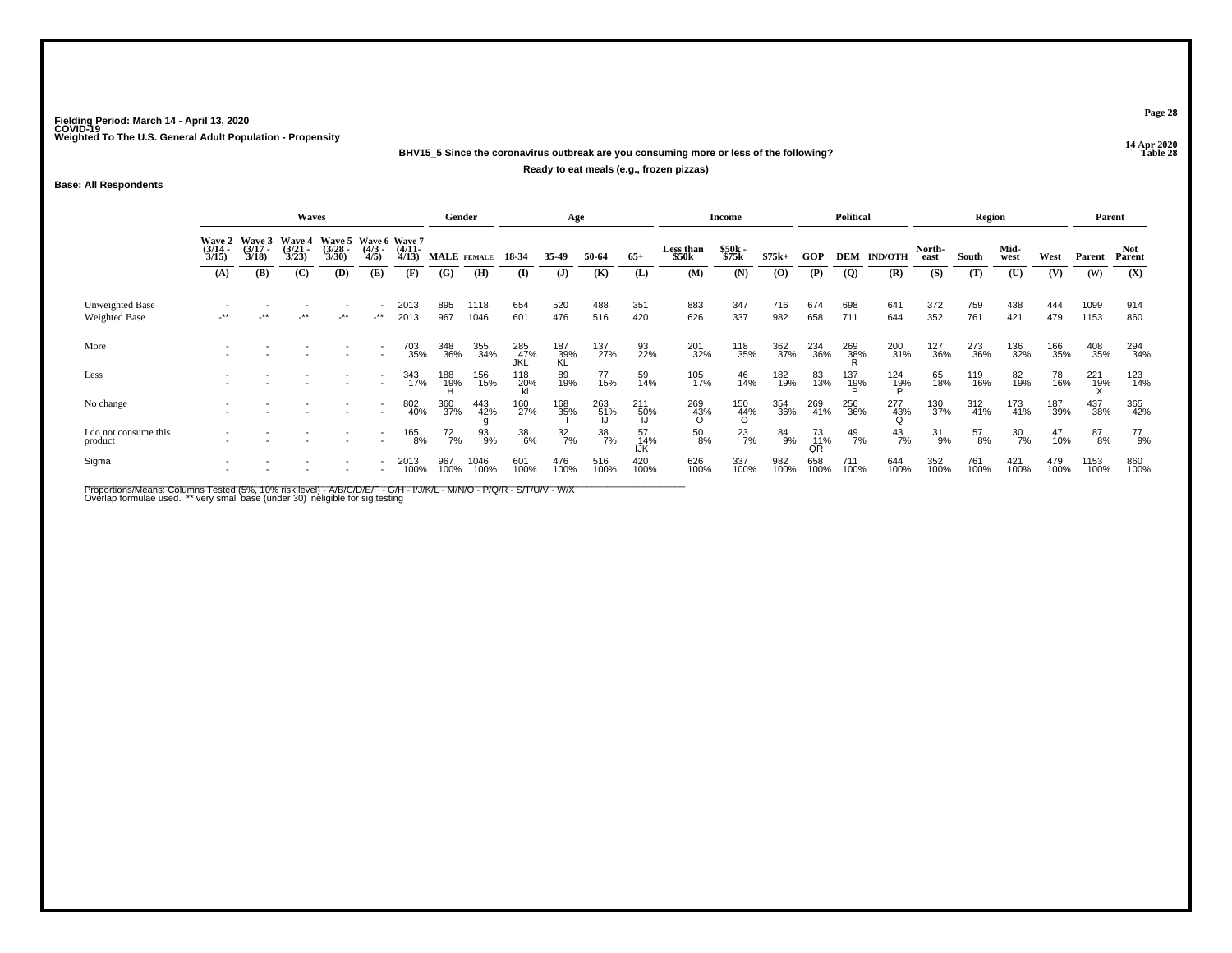**14 Apr 2020 BHV15\_6 Since the coronavirus outbreak are you consuming more or less of the following?**

**Home cooked meals**

**Base: All Respondents**

|                                  |                       |                                        | Waves                                 |                                               |                     |                       | Gender        |                 |                   | Age               |               |               |                    | <b>Income</b>   |                  |                  | <b>Political</b> |                    |                | Region          |               |                 | Parent         |               |
|----------------------------------|-----------------------|----------------------------------------|---------------------------------------|-----------------------------------------------|---------------------|-----------------------|---------------|-----------------|-------------------|-------------------|---------------|---------------|--------------------|-----------------|------------------|------------------|------------------|--------------------|----------------|-----------------|---------------|-----------------|----------------|---------------|
|                                  | $\frac{(3/14)}{3/15}$ | Wave 2 Wave 3<br>$\frac{(3/17)}{3/18}$ | <b>Wave 4</b><br>$\binom{3/21}{3/23}$ | Wave 5 Wave 6 Wave 7<br>$\frac{(3/28)}{3/30}$ | $\frac{(4/3)}{4/5}$ | $\frac{(4/11)}{4/13}$ | MALE FEMALE   |                 | 18-34             | 35-49             | 50-64         | $65+$         | Less than<br>\$50k | \$50k<br>\$75k  | $$75k+$          | GOP              |                  | <b>DEM IND/OTH</b> | North-<br>east | South           | Mid-<br>west  | West            | Parent         | Not<br>Parent |
|                                  | (A)                   | <b>(B)</b>                             | (C)                                   | <b>(D)</b>                                    | (E)                 | (F)                   | (G)           | (H)             | (I)               | $\mathbf{J}$      | (K)           | (L)           | (M)                | (N)             | (0)              | (P)              | $\overline{Q}$   | (R)                | (S)            | (T)             | (U)           | (V)             | (W)            | (X)           |
| Unweighted Base<br>Weighted Base | -**                   | $***$                                  | _**                                   | $-***$                                        | -**                 | 2013<br>2013          | 895<br>967    | 1118<br>1046    | 654<br>601        | 520<br>476        | 488<br>516    | 351<br>420    | 883<br>626         | 347<br>337      | 716<br>982       | 674<br>658       | 698<br>711       | 641<br>644         | 372<br>352     | 759<br>761      | 438<br>421    | 444<br>479      | 1099<br>1153   | 914<br>860    |
| More                             |                       |                                        |                                       |                                               |                     | 1365<br>68%           | 642<br>66%    | 722<br>69%      | 412<br>69%        | 353<br>74%<br>ikL | 348<br>67%    | 252<br>60%    | 371<br>59%         | 228<br>67%<br>M | 725<br>74%<br>Mn | 452<br>69%       | 510<br>72%<br>R  | 403<br>63%         | 242<br>69%     | 514<br>68%      | 302<br>72%    | 308<br>64%      | 798<br>69%     | 567<br>66%    |
| Less                             |                       |                                        |                                       |                                               |                     | 134<br>7%             | 79<br>8%      | 55<br>5%        | 78<br>_13%<br>JKL | $^{28}_{6\%}$     | $^{13}_{2\%}$ | $^{15}_{4\%}$ | $^{49}_{8\%}$      | $^{16}_{\ 5\%}$ | 61<br>6%         | $\frac{32}{5\%}$ | $^{47}_{7\%}$    | 55<br>9%           | $^{24}_{7\%}$  | 55<br>7%        | $^{16}_{4\%}$ | 38<br>8%        | 81<br>7%       | 53<br>6%      |
| No change                        |                       |                                        |                                       |                                               |                     | 494<br>25%            | 231<br>24%    | 263<br>25%      | 99<br>17%         | 91<br>19%         | 154<br>30%    | 149<br>36%    | $\frac{198}{32\%}$ | 89<br>26%<br>O  | 191<br>19%       | 168<br>25%       | 146<br>20%       | 181<br>28%         | 85<br>24%      | 183<br>24%      | 103<br>24%    | 123<br>26%      | 266<br>23%     | 228<br>27%    |
| I do not consume this<br>product |                       |                                        |                                       |                                               |                     | $^{20}_{1\%}$         | $^{14}_{1\%}$ | $\frac{6}{1\%}$ | $^{12}_{2\%}$     | $\frac{3}{1\%}$   |               | 3<br>1%       | 1%                 | $\frac{5}{1\%}$ | ្                | 1%               | 9<br>1%          | 1%                 |                | $\frac{9}{1\%}$ |               | $\frac{9}{2}$ % | $\frac{9}{1%}$ | $^{12}_{1\%}$ |
| Sigma                            |                       |                                        |                                       |                                               |                     | 2013<br>100%          | 967<br>100%   | 1046<br>100%    | 601<br>100%       | 476<br>100%       | 516<br>100%   | 420<br>100%   | 626<br>100%        | 337<br>100%     | 982<br>100%      | 658<br>100%      | 711<br>100%      | 644<br>100%        | 352<br>100%    | 761<br>100%     | 421<br>100%   | 479<br>100%     | 1153<br>100%   | 860<br>100%   |

Proportions/Means: Columns Tested (5%, 10% risk level) - A/B/C/D/E/F - G/H - I/J/K/L - M/N/O - P/Q/R - S/T/U/V - W/X<br>Overlap formulae used. \*\* very small base (under 30) ineligible for sig testing

**Page 29**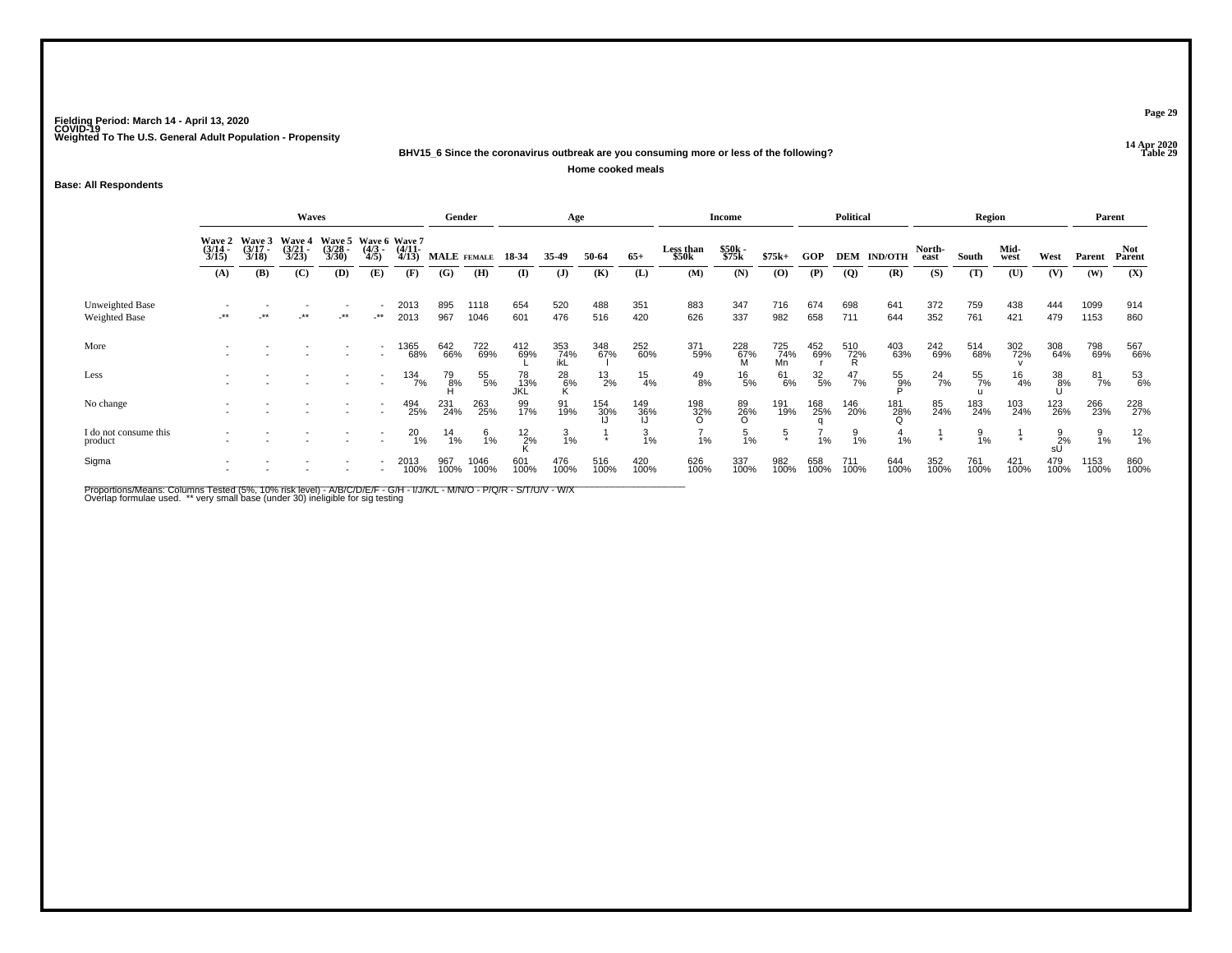**14 Apr 2020 BHV15\_7 Since the coronavirus outbreak are you consuming more or less of the following?**

**Coffee and tea**

### **Base: All Respondents**

|                                         |                                 |                                 | <b>Waves</b>                    |                                               |                     |                       | Gender      |              |             | Age              |               |                   |                    | Income            |                    |                 | Political       |                 |                    | Region        |                    |               | Parent       |                      |
|-----------------------------------------|---------------------------------|---------------------------------|---------------------------------|-----------------------------------------------|---------------------|-----------------------|-------------|--------------|-------------|------------------|---------------|-------------------|--------------------|-------------------|--------------------|-----------------|-----------------|-----------------|--------------------|---------------|--------------------|---------------|--------------|----------------------|
|                                         | Wave 2<br>$\frac{(3/14)}{3/15}$ | Wave 3<br>$\frac{(3/17)}{3/18}$ | Wave 4<br>$\frac{(3/21)}{3/23}$ | Wave 5 Wave 6 Wave 7<br>$\frac{(3/28)}{3/30}$ | $\frac{(4/3)}{4/5}$ | $\frac{(4/11)}{4/13}$ | MALE FEMALE |              | 18-34       | 35-49            | 50-64         | $65+$             | Less than<br>\$50k | \$50k<br>\$75k    | $$75k+$            | GOP             | <b>DEM</b>      | <b>IND/OTH</b>  | North-<br>east     | South         | Mid-<br>west       | West          | Parent       | <b>Not</b><br>Parent |
|                                         | (A)                             | (B)                             | (C)                             | <b>(D)</b>                                    | (E)                 | (F)                   | (G)         | (H)          | $\bf(I)$    | (J)              | (K)           | (L)               | (M)                | (N)               | $\bf{(0)}$         | (P)             | $\overline{Q}$  | (R)             | (S)                | (T)           | (U)                | (V)           | (W)          | (X)                  |
| Unweighted Base<br><b>Weighted Base</b> | $-***$                          |                                 | $-***$                          | $\cdot^{\star\star}$                          | -**                 | 2013<br>2013          | 895<br>967  | 1118<br>1046 | 654<br>601  | 520<br>476       | 488<br>516    | 351<br>420        | 883<br>626         | 347<br>337        | 716<br>982         | 674<br>658      | 698<br>711      | 641<br>644      | 372<br>352         | 759<br>761    | 438<br>421         | 444<br>479    | 1099<br>1153 | 914<br>860           |
| More                                    |                                 |                                 |                                 |                                               |                     | 702<br>35%            | 361<br>37%  | 341<br>33%   | 263<br>44%  | 197<br>41%<br>KL | 147<br>28%    | 96<br>23%         | 195<br>31%         | 102<br>30%        | 383<br>- 39%<br>MN | 224<br>34%      | 275<br>39%<br>R | 202<br>31%      | $\frac{142}{40\%}$ | 255<br>34%    | 148<br>35%         | 156<br>33%    | 435<br>38%   | 267<br>31%           |
| Less                                    |                                 |                                 |                                 |                                               |                     | 215<br>11%            | 108<br>11%  | 107<br>10%   | 95<br>16%   | 64<br>13%<br>KL  | 30<br>6%      | 26<br>6%          | 77<br>12%          | 34<br>10%         | 95<br>10%          | 63<br>10%       | 87<br>12%       | 64<br>10%       | $^{32}_{9\%}$      | 83<br>11%     | $\frac{33}{8\%}$   | 66<br>14%     | 123<br>11%   | 92<br>11%            |
| No change                               |                                 |                                 |                                 |                                               |                     | 957<br>48%            | 438<br>45%  | 520<br>50%   | 194<br>32%  | 190<br>40%       | 293<br>57%    | 281<br>67%<br>IJK | 299<br>48%         | 169<br>50%        | 462<br>47%         | 329<br>50%<br>O | 297<br>42%      | 331<br>51%<br>Q | 159<br>45%         | 373<br>49%    | 196<br>47%         | 229<br>48%    | 534<br>46%   | 423<br>49%           |
| I do not consume this<br>product        |                                 |                                 |                                 |                                               |                     | 139<br>7%             | 60<br>6%    | 79<br>8%     | 49<br>8%    | $^{25}_{5\%}$    | $^{47}_{9\%}$ | $^{18}_{4\%}$     | 56<br>9%<br>O      | $\frac{32}{10\%}$ | 43<br>4%           | $^{41}_{6\%}$   | $^{52}_{7\%}$   | $^{46}_{7\%}$   | $^{19}_{\ 5\%}$    | $^{49}_{6\%}$ | 44<br>- 10%<br>StV | $^{28}_{6\%}$ | 62/5%        | 77<br>W%<br>W        |
| Sigma                                   |                                 |                                 |                                 |                                               |                     | 2013<br>100%          | 967<br>100% | 1046<br>100% | 601<br>100% | 476<br>100%      | 516<br>100%   | 420<br>100%       | 626<br>100%        | 337<br>100%       | 982<br>100%        | 658<br>100%     | 711<br>100%     | 644<br>100%     | 352<br>100%        | 761<br>100%   | 421<br>100%        | 479<br>100%   | 1153<br>100% | 860<br>100%          |

Proportions/Means: Columns Tested (5%, 10% risk level) - A/B/C/D/E/F - G/H - I/J/K/L - M/N/O - P/Q/R - S/T/U/V - W/X<br>Overlap formulae used. \*\* very small base (under 30) ineligible for sig testing

**Page 30**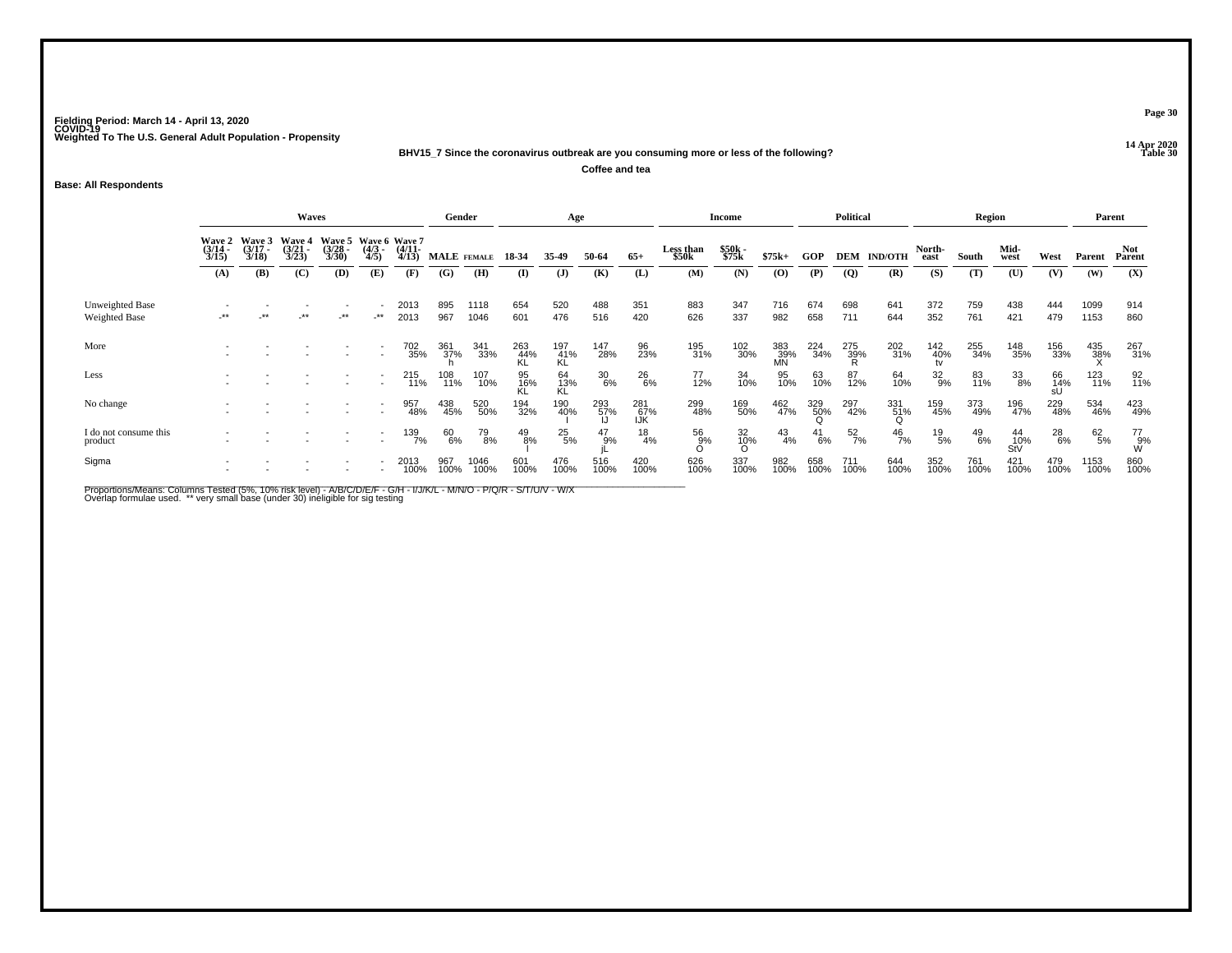**14 Apr 2020 BHV15\_8 Since the coronavirus outbreak are you consuming more or less of the following?**

**Soft drinks**

### **Base: All Respondents**

|                                  | <b>Waves</b>                           |                                 |                                 |                                               |                     |                       |                 | Gender          |                  | Age              |                 |                   |                    | <b>Income</b>  |                |             | <b>Political</b> |                    |                | Region      |              |             | Parent             |               |
|----------------------------------|----------------------------------------|---------------------------------|---------------------------------|-----------------------------------------------|---------------------|-----------------------|-----------------|-----------------|------------------|------------------|-----------------|-------------------|--------------------|----------------|----------------|-------------|------------------|--------------------|----------------|-------------|--------------|-------------|--------------------|---------------|
|                                  | <b>Wave 2</b><br>$\frac{(3/14)}{3/15}$ | Wave 3<br>$\frac{(3/17)}{3/18}$ | Wave 4<br>$\frac{(3/21)}{3/23}$ | Wave 5 Wave 6 Wave 7<br>$\frac{(3/28)}{3/30}$ | $\frac{(4/3)}{4/5}$ | $\frac{(4/11)}{4/13}$ |                 | MALE FEMALE     | 18-34            | 35-49            | 50-64           | $65+$             | Less than<br>\$50k | \$50k<br>\$75k | $$75k+$        | GOP         |                  | <b>DEM IND/OTH</b> | North-<br>east | South       | Mid-<br>west | West        | Parent             | Not<br>Parent |
|                                  | (A)                                    | (B)                             | (C)                             | <b>(D)</b>                                    | (E)                 | (F)                   | (G)             | (H)             | (I)              | (J)              | (K)             | (L)               | (M)                | (N)            | $\overline{O}$ | (P)         | $\overline{Q}$   | (R)                | (S)            | (T)         | (U)          | (V)         | (W)                | (X)           |
| Unweighted Base<br>Weighted Base | -**                                    |                                 | $-***$                          | $-$ **                                        | $-***$              | 2013<br>2013          | 895<br>967      | 1118<br>1046    | 654<br>601       | 520<br>476       | 488<br>516      | 351<br>420        | 883<br>626         | 347<br>337     | 716<br>982     | 674<br>658  | 698<br>711       | 641<br>644         | 372<br>352     | 759<br>761  | 438<br>421   | 444<br>479  | 1099<br>1153       | 914<br>860    |
| More                             |                                        |                                 |                                 |                                               |                     | 490<br>24%            | 270<br>28%<br>H | 220<br>21%      | 216<br>36%<br>KL | 153<br>32%<br>KL | 87<br>17%       | 33<br>8%          | 144<br>23%         | 72<br>21%      | 263<br>27%     | 168<br>26%  | 185<br>26%       | 136<br>21%         | 96<br>27%      | 200<br>26%  | 93<br>22%    | 101<br>21%  | $\frac{311}{27\%}$ | 179<br>21%    |
| Less                             |                                        |                                 |                                 |                                               |                     | 389<br>19%            | 183<br>19%      | 207<br>20%      | 144<br>24%<br>KL | 113<br>24%<br>KL | 79<br>15%       | 53<br>13%         | 117<br>19%         | 77<br>23%      | 185<br>19%     | 100<br>15%  | 141<br>20%       | 149<br>23%         | 73<br>21%      | 129<br>17%  | 80<br>19%    | 107<br>22%  | 218<br>19%         | 171<br>20%    |
| No change                        |                                        |                                 |                                 |                                               |                     | 840<br>42%            | 396<br>41%      | 443<br>42%      | 195<br>32%       | 164<br>34%       | 257<br>50%      | 224<br>53%        | 283<br>45%         | 142<br>42%     | 392<br>40%     | 286<br>43%  | 278<br>39%       | 276<br>43%         | 129<br>37%     | 329<br>43%  | 185<br>44%   | 197<br>41%  | 460<br>40%         | 380<br>44%    |
| I do not consume this<br>product |                                        |                                 |                                 |                                               |                     | 294<br>15%            | 118<br>12%      | 176<br>17%<br>G | $^{46}_{8\%}$    | 47<br>10%        | 92<br>18%<br> J | 110<br>26%<br>IJK | 82<br>13%          | 46<br>14%      | 142<br>14%     | 104<br>16%  | 108<br>15%       | 83<br>13%          | 54<br>15%      | 103<br>14%  | 63<br>15%    | 74<br>16%   | 165<br>14%         | 130<br>15%    |
| Sigma                            |                                        |                                 |                                 |                                               |                     | 2013<br>100%          | 967<br>100%     | 1046<br>100%    | 601<br>100%      | 476<br>100%      | 516<br>100%     | 420<br>100%       | 626<br>100%        | 337<br>100%    | 982<br>100%    | 658<br>100% | 711<br>100%      | 644<br>100%        | 352<br>100%    | 761<br>100% | 421<br>100%  | 479<br>100% | 1153<br>100%       | 860<br>100%   |

Proportions/Means: Columns Tested (5%, 10% risk level) - A/B/C/D/E/F - G/H - I/J/K/L - M/N/O - P/Q/R - S/T/U/V - W/X<br>Overlap formulae used. \*\* very small base (under 30) ineligible for sig testing

**Page 31**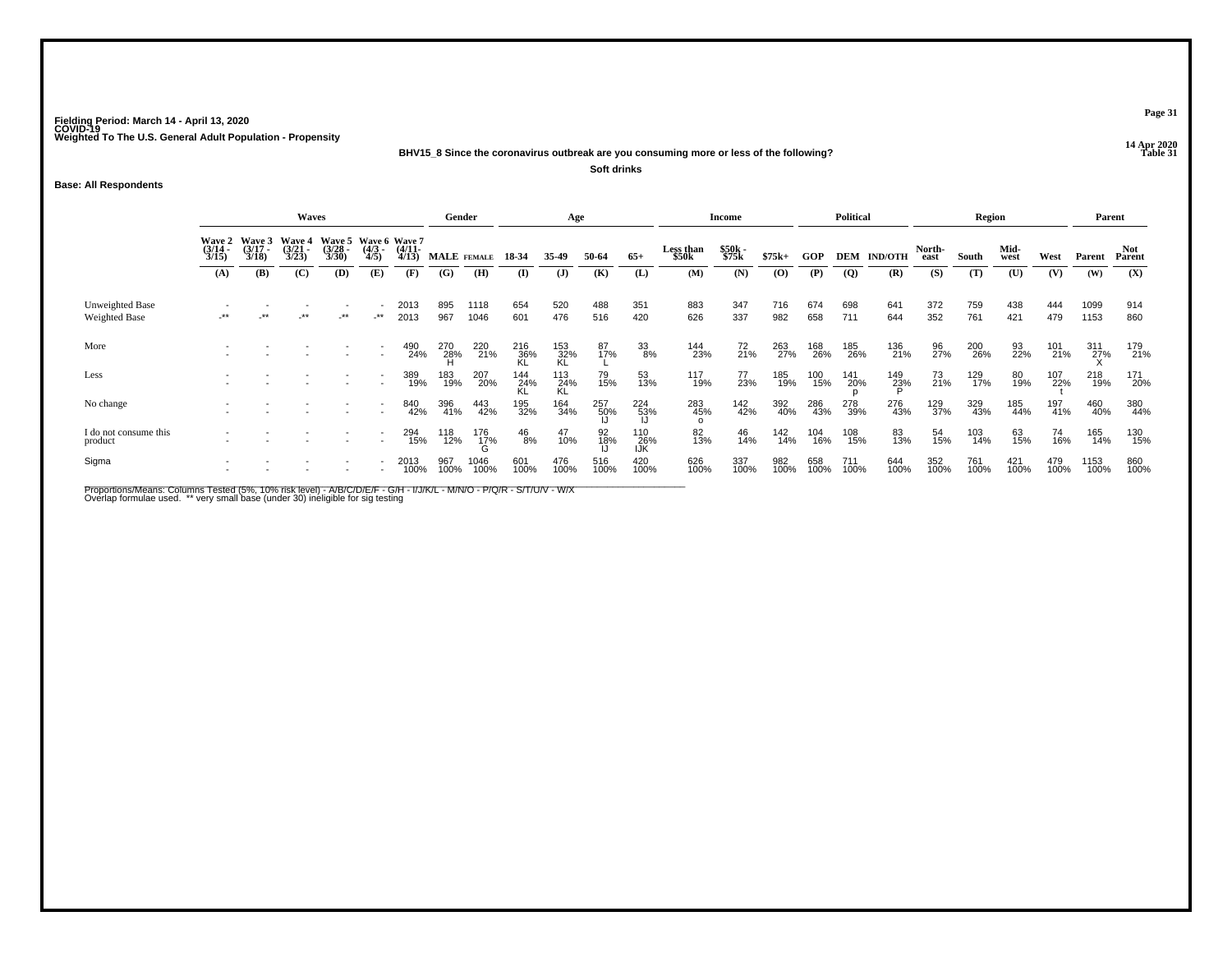**14 Apr 2020 BHV15\_9 Since the coronavirus outbreak are you consuming more or less of the following?**

**Candy and chocolate**

### **Base: All Respondents**

|                                         |                       |                                        | Waves                           |                                               |                     |                       | Gender      |                 |                    | Age              |             |             |                    | <b>Income</b>  |                 |                  | <b>Political</b> |                  |                 | Region        |               |                  | Parent       |                |
|-----------------------------------------|-----------------------|----------------------------------------|---------------------------------|-----------------------------------------------|---------------------|-----------------------|-------------|-----------------|--------------------|------------------|-------------|-------------|--------------------|----------------|-----------------|------------------|------------------|------------------|-----------------|---------------|---------------|------------------|--------------|----------------|
|                                         | $\frac{(3/14)}{3/15}$ | Wave 2 Wave 3<br>$\frac{(3/17)}{3/18}$ | Wave 4<br>$\frac{(3/21)}{3/23}$ | Wave 5 Wave 6 Wave 7<br>$\frac{(3/28)}{3/30}$ | $\frac{(4/3)}{4/5}$ | $\frac{(4/11)}{4/13}$ |             | MALE FEMALE     | 18-34              | 35.49            | 50-64       | $65+$       | Less than<br>\$50k | \$50k<br>\$75k | $$75k+$         | <b>GOP</b>       | DEM              | <b>IND/OTH</b>   | North-<br>east  | South         | Mid-<br>west  | West             | Parent       | Not.<br>Parent |
|                                         | (A)                   | (B)                                    | (C)                             | (D)                                           | (E)                 | (F)                   | (G)         | (H)             | $\bf{I}$           | $\mathbf{J}$     | (K)         | (L)         | (M)                | (N)            | $\mathbf{(O)}$  | (P)              | $\overline{Q}$   | (R)              | (S)             | (T)           | (U)           | (V)              | (W)          | (X)            |
| Unweighted Base<br><b>Weighted Base</b> | -**                   |                                        | $-***$                          | $-***$                                        | $-***$              | 2013<br>2013          | 895<br>967  | 1118<br>1046    | 654<br>601         | 520<br>476       | 488<br>516  | 351<br>420  | 883<br>626         | 347<br>337     | 716<br>982      | 674<br>658       | 698<br>711       | 641<br>644       | 372<br>352      | 759<br>761    | 438<br>421    | 444<br>479       | 1099<br>1153 | 914<br>860     |
| More                                    |                       |                                        |                                 |                                               |                     | 527<br>26%            | 260<br>27%  | 266<br>25%      | 198<br>33%<br>KL   | 162<br>34%<br>KL | 105<br>20%  | 61<br>14%   | 154<br>25%         | 85<br>25%      | 274<br>28%      | 186<br>28%       | 207<br>29%<br>R  | 134<br>21%       | 110<br>31%<br>U | 202<br>27%    | 91<br>22%     | 124<br>26%       | 335<br>29%   | 191<br>22%     |
| Less                                    |                       |                                        |                                 |                                               |                     | 456<br>23%            | 234<br>24%  | 222<br>21%      | 175<br>_29%<br>JKL | 99<br>21%        | 98<br>19%   | 85<br>20%   | 146<br>23%         | 64<br>19%      | 237<br>24%      | 119<br>18%       | 160<br>22%       | 177<br>28%<br>Pa | 67<br>19%       | 149<br>20%    | 109<br>26%    | 131<br>27%<br>ST | 252<br>22%   | 204<br>24%     |
| No change                               |                       |                                        |                                 |                                               |                     | 911<br>45%            | 409<br>42%  | 503<br>48%<br>G | 195<br>32%         | 193<br>41%       | 284<br>55%  | 239<br>57%  | 288<br>46%         | 167<br>50%     | 425<br>43%      | 315<br>48%       | 297<br>42%       | 299<br>46%       | 155<br>44%      | 362<br>48%    | 196<br>46%    | 198<br>41%       | 514<br>45%   | 398<br>46%     |
| I do not consume this<br>product        |                       |                                        |                                 |                                               |                     | 119<br>6%             | 64<br>7%    | 56<br>5%        | 33<br>5%           | $^{22}_{5\%}$    | 29<br>6%    | 36<br>8%    | 38<br>6%           | $^{22}_{6\%}$  | $^{45}_{\ 5\%}$ | 39 <sub>6%</sub> | $^{47}_{7\%}$    | $\frac{34}{5\%}$ | $^{19}_{\ 5\%}$ | $^{48}_{6\%}$ | $^{26}_{6\%}$ | $^{26}_{5\%}$    | 53<br>5%     | 67<br>08%<br>W |
| Sigma                                   |                       |                                        |                                 |                                               |                     | 2013<br>100%          | 967<br>100% | 1046<br>100%    | 601<br>100%        | 476<br>100%      | 516<br>100% | 420<br>100% | 626<br>100%        | 337<br>100%    | 982<br>100%     | 658<br>100%      | 711<br>100%      | 644<br>100%      | 352<br>100%     | 761<br>100%   | 421<br>100%   | 479<br>100%      | 1153<br>100% | 860<br>100%    |

Proportions/Means: Columns Tested (5%, 10% risk level) - A/B/C/D/E/F - G/H - I/J/K/L - M/N/O - P/Q/R - S/T/U/V - W/X<br>Overlap formulae used. \*\* very small base (under 30) ineligible for sig testing

**Page 32**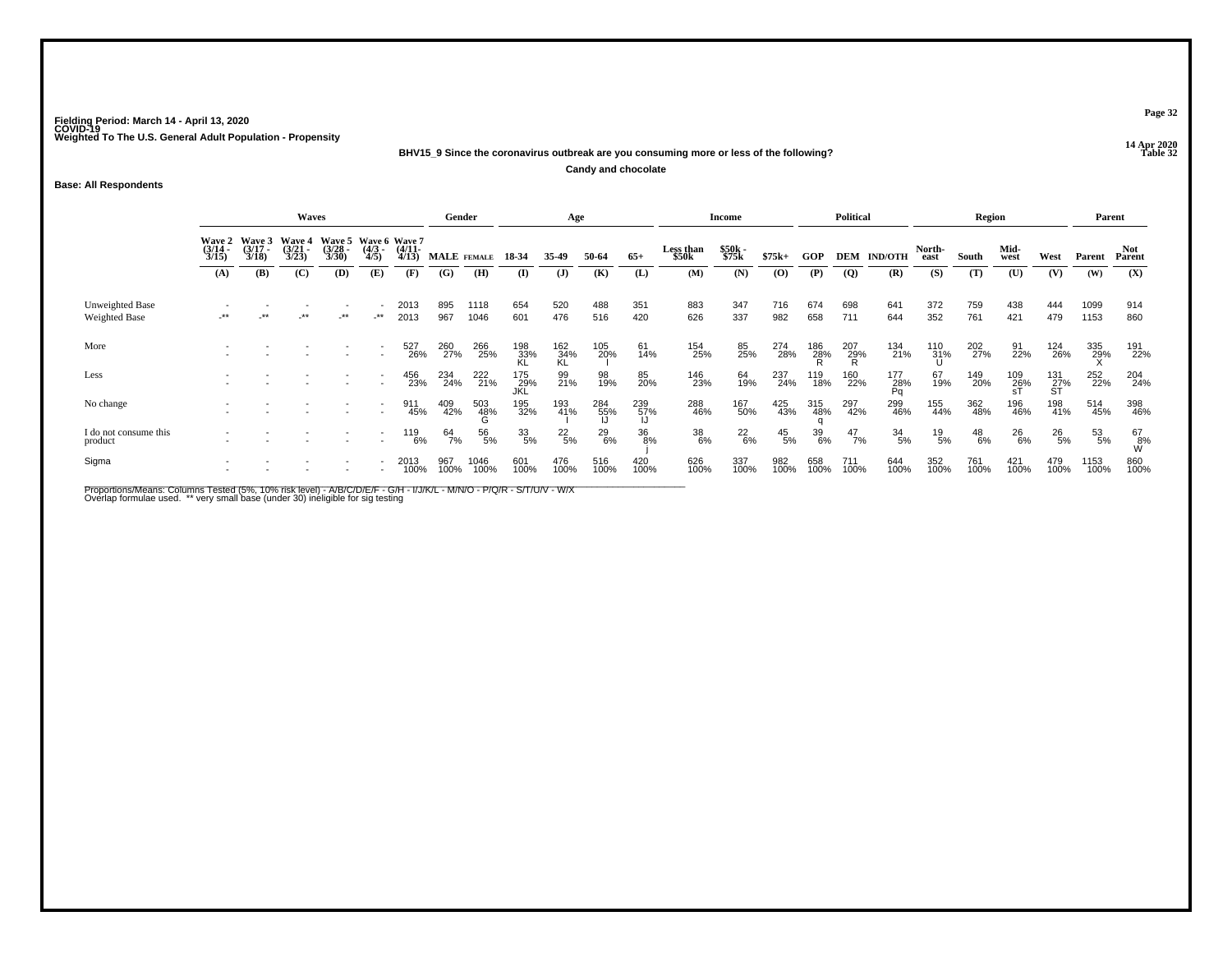**14 Apr 2020 BHV07 Based on what you know and have heard, when do you think Americans should start returning to work and life as normal?**

#### **Base: All Respondents**

|                                         |                                                                                                                                               |    | <b>Waves</b> |        |                                  |                   | Gender      |               |                 | Age             |                  |                 |                                | <b>Income</b>    |             |                  | <b>Political</b>        |                    |                   | Region      |              |             |              | Parent               |
|-----------------------------------------|-----------------------------------------------------------------------------------------------------------------------------------------------|----|--------------|--------|----------------------------------|-------------------|-------------|---------------|-----------------|-----------------|------------------|-----------------|--------------------------------|------------------|-------------|------------------|-------------------------|--------------------|-------------------|-------------|--------------|-------------|--------------|----------------------|
|                                         | Waye 5<br>Wave 3<br>Wave 4<br>(3/21 -<br>Wave 2<br>(3/14 -<br>(3/28)<br>$(3/17 -$<br>3/30<br>3/15<br>3/23<br>3/18<br>(A)<br>(B)<br>(C)<br>(D) |    |              |        | Waye 6 Waye 7<br>$(4/3 -$<br>4/5 | $(4/11 -$<br>4/13 |             | MALE FEMALE   | 18-34           | 35-49           | 50-64            | $65+$           | Less than<br>\$50 <sub>k</sub> | $$50k-$<br>\$75k | $$75k+$     | GOP              |                         | <b>DEM IND/OTH</b> | North-<br>east    | South       | Mid-<br>west | West        | Parent       | <b>Not</b><br>Parent |
|                                         |                                                                                                                                               |    |              |        | (E)                              | (F)               | (G)         | (H)           | (I)             | ( <b>J</b> )    | (K)              | (L)             | (M)                            | (N)              | (0)         | (P)              | $\overline{Q}$          | (R)                | (S)               | (T)         | (U)          | (V)         | (W)          | (X)                  |
| Unweighted Base<br><b>Weighted Base</b> | $***$                                                                                                                                         | ** | $***$        | $-***$ | $-***$                           | 2013<br>2013      | 895<br>967  | 1118<br>1046  | 654<br>601      | 520<br>476      | 488<br>516       | 351<br>420      | 883<br>626                     | 347<br>337       | 716<br>982  | 674<br>658       | 698<br>711              | 641<br>644         | 372<br>352        | 759<br>761  | 438<br>421   | 444<br>479  | 1099<br>1153 | 914<br>860           |
| 1-2 weeks from now                      |                                                                                                                                               |    |              |        | $\sim$                           | 180<br>9%         | 108<br>11%  | $^{72}_{7\%}$ | 69<br>11%<br>KL | 57<br>12%<br>KL | $\frac{34}{7\%}$ | $^{19}_{\ 5\%}$ | 55<br>9%                       | 28<br>8%         | 91<br>9%    | 66<br>10%        | 55<br>8%                | 60<br>9%           | $^{25}_{7\%}$     | 70<br>9%    | 35<br>8%     | 50<br>10%   | 120<br>10%   | 60<br>7%             |
| 3-4 weeks from now                      |                                                                                                                                               |    |              |        |                                  | 459<br>23%        | 235<br>24%  | 224<br>21%    | 145<br>24%      | 125<br>26%      | 118<br>23%       | 71<br>17%       | 151<br>24%                     | 73<br>22%        | 223<br>23%  | 190<br>29%<br>QR | 125<br>18%              | 144<br>22%         | $\frac{94}{27\%}$ | 163<br>21%  | 95<br>23%    | 107<br>22%  | 280<br>24%   | 179<br>21%           |
| More than a month from<br>now           |                                                                                                                                               |    |              |        |                                  | 1018<br>51%       | 475<br>49%  | 543<br>52%    | 288<br>48%      | 201<br>42%      | 277<br>54%       | 251<br>60%      | 280<br>45%                     | 171<br>51%       | 539<br>55%  | 329<br>50%       | 354<br>50%              | 335<br>52%         | 184<br>52%        | 379<br>50%  | 214<br>51%   | 241<br>50%  | 574<br>50%   | 444<br>52%           |
| More than six months from<br>now        |                                                                                                                                               |    |              |        |                                  | 357<br>18%        | 149<br>15%  | 208<br>20%    | 99<br>16%       | 93<br>20%       | 86<br>17%        | 79<br>19%       | $\frac{141}{22\%}$             | 65<br>19%<br>Ո   | 130<br>13%  | 74<br>11%        | 177<br>25%<br><b>PR</b> | 106<br>16%         | 49<br>14%         | 149<br>20%  | 77<br>18%    | 82<br>17%   | 180<br>16%   | 177<br>21%<br>W      |
| Sigma                                   |                                                                                                                                               |    |              |        |                                  | 2013<br>100%      | 967<br>100% | 1046<br>100%  | 601<br>100%     | 476<br>100%     | 516<br>100%      | 420<br>100%     | 626<br>100%                    | 337<br>100%      | 982<br>100% | 658<br>100%      | 711<br>100%             | 644<br>100%        | 352<br>100%       | 761<br>100% | 421<br>100%  | 479<br>100% | 1153<br>100% | 860<br>100%          |

Proportions/Means: Columns Tested (5%, 10% risk level) - A/B/C/D/E/F - G/H - I/J/K/L - M/N/O - P/Q/R - S/T/U/V - W/X<br>Overlap formulae used. \*\* very small base (under 30) ineligible for sig testing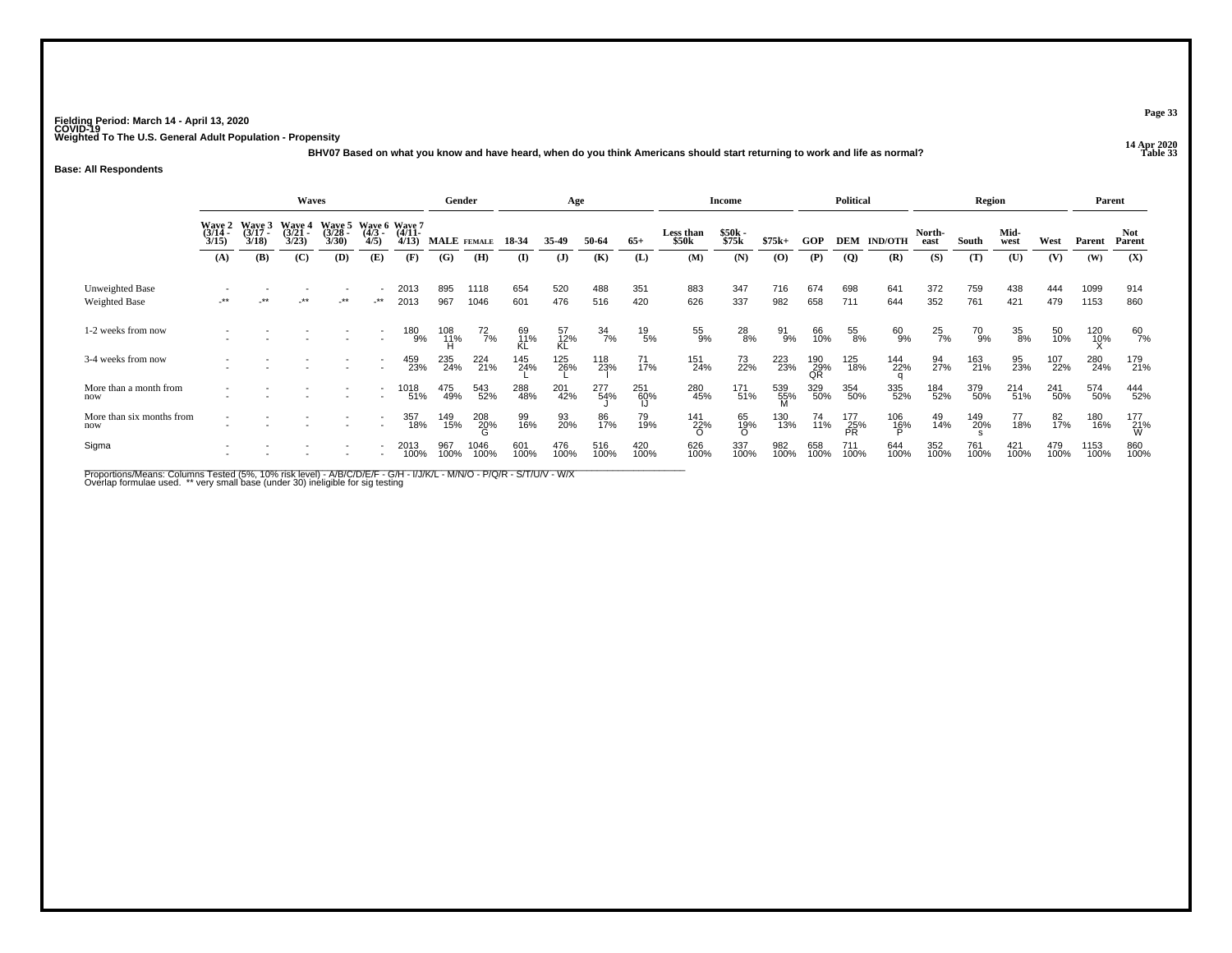**14 Apr 2020 SOC01 Which of the following do you believe people should receive a fine for? Please select all that apply.**

**People should receive a fine if they are...**

**Base: All Respondents**

|                                                                                                    | <b>Waves</b><br>Wave 6 Wave 7   |                             |                                        |                                        |                          |                       | Gender             |              |              | Age          |              |                  |                     | Income          |                 |                   | <b>Political</b>        |                |                | Region          |              |              | Parent       |                      |
|----------------------------------------------------------------------------------------------------|---------------------------------|-----------------------------|----------------------------------------|----------------------------------------|--------------------------|-----------------------|--------------------|--------------|--------------|--------------|--------------|------------------|---------------------|-----------------|-----------------|-------------------|-------------------------|----------------|----------------|-----------------|--------------|--------------|--------------|----------------------|
|                                                                                                    | Wave 2<br>$\frac{(3/14)}{3/15}$ | Wave 3<br>$(3/17 -$<br>3/18 | <b>Wave 4</b><br>$\frac{(3/21)}{3/23}$ | <b>Wave 5</b><br>$\frac{(3/28)}{3/30}$ | $\frac{(4/3)}{4/5}$      | $\frac{(4/11)}{4/13}$ | <b>MALE</b> FEMALE |              | 18-34        | 35-49        | 50-64        | $65+$            | Less than<br>\$50k  | \$50k<br>\$75k  | $$75k+$         | GOP               | <b>DEM</b>              | <b>IND/OTH</b> | North-<br>east | South           | Mid-<br>west | West         | Parent       | <b>Not</b><br>Parent |
|                                                                                                    | (A)                             | (B)                         | (C)                                    | (D)                                    | (E)                      | (F)                   | (G)                | (H)          | (I)          | (J)          | (K)          | (L)              | (M)                 | (N)             | $\mathbf{(O)}$  | (P)               | <b>(Q)</b>              | (R)            | (S)            | (T)             | (U)          | (V)          | (W)          | (X)                  |
| Unweighted Base<br><b>Weighted Base</b>                                                            | **                              | $\star$                     | $***$                                  | .∗∗                                    | $\cdot^{\star\star}$     | 2013<br>2013          | 895<br>967         | 1118<br>1046 | 654<br>601   | 520<br>476   | 488<br>516   | 351<br>420       | 883<br>626          | 347<br>337      | 716<br>982      | 674<br>658        | 698<br>711              | 641<br>644     | 372<br>352     | 759<br>761      | 438<br>421   | 444<br>479   | 1099<br>1153 | 914<br>860           |
| Going to a public area that<br>is closed to enforce social<br>distancing (e.g., parks,<br>beaches) |                                 |                             |                                        |                                        | $\overline{\phantom{a}}$ | 1310<br>65%           | 617<br>64%         | 693<br>66%   | 356<br>59%   | 278<br>58%   | 364<br>71%   | 312<br>74%       | 385<br>61%          | 234<br>69%      | 649<br>66%      | 416<br>63%        | 515<br>72%<br><b>PR</b> | 379<br>59%     | 234<br>66%     | 483<br>63%      | 280<br>67%   | 314<br>66%   | 751<br>65%   | 559<br>65%           |
| Congregating with more<br>than 10 people                                                           |                                 |                             |                                        |                                        |                          | 1284<br>64%           | 602<br>62%         | 682<br>65%   | 336<br>56%   | 274<br>57%   | 366<br>71%   | 309<br>74%<br>IJ | 385<br>62%          | 228<br>68%<br>m | 629<br>64%      | 409<br>62%        | 487<br>68%<br>pR        | 389<br>60%     | 221<br>63%     | 486<br>64%      | 279<br>66%   | 299<br>62%   | 731<br>63%   | 554<br>64%           |
| Business owners that<br>refuse to shut down                                                        |                                 |                             |                                        |                                        |                          | 1080<br>54%           | 523<br>54%         | 557<br>53%   | 257<br>43%   | 241<br>51%   | 315<br>61%   | 267<br>64%       | 310<br>50%          | 198<br>59%      | 540<br>55%<br>m | 349<br>53%        | 397<br>56%              | 333<br>52%     | 173<br>49%     | 417<br>55%      | 231<br>55%   | 259<br>54%   | 631<br>55%   | 449<br>52%           |
| Not staying 6 feet or more<br>away from other people                                               |                                 |                             |                                        |                                        |                          | 737<br>37%            | 353<br>36%         | 384<br>37%   | 177<br>29%   | 180<br>38%   | 199<br>39%   | 182<br>43%       | 219<br>35%          | 131<br>39%      | 365<br>37%      | 236<br>36%        | 277<br>39%              | 224<br>35%     | 135<br>38%     | 276<br>36%      | 161<br>38%   | 166<br>35%   | 443<br>38%   | 294<br>34%           |
| Not wearing a mask in a<br>public space                                                            |                                 |                             |                                        |                                        |                          | 623<br>31%            | 291<br>30%         | 332<br>32%   | 169<br>28%   | 163<br>34%   | 151<br>29%   | 140<br>33%       | 177<br>28%          | 98<br>29%       | 319<br>32%      | 192 <sub>0%</sub> | 234<br>33%              | 197<br>31%     | 123<br>35%     | 224<br>29%      | 117<br>28%   | 160<br>33%   | 376<br>33%   | 247<br>29%           |
| None of these                                                                                      |                                 |                             |                                        |                                        |                          | 291<br>14%            | 142<br>15%         | 150<br>14%   | 88<br>15%    | 77<br>16%    | 65<br>13%    | 61<br>15%        | 112<br>1 <u>8</u> % | 46<br>14%       | 122<br>12%      | 111<br>17%        | 58<br>8%                | 122<br>19%     | 39<br>11%      | $^{127}_{17\%}$ | 62<br>15%    | 64<br>13%    | 146<br>13%   | 145<br>17%<br>W      |
| Sigma                                                                                              |                                 |                             |                                        |                                        | $\overline{\phantom{a}}$ | 5326<br>265%          | 2528<br>261%       | 2799<br>268% | 1383<br>230% | 1213<br>255% | 1459<br>283% | 1271<br>303%     | 1590<br>254%        | 935<br>277%     | 2623<br>267%    | 1714<br>260%      | 1968<br>277%            | 1644<br>255%   | 924<br>262%    | 2011<br>264%    | 1129<br>268% | 1263<br>264% | 3078<br>267% | 2248<br>262%         |

Proportions/Means: Columns Tested (5%, 10% risk level) - A/B/C/D/E/F - G/H - I/J/K/L - M/N/O - P/Q/R - S/T/U/V - W/X<br>Overlap formulae used. \*\* very small base (under 30) ineligible for sig testing

**Page 34**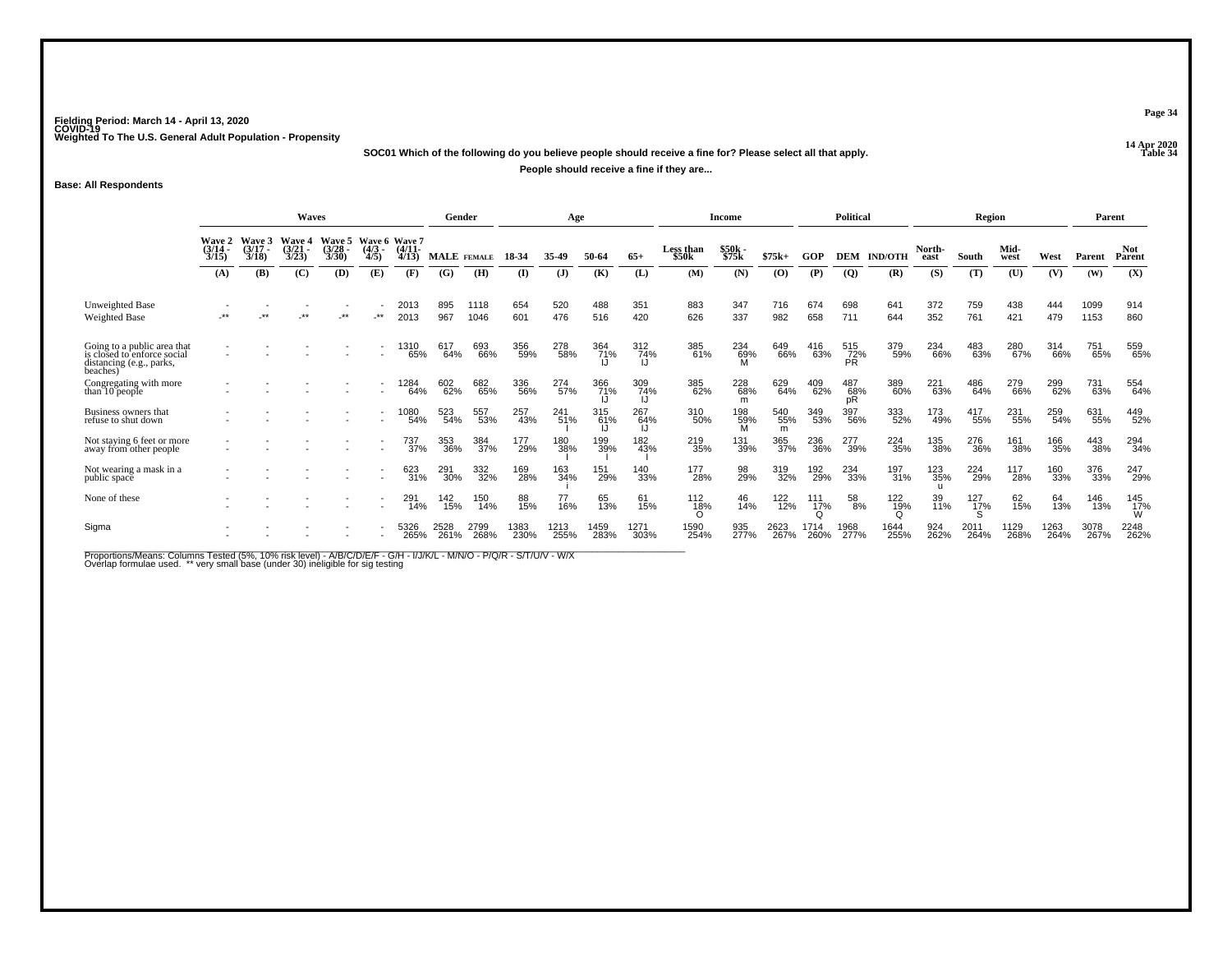### **14 Apr 2020 SOC02 How much do you agree or disagree with each of the following statements?Summary Of Strongly/Somewhat Agree**

### **Base: All Respondents**

|                                                                                                             | Waves                           |                            |                                        |                                               |                          |                   |            | Gender       |            | Age          |            |            |                    | Income         |            |            | <b>Political</b>        |                |                  | Region     |              |            |              | Parent        |
|-------------------------------------------------------------------------------------------------------------|---------------------------------|----------------------------|----------------------------------------|-----------------------------------------------|--------------------------|-------------------|------------|--------------|------------|--------------|------------|------------|--------------------|----------------|------------|------------|-------------------------|----------------|------------------|------------|--------------|------------|--------------|---------------|
|                                                                                                             | Wave 2<br>$\frac{(3/14)}{3/15}$ | Wave 3<br>(3/17 -<br>3/18) | <b>Wave 4</b><br>$\frac{(3/21)}{3/23}$ | Wave 5 Wave 6 Wave 7<br>$\frac{(3/28)}{3/30}$ | $(4/3 -$<br>4/5          | $(4/11 -$<br>4/13 |            | MALE FEMALE  | 18-34      | 35-49        | 50-64      | $65+$      | Less than<br>\$50k | \$50k<br>\$75k | $$75k+$    | GOP        | <b>DEM</b>              | <b>IND/OTH</b> | North-<br>east   | South      | Mid-<br>west | West       | Parent       | Not<br>Parent |
|                                                                                                             | (A)                             | (B)                        | (C)                                    | (D)                                           | (E)                      | (F)               | (G)        | (H)          | (I)        | $\mathbf{J}$ | (K)        | (L)        | (M)                | (N)            | $\bf{(0)}$ | (P)        | $\overline{Q}$          | (R)            | (S)              | (T)        | (U)          | (V)        | (W)          | (X)           |
| Unweighted Base<br><b>Weighted Base</b>                                                                     | $-***$                          | $***$                      | $-***$                                 | $-***$                                        | ٠<br>_**                 | 2013<br>2013      | 895<br>967 | 1118<br>1046 | 654<br>601 | 520<br>476   | 488<br>516 | 351<br>420 | 883<br>626         | 347<br>337     | 716<br>982 | 674<br>658 | 698<br>711              | 641<br>644     | 372<br>352       | 759<br>761 | 438<br>421   | 444<br>479 | 1099<br>1153 | 914<br>860    |
| Businesses should have<br>the right to refuse<br>someone service if they<br>are not wearing a face<br>mask. | -                               |                            |                                        |                                               |                          | 1457<br>72%       | 707<br>73% | 750<br>72%   | 406<br>68% | 329<br>69%   | 388<br>75% | 334<br>80% | 409<br>65%         | 249<br>74%     | 749<br>76% | 469<br>71% | 529<br>74%              | 458<br>71%     | 254<br>72%       | 552<br>73% | 295<br>70%   | 356<br>74% | 847<br>73%   | 609<br>71%    |
| People should be mandated<br>to wear masks if they go<br>out in public.                                     |                                 |                            |                                        |                                               |                          | 1343<br>67%       | 639<br>66% | 704<br>67%   | 398<br>66% | 325<br>68%   | 336<br>65% | 284<br>67% | 414<br>66%         | 224<br>66%     | 655<br>67% | 414<br>63% | 518<br>73%<br><b>PR</b> | 410<br>64%     | 251<br>71%       | 487<br>64% | 273<br>65%   | 332<br>69% | 784<br>68%   | 559<br>65%    |
| If wearing masks in public<br>are mandatory, those who<br>do not wear face masks<br>should face fines.      | $\overline{\phantom{a}}$        |                            |                                        |                                               | $\overline{\phantom{0}}$ | 1282<br>64%       | 646<br>67% | 636<br>61%   | 366<br>61% | 289<br>61%   | 333<br>65% | 294<br>70% | 362<br>58%         | 209<br>62%     | 667<br>68% | 421<br>64% | 473<br>67%              | 387<br>60%     | 247<br>70%<br>TÚ | 466<br>61% | 248<br>59%   | 321<br>67% | 749<br>65%   | 533<br>62%    |

Proportions/Means: Columns Tested (5%, 10% risk level) - A/B/C/D/E/F - G/H - I/J/K/L - M/N/O - P/Q/R - S/T/U/V - W/X<br>Overlap formulae used. \*\* very small base (under 30) ineligible for sig testing

**Page 35**

**P Table 35**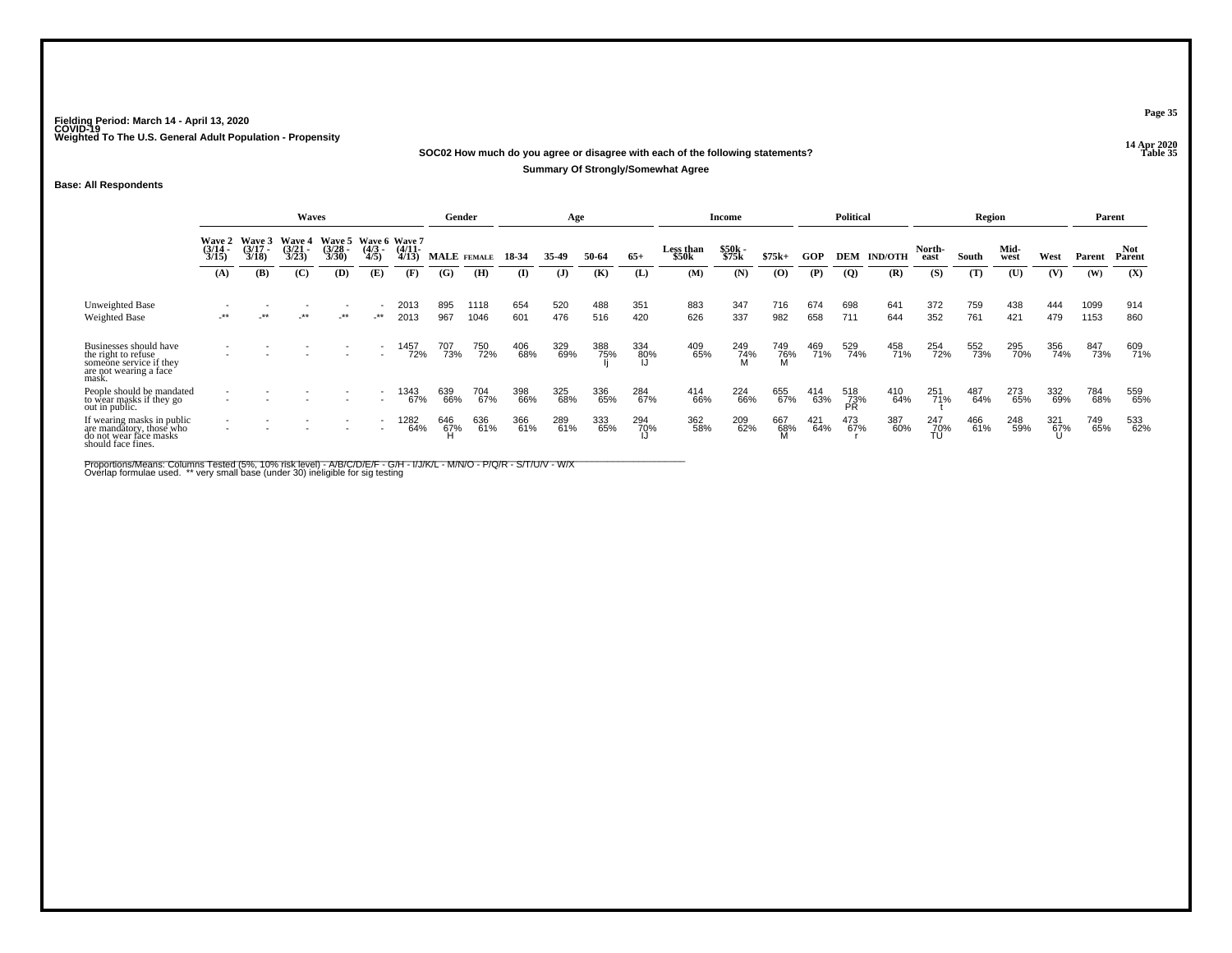### **14 Apr 2020 SOC02 How much do you agree or disagree with each of the following statements?Summary Of Strongly/Somewhat Disagree**

### **Base: All Respondents**

|                                                                                                          | <b>Waves</b>                                                                                                                                                                                                            |        |        |        |     |                | Gender      |              |                  | Age              |            |            |                    | Income         |                |            | <b>Political</b> |                |                | Region     |                  |            |              | Parent         |
|----------------------------------------------------------------------------------------------------------|-------------------------------------------------------------------------------------------------------------------------------------------------------------------------------------------------------------------------|--------|--------|--------|-----|----------------|-------------|--------------|------------------|------------------|------------|------------|--------------------|----------------|----------------|------------|------------------|----------------|----------------|------------|------------------|------------|--------------|----------------|
|                                                                                                          | Wave 5 Wave 6 Wave 7<br>Wave 3<br>Wave 4<br><b>Wave 2</b><br>$\frac{(3/17)}{3/18}$<br>$\frac{(3/21)}{3/23}$<br>$\frac{(3/14)}{3/15}$<br>$\frac{(3/28)}{3/30}$<br>$\frac{(4/3)}{4/5}$<br>(B)<br>(C)<br>(D)<br>(A)<br>(E) |        |        |        |     | (4/11-<br>4/13 | MALE FEMALE |              | 18-34            | 35.49            | 50-64      | $65+$      | Less than<br>\$50k | \$50k<br>\$75k | $$75k+$        | GOP        | DEM              | <b>IND/OTH</b> | North-<br>east | South      | Mid-<br>west     | West       | Parent       | Not.<br>Parent |
|                                                                                                          |                                                                                                                                                                                                                         |        |        |        |     | (F)            | (G)         | (H)          | (I)              | (J)              | (K)        | (L)        | (M)                | (N)            | $\mathbf{(O)}$ | (P)        | $\boldsymbol{Q}$ | (R)            | (S)            | (T)        | (U)              | (V)        | (W)          | (X)            |
| Unweighted Base<br>Weighted Base                                                                         | $-***$                                                                                                                                                                                                                  | $-***$ | $-***$ | $-***$ | _** | 2013<br>2013   | 895<br>967  | 1118<br>1046 | 654<br>601       | 520<br>476       | 488<br>516 | 351<br>420 | 883<br>626         | 347<br>337     | 716<br>982     | 674<br>658 | 698<br>711       | 641<br>644     | 372<br>352     | 759<br>761 | 438<br>421       | 444<br>479 | 1099<br>1153 | 914<br>860     |
| If wearing masks in public<br>are mandatory, those who<br>do not wear face masks<br>should face fines.   |                                                                                                                                                                                                                         |        |        |        |     | 731<br>36%     | 321<br>33%  | 410<br>39%   | 235<br>39%       | 187<br>39%       | 183<br>35% | 126<br>30% | 264<br>42%         | 128<br>38%     | 315<br>32%     | 237<br>36% | 238<br>33%       | 256<br>40%     | 106<br>30%     | 295<br>39% | 173<br>41%<br>SV | 158<br>33% | 404<br>35%   | 327<br>38%     |
| People should be mandated<br>to wear masks if they go<br>out in public.                                  |                                                                                                                                                                                                                         |        |        |        |     | 670<br>33%     | 328<br>34%  | 342<br>33%   | 203<br>34%       | 151<br>32%       | 179<br>35% | 137<br>33% | 212<br>34%         | 113<br>34%     | 327<br>33%     | 244<br>37% | 193<br>27%       | 233<br>36%     | 101<br>29%     | 274<br>36% | 149<br>35%       | 147<br>31% | 370<br>32%   | 301<br>35%     |
| Businesses should have the<br>right to refuse someone<br>service if they are not<br>wearing a face mask. | $\overline{\phantom{a}}$                                                                                                                                                                                                |        |        |        |     | 556<br>28%     | 260<br>27%  | 296<br>28%   | 195<br>32%<br>KL | 147<br>31%<br>kL | 128<br>25% | 86<br>20%  | 218<br>35%<br>NO   | 88<br>26%      | 233<br>24%     | 189<br>29% | 182<br>26%       | 185<br>29%     | 98<br>28%      | 209<br>27% | 126<br>30%       | 123<br>26% | 306<br>27%   | 250<br>29%     |

Proportions/Means: Columns Tested (5%, 10% risk level) - A/B/C/D/E/F - G/H - I/J/K/L - M/N/O - P/Q/R - S/T/U/V - W/X<br>Overlap formulae used. \*\* very small base (under 30) ineligible for sig testing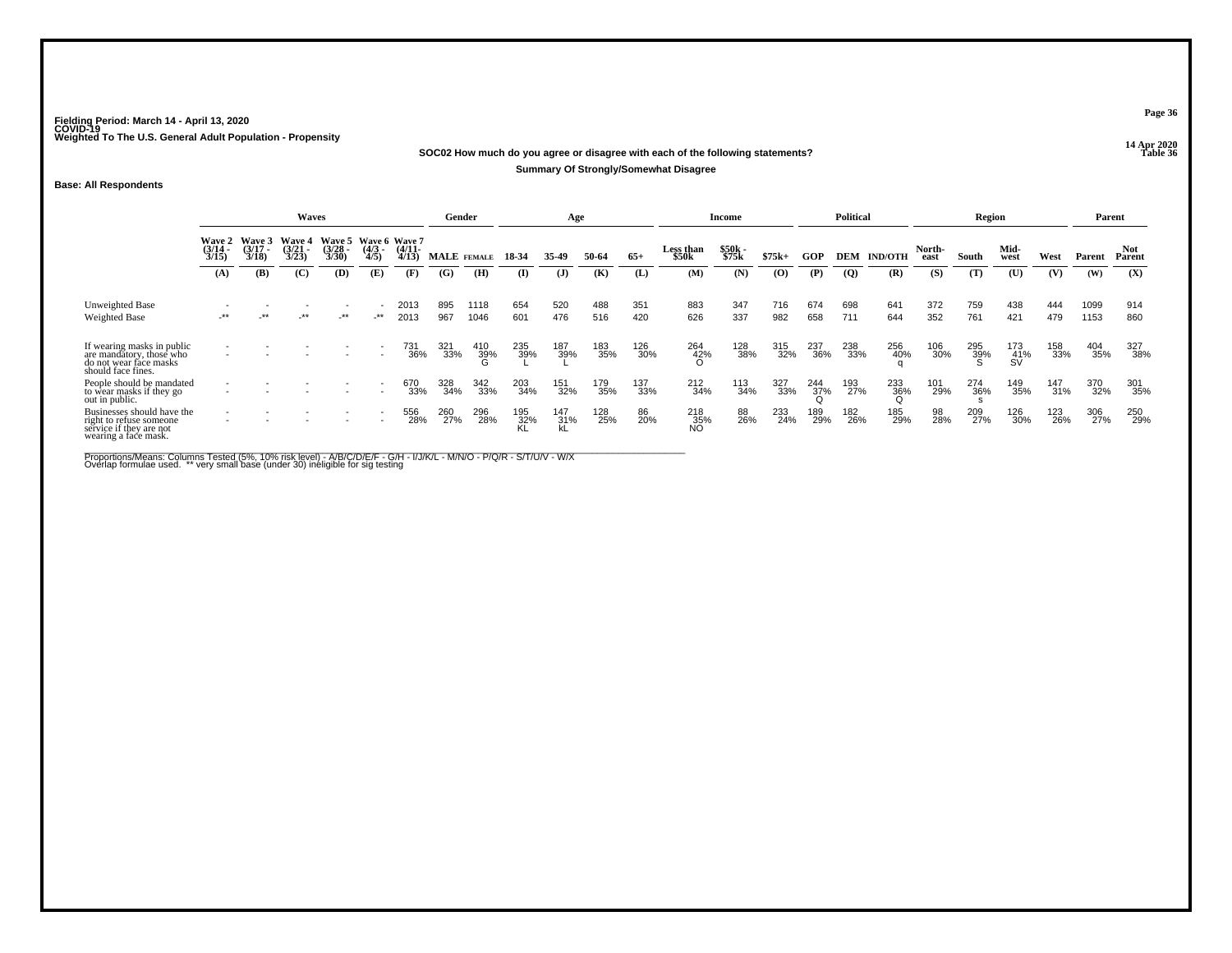**14 Apr 2020 SOC02\_1 How much do you agree or disagree with each of the following statements?People should be mandated to wear masks if they go out in public.**

## **Base: All Respondents**

|                                     |                       |                                        | Waves                                  |                                               |                                    |                       | Gender      |              |             | Age          |             |             |                    | Income                 |                  |                      | <b>Political</b> |                 |                | Region                     |              |                            | Parent       |               |
|-------------------------------------|-----------------------|----------------------------------------|----------------------------------------|-----------------------------------------------|------------------------------------|-----------------------|-------------|--------------|-------------|--------------|-------------|-------------|--------------------|------------------------|------------------|----------------------|------------------|-----------------|----------------|----------------------------|--------------|----------------------------|--------------|---------------|
|                                     | $\frac{(3/14)}{3/15}$ | Wave 2 Wave 3<br>$\frac{(3/17)}{3/18}$ | <b>Wave 4</b><br>$\frac{(3/21)}{3/23}$ | Wave 5 Wave 6 Wave 7<br>$\frac{(3/28)}{3/30}$ | $\frac{(4/3)}{4/5}$                | $\frac{(4/11)}{4/13}$ | MALE FEMALE |              | 18-34       | 35-49        | 50-64       | $65+$       | Less than<br>\$50k | \$50k<br>\$75k         | $$75k+$          | GOP                  | <b>DEM</b>       | <b>IND/OTH</b>  | North-<br>east | South                      | Mid-<br>west | West                       | Parent       | Not<br>Parent |
|                                     | (A)                   | (B)                                    | (C)                                    | (D)                                           | (E)                                | (F)                   | (G)         | (H)          | $($ I       | $\mathbf{J}$ | (K)         | (L)         | (M)                | (N)                    | (O)              | (P)                  | $\overline{Q}$   | (R)             | (S)            | (T)                        | (U)          | (V)                        | (W)          | (X)           |
| Unweighted Base<br>Weighted Base    | .**                   | $***$                                  | $***$                                  | $***$                                         | $-***$                             | 2013<br>2013          | 895<br>967  | 1118<br>1046 | 654<br>601  | 520<br>476   | 488<br>516  | 351<br>420  | 883<br>626         | 347<br>337             | 716<br>982       | 674<br>658           | 698<br>711       | 641<br>644      | 372<br>352     | 759<br>761                 | 438<br>421   | 444<br>479                 | 1099<br>1153 | 914<br>860    |
| Strongly/Somewhat Agree<br>(Net)    |                       |                                        |                                        |                                               |                                    | 1343<br>67%           | 639<br>66%  | 704<br>67%   | 398<br>66%  | 325<br>68%   | 336<br>65%  | 284<br>67%  | 414<br>66%         | 224<br>66%             | 655<br>67%       | 414<br>63%           | 518<br>73%<br>PR | 410<br>64%      | 251<br>71%     | 487<br>64%                 | 273<br>65%   | 332<br>69%                 | 784<br>68%   | 559<br>65%    |
| Strongly agree                      |                       |                                        |                                        |                                               |                                    | 711<br>35%            | 332<br>34%  | 378<br>36%   | 209<br>35%  | 181<br>38%   | 180<br>35%  | 141<br>34%  | 205<br>33%         | 104<br>31%             | 370<br>38%<br>mn | 222<br>34%           | 276<br>39%       | 212<br>33%      | 137<br>39%     | 262<br>34%                 | 131<br>31%   | 181<br>38%<br>$\mathbf{H}$ | 421<br>36%   | 290<br>34%    |
| Somewhat agree                      |                       |                                        |                                        |                                               |                                    | 632<br>31%            | 306<br>32%  | 325<br>31%   | 189<br>31%  | 143<br>30%   | 157<br>30%  | 142<br>34%  | 209<br>33%         | 120<br>36%<br>$\Omega$ | 285<br>29%       | 192<br>29%           | 242<br>34%       | 198<br>31%      | 114<br>32%     | 225<br>30%                 | 142<br>34%   | 151<br>31%                 | 363<br>31%   | 269<br>31%    |
| Strongly/Somewhat<br>Disagree (Net) |                       |                                        |                                        |                                               | $\overline{\phantom{a}}$<br>$\sim$ | 670<br>33%            | 328<br>34%  | 342<br>33%   | 203<br>34%  | 151<br>32%   | 179<br>35%  | 137<br>33%  | 212<br>34%         | 113<br>34%             | 327<br>33%       | $^{244}_{37\%}$<br>Q | 193<br>27%       | 233<br>36%<br>Ω | 101<br>29%     | 274<br>36%<br>$\mathbf{s}$ | 149<br>35%   | $\frac{147}{31\%}$         | 370<br>32%   | 301<br>35%    |
| Somewhat disagree                   |                       |                                        |                                        |                                               | $\overline{\phantom{a}}$           | 434<br>22%            | 214<br>22%  | 220<br>21%   | 135<br>22%  | 89<br>19%    | 112<br>22%  | 98<br>23%   | 124<br>20%         | $\frac{71}{21\%}$      | 233<br>24%       | 158<br>24%<br>O      | 129<br>18%       | 147<br>23%      | 62<br>18%      | 170<br>22%                 | 101<br>24%   | 100<br>21%                 | 240<br>21%   | 194<br>23%    |
| Strongly disagree                   |                       |                                        |                                        |                                               |                                    | 236<br>12%            | 114<br>12%  | 122<br>12%   | 68<br>11%   | 62<br>13%    | 67<br>13%   | 39<br>9%    | 88<br>14%          | 42<br>13%              | 95<br>10%        | 87<br>13%            | 64<br>9%         | 86<br>13%       | 39<br>11%      | 104<br>14%                 | 47<br>11%    | 47<br>10%                  | 130<br>11%   | 107<br>12%    |
| Sigma                               |                       |                                        |                                        |                                               |                                    | 2013<br>100%          | 967<br>100% | 1046<br>100% | 601<br>100% | 476<br>100%  | 516<br>100% | 420<br>100% | 626<br>100%        | 337<br>100%            | 982<br>100%      | 658<br>100%          | 711<br>100%      | 644<br>100%     | 352<br>100%    | 761<br>100%                | 421<br>100%  | 479<br>100%                | 1153<br>100% | 860<br>100%   |

Proportions/Means: Columns Tested (5%, 10% risk level) - A/B/C/D/E/F - G/H - I/J/K/L - M/N/O - P/Q/R - S/T/U/V - W/X<br>Overlap formulae used. \*\* very small base (under 30) ineligible for sig testing

**Page 37**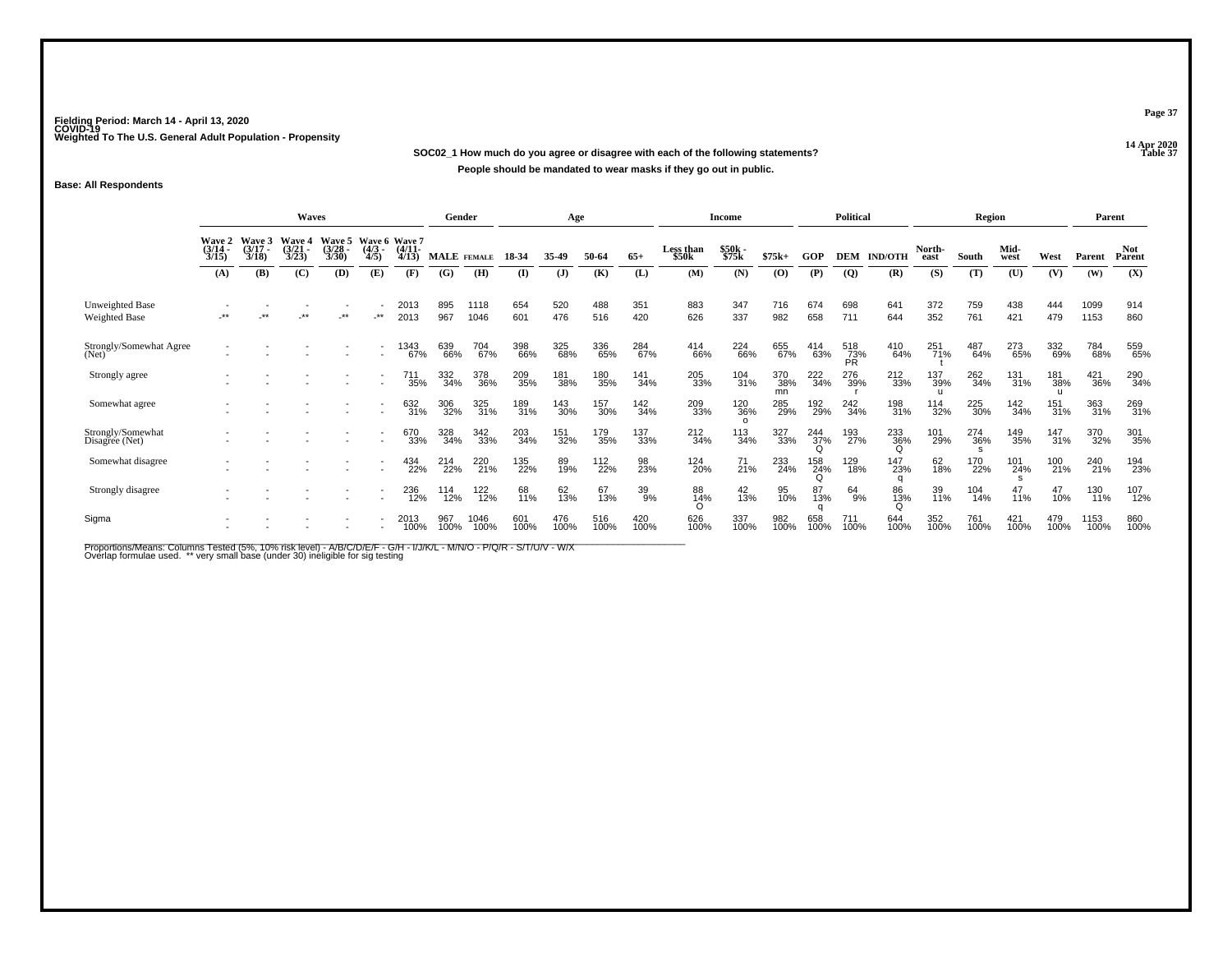**14 Apr 2020 SOC02\_2 How much do you agree or disagree with each of the following statements?P Table 38 If wearing masks in public are mandatory, those who do not wear face masks should face fines.**

## **Base: All Respondents**

|                                     |                                 |                                        | <b>Waves</b>                           |                                        |                                     |                       | Gender             |              |             | Age             |             |             |                    | Income                |                  |             | <b>Political</b> |                |                  | Region      |                  |             | Parent       |                      |
|-------------------------------------|---------------------------------|----------------------------------------|----------------------------------------|----------------------------------------|-------------------------------------|-----------------------|--------------------|--------------|-------------|-----------------|-------------|-------------|--------------------|-----------------------|------------------|-------------|------------------|----------------|------------------|-------------|------------------|-------------|--------------|----------------------|
|                                     | Wave 2<br>$\frac{(3/14)}{3/15}$ | <b>Wave 3</b><br>$\frac{(3/17)}{3/18}$ | <b>Wave 4</b><br>$\frac{(3/21)}{3/23}$ | <b>Wave 5</b><br>$\frac{(3/28)}{3/30}$ | Wave 6 Wave 7<br>$\binom{4/3}{4/5}$ | $\frac{(4/11)}{4/13}$ | <b>MALE</b> FEMALE |              | 18-34       | 35-49           | 50-64       | $65+$       | Less than<br>\$50k | \$50k<br>\$75k        | $$75k+$          | GOP         | <b>DEM</b>       | <b>IND/OTH</b> | North-<br>east   | South       | Mid-<br>west     | West        | Parent       | <b>Not</b><br>Parent |
|                                     | (A)                             | (B)                                    | (C)                                    | (D)                                    | (E)                                 | (F)                   | $\left( G\right)$  | (H)          | (I)         | $\mathbf{J}$    | (K)         | (L)         | (M)                | (N)                   | (O)              | (P)         | <b>(Q)</b>       | (R)            | (S)              | (T)         | $(\mathbf{U})$   | (V)         | (W)          | (X)                  |
| Unweighted Base<br>Weighted Base    | **                              | $***$                                  | **                                     | $\star\star$                           | $\star$                             | 2013<br>2013          | 895<br>967         | 1118<br>1046 | 654<br>601  | 520<br>476      | 488<br>516  | 351<br>420  | 883<br>626         | 347<br>337            | 716<br>982       | 674<br>658  | 698<br>711       | 641<br>644     | 372<br>352       | 759<br>761  | 438<br>421       | 444<br>479  | 1099<br>1153 | 914<br>860           |
| Strongly/Somewhat Agree<br>(Net)    |                                 |                                        |                                        |                                        | $\overline{\phantom{a}}$            | 1282<br>64%           | 646<br>67%         | 636<br>61%   | 366<br>61%  | 289<br>61%      | 333<br>65%  | 294<br>70%  | 362<br>58%         | 209<br>62%            | 667<br>68%       | 421<br>64%  | 473<br>67%       | 387<br>60%     | 247<br>70%<br>ŤŨ | 466<br>61%  | 248<br>59%       | 321<br>67%  | 749<br>65%   | 533<br>62%           |
| Strongly agree                      |                                 |                                        |                                        |                                        |                                     | 627<br>31%            | 302<br>31%         | 325<br>31%   | 162<br>27%  | 146<br>31%      | 177<br>34%  | 142<br>34%  | 169<br>27%         | 93<br>27%             | 346<br>35%<br>MN | 204<br>31%  | 230<br>32%       | 194<br>30%     | 128<br>36%       | 222<br>29%  | 119<br>28%       | 159<br>33%  | 370<br>32%   | 257<br>30%           |
| Somewhat agree                      |                                 |                                        |                                        |                                        | $\overline{\phantom{a}}$            | 655<br>33%            | 344<br>36%         | 311<br>30%   | 204<br>34%  | 144<br>30%      | 156<br>30%  | 151<br>36%  | 193<br>31%         | 117<br>35%            | 321<br>33%       | 218<br>33%  | 243<br>34%       | 194<br>30%     | 119<br>34%       | 244<br>32%  | 129<br>31%       | 163<br>34%  | 379<br>33%   | 276<br>32%           |
| Strongly/Somewhat<br>Disagree (Net) |                                 |                                        |                                        |                                        | $\overline{\phantom{a}}$            | 731<br>36%            | 321<br>33%         | 410<br>39%   | 235<br>39%  | 187<br>39%      | 183<br>35%  | 126<br>30%  | 264<br>42%<br>Ω    | 128<br>38%            | 315<br>32%       | 237<br>36%  | 238<br>33%       | 256<br>40%     | 106<br>30%       | 295<br>39%  | 173<br>41%<br>ŚÝ | 158<br>33%  | 404<br>35%   | 327<br>38%           |
| Somewhat disagree                   |                                 |                                        |                                        |                                        |                                     | 442<br>22%            | 193<br>20%         | 249<br>24%   | 147<br>24%  | 98<br>21%       | 118<br>23%  | 79<br>19%   | 151<br>24%         | 75<br>22%             | 203<br>21%       | 144<br>22%  | 146<br>21%       | 152<br>24%     | 65<br>18%        | 173<br>23%  | $^{112}_{27\%}$  | 92<br>19%   | 241<br>21%   | 201<br>23%           |
| Strongly disagree                   |                                 |                                        |                                        |                                        |                                     | 290<br>14%            | 128<br>13%         | 161<br>15%   | 88<br>15%   | 89<br>19%<br>KĹ | 65<br>13%   | 48<br>11%   | 114<br>18%         | 53<br>16%<br>$\Omega$ | 111<br>11%       | 93<br>14%   | 92<br>13%        | 105<br>16%     | 41<br>12%        | 122<br>16%  | 61<br>14%        | 65<br>14%   | 163<br>14%   | 126<br>15%           |
| Sigma                               |                                 |                                        |                                        |                                        |                                     | 2013<br>100%          | 967<br>100%        | 1046<br>100% | 601<br>100% | 476<br>100%     | 516<br>100% | 420<br>100% | 626<br>100%        | 337<br>100%           | 982<br>100%      | 658<br>100% | 711<br>100%      | 644<br>100%    | 352<br>100%      | 761<br>100% | 421<br>100%      | 479<br>100% | 1153<br>100% | 860<br>100%          |

Proportions/Means: Columns Tested (5%, 10% risk level) - A/B/C/D/E/F - G/H - I/J/K/L - M/N/O - P/Q/R - S/T/U/V - W/X<br>Overlap formulae used. \*\* very small base (under 30) ineligible for sig testing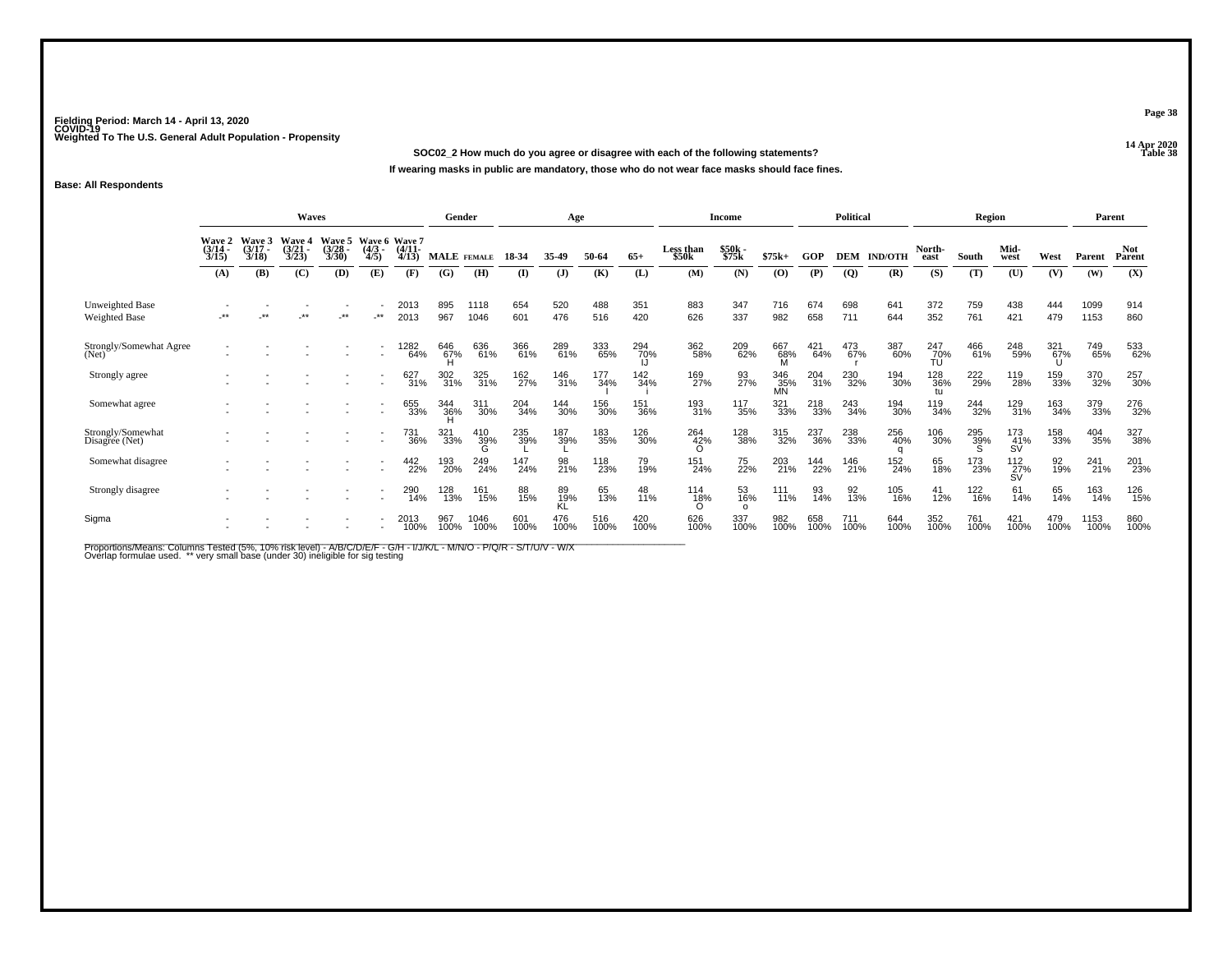**14 Apr 2020 SOC02\_3 How much do you agree or disagree with each of the following statements?P Table 39 Businesses should have the right to refuse someone service if they are not wearing a face mask.**

## **Base: All Respondents**

|                                         |                                        |                                        | Waves                           |                                              |                          |                      | Gender      |              |                  | Age                      |             |                 |                              | Income           |                  |             | <b>Political</b> |                |                 | Region      |              |             | Parent       |                      |
|-----------------------------------------|----------------------------------------|----------------------------------------|---------------------------------|----------------------------------------------|--------------------------|----------------------|-------------|--------------|------------------|--------------------------|-------------|-----------------|------------------------------|------------------|------------------|-------------|------------------|----------------|-----------------|-------------|--------------|-------------|--------------|----------------------|
|                                         | <b>Wave 2</b><br>$\frac{(3/14)}{3/15}$ | <b>Wave 3</b><br>$\frac{(3/17)}{3/18}$ | Wave 4<br>$\frac{(3/21)}{3/23}$ | Wave 5 Wave 6 Wave 7<br>$\binom{3/28}{3/30}$ | $\frac{(4/3)}{4/5}$      | $\binom{4/11}{4/13}$ | MALE FEMALE |              | 18-34            | 35-49                    | 50-64       | $65+$           | Less than<br>\$50k           | \$50k<br>\$75k   | $$75k+$          | GOP         | DEM              | <b>IND/OTH</b> | North-<br>east  | South       | Mid-<br>west | West        | Parent       | <b>Not</b><br>Parent |
|                                         | (A)                                    | (B)                                    | (C)                             | (D)                                          | (E)                      | (F)                  | (G)         | (H)          | $($ I            | $\mathbf{J}$             | (K)         | (L)             | (M)                          | (N)              | (O)              | (P)         | $\overline{Q}$   | (R)            | (S)             | (T)         | (U)          | (V)         | (W)          | (X)                  |
| Unweighted Base<br><b>Weighted Base</b> | **                                     | **                                     | .**                             | $\star\star$                                 | _**                      | 2013<br>2013         | 895<br>967  | 1118<br>1046 | 654<br>601       | 520<br>476               | 488<br>516  | 351<br>420      | 883<br>626                   | 347<br>337       | 716<br>982       | 674<br>658  | 698<br>711       | 641<br>644     | 372<br>352      | 759<br>761  | 438<br>421   | 444<br>479  | 1099<br>1153 | 914<br>860           |
| Strongly/Somewhat Agree<br>(Net)        |                                        |                                        |                                 |                                              |                          | 1457<br>72%          | 707<br>73%  | 750<br>72%   | 406<br>68%       | 329<br>69%               | 388<br>75%  | 334<br>80%      | 409<br>65%                   | 249<br>74%<br>M  | 749<br>76%       | 469<br>71%  | 529<br>74%       | 458<br>71%     | 254<br>72%      | 552<br>73%  | 295<br>70%   | 356<br>74%  | 847<br>73%   | 609<br>71%           |
| Strongly agree                          |                                        |                                        |                                 |                                              |                          | 763<br>38%           | 363<br>38%  | 400<br>38%   | 204<br>34%       | 175<br>37%               | 213<br>41%  | $^{171}_{41\%}$ | 204<br>33%                   | 113<br>34%       | 419<br>43%<br>MN | 251<br>38%  | 278<br>39%       | 234<br>36%     | 136<br>38%      | 269<br>35%  | 151<br>36%   | 207<br>43%  | 447<br>39%   | 316<br>37%           |
| Somewhat agree                          |                                        |                                        |                                 |                                              |                          | 694<br>34%           | 344<br>36%  | 350<br>33%   | 202<br>34%       | 154<br>32%               | 175<br>34%  | 163<br>39%      | 205<br>33%                   | 136<br>40%<br>Mo | 330<br>34%       | 218<br>33%  | 251<br>35%       | 224<br>35%     | 118<br>34%      | 283<br>37%  | 144<br>34%   | 149<br>31%  | 400<br>35%   | 293<br>34%           |
| Strongly/Somewhat<br>Disagree (Net)     |                                        |                                        |                                 |                                              | $\sim$                   | 556<br>28%           | 260<br>27%  | 296<br>28%   | 195<br>32%<br>KL | $\frac{147}{31\%}$<br>κĹ | 128<br>25%  | 86<br>20%       | 218<br>35%<br>NO             | 88<br>26%        | 233<br>24%       | 189<br>29%  | 182<br>26%       | 185<br>29%     | 98 <sub>%</sub> | 209<br>27%  | 126<br>30%   | 123<br>26%  | 306<br>27%   | 250<br>29%           |
| Somewhat disagree                       |                                        |                                        |                                 |                                              | $\overline{\phantom{a}}$ | 310<br>15%           | 145<br>15%  | 165<br>16%   | 100<br>17%       | 75<br>16%                | 75<br>15%   | 60<br>14%       | 113<br>1 <u>8</u> %          | 54<br>16%        | 132<br>13%       | 113<br>17%  | 112<br>16%       | 85<br>13%      | 60<br>17%       | 114<br>15%  | 71<br>17%    | 65<br>14%   | 173<br>15%   | 137<br>16%           |
| Strongly disagree                       |                                        |                                        |                                 |                                              |                          | 246<br>12%           | 115<br>12%  | 131<br>13%   | 95<br>16%<br>KL  | 73<br>15%<br>kL          | 52<br>10%   | 26<br>6%        | 105<br>17%<br>N <sub>O</sub> | 34<br>10%        | 101<br>10%       | 77<br>12%   | 69<br>10%        | 100<br>16%     | 38<br>11%       | 95<br>12%   | 55<br>13%    | 58<br>12%   | 133<br>12%   | 113<br>13%           |
| Sigma                                   |                                        |                                        |                                 |                                              |                          | 2013<br>100%         | 967<br>100% | 1046<br>100% | 601<br>100%      | 476<br>100%              | 516<br>100% | 420<br>100%     | 626<br>100%                  | 337<br>100%      | 982<br>100%      | 658<br>100% | 711<br>100%      | 644<br>100%    | 352<br>100%     | 761<br>100% | 421<br>100%  | 479<br>100% | 1153<br>100% | 860<br>100%          |

Proportions/Means: Columns Tested (5%, 10% risk level) - A/B/C/D/E/F - G/H - I/J/K/L - M/N/O - P/Q/R - S/T/U/V - W/X<br>Overlap formulae used. \*\* very small base (under 30) ineligible for sig testing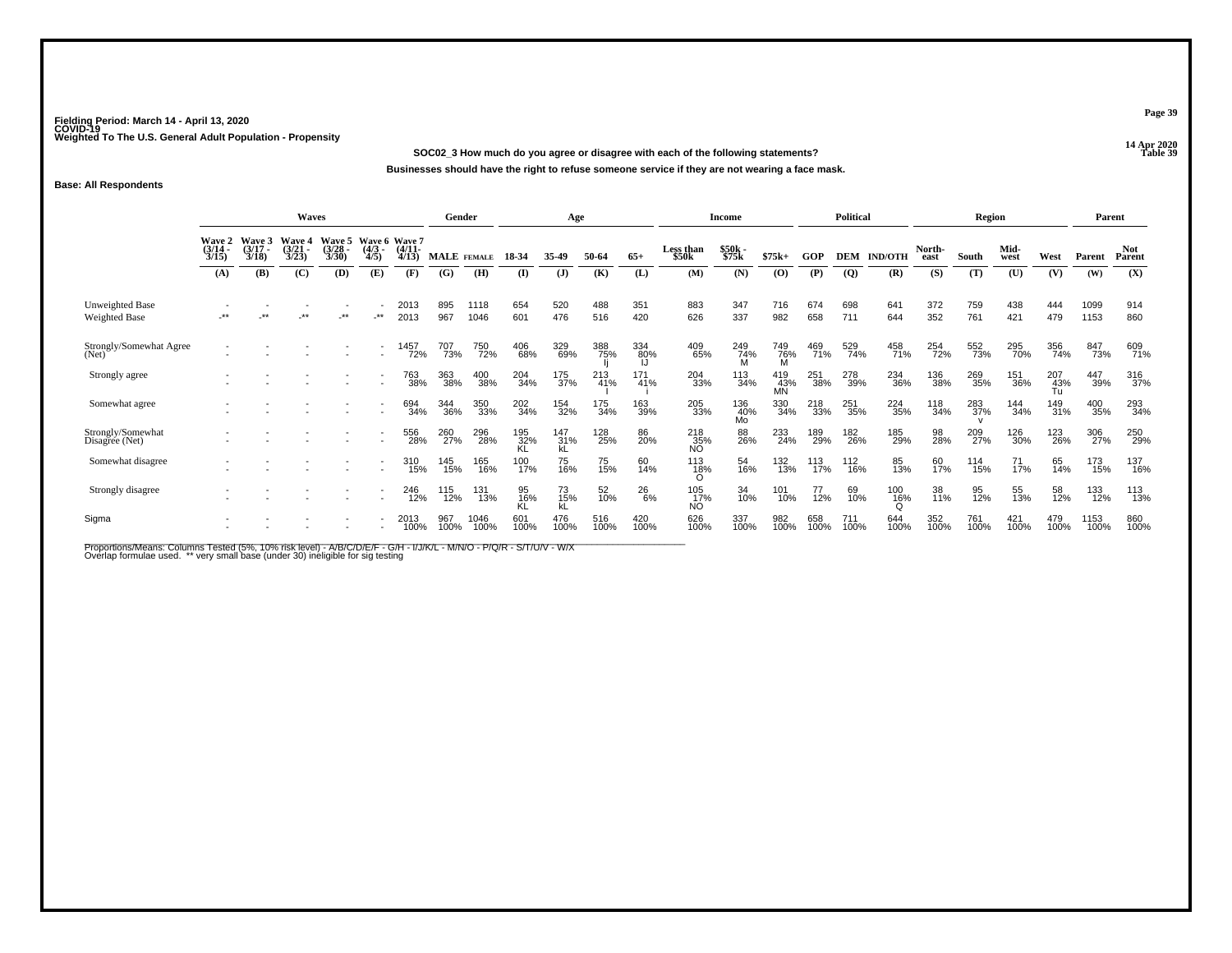#### **14 Apr 2020 EMP02 How concerned are you that you may lose your job due to the coronavirus outbreak?Table 40**

**Base: Employed**

|                                        |                           |                             | <b>Waves</b>             |                          |                                   |                          | Gender             |             |             | Age              |             |                  |                           | Income         |             |             | Political      |                 |                | Region           |              |             | Parent      |                      |
|----------------------------------------|---------------------------|-----------------------------|--------------------------|--------------------------|-----------------------------------|--------------------------|--------------------|-------------|-------------|------------------|-------------|------------------|---------------------------|----------------|-------------|-------------|----------------|-----------------|----------------|------------------|--------------|-------------|-------------|----------------------|
|                                        | Wave 2<br>(3/14 -<br>3/15 | Waye 5<br>$(3/17 -$<br>3/18 | Wave 4<br>(3/21)<br>3/23 | Wave 5<br>(3/28)<br>3/30 | Wave 6 Wave 7<br>$(4/3 -$<br>4/5) | $(4/11 -$<br>4/13        | <b>MALE</b> FEMALE |             | 18-34       | 35-49            | 50-64       | $65+$            | <b>Less than</b><br>\$50k | \$50k<br>\$75k | $$75k+$     | GOP         | <b>DEM</b>     | <b>IND/OTH</b>  | North-<br>east | South            | Mid-<br>west | West        | Parent      | <b>Not</b><br>Parent |
|                                        | (A)                       | (B)                         | (C)                      | (D)                      | (E)                               | (F)                      | (G)                | (H)         | (I)         | (J)              | (K)         | (L)              | (M)                       | (N)            | $\bf(O)$    | (P)         | $\overline{Q}$ | (R)             | (S)            | (T)              | (U)          | (V)         | (W)         | (X)                  |
| Unweighted Base<br>Weighted Base       | -**                       | $***$                       | $-***$                   | 1198<br>1242             | 1161<br>1173                      | 1147<br>1152             | 588<br>631         | 559<br>521  | 427<br>390  | 375<br>369       | 273<br>305  | 72<br>88*        | 392<br>263                | 200<br>182     | 527<br>678  | 388<br>376  | 411<br>410     | 348<br>365      | 236<br>228     | 424<br>421       | 242<br>245   | 245<br>258  | 682<br>732  | 465<br>419           |
| Very/Somewhat<br>Concerned (Net)       |                           |                             |                          | 692<br>56%               | 701<br>60%                        | 638<br>55%               | 344<br>55%         | 294<br>56%  | 234<br>60%  | 231<br>63%<br>KL | 139<br>46%  | 34<br>38%        | 154<br>59%                | 98<br>54%      | 365<br>54%  | 206<br>55%  | 249<br>61%     | 183<br>50%      | 116<br>51%     | 260<br>62%<br>SU | 121<br>49%   | 141<br>55%  | 406<br>55%  | 231<br>55%           |
| Very concerned                         |                           |                             |                          | 347<br>28%               | 383<br>33%                        | 333<br>29%               | 185<br>29%         | 148<br>28%  | 133<br>34%  | 126<br>34%<br>KL | 60<br>20%   | $\frac{14}{15%}$ | 77<br>29%                 | 52<br>29%      | 196<br>29%  | 107<br>28%  | 140<br>34%     | 86<br>24%       | 61<br>27%      | 133<br>32%       | 50<br>21%    | 88<br>34%   | 227<br>31%  | 106<br>25%           |
| Somewhat concerned                     |                           |                             |                          | 344<br>28%               | 318<br>27%                        | 305<br>26%               | 159<br>25%         | 146<br>28%  | 101<br>26%  | 105<br>29%       | 79<br>26%   | 20<br>23%        | 78<br>30%                 | 46<br>25%      | 169<br>25%  | 99<br>26%   | 109<br>27%     | 96<br>26%       | 55<br>24%      | 127<br>30%       | 70<br>29%    | 53<br>21%   | 180<br>25%  | 125<br>30%           |
| Not At All/Not Very<br>Concerned (Net) |                           |                             |                          | 551<br>44%               | 471<br>40%                        | 514<br>45%<br>$\epsilon$ | 286<br>45%         | 227<br>44%  | 156<br>40%  | 138<br>37%       | 166<br>54%  | 55<br>62%        | 108<br>41%                | 84<br>46%      | 313<br>46%  | 170<br>45%  | 161<br>39%     | 182<br>50%<br>O | 112<br>49%     | 161<br>38%       | 125<br>51%   | 117<br>45%  | 326<br>45%  | 188<br>45%           |
| Not very concerned                     |                           |                             |                          | 258<br>21%               | 221<br>19%                        | 263<br>23%               | 158<br>25%         | 105<br>20%  | 83<br>21%   | 76<br>21%        | 80<br>26%   | 23<br>26%        | 65<br>25%                 | 37<br>20%      | 156<br>23%  | 85<br>22%   | 83<br>20%      | 95<br>26%       | 64<br>28%      | 82<br>19%        | 62<br>25%    | 55<br>21%   | 165<br>23%  | 98<br>23%            |
| Not at all concerned                   |                           |                             |                          | 293<br>24%               | 251<br>21%                        | 251<br>22%               | 129<br>20%         | 122<br>23%  | 73<br>19%   | 61<br>17%        | 86<br>28%   | 31<br>35%        | 44<br>17%                 | 47<br>26%      | 157<br>23%  | 86<br>23%   | 78<br>19%      | 87<br>24%       | 48<br>21%      | 79<br>19%        | 62<br>25%    | 62<br>24%   | 161<br>22%  | 90<br>22%            |
| Sigma                                  |                           |                             |                          | 1242<br>100%             | 1173<br>100%                      | 1152<br>100%             | 631<br>100%        | 521<br>100% | 390<br>100% | 369<br>100%      | 305<br>100% | 88<br>100%       | 263<br>100%               | 182<br>100%    | 678<br>100% | 376<br>100% | 410<br>100%    | 365<br>100%     | 228<br>100%    | 421<br>100%      | 245<br>100%  | 258<br>100% | 732<br>100% | 419<br>100%          |

Proportions/Means: Columns Tested (5%, 10% risk level) - A/B/C/D/E/F - G/H - I/J/K/L - M/N/O - P/Q/R - S/T/U/V - W/X<br>Overlap formulae used. \*small base; \* very small base (under 30) ineligible for sig testing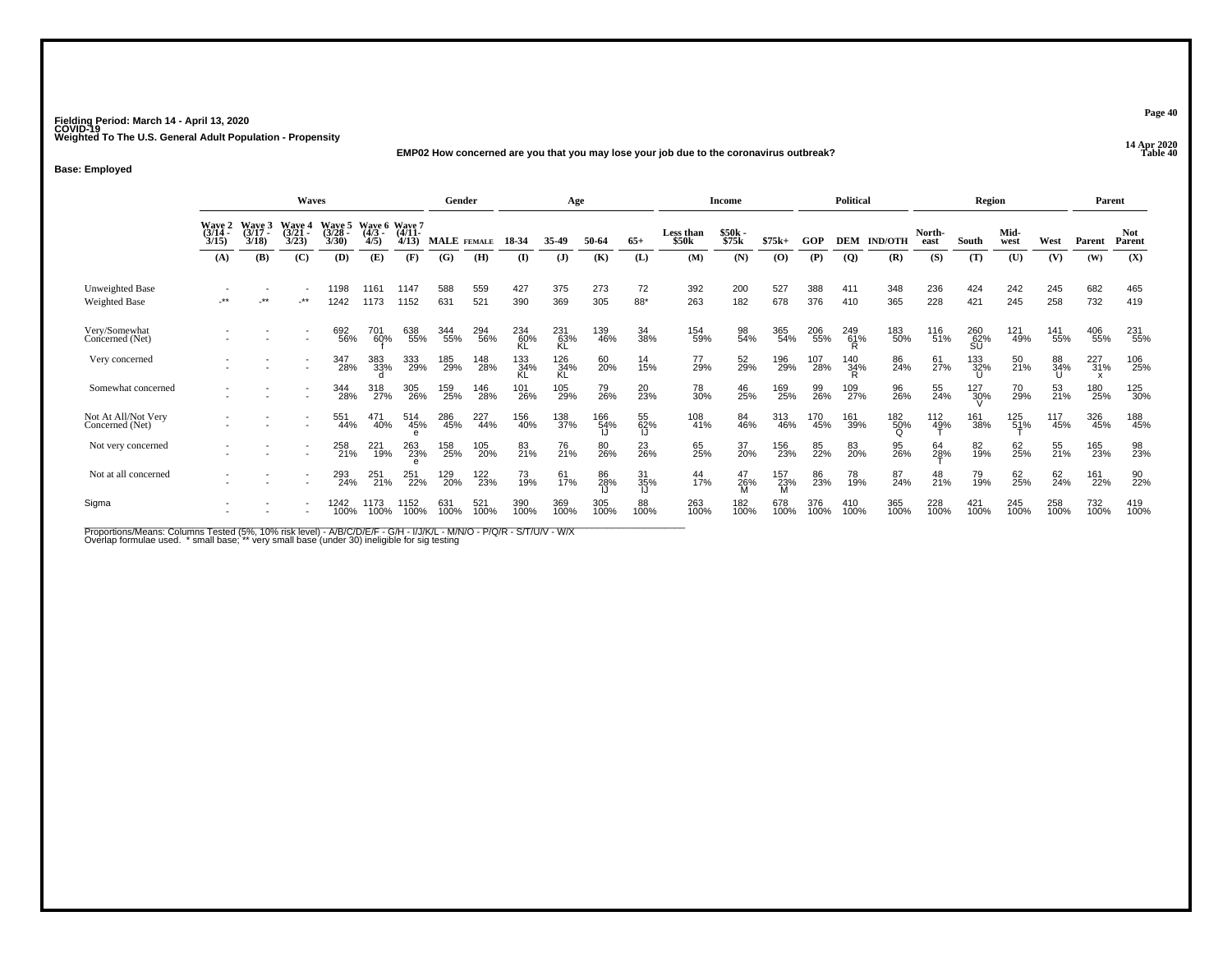## **14 Apr 2020 EMP04 Have you been working from home since the coronavirus pandemic?**

**Base: Employed**

|                                  |                                                                                                                                                                                                           |        | <b>Waves</b> |     |                   |              | Gender      |             |             | Age          |             |                    |                  | <b>Income</b>    |                  |                 | <b>Political</b>   |                |             | <b>Region</b> |             |             | Parent         |                 |
|----------------------------------|-----------------------------------------------------------------------------------------------------------------------------------------------------------------------------------------------------------|--------|--------------|-----|-------------------|--------------|-------------|-------------|-------------|--------------|-------------|--------------------|------------------|------------------|------------------|-----------------|--------------------|----------------|-------------|---------------|-------------|-------------|----------------|-----------------|
|                                  | Wave 2 Wave 3<br>Wave 4<br>$\frac{(3/21)}{3/23}$<br>Wave 5 Wave 6 Wave 7<br>$\frac{(3/17)}{3/18}$<br>$\frac{(3728)}{3/30}$<br>$(3/14 -$<br>$\frac{(4/3)}{4/5}$<br>3/15<br>(B)<br>(C)<br>(D)<br>(E)<br>(A) |        |              |     | $(4/11 -$<br>4/13 | MALE FEMALE  |             | 18-34       | 35.49       | 50-64        | $65+$       | Less than<br>\$50k | \$50k<br>\$75k   | $$75k+$          | GOP              |                 | <b>DEM IND/OTH</b> | North-<br>east | South       | Mid-<br>west  | West        | Parent      | Not.<br>Parent |                 |
|                                  |                                                                                                                                                                                                           |        |              |     |                   | (F)          | (G)         | (H)         | $\bf(I)$    | $\mathbf{J}$ | (K)         | (L)                | (M)              | (N)              | (0)              | (P)             | $\overline{Q}$     | (R)            | (S)         | (T)           | (U)         | (V)         | (W)            | (X)             |
| Unweighted Base<br>Weighted Base | $-***$                                                                                                                                                                                                    | $-***$ | $-***$       | -** | 1161<br>1173      | 1147<br>1152 | 588<br>631  | 559<br>521  | 427<br>390  | 375<br>369   | 273<br>305  | 72<br>88*          | 392<br>263       | 200<br>182       | 527<br>678       | 388<br>376      | 411<br>410         | 348<br>365     | 236<br>228  | 424<br>421    | 242<br>245  | 245<br>258  | 682<br>732     | 465<br>419      |
| Yes                              |                                                                                                                                                                                                           |        |              |     | 726<br>62%        | 661<br>57%   | 374<br>59%  | 287<br>55%  | 232<br>60%  | 222<br>60%   | 174<br>57%  | 33<br>37%          | 91<br>35%        | 80<br>44%<br>m   | 480<br>71%<br>MN | 229<br>61%<br>R | 246<br>60%<br>R    | 186<br>51%     | 136<br>60%  | 236<br>56%    | 136<br>55%  | 153<br>59%  | 458<br>63%     | 203<br>48%      |
| No                               |                                                                                                                                                                                                           |        |              |     | 447<br>38%        | 491<br>43%   | 256<br>41%  | 234<br>45%  | 157<br>40%  | 147<br>40%   | 131<br>43%  | 56<br>63%<br>IJĶ   | 171<br>65%<br>nO | $^{103}_{~56\%}$ | 198<br>29%       | 147<br>39%      | 164<br>40%         | 180<br>49%     | 92<br>40%   | 185<br>44%    | 109<br>45%  | 105<br>41%  | 275<br>37%     | 216<br>52%<br>W |
| Sigma                            |                                                                                                                                                                                                           |        |              |     | 1173<br>100%      | 1152<br>100% | 631<br>100% | 521<br>100% | 390<br>100% | 369<br>100%  | 305<br>100% | 88<br>100%         | 263<br>100%      | 182<br>100%      | 678<br>100%      | 376<br>100%     | 410<br>100%        | 365<br>100%    | 228<br>100% | 421<br>100%   | 245<br>100% | 258<br>100% | 732<br>100%    | 419<br>100%     |

Proportions/Means: Columns Tested (5%, 10% risk level) - A/B/C/D/E/F - G/H - I/J/K/L - M/N/O - P/Q/R - S/T/U/V - W/X<br>Overlap formulae used. \* small base; \*\* very small base (under 30) ineligible for sig testing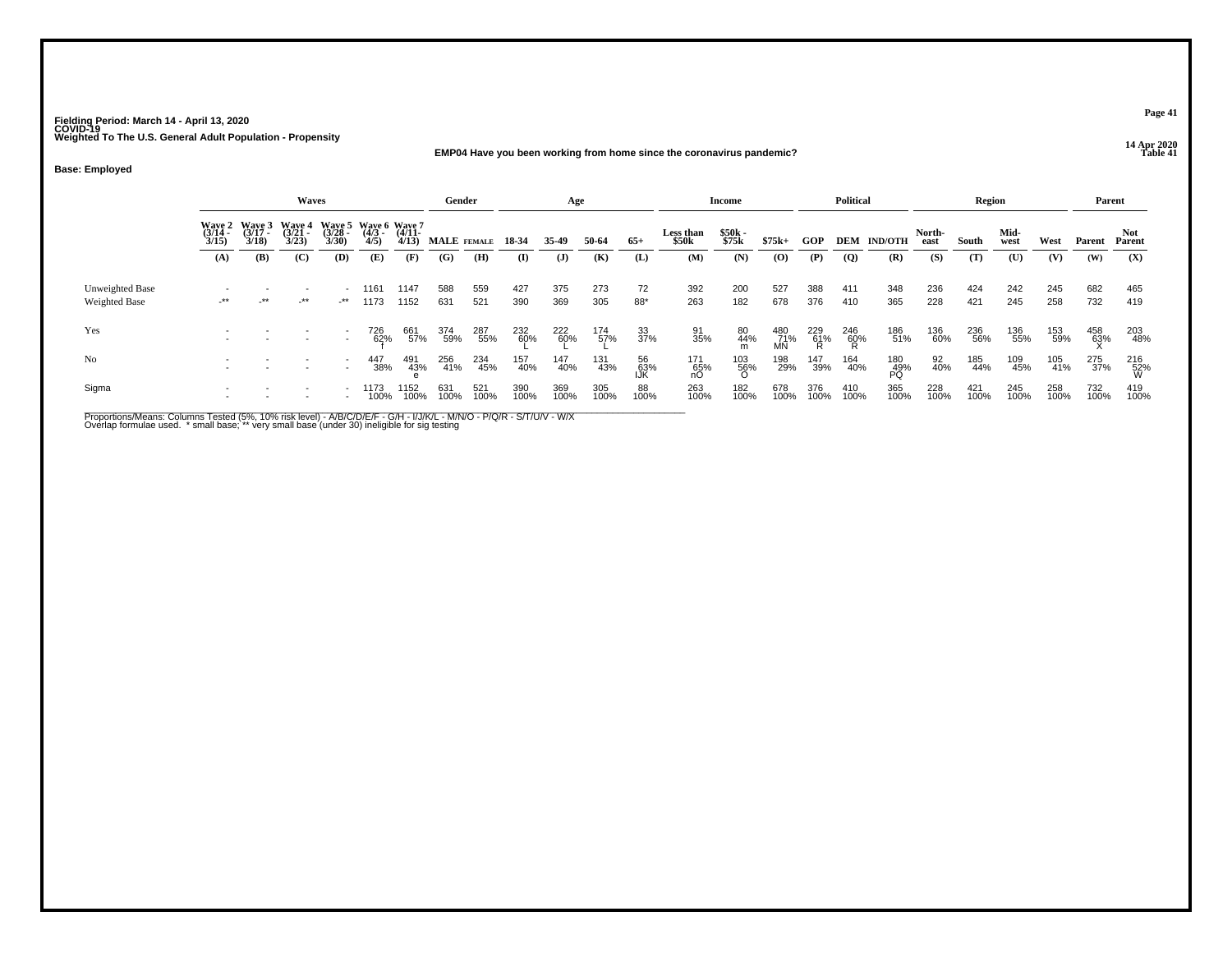## **14 Apr 2020 Q9 Do you think your income in 2020 will be lower, higher or about the same as it was in 2019?**

**Base: All Respondents**

|                                  |                                                                                                                                         |            | <b>Waves</b> |                                                      |              |              | Gender      |                 |                    | Age              |             |                                |                | Income      |             |             | <b>Political</b>   |                |             | Region       |             |             | Parent               |             |
|----------------------------------|-----------------------------------------------------------------------------------------------------------------------------------------|------------|--------------|------------------------------------------------------|--------------|--------------|-------------|-----------------|--------------------|------------------|-------------|--------------------------------|----------------|-------------|-------------|-------------|--------------------|----------------|-------------|--------------|-------------|-------------|----------------------|-------------|
|                                  | Wave 3<br>(3/17<br>Waye 5<br>(3/28<br>3/30)<br>Wave 2<br>(3/14 -<br>Wave 4<br>(3/21<br>3/18<br>3/15<br>3/23<br>(B)<br>(C)<br>(D)<br>(A) |            |              | Wave 6 Wave 7<br>(4/3 - (4/11<br>$\frac{(4/3)}{4/5}$ | 4/13         | MALE FEMALE  |             | 18-34           | 35-49              | 50-64            | $65+$       | Less than<br>\$50 <sub>k</sub> | \$50k<br>\$75k | $$75k+$     | <b>GOP</b>  |             | <b>DEM IND/OTH</b> | North-<br>east | South       | Mid-<br>west | West        | Parent      | <b>Not</b><br>Parent |             |
|                                  |                                                                                                                                         |            |              |                                                      | (E)          | (F)          | (G)         | (H)             | (I)                | $\mathbf{J}$     | (K)         | (L)                            | (M)            | (N)         | $\left($ O) | (P)         | $\overline{Q}$     | (R)            | (S)         | (T)          | (U)         | (V)         | (W)                  | (X)         |
| Unweighted Base<br>Weighted Base | $\cdot$ **                                                                                                                              | $\cdot$ ** | $-***$       | 2016<br>2016                                         | 1993<br>1993 | 2013<br>2013 | 895<br>967  | 1118<br>1046    | 654<br>601         | 520<br>476       | 488<br>516  | 351<br>420                     | 883<br>626     | 347<br>337  | 716<br>982  | 674<br>658  | 698<br>711         | 641<br>644     | 372<br>352  | 759<br>761   | 438<br>421  | 444<br>479  | 1099<br>1153         | 914<br>860  |
| About the same                   |                                                                                                                                         |            |              | 864<br>43%                                           | 816<br>41%   | 895<br>44%   | 399<br>41%  | 496<br>47%<br>G | 182<br>30%         | 173<br>36%       | 276<br>54%  | 264<br>63%<br>IJŔ              | 289<br>46%     | 151<br>45%  | 419<br>43%  | 310<br>47%  | 293<br>41%         | 293<br>45%     | 158<br>45%  | 340<br>45%   | 188<br>45%  | 209<br>44%  | 532<br>46%           | 363<br>42%  |
| Lower                            |                                                                                                                                         |            |              | 791<br>39%                                           | 862<br>43%   | 826<br>41%   | 385<br>40%  | 441<br>42%      | 273<br>45%<br>KL   | 235<br>49%<br>KL | 184<br>36%  | 134<br>32%                     | 249<br>40%     | 145<br>43%  | 405<br>41%  | 241<br>37%  | 323<br>45%         | 263<br>41%     | 146<br>41%  | 309<br>41%   | 179<br>42%  | 193<br>40%  | 459<br>40%           | 368<br>43%  |
| Higher                           |                                                                                                                                         |            |              | 362<br>1 <u>8</u> %                                  | 315<br>16%   | 291<br>14%   | 182<br>19%  | 109<br>10%      | 145<br>_24%<br>JKL | 69<br>14%        | 56<br>11%   | $^{22}_{\ 5\%}$                | 88<br>14%      | 42<br>13%   | 159<br>16%  | 108<br>16%  | 95<br>13%          | 88<br>14%      | 48<br>14%   | 112<br>15%   | 54<br>13%   | 77<br>16%   | 162<br>14%           | 129<br>15%  |
| Sigma                            |                                                                                                                                         |            |              | 2016<br>100%                                         | 1993<br>100% | 2013<br>100% | 967<br>100% | 1046<br>100%    | 601<br>100%        | 476<br>100%      | 516<br>100% | 420<br>100%                    | 626<br>100%    | 337<br>100% | 982<br>100% | 658<br>100% | 711<br>100%        | 644<br>100%    | 352<br>100% | 761<br>100%  | 421<br>100% | 479<br>100% | 1153<br>100%         | 860<br>100% |

Proportions/Means: Columns Tested (5%, 10% risk level) - A/B/C/D/E/F - G/H - I/J/K/L - M/N/O - P/Q/R - S/T/U/V - W/X<br>Overlap formulae used. \*\* very small base (under 30) ineligible for sig testing

**Page 42**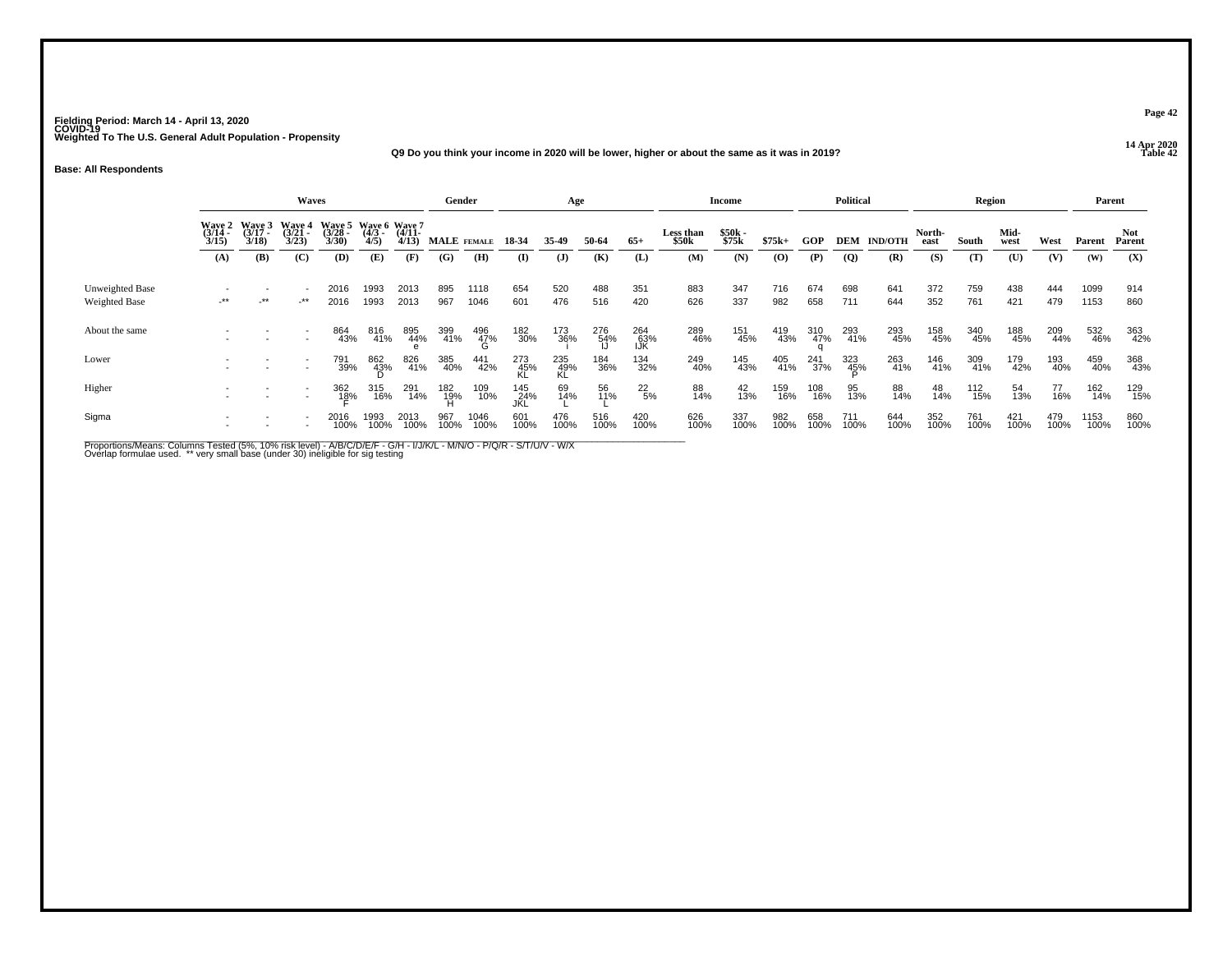**14 Apr 2020 EMP05 As a result of the current pandemic, have you or your household been impacted financially in any of the following ways?**

**Summary Of Yes**

**Base: All Respondents**

|                                                                                                                  | Waves                            |                                 |                                 |                                |                                      |                   | Gender          |              |                          | Age                      |                  |                        |                          | <b>Income</b>      |                         |            | <b>Political</b>        |                    |                     | Region                  |                  |                  | Parent                |               |
|------------------------------------------------------------------------------------------------------------------|----------------------------------|---------------------------------|---------------------------------|--------------------------------|--------------------------------------|-------------------|-----------------|--------------|--------------------------|--------------------------|------------------|------------------------|--------------------------|--------------------|-------------------------|------------|-------------------------|--------------------|---------------------|-------------------------|------------------|------------------|-----------------------|---------------|
|                                                                                                                  | <b>Wave 2</b><br>(3/14 -<br>3/15 | Wave 3<br>$\frac{(3/17)}{3/18}$ | Wave 4<br>$\frac{(3/21)}{3/23}$ | Wave 5<br>$\binom{3/28}{3/30}$ | Wave 6 Wave 7<br>$\frac{(4/3)}{4/5}$ | $(4/11 -$<br>4/13 |                 | MALE FEMALE  | 18-34                    | 35.49                    | 50-64            | $65+$                  | Less than<br>\$50k       | \$50k<br>\$75k     | $$75k+$                 | <b>GOP</b> |                         | <b>DEM IND/OTH</b> | North-<br>east      | South                   | Mid-<br>west     | West             | Parent                | Not<br>Parent |
|                                                                                                                  | (A)                              | (B)                             | (C)                             | (D)                            | (E)                                  | (F)               | (G)             | (H)          | $\bf{I}$                 | $($ $)$                  | (K)              | (L)                    | (M)                      | (N)                | (O)                     | (P)        | $\overline{Q}$          | (R)                | (S)                 | (T)                     | (U)              | (V)              | (W)                   | (X)           |
| Unweighted Base<br><b>Weighted Base</b>                                                                          | .**                              | $\star\star$                    | $\cdot^{\star\star}$            | $.**$                          | 1993<br>1993                         | 2013<br>2013      | 895<br>967      | 1118<br>1046 | 654<br>601               | 520<br>476               | 488<br>516       | 351<br>420             | 883<br>626               | 347<br>337         | 716<br>982              | 674<br>658 | 698<br>711              | 641<br>644         | 372<br>352          | 759<br>761              | 438<br>421       | 444<br>479       | 1099<br>1153          | 914<br>860    |
| I have been impacted<br>financially in some other<br>way                                                         |                                  |                                 |                                 |                                | 946<br>47%                           | 935<br>46%        | 428<br>44%      | 507<br>48%   | 311<br>52%<br><b>KL</b>  | 236<br>49%<br><b>K</b>   | 208<br>40%       | 180<br>43%             | 306<br>49%               | 161<br>48%         | 440<br>45%              | 275<br>42% | 355<br>50%<br>Þ         | 305<br>47%         | 170<br>48%          | 353<br>46%              | 188<br>45%       | 223              | 543<br>47%            | 392<br>46%    |
| I have not been impacted<br>financially                                                                          |                                  |                                 |                                 |                                | 755<br>38%                           | 805<br>40%        | 414<br>43%      | 391<br>37%   | 216<br>36%               | 178<br>37%               | 221<br>43%       | 190<br>45%             | 217<br>35%               | 135<br>40%         | 433<br>44%              | 277<br>42% | 273<br>38%              | 255<br>40%         | 132<br>37%          | 312<br>41%              | 155<br>37%       | 206<br>43%       | 483<br>42%            | 322<br>37%    |
| Sought out new or<br>additional sources of<br>income                                                             |                                  |                                 |                                 |                                | 752<br>38%                           | 774<br>38%        | 381<br>39%      | 394<br>38%   | 339<br>56%<br>JKL        | 229<br>48%<br>KĹ         | 151<br>29%<br>L. | 55<br>13%              | 258<br>41%               | 125<br>37%         | 361<br>37%              | 198<br>30% | $\frac{305}{42%}$       | 272<br>42%         | 126<br>36%          | 305<br>40%              | 151<br>36%       | 193<br>40%       | 431<br>37%            | 343<br>40%    |
| Stopped or cut back on<br>other savings (e.g., college<br>tuition, a major purchase,<br>such as a house or care) |                                  |                                 |                                 |                                | 762<br>38%                           | 771<br>38%        | 365<br>38%      | 407<br>39%   | 283<br>47%<br>KL         | 240%<br>ΚĹ               | 152<br>29%       | 97<br>23%              | 227<br>36%               | <sup>121</sup> 36% | 405<br>41%<br>m         | 223<br>34% | 299<br>42%<br>D         | 249<br>39%         | $\frac{131}{37\%}$  | 286<br>38%              | 155<br>37%       | 200<br>42%       | 465<br>40%<br>x       | 306<br>36%    |
| Lost income partially                                                                                            |                                  |                                 |                                 |                                | 831<br>42%                           | 626<br>31%        | 32%             | 320<br>31%   | 215<br>36%               | 165<br>35%               | 150<br>29%       | 96<br>23%              | 171<br>27%               | 119<br>35%<br>M    | 323<br>33%<br>m         | 180<br>27% | 243<br>34%<br>P         | 204<br>32%         | 113<br>32%          | 222<br>29%              | 138<br>33%       | 153<br>32%       | 32%                   | 256<br>30%    |
| Stopped or cut back on<br>retirement savings                                                                     |                                  |                                 |                                 |                                | 649<br>33%                           | 586<br>29%        | 292<br>30%      | 294<br>28%   | 190<br>32%               | 179<br>38%               | 129<br>25%       | 88<br>21%              | 171<br>27%               | 88<br>26%          | 310<br>32%              | 188<br>28% | 229<br>$\frac{1}{32\%}$ | 169<br>26%         | 98<br><b>28%</b>    | 224<br>-29%             | 118<br>28%       | 146<br>31%       | 371<br>$\frac{32}{x}$ | 215<br>25%    |
| Provided financial support<br>for a family member                                                                |                                  |                                 |                                 |                                | 560<br>28%                           | 581<br>29%        | 307<br>32%      | 274<br>26%   | 218<br>36%<br>KL         | 166<br>35%<br>KL         | 123<br>24%       | 74<br>18%              | 142<br>23%               | 86<br>25%          | 339<br>35%<br>MÑ        | 184<br>28% | 235<br>33%<br>Ř         | 162<br>25%         | 122<br>35%<br>ťŪ    | 209<br>28%              | 95<br>22%        | 155<br>32%<br>U  | $\frac{403}{35\%}$    | 178<br>21%    |
| Accumulated more debt<br>than normal                                                                             |                                  |                                 |                                 |                                | 537<br>27%                           | 537<br>27%        | 272<br>28%      | 265<br>25%   | 207<br>34%<br>KL         | 174<br>36%<br>KL         | 106<br>21%<br>L  | 50<br>12%              | 201<br>32%<br>NO.        | 81<br>24%          | 239<br>24%              | 159<br>24% | 201<br>28%              | 177<br>28%         | 95<br>27%<br>u      | $^{226}_{30\%}$         | 84<br><b>20%</b> | 132<br>28%<br>U  | 340<br>29%<br>X       | 197<br>23%    |
| Missed (or will soon miss)<br>a bill payment                                                                     |                                  |                                 |                                 |                                | 543<br>27%                           | 488<br>24%        | 237<br>24%      | 251<br>24%   | 180<br>30%<br>KL         | 182<br>38%<br><b>IKL</b> | 91<br>18%<br>L.  | $^{35}_{\,8\%}$        | 209<br>33%<br>NO.        | 71<br>21%          | 193<br>20%              | 148<br>22% | 181<br>25%              | 159<br>25%         | 100<br>28%<br>uv    | 199<br>26%              | 89<br>21%        | 100<br>21%       | 317<br>27%<br>X       | 171<br>20%    |
| Missed (or will soon miss)<br>a rent/mortgage payment                                                            |                                  |                                 |                                 |                                | 387<br>19%                           | 372<br>18%        | 210<br>22%      | 162<br>16%   | 173<br>$\overline{29}$ % | 124<br>$\overline{26}$ % | 52<br>10%        | 23<br>6%               | 146<br>$\frac{23}{10}$ % | 43<br>13%          | 170<br>17%              | 108<br>16% | 149<br>21%<br>D         | 115<br>18%         | 76<br>$^{22\%}_{U}$ | 140<br>18%              | 63<br>15%        | 93<br>19%        | 245<br>21%<br>х       | 127<br>15%    |
| Provided financial support<br>for a friend                                                                       |                                  |                                 |                                 |                                | 383<br>19%                           | 360<br>18%        | 220<br>23%<br>н | 139<br>13%   | 164<br>27%<br>KL         | 120<br>25%<br>ΚL         | 54<br>10%<br>L   | 22<br>$\overline{5}$ % | 95<br>15%<br>N           | 32<br>10%          | 225<br>23%<br><b>MN</b> | 114<br>17% | 144<br>20%              | 102<br>16%         | 71<br>20%           | 128<br>$\frac{1}{17\%}$ | 67<br>16%        | 94<br><b>20%</b> | 240<br>21%<br>x       | 120<br>14%    |
| Paid for services that<br>haven't used (e.g., a dog<br>walker, childcare, a house<br>cleaning service)           |                                  |                                 |                                 |                                | 325<br>16%                           | 328<br>16%        | 215<br>22%      | 113<br>11%   | 158<br>26%               | 101<br>`21%<br>KL        | -9%              | $^{22}_{5\%}$          | 71<br>11%                | $^{31}_{9\%}$      | 215<br>22%<br>MN        | 125<br>19% | 111<br>16%              | 14%                | 68<br>19%           | 120<br>16%              | 57<br>14%        | 83<br>17%        | 230<br>20%            | 98<br>11%     |
| Lost income entirely                                                                                             |                                  |                                 |                                 |                                | 19%                                  | 13%               | 134<br>14%      | 133<br>13%   | 128<br>21%               | 94<br>20%                | $^{40}_{8\%}$    | 2%                     | 121<br>19%<br>NO.        | 32 <sub>0%</sub>   | 110<br>11%              | 12%        | 98<br>14%               | 89<br>14%          | 40<br>11%           | 15%                     | 50<br>12%        | 67<br>14%        | 144<br>13%            | 123<br>14%    |

Proportions/Means: Columns Tested (5%, 10% risk level) - A/B/C/D/E/F - G/H - I/J/K/L - M/N/O - P/Q/R - S/T/U/V - W/X<br>Overlap formulae used. \*\* very small base (under 30) ineligible for sig testing

**Page 43**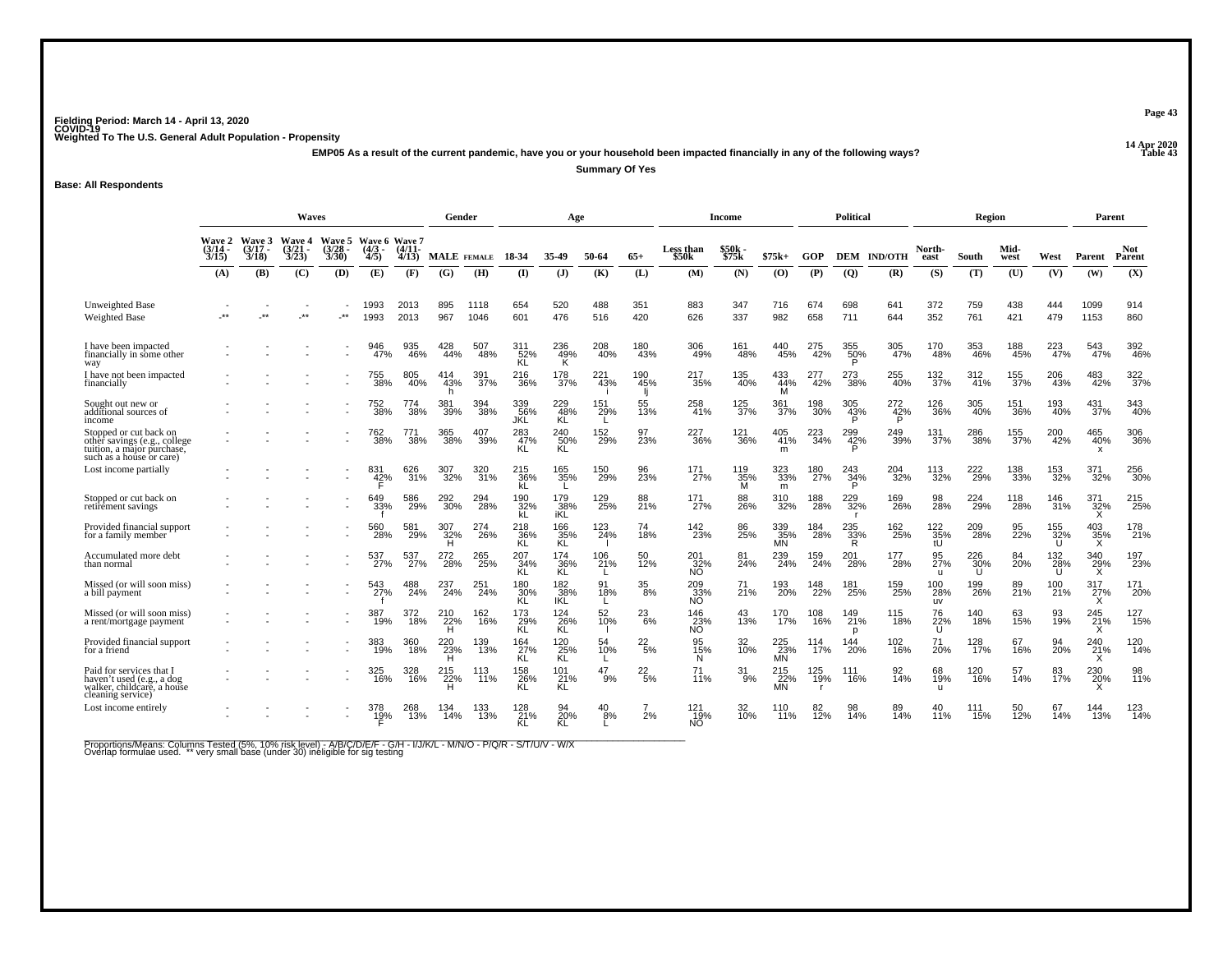**14 Apr 2020 EMP05\_1 As a result of the current pandemic, have you or your household been impacted financially in any of the following ways?Missed (or will soon miss) a rent/mortgage payment**

## **Base: All Respondents**

|                                         |                                        |                                        | Waves                                  |                                                  |                     |                       | Gender          |              |                  | Age              |                 |                       |                    | Income         |              |             | <b>Political</b> |                    |                | <b>Region</b> |              |             | Parent       |             |
|-----------------------------------------|----------------------------------------|----------------------------------------|----------------------------------------|--------------------------------------------------|---------------------|-----------------------|-----------------|--------------|------------------|------------------|-----------------|-----------------------|--------------------|----------------|--------------|-------------|------------------|--------------------|----------------|---------------|--------------|-------------|--------------|-------------|
|                                         | <b>Wave 2</b><br>$\frac{(3/14)}{3/15}$ | <b>Wave 3</b><br>$\frac{(3/17)}{3/18}$ | <b>Wave 4</b><br>$\frac{(3/21)}{3/23}$ | Wave 5 Wave 6 Wave 7<br>$\frac{(3/28)}{3/30}$    | $\frac{(4/3)}{4/5}$ | $\frac{(4/11)}{4/13}$ | MALE FEMALE     |              | 18 34            | 35.49            | 50-64           | $65+$                 | Less than<br>\$50k | \$50k<br>\$75k | $$75k+$      | GOP         |                  | <b>DEM IND/OTH</b> | North-<br>east | South         | Mid-<br>west | West        | Parent       | Parent      |
|                                         | (A)                                    | (B)                                    | (C)                                    | <b>(D)</b>                                       | (E)                 | (F)                   | (G)             | (H)          | (I)              | $\mathbf{J}$     | (K)             | (L)                   | (M)                | (N)            | $\bf{(0)}$   | (P)         | $\mathbf{Q}$     | (R)                | (S)            | (T)           | (U)          | (V)         | (W)          | (X)         |
| Unweighted Base<br><b>Weighted Base</b> | $-***$                                 | $+$ **                                 | $-***$                                 | $\overline{\phantom{a}}$<br>$\cdot^{\star\star}$ | 1993<br>1993        | 2013<br>2013          | 895<br>967      | 1118<br>1046 | 654<br>601       | 520<br>476       | 488<br>516      | 351<br>420            | 883<br>626         | 347<br>337     | 716<br>982   | 674<br>658  | 698<br>711       | 641<br>644         | 372<br>352     | 759<br>761    | 438<br>421   | 444<br>479  | 1099<br>1153 | 914<br>860  |
| Yes                                     |                                        |                                        |                                        | $\sim$                                           | 387<br>19%          | 372<br>18%            | 210<br>22%<br>H | 162<br>16%   | 173<br>29%<br>KL | 124<br>26%<br>KL | 52 <sub>%</sub> | $^{23}_{6\%}$         | 146<br>23%<br>NO   | 43<br>13%      | 170<br>17%   | 108<br>16%  | 149<br>21%       | 115<br>18%         | 76<br>22%<br>U | 140<br>18%    | 63<br>15%    | 93<br>19%   | 245<br>21%   | 127<br>15%  |
| N <sub>o</sub>                          |                                        |                                        |                                        | $\sim$                                           | 1606<br>81%         | 1641<br>82%           | 757<br>78%      | 884<br>84%   | 428<br>71%       | 353<br>74%       | 463<br>90%      | 397<br>- 94%<br>- IJk | 481<br>77%         | 294<br>87%     | 812<br>- 83% | 550<br>84%  | 562<br>79%       | 529<br>82%         | 276<br>78%     | 621<br>82%    | 358<br>85%   | 386<br>81%  | 908<br>79%   | 733<br>85%  |
| Sigma                                   |                                        |                                        |                                        |                                                  | 1993<br>100%        | 2013<br>100%          | 967<br>100%     | 1046<br>100% | 601<br>100%      | 476<br>100%      | 516<br>100%     | 420<br>100%           | 626<br>100%        | 337<br>100%    | 982<br>100%  | 658<br>100% | 711<br>100%      | 644<br>100%        | 352<br>100%    | 761<br>100%   | 421<br>100%  | 479<br>100% | 1153<br>100% | 860<br>100% |

Proportions/Means: Columns Tested (5%, 10% risk level) - A/B/C/D/E/F - G/H - I/J/K/L - M/N/O - P/Q/R - S/T/U/V - W/X<br>Overlap formulae used. \*\* very small base (under 30) ineligible for sig testing

**Page 44**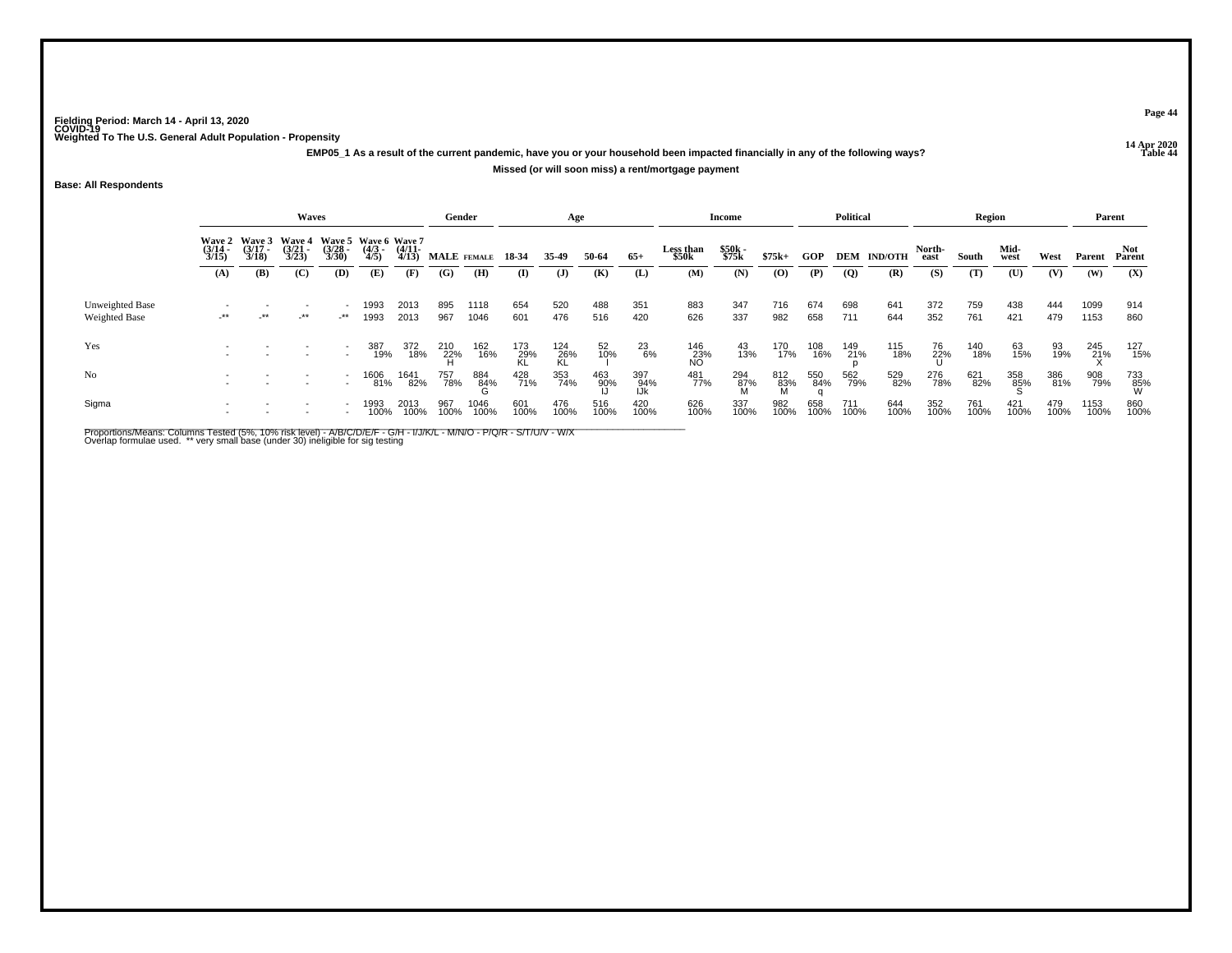**14 Apr 2020 EMP05\_2 As a result of the current pandemic, have you or your household been impacted financially in any of the following ways?**

#### **Missed (or will soon miss) a bill payment**

**Base: All Respondents**

|                                  |                       |                                        | <b>Waves</b>                           |                       |                                            |                       | Gender      |              |             | Age               |             |                     |                    | <b>Income</b>  |             |             | <b>Political</b> |                    |                | Region      |                |             | Parent       |                 |
|----------------------------------|-----------------------|----------------------------------------|----------------------------------------|-----------------------|--------------------------------------------|-----------------------|-------------|--------------|-------------|-------------------|-------------|---------------------|--------------------|----------------|-------------|-------------|------------------|--------------------|----------------|-------------|----------------|-------------|--------------|-----------------|
|                                  | $\frac{(3/14)}{3/15}$ | Wave 2 Wave 3<br>$\frac{(3/17)}{3/18}$ | <b>Wave 4</b><br>$\frac{(3/21)}{3/23}$ | $\frac{(3/28)}{3/30}$ | Wave 5 Wave 6 Wave 7<br>$\binom{4/3}{4/5}$ | $\frac{(4/11)}{4/13}$ | MALE FEMALE |              | 18 34       | 35-49             | 50-64       | $65+$               | Less than<br>\$50k | \$50k<br>\$75k | $$75k+$     | GOP         |                  | <b>DEM IND/OTH</b> | North-<br>east | South       | Mid-<br>west   | West        | Parent       | Not.<br>Parent  |
|                                  | (A)                   | (B)                                    | (C)                                    | (D)                   | (E)                                        | (F)                   | (G)         | (H)          | (I)         | $\mathbf{J}$      | (K)         | (L)                 | (M)                | (N)            | $\bf{(0)}$  | (P)         | $\overline{Q}$   | (R)                | (S)            | (T)         | $(\mathbf{U})$ | (V)         | (W)          | (X)             |
| Unweighted Base<br>Weighted Base | $-***$                | $\cdot$ **                             | $-***$                                 | -**                   | 1993<br>1993                               | 2013<br>2013          | 895<br>967  | 1118<br>1046 | 654<br>601  | 520<br>476        | 488<br>516  | 351<br>420          | 883<br>626         | 347<br>337     | 716<br>982  | 674<br>658  | 698<br>711       | 641<br>644         | 372<br>352     | 759<br>761  | 438<br>421     | 444<br>479  | 1099<br>1153 | 914<br>860      |
| Yes                              |                       |                                        |                                        |                       | 543<br>27%                                 | 488<br>24%            | 237<br>24%  | 251<br>24%   | 180<br>30%  | 182<br>38%<br>IKL | 91<br>18%   | 35<br>8%            | 209<br>33%<br>NO   | 71<br>21%      | 193<br>20%  | 148<br>22%  | 181<br>25%       | 159<br>25%         | 100<br>28%     | 199<br>26%  | 89<br>21%      | 100<br>21%  | 317<br>27%   | 171<br>20%      |
| No                               |                       |                                        |                                        |                       | 1450<br>73%                                | 1525<br>76%           | 730<br>76%  | 795<br>76%   | 421<br>70%  | 294<br>62%        | 425<br>82%  | 385<br>- 92%<br>IJK | 418<br>67%         | 266<br>79%     | 789<br>80%  | 510<br>78%  | 531<br>75%       | 484<br>75%         | 252<br>72%     | 562<br>74%  | 332<br>79%     | 379<br>79%  | 837<br>73%   | 689<br>80%<br>W |
| Sigma                            |                       |                                        |                                        |                       | 993<br>100%                                | 2013<br>100%          | 967<br>100% | 1046<br>100% | 601<br>100% | 476<br>100%       | 516<br>100% | 420<br>100%         | 626<br>100%        | 337<br>100%    | 982<br>100% | 658<br>100% | 711<br>100%      | 644<br>100%        | 352<br>100%    | 761<br>100% | 421<br>100%    | 479<br>100% | 1153<br>100% | 860<br>100%     |

Proportions/Means: Columns Tested (5%, 10% risk level) - A/B/C/D/E/F - G/H - I/J/K/L - M/N/O - P/Q/R - S/T/U/V - W/X<br>Overlap formulae used. \*\* very small base (under 30) ineligible for sig testing

**Page 45**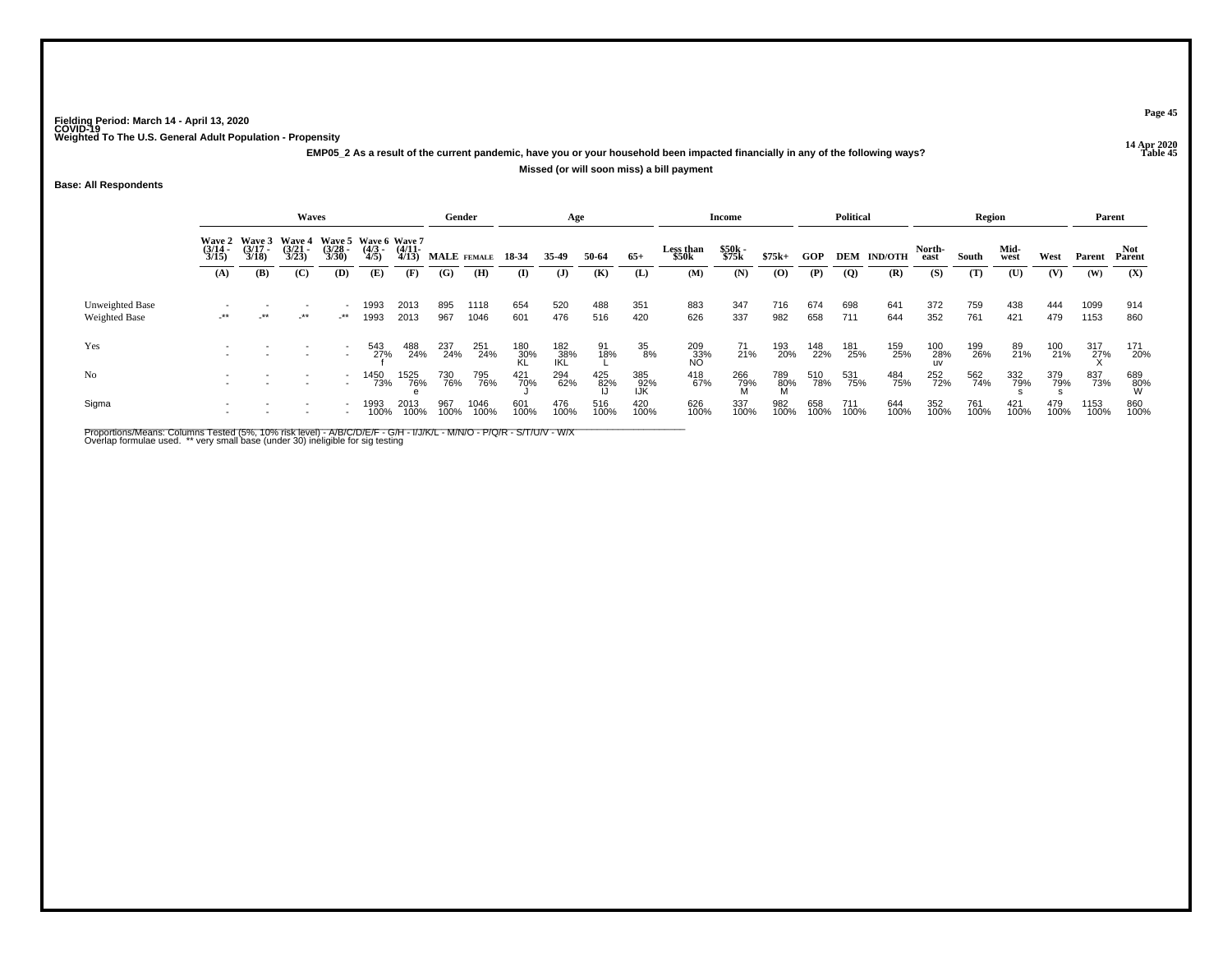**14 Apr 2020 EMP05\_3 As a result of the current pandemic, have you or your household been impacted financially in any of the following ways?**

## **Provided financial support for a family member**

**Base: All Respondents**

|                                  |                                                                                                                                                                                                                      |     | <b>Waves</b> |     |              |                       | Gender      |              |                    | Age              |             |                   |                           | <b>Income</b>  |                  |             | <b>Political</b> |                    |                 | Region      |                  |             | Parent       |                 |
|----------------------------------|----------------------------------------------------------------------------------------------------------------------------------------------------------------------------------------------------------------------|-----|--------------|-----|--------------|-----------------------|-------------|--------------|--------------------|------------------|-------------|-------------------|---------------------------|----------------|------------------|-------------|------------------|--------------------|-----------------|-------------|------------------|-------------|--------------|-----------------|
|                                  | Wave 2 Wave 3<br><b>Wave 4</b><br>Wave 5 Wave 6 Wave 7<br>$\frac{(3/17)}{3/18}$<br>$\frac{(3/21)}{3/23}$<br>$\frac{(3/28)}{3/30}$<br>$\frac{(4/3)}{4/5}$<br>$\frac{(3/14)}{3/15}$<br>(B)<br>(C)<br>(D)<br>(A)<br>(E) |     |              |     |              | $\frac{(4/11)}{4/13}$ | MALE FEMALE |              | 18-34              | 35-49            | 50-64       | $65+$             | <b>Less than</b><br>\$50k | \$50k<br>\$75k | $$75k+$          | GOP         |                  | <b>DEM IND/OTH</b> | North-<br>east  | South       | Mid-<br>west     | West        | Parent       | Not.<br>Parent  |
|                                  |                                                                                                                                                                                                                      |     |              |     |              | (F)                   | (G)         | (H)          | (I)                | $\mathbf{J}$     | (K)         | (L)               | (M)                       | (N)            | $\bf{(0)}$       | (P)         | $\overline{Q}$   | (R)                | (S)             | (T)         | (U)              | (V)         | (W)          | (X)             |
| Unweighted Base<br>Weighted Base | $-***$                                                                                                                                                                                                               | _** | $-***$       | _** | 1993<br>1993 | 2013<br>2013          | 895<br>967  | 1118<br>1046 | 654<br>601         | 520<br>476       | 488<br>516  | 351<br>420        | 883<br>626                | 347<br>337     | 716<br>982       | 674<br>658  | 698<br>711       | 641<br>644         | 372<br>352      | 759<br>761  | 438<br>421       | 444<br>479  | 1099<br>1153 | 914<br>860      |
| Yes                              |                                                                                                                                                                                                                      |     |              |     | 560<br>28%   | 581<br>29%            | 307<br>32%  | 274<br>26%   | $\frac{218}{36\%}$ | 166<br>35%<br>KL | 123<br>24%  | 74<br>18%         | 142<br>23%                | 86<br>25%      | 339<br>35%<br>MN | 184<br>28%  | 235<br>33%       | 162<br>25%         | $^{122}_{35\%}$ | 209<br>28%  | 95<br>22%        | 155<br>32%  | 403<br>35%   | 178<br>21%      |
| No                               |                                                                                                                                                                                                                      |     |              |     | 1433<br>72%  | 1432<br>71%           | 660<br>68%  | 772<br>74%   | 383<br>64%         | 311<br>65%       | 393<br>76%  | 346<br>82%<br>IJk | 484<br>77%<br>O           | 252<br>75%     | 643<br>65%       | 474<br>72%  | 476<br>67%       | 482<br>75%         | 230<br>65%      | 551<br>72%  | 326<br>78%<br>SV | 324<br>68%  | 750<br>65%   | 682<br>79%<br>W |
| Sigma                            |                                                                                                                                                                                                                      |     |              |     | 1993<br>100% | 2013<br>100%          | 967<br>100% | 1046<br>100% | 601<br>100%        | 476<br>100%      | 516<br>100% | 420<br>100%       | 626<br>100%               | 337<br>100%    | 982<br>100%      | 658<br>100% | 711<br>100%      | 644<br>100%        | 352<br>100%     | 761<br>100% | 421<br>100%      | 479<br>100% | 1153<br>100% | 860<br>100%     |

Proportions/Means: Columns Tested (5%, 10% risk level) - A/B/C/D/E/F - G/H - I/J/K/L - M/N/O - P/Q/R - S/T/U/V - W/X<br>Overlap formulae used. \*\* very small base (under 30) ineligible for sig testing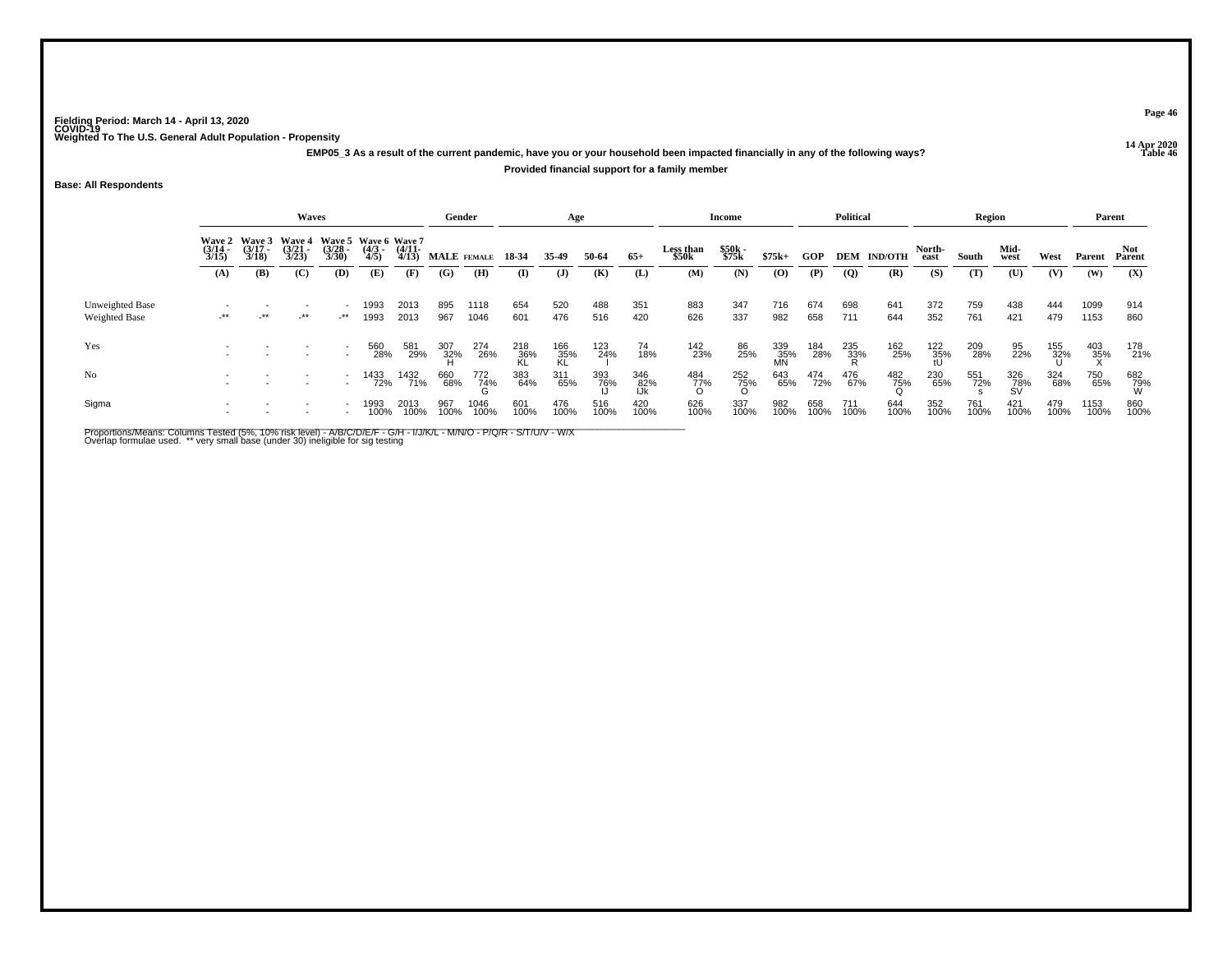**14 Apr 2020 EMP05\_4 As a result of the current pandemic, have you or your household been impacted financially in any of the following ways?Provided financial support for a friend**

## **Base: All Respondents**

|                                         |                       |                                        | Waves                                  |                                                  |                    |                       | Gender      |              |                  | Age              |             |                     |                    | Income           |                             |             | <b>Political</b> |                    |                | <b>Region</b> |              |             | Parent       |                |
|-----------------------------------------|-----------------------|----------------------------------------|----------------------------------------|--------------------------------------------------|--------------------|-----------------------|-------------|--------------|------------------|------------------|-------------|---------------------|--------------------|------------------|-----------------------------|-------------|------------------|--------------------|----------------|---------------|--------------|-------------|--------------|----------------|
|                                         | $\frac{(3/14)}{3/15}$ | Wave 2 Wave 3<br>$\frac{(3/17)}{3/18}$ | <b>Wave 4</b><br>$\frac{(3/21)}{3/23}$ | Wave 5 Wave 6 Wave 7<br>$\frac{(3/28)}{3/30}$    | $\binom{4/3}{4/5}$ | $\frac{(4/11)}{4/13}$ | MALE FEMALE |              | 18-34            | 35-49            | 50-64       | $65+$               | Less than<br>\$50k | \$50k<br>\$75k   | $$75k+$                     | GOP         |                  | <b>DEM IND/OTH</b> | North-<br>east | South         | Mid-<br>west | West        | Parent       | Not.<br>Parent |
|                                         | (A)                   | <b>(B)</b>                             | (C)                                    | <b>(D)</b>                                       | (E)                | (F)                   | (G)         | (H)          | (I)              | $\mathbf{J}$     | (K)         | (L)                 | (M)                | (N)              | $\boldsymbol{\mathrm{(O)}}$ | (P)         | $\mathbf{Q}$     | (R)                | (S)            | (T)           | (U)          | (V)         | (W)          | (X)            |
| Unweighted Base<br><b>Weighted Base</b> | $-***$                | $-**$                                  | $-***$                                 | $\overline{\phantom{a}}$<br>$\cdot^{\star\star}$ | 1993<br>1993       | 2013<br>2013          | 895<br>967  | 1118<br>1046 | 654<br>601       | 520<br>476       | 488<br>516  | 351<br>420          | 883<br>626         | 347<br>337       | 716<br>982                  | 674<br>658  | 698<br>711       | 641<br>644         | 372<br>352     | 759<br>761    | 438<br>421   | 444<br>479  | 1099<br>1153 | 914<br>860     |
| Yes                                     |                       |                                        |                                        |                                                  | 383<br>19%         | 360<br>18%            | 220<br>23%  | 139<br>13%   | 164<br>27%<br>KL | 120<br>25%<br>KL | 54<br>10%   | $^{22}_{5\%}$       | 95<br>15%          | 32<br>10%        | 225<br>23%<br>MN            | 114<br>17%  | 144<br>20%       | 102<br>16%         | 71<br>20%      | 128<br>17%    | 67<br>16%    | 94<br>20%   | 240<br>21%   | 120<br>14%     |
| N <sub>o</sub>                          |                       |                                        |                                        | $\sim$<br>$\sim$                                 | 1610<br>81%        | 1653<br>82%           | 747<br>77%  | 907<br>87%   | 437<br>73%       | 356<br>75%       | 462<br>90%  | 399<br>- 95%<br>IJK | 531<br>85%<br>O    | 305<br>90%<br>MO | 757<br>77%                  | 544<br>83%  | 567<br>80%       | 542<br>84%         | 281<br>80%     | 633<br>83%    | 354<br>84%   | 385<br>80%  | 914<br>79%   | 739<br>86%     |
| Sigma                                   |                       |                                        |                                        |                                                  | 1993<br>100%       | 2013<br>100%          | 967<br>100% | 1046<br>100% | 601<br>100%      | 476<br>100%      | 516<br>100% | 420<br>100%         | 626<br>100%        | 337<br>100%      | 982<br>100%                 | 658<br>100% | 711<br>100%      | 644<br>100%        | 352<br>100%    | 761<br>100%   | 421<br>100%  | 479<br>100% | 1153<br>100% | 860<br>100%    |

Proportions/Means: Columns Tested (5%, 10% risk level) - A/B/C/D/E/F - G/H - I/J/K/L - M/N/O - P/Q/R - S/T/U/V - W/X<br>Overlap formulae used. \*\* very small base (under 30) ineligible for sig testing

**Page 47**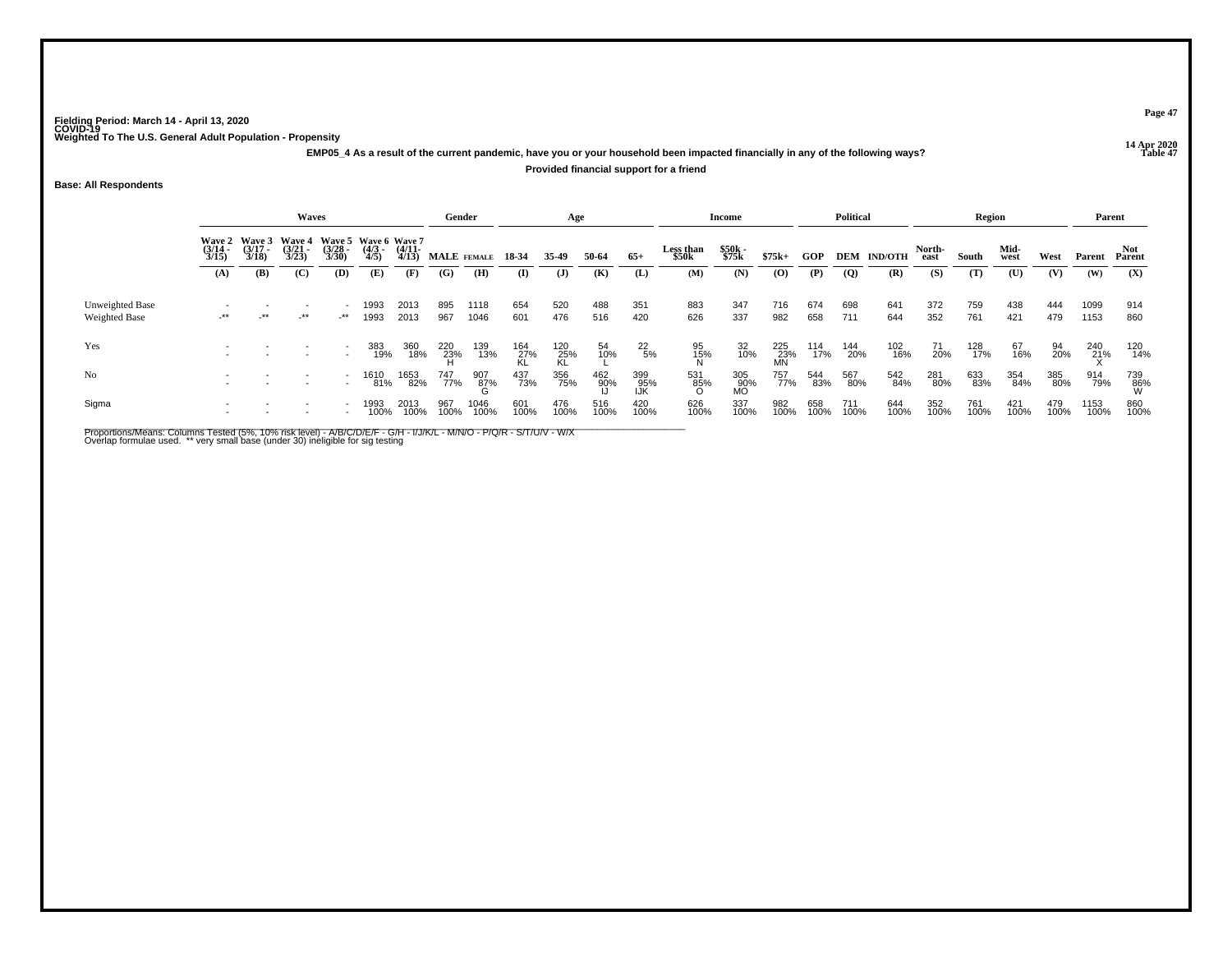**14 Apr 2020 EMP05\_5 As a result of the current pandemic, have you or your household been impacted financially in any of the following ways?**

**Sought out new or additional sources of income**

**Base: All Respondents**

|                                         |                                        |                                        | Waves                                                |                       |                     |                   | Gender      |              |                   | Age              |             |                   |                           | Income         |             |                  | <b>Political</b> |                    |                | Region      |              |             | Parent       |               |
|-----------------------------------------|----------------------------------------|----------------------------------------|------------------------------------------------------|-----------------------|---------------------|-------------------|-------------|--------------|-------------------|------------------|-------------|-------------------|---------------------------|----------------|-------------|------------------|------------------|--------------------|----------------|-------------|--------------|-------------|--------------|---------------|
|                                         | <b>Wave 2</b><br>$\frac{(3/14)}{3/15}$ | <b>Wave 3</b><br>$\frac{(3/17)}{3/18}$ | Wave 4 Wave 5 Wave 6 Wave 7<br>$\frac{(3/21)}{3/23}$ | $\frac{(3/28)}{3/30}$ | $\frac{(4/3)}{4/5}$ | $(4/11 -$<br>4/13 | MALE FEMALE |              | 18-34             | 35.49            | 50-64       | $65+$             | <b>Less than</b><br>\$50k | \$50k<br>\$75k | $$75k+$     | GOP              |                  | <b>DEM IND/OTH</b> | North-<br>east | South       | Mid-<br>west | West        | Parent       | Not<br>Parent |
|                                         | (A)                                    | (B)                                    | (C)                                                  | (D)                   | (E)                 | (F)               | (G)         | (H)          | (I)               | $\mathbf{J}$     | (K)         | (L)               | (M)                       | (N)            | (0)         | (P)              | (Q)              | (R)                | (S)            | (T)         | (U)          | (V)         | (W)          | (X)           |
| Unweighted Base<br><b>Weighted Base</b> | $-***$                                 | $-***$                                 | $-***$                                               | _**                   | 1993<br>1993        | 2013<br>2013      | 895<br>967  | 1118<br>1046 | 654<br>601        | 520<br>476       | 488<br>516  | 351<br>420        | 883<br>626                | 347<br>337     | 716<br>982  | 674<br>658       | 698<br>711       | 641<br>644         | 372<br>352     | 759<br>761  | 438<br>421   | 444<br>479  | 1099<br>1153 | 914<br>860    |
| Yes                                     |                                        |                                        |                                                      |                       | 752<br>38%          | 774<br>38%        | 381<br>39%  | 394<br>38%   | 339<br>56%<br>JKL | 229<br>48%<br>KL | 151<br>29%  | 55<br>13%         | 258<br>41%                | 125<br>37%     | 361<br>37%  | 198<br>30%       | 305<br>43%       | $^{272}_{42\%}$    | 126<br>36%     | 305<br>40%  | 151<br>36%   | 193<br>40%  | 431<br>37%   | 343<br>40%    |
| N <sub>o</sub>                          |                                        |                                        |                                                      |                       | 1241<br>62%         | 1239<br>62%       | 586<br>61%  | 652<br>62%   | 262<br>44%        | 247<br>52%       | 365<br>71%  | 365<br>87%<br>IJK | 368<br>59%                | 212<br>63%     | 622<br>63%  | 460<br>70%<br>QR | 406<br>57%       | 372<br>58%         | 226<br>64%     | 456<br>60%  | 270<br>64%   | 286<br>60%  | 722<br>63%   | 516<br>60%    |
| Sigma                                   |                                        |                                        |                                                      |                       | 1993<br>100%        | 2013<br>100%      | 967<br>100% | 1046<br>100% | 601<br>100%       | 476<br>100%      | 516<br>100% | 420<br>100%       | 626<br>100%               | 337<br>100%    | 982<br>100% | 658<br>100%      | 711<br>100%      | 644<br>100%        | 352<br>100%    | 761<br>100% | 421<br>100%  | 479<br>100% | 1153<br>100% | 860<br>100%   |

Proportions/Means: Columns Tested (5%, 10% risk level) - A/B/C/D/E/F - G/H - I/J/K/L - M/N/O - P/Q/R - S/T/U/V - W/X<br>Overlap formulae used. \*\* very small base (under 30) ineligible for sig testing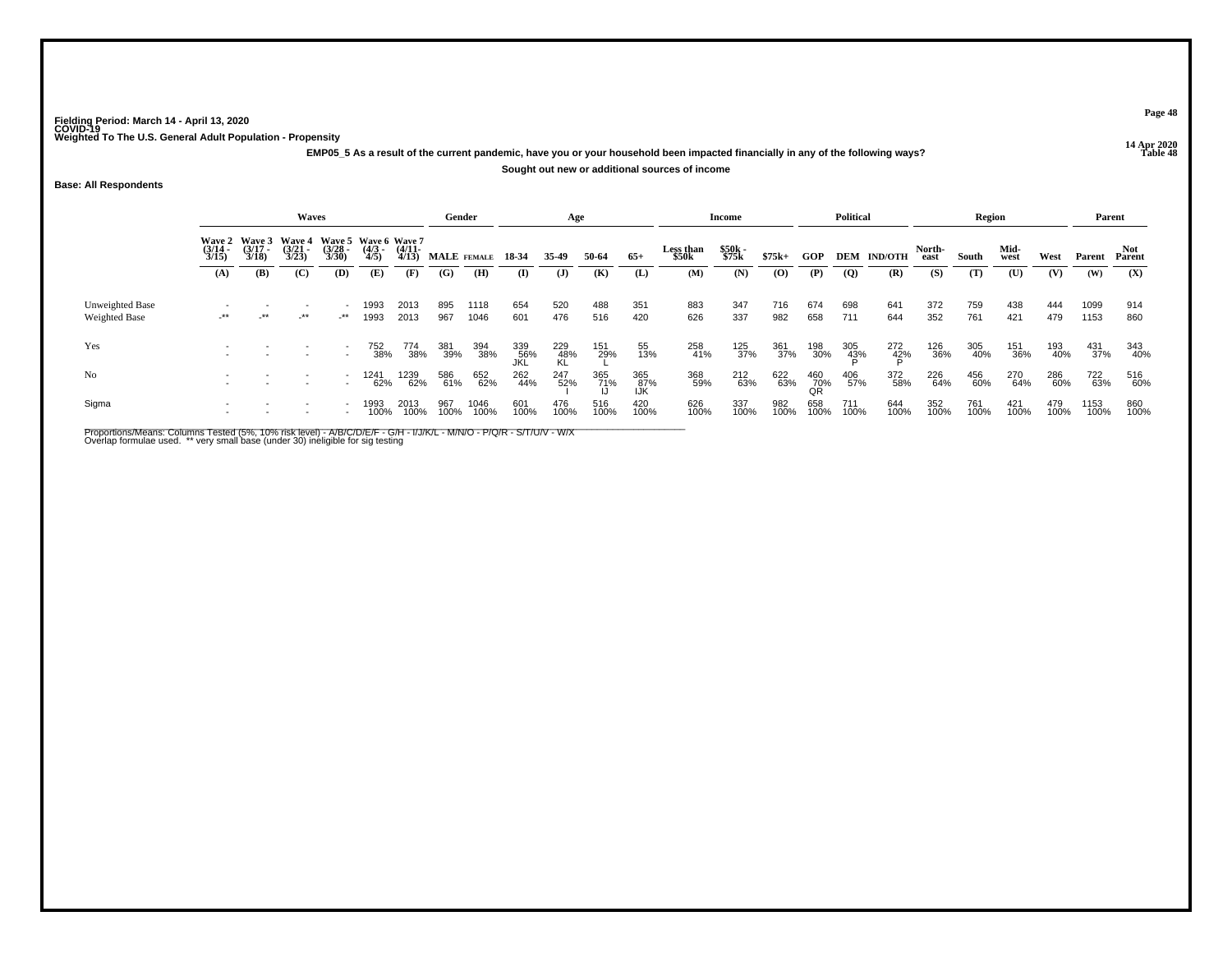**14 Apr 2020 EMP05\_6 As a result of the current pandemic, have you or your household been impacted financially in any of the following ways?Lost income partially**

## **Base: All Respondents**

|                                  |                                                                                                                                                                                                                                              |       | <b>Waves</b> |                                                  |                       |                      | Gender      |              |                  | Age          |             |                    |                  | Income          |             |             | Political          |                |             | Region       |             |             | Parent       |             |
|----------------------------------|----------------------------------------------------------------------------------------------------------------------------------------------------------------------------------------------------------------------------------------------|-------|--------------|--------------------------------------------------|-----------------------|----------------------|-------------|--------------|------------------|--------------|-------------|--------------------|------------------|-----------------|-------------|-------------|--------------------|----------------|-------------|--------------|-------------|-------------|--------------|-------------|
|                                  | <b>Wave 3</b><br><b>Wave 4</b><br>Wave 5 Wave 6 Wave 7<br><b>Wave 2</b><br>$\frac{(3/28)}{3/30}$<br>$\frac{(3/17)}{3/18}$<br>$\frac{(3/21)}{3/23}$<br>$\frac{(4/3)}{4/5}$<br>$\frac{(3/14)}{3/15}$<br>(B)<br>(C)<br><b>(D)</b><br>(E)<br>(A) |       |              |                                                  | $\frac{(4/11)}{4/13}$ | MALE FEMALE 18-34    |             |              | 35-49            | 50-64        | $65+$       | Less than<br>\$50k | \$50k<br>\$75k   | $$75k+$         | GOP         |             | <b>DEM IND/OTH</b> | North-<br>east | South       | Mid-<br>west | West        | Parent      | Parent       |             |
|                                  |                                                                                                                                                                                                                                              |       |              |                                                  |                       | (F)                  | (G)         | (H)          | $\mathbf{I}$     | $\mathbf{J}$ | (K)         | (L)                | (M)              | (N)             | (0)         | (P)         | $\overline{Q}$     | (R)            | (S)         | (T)          | (U)         | (V)         | (W)          | (X)         |
| Unweighted Base<br>Weighted Base | $-***$                                                                                                                                                                                                                                       | $-**$ | _**          | $\overline{\phantom{a}}$<br>$\cdot^{\star\star}$ | 1993<br>1993          | 2013<br>2013         | 895<br>967  | 1118<br>1046 | 654<br>601       | 520<br>476   | 488<br>516  | 351<br>420         | 883<br>626       | 347<br>337      | 716<br>982  | 674<br>658  | 698<br>711         | 641<br>644     | 372<br>352  | 759<br>761   | 438<br>421  | 444<br>479  | 1099<br>1153 | 914<br>860  |
| Yes                              |                                                                                                                                                                                                                                              |       |              |                                                  | 831<br>42%            | 626<br>31%           | 307<br>32%  | 320<br>31%   | 215<br>36%<br>kL | 165<br>35%   | 150<br>29%  | 96<br>23%          | 171<br>27%       | 119<br>35%<br>M | 323<br>33%  | 180<br>27%  | 243<br>34%         | 204<br>32%     | 113<br>32%  | 222<br>29%   | 138<br>33%  | 153<br>32%  | 371<br>32%   | 256<br>30%  |
| N <sub>0</sub>                   |                                                                                                                                                                                                                                              |       |              |                                                  | 1162<br>58%           | 1387<br>6 <u>9</u> % | 660<br>68%  | 727<br>69%   | 386<br>64%       | 311<br>65%   | 366<br>71%  | 324<br>77%         | 455<br>73%<br>No | 218<br>65%      | 659<br>67%  | 478<br>73%  | 469<br>66%         | 440<br>68%     | 239<br>68%  | 539<br>71%   | 283<br>67%  | 326<br>68%  | 783<br>68%   | 604<br>70%  |
| Sigma                            |                                                                                                                                                                                                                                              |       |              |                                                  | 1993<br>100%          | 2013<br>100%         | 967<br>100% | 1046<br>100% | 601<br>100%      | 476<br>100%  | 516<br>100% | 420<br>100%        | 626<br>100%      | 337<br>100%     | 982<br>100% | 658<br>100% | 711<br>100%        | 644<br>100%    | 352<br>100% | 761<br>100%  | 421<br>100% | 479<br>100% | 1153<br>100% | 860<br>100% |

Proportions/Means: Columns Tested (5%, 10% risk level) - A/B/C/D/E/F - G/H - I/J/K/L - M/N/O - P/Q/R - S/T/U/V - W/X<br>Overlap formulae used. \*\* very small base (under 30) ineligible for sig testing

**Page 49**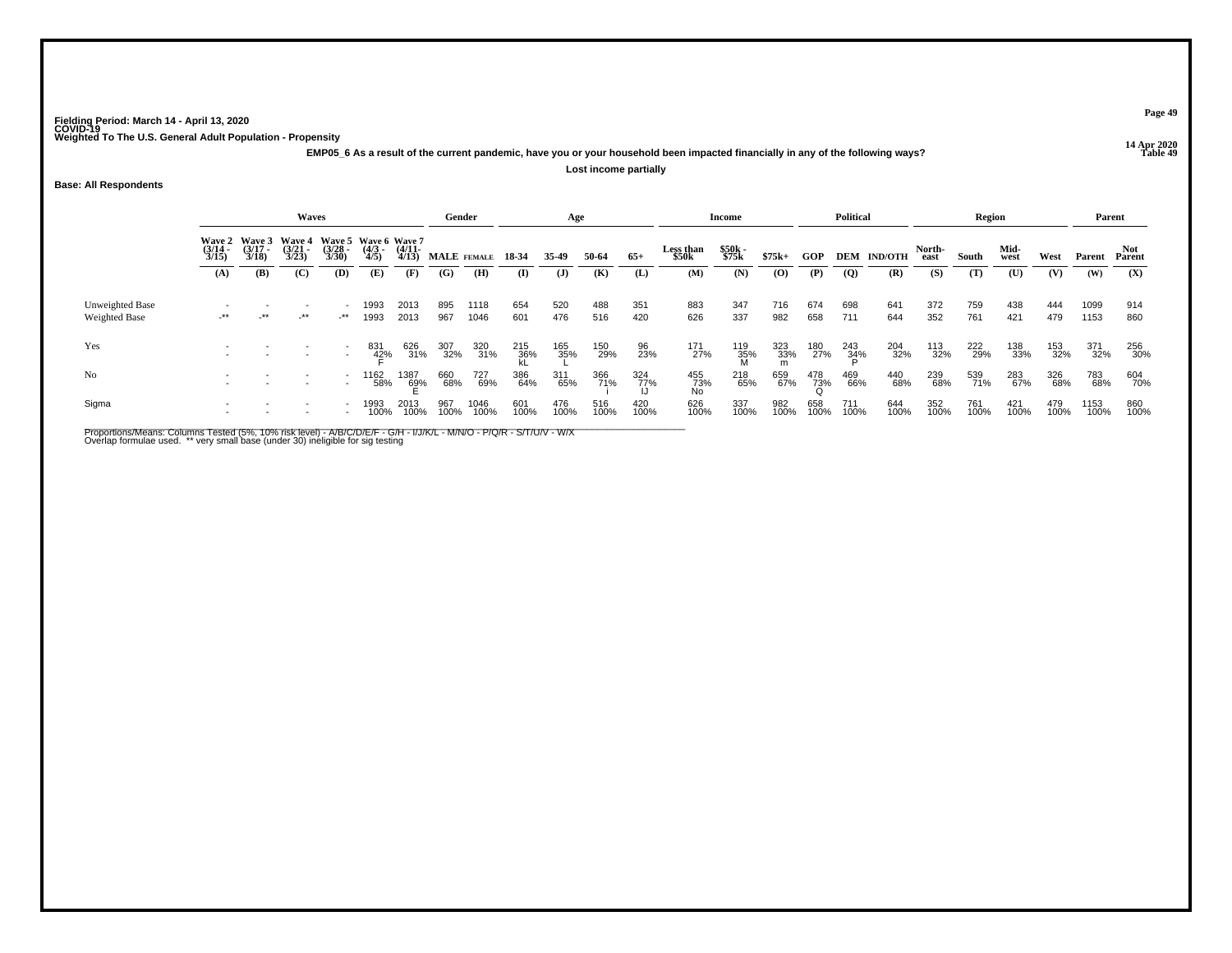**14 Apr 2020 EMP05\_7 As a result of the current pandemic, have you or your household been impacted financially in any of the following ways?Lost income entirely**

## **Base: All Respondents**

|                                         |                                                                                                                                                                                                                             |        | Waves  |                                                      |                     |                       | Gender            |              |                      | Age             |               |                   |                      | Income         |             |             | <b>Political</b> |                    |                | <b>Region</b> |              |             | Parent       |             |
|-----------------------------------------|-----------------------------------------------------------------------------------------------------------------------------------------------------------------------------------------------------------------------------|--------|--------|------------------------------------------------------|---------------------|-----------------------|-------------------|--------------|----------------------|-----------------|---------------|-------------------|----------------------|----------------|-------------|-------------|------------------|--------------------|----------------|---------------|--------------|-------------|--------------|-------------|
|                                         | Wave 5 Wave 6 Wave 7<br>Wave 2 Wave 3<br><b>Wave 4</b><br>$\frac{(3/21)}{3/23}$<br>$\frac{(3/17)}{3/18}$<br>$\frac{(3/28)}{3/30}$<br>$\frac{(4/3)}{4/5}$<br>$\frac{(3/14)}{3/15}$<br>(C)<br><b>(D)</b><br>(B)<br>(A)<br>(E) |        |        |                                                      |                     | $\frac{(4/11)}{4/13}$ | MALE FEMALE 18-34 |              |                      | 35.49           | 50-64         | $65+$             | Less than<br>\$50k   | \$50k<br>\$75k | $$75k+$     | GOP         |                  | <b>DEM IND/OTH</b> | North-<br>east | South         | Mid-<br>west | West        | Parent       | Parent      |
|                                         |                                                                                                                                                                                                                             |        |        |                                                      |                     | (F)                   | (G)               | (H)          | $\mathbf{I}$         | $\mathbf{J}$    | (K)           | (L)               | (M)                  | (N)            | (O)         | (P)         | $\overline{Q}$   | (R)                | (S)            | (T)           | (U)          | (V)         | (W)          | (X)         |
| Unweighted Base<br><b>Weighted Base</b> | $-***$                                                                                                                                                                                                                      | $+$ ** | $-***$ | $\overline{\phantom{0}}$<br>$\cdot^{\star\star}$     | 1993<br>1993        | 2013<br>2013          | 895<br>967        | 1118<br>1046 | 654<br>601           | 520<br>476      | 488<br>516    | 351<br>420        | 883<br>626           | 347<br>337     | 716<br>982  | 674<br>658  | 698<br>711       | 641<br>644         | 372<br>352     | 759<br>761    | 438<br>421   | 444<br>479  | 1099<br>1153 | 914<br>860  |
| Yes                                     |                                                                                                                                                                                                                             |        |        | $\overline{a}$                                       | 378<br>1 <u>9</u> % | 268<br>13%            | 134<br>14%        | 133<br>13%   | 128<br>- 21%<br>- KL | 94<br>20%<br>KL | $^{40}_{8\%}$ | 2%                | 121<br>- 19%<br>- NO | 32<br>10%      | 110<br>11%  | 82<br>12%   | 98<br>14%        | 89<br>14%          | 40<br>11%      | 111<br>15%    | 50<br>12%    | 67<br>14%   | 144<br>13%   | 123<br>14%  |
| N <sub>o</sub>                          |                                                                                                                                                                                                                             |        |        | $\overline{\phantom{a}}$<br>$\overline{\phantom{a}}$ | 1615<br>81%         | 1745<br>8 <u>7</u> %  | 832<br>86%        | 913<br>87%   | 473<br>79%           | 382<br>80%      | 476<br>92%    | 414<br>98%<br>IJK | 505<br>81%           | 305<br>90%     | 872<br>89%  | 577<br>88%  | 613<br>86%       | 555<br>86%         | 312<br>89%     | 650<br>85%    | 371<br>88%   | 412<br>86%  | 1009<br>87%  | 736<br>86%  |
| Sigma                                   |                                                                                                                                                                                                                             |        |        |                                                      | 1993<br>100%        | 2013<br>100%          | 967<br>100%       | 1046<br>100% | 601<br>100%          | 476<br>100%     | 516<br>100%   | 420<br>100%       | 626<br>100%          | 337<br>100%    | 982<br>100% | 658<br>100% | 711<br>100%      | 644<br>100%        | 352<br>100%    | 761<br>100%   | 421<br>100%  | 479<br>100% | 1153<br>100% | 860<br>100% |

Proportions/Means: Columns Tested (5%, 10% risk level) - A/B/C/D/E/F - G/H - I/J/K/L - M/N/O - P/Q/R - S/T/U/V - W/X<br>Overlap formulae used. \*\* very small base (under 30) ineligible for sig testing

**Page 50**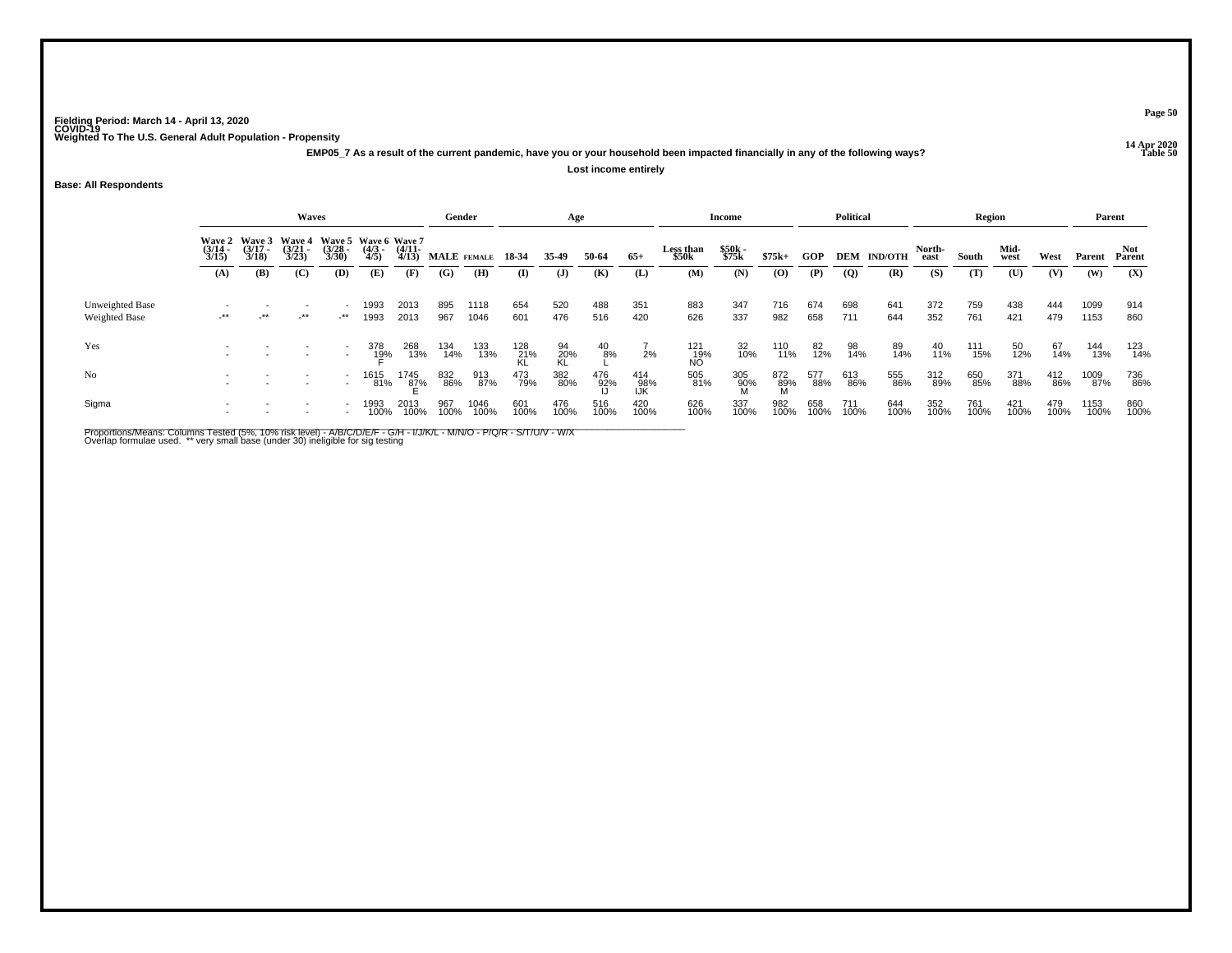**14 Apr 2020 EMP05\_8 As a result of the current pandemic, have you or your household been impacted financially in any of the following ways?Accumulated more debt than normal**

## **Base: All Respondents**

|                                  |                                                                                                                                                                                                                                                                |            | <b>Waves</b> |                                            |              |              | Gender      |              |                  | Age              |             |                   |                           | Income         |             |             | <b>Political</b> |                    |                | Region          |                   |             | Parent       |                 |
|----------------------------------|----------------------------------------------------------------------------------------------------------------------------------------------------------------------------------------------------------------------------------------------------------------|------------|--------------|--------------------------------------------|--------------|--------------|-------------|--------------|------------------|------------------|-------------|-------------------|---------------------------|----------------|-------------|-------------|------------------|--------------------|----------------|-----------------|-------------------|-------------|--------------|-----------------|
|                                  | <b>Wave 3</b><br>Wave 5 Wave 6 Wave 7<br><b>Wave 4</b><br><b>Wave 2</b><br>$\frac{(3/17)}{3/18}$<br>$\frac{(3/14)}{3/15}$<br>$\frac{(3/21)}{3/23}$<br>$\frac{(3/28)}{3/30}$<br>$\frac{(4/3)}{4/5}$<br>$\frac{(4/11)}{4/13}$<br>(B)<br>(C)<br>(D)<br>(E)<br>(A) |            |              |                                            |              |              | MALE FEMALE |              | 18-34            | 35.49            | 50-64       | $65+$             | <b>Less than</b><br>\$50k | \$50k<br>\$75k | $$75k+$     | GOP         |                  | <b>DEM IND/OTH</b> | North-<br>east | South           | Mid-<br>west      | West        | Parent       | Parent          |
|                                  |                                                                                                                                                                                                                                                                |            |              |                                            |              | (F)          | (G)         | (H)          | (I)              | $\mathbf{J}$     | (K)         | (L)               | (M)                       | (N)            | $\bf{(0)}$  | (P)         | $\overline{Q}$   | (R)                | (S)            | (T)             | (U)               | (V)         | (W)          | (X)             |
| Unweighted Base<br>Weighted Base | $-***$                                                                                                                                                                                                                                                         | $\cdot$ ** | $-***$       | $\overline{\phantom{a}}$<br>$+$ **         | 1993<br>1993 | 2013<br>2013 | 895<br>967  | 1118<br>1046 | 654<br>601       | 520<br>476       | 488<br>516  | 351<br>420        | 883<br>626                | 347<br>337     | 716<br>982  | 674<br>658  | 698<br>711       | 641<br>644         | 372<br>352     | 759<br>761      | 438<br>421        | 444<br>479  | 1099<br>1153 | 914<br>860      |
| Yes                              |                                                                                                                                                                                                                                                                |            |              | t                                          | 537<br>27%   | 537<br>27%   | 272<br>28%  | 265<br>25%   | 207<br>34%<br>KL | 174<br>36%<br>KI | 106<br>21%  | 50<br>12%         | 201<br>32%<br>NO          | 81<br>24%      | 239<br>24%  | 159<br>24%  | 201<br>28%       | 177<br>28%         | 95<br>27%      | 226<br>30%<br>Ս | 84<br>20%         | 132<br>28%  | 340<br>29%   | 197<br>23%      |
| N <sub>0</sub>                   |                                                                                                                                                                                                                                                                |            |              | $\overline{\phantom{a}}$<br>$\overline{a}$ | 1456<br>73%  | 1476<br>73%  | 695<br>72%  | 781<br>75%   | 394<br>66%       | 303<br>64%       | 410<br>79%  | 370<br>88%<br>IJK | 425<br>68%                | 256<br>76%     | 744<br>76%  | 499<br>76%  | 510<br>72%       | 466<br>72%         | 257<br>73%     | 535<br>70%      | 337<br>80%<br>sTV | 347<br>72%  | 813<br>71%   | 662<br>77%<br>W |
| Sigma                            |                                                                                                                                                                                                                                                                |            |              | $\overline{\phantom{a}}$                   | 1993<br>100% | 2013<br>100% | 967<br>100% | 1046<br>100% | 601<br>100%      | 476<br>100%      | 516<br>100% | 420<br>100%       | 626<br>100%               | 337<br>100%    | 982<br>100% | 658<br>100% | 711<br>100%      | 644<br>100%        | 352<br>100%    | 761<br>100%     | 421<br>100%       | 479<br>100% | 1153<br>100% | 860<br>100%     |

Proportions/Means: Columns Tested (5%, 10% risk level) - A/B/C/D/E/F - G/H - I/J/K/L - M/N/O - P/Q/R - S/T/U/V - W/X<br>Overlap formulae used. \*\* very small base (under 30) ineligible for sig testing

**Page 51**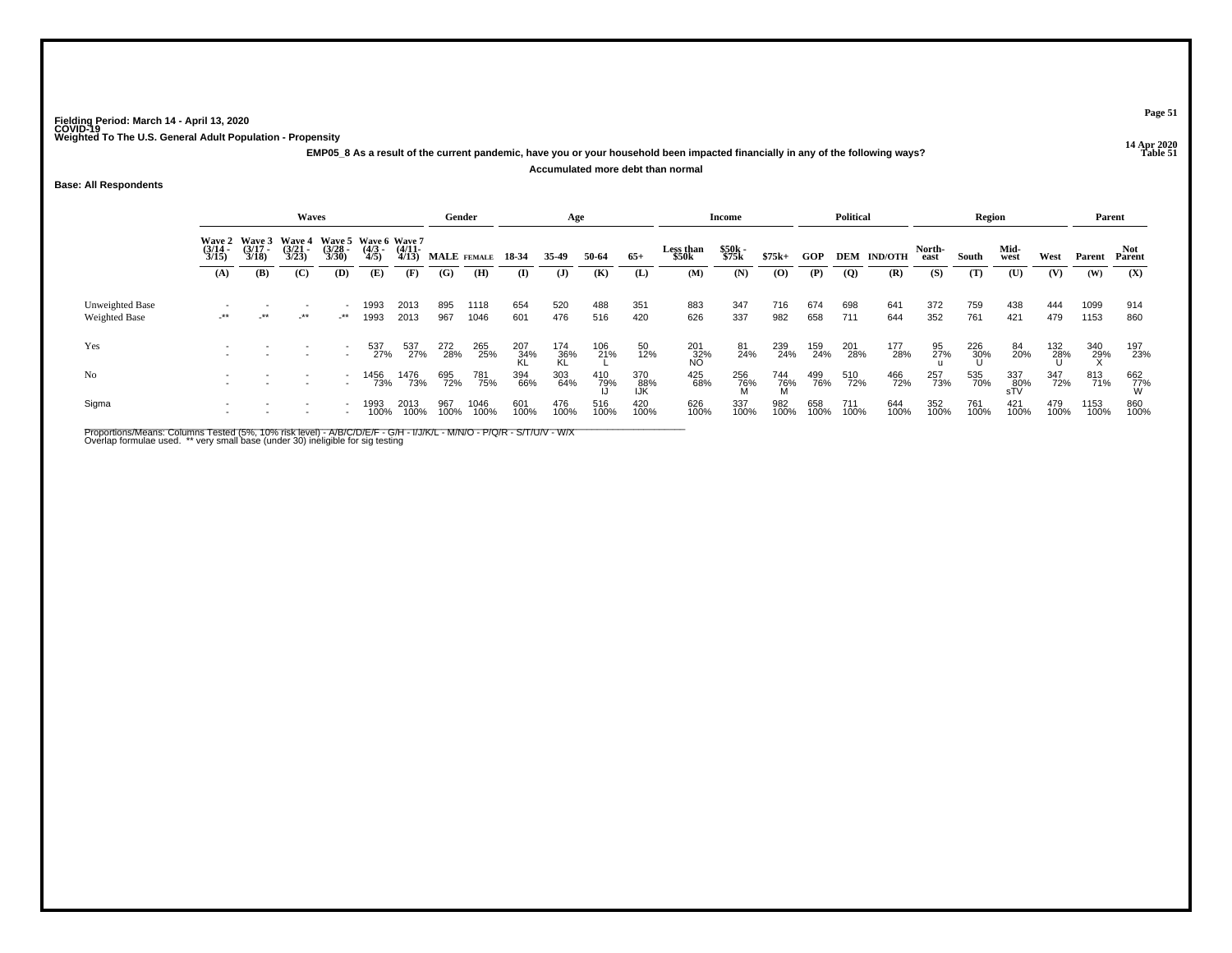**14 Apr 2020 EMP05\_9 As a result of the current pandemic, have you or your household been impacted financially in any of the following ways?**

## **Stopped or cut back on retirement savings**

**Base: All Respondents**

|                                  |                                                                                                                                                                                                                                               |            | Waves  |     |              |              | Gender      |              |                  | Age               |             |             |                           | <b>Income</b>  |             |             | <b>Political</b> |                    |                | Region      |              |             | Parent       |                 |
|----------------------------------|-----------------------------------------------------------------------------------------------------------------------------------------------------------------------------------------------------------------------------------------------|------------|--------|-----|--------------|--------------|-------------|--------------|------------------|-------------------|-------------|-------------|---------------------------|----------------|-------------|-------------|------------------|--------------------|----------------|-------------|--------------|-------------|--------------|-----------------|
|                                  | Wave 5 Wave 6 Wave 7<br><b>Wave 4</b><br>Wave 2 Wave 3<br>$\frac{(3/17)}{3/18}$<br>$\frac{(3/21)}{3/23}$<br>$\frac{(3/28)}{3/30}$<br>$\frac{(4/3)}{4/5}$<br>$\frac{(3/14)}{3/15}$<br>$\frac{(4/11)}{4/13}$<br>(B)<br>(C)<br>(D)<br>(E)<br>(A) |            |        |     |              |              | MALE FEMALE |              | 18-34            | 35.49             | 50-64       | $65+$       | <b>Less than</b><br>\$50k | \$50k<br>\$75k | $$75k+$     | <b>GOP</b>  |                  | <b>DEM IND/OTH</b> | North-<br>east | South       | Mid-<br>west | West        | Parent       | Not.<br>Parent  |
|                                  |                                                                                                                                                                                                                                               |            |        |     |              | (F)          | (G)         | (H)          | (I)              | $\mathbf{J}$      | (K)         | (L)         | (M)                       | (N)            | $\left($ O) | (P)         | <b>(Q)</b>       | (R)                | (S)            | (T)         | (U)          | (V)         | (W)          | (X)             |
| Unweighted Base<br>Weighted Base | $-***$                                                                                                                                                                                                                                        | $\cdot$ ** | $-***$ | _** | 1993<br>1993 | 2013<br>2013 | 895<br>967  | 1118<br>1046 | 654<br>601       | 520<br>476        | 488<br>516  | 351<br>420  | 883<br>626                | 347<br>337     | 716<br>982  | 674<br>658  | 698<br>711       | 641<br>644         | 372<br>352     | 759<br>761  | 438<br>421   | 444<br>479  | 1099<br>1153 | 914<br>860      |
| Yes                              |                                                                                                                                                                                                                                               |            |        |     | 649<br>33%   | 586<br>29%   | 292<br>30%  | 294<br>28%   | 190<br>32%<br>kL | 179<br>38%<br>iKL | 129<br>25%  | 88<br>21%   | 171<br>27%                | 88<br>26%      | 310<br>32%  | 188<br>28%  | 229<br>32%       | 169<br>26%         | 98<br>28%      | 224<br>29%  | 118<br>28%   | 146<br>31%  | 371<br>32%   | 215<br>25%      |
| No                               |                                                                                                                                                                                                                                               |            |        |     | 1344<br>67%  | 1427<br>71%  | 675<br>70%  | 752<br>72%   | 411<br>68%       | 297<br>62%        | 387<br>75%  | 332<br>79%  | 455<br>73%                | 249<br>74%     | 672<br>68%  | 471<br>72%  | 482<br>68%       | 474<br>74%         | 254<br>72%     | 537<br>71%  | 303<br>72%   | 332<br>69%  | 783<br>68%   | 644<br>75%<br>W |
| Sigma                            |                                                                                                                                                                                                                                               |            |        |     | 1993<br>100% | 2013<br>100% | 967<br>100% | 1046<br>100% | 601<br>100%      | 476<br>100%       | 516<br>100% | 420<br>100% | 626<br>100%               | 337<br>100%    | 982<br>100% | 658<br>100% | 711<br>100%      | 644<br>100%        | 352<br>100%    | 761<br>100% | 421<br>100%  | 479<br>100% | 1153<br>100% | 860<br>100%     |

Proportions/Means: Columns Tested (5%, 10% risk level) - A/B/C/D/E/F - G/H - I/J/K/L - M/N/O - P/Q/R - S/T/U/V - W/X<br>Overlap formulae used. \*\* very small base (under 30) ineligible for sig testing

**Page 52**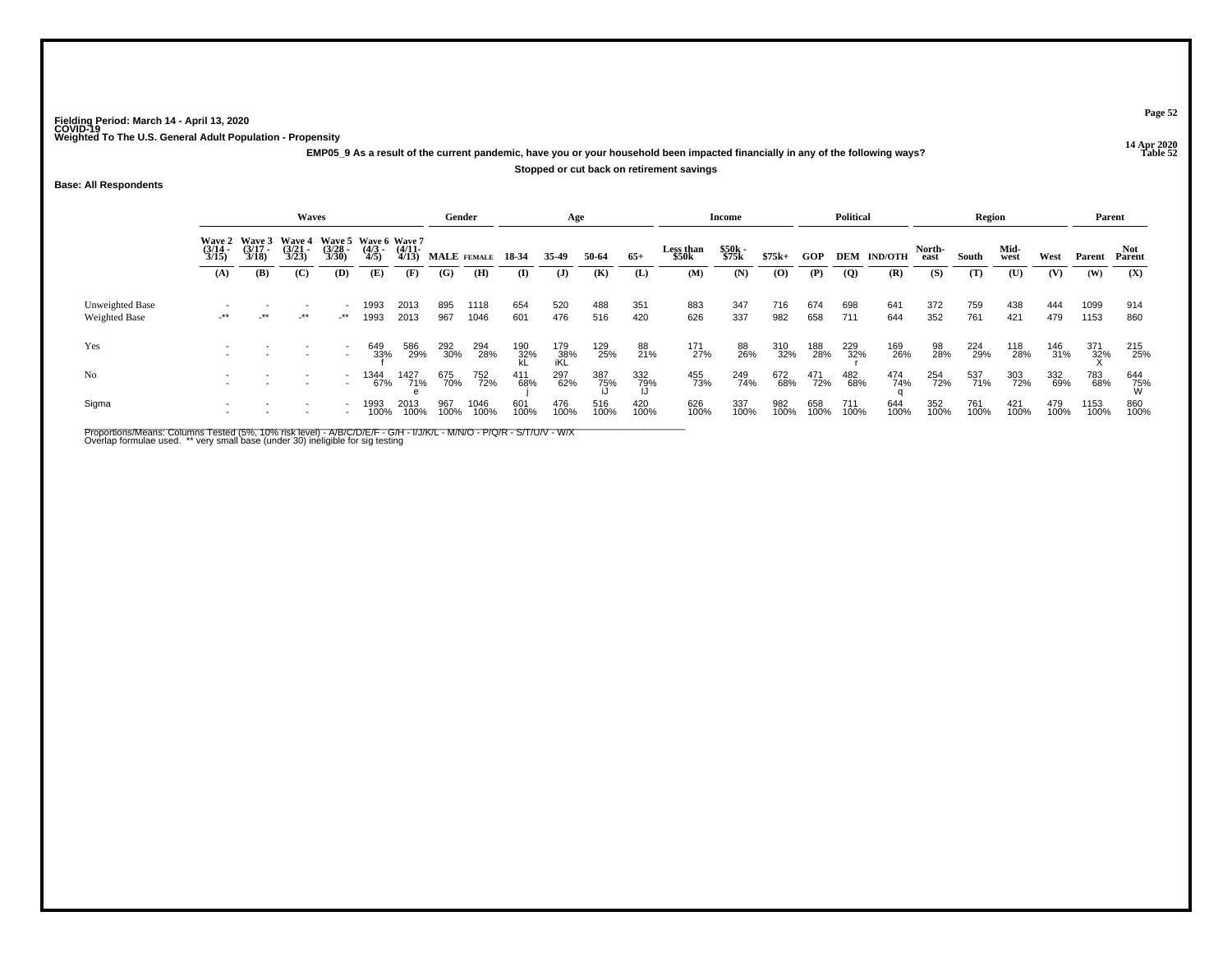.<br>14 Apr 2020 EMP05\_10 As a result of the current pandemic, have you or your household been impacted financially in any of the following ways? **Stopped or cut back on other savings (e.g., college tuition, a major purchase, such as a house or care)**

## **Base: All Respondents**

|                                         |                                                                                                                                                                                                                                                         |        | Waves  |                      |              |              | Gender      |              |              | Age              |             |             |                    | Income         |             |             | <b>Political</b> |                    |                | Region      |              |             | Parent       |             |
|-----------------------------------------|---------------------------------------------------------------------------------------------------------------------------------------------------------------------------------------------------------------------------------------------------------|--------|--------|----------------------|--------------|--------------|-------------|--------------|--------------|------------------|-------------|-------------|--------------------|----------------|-------------|-------------|------------------|--------------------|----------------|-------------|--------------|-------------|--------------|-------------|
|                                         | Wave 2 Wave 3<br><b>Wave 5</b><br>Wave 6 Wave 7<br><b>Wave 4</b><br>$\frac{(3/17)}{3/18}$<br>$\frac{(3/21)}{3/23}$<br>$\frac{(3/28)}{3/30}$<br>$\frac{(4/3)}{4/5}$<br>$\frac{(3/14)}{3/15}$<br>$\frac{(4/11)}{4/13}$<br>(C)<br>(B)<br>(D)<br>(E)<br>(A) |        |        |                      |              |              | MALE FEMALE |              | 18-34        | 35.49            | 50-64       | $65+$       | Less than<br>\$50k | \$50k<br>\$75k | $$75k+$     | GOP         |                  | <b>DEM IND/OTH</b> | North-<br>east | South       | Mid-<br>west | West        | Parent       | Parent      |
|                                         |                                                                                                                                                                                                                                                         |        |        |                      |              | (F)          | (G)         | (H)          | $\mathbf{I}$ | ( <b>J</b> )     | (K)         | (L)         | (M)                | (N)            | (0)         | (P)         | $\overline{Q}$   | (R)                | (S)            | (T)         | (U)          | (V)         | (W)          | (X)         |
| Unweighted Base<br><b>Weighted Base</b> | $-***$                                                                                                                                                                                                                                                  | $-***$ | $-***$ | $\cdot^{\star\star}$ | 1993<br>1993 | 2013<br>2013 | 895<br>967  | 1118<br>1046 | 654<br>601   | 520<br>476       | 488<br>516  | 351<br>420  | 883<br>626         | 347<br>337     | 716<br>982  | 674<br>658  | 698<br>711       | 641<br>644         | 372<br>352     | 759<br>761  | 438<br>421   | 444<br>479  | 1099<br>1153 | 914<br>860  |
| Yes                                     |                                                                                                                                                                                                                                                         |        |        |                      | 762<br>38%   | 771<br>38%   | 365<br>38%  | 407<br>39%   | 283<br>47%   | 240<br>50%<br>KL | 152<br>29%  | 97<br>23%   | 227<br>36%         | 121<br>36%     | 405<br>41%  | 223<br>34%  | 299<br>42%       | 249<br>39%         | 131<br>37%     | 286<br>38%  | 155<br>37%   | 200<br>42%  | 465<br>40%   | 306<br>36%  |
| N <sub>0</sub>                          |                                                                                                                                                                                                                                                         |        |        |                      | 1231<br>62%  | 1242<br>62%  | 602<br>62%  | 639<br>61%   | 318<br>53%   | 236<br>50%       | 364<br>71%  | 323<br>77%  | 399<br>64%         | 216<br>64%     | 577<br>59%  | 435<br>66%  | 412<br>58%       | 395<br>61%         | 222<br>63%     | 475<br>62%  | 266<br>63%   | 279<br>58%  | 688<br>60%   | 554<br>64%  |
| Sigma                                   |                                                                                                                                                                                                                                                         |        |        |                      | 1993<br>100% | 2013<br>100% | 967<br>100% | 1046<br>100% | 601<br>100%  | 476<br>100%      | 516<br>100% | 420<br>100% | 626<br>100%        | 337<br>100%    | 982<br>100% | 658<br>100% | 711<br>100%      | 644<br>100%        | 352<br>100%    | 761<br>100% | 421<br>100%  | 479<br>100% | 1153<br>100% | 860<br>100% |

Proportions/Means: Columns Tested (5%, 10% risk level) - A/B/C/D/E/F - G/H - I/J/K/L - M/N/O - P/Q/R - S/T/U/V - W/X<br>Overlap formulae used. \*\* very small base (under 30) ineligible for sig testing

**Page 53**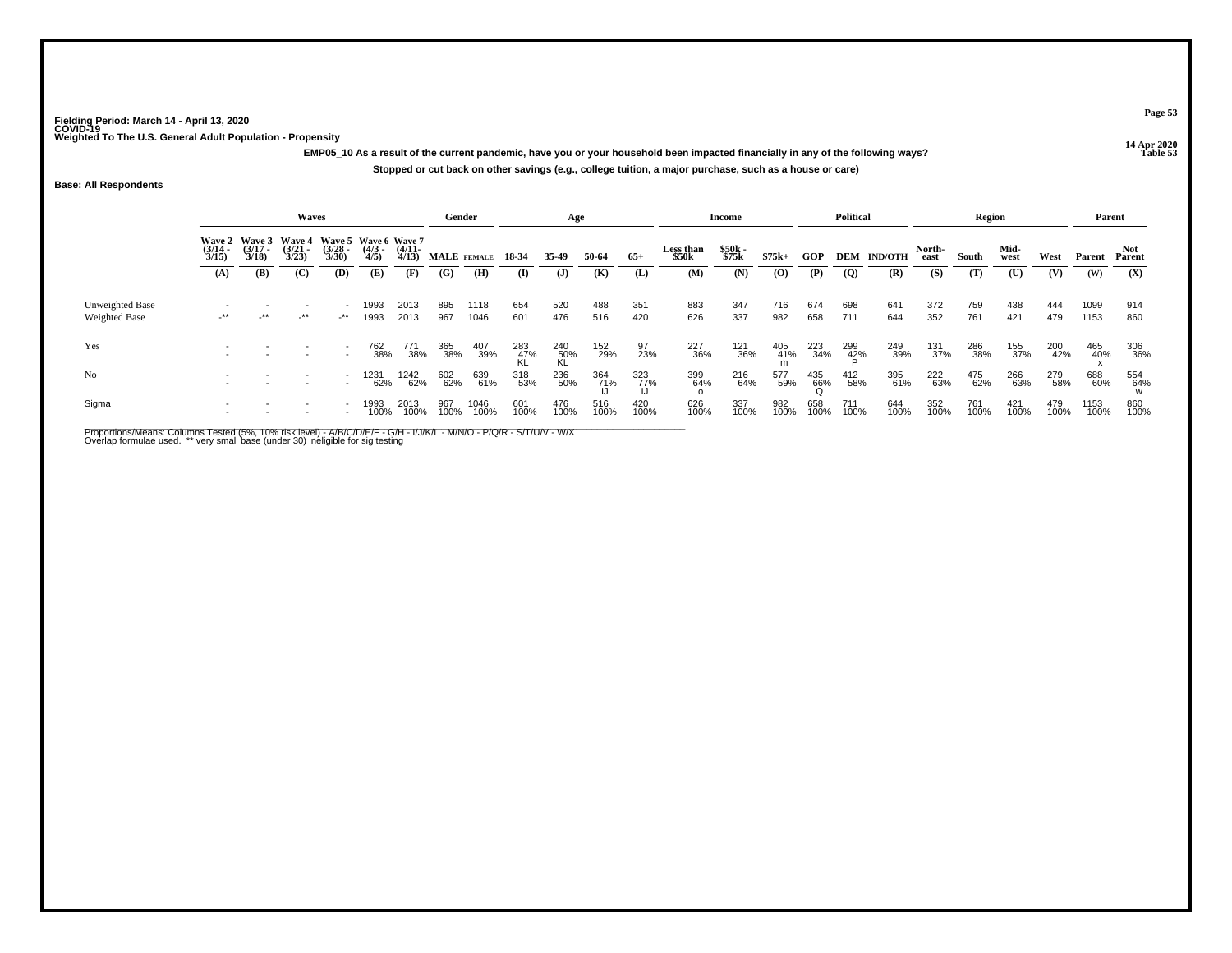**14 Apr 2020 EMP05\_11 As a result of the current pandemic, have you or your household been impacted financially in any of the following ways?Paid for services that I haven't used (e.g., a dog walker, childcare, a house cleaning service)**

**Base: All Respondents**

|                                         |                       |                                        | Waves                                  |                          |                                            |                       | Gender      |              |                  | Age              |               |               |                    | Income         |                  |             | <b>Political</b> |                    |                | Region      |              |             | Parent       |               |
|-----------------------------------------|-----------------------|----------------------------------------|----------------------------------------|--------------------------|--------------------------------------------|-----------------------|-------------|--------------|------------------|------------------|---------------|---------------|--------------------|----------------|------------------|-------------|------------------|--------------------|----------------|-------------|--------------|-------------|--------------|---------------|
|                                         | $\frac{(3/14)}{3/15}$ | Wave 2 Wave 3<br>$\frac{(3/17)}{3/18}$ | <b>Wave 4</b><br>$\frac{(3/21)}{3/23}$ | $\binom{3/28}{3/30}$     | Wave 5 Wave 6 Wave 7<br>$\binom{4/3}{4/5}$ | $\frac{(4/11)}{4/13}$ | MALE FEMALE |              | 18-34            | 35.49            | 50-64         | $65+$         | Less than<br>\$50k | \$50k<br>\$75k | $$75k+$          | GOP         |                  | <b>DEM IND/OTH</b> | North-<br>east | South       | Mid-<br>west | West        | Parent       | Not<br>Parent |
|                                         | (A)                   | (B)                                    | (C)                                    | (D)                      | (E)                                        | (F)                   | (G)         | (H)          | $\bf(I)$         | ( <b>J</b> )     | (K)           | (L)           | (M)                | (N)            | (O)              | (P)         | $\overline{Q}$   | (R)                | (S)            | (T)         | (U)          | (V)         | (W)          | (X)           |
| Unweighted Base<br><b>Weighted Base</b> | $-***$                | $-***$                                 | -**                                    | -**                      | 1993<br>1993                               | 2013<br>2013          | 895<br>967  | 1118<br>1046 | 654<br>601       | 520<br>476       | 488<br>516    | 351<br>420    | 883<br>626         | 347<br>337     | 716<br>982       | 674<br>658  | 698<br>711       | 641<br>644         | 372<br>352     | 759<br>761  | 438<br>421   | 444<br>479  | 1099<br>1153 | 914<br>860    |
| Yes                                     |                       |                                        |                                        |                          | 325<br>16%                                 | 328<br>16%            | 215<br>22%  | 113<br>11%   | 158<br>26%<br>KL | 101<br>21%<br>KL | $^{47}_{9\%}$ | $^{22}_{5\%}$ | $^{71}_{11\%}$     | 31<br>9%       | 215<br>22%<br>MN | 125<br>19%  | 111<br>16%       | 92<br>14%          | 68<br>19%      | 120<br>16%  | 57<br>14%    | 83<br>17%   | 230<br>20%   | 98<br>11%     |
| No                                      |                       |                                        |                                        | $\overline{\phantom{a}}$ | 1668<br>84%                                | 1685<br>84%           | 752<br>78%  | 933<br>89%   | 443<br>74%       | 375<br>79%       | 469<br>91%    | 398<br>95%    | 555<br>89%         | 307<br>91%     | 767<br>78%       | 533<br>81%  | 600<br>84%       | 552<br>86%         | 284<br>81%     | 640<br>84%  | 364<br>86%   | 396<br>83%  | 924<br>80%   | 761<br>89%    |
| Sigma                                   |                       |                                        |                                        |                          | 1993<br>100%                               | 2013<br>100%          | 967<br>100% | 1046<br>100% | 601<br>100%      | 476<br>100%      | 516<br>100%   | 420<br>100%   | 626<br>100%        | 337<br>100%    | 982<br>100%      | 658<br>100% | 711<br>100%      | 644<br>100%        | 352<br>100%    | 761<br>100% | 421<br>100%  | 479<br>100% | 1153<br>100% | 860<br>100%   |

Proportions/Means: Columns Tested (5%, 10% risk level) - A/B/C/D/E/F - G/H - I/J/K/L - M/N/O - P/Q/R - S/T/U/V - W/X<br>Overlap formulae used. \*\* very small base (under 30) ineligible for sig testing

**Page 54**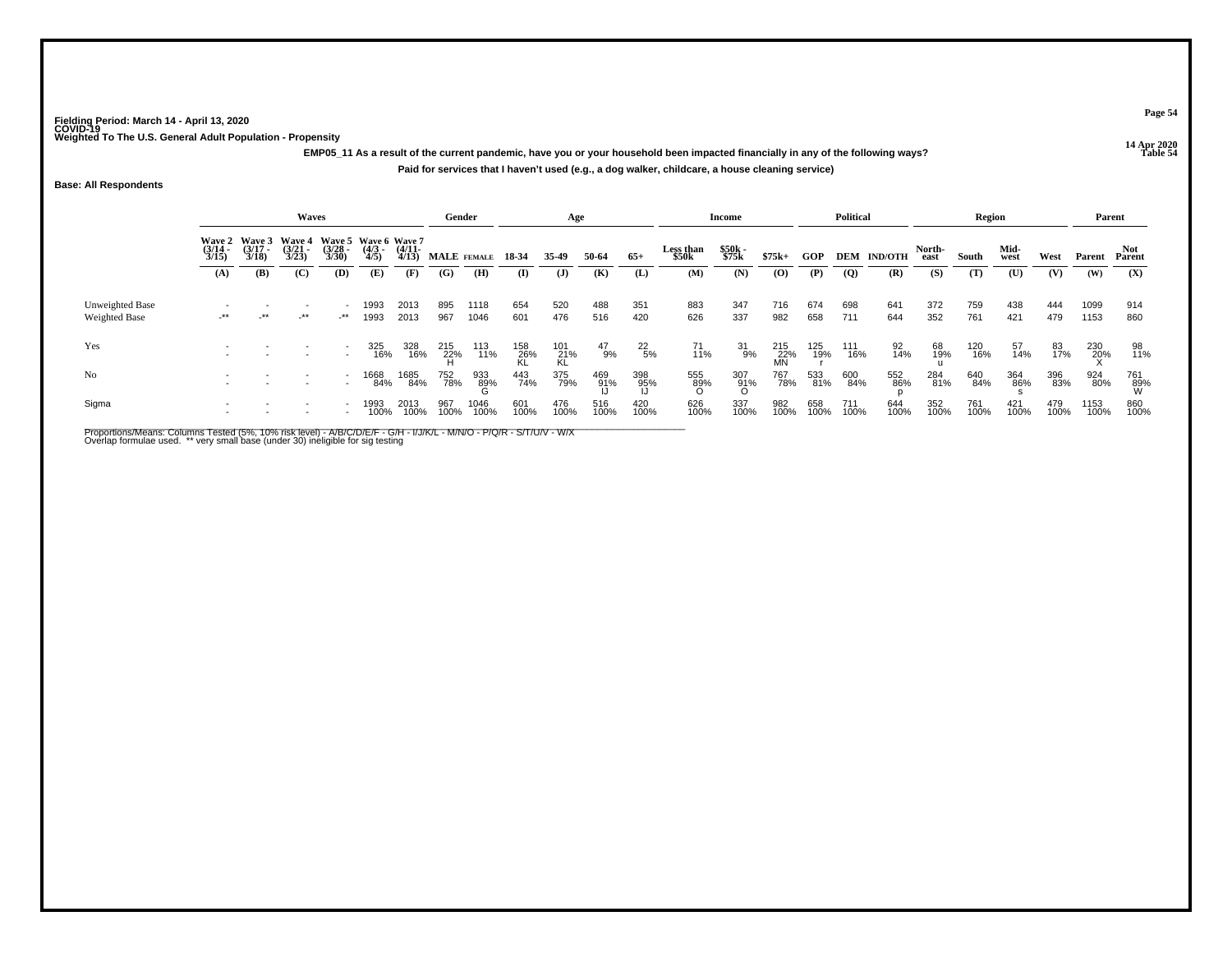**14 Apr 2020 EMP05\_12 As a result of the current pandemic, have you or your household been impacted financially in any of the following ways?I have been impacted financially in some other way**

**Base: All Respondents**

|                                         |                       |                                               | <b>Waves</b>          |                       |                                             |                       | Gender            |              |                  | Age          |             |             |                    | Income         |             |             | <b>Political</b>    |                    |                | Region      |              |             | Parent       |                      |
|-----------------------------------------|-----------------------|-----------------------------------------------|-----------------------|-----------------------|---------------------------------------------|-----------------------|-------------------|--------------|------------------|--------------|-------------|-------------|--------------------|----------------|-------------|-------------|---------------------|--------------------|----------------|-------------|--------------|-------------|--------------|----------------------|
|                                         | $\frac{(3/14)}{3/15}$ | Wave 2 Wave 3 Wave 4<br>$\frac{(3/17)}{3/18}$ | $\frac{(3/21)}{3/23}$ | $\frac{(3/28)}{3/30}$ | Wave 5 Wave 6 Wave 7<br>$\frac{(4/3)}{4/5}$ | $\frac{(4/11)}{4/13}$ | MALE FEMALE 18-34 |              |                  | 35-49        | 50-64       | $65+$       | Less than<br>\$50k | \$50k<br>\$75k | $$75k+$     | GOP         |                     | <b>DEM IND/OTH</b> | North-<br>east | South       | Mid-<br>west | West        | Parent       | <b>Not</b><br>Parent |
|                                         | (A)                   | (B)                                           | (C)                   | (D)                   | (E)                                         | (F)                   | (G)               | (H)          | (I)              | $\mathbf{J}$ | (K)         | (L)         | (M)                | (N)            | (O)         | (P)         | $\overline{Q}$      | (R)                | (S)            | (T)         | (U)          | (V)         | (W)          | (X)                  |
| Unweighted Base<br><b>Weighted Base</b> | $-***$                | $-***$                                        | $\rightarrow$         | $-***$                | 1993<br>1993                                | 2013<br>2013          | 895<br>967        | 1118<br>1046 | 654<br>601       | 520<br>476   | 488<br>516  | 351<br>420  | 883<br>626         | 347<br>337     | 716<br>982  | 674<br>658  | 698<br>711          | 641<br>644         | 372<br>352     | 759<br>761  | 438<br>421   | 444<br>479  | 1099<br>1153 | 914<br>860           |
| Yes                                     |                       |                                               |                       |                       | 946<br>47%                                  | 935<br>46%            | 428<br>44%        | 507<br>48%   | 311<br>52%<br>KI | 236<br>49%   | 208<br>40%  | 180<br>43%  | 306<br>49%         | 161<br>48%     | 440<br>45%  | 275<br>42%  | 355<br>5 <u>0</u> % | 305<br>47%         | 170<br>48%     | 353<br>46%  | 188<br>45%   | 223<br>47%  | 543<br>47%   | 392<br>46%           |
| No                                      |                       |                                               |                       | $\sim$                | 1047<br>53%                                 | 1078<br>54%           | 539<br>56%        | 539<br>52%   | 290<br>48%       | 240<br>51%   | 308<br>60%  | 240<br>57%  | 320<br>51%         | 177<br>52%     | 542<br>55%  | 383<br>58%  | 356<br>50%          | 339<br>53%         | 182<br>52%     | 408<br>54%  | 233<br>55%   | 256<br>53%  | 611<br>53%   | 468<br>54%           |
| Sigma                                   |                       |                                               |                       |                       | 1993<br>100%                                | 2013<br>100%          | 967<br>100%       | 1046<br>100% | 601<br>100%      | 476<br>100%  | 516<br>100% | 420<br>100% | 626<br>100%        | 337<br>100%    | 982<br>100% | 658<br>100% | 711<br>100%         | 644<br>100%        | 352<br>100%    | 761<br>100% | 421<br>100%  | 479<br>100% | 1153<br>100% | 860<br>100%          |

Proportions/Means: Columns Tested (5%, 10% risk level) - A/B/C/D/E/F - G/H - I/J/K/L - M/N/O - P/Q/R - S/T/U/V - W/X<br>Overlap formulae used. \*\* very small base (under 30) ineligible for sig testing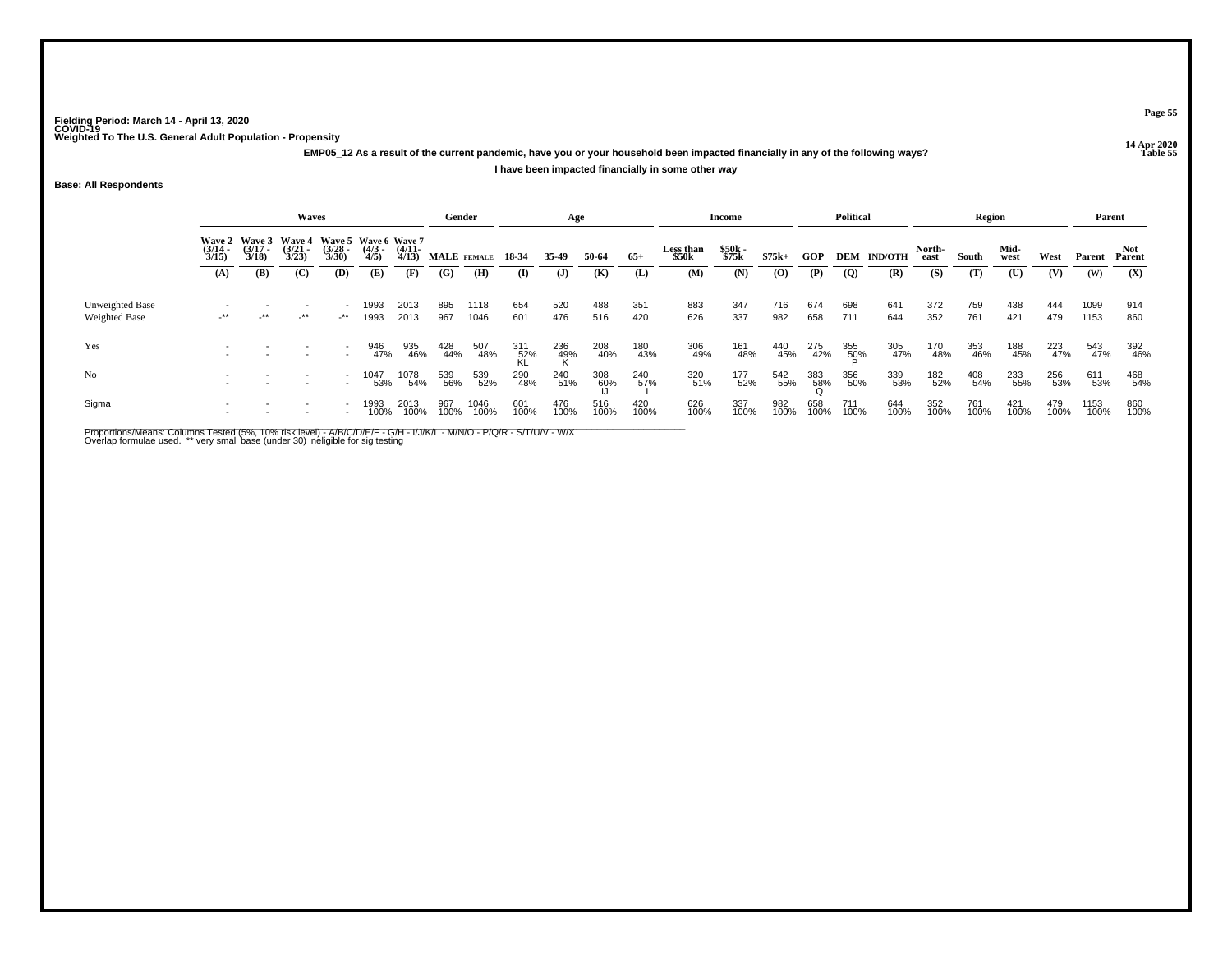**14 Apr 2020 EMP05\_13 As a result of the current pandemic, have you or your household been impacted financially in any of the following ways?I have not been impacted financially**

**Page 56**

**Table 56**

## **Base: All Respondents**

|                                  |                                                                                                                                                                                                                                              |     | <b>Waves</b> |                                    |              |              | Gender      |              |                      | Age          |             |             |                    | Income         |                    |             | <b>Political</b> |                    |                | Region      |              |             | Parent       |             |
|----------------------------------|----------------------------------------------------------------------------------------------------------------------------------------------------------------------------------------------------------------------------------------------|-----|--------------|------------------------------------|--------------|--------------|-------------|--------------|----------------------|--------------|-------------|-------------|--------------------|----------------|--------------------|-------------|------------------|--------------------|----------------|-------------|--------------|-------------|--------------|-------------|
|                                  | <b>Wave 4</b><br>Wave 2 Wave 3<br>Wave 5 Wave 6 Wave 7<br>$\frac{(3/17)}{3/18}$<br>$\binom{3/28}{3/30}$<br>$\frac{(3/21)}{3/23}$<br>$\frac{(4/3)}{4/5}$<br>$\frac{(4/11)}{4/13}$<br>$\frac{(3/14)}{3/15}$<br>(B)<br>(C)<br>(D)<br>(E)<br>(A) |     |              |                                    |              |              | MALE FEMALE |              | 18-34                | 35.49        | 50-64       | $65+$       | Less than<br>\$50k | \$50k<br>\$75k | $$75k+$            | GOP         |                  | <b>DEM IND/OTH</b> | North-<br>east | South       | Mid-<br>west | West        | Parent       | Parent      |
|                                  |                                                                                                                                                                                                                                              |     |              |                                    |              | (F)          | (G)         | (H)          | $\bf{I}$             | $\mathbf{J}$ | (K)         | (L)         | (M)                | (N)            | (O)                | (P)         | $\overline{Q}$   | (R)                | (S)            | (T)         | (U)          | (V)         | (W)          | (X)         |
| Unweighted Base<br>Weighted Base | $-***$                                                                                                                                                                                                                                       | -** | $-***$       | $-***$                             | 1993<br>1993 | 2013<br>2013 | 895<br>967  | 1118<br>1046 | 654<br>601           | 520<br>476   | 488<br>516  | 351<br>420  | 883<br>626         | 347<br>337     | 716<br>982         | 674<br>658  | 698<br>711       | 641<br>644         | 372<br>352     | 759<br>761  | 438<br>421   | 444<br>479  | 1099<br>1153 | 914<br>860  |
| Yes                              |                                                                                                                                                                                                                                              |     |              |                                    | 755<br>38%   | 805<br>40%   | 414<br>43%  | 391<br>37%   | 216<br>36%           | 178<br>37%   | 221<br>43%  | 190<br>45%  | 217<br>35%         | 135<br>40%     | 433<br>-44%<br>- M | 277<br>42%  | 273<br>38%       | 255<br>40%         | 132<br>37%     | 312<br>41%  | 155<br>37%   | 206<br>43%  | 483<br>42%   | 322<br>37%  |
| N <sub>0</sub>                   |                                                                                                                                                                                                                                              |     |              | $\overline{\phantom{a}}$<br>$\sim$ | 1238<br>62%  | 1208<br>60%  | 553<br>57%  | 655<br>63%   | 385<br>- 64%<br>- kL | 298<br>63%   | 295<br>57%  | 230<br>55%  | 409<br>65%         | 203<br>60%     | 549<br>56%         | 381<br>58%  | 438<br>62%       | 388<br>60%         | 220<br>63%     | 448<br>59%  | 266<br>63%   | 273<br>57%  | 670<br>58%   | 538<br>63%  |
| Sigma                            |                                                                                                                                                                                                                                              |     |              |                                    | 1993<br>100% | 2013<br>100% | 967<br>100% | 1046<br>100% | 601<br>100%          | 476<br>100%  | 516<br>100% | 420<br>100% | 626<br>100%        | 337<br>100%    | 982<br>100%        | 658<br>100% | 711<br>100%      | 644<br>100%        | 352<br>100%    | 761<br>100% | 421<br>100%  | 479<br>100% | 1153<br>100% | 860<br>100% |

Proportions/Means: Columns Tested (5%, 10% risk level) - A/B/C/D/E/F - G/H - I/J/K/L - M/N/O - P/Q/R - S/T/U/V - W/X<br>Overlap formulae used. \*\* very small base (under 30) ineligible for sig testing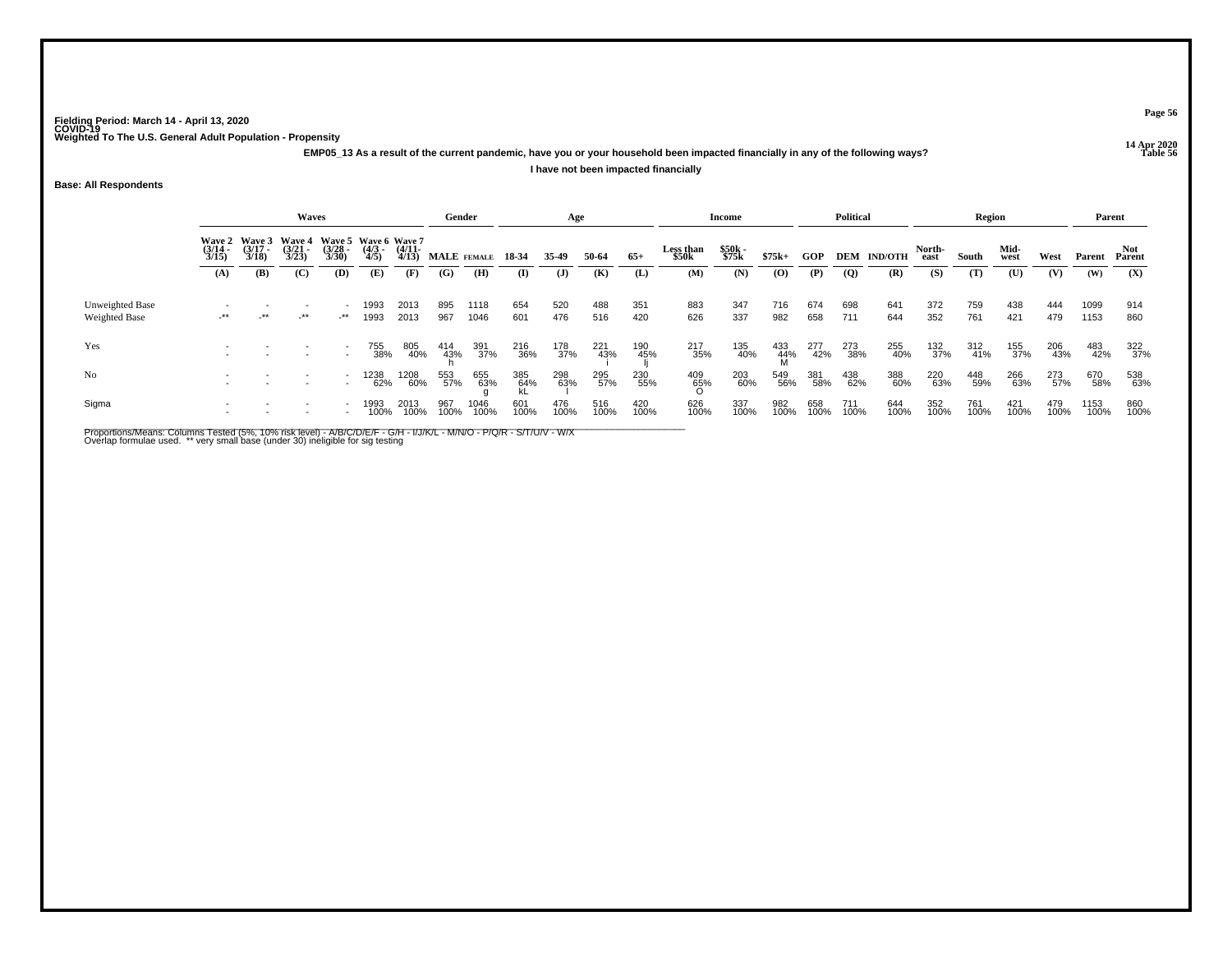## 14 Apr 2020<br>EMP06 If you were forced to rely on your savings due to the current pandemic, for how many months would you be able to live on the amount that you have saved? If you are not sure, please use your best estimate.

## **Base: All Respondents**

|                                              |                   |                   | <b>Waves</b>                                                   |                      |                           |                   |                         | Gender                |                      | Age                  |                        |                        |                      | <b>Income</b>      |                                          |                      | <b>Political</b> |                      |                                           | Region                          |                        |                       | Parent                |                        |
|----------------------------------------------|-------------------|-------------------|----------------------------------------------------------------|----------------------|---------------------------|-------------------|-------------------------|-----------------------|----------------------|----------------------|------------------------|------------------------|----------------------|--------------------|------------------------------------------|----------------------|------------------|----------------------|-------------------------------------------|---------------------------------|------------------------|-----------------------|-----------------------|------------------------|
|                                              | $(3/14 -$<br>3/15 | $(3/17 -$<br>3/18 | Wave 2 Wave 3 Wave 4 Wave 5 Wave 6 Wave 7<br>$(3/21 -$<br>3/23 | $(3/28 -$<br>3/30    | $(4/3 -$<br>4/5)          | $(4/11 -$<br>4/13 |                         | MALE FEMALE           | 18-34                | 35-49                | 50-64                  | $65+$                  | Less than<br>\$50k   | \$50k -<br>\$75k   | $$75k+$                                  | <b>GOP</b>           |                  | <b>DEM IND/OTH</b>   | North-<br>east                            | South                           | Mid-<br>west           | West                  | Parent                | <b>Not</b><br>Parent   |
|                                              | (A)               | <b>(B)</b>        | (C)                                                            | (D)                  | (E)                       | (F)               | (G)                     | (H)                   | (I)                  | $\mathbf{J}$         | (K)                    | (L)                    | (M)                  | (N)                | $\boldsymbol{\left( \mathbf{O} \right)}$ | (P)                  | $\overline{Q}$   | (R)                  | (S)                                       | (T)                             | (U)                    | (V)                   | (W)                   | (X)                    |
| Unweighted Base<br><b>Weighted Base</b>      | $^{\star\star}$   | $\star\star$      | $\cdot$ **                                                     | $\cdot^{\star\star}$ | 1993<br>1993              | 2013<br>2013      | 895<br>967              | 1118<br>1046          | 654<br>601           | 520<br>476           | 488<br>516             | 351<br>420             | 883<br>626           | 347<br>337         | 716<br>982                               | 674<br>658           | 698<br>711       | 641<br>644           | 372<br>352                                | 759<br>761                      | 438<br>421             | 444<br>479            | 1099<br>1153          | 914<br>860             |
| Would not be able to live<br>on amount saved |                   |                   |                                                                |                      | 212<br>11%                | 210<br>10%        | $52\phantom{.}5\%$      | 158<br>15%<br>G       | $^{56}_{9\%}$        | 67<br>14%<br>IL      | 51<br>10%              | $\substack{35 \\ 8\%}$ | 134<br>21%<br>NO     | 33<br>10%<br>O     | $\frac{39}{4\%}$                         | $^{47}_{7\%}$        | 11%<br>D         | 87<br>$\frac{14}{p}$ | $^{20}_{6\%}$                             | 88<br>12%<br>S                  | $^{48}_{11\%}$         | 55<br>11%<br>S        | 119<br>10%            | $\frac{91}{11\%}$      |
|                                              |                   |                   |                                                                |                      | 245<br>12%                | 255<br>13%        | 92<br>9%                | 164<br>$\frac{16}{9}$ | 85<br>14%            | 69<br>14%            | 62<br>12%              | 40<br>9%               | $\frac{124}{20\%}$   | 60<br>18%<br>O     | $^{64}_{7\%}$                            | 11%                  | 90<br>13%        | 94<br>15%            | 43<br>12%                                 | 100<br>13%                      | 42<br>10%              | 71<br>15%<br>u        | 136<br>12%            | $\frac{120}{14\%}$     |
| $\overline{c}$                               |                   |                   |                                                                |                      | 257<br>13%                | 252<br>13%        | 116<br>12%              | 136<br>13%            | 105<br>18%<br>KL     | 68<br>14%            | 56<br>11%              | $^{23}_{5\%}$          | 85<br>14%<br>$\circ$ | 54<br>16%<br>O     | 100<br>10%                               | 78<br>12%            | 91<br>13%        | 84<br>13%            | 38<br>11%                                 | 108<br>14%<br>$\mathbf{v}$      | 58<br>14%              | 47<br>10%             | 138<br>12%            | $\frac{115}{13\%}$     |
| 3                                            |                   |                   |                                                                |                      | 265<br>13%                | 287<br>14%        | $\frac{162}{17\%}$<br>н | 125<br>12%            | 101<br>17%<br>Kl     | 93<br>19%<br>KL      | $^{46}_{9\%}$          | 47<br>11%              | 98<br>16%            | 53<br>16%          | 130<br>13%                               | 96<br>15%<br>R       | 130<br>18%<br>R  | 61<br>10%            | 55<br>16%                                 | $\frac{111}{15\%}$              | 53<br>12%              | 68<br>14%             | 169<br>15%            | $\frac{118}{14\%}$     |
| $\overline{4}$                               |                   |                   |                                                                |                      | $\frac{104}{5\%}$         | $\frac{111}{5\%}$ | $^{62}_{6\%}$           | $^{49}_{\ 5\%}$       | $^{46}_{8\%}$<br>kĹ  | $^{27}_{6\%}$        | $^{22}_{4\%}$          | $\frac{15}{4\%}$       | $^{22}_{4\%}$        | $\frac{13}{4\%}$   | $^{72}_{7\%}$<br>Mn                      | $\frac{44}{7%}$      | $\frac{32}{4\%}$ | $^{35}_{\ 5\%}$      | $\frac{28}{8\%}$                          | $^{29}_{4\%}$                   | $^{27}_{6\%}$          | $^{27}_{6\%}$         | 65<br>6%              | $\substack{46 \\ 5\%}$ |
| 5                                            |                   |                   |                                                                |                      | $\frac{96}{5\%}$          | $^{80}_{4\%}$     | $^{49}_{\ 5\%}$         | $\frac{31}{3%}$       | 47<br>8%             | $\frac{13}{3%}$      | $\frac{13}{3\%}$       | 7<br>2%                | 16<br>2%             | $\frac{8}{2%}$     | $^{56}_{6\%}$<br><b>MN</b>               | $^{28}_{4\%}$        | $^{25}_{3\%}$    | $^{27}_{4\%}$        | $^{17}_{\hphantom{1}5\%}_{\hphantom{1}0}$ | $^{28}_{4\%}$                   | 2%                     | $^{\rm 29}_{\rm 6\%}$ | $\frac{34}{3%}$       | $^{46}_{5\%}$          |
| 6                                            |                   |                   |                                                                |                      | 232 <sub>%</sub>          | 239<br>12%        | h<br>124<br>13%         | 115<br>11%            | JKL<br>$^{43}_{7\%}$ | 56<br>12%            | 94<br>18%              | 46<br>11%              | $\frac{46}{7%}$      | 34<br>10%          | 139<br>14%                               | 78<br>12%            | 87<br>12%        | 75<br>12%            | 43<br>12%                                 | $\mathsf{u}$<br>92 <sub>%</sub> | 59<br>14%              | 46<br>10%             | $^{142}_{12\%}$       | 97<br>11%              |
| $7 - 11$                                     |                   |                   |                                                                |                      | $\frac{141}{7\%}$         | $\frac{111}{5\%}$ | $62\over 6\%$           | $^{49}_{\ 5\%}$       | 37<br>6%             | $^{24}_{\ 5\%}$      | IJĹ<br>$^{25}_{\ 5\%}$ | $^{25}_{\ 6\%}$        | $^{28}_{4\%}$        | $\frac{14}{4\%}$   | м<br>$^{67}_{7\%}$                       | $^{31}_{\ 5\%}$      | $^{39}_{\ 5\%}$  | $^{41}_{6\%}$        | $^{21}_{6\%}$                             | $\frac{36}{5\%}$                | $\frac{16}{4\%}$       | $\frac{37}{8%}$       | $63 \atop 5\%$        | $^{47}_{6\%}$          |
| A year $(12)$                                |                   |                   |                                                                |                      | 190<br>10%                | 185<br>9%         | $\frac{90}{9\%}$        | 96<br>9%              | $^{46}_{\ 8\%}$      | $^{29}_{\ 6\%}$      | $^{46}_{9\%}$          | 65<br>16%              | $^{38}_{\ 6\%}$      | $^{23}_{7\%}$      | m<br>117<br>12%<br>MN                    | 59 <sub>9%</sub>     | $^{62}_{9\%}$    | 65<br>10%            | $\frac{32}{9\%}$                          | $^{65}_{9\%}$                   | 46<br>11%              | tu<br>$^{43}_{9\%}$   | $\frac{104}{9%}$      | $\frac{81}{9%}$        |
| $13 - 18$                                    |                   |                   |                                                                |                      | $\frac{35}{2\%}$          | $^{30}_{1\%}$     | $^{16}_{2\%}$           | $14_{1\%}$            | $\frac{4}{1%}$       | $\frac{3}{1\%}$      | $^{11}_{2\%}$          | IJŘ<br>11<br>_3%<br>iJ | 1%                   | $\frac{4}{1%}$     | $^{21}_{2\%}$                            | $\frac{9}{1%}$       | $^{13}_{2\%}$    | $\frac{8}{1%}$       | $\frac{2}{1}$ %                           | $^{15}_{2\%}$                   | $\frac{3}{1\%}$        | $^{10}_{2\%}$         | $^{17}_{1\%}$         | $^{13}_{2\%}$          |
| 19-23                                        |                   |                   |                                                                |                      | $\frac{11}{1%}$           |                   |                         | $\frac{2}{x}$         |                      | $\frac{2}{3}$        |                        |                        |                      |                    | m<br>$\overline{3}$                      |                      | $\frac{2}{x}$    |                      |                                           |                                 |                        | $\frac{2}{3}$         | $\vec{3}$             |                        |
| Two years (24)                               |                   |                   |                                                                |                      | 58<br>3%                  | 88<br>4%          | $^{46}_{\ 5\%}$         | 41<br>4%              | 1%                   | $\frac{8}{2%}$       | $^{40}_{8\%}$          | 31<br>7%               | 14<br>2%             | $\frac{9}{3%}$     | $^{63}_{6\%}$                            | $^{42}_{6\%}$        | $^{23}_{3\%}$    | $^{23}_{4\%}$        | $\frac{13}{4\%}$                          | $^{29}_{4\%}$                   | 31<br>7%               | 14<br>3%              | $5\%$ 5%              | $\frac{35}{4\%}$       |
| 25-29                                        |                   |                   |                                                                |                      | $\frac{2}{x}$             | e<br>17<br>1%     | $^{12}_{1\%}$           | $6\frac{1}{1%}$       | 6/1%                 | $6\frac{6}{1%}$      | IJ<br>4<br>1%          | IJ                     | 4<br>1%              |                    | <b>MN</b><br>$\frac{13}{1\%}$            | Qr<br>6<br>1%        | $\frac{5}{1\%}$  | 7<br>1%              | $\frac{9}{3\%}$                           | $\overline{3}$                  | sTV<br>$\frac{3}{1\%}$ | $\frac{2}{x}$         | $\frac{15}{1\%}$      | $\frac{2}{x}$          |
| $30 - 35$                                    |                   |                   |                                                                |                      | $^{19}_{1\%}$             | Ė<br>$14_{1\%}$   | $\frac{9}{1\%}$         | 4                     | $\frac{4}{1%}$       | $^{7}_{2\%}$         |                        |                        | $\frac{2}{3}$        |                    | n.<br>$\frac{12}{1\%}$                   | $\frac{6}{1}$ %      | $\frac{3}{4}$    | $\frac{4}{1}$ %      | $\frac{3}{1\%}$                           | $\frac{7}{1%}$                  |                        | 3<br>1%               | X.<br>$\frac{12}{1%}$ | $\frac{2}{x}$          |
| Three years $(36)$                           |                   |                   |                                                                |                      | $^{125}_{\phantom{1}6\%}$ | 130<br>6%         | $^{72}_{7\%}$           | 58<br>6%              | $^{10}_{2\%}$        | k<br>$\frac{5}{1\%}$ | $^{44}_{9\%}$          | 72<br>17%<br>IJK       | 11<br>2%             | $\frac{32}{9\%}$ M | m<br>87<br>$M^9$                         | 63<br>$\frac{10}{9}$ | $^{35}_{\ 5\%}$  | $\frac{32}{5\%}$     | $^{27}_{\ 8\%}$                           | $^{48}_{6\%}$                   | $^{28}_{7\%}$          | $^{27}_{\ 6\%}$       | x<br>$\frac{84}{7\%}$ | $^{46}_{\ 5\%}$        |
| Mean (Incl. 0)                               |                   |                   |                                                                |                      | 7.4                       | 7.6               | 8.5<br>H                | 6.7                   | 5.1                  | 4.9                  | 9.1                    | $12.4$<br>IJK          | 4.3                  | $7\frac{3}{M}$     | 9.9<br>MN                                | $\frac{9.2}{QR}$     | 6.7              | 6.9                  | 8.4                                       | 7.3                             | 8.1                    | 7.1                   | $^{8.1}_{\times}$     | 6.9                    |
| Std. Dev. (Incl. 0)                          |                   |                   |                                                                |                      | 9.41                      | 9.68              | 10.09                   | 9.20                  | 6.49                 | 6.59                 | IJ<br>10.66            | 12.56                  | 6.65                 | 10.45              | 10.57                                    | 10.96                | 8.80             | 9.00                 | 10.28                                     | 9.59                            | 9.92                   | 9.11                  | 10.19                 | 8.91                   |

Proportions/Means: Columns Tested (5%, 10% risk level) - A/B/C/D/E/F - G/H - I/J/K/L - M/N/O - P/Q/R - S/T/U/V - W/X<br>Overlap formulae used. \*\* very small base (under 30) ineligible for sig testing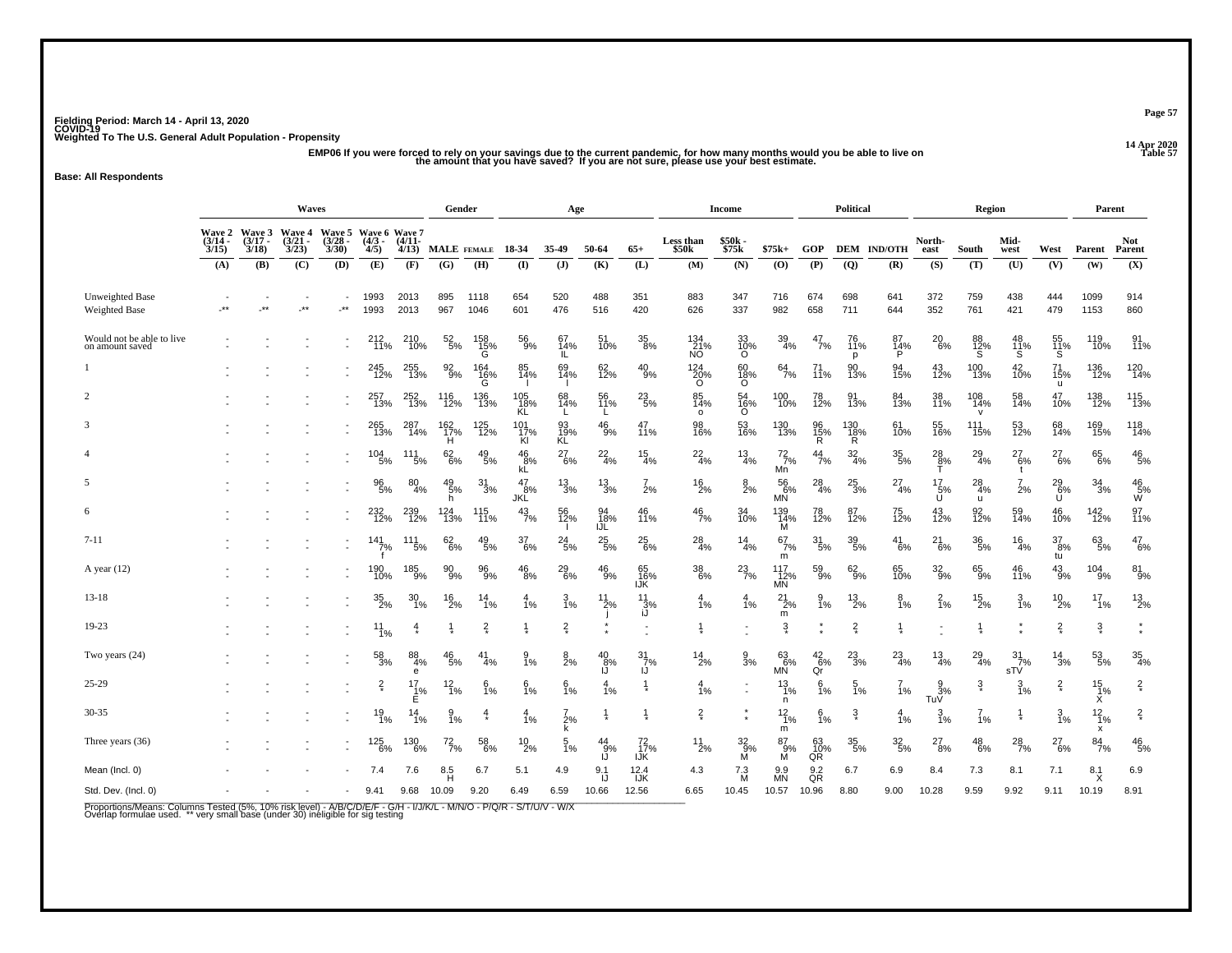# 14 Apr 2020<br>EMP06 If you were forced to rely on your savings due to the current pandemic, for how many months would you be able to live on the amount that you have saved? If you are not sure, please use your best estimate.

#### **Base: All Respondents**

|                     |                                                                                                                                                                                                                                           |        | Waves                                                |                          |              |              | Gender      |              |             | Age          |             |             |                           | <b>Income</b>  |             |             | <b>Political</b> |                |                | Region      |              |             |              | Parent        |
|---------------------|-------------------------------------------------------------------------------------------------------------------------------------------------------------------------------------------------------------------------------------------|--------|------------------------------------------------------|--------------------------|--------------|--------------|-------------|--------------|-------------|--------------|-------------|-------------|---------------------------|----------------|-------------|-------------|------------------|----------------|----------------|-------------|--------------|-------------|--------------|---------------|
|                     | Wave 2 Wave 3<br>Wave 5 Wave 6 Wave 7<br><b>Wave 4</b><br>$\frac{(3/17)}{3/18}$<br>$\frac{(3/21)}{3/23}$<br>$\frac{(3/28)}{3/30}$<br>$\frac{(4/3)}{4/5}$<br>$(4/11 -$<br>$\frac{(3/14)}{3/15}$<br>4/13<br>(B)<br>(C)<br>(D)<br>(E)<br>(A) |        |                                                      |                          |              |              | MALE FEMALE |              | 18-34       | 35-49        | 50-64       | $65+$       | <b>Less than</b><br>\$50k | \$50k<br>\$75k | $$75k+$     | GOP         | DEM              | <b>IND/OTH</b> | North-<br>east | South       | Mid-<br>west | West        | Parent       | Not<br>Parent |
|                     |                                                                                                                                                                                                                                           |        |                                                      |                          |              | (F)          | (G)         | (H)          | $\bf{I}$    | $\mathbf{J}$ | (K)         | (L)         | (M)                       | (N)            | $\bf{(0)}$  | (P)         | $\boldsymbol{Q}$ | (R)            | (S)            | (T)         | (U)          | (V)         | (W)          | (X)           |
| Weighted Base       | -**                                                                                                                                                                                                                                       | $-***$ | -**                                                  | -**                      | 1993         | 2013         | 967         | 1046         | 601         | 476          | 516         | 420         | 626                       | 337            | 982         | 658         | 711              | 644            | 352            | 761         | 421          | 479         | 1153         | 860           |
| Std. Err. (Incl. 0) |                                                                                                                                                                                                                                           |        | $\overline{\phantom{0}}$                             | $\overline{\phantom{a}}$ | 0.21         | 0.22         | 0.34        | 0.28         | 0.25        | 0.29         | 0.48        | 0.67        | 0.22                      | 0.56           | 0.39        | 0.42        | 0.33             | 0.36           | 0.53           | 0.35        | 0.47         | 0.43        | 0.31         | 0.29          |
| Median (Incl. 0)    |                                                                                                                                                                                                                                           |        |                                                      |                          |              |              |             |              |             |              |             | 6           |                           |                |             |             |                  |                |                |             |              |             |              |               |
| Sigma               | $\overline{\phantom{a}}$                                                                                                                                                                                                                  |        | $\overline{\phantom{a}}$<br>$\overline{\phantom{a}}$ |                          | 1993<br>100% | 2013<br>100% | 967<br>100% | 1046<br>100% | 601<br>100% | 476<br>100%  | 516<br>100% | 420<br>100% | 626<br>100%               | 337<br>100%    | 982<br>100% | 658<br>100% | 711<br>100%      | 644<br>100%    | 352<br>100%    | 761<br>100% | 421<br>100%  | 479<br>100% | 1153<br>100% | 860<br>100%   |

Proportions/Means: Columns Tested (5%, 10% risk level) - A/B/C/D/E/F - G/H - I/J/K/L - M/N/O - P/Q/R - S/T/U/V - W/X<br>Overlap formulae used. \*\* very small base (under 30) ineligible for sig testing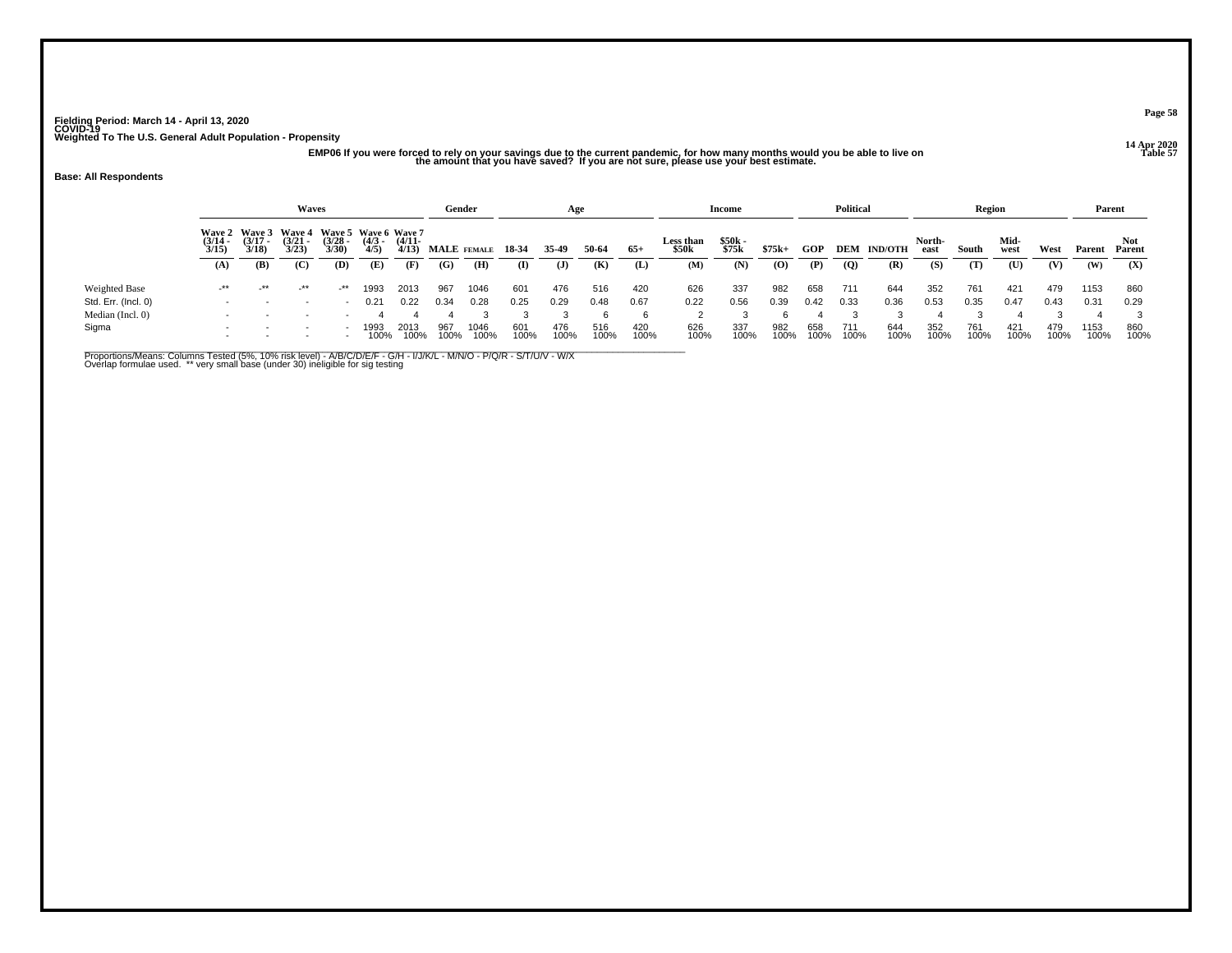**14 Apr 2020 EMP07 Which of the following should have to happen before Americans can return to work? Please select all that apply.**

#### **Base: All Respondents**

|                                                                                     |                           |                                    | <b>Waves</b>                |                                    |                                  |                                           | Gender          |              |                   | Age              |               |                   |                    | <b>Income</b>     |                    |               | <b>Political</b>  |                |                | <b>Region</b>    |                   |                 | Parent       |                      |
|-------------------------------------------------------------------------------------|---------------------------|------------------------------------|-----------------------------|------------------------------------|----------------------------------|-------------------------------------------|-----------------|--------------|-------------------|------------------|---------------|-------------------|--------------------|-------------------|--------------------|---------------|-------------------|----------------|----------------|------------------|-------------------|-----------------|--------------|----------------------|
|                                                                                     | Wave 2<br>(3/14 -<br>3/15 | <b>Wave 3</b><br>$(3/17 -$<br>3/18 | Wave 4<br>$(3/21 -$<br>3/23 | <b>Wave 5</b><br>$(3/28 -$<br>3/30 | Wave 6 Wave 7<br>$(4/3 -$<br>4/5 | $(4/11 -$<br>4/13                         | MALE FEMALE     |              | 18-34             | 35.49            | 50-64         | $65+$             | Less than<br>\$50k | $$50k -$<br>\$75k | $$75k+$            | GOP           | DEM               | <b>IND/OTH</b> | North-<br>east | South            | Mid-<br>west      | West            | Parent       | <b>Not</b><br>Parent |
|                                                                                     | (A)                       | (B)                                | (C)                         | (D)                                | (E)                              | (F)                                       | (G)             | (H)          | (I)               | ( <b>J</b> )     | (K)           | (L)               | (M)                | (N)               | (0)                | (P)           | $\overline{Q}$    | (R)            | (S)            | (T)              | (U)               | (V)             | (W)          | (X)                  |
| Unweighted Base                                                                     |                           |                                    |                             |                                    |                                  | 2013                                      | 895             | 1118         | 654               | 520              | 488           | 351               | 883                | 347               | 716                | 674           | 698               | 641            | 372            | 759              | 438               | 444             | 1099         | 914                  |
| <b>Weighted Base</b>                                                                | $***$                     |                                    | $***$                       | $\cdot^{\star\star}$               | $-***$                           | 2013                                      | 967             | 1046         | 601               | 476              | 516           | 420               | 626                | 337               | 982                | 658           | 711               | 644            | 352            | 761              | 421               | 479             | 1153         | 860                  |
| Number of cases go down                                                             |                           |                                    |                             |                                    |                                  | 1480<br>74%                               | 688<br>71%      | 792<br>76%   | 385<br>64%        | 330<br>69%       | 406<br>79%    | 359<br>85%<br>IJk | 432<br>69%         | 266<br>79%        | $\frac{742}{76\%}$ | 492<br>75%    | 528<br>74%        | 461<br>72%     | 255<br>72%     | 555<br>73%       | 338<br>80%<br>STV | 332<br>69%      | 847<br>73%   | 633<br>74%           |
| Proper testing place (e.g., adequate access to tests<br>that are fast and accurate) |                           |                                    |                             |                                    |                                  | 1359<br>67%                               | 633<br>65%      | 726<br>69%   | 353<br>59%        | 299<br>63%       | 366<br>71%    | 340<br>81%<br>IJK | 402<br>64%         | 235<br>70%        | 680<br>69%         | 427<br>65%    | 526<br>74%<br>PR. | 406<br>63%     | 225<br>64%     | 513<br>67%       | 288<br>68%        | 332<br>69%      | 773<br>67%   | 586<br>68%           |
| A COVID-19 vaccine has<br>been created                                              |                           |                                    |                             |                                    |                                  | 1153<br>57%                               | 567<br>59%      | 586<br>56%   | 380<br>63%<br>JKL | 264<br>55%       | 279<br>54%    | 230<br>55%        | 346<br>55%         | 194<br>57%        | 571<br>58%         | 373<br>57%    | 457<br>64%<br>PR  | 323<br>50%     | 207<br>59%     | 422<br>56%       | 238<br>57%        | 286<br>60%      | 673<br>58%   | 480<br>56%           |
| Other                                                                               |                           |                                    |                             |                                    |                                  | $\frac{93}{5\%}$                          | $^{44}_{\ 5\%}$ | 49<br>5%     | 36<br>6%          | $^{20}_{4\%}$    | $^{24}_{5\%}$ | 13<br>3%          | $\frac{33}{5\%}$   | $\frac{5}{2}$ %   | 51<br>5%           | 26<br>4%      | 20<br>3%          | 47<br>7%<br>PÓ | 21<br>$-6%$    | $^{41}_{\ 5\%}$  | $^{16}_{4\%}$     | $\frac{15}{3%}$ | 46<br>4%     | $^{48}_{6\%}$        |
| None of these - Americans<br>should return to work as<br>soon as possible           |                           |                                    |                             |                                    |                                  | $\begin{array}{c} 118 \\ 6\% \end{array}$ | 54<br>6%        | 64<br>6%     | 36<br>6%          | $\frac{35}{7\%}$ | $^{29}_{6\%}$ | 17<br>4%          | 54<br>9%<br>nО     | $^{18}_{\ 5\%}$   | $\frac{35}{4\%}$   | $^{43}_{7\%}$ | $^{23}_{3\%}$     | 51<br>8%       | $^{15}_{4\%}$  | $\frac{50}{7\%}$ | $^{24}_{6\%}$     | $^{28}_{6\%}$   | 57<br>5%     | $^{60}_{7\%}$        |
| Sigma                                                                               |                           |                                    |                             |                                    |                                  | 4203<br>209%                              | 1985<br>205%    | 2218<br>212% | 1191<br>198%      | 948<br>199%      | 1105<br>214%  | 959<br>228%       | 1268<br>202%       | 718<br>213%       | 2080<br>212%       | 1361<br>207%  | 1554<br>219%      | 1288<br>200%   | 723<br>205%    | 1582<br>208%     | 904<br>215%       | 993<br>207%     | 2396<br>208% | 1807<br>210%         |

Proportions/Means: Columns Tested (5%, 10% risk level) - A/B/C/D/E/F - G/H - I/J/K/L - M/N/O - P/Q/R - S/T/U/V - W/X<br>Overlap formulae used. \*\* very small base (under 30) ineligible for sig testing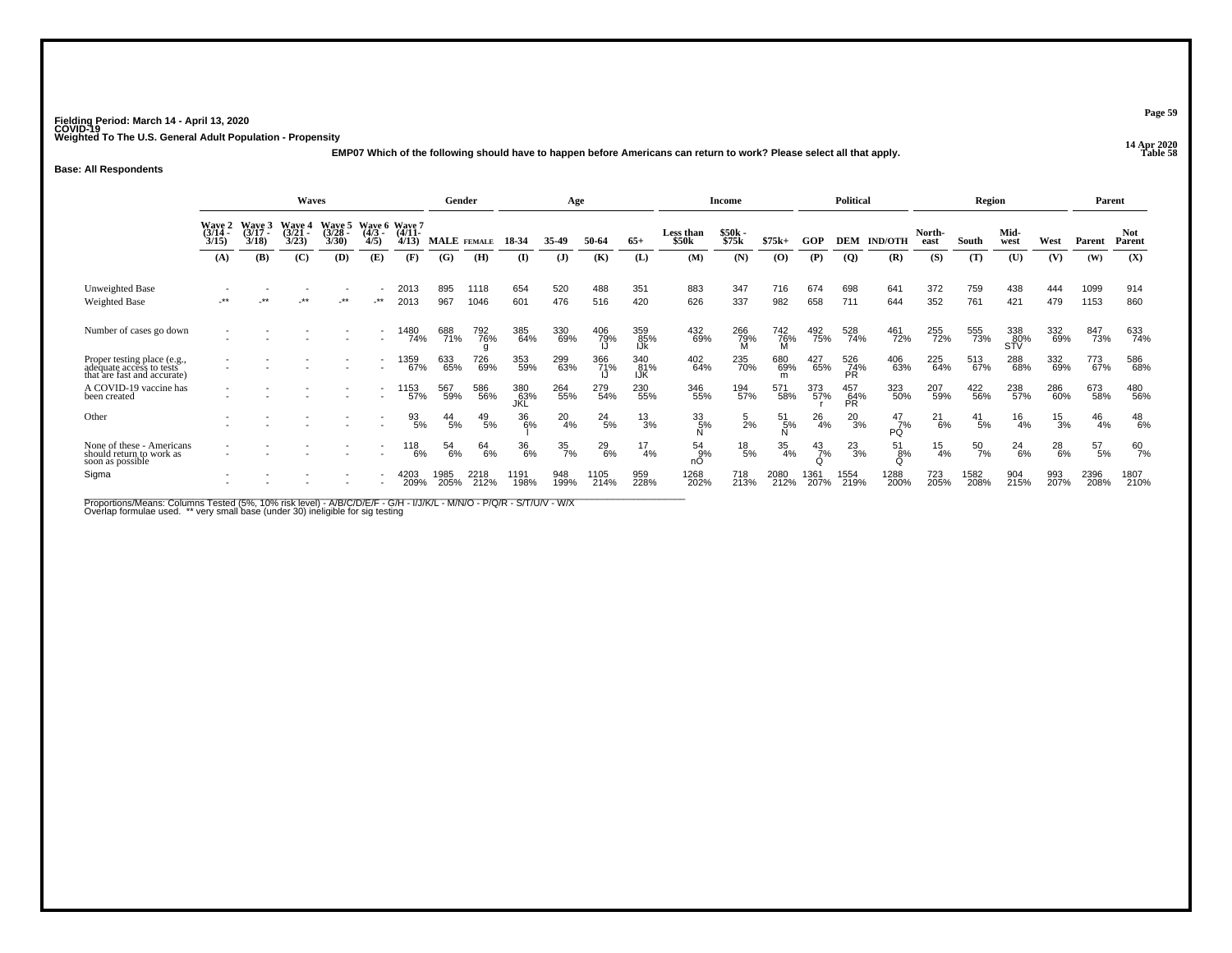#### **14 Apr 2020 ECN01 Are you aware that the deadline to file taxes has been extended?Table 59**

**Base: All Respondents**

|                                         |                       |                                        | Waves                    |        |                                                                 |              | Gender      |              |                    | Age             |                  |                  |                    | <b>Income</b>  |                 |                 | Political      |                |                | Region      |              |             | Parent       |                |
|-----------------------------------------|-----------------------|----------------------------------------|--------------------------|--------|-----------------------------------------------------------------|--------------|-------------|--------------|--------------------|-----------------|------------------|------------------|--------------------|----------------|-----------------|-----------------|----------------|----------------|----------------|-------------|--------------|-------------|--------------|----------------|
|                                         | $\frac{(3/14)}{3/15}$ | Wave 2 Wave 3<br>$\frac{(3/17)}{3/18}$ | Waye 4<br>(3/21<br>3/23) |        | Wave 5 Wave 6 Wave 7<br>(3/28 - (4/3 - (4/11 - 3/30) 4/5) 4/13) |              | MALE FEMALE |              | 18-34              | 35-49           | 50-64            | $65+$            | Less than<br>\$50k | \$50k<br>\$75k | $$75k+$         | <b>GOP</b>      | DEM            | <b>IND/OTH</b> | North-<br>east | South       | Mid-<br>west | West        | Parent       | Not.<br>Parent |
|                                         | (A)                   | (B)                                    | (C)                      | (D)    | (E)                                                             | (F)          | (G)         | (H)          | $\mathbf{I}$       | $\mathbf{J}$    | (K)              | (L)              | (M)                | (N)            | (0)             | (P)             | $\overline{Q}$ | (R)            | (S)            | (T)         | (U)          | (V)         | (W)          | (X)            |
| Unweighted Base<br><b>Weighted Base</b> | $\star$               | $\cdot$ **                             | $-***$                   | $-***$ | $-***$                                                          | 2013<br>2013 | 895<br>967  | 1118<br>1046 | 654<br>601         | 520<br>476      | 488<br>516       | 351<br>420       | 883<br>626         | 347<br>337     | 716<br>982      | 674<br>658      | 698<br>711     | 641<br>644     | 372<br>352     | 759<br>761  | 438<br>421   | 444<br>479  | 1099<br>1153 | 914<br>860     |
| Yes                                     |                       |                                        |                          |        | $\overline{\phantom{a}}$<br>$\overline{\phantom{a}}$            | 1781<br>88%  | 843<br>87%  | 938<br>90%   | 484<br>81%         | 413<br>87%      | 485<br>94%<br>IJ | 398<br>95%<br>IJ | 534<br>85%         | 304<br>90%     | 890<br>91%<br>M | 598<br>91%<br>R | 628<br>88%     | 555<br>86%     | 315<br>89%     | 676<br>89%  | 376<br>89%   | 413<br>86%  | 1033<br>90%  | 748<br>87%     |
| No                                      |                       |                                        |                          |        | $\overline{\phantom{a}}$                                        | 232<br>12%   | 124<br>13%  | 108<br>10%   | 117<br>_19%<br>JKL | 63<br>13%<br>KL | $^{30}_{6\%}$    | $^{22}_{5\%}$    | 92<br>15%          | 33<br>10%      | 93<br>9%        | 60<br>9%        | 83<br>12%      | 89<br>14%      | 37<br>11%      | 84<br>11%   | 45<br>11%    | 66<br>14%   | 120<br>10%   | 112<br>13%     |
| Sigma                                   |                       |                                        |                          |        |                                                                 | 2013<br>100% | 967<br>100% | 1046<br>100% | 601<br>100%        | 476<br>100%     | 516<br>100%      | 420<br>100%      | 626<br>100%        | 337<br>100%    | 982<br>100%     | 658<br>100%     | 711<br>100%    | 644<br>100%    | 352<br>100%    | 761<br>100% | 421<br>100%  | 479<br>100% | 1153<br>100% | 860<br>100%    |

Proportions/Means: Columns Tested (5%, 10% risk level) - A/B/C/D/E/F - G/H - I/J/K/L - M/N/O - P/Q/R - S/T/U/V - W/X<br>Overlap formulae used. \*\* very small base (under 30) ineligible for sig testing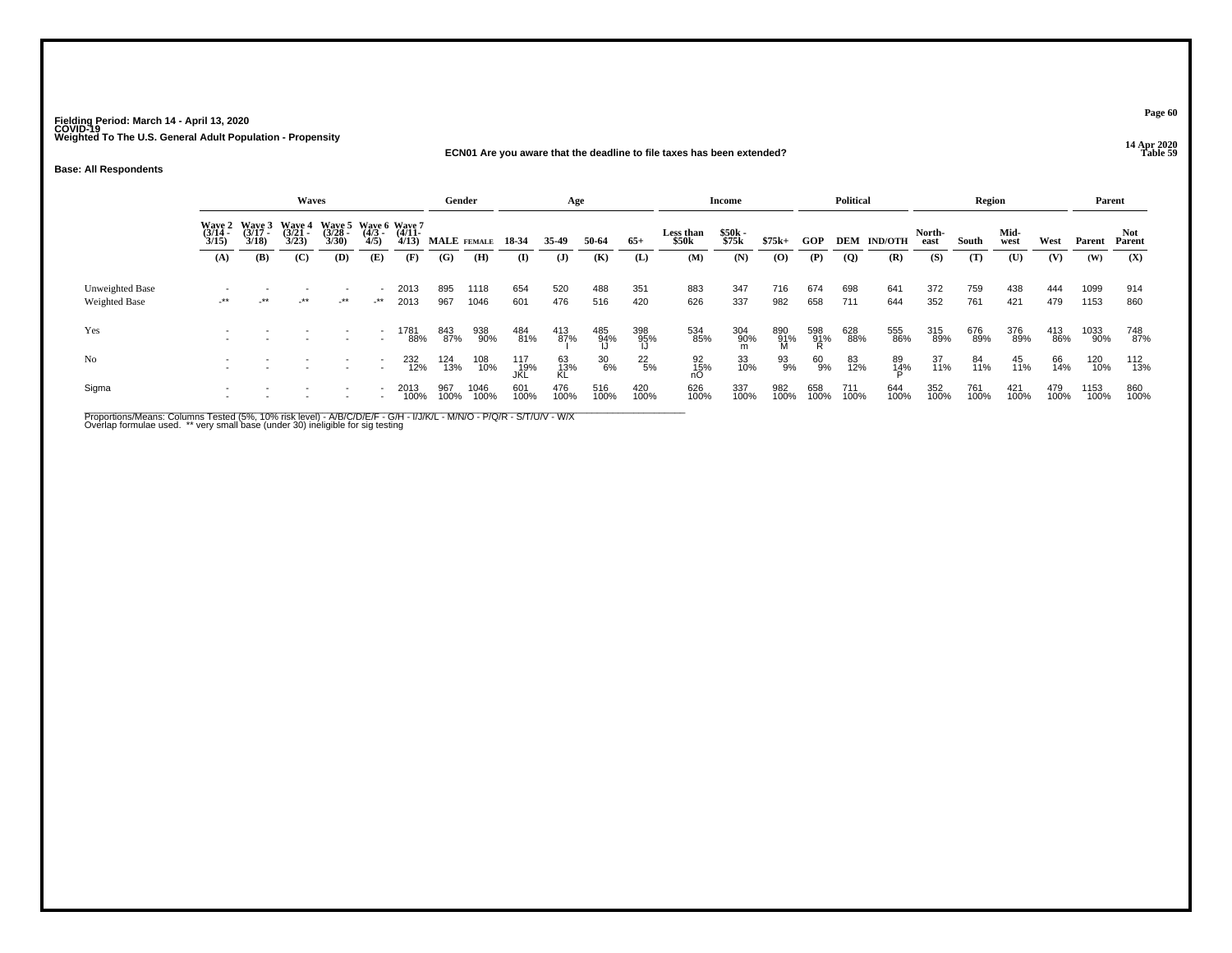## **14 Apr 2020 ECN02 Will you be taking advantage of the extended tax deadline due to COVID-19?**

**Base: All Respondents**

|                                  |                       |                                               | Waves                 |                       |                                             |                   | Gender             |              |                  | Age                |             |             |                    | <b>Income</b>   |                   |             | <b>Political</b> |                    |                | Region              |                   |             | Parent       |                |
|----------------------------------|-----------------------|-----------------------------------------------|-----------------------|-----------------------|---------------------------------------------|-------------------|--------------------|--------------|------------------|--------------------|-------------|-------------|--------------------|-----------------|-------------------|-------------|------------------|--------------------|----------------|---------------------|-------------------|-------------|--------------|----------------|
|                                  | $\frac{(3/14)}{3/15}$ | Wave 2 Wave 3 Wave 4<br>$\frac{(3717)}{3/18}$ | $\frac{(3721)}{3/23}$ | $\frac{(3728)}{3/30}$ | Wave 5 Wave 6 Wave 7<br>$\frac{(4/3)}{4/5}$ | $(4/11 -$<br>4/13 | <b>MALE</b> FEMALE |              | 18-34            | 35-49              | 50-64       | $65+$       | Less than<br>\$50k | \$50k<br>\$75k  | $$75k+$           | GOP         |                  | <b>DEM IND/OTH</b> | North-<br>east | South               | Mid-<br>west      | West        | Parent       | Not.<br>Parent |
|                                  | (A)                   | (B)                                           | (C)                   | (D)                   | (E)                                         | (F)               | (G)                | (H)          | (I)              | $\mathbf{J}$       | (K)         | (L)         | (M)                | (N)             | (0)               | (P)         | $\overline{Q}$   | (R)                | (S)            | (T)                 | (U)               | (V)         | (W)          | (X)            |
| Unweighted Base<br>Weighted Base | -**                   | -**                                           | $-***$                | $-***$                | _**                                         | 2013<br>2013      | 895<br>967         | 1118<br>1046 | 654<br>601       | 520<br>476         | 488<br>516  | 351<br>420  | 883<br>626         | 347<br>337      | 716<br>982        | 674<br>658  | 698<br>711       | 641<br>644         | 372<br>352     | 759<br>761          | 438<br>421        | 444<br>479  | 1099<br>1153 | 914<br>860     |
| Yes                              |                       |                                               |                       |                       | $\overline{\phantom{a}}$                    | 858<br>43%        | 445<br>46%         | 414<br>40%   | 305<br>51%<br>KL | 218<br>-46%<br>-KL | 194<br>38%  | 141<br>34%  | 231<br>37%         | 133<br>39%      | 474<br>-48%<br>MN | 272<br>41%  | 320<br>45%       | 266<br>41%         | 170<br>48%     | 321<br>- 42%<br>- Ս | 143<br>34%        | 224<br>47%  | 517<br>45%   | 342<br>40%     |
| No                               |                       |                                               |                       |                       | $\overline{\phantom{0}}$                    | 1155<br>57%       | 522<br>54%         | 632<br>60%   | 296<br>49%       | 258<br>54%         | 321<br>62%  | 279<br>66%  | 395<br>63%<br>O    | 204<br>61%<br>O | 508<br>52%        | 386<br>59%  | 391<br>55%       | 378<br>59%         | 182<br>52%     | 440<br>58%          | 278<br>66%<br>STV | 255<br>53%  | 637<br>55%   | 518<br>60%     |
| Sigma                            |                       |                                               |                       |                       |                                             | 2013<br>100%      | 967<br>100%        | 1046<br>100% | 601<br>100%      | 476<br>100%        | 516<br>100% | 420<br>100% | 626<br>100%        | 337<br>100%     | 982<br>100%       | 658<br>100% | 711<br>100%      | 644<br>100%        | 352<br>100%    | 761<br>100%         | 421<br>100%       | 479<br>100% | 1153<br>100% | 860<br>100%    |

Proportions/Means: Columns Tested (5%, 10% risk level) - A/B/C/D/E/F - G/H - I/J/K/L - M/N/O - P/Q/R - S/T/U/V - W/X<br>Overlap formulae used. \*\* very small base (under 30) ineligible for sig testing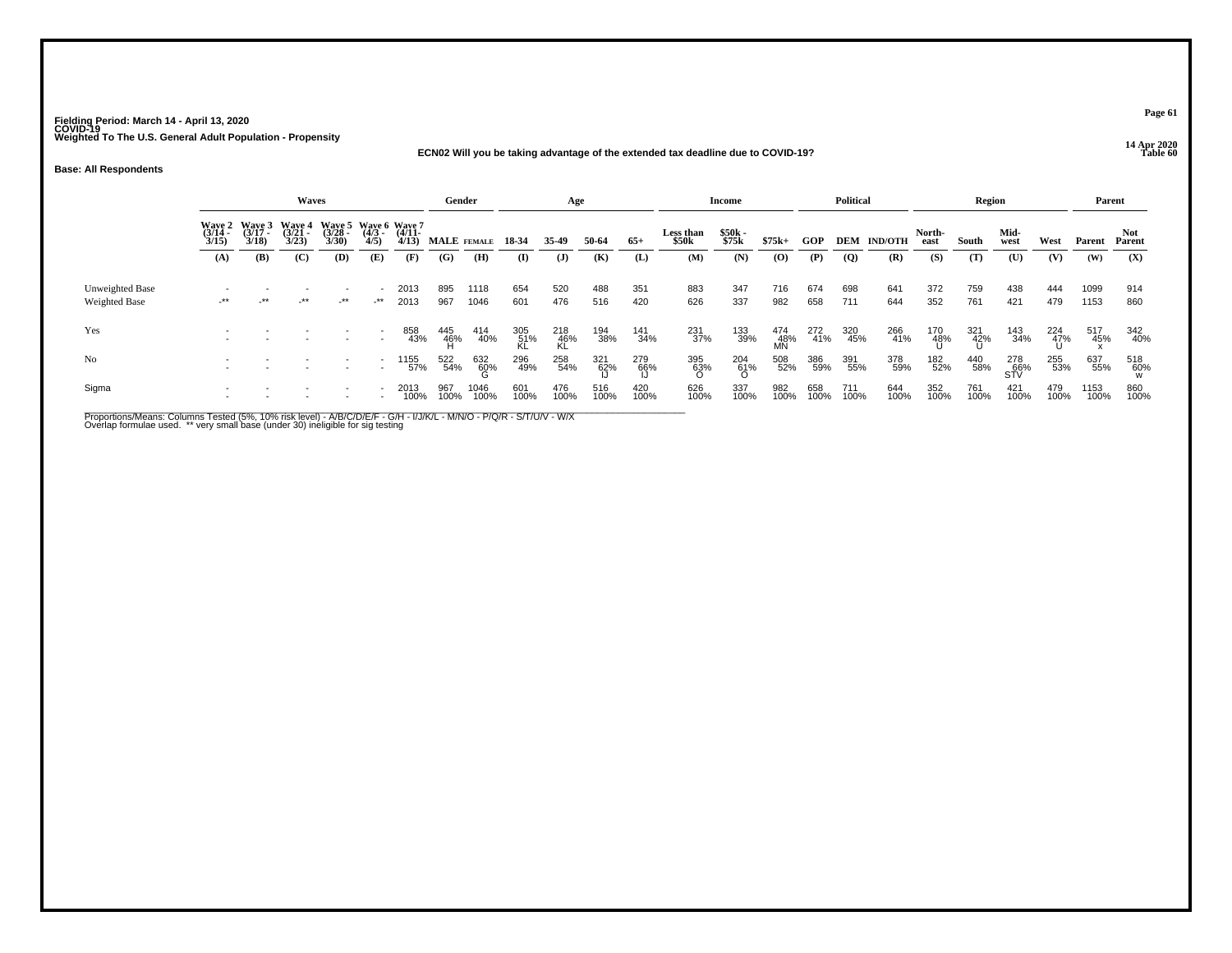**14 Apr 2020 ECN03 Which of the following benefits related to last month's stimulus package have you experienced? Please select all that apply.**

## **Base: All Respondents**

|                                                                                         |                             |                             | <b>Waves</b>                       |                             |                                  |                   | Gender             |                  |                  | Age              |                 |                    |                           | Income            |                    |                 | <b>Political</b>      |                  |                  | Region           |               |               | Parent        |                      |
|-----------------------------------------------------------------------------------------|-----------------------------|-----------------------------|------------------------------------|-----------------------------|----------------------------------|-------------------|--------------------|------------------|------------------|------------------|-----------------|--------------------|---------------------------|-------------------|--------------------|-----------------|-----------------------|------------------|------------------|------------------|---------------|---------------|---------------|----------------------|
|                                                                                         | Wave 2<br>$(3/14 -$<br>3/15 | Wave 3<br>$(3/17 -$<br>3/18 | <b>Wave 4</b><br>$(3/21 -$<br>3/23 | Wave 5<br>$(3/28 -$<br>3/30 | Wave 6 Wave 7<br>$(4/3 -$<br>4/5 | $(4/11 -$<br>4/13 | <b>MALE</b> FEMALE |                  | 18-34            | 35.49            | 50-64           | $65+$              | <b>Less than</b><br>\$50k | $$50k -$<br>\$75k | $$75k+$            | GOP             | DEM                   | <b>IND/OTH</b>   | North-<br>east   | South            | Mid-<br>west  | West          | Parent        | <b>Not</b><br>Parent |
|                                                                                         | (A)                         | (B)                         | (C)                                | (D)                         | (E)                              | (F)               | (G)                | (H)              | $\mathbf{I}$     | ( <b>J</b> )     | (K)             | (L)                | (M)                       | (N)               | (O)                | (P)             | $\overline{Q}$        | (R)              | (S)              | (T)              | (U)           | (V)           | (W)           | (X)                  |
| Unweighted Base<br>Weighted Base                                                        | $***$                       | **                          | $***$                              | -**                         | $\cdot$ **                       | 2013<br>2013      | 895<br>967         | 1118<br>1046     | 654<br>601       | 520<br>476       | 488<br>516      | 351<br>420         | 883<br>626                | 347<br>337        | 716<br>982         | 674<br>658      | 698<br>711            | 641<br>644       | 372<br>352       | 759<br>761       | 438<br>421    | 444<br>479    | 1099<br>1153  | 914<br>860           |
| I received a check from<br>the government                                               |                             |                             |                                    |                             | $\overline{\phantom{a}}$         | 289<br>14%        | 195<br>20%         | 93<br>9%         | 123<br>20%<br>KL | $^{102}_{22\%}$  | $^{45}_{9\%}$   | $^{18}_{4\%}$      | 53<br>9%                  | $^{27}_{8\%}$     | 196<br>20%<br>MN   | $^{112}_{17\%}$ | 117<br>$\frac{16}{R}$ | 60<br>9%         | 62<br>18%        | 94<br>12%        | 52<br>12%     | 80<br>17%     | 205<br>18%    | 83<br>10%            |
| I received additional<br>unemployment benefits                                          |                             |                             |                                    |                             | $\overline{\phantom{0}}$         | 210<br>10%        | 140<br>14%         | 70<br>7%         | 108<br>18%       | 68<br>14%<br>ΚĹ. | $^{25}_{\ 5\%}$ | $\frac{9}{2%}$     | 39<br>6%                  | $^{25}_{7\%}$     | 144<br>- 15%<br>MN | 84<br>13%<br>Đ  | 81<br>11%<br>R        | $^{45}_{7\%}$    | 63<br>18%<br>TUV | 63<br>8%         | 37<br>9%      | 47<br>10%     | 154<br>13%    | 55<br>6%             |
| Other                                                                                   |                             |                             |                                    |                             |                                  | 86<br>4%          | $^{49}_{\ 5\%}$    | $\frac{37}{4\%}$ | $^{43}_{7\%}$    | $^{17}_{4\%}$    | $^{17}_{3\%}$   | $\frac{9}{2}$ %    | 33/5%                     | $\frac{6}{2}$ %   | 39<br>4%           | $^{28}_{4\%}$   | $^{19}_{3\%}$         | 39<br>6%         | $^{17}_{5\%}$    | $\frac{36}{5\%}$ | $^{14}_{3\%}$ | $^{18}_{4\%}$ | $^{43}_{4\%}$ | $^{42}_{\ 5\%}$      |
| $N/A$ - I have not received<br>any benefits related to last<br>month's stimulus package |                             |                             |                                    |                             |                                  | 520<br>76%        | 655<br>68%         | 865<br>83%       | 371<br>62%       | 321<br>67%       | 440<br>85%      | 388<br>-92%<br>IJK | 510<br>81%                | 286<br>85%        | 677<br>69%         | 478<br>73%      | 526<br>74%            | 516<br>80%<br>PQ | 230<br>65%       | 596<br>78%       | 334<br>79%    | 360<br>75%    | 823<br>71%    | 697<br>81%<br>W      |
| Sigma                                                                                   |                             |                             |                                    |                             |                                  | 2104<br>105%      | 1039<br>107%       | 1065<br>102%     | 645<br>107%      | 508<br>107%      | 528<br>102%     | 423<br>101%        | 635<br>101%               | 345<br>102%       | 1056<br>108%       | 701<br>107%     | 743<br>105%           | 660<br>102%      | 373<br>106%      | 789<br>104%      | 437<br>104%   | 505<br>105%   | 1226<br>106%  | 878<br>102%          |

Proportions/Means: Columns Tested (5%, 10% risk level) - A/B/C/D/E/F - G/H - I/J/K/L - M/N/O - P/Q/R - S/T/U/V - W/X<br>Overlap formulae used. \*\* very small base (under 30) ineligible for sig testing

**Page 62**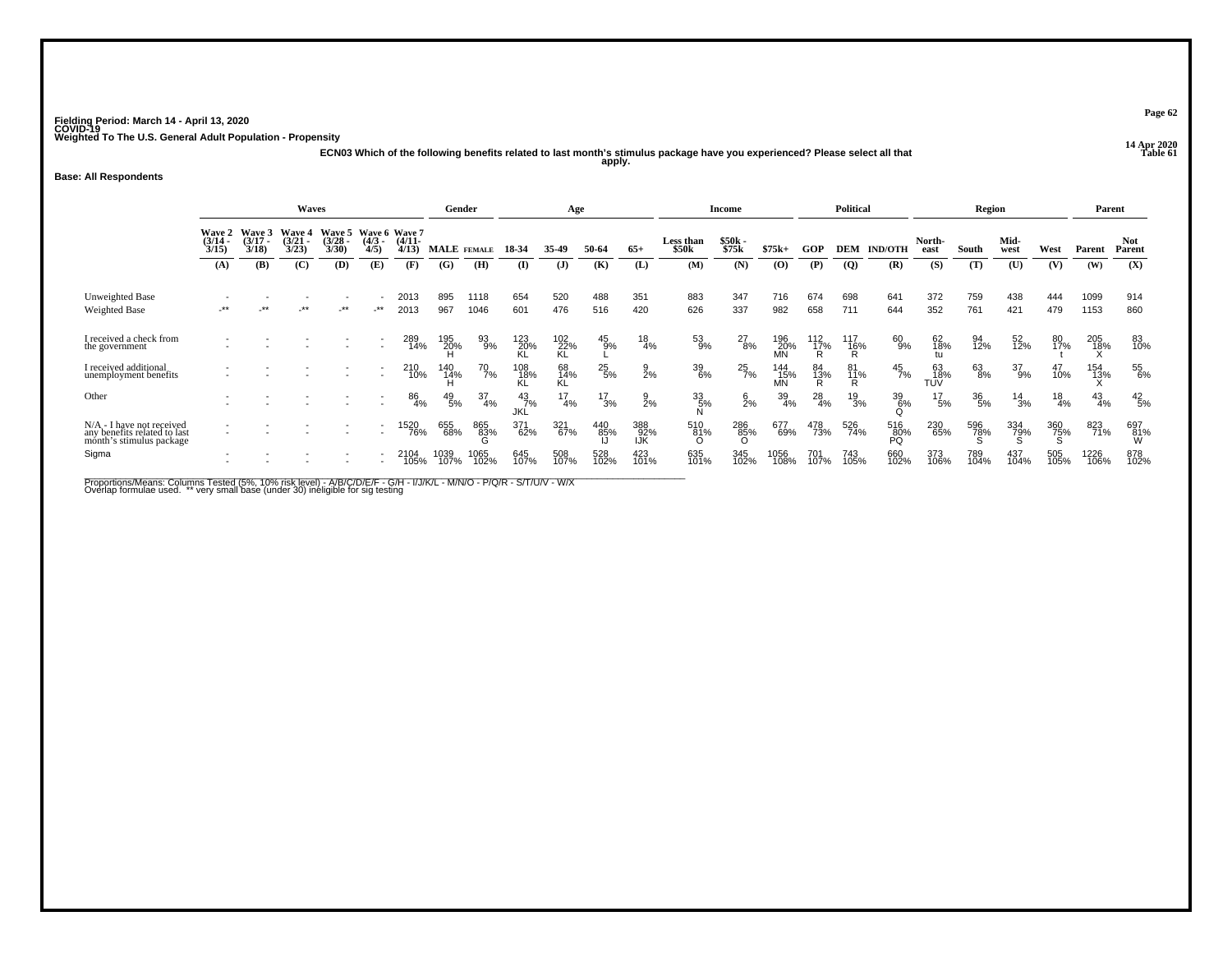## **14 Apr 2020 ECN04 Should large national retailers be allowed to postpone rent payments if they cannot afford it due to the coronavirus, even if they remain open for business?**

## **Base: All Respondents**

|                                  |                       |                                    | <b>Waves</b>                           |                                               |                     |                   | Gender      |              |              | Age              |             |             |                    | Income         |                |             | <b>Political</b> |                    |                | <b>Region</b> |              |             | Parent       |                |
|----------------------------------|-----------------------|------------------------------------|----------------------------------------|-----------------------------------------------|---------------------|-------------------|-------------|--------------|--------------|------------------|-------------|-------------|--------------------|----------------|----------------|-------------|------------------|--------------------|----------------|---------------|--------------|-------------|--------------|----------------|
|                                  | $\frac{(3/14)}{3/15}$ | Wave 2 Wave 3<br>$(3/17 -$<br>3/18 | <b>Wave 4</b><br>$\frac{(3/21)}{3/23}$ | Wave 5 Wave 6 Wave 7<br>$\frac{(3/28)}{3/30}$ | $\frac{(4/3)}{4/5}$ | $(4/11 -$<br>4/13 | MALE FEMALE |              | 18 34        | 35.49            | 50-64       | $65+$       | Less than<br>\$50k | \$50k<br>\$75k | $$75k+$        | GOP         |                  | <b>DEM IND/OTH</b> | North-<br>east | South         | Mid-<br>west | West        | Parent       | Not.<br>Parent |
|                                  | (A)                   | (B)                                | (C)                                    | (D)                                           | (E)                 | (F)               | (G)         | (H)          | $\bf{I}$     | ( <b>J</b> )     | (K)         | (L)         | (M)                | (N)            | $\overline{O}$ | (P)         | $\overline{Q}$   | (R)                | (S)            | (T)           | (U)          | (V)         | (W)          | (X)            |
| Unweighted Base<br>Weighted Base | $-***$                | $\cdot$ **                         | $-***$                                 | $\overline{\phantom{a}}$<br>$-***$            | _**                 | 2013<br>2013      | 895<br>967  | 1118<br>1046 | 654<br>601   | 520<br>476       | 488<br>516  | 351<br>420  | 883<br>626         | 347<br>337     | 716<br>982     | 674<br>658  | 698<br>711       | 641<br>644         | 372<br>352     | 759<br>761    | 438<br>421   | 444<br>479  | 1099<br>1153 | 914<br>860     |
| Yes                              |                       |                                    |                                        |                                               |                     | 1535<br>76%       | 739<br>76%  | 796<br>76%   | 478<br>- 80% | 380<br>80%<br>Kl | 371<br>72%  | 305<br>73%  | 473<br>76%         | 254<br>75%     | 764<br>78%     | 499<br>76%  | 559<br>79%       | 477<br>74%         | 270<br>77%     | 580<br>76%    | 310<br>74%   | 376<br>78%  | 898<br>78%   | 637<br>74%     |
| No                               |                       |                                    |                                        | $\overline{\phantom{a}}$                      |                     | 478<br>24%        | 228<br>24%  | 250<br>24%   | 123<br>20%   | 96<br>20%        | 144<br>28%  | 115<br>27%  | 153<br>24%         | 83<br>25%      | 219<br>22%     | 160<br>24%  | 152<br>21%       | 166<br>26%         | 83<br>23%      | 181<br>24%    | 111<br>26%   | 103<br>22%  | 256<br>22%   | 223<br>26%     |
| Sigma                            |                       |                                    |                                        |                                               |                     | 2013<br>100%      | 967<br>100% | 1046<br>100% | 601<br>100%  | 476<br>100%      | 516<br>100% | 420<br>100% | 626<br>100%        | 337<br>100%    | 982<br>100%    | 658<br>100% | 711<br>100%      | 644<br>100%        | 352<br>100%    | 761<br>100%   | 421<br>100%  | 479<br>100% | 1153<br>100% | 860<br>100%    |

Proportions/Means: Columns Tested (5%, 10% risk level) - A/B/C/D/E/F - G/H - I/J/K/L - M/N/O - P/Q/R - S/T/U/V - W/X<br>Overlap formulae used. \*\* very small base (under 30) ineligible for sig testing

**Page 63**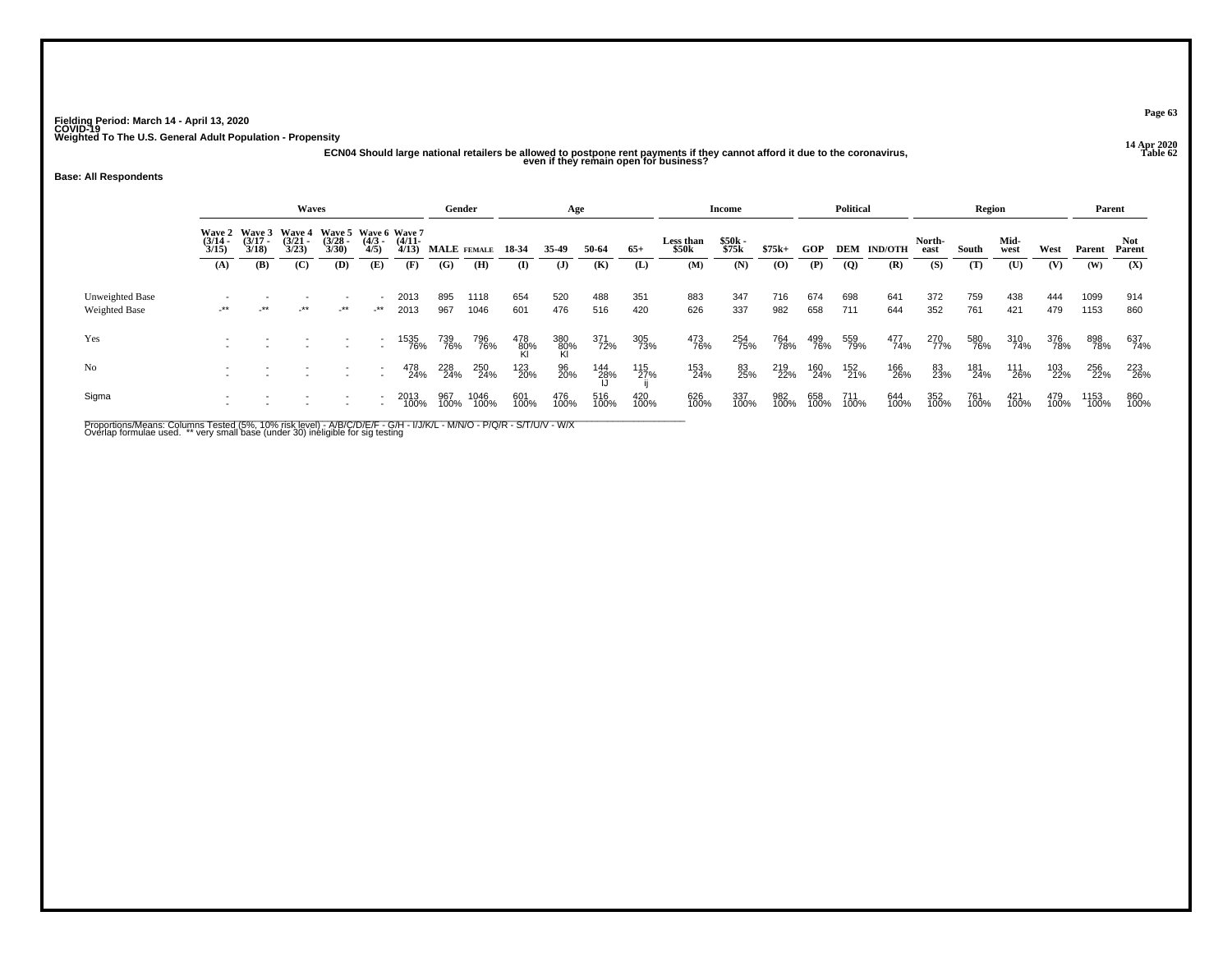**14 Apr 2020 ECN05 Are you withdrawing from your 401K early because of new rules (i.e., from the Treasury and the President)/COVID-19?**

#### **Base: All Respondents**

|                                         |                                 |                             | <b>Waves</b>                       |                       |                                             |                   | Gender      |                 |                  | Age             |                  |                 |                    | Income             |                   |                 | <b>Political</b> |                  |                 | Region         |               |             | Parent       |                   |
|-----------------------------------------|---------------------------------|-----------------------------|------------------------------------|-----------------------|---------------------------------------------|-------------------|-------------|-----------------|------------------|-----------------|------------------|-----------------|--------------------|--------------------|-------------------|-----------------|------------------|------------------|-----------------|----------------|---------------|-------------|--------------|-------------------|
|                                         | Wave 2<br>$\frac{(3/14)}{3/15}$ | Wave 3<br>$(3/17 -$<br>3/18 | <b>Wave 4</b><br>$(3/21 -$<br>3/23 | $\frac{(3728)}{3/30}$ | Wave 5 Wave 6 Wave 7<br>$\frac{(4/3)}{4/5}$ | $(4/11 -$<br>4/13 | MALE FEMALE |                 | 18-34            | 35.49           | 50-64            | $65+$           | Less than<br>\$50k | \$50k<br>\$75k     | $$75k+$           | <b>GOP</b>      | DEM              | <b>IND/OTH</b>   | North-<br>east  | South          | Mid-<br>west  | West        | Parent       | Not<br>Parent     |
|                                         | (A)                             | (B)                         | (C)                                | (D)                   | (E)                                         | (F)               | (G)         | (H)             | (I)              | ( <b>J</b> )    | (K)              | (L)             | (M)                | (N)                | (0)               | (P)             | <b>(Q)</b>       | (R)              | (S)             | (T)            | (U)           | (V)         | (W)          | (X)               |
| Unweighted Base<br><b>Weighted Base</b> | $-***$                          | $\star\star$                | $-***$                             | $-***$                | $-***$                                      | 2013<br>2013      | 895<br>967  | 1118<br>1046    | 654<br>601       | 520<br>476      | 488<br>516       | 351<br>420      | 883<br>626         | 347<br>337         | 716<br>982        | 674<br>658      | 698<br>711       | 641<br>644       | 372<br>352      | 759<br>761     | 438<br>421    | 444<br>479  | 1099<br>1153 | 914<br>860        |
| Yes                                     |                                 |                             |                                    |                       | $\overline{a}$                              | 232<br>12%        | 163<br>17%  | 69<br>7%        | 98<br>16%<br>KL  | 86<br>18%<br>KL | $\frac{35}{7\%}$ | $\frac{14}{3%}$ | 36<br>6%           | $^{25}_{7\%}$      | 170<br>17%<br>MN  | 93<br>14%<br>R  | 94<br>13%        | $^{45}_{7\%}$    | 59<br>17%<br>tU | 88<br>12%<br>U | $^{28}_{7\%}$ | 57<br>12%   | 170<br>15%   | $^{62}_{7\%}$     |
| No                                      |                                 |                             |                                    |                       |                                             | 1075<br>53%       | 524<br>54%  | 551<br>53%      | 261<br>43%       | 249<br>52%      | 327<br>63%       | 238<br>57%      | 220<br>35%         | 188<br>56%<br>M    | 647<br>-66%<br>MN | 373<br>57%<br>R | 388<br>55%       | 314<br>49%       | 186<br>53%      | 398<br>52%     | 245<br>58%    | 246<br>51%  | 652<br>56%   | 423<br>49%        |
| $N/A$ - I do not have a 401 $k$         |                                 | $\overline{\phantom{a}}$    |                                    |                       | $\sim$                                      | 706<br>35%        | 280<br>29%  | 426<br>41%<br>G | 243<br>40%<br>IK | 141<br>30%      | 154<br>30%       | 169<br>40%      | 370<br>59%<br>NO   | $\frac{124}{37\%}$ | 166<br>17%        | 192<br>29%      | 229<br>32%       | 285<br>44%<br>PQ | 107<br>31%      | 275<br>36%     | 147<br>35%    | 176<br>37%  | 332<br>29%   | 374<br>-44%<br>-W |
| Sigma                                   |                                 |                             |                                    |                       |                                             | 2013<br>100%      | 967<br>100% | 1046<br>100%    | 601<br>100%      | 476<br>100%     | 516<br>100%      | 420<br>100%     | 626<br>100%        | 337<br>100%        | 982<br>100%       | 658<br>100%     | 711<br>100%      | 644<br>100%      | 352<br>100%     | 761<br>100%    | 421<br>100%   | 479<br>100% | 1153<br>100% | 860<br>100%       |

Proportions/Means: Columns Tested (5%, 10% risk level) - A/B/C/D/E/F - G/H - I/J/K/L - M/N/O - P/Q/R - S/T/U/V - W/X<br>Overlap formulae used. \*\* very small base (under 30) ineligible for sig testing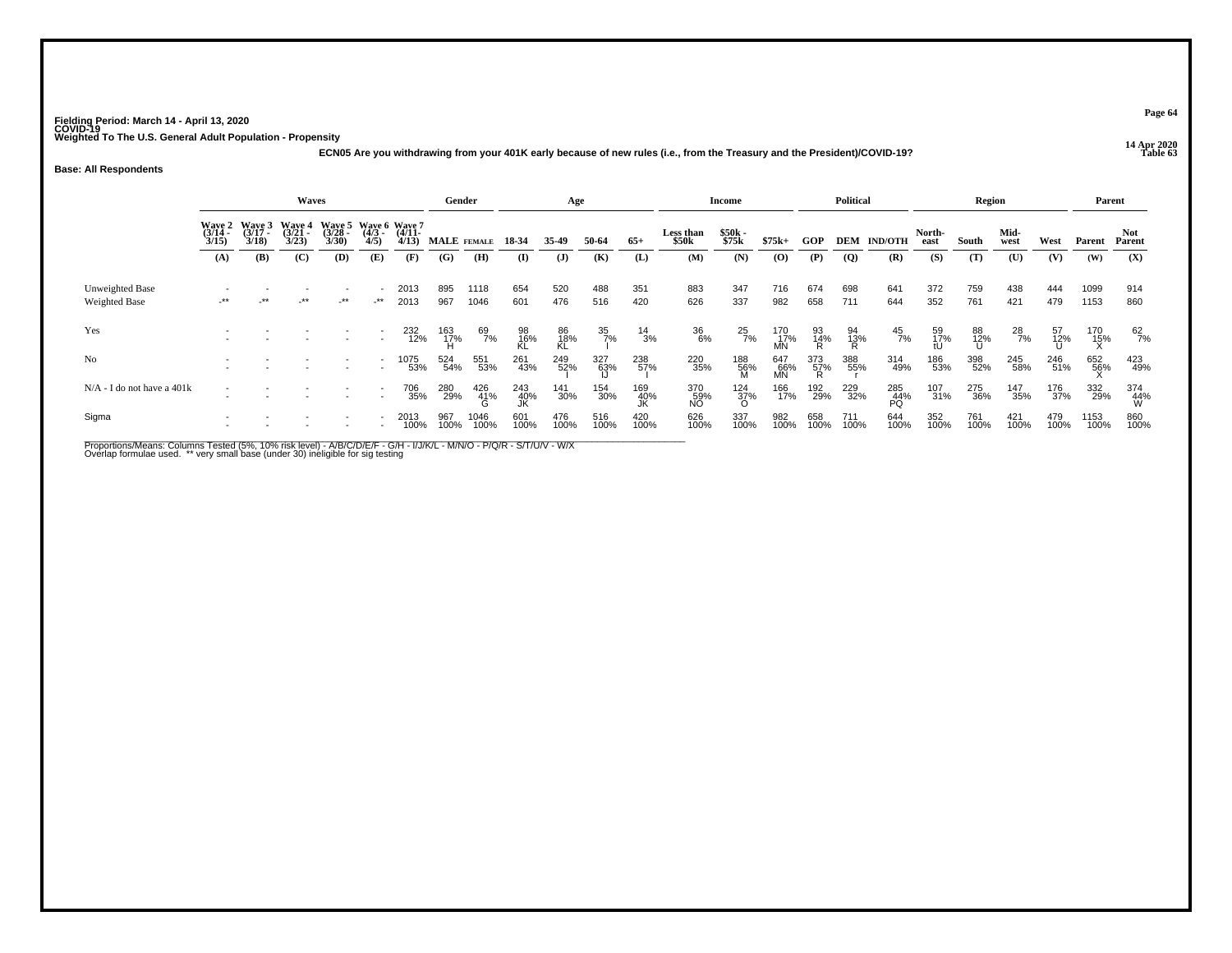ر در 2020<br>ECN06 How much do you agree or disagree with the statement that mandated mass social distancing requirements need to be<br>Iable 64 rescinded (i.e., withdrawn) in order to restart the economy?

## **Base: All Respondents**

|                                     |                             |                             | Waves                              |                                    |                                  |                   |                    | Gender          |                   | Age               |             |                        |                                       | <b>Income</b>  |             |             | <b>Political</b> |                |                         | <b>Region</b> |              |                  | Parent       |                      |
|-------------------------------------|-----------------------------|-----------------------------|------------------------------------|------------------------------------|----------------------------------|-------------------|--------------------|-----------------|-------------------|-------------------|-------------|------------------------|---------------------------------------|----------------|-------------|-------------|------------------|----------------|-------------------------|---------------|--------------|------------------|--------------|----------------------|
|                                     | Wave 2<br>$(3/14 -$<br>3/15 | Wave 3<br>$(3/17 -$<br>3/18 | <b>Wave 4</b><br>$(3/21 -$<br>3/23 | <b>Wave 5</b><br>$(3/28 -$<br>3/30 | Wave 6 Wave 7<br>$(4/3 -$<br>4/5 | $(4/11 -$<br>4/13 | <b>MALE</b> FEMALE |                 | 18-34             | 35-49             | 50-64       | $65+$                  | <b>Less than</b><br>\$50 <sub>k</sub> | \$50k<br>\$75k | $$75k+$     | GOP         | DEM              | <b>IND/OTH</b> | North-<br>east          | South         | Mid-<br>west | West             | Parent       | <b>Not</b><br>Parent |
|                                     | (A)                         | (B)                         | (C)                                | (D)                                | (E)                              | (F)               | (G)                | (H)             | (I)               | $\mathbf{J}$      | (K)         | (L)                    | (M)                                   | (N)            | (O)         | (P)         | $\overline{Q}$   | (R)            | (S)                     | (T)           | (U)          | (V)              | (W)          | (X)                  |
| Unweighted Base<br>Weighted Base    | $***$                       | $***$                       | $***$                              | $***$                              | $***$                            | 2013<br>2013      | 895<br>967         | 1118<br>1046    | 654<br>601        | 520<br>476        | 488<br>516  | 351<br>420             | 883<br>626                            | 347<br>337     | 716<br>982  | 674<br>658  | 698<br>711       | 641<br>644     | 372<br>352              | 759<br>761    | 438<br>421   | 444<br>479       | 1099<br>1153 | 914<br>860           |
| Strongly/Somewhat Agree<br>(Net)    |                             |                             |                                    |                                    |                                  | 995<br>49%        | 515<br>53%<br>H    | 479<br>46%      | 347<br>58%<br>KL  | 294<br>62%<br>KL  | 225<br>44%  | 128<br>31%             | 326<br>52%                            | 155<br>46%     | 476<br>48%  | 348<br>53%  | 339<br>48%       | 307<br>48%     | 210<br>TUV<br>TUV       | 368<br>48%    | 189<br>45%   | 227<br>47%       | 580<br>50%   | 415<br>48%           |
| Strongly agree                      |                             |                             |                                    |                                    |                                  | 389<br>19%        | 189<br>20%         | 200<br>19%      | 132<br>22%        | 131<br>27%<br>iKL | 89<br>17%   | $^{37}_{9\%}$          | 130<br>21%                            | 57<br>17%      | 184<br>19%  | 136<br>21%  | 138<br>19%       | 114<br>18%     | 70<br>20%               | 146<br>19%    | 73<br>17%    | 100<br>21%       | 239<br>21%   | 150<br>17%           |
| Somewhat agree                      |                             |                             |                                    |                                    | $\overline{\phantom{a}}$         | 606<br>30%        | 326<br>34%         | 280<br>27%      | 215<br>36%<br>KL. | 163<br>34%<br>KL  | 136<br>26%  | 91<br>22%              | 196<br>31%                            | 98<br>29%      | 292<br>30%  | 212<br>32%  | 200<br>28%       | 193<br>30%     | 140 <sub>%</sub><br>TUV | 222<br>29%    | 116<br>28%   | 127 <sub>%</sub> | 341<br>30%   | 265<br>31%           |
| Strongly/Somewhat<br>Disagree (Net) |                             |                             |                                    |                                    |                                  | 1018<br>51%       | 452<br>47%         | 567<br>54%<br>G | 254<br>42%        | 182<br>38%        | 291<br>56%  | 292<br>$\frac{69}{10}$ | 300<br>48%                            | 183<br>54%     | 506<br>52%  | 310<br>47%  | 372<br>52%       | 336<br>52%     | 142<br>40%              | 393<br>52%    | 232<br>55%   | 252<br>53%<br>S  | 574<br>50%   | 445<br>52%           |
| Somewhat disagree                   |                             |                             |                                    |                                    |                                  | 525<br>26%        | 236<br>24%         | 289<br>28%      | 150<br>25%        | 99<br>21%         | 137<br>27%  | 139<br>33%             | 157<br>25%                            | 92<br>27%      | 266<br>27%  | 166<br>25%  | 173<br>24%       | 185<br>29%     | 69<br>20%               | 220<br>29%    | 117<br>28%   | 119<br>25%       | 290<br>25%   | 235<br>27%           |
| Strongly disagree                   |                             |                             |                                    |                                    |                                  | 494<br>25%        | 216<br>22%         | 278<br>27%      | 104<br>17%        | 83<br>17%         | 154<br>30%  | 152<br>36%             | 143<br>23%                            | 91<br>27%      | 240<br>24%  | 144<br>22%  | 199<br>28%       | 151<br>23%     | 73<br>21%               | 173<br>23%    | 115<br>27%   | 133<br>28%       | 284<br>25%   | 210<br>24%           |
| Sigma                               |                             |                             |                                    |                                    |                                  | 2013<br>100%      | 967<br>100%        | 1046<br>100%    | 601<br>100%       | 476<br>100%       | 516<br>100% | 420<br>100%            | 626<br>100%                           | 337<br>100%    | 982<br>100% | 658<br>100% | $^{111}_{100\%}$ | 644<br>100%    | 352<br>100%             | 761<br>100%   | 421<br>100%  | 479<br>100%      | 1153<br>100% | 860<br>100%          |

Proportions/Means: Columns Tested (5%, 10% risk level) - A/B/C/D/E/F - G/H - I/J/K/L - M/N/O - P/Q/R - S/T/U/V - W/X<br>Overlap formulae used. \*\* very small base (under 30) ineligible for sig testing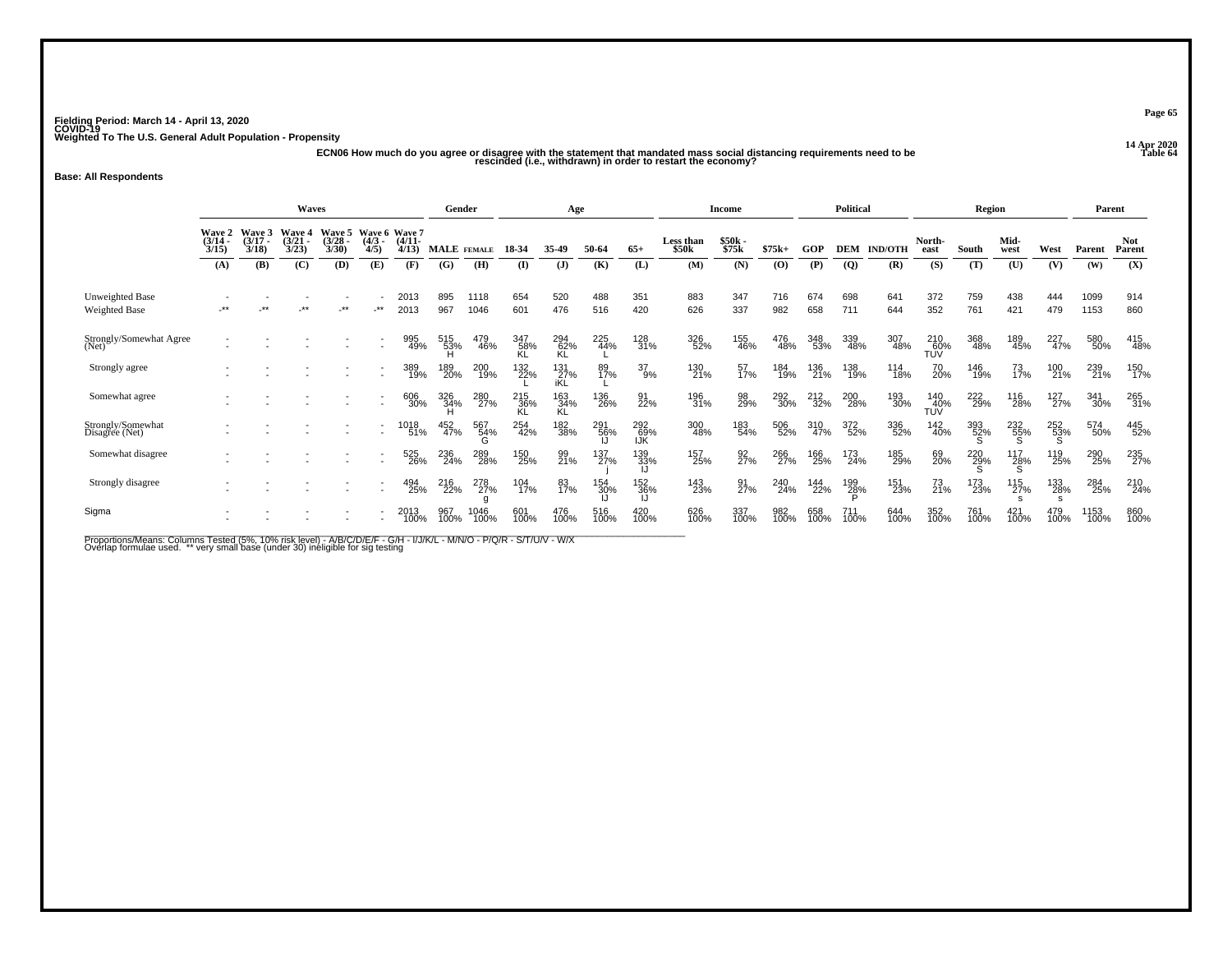**14 Apr 2020 REV01 Are you planning any major purchases once things return to normal and businesses re-open? Please select all that apply.**

#### **Base: All Respondents**

|                                                           |                                 |                          | <b>Waves</b>             |                          |                                  |                 | Gender           |               |                   | Age                                  |               |               |                        | Income                      |                            |                 | Political            |                |                   | Region        |               |             | Parent           |                      |
|-----------------------------------------------------------|---------------------------------|--------------------------|--------------------------|--------------------------|----------------------------------|-----------------|------------------|---------------|-------------------|--------------------------------------|---------------|---------------|------------------------|-----------------------------|----------------------------|-----------------|----------------------|----------------|-------------------|---------------|---------------|-------------|------------------|----------------------|
|                                                           | <b>Wave 2<br/>(3/14</b><br>3/15 | Wave 3<br>(3/17)<br>3/18 | Wave 4<br>(3/21)<br>3/23 | Wave 5<br>(3/28)<br>3/30 | Wave 6 Wave 7<br>$(4/3 -$<br>4/5 | (4/11)<br>4/13  | MALE FEMALE      |               | 18-34             | 35-49                                | 50-64         | $65+$         | Less than<br>\$50k     | \$50k<br>\$75k              | $$75k+$                    | GOP             | <b>DEM</b>           | <b>IND/OTH</b> | North-<br>east    | South         | Mid-<br>west  | West        | Parent           | <b>Not</b><br>Parent |
|                                                           | (A)                             | (B)                      | (C)                      | (D)                      | (E)                              | (F)             | (G)              | (H)           | $($ I             | $\mathbf{J}$                         | (K)           | (L)           | (M)                    | (N)                         | (O)                        | (P)             | $\overline{Q}$       | (R)            | (S)               | (T)           | (U)           | (V)         | (W)              | (X)                  |
| <b>Unweighted Base</b><br><b>Weighted Base</b>            | $***$                           | $***$                    | $.**$                    | 2016<br>2016             | 1993<br>1993                     | 2013<br>2013    | 895<br>967       | 1118<br>1046  | 654<br>601        | 520<br>476                           | 488<br>516    | 351<br>420    | 883<br>626             | 347<br>337                  | 716<br>982                 | 674<br>658      | 698<br>711           | 641<br>644     | 372<br>352        | 759<br>761    | 438<br>421    | 444<br>479  | 1099<br>1153     | 914<br>860           |
| Going on<br>vacation/travelling                           |                                 |                          |                          | 479<br>24%               | 616<br>31%<br>D                  | 567<br>28%<br>D | 280<br>29%       | 287<br>27%    | 190<br>32%<br>kl  | 139<br>29%                           | 133<br>26%    | 105<br>25%    | 106<br>17%             | 90<br>27%<br>M              | 363<br>37%<br><b>MN</b>    | 198<br>30%      | 200<br>28%           | 169<br>26%     | 110<br>31%<br>u   | 208<br>27%    | 103<br>24%    | 146<br>31%  | 368<br>32%       | 199<br>23%           |
| Buying new clothes                                        |                                 |                          |                          | 386<br>19%               | 533<br>27%<br>DF                 | 418<br>21%      | 201 <sub>%</sub> | 217<br>21%    | 189<br>31%        | <sup>124</sup> <sub>26</sub> %<br>KĹ | 61<br>12%     | 44<br>11%     | 122<br>19%             | 58<br>17%                   | 226<br>23%<br>$\mathsf{n}$ | 118<br>18%      | 186<br>26%<br>PŘ     | 113<br>18%     | 85<br>24%         | 148<br>19%    | 76<br>18%     | 109<br>23%  | 262<br>23%       | 156<br>18%           |
| Buying new household<br>goods, furniture or<br>appliances |                                 |                          |                          | 338<br>17%               | 389<br>19%                       | 367<br>18%      | 192<br>20%       | 175<br>17%    | 145<br>24%        | 117<br>25%<br>KL                     | 69<br>13%     | 36<br>9%      | 89<br>14%              | 50<br>15%                   | 220<br>22%<br>MN           | 126<br>19%      | 135<br>19%           | 106<br>16%     | $\frac{83}{24\%}$ | 134<br>18%    | 72<br>17%     | 78<br>16%   | 239<br>21%       | 128<br>15%           |
| Attending a concert or<br>sporting event                  |                                 |                          |                          | 237<br>12%               | 316<br>1 <u>6</u> %              | 304<br>15%<br>D | 169<br>17%<br>н  | 135<br>13%    | 131<br>22%<br>JKL | 73<br>15%                            | 58<br>11%     | 42<br>10%     | $^{51}_{8\%}$          | 46<br>14%<br>М              | 199<br>20%<br>MŃ           | 109<br>17%<br>R | $^{121}_{17\%}$<br>R | 75<br>12%      | 66<br>19%<br>Tu   | 93<br>12%     | 54<br>13%     | 91<br>19%   | 191<br>17%<br>x  | 113<br>13%           |
| Buying a car                                              |                                 |                          |                          | 219<br>11%               | 320<br>16%                       | 297<br>15%<br>D | 179<br>19%       | 118<br>11%    | 98<br>16%         | 87<br>18%                            | 73<br>14%     | 39<br>9%      | 66<br>11%              | $^{30}_{9\%}$               | 196<br>20%<br>MŃ           | 98<br>15%       | 108<br>15%           | 91<br>14%      | 60<br>17%         | 114<br>15%    | 58<br>14%     | 64<br>13%   | 207<br>18%       | 91<br>11%            |
| Buying gifts for my<br>friends/family                     |                                 |                          |                          | 238<br>12%               | 326<br>16%                       | 289<br>14%      | 166<br>17%<br>н  | 122<br>12%    | 116<br>19%<br>KL  | 101<br>21%<br>KL                     | $^{44}_{9\%}$ | $^{27}_{6\%}$ | $^{57}_{9\%}$          | 34<br>10%                   | 189<br>19%<br>MŃ           | 92<br>14%       | $^{120}_{17\%}$<br>R | 77<br>12%      | 57<br>16%         | 93<br>12%     | 59<br>14%     | 80<br>17%   | 196<br>17%<br>X. | 93<br>11%            |
| Other major purchase                                      |                                 |                          |                          | 74<br>4%                 | 89<br>4%                         | 54<br>3%        | $^{26}_{3%}$     | $^{29}_{3\%}$ | $^{22}_{4\%}$     | 1%                                   | $^{10}_{2\%}$ | 15<br>4%      | 25<br>4%<br>$\Omega$   | $\frac{9}{3}$ %             | $^{18}_{2\%}$              | $^{13}_{2\%}$   | 21<br>3%             | $^{20}_{3\%}$  | 11<br>3%          | $^{23}_{3\%}$ | $^{10}_{2\%}$ | 11<br>2%    | 24<br>2%         | $\frac{31}{4\%}$     |
| Not planning a purchase                                   |                                 |                          |                          | 1020<br>51%<br>EF        | 818<br>41%                       | 891<br>44%      | 397<br>41%       | 494<br>47%    | 194<br>32%        | 190<br>40%                           | 264<br>51%    | 243<br>58%    | 342<br>55%<br>$\Omega$ | $^{172}_{51\%}$<br>$\Omega$ | 334<br>34%                 | 288<br>44%      | 307<br>43%           | 296<br>46%     | 125<br>36%        | 364<br>48%    | 199<br>47%    | 203<br>42%  | 467<br>40%       | 425<br>49%<br>W      |
| Sigma                                                     |                                 |                          |                          | 2991<br>148%             | 3406<br>171%                     | 3187<br>158%    | 1609<br>166%     | 1578<br>151%  | 086<br>181%       | 837<br>176%                          | 713<br>138%   | 552<br>131%   | 857<br>137%            | 490<br>145%                 | l746<br>178%               | 1042<br>158%    | 1199<br>169%         | 946<br>147%    | 597<br>170%       | 1176<br>155%  | 631<br>150%   | 783<br>163% | 1953<br>169%     | 1234<br>144%         |

Proportions/Means: Columns Tested (5%, 10% risk level) - A/B/C/D/E/F - G/H - I/J/K/L - M/N/O - P/Q/R - S/T/U/V - W/X<br>Overlap formulae used. \*\* very small base (under 30) ineligible for sig testing

**Page 66**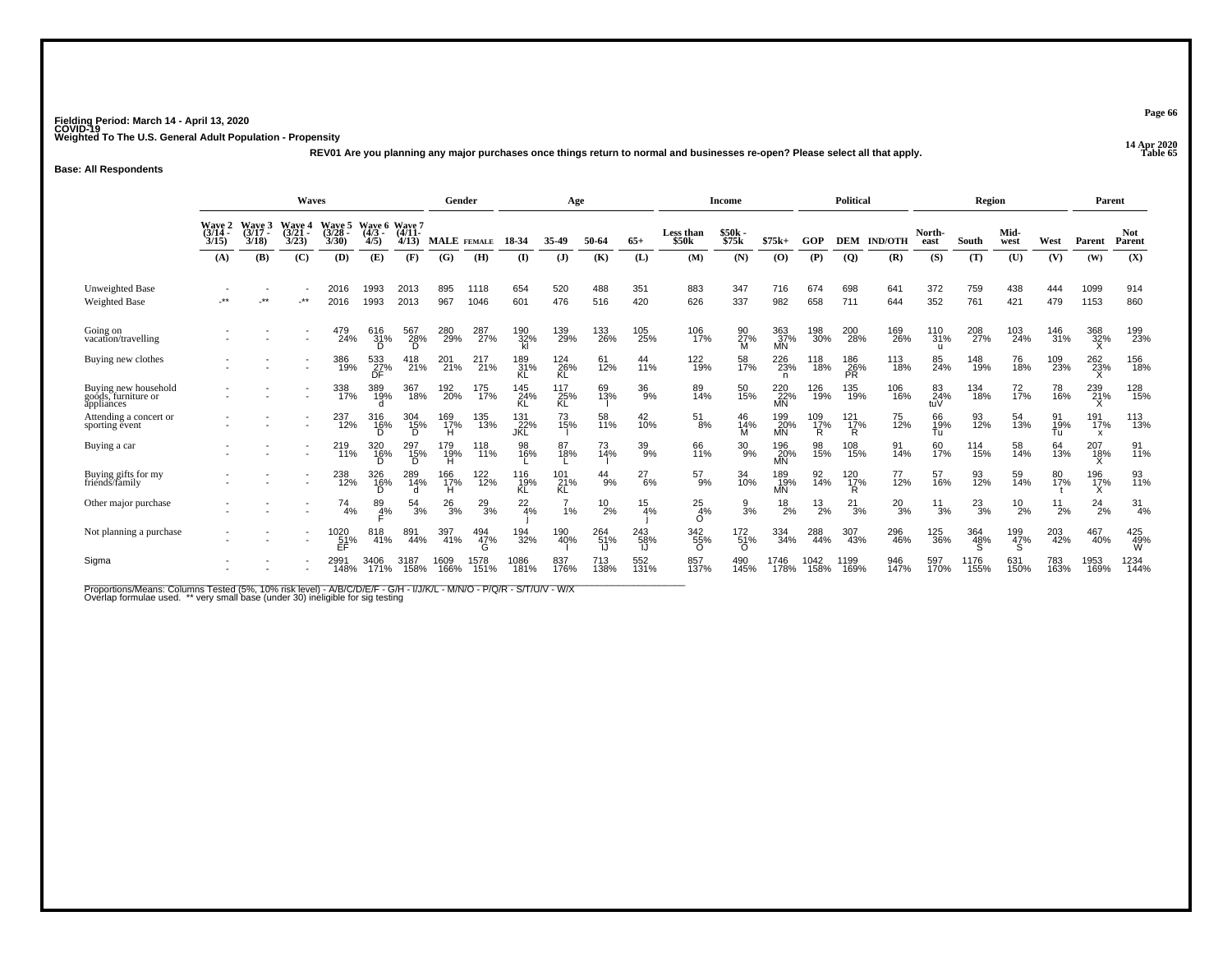**14 Apr 2020 REV02 Once things return to normal and businesses reopen, would do any of the following to prepare for something like this in Table 66 the future? Please select all that apply.**

## **Base: All Respondents**

|                                                                                                                 | Waves<br>Wave 6 Wave 7      |                             |                                    |                          |                  |                   | Gender             |                       |                  | Age              |                  |                   |                    | Income          |                   |               | <b>Political</b>        |                 |                | Region           |              |                       | Parent       |                      |
|-----------------------------------------------------------------------------------------------------------------|-----------------------------|-----------------------------|------------------------------------|--------------------------|------------------|-------------------|--------------------|-----------------------|------------------|------------------|------------------|-------------------|--------------------|-----------------|-------------------|---------------|-------------------------|-----------------|----------------|------------------|--------------|-----------------------|--------------|----------------------|
|                                                                                                                 | Wave 2<br>$(3/14 -$<br>3/15 | Wave 3<br>$(3/17 -$<br>3/18 | <b>Wave 4</b><br>$(3/21 -$<br>3/23 | Wave 5<br>(3/28)<br>3/30 | $(4/3 -$<br>4/5) | $(4/11 -$<br>4/13 | <b>MALE</b> FEMALE |                       | 18-34            | 35.49            | 50-64            | $65+$             | Less than<br>\$50k | \$50k<br>\$75k  | $$75k+$           | GOP           | <b>DEM</b>              | <b>IND/OTH</b>  | North-<br>east | South            | Mid-<br>west | West                  | Parent       | <b>Not</b><br>Parent |
|                                                                                                                 | (A)                         | (B)                         | (C)                                | (D)                      | (E)              | (F)               | (G)                | (H)                   | $\bf{I}$         | $\mathbf{J}$     | (K)              | (L)               | (M)                | (N)             | (0)               | (P)           | $\overline{Q}$          | (R)             | (S)            | (T)              | (U)          | (V)                   | (W)          | (X)                  |
| Unweighted Base<br><b>Weighted Base</b>                                                                         | $***$                       |                             | $.**$                              | 2016<br>2016             | 1993<br>1993     | 2013<br>2013      | 895<br>967         | 1118<br>1046          | 654<br>601       | 520<br>476       | 488<br>516       | 351<br>420        | 883<br>626         | 347<br>337      | 716<br>982        | 674<br>658    | 698<br>711              | 641<br>644      | 372<br>352     | 759<br>761       | 438<br>421   | 444<br>479            | 1099<br>1153 | 914<br>860           |
| Keep more money in<br>savings                                                                                   |                             |                             |                                    | 182<br>59%               | 1118<br>56%      | 1084<br>54%       | 501<br>52%         | 582<br>56%            | 359<br>60%<br>KL | 306<br>64%<br>KL | 246<br>48%       | 172<br>41%        | 320<br>51%         | 202<br>60%      | 538<br>55%        | 324<br>49%    | 438<br>62%<br>PR        | 321<br>50%      | 195<br>55%     | 399<br>52%       | 222<br>53%   | 268<br>56%            | 635<br>55%   | 449<br>52%           |
| Stockpile unperishable<br>foods                                                                                 |                             |                             |                                    | 643<br>32%               | 652<br>33%       | 697<br>35%        | 304<br>31%         | 393<br>38%            | 217<br>36%       | 184<br>39%       | 159<br>31%       | 137<br>33%        | 217<br>35%         | 133<br>39%      | 330<br>34%        | 228<br>35%    | 247<br>35%              | 223<br>35%      | 109<br>31%     | 271<br>36%       | 141<br>34%   | 176<br>37%            | 407<br>35%   | 290<br>34%           |
| Make improvements to my<br>living situation (e.g., move<br>to a larger residence.<br>purchase better furniture) |                             |                             |                                    | 372<br>18%               | 352<br>18%       | 375<br>19%        | 211<br>22%         | 165<br>16%            | 177<br>29%<br>KĹ | 126<br>26%<br>ΚL | $^{45}_{9\%}$    | $^{27}_{6\%}$     | 108<br>17%         | 54<br>16%       | 206<br>21%        | 115<br>18%    | 158<br>22%<br>рR        | 102<br>16%      | 81<br>23%      | 124<br>16%       | 77<br>18%    | 94<br>20%             | 237<br>21%   | 139<br>16%           |
| Purchase a gun                                                                                                  |                             |                             |                                    | 220<br>11%               | 250<br>13%       | 235<br>12%        | 147<br>15%         | 88<br>8%              | 116<br>19%<br>KĹ | 70<br>15%<br>KL  | $\frac{35}{7}\%$ | $^{14}_{3\%}$     | 66<br>11%          | 37<br>11%       | 128<br>13%        | 80<br>12%     | 68<br>10%               | 88<br>14%<br>q  | $32\%$         | 92 <sub>%</sub>  | 46<br>11%    | 65<br>14%             | 145<br>13%   | 90<br>10%            |
| Remodel my kitchen                                                                                              |                             |                             |                                    | 147<br>7%                | 188<br>9%        | 170<br>8%         | $^{120}_{12\%}$    | $\substack{50 \ 5\%}$ | 68<br>11%<br>KL  | 63<br>13%<br>KL  | $^{27}_{\ 5\%}$  | $\frac{12}{3%}$   | $^{25}_{4\%}$      | $\frac{11}{3%}$ | 130<br> 13%<br>MN | 69<br>11%     | 71<br>1 <u>0</u> %<br>R | $^{30}_{\ 5\%}$ | 38<br>11%      | $\frac{53}{7\%}$ | 40<br>10%    | 38<br>8%              | 116<br>10%   | $\frac{54}{6\%}$     |
| Something else                                                                                                  |                             |                             |                                    | 85<br>4%                 | 63<br>3%         | 54<br>3%          | $^{18}_{2\%}$      | 36<br>3%<br>g         | 1%               | $\frac{12}{3%}$  | 23<br>4%         | 13<br>3%          | $\frac{18}{3%}$    | $\frac{5}{2}$ % | $^{28}_{3%}$      | $^{14}_{2\%}$ | $^{20}_{3\%}$           | $\frac{19}{3%}$ | $^{10}_{3\%}$  | 17<br>2%         | 1%           | $^{22}_{\ 5\%}$<br>tU | 27<br>2%     | $^{27}_{3\%}$        |
| None of these                                                                                                   |                             |                             |                                    | 453<br>22%               | 513<br>26%       | 554<br>28%<br>D   | 267<br>28%         | 286<br>27%            | 102<br>17%       | 82<br>17%        | 187<br>36%<br>IJ | 183<br>44%<br>IJk | 191<br>30%<br>no   | 82<br>24%       | 248<br>25%        | 193<br>29%    | 166<br>23%              | 195<br>30%<br>O | 88<br>25%      | 228<br>30%       | 117<br>28%   | 121<br>25%            | 299<br>26%   | 255<br>30%           |
| Sigma                                                                                                           |                             |                             |                                    | 3101<br>154%             | 3136<br>157%     | 3169<br>157%      | 1568<br>162%       | 1601<br>153%          | 1047<br>174%     | 843<br>177%      | 722<br>140%      | 558<br>133%       | 944<br>151%        | 525<br>156%     | 1607<br>164%      | 1024<br>156%  | 1167<br>164%            | 979<br>152%     | 553<br>157%    | 1184<br>156%     | 649<br>154%  | 783<br>163%           | 1865<br>162% | 1304<br>152%         |

Proportions/Means: Columns Tested (5%, 10% risk level) - A/B/C/D/E/F - G/H - I/J/K/L - M/N/O - P/Q/R - S/T/U/V - W/X<br>Overlap formulae used. \*\* very small base (under 30) ineligible for sig testing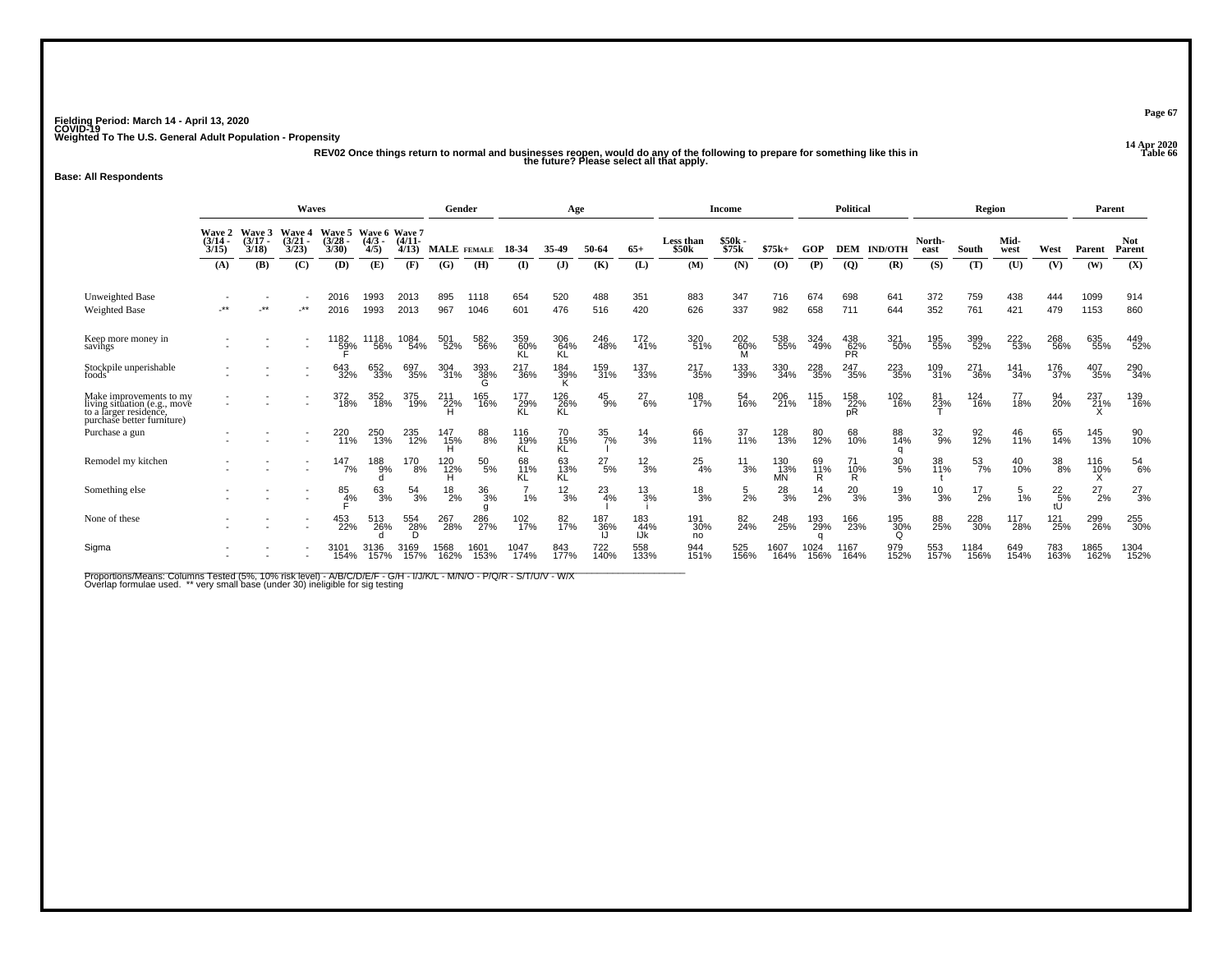**14 Apr 2020 Q15 How concerned are you about the impact coronavirus (COVID-19) has on the following?**

**Summary Of Concerned**

**Base: All Respondents**

|                                                   | <b>Waves</b>                    |                               |                                          |                               |                                      |                    | Gender             |                   |            | Age          |            |            |                    | Income           |            |            | <b>Political</b>          |                |                | Region     |              |            | Parent       |               |
|---------------------------------------------------|---------------------------------|-------------------------------|------------------------------------------|-------------------------------|--------------------------------------|--------------------|--------------------|-------------------|------------|--------------|------------|------------|--------------------|------------------|------------|------------|---------------------------|----------------|----------------|------------|--------------|------------|--------------|---------------|
|                                                   | Wave 2<br>$\frac{(3/14)}{3/15}$ | Wave 3<br>$\frac{3}{18}$      | Wave 4<br>$\frac{3}{2}$<br>$\frac{3}{2}$ | Wave 5<br>$\frac{3/28}{3/30}$ | Wave 6 Wave 7<br>$\frac{(4/3)}{4/5}$ | $(4/11 -$<br>4/13  | <b>MALE</b> FEMALE |                   | 18-34      | 35-49        | 50-64      | $65+$      | Less than<br>\$50k | \$50k<br>\$75k   | $$75k+$    | GOP        | <b>DEM</b>                | <b>IND/OTH</b> | North-<br>east | South      | Mid-<br>west | West       | Parent       | Not<br>Parent |
|                                                   | (A)                             | (B)                           | (C)                                      | (D)                           | (E)                                  | (F)                | (G)                | (H)               | (I)        | $\mathbf{J}$ | (K)        | (L)        | (M)                | (N)              | (0)        | (P)        | $\overline{Q}$            | (R)            | (S)            | (T)        | (U)          | (V)        | (W)          | (X)           |
| Unweighted Base<br>Weighted Base                  | 2050<br>2050                    | 2019<br>2019                  | 2023<br>2023                             | $-***$                        | 1993<br>1993                         | 2013<br>2013       | 895<br>967         | 1118<br>1046      | 654<br>601 | 520<br>476   | 488<br>516 | 351<br>420 | 883<br>626         | 347<br>337       | 716<br>982 | 674<br>658 | 698<br>711                | 641<br>644     | 372<br>352     | 759<br>761 | 438<br>421   | 444<br>479 | 1099<br>1153 | 914<br>860    |
| The American economy                              | 1730<br>84%                     | 1705<br>84%                   | 1845<br>9 <u>1</u> %<br>ABF              | $\overline{\phantom{a}}$      | 1820<br>91%<br>ABF                   | 1787<br>89%<br>AB. | 855<br>88%         | 932<br>89%        | 488<br>81% | 437<br>92%   | 467<br>91% | 395<br>94% | 543<br>87%         | 309<br>91%       | 878<br>89% | 594<br>90% | 647<br>91%                | 546<br>85%     | 308<br>87%     | 680<br>89% | 371<br>88%   | 428<br>89% | 1041<br>90%  | 746<br>87%    |
| The health of your older<br>friends and relatives | 1771<br>86%                     | 1747<br>87%                   | 1827<br>90%<br>AB                        |                               | 1800<br>90%<br>AB                    | 1778<br>88%        | 844<br>87%         | 933<br>89%        | 487<br>81% | 433<br>91%   | 465<br>90% | 392<br>93% | 544<br>87%         | 315<br>93%<br>MO | 859<br>87% | 561<br>85% | 655<br>92%<br>PR          | 561<br>87%     | 312<br>89%     | 679<br>89% | 376<br>89%   | 410<br>86% | 1033<br>90%  | 745<br>87%    |
| The health of the broader<br>American populace    | 1616<br>79%                     | 1647<br>82%<br>$\overline{a}$ | 1759<br>87%<br><b>ABF</b>                |                               | 1743<br>87%<br>ABF                   | 1677<br>83%        | 778<br>80%         | 899<br>86%<br>ι-۱ | 434<br>72% | 420<br>88%   | 452<br>88% | 371<br>88% | 502<br>80%         | 287<br>85%       | 831<br>85% | 542<br>82% | 625<br>88%<br><b>PR</b>   | 510<br>79%     | 283<br>80%     | 650<br>85% | 351<br>83%   | 394<br>82% | 989<br>86%   | 688<br>80%    |
| Your personal health                              | 1330<br>65%                     | 1336<br>66%                   | 1523<br>75%<br>AВ                        |                               | 1543<br>77%<br>AB                    | 1504<br>75%<br>AB  | <sup>702</sup> 73% | 802<br>77%        | 411<br>68% | 368<br>77%   | 397<br>77% | 328<br>78% | 463<br>74%         | 261<br>77%       | 724<br>74% | 476<br>72% | 565<br>79%<br><b>PR</b>   | 464<br>72%     | 269<br>76%     | 576<br>76% | 302<br>72%   | 357<br>74% | 873<br>76%   | 631<br>73%    |
| Your personal finances                            | $\overline{\phantom{a}}$        |                               |                                          |                               | 1494<br>75%                          | 1469<br>73%        | 680<br>70%         | 789<br>75%        | 422<br>70% | 388<br>82%   | 370<br>72% | 289<br>69% | 463<br>74%         | 258<br>76%       | 692<br>70% | 472<br>72% | 546<br>7 <u>7</u> %<br>pŔ | 451<br>70%     | 256<br>73%     | 556<br>73% | 307<br>73%   | 350<br>73% | 858<br>74%   | 611<br>71%    |

Proportions/Means: Columns Tested (5%, 10% risk level) - A/B/C/D/E/F - G/H - I/J/K/L - M/N/O - P/Q/R - S/T/U/V - W/X<br>Overlap formulae used. \*\* very small base (under 30) ineligible for sig testing

**Page 68**

**Table 67 Table 67**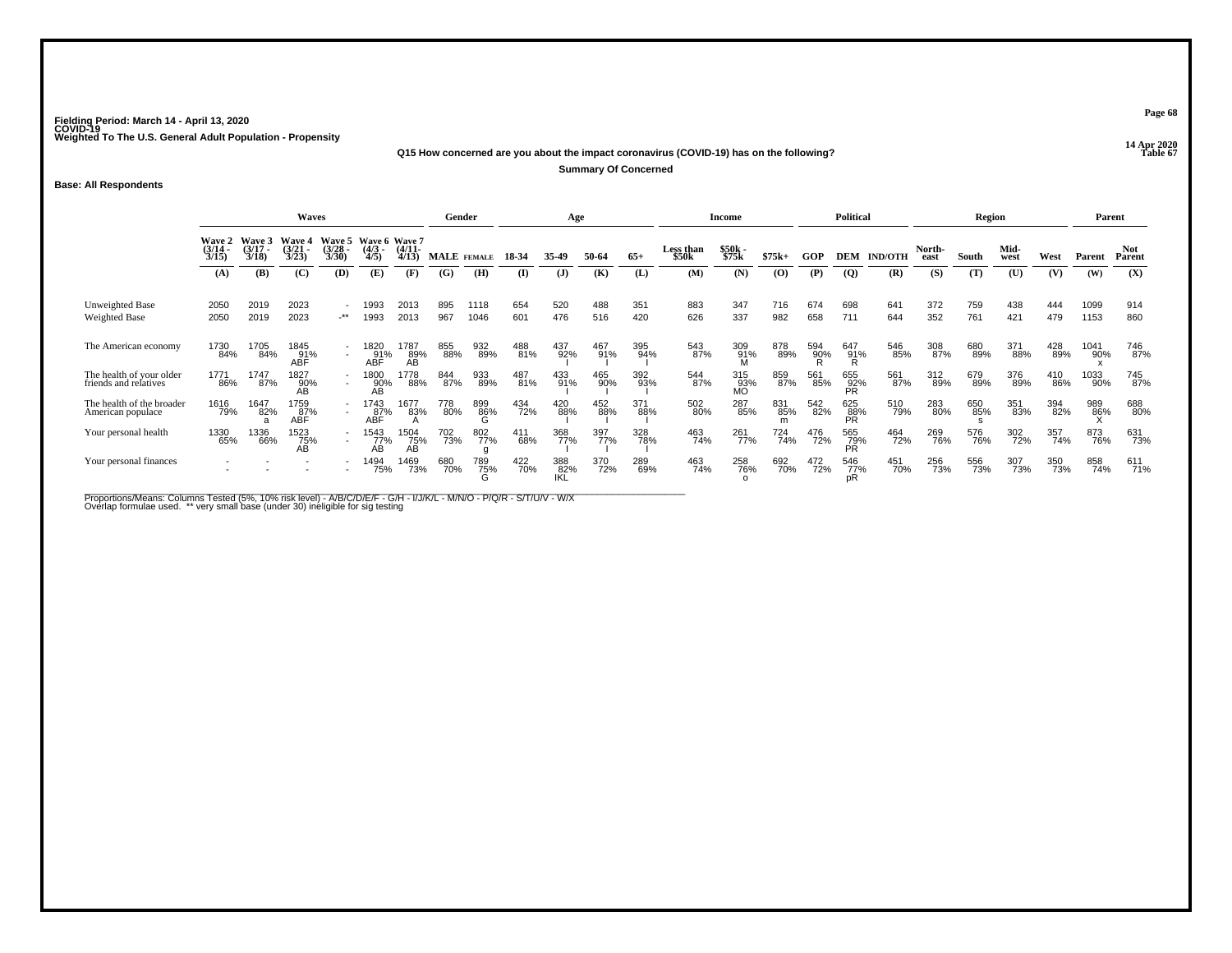#### **14 Apr 2020 Q15 How concerned are you about the impact coronavirus (COVID-19) has on the following?Table 68 Summary Of Not At All/Not Very Concerned**

## **Base: All Respondents**

|                                                   | Waves                                  |                                 |                                 |                                |                     |                                        |            | Gender       |                    | Age           |               |               |                    | Income         |            |            | <b>Political</b> |                |                 | Region     |              |            |              | Parent          |
|---------------------------------------------------|----------------------------------------|---------------------------------|---------------------------------|--------------------------------|---------------------|----------------------------------------|------------|--------------|--------------------|---------------|---------------|---------------|--------------------|----------------|------------|------------|------------------|----------------|-----------------|------------|--------------|------------|--------------|-----------------|
|                                                   | <b>Wave 2</b><br>$\frac{(3/14)}{3/15}$ | Wave 3<br>$\frac{(3/17)}{3/18}$ | Wave 4<br>$\frac{(3/21)}{3/23}$ | Wave 5<br>$\binom{3/28}{3/30}$ | $\frac{(4/3)}{4/5}$ | Wave 6 Wave 7<br>$\frac{(4/11)}{4/13}$ |            | MALE FEMALE  | 18-34              | 35-49         | 50-64         | $65+$         | Less than<br>\$50k | \$50k<br>\$75k | $$75k+$    | GOP        | <b>DEM</b>       | <b>IND/OTH</b> | North-<br>east  | South      | Mid-<br>west | West       | Parent       | Not.<br>Parent  |
|                                                   | (A)                                    | (B)                             | (C)                             | (D)                            | (E)                 | (F)                                    | (G)        | (H)          | (I)                | (J)           | (K)           | (L)           | (M)                | (N)            | (0)        | (P)        | $\boldsymbol{Q}$ | (R)            | (S)             | (T)        | (U)          | (V)        | (W)          | (X)             |
| Unweighted Base<br>Weighted Base                  | 2050<br>2050                           | 2019<br>2019                    | 2023<br>2023                    | $.**$                          | 1993<br>1993        | 2013<br>2013                           | 895<br>967 | 1118<br>1046 | 654<br>601         | 520<br>476    | 488<br>516    | 351<br>420    | 883<br>626         | 347<br>337     | 716<br>982 | 674<br>658 | 698<br>711       | 641<br>644     | 372<br>352      | 759<br>761 | 438<br>421   | 444<br>479 | 1099<br>1153 | 914<br>860      |
| Your personal finances                            |                                        |                                 |                                 |                                | 499<br>25%          | 544<br>27%                             | 287<br>30% | 257<br>25%   | 179<br>30%         | 88<br>18%     | 146<br>28%    | 131<br>31%    | 163<br>26%         | 79<br>24%      | 290<br>30% | 186<br>28% | 165<br>23%       | 193<br>30%     | 97 <sub>%</sub> | 205<br>27% | 114<br>27%   | 129<br>27% | 296<br>26%   | 248<br>29%      |
| Your personal health                              | 720<br>35%<br>CEF                      | 683<br>C <sub>EFT</sub>         | 500<br>25%                      |                                | 450<br>23%          | 509<br>25%                             | 265<br>27% | 244<br>23%   | 190<br>_32%<br>JKL | 108<br>23%    | 119<br>23%    | 92<br>22%     | 163<br>26%         | 76<br>23%      | 259<br>26% | 182<br>28% | 146<br>21%       | 180<br>28%     | 83<br>24%       | 184<br>24% | 119<br>28%   | 122<br>26% | 280<br>24%   | 229<br>27%      |
| The health of the broader<br>American populace    | 434<br>21%<br><b>bCEF</b>              | 372<br>18%<br>СÉ                | 264<br>13%                      | $\overline{\phantom{a}}$       | 250<br>13%          | 336<br>17%                             | 189<br>20% | 147<br>14%   | 167<br>28%<br>JKĹ  | 56<br>12%     | 64<br>12%     | 49<br>12%     | 124<br>20%         | 51<br>15%      | 151<br>15% | 116<br>18% | 86<br>12%        | 134<br>21%     | 69<br>20%       | 111<br>15% | 70<br>17%    | 85<br>18%  | 165<br>14%   | 171<br>20%<br>W |
| The health of your older<br>friends and relatives | 279<br>14%                             | 272<br>13%<br>СÉ                | 196<br>10%                      |                                | 193<br>10%          | 235<br>12%                             | 123<br>13% | 113<br>11%   | 114<br>19%<br>JKĹ  | $^{43}_{9\%}$ | 51<br>10%     | $^{28}_{7\%}$ | 82<br>13%          | $^{22}_{7\%}$  | 124<br>13% | 15%        | 56<br>8%         | 83<br>13%      | 40<br>11%       | 82<br>11%  | 45<br>11%    | 69<br>14%  | 120<br>10%   | 115<br>13%      |
| The American economy                              | $\underset{\mathsf{CEF}}{320}$         | 314<br>$CEF^*$                  | 178<br>9%                       |                                | 173<br>9%           | $^{226}_{\hbox{C}E}$                   | 112<br>12% | 114<br>11%   | 113<br>_19%<br>JKL | 39<br>8%      | $^{49}_{9\%}$ | 25<br>6%      | 83<br>13%          | 29<br>9%       | 104<br>11% | 64<br>10%  | 64<br>9%         | $^{97}_{15\%}$ | 44<br>13%       | 81<br>11%  | 50<br>12%    | 51<br>11%  | 113<br>10%   | 113<br>13%<br>w |

Proportions/Means: Columns Tested (5%, 10% risk level) - A/B/C/D/E/F - G/H - I/J/K/L - M/N/O - P/Q/R - S/T/U/V - W/X<br>Overlap formulae used. \*\* very small base (under 30) ineligible for sig testing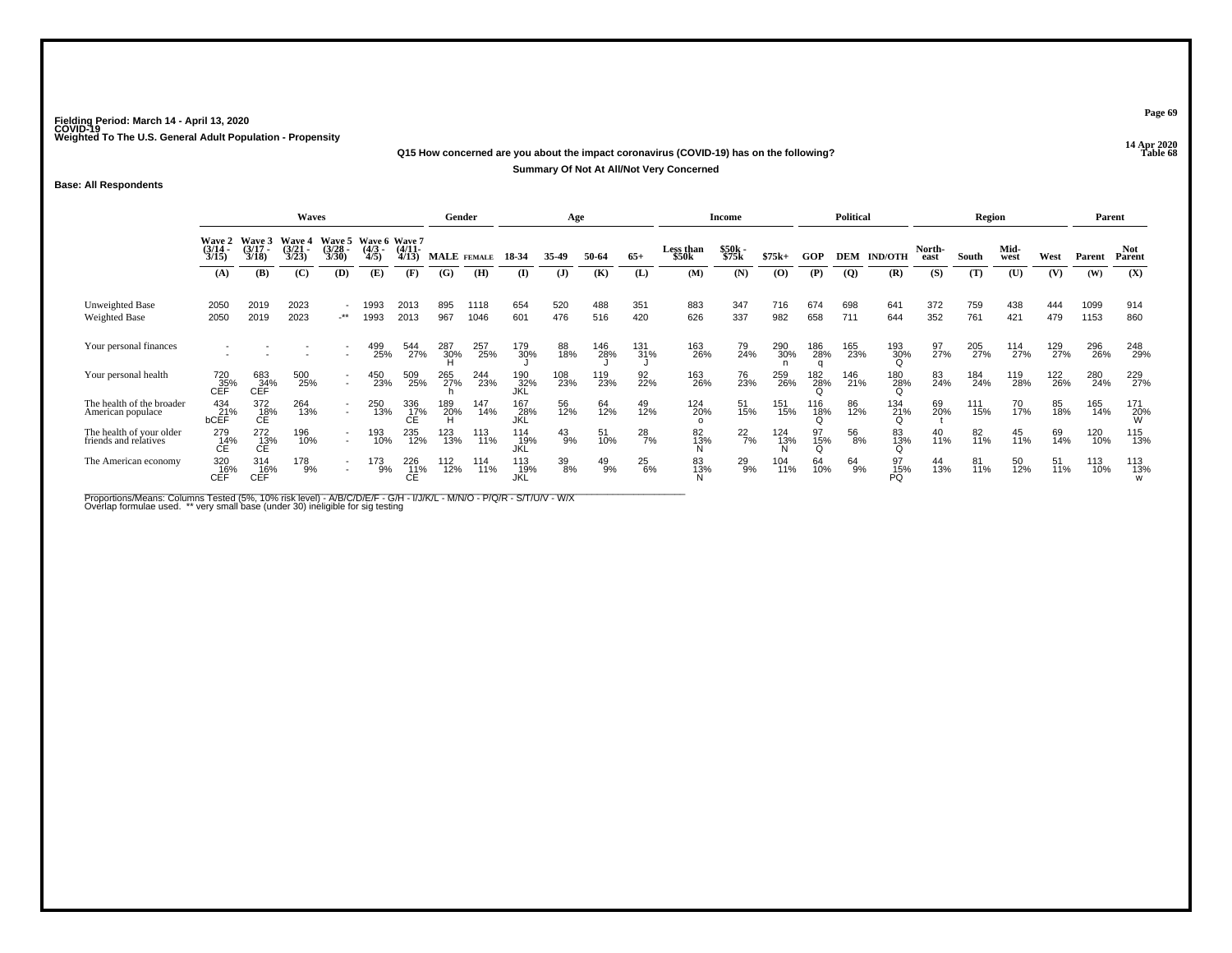**14 Apr 2020 Q15\_1 How concerned are you about the impact coronavirus (COVID-19) has on the following?**

**Your personal health**

**Base: All Respondents**

|                                         | Waves                                       |                             |                                 |                                 |                                      |                       | Gender             |              |                    | Age                   |                 |                 |                           | <b>Income</b>  |                 |                        | <b>Political</b> |                 |                | Region           |              |             | Parent       |                      |
|-----------------------------------------|---------------------------------------------|-----------------------------|---------------------------------|---------------------------------|--------------------------------------|-----------------------|--------------------|--------------|--------------------|-----------------------|-----------------|-----------------|---------------------------|----------------|-----------------|------------------------|------------------|-----------------|----------------|------------------|--------------|-------------|--------------|----------------------|
|                                         | <b>Wave 2</b><br>$\frac{(3/14)}{3/15}$      | Wave 3<br>$(3/17 -$<br>3/18 | Wave 4<br>$\frac{(3/21)}{3/23}$ | Wave 5<br>$\frac{(3/28)}{3/30}$ | Wave 6 Wave 7<br>$\frac{(4/3)}{4/5}$ | $\frac{(4/11)}{4/13}$ | <b>MALE</b> FEMALE |              | 18-34              | 35-49                 | 50-64           | $65+$           | <b>Less than</b><br>\$50k | \$50k<br>\$75k | $$75k+$         | GOP                    | <b>DEM</b>       | <b>IND/OTH</b>  | North-<br>east | South            | Mid-<br>west | West        | Parent       | <b>Not</b><br>Parent |
|                                         | (A)                                         | (B)                         | (C)                             | (D)                             | (E)                                  | (F)                   | (G)                | (H)          | $\bf{I}$           | $\mathbf{J}$          | (K)             | (L)             | (M)                       | (N)            | $\mathbf{(O)}$  | (P)                    | $\overline{Q}$   | (R)             | (S)            | (T)              | (U)          | (V)         | (W)          | (X)                  |
| Unweighted Base<br><b>Weighted Base</b> | 2050<br>2050                                | 2019<br>2019                | 2023<br>2023                    | $\cdot^{\star\star}$            | 1993<br>1993                         | 2013<br>2013          | 895<br>967         | 1118<br>1046 | 654<br>601         | 520<br>476            | 488<br>516      | 351<br>420      | 883<br>626                | 347<br>337     | 716<br>982      | 674<br>658             | 698<br>711       | 641<br>644      | 372<br>352     | 759<br>761       | 438<br>421   | 444<br>479  | 1099<br>1153 | 914<br>860           |
| Very/Somewhat<br>Concerned (Net)        | 1330<br>65%                                 | 1336<br>66%                 | 1523<br>75%<br>AВ               | $\overline{a}$                  | $\frac{1543}{77}\%$<br>AB            | 1504<br>75%<br>AB     | <sup>702</sup> 73% | 802<br>77%   | 411<br>68%         | 368<br>77%            | 397<br>77%      | 328<br>78%      | 463<br>74%                | 261<br>77%     | 724<br>74%      | 476<br>72%             | 565<br>79%<br>PŘ | 464<br>72%      | 269<br>76%     | 576<br>76%       | 302<br>72%   | 357<br>74%  | 873<br>76%   | 631<br>73%           |
| Very concerned                          | 624<br>30%                                  | 660<br>33%                  | 800<br>40%<br>AB                |                                 | 862<br>43%<br>ABcf                   | 801<br>40%<br>AB      | 350<br>36%         | 451<br>43%   | 224<br>37%         | 221<br>$\frac{46}{1}$ | 187<br>36%      | 168<br>40%      | 249<br>40%                | 138<br>41%     | 390<br>40%      | 251<br>38%             | 325<br>46%<br>PR | 225<br>35%      | 152<br>43%     | 306<br>40%       | 152<br>36%   | 191<br>40%  | 497<br>43%   | 304<br>35%           |
| Somewhat concerned                      | 706<br>34%                                  | 676<br>33%                  | 723<br>36%                      | $\overline{a}$                  | 681<br>34%                           | 703<br>35%            | 352<br>36%         | 351<br>34%   | 187<br>31%         | 147<br>31%            | 210<br>41%      | 160<br>38%      | 215<br>34%                | 123<br>36%     | 334<br>34%      | 225<br>34%             | 240<br>34%       | 239<br>37%      | 117<br>33%     | 270<br>36%       | 150<br>36%   | 166<br>35%  | 376<br>33%   | 327<br>38%<br>W      |
| Not At All/Not Very<br>Concerned (Net)  | <sup>720</sup> <sub>35%</sub><br><b>CEF</b> | 683<br>34%<br>CĚF           | 500<br>25%                      | $\overline{\phantom{a}}$        | 450<br>23%                           | 509<br>25%            | 265<br>27%         | 244<br>23%   | 190<br>_32%<br>JKL | 108<br>23%            | 119<br>23%      | 92 <sub>%</sub> | 163<br>26%                | 76<br>23%      | 259<br>26%      | 182<br>28%<br>O        | 146<br>21%       | 180<br>28%<br>Ω | 83<br>24%      | 184<br>24%       | 119<br>28%   | 122<br>26%  | 280<br>24%   | 229<br>27%           |
| Not very concerned                      | 535<br>26%<br>CEF                           | 487<br>CEF                  | 359<br>18%                      | $\overline{\phantom{a}}$        | 331<br>17%                           | 372<br>18%            | 198<br>20%         | 174<br>17%   | 133<br>22%         | 67<br>14%             | 94<br>18%       | 79<br>19%       | 105<br>17%                | 56<br>17%      | 204<br>21%<br>m | 133<br>20%<br>$\Omega$ | 109<br>15%       | 129<br>20%      | 69<br>20%      | 135<br>18%       | 84<br>20%    | 85<br>18%   | 215<br>19%   | 157<br>18%           |
| Not at all concerned                    | 186<br>9%<br>cEF                            | 197<br>10%<br>CEF           | 141<br>7%                       |                                 | 119<br>6%                            | 137<br>7%             | 67<br>7%           | $^{70}$ 7%   | 57<br>10%<br>KĹ    | 41<br>9%<br>KĹ        | $^{25}_{\ 5\%}$ | $\frac{14}{3%}$ | 58<br>9%                  | $^{20}_{6\%}$  | $^{54}_{6\%}$   | $^{49}_{7\%}$          | 37<br>5%         | $^{51}_{8\%}$   | $^{14}_{4\%}$  | $\frac{50}{7\%}$ | 35<br>8%     | 38<br>8%    | 65<br>6%     | $^{72}_{8\%}$<br>W   |
| Sigma                                   | 2050<br>100%                                | 2019<br>100%                | 2023<br>100%                    |                                 | 1993<br>100%                         | 2013<br>100%          | 967<br>100%        | 1046<br>100% | 601<br>100%        | 476<br>100%           | 516<br>100%     | 420<br>100%     | 626<br>100%               | 337<br>100%    | 982<br>100%     | 658<br>100%            | 711<br>100%      | 644<br>100%     | 352<br>100%    | 761<br>100%      | 421<br>100%  | 479<br>100% | 1153<br>100% | 860<br>100%          |

Proportions/Means: Columns Tested (5%, 10% risk level) - A/B/C/D/E/F - G/H - I/J/K/L - M/N/O - P/Q/R - S/T/U/V - W/X<br>Overlap formulae used. \*\* very small base (under 30) ineligible for sig testing

**Page 70**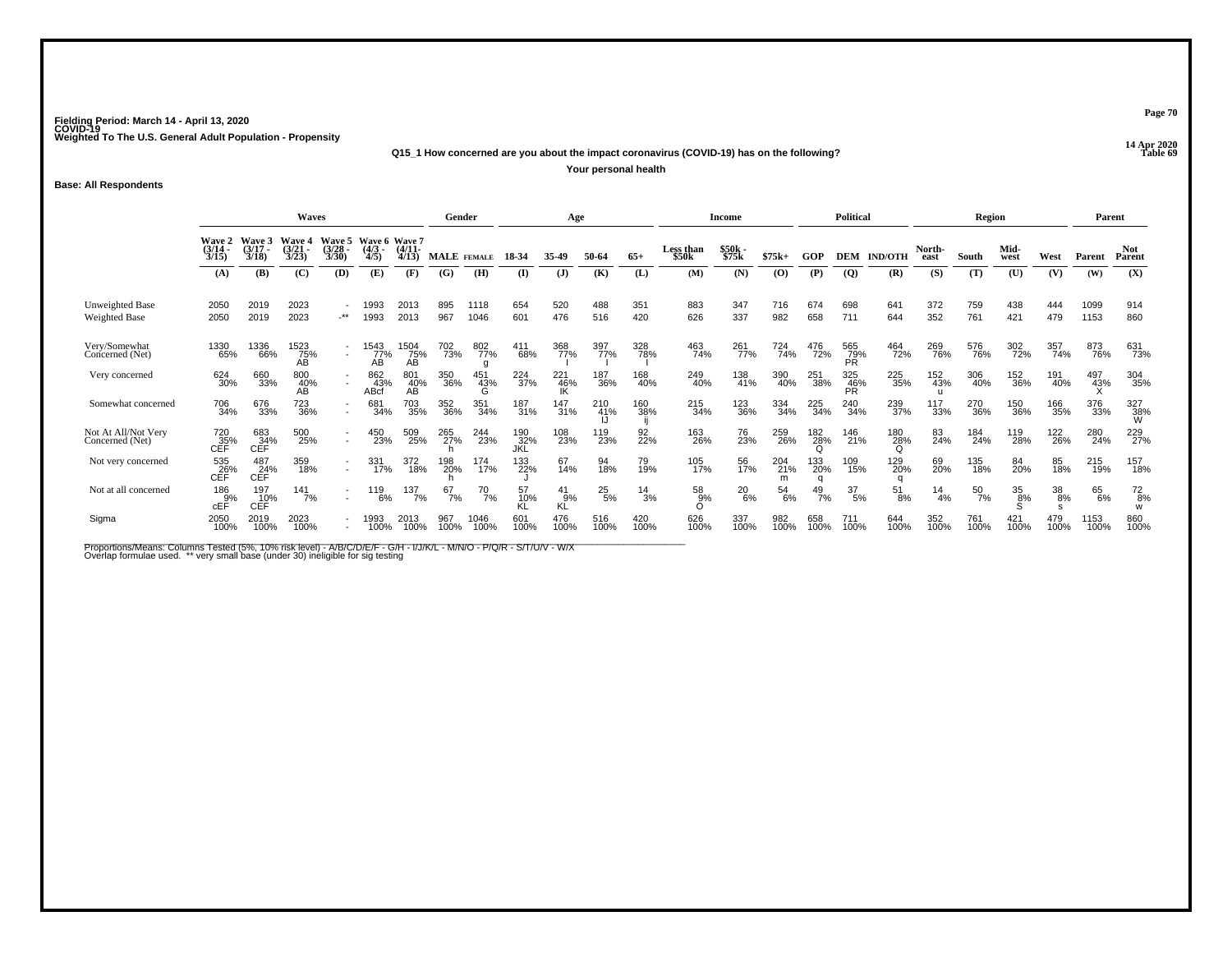## **14 Apr 2020 Q15\_2 How concerned are you about the impact coronavirus (COVID-19) has on the following?The health of your older friends and relatives**

**Base: All Respondents**

|                                        |                                        |                             | <b>Waves</b>                    |                                |                                      |                       | Gender             |              |                   | Age             |                 |               |                     | <b>Income</b>    |                |                        | <b>Political</b> |                 |                 | <b>Region</b>    |               |                   | Parent            |                      |
|----------------------------------------|----------------------------------------|-----------------------------|---------------------------------|--------------------------------|--------------------------------------|-----------------------|--------------------|--------------|-------------------|-----------------|-----------------|---------------|---------------------|------------------|----------------|------------------------|------------------|-----------------|-----------------|------------------|---------------|-------------------|-------------------|----------------------|
|                                        | <b>Wave 2</b><br>$\frac{(3/14)}{3/15}$ | Wave 3<br>$(3/17 -$<br>3/18 | Wave 4<br>$\frac{(3/21)}{3/23}$ | Wave 5<br>$\binom{3/28}{3/30}$ | Wave 6 Wave 7<br>$\frac{(4/3)}{4/5}$ | $\binom{4/11}{4/13}$  | <b>MALE</b> FEMALE |              | 18-34             | 35-49           | 50-64           | $65+$         | Less than<br>\$50k  | \$50k<br>\$75k   | $$75k+$        | GOP                    | <b>DEM</b>       | <b>IND/OTH</b>  | North-<br>east  | South            | Mid-<br>west  | West              | Parent            | <b>Not</b><br>Parent |
|                                        | (A)                                    | (B)                         | (C)                             | (D)                            | (E)                                  | (F)                   | (G)                | (H)          | (I)               | $\mathbf{J}$    | (K)             | (L)           | (M)                 | (N)              | (0)            | (P)                    | (Q)              | (R)             | (S)             | (T)              | (U)           | (V)               | (W)               | (X)                  |
| Unweighted Base<br>Weighted Base       | 2050<br>2050                           | 2019<br>2019                | 2023<br>2023                    | $\cdot^{\star\star}$           | 1993<br>1993                         | 2013<br>2013          | 895<br>967         | 1118<br>1046 | 654<br>601        | 520<br>476      | 488<br>516      | 351<br>420    | 883<br>626          | 347<br>337       | 716<br>982     | 674<br>658             | 698<br>711       | 641<br>644      | 372<br>352      | 759<br>761       | 438<br>421    | 444<br>479        | 1099<br>1153      | 914<br>860           |
| Very/Somewhat<br>Concerned (Net)       | 177'<br>86%                            | 1747<br>87%                 | 1827<br>90%<br>AВ               | $\sim$                         | 1800<br>90%<br>AВ                    | 1778<br>88%           | 844<br>87%         | 933<br>89%   | 487<br>81%        | 433<br>91%      | 465<br>90%      | 392<br>93%    | 544<br>87%          | 315<br>93%<br>MO | 859<br>87%     | 561<br>85%             | 655<br>92%<br>PR | 561<br>87%      | 312<br>89%      | 679<br>89%       | 376<br>89%    | 410<br>86%        | 1033<br>90%       | 745<br>87%           |
| Very concerned                         | 1034<br>50%                            | 1089<br>54%                 | 1251<br>ABF                     |                                | 1211<br>61%<br>ABF                   | 1124<br>56%           | 478<br>49%         | 646<br>62%   | 304<br>51%        | 287<br>60%      | 297<br>58%      | 236<br>56%    | 345<br>55%          | 193<br>57%       | 542<br>55%     | 337<br>51%             | 456<br>64%<br>PR | 331<br>51%      | 191<br>54%      | 418<br>55%       | 241<br>57%    | 274<br>57%        | 670<br>58%        | 454<br>53%           |
| Somewhat concerned                     | 737<br>36%<br>bCEf                     | 658<br>33%<br>C             | 576<br>28%                      | $\overline{\phantom{a}}$       | 588<br>30%                           | 654<br>32%            | 366<br>38%         | 288<br>28%   | 183<br>30%        | 146<br>31%      | 168<br>33%      | 156<br>37%    | 200<br>32%          | 123<br>36%       | 316<br>32%     | 225<br>34%<br>$\Omega$ | 199<br>28%       | 230<br>36%<br>O | 121<br>34%      | 261<br>34%       | 135<br>32%    | 136<br>28%        | 363<br>31%        | 290<br>34%           |
| Not At All/Not Very<br>Concerned (Net) | 279<br>14%<br>СE                       | 272<br>13%<br>СÉ            | 196<br>10%                      |                                | 193<br>10%                           | 235<br>12%            | 123%               | 113<br>11%   | 114<br>19%<br>JKL | $^{43}_{9\%}$   | 51<br>10%       | $^{28}_{7\%}$ | 82<br>13%           | $^{22}_{7\%}$    | 124<br>13%     | 97<br>15%<br>Q         | 56<br>8%         | 83<br>13%       | 40<br>11%       | 82<br>11%        | 45<br>11%     | 69<br>14%         | 120 <sub>0%</sub> | 115<br>13%           |
| Not very concerned                     | 183<br>9%<br>Сé                        | 176<br>9%<br>Сē             | 129<br>6%                       |                                | $\frac{136}{7\%}$                    | $^{173}_{9\%}$<br>Cē. | 93<br>10%          | 80<br>8%     | 85<br>14%<br>JKĽ  | $^{27}_{6\%}$   | $\frac{38}{7%}$ | $^{23}_{6\%}$ | 54<br>9%            | $^{16}_{\ 5\%}$  | 98<br>10%<br>N | 72<br>11%<br>Ω         | 36<br>5%         | 65<br>10%       | $\frac{32}{9%}$ | $\frac{51}{7\%}$ | $^{38}_{9\%}$ | $\frac{52}{11\%}$ | 84<br>7%          | 89<br>10%            |
| Not at all concerned                   | 96<br>5%<br>cEF                        | $\frac{95}{5%}$<br>cEF      | 67<br>3%                        |                                | 57<br>3%                             | 62/3%                 | $^{29}_{3\%}$      | 33<br>3%     | $^{29}_{\ 5\%}$   | $\frac{16}{3%}$ | $\frac{13}{3%}$ | 1%            | $^{29}_{5\%}$<br>No | $\frac{6}{2}$ %  | $^{26}_{3%}$   | $^{25}_{4\%}$          | $\frac{19}{3%}$  | $\frac{18}{3%}$ | $\frac{8}{2\%}$ | 31<br>4%         | 2%            | 17<br>4%          | $\frac{36}{3%}$   | $^{26}_{3%}$         |
| Sigma                                  | 2050<br>100%                           | 2019<br>100%                | 2023<br>100%                    |                                | 1993<br>100%                         | 2013<br>100%          | 967<br>100%        | 1046<br>100% | 601<br>100%       | 476<br>100%     | 516<br>100%     | 420<br>100%   | 626<br>100%         | 337<br>100%      | 982<br>100%    | 658<br>100%            | 711<br>100%      | 644<br>100%     | 352<br>100%     | 761<br>100%      | 421<br>100%   | 479<br>100%       | 1153<br>100%      | 860<br>100%          |

Proportions/Means: Columns Tested (5%, 10% risk level) - A/B/C/D/E/F - G/H - I/J/K/L - M/N/O - P/Q/R - S/T/U/V - W/X<br>Overlap formulae used. \*\* very small base (under 30) ineligible for sig testing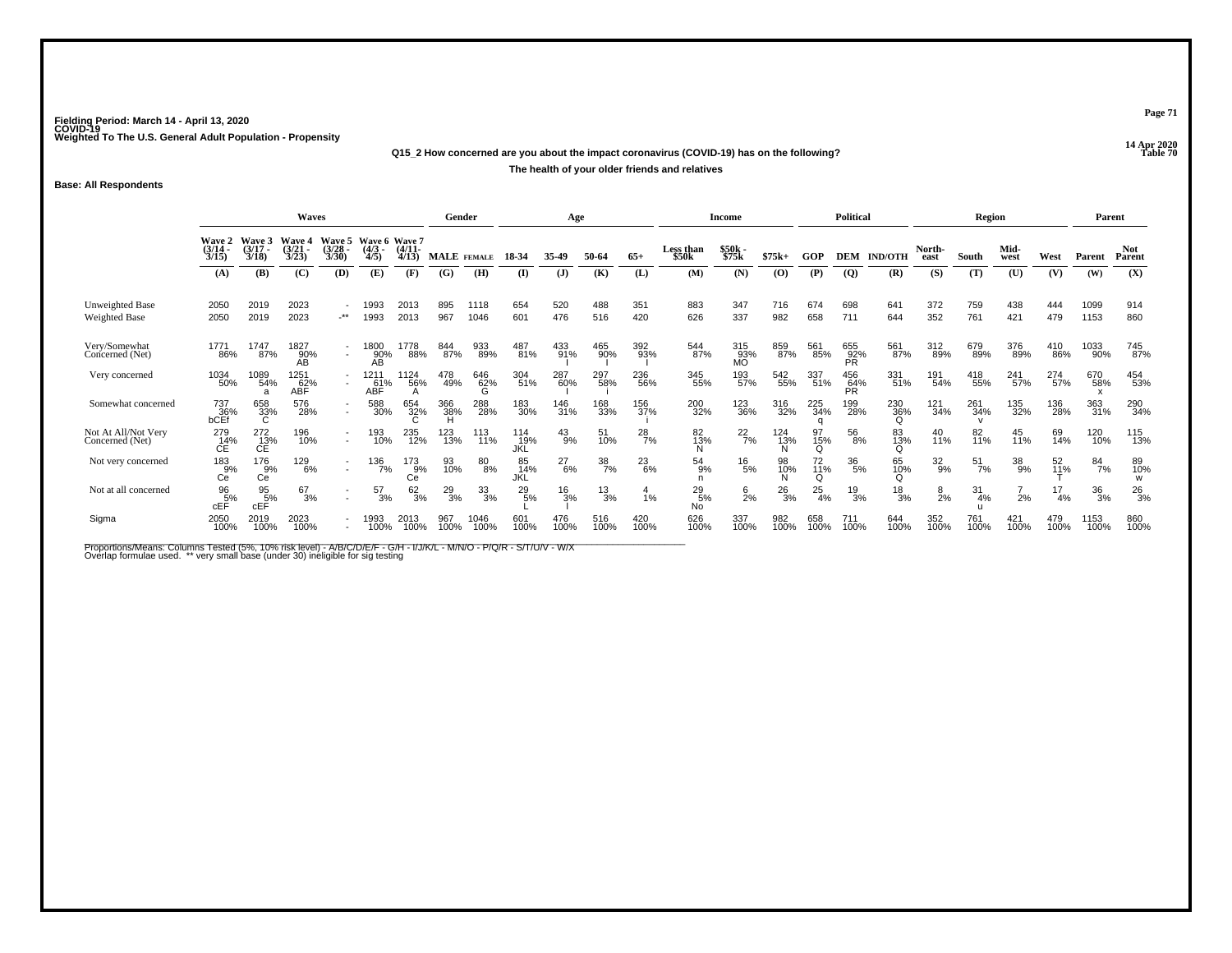**14 Apr 2020 Q15\_3 How concerned are you about the impact coronavirus (COVID-19) has on the following?The health of the broader American populace**

**Base: All Respondents**

|                                        |                                        |                                                   | Waves                                  |                                 |                               |                                    | Gender             |                 |                     | Age           |                 |                 |                           | Income                 |                 |                 | <b>Political</b>        |                |                    | Region                     |               |               | Parent        |                       |
|----------------------------------------|----------------------------------------|---------------------------------------------------|----------------------------------------|---------------------------------|-------------------------------|------------------------------------|--------------------|-----------------|---------------------|---------------|-----------------|-----------------|---------------------------|------------------------|-----------------|-----------------|-------------------------|----------------|--------------------|----------------------------|---------------|---------------|---------------|-----------------------|
|                                        | <b>Wave 2</b><br>$\frac{(3/14)}{3/15}$ | Wave 3<br>$(3/17 -$<br>3/18                       | <b>Wave 4</b><br>$\frac{(3/21)}{3/23}$ | Wave 5<br>$\frac{(3/28)}{3/30}$ | Wave 6<br>$\frac{(4/3)}{4/5}$ | <b>Wave 7</b><br>$(4/11 -$<br>4/13 | <b>MALE</b> FEMALE |                 | 18-34               | 35-49         | 50-64           | $65+$           | <b>Less than</b><br>\$50k | \$50k<br>\$75k         | $$75k+$         | GOP             | <b>DEM</b>              | <b>IND/OTH</b> | North-<br>east     | South                      | Mid-<br>west  | West          | Parent        | <b>Not</b><br>Parent  |
|                                        | (A)                                    | (B)                                               | (C)                                    | (D)                             | (E)                           | (F)                                | (G)                | (H)             | $($ I               | (J)           | (K)             | (L)             | (M)                       | (N)                    | (0)             | (P)             | <b>(Q)</b>              | (R)            | (S)                | (T)                        | (U)           | (V)           | (W)           | (X)                   |
| Unweighted Base<br>Weighted Base       | 2050<br>2050                           | 2019<br>2019                                      | 2023<br>2023                           | $\cdot$ **                      | 1993<br>1993                  | 2013<br>2013                       | 895<br>967         | 1118<br>1046    | 654<br>601          | 520<br>476    | 488<br>516      | 351<br>420      | 883<br>626                | 347<br>337             | 716<br>982      | 674<br>658      | 698<br>711              | 641<br>644     | 372<br>352         | 759<br>761                 | 438<br>421    | 444<br>479    | 1099<br>1153  | 914<br>860            |
| Very/Somewhat<br>Concerned (Net)       | 1616<br>79%                            | 1647<br>82%<br>a                                  | 1759<br>87%<br>ABF                     |                                 | 1743<br>8 <u>7</u> %<br>ABF   | 1677<br>83%                        | 778<br>80%         | 899<br>86%<br>Ġ | 434<br>72%          | 420<br>88%    | 452<br>88%      | 371<br>88%      | 502<br>80%                | 287<br>85%             | 831<br>85%<br>m | 542<br>82%      | 625<br>88%<br><b>PR</b> | 510<br>79%     | 283<br>80%         | 650<br>85%<br><sub>S</sub> | 351<br>83%    | 394<br>82%    | 989<br>86%    | 688<br>80%            |
| Very concerned                         | 690<br>34%                             | 774<br>38%                                        | 998<br>ABF                             |                                 | 1011<br>ABF                   | 878<br>44%<br>AB                   | 391<br>40%         | 487<br>47%<br>G | 214<br>36%          | 218<br>46%    | 240<br>47%      | 205<br>49%      | 253<br>40%                | 135<br>40%             | 455<br>46%<br>m | 269<br>41%      | 357<br>50%<br>PR        | 251<br>39%     | 155<br>44%         | 346<br>45%                 | 180<br>43%    | 197<br>41%    | 539<br>47%    | 339<br>39%            |
| Somewhat concerned                     | 926<br>45%<br>CEF                      | 872<br>43%<br>CEf                                 | 761<br>38%                             |                                 | 733<br>37%                    | 799<br>40%                         | 387<br>40%         | 412<br>39%      | 220<br>37%          | 202<br>42%    | $^{212}_{41\%}$ | 165<br>39%      | 249<br>40%                | 152<br>45%<br>$\Omega$ | 376<br>38%      | 273<br>41%      | 268<br>38%              | 259<br>40%     | 128<br>36%         | 303<br>40%                 | 171<br>41%    | 197<br>41%    | 450<br>39%    | 349<br>41%            |
| Not At All/Not Very<br>Concerned (Net) | 434<br>21%<br>bCEF                     | $^{372}_{\phantom{18\%} \phantom{18\%}}_{\rm CE}$ | 264<br>13%                             | $\overline{\phantom{a}}$        | 250<br>13%                    | 336<br>17%                         | 189<br>20%         | 147<br>14%      | 167<br>28%<br>JKL   | 56<br>12%     | 64<br>12%       | 49<br>12%       | 124<br>20%<br>$\Omega$    | 51<br>15%              | 151<br>15%      | 116<br>18%<br>Ω | 86<br>12%               | 134<br>21%     | 69<br>20%          | $^{111}_{15\%}$            | 70<br>17%     | 85<br>18%     | 165<br>14%    | 171<br>20%<br>W       |
| Not very concerned                     | 314<br>BCEF                            | $^{252}_{\hbox{C}\hbox{E}}$                       | 198<br>10%                             |                                 | 176<br>9%                     | 237<br>$-12\%$                     | 133<br>14%         | 104<br>10%      | 116<br>- 19%<br>JKL | $^{40}_{8\%}$ | $^{43}_{8\%}$   | 38<br>9%        | 86<br>14%                 | 37<br>11%              | 110<br>11%      | 76<br>12%       | 63<br>9%                | 98<br>15%      | 63<br>- 18%<br>TUV | 73<br>10%                  | 46<br>11%     | 56<br>12%     | 123<br>11%    | 114<br>13%            |
| Not at all concerned                   | 120<br>6%<br>СE                        | 120<br>6%<br>CÉ                                   | 65<br>3%                               |                                 | 74<br>4%                      | 99<br>5%                           | 56<br>6%           | $^{43}_{4\%}$   | 51<br>8%<br>JKL     | $^{16}_{3\%}$ | $^{20}_{4\%}$   | $\frac{12}{3%}$ | $\frac{38}{6\%}$          | $\frac{14}{4%}$        | 41<br>4%        | $^{40}_{6\%}$   | $^{24}_{3\%}$           | 36<br>6%       | $^{6}_{2\%}$       | 39<br>5%                   | $^{25}_{6\%}$ | $^{30}_{6\%}$ | $^{42}_{4\%}$ | $\frac{57}{7}\%$<br>W |
| Sigma                                  | 2050<br>100%                           | 2019<br>100%                                      | 2023<br>100%                           |                                 | 1993<br>100%                  | 2013<br>100%                       | 967<br>100%        | 1046<br>100%    | 601<br>100%         | 476<br>100%   | 516<br>100%     | 420<br>100%     | 626<br>100%               | 337<br>100%            | 982<br>100%     | 658<br>100%     | 711<br>100%             | 644<br>100%    | 352<br>100%        | 761<br>100%                | 421<br>100%   | 479<br>100%   | 1153<br>100%  | 860<br>100%           |

Proportions/Means: Columns Tested (5%, 10% risk level) - A/B/C/D/E/F - G/H - I/J/K/L - M/N/O - P/Q/R - S/T/U/V - W/X<br>Overlap formulae used. \*\* very small base (under 30) ineligible for sig testing

**Page 72**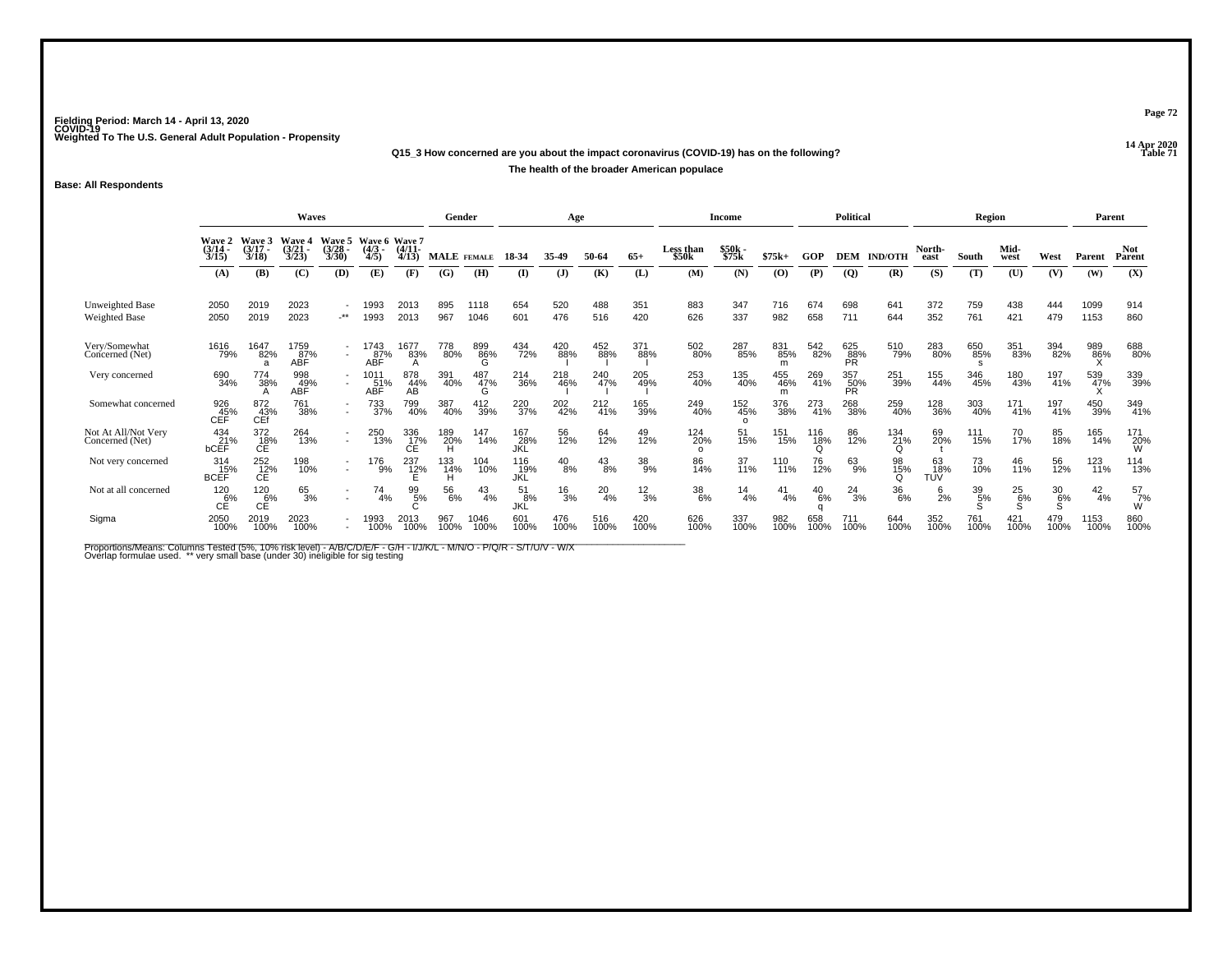**14 Apr 2020 Q15\_4 How concerned are you about the impact coronavirus (COVID-19) has on the following?**

**The American economy**

**Base: All Respondents**

|                                         |                                                                                                                                                                                                                                                            |                   | Gender             |                      |                    | Age                                |                                |                 |                        | <b>Income</b> |                 |               | <b>Political</b>       |                 |                             | Region          |                 |                 | Parent         |               |                  |                |               |                       |
|-----------------------------------------|------------------------------------------------------------------------------------------------------------------------------------------------------------------------------------------------------------------------------------------------------------|-------------------|--------------------|----------------------|--------------------|------------------------------------|--------------------------------|-----------------|------------------------|---------------|-----------------|---------------|------------------------|-----------------|-----------------------------|-----------------|-----------------|-----------------|----------------|---------------|------------------|----------------|---------------|-----------------------|
|                                         | Wave 3<br>Wave 5<br><b>Wave 6</b><br><b>Wave 2</b><br><b>Wave 7</b><br>Wave 4<br>$\frac{(3/14)}{3/15}$<br>$(3/17 -$<br>$\binom{4/11}{4/13}$<br>$\frac{(3/21)}{3/23}$<br>(3/28 -<br>3/30)<br>$\frac{(4/3)}{4/5}$<br>3/18<br>(B)<br>(C)<br>(D)<br>(E)<br>(A) |                   |                    |                      |                    |                                    | <b>MALE</b> FEMALE             |                 | 18-34                  | 35-49         | 50-64           | $65+$         | Less than<br>\$50k     | \$50k<br>\$75k  | $$75k+$                     | GOP             | <b>DEM</b>      | <b>IND/OTH</b>  | North-<br>east | South         | Mid-<br>west     | West           | Parent        | <b>Not</b><br>Parent  |
|                                         |                                                                                                                                                                                                                                                            |                   |                    |                      |                    | (F)                                | (G)                            | (H)             | (I)                    | $\mathbf{J}$  | (K)             | (L)           | (M)                    | (N)             | $\boldsymbol{\mathrm{(O)}}$ | (P)             | $\overline{Q}$  | (R)             | (S)            | (T)           | (U)              | (V)            | (W)           | (X)                   |
| Unweighted Base<br><b>Weighted Base</b> | 2050<br>2050                                                                                                                                                                                                                                               | 2019<br>2019      | 2023<br>2023       | $\cdot^{\star\star}$ | 1993<br>1993       | 2013<br>2013                       | 895<br>967                     | 1118<br>1046    | 654<br>601             | 520<br>476    | 488<br>516      | 351<br>420    | 883<br>626             | 347<br>337      | 716<br>982                  | 674<br>658      | 698<br>711      | 641<br>644      | 372<br>352     | 759<br>761    | 438<br>421       | 444<br>479     | 1099<br>1153  | 914<br>860            |
| Very/Somewhat<br>Concerned (Net)        | 1730<br>84%                                                                                                                                                                                                                                                | 1705<br>84%       | 1845<br>91%<br>ABF | $\sim$               | 1820<br>91%<br>ABF | 1787<br>89%<br>ΑB                  | 855<br>88%                     | 932<br>89%      | 488<br>81%             | 437<br>92%    | 467<br>91%      | 395<br>94%    | 543<br>87%             | 309<br>91%<br>M | 878<br>89%                  | 594<br>90%      | 647<br>91%<br>R | 546<br>85%      | 308<br>87%     | 680<br>89%    | 371<br>88%       | 428<br>89%     | 1041<br>90%   | 746<br>87%            |
| Very concerned                          | 893<br>44%                                                                                                                                                                                                                                                 | 986<br>49%        | 1287<br>64%<br>ABF |                      | 1251<br>63%<br>ABF | 1184<br>59%<br>AB                  | 540<br>56%                     | 644<br>62%<br>G | 275<br>46%             | 309<br>65%    | 324<br>63%      | 276<br>66%    | 332<br>53%             | 207<br>61%      | 607<br>62%                  | 396<br>60%      | 428<br>60%      | 360<br>56%      | 202<br>57%     | 458<br>60%    | 244<br>58%       | 280<br>58%     | 717<br>62%    | 467<br>54%            |
| Somewhat concerned                      | 836<br>41%<br><b>BCEF</b>                                                                                                                                                                                                                                  | 719<br>36%<br>CEF | 558<br>28%         | $\overline{a}$       | 569<br>29%         | 603<br>30%                         | 315<br>33%                     | 288<br>28%      | 213<br>35%             | 128<br>27%    | 143<br>28%      | 119<br>28%    | 211<br>34%<br>$\Omega$ | 102<br>30%      | 271<br>28%                  | 198<br>30%      | 219<br>31%      | 187<br>29%      | 106<br>30%     | 222<br>29%    | 127<br>30%       | 149<br>31%     | 324<br>28%    | 279<br>32%<br>W       |
| Not At All/Not Very<br>Concerned (Net)  | 320<br>16%<br>CEF                                                                                                                                                                                                                                          | 314<br>16%<br>CEF | 178<br>9%          |                      | 173<br>9%          | 226<br>11%                         | <sup>112</sup> <sub>12</sub> % | 114<br>11%      | 113<br>19%<br>JKĹ      | $39\!\%$      | $^{49}_{9\%}$   | $^{25}_{6\%}$ | 83<br>13%              | $^{29}_{9%}$    | 104<br>11%                  | 64<br>10%       | $64_{9\%}$      | 97<br>15%<br>PQ | 44<br>13%      | 81<br>11%     | 50<br>12%        | 51<br>11%      | 113<br>10%    | 113<br>13%<br>W       |
| Not very concerned                      | 225<br>_11%<br>CEF                                                                                                                                                                                                                                         | 220<br>11%<br>CEF | $^{99}_{5\%}$      |                      | 116<br>6%          | 170<br>$c^{\text{g}\%}_{\text{E}}$ | 91<br>9%                       | 79<br>8%        | 82<br>14%<br>JKL       | $^{26}_{5\%}$ | $\frac{42}{8%}$ | $^{20}_{5\%}$ | $^{56}_{9\%}$          | $^{19}_{6\%}$   | 88<br>9%                    | $^{46}_{7\%}$   | $^{48}_{7\%}$   | 77<br>12%<br>PQ | 34<br>10%      | 60<br>8%      | 35<br>8%         | $^{41}_{9\%}$  | 89<br>8%      | 82<br>10%             |
| Not at all concerned                    | $\frac{95}{5\%}$<br>ЕĖ                                                                                                                                                                                                                                     | 94<br>5%<br>EĖ    | 80<br>4%           |                      | $^{57}_{3\%}$      | 55<br>3%                           | 21<br>2%                       | 35<br>3%        | $\frac{30}{5\%}$<br>KĹ | $^{13}_{3\%}$ | 1%              | 5<br>1%       | 28<br>4%               | $\frac{9}{3%}$  | $^{17}_{2\%}$               | $\frac{18}{3%}$ | $^{17}_{2\%}$   | $^{20}_{3\%}$   | $^{10}_{3\%}$  | $^{21}_{3\%}$ | $\frac{15}{4\%}$ | $\frac{9}{2%}$ | $^{24}_{2\%}$ | $\frac{31}{4\%}$<br>W |
| Sigma                                   | 2050<br>100%                                                                                                                                                                                                                                               | 2019<br>100%      | 2023<br>100%       |                      | 1993<br>100%       | 2013<br>100%                       | 967<br>100%                    | 1046<br>100%    | 601<br>100%            | 476<br>100%   | 516<br>100%     | 420<br>100%   | 626<br>100%            | 337<br>100%     | 982<br>100%                 | 658<br>100%     | 711<br>100%     | 644<br>100%     | 352<br>100%    | 761<br>100%   | 421<br>100%      | 479<br>100%    | 1153<br>100%  | 860<br>100%           |

Proportions/Means: Columns Tested (5%, 10% risk level) - A/B/C/D/E/F - G/H - I/J/K/L - M/N/O - P/Q/R - S/T/U/V - W/X<br>Overlap formulae used. \*\* very small base (under 30) ineligible for sig testing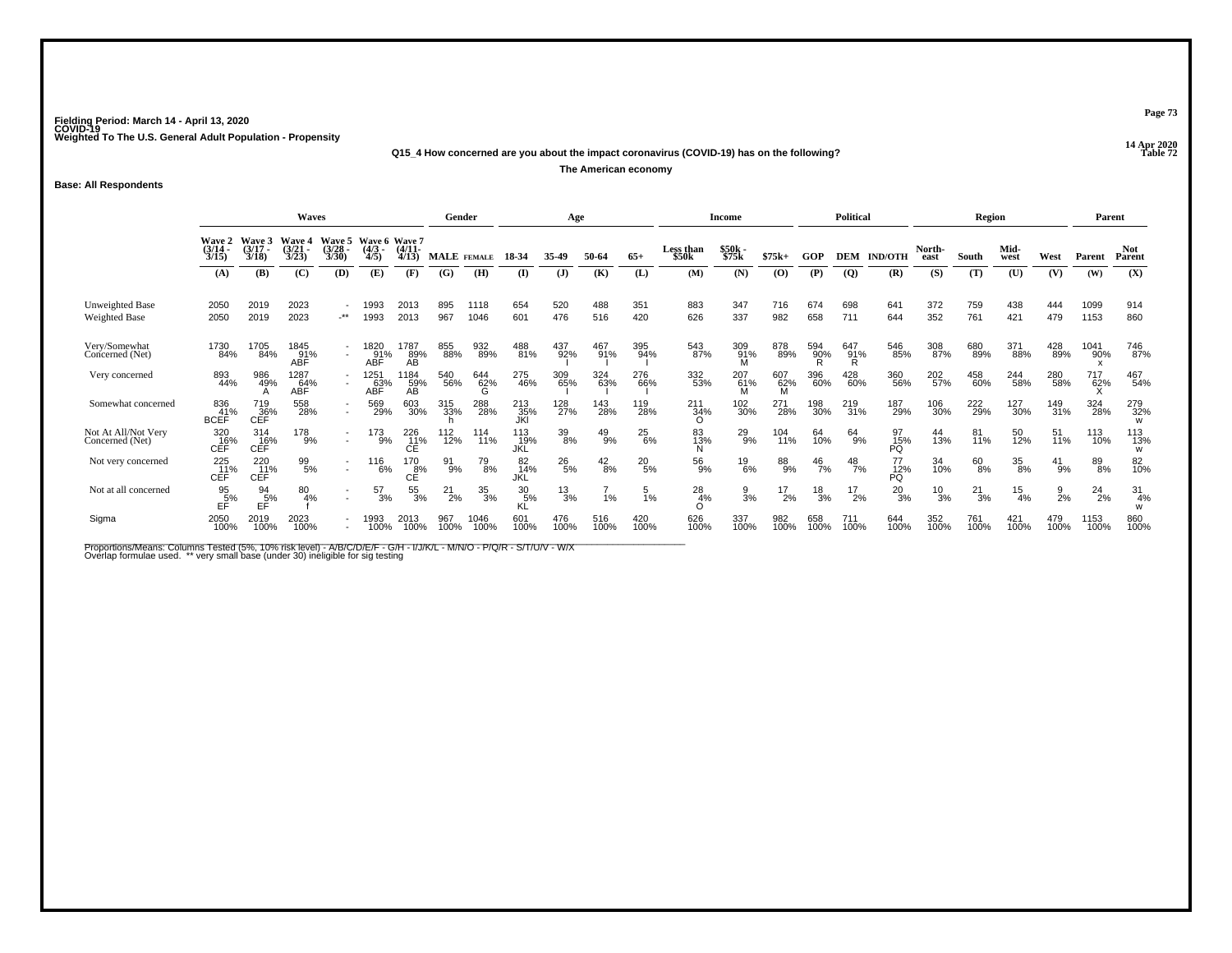**14 Apr 2020 Q15\_5 How concerned are you about the impact coronavirus (COVID-19) has on the following?**

**Your personal finances**

**Base: All Respondents**

|                                         |                                 | <b>Waves</b>                |                                |                                 |                                      | Gender                |                    |                 | Age         |                     |                  |                 | <b>Income</b>             |                |                | <b>Political</b>       |                  |                 | Region          |             |                  | Parent            |              |                      |
|-----------------------------------------|---------------------------------|-----------------------------|--------------------------------|---------------------------------|--------------------------------------|-----------------------|--------------------|-----------------|-------------|---------------------|------------------|-----------------|---------------------------|----------------|----------------|------------------------|------------------|-----------------|-----------------|-------------|------------------|-------------------|--------------|----------------------|
|                                         | Wave 2<br>$\frac{(3/14)}{3/15}$ | Wave 3<br>$(3/17 -$<br>3/18 | Wave 4<br>$\binom{3/21}{3/23}$ | Wave 5<br>$\frac{(3/28)}{3/30}$ | Wave 6 Wave 7<br>$\frac{(4/3)}{4/5}$ | $\frac{(4/11)}{4/13}$ | <b>MALE</b> FEMALE |                 | 18-34       | 35.49               | 50-64            | $65+$           | <b>Less than</b><br>\$50k | \$50k<br>\$75k | $$75k+$        | GOP                    | <b>DEM</b>       | <b>IND/OTH</b>  | North-<br>east  | South       | Mid-<br>west     | West              | Parent       | <b>Not</b><br>Parent |
|                                         | (A)                             | (B)                         | (C)                            | (D)                             | (E)                                  | (F)                   | (G)                | (H)             | (I)         | $\mathbf{J}$        | (K)              | (L)             | (M)                       | (N)            | $\mathbf{(O)}$ | (P)                    | $\overline{Q}$   | (R)             | (S)             | (T)         | (U)              | (V)               | (W)          | (X)                  |
| Unweighted Base<br><b>Weighted Base</b> | -**                             | $***$                       | -**                            | $\cdot^{\star\star}$            | 1993<br>1993                         | 2013<br>2013          | 895<br>967         | 1118<br>1046    | 654<br>601  | 520<br>476          | 488<br>516       | 351<br>420      | 883<br>626                | 347<br>337     | 716<br>982     | 674<br>658             | 698<br>711       | 641<br>644      | 372<br>352      | 759<br>761  | 438<br>421       | 444<br>479        | 1099<br>1153 | 914<br>860           |
| Very/Somewhat<br>Concerned (Net)        |                                 |                             |                                | $\overline{a}$                  | 1494<br>75%                          | 1469<br>73%           | 680<br>70%         | 789<br>75%<br>G | 422<br>70%  | 388<br>82%<br>IKL   | 370<br>72%       | 289<br>69%      | 463<br>74%                | 258<br>76%     | 692<br>70%     | 472<br>72%             | 546<br>77%<br>pR | 451<br>70%      | 256<br>73%      | 556<br>73%  | 307<br>73%       | 350<br>73%        | 858<br>74%   | 611<br>71%           |
| Very concerned                          |                                 |                             |                                | $\overline{\phantom{a}}$        | 870<br>4 <u>4</u> %                  | 772<br>38%            | 340<br>35%         | 433<br>41%      | 243<br>40%  | $^{226}_{47\%}$ iKL | 190<br>37%       | 114<br>27%      | 264<br>42%                | 136<br>40%     | 343<br>35%     | 235<br>36%             | 310<br>44%<br>PR | 226<br>35%      | 138<br>39%      | 307<br>40%  | 154<br>36%       | 174<br>36%        | 464<br>40%   | 308<br>36%           |
| Somewhat concerned                      |                                 |                             |                                | $\overline{\phantom{a}}$        | 624<br>31%                           | 697<br>35%            | 340<br>35%         | 356<br>34%      | 179<br>30%  | 162<br>34%          | 180<br>35%       | 175<br>42%      | 199<br>32%                | 122<br>36%     | 349<br>35%     | 236<br>36%             | 236<br>33%       | 224<br>35%      | 118<br>33%      | 249<br>33%  | 154<br>37%       | 176<br>37%        | 394<br>34%   | 303<br>35%           |
| Not At All/Not Very<br>Concerned (Net)  |                                 |                             |                                | $\overline{\phantom{a}}$        | 499<br>25%                           | 544<br>27%            | 287<br>30%         | 257<br>25%      | 179<br>30%  | 88<br>18%           | 146<br>28%       | $^{131}_{31\%}$ | 163<br>26%                | 79<br>24%      | 290<br>30%     | 186<br>28%<br>$\Omega$ | 165<br>23%       | 193<br>30%<br>Ω | 97 <sub>%</sub> | 205<br>27%  | 114<br>27%       | 129 <sub>7%</sub> | 296<br>26%   | 248<br>29%           |
| Not very concerned                      |                                 |                             |                                | $\blacksquare$                  | 354<br>18%                           | 392<br>19%            | 205<br>21%         | 188<br>18%      | 122<br>20%  | 60<br>13%           | 112<br>22%       | 99<br>24%       | 115<br>18%                | 61<br>18%      | 210<br>21%     | 126<br>19%             | 119<br>17%       | 148<br>23%      | 80<br>23%       | 136<br>18%  | 79<br>19%        | 98<br>20%         | 220<br>19%   | 173<br>20%           |
| Not at all concerned                    |                                 |                             |                                |                                 | 144<br>7%                            | 152<br>8%             | 82<br>9%           | $^{70}$ 7%      | 57<br>9%    | $^{28}_{6\%}$       | $\frac{34}{7\%}$ | $33\over 8\%$   | $^{48}_{8\%}$             | $^{19}_{6\%}$  | 81<br>8%       | 60<br>9%               | $^{46}_{6\%}$    | $^{45}_{7\%}$   | $^{17}_{\ 5\%}$ | 69<br>9%    | $\frac{35}{8\%}$ | $\frac{31}{6\%}$  | 76<br>7%     | 76<br>9%             |
| Sigma                                   |                                 |                             |                                |                                 | 1993<br>100%                         | 2013<br>100%          | 967<br>100%        | 1046<br>100%    | 601<br>100% | 476<br>100%         | 516<br>100%      | 420<br>100%     | 626<br>100%               | 337<br>100%    | 982<br>100%    | 658<br>100%            | 711<br>100%      | 644<br>100%     | 352<br>100%     | 761<br>100% | 421<br>100%      | 479<br>100%       | 1153<br>100% | 860<br>100%          |

Proportions/Means: Columns Tested (5%, 10% risk level) - A/B/C/D/E/F - G/H - I/J/K/L - M/N/O - P/Q/R - S/T/U/V - W/X<br>Overlap formulae used. \*\* very small base (under 30) ineligible for sig testing

**Page 74**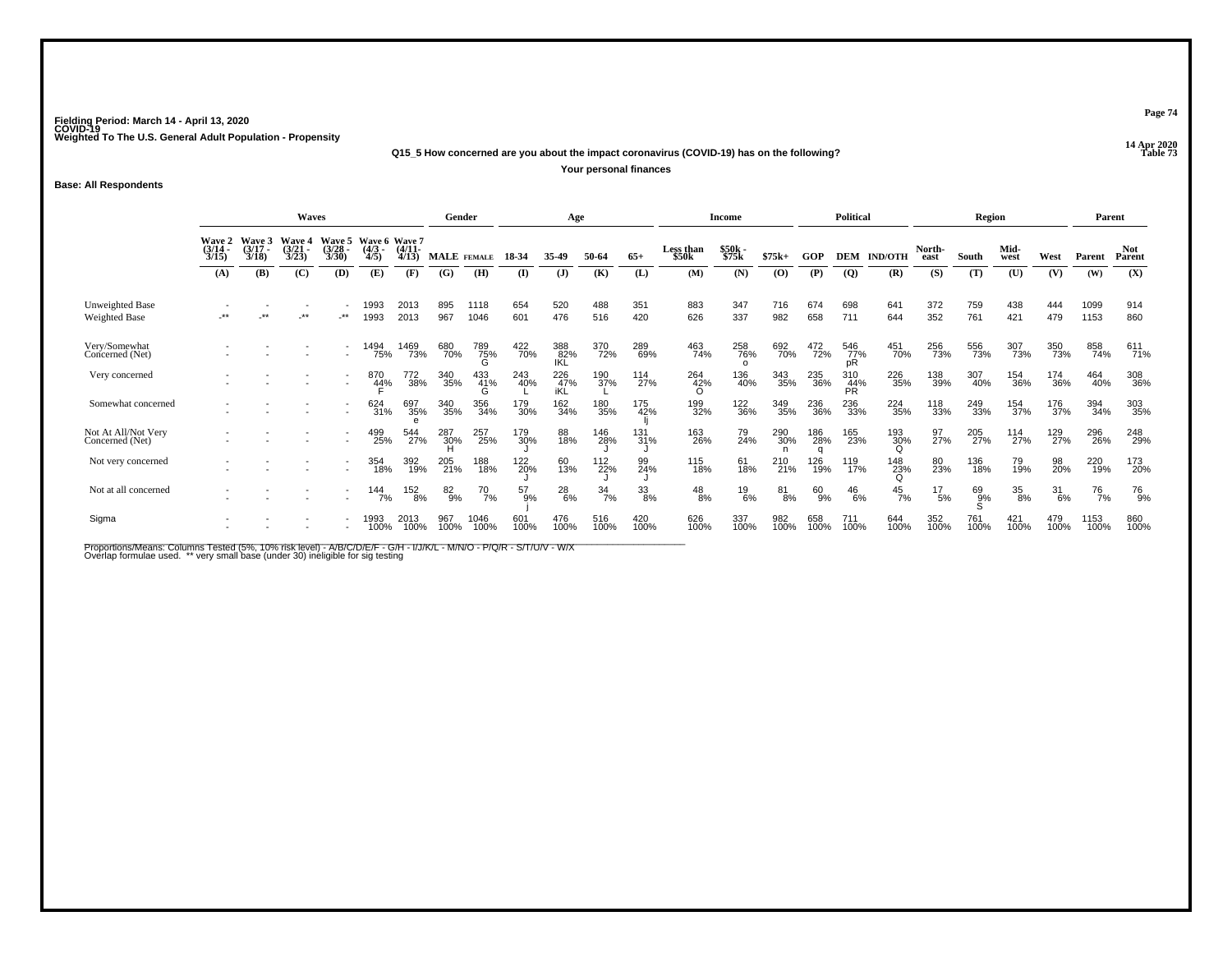**14 Apr 2020 Q16 Do you think you are going to get coronavirus (COVID-19)?**

**Base: All Respondents**

|                                         |                          |                                    | Waves                              |                                           |                     |                        | Gender        |              |                  | Age           |               |                   |                    | <b>Income</b>  |                  |                  | Political        |                |                    | Region           |                    |                    | Parent       |                  |
|-----------------------------------------|--------------------------|------------------------------------|------------------------------------|-------------------------------------------|---------------------|------------------------|---------------|--------------|------------------|---------------|---------------|-------------------|--------------------|----------------|------------------|------------------|------------------|----------------|--------------------|------------------|--------------------|--------------------|--------------|------------------|
|                                         | $(3/14 -$<br>3/15        | Wave 2 Wave 3<br>$(3/17 -$<br>3/18 | <b>Wave 4</b><br>$(3/21 -$<br>3/23 | Wave 5 Wave 6 Wave 7<br>$(3/28 -$<br>3/30 | $\frac{(4/3)}{4/5}$ | $(4/11 -$<br>4/13      | MALE FEMALE   |              | 18-34            | 35-49         | 50-64         | $65+$             | Less than<br>\$50k | \$50k<br>\$75k | $$75k+$          | <b>GOP</b>       | DEM              | <b>IND/OTH</b> | North-<br>east     | South            | Mid-<br>west       | West               | Parent       | Not.<br>Parent   |
|                                         | (A)                      | (B)                                | (C)                                | (D)                                       | (E)                 | (F)                    | (G)           | (H)          | (I)              | $\mathbf{J}$  | (K)           | (L)               | (M)                | (N)            | (0)              | (P)              | <b>(Q)</b>       | (R)            | (S)                | (T)              | (U)                | (V)                | (W)          | (X)              |
| Unweighted Base<br><b>Weighted Base</b> | 2050<br>2050             | 2019<br>2019                       | 2023<br>2023                       | 2016<br>2016                              | $-***$              | 2013<br>2013           | 895<br>967    | 1118<br>1046 | 654<br>601       | 520<br>476    | 488<br>516    | 351<br>420        | 883<br>626         | 347<br>337     | 716<br>982       | 674<br>658       | 698<br>711       | 641<br>644     | 372<br>352         | 759<br>761       | 438<br>421         | 444<br>479         | 1099<br>1153 | 914<br>860       |
| Yes                                     | 327<br>16%               | 358<br>18%                         | 398<br>20%                         | 340<br>17%                                | $\sim$              | 335<br>17%             | 189<br>20%    | 147<br>14%   | 115<br>19%       | 91<br>19%     | 96<br>19%     | 33<br>8%          | 72<br>11%          | 53<br>16%      | 206<br>21%<br>Mn | 116<br>18%       | 129<br>18%       | 90<br>14%      | 67<br>1 <u>9</u> % | 97<br>13%        | 76<br>1 <u>8</u> % | 95<br>2 <u>0</u> % | 207<br>18%   | 128<br>15%       |
| I already have it or think I            |                          |                                    |                                    | $104 \over 5\%$<br><b>ABC</b>             | $\sim$              | $^{101}_{-5\%}$<br>ABC | $^{47}_{5\%}$ | 54<br>5%     | 59<br>10%<br>JKL | $^{23}_{5\%}$ | $^{15}_{3\%}$ | $\frac{4}{1%}$    | $\frac{34}{5%}$    | $^{11}_{3\%}$  | $^{52}_{5\%}$    | $\frac{31}{5\%}$ | $\frac{35}{5\%}$ | 35<br>5%       | $^{21}_{6\%}$      | $^{42}_{6\%}$    | $^{17}_{4\%}$      | $^{20}_{4\%}$      | 63<br>5%     | $\frac{38}{4\%}$ |
| No                                      | 1723<br>CDF <sup>%</sup> | 1661<br>82%<br>DF                  | 1625<br>80%                        | 1573<br>78%                               | $\sim$              | 1577<br>78%            | 732<br>76%    | 845<br>81%   | 427<br>71%       | 363<br>76%    | 405<br>78%    | 383<br>91%<br>IJK | 521<br>83%         | 273<br>81%     | 724<br>74%       | 511<br>78%       | 547<br>77%       | 519<br>81%     | 265<br>75%         | 622<br>82%<br>Sv | 328<br>78%         | 363<br>76%         | 884<br>77%   | 694<br>81%       |
| Sigma                                   | 2050<br>100%             | 2019<br>100%                       | 2023<br>100%                       | 2016<br>100%                              |                     | 2013<br>100%           | 967<br>100%   | 1046<br>100% | 601<br>100%      | 476<br>100%   | 516<br>100%   | 420<br>100%       | 626<br>100%        | 337<br>100%    | 982<br>100%      | 658<br>100%      | 711<br>100%      | 644<br>100%    | 352<br>100%        | 761<br>100%      | 421<br>100%        | 479<br>100%        | 1153<br>100% | 860<br>100%      |

Proportions/Means: Columns Tested (5%, 10% risk level) - A/B/C/D/E/F - G/H - I/J/K/L - M/N/O - P/Q/R - S/T/U/V - W/X<br>Overlap formulae used. \*\* very small base (under 30) ineligible for sig testing

**Page 75**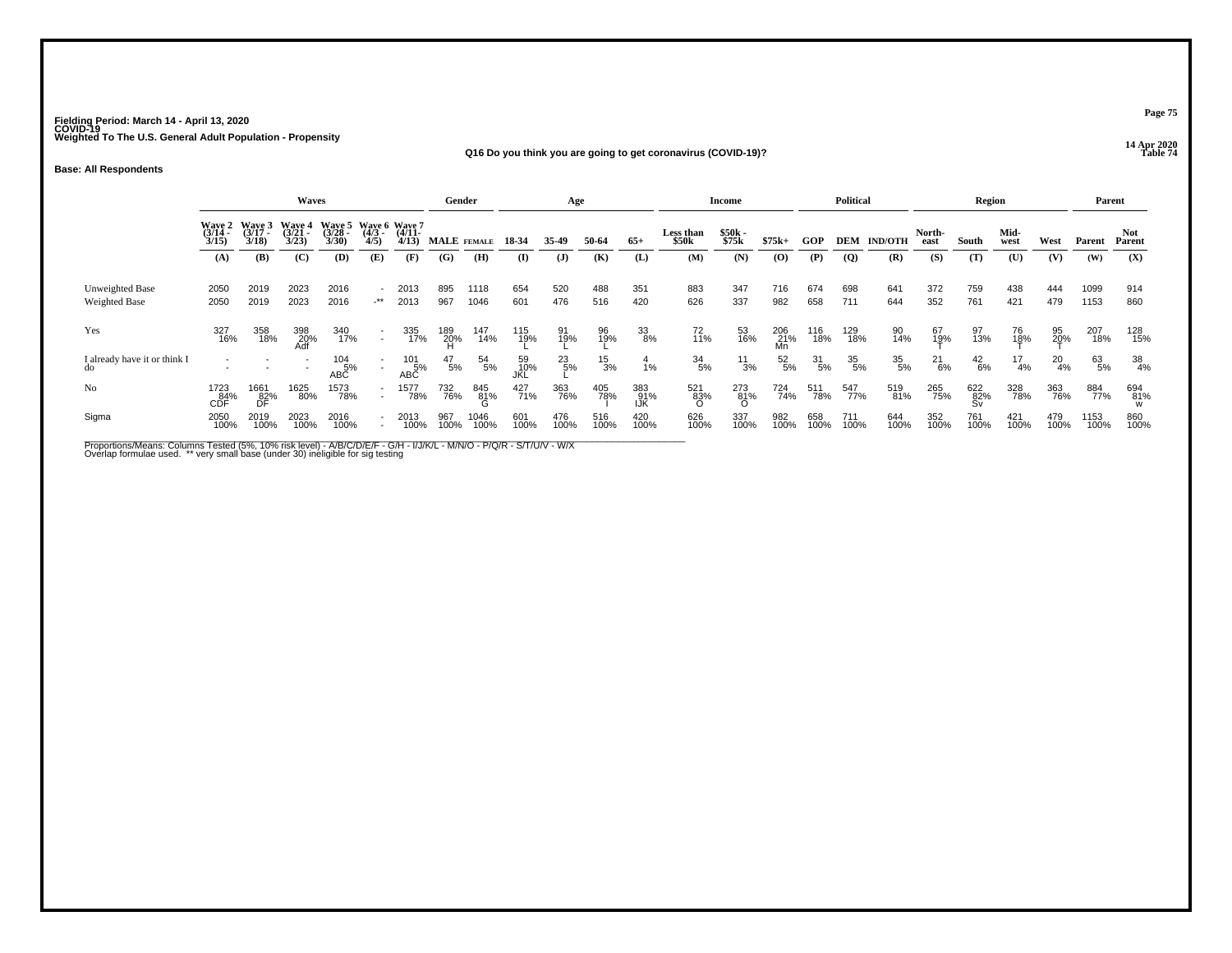**14 Apr 2020 Q18 Which of the following is true for you?**

**Base: All Respondents**

|                                                              |                                                                                                                                                                                                                            |              | <b>Waves</b> |              |              |              | Gender      |              |             | Age          |             |             |                    | Income         |             |             | <b>Political</b> |                  |                | Region      |              |             | Parent       |                |
|--------------------------------------------------------------|----------------------------------------------------------------------------------------------------------------------------------------------------------------------------------------------------------------------------|--------------|--------------|--------------|--------------|--------------|-------------|--------------|-------------|--------------|-------------|-------------|--------------------|----------------|-------------|-------------|------------------|------------------|----------------|-------------|--------------|-------------|--------------|----------------|
|                                                              | Wave 2 Wave 3<br>Wave 4<br>Wave 5 Wave 6 Wave 7<br>$\frac{(3/14)}{3/15}$<br>$\frac{(3/28)}{3/30}$<br>$(3/21 -$<br>$(4/11 -$<br>$(3/17 -$<br>$\frac{(4/3)}{4/5}$<br>3/18<br>3/23<br>4/13<br>(B)<br>(D)<br>(C)<br>(A)<br>(E) |              |              |              |              |              |             | MALE FEMALE  | 18-34       | 35-49        | 50-64       | $65+$       | Less than<br>\$50k | \$50k<br>\$75k | $$75k+$     | GOP         | DEM              | <b>IND/OTH</b>   | North-<br>east | South       | Mid-<br>west | West        | Parent       | Not.<br>Parent |
|                                                              |                                                                                                                                                                                                                            |              |              |              |              | (F)          | (G)         | (H)          | (I)         | $\mathbf{J}$ | (K)         | (L)         | (M)                | (N)            | (O)         | (P)         | $\overline{Q}$   | (R)              | (S)            | (T)         | (U)          | (V)         | (W)          | (X)            |
|                                                              |                                                                                                                                                                                                                            |              |              |              |              |              |             |              |             |              |             |             |                    |                |             |             |                  |                  |                |             |              |             |              |                |
| Unweighted Base                                              | 2050                                                                                                                                                                                                                       | 2019         | 2023         | 2016         | 1993         | 2013         | 895         | 1118         | 654         | 520          | 488         | 351         | 883                | 347            | 716         | 674         | 698              | 641              | 372            | 759         | 438          | 444         | 1099         | 914            |
| Weighted Base                                                | 2050                                                                                                                                                                                                                       | 2019         | 2023         | 2016         | 1993         | 2013         | 967         | 1046         | 601         | 476          | 516         | 420         | 626                | 337            | 982         | 658         | 711              | 644              | 352            | 761         | 421          | 479         | 1153         | 860            |
|                                                              |                                                                                                                                                                                                                            |              |              |              |              |              |             |              |             |              |             |             |                    |                |             |             |                  |                  |                |             |              |             |              |                |
| I do not fear that I could<br>die as a result of             | 1487<br>73%                                                                                                                                                                                                                | 1447<br>72%  | 131'<br>65%  | 1151<br>57%  | 880<br>44%   | 1063<br>53%  | 510<br>53%  | 553<br>53%   | 371<br>62%  | 264<br>55%   | 268<br>52%  | 160<br>38%  | 308<br>49%         | 183<br>54%     | 533<br>54%  | 343<br>52%  | 338<br>48%       | 382<br>59%<br>PQ | 171<br>48%     | 409<br>54%  | 228<br>54%   | 255<br>53%  | 573<br>50%   | 490<br>57%     |
| contracting coronavirus                                      | <b>CDEF</b>                                                                                                                                                                                                                | <b>CDEF</b>  | DÉF          | ÉF           |              |              |             |              | iKL         |              |             |             |                    |                | m           |             |                  |                  |                |             |              |             |              |                |
| I fear I could die as a result<br>of contracting coronavirus | 563<br>27%                                                                                                                                                                                                                 | 572<br>28%   | 712<br>35%   | 865<br>43%   | 1113<br>56%  | 950<br>47%   | 457<br>47%  | 493<br>47%   | 230<br>38%  | 212<br>45%   | 248<br>48%  | 260<br>62%  | 318<br>51%         | 155<br>46%     | 449<br>46%  | 316<br>48%  | 373<br>52%       | 261<br>41%       | 182<br>52%     | 352<br>46%  | 193<br>46%   | 223<br>47%  | 581<br>50%   | 369<br>43%     |
|                                                              |                                                                                                                                                                                                                            |              | AB           | ABC.         | ABCDF        | <b>ABCD</b>  |             |              |             |              |             | IJK         |                    |                |             |             |                  |                  |                |             |              |             |              |                |
| Sigma                                                        | 2050<br>100%                                                                                                                                                                                                               | 2019<br>100% | 2023<br>100% | 2016<br>100% | 1993<br>100% | 2013<br>100% | 967<br>100% | 1046<br>100% | 601<br>100% | 476<br>100%  | 516<br>100% | 420<br>100% | 626<br>100%        | 337<br>100%    | 982<br>100% | 658<br>100% | 711<br>100%      | 644<br>100%      | 352<br>100%    | 761<br>100% | 421<br>100%  | 479<br>100% | 1153<br>100% | 860<br>100%    |
|                                                              |                                                                                                                                                                                                                            |              |              |              |              |              |             |              |             |              |             |             |                    |                |             |             |                  |                  |                |             |              |             |              |                |

Proportions/Means: Columns Tested (5%, 10% risk level) - A/B/C/D/E/F - G/H - I/J/K/L - M/N/O - P/Q/R - S/T/U/V - W/X<br>Overlap formulae used.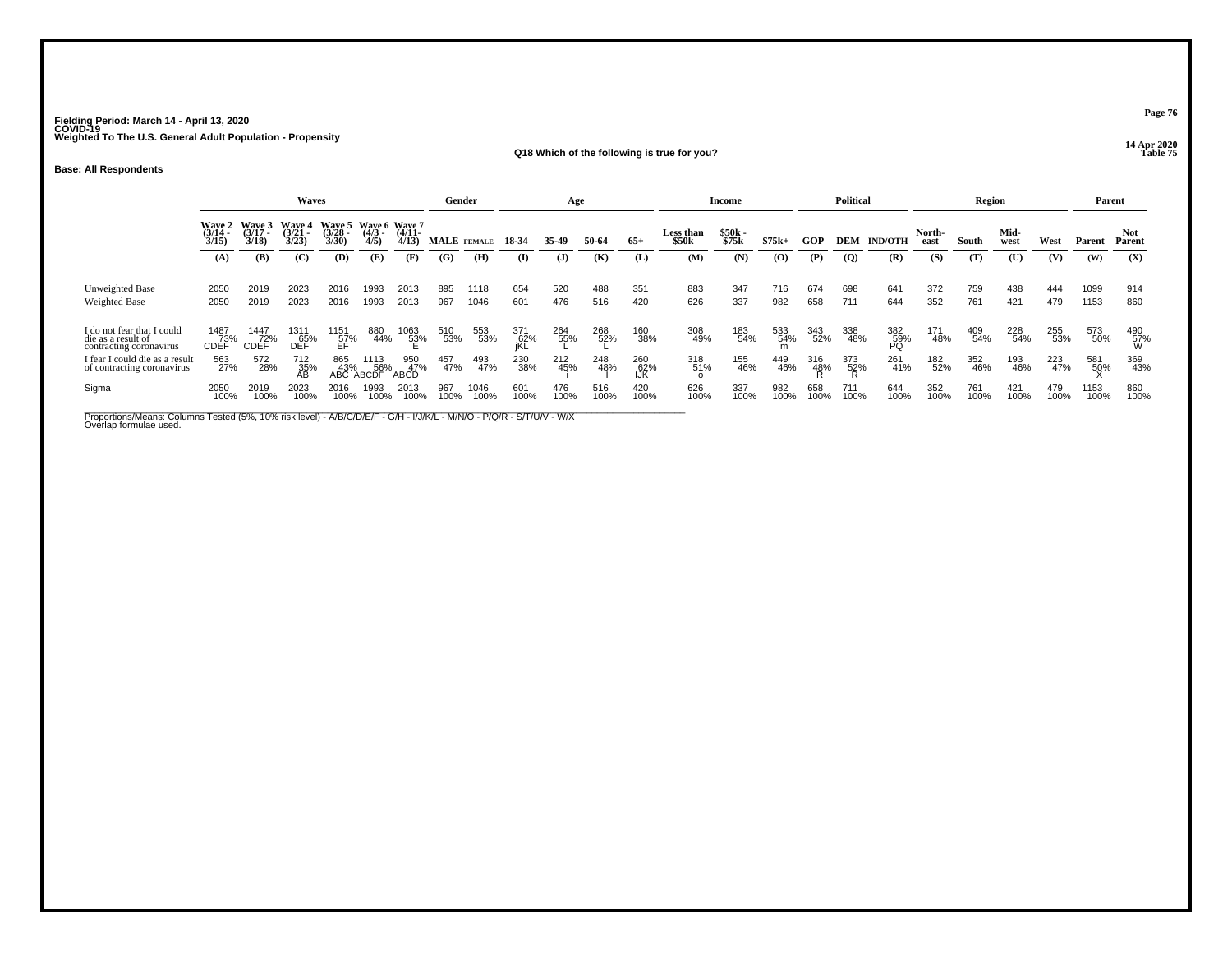**14 Apr 2020 Q20 How much do each of the following aspects contribute to your level of fear and concern regarding coronavirus (COVID-19)?**

**Page 77**

**Table 76**

**Summary Of At Least A Little**

**Base: All Respondents**

|                                                                                                                                                     | Waves                                  |                                    |                                        |                                        |                                    |                                    |                    | Gender             |            | Age                      |            |            |                    | <b>Income</b>   |                         |            | Political               |                        |                            | Region           |              |                            | Parent       |                      |
|-----------------------------------------------------------------------------------------------------------------------------------------------------|----------------------------------------|------------------------------------|----------------------------------------|----------------------------------------|------------------------------------|------------------------------------|--------------------|--------------------|------------|--------------------------|------------|------------|--------------------|-----------------|-------------------------|------------|-------------------------|------------------------|----------------------------|------------------|--------------|----------------------------|--------------|----------------------|
|                                                                                                                                                     | <b>Wave 2</b><br>$\frac{(3/14)}{3/15}$ | <b>Wave 3</b><br>$(3/17 -$<br>3/18 | <b>Wave 4</b><br>$\frac{(3/21)}{3/23}$ | <b>Wave 5</b><br>$\frac{(3/28)}{3/30}$ | $(4/3 -$<br>4/5                    | Wave 6 Wave 7<br>$(4/11 -$<br>4/13 | <b>MALE</b> FEMALE |                    | 18-34      | 35-49                    | 50-64      | $65+$      | Less than<br>\$50k | \$50k<br>\$75k  | $$75k+$                 | GOP        |                         | <b>DEM IND/OTH</b>     | North-<br>east             | South            | Mid-<br>west | West                       | Parent       | <b>Not</b><br>Parent |
|                                                                                                                                                     | (A)                                    | (B)                                | (C)                                    | (D)                                    | (E)                                | (F)                                | (G)                | (H)                | (I)        | $\mathbf{J}$             | (K)        | (L)        | (M)                | (N)             | (0)                     | (P)        | $\overline{Q}$          | (R)                    | (S)                        | (T)              | (U)          | (V)                        | (W)          | (X)                  |
| Unweighted Base<br><b>Weighted Base</b>                                                                                                             | 2050<br>2050                           | 2019<br>2019                       | 2023<br>2023                           | 2016<br>2016                           | $\star$                            | 2013<br>2013                       | 967                | 1118<br>1046       | 654<br>601 | 520<br>476               | 488<br>516 | 351<br>420 | 883<br>626         | 347<br>337      | 716<br>982              | 674<br>658 | 698<br>711              | 641<br>644             | 372<br>352                 | 759<br>761       | 438<br>421   | 444<br>479                 | 1099<br>1153 | 914<br>860           |
| Afraid of losing my loved<br>ones                                                                                                                   | 1604<br>78%                            | 1642<br>$-81%$<br>a                | 1710<br>85%<br>ÃŘ                      | 1738<br>86%<br>AB                      | $\sim$                             | 1826<br>91%<br>ABCD                | 865<br>89%         | 960<br>92%         | 541<br>90% | 442<br>93%               | 457<br>89% | 386<br>92% | 571<br>91%         | 306<br>91%      | 891%                    | 578<br>88% | 671<br>94%<br>PR.       | 577<br>90%             | 324<br>92%<br>$\mathbf{v}$ | 710<br>93%<br>uV | 376<br>89%   | 416<br>87%                 | 1057<br>92%  | 769<br>89%           |
| Coronavirus being my first<br>time experiencing a<br>pandemic like this                                                                             | 1513<br>74%                            | 1616<br>80%                        | 1704<br>$AB^{4\%}$                     | 1665<br>83%<br>A                       | $\overline{\phantom{a}}$           | 1749<br>87%<br>ABcD                | 815<br>84%         | 935<br>89%<br>G    | 527<br>88% | 431<br>91%<br>ΚL         | 440<br>85% | 351<br>83% | 536<br>86%         | 294<br>87%      | 866<br>88%              | 553<br>84% | 660<br>93%<br>PR        | 537<br>83%             | 91%<br>Úv                  | 667<br>88%<br>u  | 350<br>83%   | 412<br>86%                 | 1016<br>88%  | 733<br>85%           |
| Communication from the<br>government                                                                                                                | 1612<br>79%                            | 1660<br>82%<br>A                   | 1746<br>86%<br><b>ABD</b>              | 1654<br>82%<br>A                       | $\sim$<br>$\overline{\phantom{a}}$ | 1735<br>86%<br><b>ABD</b>          | 823<br>$-85%$      | 912<br>87%         | 521<br>87% | 418<br>88%               | 447<br>87% | 349<br>83% | 504<br>80%         | 288<br>85%<br>m | 888<br>90%<br><b>MN</b> | 550<br>84% | 644<br>90%<br>PŘ        | 541<br>84%             | 314<br>89%                 | 654<br>86%       | 357<br>85%   | 411<br>86%                 | 1003<br>87%  | 732<br>85%           |
| Communication from the<br>CDC                                                                                                                       | 1602<br>78%                            | 1633<br>81%<br>a                   | 1697<br>84%<br>AbD                     | 1613<br>80%                            | $\sim$                             | 1708<br>85%<br><b>ABD</b>          | 817<br>84%         | 892 <sub>85%</sub> | 516<br>86% | 417<br>88%<br>kl         | 428<br>83% | 347<br>82% | 508<br>81%         | 285<br>85%      | 858<br>87%<br>M         | 555<br>84% | 636<br>89%<br><b>PR</b> | 518<br>80%             | 320 %<br>TUV               | 649<br>85%       | 350<br>83%   | 388<br>81%                 | 993<br>86%   | 715<br>83%           |
| Trying to keep up with all<br>the safety<br>recomméndations                                                                                         | 1590<br>78%                            | 1624<br>80%<br>а                   | 1675<br>83%<br>A                       | 1626<br>81%<br>a                       | $\overline{\phantom{a}}$<br>$\sim$ | 1704<br>85%<br>ABD                 | 802<br>83%         | 902<br>86%         | 517<br>86% | 424<br>R <sup>89%</sup>  | 426<br>83% | 338<br>80% | 526<br>84%         | 278<br>82%      | 842<br>86%              | 542<br>82% | 645<br>$\frac{91}{PR}$  | 518<br>80%             | 309<br>88%<br>u            | 646<br>85%       | 346<br>82%   | 403<br>84%                 | 985<br>85%   | 720<br>84%           |
| Afraid of accidentally<br>spreading the virus to<br>vulnerable people even if<br>I'm not experiencing<br>symptoms                                   | 1534<br>75%                            | 1568<br>78%                        | 1653<br>82%<br>AB                      | 1616<br>80%<br>A                       |                                    | 1689<br>84%<br><b>ABD</b>          | 798<br>83%         | 891<br>85%         | 496<br>83% | 421<br>88%<br>lkL        | 429<br>83% | 343<br>82% | 508<br>81%         | 289<br>86%      | 837<br>85%<br>m         | 537<br>82% | 627<br>88%<br>PR.       | 524<br>$\frac{1}{81%}$ | 314<br>89%<br>tUV          | 639<br>84%       | 343<br>81%   | 393<br>82%                 | 975<br>85%   | 714<br>83%           |
| Drastic headlines about<br>how society is changing<br>(e.g., national guard in<br>New Rochelle, NBA being<br>cancel)                                | 1628<br>79%                            | 1636<br>81%                        | 1703<br>84%<br><b>ABDf</b>             | 1615<br>80%                            | $\sim$                             | 1643<br>82%                        | 769<br>80%         | 874<br>84%<br>g    | 493<br>82% | 418<br>88%<br><b>IKL</b> | 415<br>80% | 318<br>76% | 490<br>78%         | 269<br>80%      | 828<br>84%              | 519<br>79% | 613<br>86%<br><b>PR</b> | 511<br>79%             | 295<br>84%                 | 620<br>81%       | 338<br>80%   | 390<br>82%                 | 962<br>83%   | 681<br>79%           |
| News and images of<br>people fighting over<br>products at the grocery<br>store                                                                      | 1615<br>79%                            | 1590<br>79%                        | 1695<br>84%<br>הר<br><b>ABDF</b>       | 1623<br>81%                            | $\sim$                             | 1614<br>80%                        | 766<br>79%         | 848<br>81%         | 499<br>83% | 405<br>85%<br>KL         | 394<br>76% | 316<br>75% | 486<br>78%         | 272<br>81%      | 800<br>81%              | 505<br>77% | 601<br>85%<br><b>PR</b> | 508<br>79%             | 291<br>83%                 | 618<br>81%<br>U  | 314<br>75%   | 390<br>81%<br>$\mathbf{u}$ | 928<br>80%   | 685<br>80%           |
| Constant stream of social<br>media posts about people's<br>reactions to the outbreak<br>(e.g., stocking up,<br>self-quarantining, empty<br>shelves) | 1536<br>75%                            | 1512<br>75%                        | 1615<br>80%<br>AB                      | 1575<br>78%<br>ab                      | $\sim$                             | 1553<br>77%                        | 727<br>75%         | 827<br>79%         | 481<br>80% | 400<br>84%<br><b>KL</b>  | 376<br>73% | 296<br>71% | 477<br>76%         | 254<br>75%      | 768<br>78%              | 498<br>76% | 576<br>81%<br>pR        | 479<br>74%             | 274<br>78%                 | 601<br>79%<br>п  | 301<br>71%   | 378<br>79%                 | 899<br>78%   | 655<br>76%           |
| Learning that celebrities<br>and politicians are testing<br>positive                                                                                | 1328<br>65%                            | 1269<br>63%                        | 1377<br>68%<br>aВ                      | 1324<br>66%                            | $\overline{\phantom{a}}$           | 1367<br>68%<br>aВ                  | 641<br>66%         | 69%                | 442<br>74% | 366<br>77%<br>KL         | 318<br>62% | 241<br>57% | 418<br>67%         | 206<br>61%      | 695<br>71%<br>N         | 63%        | 535<br>75%<br><b>PR</b> | 419<br>65%             | 261<br>-74%<br>tUv         | 518<br>68%       | 270<br>64%   | 319 <sub>67%</sub>         | 809<br>70%   | 559<br>65%           |

Proportions/Means: Columns Tested (5%, 10% risk level) - A/B/C/D/E/F - G/H - I/J/K/L - M/N/O - P/Q/R - S/T/U/V - W/X<br>Overlap formulae used. \*\* very small base (under 30) ineligible for sig testing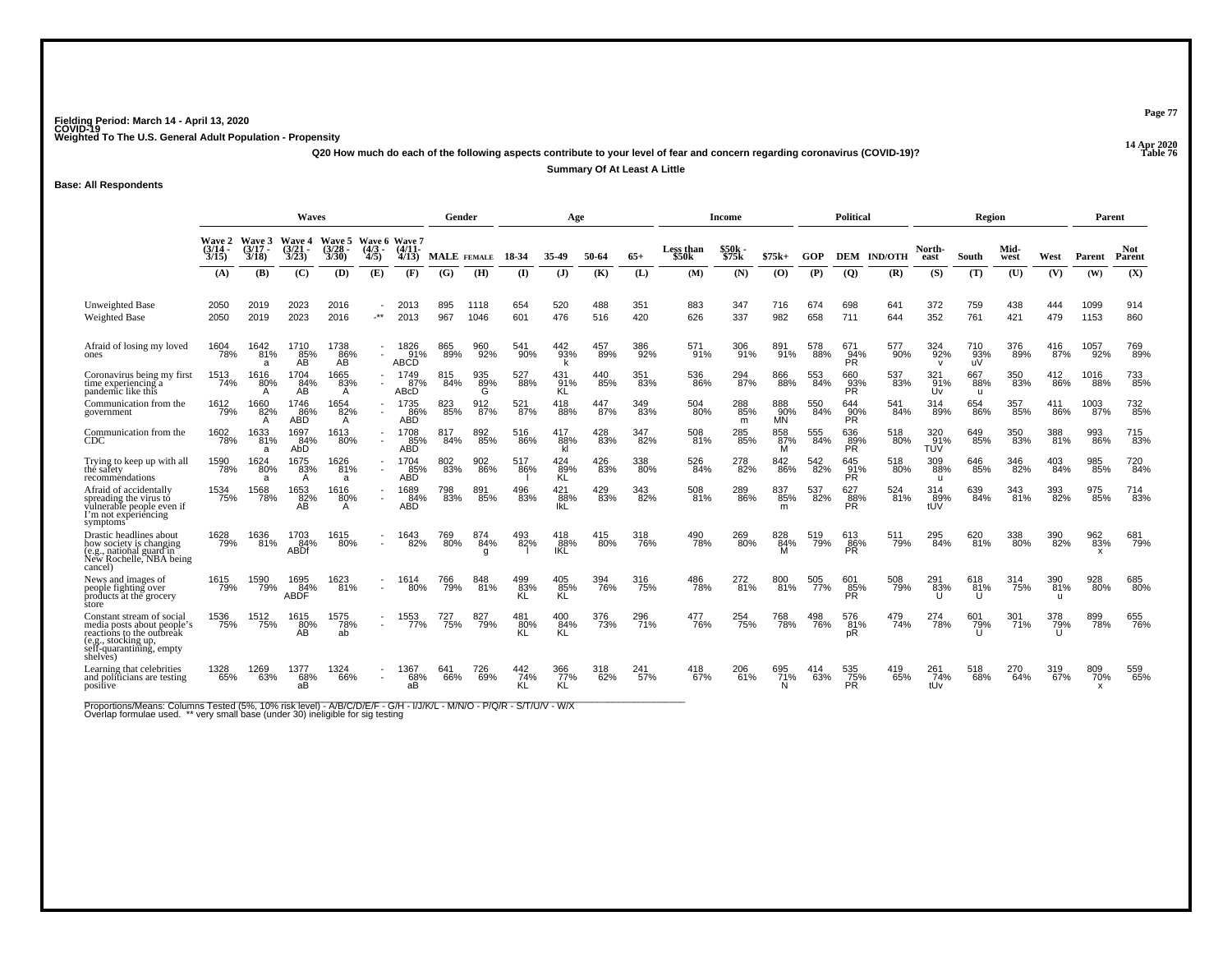**14 Apr 2020 Q20\_1 How much do each of the following aspects contribute to your level of fear and concern regarding coronavirus (COVID-19)?Coronavirus being my first time experiencing a pandemic like this**

**Base: All Respondents**

|                                         |                                                                                                                                                                                                                                   |                  | Waves             |                     |                          |                              | Gender          |                 |             | Age               |             |             |                           | Income         |             |                                 | <b>Political</b> |                 |                    | Region                     |                 |                            | Parent       |                 |
|-----------------------------------------|-----------------------------------------------------------------------------------------------------------------------------------------------------------------------------------------------------------------------------------|------------------|-------------------|---------------------|--------------------------|------------------------------|-----------------|-----------------|-------------|-------------------|-------------|-------------|---------------------------|----------------|-------------|---------------------------------|------------------|-----------------|--------------------|----------------------------|-----------------|----------------------------|--------------|-----------------|
|                                         | Wave 5 Wave 6 Wave 7<br><b>Wave 2</b><br><b>Wave 3</b><br><b>Wave 4</b><br>$\frac{(3/21)}{3/23}$<br>$\frac{(3/14)}{3/15}$<br>$(3/17 -$<br>$\frac{(3/28)}{3/30}$<br>$\frac{(4/3)}{4/5}$<br>3/18<br>(C)<br>(A)<br>(D)<br>(E)<br>(B) |                  |                   |                     |                          | $\frac{(4/11)}{4/13}$        | MALE FEMALE     |                 | 18-34       | 35-49             | 50-64       | $65+$       | <b>Less than</b><br>\$50k | \$50k<br>\$75k | $$75k+$     | GOP                             | DEM              | <b>IND/OTH</b>  | North-<br>east     | South                      | Mid-<br>west    | West                       | Parent       | Not<br>Parent   |
|                                         |                                                                                                                                                                                                                                   |                  |                   |                     |                          | (F)                          | (G)             | (H)             | (I)         | ( <b>J</b> )      | (K)         | (L)         | (M)                       | (N)            | (0)         | (P)                             | <b>(Q)</b>       | (R)             | (S)                | (T)                        | (U)             | (V)                        | (W)          | (X)             |
| Unweighted Base<br><b>Weighted Base</b> | 2050<br>2050                                                                                                                                                                                                                      | 2019<br>2019     | 2023<br>2023      | 2016<br>2016        | $\cdot^{\star\star}$     | 2013<br>2013                 | 895<br>967      | 1118<br>1046    | 654<br>601  | 520<br>476        | 488<br>516  | 351<br>420  | 883<br>626                | 347<br>337     | 716<br>982  | 674<br>658                      | 698<br>711       | 641<br>644      | 372<br>352         | 759<br>761                 | 438<br>421      | 444<br>479                 | 1099<br>1153 | 914<br>860      |
| At Least A Little (Net)                 | 1513<br>74%                                                                                                                                                                                                                       | 1616<br>80%      | 1704<br>84%<br>AB | 1665<br>83%         | $\sim$                   | 1749<br>8 <u>7</u> %<br>ABCD | 815<br>84%      | 935<br>89%<br>G | 527<br>88%  | 431<br>91%<br>KL  | 440<br>85%  | 351<br>83%  | 536<br>86%                | 294<br>87%     | 866<br>88%  | 553<br>84%                      | 660<br>93%<br>PR | 537<br>83%      | 321<br>91%<br>l Iv | 667<br>88%<br>$\mathbf{H}$ | 350<br>83%      | 412<br>86%                 | 1016<br>88%  | 733<br>85%      |
| A lot                                   | 504<br>25%                                                                                                                                                                                                                        | 582<br>29%       | 717<br>35%<br>AB  | 662<br>33%<br>AB    | $\overline{\phantom{a}}$ | 723<br>36%<br>AB             | 279<br>29%      | 444<br>42%<br>G | 206<br>34%  | 208<br>44%<br>IKL | 183<br>36%  | 126<br>30%  | 229<br>37%                | 117<br>35%     | 347<br>35%  | 210<br>32%                      | 307<br>43%<br>PR | 207<br>32%      | 130<br>37%         | 269<br>35%                 | 158<br>38%      | 166<br>35%                 | 435<br>38%   | 288<br>34%      |
| A moderate amount                       | 516<br>25%                                                                                                                                                                                                                        | 550<br>27%       | 522<br>26%        | 566<br>28%          |                          | 608<br>30%<br>AC             | 304<br>31%      | 304<br>29%      | 187<br>31%  | 140<br>29%        | 162<br>31%  | 119<br>28%  | 174<br>28%                | 102<br>30%     | 318<br>32%  | 223<br>34%                      | 208<br>29%       | 178<br>28%      | 114<br>33%         | 235<br>31%                 | 105<br>25%      | 154<br>32%<br>$\mathbf{u}$ | 364<br>32%   | 244<br>28%      |
| A little                                | 493<br>24%                                                                                                                                                                                                                        | 484<br>24%       | 465<br>23%        | 437<br>22%          | $\sim$                   | 418<br>21%                   | 231<br>24%      | 187<br>18%      | 134<br>22%  | 83<br>17%         | 95<br>18%   | 106<br>25%  | 133<br>21%                | 75<br>22%      | 200<br>20%  | 121<br>18%                      | 145<br>20%       | 152<br>24%      | 76<br>21%          | 163<br>21%                 | 88<br>21%       | 92<br>19%                  | 217<br>19%   | 201<br>23%<br>W |
| None                                    | 537<br>BCDF <sup>%</sup>                                                                                                                                                                                                          | 403<br>20%<br>CF | 319<br>16%        | 351<br>1 <u>7</u> % | $\sim$                   | 264<br>13%                   | 152<br>16%<br>H | 111<br>11%      | 74<br>12%   | $^{45}_{9\%}$     | 75<br>15%   | 69<br>17%   | 90<br>14%                 | 44<br>13%      | 116<br>12%  | $^{106}_{\substack{16\% \\ 0}}$ | $^{52}_{7\%}$    | $^{107}_{17\%}$ | $\frac{32}{9\%}$   | 94<br>12%                  | 71<br>17%<br>St | 67<br>14%                  | 138<br>12%   | 126<br>15%      |
| Sigma                                   | 2050<br>100%                                                                                                                                                                                                                      | 2019<br>100%     | 2023<br>100%      | 2016<br>100%        |                          | 2013<br>100%                 | 967<br>100%     | 1046<br>100%    | 601<br>100% | 476<br>100%       | 516<br>100% | 420<br>100% | 626<br>100%               | 337<br>100%    | 982<br>100% | 658<br>100%                     | 711<br>100%      | 644<br>100%     | 352<br>100%        | 761<br>100%                | 421<br>100%     | 479<br>100%                | 1153<br>100% | 860<br>100%     |

Proportions/Means: Columns Tested (5%, 10% risk level) - A/B/C/D/E/F - G/H - I/J/K/L - M/N/O - P/Q/R - S/T/U/V - W/X<br>Overlap formulae used. \*\* very small base (under 30) ineligible for sig testing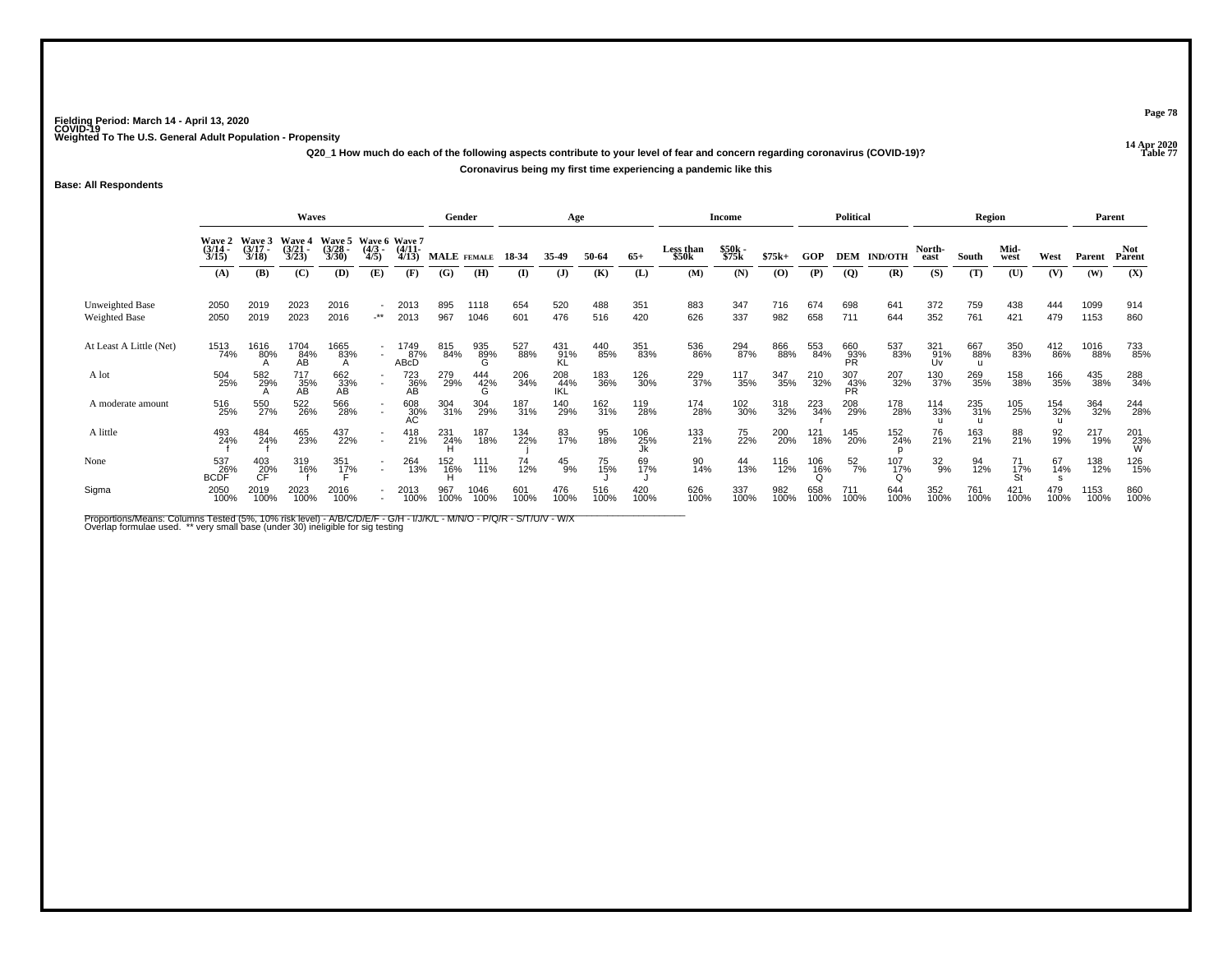**14 Apr 2020 Q20\_2 How much do each of the following aspects contribute to your level of fear and concern regarding coronavirus (COVID-19)?Afraid of losing my loved ones**

**Base: All Respondents**

|                                         |                                 |                                    | <b>Waves</b>                           |                                               |                                    |                            | Gender      |                 |             | Age             |             |             |                    | Income         |                  |             | <b>Political</b> |                  |                | Region           |              |             | Parent       |                 |
|-----------------------------------------|---------------------------------|------------------------------------|----------------------------------------|-----------------------------------------------|------------------------------------|----------------------------|-------------|-----------------|-------------|-----------------|-------------|-------------|--------------------|----------------|------------------|-------------|------------------|------------------|----------------|------------------|--------------|-------------|--------------|-----------------|
|                                         | Wave 2<br>$\frac{(3/14)}{3/15}$ | <b>Wave 3</b><br>$(3/17 -$<br>3/18 | <b>Wave 4</b><br>$\frac{(3/21)}{3/23}$ | Wave 5 Wave 6 Wave 7<br>$\frac{(3/28)}{3/30}$ | $\frac{(4/3)}{4/5}$                | $\frac{(4/11)}{4/13}$      | MALE FEMALE |                 | 18-34       | 35-49           | 50-64       | $65+$       | Less than<br>\$50k | \$50k<br>\$75k | $$75k+$          | <b>GOP</b>  | DEM              | <b>IND/OTH</b>   | North-<br>east | South            | Mid-<br>west | West        | Parent       | Not<br>Parent   |
|                                         | (A)                             | (B)                                | (C)                                    | (D)                                           | (E)                                | (F)                        | (G)         | (H)             | (I)         | ( <b>J</b> )    | (K)         | (L)         | (M)                | (N)            | (0)              | (P)         | $\overline{Q}$   | (R)              | (S)            | (T)              | (U)          | (V)         | (W)          | (X)             |
| Unweighted Base<br><b>Weighted Base</b> | 2050<br>2050                    | 2019<br>2019                       | 2023<br>2023                           | 2016<br>2016                                  | $\cdot^{\star\star}$               | 2013<br>2013               | 895<br>967  | 1118<br>1046    | 654<br>601  | 520<br>476      | 488<br>516  | 351<br>420  | 883<br>626         | 347<br>337     | 716<br>982       | 674<br>658  | 698<br>711       | 641<br>644       | 372<br>352     | 759<br>761       | 438<br>421   | 444<br>479  | 1099<br>1153 | 914<br>860      |
| At Least A Little (Net)                 | 1604<br>78%                     | 1642<br>81%                        | 1710<br>85%<br>AB                      | 1738<br>86%<br>AB                             | $\sim$                             | 1826<br>91%<br><b>ABCD</b> | 865<br>89%  | 960<br>92%      | 541<br>90%  | 442<br>93%      | 457<br>89%  | 386<br>92%  | 571<br>91%         | 306<br>91%     | 891<br>91%       | 578<br>88%  | 671<br>94%<br>PR | 577<br>90%       | 324<br>92%     | 710<br>93%<br>uV | 376<br>89%   | 416<br>87%  | 1057<br>92%  | 769<br>89%      |
| A lot                                   | 571<br>28%                      | 611<br>30%                         | 768<br>38%<br>AB                       | 782<br>39%<br>AB                              | $\overline{\phantom{a}}$<br>$\sim$ | 875<br>43%<br>ABCD         | 371<br>38%  | 503<br>48%<br>G | 269<br>45%  | 211<br>44%      | 198<br>38%  | 197<br>47%  | 271<br>43%         | 153<br>45%     | 421<br>43%       | 258<br>39%  | 377<br>53%<br>PR | 239<br>37%       | 158<br>45%     | 339<br>44%       | 186<br>44%   | 192<br>40%  | 531<br>46%   | 344<br>40%      |
| A moderate amount                       | 459<br>22%                      | 473<br>23%                         | 491<br>24%                             | 523<br>26%                                    | $\sim$                             | 537<br>27%<br>Ab           | 275<br>28%  | 262<br>25%      | 155<br>26%  | 149<br>31%      | 151<br>29%  | 83<br>20%   | 153<br>24%         | 78<br>23%      | 289<br>29%<br>mn | 164<br>25%  | 178<br>25%       | 195<br>30%<br>pq | 107<br>30%     | 186<br>24%       | 115<br>27%   | 129<br>27%  | 313<br>27%   | 225<br>26%      |
| A little                                | 574<br>28%<br>CDF               | 558<br>28%<br>CDF                  | 451<br>22%                             | 434<br>22%                                    | $\sim$                             | 414<br>21%                 | 219<br>23%  | 195<br>19%      | 117<br>20%  | 82 <sub>%</sub> | 108<br>21%  | 106<br>25%  | 147<br>24%         | 75<br>22%      | 181<br>18%       | 155<br>24%  | 116<br>16%       | 143<br>22%<br>O  | 58<br>16%      | 185<br>24%<br>SU | 75<br>18%    | 95<br>20%   | 213<br>18%   | 201<br>23%<br>W |
| None                                    | 446<br>22%<br>bCDF              | 377<br>19%<br>CDF                  | 313<br>1 <u>5</u> %                    | 278<br>14%                                    | $\overline{\phantom{a}}$           | 187<br>9%                  | 102<br>11%  | 86<br>8%        | 60<br>10%   | 34<br>7%        | 59<br>11%   | 35<br>8%    | 56<br>9%           | $^{32}_{9\%}$  | 91<br>9%         | 80<br>12%   | $^{40}_{6\%}$    | 67<br>10%        | $^{28}_{8\%}$  | $\frac{51}{7\%}$ | 45<br>11%    | 63<br>13%   | 97<br>8%     | 91<br>11%       |
| Sigma                                   | 2050<br>100%                    | 2019<br>100%                       | 2023<br>100%                           | 2016<br>100%                                  |                                    | 2013<br>100%               | 967<br>100% | 1046<br>100%    | 601<br>100% | 476<br>100%     | 516<br>100% | 420<br>100% | 626<br>100%        | 337<br>100%    | 982<br>100%      | 658<br>100% | 711<br>100%      | 644<br>100%      | 352<br>100%    | 761<br>100%      | 421<br>100%  | 479<br>100% | 1153<br>100% | 860<br>100%     |

Proportions/Means: Columns Tested (5%, 10% risk level) - A/B/C/D/E/F - G/H - I/J/K/L - M/N/O - P/Q/R - S/T/U/V - W/X<br>Overlap formulae used. \*\* very small base (under 30) ineligible for sig testing

**Page 79**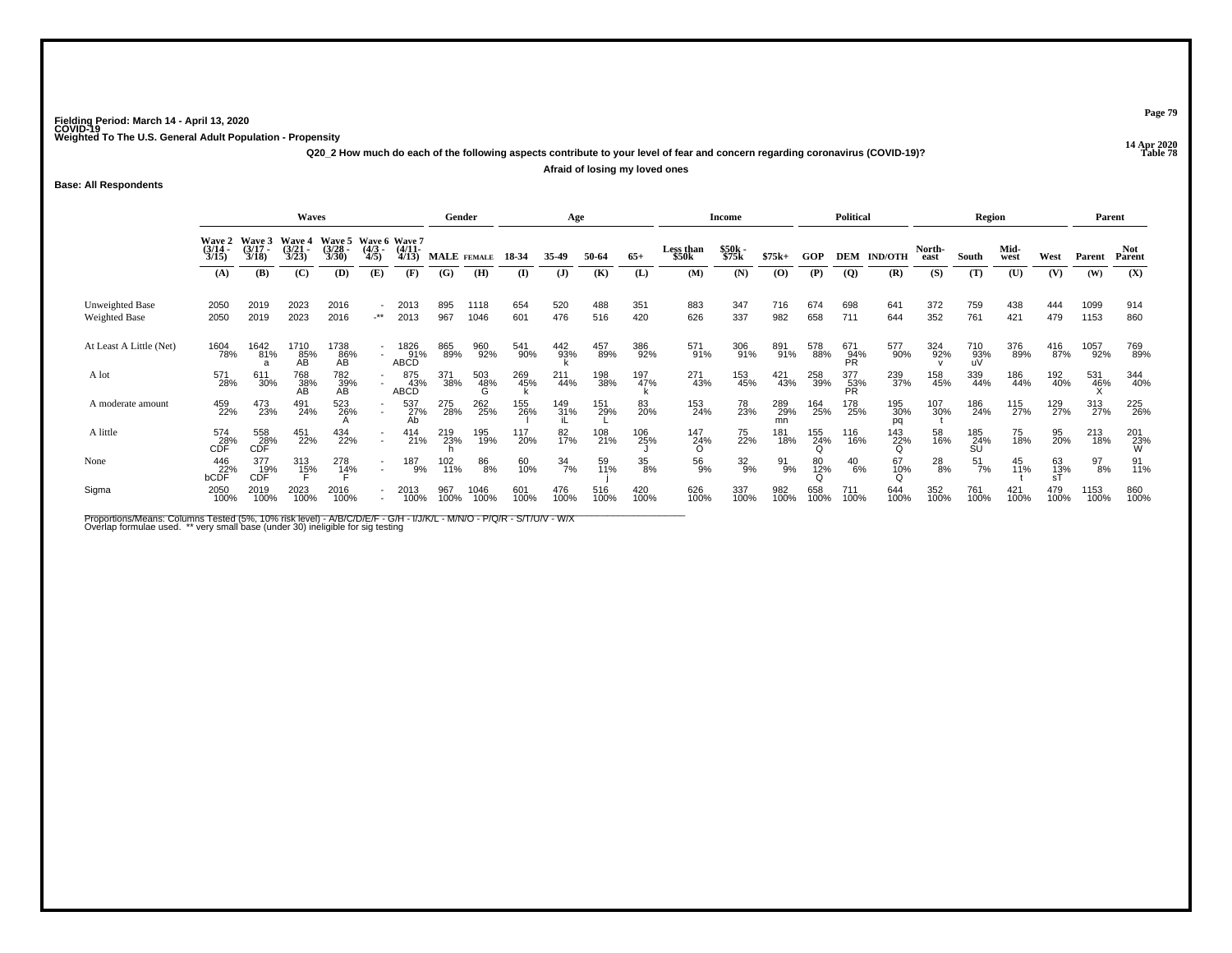**14 Apr 2020 Q20\_3 How much do each of the following aspects contribute to your level of fear and concern regarding coronavirus (COVID-19)?Afraid of accidentally spreading the virus to vulnerable people even if I'm not experiencing symptoms**

**Base: All Respondents**

|                                         |                       |                                | Waves                                    |                                              |                     |                       | Gender      |                      |                 | Age                 |             |             |                    | <b>Income</b>     |                 |             | <b>Political</b> |                     |                   | Region      |                    |                | Parent       |                |
|-----------------------------------------|-----------------------|--------------------------------|------------------------------------------|----------------------------------------------|---------------------|-----------------------|-------------|----------------------|-----------------|---------------------|-------------|-------------|--------------------|-------------------|-----------------|-------------|------------------|---------------------|-------------------|-------------|--------------------|----------------|--------------|----------------|
|                                         | $\frac{(3/14)}{3/15}$ | Wave 2 Wave 3<br>(3/17<br>3/18 | Wave 4<br>$\frac{3}{2}$<br>$\frac{3}{2}$ | Wave 5 Wave 6 Wave 7<br>$\binom{3/28}{3/30}$ | $\frac{(4/3)}{4/5}$ | $\frac{(4/11)}{4/13}$ | MALE FEMALE |                      | 18-34           | 35-49               | 50-64       | $65+$       | Less than<br>\$50k | \$50k<br>\$75k    | $$75k+$         | GOP         | DEM              | <b>IND/OTH</b>      | North-<br>east    | South       | Mid-<br>west       | West           | Parent       | Not.<br>Parent |
|                                         | (A)                   | (B)                            | (C)                                      | (D)                                          | (E)                 | (F)                   | (G)         | (H)                  | $\mathbf{I}$    | $\mathbf{J}$        | (K)         | (L)         | (M)                | (N)               | (0)             | (P)         | (Q)              | (R)                 | (S)               | (T)         | (U)                | (V)            | (W)          | (X)            |
| Unweighted Base<br><b>Weighted Base</b> | 2050<br>2050          | 2019<br>2019                   | 2023<br>2023                             | 2016<br>2016                                 | $-***$              | 2013<br>2013          | 895<br>967  | 1118<br>1046         | 654<br>601      | 520<br>476          | 488<br>516  | 351<br>420  | 883<br>626         | 347<br>337        | 716<br>982      | 674<br>658  | 698<br>711       | 641<br>644          | 372<br>352        | 759<br>761  | 438<br>421         | 444<br>479     | 1099<br>1153 | 914<br>860     |
| At Least A Little (Net)                 | 1534<br>75%           | 1568<br>78%                    | 1653<br>82%<br>AB                        | 1616<br>80%                                  | $\sim$              | 1689<br>84%<br>ABD    | 798<br>83%  | 891<br>85%           | 496<br>83%      | $^{421}_{88\%}$ lkL | 429<br>83%  | 343<br>82%  | 508<br>81%         | 289<br>86%        | 837<br>85%<br>m | 537<br>82%  | 627<br>88%<br>PR | 524<br>81%          | 314<br>89%<br>tUV | 639<br>84%  | 343<br>81%         | 393<br>82%     | 975<br>85%   | 714<br>83%     |
| A lot                                   | 475<br>23%            | 513<br>25%                     | 596<br>29%<br>AB                         | 552<br>27%                                   |                     | 632<br>31%<br>ABD     | 251<br>26%  | 381<br>- 36%<br>- ငြ | 192<br>32%<br>K | 186<br>39%<br>IKL   | 127<br>25%  | 127<br>30%  | 173<br>28%         | 101<br>30%        | 336<br>34%<br>M | 193<br>29%  | 270<br>38%<br>PR | 169<br>26%          | 114<br>32%        | 241<br>32%  | 115<br>27%         | 163<br>34%     | 372<br>32%   | 260<br>30%     |
| A moderate amount                       | 506<br>25%            | 533<br>26%                     | 589<br>29%                               | 580<br>29%                                   | $\sim$              | 572<br>28%            | 279<br>29%  | 294<br>28%           | 172<br>29%      | 138<br>29%          | 159<br>31%  | 104<br>25%  | 186<br>30%         | 95<br>28%         | 269<br>27%      | 163<br>25%  | $^{220}_{31\%}$  | 190<br>29%          | 119<br>34%<br>tU  | 210<br>28%  | 108<br>26%         | 135<br>28%     | 334<br>29%   | 238<br>28%     |
| A little                                | 552<br>27%<br>Cd      | 521<br>26%                     | 469<br>23%                               | 485<br>24%                                   | $\sim$              | 485<br>24%            | 268<br>28%  | 217<br>21%           | 132<br>22%      | 97<br>20%           | 143<br>28%  | 113<br>27%  | 149<br>24%         | $\frac{92}{27}$ % | 233<br>24%      | 181<br>28%  | 138<br>19%       | 166<br>26%          | 81<br>23%         | 189<br>25%  | 120<br>29%         | 96<br>20%      | 269<br>23%   | 215<br>25%     |
| None                                    | 516<br>25%<br>CDF     | 451<br>22%                     | 370<br>18%                               | 400<br>20%                                   | $\sim$              | 324<br>16%            | 169<br>17%  | 155<br>15%           | 105<br>17%      | 56<br>12%           | 87<br>17%   | 77<br>18%   | 118<br>19%         | 49<br>14%         | 145<br>15%      | 121<br>18%  | 84<br>12%        | 119<br>1 <u>9</u> % | 38<br>11%         | 121<br>16%  | 78<br>1 <u>9</u> % | 86<br>18%<br>S | 178<br>15%   | 146<br>17%     |
| Sigma                                   | 2050<br>100%          | 2019<br>100%                   | 2023<br>100%                             | 2016<br>100%                                 | $\sim$              | 2013<br>100%          | 967<br>100% | 1046<br>100%         | 601<br>100%     | 476<br>100%         | 516<br>100% | 420<br>100% | 626<br>100%        | 337<br>100%       | 982<br>100%     | 658<br>100% | 711<br>100%      | 644<br>100%         | 352<br>100%       | 761<br>100% | 421<br>100%        | 479<br>100%    | 1153<br>100% | 860<br>100%    |

Proportions/Means: Columns Tested (5%, 10% risk level) - A/B/C/D/E/F - G/H - I/J/K/L - M/N/O - P/Q/R - S/T/U/V - W/X<br>Overlap formulae used. \*\* very small base (under 30) ineligible for sig testing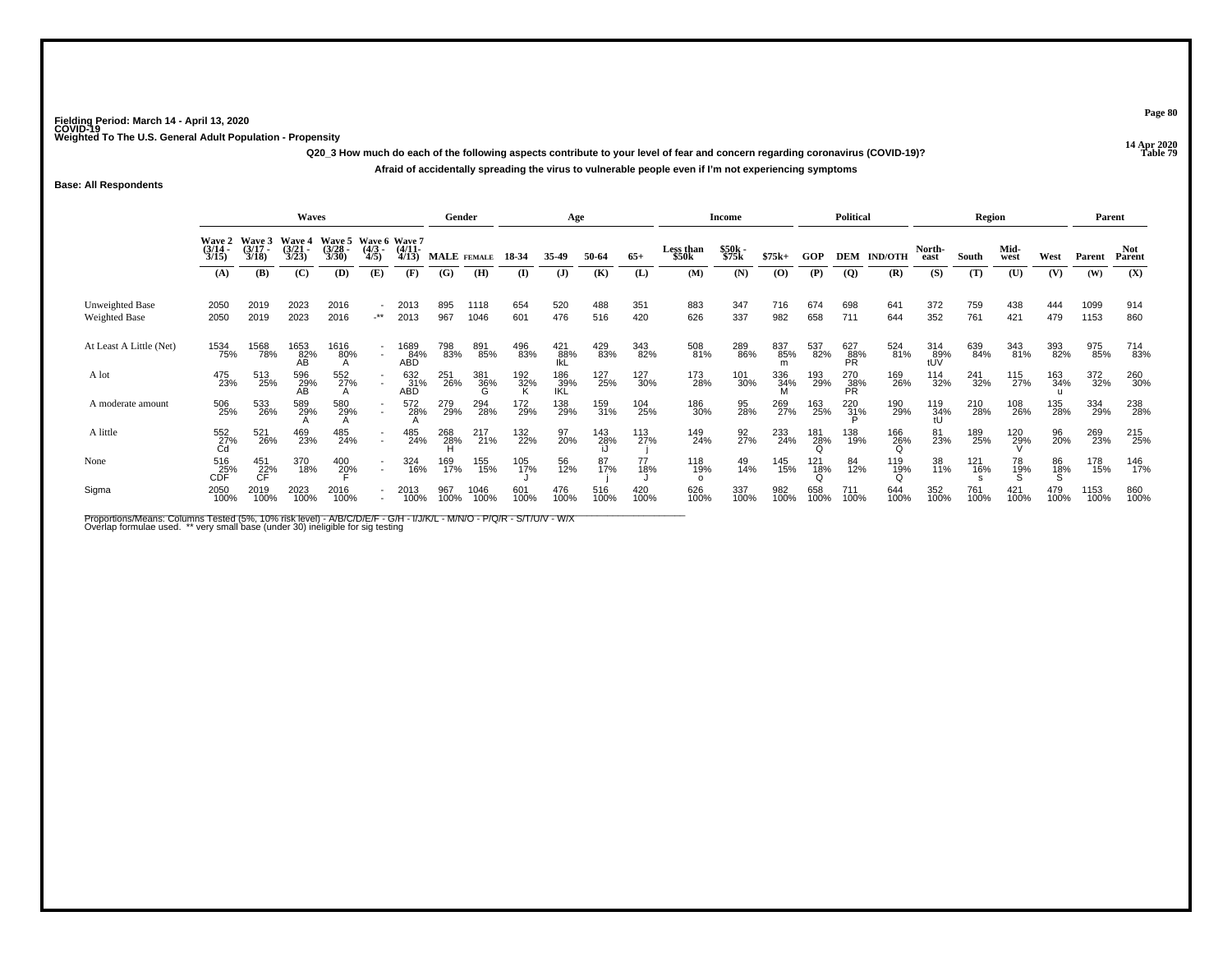**14 Apr 2020 Q20\_4 How much do each of the following aspects contribute to your level of fear and concern regarding coronavirus (COVID-19)?Constant stream of social media posts about people's reactions to the outbreak (e.g., stocking up, self-quarantining, empty shelves)**

## **Base: All Respondents**

|                                         |                                        |                                    | <b>Waves</b>                    |                                               |                                    |                       | Gender      |              |             | Age                |             |             |                    | Income         |             |                        | <b>Political</b> |                    |                | <b>Region</b> |                 |             |              | Parent               |
|-----------------------------------------|----------------------------------------|------------------------------------|---------------------------------|-----------------------------------------------|------------------------------------|-----------------------|-------------|--------------|-------------|--------------------|-------------|-------------|--------------------|----------------|-------------|------------------------|------------------|--------------------|----------------|---------------|-----------------|-------------|--------------|----------------------|
|                                         | <b>Wave 2</b><br>$\frac{(3/14)}{3/15}$ | <b>Wave 3</b><br>$(3/17 -$<br>3/18 | <b>Wave 4</b><br>(3/21)<br>3/23 | Wave 5 Wave 6 Wave 7<br>$\frac{(3/28)}{3/30}$ | $\frac{(4/3)}{4/5}$                | $\frac{(4/11)}{4/13}$ | MALE FEMALE |              | 18-34       | 35-49              | 50-64       | $65+$       | Less than<br>\$50k | \$50k<br>\$75k | $$75k+$     | GOP                    |                  | <b>DEM IND/OTH</b> | North-<br>east | South         | Mid-<br>west    | West        | Parent       | <b>Not</b><br>Parent |
|                                         | (A)                                    | (B)                                | (C)                             | (D)                                           | (E)                                | (F)                   | (G)         | (H)          | (I)         | (J)                | (K)         | (L)         | (M)                | (N)            | (0)         | (P)                    | <b>(Q)</b>       | (R)                | (S)            | (T)           | (U)             | (V)         | (W)          | (X)                  |
| Unweighted Base<br><b>Weighted Base</b> | 2050<br>2050                           | 2019<br>2019                       | 2023<br>2023                    | 2016<br>2016                                  | $\cdot^{\star\star}$               | 2013<br>2013          | 895<br>967  | 1118<br>1046 | 654<br>601  | 520<br>476         | 488<br>516  | 351<br>420  | 883<br>626         | 347<br>337     | 716<br>982  | 674<br>658             | 698<br>711       | 641<br>644         | 372<br>352     | 759<br>761    | 438<br>421      | 444<br>479  | 1099<br>1153 | 914<br>860           |
| At Least A Little (Net)                 | 1536<br>75%                            | 1512<br>75%                        | 1615<br>80%                     | 1575<br>78%<br>ab                             | $\overline{\phantom{a}}$<br>$\sim$ | 1553<br>77%           | 727<br>75%  | 827<br>79%   | 481<br>80%  | $^{400}_{84\%}$ KL | 376<br>73%  | 296<br>71%  | 477<br>76%         | 254<br>75%     | 768<br>78%  | 498<br>76%             | 576<br>81%<br>pR | 479<br>74%         | 274<br>78%     | 601<br>79%    | 301<br>71%      | 378<br>79%  | 899<br>78%   | 655<br>76%           |
| A lot                                   | 468<br>23%                             | 481<br>24%                         | 582<br>29%<br>ABF               | 529<br>26%<br>AF                              | $\sim$                             | 441<br>22%            | 181<br>19%  | 260<br>25%   | 149<br>25%  | 130<br>27%<br>KL   | 103<br>20%  | 60<br>14%   | 145<br>23%         | 64<br>19%      | 216<br>22%  | 129<br>20%             | 187<br>26%<br>PR | 125<br>19%         | 84<br>24%      | 159<br>21%    | 93<br>22%       | 106<br>22%  | 272<br>24%   | 169<br>20%           |
| A moderate amount                       | 542<br>26%                             | 545<br>27%                         | 557<br>28%                      | 535<br>27%                                    | $\sim$                             | 590<br>29%            | 287<br>30%  | 304<br>29%   | 169<br>28%  | 152<br>32%         | 150<br>29%  | 121<br>29%  | 169<br>27%         | 102<br>30%     | 298<br>30%  | 202<br>31%             | 218<br>31%       | 171<br>27%         | 108<br>31%     | 228<br>30%    | 110<br>26%      | 144<br>30%  | 346<br>30%   | 244<br>28%           |
| A little                                | 526<br>26%                             | 487<br>24%                         | 477<br>24%                      | 511<br>25%                                    | $\overline{\phantom{a}}$<br>$\sim$ | 522<br>26%            | 259<br>27%  | 263<br>25%   | 164<br>27%  | 119<br>25%         | 124<br>24%  | 116<br>28%  | 164<br>26%         | 88<br>26%      | 254<br>26%  | 168<br>25%             | 171<br>24%       | 183<br>28%         | 83<br>23%      | 214<br>28%    | 98<br>23%       | 128<br>27%  | 281<br>24%   | 241<br>28%           |
| None                                    | 514<br>25%<br>Cd                       | 507<br>$\tilde{c}_{\rm d}^{5\%}$   | 408<br>20%                      | 441<br>22%                                    | $\sim$                             | 460<br>23%            | 240<br>25%  | 219<br>21%   | 120<br>20%  | 76<br>16%          | 140<br>27%  | 124<br>29%  | 149<br>24%         | 83<br>25%      | 214<br>22%  | 160<br>24%<br>$\Omega$ | 135<br>19%       | 164<br>26%         | 78<br>22%      | 160<br>21%    | $^{120}_{29\%}$ | 101<br>21%  | 255<br>22%   | 205<br>24%           |
| Sigma                                   | 2050<br>100%                           | 2019<br>100%                       | 2023<br>100%                    | 2016<br>100%                                  |                                    | 2013<br>100%          | 967<br>100% | 1046<br>100% | 601<br>100% | 476<br>100%        | 516<br>100% | 420<br>100% | 626<br>100%        | 337<br>100%    | 982<br>100% | 658<br>100%            | 711<br>100%      | 644<br>100%        | 352<br>100%    | 761<br>100%   | 421<br>100%     | 479<br>100% | 1153<br>100% | 860<br>100%          |

Proportions/Means: Columns Tested (5%, 10% risk level) - A/B/C/D/E/F - G/H - I/J/K/L - M/N/O - P/Q/R - S/T/U/V - W/X<br>Overlap formulae used. \*\* very small base (under 30) ineligible for sig testing

**Page 81**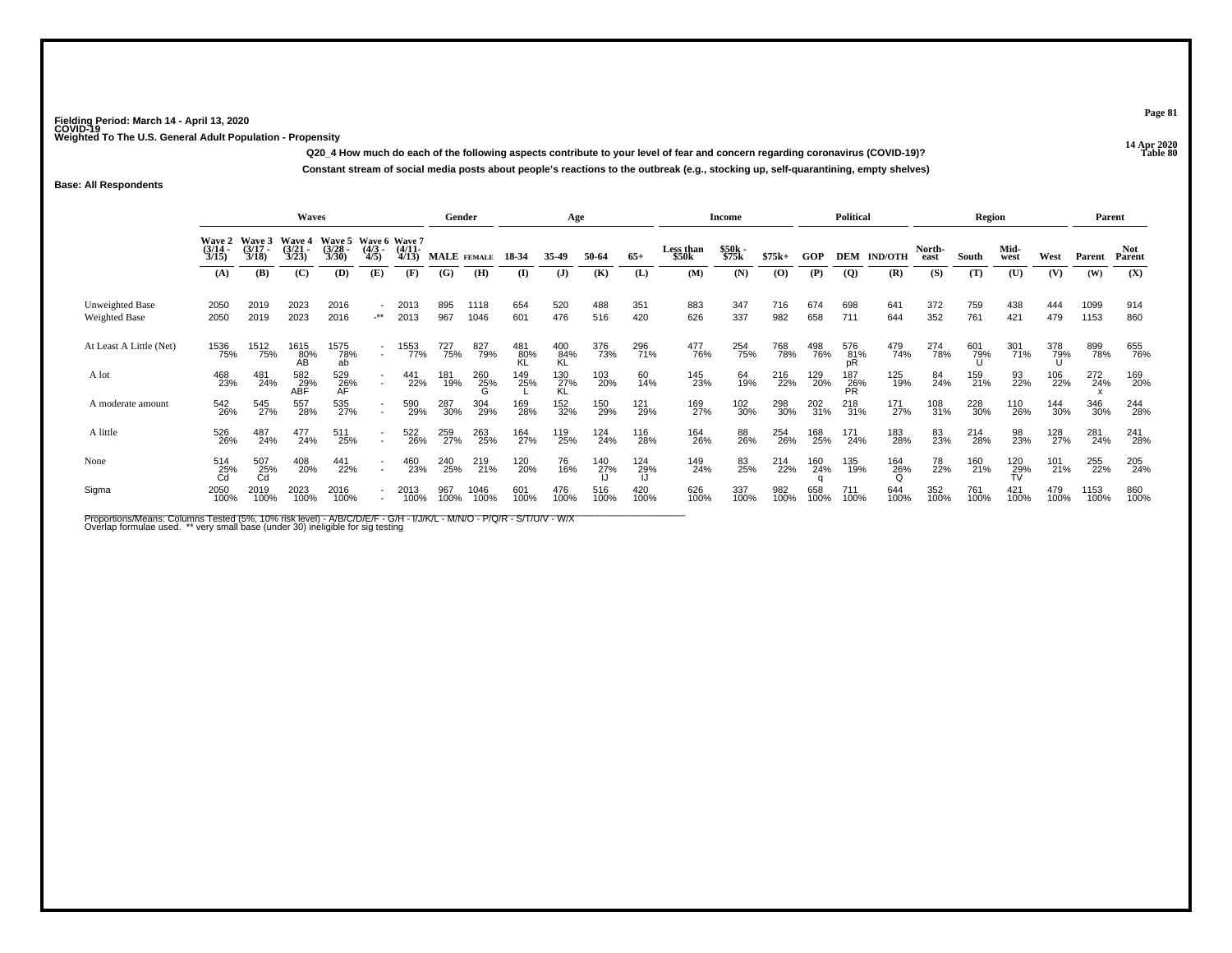**14 Apr 2020 Q20\_5 How much do each of the following aspects contribute to your level of fear and concern regarding coronavirus (COVID-19)?News and images of people fighting over products at the grocery store**

**Base: All Respondents**

|                                         |                       |                                        | Waves                               |                                              |                                    |                       | Gender             |              |             | Age                |             |             |                    | Income         |             |             | <b>Political</b>   |                |                | Region          |                   |             | Parent       |                |
|-----------------------------------------|-----------------------|----------------------------------------|-------------------------------------|----------------------------------------------|------------------------------------|-----------------------|--------------------|--------------|-------------|--------------------|-------------|-------------|--------------------|----------------|-------------|-------------|--------------------|----------------|----------------|-----------------|-------------------|-------------|--------------|----------------|
|                                         | $\frac{(3/14)}{3/15}$ | Wave 2 Wave 3<br>$\frac{(3/17)}{3/18}$ | Wave 4<br>$\frac{(3/21)}{3/23}$     | Wave 5 Wave 6 Wave 7<br>$\binom{3/28}{3/30}$ | $\frac{(4/3)}{4/5}$                | $\frac{(4/11)}{4/13}$ | <b>MALE</b> FEMALE |              | 18-34       | 35-49              | 50-64       | $65+$       | Less than<br>\$50k | \$50k<br>\$75k | $$75k+$     | GOP         | DEM                | <b>IND/OTH</b> | North-<br>east | South           | Mid-<br>west      | West        | Parent       | Not.<br>Parent |
|                                         | (A)                   | (B)                                    | (C)                                 | (D)                                          | (E)                                | (F)                   | (G)                | (H)          | (I)         | $\mathbf{J}$       | (K)         | (L)         | (M)                | (N)            | (0)         | (P)         | (Q)                | (R)            | (S)            | (T)             | (U)               | (V)         | (W)          | (X)            |
| Unweighted Base<br><b>Weighted Base</b> | 2050<br>2050          | 2019<br>2019                           | 2023<br>2023                        | 2016<br>2016                                 | $\overline{\phantom{a}}$<br>-**    | 2013<br>2013          | 895<br>967         | 1118<br>1046 | 654<br>601  | 520<br>476         | 488<br>516  | 351<br>420  | 883<br>626         | 347<br>337     | 716<br>982  | 674<br>658  | 698<br>711         | 641<br>644     | 372<br>352     | 759<br>761      | 438<br>421        | 444<br>479  | 1099<br>1153 | 914<br>860     |
| At Least A Little (Net)                 | 1615<br>79%           | 1590<br>79%                            | 1695<br>8 <u>4</u> %<br><b>ABDF</b> | 1623<br>81%                                  | $\sim$                             | 1614<br>80%           | 766<br>79%         | 848<br>81%   | 499<br>83%  | 405<br>85%<br>KL   | 394<br>76%  | 316<br>75%  | 486<br>78%         | 272<br>81%     | 800<br>81%  | 505<br>77%  | 601<br>85%<br>PR   | 508<br>79%     | 291<br>83%     | 618<br>81%<br>Ս | 314<br>75%        | 390<br>81%  | 928<br>80%   | 685<br>80%     |
| A lot                                   | 540<br>26%            | 551<br>27%                             | 601<br>30%<br>aDF                   | 525<br>26%                                   | $\sim$                             | 499<br>25%            | 217<br>22%         | 282<br>27%   | 132<br>22%  | 153<br>_32%<br>IKL | 117<br>23%  | 97<br>23%   | 139<br>22%         | 79<br>23%      | 258<br>26%  | 156<br>24%  | $^{221}_{31\%}$ PR | 123<br>19%     | 83<br>23%      | 202<br>27%      | 101<br>24%        | 113<br>24%  | 313<br>27%   | 186<br>22%     |
| A moderate amount                       | 558<br>27%            | 529<br>26%                             | 564<br>28%                          | 523<br>26%                                   | $\sim$                             | 590<br>29%<br>bd      | 275<br>28%         | 315<br>30%   | 206<br>34%  | 139<br>29%         | 130<br>25%  | 115<br>27%  | 177<br>28%         | 99<br>29%      | 289<br>29%  | 197<br>30%  | 200<br>28%         | 192<br>30%     | 110<br>31%     | 213<br>28%      | 124<br>30%        | 142<br>30%  | 326<br>28%   | 264<br>31%     |
| A little                                | 517<br>25%            | 510<br>25%                             | 530<br>26%                          | 575<br>29%                                   | $\overline{\phantom{a}}$<br>$\sim$ | 525<br>26%            | 274<br>28%         | 250<br>24%   | 161<br>27%  | 113<br>24%         | 147<br>29%  | 104<br>25%  | 170<br>27%         | 94<br>28%      | 253<br>26%  | 152<br>23%  | 180<br>25%         | 192<br>30%     | 98<br>28%      | 203<br>27%      | 88<br>21%         | 135<br>28%  | 289<br>25%   | 235<br>27%     |
| None                                    | 435<br>21%            | $^{429}_{21\%}$                        | 328<br>16%                          | 393<br>19%                                   | $\sim$                             | 399<br>20%            | 201<br>21%         | 198<br>19%   | 103<br>17%  | 71<br>15%          | 122<br>24%  | 104<br>25%  | 141<br>22%         | 66<br>19%      | 182<br>19%  | 153<br>23%  | 110<br>15%         | 136<br>21%     | 61<br>17%      | 143<br>19%      | 107<br>25%<br>STv | 89<br>19%   | 225<br>20%   | 174<br>20%     |
| Sigma                                   | 2050<br>100%          | 2019<br>100%                           | 2023<br>100%                        | 2016<br>100%                                 |                                    | 2013<br>100%          | 967<br>100%        | 1046<br>100% | 601<br>100% | 476<br>100%        | 516<br>100% | 420<br>100% | 626<br>100%        | 337<br>100%    | 982<br>100% | 658<br>100% | 711<br>100%        | 644<br>100%    | 352<br>100%    | 761<br>100%     | 421<br>100%       | 479<br>100% | 1153<br>100% | 860<br>100%    |

Proportions/Means: Columns Tested (5%, 10% risk level) - A/B/C/D/E/F - G/H - I/J/K/L - M/N/O - P/Q/R - S/T/U/V - W/X<br>Overlap formulae used. \*\* very small base (under 30) ineligible for sig testing

**Page 82**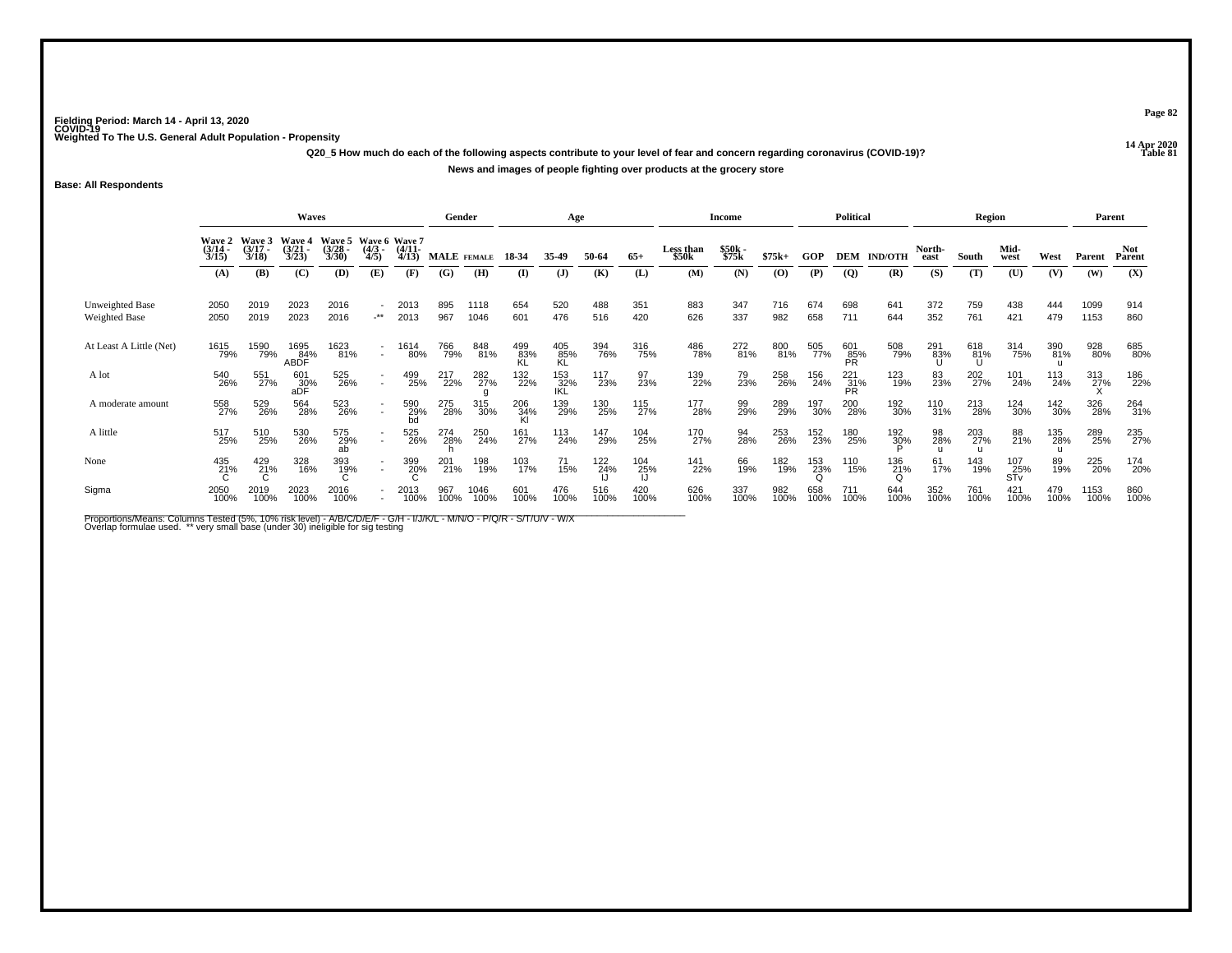**14 Apr 2020 Q20\_6 How much do each of the following aspects contribute to your level of fear and concern regarding coronavirus (COVID-19)?Drastic headlines about how society is changing (e.g., national guard in New Rochelle, NBA being cancel)**

**Base: All Respondents**

|                                         |                       |                                    | <b>Waves</b>             |                                              |                                    |                       | Gender      |                 |             | Age                      |             |             |                    | Income         |                |             | <b>Political</b> |                  |                | Region      |              |             | Parent       |                |
|-----------------------------------------|-----------------------|------------------------------------|--------------------------|----------------------------------------------|------------------------------------|-----------------------|-------------|-----------------|-------------|--------------------------|-------------|-------------|--------------------|----------------|----------------|-------------|------------------|------------------|----------------|-------------|--------------|-------------|--------------|----------------|
|                                         | $\frac{(3/14)}{3/15}$ | Wave 2 Wave 3<br>$(3/17 -$<br>3/18 | Wave 4<br>(3/21)<br>3/23 | Wave 5 Wave 6 Wave 7<br>$\binom{3/28}{3/30}$ | $\frac{(4/3)}{4/5}$                | $\frac{(4/11)}{4/13}$ | MALE FEMALE |                 | 18-34       | 35-49                    | 50-64       | $65+$       | Less than<br>\$50k | \$50k<br>\$75k | $$75k+$        | GOP         | <b>DEM</b>       | <b>IND/OTH</b>   | North-<br>east | South       | Mid-<br>west | West        | Parent       | Not.<br>Parent |
|                                         | (A)                   | <b>(B)</b>                         | (C)                      | (D)                                          | (E)                                | (F)                   | (G)         | (H)             | $\bf(I)$    | $\mathbf{J}$             | (K)         | (L)         | (M)                | (N)            | $\mathbf{(O)}$ | (P)         | $\overline{Q}$   | (R)              | (S)            | (T)         | (U)          | (V)         | (W)          | (X)            |
| Unweighted Base<br><b>Weighted Base</b> | 2050<br>2050          | 2019<br>2019                       | 2023<br>2023             | 2016<br>2016                                 | $\overline{\phantom{a}}$<br>-**    | 2013<br>2013          | 895<br>967  | 1118<br>1046    | 654<br>601  | 520<br>476               | 488<br>516  | 351<br>420  | 883<br>626         | 347<br>337     | 716<br>982     | 674<br>658  | 698<br>711       | 641<br>644       | 372<br>352     | 759<br>761  | 438<br>421   | 444<br>479  | 1099<br>1153 | 914<br>860     |
| At Least A Little (Net)                 | 1628<br>79%           | 1636<br>81%                        | 1703<br>84%<br>ABDf      | 1615<br>80%                                  | $\sim$                             | 1643<br>82%           | 769<br>80%  | 874<br>84%      | 493<br>82%  | 418<br>88%<br><b>IKL</b> | 415<br>80%  | 318<br>76%  | 490<br>78%         | 269<br>80%     | 828<br>84%     | 519<br>79%  | 613<br>86%<br>PR | 511<br>79%       | 295<br>84%     | 620<br>81%  | 338<br>80%   | 390<br>82%  | 962<br>83%   | 681<br>79%     |
| A lot                                   | 478<br>23%            | 494<br>24%                         | 567<br>28%<br>ABDF       | 461<br>23%                                   | $\sim$                             | 461<br>23%            | 189<br>20%  | 272<br>26%<br>G | 134<br>22%  | 157<br>_33%<br>IKL       | 95<br>18%   | 74<br>18%   | 142<br>23%         | 72<br>21%      | 232<br>24%     | 146<br>22%  | 193<br>27%<br>pR | 122<br>19%       | 79<br>22%      | 190<br>25%  | 100<br>24%   | 92<br>19%   | 293<br>25%   | 168<br>20%     |
| A moderate amount                       | 597<br>29%            | 607<br>30%                         | 625<br>31%               | 624<br>31%                                   | $\overline{\phantom{a}}$<br>$\sim$ | 634<br>31%            | 306<br>32%  | 328<br>31%      | 193<br>32%  | 145<br>31%               | 172<br>33%  | 123<br>29%  | 186<br>30%         | 103<br>31%     | 321<br>33%     | 198<br>30%  | 257<br>36%<br>pR | 178<br>28%       | 114<br>32%     | 226<br>30%  | 128<br>30%   | 166<br>35%  | 361<br>31%   | 273<br>32%     |
| A little                                | 553<br>27%            | 534<br>26%                         | 512<br>25%               | 530<br>26%                                   | $\overline{\phantom{a}}$<br>$\sim$ | 548<br>27%            | 274<br>28%  | 274<br>26%      | 166<br>28%  | 115<br>24%               | 147<br>29%  | 120<br>29%  | 162<br>26%         | 94<br>28%      | 276<br>28%     | 174<br>26%  | 164<br>23%       | 210<br>33%<br>рQ | 102<br>29%     | 203<br>27%  | 110<br>26%   | 132<br>28%  | 309<br>27%   | 239<br>28%     |
| None                                    | $\frac{422}{21\%}$    | 383<br>19%                         | 320<br>16%               | 401<br>20%                                   | $\sim$                             | 370<br>18%            | 198<br>20%  | 172<br>16%      | 108<br>18%  | 59<br>12%                | 101<br>20%  | 102<br>24%  | 136<br>22%<br>ဂ    | 68<br>20%      | 154<br>16%     | 140<br>21%  | 98<br>14%        | 133<br>21%       | 57<br>16%      | 141<br>19%  | 83<br>20%    | 89<br>18%   | 191<br>17%   | 179<br>21%     |
| Sigma                                   | 2050<br>100%          | 2019<br>100%                       | 2023<br>100%             | 2016<br>100%                                 |                                    | 2013<br>100%          | 967<br>100% | 1046<br>100%    | 601<br>100% | 476<br>100%              | 516<br>100% | 420<br>100% | 626<br>100%        | 337<br>100%    | 982<br>100%    | 658<br>100% | 711<br>100%      | 644<br>100%      | 352<br>100%    | 761<br>100% | 421<br>100%  | 479<br>100% | 1153<br>100% | 860<br>100%    |

Proportions/Means: Columns Tested (5%, 10% risk level) - A/B/C/D/E/F - G/H - I/J/K/L - M/N/O - P/Q/R - S/T/U/V - W/X<br>Overlap formulae used. \*\* very small base (under 30) ineligible for sig testing

**Page 83**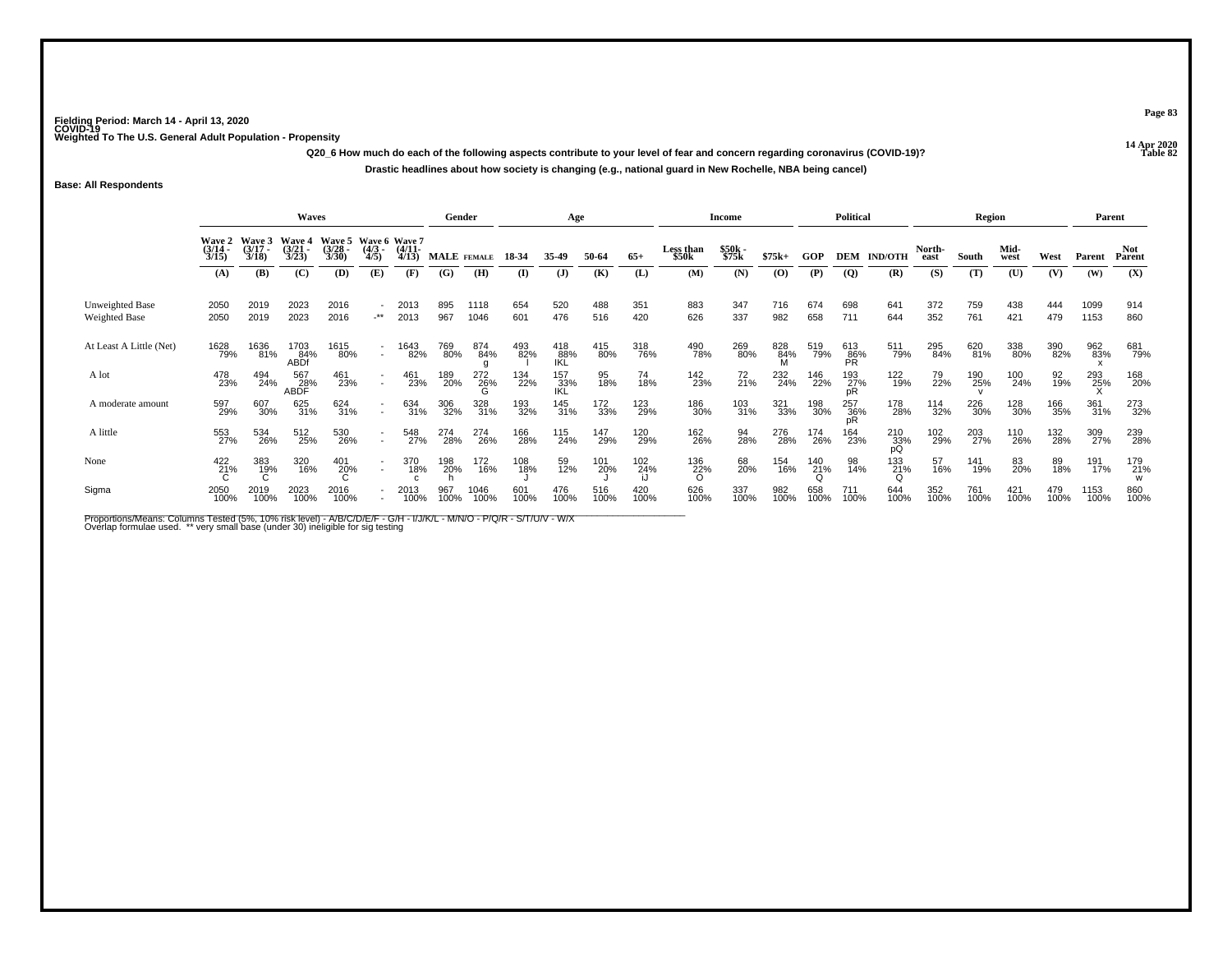**14 Apr 2020 Q20\_7 How much do each of the following aspects contribute to your level of fear and concern regarding coronavirus (COVID-19)?Learning that celebrities and politicians are testing positive**

**Base: All Respondents**

|                                  |                       |                                    | Waves                       |                                               |                                                      |                       | Gender      |              |                   | Age               |             |             |                    | <b>Income</b>      |                  |                        | <b>Political</b>        |                  |                   | Region      |                 |                    | Parent       |                                                          |
|----------------------------------|-----------------------|------------------------------------|-----------------------------|-----------------------------------------------|------------------------------------------------------|-----------------------|-------------|--------------|-------------------|-------------------|-------------|-------------|--------------------|--------------------|------------------|------------------------|-------------------------|------------------|-------------------|-------------|-----------------|--------------------|--------------|----------------------------------------------------------|
|                                  | $\frac{(3/14)}{3/15}$ | Wave 2 Wave 3<br>$(3/17 -$<br>3/18 | Wave 4<br>$(3/21 -$<br>3/23 | Wave 5 Wave 6 Wave 7<br>$\frac{(3/28)}{3/30}$ | $\frac{(4/3)}{4/5}$                                  | $\frac{(4/11)}{4/13}$ | MALE FEMALE |              | 18-34             | 35-49             | 50-64       | $65+$       | Less than<br>\$50k | \$50k<br>\$75k     | $$75k+$          | GOP                    | <b>DEM</b>              | <b>IND/OTH</b>   | North-<br>east    | South       | Mid-<br>west    | West               | Parent       | Not.<br>Parent                                           |
|                                  | (A)                   | (B)                                | (C)                         | (D)                                           | (E)                                                  | (F)                   | (G)         | (H)          | $\bf(I)$          | $\mathbf{J}$      | (K)         | (L)         | (M)                | (N)                | (0)              | (P)                    | (Q)                     | (R)              | (S)               | (T)         | (U)             | (V)                | (W)          | (X)                                                      |
| Unweighted Base<br>Weighted Base | 2050<br>2050          | 2019<br>2019                       | 2023<br>2023                | 2016<br>2016                                  | -**                                                  | 2013<br>2013          | 895<br>967  | 1118<br>1046 | 654<br>601        | 520<br>476        | 488<br>516  | 351<br>420  | 883<br>626         | 347<br>337         | 716<br>982       | 674<br>658             | 698<br>711              | 641<br>644       | 372<br>352        | 759<br>761  | 438<br>421      | 444<br>479         | 1099<br>1153 | 914<br>860                                               |
| At Least A Little (Net)          | 1328<br>65%           | 1269<br>63%                        | 1377<br>68%<br>aВ           | 1324<br>66%                                   | $\overline{\phantom{a}}$<br>$\sim$                   | 1367<br>68%<br>аB     | 641<br>66%  | 726<br>69%   | 442<br>74%        | 366<br>77%<br>KL  | 318<br>62%  | 241<br>57%  | 418<br>67%         | 206<br>61%         | 695<br>71%       | 414<br>63%             | 535<br>75%<br><b>PR</b> | 419<br>65%       | 261<br>74%<br>tUv | 518<br>68%  | 270<br>64%      | 319<br>67%         | 809<br>70%   | 559<br>65%                                               |
| A lot                            | 317<br>15%            | 316<br>16%                         | 349<br>17%                  | 315<br>16%                                    | $\overline{\phantom{a}}$<br>$\overline{\phantom{a}}$ | 318<br>16%            | 149<br>15%  | 169<br>16%   | 100<br>17%        | 112<br>24%<br>IKL | 63<br>12%   | 42<br>10%   | 86<br>14%          | 30<br>9%           | 186<br>19%<br>MN | 92<br>14%              | 146<br>20%<br>PR        | 80<br>12%        | 66<br>19%         | 120<br>16%  | 64<br>15%       | 68<br>14%          | 204<br>18%   | 114<br>13%                                               |
| A moderate amount                | 425<br>21%            | 437<br>22%                         | 482<br>24%                  | 469<br>23%                                    | $\sim$                                               | 520<br>26%<br>AB      | 237<br>24%  | 283<br>27%   | 151<br>25%        | 132<br>28%        | 128<br>25%  | 108<br>26%  | 170<br>27%         | 83<br>25%          | 246<br>25%       | 162<br>25%             | 214<br>30%<br>pR        | 143<br>22%       | 96<br>27%         | 202<br>27%  | 103<br>25%      | 117<br>25%         | 311<br>27%   | 208<br>24%                                               |
| A little                         | 586<br>29%            | 515<br>26%                         | 546<br>27%                  | 540<br>27%                                    | $\sim$                                               | 530<br>26%            | 256<br>26%  | 275<br>26%   | 191<br>32%<br>jKL | 122<br>26%        | 127<br>25%  | 91<br>22%   | 161<br>26%         | 93<br>28%          | 263<br>27%       | 160<br>24%             | 174<br>25%              | 196<br>30%<br>pq | 99<br>28%         | 196<br>26%  | 103<br>24%      | 133<br>28%         | 293<br>25%   | 237<br>28%                                               |
| None                             | 722<br>35%<br>cf      | $\frac{750}{37\%}$                 | 646<br>32%                  | 692<br>34%                                    | $\sim$                                               | 646<br>32%            | 326<br>34%  | 320<br>31%   | 159<br>26%        | 110<br>23%        | 198<br>38%  | 179<br>43%  | 208<br>33%         | $\frac{132}{39\%}$ | 287<br>29%       | 244<br>37%<br>$\Omega$ | 177<br>25%              | 225<br>35%       | 91<br>26%         | 243<br>32%  | 151<br>36%<br>S | $\frac{160}{33\%}$ | 345<br>30%   | $\begin{array}{c} 301 \\ 35\% \\ \textrm{W} \end{array}$ |
| Sigma                            | 2050<br>100%          | 2019<br>100%                       | 2023<br>100%                | 2016<br>100%                                  | $\overline{\phantom{a}}$                             | 2013<br>100%          | 967<br>100% | 1046<br>100% | 601<br>100%       | 476<br>100%       | 516<br>100% | 420<br>100% | 626<br>100%        | 337<br>100%        | 982<br>100%      | 658<br>100%            | 711<br>100%             | 644<br>100%      | 352<br>100%       | 761<br>100% | 421<br>100%     | 479<br>100%        | 1153<br>100% | 860<br>100%                                              |

Proportions/Means: Columns Tested (5%, 10% risk level) - A/B/C/D/E/F - G/H - I/J/K/L - M/N/O - P/Q/R - S/T/U/V - W/X<br>Overlap formulae used. \*\* very small base (under 30) ineligible for sig testing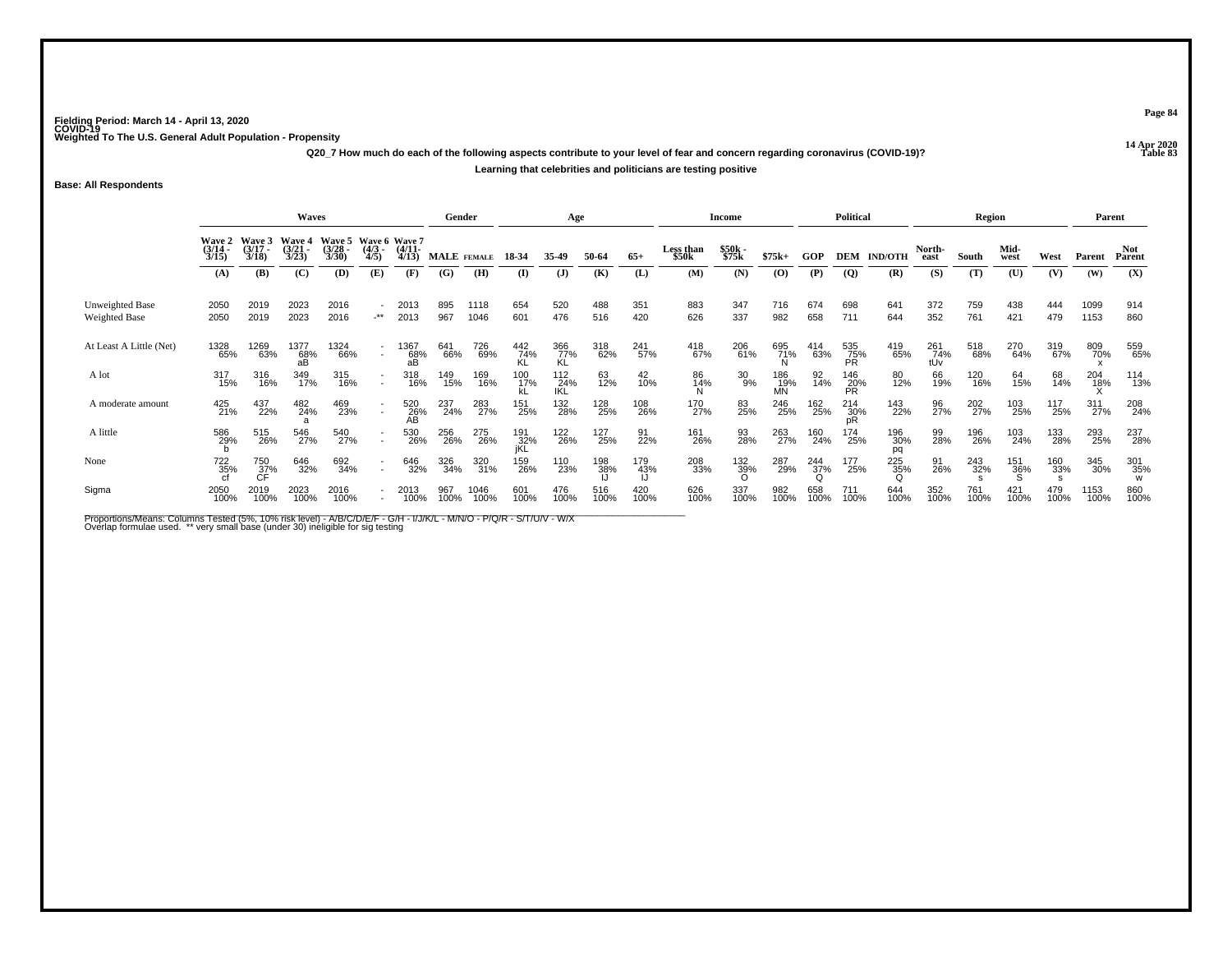**14 Apr 2020 Q20\_8 How much do each of the following aspects contribute to your level of fear and concern regarding coronavirus (COVID-19)?Communication from the government**

**Base: All Respondents**

|                                         |                                 |                             | Waves                           |                                               |                          |                           | Gender      |                 |             | Age             |             |             |                    | <b>Income</b>  |                  |             | <b>Political</b> |                |                | <b>Region</b> |              |             | Parent       |                 |
|-----------------------------------------|---------------------------------|-----------------------------|---------------------------------|-----------------------------------------------|--------------------------|---------------------------|-------------|-----------------|-------------|-----------------|-------------|-------------|--------------------|----------------|------------------|-------------|------------------|----------------|----------------|---------------|--------------|-------------|--------------|-----------------|
|                                         | Wave 2<br>$\frac{(3/14)}{3/15}$ | Wave 3<br>$(3/17 -$<br>3/18 | Wave 4<br>$\frac{(3/21)}{3/23}$ | Wave 5 Wave 6 Wave 7<br>$\frac{(3/28)}{3/30}$ | $\frac{(4/3)}{4/5}$      | $(4/11 -$<br>4/13         | MALE FEMALE |                 | 18-34       | 35-49           | 50-64       | $65+$       | Less than<br>\$50k | \$50k<br>\$75k | $$75k+$          | <b>GOP</b>  | <b>DEM</b>       | <b>IND/OTH</b> | North-<br>east | South         | Mid-<br>west | West        | Parent       | Not.<br>Parent  |
|                                         | (A)                             | (B)                         | (C)                             | (D)                                           | (E)                      | (F)                       | (G)         | (H)             | $($ I       | (J)             | (K)         | (L)         | (M)                | (N)            | (0)              | (P)         | $\overline{Q}$   | (R)            | (S)            | (T)           | (U)          | (V)         | (W)          | (X)             |
| Unweighted Base<br><b>Weighted Base</b> | 2050<br>2050                    | 2019<br>2019                | 2023<br>2023                    | 2016<br>2016                                  | $\cdot^{\star\star}$     | 2013<br>2013              | 895<br>967  | 1118<br>1046    | 654<br>601  | 520<br>476      | 488<br>516  | 351<br>420  | 883<br>626         | 347<br>337     | 716<br>982       | 674<br>658  | 698<br>711       | 641<br>644     | 372<br>352     | 759<br>761    | 438<br>421   | 444<br>479  | 1099<br>1153 | 914<br>860      |
| At Least A Little (Net)                 | 1612<br>79%                     | 1660<br>82%                 | 1746<br>86%<br><b>ABD</b>       | 1654<br>82%<br>A                              | $\sim$                   | 1735<br>86%<br><b>ABD</b> | 823<br>85%  | 912<br>87%      | 521<br>87%  | 418<br>88%      | 447<br>87%  | 349<br>83%  | 504<br>80%         | 288<br>85%     | 888<br>90%<br>MÑ | 550<br>84%  | 644<br>90%<br>PR | 541<br>84%     | 314<br>89%     | 654<br>86%    | 357<br>85%   | 411<br>86%  | 1003<br>87%  | 732<br>85%      |
| A lot                                   | 444<br>22%                      | 507<br>25%                  | 558<br>28%<br>AD                | 461<br>23%                                    | $\overline{\phantom{a}}$ | 529<br>26%<br>Ad          | 214<br>22%  | 315<br>30%<br>G | 149<br>25%  | $^{149}_{31\%}$ | 124<br>24%  | 107<br>25%  | 139<br>22%         | 85<br>25%      | $^{284}_{29\%}$  | 162<br>25%  | 220<br>31%<br>PR | 146<br>23%     | 88<br>25%      | 212<br>28%    | 105<br>25%   | 124<br>26%  | 309<br>27%   | 220<br>26%      |
| A moderate amount                       | 601<br>29%                      | 626<br>31%                  | 640<br>32%                      | 668<br>33%                                    | $\sim$                   | 686<br>34%                | 352<br>36%  | 334<br>32%      | 190<br>32%  | 166<br>35%      | 191<br>37%  | 140<br>33%  | 206<br>33%         | 123<br>37%     | 333<br>34%       | 214<br>33%  | 271<br>38%<br>pR | 201<br>31%     | 141<br>40%     | 262<br>34%    | 135<br>32%   | 148<br>31%  | 421<br>36%   | 266<br>31%      |
| A little                                | 567<br>28%                      | 526<br>26%                  | 549<br>27%                      | 524<br>26%                                    | $\sim$                   | 520<br>26%                | 258<br>27%  | 262<br>25%      | 182<br>30%  | 103<br>22%      | 133<br>26%  | 102<br>24%  | 159<br>25%         | 79<br>23%      | 271<br>28%       | 174<br>26%  | 152<br>21%       | 195<br>30%     | 84<br>24%      | 180<br>24%    | 116<br>28%   | 140<br>29%  | 274<br>24%   | 246<br>29%<br>W |
| None                                    | 438<br>BCDF <sup>21%</sup>      | 359<br>C <sup>F</sup>       | 277<br>14%                      | 362<br>18%<br>CF                              | $\sim$                   | 278<br>14%                | 144<br>15%  | 134<br>13%      | 80<br>13%   | 58<br>12%       | 68<br>13%   | 71<br>17%   | $^{123}_{20\%}$ nO | 50<br>15%<br>O | 94<br>10%        | 108<br>16%  | 68<br>10%        | 102<br>16%     | 39<br>11%      | 107<br>14%    | 64<br>15%    | 67<br>14%   | 150<br>13%   | 127<br>15%      |
| Sigma                                   | 2050<br>100%                    | 2019<br>100%                | 2023<br>100%                    | 2016<br>100%                                  | $\overline{\phantom{a}}$ | 2013<br>100%              | 967<br>100% | 1046<br>100%    | 601<br>100% | 476<br>100%     | 516<br>100% | 420<br>100% | 626<br>100%        | 337<br>100%    | 982<br>100%      | 658<br>100% | 711<br>100%      | 644<br>100%    | 352<br>100%    | 761<br>100%   | 421<br>100%  | 479<br>100% | 1153<br>100% | 860<br>100%     |

Proportions/Means: Columns Tested (5%, 10% risk level) - A/B/C/D/E/F - G/H - I/J/K/L - M/N/O - P/Q/R - S/T/U/V - W/X<br>Overlap formulae used. \*\* very small base (under 30) ineligible for sig testing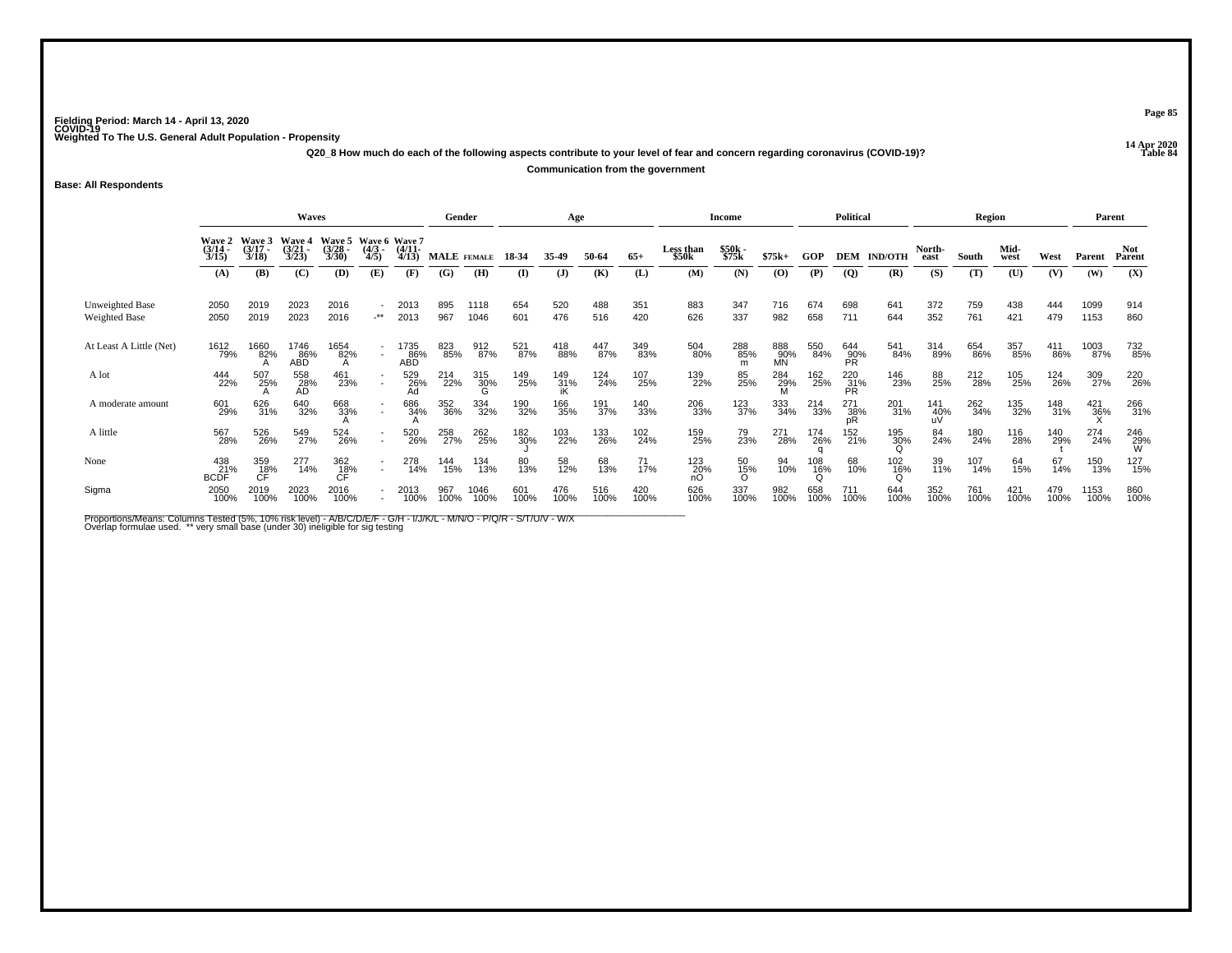**14 Apr 2020 Q20\_9 How much do each of the following aspects contribute to your level of fear and concern regarding coronavirus (COVID-19)?Communication from the CDC**

**Base: All Respondents**

|                                         |                       |                                    | Waves                                  |                                               |                      |                           | Gender      |              |             | Age                |             |             |                    | Income          |                 |                                 | <b>Political</b>        |                |                   | Region          |              |                | Parent       |                      |
|-----------------------------------------|-----------------------|------------------------------------|----------------------------------------|-----------------------------------------------|----------------------|---------------------------|-------------|--------------|-------------|--------------------|-------------|-------------|--------------------|-----------------|-----------------|---------------------------------|-------------------------|----------------|-------------------|-----------------|--------------|----------------|--------------|----------------------|
|                                         | $\frac{(3/14)}{3/15}$ | Wave 2 Wave 3<br>$(3/17 -$<br>3/18 | <b>Wave 4</b><br>$\frac{(3/21)}{3/23}$ | Wave 5 Wave 6 Wave 7<br>$\frac{(3/28)}{3/30}$ | $\frac{(4/3)}{4/5}$  | $\frac{(4/11)}{4/13}$     | MALE FEMALE |              | 18-34       | 35-49              | 50-64       | $65+$       | Less than<br>\$50k | \$50k<br>\$75k  | $$75k+$         | GOP                             | <b>DEM</b>              | <b>IND/OTH</b> | North-<br>east    | South           | Mid-<br>west | West           | Parent       | <b>Not</b><br>Parent |
|                                         | (A)                   | (B)                                | (C)                                    | (D)                                           | (E)                  | (F)                       | (G)         | (H)          | $($ I       | ( <b>J</b> )       | (K)         | (L)         | (M)                | (N)             | (0)             | (P)                             | (Q)                     | (R)            | (S)               | (T)             | (U)          | (V)            | (W)          | (X)                  |
| Unweighted Base<br><b>Weighted Base</b> | 2050<br>2050          | 2019<br>2019                       | 2023<br>2023                           | 2016<br>2016                                  | $\cdot^{\star\star}$ | 2013<br>2013              | 895<br>967  | 1118<br>1046 | 654<br>601  | 520<br>476         | 488<br>516  | 351<br>420  | 883<br>626         | 347<br>337      | 716<br>982      | 674<br>658                      | 698<br>711              | 641<br>644     | 372<br>352        | 759<br>761      | 438<br>421   | 444<br>479     | 1099<br>1153 | 914<br>860           |
| At Least A Little (Net)                 | 1602<br>78%           | 1633<br>81%                        | 1697<br>84%<br>AbD                     | 1613<br>80%                                   | $\sim$               | 1708<br>85%<br><b>ABD</b> | 817<br>84%  | 892<br>85%   | 516<br>86%  | 417<br>88%         | 428<br>83%  | 347<br>82%  | 508<br>81%         | 285<br>85%      | 858<br>87%      | 555<br>84%                      | 636<br>89%<br><b>PR</b> | 518<br>80%     | 320<br>91%<br>TŬV | 649<br>85%      | 350<br>83%   | 388<br>81%     | 993<br>86%   | 715<br>83%           |
| A lot                                   | 355<br>17%            | $^{421}_{21\%}$                    | 486<br>$24\%$<br>AbD                   | 399<br>20%                                    | $\sim$               | 460<br>23%<br>Ad          | 202<br>21%  | 258<br>25%   | 121<br>20%  | 140<br>_30%<br>IKL | 111<br>22%  | 87<br>21%   | 143<br>23%         | $^{71}_{21\%}$  | 235<br>24%      | 145<br>22%                      | 195<br>27%<br>pR        | 120<br>19%     | 90<br>26%         | 167<br>22%      | 104<br>25%   | 98<br>21%      | 295<br>26%   | 165<br>19%           |
| A moderate amount                       | 634<br>31%            | 616<br>31%                         | 635<br>31%                             | 660<br>33%                                    |                      | 699<br>35%<br>ABc         | 341<br>35%  | 358<br>34%   | 233<br>39%  | 143<br>30%         | 187<br>36%  | 136<br>32%  | 184<br>29%         | 130<br>39%<br>M | 351<br>36%<br>M | 226<br>34%                      | 244<br>34%              | 228<br>35%     | 139<br>40%        | 261<br>34%      | 141<br>33%   | 157<br>33%     | 402<br>35%   | 296<br>34%           |
| A little                                | 613<br>30%            | 596<br>30%                         | 576<br>28%                             | 554<br>27%                                    | $\sim$               | 550<br>27%                | 274<br>28%  | 276<br>26%   | 163<br>27%  | 134<br>28%         | 129<br>25%  | 124<br>29%  | 181<br>29%         | 84<br>25%       | 271<br>28%      | 184<br>28%                      | 197<br>28%              | 169<br>26%     | 91<br>26%         | 221<br>29%      | 105<br>25%   | 133<br>28%     | 296<br>26%   | 254<br>29%           |
| None                                    | 448<br>22%<br>bCF     | 386<br>1 <u>9</u> %                | 326<br>16%                             | 403<br>20%<br>CF                              | $\sim$               | 305<br>15%                | 150<br>16%  | 154<br>15%   | 85<br>14%   | 59<br>12%          | 88<br>17%   | 74<br>18%   | 118<br>19%         | 52<br>15%       | 125<br>13%      | $^{103}_{\substack{16\% \\ 0}}$ | 75<br>11%               | 126<br>20%     | 32<br>9%          | $^{112}_{15\%}$ | 71<br>17%    | 90<br>19%<br>S | 160<br>14%   | 145<br>17%           |
| Sigma                                   | 2050<br>100%          | 2019<br>100%                       | 2023<br>100%                           | 2016<br>100%                                  |                      | 2013<br>100%              | 967<br>100% | 1046<br>100% | 601<br>100% | 476<br>100%        | 516<br>100% | 420<br>100% | 626<br>100%        | 337<br>100%     | 982<br>100%     | 658<br>100%                     | 711<br>100%             | 644<br>100%    | 352<br>100%       | 761<br>100%     | 421<br>100%  | 479<br>100%    | 1153<br>100% | 860<br>100%          |

Proportions/Means: Columns Tested (5%, 10% risk level) - A/B/C/D/E/F - G/H - I/J/K/L - M/N/O - P/Q/R - S/T/U/V - W/X<br>Overlap formulae used. \*\* very small base (under 30) ineligible for sig testing

**Page 86**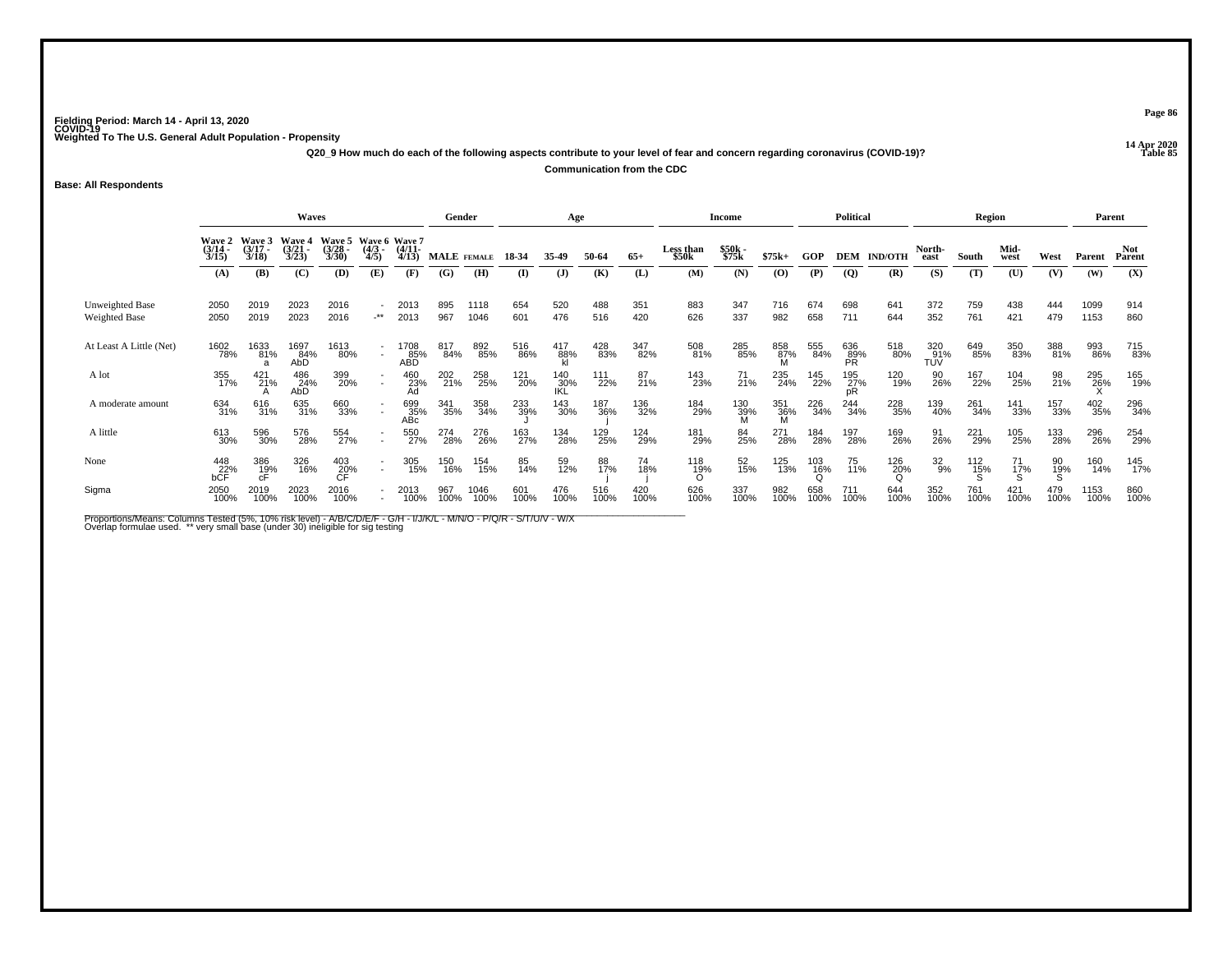**14 Apr 2020 Q20\_10 How much do each of the following aspects contribute to your level of fear and concern regarding coronavirus (COVID-19)?Trying to keep up with all the safety recommendations**

**Base: All Respondents**

|                                  |                                        |                       | Waves                                    |                                               |                                                      |                           | Gender      |                 |             | Age               |             |                  |                           | Income         |             |                 | <b>Political</b>  |                 |                | Region      |              |             | Parent       |                      |
|----------------------------------|----------------------------------------|-----------------------|------------------------------------------|-----------------------------------------------|------------------------------------------------------|---------------------------|-------------|-----------------|-------------|-------------------|-------------|------------------|---------------------------|----------------|-------------|-----------------|-------------------|-----------------|----------------|-------------|--------------|-------------|--------------|----------------------|
|                                  | Wave 2 Wave 3<br>$\frac{(3/14)}{3/15}$ | $\frac{(3/17)}{3/18}$ | Wave 4<br>$\frac{3}{2}$<br>$\frac{3}{2}$ | Wave 5 Wave 6 Wave 7<br>$\frac{(3/28)}{3/30}$ | $\frac{(4/3)}{4/5}$                                  | $\frac{(4/11)}{4/13}$     | MALE FEMALE |                 | 18-34       | 35.49             | 50-64       | $65+$            | <b>Less than</b><br>\$50k | \$50k<br>\$75k | $$75k+$     | GOP             | <b>DEM</b>        | <b>IND/OTH</b>  | North-<br>east | South       | Mid-<br>west | West        | Parent       | <b>Not</b><br>Parent |
|                                  | (A)                                    | (B)                   | (C)                                      | (D)                                           | (E)                                                  | (F)                       | (G)         | (H)             | $\bf{I}$    | $\mathbf{J}$      | (K)         | (L)              | (M)                       | (N)            | (O)         | (P)             | $\overline{Q}$    | (R)             | (S)            | (T)         | (U)          | (V)         | (W)          | (X)                  |
| Unweighted Base<br>Weighted Base | 2050<br>2050                           | 2019<br>2019          | 2023<br>2023                             | 2016<br>2016                                  | ٠<br>$-***$                                          | 2013<br>2013              | 895<br>967  | 1118<br>1046    | 654<br>601  | 520<br>476        | 488<br>516  | 351<br>420       | 883<br>626                | 347<br>337     | 716<br>982  | 674<br>658      | 698<br>711        | 641<br>644      | 372<br>352     | 759<br>761  | 438<br>421   | 444<br>479  | 1099<br>1153 | 914<br>860           |
| At Least A Little (Net)          | 1590<br>78%                            | 1624<br>80%           | 1675<br>83%                              | 1626<br>81%<br>a                              | $\sim$                                               | 1704<br>85%<br><b>ABD</b> | 802<br>83%  | 902<br>86%      | 517<br>86%  | 424<br>89%        | 426<br>83%  | 338<br>80%       | 526<br>84%                | 278<br>82%     | 842<br>86%  | 542<br>82%      | 645<br>91%<br>PR. | 518<br>80%      | 309<br>88%     | 646<br>85%  | 346<br>82%   | 403<br>84%  | 985<br>85%   | 720<br>84%           |
| A lot                            | 453<br>22%                             | 470<br>23%            | 549<br>27%<br>AB                         | 492<br>24%                                    | $\blacksquare$                                       | 559<br>28%<br>ABd         | 244<br>25%  | 315<br>30%<br>g | 166<br>28%  | 166<br>35%<br>IKL | 125<br>24%  | 102<br>24%       | 179<br>29%                | 76<br>22%      | 282<br>29%  | 168<br>26%      | 235<br>33%<br>PR  | 156<br>24%      | 113<br>32%     | 209<br>27%  | 112<br>26%   | 126<br>26%  | 346<br>30%   | 213<br>25%           |
| A moderate amount                | 566<br>28%                             | 616<br>31%            | 557<br>28%                               | 606<br>30%                                    | $\overline{\phantom{a}}$                             | 625<br>31%<br>ac          | 291<br>30%  | 334<br>32%      | 203<br>34%  | 142<br>30%        | 166<br>32%  | 114<br>27%       | 188<br>30%                | 117<br>35%     | 295<br>30%  | 201<br>31%      | 227<br>32%        | 196<br>31%      | 108<br>31%     | 236<br>31%  | 133<br>32%   | 147<br>31%  | 348<br>30%   | 277<br>32%           |
| A little                         | 571<br>28%                             | 538<br>27%            | 569<br>28%                               | 527<br>26%                                    | $\overline{\phantom{a}}$<br>$\overline{\phantom{a}}$ | 520<br>26%                | 267<br>28%  | 253<br>24%      | 148<br>25%  | 116<br>24%        | 135<br>26%  | 121<br>29%       | 158<br>25%                | 84<br>25%      | 265<br>27%  | 172<br>26%      | 183<br>26%        | 165<br>26%      | 88<br>25%      | 201<br>26%  | 101<br>24%   | 130<br>27%  | 291<br>25%   | 230<br>27%           |
| None                             | 460<br>22%<br>bCdF                     | 395<br>20%            | 348<br>17%                               | 390<br>1 <u>9</u> %                           | $\overline{\phantom{a}}$<br>$\overline{\phantom{a}}$ | 309<br>15%                | 165<br>17%  | 144<br>14%      | 84<br>14%   | 53<br>11%         | 90<br>17%   | 83<br>20%<br>i.l | 101<br>16%                | 60<br>18%      | 140<br>14%  | 117<br>18%<br>Q | 66<br>9%          | $^{126}_{20\%}$ | 43<br>12%      | 115<br>15%  | 76<br>18%    | 76<br>16%   | 169<br>15%   | 140<br>16%           |
| Sigma                            | 2050<br>100%                           | 2019<br>100%          | 2023<br>100%                             | 2016<br>100%                                  | $\blacksquare$                                       | 2013<br>100%              | 967<br>100% | 1046<br>100%    | 601<br>100% | 476<br>100%       | 516<br>100% | 420<br>100%      | 626<br>100%               | 337<br>100%    | 982<br>100% | 658<br>100%     | 711<br>100%       | 644<br>100%     | 352<br>100%    | 761<br>100% | 421<br>100%  | 479<br>100% | 1153<br>100% | 860<br>100%          |

Proportions/Means: Columns Tested (5%, 10% risk level) - A/B/C/D/E/F - G/H - I/J/K/L - M/N/O - P/Q/R - S/T/U/V - W/X<br>Overlap formulae used. \*\* very small base (under 30) ineligible for sig testing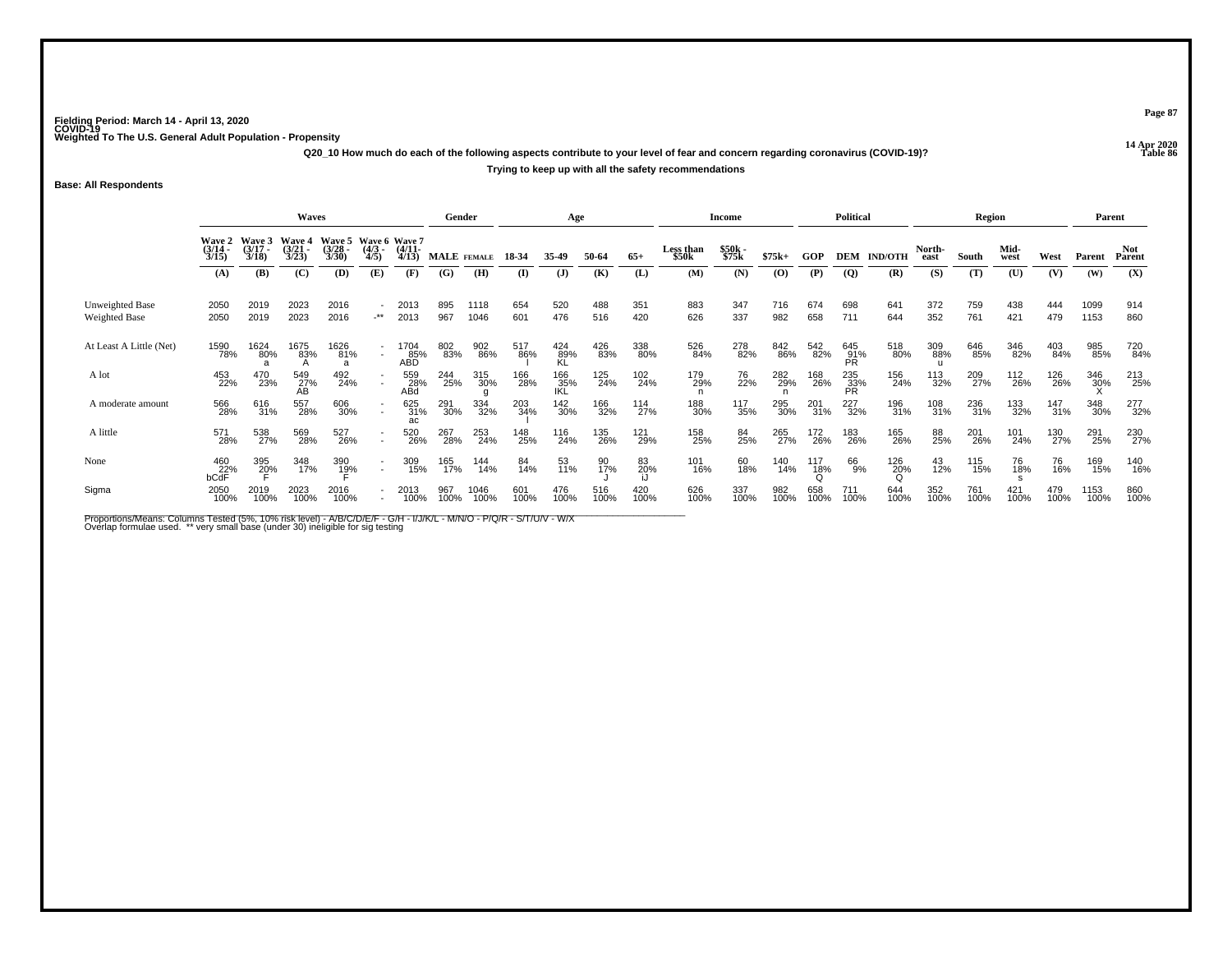**14 Apr 2020 Q21 Which of the following is closest to your view of people's reaction to the coronavirus (COVID-19) outbreak?**

#### **Base: All Respondents**

|                                                                                                                                                |                                    |                                    | <b>Waves</b>                |                                    |                                  |                     |             | Gender       |                  | Age                     |             |             |                    | Income            |             |             | <b>Political</b> |                |                | Region      |              |             | Parent       |                      |
|------------------------------------------------------------------------------------------------------------------------------------------------|------------------------------------|------------------------------------|-----------------------------|------------------------------------|----------------------------------|---------------------|-------------|--------------|------------------|-------------------------|-------------|-------------|--------------------|-------------------|-------------|-------------|------------------|----------------|----------------|-------------|--------------|-------------|--------------|----------------------|
|                                                                                                                                                | <b>Wave 2</b><br>$(3/14 -$<br>3/15 | <b>Waye 3</b><br>$(3/17 -$<br>3/18 | Wave 4<br>$(3/21 -$<br>3/23 | <b>Wave 5</b><br>$(3/28 -$<br>3/30 | Waye 6 Waye 7<br>$(4/3 -$<br>4/5 | $(4/11 -$<br>4/13   |             | MALE FEMALE  | 18-34            | 35.49                   | 50-64       | $65+$       | Less than<br>\$50k | $$50k -$<br>\$75k | $$75k+$     | GOP         | <b>DEM</b>       | <b>IND/OTH</b> | North-<br>east | South       | Mid-<br>west | West        | Parent       | <b>Not</b><br>Parent |
|                                                                                                                                                | (A)                                | (B)                                | (C)                         | (D)                                | (E)                              | (F)                 | (G)         | (H)          | $\bf(I)$         | $\mathbf{J}$            | (K)         | (L)         | (M)                | (N)               | (0)         | (P)         | $\overline{Q}$   | (R)            | (S)            | (T)         | (U)          | (V)         | (W)          | (X)                  |
| Unweighted Base<br><b>Weighted Base</b>                                                                                                        | 2050<br>2050                       | 2019<br>2019                       | 2023<br>2023                | 2016<br>2016                       | 1993<br>1993                     | 2013<br>2013        | 895<br>967  | 1118<br>1046 | 654<br>601       | 520<br>476              | 488<br>516  | 351<br>420  | 883<br>626         | 347<br>337        | 716<br>982  | 674<br>658  | 698<br>711       | 641<br>644     | 372<br>352     | 759<br>761  | 438<br>421   | 444<br>479  | 1099<br>1153 | 914<br>860           |
| I think the amount of fear<br>is sensible given how<br>serious the pandemic has<br>become                                                      | 942<br>46%                         | 1012<br>50%                        | 1236<br>61%<br>ÁВ           | 1375                               | 1571<br>68% 79%<br>ABC ABCDF     | 1505<br>75%<br>ABCD | 699<br>72%  | 806<br>77%   | 405<br>67%       | 346<br>73%              | 413<br>80%  | 341<br>81%  | 464<br>74%         | 259<br>77%        | 728<br>74%  | 460<br>70%  | 593<br>83%<br>PR | 453<br>70%     | 261<br>74%     | 586<br>77%  | 320<br>76%   | 339<br>71%  | 867<br>75%   | 639<br>74%           |
| The amount of fear is<br>irrational, people are<br>overreacting                                                                                | 1108<br>54%<br><b>BCDEF</b>        | 1007<br>50%<br>CDEF                | 787<br>39%<br>DEF           | 641<br>32%<br>EF                   | 422<br>21%                       | 508<br>25%          | 268<br>28%  | 240<br>23%   | 196<br>33%<br>KL | 130<br>27%<br><b>KL</b> | 103<br>20%  | 79<br>19%   | 162<br>26%         | 78<br>23%         | 254<br>26%  | 199<br>30%  | 118<br>17%       | 191<br>30%     | 91<br>26%      | 175<br>23%  | 101<br>24%   | 140<br>29%  | 287<br>25%   | 221<br>26%           |
| Sigma                                                                                                                                          | 2050<br>100%                       | 2019<br>100%                       | 2023<br>100%                | 2016<br>100%                       | 1993<br>100%                     | 2013<br>100%        | 967<br>100% | 1046<br>100% | 601<br>100%      | 476<br>100%             | 516<br>100% | 420<br>100% | 626<br>100%        | 337<br>100%       | 982<br>100% | 658<br>100% | 711<br>100%      | 644<br>100%    | 352<br>100%    | 761<br>100% | 421<br>100%  | 479<br>100% | 1153<br>100% | 860<br>100%          |
| Proportions/Means: Columns Tested (5%, 10% risk level) - A/B/C/D/E/F - G/H - I/J/K/L - M/N/O - P/Q/R - S/T/U/V - W/X<br>Overlap formulae used. |                                    |                                    |                             |                                    |                                  |                     |             |              |                  |                         |             |             |                    |                   |             |             |                  |                |                |             |              |             |              |                      |

**Page 88**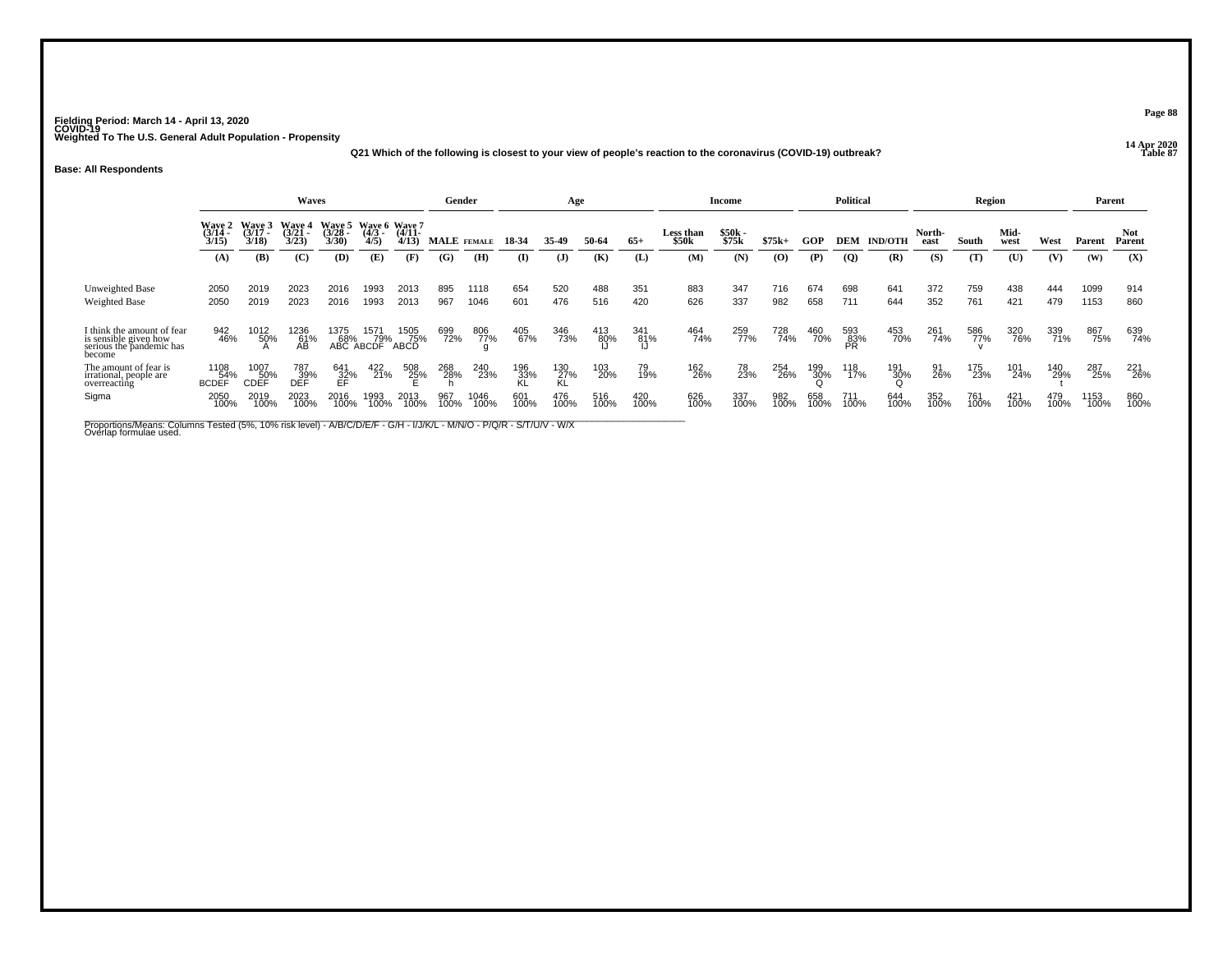**14 Apr 2020 Q15 Which of the following sacrifices would you be willing to make, in order to help America through the coronavirus Table 88 outbreak?**

**Summary Of Willing To Do**

#### **Base: All Respondents**

|                                                                | Waves                                     |                       |                               |                                    |                                   |                                           | Gender                                  |              |              | Age                   |              |                   |                                  | <b>Income</b>            |                  |            | Political                |                       |                       | Region       |                     |             | Parent        |                             |
|----------------------------------------------------------------|-------------------------------------------|-----------------------|-------------------------------|------------------------------------|-----------------------------------|-------------------------------------------|-----------------------------------------|--------------|--------------|-----------------------|--------------|-------------------|----------------------------------|--------------------------|------------------|------------|--------------------------|-----------------------|-----------------------|--------------|---------------------|-------------|---------------|-----------------------------|
|                                                                | <b>Wave 2</b><br>$(3/14 -$<br>3/15<br>(A) | Waye 3<br>3/18<br>(B) | Wave<br>(3/21)<br>3/23<br>(C) | Wave 5<br>$(3/28 -$<br>3/30<br>(D) | Wave 6<br>$(4/3 -$<br>4/5)<br>(E) | <b>Wave 7</b><br>$(4/11 -$<br>4/13<br>(F) | <b>MALE</b> FEMALE<br>$\left( G\right)$ | (H)          | 18-34<br>(I) | 35.49<br>$\mathbf{J}$ | 50-64<br>(K) | $65+$<br>(L)      | <b>Less than</b><br>\$50k<br>(M) | $$50k -$<br>\$75k<br>(N) | $$75k+$<br>(0)   | GOP<br>(P) | <b>DEM</b><br><b>(Q)</b> | <b>IND/OTH</b><br>(R) | North-<br>east<br>(S) | South<br>(T) | Mid-<br>west<br>(U) | West<br>(V) | Parent<br>(W) | <b>Not</b><br>Parent<br>(X) |
|                                                                |                                           |                       |                               |                                    |                                   |                                           |                                         |              |              |                       |              |                   |                                  |                          |                  |            |                          |                       |                       |              |                     |             |               |                             |
| <b>Unweighted Base</b><br>Weighted Base                        | $\cdot$ **                                | $***$                 | $-***$                        | 2016<br>2016                       | 1993<br>1993                      | 2013<br>2013                              | 895<br>967                              | 1118<br>1046 | 654<br>601   | 520<br>476            | 488<br>516   | 351<br>420        | 883<br>626                       | 347<br>337               | 716<br>982       | 674<br>658 | 698<br>711               | 641<br>644            | 372<br>352            | 759<br>761   | 438<br>421          | 444<br>479  | 1099<br>1153  | 914<br>860                  |
| <b>Quarantine</b> indoors                                      |                                           |                       |                               | 1777<br>88%                        | 1797<br>90%                       | 1750<br>87%                               | 822<br>85%                              | 928<br>89%   | 492<br>82%   | 416<br>87%            | 453<br>88%   | 388<br>92%<br>lik | 541<br>86%                       | 300<br>89%               | 860<br>88%       | 561<br>85% | 652<br>92%<br>PR         | 538<br>84%            | 309<br>88%            | 664<br>87%   | 366<br>87%          | 410<br>86%  | 1011<br>88%   | 739<br>86%                  |
| Stop all travel domestically                                   |                                           |                       |                               | 1776<br>88%                        | 1781<br>89%                       | 1714<br>85%                               | 808<br>84%                              | 907<br>87%   | 479<br>80%   | 411<br>86%            | 452<br>88%   | 372<br>89%        | 527<br>84%                       | 297<br>88%               | 840<br>86%       | 559<br>85% | 623<br>88%               | 533<br>83%            | 293<br>83%            | 650<br>85%   | 362<br>86%          | 409<br>85%  | 984<br>85%    | 730<br>85%                  |
| Stop hoarding items (e.g., toilet paper, cleaning<br>products) |                                           |                       |                               | 1786<br>$_{\rm EF}^{\rm 89\%}$     | 1713<br>86%                       | 1680<br>83%                               | 783<br>81%                              | 897<br>86%   | 460<br>77%   | 381<br>80%            | 456<br>88%   | 383<br>91%        | 519<br>83%                       | 288<br>85%               | 826<br>84%       | 541<br>82% | 596<br>84%               | 544<br>85%            | 274<br>78%            | 636<br>84%   | 362<br>86%          | 408<br>85%  | 945<br>82%    | 735<br>86%                  |
| Be put on a rations<br>program for certain goods               |                                           |                       | $\overline{\phantom{a}}$      | 1447<br>72%                        | 1498<br>75%                       | 1367<br>68%                               | 658<br>68%                              | 709<br>68%   | 366<br>61%   | 323<br>68%            | 357<br>69%   | 320<br>76%<br>IJk | 414<br>66%                       | 233<br>69%               | 681<br>69%       | 436<br>66% | 503<br>71%               | 428<br>66%            | 246<br>70%            | 509<br>67%   | 278<br>66%          | 334<br>70%  | 790<br>69%    | 577<br>67%                  |
| Donate my portion of the<br>stimulus package to a<br>hospital  |                                           |                       | $\overline{\phantom{a}}$      | 866<br>43%                         | 849<br>43%                        | 787<br>39%                                | 425<br>44%                              | 362<br>35%   | 259<br>43%   | 183<br>39%            | 185<br>36%   | 159<br>38%        | 184<br>29%                       | 95<br>28%                | 489<br>50%<br>MΝ | 281<br>43% | 293<br>41%               | 213<br>33%            | 139<br>39%            | 310<br>41%   | 151<br>36%          | 187<br>39%  | 488<br>42%    | 299<br>35%                  |

Proportions/Means: Columns Tested (5%, 10% risk level) - A/B/C/D/E/F - G/H - I/J/K/L - M/N/O - P/Q/R - S/T/U/V - W/X<br>Overlap formulae used. \*\* very small base (under 30) ineligible for sig testing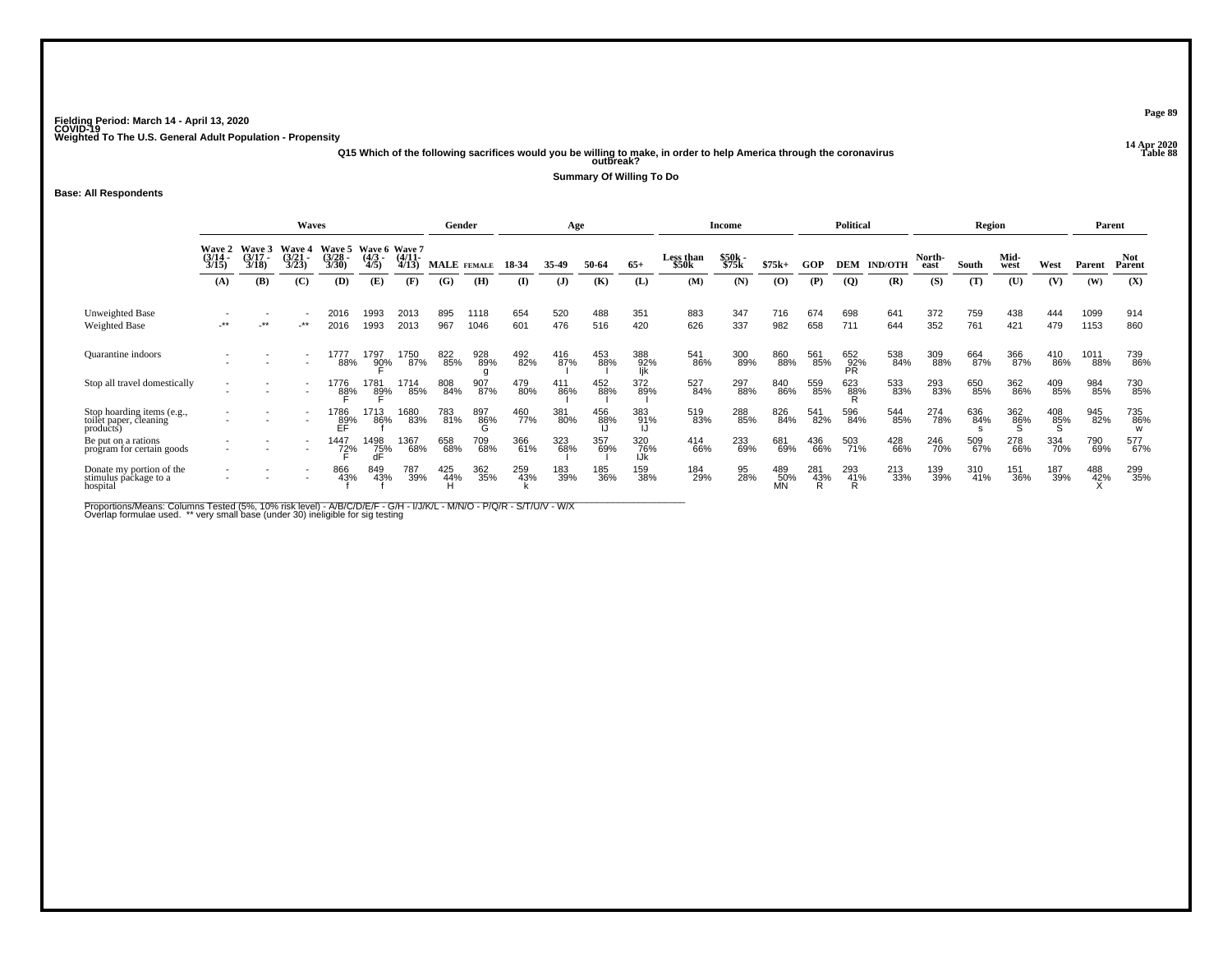**14 Apr 2020 Q15 Which of the following sacrifices would you be willing to make, in order to help America through the coronavirus Table 89 outbreak?**

**Summary Of Not Willing To Do**

#### **Base: All Respondents**

|                                                                   |                           |                             | Waves                              |                             |                                     |                     |                 | Gender       |                          | Age             |            |                  |                    | Income          |                             |            | <b>Political</b> |                    |                  | Region     |              |            |              | Parent               |
|-------------------------------------------------------------------|---------------------------|-----------------------------|------------------------------------|-----------------------------|-------------------------------------|---------------------|-----------------|--------------|--------------------------|-----------------|------------|------------------|--------------------|-----------------|-----------------------------|------------|------------------|--------------------|------------------|------------|--------------|------------|--------------|----------------------|
|                                                                   | Wave 2<br>(3/14 -<br>3/15 | Wave 3<br>$(3/17 -$<br>3/18 | <b>Wave 4</b><br>$(3/21 -$<br>3/23 | Wave 5<br>$(3/28 -$<br>3/30 | Wave 6 Wave 7<br>$(4/3 - )$<br>4/5) | $(4/11 -$<br>4/13   |                 | MALE FEMALE  | 18-34                    | 35-49           | 50-64      | $65+$            | Less than<br>\$50k | \$50k<br>\$75k  | $$75k+$                     | GOP        | <b>DEM</b>       | <b>IND/OTH</b>     | North-<br>east   | South      | Mid-<br>west | West       | Parent       | <b>Not</b><br>Parent |
|                                                                   | (A)                       | (B)                         | (C)                                | (D)                         | (E)                                 | (F)                 | (G)             | (H)          | $\bf{I}$                 | $\mathbf{J}$    | (K)        | (L)              | (M)                | (N)             | $\boldsymbol{\mathrm{(O)}}$ | (P)        | $\overline{Q}$   | (R)                | (S)              | (T)        | (U)          | (V)        | (W)          | (X)                  |
| Unweighted Base<br>Weighted Base                                  | $-***$                    | **                          | $-***$                             | 2016<br>2016                | 1993<br>1993                        | 2013<br>2013        | 895<br>967      | 1118<br>1046 | 654<br>601               | 520<br>476      | 488<br>516 | 351<br>420       | 883<br>626         | 347<br>337      | 716<br>982                  | 674<br>658 | 698<br>711       | 641<br>644         | 372<br>352       | 759<br>761 | 438<br>421   | 444<br>479 | 1099<br>1153 | 914<br>860           |
| Donate my portion of the<br>stimulus package to a<br>hospital     |                           |                             |                                    | '150<br>57%                 | 1144<br>57%                         | 1226<br>61%<br>de   | 542<br>56%      | 685<br>65%   | 342<br>57%               | 293<br>61%      | 331<br>64% | 261<br>62%       | 442<br>71%         | 242<br>72%<br>O | 493<br>50%                  | 378<br>57% | 418<br>59%       | $^{431}_{67\%}$ PQ | 213<br>61%       | 451<br>59% | 270<br>64%   | 292<br>61% | 666<br>58%   | 561<br>65%<br>W      |
| Be put on a rations<br>program for certain goods                  |                           |                             |                                    | 569<br>28%                  | 495<br>25%                          | 646<br>32%<br>DE    | 309<br>32%      | 337<br>32%   | 235<br>39%<br>JKL        | 153<br>32%      | 158<br>31% | 100<br>24%       | 212<br>34%         | 105<br>31%      | 301<br>31%                  | 222<br>34% | 208<br>29%       | 216<br>34%         | 106<br>30%       | 252<br>33% | 143<br>34%   | 145<br>30% | 363<br>31%   | 283<br>33%           |
| Stop hoarding items (e.g.,<br>toilet paper, cleaning<br>products) |                           |                             |                                    | 230<br>11%                  | 280<br>1 <u>4</u> %                 | 333<br>17%<br>De    | 184<br>19%<br>H | 149<br>14%   | 141<br>23%<br>KL         | 95<br>20%<br>KL | 60<br>12%  | 38<br>9%         | 107<br>17%         | 49<br>15%       | 157<br>16%                  | 118<br>18% | 116<br>16%       | 100<br>15%         | 78<br>22%<br>tUV | 125<br>16% | 59<br>14%    | 71<br>15%  | 208<br>18%   | 125<br>14%           |
| Stop all travel domestically                                      | $\overline{\phantom{a}}$  |                             |                                    | 240<br>12%                  | 212<br>11%                          | 299<br>15%<br>DÉ    | 159<br>16%      | 139<br>13%   | 122<br>20%<br>JKL        | 65<br>14%       | 63<br>12%  | 48<br>11%        | 99<br>16%          | 40<br>12%       | 142<br>14%                  | 100<br>15% | 88<br>12%        | $\frac{111}{17\%}$ | 59<br>17%        | 110<br>15% | 60<br>14%    | 70<br>15%  | 169<br>15%   | 129<br>15%           |
| <b>Quarantine</b> indoors                                         |                           |                             |                                    | 239<br>12%                  | 196<br>10%                          | 263<br>1 <u>3</u> % | 145<br>15%      | 118<br>11%   | 109<br>18%<br><b>JKL</b> | 60<br>13%       | 63<br>12%  | $\frac{32}{8\%}$ | 85<br>14%          | 37<br>11%       | 123<br>12%                  | 98<br>15%  | 59<br>8%         | 106<br>16%         | $^{43}_{12\%}$   | 97<br>13%  | 55<br>13%    | 69<br>14%  | 143<br>12%   | 120<br>14%           |

Proportions/Means: Columns Tested (5%, 10% risk level) - A/B/C/D/E/F - G/H - I/J/K/L - M/N/O - P/Q/R - S/T/U/V - W/X<br>Overlap formulae used. \*\* very small base (under 30) ineligible for sig testing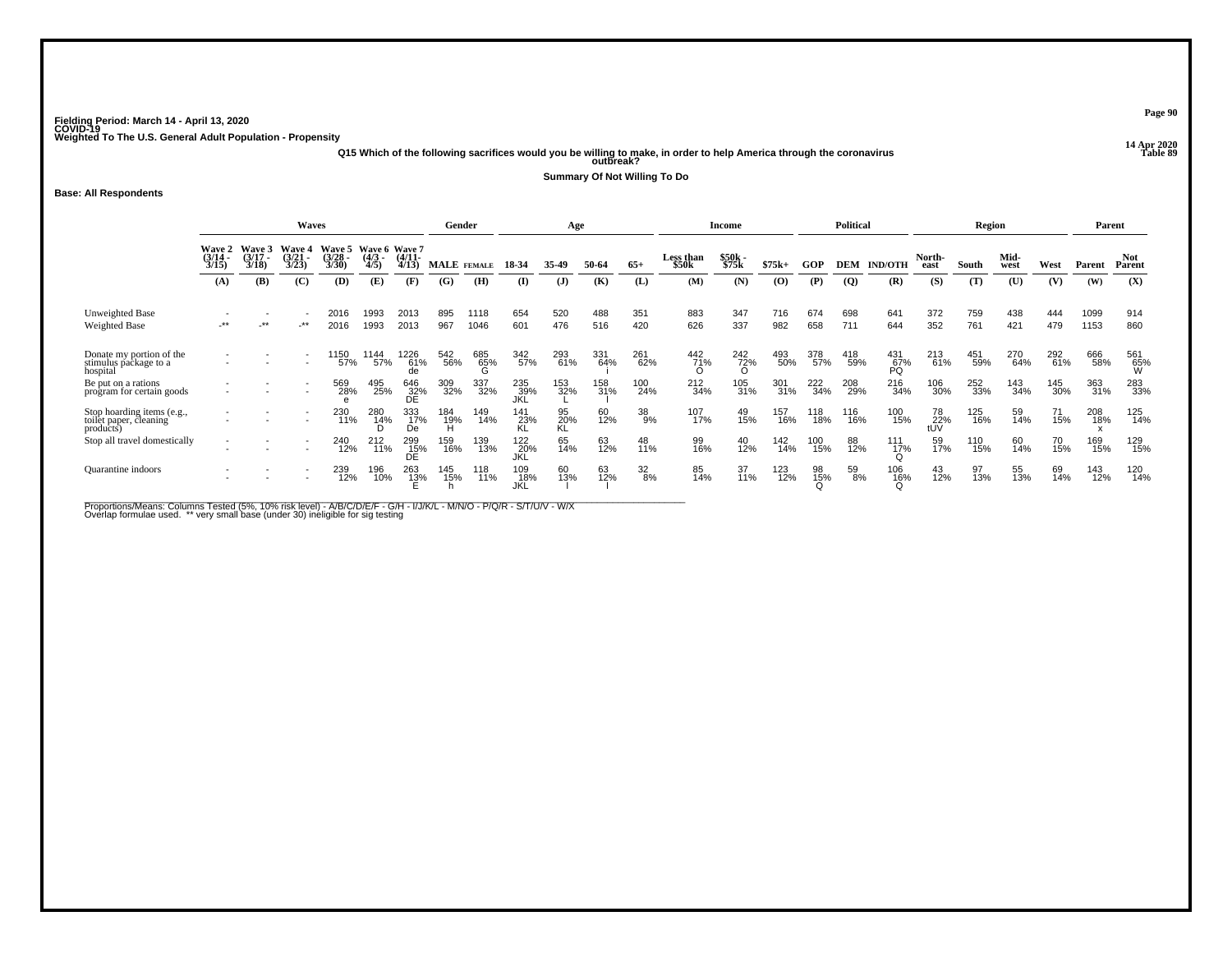**14 Apr 2020 Q15\_1 Which of the following sacrifices would you be willing to make, in order to help America through the coronavirus Table 90 outbreak?**

**Quarantine indoors**

## **Base: All Respondents**

|                                         |                                        |                            | <b>Waves</b>                       |                                                        |                     |              | Gender      |              |                   | Age         |             |                   |                                | Income         |             |             | <b>Political</b> |                |                | Region      |              |             |              | Parent        |
|-----------------------------------------|----------------------------------------|----------------------------|------------------------------------|--------------------------------------------------------|---------------------|--------------|-------------|--------------|-------------------|-------------|-------------|-------------------|--------------------------------|----------------|-------------|-------------|------------------|----------------|----------------|-------------|--------------|-------------|--------------|---------------|
|                                         | <b>Wave 2</b><br>$\frac{(3/14)}{3/15}$ | Wave 3<br>(3/17 -<br>3/18) | <b>Wave 4</b><br>$(3/21 -$<br>3/23 | Wave 5 Wave 6 Wave 7<br>(3/28 - (4/3 - (4/11 -<br>3/30 | $\frac{(4/3)}{4/5}$ | 4/13         | MALE FEMALE |              | 18 34             | 35-49       | 50-64       | $65+$             | Less than<br>\$50 <sub>k</sub> | \$50k<br>\$75k | $$75k+$     | <b>GOP</b>  | <b>DEM</b>       | <b>IND/OTH</b> | North-<br>east | South       | Mid-<br>west | West        | Parent       | Not<br>Parent |
|                                         | (A)                                    | (B)                        | (C)                                | (D)                                                    | (E)                 | (F)          | (G)         | (H)          | (I)               | (J)         | (K)         | (L)               | (M)                            | (N)            | (0)         | (P)         | $\overline{Q}$   | (R)            | (S)            | (T)         | (U)          | (V)         | (W)          | (X)           |
| Unweighted Base<br><b>Weighted Base</b> | $-***$                                 | $+$ **                     | _**                                | 2016<br>2016                                           | 1993<br>1993        | 2013<br>2013 | 895<br>967  | 1118<br>1046 | 654<br>601        | 520<br>476  | 488<br>516  | 351<br>420        | 883<br>626                     | 347<br>337     | 716<br>982  | 674<br>658  | 698<br>711       | 641<br>644     | 372<br>352     | 759<br>761  | 438<br>421   | 444<br>479  | 1099<br>1153 | 914<br>860    |
| Willing to do                           |                                        |                            |                                    | 1777<br>88%                                            | 1797<br>90%         | 1750<br>87%  | 822<br>85%  | 928<br>89%   | 492<br>82%        | 416<br>87%  | 453<br>88%  | 388<br>92%<br>lik | 541<br>86%                     | 300<br>89%     | 860<br>88%  | 561<br>85%  | 652<br>92%<br>PR | 538<br>84%     | 309<br>88%     | 664<br>87%  | 366<br>87%   | 410<br>86%  | 1011<br>88%  | 739<br>86%    |
| Not willing to do                       |                                        |                            |                                    | 239<br>12%                                             | 196<br>10%          | 263<br>13%   | 145<br>15%  | 118<br>11%   | 109<br>18%<br>JKL | 60<br>13%   | 63<br>12%   | $\frac{32}{8%}$   | 85<br>14%                      | 37<br>11%      | 123<br>12%  | 98<br>15%   | 59<br>8%         | 106<br>16%     | $^{43}_{12\%}$ | 97<br>13%   | 55<br>13%    | 69<br>14%   | 143<br>12%   | 120<br>14%    |
| Sigma                                   |                                        |                            |                                    | 2016<br>100%                                           | 993<br>100%         | 2013<br>100% | 967<br>100% | 1046<br>100% | 601<br>100%       | 476<br>100% | 516<br>100% | 420<br>100%       | 626<br>100%                    | 337<br>100%    | 982<br>100% | 658<br>100% | 711<br>100%      | 644<br>100%    | 352<br>100%    | 761<br>100% | 421<br>100%  | 479<br>100% | 1153<br>100% | 860<br>100%   |

Proportions/Means: Columns Tested (5%, 10% risk level) - A/B/C/D/E/F - G/H - I/J/K/L - M/N/O - P/Q/R - S/T/U/V - W/X<br>Overlap formulae used. \*\* very small base (under 30) ineligible for sig testing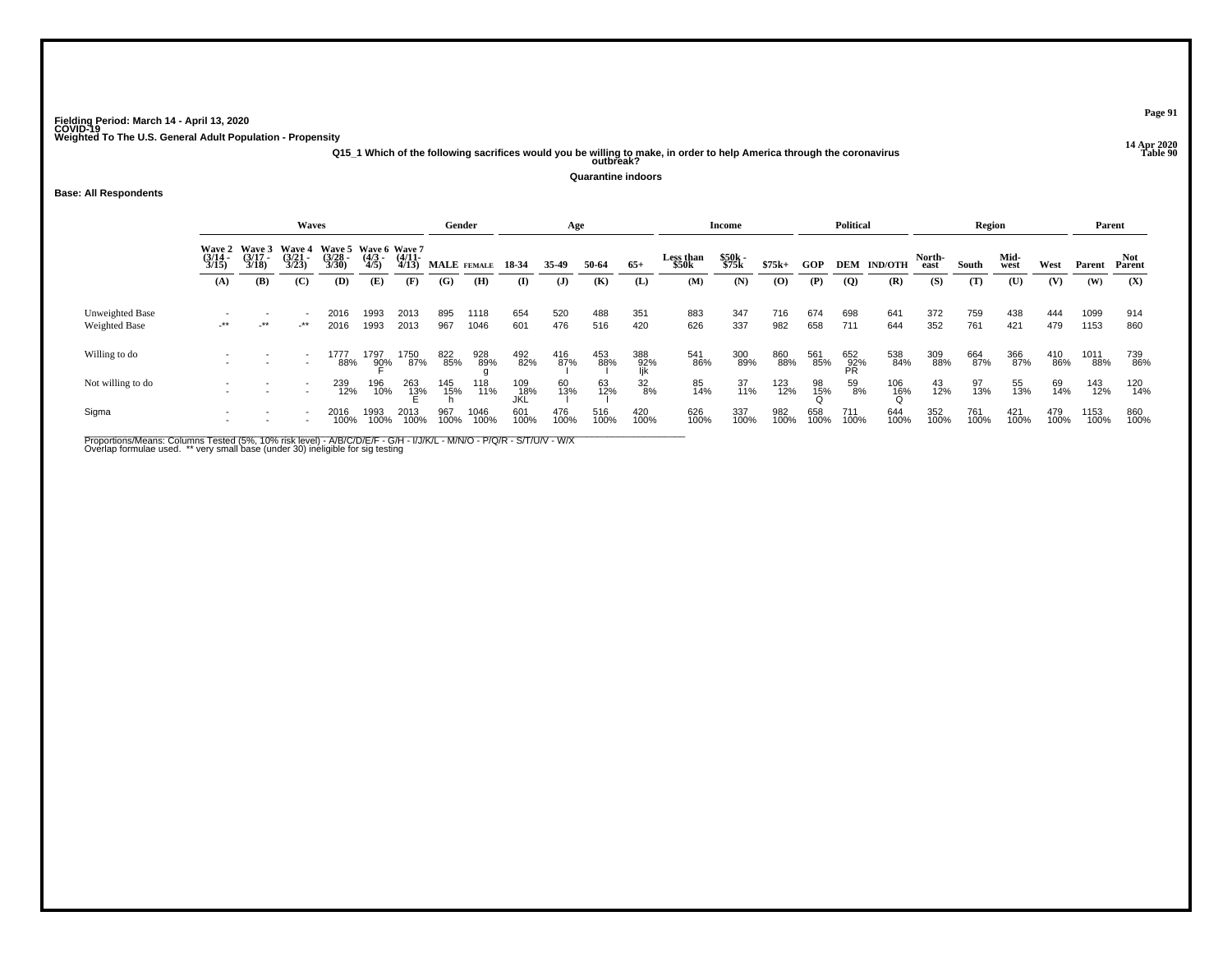**14 Apr 2020 Q15\_2 Which of the following sacrifices would you be willing to make, in order to help America through the coronavirus Table 91 outbreak?**

**Stop hoarding items (e.g., toilet paper, cleaning products)**

**Base: All Respondents**

|                                  |                          |                                    | Waves                                  |                                               |                     |                       | Gender              |              |             | Age             |             |             |                    | Income         |                                          |             | <b>Political</b> |                |                  | <b>Region</b> |              |                 | Parent       |               |
|----------------------------------|--------------------------|------------------------------------|----------------------------------------|-----------------------------------------------|---------------------|-----------------------|---------------------|--------------|-------------|-----------------|-------------|-------------|--------------------|----------------|------------------------------------------|-------------|------------------|----------------|------------------|---------------|--------------|-----------------|--------------|---------------|
|                                  | Wave 2<br>(3/14<br>3/15) | <b>Wave 3</b><br>$(3/17 -$<br>3/18 | <b>Wave 4</b><br>$\frac{(3721)}{3/23}$ | Wave 5 Wave 6 Wave 7<br>$\frac{(3728)}{3/30}$ | $\frac{(4/3)}{4/5}$ | $\frac{(4/11)}{4/13}$ |                     | MALE FEMALE  | 18 34       | 35.49           | 50-64       | $65+$       | Less than<br>\$50k | \$50k<br>\$75k | $$75k+$                                  | GOP         | <b>DEM</b>       | <b>IND/OTH</b> | North-<br>east   | South         | Mid-<br>west | West            | Parent       | Not<br>Parent |
|                                  | (A)                      | (B)                                | $\mathbf C$                            | (D)                                           | (E)                 | (F)                   | (G)                 | (H)          | $\bf(I)$    | $\mathbf{J}$    | (K)         | (L)         | (M)                | (N)            | $\boldsymbol{\left( \mathbf{O} \right)}$ | (P)         | $\overline{Q}$   | (R)            | (S)              | (T)           | (U)          | (V)             | (W)          | (X)           |
| Unweighted Base<br>Weighted Base | $-***$                   | -**                                | -**                                    | 2016<br>2016                                  | 1993<br>1993        | 2013<br>2013          | 895<br>967          | 1118<br>1046 | 654<br>601  | 520<br>476      | 488<br>516  | 351<br>420  | 883<br>626         | 347<br>337     | 716<br>982                               | 674<br>658  | 698<br>711       | 641<br>644     | 372<br>352       | 759<br>761    | 438<br>421   | 444<br>479      | 1099<br>1153 | 914<br>860    |
|                                  |                          |                                    |                                        |                                               |                     |                       |                     |              |             |                 |             |             |                    |                |                                          |             |                  |                |                  |               |              |                 |              |               |
| Willing to do                    |                          |                                    | $\overline{\phantom{a}}$               | 1786<br>89%                                   | 1713<br>86%         | 1680<br>83%           | 783<br>81%          | 897<br>86%   | 460<br>77%  | 381<br>80%      | 456<br>88%  | 383<br>91%  | 519<br>83%         | 288<br>85%     | 826<br>84%                               | 541<br>82%  | 596<br>84%       | 544<br>85%     | 274<br>78%       | 636<br>84%    | 362<br>86%   | $^{408}_{85\%}$ | 945<br>82%   | 735<br>86%    |
| Not willing to do                |                          |                                    | $\overline{\phantom{a}}$               | 230<br>11%                                    | 280<br>14%          | 333<br>17%<br>De      | 184<br>- 19%<br>- H | 149<br>14%   | 141<br>23%  | 95<br>20%<br>KL | 60<br>12%   | 38<br>9%    | 107<br>17%         | 49<br>15%      | 157<br>16%                               | 118<br>18%  | 116<br>16%       | 100<br>15%     | 78<br>22%<br>tUV | 125<br>16%    | 59<br>14%    | 71<br>15%       | 208<br>18%   | 125<br>14%    |
| Sigma                            |                          |                                    | $\overline{\phantom{a}}$               | 2016<br>100%                                  | 1993<br>100%        | 2013<br>100%          | 967<br>100%         | 1046<br>100% | 601<br>100% | 476<br>100%     | 516<br>100% | 420<br>100% | 626<br>100%        | 337<br>100%    | 982<br>100%                              | 658<br>100% | 711<br>100%      | 644<br>100%    | 352<br>100%      | 761<br>100%   | 421<br>100%  | 479<br>100%     | 1153<br>100% | 860<br>100%   |

Proportions/Means: Columns Tested (5%, 10% risk level) - A/B/C/D/E/F - G/H - I/J/K/L - M/N/O - P/Q/R - S/T/U/V - W/X<br>Overlap formulae used. \*\* very small base (under 30) ineligible for sig testing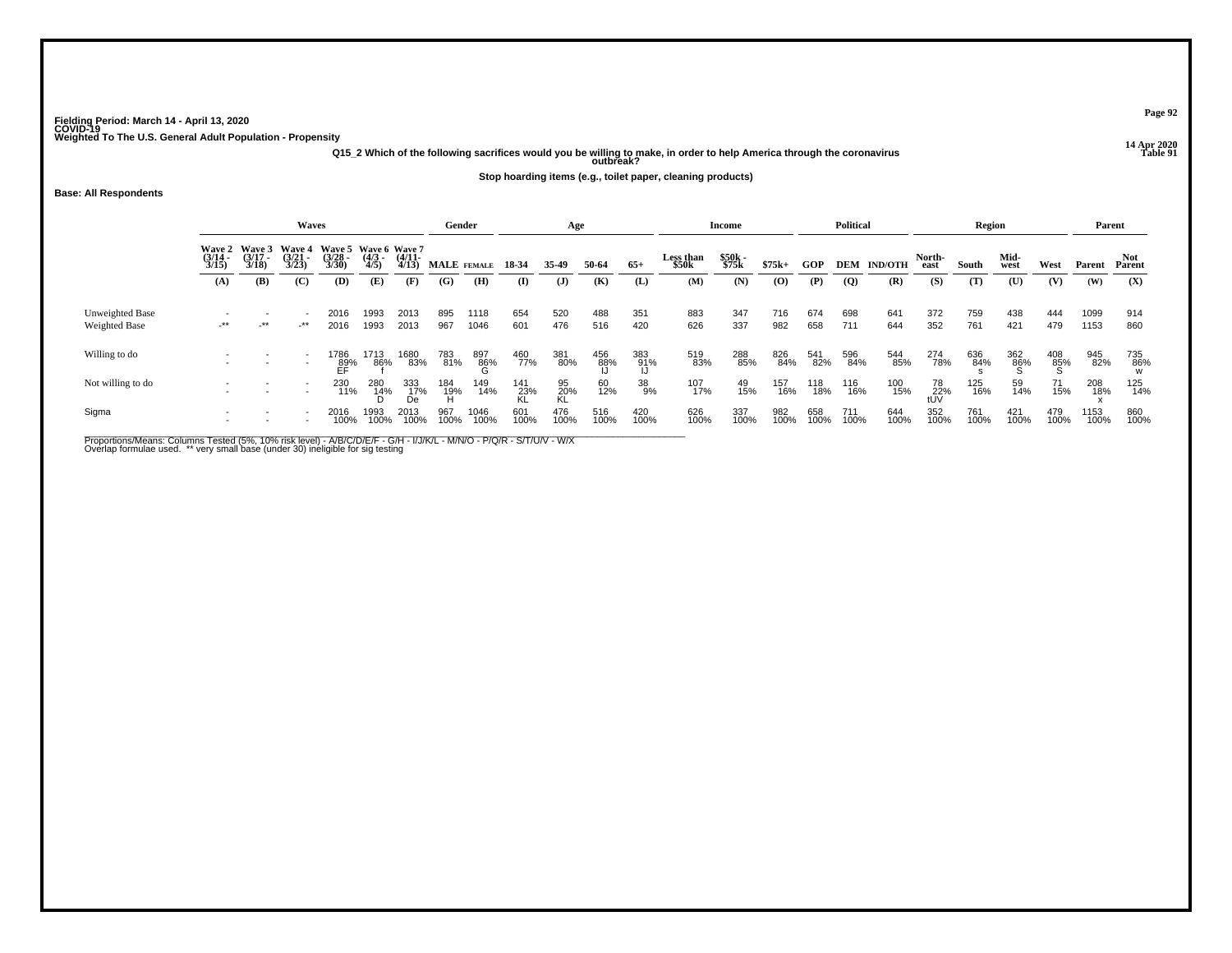**14 Apr 2020 Q15\_3 Which of the following sacrifices would you be willing to make, in order to help America through the coronavirus Table 92 outbreak?**

**Be put on a rations program for certain goods**

# **Base: All Respondents**

|                                  |                           |                             | <b>Waves</b>                       |                                           |                     |                   | Gender      |              |                   | Age          |             |                   |                    | Income         |             |             | <b>Political</b> |                |                | Region      |              |             | Parent       |                      |
|----------------------------------|---------------------------|-----------------------------|------------------------------------|-------------------------------------------|---------------------|-------------------|-------------|--------------|-------------------|--------------|-------------|-------------------|--------------------|----------------|-------------|-------------|------------------|----------------|----------------|-------------|--------------|-------------|--------------|----------------------|
|                                  | Wave 2<br>(3/14 -<br>3/15 | Wave 3<br>$(3/17 -$<br>3/18 | <b>Wave 4</b><br>$(3/21 -$<br>3/23 | Wave 5 Wave 6 Wave 7<br>$(3/28 -$<br>3/30 | $\frac{(4/3)}{4/5}$ | $(4/11 -$<br>4/13 | MALE FEMALE |              | 18-34             | 35-49        | 50-64       | $65+$             | Less than<br>\$50k | \$50k<br>\$75k | $$75k+$     | GOP         | DEM              | <b>IND/OTH</b> | North-<br>east | South       | Mid-<br>west | West        | Parent       | <b>Not</b><br>Parent |
|                                  | (A)                       | (B)                         | (C)                                | (D)                                       | (E)                 | (F)               | (G)         | (H)          | $\bf(I)$          | $\mathbf{J}$ | (K)         | (L)               | (M)                | (N)            | (O)         | (P)         | $\overline{Q}$   | (R)            | (S)            | (T)         | (U)          | (V)         | (W)          | (X)                  |
| Unweighted Base<br>Weighted Base | $-***$                    | $\cdot$ **                  | -**                                | 2016<br>2016                              | 1993<br>1993        | 2013<br>2013      | 895<br>967  | 1118<br>1046 | 654<br>601        | 520<br>476   | 488<br>516  | 351<br>420        | 883<br>626         | 347<br>337     | 716<br>982  | 674<br>658  | 698<br>711       | 641<br>644     | 372<br>352     | 759<br>761  | 438<br>421   | 444<br>479  | 1099<br>1153 | 914<br>860           |
| Willing to do                    |                           |                             | $\overline{\phantom{a}}$           | 1447<br>72%                               | 1498<br>75%<br>dF   | 1367<br>68%       | 658<br>68%  | 709<br>68%   | 366<br>61%        | 323<br>68%   | 357<br>69%  | 320<br>76%<br>IJk | 414<br>66%         | 233<br>69%     | 681<br>69%  | 436<br>66%  | 503<br>71%       | 428<br>66%     | 246<br>70%     | 509<br>67%  | 278<br>66%   | 334<br>70%  | 790<br>69%   | 577<br>67%           |
| Not willing to do                |                           |                             |                                    | 569<br>28%                                | 495<br>25%          | 646<br>32%<br>DE  | 309<br>32%  | 337<br>32%   | 235<br>39%<br>JKL | 153<br>32%   | 158<br>31%  | 100<br>24%        | 212<br>34%         | 105<br>31%     | 301<br>31%  | 222<br>34%  | 208<br>29%       | 216<br>34%     | 106<br>30%     | 252<br>33%  | 143<br>34%   | 145<br>30%  | 363<br>31%   | 283<br>33%           |
| Sigma                            |                           |                             |                                    | 2016<br>100%                              | 1993<br>100%        | 2013<br>100%      | 967<br>100% | 1046<br>100% | 601<br>100%       | 476<br>100%  | 516<br>100% | 420<br>100%       | 626<br>100%        | 337<br>100%    | 982<br>100% | 658<br>100% | 711<br>100%      | 644<br>100%    | 352<br>100%    | 761<br>100% | 421<br>100%  | 479<br>100% | 1153<br>100% | 860<br>100%          |

Proportions/Means: Columns Tested (5%, 10% risk level) - A/B/C/D/E/F - G/H - I/J/K/L - M/N/O - P/Q/R - S/T/U/V - W/X<br>Overlap formulae used. \*\* very small base (under 30) ineligible for sig testing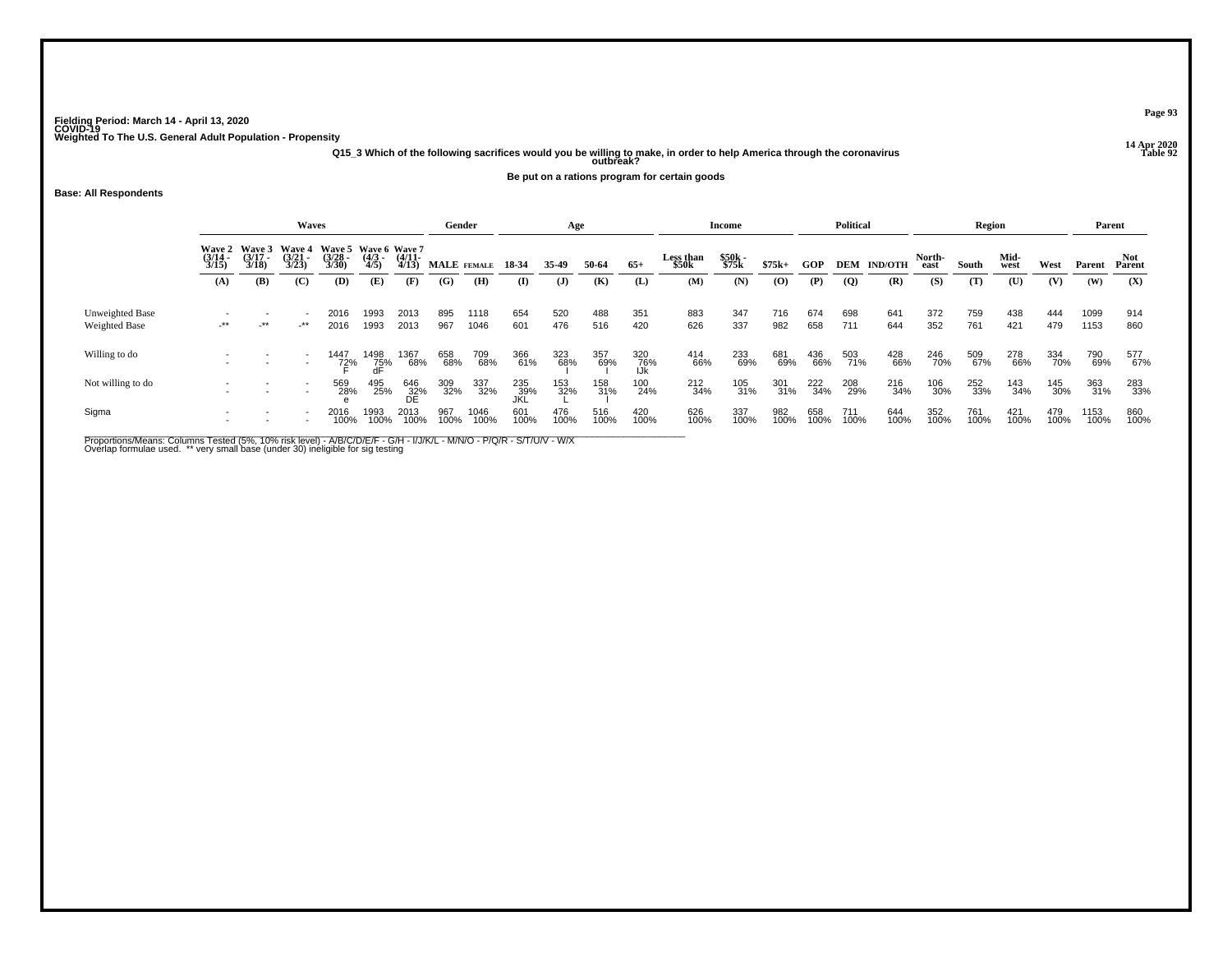**14 Apr 2020 Q15\_4 Which of the following sacrifices would you be willing to make, in order to help America through the coronavirus Table 93 outbreak?**

**Stop all travel domestically**

## **Base: All Respondents**

|                                         |                          |                                        | <b>Waves</b>                       |                                           |                     |                   | Gender      |              |                    | Age          |             |             |                    | <b>Income</b>  |                                          |             | <b>Political</b> |                |                | Region      |              |             | Parent       |               |
|-----------------------------------------|--------------------------|----------------------------------------|------------------------------------|-------------------------------------------|---------------------|-------------------|-------------|--------------|--------------------|--------------|-------------|-------------|--------------------|----------------|------------------------------------------|-------------|------------------|----------------|----------------|-------------|--------------|-------------|--------------|---------------|
|                                         | $\frac{(3/14)}{3/15}$    | Wave 2 Wave 3<br>$\frac{(3717)}{3/18}$ | <b>Wave 4</b><br>$(3/21 -$<br>3/23 | Wave 5 Wave 6 Wave 7<br>$(3/28 -$<br>3/30 | $\frac{(4/3)}{4/5}$ | $(4/11 -$<br>4/13 | MALE FEMALE |              | 18 34              | 35-49        | 50-64       | $65+$       | Less than<br>\$50k | \$50k<br>\$75k | $$75k+$                                  | GOP         | <b>DEM</b>       | <b>IND/OTH</b> | North-<br>east | South       | Mid-<br>west | West        | Parent       | Not<br>Parent |
|                                         | (A)                      | (B)                                    | (C)                                | (D)                                       | (E)                 | (F)               | (G)         | (H)          | (I)                | $\mathbf{J}$ | (K)         | (L)         | (M)                | (N)            | $\boldsymbol{\left( \mathbf{O} \right)}$ | (P)         | $\overline{Q}$   | (R)            | (S)            | (T)         | (U)          | (V)         | (W)          | (X)           |
| Unweighted Base<br><b>Weighted Base</b> | $-***$                   | $+$ **                                 | _**                                | 2016<br>2016                              | 1993<br>1993        | 2013<br>2013      | 895<br>967  | 1118<br>1046 | 654<br>601         | 520<br>476   | 488<br>516  | 351<br>420  | 883<br>626         | 347<br>337     | 716<br>982                               | 674<br>658  | 698<br>711       | 641<br>644     | 372<br>352     | 759<br>761  | 438<br>421   | 444<br>479  | 1099<br>1153 | 914<br>860    |
| Willing to do                           | $\overline{\phantom{0}}$ |                                        |                                    | 1776<br>8 <u>8</u> %                      | 1781<br>89%         | 1714<br>85%       | 808<br>84%  | 907<br>87%   | 479<br>80%         | 411<br>86%   | 452<br>88%  | 372<br>89%  | 527<br>84%         | 297<br>88%     | 840<br>86%                               | 559<br>85%  | 623<br>88%       | 533<br>83%     | 293<br>83%     | 650<br>85%  | 362<br>86%   | 409<br>85%  | 984<br>85%   | 730<br>85%    |
| Not willing to do                       |                          |                                        |                                    | 240<br>12%                                | 212<br>11%          | 299<br>15%<br>DE  | 159<br>16%  | 139<br>13%   | 122<br>_20%<br>JKL | 65<br>14%    | 63<br>12%   | 48<br>11%   | 99<br>16%          | 40<br>12%      | 142<br>14%                               | 100<br>15%  | 88<br>12%        | 111<br>17%     | 59<br>17%      | 110<br>15%  | 60<br>14%    | 70<br>15%   | 169<br>15%   | 129<br>15%    |
| Sigma                                   | $\overline{\phantom{0}}$ |                                        |                                    | 2016<br>100%                              | 1993<br>100%        | 2013<br>100%      | 967<br>100% | 1046<br>100% | 601<br>100%        | 476<br>100%  | 516<br>100% | 420<br>100% | 626<br>100%        | 337<br>100%    | 982<br>100%                              | 658<br>100% | 711<br>100%      | 644<br>100%    | 352<br>100%    | 761<br>100% | 421<br>100%  | 479<br>100% | 1153<br>100% | 860<br>100%   |

Proportions/Means: Columns Tested (5%, 10% risk level) - A/B/C/D/E/F - G/H - I/J/K/L - M/N/O - P/Q/R - S/T/U/V - W/X<br>Overlap formulae used. \*\* very small base (under 30) ineligible for sig testing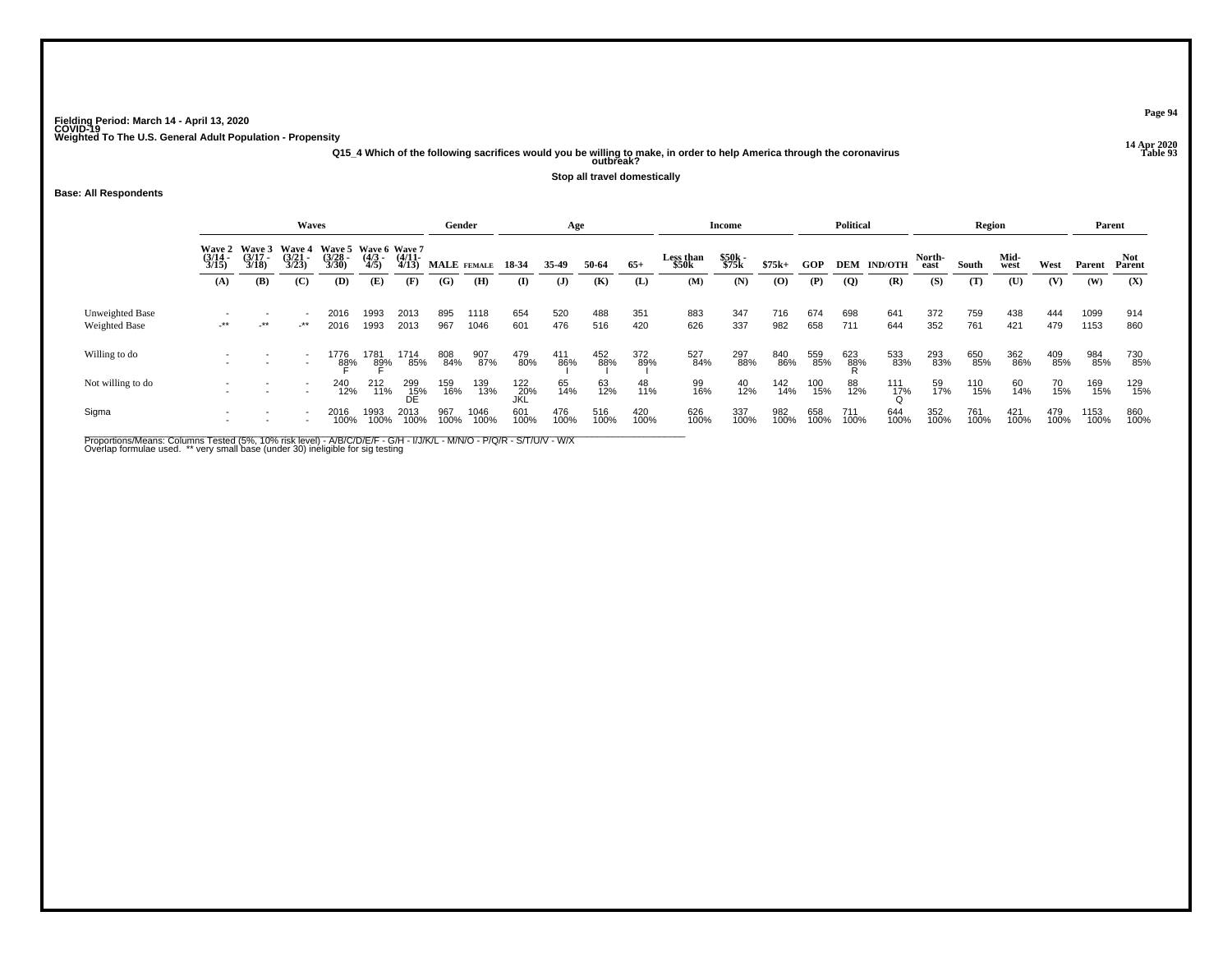**14 Apr 2020 Q15\_5 Which of the following sacrifices would you be willing to make, in order to help America through the coronavirus Table 94 outbreak?**

**Donate my portion of the stimulus package to a hospital**

**Base: All Respondents**

|                   |                                 |                             | <b>Waves</b>                       |                                                        |                     |              | Gender          |              |             | Age          |             |             |                    | Income         |                  |             | <b>Political</b> |                    |                | Region      |              |             | Parent       |                     |
|-------------------|---------------------------------|-----------------------------|------------------------------------|--------------------------------------------------------|---------------------|--------------|-----------------|--------------|-------------|--------------|-------------|-------------|--------------------|----------------|------------------|-------------|------------------|--------------------|----------------|-------------|--------------|-------------|--------------|---------------------|
|                   | Wave 2<br>$\frac{(3/14)}{3/15}$ | Wave 3<br>$(3/17 -$<br>3/18 | <b>Wave 4</b><br>$(3/21 -$<br>3/23 | Wave 5 Wave 6 Wave 7<br>(3/28 - (4/3 - (4/11 -<br>3/30 | $\frac{(4/3)}{4/5}$ | 4/13         |                 | MALE FEMALE  | 18-34       | 35-49        | 50-64       | $65+$       | Less than<br>\$50k | \$50k<br>\$75k | $$75k+$          | GOP         |                  | <b>DEM IND/OTH</b> | North-<br>east | South       | Mid-<br>west | West        | Parent       | Not.<br>Parent      |
|                   | (A)                             | (B)                         | (C)                                | (D)                                                    | (E)                 | (F)          | (G)             | (H)          | $\bf(I)$    | $\mathbf{J}$ | (K)         | (L)         | (M)                | (N)            | (O)              | (P)         | $\overline{Q}$   | (R)                | (S)            | (T)         | (U)          | (V)         | (W)          | (X)                 |
| Unweighted Base   |                                 |                             | $\overline{\phantom{a}}$           | 2016                                                   | 1993                | 2013         | 895             | 1118         | 654         | 520          | 488         | 351         | 883                | 347            | 716              | 674         | 698              | 641                | 372            | 759         | 438          | 444         | 1099         | 914                 |
| Weighted Base     | -**                             | $-***$                      | $-***$                             | 2016                                                   | 1993                | 2013         | 967             | 1046         | 601         | 476          | 516         | 420         | 626                | 337            | 982              | 658         | 711              | 644                | 352            | 761         | 421          | 479         | 1153         | 860                 |
| Willing to do     |                                 |                             | $\overline{\phantom{a}}$           | 866<br>43%                                             | 849<br>43%          | 787<br>39%   | 425<br>44%<br>H | 362<br>35%   | 259<br>43%  | 183<br>39%   | 185<br>36%  | 159<br>38%  | 184<br>29%         | 95<br>28%      | 489<br>50%<br>MN | 281<br>43%  | 293<br>41%<br>R  | 213<br>33%         | 139<br>39%     | 310<br>41%  | 151<br>36%   | 187<br>39%  | 488<br>42%   | 299<br>35%          |
| Not willing to do |                                 |                             | $\overline{\phantom{a}}$           | 1150<br>57%                                            | 1144<br>57%         | 1226<br>61%  | 542<br>56%      | 685<br>65%   | 342<br>57%  | 293<br>61%   | 331<br>64%  | 261<br>62%  | 442<br>71%         | 242<br>72%     | 493<br>50%       | 378<br>57%  | 418<br>59%       | 431<br>67%<br>PQ   | 213<br>61%     | 451<br>59%  | 270<br>64%   | 292<br>61%  | 666<br>58%   | 561<br>- 65%<br>- W |
| Sigma             |                                 |                             |                                    | 2016<br>100%                                           | 1993<br>100%        | 2013<br>100% | 967<br>100%     | 1046<br>100% | 601<br>100% | 476<br>100%  | 516<br>100% | 420<br>100% | 626<br>100%        | 337<br>100%    | 982<br>100%      | 658<br>100% | 711<br>100%      | 644<br>100%        | 352<br>100%    | 761<br>100% | 421<br>100%  | 479<br>100% | 1153<br>100% | 860<br>100%         |

Proportions/Means: Columns Tested (5%, 10% risk level) - A/B/C/D/E/F - G/H - I/J/K/L - M/N/O - P/Q/R - S/T/U/V - W/X<br>Overlap formulae used. \*\* very small base (under 30) ineligible for sig testing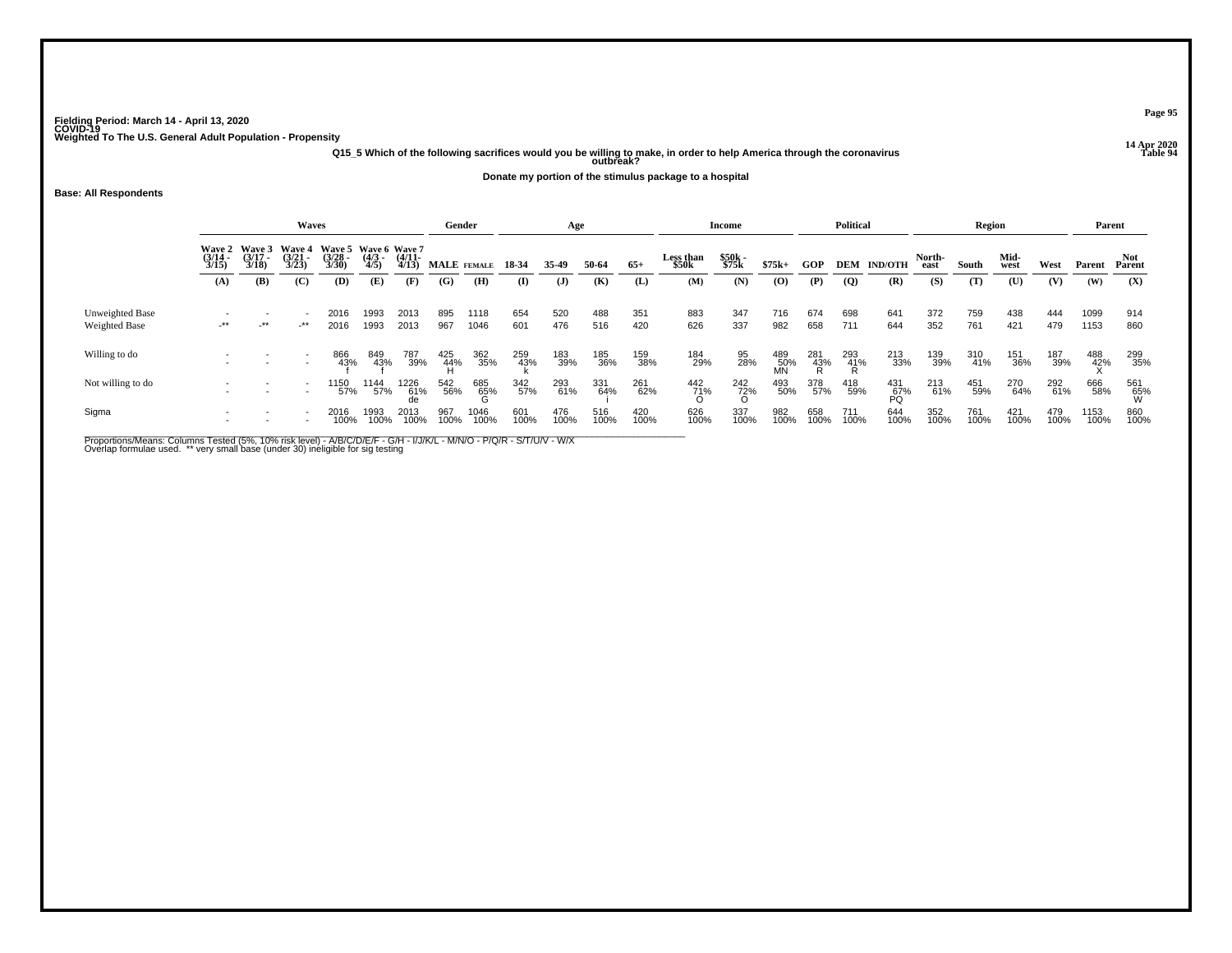**14 Apr 2020 FR01 Have you felt any of the following since the stay-home orders have gone into effect?**

**Summary Of Yes**

## **Base: All Respondents**

|                                                                                          |                          |                                | <b>Waves</b>                           |                                              |                     |                   |                    | Gender          |                   | Age                     |            |                          |                    | Income           |                       |            | <b>Political</b>      |                |                        | Region          |                  |                            | Parent                                  |                      |
|------------------------------------------------------------------------------------------|--------------------------|--------------------------------|----------------------------------------|----------------------------------------------|---------------------|-------------------|--------------------|-----------------|-------------------|-------------------------|------------|--------------------------|--------------------|------------------|-----------------------|------------|-----------------------|----------------|------------------------|-----------------|------------------|----------------------------|-----------------------------------------|----------------------|
|                                                                                          | Wave 2<br>(3/14)<br>3/15 | <b>Wave 3</b><br>(3/17<br>3/18 | <b>Wave 4</b><br>$\frac{(3/21)}{3/23}$ | Wave 5 Wave 6 Wave 7<br>$\binom{3/28}{3/30}$ | $\frac{(4/3)}{4/5}$ | $(4/11 -$<br>4/13 | <b>MALE</b> FEMALE |                 | 18-34             | 35.49                   | 50-64      | $65+$                    | Less than<br>\$50k | \$50k<br>\$75k   | $$75k+$               | GOP        | <b>DEM</b>            | <b>IND/OTH</b> | North-<br>east         | South           | Mid-<br>west     | West                       | Parent                                  | <b>Not</b><br>Parent |
|                                                                                          | (A)                      | (B)                            | (C)                                    | (D)                                          | (E)                 | (F)               | (G)                | (H)             | $\mathbf{I}$      | $\mathbf{J}$            | (K)        | (L)                      | (M)                | (N)              | (0)                   | (P)        | $\overline{Q}$        | (R)            | (S)                    | (T)             | (U)              | (V)                        | (W)                                     | (X)                  |
| Unweighted Base<br><b>Weighted Base</b>                                                  |                          | $+ +$                          | $**$                                   | **                                           | 1993<br>1993        | 2013<br>2013      | 895<br>967         | 1118<br>1046    | 654<br>601        | 520<br>476              | 488<br>516 | 351<br>420               | 883<br>626         | 347<br>337       | 716<br>982            | 674<br>658 | 698<br>711            | 641<br>644     | 372<br>352             | 759<br>761      | 438<br>421       | 444<br>479                 | 1099<br>1153                            | 914<br>860           |
| Compassionate-taking<br>the time to check in with<br>the people I care about             |                          |                                |                                        |                                              | 1529<br>77%         | 1543<br>77%       | 703<br>73%         | 840<br>80%<br>G | 422<br>70%        | 370<br>78%              | 392<br>76% | 358<br>85%<br><b>IJK</b> | 461<br>74%         | 263<br>78%       | 774<br>79%            | 501<br>76% | 562<br>79%            | 480<br>75%     | 249<br>71%             | 588<br>77%<br>s | 326<br>78%       | 380<br>79%<br>S            | 907<br>79%<br>$\boldsymbol{\mathsf{x}}$ | 636<br>74%           |
| Appreciative-to be around<br>people I truly care about                                   |                          |                                |                                        | $\overline{\phantom{a}}$                     | 1549<br>78%         | 1507<br>75%       | 708<br>73%         | 798<br>76%      | 415<br>69%        | 371<br>78%              | 376<br>73% | 344<br>82%               | 442<br>71%         | 252<br>75%       | 773<br>79%            | 490<br>74% | 537<br>76%            | 479<br>74%     | 260<br>74%             | 577<br>76%      | 312<br>74%       | 357<br>75%                 | 918<br>80%                              | 588<br>68%           |
| Cabin fever-bored and<br>sick of being in my home                                        |                          |                                |                                        |                                              | 1076<br>54%         | 1044<br>52%       | 508<br>53%         | 535<br>$-51%$   | 374<br>62%<br>jKL | 267<br>56%<br>KL        | 237<br>46% | 166<br>40%               | 302<br>48%         | 173<br>51%       | 536<br>55%            | 338<br>51% | 385<br>54%            | 321<br>50%     | 199<br>57%             | 385<br>51%      | 214<br>51%       | 245<br>51%                 | 609<br>53%                              | 435<br>51%           |
| Angry-upset that I don't<br>know when this will end                                      |                          |                                |                                        |                                              | 1068<br>54%         | 1027<br>51%       | 455<br>47%         | 572<br>55%      | 379<br>63%<br>KL  | 283<br>59%<br><b>KL</b> | 218<br>42% | 148<br>35%               | 326<br>52%         | 161<br>48%       | 496<br>51%            | 317<br>48% | 402<br>56%<br>PŘ.     | 309<br>48%     | 189<br>54%             | 377<br>50%      | 214 <sub>%</sub> | 247<br>52%                 | 577<br>50%                              | 451<br>52%           |
| Grateful-for the break<br>from work to be at home<br>with my family or by<br>myself      |                          |                                |                                        | $\overline{\phantom{a}}$                     | 972<br>49%          | 967<br>48%        | 469<br>49%         | 497<br>48%      | 336<br>56%<br>KL  | 271<br>57%<br>KL.       | 224<br>43% | 135<br>32%               | 273<br>44%         | 148<br>44%       | 521<br>$\frac{53}{5}$ | 305<br>46% | 372<br>52%<br>рR      | 289<br>45%     | 163<br>46%             | 375<br>49%      | 201<br>48%       | 227<br>47%                 | 586<br>51%                              | 381<br>44%           |
| Lonely-feeling isolated<br>from my friends/family                                        |                          |                                |                                        |                                              | 974<br>49%          | 964<br>48%        | 440<br>45%         | 525<br>50%      | 326<br>54%<br>KL  | 237<br>50%              | 235<br>45% | 167<br>40%               | 286<br>46%         | 170<br>50%       | 470<br>48%            | 292<br>44% | 372<br>$\frac{52}{P}$ | 300<br>47%     | 163<br>46%             | 367<br>48%      | 194<br>46%       | 241<br>50%                 | 570<br>49%                              | 394<br>46%           |
| Overwhelmed-trying to<br>balance work at home and<br>other needs of my family            |                          |                                |                                        |                                              | 728<br>37%          | 723<br>36%        | 345<br>36%         | 378<br>36%      | 319<br>53%<br>KL  | 225<br>47%<br>KL        | 131<br>25% | 49<br>12%                | 198<br>32%         | 105<br>31%       | 394<br>40%<br>MN      | 212<br>32% | 282<br>40%            | 229<br>36%     | 140<br>40%             | 285<br>37%<br>U | 124<br>29%       | 174<br>36%<br>$\mathbf{H}$ | 443<br>$\frac{38}{x}$                   | 280<br>33%           |
| Claustrophobic- unable to<br>escape my home                                              |                          |                                |                                        |                                              | 695<br>35%          | 660<br>33%        | 313<br>32%         | 346<br>33%      | 291<br>48%<br>JKL | 166<br>35%<br>KL        | 124<br>24% | 79<br>19%                | 198<br>32%         | 101<br>30%       | 332<br>34%            | 208<br>32% | 234<br>33%            | 218<br>34%     | 126<br>36%<br><b>u</b> | 241<br>32%      | 121<br>29%       | 172<br>36%<br>u            | 381<br>33%                              | 279<br>32%           |
| Annoved- by lack of<br>personal space and the<br>inability to get away from<br>my family |                          |                                |                                        | $\overline{\phantom{a}}$                     | 649<br>33%          | 650<br>32%        | 323<br>33%         | 327<br>31%      | 300<br>50%<br>JKL | 196<br>41%<br>KL        | 100<br>19% | 54<br>13%                | 189<br>30%         | 92 <sub>7%</sub> | 345<br>35%            | 193<br>29% | 256<br>36%            | 202<br>31%     | 132<br>38%             | 234<br>31%      | 133<br>32%       | 151<br>32%                 | 392<br>34%                              | 259<br>30%           |

Proportions/Means: Columns Tested (5%, 10% risk level) - A/B/C/D/E/F - G/H - I/J/K/L - M/N/O - P/Q/R - S/T/U/V - W/X<br>Overlap formulae used. \*\* very small base (under 30) ineligible for sig testing

**Page 96**

**P** Table 95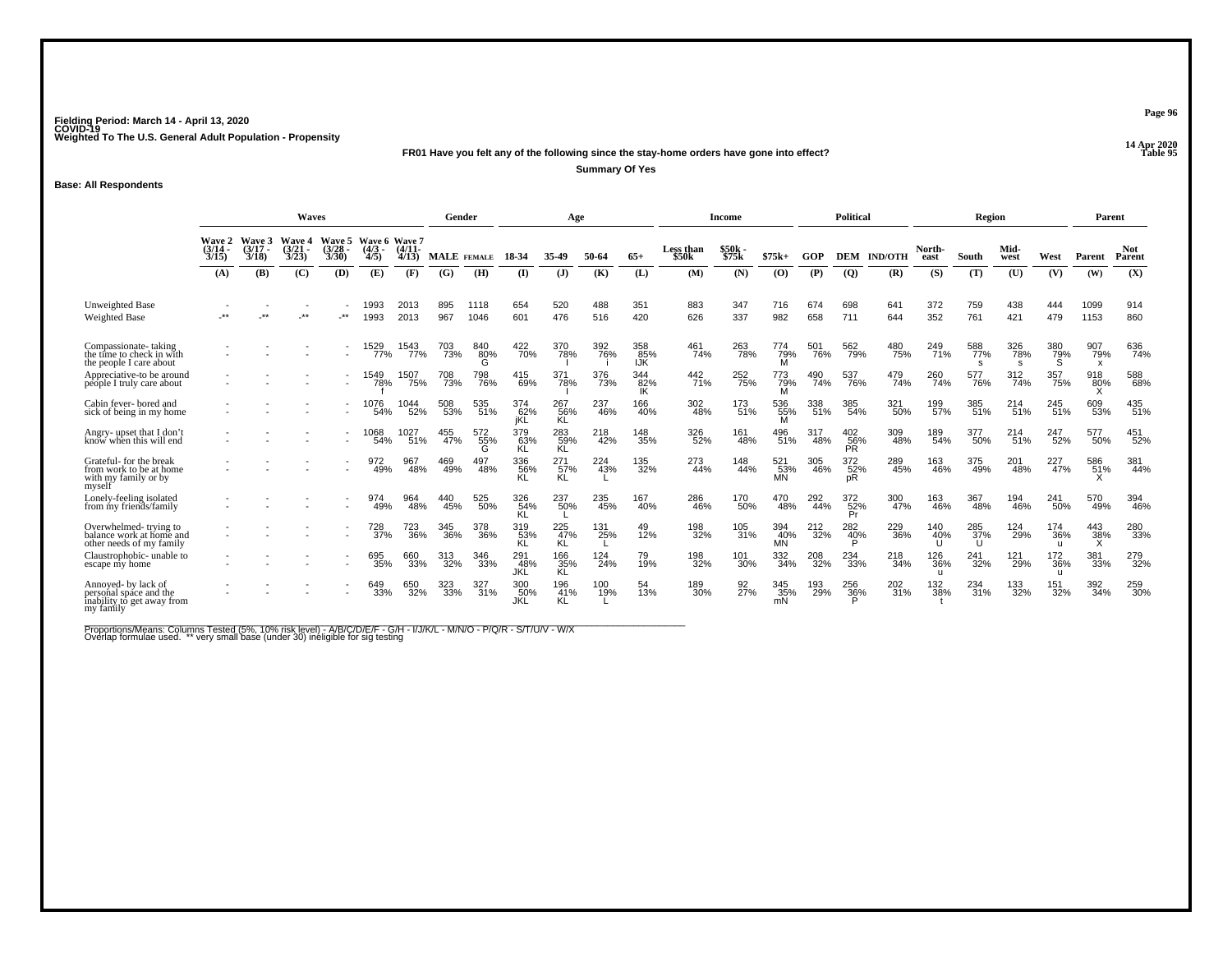# **14 Apr 2020 FR01\_1 Have you felt any of the following since the stay-home orders have gone into effect?Cabin fever- bored and sick of being in my home**

## **Base: All Respondents**

|                                  |                       |                                        | Waves                                                |                          |                     |                       | Gender      |              |                   | Age              |             |             |                    | Income         |                 |             | <b>Political</b> |                    |                | <b>Region</b> |              |             | Parent       |               |
|----------------------------------|-----------------------|----------------------------------------|------------------------------------------------------|--------------------------|---------------------|-----------------------|-------------|--------------|-------------------|------------------|-------------|-------------|--------------------|----------------|-----------------|-------------|------------------|--------------------|----------------|---------------|--------------|-------------|--------------|---------------|
|                                  | $\frac{(3/14)}{3/15}$ | Wave 2 Wave 3<br>$\frac{(3/17)}{3/18}$ | Wave 4 Wave 5 Wave 6 Wave 7<br>$\frac{(3/21)}{3/23}$ | $\binom{3/28}{3/30}$     | $\frac{(4/3)}{4/5}$ | $\frac{(4/11)}{4/13}$ |             | MALE FEMALE  | 18-34             | 35.49            | 50-64       | $65+$       | Less than<br>\$50k | \$50k<br>\$75k | $$75k+$         | GOP         |                  | <b>DEM IND/OTH</b> | North-<br>east | South         | Mid-<br>west | West        | Parent       | Not<br>Parent |
|                                  | (A)                   | (B)                                    | (C)                                                  | (D)                      | (E)                 | (F)                   | (G)         | (H)          | (I)               | $\mathbf{J}$     | (K)         | (L)         | (M)                | (N)            | $\mathbf{(O)}$  | (P)         | $\overline{Q}$   | (R)                | (S)            | (T)           | (U)          | (V)         | (W)          | (X)           |
| Unweighted Base<br>Weighted Base | $-***$                | $+$ **                                 | $-***$                                               | _**                      | 1993<br>1993        | 2013<br>2013          | 895<br>967  | 1118<br>1046 | 654<br>601        | 520<br>476       | 488<br>516  | 351<br>420  | 883<br>626         | 347<br>337     | 716<br>982      | 674<br>658  | 698<br>711       | 641<br>644         | 372<br>352     | 759<br>761    | 438<br>421   | 444<br>479  | 1099<br>1153 | 914<br>860    |
| Yes                              |                       |                                        |                                                      |                          | 1076<br>54%         | 1044<br>52%           | 508<br>53%  | 535<br>51%   | 374<br>62%<br>jKL | 267<br>56%<br>KL | 237<br>46%  | 166<br>40%  | 302<br>48%         | 173<br>51%     | 536<br>55%<br>M | 338<br>51%  | 385<br>54%       | 321<br>50%         | 199<br>57%     | 385<br>51%    | 214<br>51%   | 245<br>51%  | 609<br>53%   | 435<br>51%    |
| N <sub>o</sub>                   |                       |                                        |                                                      | $\overline{\phantom{0}}$ | 917<br>46%          | 969<br>48%            | 459<br>47%  | 511<br>49%   | 227<br>38%        | 209<br>44%       | 279<br>54%  | 254<br>60%  | 324<br>52%         | 165<br>49%     | 446<br>45%      | 320<br>49%  | 326<br>46%       | 323<br>50%         | 153<br>43%     | 376<br>49%    | 207<br>49%   | 234<br>49%  | 545<br>47%   | 425<br>49%    |
| Sigma                            |                       |                                        |                                                      |                          | 1993<br>100%        | 2013<br>100%          | 967<br>100% | 1046<br>100% | 601<br>100%       | 476<br>100%      | 516<br>100% | 420<br>100% | 626<br>100%        | 337<br>100%    | 982<br>100%     | 658<br>100% | 711<br>100%      | 644<br>100%        | 352<br>100%    | 761<br>100%   | 421<br>100%  | 479<br>100% | 1153<br>100% | 860<br>100%   |

Proportions/Means: Columns Tested (5%, 10% risk level) - A/B/C/D/E/F - G/H - I/J/K/L - M/N/O - P/Q/R - S/T/U/V - W/X<br>Overlap formulae used. \*\* very small base (under 30) ineligible for sig testing

**Page 97**

**Properties and the Contract of the Contract of Table 96 Table 96**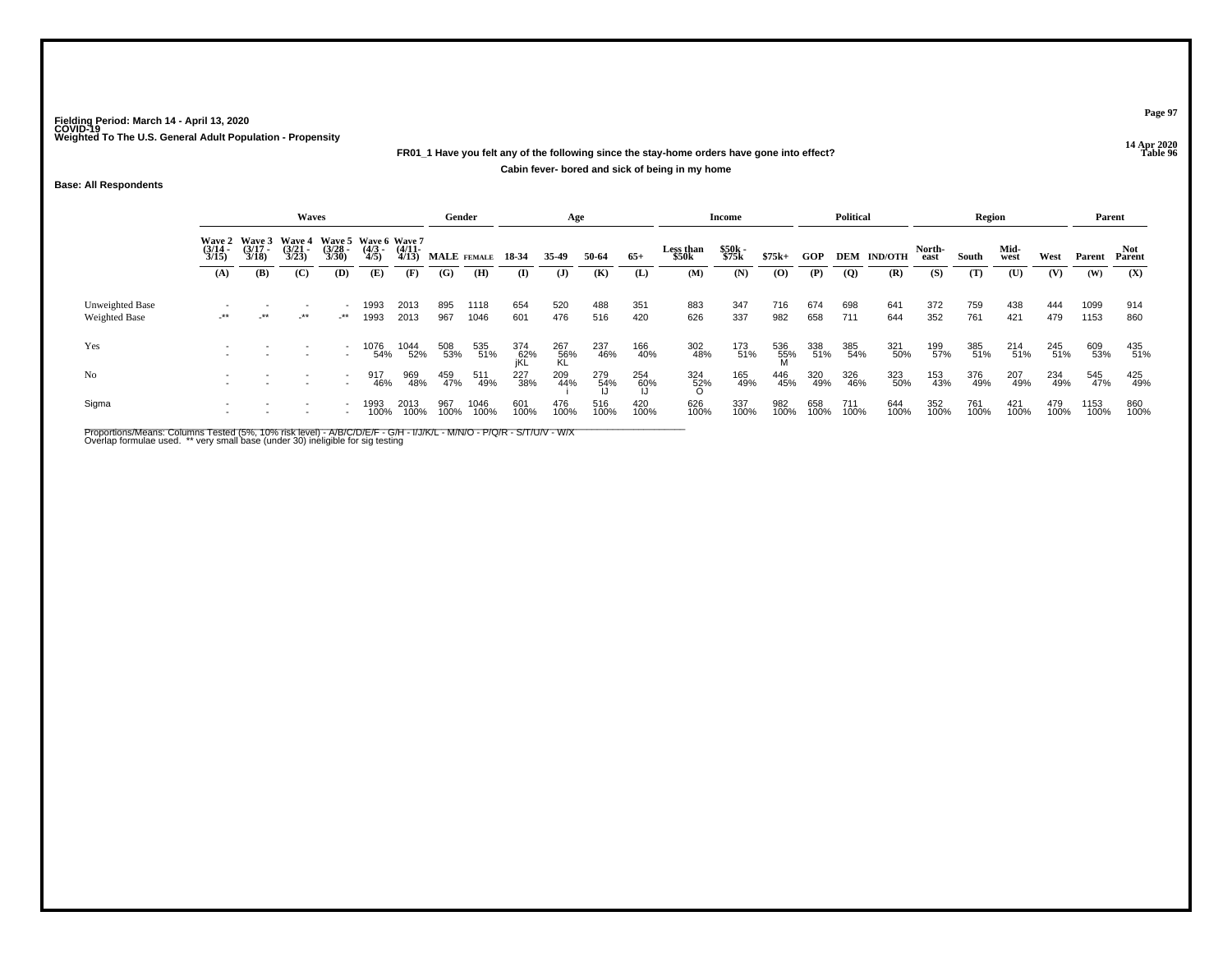# **14 Apr 2020 FR01\_2 Have you felt any of the following since the stay-home orders have gone into effect?**

## **Claustrophobic- unable to escape my home**

**Base: All Respondents**

|                                  |                                        |                                 | <b>Waves</b>                           |                                              |                    |                       | Gender      |              |                   | Age              |             |             |                    | Income         |             |             | Political      |                    |                | Region      |              |             | Parent       |               |
|----------------------------------|----------------------------------------|---------------------------------|----------------------------------------|----------------------------------------------|--------------------|-----------------------|-------------|--------------|-------------------|------------------|-------------|-------------|--------------------|----------------|-------------|-------------|----------------|--------------------|----------------|-------------|--------------|-------------|--------------|---------------|
|                                  | <b>Wave 2</b><br>$\frac{(3/14)}{3/15}$ | Wave 3<br>$\frac{(3/17)}{3/18}$ | <b>Wave 4</b><br>$\frac{(3/21)}{3/23}$ | Wave 5 Wave 6 Wave 7<br>$\binom{3/28}{3/30}$ | $\binom{4/3}{4/5}$ | $\frac{(4/11)}{4/13}$ | MALE FEMALE |              | 18 34             | 35.49            | 50-64       | $65+$       | Less than<br>\$50k | \$50k<br>\$75k | $$75k+$     | <b>GOP</b>  |                | <b>DEM IND/OTH</b> | North-<br>east | South       | Mid-<br>west | West        | Parent       | Not<br>Parent |
|                                  | (A)                                    | (B)                             | (C)                                    | (D)                                          | (E)                | (F)                   | (G)         | (H)          | (I)               | $\mathbf{J}$     | (K)         | (L)         | (M)                | (N)            | (O)         | (P)         | $\overline{Q}$ | (R)                | (S)            | (T)         | (U)          | (V)         | (W)          | (X)           |
| Unweighted Base<br>Weighted Base | $-***$                                 | _**                             | $-***$                                 | _**                                          | 1993<br>1993       | 2013<br>2013          | 895<br>967  | 1118<br>1046 | 654<br>601        | 520<br>476       | 488<br>516  | 351<br>420  | 883<br>626         | 347<br>337     | 716<br>982  | 674<br>658  | 698<br>711     | 641<br>644         | 372<br>352     | 759<br>761  | 438<br>421   | 444<br>479  | 1099<br>1153 | 914<br>860    |
| Yes                              |                                        |                                 |                                        |                                              | 695<br>35%         | 660<br>33%            | 313<br>32%  | 346<br>33%   | 291<br>48%<br>JKL | 166<br>35%<br>KL | 124<br>24%  | 79<br>19%   | 198<br>32%         | 101<br>30%     | 332<br>34%  | 208<br>32%  | 234<br>33%     | 218<br>34%         | 126<br>36%     | 241<br>32%  | 121<br>29%   | 172<br>36%  | 381<br>33%   | 279<br>32%    |
| No                               |                                        |                                 |                                        |                                              | 1298<br>65%        | 1353<br>67%           | 654<br>68%  | 700<br>67%   | 310<br>52%        | 310<br>65%       | 392<br>76%  | 341<br>81%  | 428<br>68%         | 237<br>70%     | 650<br>66%  | 451<br>68%  | 477<br>67%     | 426<br>66%         | 226<br>64%     | 520<br>68%  | 300<br>71%   | 307<br>64%  | 773<br>67%   | 581<br>68%    |
| Sigma                            |                                        |                                 |                                        |                                              | 1993<br>100%       | 2013<br>100%          | 967<br>100% | 1046<br>100% | 601<br>100%       | 476<br>100%      | 516<br>100% | 420<br>100% | 626<br>100%        | 337<br>100%    | 982<br>100% | 658<br>100% | 711<br>100%    | 644<br>100%        | 352<br>100%    | 761<br>100% | 421<br>100%  | 479<br>100% | 1153<br>100% | 860<br>100%   |

Proportions/Means: Columns Tested (5%, 10% risk level) - A/B/C/D/E/F - G/H - I/J/K/L - M/N/O - P/Q/R - S/T/U/V - W/X<br>Overlap formulae used. \*\* very small base (under 30) ineligible for sig testing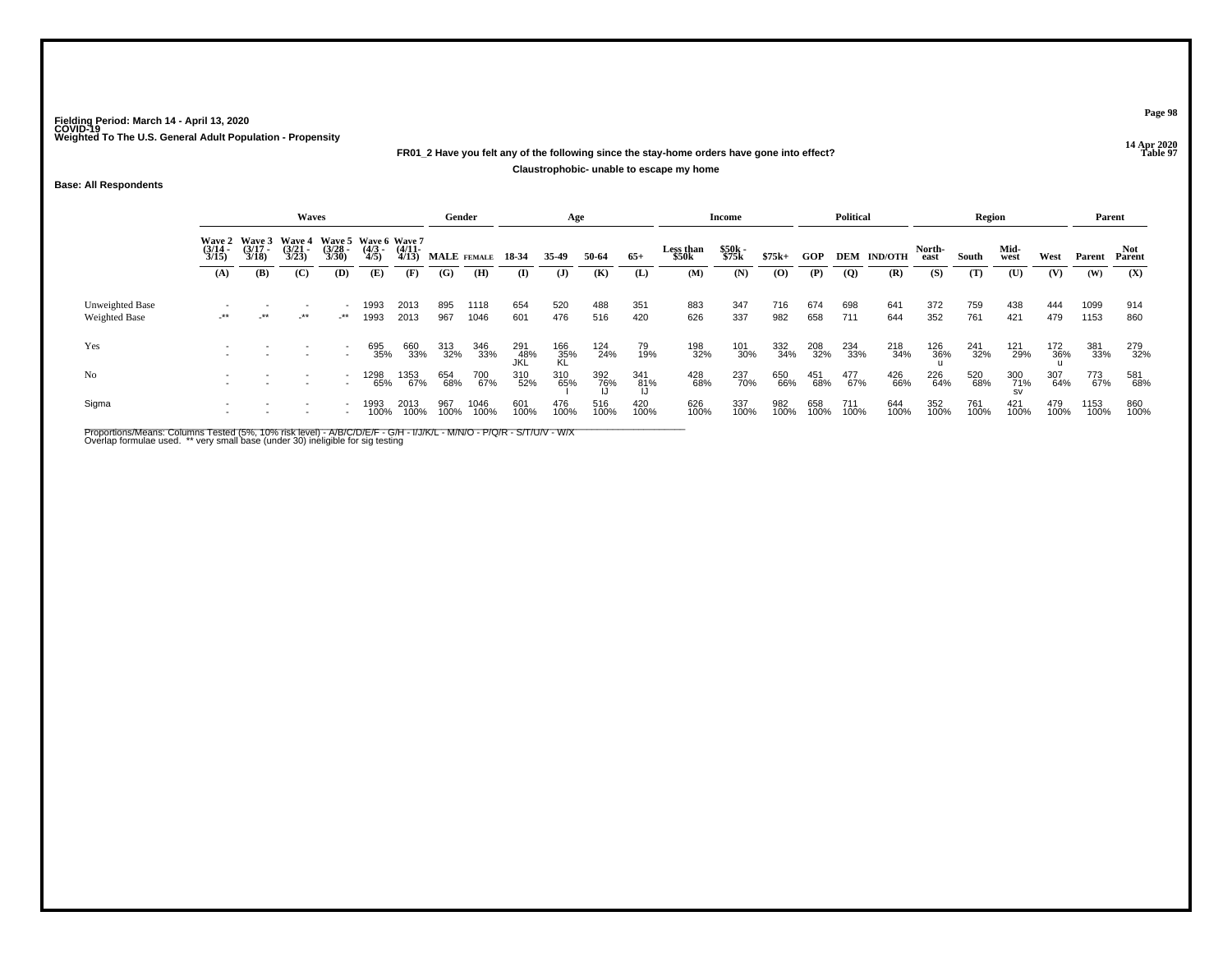**14 Apr 2020 FR01\_3 Have you felt any of the following since the stay-home orders have gone into effect?Grateful- for the break from work to be at home with my family or by myself**

## **Base: All Respondents**

|                                  |                       |                                        | Waves                                  |                          |                                             |                       | Gender      |              |             | Age              |             |                   |                    | Income         |                  |             | <b>Political</b> |                    |                | Region      |              |             | Parent       |                 |
|----------------------------------|-----------------------|----------------------------------------|----------------------------------------|--------------------------|---------------------------------------------|-----------------------|-------------|--------------|-------------|------------------|-------------|-------------------|--------------------|----------------|------------------|-------------|------------------|--------------------|----------------|-------------|--------------|-------------|--------------|-----------------|
|                                  | $\frac{(3/14)}{3/15}$ | Wave 2 Wave 3<br>$\frac{(3/17)}{3/18}$ | <b>Wave 4</b><br>$\frac{(3/21)}{3/23}$ | $\frac{(3/28)}{3/30}$    | Wave 5 Wave 6 Wave 7<br>$\frac{(4/3)}{4/5}$ | $\frac{(4/11)}{4/13}$ | MALE FEMALE |              | 18-34       | 35-49            | 50-64       | $65+$             | Less than<br>\$50k | \$50k<br>\$75k | $$75k+$          | <b>GOP</b>  |                  | <b>DEM IND/OTH</b> | North-<br>east | South       | Mid-<br>west | West        | Parent       | Not<br>Parent   |
|                                  | (A)                   | (B)                                    | (C)                                    | (D)                      | (E)                                         | (F)                   | (G)         | (H)          | $\bf{I}$    | $\mathbf{J}$     | (K)         | (L)               | (M)                | (N)            | (0)              | (P)         | $\overline{Q}$   | (R)                | (S)            | (T)         | (U)          | (V)         | (W)          | (X)             |
| Unweighted Base<br>Weighted Base | $-***$                | _**                                    | -**                                    | $-***$                   | 1993<br>1993                                | 2013<br>2013          | 895<br>967  | 1118<br>1046 | 654<br>601  | 520<br>476       | 488<br>516  | 351<br>420        | 883<br>626         | 347<br>337     | 716<br>982       | 674<br>658  | 698<br>711       | 641<br>644         | 372<br>352     | 759<br>761  | 438<br>421   | 444<br>479  | 1099<br>1153 | 914<br>860      |
| Yes                              |                       |                                        |                                        |                          | 972<br>49%                                  | 967<br>48%            | 469<br>49%  | 497<br>48%   | 336<br>56%  | 271<br>57%<br>KL | 224<br>43%  | 135<br>32%        | 273<br>44%         | 148<br>44%     | 521<br>53%<br>MN | 305<br>46%  | 372<br>52%<br>pR | 289<br>45%         | 163<br>46%     | 375<br>49%  | 201<br>48%   | 227<br>47%  | 586<br>51%   | 381<br>44%      |
| N <sub>0</sub>                   |                       |                                        |                                        | $\overline{\phantom{a}}$ | 1021<br>51%                                 | 1046<br>52%           | 498<br>51%  | 549<br>52%   | 265<br>44%  | 206<br>43%       | 292<br>57%  | 285<br>68%<br>IJK | 353<br>56%         | 189<br>56%     | 461<br>47%       | 353<br>54%  | 339<br>48%       | 355<br>55%         | 189<br>54%     | 386<br>51%  | 220<br>52%   | 252<br>53%  | 568<br>49%   | 479<br>56%<br>W |
| Sigma                            |                       |                                        |                                        |                          | 1993<br>100%                                | 2013<br>100%          | 967<br>100% | 1046<br>100% | 601<br>100% | 476<br>100%      | 516<br>100% | 420<br>100%       | 626<br>100%        | 337<br>100%    | 982<br>100%      | 658<br>100% | 711<br>100%      | 644<br>100%        | 352<br>100%    | 761<br>100% | 421<br>100%  | 479<br>100% | 1153<br>100% | 860<br>100%     |

Proportions/Means: Columns Tested (5%, 10% risk level) - A/B/C/D/E/F - G/H - I/J/K/L - M/N/O - P/Q/R - S/T/U/V - W/X<br>Overlap formulae used. \*\* very small base (under 30) ineligible for sig testing

**Page 99**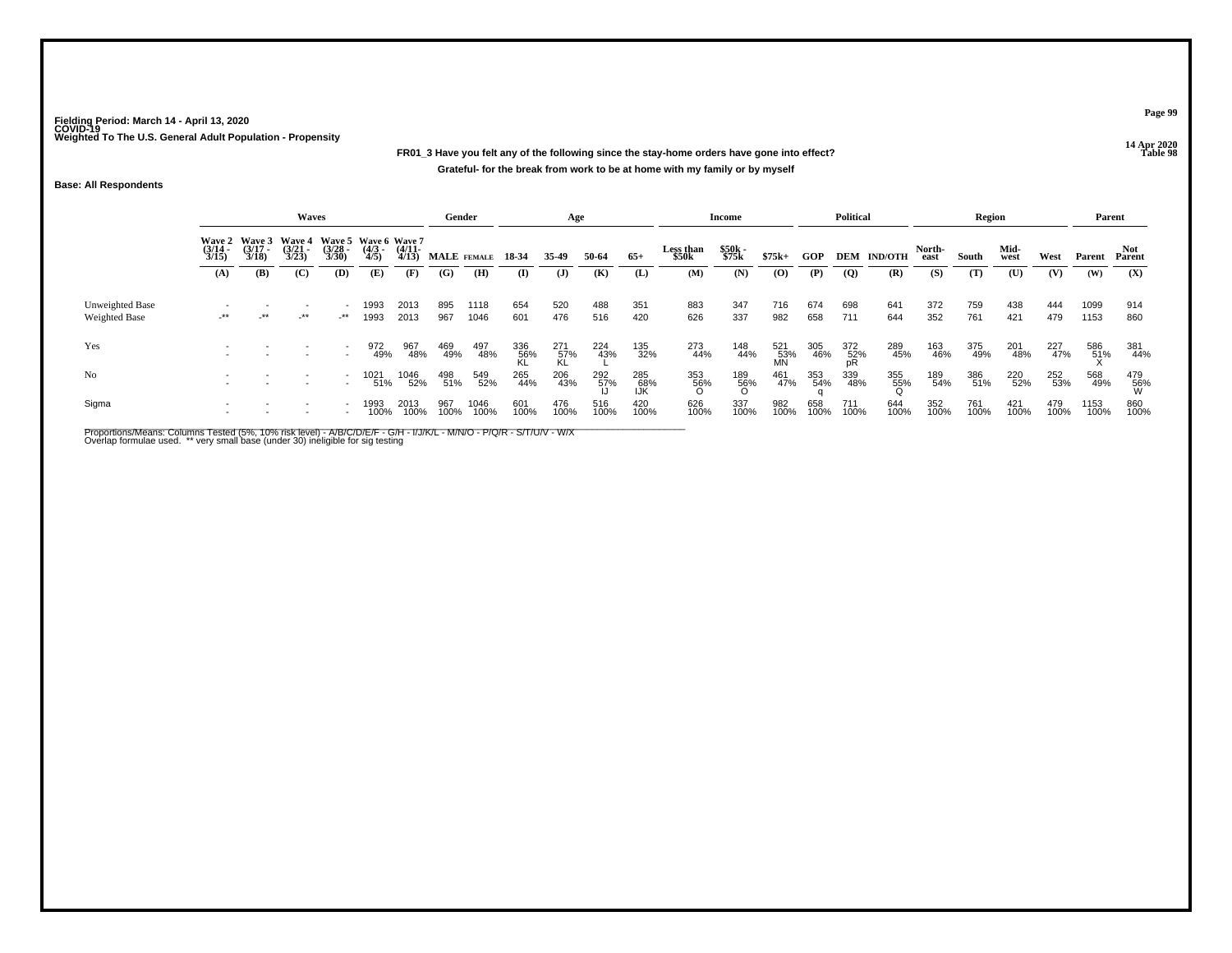# **14 Apr 2020 FR01\_4 Have you felt any of the following since the stay-home orders have gone into effect?Appreciative-to be around people I truly care about**

## **Base: All Respondents**

|                                         |                       |                       | <b>Waves</b>                                  |                       |                                            |                       | Gender      |              |             | Age          |             |                  |                           | Income         |                 |             | <b>Political</b> |                    |                | Region      |              |             | Parent       |                 |
|-----------------------------------------|-----------------------|-----------------------|-----------------------------------------------|-----------------------|--------------------------------------------|-----------------------|-------------|--------------|-------------|--------------|-------------|------------------|---------------------------|----------------|-----------------|-------------|------------------|--------------------|----------------|-------------|--------------|-------------|--------------|-----------------|
|                                         | $\frac{(3/14)}{3/15}$ | $\frac{(3/17)}{3/18}$ | Wave 2 Wave 3 Wave 4<br>$\frac{(3/21)}{3/23}$ | $\frac{(3/28)}{3/30}$ | Wave 5 Wave 6 Wave 7<br>$\binom{4/3}{4/5}$ | $\frac{(4/11)}{4/13}$ | MALE FEMALE |              | 18-34       | 35-49        | 50-64       | $65+$            | <b>Less than</b><br>\$50k | \$50k<br>\$75k | $$75k+$         | GOP         |                  | <b>DEM IND/OTH</b> | North-<br>east | South       | Mid-<br>west | West        | Parent       | Not<br>Parent   |
|                                         | (A)                   | (B)                   | (C)                                           | (D)                   | (E)                                        | (F)                   | (G)         | (H)          | (I)         | $\mathbf{J}$ | (K)         | (L)              | (M)                       | (N)            | (O)             | (P)         | $\overline{Q}$   | (R)                | (S)            | (T)         | (U)          | (V)         | (W)          | (X)             |
| Unweighted Base<br><b>Weighted Base</b> | $-***$                | -**                   | -**                                           | $\rightarrow$         | 1993<br>1993                               | 2013<br>2013          | 895<br>967  | 1118<br>1046 | 654<br>601  | 520<br>476   | 488<br>516  | 351<br>420       | 883<br>626                | 347<br>337     | 716<br>982      | 674<br>658  | 698<br>711       | 641<br>644         | 372<br>352     | 759<br>761  | 438<br>421   | 444<br>479  | 1099<br>1153 | 914<br>860      |
| Yes                                     |                       |                       |                                               |                       | 1549<br>78%                                | 1507<br>75%           | 708<br>73%  | 798<br>76%   | 415<br>69%  | 371<br>78%   | 376<br>73%  | 344<br>82%<br>IK | 442<br>71%                | 252<br>75%     | 773<br>79%<br>M | 490<br>74%  | 537<br>76%       | 479<br>74%         | 260<br>74%     | 577<br>76%  | 312<br>74%   | 357<br>75%  | 918<br>80%   | 588<br>68%      |
| No                                      |                       |                       |                                               |                       | 444<br>22%                                 | 506<br>25%            | 259<br>27%  | 248<br>24%   | 186<br>31%  | 105<br>22%   | 139<br>27%  | 76<br>18%        | 184<br>29%                | 85<br>25%      | 209<br>21%      | 168<br>26%  | 174<br>24%       | 164<br>26%         | 92<br>26%      | 183<br>24%  | 109<br>26%   | 122<br>25%  | 235<br>20%   | 271<br>32%<br>W |
| Sigma                                   |                       |                       |                                               |                       | 1993<br>100%                               | 2013<br>100%          | 967<br>100% | 1046<br>100% | 601<br>100% | 476<br>100%  | 516<br>100% | 420<br>100%      | 626<br>100%               | 337<br>100%    | 982<br>100%     | 658<br>100% | 711<br>100%      | 644<br>100%        | 352<br>100%    | 761<br>100% | 421<br>100%  | 479<br>100% | 1153<br>100% | 860<br>100%     |

Proportions/Means: Columns Tested (5%, 10% risk level) - A/B/C/D/E/F - G/H - I/J/K/L - M/N/O - P/Q/R - S/T/U/V - W/X<br>Overlap formulae used. \*\* very small base (under 30) ineligible for sig testing

**Page 100**

**Properties and the Contract of the Contract of Table 99**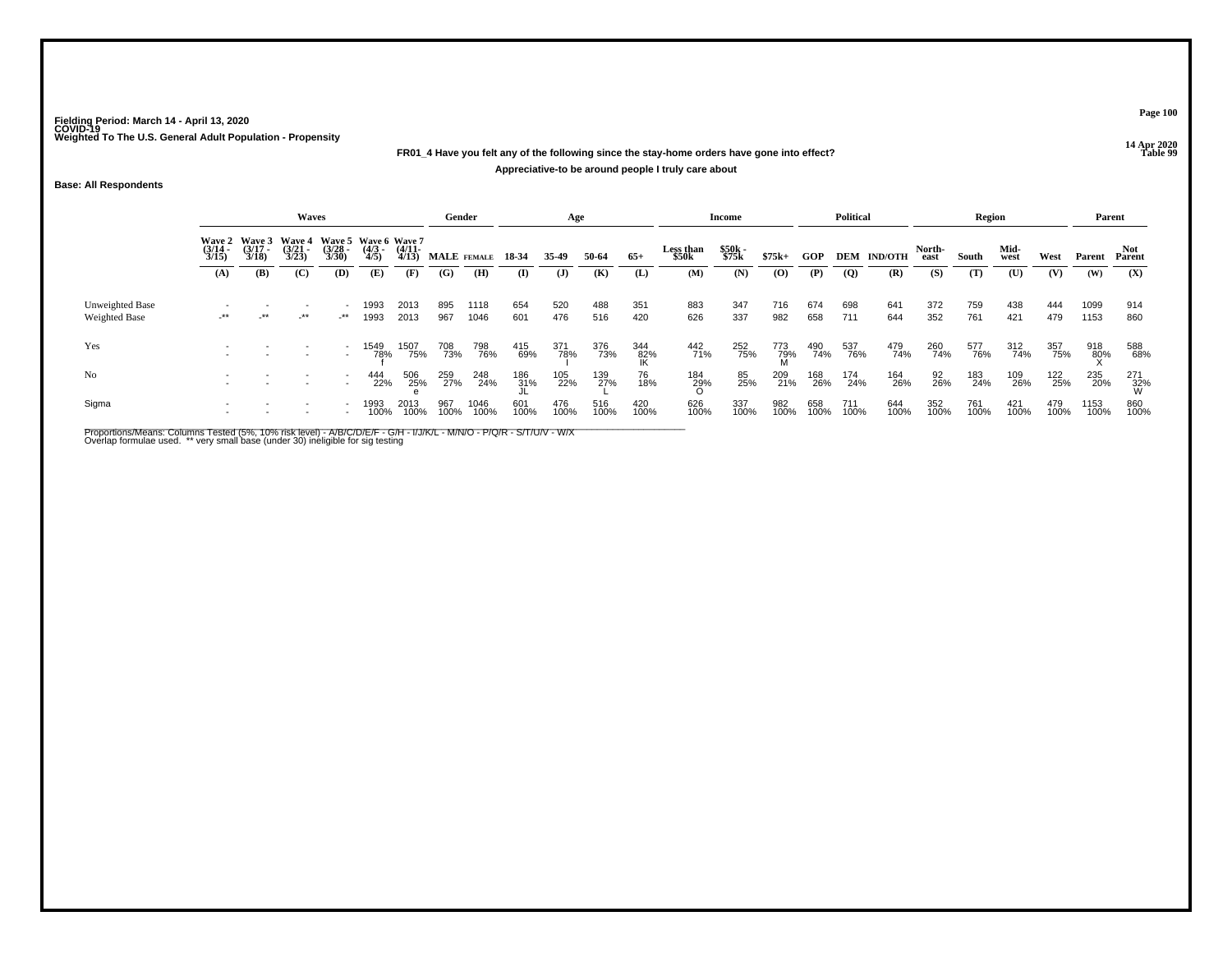# **14 Apr 2020 FR01\_5 Have you felt any of the following since the stay-home orders have gone into effect?Compassionate- taking the time to check in with the people I care about**

## **Base: All Respondents**

|                                         |                       |                                        | Waves                                  |                       |                                             |                       | Gender      |              |                   | Age         |             |                   |                           | Income         |                 |             | <b>Political</b> |                    |                   | <b>Region</b> |              |             | Parent       |               |
|-----------------------------------------|-----------------------|----------------------------------------|----------------------------------------|-----------------------|---------------------------------------------|-----------------------|-------------|--------------|-------------------|-------------|-------------|-------------------|---------------------------|----------------|-----------------|-------------|------------------|--------------------|-------------------|---------------|--------------|-------------|--------------|---------------|
|                                         | $\frac{(3/14)}{3/15}$ | Wave 2 Wave 3<br>$\frac{(3/17)}{3/18}$ | <b>Wave 4</b><br>$\frac{(3/21)}{3/23}$ | $\frac{(3/28)}{3/30}$ | Wave 5 Wave 6 Wave 7<br>$\frac{(4/3)}{4/5}$ | $\frac{(4/11)}{4/13}$ | MALE FEMALE |              | 18 34             | 35.49       | 50-64       | $65+$             | <b>Less than</b><br>\$50k | \$50k<br>\$75k | $$75k+$         | <b>GOP</b>  |                  | <b>DEM IND/OTH</b> | North-<br>east    | South         | Mid-<br>west | West        | Parent       | Not<br>Parent |
|                                         | (A)                   | (B)                                    | (C)                                    | (D)                   | (E)                                         | (F)                   | (G)         | (H)          | (I)               | (J)         | (K)         | (L)               | (M)                       | (N)            | (0)             | (P)         | $\overline{Q}$   | (R)                | (S)               | (T)           | (U)          | (V)         | (W)          | (X)           |
| Unweighted Base<br><b>Weighted Base</b> | $-***$                | $-***$                                 | $-***$                                 | $-***$                | 1993<br>1993                                | 2013<br>2013          | 895<br>967  | 1118<br>1046 | 654<br>601        | 520<br>476  | 488<br>516  | 351<br>420        | 883<br>626                | 347<br>337     | 716<br>982      | 674<br>658  | 698<br>711       | 641<br>644         | 372<br>352        | 759<br>761    | 438<br>421   | 444<br>479  | 1099<br>1153 | 914<br>860    |
| Yes                                     |                       |                                        |                                        |                       | 15 <u>29</u><br>77%                         | 1543<br>77%           | 703<br>73%  | 840<br>80%   | 422<br>70%        | 370<br>78%  | 392<br>76%  | 358<br>85%<br>IJK | 461<br>74%                | 263<br>78%     | 774<br>79%<br>M | 501<br>76%  | 562<br>79%       | 480<br>75%         | 249<br>71%        | 588<br>77%    | 326<br>78%   | 380<br>79%  | 907<br>79%   | 636<br>74%    |
| No                                      |                       |                                        |                                        |                       | 464<br>23%                                  | 470<br>23%            | 264<br>27%  | 206<br>20%   | 179<br>30%<br>JkL | 106<br>22%  | 123<br>24%  | 62<br>15%         | 165<br>26%                | 74<br>22%      | 208<br>21%      | 157<br>24%  | 150<br>21%       | 164<br>25%         | 104<br>29%<br>tuV | 173<br>23%    | 95<br>22%    | 99<br>21%   | 247<br>21%   | 224<br>26%    |
| Sigma                                   |                       |                                        |                                        |                       | 1993<br>100%                                | 2013<br>100%          | 967<br>100% | 1046<br>100% | 601<br>100%       | 476<br>100% | 516<br>100% | 420<br>100%       | 626<br>100%               | 337<br>100%    | 982<br>100%     | 658<br>100% | 711<br>100%      | 644<br>100%        | 352<br>100%       | 761<br>100%   | 421<br>100%  | 479<br>100% | 1153<br>100% | 860<br>100%   |

Proportions/Means: Columns Tested (5%, 10% risk level) - A/B/C/D/E/F - G/H - I/J/K/L - M/N/O - P/Q/R - S/T/U/V - W/X<br>Overlap formulae used. \*\* very small base (under 30) ineligible for sig testing

**Page 101**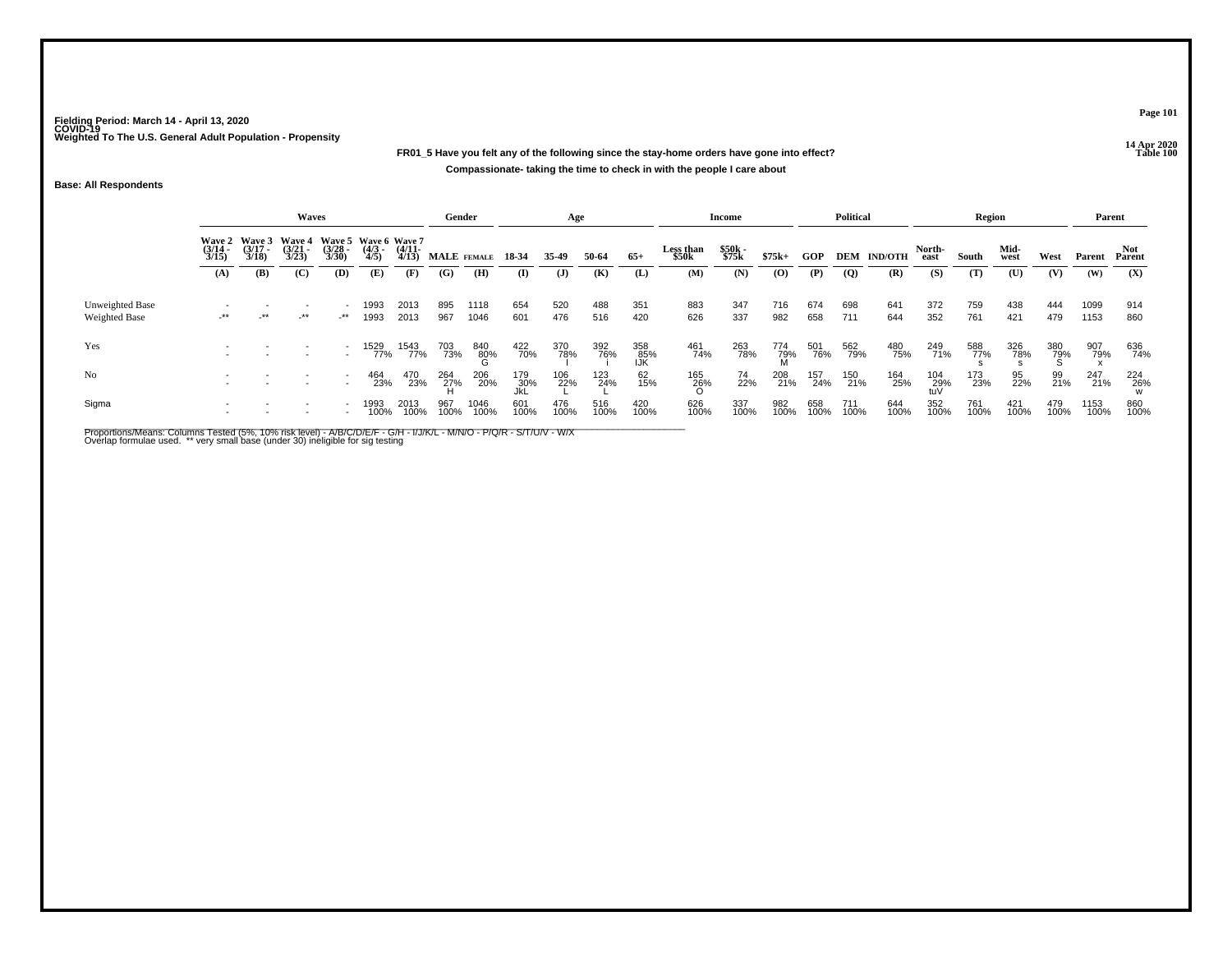# **14 Apr 2020 FR01\_6 Have you felt any of the following since the stay-home orders have gone into effect?Lonely-feeling isolated from my friends/family**

## **Base: All Respondents**

|                                         |                       |                       | Waves                                         |                                                      |                     |                       | Gender      |              |                  | Age          |             |             |                    | Income         |             |             | <b>Political</b> |                    |                | Region      |              |             | Parent       |               |
|-----------------------------------------|-----------------------|-----------------------|-----------------------------------------------|------------------------------------------------------|---------------------|-----------------------|-------------|--------------|------------------|--------------|-------------|-------------|--------------------|----------------|-------------|-------------|------------------|--------------------|----------------|-------------|--------------|-------------|--------------|---------------|
|                                         | $\frac{(3/14)}{3/15}$ | $\frac{(3/17)}{3/18}$ | Wave 2 Wave 3 Wave 4<br>$\frac{(3/21)}{3/23}$ | Wave 5 Wave 6 Wave 7<br>$\frac{(3/28)}{3/30}$        | $\frac{(4/3)}{4/5}$ | $\frac{(4/11)}{4/13}$ | MALE FEMALE |              | 18 34            | 35.49        | 50-64       | $65+$       | Less than<br>\$50k | \$50k<br>\$75k | $$75k+$     | GOP         |                  | <b>DEM IND/OTH</b> | North-<br>east | South       | Mid-<br>west | West        | Parent       | Not<br>Parent |
|                                         | (A)                   | (B)                   | (C)                                           | (D)                                                  | (E)                 | (F)                   | (G)         | (H)          | $\mathbf{I}$     | $\mathbf{J}$ | (K)         | (L)         | (M)                | (N)            | (O)         | (P)         | $\overline{Q}$   | (R)                | (S)            | (T)         | (U)          | (V)         | (W)          | (X)           |
| Unweighted Base<br><b>Weighted Base</b> | -**                   | $+$ **                | $-***$                                        | $\overline{\phantom{a}}$<br>$-***$                   | 1993<br>1993        | 2013<br>2013          | 895<br>967  | 1118<br>1046 | 654<br>601       | 520<br>476   | 488<br>516  | 351<br>420  | 883<br>626         | 347<br>337     | 716<br>982  | 674<br>658  | 698<br>711       | 641<br>644         | 372<br>352     | 759<br>761  | 438<br>421   | 444<br>479  | 1099<br>1153 | 914<br>860    |
| Yes                                     |                       |                       |                                               |                                                      | 974<br>49%          | 964<br>48%            | 440<br>45%  | 525<br>50%   | 326<br>54%<br>KL | 237<br>50%   | 235<br>45%  | 167<br>40%  | 286<br>46%         | 170<br>50%     | 470<br>48%  | 292<br>44%  | 372<br>52%<br>Pr | 300<br>47%         | 163<br>46%     | 367<br>48%  | 194<br>46%   | 241<br>50%  | 570<br>49%   | 394<br>46%    |
| N <sub>0</sub>                          |                       |                       |                                               | $\overline{\phantom{a}}$<br>$\overline{\phantom{a}}$ | 1019<br>51%         | 1049<br>52%           | 527<br>55%  | 521<br>50%   | 275<br>46%       | 239<br>50%   | 281<br>55%  | 254<br>60%  | 341<br>54%         | 167<br>50%     | 512<br>52%  | 366<br>56%  | 339<br>48%       | 344<br>53%         | 190<br>54%     | 394<br>52%  | 227<br>54%   | 238<br>50%  | 583<br>51%   | 465<br>54%    |
| Sigma                                   |                       |                       |                                               |                                                      | 1993                | 2013<br>100%          | 967<br>100% | 1046<br>100% | 601<br>100%      | 476<br>100%  | 516<br>100% | 420<br>100% | 626<br>100%        | 337<br>100%    | 982<br>100% | 658<br>100% | 711<br>100%      | 644<br>100%        | 352<br>100%    | 761<br>100% | 421<br>100%  | 479<br>100% | 1153<br>100% | 860<br>100%   |

Proportions/Means: Columns Tested (5%, 10% risk level) - A/B/C/D/E/F - G/H - I/J/K/L - M/N/O - P/Q/R - S/T/U/V - W/X<br>Overlap formulae used. \*\* very small base (under 30) ineligible for sig testing

**Page 102**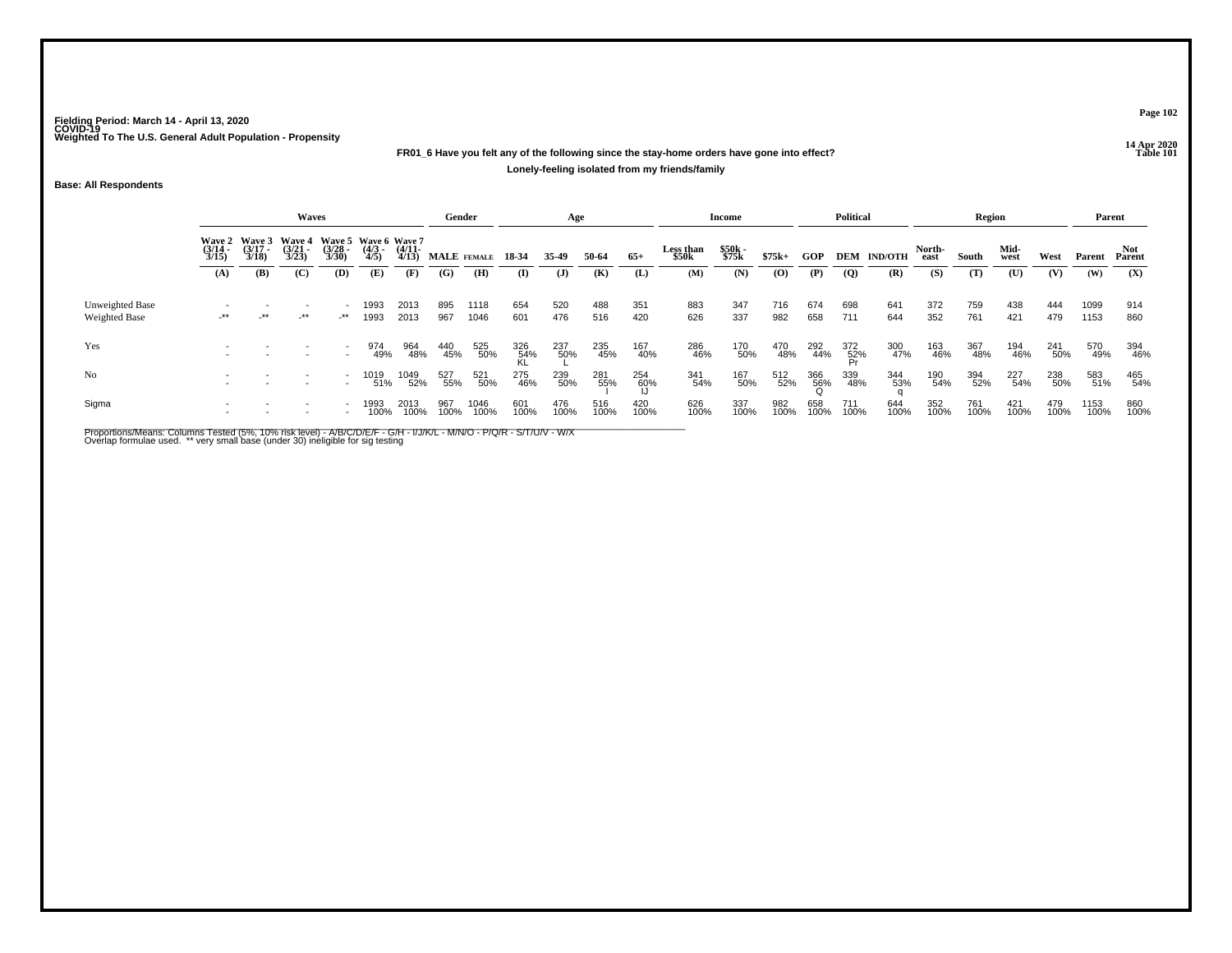**14 Apr 2020 FR01\_7 Have you felt any of the following since the stay-home orders have gone into effect?Overwhelmed- trying to balance work at home and other needs of my family**

## **Base: All Respondents**

|                                  |                                        |                                 | Waves                                  |                       |                                             |                       | Gender      |              |                    | Age              |             |                   |                           | Income         |                  |                 | <b>Political</b> |                    |                | <b>Region</b> |                   |             | Parent       |                     |
|----------------------------------|----------------------------------------|---------------------------------|----------------------------------------|-----------------------|---------------------------------------------|-----------------------|-------------|--------------|--------------------|------------------|-------------|-------------------|---------------------------|----------------|------------------|-----------------|------------------|--------------------|----------------|---------------|-------------------|-------------|--------------|---------------------|
|                                  | <b>Wave 2</b><br>$\frac{(3/14)}{3/15}$ | Wave 3<br>$\frac{(3/17)}{3/18}$ | <b>Wave 4</b><br>$\frac{(3/21)}{3/23}$ | $\frac{(3/28)}{3/30}$ | Wave 5 Wave 6 Wave 7<br>$\frac{(4/3)}{4/5}$ | $\frac{(4/11)}{4/13}$ | MALE FEMALE |              | 18-34              | 35.49            | 50-64       | $65+$             | <b>Less than</b><br>\$50k | \$50k<br>\$75k | $$75k+$          | GOP             |                  | <b>DEM IND/OTH</b> | North-<br>east | South         | Mid-<br>west      | West        | Parent       | Not<br>Parent       |
|                                  | (A)                                    | (B)                             | (C)                                    | (D)                   | (E)                                         | (F)                   | (G)         | (H)          | $\bf{I}$           | $\mathbf{J}$     | (K)         | (L)               | (M)                       | (N)            | (0)              | (P)             | $\overline{Q}$   | (R)                | (S)            | (T)           | $(\mathbf{U})$    | (V)         | (W)          | (X)                 |
| Unweighted Base<br>Weighted Base | $-***$                                 | _**                             | $-***$                                 | _**                   | 1993<br>1993                                | 2013<br>2013          | 895<br>967  | 1118<br>1046 | 654<br>601         | 520<br>476       | 488<br>516  | 351<br>420        | 883<br>626                | 347<br>337     | 716<br>982       | 674<br>658      | 698<br>711       | 641<br>644         | 372<br>352     | 759<br>761    | 438<br>421        | 444<br>479  | 1099<br>1153 | 914<br>860          |
| Yes                              |                                        |                                 |                                        |                       | 728<br>37%                                  | 723<br>36%            | 345<br>36%  | 378<br>36%   | $\frac{319}{53\%}$ | 225<br>47%<br>KL | 131<br>25%  | 49<br>12%         | 198<br>32%                | 105<br>31%     | 394<br>40%<br>MN | 212<br>32%      | 282<br>40%       | 229<br>36%         | 140<br>40%     | 285<br>37%    | 124<br>29%        | 174<br>36%  | 443<br>38%   | 280<br>33%          |
| No                               |                                        |                                 |                                        |                       | 1265<br>63%                                 | 1290<br>64%           | 622<br>64%  | 668<br>64%   | 282<br>47%         | 252<br>53%       | 385<br>75%  | 371<br>88%<br>IJK | 428<br>68%                | 232<br>69%     | 588<br>60%       | 446<br>68%<br>O | 429<br>60%       | 414<br>64%         | 212<br>60%     | 476<br>63%    | 297<br>71%<br>STv | 305<br>64%  | 711<br>62%   | 579<br>- 67%<br>- W |
| Sigma                            |                                        |                                 |                                        |                       | 1993<br>100%                                | 2013<br>100%          | 967<br>100% | 1046<br>100% | 601<br>100%        | 476<br>100%      | 516<br>100% | 420<br>100%       | 626<br>100%               | 337<br>100%    | 982<br>100%      | 658<br>100%     | 711<br>100%      | 644<br>100%        | 352<br>100%    | 761<br>100%   | 421<br>100%       | 479<br>100% | 1153<br>100% | 860<br>100%         |

Proportions/Means: Columns Tested (5%, 10% risk level) - A/B/C/D/E/F - G/H - I/J/K/L - M/N/O - P/Q/R - S/T/U/V - W/X<br>Overlap formulae used. \*\* very small base (under 30) ineligible for sig testing

**Page 103**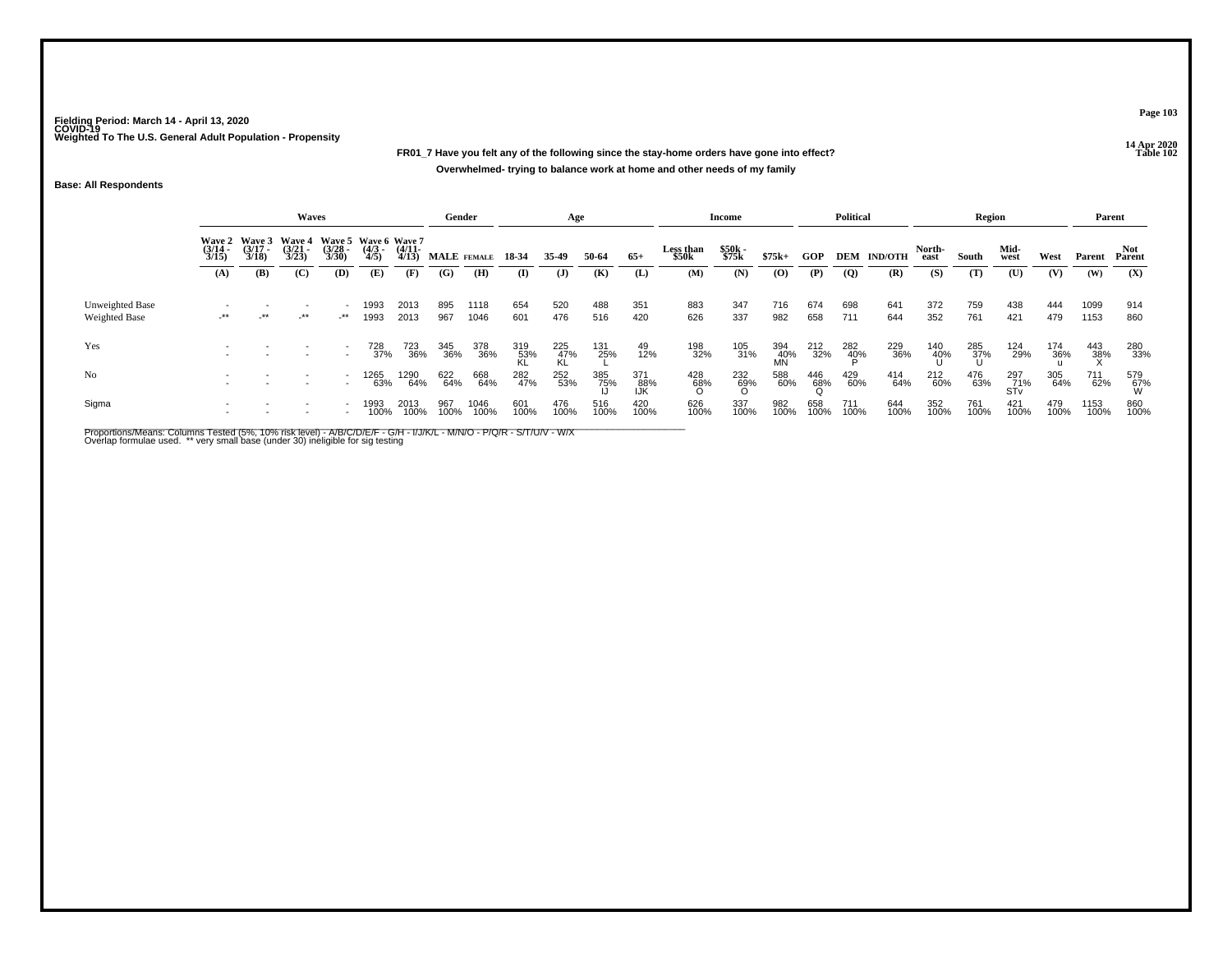# **14 Apr 2020 FR01\_8 Have you felt any of the following since the stay-home orders have gone into effect?Angry- upset that I don't know when this will end**

**Base: All Respondents**

|                                         |                       |                                                                    | Waves                 |                       |                    |                       | Gender      |                    |                  | Age              |             |             |                    | <b>Income</b>  |             |             | <b>Political</b>                   |                    |                | Region      |              |             | Parent       |               |
|-----------------------------------------|-----------------------|--------------------------------------------------------------------|-----------------------|-----------------------|--------------------|-----------------------|-------------|--------------------|------------------|------------------|-------------|-------------|--------------------|----------------|-------------|-------------|------------------------------------|--------------------|----------------|-------------|--------------|-------------|--------------|---------------|
|                                         | $\frac{(3/14)}{3/15}$ | Wave 2 Wave 3 Wave 4 Wave 5 Wave 6 Wave 7<br>$\frac{(3/17)}{3/18}$ | $\frac{(3/21)}{3/23}$ | $\frac{(3/28)}{3/30}$ | $\binom{4/3}{4/5}$ | $\frac{(4/11)}{4/13}$ | MALE FEMALE |                    | 18-34            | 35-49            | 50-64       | $65+$       | Less than<br>\$50k | \$50k<br>\$75k | $$75k+$     | GOP         |                                    | <b>DEM IND/OTH</b> | North-<br>east | South       | Mid-<br>west | West        | Parent       | Not<br>Parent |
|                                         | (A)                   | (B)                                                                | (C)                   | (D)                   | (E)                | (F)                   | (G)         | (H)                | $\mathbf{I}$     | $\mathbf{J}$     | (K)         | (L)         | (M)                | (N)            | $\left($ O) | (P)         | $\overline{Q}$                     | (R)                | (S)            | (T)         | (U)          | (V)         | (W)          | (X)           |
| Unweighted Base<br><b>Weighted Base</b> | -**                   | $-***$                                                             | _**                   | -**                   | 1993<br>1993       | 2013<br>2013          | 895<br>967  | 1118<br>1046       | 654<br>601       | 520<br>476       | 488<br>516  | 351<br>420  | 883<br>626         | 347<br>337     | 716<br>982  | 674<br>658  | 698<br>711                         | 641<br>644         | 372<br>352     | 759<br>761  | 438<br>421   | 444<br>479  | 1099<br>1153 | 914<br>860    |
| Yes                                     |                       |                                                                    |                       |                       | 1068<br>54%        | 1027<br>51%           | 455<br>47%  | $\frac{572}{55\%}$ | 379<br>63%<br>KL | 283<br>59%<br>KL | 218<br>42%  | 148<br>35%  | 326<br>52%         | 161<br>48%     | 496<br>51%  | 317<br>48%  | $^{402}_{\substack{56\\{\sf PR}}}$ | 309<br>48%         | 189<br>54%     | 377<br>50%  | 214<br>51%   | 247<br>52%  | 577<br>50%   | 451<br>52%    |
| No                                      |                       |                                                                    |                       |                       | 925<br>46%         | 986<br>49%            | 512<br>53%  | 474<br>45%         | 222<br>37%       | 193<br>41%       | 298<br>58%  | 272<br>65%  | 300<br>48%         | 176<br>52%     | 486<br>49%  | 341<br>52%  | 309<br>44%                         | 335<br>52%         | 163<br>46%     | 384<br>50%  | 207<br>49%   | 232<br>48%  | 577<br>50%   | 409<br>48%    |
| Sigma                                   |                       |                                                                    |                       |                       | 1993<br>100%       | 2013<br>100%          | 967<br>100% | 1046<br>100%       | 601<br>100%      | 476<br>100%      | 516<br>100% | 420<br>100% | 626<br>100%        | 337<br>100%    | 982<br>100% | 658<br>100% | 711<br>100%                        | 644<br>100%        | 352<br>100%    | 761<br>100% | 421<br>100%  | 479<br>100% | 1153<br>100% | 860<br>100%   |

Proportions/Means: Columns Tested (5%, 10% risk level) - A/B/C/D/E/F - G/H - I/J/K/L - M/N/O - P/Q/R - S/T/U/V - W/X<br>Overlap formulae used. \*\* very small base (under 30) ineligible for sig testing

**Page 104**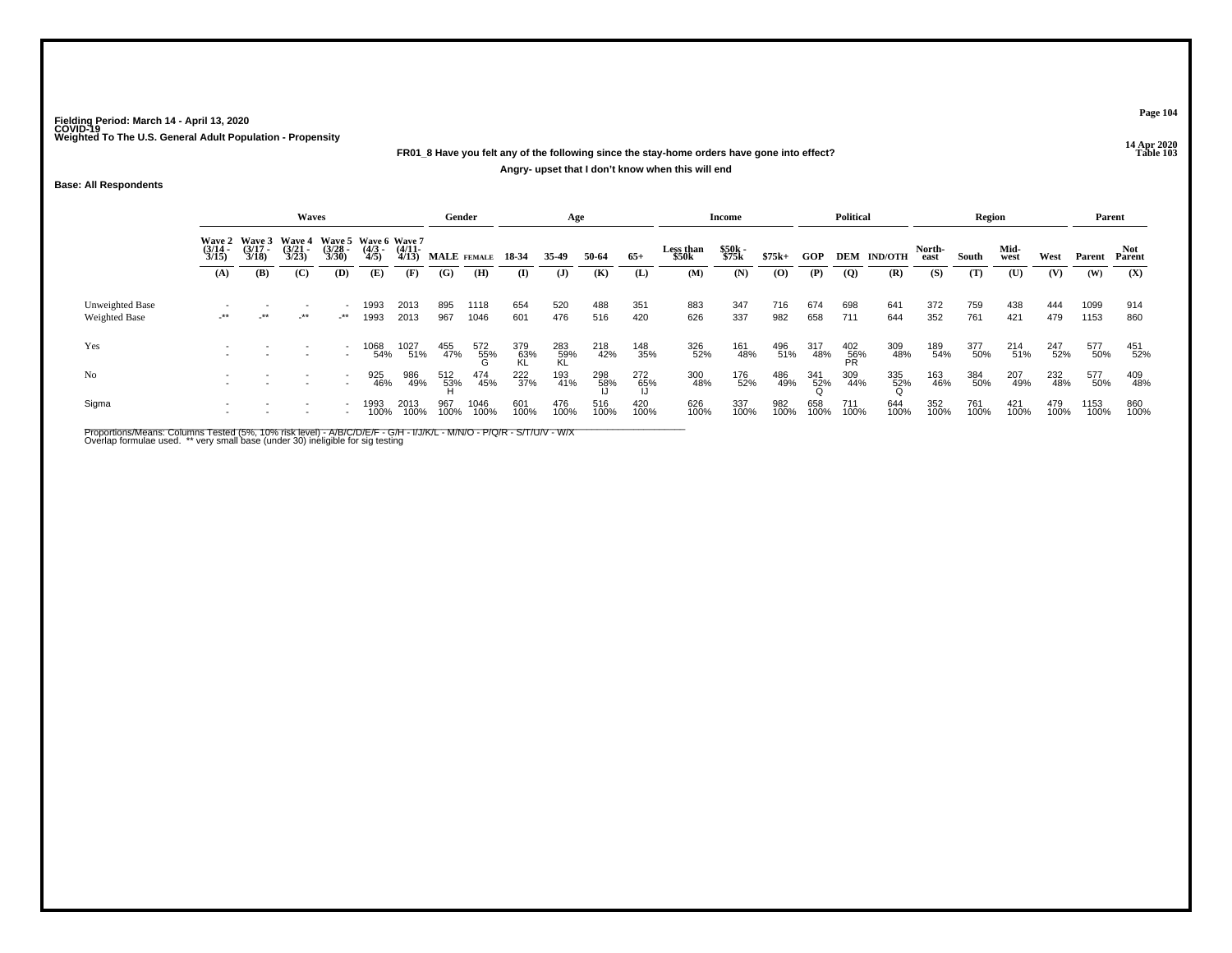**14 Apr 2020 FR01\_9 Have you felt any of the following since the stay-home orders have gone into effect?Annoyed- by lack of personal space and the inability to get away from my family**

## **Base: All Respondents**

|                                         |                       |                                               | Waves                 |                       |                                             |                       | Gender      |              |                   | Age              |             |                    |                    | Income            |                  |                 | <b>Political</b> |                    |                | <b>Region</b> |              |             | Parent       |                      |
|-----------------------------------------|-----------------------|-----------------------------------------------|-----------------------|-----------------------|---------------------------------------------|-----------------------|-------------|--------------|-------------------|------------------|-------------|--------------------|--------------------|-------------------|------------------|-----------------|------------------|--------------------|----------------|---------------|--------------|-------------|--------------|----------------------|
|                                         | $\frac{(3/14)}{3/15}$ | Wave 2 Wave 3 Wave 4<br>$\frac{(3/17)}{3/18}$ | $\frac{(3/21)}{3/23}$ | $\frac{(3/28)}{3/30}$ | Wave 5 Wave 6 Wave 7<br>$\frac{(4/3)}{4/5}$ | $\frac{(4/11)}{4/13}$ | MALE FEMALE |              | 18-34             | 35.49            | 50-64       | $65+$              | Less than<br>\$50k | \$50k<br>\$75k    | $$75k+$          | GOP             |                  | <b>DEM IND/OTH</b> | North-<br>east | South         | Mid-<br>west | West        | Parent       | <b>Not</b><br>Parent |
|                                         | (A)                   | (B)                                           | (C)                   | (D)                   | (E)                                         | (F)                   | (G)         | (H)          | (I)               | $\mathbf{J}$     | (K)         | (L)                | (M)                | (N)               | (0)              | (P)             | $\overline{Q}$   | (R)                | (S)            | (T)           | (U)          | (V)         | (W)          | (X)                  |
| Unweighted Base<br><b>Weighted Base</b> | -**                   | _**                                           | -**                   | $-***$                | 1993<br>1993                                | 2013<br>2013          | 895<br>967  | 1118<br>1046 | 654<br>601        | 520<br>476       | 488<br>516  | 351<br>420         | 883<br>626         | 347<br>337        | 716<br>982       | 674<br>658      | 698<br>711       | 641<br>644         | 372<br>352     | 759<br>761    | 438<br>421   | 444<br>479  | 1099<br>1153 | 914<br>860           |
| Yes                                     |                       |                                               |                       |                       | 649<br>33%                                  | 650<br>32%            | 323<br>33%  | 327<br>31%   | 300<br>50%<br>JKL | 196<br>41%<br>KL | 100<br>19%  | 54<br>13%          | 189<br>30%         | $\frac{92}{27\%}$ | 345<br>35%<br>mN | 193<br>29%      | 256<br>36%       | 202<br>31%         | 132<br>38%     | 234<br>31%    | 133<br>32%   | 151<br>32%  | 392<br>34%   | 259<br>30%           |
| No                                      |                       |                                               |                       |                       | 1344<br>67%                                 | 1363<br>68%           | 644<br>67%  | 719<br>69%   | 301<br>50%        | 280<br>59%       | 415<br>81%  | 366<br>.87%<br>⊥lk | 437<br>70%         | 245<br>73%        | 638<br>65%       | 466<br>71%<br>Q | 455<br>64%       | 442<br>69%         | 220<br>62%     | 527<br>69%    | 288<br>68%   | 328<br>68%  | 762<br>66%   | 601<br>70%           |
| Sigma                                   |                       |                                               |                       |                       | 1993<br>100%                                | 2013<br>100%          | 967<br>100% | 1046<br>100% | 601<br>100%       | 476<br>100%      | 516<br>100% | 420<br>100%        | 626<br>100%        | 337<br>100%       | 982<br>100%      | 658<br>100%     | 711<br>100%      | 644<br>100%        | 352<br>100%    | 761<br>100%   | 421<br>100%  | 479<br>100% | 1153<br>100% | 860<br>100%          |

Proportions/Means: Columns Tested (5%, 10% risk level) - A/B/C/D/E/F - G/H - I/J/K/L - M/N/O - P/Q/R - S/T/U/V - W/X<br>Overlap formulae used. \*\* very small base (under 30) ineligible for sig testing

**Page 105**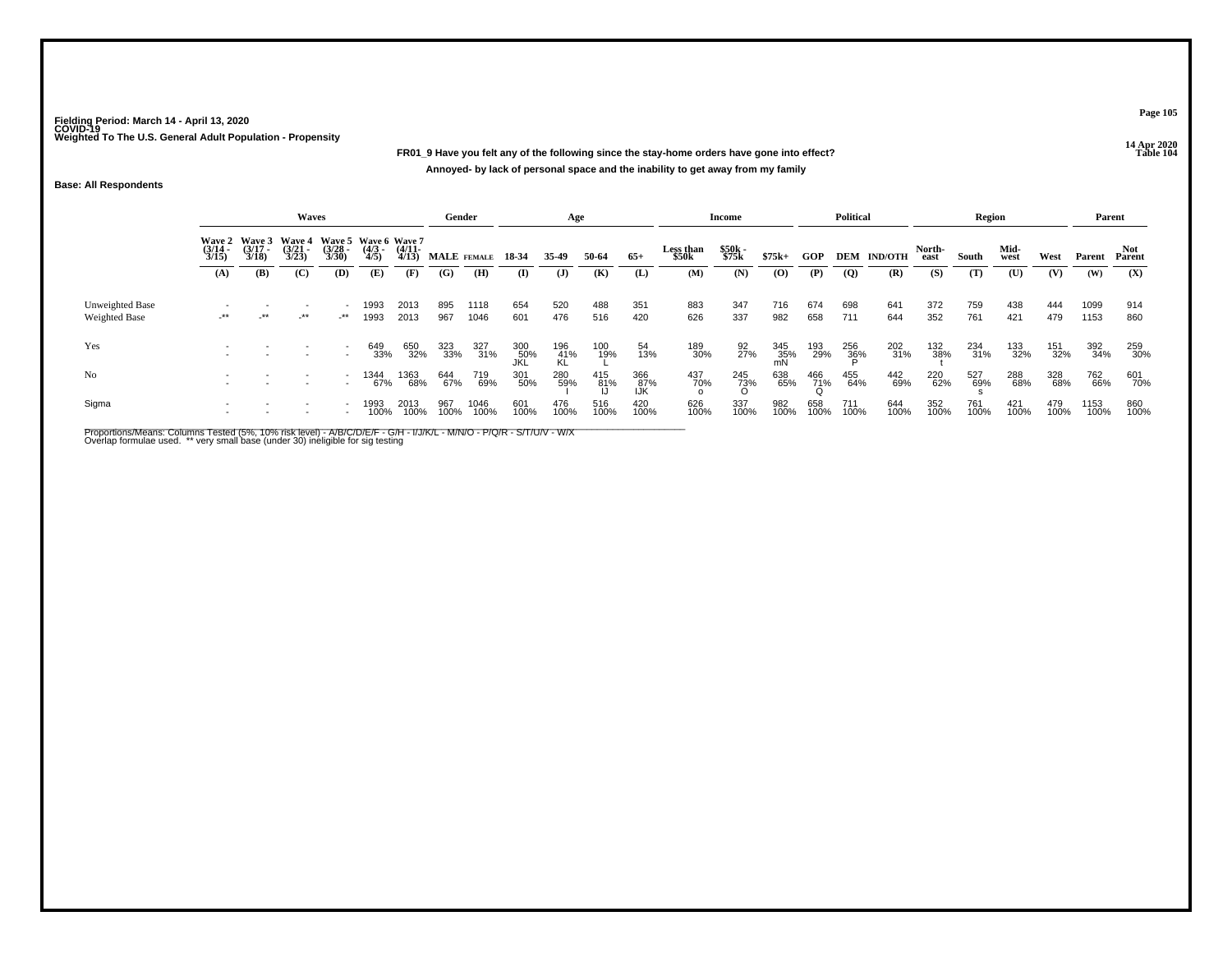# **14 Apr 2020 FR02\_1 While working from home, are you more likely to...**

**Roll out of bed and start working/Maintain your morning routine (e.g., shower etc)**

## **Base: Working From Home Since The Coronavirus Pandemic**

|                                                     |                       |                                        | <b>Waves</b>                           |                                                      |                                             |                       | Gender      |             |             | Age         |               |              |                    | Income            |             |             | <b>Political</b> |                    |                | Region                        |              |               | Parent      |               |
|-----------------------------------------------------|-----------------------|----------------------------------------|----------------------------------------|------------------------------------------------------|---------------------------------------------|-----------------------|-------------|-------------|-------------|-------------|---------------|--------------|--------------------|-------------------|-------------|-------------|------------------|--------------------|----------------|-------------------------------|--------------|---------------|-------------|---------------|
|                                                     | $\frac{(3/14)}{3/15}$ | Wave 2 Wave 3<br>$\frac{(3/17)}{3/18}$ | <b>Wave 4</b><br>$\frac{(3/21)}{3/23}$ | $\frac{(3/28)}{3/30}$                                | Wave 5 Wave 6 Wave 7<br>$\frac{(4/3)}{4/5}$ | $\frac{(4/11)}{4/13}$ | MALE FEMALE |             | 18 34       | 35-49       | 50-64         | $65+$        | Less than<br>\$50k | \$50k<br>\$75k    | $$75k+$     | <b>GOP</b>  |                  | <b>DEM IND/OTH</b> | North-<br>east | South                         | Mid-<br>west | West          | Parent      | Not<br>Parent |
|                                                     | (A)                   | (B)                                    | (C)                                    | (D)                                                  | (E)                                         | (F)                   | (G)         | (H)         | (I)         | (J)         | (K)           | (L)          | (M)                | (N)               | (0)         | (P)         | $\overline{Q}$   | (R)                | (S)            | (T)                           | (U)          | (V)           | (W)         | (X)           |
| Unweighted Base<br>Weighted Base                    | $-***$                | $-***$                                 | $-***$                                 | $\overline{\phantom{a}}$<br>$-***$                   | 731<br>726                                  | 655<br>661            | 350<br>374  | 305<br>287  | 252<br>232  | 226<br>222  | 145<br>$174*$ | 32<br>$33**$ | 155<br>91          | 101<br>$80*$      | 388<br>480  | 236<br>229  | 252<br>246       | 167<br>186         | 148<br>136*    | 241<br>236                    | 124<br>136*  | 142<br>$153*$ | 422<br>458  | 233<br>203    |
| Roll out of bed and start<br>working                |                       |                                        |                                        | $\sim$                                               | 390<br>54%                                  | 342<br>52%            | 188<br>50%  | 154<br>54%  | 122<br>52%  | 113<br>51%  | 90<br>52%     | 17/52%       | $^{47}_{51\%}$     | 42<br>53%         | 248<br>52%  | 123<br>54%  | 122<br>49%       | 97<br>52%          | 66<br>48%      | <sup>124</sup> <sub>52%</sub> | 69<br>51%    | 83<br>54%     | 244<br>53%  | 98<br>48%     |
| Maintain your morning<br>routine (e.g., shower etc) |                       |                                        |                                        | $\overline{\phantom{a}}$                             | 335<br>46%                                  | 319<br>48%            | 186<br>50%  | 133<br>46%  | 110<br>48%  | 109<br>49%  | 84<br>48%     | 16<br>48%    | 45<br>49%          | $\frac{37}{47\%}$ | 232<br>48%  | 106<br>46%  | 125<br>51%       | 89<br>48%          | 70<br>52%      | 112<br>48%                    | 67<br>49%    | 70<br>46%     | 214<br>47%  | 105<br>52%    |
| Sigma                                               |                       |                                        |                                        | $\overline{\phantom{a}}$<br>$\overline{\phantom{a}}$ | 726<br>100%                                 | 661<br>100%           | 374<br>100% | 287<br>100% | 232<br>100% | 222<br>100% | 174<br>100%   | 33<br>100%   | 91<br>100%         | 80<br>100%        | 480<br>100% | 229<br>100% | 246<br>100%      | 186<br>100%        | 136<br>100%    | 236<br>100%                   | 136<br>100%  | 153<br>100%   | 458<br>100% | 203<br>100%   |

Proportions/Means: Columns Tested (5%, 10% risk level) - A/B/C/D/E/F - G/H - I/J/K/L - M/N/O - P/Q/R - S/T/U/V - W/X<br>Overlap formulae used. \*small base; \* very small base (under 30) ineligible for sig testing

**Page 106**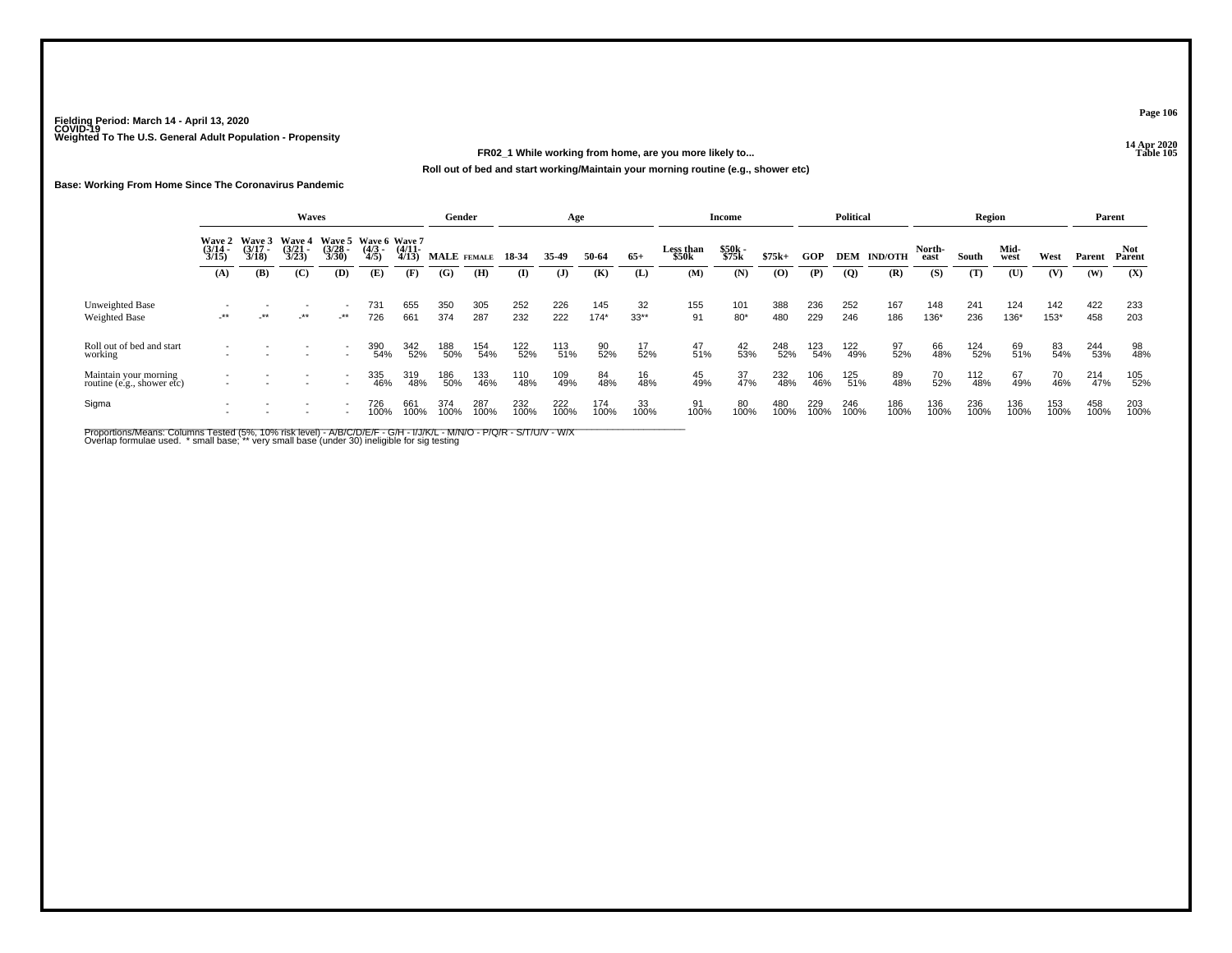# **14 Apr 2020 FR02\_2 While working from home, are you more likely to...Get properly dressed/Wear PJs/sweatpants**

## **Base: Working From Home Since The Coronavirus Pandemic**

|                                  |                                        |                                 | <b>Waves</b>                           |                                               |                    |                       | Gender      |             |             | Age          |               |                    |                    | Income         |             |             | <b>Political</b> |                    |                | Region      |               |               | Parent      |               |
|----------------------------------|----------------------------------------|---------------------------------|----------------------------------------|-----------------------------------------------|--------------------|-----------------------|-------------|-------------|-------------|--------------|---------------|--------------------|--------------------|----------------|-------------|-------------|------------------|--------------------|----------------|-------------|---------------|---------------|-------------|---------------|
|                                  | <b>Wave 2</b><br>$\frac{(3/14)}{3/15}$ | Wave 3<br>$\frac{(3/17)}{3/18}$ | <b>Wave 4</b><br>$\frac{(3/21)}{3/23}$ | Wave 5 Wave 6 Wave 7<br>$\frac{(3/28)}{3/30}$ | $\binom{4/3}{4/5}$ | $\frac{(4/11)}{4/13}$ | MALE FEMALE |             | 18-34       | 35.49        | 50-64         | $65+$              | Less than<br>\$50k | \$50k<br>\$75k | $$75k+$     | GOP         |                  | <b>DEM IND/OTH</b> | North-<br>east | South       | Mid-<br>west  | West          | Parent      | Not<br>Parent |
|                                  | (A)                                    | (B)                             | (C)                                    | (D)                                           | (E)                | (F)                   | (G)         | (H)         | (I)         | $\mathbf{J}$ | (K)           | (L)                | (M)                | (N)            | (0)         | (P)         | $\overline{Q}$   | (R)                | (S)            | (T)         | (U)           | (V)           | (W)         | (X)           |
| Unweighted Base<br>Weighted Base | $-***$                                 | $\rightarrow$                   | $-***$                                 | $-***$                                        | 731<br>726         | 655<br>661            | 350<br>374  | 305<br>287  | 252<br>232  | 226<br>222   | 145<br>$174*$ | 32<br>$33**$       | 155<br>91          | 101<br>$80*$   | 388<br>480  | 236<br>229  | 252<br>246       | 167<br>186         | 148<br>$136*$  | 241<br>236  | 124<br>$136*$ | 142<br>$153*$ | 422<br>458  | 233<br>203    |
| Get properly dressed             |                                        |                                 |                                        |                                               | 370<br>51%         | 338<br>51%            | 200<br>54%  | 138<br>48%  | 114<br>49%  | 106<br>48%   | 101<br>58%    | 17<br>52%          | 55<br>60%          | 42<br>52%      | 235<br>49%  | 130<br>57%  | 123<br>50%       | 85<br>46%          | 62<br>46%      | 119<br>51%  | 77<br>57%     | 80<br>52%     | 236<br>51%  | 102<br>50%    |
| Wear PJs/sweatpants              |                                        |                                 |                                        | $\overline{\phantom{a}}$                      | 356<br>49%         | 323<br>49%            | 174<br>46%  | 149<br>52%  | 118<br>51%  | 116<br>52%   | 73<br>42%     | 16<br>48%          | 37<br>40%          | 38<br>48%      | 245<br>51%  | 99<br>43%   | 123<br>50%       | 101<br>54%         | 74<br>54%      | 117<br>49%  | 59<br>43%     | 73<br>48%     | 222<br>49%  | 101<br>50%    |
| Sigma                            |                                        |                                 |                                        |                                               | 726<br>100%        | 661<br>100%           | 374<br>100% | 287<br>100% | 232<br>100% | 222<br>100%  | 174<br>100%   | $\frac{33}{100\%}$ | 91<br>100%         | 80<br>100%     | 480<br>100% | 229<br>100% | 246<br>100%      | 186<br>100%        | 136<br>100%    | 236<br>100% | 136<br>100%   | 153<br>100%   | 458<br>100% | 203<br>100%   |

Proportions/Means: Columns Tested (5%, 10% risk level) - A/B/C/D/E/F - G/H - I/J/K/L - M/N/O - P/Q/R - S/T/U/V - W/X<br>Overlap formulae used. \*small base; \* very small base (under 30) ineligible for sig testing

**Page 107**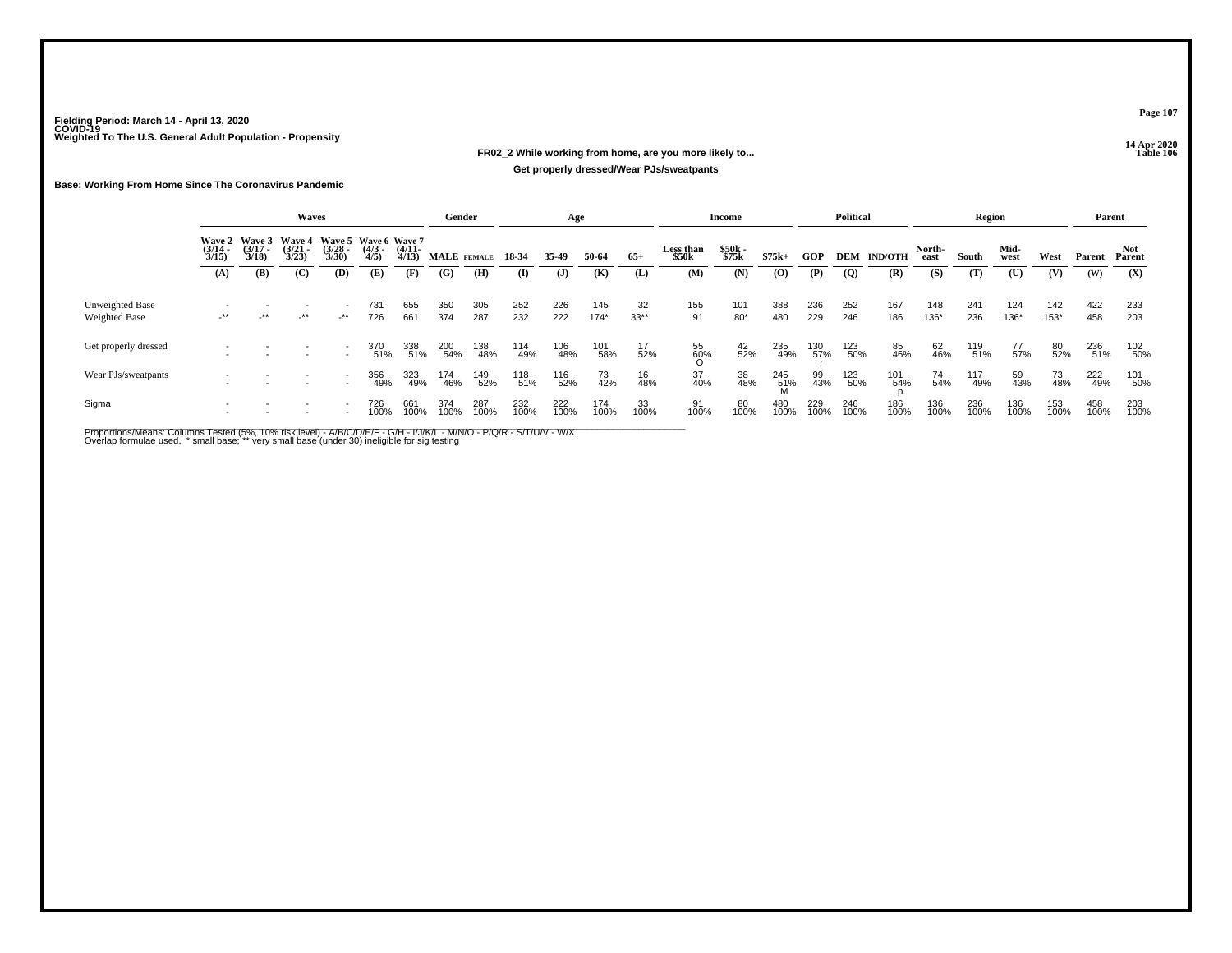# **14 Apr 2020 FR02\_3 While working from home, are you more likely to...Take a shower daily/Skip a couple of days of showering**

## **Base: Working From Home Since The Coronavirus Pandemic**

|                                       |                                        |                                        | Waves                                  |                                                      |                    |                       | Gender      |             |             | Age          |               |                   |                    | <b>Income</b>  |             |             | <b>Political</b> |                    |                | Region      |                |               | Parent      |               |
|---------------------------------------|----------------------------------------|----------------------------------------|----------------------------------------|------------------------------------------------------|--------------------|-----------------------|-------------|-------------|-------------|--------------|---------------|-------------------|--------------------|----------------|-------------|-------------|------------------|--------------------|----------------|-------------|----------------|---------------|-------------|---------------|
|                                       | <b>Wave 2</b><br>$\frac{(3/14)}{3/15}$ | <b>Wave 3</b><br>$\frac{(3/17)}{3/18}$ | <b>Wave 4</b><br>$\frac{(3/21)}{3/23}$ | Wave 5 Wave 6 Wave 7<br>$\frac{(3/28)}{3/30}$        | $\binom{4/3}{4/5}$ | $\frac{(4/11)}{4/13}$ | MALE FEMALE |             | 18-34       | 35-49        | 50-64         | $65+$             | Less than<br>\$50k | \$50k<br>\$75k | $$75k+$     | <b>GOP</b>  |                  | <b>DEM IND/OTH</b> | North-<br>east | South       | Mid-<br>west   | West          | Parent      | Not<br>Parent |
|                                       | (A)                                    | (B)                                    | $\mathbf C$                            | (D)                                                  | (E)                | (F)                   | (G)         | (H)         | $\bf(I)$    | ( <b>J</b> ) | (K)           | (L)               | (M)                | (N)            | $\bf{(0)}$  | (P)         | $\overline{Q}$   | (R)                | (S)            | (T)         | $(\mathbf{U})$ | (V)           | (W)         | (X)           |
| Unweighted Base<br>Weighted Base      | $-***$                                 | $-***$                                 | $-***$                                 | $\overline{\phantom{a}}$<br>$-***$                   | 731<br>726         | 655<br>661            | 350<br>374  | 305<br>287  | 252<br>232  | 226<br>222   | 145<br>$174*$ | 32<br>$33**$      | 155<br>91          | 101<br>$80*$   | 388<br>480  | 236<br>229  | 252<br>246       | 167<br>186         | 148<br>136*    | 241<br>236  | 124<br>136*    | 142<br>$153*$ | 422<br>458  | 233<br>203    |
| Take a shower daily                   |                                        |                                        | $\overline{\phantom{a}}$               | $\overline{\phantom{a}}$<br>$\sim$                   | 361<br>50%         | 339<br>51%            | 188<br>50%  | 151<br>53%  | 120<br>52%  | 107<br>48%   | 92<br>53%     | 20 <sub>62%</sub> | 52<br>56%          | $^{41}_{51\%}$ | 245<br>51%  | 115<br>50%  | 130<br>53%       | 95<br>51%          | 69<br>51%      | 119<br>50%  | 72<br>53%      | 79<br>52%     | 240<br>52%  | 100<br>49%    |
| Skip a couple of days of<br>showering |                                        |                                        |                                        | $\overline{\phantom{a}}$<br>$\overline{\phantom{a}}$ | 364<br>50%         | 322<br>49%            | 186<br>50%  | 136<br>47%  | 112<br>48%  | 115<br>52%   | 82<br>47%     | 12<br>38%         | 40<br>44%          | 39<br>49%      | 236<br>49%  | 114<br>50%  | 117<br>47%       | 91<br>49%          | 67<br>49%      | 117<br>50%  | 64<br>47%      | 74<br>48%     | 218<br>48%  | 104<br>51%    |
| Sigma                                 |                                        |                                        |                                        | $\overline{\phantom{a}}$<br>$\overline{\phantom{a}}$ | 726<br>100%        | 661<br>100%           | 374<br>100% | 287<br>100% | 232<br>100% | 222<br>100%  | 174<br>100%   | 33<br>100%        | 91<br>100%         | 80<br>100%     | 480<br>100% | 229<br>100% | 246<br>100%      | 186<br>100%        | 136<br>100%    | 236<br>100% | 136<br>100%    | 153<br>100%   | 458<br>100% | 203<br>100%   |

Proportions/Means: Columns Tested (5%, 10% risk level) - A/B/C/D/E/F - G/H - I/J/K/L - M/N/O - P/Q/R - S/T/U/V - W/X<br>Overlap formulae used. \*small base; \* very small base (under 30) ineligible for sig testing

**Page 108**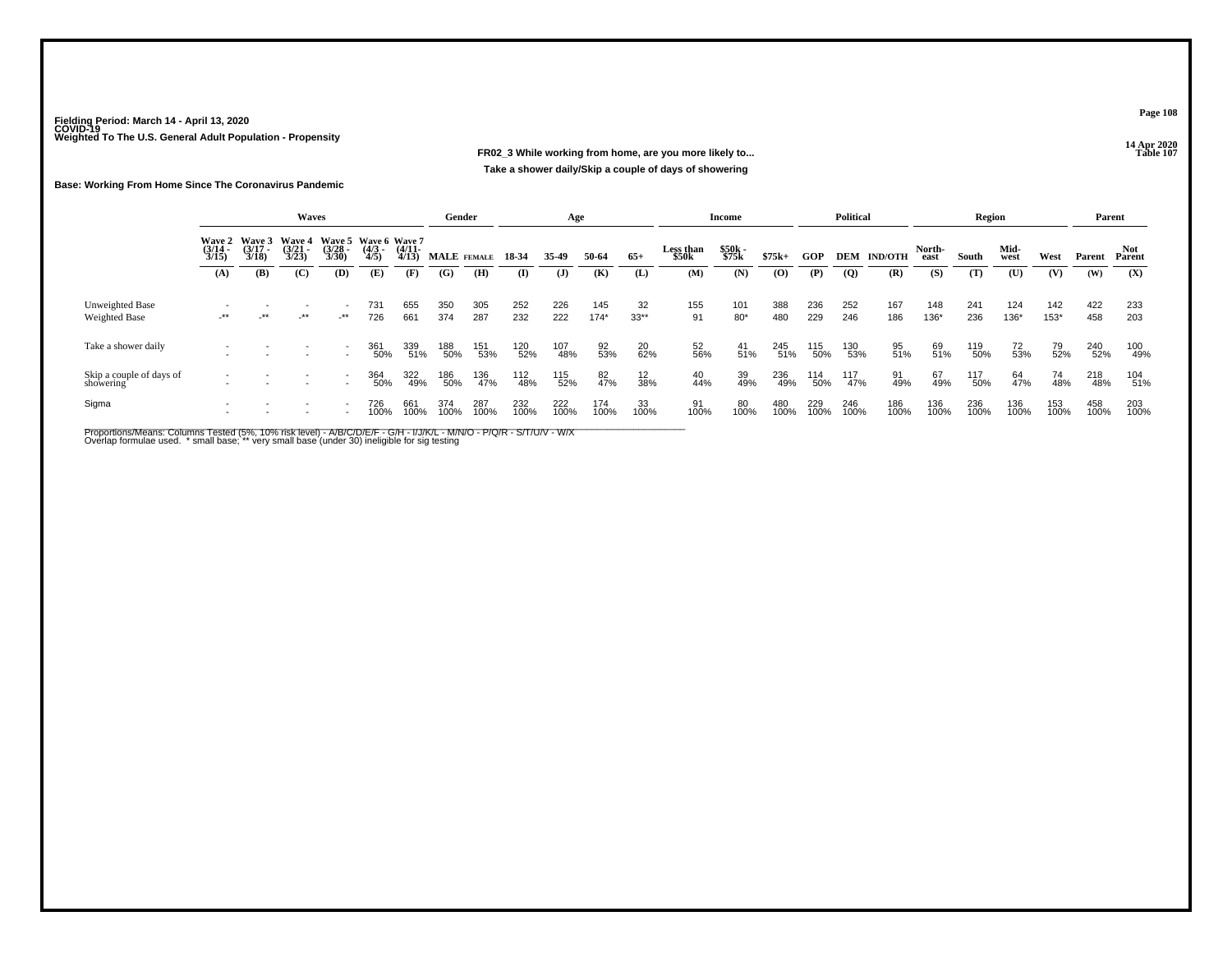### **14 Apr 2020 FR02\_4 While working from home, are you more likely to...Work more/Work less**

#### **Base: Working From Home Since The Coronavirus Pandemic**

|                                  |                                 |                                 | <b>Waves</b>          |                                                      |                     |             | Gender                            |             |             | Age          |               |              |                    | Income         |             |             | <b>Political</b> |                    |                | <b>Region</b> |               |               | Parent      |                      |
|----------------------------------|---------------------------------|---------------------------------|-----------------------|------------------------------------------------------|---------------------|-------------|-----------------------------------|-------------|-------------|--------------|---------------|--------------|--------------------|----------------|-------------|-------------|------------------|--------------------|----------------|---------------|---------------|---------------|-------------|----------------------|
|                                  | <b>Wave 2</b><br>(3/14<br>3/15) | Wave 3<br>$\frac{(3/17)}{3/18}$ | $\frac{(3/21)}{3/23}$ | Wave 4 Wave 5 Wave 6 Wave 7<br>$\frac{(3/28)}{3/30}$ | $\frac{(4/3)}{4/5}$ |             | $\frac{(4/11)}{4/13}$ MALE FEMALE |             | 18-34       | 35.49        | 50-64         | $65+$        | Less than<br>\$50k | \$50k<br>\$75k | $$75k+$     | GOP         |                  | <b>DEM IND/OTH</b> | North-<br>east | South         | Mid-<br>west  | West          | Parent      | <b>Not</b><br>Parent |
|                                  | (A)                             | (B)                             | (C)                   | (D)                                                  | (E)                 | (F)         | (G)                               | (H)         | (I)         | $\mathbf{J}$ | (K)           | (L)          | (M)                | (N)            | $\bf{(0)}$  | (P)         | $\overline{Q}$   | (R)                | (S)            | (T)           | (U)           | (V)           | (W)         | (X)                  |
| Unweighted Base<br>Weighted Base | $-***$                          | $-***$                          | $-***$                | $\overline{\phantom{a}}$<br>$-***$                   | 731<br>726          | 655<br>661  | 350<br>374                        | 305<br>287  | 252<br>232  | 226<br>222   | 145<br>$174*$ | 32<br>$33**$ | 155<br>91          | 101<br>$80*$   | 388<br>480  | 236<br>229  | 252<br>246       | 167<br>186         | 148<br>$136*$  | 241<br>236    | 124<br>$136*$ | 142<br>$153*$ | 422<br>458  | 233<br>203           |
| Work more                        |                                 |                                 |                       |                                                      | 408<br>56%          | 352<br>53%  | 191<br>51%                        | 161<br>56%  | 119<br>51%  | 118<br>53%   | 100<br>57%    | 16<br>48%    | 51<br>56%          | $^{41}_{51\%}$ | 257<br>54%  | 123<br>54%  | 125<br>51%       | 105<br>57%         | 68<br>50%      | 130<br>55%    | 79<br>58%     | 75<br>49%     | 248<br>54%  | 104<br>51%           |
| Work less                        |                                 |                                 |                       | $\overline{\phantom{a}}$<br>$\sim$                   | 318<br>44%          | 309<br>47%  | 183<br>49%                        | 125<br>44%  | 113<br>49%  | 105<br>47%   | 74<br>43%     | 17<br>52%    | 40<br>44%          | 39<br>49%      | 223<br>46%  | 106<br>46%  | 122<br>49%       | 81<br>43%          | 68<br>50%      | 106<br>45%    | 57<br>42%     | 78<br>51%     | 209<br>46%  | 99<br>49%            |
| Sigma                            |                                 |                                 |                       | $\overline{\phantom{a}}$                             | 726<br>100%         | 661<br>100% | 374<br>100%                       | 287<br>100% | 232<br>100% | 222<br>100%  | 174<br>100%   | 33<br>100%   | 91<br>100%         | 80<br>100%     | 480<br>100% | 229<br>100% | 246<br>100%      | 186<br>100%        | 136<br>100%    | 236<br>100%   | 136<br>100%   | 153<br>100%   | 458<br>100% | 203<br>100%          |

Proportions/Means: Columns Tested (5%, 10% risk level) - A/B/C/D/E/F - G/H - I/J/K/L - M/N/O - P/Q/R - S/T/U/V - W/X<br>Overlap formulae used. \*small base; \* very small base (under 30) ineligible for sig testing

**Page 109**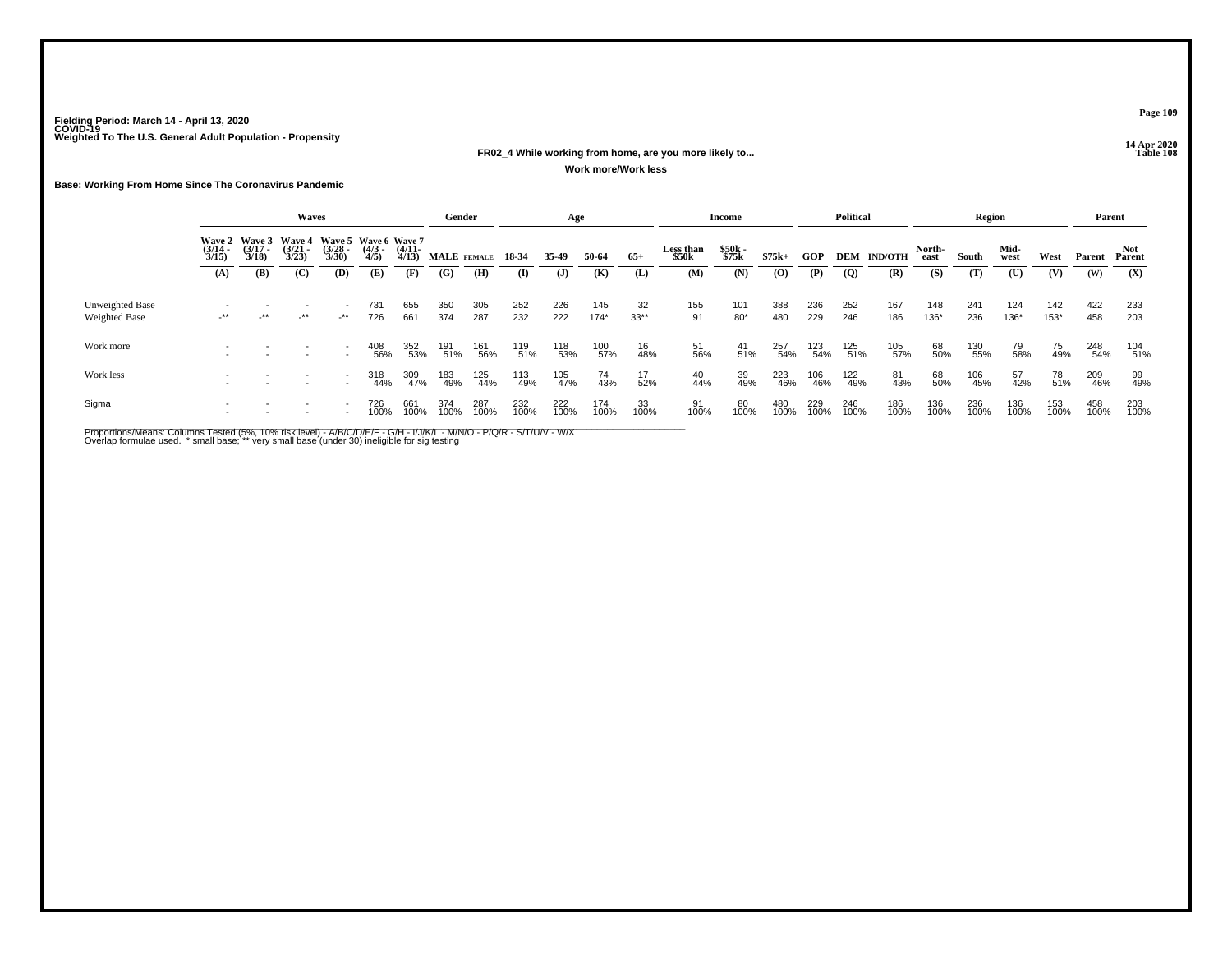### **14 Apr 2020 FR02\_5 While working from home, are you more likely to...Maintain clear time boundaries (e.g., 9-5)/Work anytime that is needed**

#### **Base: Working From Home Since The Coronavirus Pandemic**

|                                               | <b>Waves</b><br>Wave 5 Wave 6 Wave 7 |                                 |                                        |                                 |                     |                       | Gender      |             |             | Age         |               |              |                           | Income         |             |                               | <b>Political</b> |                    |                | Region      |               |               |             | Parent        |
|-----------------------------------------------|--------------------------------------|---------------------------------|----------------------------------------|---------------------------------|---------------------|-----------------------|-------------|-------------|-------------|-------------|---------------|--------------|---------------------------|----------------|-------------|-------------------------------|------------------|--------------------|----------------|-------------|---------------|---------------|-------------|---------------|
|                                               | Wave 2<br>$\frac{(3/14)}{3/15}$      | Wave 3<br>$\frac{(3/17)}{3/18}$ | <b>Wave 4</b><br>$\frac{(3/21)}{3/23}$ | $\frac{(3/28)}{3/30}$           | $\frac{(4/3)}{4/5}$ | $\frac{(4/11)}{4/13}$ | MALE FEMALE |             | 18-34       | 35.49       | 50-64         | $65+$        | <b>Less than</b><br>\$50k | \$50k<br>\$75k | $$75k+$     | <b>GOP</b>                    |                  | <b>DEM IND/OTH</b> | North-<br>east | South       | Mid-<br>west  | West          | Parent      | Not<br>Parent |
|                                               | (A)                                  | (B)                             | (C)                                    | (D)                             | (E)                 | (F)                   | (G)         | (H)         | $\bf{I}$    | (J)         | (K)           | (L)          | (M)                       | (N)            | $\bf{(0)}$  | $(\mathbf{P})$                | $\overline{Q}$   | (R)                | (S)            | (T)         | (U)           | (V)           | (W)         | (X)           |
| Unweighted Base<br>Weighted Base              | $-***$                               | $\cdot$ **                      | _**                                    | $\overline{\phantom{a}}$<br>_** | 731<br>726          | 655<br>661            | 350<br>374  | 305<br>287  | 252<br>232  | 226<br>222  | 145<br>$174*$ | 32<br>$33**$ | 155<br>91                 | 101<br>$80*$   | 388<br>480  | 236<br>229                    | 252<br>246       | 167<br>186         | 148<br>136*    | 241<br>236  | 124<br>$136*$ | 142<br>$153*$ | 422<br>458  | 233<br>203    |
| Maintain clear time<br>boundaries (e.g., 9-5) |                                      |                                 |                                        |                                 | 371<br>51%          | 371<br>56%            | 216<br>58%  | 155<br>54%  | 127<br>54%  | 120<br>54%  | 102<br>59%    | 22<br>66%    | 45<br>49%                 | 43<br>54%      | 281<br>58%  | <sup>122</sup> <sub>53%</sub> | 147<br>60%       | 102<br>55%         | 80<br>59%      | 134<br>57%  | 68<br>50%     | 88<br>58%     | 269<br>59%  | 102<br>50%    |
| Work anytime that is<br>needed                |                                      |                                 |                                        | $\sim$<br>$\sim$                | 355<br>49%          | 290<br>44%            | 159<br>42%  | 132<br>46%  | 106<br>46%  | 102<br>46%  | 72<br>41%     | 11<br>34%    | 47<br>51%                 | 37<br>46%      | 200<br>42%  | 107<br>47%                    | 99<br>40%        | 84<br>45%          | 56<br>41%      | 102<br>43%  | 68<br>50%     | 65<br>42%     | 189<br>41%  | 101<br>50%    |
| Sigma                                         |                                      |                                 |                                        | $\overline{\phantom{a}}$        | 726<br>100%         | 661<br>100%           | 374<br>100% | 287<br>100% | 232<br>100% | 222<br>100% | 174<br>100%   | 33<br>100%   | 91<br>100%                | 80<br>100%     | 480<br>100% | 229<br>100%                   | 246<br>100%      | 186<br>100%        | 136<br>100%    | 236<br>100% | 136<br>100%   | 153<br>100%   | 458<br>100% | 203<br>100%   |

Proportions/Means: Columns Tested (5%, 10% risk level) - A/B/C/D/E/F - G/H - I/J/K/L - M/N/O - P/Q/R - S/T/U/V - W/X<br>Overlap formulae used. \*small base; \* very small base (under 30) ineligible for sig testing

**Page 110**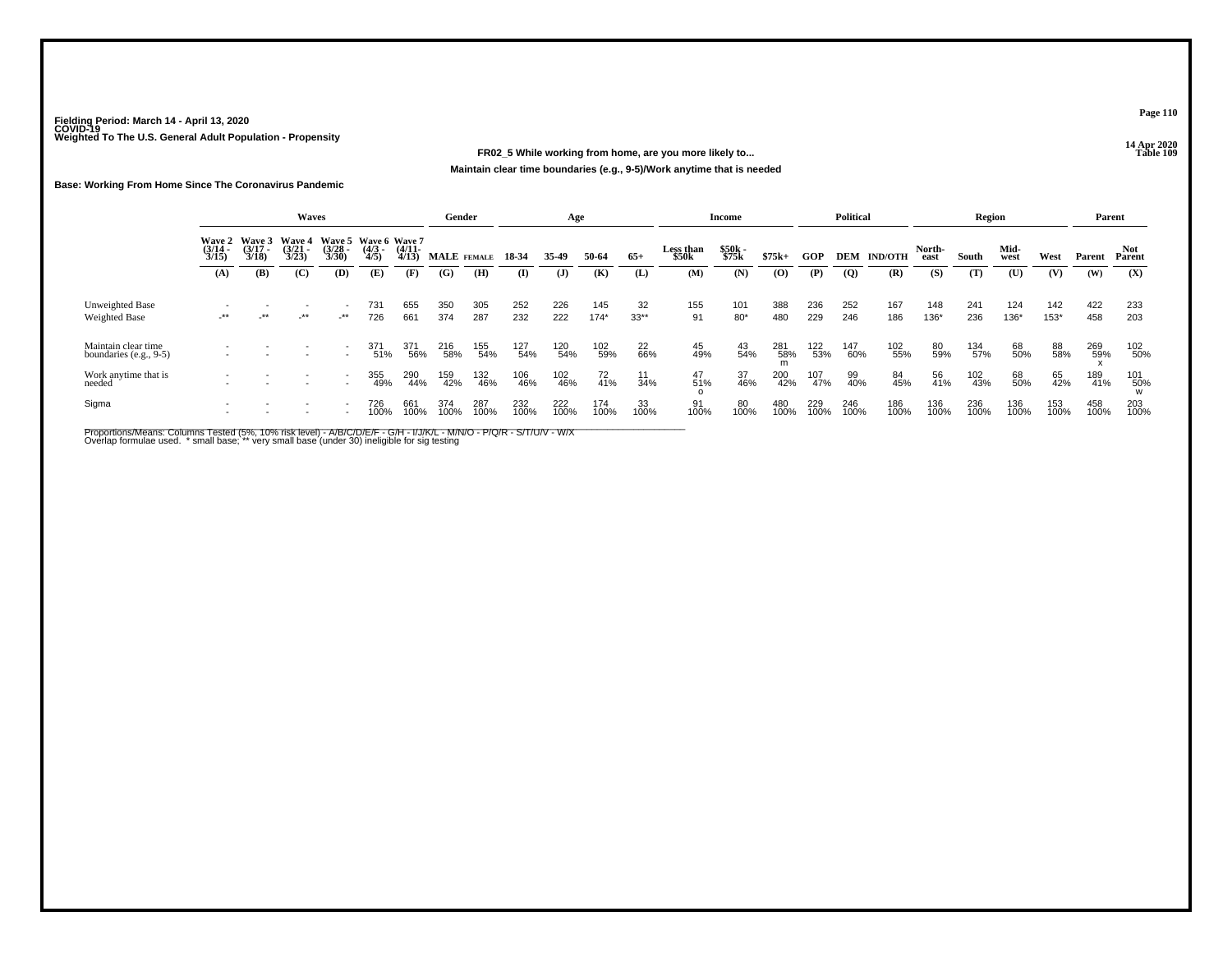#### **14 Apr 2020 FR03 Are you a parent who is now staying at home with your child(ren)?Table 110**

**Base: Parent**

|                                         |                                        |                           | Waves                              |                                  |                                                                 |                     | Gender          |             |                  | Age              |             |                   |                    | Income                          |                  |                 | <b>Political</b> |                |                  | <b>Region</b> |              |             |              | Parent        |
|-----------------------------------------|----------------------------------------|---------------------------|------------------------------------|----------------------------------|-----------------------------------------------------------------|---------------------|-----------------|-------------|------------------|------------------|-------------|-------------------|--------------------|---------------------------------|------------------|-----------------|------------------|----------------|------------------|---------------|--------------|-------------|--------------|---------------|
|                                         | <b>Wave 2</b><br>$\frac{(3714)}{3/15}$ | Waye 3<br>(3/17 -<br>3/18 | <b>Wave 4</b><br>$(3/21 -$<br>3/23 |                                  | Wave 5 Wave 6 Wave 7<br>(3/28 - (4/3 - (4/11 - 3/30) 4/5) 4/13) |                     | MALE FEMALE     |             | 18-34            | 35-49            | 50-64       | $65+$             | Less than<br>\$50k | \$50k<br>\$75k                  | $$75k+$          | GOP             | DEM              | <b>IND/OTH</b> | North-<br>east   | South         | Mid-<br>west | West        | Parent       | Not<br>Parent |
|                                         | (A)                                    | (B)                       | (C)                                | (D)                              | (E)                                                             | (F)                 | (G)             | (H)         | $\mathbf{I}$     | $\mathbf{J}$     | (K)         | (L)               | (M)                | (N)                             | (O)              | (P)             | $\overline{Q}$   | (R)            | (S)              | (T)           | (U)          | (V)         | (W)          | (X)           |
| Unweighted Base<br><b>Weighted Base</b> | $-***$                                 | $+$ **                    | $-***$                             | $\overline{\phantom{a}}$<br>$**$ | 1109<br>1098                                                    | 1099<br>1153        | 470<br>533      | 629<br>620  | 244<br>230       | 364<br>348       | 292<br>324  | 199<br>251        | 411<br>298         | 184<br>186                      | 487<br>653       | 426<br>428      | 361<br>398       | 312<br>327     | 207<br>211       | 429<br>441    | 229<br>235   | 234<br>266  | 1099<br>1153 | $-***$        |
| Yes                                     |                                        |                           |                                    |                                  | 641<br>5 <u>8</u> %                                             | 602<br>52%          | 306<br>57%<br>H | 296<br>48%  | 173<br>75%<br>KL | 269<br>77%<br>KL | 131<br>40%  | 29<br>12%         | 129<br>43%         | 86<br>46%                       | 379<br>58%<br>MN | 208<br>49%      | 236<br>59%<br>PR | 159<br>48%     | 133<br>63%<br>Tu | 201<br>46%    | 125<br>53%   | 143<br>54%  | 602<br>52%   |               |
| No                                      |                                        |                           |                                    |                                  | 457<br>42%                                                      | 551<br>4 <u>8</u> % | 227<br>43%      | 324<br>52%  | 57<br>25%        | 78<br>23%        | 193<br>60%  | 222<br>88%<br>IJK | 169<br>57%<br>O    | $^{100}_{\substack{54\% \\ 0}}$ | 274<br>42%       | $^{221}_{51\%}$ | 162<br>41%       | 169<br>52%     | 78<br>37%        | 240<br>54%    | 110<br>47%   | 123<br>46%  | 551<br>48%   |               |
| Sigma                                   |                                        |                           |                                    |                                  | 1098<br>100%                                                    | 153<br>100%         | 533<br>100%     | 620<br>100% | 230<br>100%      | 348<br>100%      | 324<br>100% | 251<br>100%       | 298<br>100%        | 186<br>100%                     | 653<br>100%      | 428<br>100%     | 398<br>100%      | 327<br>100%    | 211<br>100%      | 441<br>100%   | 235<br>100%  | 266<br>100% | 1153<br>100% |               |

Proportions/Means: Columns Tested (5%, 10% risk level) - A/B/C/D/E/F - G/H - I/J/K/L - M/N/O - P/Q/R - S/T/U/V - W/X<br>Overlap formulae used. \*\* very small base (under 30) ineligible for sig testing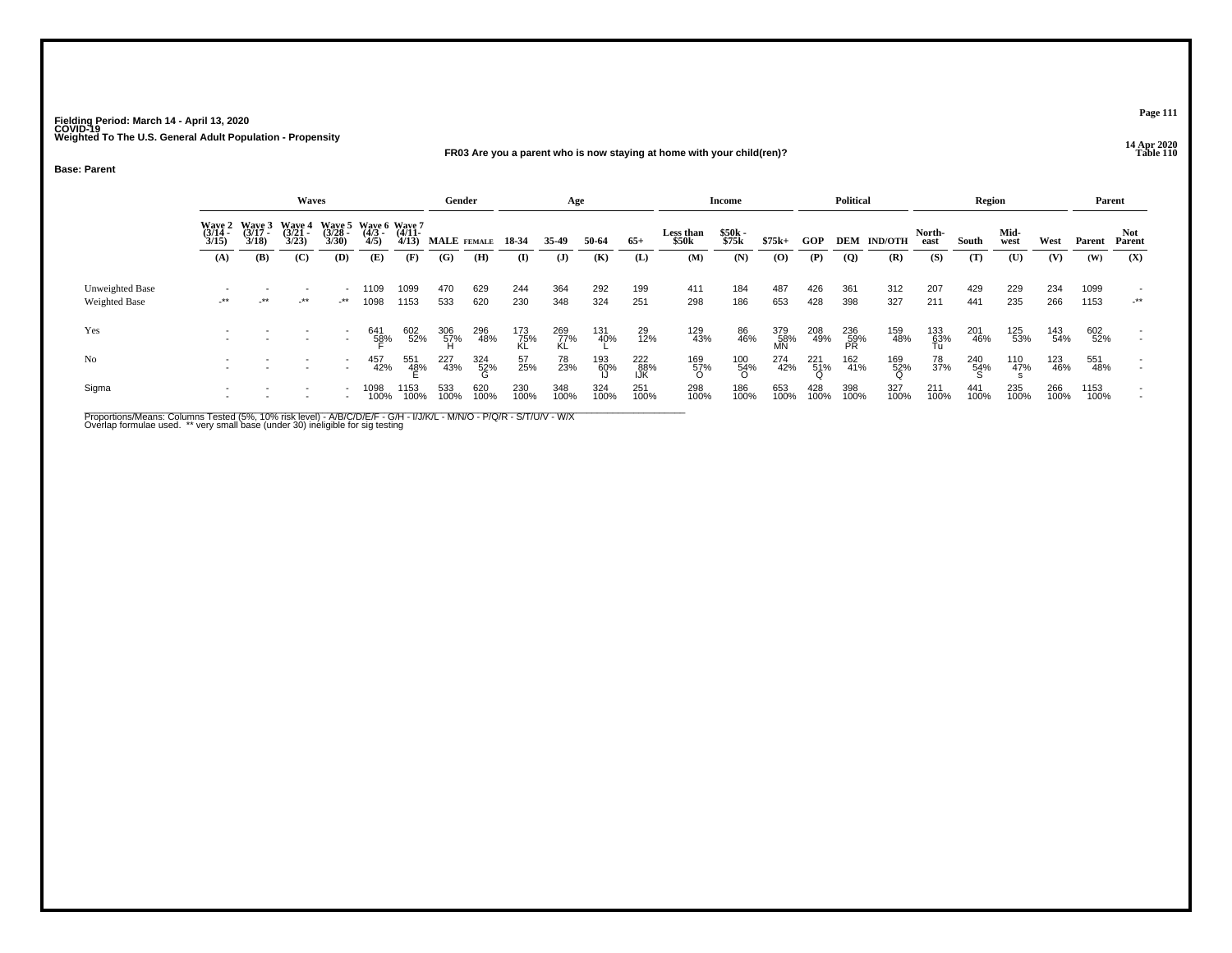**14 Apr 2020 FR04 As a parent, have you experienced any of the following since the stay-home orders have gone into effect?Summary Of Yes**

**Base: Parent**

|                                                                                           |                                        |                               | Waves                                           |                        |                                  |                   | Gender             |                               |                                | Age                     |            |                       |                           | Income         |                         |            | <b>Political</b>        |                |                       | <b>Region</b>              |              |                 | Parent       |                      |
|-------------------------------------------------------------------------------------------|----------------------------------------|-------------------------------|-------------------------------------------------|------------------------|----------------------------------|-------------------|--------------------|-------------------------------|--------------------------------|-------------------------|------------|-----------------------|---------------------------|----------------|-------------------------|------------|-------------------------|----------------|-----------------------|----------------------------|--------------|-----------------|--------------|----------------------|
|                                                                                           | <b>Wave 2</b><br>$\frac{(3/14)}{3/15}$ | <b>Wave 3</b><br>3/17<br>3/18 | <b>Wave 4</b><br>$\frac{3}{2}$<br>$\frac{3}{2}$ | Wave 5<br>3/28<br>3/30 | Wave 6 Wave 7<br>$(4/3 -$<br>4/5 | $(4/11 -$<br>4/13 | <b>MALE</b> FEMALE |                               | 18-34                          | 35.49                   | 50-64      | $65+$                 | <b>Less than</b><br>\$50k | \$50k<br>\$75k | $$75k+$                 | GOP        | <b>DEM</b>              | <b>IND/OTH</b> | North-<br>east        | South                      | Mid-<br>west | West            | Parent       | <b>Not</b><br>Parent |
|                                                                                           | (A)                                    | (B)                           | (C)                                             | (D)                    | (E)                              | (F)               | (G)                | (H)                           | (I)                            | (J)                     | (K)        | (L)                   | (M)                       | (N)            | (0)                     | (P)        | $\overline{Q}$          | (R)            | (S)                   | (T)                        | (U)          | (V)             | (W)          | (X)                  |
| Unweighted Base<br><b>Weighted Base</b>                                                   | $+ +$                                  | **                            | $-***$                                          | $\cdot^{\star\star}$   | 109<br>1098                      | 1099<br>1153      | 470<br>533         | 629<br>620                    | 244<br>230                     | 364<br>348              | 292<br>324 | 199<br>251            | 411<br>298                | 184<br>186     | 487<br>653              | 426<br>428 | 361<br>398              | 312<br>327     | 207<br>211            | 429<br>441                 | 229<br>235   | 234<br>266      | 1099<br>1153 | $-***$               |
| Giving in to more screen<br>time (e.g., movies,<br>YouTube, Netflix) to<br>preoccupy kids |                                        |                               |                                                 |                        | 593<br>54%                       | 574<br>50%        | 288<br>54%         | 286<br>46%                    | 173<br>75%                     | 249<br>72%<br>KL        | 109<br>34% | 43<br>17%             | 125<br>42%                | 80<br>43%      | 361<br>55%<br>MN        | 185<br>43% | 241<br>61%<br>PR.       | 149<br>45%     | 123<br>58%<br>Uv      | 224<br>51%                 | 99<br>42%    | 128<br>48%      | 574<br>50%   |                      |
| Relying on more<br>treats/snacks to keep my<br>kids happy                                 |                                        |                               |                                                 |                        | 474<br>43%                       | 444<br>39%        | 220<br>41%         | <sup>224</sup> <sub>36%</sub> | 159<br>69%<br>JKL              | 184<br>53%<br><b>KL</b> | 75<br>23%  | 28<br>11%             | 101<br>34%                | 63<br>34%      | 275<br>42%              | 148<br>35% | 186<br>47%<br><b>PR</b> | 111<br>34%     | 99<br>47%<br>UV       | 171<br>39%                 | 82<br>35%    | 93<br>35%       | 444<br>39%   |                      |
| Kids making cameos on<br>video or conference calls                                        |                                        |                               |                                                 |                        | 386<br>35%                       | 381<br>33%        | 199<br>37%         | 182<br>29%                    | 109<br>47%                     | 174<br><br>KL<br>KL     | 68<br>21%  | 31<br>12%             | 62<br>21%                 | 52<br>28%      | 264<br>40%<br>MÑ        | 132<br>31% | 164<br>$\frac{41}{PR}$  | 85<br>26%      | 91<br>43%<br>TÚŸ      | 144<br>33%<br>$\mathbf{H}$ | 58<br>25%    | 87<br>33%       | 381<br>33%   |                      |
| 'Mommy/Daddy' time out-<br>walking away from kids to<br>get a break                       |                                        |                               |                                                 |                        | 339<br>31%                       | 352<br>31%        | 182<br>34%         | 170<br>27%                    | 124<br>54%<br>KL               | 160<br>46%<br>KĽ        | 50<br>16%  | $^{18}_{7\%}$         | 74<br>25%                 | 39<br>21%      | 234<br>36%<br><b>MN</b> | 124<br>29% | 148<br>37%<br>pR        | 80<br>24%      | 76<br>36%             | 121<br>27%                 | 64<br>27%    | 91<br>34%       | 352<br>31%   |                      |
| Buying more toys, books<br>or games to preoccupy kids                                     |                                        |                               |                                                 |                        | 346<br>32%                       | 349<br>30%        | 172<br>32%         | 177<br>29%                    | 132 <sub>%</sub><br><b>JKL</b> | 142<br>41%<br>KL        | 51<br>16%  | 24<br>$\frac{1}{0\%}$ | 67<br>22%                 | 49<br>26%      | 231<br>35%<br>Mn        | 124<br>29% | 142<br>36%<br>R         | 84<br>26%      | 81<br>38%<br>TU       | 116<br>26%                 | 59<br>25%    | 93<br>35%<br>tu | 349<br>30%   |                      |
| Frustration with online<br>schooling systems                                              |                                        |                               |                                                 |                        | 345<br>31%                       | 337<br>29%        | 179<br>34%         | 157<br>25%                    | 122<br>53%<br>iKL              | 151<br>43%<br>ΚĽ        | 44<br>14%  | 19<br>8%              | 68<br>23%                 | 41<br>22%      | 222<br>34%              | 111<br>26% | 134<br>34%              | 92<br>28%      | 83<br>$\frac{39}{10}$ | 113<br>26%                 | 52<br>22%    | 89<br>33%<br>tU | 337<br>29%   |                      |

Proportions/Means: Columns Tested (5%, 10% risk level) - A/B/C/D/E/F - G/H - I/J/K/L - M/N/O - P/Q/R - S/T/U/V - W/X<br>Overlap formulae used. \*\* very small base (under 30) ineligible for sig testing

**Page 112**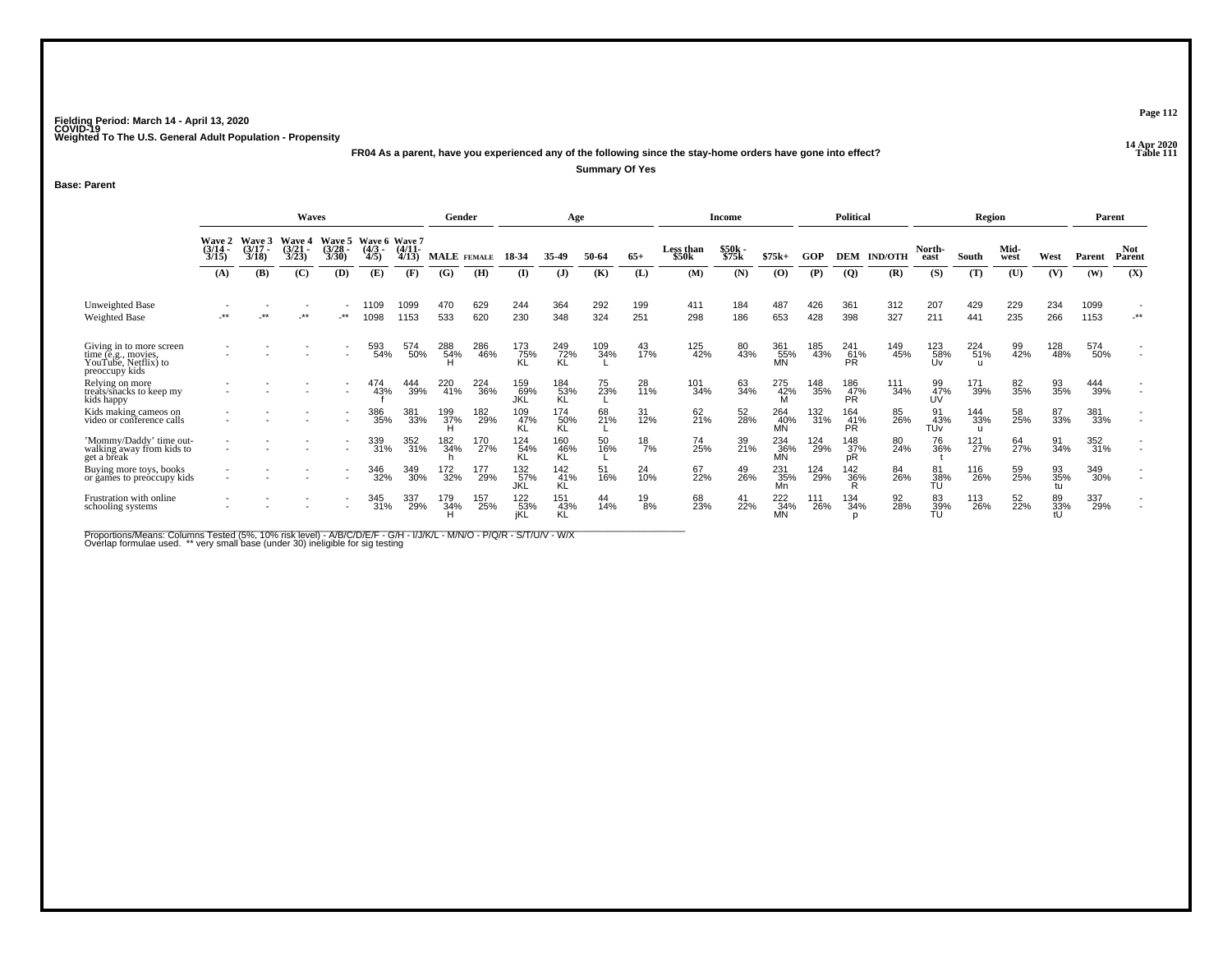**14 Apr 2020 FR04\_1 As a parent, have you experienced any of the following since the stay-home orders have gone into effect?Giving in to more screen time (e.g., movies, YouTube, Netflix) to preoccupy kids**

**Base: Parent**

|                                         |                       |                                               | Waves                 |                       |                                            |                       | Gender            |             |                    | Age             |             |                   |                    | Income         |                  |             | <b>Political</b> |                |                  | Region      |              |             |              | Parent               |
|-----------------------------------------|-----------------------|-----------------------------------------------|-----------------------|-----------------------|--------------------------------------------|-----------------------|-------------------|-------------|--------------------|-----------------|-------------|-------------------|--------------------|----------------|------------------|-------------|------------------|----------------|------------------|-------------|--------------|-------------|--------------|----------------------|
|                                         | $\frac{(3/14)}{3/15}$ | Wave 2 Wave 3 Wave 4<br>$\frac{(3/17)}{3/18}$ | $\frac{(3/21)}{3/23}$ | $\frac{(3/28)}{3/30}$ | Wave 5 Wave 6 Wave 7<br>$\binom{4/3}{4/5}$ | $\frac{(4/11)}{4/13}$ | MALE FEMALE 18-34 |             |                    | 35.49           | 50-64       | $65+$             | Less than<br>\$50k | \$50k<br>\$75k | $$75k+$          | GOP         | DEM              | <b>IND/OTH</b> | North-<br>east   | South       | Mid-<br>west | West        | Parent       | Not<br>Parent        |
|                                         | (A)                   | (B)                                           | (C)                   | (D)                   | (E)                                        | (F)                   | (G)               | (H)         | (I)                | $\mathbf{J}$    | (K)         | (L)               | (M)                | (N)            | $\bf{(0)}$       | (P)         | <b>(Q)</b>       | (R)            | (S)              | (T)         | (U)          | (V)         | (W)          | (X)                  |
| Unweighted Base<br><b>Weighted Base</b> | $-***$                | $-***$                                        | $-***$                | _**                   | 1109<br>1098                               | 1099<br>1153          | 470<br>533        | 629<br>620  | 244<br>230         | 364<br>348      | 292<br>324  | 199<br>251        | 411<br>298         | 184<br>186     | 487<br>653       | 426<br>428  | 361<br>398       | 312<br>327     | 207<br>211       | 429<br>441  | 229<br>235   | 234<br>266  | 1099<br>1153 | $\cdot^{\star\star}$ |
| Yes                                     |                       |                                               |                       |                       | 593<br>54%                                 | 574<br>50%            | 288<br>54%        | 286<br>46%  | $\frac{173}{75\%}$ | $^{249}_{72\%}$ | 109<br>34%  | 43<br>17%         | 125<br>42%         | 80<br>43%      | 361<br>55%<br>MN | 185<br>43%  | 241<br>61%<br>PR | 149<br>45%     | 123<br>58%<br>Uv | 224<br>51%  | 99<br>42%    | 128<br>48%  | 574<br>50%   |                      |
| No                                      |                       |                                               |                       |                       | 505<br>46%                                 | 579<br>50%            | 245<br>46%        | 334<br>54%  | 57<br>25%          | 99<br>28%       | 215<br>66%  | 208<br>83%<br>IJK | 173<br>58%<br>O    | 105<br>57%     | 293<br>45%       | 244<br>57%  | 157<br>39%       | 179<br>55%     | 88<br>42%        | 217<br>49%  | 136<br>58%   | 138<br>52%  | 579<br>50%   |                      |
| Sigma                                   |                       |                                               |                       |                       | 1098<br>100%                               | 1153<br>100%          | 533<br>100%       | 620<br>100% | 230<br>100%        | 348<br>100%     | 324<br>100% | 251<br>100%       | 298<br>100%        | 186<br>100%    | 653<br>100%      | 428<br>100% | 398<br>100%      | 327<br>100%    | 211<br>100%      | 441<br>100% | 235<br>100%  | 266<br>100% | 1153<br>100% |                      |

Proportions/Means: Columns Tested (5%, 10% risk level) - A/B/C/D/E/F - G/H - I/J/K/L - M/N/O - P/Q/R - S/T/U/V - W/X<br>Overlap formulae used. \*\* very small base (under 30) ineligible for sig testing

**Page 113**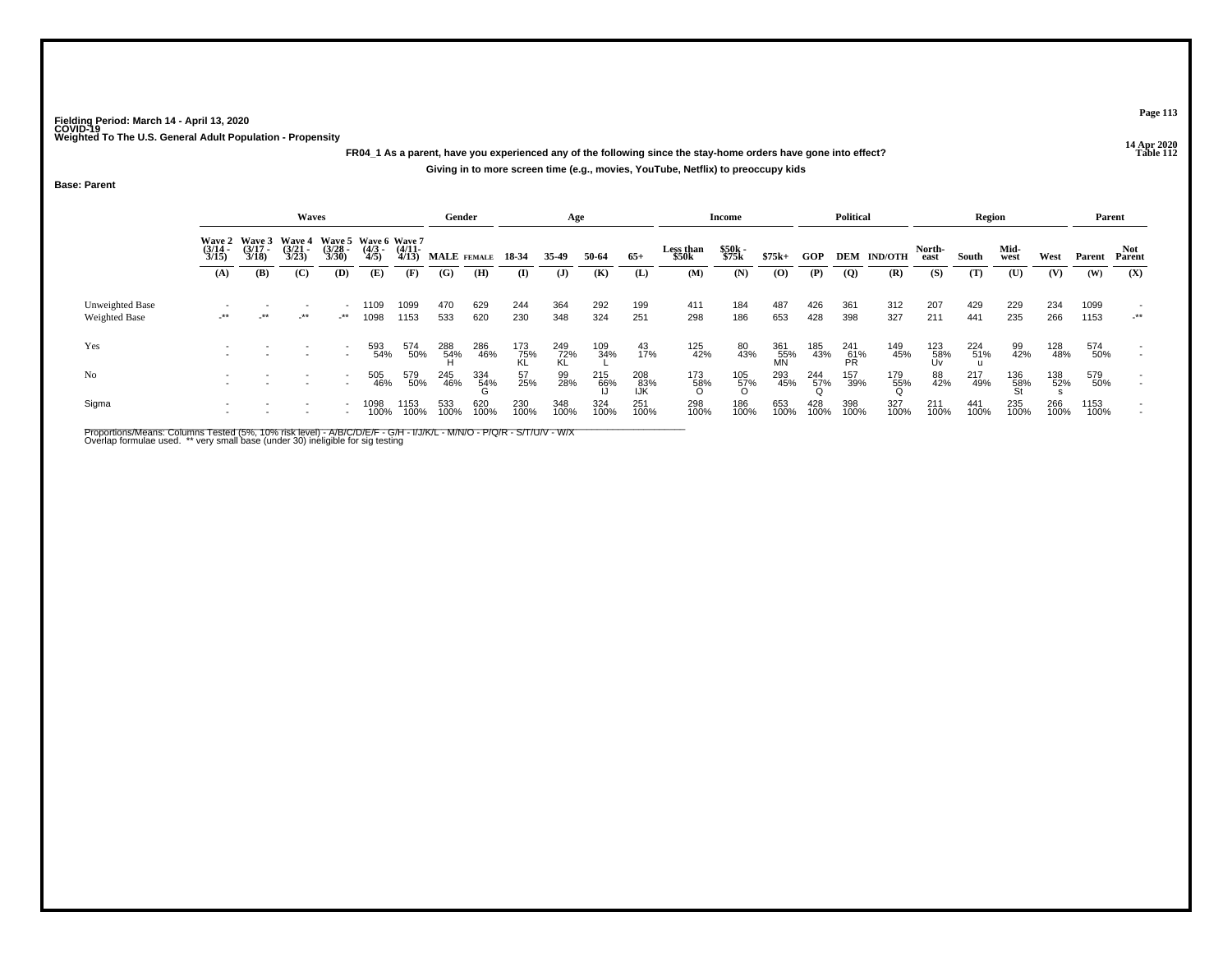### **14 Apr 2020 FR04\_2 As a parent, have you experienced any of the following since the stay-home orders have gone into effect?Relying on more treats/snacks to keep my kids happy**

**Base: Parent**

|                                  |                                                                                                                                                                                                                     |            | <b>Waves</b> |               |              |                   | Gender      |             |                   | Age              |             |                   |                    | Income         |                 |             | <b>Political</b> |                    |                 | Region      |              |             |              | Parent        |
|----------------------------------|---------------------------------------------------------------------------------------------------------------------------------------------------------------------------------------------------------------------|------------|--------------|---------------|--------------|-------------------|-------------|-------------|-------------------|------------------|-------------|-------------------|--------------------|----------------|-----------------|-------------|------------------|--------------------|-----------------|-------------|--------------|-------------|--------------|---------------|
|                                  | Wave 2 Wave 3<br>Wave 5 Wave 6 Wave 7<br><b>Wave 4</b><br>$\frac{(3/17)}{3/18}$<br>$\frac{(3/21)}{3/23}$<br>$\frac{(3/14)}{3/15}$<br>$\frac{(3/28)}{3/30}$<br>$\binom{4/3}{4/5}$<br>(B)<br>(C)<br>(D)<br>(A)<br>(E) |            |              |               |              | $(4/11 -$<br>4/13 | MALE FEMALE |             | 18-34             | 35.49            | 50-64       | $65+$             | Less than<br>\$50k | \$50k<br>\$75k | $$75k+$         | GOP         |                  | <b>DEM IND/OTH</b> | North-<br>east  | South       | Mid-<br>west | West        | Parent       | Not<br>Parent |
|                                  |                                                                                                                                                                                                                     |            |              |               |              | (F)               | (G)         | (H)         | (I)               | $\mathbf{J}$     | (K)         | (L)               | (M)                | (N)            | (O)             | (P)         | (Q)              | (R)                | (S)             | (T)         | (U)          | (V)         | (W)          | (X)           |
| Unweighted Base<br>Weighted Base | $-***$                                                                                                                                                                                                              | $\cdot$ ** | $-***$       | $\rightarrow$ | 1109<br>1098 | 1099<br>1153      | 470<br>533  | 629<br>620  | 244<br>230        | 364<br>348       | 292<br>324  | 199<br>251        | 411<br>298         | 184<br>186     | 487<br>653      | 426<br>428  | 361<br>398       | 312<br>327         | 207<br>211      | 429<br>441  | 229<br>235   | 234<br>266  | 1099<br>1153 | $-***$        |
| Yes                              |                                                                                                                                                                                                                     |            |              |               | 474<br>43%   | 444<br>39%        | 220<br>41%  | 224<br>36%  | 159<br>69%<br>JKL | 184<br>53%<br>KL | 75<br>23%   | 28<br>11%         | 101<br>34%         | 63<br>34%      | 275<br>42%<br>M | 148<br>35%  | 186<br>47%<br>PR | 111<br>34%         | 99<br>47%<br>UV | 171<br>39%  | 82<br>35%    | 93<br>35%   | 444<br>39%   |               |
| No                               | $\overline{\phantom{a}}$                                                                                                                                                                                            |            |              |               | 624<br>57%   | 709<br>61%        | 313<br>59%  | 396<br>64%  | 72<br>31%         | 164<br>47%       | 249<br>77%  | 224<br>89%<br>IJK | 197<br>66%         | 122<br>66%     | 379<br>58%      | 280<br>65%  | 212<br>53%       | 217<br>66%         | 112<br>53%      | 271<br>61%  | 153<br>65%   | 174<br>65%  | 709<br>61%   |               |
| Sigma                            |                                                                                                                                                                                                                     |            |              |               | 1098         | 153<br>100%       | 533<br>100% | 620<br>100% | 230<br>100%       | 348<br>100%      | 324<br>100% | 251<br>100%       | 298<br>100%        | 186<br>100%    | 653<br>100%     | 428<br>100% | 398<br>100%      | 327<br>100%        | 211<br>100%     | 441<br>100% | 235<br>100%  | 266<br>100% | 1153<br>100% |               |

Proportions/Means: Columns Tested (5%, 10% risk level) - A/B/C/D/E/F - G/H - I/J/K/L - M/N/O - P/Q/R - S/T/U/V - W/X<br>Overlap formulae used. \*\* very small base (under 30) ineligible for sig testing

**Page 114**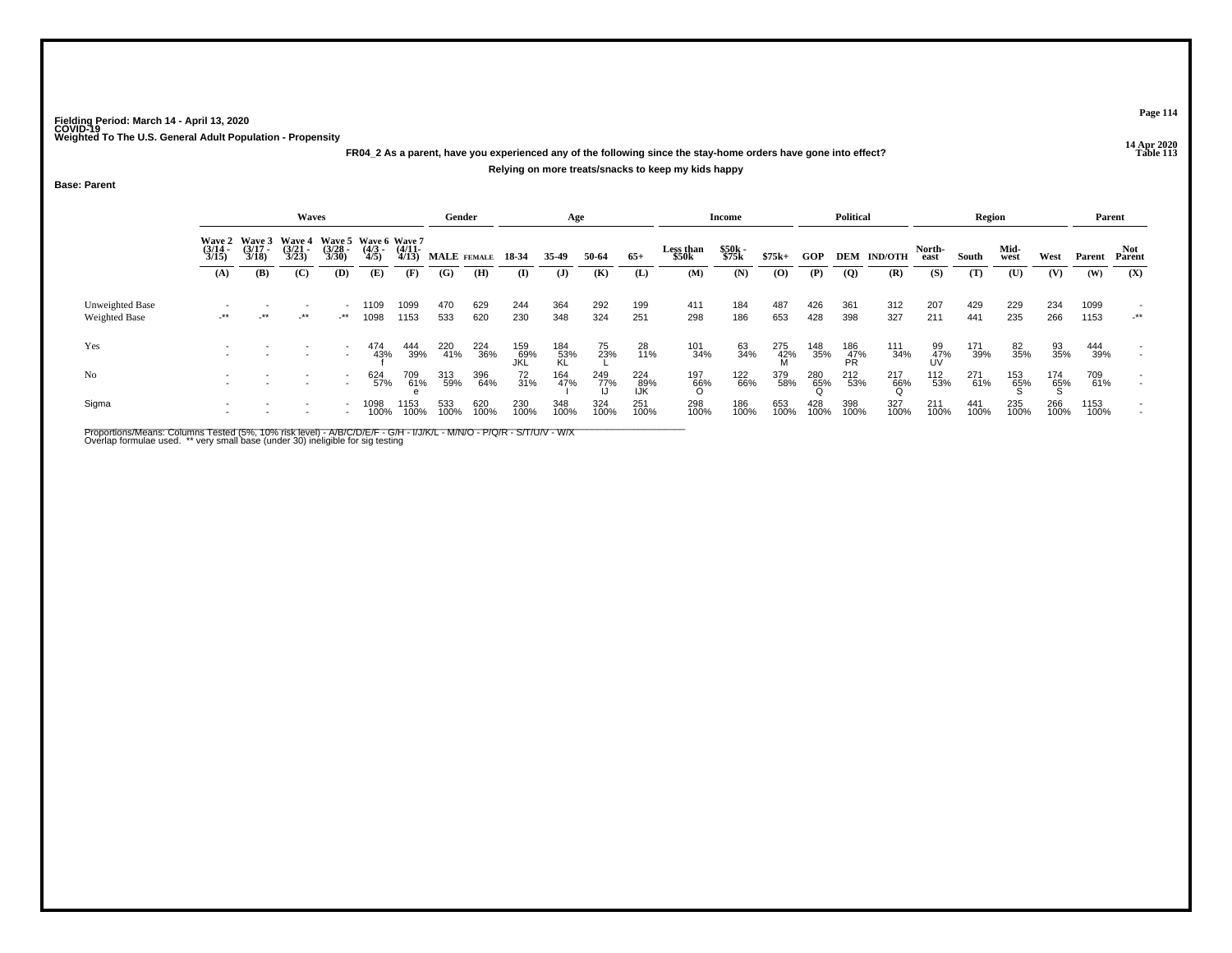### **14 Apr 2020 FR04\_3 As a parent, have you experienced any of the following since the stay-home orders have gone into effect?**

#### **Frustration with online schooling systems**

**Base: Parent**

|                                  |                       |                                               | Waves                 |                      |                                             |                       | Gender            |             |                   | Age              |                |               |                    | Income         |                  |             | <b>Political</b> |                    |                 | Region           |                  |                 |              | Parent         |
|----------------------------------|-----------------------|-----------------------------------------------|-----------------------|----------------------|---------------------------------------------|-----------------------|-------------------|-------------|-------------------|------------------|----------------|---------------|--------------------|----------------|------------------|-------------|------------------|--------------------|-----------------|------------------|------------------|-----------------|--------------|----------------|
|                                  | $\frac{(3/14)}{3/15}$ | Wave 2 Wave 3 Wave 4<br>$\frac{(3/17)}{3/18}$ | $\frac{(3/21)}{3/23}$ | $\binom{3/28}{3/30}$ | Wave 5 Wave 6 Wave 7<br>$\frac{(4/3)}{4/5}$ | $\frac{(4/11)}{4/13}$ | MALE FEMALE 18-34 |             |                   | 35.49            | 50-64          | $65+$         | Less than<br>\$50k | \$50k<br>\$75k | $$75k+$          | GOP         |                  | <b>DEM IND/OTH</b> | North-<br>east  | South            | Mid-<br>west     | West            | Parent       | Not_<br>Parent |
|                                  | (A)                   | (B)                                           | (C)                   | (D)                  | (E)                                         | (F)                   | (G)               | (H)         | (I)               | $\mathbf{J}$     | (K)            | (L)           | (M)                | (N)            | $\bf{(0)}$       | (P)         | $\overline{Q}$   | (R)                | (S)             | (T)              | (U)              | (V)             | (W)          | (X)            |
| Unweighted Base<br>Weighted Base | $-***$                | $\cdot$ **                                    | _**                   | -**                  | 109<br>1098                                 | 1099<br>1153          | 470<br>533        | 629<br>620  | 244<br>230        | 364<br>348       | 292<br>324     | 199<br>251    | 411<br>298         | 184<br>186     | 487<br>653       | 426<br>428  | 361<br>398       | 312<br>327         | 207<br>211      | 429<br>441       | 229<br>235       | 234<br>266      | 1099<br>1153 | $-***$         |
| Yes                              |                       |                                               |                       |                      | 345<br>31%                                  | 337<br>29%            | 179<br>34%        | 157<br>25%  | 122<br>53%<br>jKL | 151<br>43%<br>KĹ | $^{44}_{14\%}$ | $^{19}_{8\%}$ | 68<br>23%          | $^{41}_{22\%}$ | 222<br>34%<br>MN | 111<br>26%  | 134<br>34%       | 92<br>28%          | 83<br>39%<br>TU | 113<br>26%       | 52<br>22%        | 89<br>33%<br>tU | 337<br>29%   |                |
| N <sub>0</sub>                   |                       |                                               |                       |                      | 753<br>69%                                  | 817<br>71%            | 354<br>66%        | 463<br>75%  | 108<br>47%        | 197<br>57%       | 280<br>86%     | 232<br>92%    | 230<br>77%         | 145<br>78%     | 431<br>66%       | 318<br>74%  | 264<br>66%       | 235<br>72%         | 129<br>61%      | 328<br>74%<br>Sv | 183<br>78%<br>SV | 177<br>67%      | 817<br>71%   |                |
| Sigma                            |                       |                                               |                       |                      | 1098<br>100%                                | 1153<br>100%          | 533<br>100%       | 620<br>100% | 230<br>100%       | 348<br>100%      | 324<br>100%    | 251<br>100%   | 298<br>100%        | 186<br>100%    | 653<br>100%      | 428<br>100% | 398<br>100%      | 327<br>100%        | 211<br>100%     | 441<br>100%      | 235<br>100%      | 266<br>100%     | 1153<br>100% |                |

Proportions/Means: Columns Tested (5%, 10% risk level) - A/B/C/D/E/F - G/H - I/J/K/L - M/N/O - P/Q/R - S/T/U/V - W/X<br>Overlap formulae used. \*\* very small base (under 30) ineligible for sig testing

**Page 115**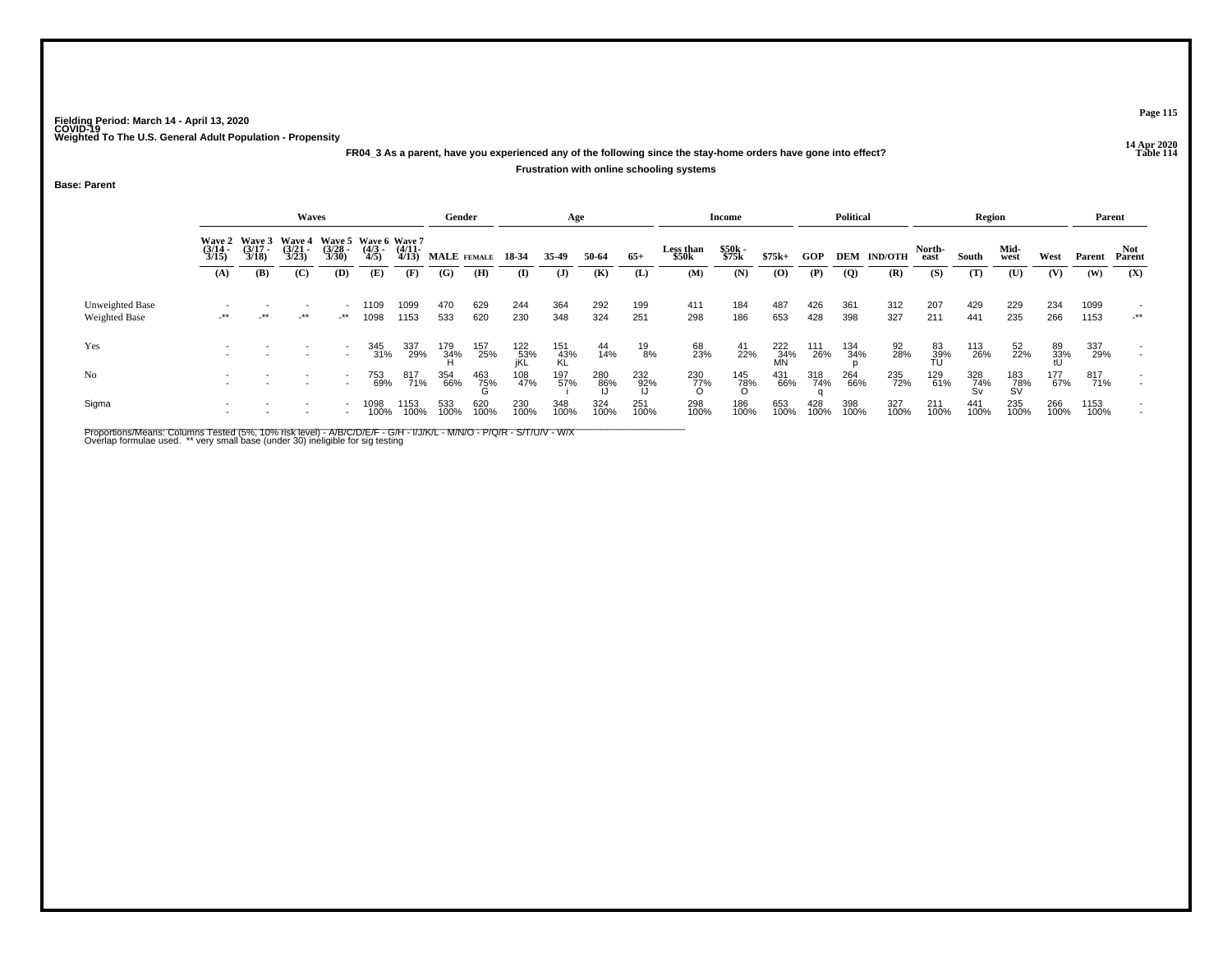### **14 Apr 2020 FR04\_4 As a parent, have you experienced any of the following since the stay-home orders have gone into effect?Kids making cameos on video or conference calls**

#### **Base: Parent**

|                                  |                                                                                                                                                                                                                     |     | <b>Waves</b> |               |              |                   | Gender      |             |             | Age              |             |                   |                    | <b>Income</b>   |                  |                 | <b>Political</b> |                    |                  | Region      |                  |             |              | Parent                             |
|----------------------------------|---------------------------------------------------------------------------------------------------------------------------------------------------------------------------------------------------------------------|-----|--------------|---------------|--------------|-------------------|-------------|-------------|-------------|------------------|-------------|-------------------|--------------------|-----------------|------------------|-----------------|------------------|--------------------|------------------|-------------|------------------|-------------|--------------|------------------------------------|
|                                  | Wave 4 Wave 5 Wave 6 Wave 7<br><b>Wave 3</b><br><b>Wave 2</b><br>$(3/17 -$<br>$(3/21 -$<br>$\frac{(3/28)}{3/30}$<br>$\frac{(3/14)}{3/15}$<br>$\frac{(4/3)}{4/5}$<br>3/18<br>3/23<br>(C)<br>(A)<br>(B)<br>(D)<br>(E) |     |              |               |              | $(4/11 -$<br>4/13 | MALE FEMALE |             | 18-34       | 35-49            | 50-64       | $65+$             | Less than<br>\$50k | \$50k<br>\$75k  | $$75k+$          | <b>GOP</b>      |                  | <b>DEM IND/OTH</b> | North-<br>east   | South       | Mid-<br>west     | West        | Parent       | Not.<br>Parent                     |
|                                  |                                                                                                                                                                                                                     |     |              |               |              | (F)               | (G)         | (H)         | (I)         | (J)              | (K)         | (L)               | (M)                | (N)             | (0)              | (P)             | (Q)              | (R)                | (S)              | (T)         | (U)              | (V)         | (W)          | (X)                                |
| Unweighted Base<br>Weighted Base | $-***$                                                                                                                                                                                                              | _** | _**          | $\rightarrow$ | 1109<br>1098 | 1099<br>1153      | 470<br>533  | 629<br>620  | 244<br>230  | 364<br>348       | 292<br>324  | 199<br>251        | 411<br>298         | 184<br>186      | 487<br>653       | 426<br>428      | 361<br>398       | 312<br>327         | 207<br>211       | 429<br>441  | 229<br>235       | 234<br>266  | 1099<br>1153 | $\overline{\phantom{a}}$<br>$+$ ** |
| Yes                              |                                                                                                                                                                                                                     |     |              |               | 386<br>35%   | 381<br>33%        | 199<br>37%  | 182<br>29%  | 109<br>47%  | 174<br>50%<br>KL | 68<br>21%   | 31<br>12%         | $^{62}_{21\%}$     | 52<br>28%       | 264<br>40%<br>MN | 132<br>31%      | 164<br>41%<br>PR | 85<br>26%          | 91<br>43%<br>TÚv | 144<br>33%  | 58<br>25%        | 87<br>33%   | 381<br>33%   |                                    |
| No                               |                                                                                                                                                                                                                     |     |              |               | 712<br>65%   | 772<br>67%        | 334<br>63%  | 438<br>71%  | 121<br>53%  | 174<br>50%       | 256<br>79%  | 220<br>88%<br>IJK | 236<br>79%         | 133<br>72%<br>O | 389<br>60%       | 296<br>69%<br>Q | 234<br>59%       | 242<br>74%         | 120<br>57%       | 297<br>67%  | 177<br>75%<br>St | 179<br>67%  | 772<br>67%   | $\overline{\phantom{0}}$           |
| Sigma                            |                                                                                                                                                                                                                     |     |              |               | 1098<br>100% | 153<br>100%       | 533<br>100% | 620<br>100% | 230<br>100% | 348<br>100%      | 324<br>100% | 251<br>100%       | 298<br>100%        | 186<br>100%     | 653<br>100%      | 428<br>100%     | 398<br>100%      | 327<br>100%        | 211<br>100%      | 441<br>100% | 235<br>100%      | 266<br>100% | 1153<br>100% |                                    |

Proportions/Means: Columns Tested (5%, 10% risk level) - A/B/C/D/E/F - G/H - I/J/K/L - M/N/O - P/Q/R - S/T/U/V - W/X<br>Overlap formulae used. \*\* very small base (under 30) ineligible for sig testing

**Page 116**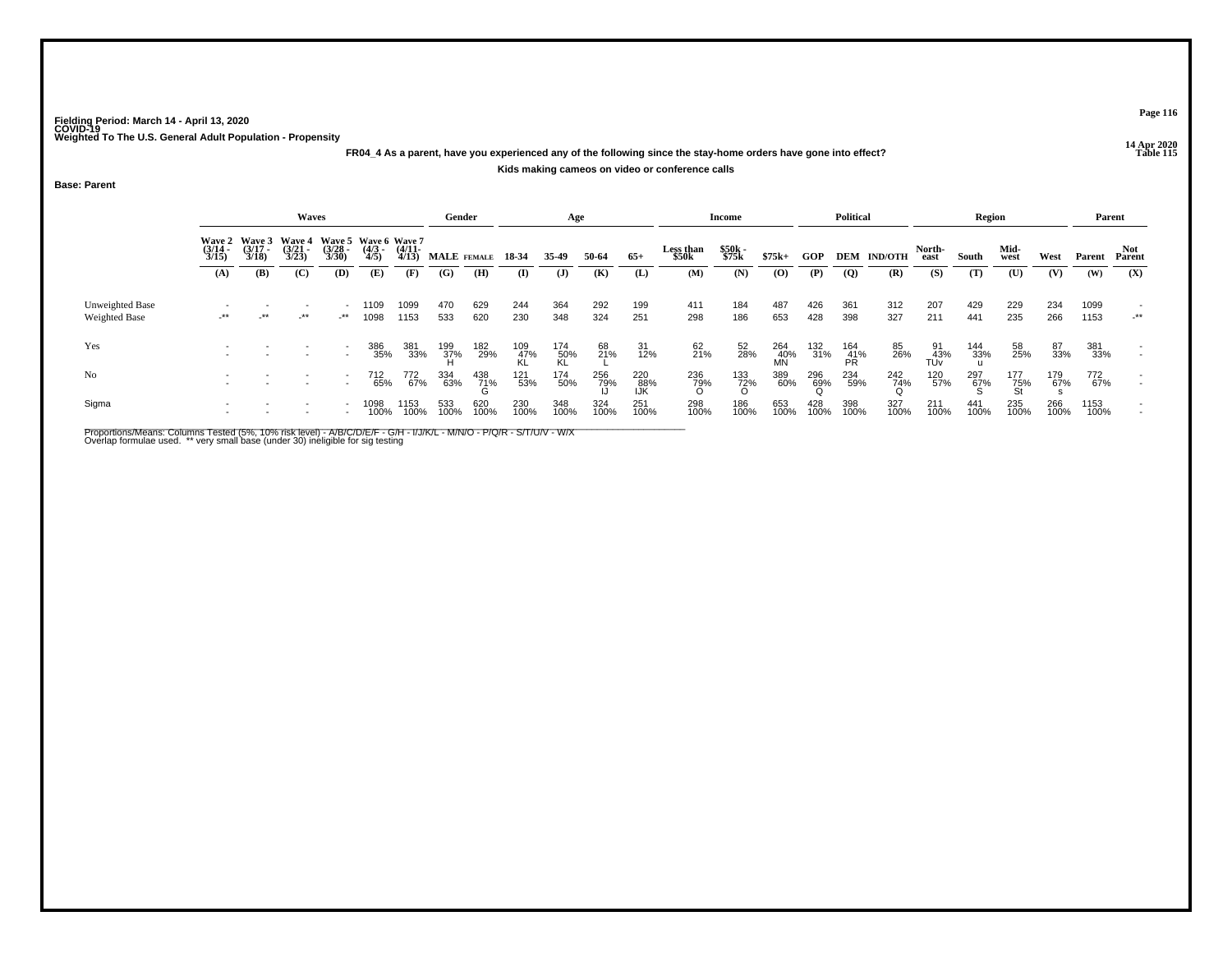**14 Apr 2020 FR04\_5 As a parent, have you experienced any of the following since the stay-home orders have gone into effect?'Mommy/Daddy' time out- walking away from kids to get a break**

**Base: Parent**

|                                         |                       |                                        | Waves                                  |                       |                                             |                       | Gender      |             |                  | Age                |             |                     |                    | Income         |                  |             | <b>Political</b> |                |                | Region             |              |             |              | Parent        |
|-----------------------------------------|-----------------------|----------------------------------------|----------------------------------------|-----------------------|---------------------------------------------|-----------------------|-------------|-------------|------------------|--------------------|-------------|---------------------|--------------------|----------------|------------------|-------------|------------------|----------------|----------------|--------------------|--------------|-------------|--------------|---------------|
|                                         | $\frac{(3/14)}{3/15}$ | Wave 2 Wave 3<br>$\frac{(3/17)}{3/18}$ | <b>Wave 4</b><br>$\frac{(3/21)}{3/23}$ | $\frac{(3/28)}{3/30}$ | Wave 5 Wave 6 Wave 7<br>$\frac{(4/3)}{4/5}$ | $\frac{(4/11)}{4/13}$ | MALE FEMALE |             | 18 34            | 35-49              | 50-64       | $65+$               | Less than<br>\$50k | \$50k<br>\$75k | $$75k+$          | <b>GOP</b>  | DEM              | <b>IND/OTH</b> | North-<br>east | South              | Mid-<br>west | West        | Parent       | Not<br>Parent |
|                                         | (A)                   | (B)                                    | (C)                                    | (D)                   | (E)                                         | (F)                   | (G)         | (H)         | (I)              | $\mathbf{J}$       | (K)         | (L)                 | (M)                | (N)            | $\bf{(0)}$       | (P)         | (Q)              | (R)            | (S)            | (T)                | (U)          | (V)         | (W)          | (X)           |
| Unweighted Base<br><b>Weighted Base</b> | $-***$                | $\cdot$ **                             | _**                                    | $-***$                | 109<br>1098                                 | 1099<br>1153          | 470<br>533  | 629<br>620  | 244<br>230       | 364<br>348         | 292<br>324  | 199<br>251          | 411<br>298         | 184<br>186     | 487<br>653       | 426<br>428  | 361<br>398       | 312<br>327     | 207<br>211     | 429<br>441         | 229<br>235   | 234<br>266  | 1099<br>1153 | $\cdot$ **    |
| Yes                                     |                       |                                        |                                        |                       | 339<br>31%                                  | 352<br>31%            | 182<br>34%  | 170<br>27%  | 124<br>54%<br>KL | $\frac{160}{46\%}$ | 50<br>16%   | $^{18}_{7\%}$       | 74<br>25%          | 39<br>21%      | 234<br>36%<br>MN | 124<br>29%  | 148<br>37%<br>pR | 80<br>24%      | 76<br>36%      | 121 <sub>27%</sub> | 64<br>27%    | 91<br>34%   | 352<br>31%   |               |
| N <sub>o</sub>                          |                       |                                        |                                        |                       | 758<br>69%                                  | 801<br>69%            | 352<br>66%  | 450<br>73%  | 107<br>46%       | 188<br>54%         | 274<br>84%  | 233<br>- 93%<br>IJK | 224<br>75%         | 147<br>79%     | 420<br>64%       | 304<br>71%  | 250<br>63%       | 248<br>76%     | 135<br>64%     | 320<br>73%         | 171<br>73%   | 176<br>66%  | 801<br>69%   |               |
| Sigma                                   |                       |                                        |                                        |                       | 1098<br>100%                                | 1153<br>100%          | 533<br>100% | 620<br>100% | 230<br>100%      | 348<br>100%        | 324<br>100% | 251<br>100%         | 298<br>100%        | 186<br>100%    | 653<br>100%      | 428<br>100% | 398<br>100%      | 327<br>100%    | 211<br>100%    | 441<br>100%        | 235<br>100%  | 266<br>100% | 1153<br>100% |               |

Proportions/Means: Columns Tested (5%, 10% risk level) - A/B/C/D/E/F - G/H - I/J/K/L - M/N/O - P/Q/R - S/T/U/V - W/X<br>Overlap formulae used. \*\* very small base (under 30) ineligible for sig testing

**Page 117**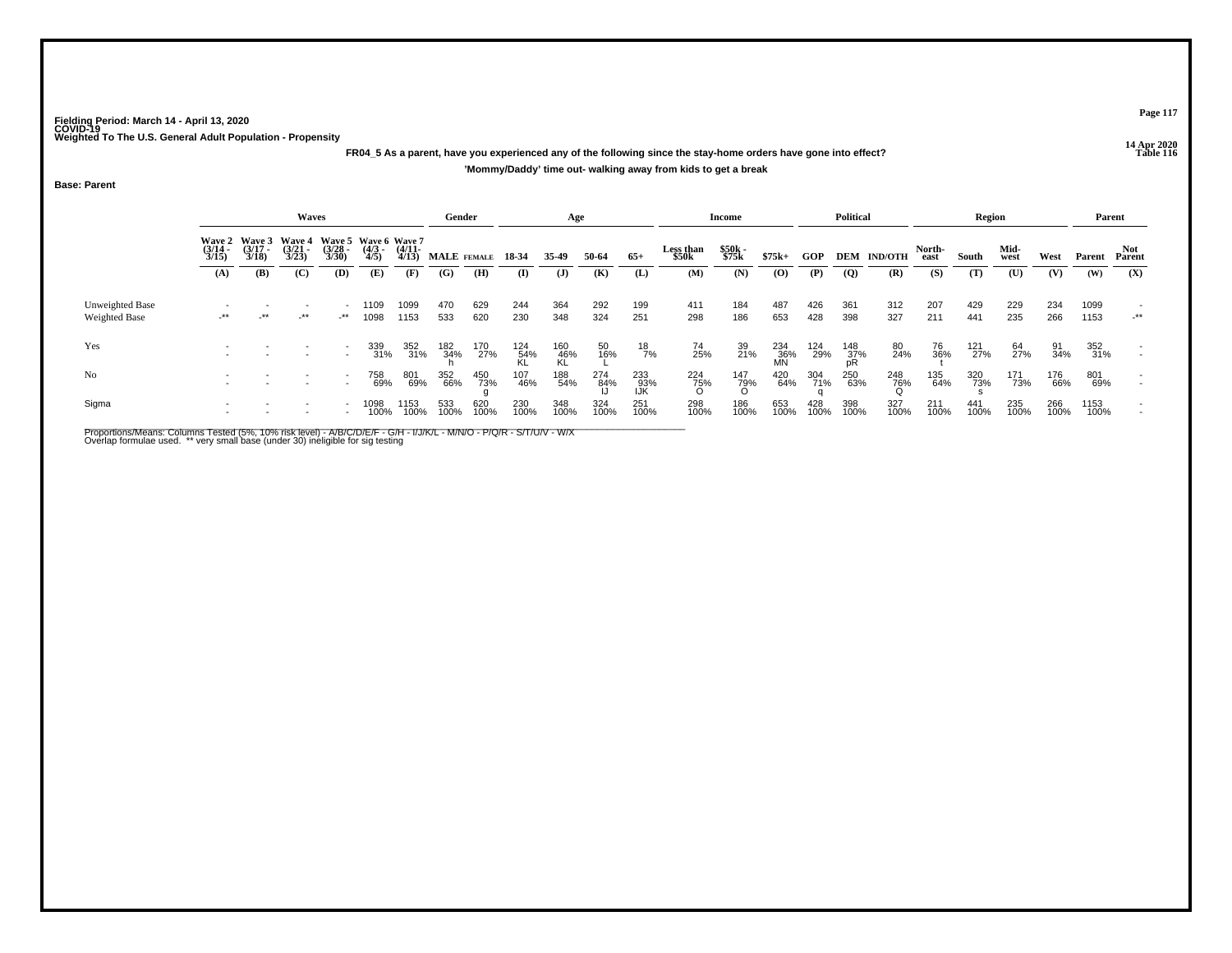### **14 Apr 2020 FR04\_6 As a parent, have you experienced any of the following since the stay-home orders have gone into effect?Buying more toys, books or games to preoccupy kids**

**Base: Parent**

|                                  |                       |                                        | Waves                                  |                       |                                             |                       | Gender      |             |                   | Age              |             |                |                    | Income         |                  |             | Political       |                    |                 | Region           |                  |             |              | Parent        |
|----------------------------------|-----------------------|----------------------------------------|----------------------------------------|-----------------------|---------------------------------------------|-----------------------|-------------|-------------|-------------------|------------------|-------------|----------------|--------------------|----------------|------------------|-------------|-----------------|--------------------|-----------------|------------------|------------------|-------------|--------------|---------------|
|                                  | $\frac{(3/14)}{3/15}$ | Wave 2 Wave 3<br>$\frac{(3/17)}{3/18}$ | <b>Wave 4</b><br>$\frac{(3/21)}{3/23}$ | $\frac{(3/28)}{3/30}$ | Wave 5 Wave 6 Wave 7<br>$\frac{(4/3)}{4/5}$ | $\frac{(4/11)}{4/13}$ | MALE FEMALE |             | 18-34             | 35-49            | 50-64       | $65+$          | Less than<br>\$50k | \$50k<br>\$75k | $$75k+$          | GOP         |                 | <b>DEM IND/OTH</b> | North-<br>east  | South            | Mid-<br>west     | West        | Parent       | Not<br>Parent |
|                                  | (A)                   | (B)                                    | (C)                                    | (D)                   | (E)                                         | (F)                   | (G)         | (H)         | $\mathbf{I}$      | $\mathbf{J}$     | (K)         | (L)            | (M)                | (N)            | (O)              | (P)         | $\overline{Q}$  | (R)                | (S)             | (T)              | (U)              | (V)         | (W)          | (X)           |
| Unweighted Base<br>Weighted Base | $-***$                | $-***$                                 | $-***$                                 | -**                   | 1109<br>1098                                | 1099<br>1153          | 470<br>533  | 629<br>620  | 244<br>230        | 364<br>348       | 292<br>324  | 199<br>251     | 411<br>298         | 184<br>186     | 487<br>653       | 426<br>428  | 361<br>398      | 312<br>327         | 207<br>211      | 429<br>441       | 229<br>235       | 234<br>266  | 1099<br>1153 | $-***$        |
| Yes                              |                       |                                        |                                        |                       | 346<br>32%                                  | 349<br>30%            | 172<br>32%  | 177<br>29%  | 132<br>57%<br>JKL | 142<br>41%<br>KL | 51<br>16%   | $^{24}_{10\%}$ | 67<br>22%          | 49<br>26%      | 231<br>35%<br>Mn | 124<br>29%  | $^{142}_{36\%}$ | 84<br>26%          | 81<br>38%<br>TU | 116<br>26%       | 59<br>25%        | 93<br>35%   | 349<br>30%   |               |
| No                               |                       |                                        |                                        |                       | 751<br>68%                                  | 804<br>70%            | 361<br>68%  | 443<br>71%  | 98<br>43%         | 206<br>59%       | 273<br>84%  | 227<br>90%     | 231<br>78%         | 137<br>74%     | 423<br>65%       | 305<br>71%  | 256<br>64%      | 244<br>74%         | 130<br>62%      | 325<br>74%<br>Sv | 176<br>75%<br>Sv | 173<br>65%  | 804<br>70%   |               |
| Sigma                            |                       |                                        |                                        |                       | 1098<br>100%                                | 1153<br>100%          | 533<br>100% | 620<br>100% | 230<br>100%       | 348<br>100%      | 324<br>100% | 251<br>100%    | 298<br>100%        | 186<br>100%    | 653<br>100%      | 428<br>100% | 398<br>100%     | 327<br>100%        | 211<br>100%     | 441<br>100%      | 235<br>100%      | 266<br>100% | 1153<br>100% |               |

Proportions/Means: Columns Tested (5%, 10% risk level) - A/B/C/D/E/F - G/H - I/J/K/L - M/N/O - P/Q/R - S/T/U/V - W/X<br>Overlap formulae used. \*\* very small base (under 30) ineligible for sig testing

**Page 118**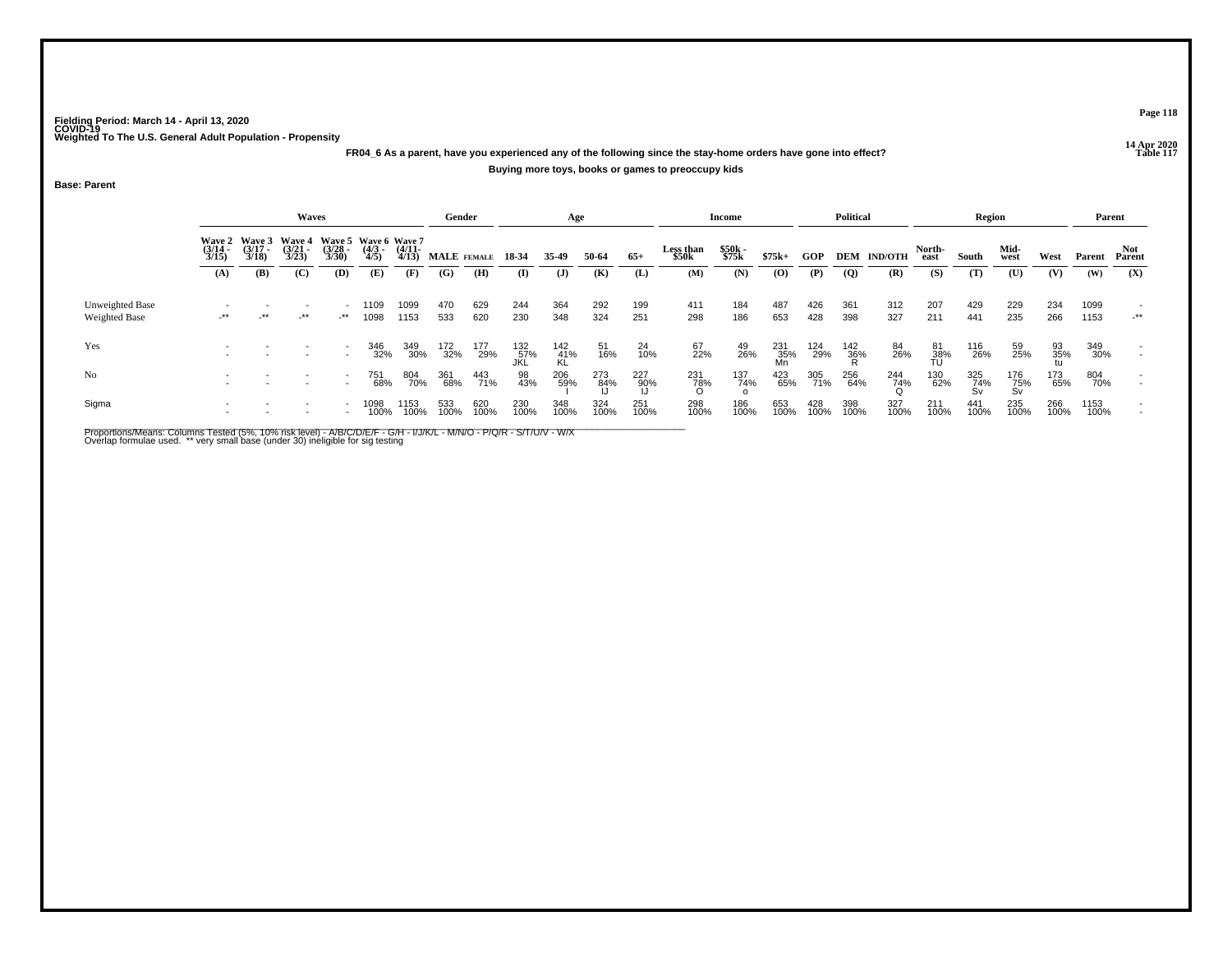**14 Apr 2020 FR05 How much would you say you miss each of the following during this time of virus-related shutdowns?**

**Summary Of A Lot/Somewhat**

**Base: All Respondents**

|                                                                   | <b>Waves</b>                     |                                    |                                        |                                        |                                      |                    | Gender          |                 |                         | Age                     |                    |                 |                    | Income                   |                  |                            | <b>Political</b>          |                    |                        | Region          |              |                                | Parent                                  |                       |
|-------------------------------------------------------------------|----------------------------------|------------------------------------|----------------------------------------|----------------------------------------|--------------------------------------|--------------------|-----------------|-----------------|-------------------------|-------------------------|--------------------|-----------------|--------------------|--------------------------|------------------|----------------------------|---------------------------|--------------------|------------------------|-----------------|--------------|--------------------------------|-----------------------------------------|-----------------------|
|                                                                   | <b>Wave 2</b><br>(3/14 -<br>3/15 | <b>Wave 3</b><br>$(3/17 -$<br>3/18 | <b>Wave 4</b><br>$\frac{(3/21)}{3/23}$ | <b>Wave 5</b><br>$\frac{(3/28)}{3/30}$ | Wave 6 Wave 7<br>$\frac{(4/3)}{4/5}$ | $(4/11 -$<br>4/13  |                 | MALE FEMALE     | 18-34                   | 35-49                   | 50-64              | $65+$           | Less than<br>\$50k | \$50k<br>\$75k           | $$75k+$          | GOP                        |                           | <b>DEM IND/OTH</b> | North-<br>east         | South           | Mid-<br>west | West                           | Parent                                  | Not<br>Parent         |
|                                                                   | (A)                              | (B)                                | (C)                                    | (D)                                    | (E)                                  | (F)                | (G)             | (H)             | (I)                     | $($ $)$                 | (K)                | (L)             | (M)                | (N)                      | (0)              | (P)                        | (Q)                       | (R)                | (S)                    | (T)             | (U)          | (V)                            | (W)                                     | (X)                   |
| <b>Unweighted Base</b><br><b>Weighted Base</b>                    |                                  | $***$                              | $***$                                  | $**$                                   | $**$                                 | 2013<br>2013       | 895<br>967      | 1118<br>1046    | 654<br>601              | 520<br>476              | 488<br>516         | 351<br>420      | 883<br>626         | 347<br>337               | 716<br>982       | 674<br>658                 | 698<br>711                | 641<br>644         | 372<br>352             | 759<br>761      | 438<br>421   | 444<br>479                     | 1099<br>1153                            | 914<br>860            |
| Gatherings with friends<br>and family                             |                                  |                                    |                                        |                                        |                                      | 1494<br>74%        | 695<br>72%      | 799<br>76%<br>q | 421<br>70%              | 339<br>71%              | 404<br>78%<br>IJ   | 330<br>78%      | 416<br>66%         | 267<br>79%<br>M          | 763<br>78%<br>M  | $\frac{509}{77}\%$<br>R    | 537<br>76%<br>R           | 447<br>69%         | 258<br>73%             | 579<br>76%      | 306<br>73%   | 351<br>73%                     | 879<br>76%<br>$\boldsymbol{\mathsf{x}}$ | 615<br>72%            |
| Dining out at a<br>restaurant/bar                                 |                                  |                                    |                                        |                                        |                                      | 1405<br>70%        | 668<br>69%      | 737<br>70%      | 413<br>69%              | 338<br>71%              | 354<br>69%         | 301<br>72%      | 379<br>61%         | $\frac{242}{72\%}$       | 742<br>76%<br>M  | 463<br>$\frac{70}{R}$      | 536<br>$\frac{75}{R}$     | 406<br>63%         | 255<br>73%             | 537<br>71%      | 277<br>66%   | 336<br>70%                     | 804<br>70%                              | 601<br>70%            |
| Shopping in stores                                                |                                  |                                    |                                        |                                        |                                      | 1341<br>67%        | 604<br>63%      | 737<br>70%      | 404<br>67%              | 337<br>71%              | 338<br>65%         | 263<br>63%      | $^{403}_{64\%}$    | 226<br>$\overline{67}$ % | 665<br>68%       | 441<br>67%                 | 497<br>$\frac{70\%}{R}$   | 403<br>63%         | 242<br>69%             | 512<br>67%      | 273<br>65%   | 315<br>66%                     | 777<br>67%                              | 565<br>66%            |
| Going to a social<br>gathering,                                   |                                  |                                    |                                        |                                        |                                      | 1191<br>59%        | 554<br>57%      | 636<br>61%      | 380<br>63%              | 294<br>62%              | 292 <sub>%</sub>   | 225<br>54%      | 308<br>49%         | 208<br>62%<br>M          | 639<br>65%<br>M  | 376<br>57%                 | 456<br>64%<br>PR          | 358<br>56%         | 220<br>63%             | 438<br>58%      | 236<br>56%   | 296<br>62%                     | 693<br>60%                              | 498<br>58%            |
| Going to church                                                   |                                  |                                    |                                        |                                        |                                      | 983<br>49%         | 473<br>49%      | 509<br>49%      | 297<br>49%              | 229<br>48%              | 257<br>50%         | 199<br>47%      | 284<br>45%         | 163<br>48%               | 502<br>51%<br>m  | 339<br>52%                 | 345<br>48%                | 299<br>46%         | 184<br>52%<br>V        | 396<br>52%<br>V | 209<br>50%   | 194<br>41%                     | 583<br>51%                              | 399<br>46%            |
| Attending events like<br>concerts, theatre and<br>sporting events |                                  |                                    |                                        |                                        |                                      | 916<br>46%         | 466<br>48%      | 450<br>43%      | 312<br>52%<br>KL        | 233<br>49%<br>KĹ        | 211<br>41%         | 160<br>38%      | 234<br>37%         | 136<br>40%               | 518<br>53%<br>MÑ | 287<br>44%                 | 366<br>51%<br>PR          | 263<br>41%         | 182<br>52%<br>TU       | 328<br>43%      | 179<br>43%   | 227<br>47%                     | 556<br>48%<br>X                         | 360<br>42%            |
| Watching sports on TV                                             |                                  |                                    |                                        |                                        |                                      | 910<br>45%         | 545<br>56%<br>н | 365<br>35%      | 286<br>48%              | 232<br>49%              | 236<br>46%         | 156<br>37%      | 233<br>37%         | 138<br>41%               | 509<br>52%<br>MN | 336<br>51%<br>QR           | 310<br>44%                | 263<br>41%         | 173<br>49%             | 340<br>45%      | 193<br>46%   | 203<br>42%                     | 537<br>47%                              | 374<br>43%            |
| Going to a movie theatre                                          |                                  |                                    |                                        |                                        |                                      | 893<br>44%         | 444<br>46%      | 448<br>43%      | 326<br>54%<br><b>KL</b> | 251<br>53%<br><b>KL</b> | 212 <sub>41%</sub> | 103<br>25%      | 227<br>36%         | 145<br>43%<br>m          | 493<br>50%<br>Mn | 261<br>40%                 | $\frac{372}{52\%}$<br>PR. | 260<br>40%         | 185<br>52%<br>ŤU       | 323             | 168<br>40%   | 217<br>45%                     | 519<br>45%                              | 374<br>43%            |
| Going to my local coffee<br>shop                                  |                                  |                                    |                                        |                                        |                                      | 858<br>43%         | 415<br>43%      | 443<br>42%      | 311<br>52%<br>KL        | 227<br>-48%<br>KL       | 175<br>34%         | 145<br>35%      | 227<br>36%         | 145<br>43%<br>m          | 460<br>47%<br>М  | 261<br>40%                 | 362<br>$\frac{51}{PR}$    | 235<br>37%         | 174<br>$\frac{49}{10}$ | 320<br>42%      | 162<br>38%   | 203<br>42%                     | 491<br>43%                              | 367<br>43%            |
| Going to the gym/work out<br>class                                |                                  |                                    |                                        |                                        |                                      | 742<br>37%         | 385<br>40%      | 357<br>34%      | 307<br>51%<br>JKL       | 193<br>41%<br>KL        | 132<br>26%         | 110<br>26%      | 160<br>26%         | 112<br>33%<br>M          | 446<br>45%<br>MŃ | 238<br>36%<br>$\mathbf{r}$ | 313<br>44%<br>PR          | 191<br>30%         | 145<br>41%             | 256<br>34%      | 145<br>35%   | 196<br>41%                     | 437<br>38%                              | 306<br>36%            |
| Traveling on an airplane                                          |                                  |                                    |                                        |                                        |                                      | <sup>707</sup> 35% | 368<br>38%      | 338<br>32%      | 257<br>$-43%$<br>KL     | 192<br>40%<br>KL        | 144<br>28%         | 114<br>27%      | 141<br>22%         | 88<br>26%                | 459<br>47%<br>MN | 238<br>36%<br>$\mathbf{r}$ | $^{277}_{39\%}$<br>R      | 191<br>30%         | 136<br>39%             | 249<br>33%      | 143<br>34%   | 179<br>37%                     | 448<br>39%<br>X                         | 259<br>30%            |
| Working from the office                                           |                                  |                                    |                                        |                                        |                                      | 621<br>31%         | 319<br>33%      | 301<br>29%      | 252<br>42%<br>KL        | 204<br>-43%<br>KL       | 126<br>25%         | $\frac{39}{9%}$ | 148<br>24%         | 82<br>24%                | 373<br>38%<br>MN | 194<br>29%                 | 237<br>33%                | 190<br>30%         | 126<br>36%<br>-11      | 236<br>31%      | 118<br>28%   | 140<br>29%                     | 399<br>$\frac{35}{x}$                   | <sup>222</sup><br>26% |
| Going to school or<br>university                                  |                                  |                                    |                                        |                                        |                                      | 488<br>24%         | 255<br>26%<br>h | 233<br>22%      | 248<br>41%<br>JKL       | 138<br>29%<br>ΚL        | 74<br>14%          | $^{28}_{7\%}$   | 115<br>18%         | 77<br>23%                | 276<br>28%       | 157<br>24%                 | 187<br>26%                | 144<br>22%         | 104<br>29%             | 172<br>23%      | 80<br>19%    | <sup>132</sup> <sub>28</sub> % | 300<br>26%<br>x                         | 188<br>22%            |

Proportions/Means: Columns Tested (5%, 10% risk level) - A/B/C/D/E/F - G/H - I/J/K/L - M/N/O - P/Q/R - S/T/U/V - W/X<br>Overlap formulae used. \*\* very small base (under 30) ineligible for sig testing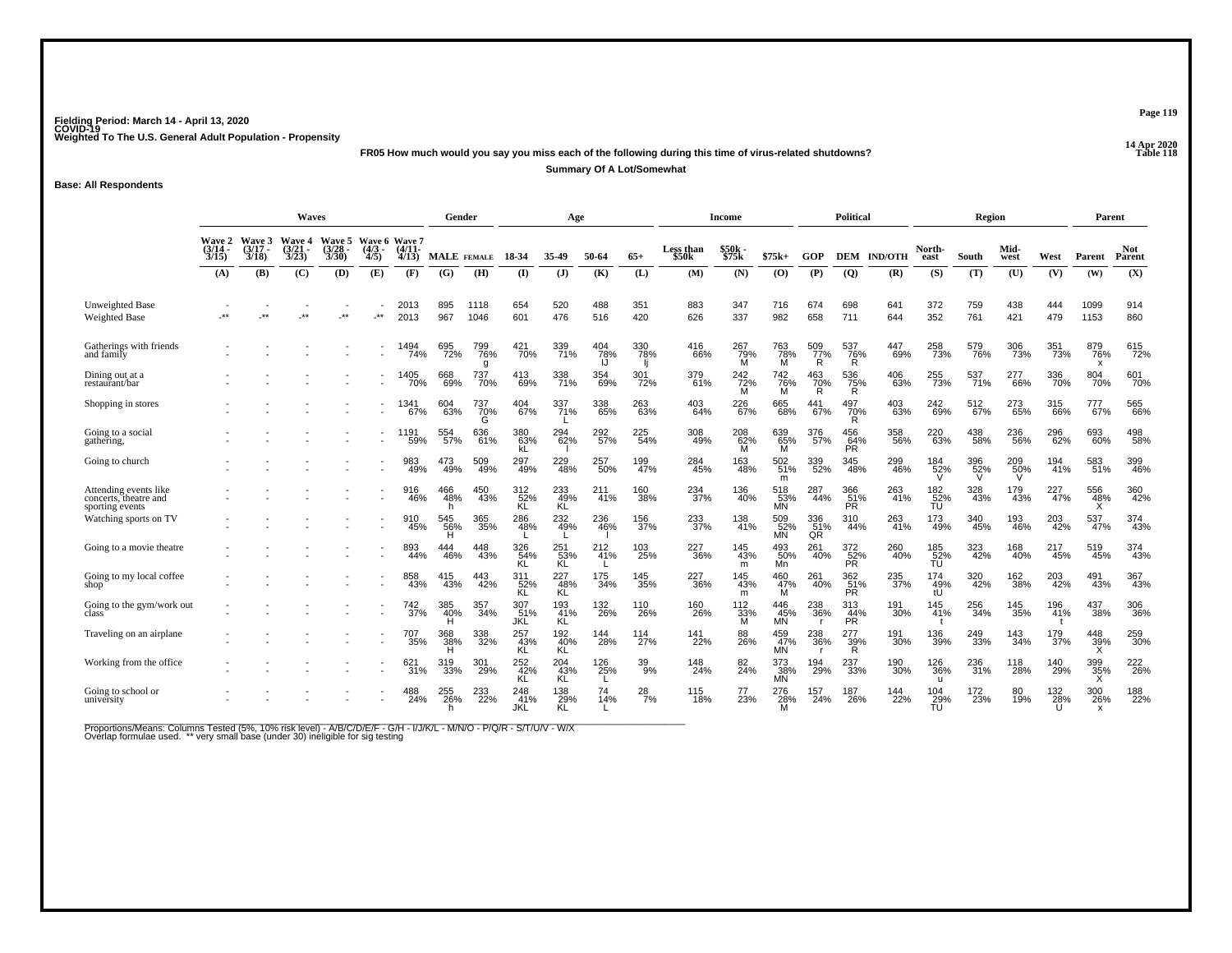**14 Apr 2020 FR05 How much would you say you miss each of the following during this time of virus-related shutdowns?**

**Summary Of Not At All/Not Very**

**Base: All Respondents**

|                                                                   | <b>Waves</b>                            |                                    |                                               |                                        |                                             |                          | Gender          |                    |                 | Age              |                  |                    |                                | <b>Income</b>          |                |                      | <b>Political</b> |                                |                          | Region           |                     |                         | Parent             |                             |
|-------------------------------------------------------------------|-----------------------------------------|------------------------------------|-----------------------------------------------|----------------------------------------|---------------------------------------------|--------------------------|-----------------|--------------------|-----------------|------------------|------------------|--------------------|--------------------------------|------------------------|----------------|----------------------|------------------|--------------------------------|--------------------------|------------------|---------------------|-------------------------|--------------------|-----------------------------|
|                                                                   | <b>Wave 2</b><br>(3/14 -<br>3/15<br>(A) | Wave 3<br>$(3/17 -$<br>3/18<br>(B) | <b>Wave 4</b><br>$\frac{(3/21)}{3/23}$<br>(C) | Wave 5<br>$\frac{(3/28)}{3/30}$<br>(D) | Wave 6 Wave 7<br>$\frac{(4/3)}{4/5}$<br>(E) | $(4/11 -$<br>4/13<br>(F) | (G)             | MALE FEMALE<br>(H) | 18-34<br>$($ I) | 35.49<br>$($ $)$ | 50-64<br>(K)     | $65+$<br>(L)       | Less than<br>\$50k<br>(M)      | \$50k<br>\$75k<br>(N)  | $$75k+$<br>(O) | GOP<br>(P)           | $\overline{Q}$   | <b>DEM IND/OTH</b><br>(R)      | North-<br>east<br>(S)    | South<br>(T)     | Mid-<br>west<br>(U) | West<br>(V)             | Parent<br>(W)      | <b>Not</b><br>Parent<br>(X) |
|                                                                   |                                         |                                    |                                               |                                        |                                             |                          |                 |                    |                 |                  |                  |                    |                                |                        |                |                      |                  |                                |                          |                  |                     |                         |                    |                             |
| <b>Unweighted Base</b><br>Weighted Base                           |                                         | $\star\star$                       | $***$                                         |                                        | $**$                                        | 2013<br>2013             | 895<br>967      | 1118<br>1046       | 654<br>601      | 520<br>476       | 488<br>516       | 351<br>420         | 883<br>626                     | 347<br>337             | 716<br>982     | 674<br>658           | 698<br>711       | 641<br>644                     | 372<br>352               | 759<br>761       | 438<br>421          | 444<br>479              | 1099<br>1153       | 914<br>860                  |
| Going to school or<br>university                                  |                                         |                                    |                                               |                                        |                                             | 1525<br>76%              | 712<br>74%      | 813<br>78%<br>a    | 353<br>59%      | 338<br>71%       | 441<br>86%<br>IJ | 393<br>93%<br>IJK  | $\frac{511}{82\%}$<br>$\Omega$ | 261 <sub>%</sub>       | 706<br>72%     | 502<br>76%           | 524 <sub>%</sub> | 500<br>78%                     | 248<br>71%               | 589<br>77%<br>S  | 341<br>81%<br>SV    | 347<br>72%              | 854<br>74%         | 672<br>78%<br>W             |
| Working from the office                                           |                                         |                                    |                                               |                                        |                                             | 1392<br>69%              | 648<br>67%      | 745<br>71%         | 350<br>58%      | 272<br>57%       | 389<br>75%<br> J | 381<br>_91%<br>IJK | 478<br>$^{76\%}_{0}$           | 256<br>76%<br>O        | 609<br>62%     | 465<br>71%           | 474<br>67%       | 453<br>70%                     | 226<br>$\overline{64}$ % | 525<br>69%       | 303<br>72%<br>s     | 339<br>71%              | 755<br>65%         | 638<br>74%<br>W             |
| Traveling on an airplane                                          |                                         |                                    |                                               |                                        |                                             | 1306<br>65%              | 599<br>62%      | 708<br>68%<br>G    | 344<br>57%      | 284<br>60%       | 372<br>72%<br>IJ | 306<br>73%         | 485<br>78%<br>$\Omega$         | 249<br>74%<br>$\Omega$ | 524<br>53%     | 420<br>64%           | 434<br>61%       | 452<br>70%<br>рQ               | 216<br>61%               | 512<br>67%       | 278<br>66%          | 300<br>63%              | 706<br>61%         | 601<br>$\frac{70\%}{W}$     |
| Going to the gym/work out                                         |                                         |                                    |                                               |                                        |                                             | 1271<br>63%              | 582<br>60%      | 689<br>66%<br>G    | 294<br>49%      | 283<br>59%       | 383<br>74%<br>IJ | 311<br>74%         | 466<br>74%<br>NO <sup>1</sup>  | 226<br>67%<br>$\Omega$ | 536<br>55%     | $^{420}_{64\%}$<br>O | 398<br>56%       | 452%<br>pQ                     | 207<br>59%               | 505<br>66%<br>SV | 276<br>65%          | 283<br>59%              | <sup>717</sup> 62% | 554<br>64%                  |
| Going to my local coffee<br>shop <sup>-</sup>                     |                                         |                                    |                                               |                                        |                                             | 1155<br>57%              | 552<br>57%      | 603<br>58%         | 290<br>48%      | 249<br>52%       | 341<br>66%       | 275<br>65%         | 399<br>64%<br>nО               | 192 <sub>%</sub>       | 522<br>53%     | 397<br>60%<br>Ō      | 349<br>49%       | $^{409}_{63\%}$                | 178<br>51%               | 441<br>58%<br>-S | 259<br>62%<br>S     | 276<br>58%              | 662<br>57%         | 493<br>57%                  |
| Going to a movie theatre                                          |                                         |                                    |                                               |                                        |                                             | 1120<br>$-56%$           | 523<br>54%      | 598<br>57%         | 275<br>46%      | 225<br>47%       | 304<br>59%<br>IJ | 317<br>75%<br>IJŔ  | 399<br>64%<br>nO               | 192<br>57%<br>$\circ$  | 489<br>50%     | 397<br>60%<br>Q      | 339<br>48%       | 384<br>60%<br>O                | 167<br>48%               | 438<br>58%<br>`S | 253<br>60%<br>S     | 262<br>55%              | 635<br>55%         | 486<br>57%                  |
| Watching sports on TV                                             |                                         |                                    |                                               |                                        |                                             | 1103<br>55%              | 422<br>44%      | 681<br>$56\%$<br>Ĝ | 315<br>52%      | 244<br>51%       | 280<br>54%       | 264<br>63%<br>IJk  | 393<br>63%<br>$\Omega$         | 200<br>59%<br>O        | 473<br>48%     | 322<br>49%           | 401<br>56%       | 380<br>59%                     | 179<br>51%               | 421<br>55%       | 228<br>54%          | 276<br>58%              | 617<br>53%         | 486<br>57%                  |
| Attending events like<br>concerts, theatre and<br>sporting events |                                         |                                    |                                               |                                        |                                             | 1097<br>54%              | 501<br>52%      | 596<br>57%         | 289<br>48%      | 243<br>51%       | 305<br>59%<br>IJ | 261<br>62%         | 392%<br>$\Omega$               | 202<br>60%<br>$\Omega$ | 465<br>47%     | 371<br>56%<br>Q      | 345<br>49%       | 381<br>59%<br>O                | 170<br>48%               | 433/57%<br>S.    | 242 <sub>%</sub>    | 252<br>53%              | 597<br>52%         | 500<br>58%<br>W             |
| Going to church                                                   |                                         |                                    |                                               |                                        |                                             | 1030<br>51%              | 494<br>51%      | 537<br>51%         | 304<br>51%      | 247<br>52%       | 258<br>50%       | 221<br>53%         | 342<br>55%<br>$\Omega$         | 175<br>52%             | 480<br>49%     | 319<br>48%           | 366<br>52%       | 345<br>54%                     | 168<br>48%               | 365<br>48%       | 212<br>50%          | 285<br>59%<br>STU       | 570<br>49%         | 460<br>54%                  |
| Going to a social<br>gathering,                                   |                                         |                                    |                                               |                                        |                                             | 822<br>41%               | 413<br>43%      | 410<br>39%         | 221<br>37%      | 182<br>38%       | 223<br>43%       | 195<br>46%         | 318<br>51%<br>NO               | 129<br>38%             | 344<br>35%     | 282<br>43%<br>O      | 255<br>36%       | 285<br>44%<br>O                | $\frac{132}{37\%}$       | 322<br>42%       | 185<br>44%          | 183<br>38%              | 460<br>40%         | 362<br>42%                  |
| Shopping in stores                                                |                                         |                                    |                                               |                                        |                                             | 672<br>33%               | 363<br>37%      | 309<br>30%         | 197<br>33%      | 139<br>29%       | 178<br>35%       | 157<br>37%         | 223<br>36%                     | 111<br>33%             | 317<br>32%     | 217<br>33%           | 214<br>30%       | 241 <sub>37%</sub><br>$\Omega$ | 110<br>31%               | 248<br>33%       | 149<br>35%          | 164<br>34%              | 377<br>33%         | 295<br>34%                  |
| Dining out at a<br>restaurant/bar                                 |                                         |                                    |                                               |                                        |                                             | 608<br>30%               | 299<br>31%      | 309<br>30%         | 188<br>31%      | 138<br>29%       | 162<br>31%       | 119<br>28%         | 247<br>$\frac{39}{10}$         | 96<br>28%              | 240<br>24%     | 195<br>30%           | 175<br>25%       | 238<br>37%<br>PQ               | 97<br>27%                | 224<br>29%       | 144<br>34%          | 143<br>30%              | 349<br>30%         | 259<br>30%                  |
| Gatherings with friends<br>and family                             |                                         |                                    |                                               |                                        |                                             | 519<br>26%               | 272<br>28%<br>h | 248<br>24%         | 180<br>30%      | 137<br>29%<br>ΚÌ | 111<br>22%       | 90<br>22%          | 210<br>34%<br><b>NO</b>        | 70<br>21%              | 219<br>22%     | 149<br>23%           | 174<br>24%       | 196<br>31%<br>PQ               | 94<br>27%                | 182<br>24%       | 115<br>27%          | 128<br>$\frac{1}{27}\%$ | 274<br>24%         | 245<br>28%<br>W             |

Proportions/Means: Columns Tested (5%, 10% risk level) - A/B/C/D/E/F - G/H - I/J/K/L - M/N/O - P/Q/R - S/T/U/V - W/X<br>Overlap formulae used. \*\* very small base (under 30) ineligible for sig testing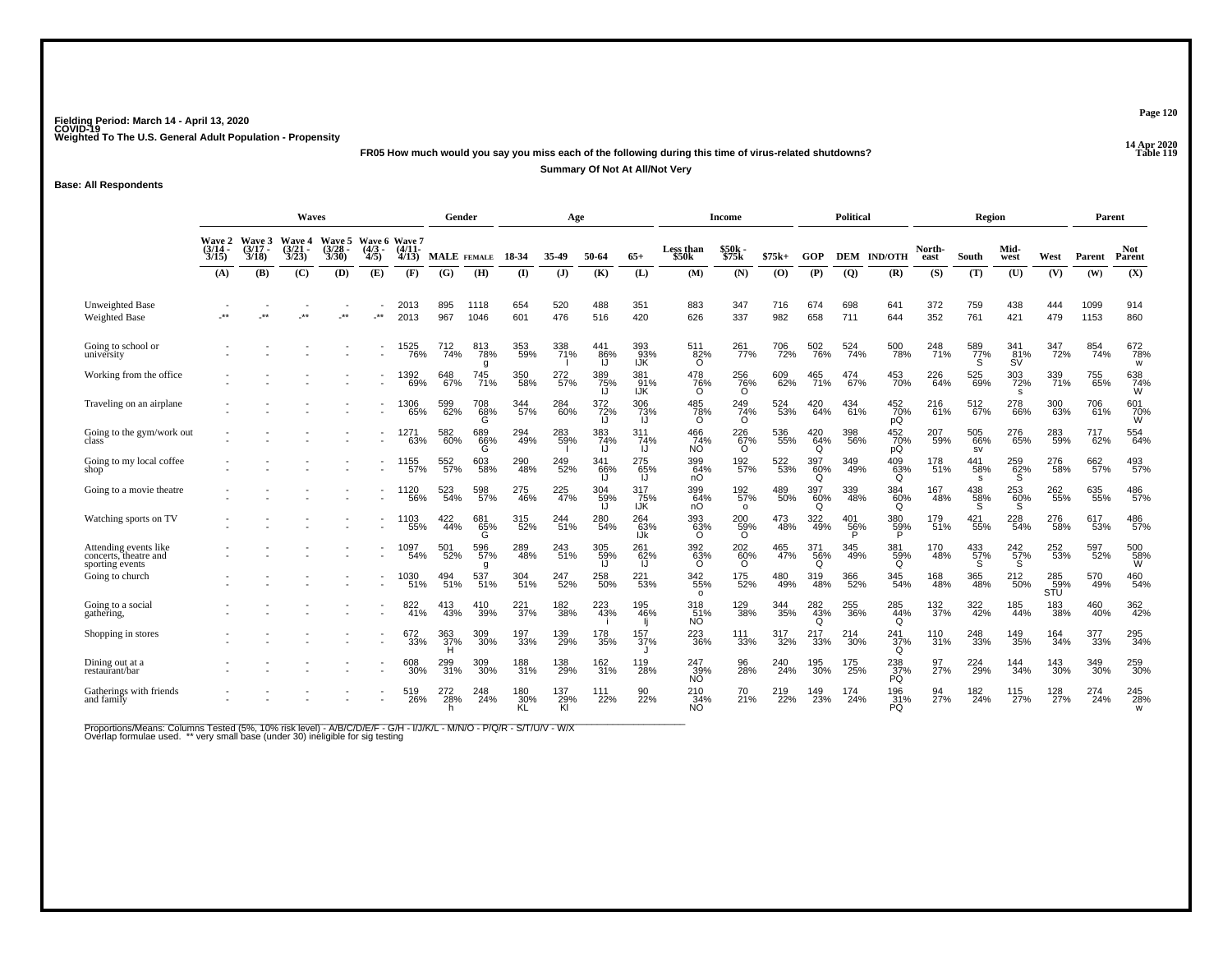**14 Apr 2020 FR05\_1 How much would you say you miss each of the following during this time of virus-related shutdowns?Traveling on an airplane**

**Base: All Respondents**

|                                         |                                        |                                 | Waves                                  |                                              |                     |                       | Gender      |              |                   | Age              |             |                   |                    | <b>Income</b>          |                         |             | <b>Political</b> |                    |                | Region      |              |             | Parent       |                      |
|-----------------------------------------|----------------------------------------|---------------------------------|----------------------------------------|----------------------------------------------|---------------------|-----------------------|-------------|--------------|-------------------|------------------|-------------|-------------------|--------------------|------------------------|-------------------------|-------------|------------------|--------------------|----------------|-------------|--------------|-------------|--------------|----------------------|
|                                         | <b>Wave 2</b><br>$\frac{(3/14)}{3/15}$ | Wave 3<br>$\frac{(3/17)}{3/18}$ | <b>Wave 4</b><br>$\frac{(3/21)}{3/23}$ | Wave 5 Wave 6 Wave 7<br>$\binom{3/28}{3/30}$ | $\frac{(4/3)}{4/5}$ | $\frac{(4/11)}{4/13}$ | MALE FEMALE |              | 18-34             | 35.49            | 50-64       | $65+$             | Less than<br>\$50k | \$50k<br>\$75k         | $$75k+$                 | GOP         |                  | <b>DEM IND/OTH</b> | North-<br>east | South       | Mid-<br>west | West        | Parent       | <b>Not</b><br>Parent |
|                                         | (A)                                    | (B)                             | (C)                                    | (D)                                          | (E)                 | (F)                   | (G)         | (H)          | (I)               | $\mathbf{J}$     | (K)         | (L)               | (M)                | (N)                    | (O)                     | (P)         | $\overline{Q}$   | (R)                | (S)            | (T)         | (U)          | (V)         | (W)          | (X)                  |
| Unweighted Base<br><b>Weighted Base</b> | $***$                                  | -44                             | $***$                                  | $***$                                        | -**                 | 2013<br>2013          | 895<br>967  | 1118<br>1046 | 654<br>601        | 520<br>476       | 488<br>516  | 351<br>420        | 883<br>626         | 347<br>337             | 716<br>982              | 674<br>658  | 698<br>711       | 641<br>644         | 372<br>352     | 759<br>761  | 438<br>421   | 444<br>479  | 1099<br>1153 | 914<br>860           |
| A Lot/Somewhat (Net)                    |                                        |                                 |                                        |                                              |                     | 707<br>35%            | 368<br>38%  | 338<br>32%   | 257<br>43%<br>KL  | 192<br>40%<br>KL | 144<br>28%  | 114<br>27%        | 141<br>22%         | 88<br>26%              | 459<br>47%<br><b>MN</b> | 238<br>36%  | 277<br>39%<br>R  | 191<br>30%         | 136<br>39%     | 249<br>33%  | 143<br>34%   | 179<br>37%  | 448<br>39%   | 259<br>30%           |
| A lot                                   |                                        |                                 |                                        |                                              |                     | 301<br>15%            | 141<br>15%  | 159<br>15%   | 111<br>_18%<br>KL | 86<br>18%<br>KL  | 55<br>11%   | 49<br>12%         | 51<br>8%           | 42<br>13%<br>M         | 202<br>21%<br>MN        | 90<br>14%   | 150<br>21%<br>PR | 60<br>9%           | 62<br>18%      | 96<br>13%   | 59<br>14%    | 83<br>17%   | 198<br>17%   | 103<br>12%           |
| Somewhat                                |                                        |                                 |                                        |                                              | $\sim$              | 406<br>20%            | 227<br>23%  | 179<br>17%   | 146<br>24%<br>KL  | 106<br>22%       | 89<br>17%   | 65<br>16%         | 90<br>14%          | 46<br>14%              | 257<br>26%<br>MN        | 148<br>22%  | 127<br>18%       | 131<br>20%         | 74<br>21%      | 152<br>20%  | 83<br>20%    | 97<br>20%   | 250<br>22%   | 156<br>18%           |
| Not At All/Not Very (Net)               |                                        |                                 |                                        |                                              |                     | 1306<br>65%           | 599<br>62%  | 708<br>68%   | 344<br>57%        | 284<br>60%       | 372<br>72%  | 306<br>73%        | 485<br>78%<br>∩    | 249<br>74%<br>O        | 524<br>53%              | 420<br>64%  | 434<br>61%       | 452<br>70%<br>pQ   | 216<br>61%     | 512<br>67%  | 278<br>66%   | 300<br>63%  | 706<br>61%   | 601<br>70%<br>W      |
| Not very                                |                                        |                                 |                                        |                                              |                     | 343<br>17%            | 164<br>17%  | 179<br>17%   | 127<br>21%        | 67<br>14%        | 99<br>19%   | 50<br>12%         | 84<br>13%          | 63<br>19%<br>m         | 188<br>19%<br>M         | 92<br>14%   | 144<br>20%       | 107<br>17%         | 65<br>18%      | 123<br>16%  | 72<br>17%    | 83<br>17%   | 191<br>17%   | 152<br>18%           |
| Not at all                              |                                        |                                 |                                        |                                              |                     | 963<br>48%            | 434<br>45%  | 529<br>51%   | 217<br>36%        | 217<br>46%       | 273<br>53%  | 256<br>61%<br>IJk | 402<br>64%<br>NO   | 186<br>55%<br>$\Omega$ | 336<br>34%              | 328<br>50%  | 290<br>41%       | 345<br>54%<br>O    | 151<br>43%     | 389<br>51%  | 207<br>49%   | 217<br>45%  | 514<br>45%   | 449<br>52%<br>W      |
| Sigma                                   |                                        |                                 |                                        |                                              |                     | 2013<br>100%          | 967<br>100% | 1046<br>100% | 601<br>100%       | 476<br>100%      | 516<br>100% | 420<br>100%       | 626<br>100%        | 337<br>100%            | 982<br>100%             | 658<br>100% | 711<br>100%      | 644<br>100%        | 352<br>100%    | 761<br>100% | 421<br>100%  | 479<br>100% | 1153<br>100% | 860<br>100%          |

Proportions/Means: Columns Tested (5%, 10% risk level) - A/B/C/D/E/F - G/H - I/J/K/L - M/N/O - P/Q/R - S/T/U/V - W/X<br>Overlap formulae used. \*\* very small base (under 30) ineligible for sig testing

**Page 121**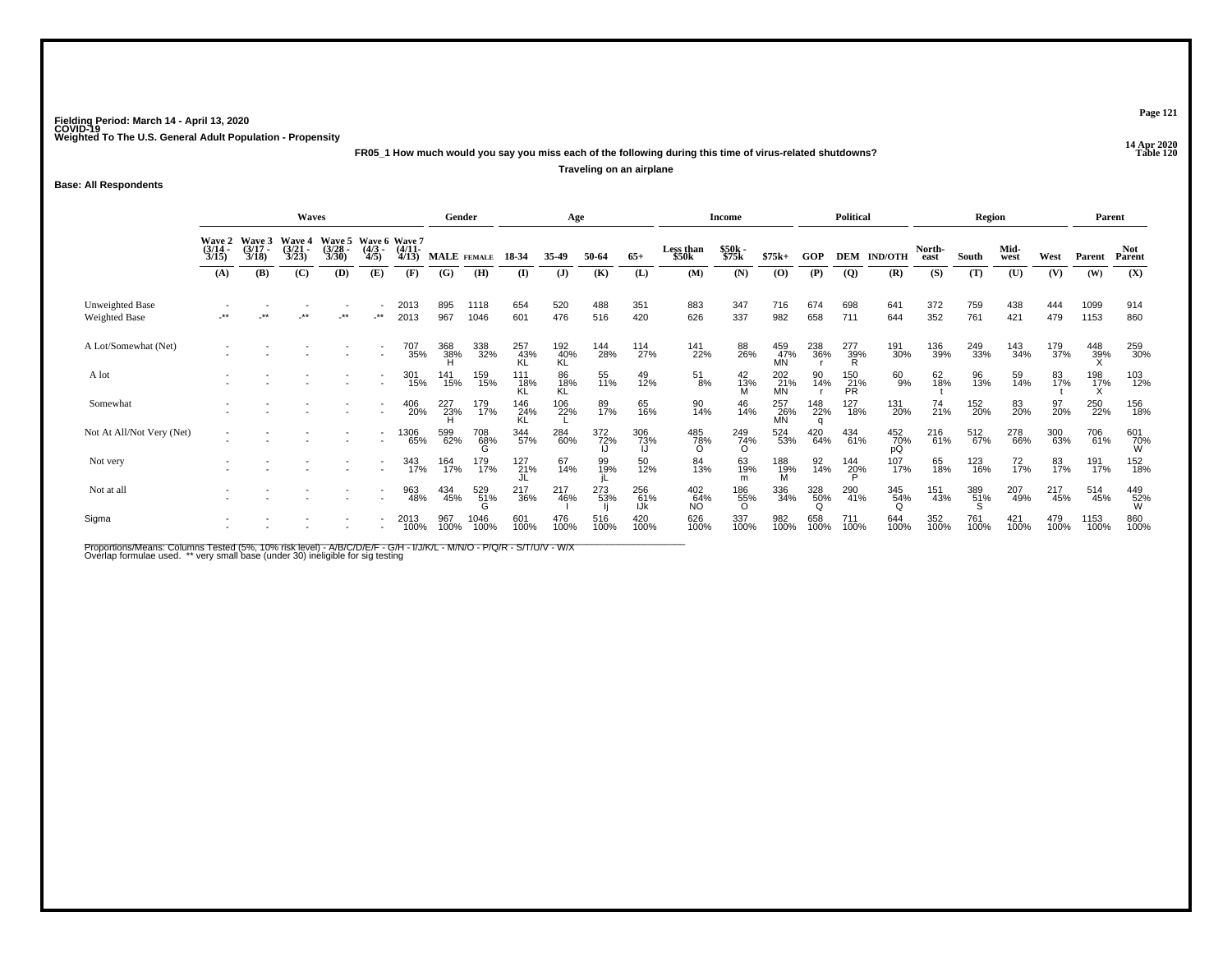**14 Apr 2020 FR05\_2 How much would you say you miss each of the following during this time of virus-related shutdowns?**

**Going to a movie theatre**

**Base: All Respondents**

|                                         |                                                                                                                                                                                                |       | Waves |    |                          |                                        | Gender      |              |                   | Age              |             |                   |                    | Income                       |                  |             | <b>Political</b> |                |                      | Region          |                |             | Parent       |                      |
|-----------------------------------------|------------------------------------------------------------------------------------------------------------------------------------------------------------------------------------------------|-------|-------|----|--------------------------|----------------------------------------|-------------|--------------|-------------------|------------------|-------------|-------------------|--------------------|------------------------------|------------------|-------------|------------------|----------------|----------------------|-----------------|----------------|-------------|--------------|----------------------|
|                                         | Wave 3<br>Wave 5<br><b>Wave 2</b><br>Wave 4<br>$\frac{(3/14)}{3/15}$<br>$(3/17 -$<br>$\frac{(3/21)}{3/23}$<br>$\frac{(3/28)}{3/30}$<br>$\frac{(4/3)}{4/5}$<br>3/18<br>(D)<br>(B)<br>(C)<br>(A) |       |       |    |                          | Wave 6 Wave 7<br>$\frac{(4/11)}{4/13}$ | MALE FEMALE |              | 18-34             | 35-49            | 50-64       | $65+$             | Less than<br>\$50k | \$50k<br>\$75k               | $$75k+$          | GOP         | <b>DEM</b>       | <b>IND/OTH</b> | North-<br>east       | South           | Mid-<br>west   | West        | Parent       | <b>Not</b><br>Parent |
|                                         |                                                                                                                                                                                                |       |       |    | (E)                      | (F)                                    | (G)         | (H)          | $($ I             | $\mathbf{J}$     | (K)         | (L)               | (M)                | (N)                          | (0)              | (P)         | $\overline{Q}$   | (R)            | (S)                  | (T)             | (U)            | (V)         | (W)          | (X)                  |
| <b>Unweighted Base</b><br>Weighted Base | -**                                                                                                                                                                                            | $***$ | $***$ | ** | $\cdot$ **               | 2013<br>2013                           | 895<br>967  | 1118<br>1046 | 654<br>601        | 520<br>476       | 488<br>516  | 351<br>420        | 883<br>626         | 347<br>337                   | 716<br>982       | 674<br>658  | 698<br>711       | 641<br>644     | 372<br>352           | 759<br>761      | 438<br>421     | 444<br>479  | 1099<br>1153 | 914<br>860           |
| A Lot/Somewhat (Net)                    |                                                                                                                                                                                                |       |       |    | ٠                        | 893<br>44%                             | 444<br>46%  | 448<br>43%   | 326<br>54%        | 251<br>53%<br>KL | 212<br>41%  | 103<br>25%        | 227<br>36%         | 145<br>43%<br>m              | 493<br>50%<br>Mn | 261<br>40%  | 372<br>52%<br>PR | 260<br>40%     | 185<br>- 52%<br>- TU | 323<br>42%      | 168<br>40%     | 217<br>45%  | 519<br>45%   | 374<br>43%           |
| A lot                                   |                                                                                                                                                                                                |       |       |    |                          | 396<br>20%                             | 193<br>20%  | 203<br>19%   | 170<br>28%<br>jKL | $^{107}_{22\%}$  | 86<br>17%   | 33<br>8%          | 90<br>14%          | 59<br>18%                    | 240<br>24%<br>MN | 116<br>18%  | 168<br>24%<br>PR | 113<br>17%     | 93<br>26%<br>TU      | 126<br>17%      | $^{71}_{17\%}$ | 107<br>22%  | 236<br>20%   | 160<br>19%           |
| Somewhat                                |                                                                                                                                                                                                |       |       |    | $\overline{\phantom{a}}$ | 496<br>25%                             | 252<br>26%  | 245<br>23%   | 156<br>26%        | 145<br>30%       | 126<br>24%  | 70<br>17%         | 137<br>22%         | 86<br>25%                    | 253<br>26%       | 145<br>22%  | 204<br>29%<br>Pr | 147<br>23%     | 92<br>26%            | 197<br>26%      | 98<br>23%      | 110<br>23%  | 283<br>24%   | 214<br>25%           |
| Not At All/Not Very (Net)               |                                                                                                                                                                                                |       |       |    | $\blacksquare$           | <sup>1</sup> 120<br>56%                | 523<br>54%  | 598<br>57%   | 275<br>46%        | 225<br>47%       | 304<br>59%  | 317<br>75%<br>IJK | 399<br>64%<br>nO   | 192 <sub>%</sub><br>$\Omega$ | 489<br>50%       | 397<br>60%  | 339<br>48%       | 384<br>60%     | 167<br>48%           | 438<br>58%<br>S | 253<br>60%     | 262<br>55%  | 635<br>55%   | 486<br>57%           |
| Not very                                |                                                                                                                                                                                                |       |       |    |                          | 358<br>18%                             | 172<br>18%  | 186<br>18%   | 115<br>19%        | 82<br>17%        | 87<br>17%   | 74<br>18%         | 109<br>17%         | 55<br>16%                    | 179<br>18%       | 108<br>16%  | 124<br>17%       | 126<br>20%     | 62<br>18%            | 133<br>18%      | 76<br>18%      | 87<br>18%   | 220<br>19%   | 138<br>16%           |
| Not at all                              |                                                                                                                                                                                                |       |       |    |                          | 762<br>38%                             | 351<br>36%  | 412<br>39%   | 160<br>27%        | 143<br>30%       | 217<br>42%  | 243<br>58%<br>IJK | 290<br>46%         | $^{137}_{41\%}$<br>$\Omega$  | 311<br>32%       | 289<br>44%  | 215<br>30%       | 258<br>40%     | 105<br>30%           | 305<br>40%      | 177<br>42%     | 175<br>37%  | 415<br>36%   | 347<br>40%           |
| Sigma                                   |                                                                                                                                                                                                |       |       |    |                          | 2013<br>100%                           | 967<br>100% | 1046<br>100% | 601<br>100%       | 476<br>100%      | 516<br>100% | 420<br>100%       | 626<br>100%        | 337<br>100%                  | 982<br>100%      | 658<br>100% | 711<br>100%      | 644<br>100%    | 352<br>100%          | 761<br>100%     | 421<br>100%    | 479<br>100% | 1153<br>100% | 860<br>100%          |

Proportions/Means: Columns Tested (5%, 10% risk level) - A/B/C/D/E/F - G/H - I/J/K/L - M/N/O - P/Q/R - S/T/U/V - W/X<br>Overlap formulae used. \*\* very small base (under 30) ineligible for sig testing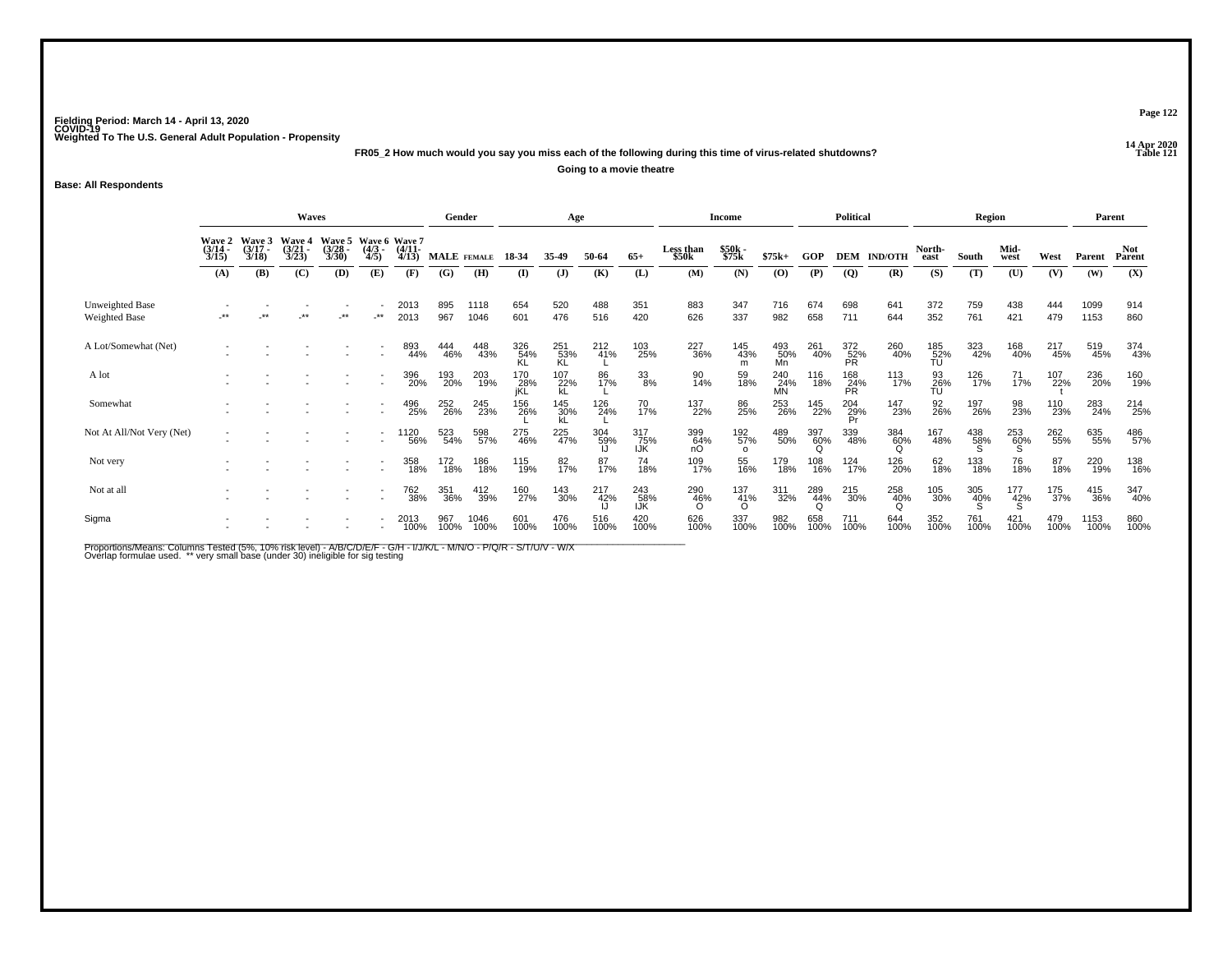**14 Apr 2020 FR05\_3 How much would you say you miss each of the following during this time of virus-related shutdowns?Shopping in stores**

**Base: All Respondents**

|                                  |                       |                                        | Waves                                  |                                               |                     |                       | Gender             |                 |                  | Age              |             |             |                    | Income          |                  |             | Political        |                 |                | Region      |              |             | Parent       |                |
|----------------------------------|-----------------------|----------------------------------------|----------------------------------------|-----------------------------------------------|---------------------|-----------------------|--------------------|-----------------|------------------|------------------|-------------|-------------|--------------------|-----------------|------------------|-------------|------------------|-----------------|----------------|-------------|--------------|-------------|--------------|----------------|
|                                  | $\frac{(3/14)}{3/15}$ | Wave 2 Wave 3<br>$\frac{(3/17)}{3/18}$ | <b>Wave 4</b><br>$\frac{(3/21)}{3/23}$ | Wave 5 Wave 6 Wave 7<br>$\frac{(3/28)}{3/30}$ | $\frac{(4/3)}{4/5}$ | $\frac{(4/11)}{4/13}$ | <b>MALE</b> FEMALE |                 | 18-34            | 35.49            | 50-64       | $65+$       | Less than<br>\$50k | \$50k<br>\$75k  | $$75k+$          | GOP         | <b>DEM</b>       | <b>IND/OTH</b>  | North-<br>east | South       | Mid-<br>west | West        | Parent       | Not.<br>Parent |
|                                  | (A)                   | (B)                                    | (C)                                    | (D)                                           | (E)                 | (F)                   | (G)                | (H)             | (I)              | $\mathbf{J}$     | (K)         | (L)         | (M)                | (N)             | (0)              | (P)         | $\overline{Q}$   | (R)             | (S)            | (T)         | (U)          | (V)         | (W)          | (X)            |
| Unweighted Base<br>Weighted Base | -**                   | $***$                                  | $***$                                  | $\cdot^{\star\star}$                          | -**                 | 2013<br>2013          | 895<br>967         | 1118<br>1046    | 654<br>601       | 520<br>476       | 488<br>516  | 351<br>420  | 883<br>626         | 347<br>337      | 716<br>982       | 674<br>658  | 698<br>711       | 641<br>644      | 372<br>352     | 759<br>761  | 438<br>421   | 444<br>479  | 1099<br>1153 | 914<br>860     |
| A Lot/Somewhat (Net)             |                       |                                        |                                        |                                               |                     | 1341<br>67%           | 604<br>63%         | 737<br>70%      | 404<br>67%       | 337<br>71%       | 338<br>65%  | 263<br>63%  | 403<br>64%         | 226<br>67%      | 665<br>68%       | 441<br>67%  | 497<br>70%<br>R  | 403<br>63%      | 242<br>69%     | 512<br>67%  | 273<br>65%   | 315<br>66%  | 777<br>67%   | 565<br>66%     |
| A lot                            |                       |                                        |                                        |                                               |                     | 625<br>31%            | 242<br>25%         | 383<br>37%<br>G | 216<br>36%<br>KL | 164<br>35%<br>kL | 146<br>28%  | 98<br>23%   | 179<br>29%         | 86<br>25%       | 331<br>34%<br>mN | 197<br>30%  | 262<br>37%<br>PR | 166<br>26%      | 124<br>35%     | 242<br>32%  | 123<br>29%   | 136<br>28%  | 368<br>32%   | 257<br>30%     |
| Somewhat                         |                       |                                        |                                        |                                               |                     | 716<br>36%            | 362<br>37%         | 354<br>34%      | 188<br>31%       | 172<br>36%       | 191<br>37%  | 164<br>39%  | 224<br>36%         | 140<br>42%<br>O | 334<br>34%       | 244<br>37%  | 235<br>33%       | 237<br>37%      | 118<br>33%     | 270<br>35%  | 150<br>36%   | 179<br>37%  | 409<br>35%   | 307<br>36%     |
| Not At All/Not Very (Net)        |                       |                                        |                                        |                                               | $\sim$              | 672<br>33%            | 363<br>37%         | 309<br>30%      | 197<br>33%       | 139<br>29%       | 178<br>35%  | 157<br>37%  | 223<br>36%         | 111<br>33%      | 317<br>32%       | 217<br>33%  | 214<br>30%       | $^{241}_{37\%}$ | 110<br>31%     | 248<br>33%  | 149<br>35%   | 164<br>34%  | 377<br>33%   | 295<br>34%     |
| Not very                         |                       |                                        |                                        |                                               |                     | 396<br>20%            | 224<br>23%<br>H    | 173<br>17%      | 132<br>22%       | 74<br>16%        | 97<br>19%   | 93<br>22%   | 124<br>20%         | 67<br>20%       | 194<br>20%       | 126<br>19%  | 129<br>18%       | 142<br>22%      | 73<br>21%      | 153<br>20%  | 83<br>20%    | 88<br>18%   | 230<br>20%   | 166<br>19%     |
| Not at all                       |                       |                                        |                                        |                                               |                     | 275<br>14%            | 139<br>14%         | 136<br>13%      | 65<br>11%        | 66<br>14%        | 81<br>16%   | 64<br>15%   | 99<br>16%          | 44<br>13%       | 123<br>13%       | 91<br>14%   | 85<br>12%        | 99<br>15%       | 38<br>11%      | 95<br>13%   | 66<br>16%    | 76<br>16%   | 147<br>13%   | 129<br>15%     |
| Sigma                            |                       |                                        |                                        |                                               |                     | 2013<br>100%          | 967<br>100%        | 1046<br>100%    | 601<br>100%      | 476<br>100%      | 516<br>100% | 420<br>100% | 626<br>100%        | 337<br>100%     | 982<br>100%      | 658<br>100% | 711<br>100%      | 644<br>100%     | 352<br>100%    | 761<br>100% | 421<br>100%  | 479<br>100% | 1153<br>100% | 860<br>100%    |

Proportions/Means: Columns Tested (5%, 10% risk level) - A/B/C/D/E/F - G/H - I/J/K/L - M/N/O - P/Q/R - S/T/U/V - W/X<br>Overlap formulae used. \*\* very small base (under 30) ineligible for sig testing

**Page 123**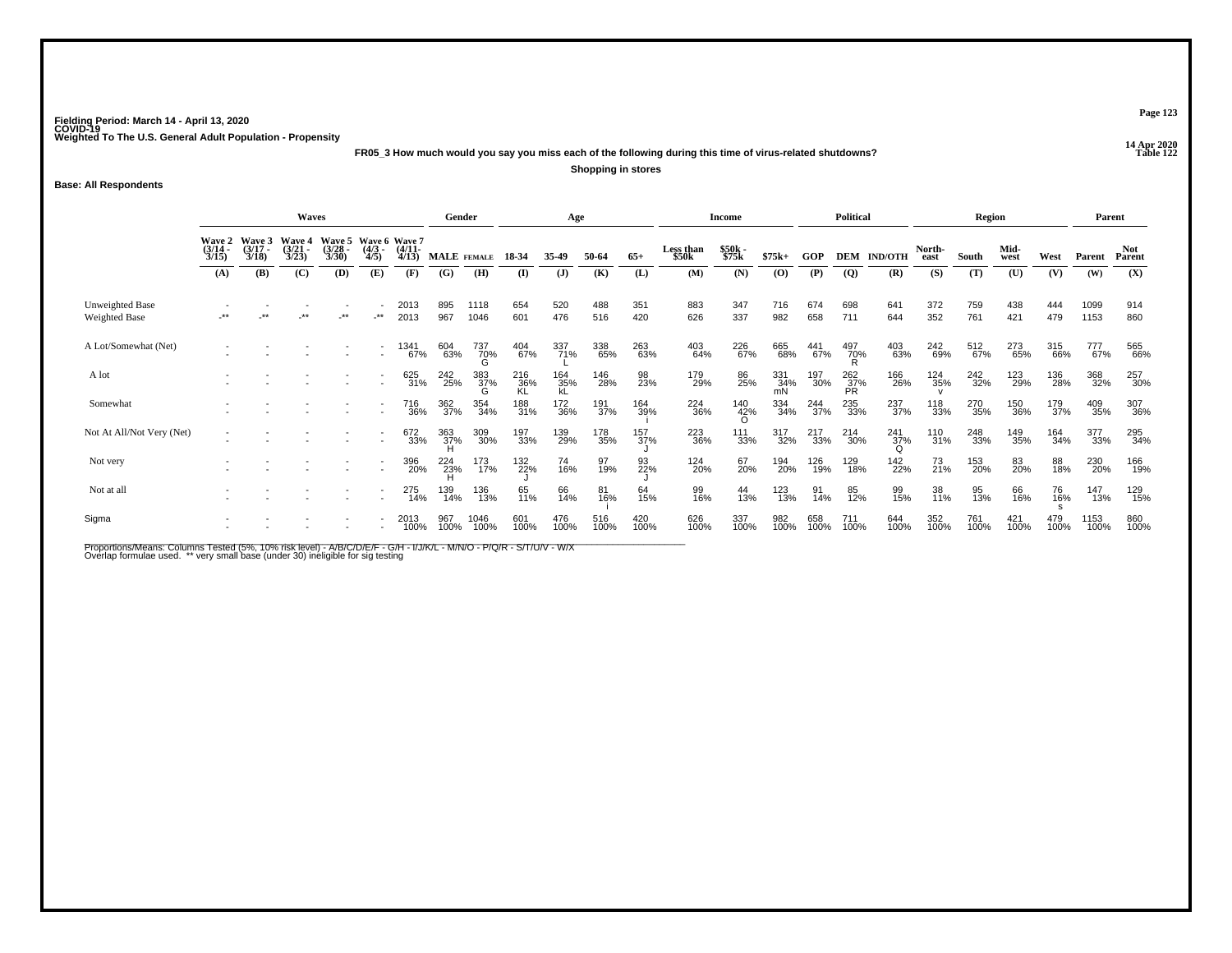**14 Apr 2020 FR05\_4 How much would you say you miss each of the following during this time of virus-related shutdowns?Working from the office**

**Base: All Respondents**

|                                         |                                 |                                 | <b>Waves</b>                    |                                 |                                      |                       | Gender             |              |                  | Age              |             |                   |                    | <b>Income</b>   |                         |             | <b>Political</b> |                |                | Region      |              |             | Parent       |                      |
|-----------------------------------------|---------------------------------|---------------------------------|---------------------------------|---------------------------------|--------------------------------------|-----------------------|--------------------|--------------|------------------|------------------|-------------|-------------------|--------------------|-----------------|-------------------------|-------------|------------------|----------------|----------------|-------------|--------------|-------------|--------------|----------------------|
|                                         | Wave 2<br>$\frac{(3/14)}{3/15}$ | Wave 3<br>$\frac{(3/17)}{3/18}$ | Wave 4<br>$\frac{(3/21)}{3/23}$ | Wave 5<br>$\frac{(3/28)}{3/30}$ | Wave 6 Wave 7<br>$\frac{(4/3)}{4/5}$ | $\frac{(4/11)}{4/13}$ | <b>MALE</b> FEMALE |              |                  | 35.49            | 50-64       | $65+$             | Less than<br>\$50k | \$50k<br>\$75k  | $$75k+$                 | GOP         | <b>DEM</b>       | <b>IND/OTH</b> | North-<br>east | South       | Mid-<br>west | West        | Parent       | <b>Not</b><br>Parent |
|                                         | (A)                             | (B)                             | (C)                             | (D)                             | (E)                                  | (F)                   | (G)                | (H)          | (I)              | (J)              | (K)         | (L)               | (M)                | (N)             | (0)                     | (P)         | $\overline{Q}$   | (R)            | (S)            | (T)         | (U)          | (V)         | (W)          | (X)                  |
| Unweighted Base<br><b>Weighted Base</b> | $***$                           | **                              | **                              | $\cdot$ **                      | $\cdot^{\star\star}$                 | 2013<br>2013          | 895<br>967         | 1118<br>1046 | 654<br>601       | 520<br>476       | 488<br>516  | 351<br>420        | 883<br>626         | 347<br>337      | 716<br>982              | 674<br>658  | 698<br>711       | 641<br>644     | 372<br>352     | 759<br>761  | 438<br>421   | 444<br>479  | 1099<br>1153 | 914<br>860           |
| A Lot/Somewhat (Net)                    |                                 |                                 |                                 |                                 |                                      | 621<br>31%            | 319<br>33%         | 301<br>29%   | 252<br>42%<br>ΚL | 204<br>43%<br>KL | 126<br>25%  | 39<br>9%          | 148<br>24%         | 82<br>24%       | 373<br>_38%<br>MN       | 194<br>29%  | 237<br>33%       | 190<br>30%     | 126<br>36%     | 236<br>31%  | 118<br>28%   | 140<br>29%  | 399<br>35%   | 222<br>26%           |
| A lot                                   |                                 |                                 |                                 |                                 |                                      | 261<br>13%            | 132<br>14%         | 128<br>12%   | 99<br>16%        | 78<br>16%        | 67<br>13%   | 17<br>4%          | 56<br>9%           | 36<br>11%       | 163<br>_17%<br>MN       | 83<br>13%   | 106<br>15%       | 71<br>11%      | 52<br>15%      | 100<br>13%  | 41<br>10%    | 67<br>14%   | 188<br>16%   | $^{73}_{8\%}$        |
| Somewhat                                |                                 |                                 |                                 |                                 | $\overline{\phantom{a}}$             | 360<br>18%            | 187<br>19%         | 173<br>17%   | 153<br>25%<br>KL | 126<br>26%<br>KL | 60<br>12%   | $^{22}_{\ 5\%}$   | 92<br>15%          | 45<br>13%       | 211<br>21%<br><b>MN</b> | 110<br>17%  | 131<br>18%       | 119<br>19%     | 74<br>21%      | 136<br>18%  | 77<br>18%    | 73<br>15%   | 211<br>18%   | 149<br>17%           |
| Not At All/Not Very (Net)               |                                 |                                 |                                 |                                 | $\overline{a}$                       | 1392<br>69%           | 648<br>67%         | 745<br>71%   | 350<br>58%       | 272<br>57%       | 389<br>75%  | 381<br>91%<br>IJK | 478<br>76%         | 256<br>76%<br>O | 609<br>62%              | 465<br>71%  | 474<br>67%       | 453<br>70%     | 226<br>64%     | 525<br>69%  | 303<br>72%   | 339<br>71%  | 755<br>65%   | 638<br>74%<br>W      |
| Not very                                |                                 |                                 |                                 |                                 |                                      | 270<br>13%            | 147<br>15%         | 122<br>12%   | 103<br>17%       | 67<br>14%        | 72<br>14%   | $^{28}_{7\%}$     | 78<br>12%          | 35<br>10%       | 146<br>15%              | 74<br>11%   | 112<br>16%       | 84<br>13%      | 53<br>15%      | 97<br>13%   | 52<br>12%    | 68<br>14%   | 155<br>13%   | 115<br>13%           |
| Not at all                              |                                 |                                 |                                 |                                 |                                      | 1123<br>56%           | 500<br>52%         | 622<br>60%   | 247<br>41%       | 206<br>43%       | 318<br>62%  | 353<br>84%<br>IJK | 400<br>64%         | 220<br>65%<br>Ö | 463<br>47%              | 391<br>59%  | 362<br>51%       | 369<br>57%     | 173<br>49%     | 428<br>56%  | 250<br>59%   | 271<br>57%  | 600<br>52%   | 523<br>61%<br>W      |
| Sigma                                   |                                 |                                 |                                 |                                 | $\overline{\phantom{a}}$             | 2013<br>100%          | 967<br>100%        | 1046<br>100% | 601<br>100%      | 476<br>100%      | 516<br>100% | 420<br>100%       | 626<br>100%        | 337<br>100%     | 982<br>100%             | 658<br>100% | 711<br>100%      | 644<br>100%    | 352<br>100%    | 761<br>100% | 421<br>100%  | 479<br>100% | 1153<br>100% | 860<br>100%          |

Proportions/Means: Columns Tested (5%, 10% risk level) - A/B/C/D/E/F - G/H - I/J/K/L - M/N/O - P/Q/R - S/T/U/V - W/X<br>Overlap formulae used. \*\* very small base (under 30) ineligible for sig testing

**Page 124**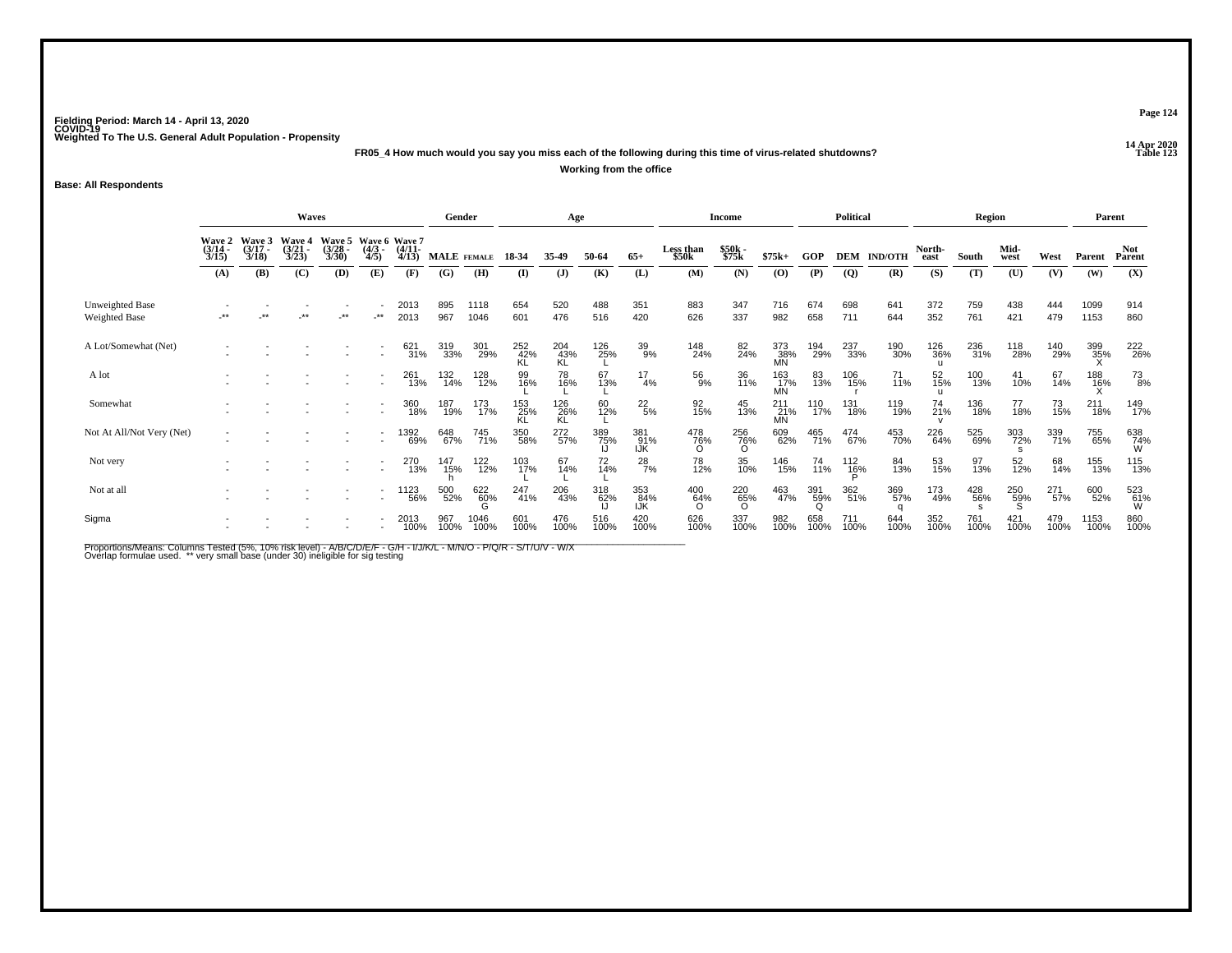**14 Apr 2020 FR05\_5 How much would you say you miss each of the following during this time of virus-related shutdowns?Attending events like concerts, theatre and sporting events**

**Base: All Respondents**

|                                  |                                 |                                 | <b>Waves</b>                           |                                       |                          |                                        | Gender             |              |                    | Age                |                 |             |                        | <b>Income</b>          |                  |                 | Political               |                    |                  | Region          |              |             | Parent       |                 |
|----------------------------------|---------------------------------|---------------------------------|----------------------------------------|---------------------------------------|--------------------------|----------------------------------------|--------------------|--------------|--------------------|--------------------|-----------------|-------------|------------------------|------------------------|------------------|-----------------|-------------------------|--------------------|------------------|-----------------|--------------|-------------|--------------|-----------------|
|                                  | Wave 2<br>$\frac{(3/14)}{3/15}$ | Wave 3<br>$\frac{(3/17)}{3/18}$ | <b>Wave 4</b><br>$\frac{(3/21)}{3/23}$ | <b>Wave 5</b><br>$\binom{3/28}{3/30}$ | $\frac{(4/3)}{4/5}$      | Wave 6 Wave 7<br>$\frac{(4/11)}{4/13}$ | <b>MALE</b> FEMALE |              | 18-34              | 35-49              | 50-64           | $65+$       | Less than<br>\$50k     | \$50k<br>\$75k         | $$75k+$          | GOP             | <b>DEM</b>              | <b>IND/OTH</b>     | North-<br>east   | South           | Mid-<br>west | West        | Parent       | Not.<br>Parent  |
|                                  | (A)                             | (B)                             | (C)                                    | (D)                                   | (E)                      | (F)                                    | (G)                | (H)          | (I)                | (J)                | (K)             | (L)         | (M)                    | (N)                    | (0)              | (P)             | $\overline{Q}$          | (R)                | (S)              | (T)             | (U)          | (V)         | (W)          | (X)             |
| Unweighted Base<br>Weighted Base | $***$                           | **                              | **                                     | $**$                                  | _**                      | 2013<br>2013                           | 895<br>967         | 1118<br>1046 | 654<br>601         | 520<br>476         | 488<br>516      | 351<br>420  | 883<br>626             | 347<br>337             | 716<br>982       | 674<br>658      | 698<br>711              | 641<br>644         | 372<br>352       | 759<br>761      | 438<br>421   | 444<br>479  | 1099<br>1153 | 914<br>860      |
| A Lot/Somewhat (Net)             |                                 |                                 |                                        |                                       | $\overline{\phantom{a}}$ | 916<br>46%                             | 466<br>48%         | 450<br>43%   | 312<br>52%         | $^{233}_{49\%}$ KL | $^{211}_{41\%}$ | 160<br>38%  | 234<br>37%             | 136<br>40%             | 518<br>53%<br>MN | 287<br>44%      | 366<br>51%<br>PR        | 263<br>41%         | 182<br>52%<br>TU | 328<br>43%      | 179<br>43%   | 227<br>47%  | 556<br>48%   | 360<br>42%      |
| A lot                            |                                 |                                 |                                        |                                       |                          | 430<br>21%                             | 220<br>23%         | 210<br>20%   | 169<br>_28%<br>jKL | 109<br>23%         | 98<br>19%       | 54<br>13%   | 96<br>15%              | 64<br>19%              | 259<br>26%<br>MN | 145<br>22%      | 160<br>22%              | 125<br>19%         | 79<br>23%        | 142<br>19%      | 94<br>22%    | 114<br>24%  | 266<br>23%   | 164<br>19%      |
| Somewhat                         |                                 |                                 |                                        |                                       |                          | 486<br>24%                             | 246<br>25%         | 241<br>23%   | 143<br>24%         | 124<br>26%         | 113<br>22%      | 106<br>25%  | 138<br>22%             | 72<br>21%              | 259<br>26%       | 142<br>22%      | 206<br>29%<br><b>PR</b> | 138<br>21%         | 102<br>29%       | 186<br>24%      | 85<br>20%    | 112<br>23%  | 290<br>25%   | 196<br>23%      |
| Not At All/Not Very (Net)        |                                 |                                 |                                        |                                       |                          | 1097<br>54%                            | 501<br>52%         | 596<br>57%   | 289<br>48%         | 243<br>51%         | 305<br>59%      | 261<br>62%  | 392<br>63%<br>$\Omega$ | 202<br>60%<br>$\Omega$ | 465<br>47%       | 371<br>56%<br>Q | 345<br>49%              | 381<br>59%<br>Ω    | 170<br>48%       | 433<br>57%<br>Տ | 242<br>57%   | 252<br>53%  | 597<br>52%   | 500<br>58%<br>W |
| Not very                         |                                 |                                 |                                        |                                       | $\overline{\phantom{a}}$ | 394<br>20%                             | 189<br>20%         | 205<br>20%   | 136<br>23%         | 86<br>18%          | 97<br>19%       | 75<br>18%   | 104<br>17%             | 62<br>18%              | 218<br>22%<br>M  | 116<br>18%      | 139<br>19%              | 140<br>22%         | 68<br>19%        | 144<br>19%      | 87<br>21%    | 96<br>20%   | 219<br>19%   | 175<br>20%      |
| Not at all                       |                                 |                                 |                                        |                                       |                          | 703<br>35%                             | 312<br>32%         | 391<br>37%   | 153<br>25%         | 157<br>33%         | 208<br>40%      | 186<br>44%  | 288<br>46%<br>$\Omega$ | 139<br>41%<br>O        | 247<br>25%       | 255<br>39%      | 207<br>29%              | $\frac{241}{37\%}$ | 102<br>29%       | 289<br>38%<br>S | 155<br>37%   | 156<br>33%  | 378<br>33%   | 324<br>38%<br>W |
| Sigma                            |                                 |                                 |                                        |                                       |                          | 2013<br>100%                           | 967<br>100%        | 1046<br>100% | 601<br>100%        | 476<br>100%        | 516<br>100%     | 420<br>100% | 626<br>100%            | 337<br>100%            | 982<br>100%      | 658<br>100%     | 711<br>100%             | 644<br>100%        | 352<br>100%      | 761<br>100%     | 421<br>100%  | 479<br>100% | 1153<br>100% | 860<br>100%     |

Proportions/Means: Columns Tested (5%, 10% risk level) - A/B/C/D/E/F - G/H - I/J/K/L - M/N/O - P/Q/R - S/T/U/V - W/X<br>Overlap formulae used. \*\* very small base (under 30) ineligible for sig testing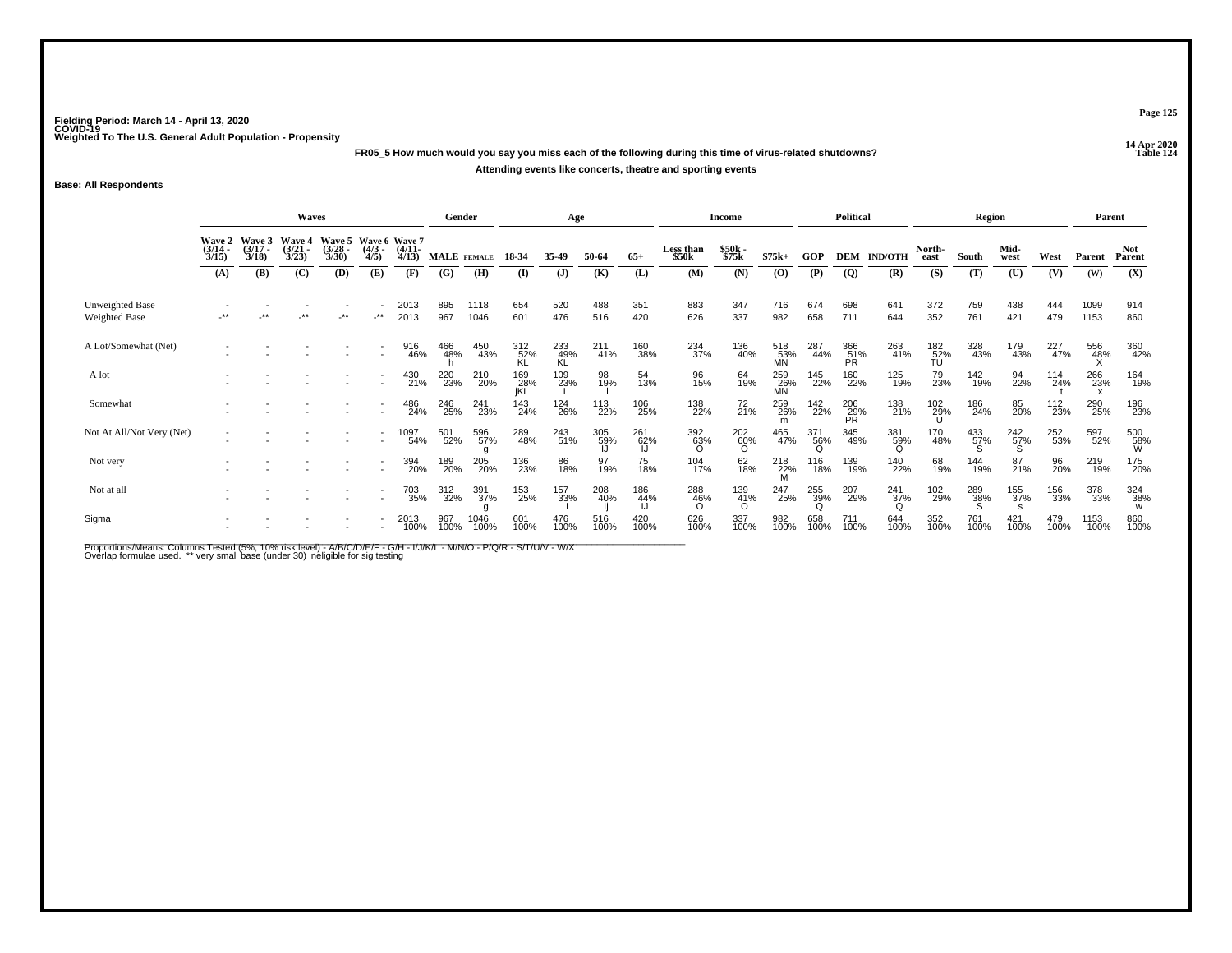**14 Apr 2020 FR05\_6 How much would you say you miss each of the following during this time of virus-related shutdowns?**

**Dining out at a restaurant/bar**

**Base: All Respondents**

|                                  |                       |                                        | Waves                                  |                       |                                                      |                       | Gender             |              |                  | Age          |             |             |                         | Income          |                  |                    | Political       |                    |                 | Region      |              |             | Parent       |                |
|----------------------------------|-----------------------|----------------------------------------|----------------------------------------|-----------------------|------------------------------------------------------|-----------------------|--------------------|--------------|------------------|--------------|-------------|-------------|-------------------------|-----------------|------------------|--------------------|-----------------|--------------------|-----------------|-------------|--------------|-------------|--------------|----------------|
|                                  | $\frac{(3/14)}{3/15}$ | Wave 2 Wave 3<br>$\frac{(3/17)}{3/18}$ | <b>Wave 4</b><br>$\frac{(3/21)}{3/23}$ | $\frac{(3/28)}{3/30}$ | Wave 5 Wave 6 Wave 7<br>$\frac{(4/3)}{4/5}$          | $\frac{(4/11)}{4/13}$ | <b>MALE</b> FEMALE |              | 18-34            | 35.49        | 50-64       | $65+$       | Less than<br>\$50k      | \$50k<br>\$75k  | $$75k+$          | GOP                |                 | <b>DEM IND/OTH</b> | North-<br>east  | South       | Mid-<br>west | West        | Parent       | Not.<br>Parent |
|                                  | (A)                   | (B)                                    | (C)                                    | (D)                   | (E)                                                  | (F)                   | (G)                | (H)          | (I)              | $\mathbf{J}$ | (K)         | (L)         | (M)                     | (N)             | (0)              | (P)                | $\overline{Q}$  | (R)                | (S)             | (T)         | (U)          | (V)         | (W)          | (X)            |
| Unweighted Base<br>Weighted Base | -**                   | $***$                                  | $***$                                  | $\cdot^{\star\star}$  | $.**$                                                | 2013<br>2013          | 895<br>967         | 1118<br>1046 | 654<br>601       | 520<br>476   | 488<br>516  | 351<br>420  | 883<br>626              | 347<br>337      | 716<br>982       | 674<br>658         | 698<br>711      | 641<br>644         | 372<br>352      | 759<br>761  | 438<br>421   | 444<br>479  | 1099<br>1153 | 914<br>860     |
| A Lot/Somewhat (Net)             |                       |                                        |                                        |                       | $\overline{\phantom{a}}$<br>$\overline{\phantom{a}}$ | 1405<br>70%           | 668<br>69%         | 737<br>70%   | 413<br>69%       | 338<br>71%   | 354<br>69%  | 301<br>72%  | 379<br>61%              | 242<br>72%<br>M | 742<br>76%<br>M  | $\frac{463}{70\%}$ | 536<br>75%<br>R | 406<br>63%         | 255<br>73%      | 537<br>71%  | 277<br>66%   | 336<br>70%  | 804<br>70%   | 601<br>70%     |
| A lot                            |                       |                                        |                                        |                       |                                                      | 670<br>33%            | 295<br>31%         | 374<br>36%   | 226<br>38%<br>Kl | 172<br>36%   | 143<br>28%  | 129<br>31%  | 165<br>26%              | 102<br>30%      | 385<br>39%<br>MN | 229<br>35%<br>R    | 270<br>38%<br>R | 172<br>27%         | 133<br>38%      | 241<br>32%  | 135<br>32%   | 160<br>33%  | 397<br>34%   | 273<br>32%     |
| Somewhat                         |                       |                                        |                                        |                       |                                                      | 735<br>37%            | 372<br>39%         | 363<br>35%   | 187<br>31%       | 166<br>35%   | 210<br>41%  | 172<br>41%  | 214<br>34%              | 140<br>41%<br>M | 358<br>36%       | 235<br>36%         | 266<br>37%      | 234<br>36%         | 122<br>35%      | 296<br>39%  | 142<br>34%   | 176<br>37%  | 408<br>35%   | 328<br>38%     |
| Not At All/Not Very (Net)        |                       |                                        |                                        |                       | $\overline{a}$                                       | 608<br>30%            | 299<br>31%         | 309<br>30%   | 188<br>31%       | 138<br>29%   | 162<br>31%  | 119<br>28%  | 247<br>39%<br><b>NO</b> | 96<br>28%       | 240<br>24%       | 195<br>30%         | 175<br>25%      | 238<br>37%<br>PQ   | 97 <sub>%</sub> | 224<br>29%  | 144<br>34%   | 143<br>30%  | 349<br>30%   | 259<br>30%     |
| Not very                         |                       |                                        |                                        |                       |                                                      | 287<br>14%            | 145<br>15%         | 142<br>14%   | 106<br>18%<br>JK | 53<br>11%    | 61<br>12%   | 67<br>16%   | 107<br>17%<br>$\Omega$  | 45<br>13%       | 127<br>13%       | 88<br>13%          | 74<br>10%       | $^{124}_{19\%}$    | 46<br>13%       | 98<br>13%   | 67<br>16%    | 77<br>16%   | 170<br>15%   | 117<br>14%     |
| Not at all                       |                       |                                        |                                        |                       |                                                      | 321<br>16%            | 154<br>16%         | 167<br>16%   | 82<br>14%        | 85<br>18%    | 101<br>20%  | 52<br>12%   | 140<br>22%<br><b>NO</b> | 51<br>15%       | 112<br>11%       | 106<br>16%         | 101<br>14%      | 114<br>18%         | 51<br>14%       | 126<br>17%  | 77<br>18%    | 66<br>14%   | 179<br>16%   | 141<br>16%     |
| Sigma                            |                       |                                        |                                        |                       |                                                      | 2013<br>100%          | 967<br>100%        | 1046<br>100% | 601<br>100%      | 476<br>100%  | 516<br>100% | 420<br>100% | 626<br>100%             | 337<br>100%     | 982<br>100%      | 658<br>100%        | 711<br>100%     | 644<br>100%        | 352<br>100%     | 761<br>100% | 421<br>100%  | 479<br>100% | 1153<br>100% | 860<br>100%    |

Proportions/Means: Columns Tested (5%, 10% risk level) - A/B/C/D/E/F - G/H - I/J/K/L - M/N/O - P/Q/R - S/T/U/V - W/X<br>Overlap formulae used. \*\* very small base (under 30) ineligible for sig testing

**Page 126**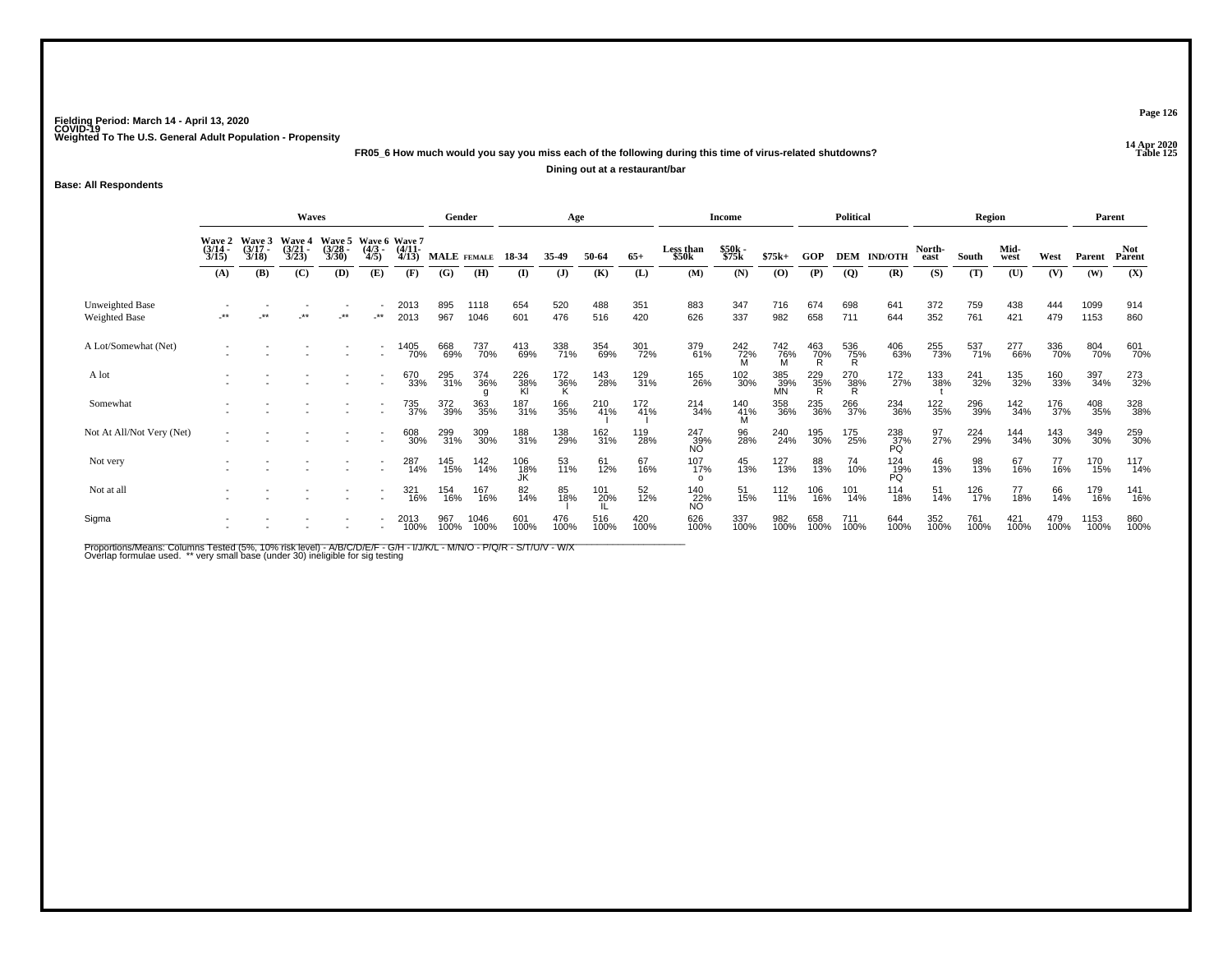**14 Apr 2020 FR05\_7 How much would you say you miss each of the following during this time of virus-related shutdowns?Watching sports on TV**

**Base: All Respondents**

|                                         |                                                                                                                                                                                                                                                      | <b>Waves</b> |       |            |                          | Gender       |                 |                 | Age              |             |             |                   | <b>Income</b>          |                        |                  | <b>Political</b>              |                  |                | Region              |             |              | Parent      |              |                      |
|-----------------------------------------|------------------------------------------------------------------------------------------------------------------------------------------------------------------------------------------------------------------------------------------------------|--------------|-------|------------|--------------------------|--------------|-----------------|-----------------|------------------|-------------|-------------|-------------------|------------------------|------------------------|------------------|-------------------------------|------------------|----------------|---------------------|-------------|--------------|-------------|--------------|----------------------|
|                                         | Wave 5 Wave 6 Wave 7<br>Wave 3<br><b>Wave 4</b><br><b>Wave 2</b><br>$\frac{(3/14)}{3/15}$<br>$\frac{(3/17)}{3/18}$<br>$\frac{(4/11)}{4/13}$<br>$\frac{(3/21)}{3/23}$<br>$\frac{(3/28)}{3/30}$<br>$\binom{4/3}{4/5}$<br>(C)<br>(B)<br>(D)<br>(A)<br>Œ |              |       |            |                          |              | MALE FEMALE     |                 | 18-34            | 35-49       | 50-64       | $65+$             | Less than<br>\$50k     | \$50k<br>\$75k         | $$75k+$          | <b>GOP</b>                    | <b>DEM</b>       | <b>IND/OTH</b> | North-<br>east      | South       | Mid-<br>west | West        | Parent       | <b>Not</b><br>Parent |
|                                         |                                                                                                                                                                                                                                                      |              |       |            |                          | (F)          | (G)             | (H)             | $\mathbf{I}$     | (J)         | (K)         | (L)               | (M)                    | (N)                    | (0)              | (P)                           | $\boldsymbol{Q}$ | (R)            | (S)                 | (T)         | (U)          | (V)         | (W)          | (X)                  |
| Unweighted Base<br><b>Weighted Base</b> | $***$                                                                                                                                                                                                                                                | **           | $***$ | $\cdot$ ** | $-***$                   | 2013<br>2013 | 895<br>967      | 1118<br>1046    | 654<br>601       | 520<br>476  | 488<br>516  | 351<br>420        | 883<br>626             | 347<br>337             | 716<br>982       | 674<br>658                    | 698<br>711       | 641<br>644     | 372<br>352          | 759<br>761  | 438<br>421   | 444<br>479  | 1099<br>1153 | 914<br>860           |
| A Lot/Somewhat (Net)                    |                                                                                                                                                                                                                                                      |              |       |            |                          | 910<br>45%   | 545<br>56%<br>H | 365<br>35%      | 286<br>48%       | 232<br>49%  | 236<br>46%  | 156<br>37%        | 233<br>37%             | 138<br>41%             | 509<br>52%<br>MN | 336<br>51%<br>QR              | 310<br>44%       | 263<br>41%     | 173<br>49%          | 340<br>45%  | 193<br>46%   | 203<br>42%  | 537<br>47%   | 374<br>43%           |
| A lot                                   |                                                                                                                                                                                                                                                      |              |       |            |                          | 481<br>24%   | 306<br>32%<br>H | 176<br>17%      | 142<br>24%       | 131<br>28%  | 131<br>25%  | 77<br>18%         | 112<br>18%             | 77<br>23%              | 278<br>28%<br>M  | $^{192}_{\substack{29\\ qR}}$ | 168<br>24%       | 122<br>19%     | 101<br>2 <u>9</u> % | 164<br>22%  | 97<br>23%    | 120<br>25%  | 292<br>25%   | 189<br>22%           |
| Somewhat                                |                                                                                                                                                                                                                                                      |              |       |            | $\overline{\phantom{a}}$ | 429<br>21%   | 239<br>25%<br>H | 189<br>18%      | 144<br>24%       | 101<br>21%  | 105<br>20%  | 79<br>19%         | 121<br>19%             | 61<br>18%              | 231<br>24%       | 145<br>22%                    | 142<br>20%       | 142<br>22%     | 73<br>21%           | 176<br>23%  | 97<br>23%    | 83<br>17%   | 244<br>21%   | 185<br>21%           |
| Not At All/Not Very (Net)               |                                                                                                                                                                                                                                                      |              |       |            | $\overline{\phantom{a}}$ | ' 103<br>55% | 422<br>44%      | 681<br>65%<br>G | 315<br>52%       | 244<br>51%  | 280<br>54%  | 264<br>63%        | 393<br>63%<br>$\Omega$ | 200<br>59%<br>O        | 473<br>48%       | 322<br>49%                    | $^{401}_{~56\%}$ | 380<br>59%     | 179<br>51%          | 421<br>55%  | 228<br>54%   | 276<br>58%  | 617<br>53%   | 486<br>57%           |
| Not very                                |                                                                                                                                                                                                                                                      |              |       |            |                          | 314<br>16%   | 151<br>16%      | 163<br>16%      | 115<br>19%<br>kL | 76<br>16%   | 73<br>14%   | 50<br>12%         | 90<br>14%<br>N         | 29<br>9%               | 186<br>19%<br>MN | 99<br>15%                     | 119<br>17%       | 96<br>15%      | 64<br>18%           | 113<br>15%  | 68<br>16%    | 68<br>14%   | 183<br>16%   | 131<br>15%           |
| Not at all                              |                                                                                                                                                                                                                                                      |              |       |            |                          | 789<br>39%   | 271<br>28%      | 518<br>50%      | 200<br>33%       | 168<br>35%  | 207<br>40%  | 214<br>51%<br>IJK | 303<br>48%<br>∩        | 170<br>50%<br>$\Omega$ | 287<br>29%       | 223<br>34%                    | 282<br>40%       | 284<br>44%     | 114<br>32%          | 307<br>40%  | 160<br>38%   | 208<br>43%  | 434<br>38%   | 355<br>41%           |
| Sigma                                   |                                                                                                                                                                                                                                                      |              |       |            |                          | 2013<br>100% | 967<br>100%     | 1046<br>100%    | 601<br>100%      | 476<br>100% | 516<br>100% | 420<br>100%       | 626<br>100%            | 337<br>100%            | 982<br>100%      | 658<br>100%                   | 711<br>100%      | 644<br>100%    | 352<br>100%         | 761<br>100% | 421<br>100%  | 479<br>100% | 1153<br>100% | 860<br>100%          |

Proportions/Means: Columns Tested (5%, 10% risk level) - A/B/C/D/E/F - G/H - I/J/K/L - M/N/O - P/Q/R - S/T/U/V - W/X<br>Overlap formulae used. \*\* very small base (under 30) ineligible for sig testing

**Page 127**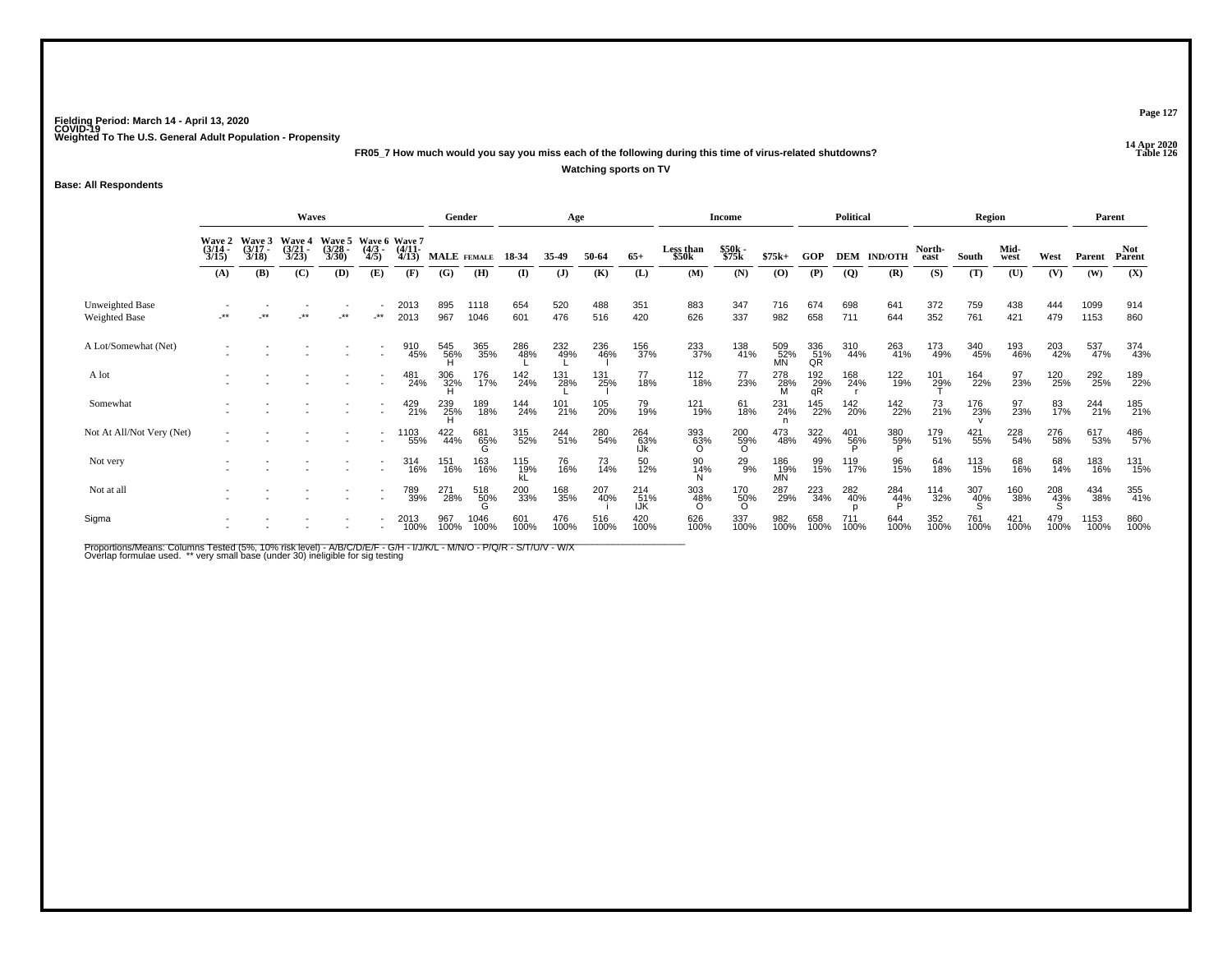**14 Apr 2020 FR05\_8 How much would you say you miss each of the following during this time of virus-related shutdowns?**

**Gatherings with friends and family**

**Base: All Respondents**

|                                  |                                        |                                 | <b>Waves</b>                           |                                |                          |                                        | Gender          |                  |                  | Age              |                  |             |                           | Income                |                 |                 | Political       |                    |                | Region           |              |             | Parent       |                |
|----------------------------------|----------------------------------------|---------------------------------|----------------------------------------|--------------------------------|--------------------------|----------------------------------------|-----------------|------------------|------------------|------------------|------------------|-------------|---------------------------|-----------------------|-----------------|-----------------|-----------------|--------------------|----------------|------------------|--------------|-------------|--------------|----------------|
|                                  | <b>Wave 2</b><br>$\frac{(3/14)}{3/15}$ | Wave 3<br>$\frac{(3/17)}{3/18}$ | <b>Wave 4</b><br>$\frac{(3/21)}{3/23}$ | Wave 5<br>$\binom{3/28}{3/30}$ | $\frac{(4/3)}{4/5}$      | Wave 6 Wave 7<br>$\frac{(4/11)}{4/13}$ | MALE FEMALE     |                  | 18-34            | 35-49            | 50-64            | $65+$       | <b>Less than</b><br>\$50k | \$50k<br>\$75k        | $$75k+$         | <b>GOP</b>      |                 | <b>DEM IND/OTH</b> | North-<br>east | South            | Mid-<br>west | West        | Parent       | Not.<br>Parent |
|                                  | (A)                                    | (B)                             | (C)                                    | (D)                            | (E)                      | (F)                                    | (G)             | (H)              | (I)              | $\mathbf{J}$     | (K)              | (L)         | (M)                       | (N)                   | (0)             | (P)             | $\overline{Q}$  | (R)                | (S)            | (T)              | (U)          | (V)         | (W)          | (X)            |
| Unweighted Base<br>Weighted Base | $^{\star\star}$                        | **                              |                                        | $\star\star$                   | $\cdot^{\star\star}$     | 2013<br>2013                           | 895<br>967      | 1118<br>1046     | 654<br>601       | 520<br>476       | 488<br>516       | 351<br>420  | 883<br>626                | 347<br>337            | 716<br>982      | 674<br>658      | 698<br>711      | 641<br>644         | 372<br>352     | 759<br>761       | 438<br>421   | 444<br>479  | 1099<br>1153 | 914<br>860     |
| A Lot/Somewhat (Net)             |                                        |                                 |                                        |                                | ٠                        | 1494<br>74%                            | 695<br>72%      | 799<br>76%       | 421<br>70%       | 339<br>71%       | 404<br>78%<br>IJ | 330<br>78%  | 416<br>66%                | 267<br>79%<br>M       | 763<br>78%<br>M | 509<br>77%<br>R | 537<br>76%<br>R | 447<br>69%         | 258<br>73%     | 579<br>76%       | 306<br>73%   | 351<br>73%  | 879<br>76%   | 615<br>72%     |
| A lot                            |                                        |                                 |                                        |                                |                          | 833<br>41%                             | 318<br>33%      | 515<br>49%<br>G  | 253<br>42%       | 177<br>37%       | 215<br>42%       | 188<br>45%  | 236<br>38%                | 130<br>39%            | $439$<br>$45\%$ | 275<br>42%      | 330<br>46%<br>R | 228<br>35%         | 155<br>44%     | 301<br>40%       | 161<br>38%   | 216<br>45%  | 493<br>43%   | 340<br>40%     |
| Somewhat                         |                                        |                                 |                                        |                                | $\overline{\phantom{a}}$ | 661<br>33%                             | 378<br>39%<br>H | 283<br>27%       | 168<br>28%       | 162<br>34%       | 190<br>37%       | 142<br>34%  | 180<br>29%                | $^{137}_{41\%}$<br>MÓ | 324<br>33%      | 234<br>36%<br>Q | 207<br>29%      | 219<br>34%         | 103<br>29%     | 278<br>37%<br>sV | 145<br>34%   | 135<br>28%  | 386<br>33%   | 275<br>32%     |
| Not At All/Not Very (Net)        |                                        |                                 |                                        |                                | $\sim$                   | 519<br>26%                             | 272<br>28%      | 248<br>24%       | 180<br>30%       | 137<br>29%<br>Kl | 111<br>22%       | 90<br>22%   | 210<br>34%<br>NO.         | 70<br>21%             | 219<br>22%      | 149<br>23%      | 174<br>24%      | 196<br>31%<br>PQ   | 94<br>27%      | 182<br>24%       | 115<br>27%   | 128<br>27%  | 274<br>24%   | 245<br>28%     |
| Not very                         |                                        |                                 |                                        |                                |                          | 230<br>11%                             | 138<br>14%      | $\frac{92}{9\%}$ | 92<br>15%<br>iKl | 52<br>11%        | $^{46}_{9%}$     | 41<br>10%   | 90<br>14%<br>N            | $^{25}_{7\%}$         | 111<br>11%      | 54<br>8%        | 75<br>11%       | 102<br>16%<br>PQ   | 48<br>14%      | 74<br>10%        | 54<br>13%    | 54<br>11%   | 119<br>10%   | 111<br>13%     |
| Not at all                       |                                        |                                 |                                        |                                |                          | 289<br>14%                             | 134<br>14%      | 155<br>15%       | 88<br>15%        | 85<br>18%        | 66<br>13%        | 50<br>12%   | 119<br>19%<br>NÓ.         | 45<br>13%             | 108<br>11%      | 95<br>14%       | 99<br>14%       | 95<br>15%          | 46<br>13%      | 108<br>14%       | 61<br>14%    | 74<br>15%   | 155<br>13%   | 133<br>16%     |
| Sigma                            |                                        |                                 |                                        |                                |                          | 2013<br>100%                           | 967<br>100%     | 1046<br>100%     | 601<br>100%      | 476<br>100%      | 516<br>100%      | 420<br>100% | 626<br>100%               | 337<br>100%           | 982<br>100%     | 658<br>100%     | 711<br>100%     | 644<br>100%        | 352<br>100%    | 761<br>100%      | 421<br>100%  | 479<br>100% | 1153<br>100% | 860<br>100%    |

Proportions/Means: Columns Tested (5%, 10% risk level) - A/B/C/D/E/F - G/H - I/J/K/L - M/N/O - P/Q/R - S/T/U/V - W/X<br>Overlap formulae used. \*\* very small base (under 30) ineligible for sig testing

**Page 128**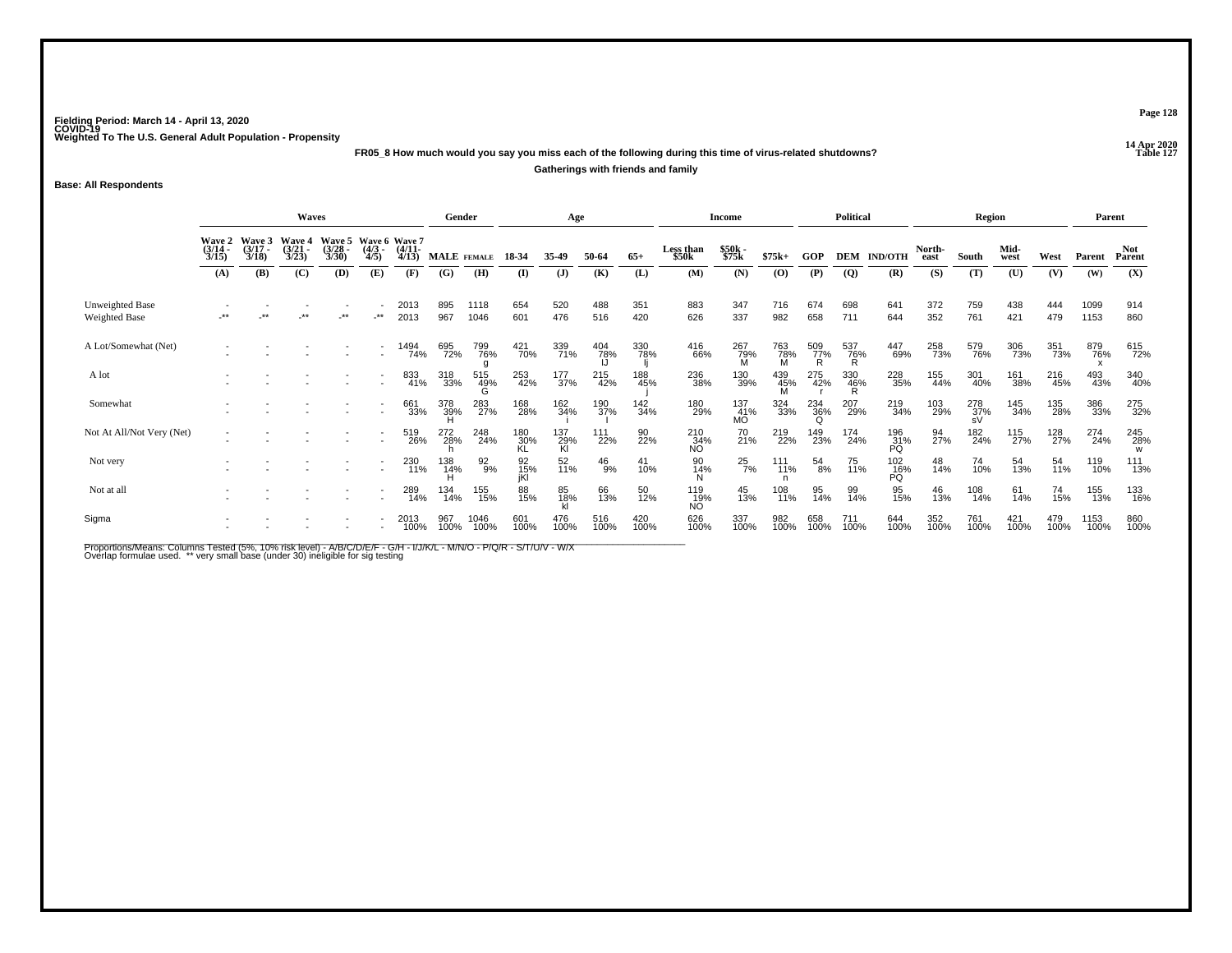**14 Apr 2020 FR05\_9 How much would you say you miss each of the following during this time of virus-related shutdowns?Going to church**

**Base: All Respondents**

|                                  |                                                                                                                                                                             | <b>Waves</b> |    |       |                      | Gender                                 |                    |              | Age              |              |             |             | Income                 |                |             | <b>Political</b> |                |                    | <b>Region</b>  |                    |              | Parent            |                    |                      |
|----------------------------------|-----------------------------------------------------------------------------------------------------------------------------------------------------------------------------|--------------|----|-------|----------------------|----------------------------------------|--------------------|--------------|------------------|--------------|-------------|-------------|------------------------|----------------|-------------|------------------|----------------|--------------------|----------------|--------------------|--------------|-------------------|--------------------|----------------------|
|                                  | <b>Wave 5</b><br>Wave 3<br>Wave 2<br>Wave 4<br>$\frac{(3/14)}{3/15}$<br>$\frac{(3/17)}{3/18}$<br>$\frac{(3/28)}{3/30}$<br>$\frac{(3/21)}{3/23}$<br>(C)<br>(A)<br>(B)<br>(D) |              |    |       |                      | Wave 6 Wave 7<br>$\frac{(4/11)}{4/13}$ | <b>MALE</b> FEMALE |              | 18-34            | 35-49        | 50-64       | $65+$       | Less than<br>\$50k     | \$50k<br>\$75k | $$75k+$     | GOP              |                | <b>DEM IND/OTH</b> | North-<br>east | South              | Mid-<br>west | West              | Parent             | <b>Not</b><br>Parent |
|                                  |                                                                                                                                                                             |              |    |       | (E)                  | (F)                                    | (G)                | (H)          | (I)              | $\mathbf{J}$ | (K)         | (L)         | (M)                    | (N)            | (0)         | (P)              | $\overline{Q}$ | (R)                | (S)            | (T)                | (U)          | (V)               | (W)                | (X)                  |
| Unweighted Base<br>Weighted Base | **                                                                                                                                                                          | **           | ** | $***$ | $\cdot^{\star\star}$ | 2013<br>2013                           | 895<br>967         | 1118<br>1046 | 654<br>601       | 520<br>476   | 488<br>516  | 351<br>420  | 883<br>626             | 347<br>337     | 716<br>982  | 674<br>658       | 698<br>711     | 641<br>644         | 372<br>352     | 759<br>761         | 438<br>421   | 444<br>479        | 1099<br>1153       | 914<br>860           |
| A Lot/Somewhat (Net)             |                                                                                                                                                                             |              |    |       |                      | 983<br>49%                             | 473<br>49%         | 509<br>49%   | 297<br>49%       | 229<br>48%   | 257<br>50%  | 199<br>47%  | 284<br>45%             | 163<br>48%     | 502<br>51%  | 339<br>52%       | 345<br>48%     | 299<br>46%         | 184<br>52%     | 396<br>52%         | 209<br>50%   | 194<br>41%        | 583<br>51%         | 399<br>46%           |
| A lot                            |                                                                                                                                                                             |              |    |       |                      | 504<br>25%                             | 240<br>25%         | 264<br>25%   | 135<br>22%       | 124<br>26%   | 129<br>25%  | 116<br>28%  | 136<br>22%             | 86<br>25%      | 267<br>27%  | 195<br>30%<br>qR | 170<br>24%     | 140<br>22%         | 79<br>22%      | 200<br>26%         | 105<br>25%   | 120<br>25%        | 304<br>26%         | 200<br>23%           |
| Somewhat                         |                                                                                                                                                                             |              |    |       |                      | 479<br>24%                             | 234<br>24%         | 245<br>23%   | 162<br>27%       | 106<br>22%   | 128<br>25%  | 83<br>20%   | 148<br>24%             | 77<br>23%      | 235<br>24%  | 145<br>22%       | 175<br>25%     | 159<br>25%         | 105<br>30%     | $\frac{196}{26\%}$ | 104<br>25%   | 74<br>15%         | 280<br>24%         | 199<br>23%           |
| Not At All/Not Very (Net)        |                                                                                                                                                                             |              |    |       |                      | '030<br>51%                            | 494<br>51%         | 537<br>51%   | 304<br>51%       | 247<br>52%   | 258<br>50%  | 221<br>53%  | 342<br>55%<br>$\Omega$ | 175<br>52%     | 480<br>49%  | 319<br>48%       | 366<br>52%     | 345<br>54%         | 168<br>48%     | 365<br>48%         | 212<br>50%   | 285<br>59%<br>SŤŬ | 570<br>49%         | 460<br>54%           |
| Not very                         |                                                                                                                                                                             |              |    |       |                      | 263<br>13%                             | 125<br>13%         | 138<br>13%   | 101<br>17%<br>JK | 55<br>11%    | 57<br>11%   | 52<br>12%   | 93<br>15%              | 48<br>14%      | 115<br>12%  | 85<br>13%        | 96<br>14%      | 83<br>13%          | 39<br>11%      | 95<br>13%          | 47<br>11%    | 82<br>17%<br>stU  | 159<br>14%         | 104<br>12%           |
| Not at all                       |                                                                                                                                                                             |              |    |       |                      | 767<br>38%                             | 368<br>38%         | 399<br>38%   | 203<br>34%       | 192<br>40%   | 202<br>39%  | 169<br>40%  | 249<br>40%             | 127<br>38%     | 365<br>37%  | 234<br>36%       | 270<br>38%     | 263<br>41%         | 130<br>37%     | 270<br>35%         | 165<br>39%   | 203<br>42%        | $\frac{411}{36\%}$ | 356<br>41%<br>W      |
| Sigma                            |                                                                                                                                                                             |              |    |       |                      | 2013<br>100%                           | 967<br>100%        | 1046<br>100% | 601<br>100%      | 476<br>100%  | 516<br>100% | 420<br>100% | 626<br>100%            | 337<br>100%    | 982<br>100% | 658<br>100%      | 711<br>100%    | 644<br>100%        | 352<br>100%    | 761<br>100%        | 421<br>100%  | 479<br>100%       | 1153<br>100%       | 860<br>100%          |

Proportions/Means: Columns Tested (5%, 10% risk level) - A/B/C/D/E/F - G/H - I/J/K/L - M/N/O - P/Q/R - S/T/U/V - W/X<br>Overlap formulae used. \*\* very small base (under 30) ineligible for sig testing

**Page 129**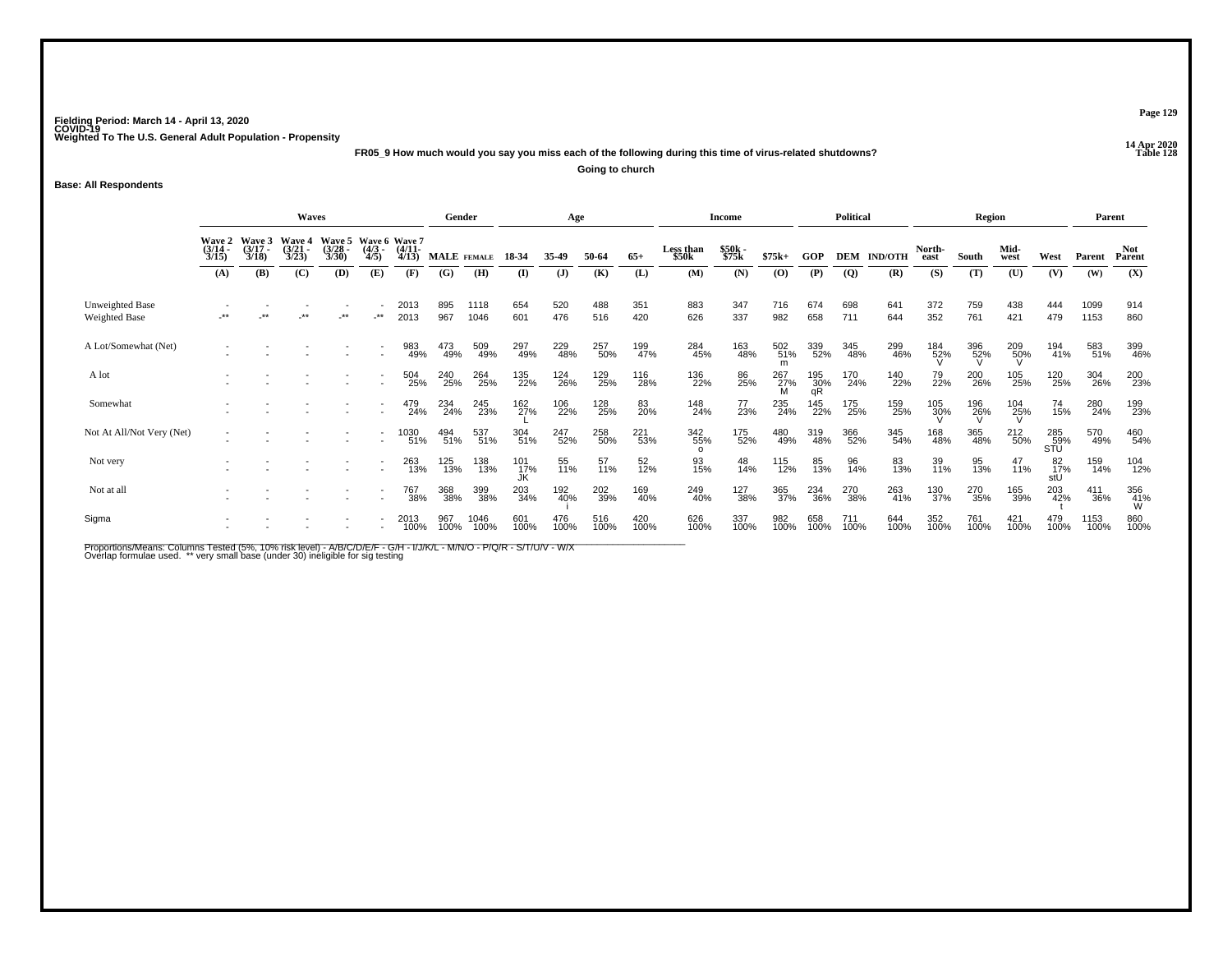**14 Apr 2020 FR05\_10 How much would you say you miss each of the following during this time of virus-related shutdowns?**

**Going to school or university**

#### **Base: All Respondents**

|                                  |                                 |                                 | Waves                                  |                                 |                                      |                       | Gender             |              |                    | Age              |                  |                   |                                 | <b>Income</b>          |                 |              | <b>Political</b> |                |                  | Region      |                  |                 | Parent       |                      |
|----------------------------------|---------------------------------|---------------------------------|----------------------------------------|---------------------------------|--------------------------------------|-----------------------|--------------------|--------------|--------------------|------------------|------------------|-------------------|---------------------------------|------------------------|-----------------|--------------|------------------|----------------|------------------|-------------|------------------|-----------------|--------------|----------------------|
|                                  | Wave 2<br>$\frac{(3/14)}{3/15}$ | Wave 3<br>$\frac{(3/17)}{3/18}$ | <b>Wave 4</b><br>$\frac{(3/21)}{3/23}$ | Wave 5<br>$\frac{(3/28)}{3/30}$ | Wave 6 Wave 7<br>$\frac{(4/3)}{4/5}$ | $\frac{(4/11)}{4/13}$ | <b>MALE</b> FEMALE |              | 18-34              | 35-49            | 50-64            | $65+$             | Less than<br>\$50k              | \$50k<br>\$75k         | $$75k+$         | GOP          | DEM              | <b>IND/OTH</b> | North-<br>east   | South       | Mid-<br>west     | West            | Parent       | <b>Not</b><br>Parent |
|                                  | (A)                             | (B)                             | (C)                                    | (D)                             | (E)                                  | (F)                   | (G)                | (H)          | (I)                | $\mathbf{J}$     | (K)              | (L)               | (M)                             | (N)                    | (0)             | (P)          | $\overline{Q}$   | (R)            | (S)              | (T)         | (U)              | (V)             | (W)          | (X)                  |
| Unweighted Base<br>Weighted Base | -**                             | $***$                           | -**                                    | $\cdot^{\star\star}$            | $\cdot$ **                           | 2013<br>2013          | 895<br>967         | 1118<br>1046 | 654<br>601         | 520<br>476       | 488<br>516       | 351<br>420        | 883<br>626                      | 347<br>337             | 716<br>982      | 674<br>658   | 698<br>711       | 641<br>644     | 372<br>352       | 759<br>761  | 438<br>421       | 444<br>479      | 1099<br>1153 | 914<br>860           |
| A Lot/Somewhat (Net)             |                                 |                                 |                                        |                                 |                                      | 488<br>24%            | 255<br>26%         | 233<br>22%   | 248<br>41%<br>JKL  | 138<br>29%<br>KL | 74<br>14%        | $^{28}_{7\%}$     | 115<br>18%                      | 77<br>23%              | 276<br>28%      | 157<br>24%   | 187<br>26%       | 144<br>22%     | 104<br>29%<br>TU | 172<br>23%  | 80<br>19%        | 132<br>28%      | 300<br>26%   | 188<br>22%           |
| A lot                            |                                 |                                 |                                        |                                 | $\overline{a}$                       | 233<br>12%            | 104<br>11%         | 129<br>12%   | 124<br>_21%<br>JKL | 58<br>12%<br>KL  | $\frac{36}{7\%}$ | $\frac{16}{4%}$   | $\frac{41}{7\%}$                | 44<br>13%<br>M         | 141<br>14%<br>M | 76<br>12%    | 94<br>13%        | 64<br>10%      | 53<br>15%<br>tU  | 78<br>10%   | $^{29}_{7\%}$    | 73<br>15%<br>TU | 139<br>12%   | 94<br>11%            |
| Somewhat                         |                                 |                                 |                                        |                                 | $\overline{a}$                       | 255<br>13%            | 151<br>16%         | 104<br>10%   | $^{124}_{21\%}$ KL | 79<br>17%<br>KL  | $\frac{39}{8%}$  | $\frac{12}{3%}$   | 74<br>12%                       | 33<br>10%              | 135<br>14%      | 81<br>12%    | 93<br>13%        | 80<br>12%      | 51<br>14%        | 94<br>12%   | 51<br>12%        | 59<br>12%       | 161<br>14%   | 94<br>11%            |
| Not At All/Not Very (Net)        |                                 |                                 |                                        |                                 | $\overline{\phantom{a}}$             | 1525<br>76%           | 712<br>74%         | 813<br>78%   | 353<br>59%         | 338<br>71%       | 441<br>86%       | 393<br>93%<br>IJK | 511<br>82%<br>$\Omega$          | 261<br>77%             | 706<br>72%      | 502<br>76%   | 524<br>74%       | 500<br>78%     | 248<br>71%       | 589<br>77%  | 341<br>81%<br>SV | 347<br>72%      | 854<br>74%   | 672<br>78%<br>W      |
| Not very                         |                                 |                                 |                                        |                                 | $\overline{a}$                       | 225<br>11%            | 122<br>13%         | 103<br>10%   | 99<br>16%<br>KL    | 64<br>13%        | $^{48}_{9%}$     | $\frac{14}{3%}$   | 72<br>11%                       | 36<br>11%              | 113<br>12%      | $^{62}_{9%}$ | 84<br>12%        | 79<br>12%      | 39<br>11%        | 84<br>11%   | 45<br>11%        | 57<br>12%       | 126<br>11%   | 99<br>12%            |
| Not at all                       |                                 |                                 |                                        |                                 |                                      | 1300<br>65%           | 590<br>61%         | 710<br>68%   | 254<br>42%         | 275<br>58%       | 393<br>76%       | 378<br>90%<br>IJŔ | 440<br>7 <u>0</u> %<br>$\Omega$ | 225<br>67%<br>$\Omega$ | 593<br>60%      | 440<br>67%   | 440<br>62%       | 420<br>65%     | 209<br>59%       | 504<br>66%  | 297<br>70%<br>SV | 290<br>61%      | 727<br>63%   | 573<br>67%           |
| Sigma                            |                                 |                                 |                                        |                                 |                                      | 2013<br>100%          | 967<br>100%        | 1046<br>100% | 601<br>100%        | 476<br>100%      | 516<br>100%      | 420<br>100%       | 626<br>100%                     | 337<br>100%            | 982<br>100%     | 658<br>100%  | 711<br>100%      | 644<br>100%    | 352<br>100%      | 761<br>100% | 421<br>100%      | 479<br>100%     | 1153<br>100% | 860<br>100%          |

Proportions/Means: Columns Tested (5%, 10% risk level) - A/B/C/D/E/F - G/H - I/J/K/L - M/N/O - P/Q/R - S/T/U/V - W/X<br>Overlap formulae used. \*\* very small base (under 30) ineligible for sig testing

**Page 130**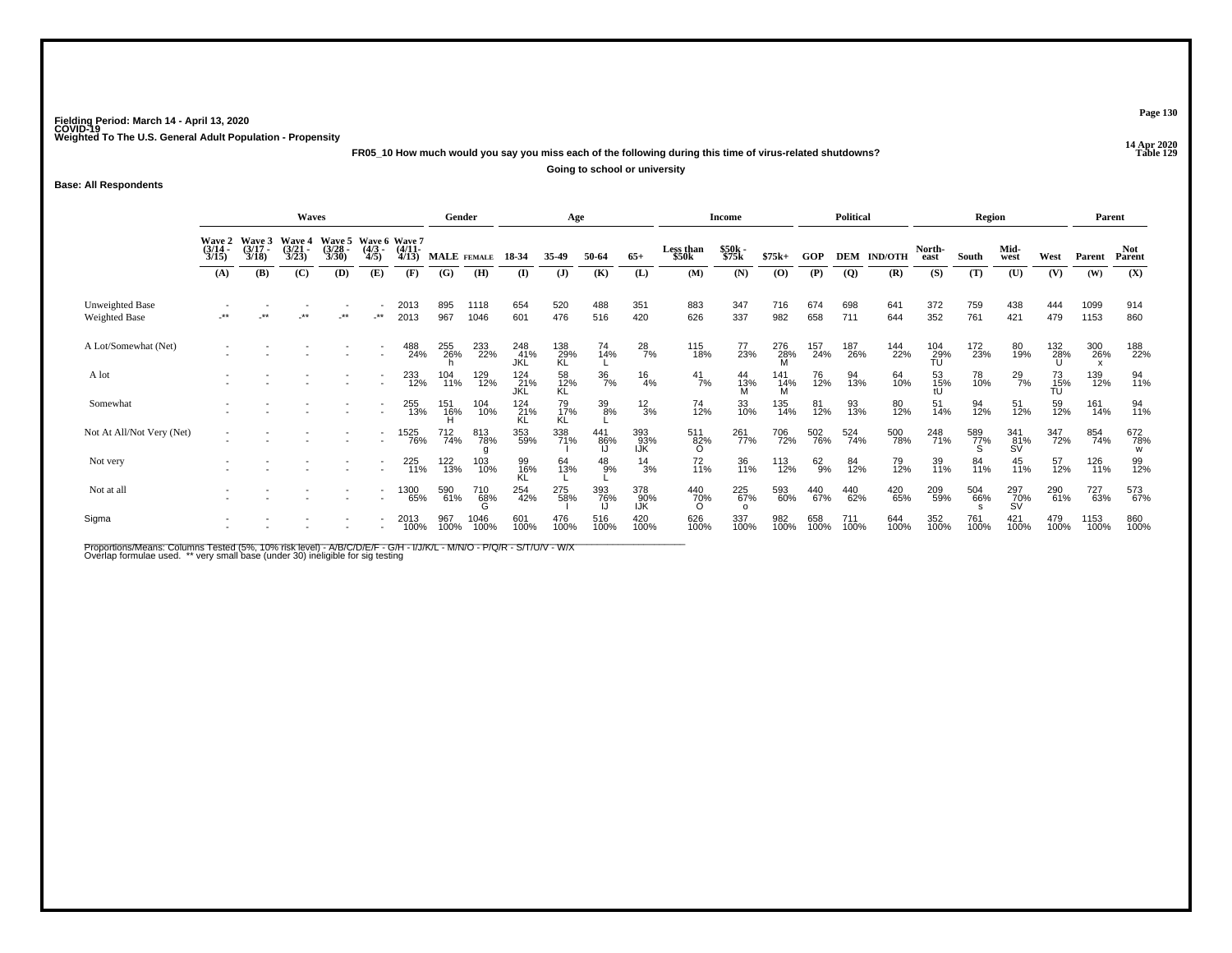**14 Apr 2020 FR05\_13 How much would you say you miss each of the following during this time of virus-related shutdowns?**

**Going to the gym/work out class**

**Base: All Respondents**

|                                         |                                                                                                                                                                                                                |       | Waves |      |                          |              | Gender      |              |                    | Age              |             |                    |                    | <b>Income</b>          |                  |                        | <b>Political</b> |                    |                | Region                  |              |             | Parent       |                      |
|-----------------------------------------|----------------------------------------------------------------------------------------------------------------------------------------------------------------------------------------------------------------|-------|-------|------|--------------------------|--------------|-------------|--------------|--------------------|------------------|-------------|--------------------|--------------------|------------------------|------------------|------------------------|------------------|--------------------|----------------|-------------------------|--------------|-------------|--------------|----------------------|
|                                         | Wave 3<br>Wave 5<br>Wave 6 Wave 7<br><b>Wave 2</b><br>Wave 4<br>$\frac{(3/14)}{3/15}$<br>$(3/17 -$<br>$\binom{3/21}{3/23}$<br>$\frac{(3/28)}{3/30}$<br>$\frac{(4/3)}{4/5}$<br>3/18<br>(B)<br>(C)<br>(D)<br>(A) |       |       |      |                          |              | MALE FEMALE |              | 18-34              | 35-49            | 50-64       | $65+$              | Less than<br>\$50k | \$50k<br>\$75k         | $$75k+$          | GOP                    |                  | <b>DEM IND/OTH</b> | North-<br>east | South                   | Mid-<br>west | West        | Parent       | <b>Not</b><br>Parent |
|                                         |                                                                                                                                                                                                                |       |       |      | (E)                      | (F)          | (G)         | (H)          | $($ I              | $\mathbf{J}$     | (K)         | (L)                | (M)                | (N)                    | (0)              | (P)                    | <b>(Q)</b>       | (R)                | (S)            | (T)                     | (U)          | (V)         | (W)          | (X)                  |
| <b>Unweighted Base</b><br>Weighted Base | -**                                                                                                                                                                                                            | $***$ | $***$ | $**$ | $-***$                   | 2013<br>2013 | 895<br>967  | 1118<br>1046 | 654<br>601         | 520<br>476       | 488<br>516  | 351<br>420         | 883<br>626         | 347<br>337             | 716<br>982       | 674<br>658             | 698<br>711       | 641<br>644         | 372<br>352     | 759<br>761              | 438<br>421   | 444<br>479  | 1099<br>1153 | 914<br>860           |
| A Lot/Somewhat (Net)                    |                                                                                                                                                                                                                |       |       |      | ٠                        | 742<br>37%   | 385<br>40%  | 357<br>34%   | 307<br>51%<br>JKL  | 193<br>41%<br>ΚĹ | 132<br>26%  | 110<br>26%         | 160<br>26%         | 112<br>33%<br>M        | 446<br>45%<br>MN | 238<br>36%             | 313<br>44%<br>PR | 191<br>30%         | 145<br>41%     | 256<br>34%              | 145<br>35%   | 196<br>41%  | 437<br>38%   | 306<br>36%           |
| A lot                                   |                                                                                                                                                                                                                |       |       |      |                          | 347<br>17%   | 167<br>17%  | 181<br>17%   | 139<br>_23%<br>jKL | 84<br>18%        | 67<br>13%   | 57<br>14%          | 70<br>11%          | 48<br>14%              | 218<br>22%<br>MN | 114<br>17%<br>R        | 155<br>22%<br>R  | 78<br>12%          | 66<br>19%      | 119<br>16%              | 68<br>16%    | 94<br>20%   | 223<br>19%   | 124<br>14%           |
| Somewhat                                |                                                                                                                                                                                                                |       |       |      | $\overline{\phantom{a}}$ | 395<br>20%   | 219<br>23%  | 176<br>17%   | 168<br>28%         | 109<br>23%<br>KL | 66<br>13%   | 52<br>12%          | 90<br>14%          | 64<br>19%              | 228<br>23%       | 124<br>19%             | 158<br>22%       | 113<br>18%         | 79<br>22%      | 137<br>18%              | 77<br>18%    | 102<br>21%  | 214<br>19%   | 181<br>21%           |
| Not At All/Not Very (Net)               |                                                                                                                                                                                                                |       |       |      | $\overline{a}$           | 1271<br>63%  | 582<br>60%  | 689<br>66%   | 294<br>49%         | 283<br>59%       | 383<br>74%  | $\frac{311}{74\%}$ | 466<br>74%<br>NO   | 226<br>67%<br>$\Omega$ | 536<br>55%       | 420<br>64%<br>O        | 398<br>56%       | 452<br>70%<br>pQ   | 207<br>59%     | 505<br>66%<br><b>SV</b> | 276<br>65%   | 283<br>59%  | 717<br>62%   | 554<br>64%           |
| Not very                                |                                                                                                                                                                                                                |       |       |      | $\overline{\phantom{a}}$ | 294<br>15%   | 156<br>16%  | 138<br>13%   | 130<br>22%<br>jKL  | 77<br>16%<br>KL  | 56<br>11%   | $\frac{31}{7\%}$   | 92<br>15%          | 43<br>13%              | 147<br>15%       | 83<br>13%              | 84<br>12%        | 127<br>20%<br>PQ   | 55<br>16%      | $\frac{126}{17\%}$      | 63<br>15%    | 50<br>11%   | 166<br>14%   | 128<br>15%           |
| Not at all                              |                                                                                                                                                                                                                |       |       |      |                          | 977<br>49%   | 425<br>44%  | 552<br>53%   | 164<br>27%         | 206<br>43%       | 327<br>63%  | 280<br>67%         | 375<br>60%         | 183<br>54%<br>$\Omega$ | 389<br>40%       | 337<br>51%<br>$\Omega$ | 314<br>44%       | 325<br>51%         | 152<br>43%     | 379<br>50%              | 213<br>51%   | 233<br>49%  | 551<br>48%   | 426<br>50%           |
| Sigma                                   |                                                                                                                                                                                                                |       |       |      |                          | 2013<br>100% | 967<br>100% | 1046<br>100% | 601<br>100%        | 476<br>100%      | 516<br>100% | 420<br>100%        | 626<br>100%        | 337<br>100%            | 982<br>100%      | 658<br>100%            | 711<br>100%      | 644<br>100%        | 352<br>100%    | 761<br>100%             | 421<br>100%  | 479<br>100% | 1153<br>100% | 860<br>100%          |

Proportions/Means: Columns Tested (5%, 10% risk level) - A/B/C/D/E/F - G/H - I/J/K/L - M/N/O - P/Q/R - S/T/U/V - W/X<br>Overlap formulae used. \*\* very small base (under 30) ineligible for sig testing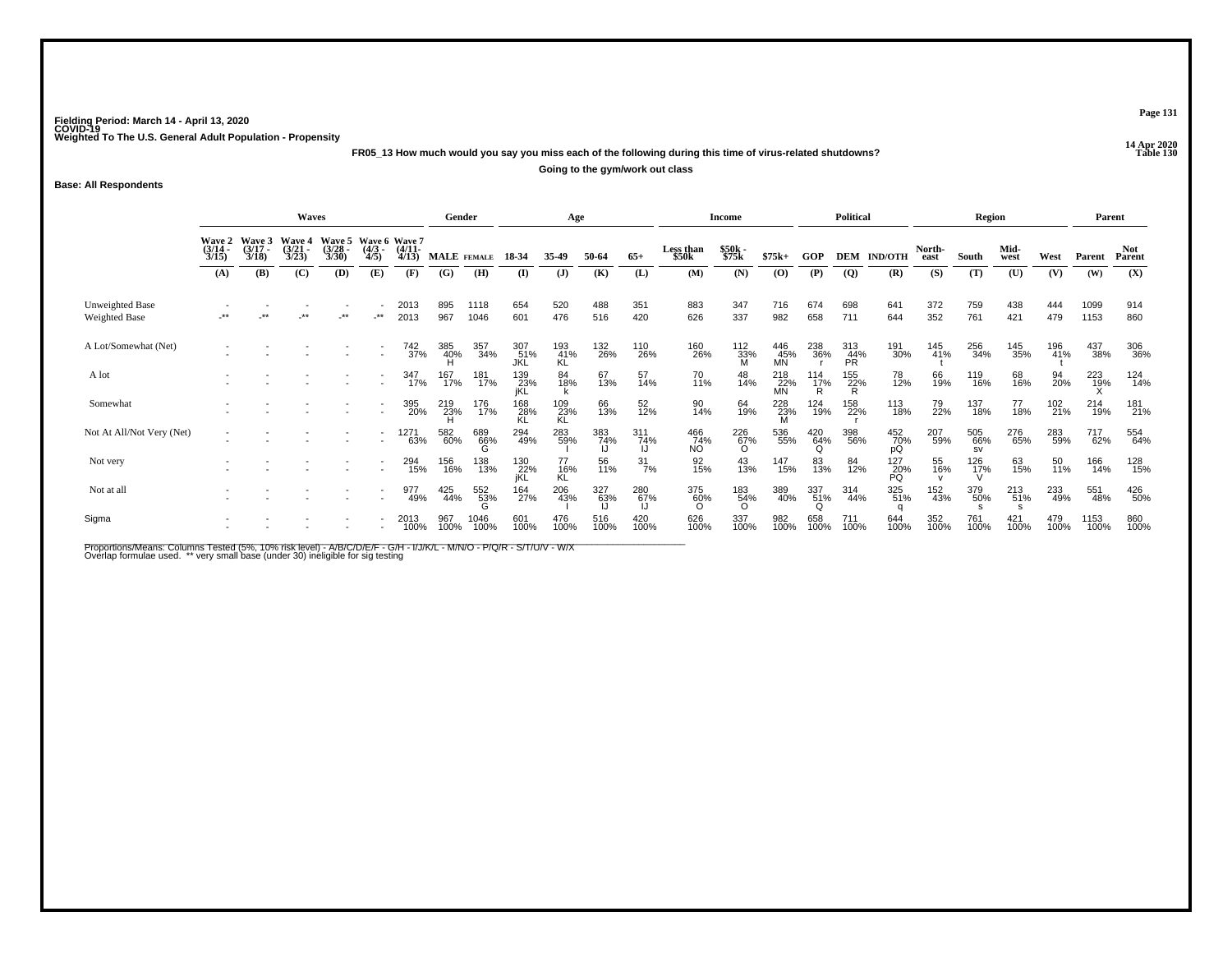**14 Apr 2020 FR05\_14 How much would you say you miss each of the following during this time of virus-related shutdowns?**

**Going to a social gathering,**

#### **Base: All Respondents**

|                                  |                                        |                                 | Waves                                  |                                              |                          |                      | Gender             |                 |                    | Age          |             |             |                    | Income          |                 |             | Political          |                  |                                              | Region      |              |             | Parent       |                |
|----------------------------------|----------------------------------------|---------------------------------|----------------------------------------|----------------------------------------------|--------------------------|----------------------|--------------------|-----------------|--------------------|--------------|-------------|-------------|--------------------|-----------------|-----------------|-------------|--------------------|------------------|----------------------------------------------|-------------|--------------|-------------|--------------|----------------|
|                                  | <b>Wave 2</b><br>$\frac{(3/14)}{3/15}$ | Wave 3<br>$\frac{(3/17)}{3/18}$ | <b>Wave 4</b><br>$\frac{(3/21)}{3/23}$ | Wave 5 Wave 6 Wave 7<br>$\binom{3/28}{3/30}$ | $\frac{(4/3)}{4/5}$      | $\binom{4/11}{4/13}$ | <b>MALE</b> FEMALE |                 | 18-34              | 35.49        | 50-64       | $65+$       | Less than<br>\$50k | \$50k<br>\$75k  | $$75k+$         | GOP         | <b>DEM</b>         | <b>IND/OTH</b>   | North-<br>east                               | South       | Mid-<br>west | West        | Parent       | Not.<br>Parent |
|                                  | (A)                                    | (B)                             | (C)                                    | (D)                                          | (E)                      | (F)                  | (G)                | (H)             | (I)                | $\mathbf{J}$ | (K)         | (L)         | (M)                | (N)             | (0)             | (P)         | $\overline{Q}$     | (R)              | (S)                                          | (T)         | (U)          | (V)         | (W)          | (X)            |
| Unweighted Base<br>Weighted Base | -**                                    | $***$                           | $***$                                  | $\cdot^{\star\star}$                         | -**                      | 2013<br>2013         | 895<br>967         | 1118<br>1046    | 654<br>601         | 520<br>476   | 488<br>516  | 351<br>420  | 883<br>626         | 347<br>337      | 716<br>982      | 674<br>658  | 698<br>711         | 641<br>644       | 372<br>352                                   | 759<br>761  | 438<br>421   | 444<br>479  | 1099<br>1153 | 914<br>860     |
| A Lot/Somewhat (Net)             |                                        |                                 |                                        |                                              | $\overline{\phantom{a}}$ | 1191<br>59%          | 554<br>57%         | 636<br>61%      | 380<br>63%         | 294<br>62%   | 292<br>57%  | 225<br>54%  | 308<br>49%         | 208<br>62%<br>M | 639<br>65%<br>M | 376<br>57%  | 456<br>64%<br>PR   | 358<br>56%       | 220<br>63%                                   | 438<br>58%  | 236<br>56%   | 296<br>62%  | 693<br>60%   | 498<br>58%     |
| A lot                            |                                        |                                 |                                        |                                              |                          | 509<br>25%           | 200<br>21%         | 309<br>30%<br>G | 199<br>_33%<br>JKL | 120<br>25%   | 96<br>19%   | 93<br>22%   | 131<br>21%         | 85<br>25%       | 276<br>28%<br>M | 160<br>24%  | $^{222}_{31\%}$ PR | 127<br>20%       | $^{111}_{\  \  \, \stackrel{32}{\text{TU}}}$ | 173<br>23%  | 92<br>22%    | 132<br>28%  | 291<br>25%   | 218<br>25%     |
| Somewhat                         |                                        |                                 |                                        |                                              | $\overline{\phantom{a}}$ | 682<br>34%           | 355<br>37%<br>H    | 327<br>31%      | 181<br>30%         | 174<br>36%   | 196<br>38%  | 132<br>31%  | 177<br>28%         | 123<br>36%<br>M | 362<br>37%<br>M | 216<br>33%  | 234<br>33%         | 232<br>36%       | 109<br>31%                                   | 266<br>35%  | 144<br>34%   | 163<br>34%  | 402<br>35%   | 280<br>33%     |
| Not At All/Not Very (Net)        |                                        |                                 |                                        |                                              | $\sim$                   | 822<br>41%           | 413<br>43%         | 410<br>39%      | 221 37%            | 182<br>38%   | 223<br>43%  | 195<br>46%  | 318<br>51%<br>NO.  | 129<br>38%      | 344<br>35%      | 282<br>43%  | 255<br>36%         | 285<br>44%       | 132<br>37%                                   | 322<br>42%  | 185<br>44%   | 183<br>38%  | 460<br>40%   | 362<br>42%     |
| Not very                         |                                        |                                 |                                        |                                              |                          | 356<br>18%           | 188<br>19%         | 168<br>16%      | 110<br>18%         | 76<br>16%    | 90<br>17%   | 80<br>19%   | $\frac{128}{20\%}$ | $^{41}_{12\%}$  | 174<br>18%      | 108<br>16%  | 111<br>16%         | 136<br>21%<br>pQ | 58<br>16%                                    | 128<br>17%  | 87<br>21%    | 83<br>17%   | 206<br>18%   | 150<br>17%     |
| Not at all                       |                                        |                                 |                                        |                                              |                          | 466<br>23%           | 224<br>23%         | 242<br>23%      | 112<br>19%         | 106<br>22%   | 133<br>26%  | 115<br>27%  | 190<br>30%         | 88<br>26%<br>O  | 169<br>17%      | 174<br>26%  | 143<br>20%         | 149<br>23%       | 74<br>21%                                    | 194<br>25%  | 98<br>23%    | 100<br>21%  | 254<br>22%   | 212<br>25%     |
| Sigma                            |                                        |                                 |                                        |                                              |                          | 2013<br>100%         | 967<br>100%        | 1046<br>100%    | 601<br>100%        | 476<br>100%  | 516<br>100% | 420<br>100% | 626<br>100%        | 337<br>100%     | 982<br>100%     | 658<br>100% | 711<br>100%        | 644<br>100%      | 352<br>100%                                  | 761<br>100% | 421<br>100%  | 479<br>100% | 1153<br>100% | 860<br>100%    |

Proportions/Means: Columns Tested (5%, 10% risk level) - A/B/C/D/E/F - G/H - I/J/K/L - M/N/O - P/Q/R - S/T/U/V - W/X<br>Overlap formulae used. \*\* very small base (under 30) ineligible for sig testing

**Page 132**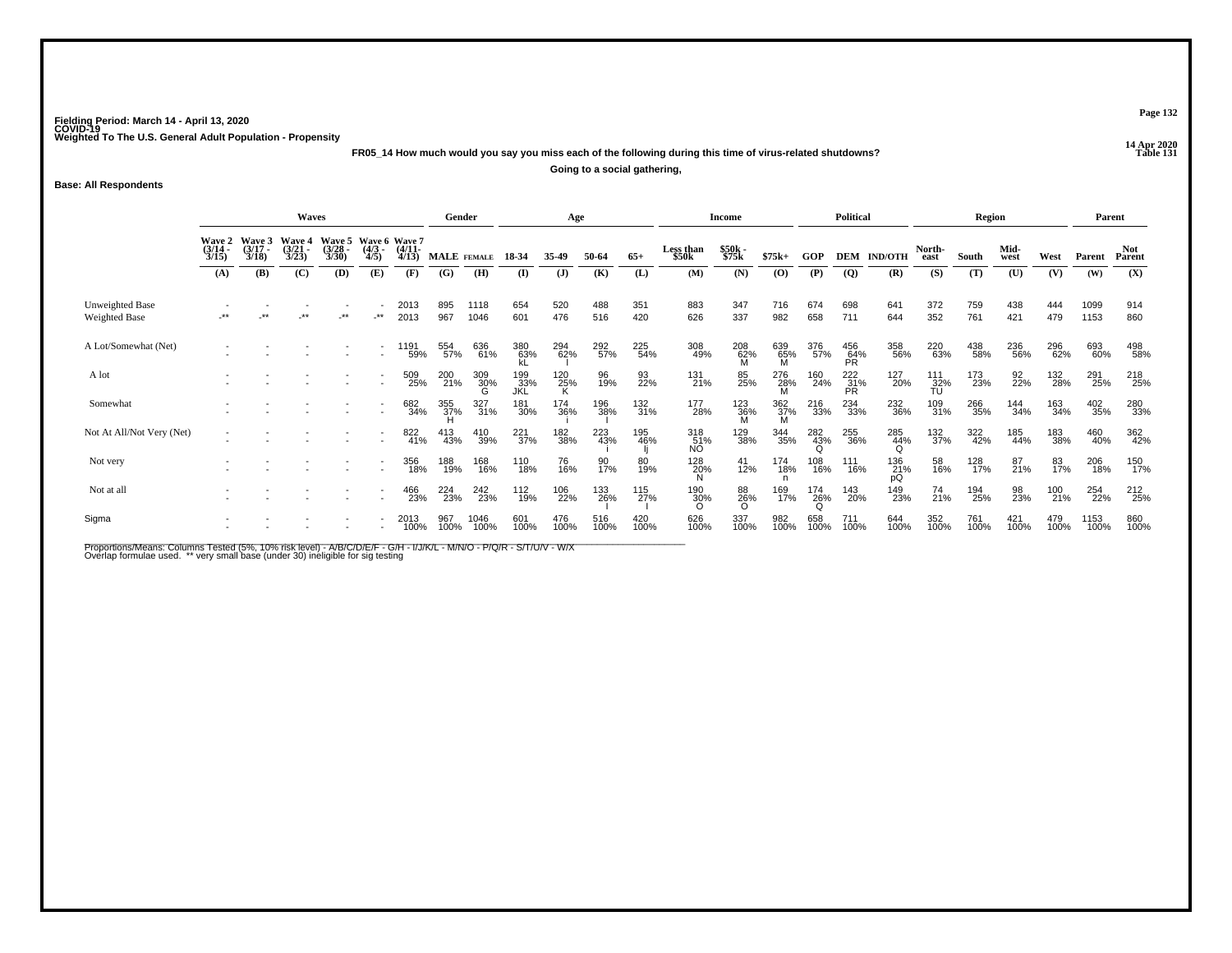**14 Apr 2020 FR05\_15 How much would you say you miss each of the following during this time of virus-related shutdowns?Going to my local coffee shop**

**Base: All Respondents**

|                                         | <b>Waves</b>                           |                                 |                                 |                       |                                             |                       | Gender             |              |                  | Age              |             |             |                    | <b>Income</b>   |                  |             | <b>Political</b> |                 |                  | <b>Region</b> |                  |                     | Parent       |                      |
|-----------------------------------------|----------------------------------------|---------------------------------|---------------------------------|-----------------------|---------------------------------------------|-----------------------|--------------------|--------------|------------------|------------------|-------------|-------------|--------------------|-----------------|------------------|-------------|------------------|-----------------|------------------|---------------|------------------|---------------------|--------------|----------------------|
|                                         | <b>Wave 2</b><br>$\frac{(3/14)}{3/15}$ | Wave 3<br>$\frac{(3/17)}{3/18}$ | Wave 4<br>$\frac{(3/21)}{3/23}$ | $\frac{(3/28)}{3/30}$ | Wave 5 Wave 6 Wave 7<br>$\frac{(4/3)}{4/5}$ | $\frac{(4/11)}{4/13}$ | <b>MALE</b> FEMALE |              | 18-34            | 35.49            | 50-64       | $65+$       | Less than<br>\$50k | \$50k<br>\$75k  | $$75k+$          | GOP         | <b>DEM</b>       | <b>IND/OTH</b>  | North-<br>east   | South         | Mid-<br>west     | West                | Parent       | <b>Not</b><br>Parent |
|                                         | (A)                                    | (B)                             | (C)                             | (D)                   | (E)                                         | (F)                   | (G)                | (H)          | $($ I            | $\mathbf{J}$     | (K)         | (L)         | (M)                | (N)             | (0)              | (P)         | $\overline{Q}$   | (R)             | (S)              | (T)           | (U)              | (V)                 | (W)          | (X)                  |
| Unweighted Base<br><b>Weighted Base</b> | $***$                                  | **                              | **                              | $\cdot^{\star\star}$  | $\cdot^{\star\star}$                        | 2013<br>2013          | 895<br>967         | 1118<br>1046 | 654<br>601       | 520<br>476       | 488<br>516  | 351<br>420  | 883<br>626         | 347<br>337      | 716<br>982       | 674<br>658  | 698<br>711       | 641<br>644      | 372<br>352       | 759<br>761    | 438<br>421       | 444<br>479          | 1099<br>1153 | 914<br>860           |
| A Lot/Somewhat (Net)                    |                                        |                                 |                                 |                       |                                             | 858<br>43%            | 415<br>43%         | 443<br>42%   | 311<br>52%<br>KL | 227<br>48%<br>KL | 175<br>34%  | 145<br>35%  | 227<br>36%         | 145<br>43%<br>m | 460<br>47%       | 261<br>40%  | 362<br>51%<br>PR | 235<br>37%      | 174<br>49%<br>tU | 320<br>42%    | 162<br>38%       | 203<br>42%          | 491<br>43%   | 367<br>43%           |
| A lot                                   |                                        |                                 |                                 |                       |                                             | 360<br>18%            | 154<br>16%         | 206<br>20%   | 149<br>25%<br>KL | 100<br>21%<br>KL | 56<br>11%   | 55<br>13%   | 95<br>15%          | 51<br>15%       | 206<br>21%<br>Mn | 113<br>17%  | 159<br>22%<br>pR | 88<br>14%       | 75<br>21%        | 116<br>15%    | 68<br>16%        | 101<br>2 <u>1</u> % | 218<br>19%   | 142<br>17%           |
| Somewhat                                |                                        |                                 |                                 |                       | $\overline{\phantom{a}}$                    | 498<br>25%            | 261<br>27%         | 237<br>23%   | 162<br>27%       | 127<br>27%       | 119<br>23%  | 90<br>21%   | 132<br>21%         | 94<br>28%<br>M  | 254<br>26%<br>m  | 148<br>22%  | 203<br>29%<br>Pr | 147<br>23%      | 98<br>28%        | 204<br>27%    | 94<br>22%        | 102<br>21%          | 273<br>24%   | 225<br>26%           |
| Not At All/Not Very (Net)               |                                        |                                 |                                 |                       | $\sim$                                      | 155<br>57%            | 552<br>57%         | 603<br>58%   | 290<br>48%       | 249<br>52%       | 341<br>66%  | 275<br>65%  | 399<br>64%<br>nO   | 192<br>57%      | 522<br>53%       | 397<br>60%  | 349<br>49%       | 409<br>63%<br>O | 178<br>51%       | 441<br>58%    | 259<br>62%       | 276<br>58%          | 662<br>57%   | 493<br>57%           |
| Not very                                |                                        |                                 |                                 |                       |                                             | 342<br>17%            | 196<br>20%<br>H    | 145<br>14%   | 125<br>21%       | 81<br>17%        | 88<br>17%   | 49<br>12%   | 91<br>15%          | 47<br>14%       | 192<br>20%<br>Mn | 111<br>17%  | 122<br>17%       | 109<br>17%      | 69<br>20%        | 111<br>15%    | 67<br>16%        | 95<br>20%           | 195<br>17%   | 146<br>17%           |
| Not at all                              |                                        |                                 |                                 |                       |                                             | 813<br>40%            | 356<br>37%         | 458<br>44%   | 165<br>28%       | 169<br>35%       | 253<br>49%  | 226<br>54%  | 308<br>49%         | 146<br>43%<br>Ö | 329<br>34%       | 286<br>43%  | 227<br>32%       | 300<br>47%      | 109<br>31%       | 330<br>43%    | 193<br>46%<br>Sv | 182<br>38%          | 467<br>40%   | 346<br>40%           |
| Sigma                                   |                                        |                                 |                                 |                       |                                             | 2013<br>100%          | 967<br>100%        | 1046<br>100% | 601<br>100%      | 476<br>100%      | 516<br>100% | 420<br>100% | 626<br>100%        | 337<br>100%     | 982<br>100%      | 658<br>100% | 711<br>100%      | 644<br>100%     | 352<br>100%      | 761<br>100%   | 421<br>100%      | 479<br>100%         | 1153<br>100% | 860<br>100%          |

Proportions/Means: Columns Tested (5%, 10% risk level) - A/B/C/D/E/F - G/H - I/J/K/L - M/N/O - P/Q/R - S/T/U/V - W/X<br>Overlap formulae used. \*\* very small base (under 30) ineligible for sig testing

**Page 133**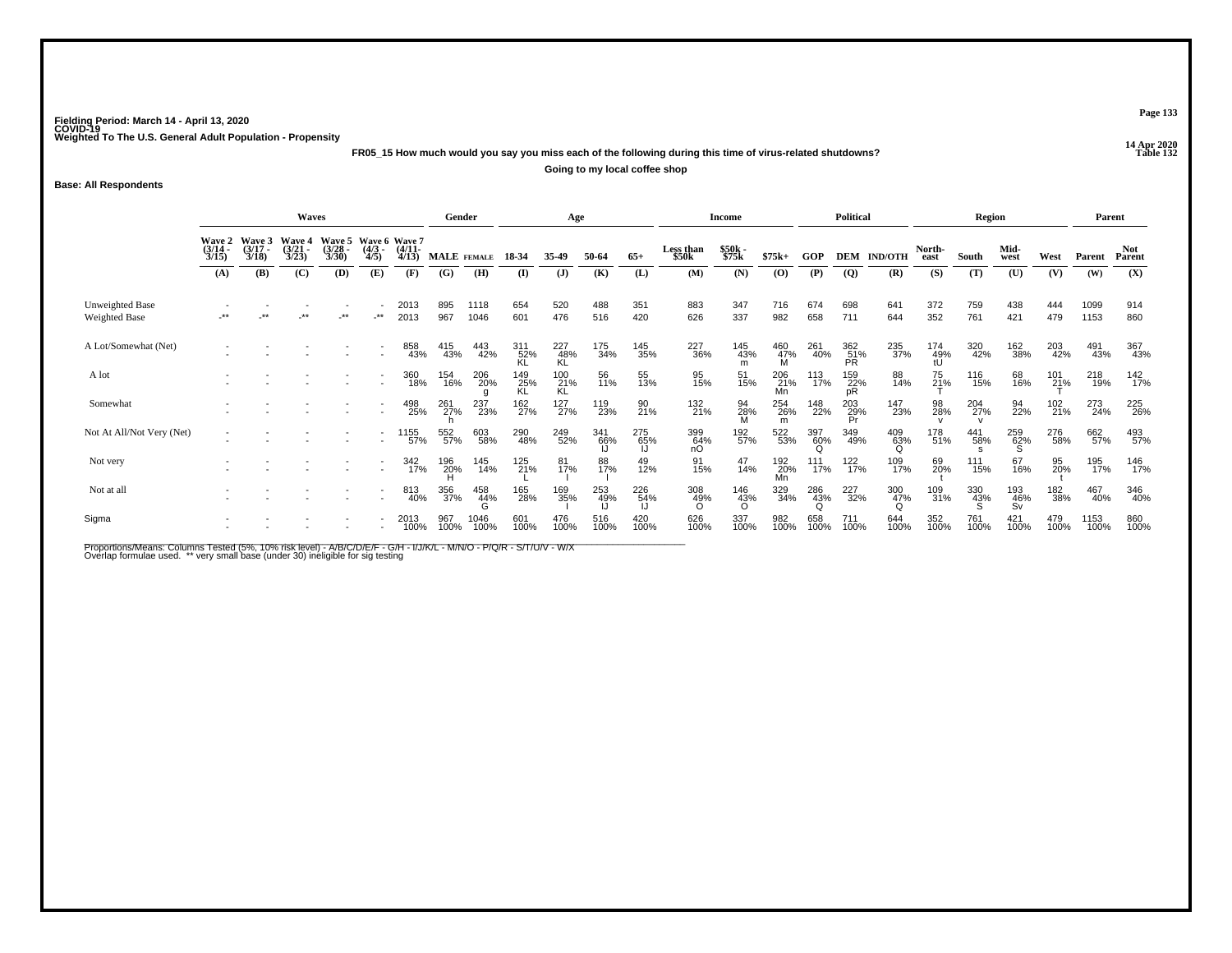**14 Apr 2020 Q22 How concerned are you about each of the following potential shortages from coronavirus (COVID-19) in the healthcare Table 133 system?**

**Summary Of Concerned**

**Base: All Respondents**

|                                                              |                                            |                             | Waves                          |                          |                           |                                    | Gender      |                 |            | Age        |            |            |                                | Income           |                 |            | <b>Political</b> |                |                | <b>Region</b> |              |            |              | Parent               |
|--------------------------------------------------------------|--------------------------------------------|-----------------------------|--------------------------------|--------------------------|---------------------------|------------------------------------|-------------|-----------------|------------|------------|------------|------------|--------------------------------|------------------|-----------------|------------|------------------|----------------|----------------|---------------|--------------|------------|--------------|----------------------|
|                                                              | $\frac{\text{Wave}}{\frac{3}{14}}$<br>3/15 | Wave 3<br>$(3/17 -$<br>3/18 | Wave 4<br>(3/21)<br>3/23       | Wave 5<br>(3/28)<br>3/30 | Wave 6<br>$(4/3 -$<br>4/5 | <b>Wave 7</b><br>$(4/11 -$<br>4/13 | MALE FEMALE |                 | 18-34      | 35.49      | 50-64      | $65+$      | Less than<br>\$50 <sub>k</sub> | \$50k -<br>\$75k | $$75k+$         | <b>GOP</b> | <b>DEM</b>       | <b>IND/OTH</b> | North-<br>east | South         | Mid-<br>west | West       | Parent       | <b>Not</b><br>Parent |
|                                                              | (A)                                        | (B)                         | (C)                            | (D)                      | (E)                       | (F)                                | (G)         | (H)             | $\bf(I)$   | (J)        | (K)        | (L)        | (M)                            | (N)              | (0)             | (P)        | $\overline{Q}$   | (R)            | (S)            | (T)           | (U)          | (V)        | (W)          | (X)                  |
| Unweighted Base<br><b>Weighted Base</b>                      | 2050<br>2050                               | 2019<br>2019                | 2023<br>2023                   | $-***$                   | $-***$                    | 2013<br>2013                       | 895<br>967  | 1118<br>1046    | 654<br>601 | 520<br>476 | 488<br>516 | 351<br>420 | 883<br>626                     | 347<br>337       | 716<br>982      | 674<br>658 | 698<br>711       | 641<br>644     | 372<br>352     | 759<br>761    | 438<br>421   | 444<br>479 | 1099<br>1153 | 914<br>860           |
| Healthcare workers<br>(doctors, nurses,<br>supporting staff) | 1608<br>78%                                | 1618<br>80%                 | 1780<br>88%<br>ΑB <sup>1</sup> | $\overline{\phantom{a}}$ |                           | 1763<br>88%<br>AB.                 | 823<br>85%  | 940<br>90%<br>G | 500<br>83% | 420<br>88% | 454<br>88% | 389<br>92% | 529<br>84%                     | 300<br>89%       | 874<br>89%      | 577<br>88% | 648<br>91%<br>R  | 537<br>83%     | 313<br>89%     | 667<br>88%    | 374<br>89%   | 409<br>85% | 1012<br>88%  | 750<br>87%           |
| Surgical masks and gloves                                    | 1395<br>68%                                | 1424<br>71%                 | 1672<br>83%<br>AB              |                          |                           | <sup>1692</sup> 84%<br>AB          | 784<br>81%  | 909<br>87%<br>G | 483<br>80% | 412<br>87% | 434<br>84% | 364<br>87% | 505<br>81%                     | 297<br>88%<br>M  | 835<br>85%<br>m | 537<br>82% | 647<br>91%<br>PR | 508<br>79%     | 289<br>82%     | 650<br>85%    | 350<br>83%   | 403<br>84% | 973<br>84%   | 719<br>84%           |
| Testing kits for COVID-19                                    | 1538<br>75%                                | 1479<br>73%                 | 1660<br>82%<br>ÁΒ              | $\overline{\phantom{a}}$ |                           | 1688<br>84%<br>AB                  | 784<br>81%  | 904<br>86%      | 476<br>79% | 405<br>85% | 427<br>83% | 380<br>90% | 496<br>79%                     | 289<br>86%       | 845<br>- 86%    | 540<br>82% | 637<br>90%<br>PR | 510<br>79%     | 295<br>84%     | 641<br>84%    | 347<br>82%   | 405<br>85% | 977<br>85%   | 711<br>83%           |
| Hospital ventilators (for<br>assisted breathing)             | 1525<br>74%                                | 1547<br>77%                 | 1738<br>86%<br>AB              | $\overline{\phantom{a}}$ |                           | 1688<br>84%<br>AB                  | 771<br>80%  | 916<br>88%<br>G | 486<br>81% | 421<br>89% | 424<br>82% | 356<br>85% | 512<br>82%                     | 289<br>86%       | 827<br>84%      | 528<br>80% | 648<br>91%<br>PR | 512<br>80%     | 295<br>84%     | 640<br>84%    | 351<br>83%   | 402<br>84% | 966<br>84%   | 722<br>84%           |
| Hospital beds (room for<br>patients)                         | 1540<br>75%                                | 1554<br>77%                 | 1740<br>86%<br>ABF             | $\overline{\phantom{a}}$ | $\sim$                    | 1644<br>82%<br>AВ                  | 758<br>78%  | 886<br>85%      | 478<br>79% | 400<br>84% | 412<br>80% | 354<br>84% | 504<br>81%                     | 280<br>83%       | 807<br>82%      | 530<br>80% | 620<br>87%<br>PR | 495<br>77%     | 292<br>83%     | 622<br>82%    | 339<br>81%   | 391<br>82% | 935<br>81%   | 709<br>82%           |

Proportions/Means: Columns Tested (5%, 10% risk level) - A/B/C/D/E/F - G/H - I/J/K/L - M/N/O - P/Q/R - S/T/U/V - W/X<br>Overlap formulae used. \*\* very small base (under 30) ineligible for sig testing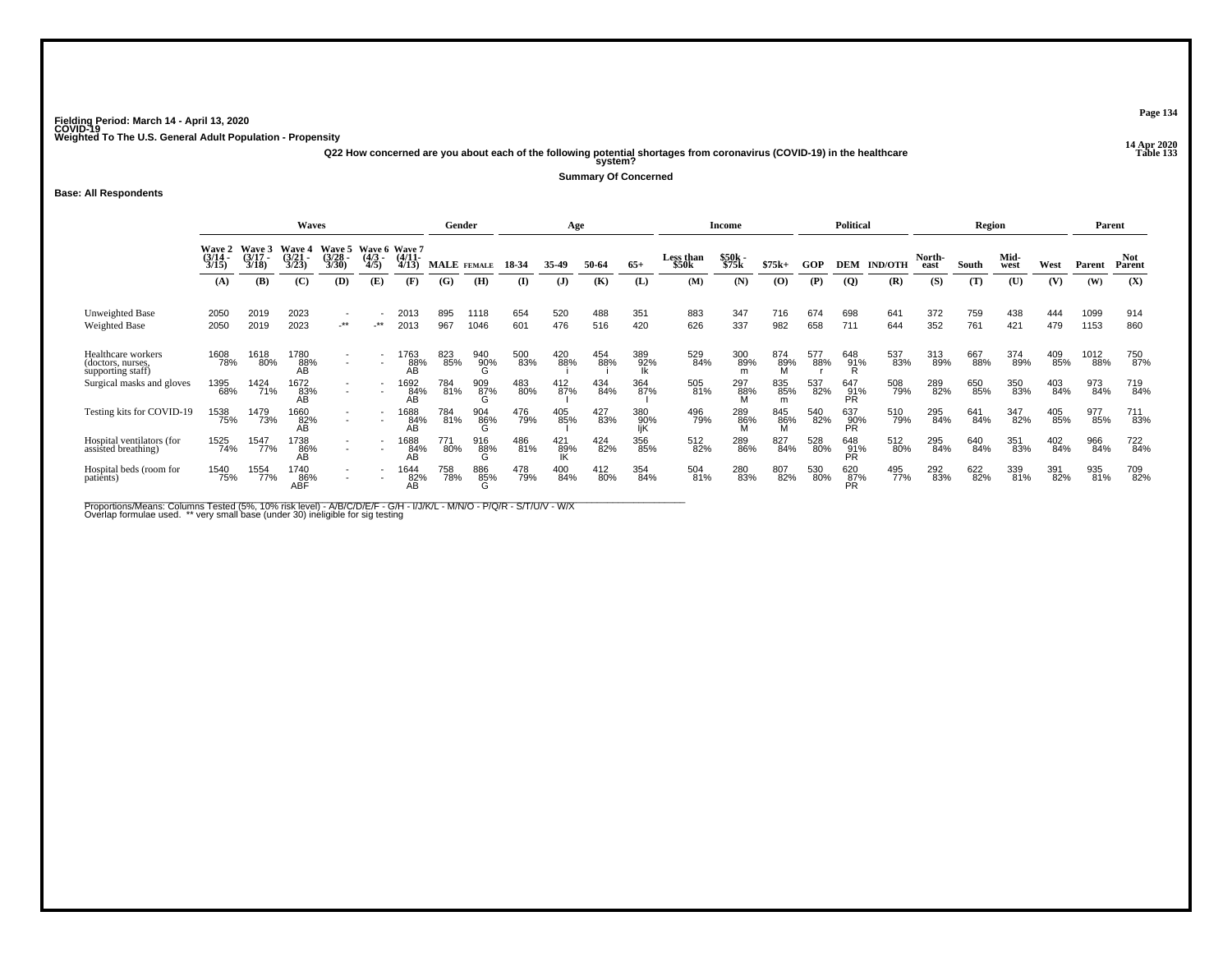**14 Apr 2020 Q22 How concerned are you about each of the following potential shortages from coronavirus (COVID-19) in the healthcare Table 134 system?**

**Summary Of Not At All/Not Very Concerned**

**Base: All Respondents**

|                                                              | Waves                       |                                       |                          |                                          |                           |                                    |                    | Gender       |            | Age          |            |                  |                           | Income           |            |            | <b>Political</b> |                  |                | Region     |                 |            |              | Parent               |
|--------------------------------------------------------------|-----------------------------|---------------------------------------|--------------------------|------------------------------------------|---------------------------|------------------------------------|--------------------|--------------|------------|--------------|------------|------------------|---------------------------|------------------|------------|------------|------------------|------------------|----------------|------------|-----------------|------------|--------------|----------------------|
|                                                              | Wave 2<br>$(3/14 -$<br>3/15 | Wave 3<br>$(3/17 -$<br>3/18           | Wave 4<br>(3/21)<br>3/23 | Wave 5<br>$(3/28 -$<br>3/30              | Wave 6<br>$(4/3 -$<br>4/5 | <b>Wave 7</b><br>$(4/11 -$<br>4/13 | <b>MALE</b> FEMALE |              | 18-34      | 35.49        | 50-64      | $65+$            | <b>Less than</b><br>\$50k | $$50k-$<br>\$75k | $$75k+$    | GOP        | <b>DEM</b>       | <b>IND/OTH</b>   | North-<br>east | South      | Mid-<br>west    | West       | Parent       | <b>Not</b><br>Parent |
|                                                              | (A)                         | (B)                                   | (C)                      | (D)                                      | (E)                       | (F)                                | (G)                | (H)          | $\bf{I}$   | ( <b>J</b> ) | (K)        | (L)              | (M)                       | (N)              | (O)        | (P)        | $\overline{Q}$   | (R)              | (S)            | (T)        | (U)             | (V)        | (W)          | (X)                  |
| Unweighted Base<br><b>Weighted Base</b>                      | 2050<br>2050                | 2019<br>2019                          | 2023<br>2023             | $\overline{\phantom{a}}$<br>$\star\star$ | -**                       | 2013<br>2013                       | 895<br>967         | 1118<br>1046 | 654<br>601 | 520<br>476   | 488<br>516 | 351<br>420       | 883<br>626                | 347<br>337       | 716<br>982 | 674<br>658 | 698<br>711       | 641<br>644       | 372<br>352     | 759<br>761 | 438<br>421      | 444<br>479 | 1099<br>1153 | 914<br>860           |
| Hospital beds (room for<br>patients)                         | 510<br>25%<br>СĖ            | 465<br>23%<br>CF                      | 283<br>14%               |                                          |                           | 369<br>18%                         | 209<br>22%         | 160<br>15%   | 124<br>21% | 76<br>16%    | 103<br>20% | 66<br>16%        | 122<br>19%                | 58<br>17%        | 175<br>18% | 129<br>20% | 91<br>13%        | 149<br>23%       | 60<br>17%      | 139<br>18% | 82<br>19%       | 88<br>18%  | 218<br>19%   | 151<br>18%           |
| Hospital ventilators (for<br>assisted breathing)             | 525<br>26%<br>CF            | $^{472}_{23\%}$ CF                    | 285<br>14%               |                                          |                           | 325<br>16%                         | 196<br>20%         | 130<br>12%   | 115<br>19% | 55<br>11%    | 92<br>18%  | 64<br>15%        | 114<br>18%                | 48<br>14%        | 155<br>16% | 131<br>20% | 63<br>9%         | 131<br>20%       | 57<br>16%      | 121<br>16% | 70 <sub>%</sub> | 77<br>16%  | 188<br>16%   | 138<br>16%           |
| Testing kits for COVID-19                                    | 512<br>25%                  | 540<br>$\overline{C}$ F <sup>%</sup>  | 363<br>18%               | $\overline{\phantom{a}}$                 | $\overline{\phantom{a}}$  | 325<br>16%                         | 182<br>19%         | 142<br>14%   | 125<br>21% | 71<br>15%    | 88<br>17%  | 40<br>10%        | 130<br>21%<br>NO          | 49<br>14%        | 137<br>14% | 118<br>18% | 74<br>10%        | 133<br>21%       | 57<br>16%      | 120<br>16% | 74<br>18%       | 74<br>15%  | 176<br>15%   | 149<br>17%           |
| Surgical masks and gloves                                    | 655<br>32%                  | 595<br>$\widetilde{C}$ F <sup>%</sup> | 351<br>17%               |                                          | $\overline{\phantom{a}}$  | 321<br>16%                         | 183<br>19%         | 137<br>13%   | 118<br>20% | 64<br>13%    | 82<br>16%  | 56<br>13%        | 121<br>19%<br>No          | 40<br>12%        | 147<br>15% | 121<br>18% | 64<br>9%         | 135<br>21%       | 63<br>18%      | 111<br>15% | 72<br>17%       | 75<br>16%  | 180<br>16%   | 140<br>16%           |
| Healthcare workers<br>(doctors, nurses,<br>supporting staff) | 442<br>22%                  | 401<br>20%<br>СĖ                      | 243<br>12%               | $\overline{\phantom{a}}$                 | $\sim$                    | 250<br>12%                         | 144<br>15%         | 106<br>10%   | 101<br>17% | 56<br>12%    | 62/12%     | $\frac{32}{8\%}$ | 16%                       | 37<br>11%        | 108<br>11% | 81<br>12%  | 63<br>9%         | 106<br>17%<br>pQ | 40<br>11%      | 94<br>12%  | 47<br>11%       | 70<br>15%  | 141<br>12%   | 109<br>13%           |

Proportions/Means: Columns Tested (5%, 10% risk level) - A/B/C/D/E/F - G/H - I/J/K/L - M/N/O - P/Q/R - S/T/U/V - W/X<br>Overlap formulae used. \*\* very small base (under 30) ineligible for sig testing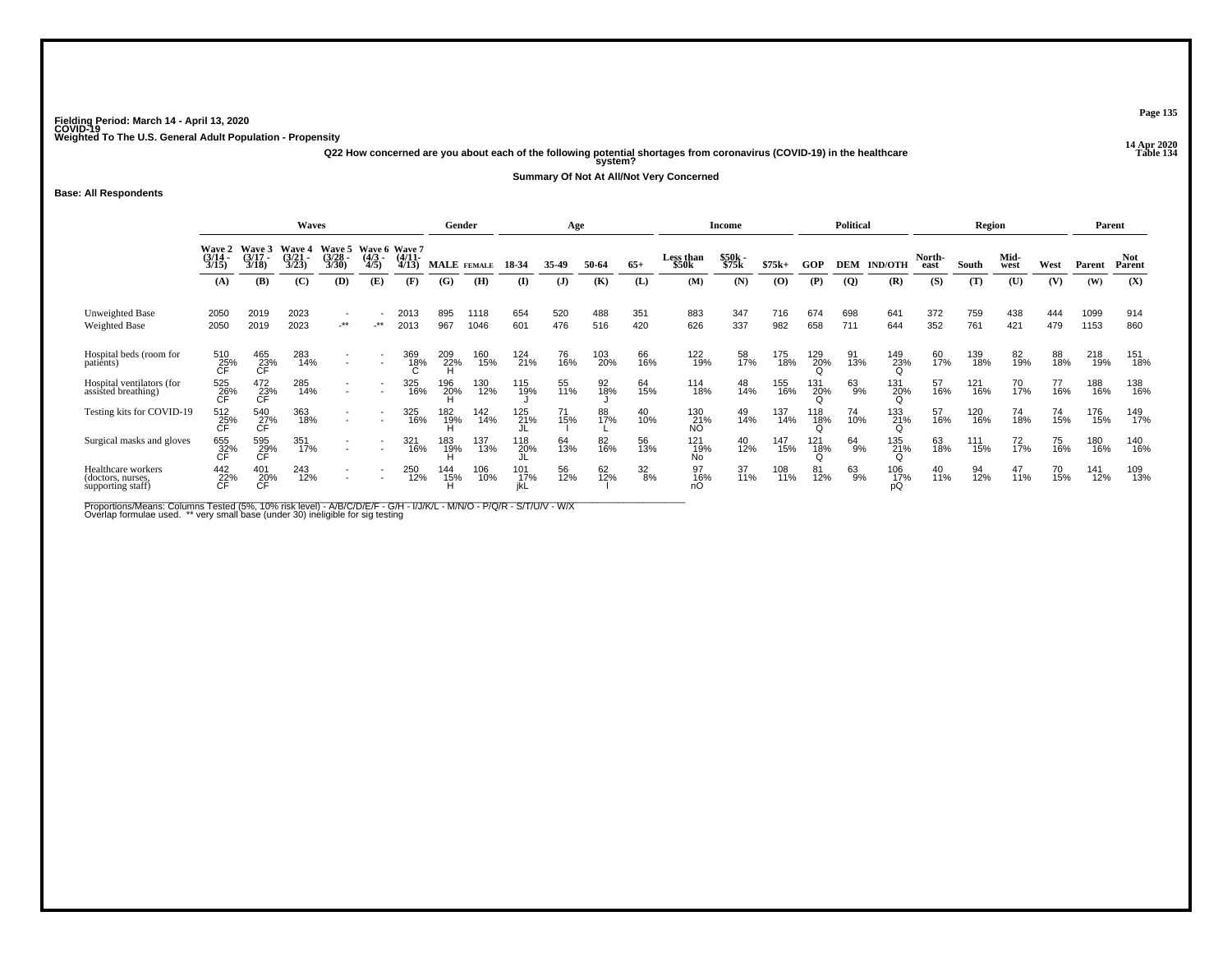**14 Apr 2020 Q22\_1 How concerned are you about each of the following potential shortages from coronavirus (COVID-19) in the healthcare Table 135 system?**

**Surgical masks and gloves**

#### **Base: All Respondents**

|                                         |                                        |                             | <b>Waves</b>            |                          |                                  |                   | Gender             |                  |               | Age           |               |                 |                         | Income          |                 |                    | <b>Political</b>        |                  |                | Region                     |               |               | Parent       |                      |
|-----------------------------------------|----------------------------------------|-----------------------------|-------------------------|--------------------------|----------------------------------|-------------------|--------------------|------------------|---------------|---------------|---------------|-----------------|-------------------------|-----------------|-----------------|--------------------|-------------------------|------------------|----------------|----------------------------|---------------|---------------|--------------|----------------------|
|                                         | Wave 2<br>(3/14<br>3/15                | Wave 3<br>$(3/17 -$<br>3/18 | Wave 4<br>(3/21<br>3/23 | Wave 5<br>(3/28)<br>3/30 | Wave 6 Wave 7<br>$(4/3 -$<br>4/5 | (4/11)<br>4/13    | <b>MALE</b> FEMALE |                  | 18-34         | 35-49         | 50-64         | $65+$           | Less than<br>\$50k      | \$50k<br>\$75k  | $$75k+$         | GOP                | <b>DEM</b>              | <b>IND/OTH</b>   | North-<br>east | South                      | Mid-<br>west  | West          | Parent       | <b>Not</b><br>Parent |
|                                         | (A)                                    | (B)                         | (C)                     | (D)                      | (E)                              | (F)               | (G)                | (H)              | (I)           | $\mathbf{J}$  | (K)           | (L)             | (M)                     | (N)             | (O)             | (P)                | $\overline{Q}$          | (R)              | (S)            | (T)                        | (U)           | (V)           | (W)          | (X)                  |
| Unweighted Base<br><b>Weighted Base</b> | 2050<br>2050                           | 2019<br>2019                | 2023<br>2023            | $-***$                   | $\star\star$                     | 2013<br>2013      | 895<br>967         | 1118<br>1046     | 654<br>601    | 520<br>476    | 488<br>516    | 351<br>420      | 883<br>626              | 347<br>337      | 716<br>982      | 674<br>658         | 698<br>711              | 641<br>644       | 372<br>352     | 759<br>761                 | 438<br>421    | 444<br>479    | 1099<br>1153 | 914<br>860           |
| Very/Somewhat<br>Concerned (Net)        | 1395<br>68%                            | 1424<br>71%                 | 1672<br>83%<br>AB       |                          |                                  | 1692<br>84%<br>AΒ | 784<br>81%         | 909<br>87%<br>ົດ | 483<br>80%    | 412<br>87%    | 434<br>84%    | 364<br>87%      | 505<br>81%              | 297<br>88%<br>M | 835<br>85%<br>m | 537<br>82%         | 647<br>91%<br><b>PR</b> | 508<br>79%       | 289<br>82%     | 650<br>85%                 | 350<br>83%    | 403<br>84%    | 973<br>84%   | 719<br>84%           |
| Very concerned                          | 644<br>31%                             | 743<br>37%                  | 1089<br>54%<br>ÁΒ.      |                          | $\overline{\phantom{a}}$         | 1068<br>53%<br>AВ | 427<br>44%         | 641<br>61%<br>G  | 290<br>48%    | 276<br>58%    | 258<br>50%    | 245<br>58%      | 321<br>51%              | 190<br>56%      | 520<br>53%      | 305<br>46%         | 441<br>62%<br><b>PR</b> | 322<br>50%       | 174<br>49%     | 400<br>53%                 | 237<br>56%    | 257<br>54%    | 630<br>55%   | 438<br>51%           |
| Somewhat concerned                      | 751<br>_37%<br>CF                      | 682<br>34%                  | 583<br>29%              |                          |                                  | 624<br>31%        | 357<br>37%         | 267<br>26%       | 193<br>32%    | 136<br>29%    | 176<br>34%    | 120<br>28%      | 184<br>29%              | 107<br>32%      | 315<br>32%      | $^{232}_{35\%}$ Qr | 206<br>29%              | 186<br>29%       | 116<br>33%     | 250<br>33%<br>$\mathbf{H}$ | 113<br>27%    | 146<br>31%    | 343<br>30%   | 281<br>33%           |
| Not At All/Not Very<br>Concerned (Net)  | 655<br>32%                             | 595<br>29%<br><b>CF</b>     | 351<br>17%              |                          | $\overline{\phantom{a}}$         | 321<br>16%        | 183<br>19%         | 137<br>13%       | 118<br>20%    | 64<br>13%     | 82<br>16%     | 56<br>13%       | 121<br>19%<br>No        | 40<br>12%       | 147<br>15%      | 121<br>18%         | 64<br>9%                | 135<br>21%       | 63<br>18%      | 111<br>15%                 | 72<br>17%     | 75<br>16%     | 180<br>16%   | 140<br>16%           |
| Not very concerned                      | 393<br>19%<br>CF                       | 351<br>17%<br>CF            | 231<br>11%              |                          |                                  | 215<br>11%        | 127<br>13%         | 88<br>8%         | 75<br>13%     | 39<br>8%      | 56<br>11%     | 44<br>10%       | 74<br>12%               | $^{28}_{8\%}$   | 105<br>11%      | 78<br>12%          | 39<br>6%                | 98<br>15%        | 44<br>12%      | 78<br>10%                  | 46<br>11%     | 46<br>10%     | 128<br>11%   | 87<br>10%            |
| Not at all concerned                    | $^{262}_{\substack{13\%\\ \text{CF}}}$ | 243<br>12%                  | 120<br>6%               |                          |                                  | $^{106}_{\ 5\%}$  | 57<br>6%           | $^{49}_{\ 5\%}$  | $^{43}_{7\%}$ | $^{25}_{5\%}$ | $^{26}_{5\%}$ | $\frac{12}{3%}$ | 48<br>$N_O^{\text{B%}}$ | $\frac{12}{3%}$ | $^{42}_{4\%}$   | $^{44}_{7\%}$      | $^{25}_{3\%}$           | $\frac{37}{6\%}$ | $^{19}_{5\%}$  | $\frac{32}{4\%}$           | $^{25}_{6\%}$ | $^{29}_{6\%}$ | 53<br>5%     | 53<br>6%             |
| Sigma                                   | 2050<br>100%                           | 2019<br>100%                | 2023<br>100%            |                          |                                  | 2013<br>100%      | 967<br>100%        | 1046<br>100%     | 601<br>100%   | 476<br>100%   | 516<br>100%   | 420<br>100%     | 626<br>100%             | 337<br>100%     | 982<br>100%     | 658<br>100%        | 711<br>100%             | 644<br>100%      | 352<br>100%    | 761<br>100%                | 421<br>100%   | 479<br>100%   | 1153<br>100% | 860<br>100%          |

Proportions/Means: Columns Tested (5%, 10% risk level) - A/B/C/D/E/F - G/H - I/J/K/L - M/N/O - P/Q/R - S/T/U/V - W/X<br>Overlap formulae used. \*\* very small base (under 30) ineligible for sig testing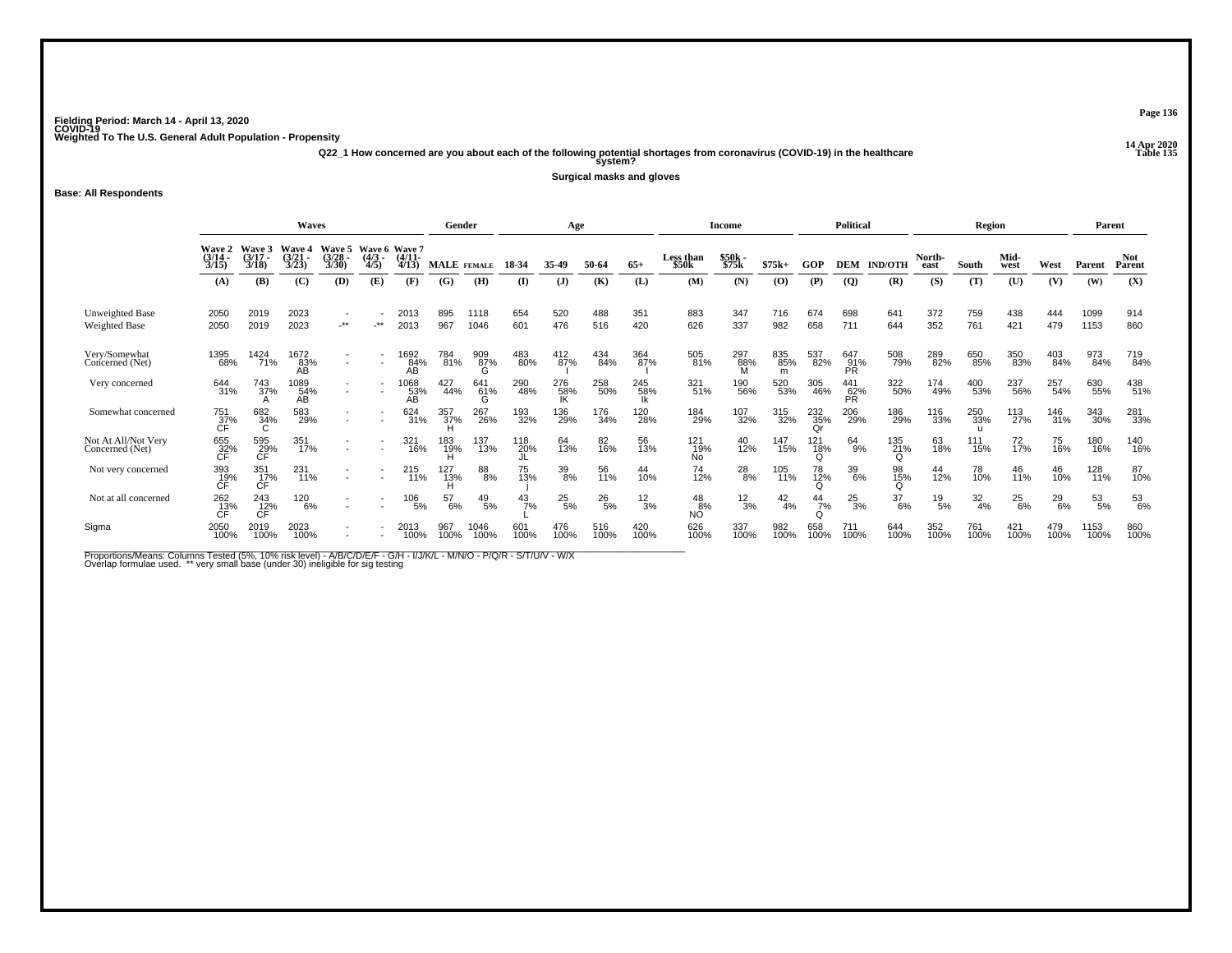**14 Apr 2020 Q22\_2 How concerned are you about each of the following potential shortages from coronavirus (COVID-19) in the healthcare Table 136 system?**

**Testing kits for COVID-19**

**Base: All Respondents**

|                                         |                                  |                                | Waves                    |                          |                                   |                                | Gender                         |                 |             | Age                    |             |                   |                    | Income           |             |                  | <b>Political</b> |                |                | Region           |              |               | Parent       |                      |
|-----------------------------------------|----------------------------------|--------------------------------|--------------------------|--------------------------|-----------------------------------|--------------------------------|--------------------------------|-----------------|-------------|------------------------|-------------|-------------------|--------------------|------------------|-------------|------------------|------------------|----------------|----------------|------------------|--------------|---------------|--------------|----------------------|
|                                         | Wave 2<br>$(3/14 -$<br>3/15      | Wave 3<br>$(3/17 -$<br>3/18    | Wave 4<br>(3/21)<br>3/23 | Wave 5<br>(3/28)<br>3/30 | Wave 6 Wave 7<br>$(4/3 -$<br>4/5) | $(4/11 -$<br>4/13              | <b>MALE</b> FEMALE             |                 | 18-34       | 35.49                  | 50-64       | $65+$             | Less than<br>\$50k | \$50k<br>\$75k   | $$75k+$     | GOP              | <b>DEM</b>       | <b>IND/OTH</b> | North-<br>east | South            | Mid-<br>west | West          | Parent       | <b>Not</b><br>Parent |
|                                         | (A)                              | <b>(B)</b>                     | (C)                      | (D)                      | (E)                               | (F)                            | (G)                            | (H)             | $($ I       | (J)                    | (K)         | (L)               | (M)                | (N)              | (O)         | (P)              | $\overline{Q}$   | (R)            | (S)            | (T)              | (U)          | (V)           | (W)          | (X)                  |
| Unweighted Base<br><b>Weighted Base</b> | 2050<br>2050                     | 2019<br>2019                   | 2023<br>2023             | $\star\star$             | $**$                              | 2013<br>2013                   | 895<br>967                     | 1118<br>1046    | 654<br>601  | 520<br>476             | 488<br>516  | 351<br>420        | 883<br>626         | 347<br>337       | 716<br>982  | 674<br>658       | 698<br>711       | 641<br>644     | 372<br>352     | 759<br>761       | 438<br>421   | 444<br>479    | 1099<br>1153 | 914<br>860           |
| Very/Somewhat<br>Concerned (Net)        | 1538<br>75%                      | 1479<br>73%                    | 1660<br>82%<br>ÁΒ.       |                          |                                   | 1688<br>84%<br>ÁΒ              | 784<br>81%                     | 904<br>86%<br>G | 476<br>79%  | 405<br>85%             | 427<br>83%  | 380<br>90%<br>ljΚ | 496<br>79%         | 289<br>86%       | 845<br>86%  | 540<br>82%       | 637<br>90%<br>PR | 510<br>79%     | 295<br>84%     | 641<br>84%       | 347<br>82%   | 405<br>85%    | 977<br>85%   | 711<br>83%           |
| Very concerned                          | 834<br>41%                       | 828<br>41%                     | 1009<br>50%<br>AB        | $\overline{\phantom{a}}$ |                                   | <sup>1</sup> 076<br>53%<br>ABc | 464<br>48%                     | 612<br>58%<br>G | 296<br>49%  | 272 <sub>%</sub><br>lk | 260<br>50%  | 247<br>59%<br>Ιk  | 322<br>51%         | 185<br>55%       | 531<br>54%  | 292<br>44%       | 456<br>64%<br>PR | 328<br>51%     | 179<br>51%     | 423<br>56%       | 235<br>56%   | 239<br>50%    | 633<br>55%   | 443<br>51%           |
| Somewhat concerned                      | 704<br>3 <u>4</u> %              | 651<br>32%                     | 651<br>32%               |                          |                                   | 612<br>30%                     | 320<br>33%                     | 292<br>28%      | 179<br>30%  | 133<br>28%             | 167<br>32%  | 132<br>32%        | 175<br>28%         | 104<br>31%       | 314<br>32%  | 249<br>38%<br>QR | 181<br>25%       | 182<br>28%     | 117<br>33%     | 218<br>29%       | 111<br>26%   | 166<br>35%    | 344<br>30%   | 268<br>31%           |
| Not At All/Not Very<br>Concerned (Net)  | 512<br>25%<br>CĖ                 | 540<br>27%<br>CF               | 363<br>18%               |                          |                                   | 325<br>16%                     | 182<br>19%                     | 142<br>14%      | 125<br>21%  | 71<br>15%              | 88<br>17%   | 40<br>10%         | 130<br>21%<br>NO.  | 49<br>14%        | 137<br>14%  | 118<br>18%<br>Ω  | 74<br>10%        | 133<br>21%     | 57<br>16%      | 120<br>16%       | 74<br>18%    | 74<br>15%     | 176<br>15%   | 149<br>17%           |
| Not very concerned                      | $\underset{\mathsf{CF}}{^{309}}$ | 343<br>17%<br>CF               | 250<br>12%               | $\overline{\phantom{a}}$ |                                   | 203<br>10%                     | <sup>114</sup> <sub>12</sub> % | 89<br>8%        | 78<br>13%   | 39<br>8%               | 57<br>11%   | $^{28}_{7\%}$     | 75<br>12%          | $\frac{32}{9\%}$ | 93<br>10%   | 72<br>11%<br>Ω   | $^{47}_{7\%}$    | 83<br>13%      | 36<br>10%      | 83<br>11%        | 38<br>9%     | 46<br>10%     | 109<br>9%    | 93<br>11%            |
| Not at all concerned                    | 203<br>C <sub>F</sub>            | 198<br>$T_{\rm CF}^{\rm 10\%}$ | 113<br>6%                |                          |                                   | 122<br>6%                      | 68<br>7%                       | $^{54}_{\ 5\%}$ | 47<br>8%    | $\frac{32}{7}\%$       | 31<br>6%    | $\frac{12}{3%}$   | 55<br>9%<br>nО     | $^{17}_{\ 5\%}$  | 44<br>4%    | $\frac{45}{7\%}$ | $^{26}_{4\%}$    | 50<br>8%       | $^{21}_{6\%}$  | $\frac{37}{5\%}$ | 36<br>9%     | $^{28}_{6\%}$ | 67<br>6%     | 56<br>6%             |
| Sigma                                   | 2050<br>100%                     | 2019<br>100%                   | 2023<br>100%             |                          |                                   | 2013<br>100%                   | 967<br>100%                    | 1046<br>100%    | 601<br>100% | 476<br>100%            | 516<br>100% | 420<br>100%       | 626<br>100%        | 337<br>100%      | 982<br>100% | 658<br>100%      | 711<br>100%      | 644<br>100%    | 352<br>100%    | 761<br>100%      | 421<br>100%  | 479<br>100%   | 1153<br>100% | 860<br>100%          |

Proportions/Means: Columns Tested (5%, 10% risk level) - A/B/C/D/E/F - G/H - I/J/K/L - M/N/O - P/Q/R - S/T/U/V - W/X<br>Overlap formulae used. \*\* very small base (under 30) ineligible for sig testing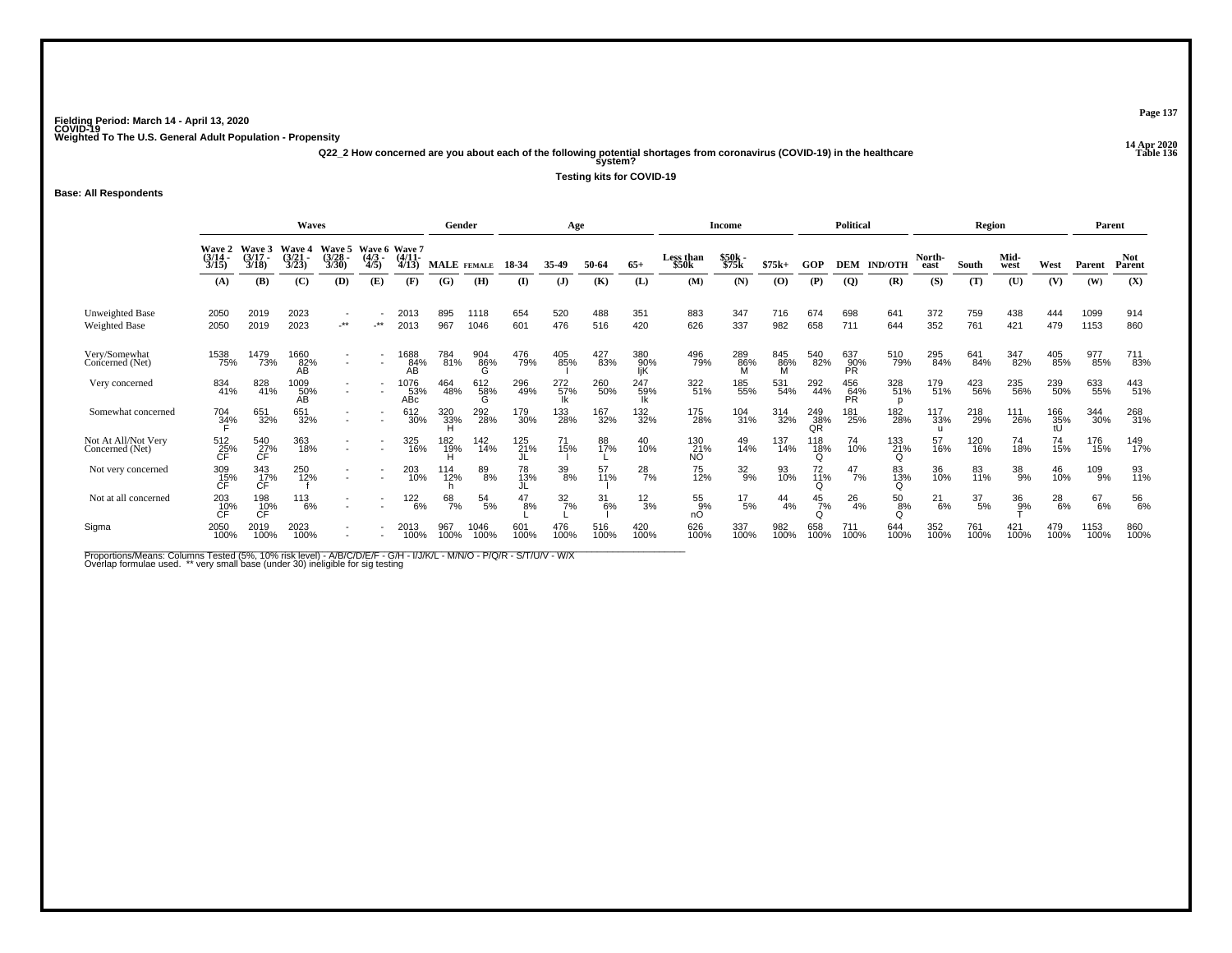**14 Apr 2020 Q22\_3 How concerned are you about each of the following potential shortages from coronavirus (COVID-19) in the healthcare Table 137 system?**

**Hospital beds (room for patients)**

#### **Base: All Respondents**

|                                         |                                   |                             | <b>Waves</b>            |                                 |                                  |                             | Gender             |                 |               | Age          |                  |             |                    | Income          |               |               | <b>Political</b>        |                |                | Region           |                  |             | Parent       |                      |
|-----------------------------------------|-----------------------------------|-----------------------------|-------------------------|---------------------------------|----------------------------------|-----------------------------|--------------------|-----------------|---------------|--------------|------------------|-------------|--------------------|-----------------|---------------|---------------|-------------------------|----------------|----------------|------------------|------------------|-------------|--------------|----------------------|
|                                         | <b>Wave 2<br/>(3/14 -</b><br>3/15 | Waye 5<br>$(3/17 -$<br>3/18 | Wave 4<br>(3/21<br>3/23 | <b>Wave 5</b><br>(3/28)<br>3/30 | Wave 6 Wave 7<br>$(4/3 -$<br>4/5 | $(4/11 -$<br>4/13           | <b>MALE</b> FEMALE |                 | 18-34         | 35-49        | 50-64            | $65+$       | Less than<br>\$50k | \$50k<br>\$75k  | $$75k+$       | GOP           | <b>DEM</b>              | <b>IND/OTH</b> | North-<br>east | South            | Mid-<br>west     | West        | Parent       | <b>Not</b><br>Parent |
|                                         | (A)                               | (B)                         | (C)                     | (D)                             | (E)                              | (F)                         | (G)                | (H)             | (I)           | $\mathbf{J}$ | (K)              | (L)         | (M)                | (N)             | (O)           | (P)           | $\overline{Q}$          | (R)            | (S)            | (T)              | (U)              | (V)         | (W)          | (X)                  |
| Unweighted Base<br><b>Weighted Base</b> | 2050<br>2050                      | 2019<br>2019                | 2023<br>2023            | $.**$                           | $\cdot$ **                       | 2013<br>2013                | 895<br>967         | 1118<br>1046    | 654<br>601    | 520<br>476   | 488<br>516       | 351<br>420  | 883<br>626         | 347<br>337      | 716<br>982    | 674<br>658    | 698<br>711              | 641<br>644     | 372<br>352     | 759<br>761       | 438<br>421       | 444<br>479  | 1099<br>1153 | 914<br>860           |
| Very/Somewhat<br>Concerned (Net)        | 1540<br>75%                       | 1554<br>77%                 | 1740<br>86%<br>ABĒ      |                                 |                                  | 1644<br>$AB$ <sup>32%</sup> | 758<br>78%         | 886<br>85%<br>G | 478<br>79%    | 400<br>84%   | 412<br>80%       | 354<br>84%  | 504<br>81%         | 280<br>83%      | 807<br>82%    | 530<br>80%    | 620<br>87%<br>PR        | 495<br>77%     | 292<br>83%     | 622<br>82%       | 339<br>81%       | 391<br>82%  | 935<br>81%   | 709<br>82%           |
| Very concerned                          | 766<br>37%                        | 857<br>42%                  | 1075<br>53%<br>ABF      | $\overline{\phantom{0}}$        |                                  | 959<br>48%<br>AВ            | 400<br>41%         | 559<br>53%<br>G | 260<br>43%    | 245<br>52%   | 227<br>44%       | 227<br>54%  | 291<br>46%         | 170<br>50%      | 469<br>48%    | 284<br>43%    | 413<br>58%<br><b>PR</b> | 262<br>41%     | 166<br>47%     | 378<br>50%       | 200<br>47%       | 214<br>45%  | 569<br>49%   | 389<br>45%           |
| Somewhat concerned                      | 774<br>38%<br>Cf                  | 697<br>35%                  | 665<br>33%              |                                 |                                  | 685<br>34%                  | 358<br>37%         | 327<br>31%      | 218<br>36%    | 155<br>32%   | 186<br>36%       | 127<br>30%  | 214<br>34%         | 110<br>33%      | 338<br>34%    | 246<br>37%    | 207<br>29%              | 233<br>36%     | 126<br>36%     | 244<br>32%       | 140<br>33%       | 177<br>37%  | 366<br>32%   | 320<br>37%<br>W      |
| Not At All/Not Very<br>Concerned (Net)  | 510<br>25%<br>СĖ                  | 465<br>23%<br><b>CF</b>     | 283<br>14%              |                                 |                                  | 369<br>18%                  | 209<br>22%         | 160<br>15%      | 124<br>21%    | 76<br>16%    | 103<br>20%       | 66<br>16%   | 122<br>19%         | 58<br>17%       | 175<br>18%    | 129<br>20%    | 91<br>13%               | 149<br>23%     | 60<br>17%      | 139<br>18%       | 82<br>19%        | 88<br>18%   | 218<br>19%   | 151<br>18%           |
| Not very concerned                      | $^{301}_{15\%}$                   | 282<br>14%                  | 196<br>10%              |                                 |                                  | 255<br>13%                  | 150<br>16%<br>н    | 105<br>10%      | 84<br>14%     | 48<br>10%    | 73<br>14%        | 50<br>12%   | 71<br>11%          | 40<br>12%       | 134<br>14%    | 88<br>13%     | 59<br>8%                | 107%           | 44<br>12%      | 104<br>14%       | 50<br>12%        | 57<br>12%   | 158<br>14%   | 96<br>11%            |
| Not at all concerned                    | 209<br>C <sub>F</sub>             | $\frac{183}{9%}$            | 86<br>4%                |                                 |                                  | $^{114}_{6\%}$              | $^{59}_{6\%}$      | 55<br>5%        | $^{40}_{7\%}$ | 28<br>6%     | $\frac{30}{6\%}$ | 16<br>4%    | 51<br>8%           | $^{18}_{\ 5\%}$ | $^{41}_{4\%}$ | $^{41}_{6\%}$ | $\frac{32}{4\%}$        | 41<br>6%       | $^{16}_{5\%}$  | $\frac{36}{5\%}$ | $\frac{32}{8\%}$ | 31<br>6%    | 60<br>5%     | 54<br>6%             |
| Sigma                                   | 2050<br>100%                      | 2019<br>100%                | 2023<br>100%            |                                 |                                  | 2013<br>100%                | 967<br>100%        | 1046<br>100%    | 601<br>100%   | 476<br>100%  | 516<br>100%      | 420<br>100% | 626<br>100%        | 337<br>100%     | 982<br>100%   | 658<br>100%   | 711<br>100%             | 644<br>100%    | 352<br>100%    | 761<br>100%      | 421<br>100%      | 479<br>100% | 1153<br>100% | 860<br>100%          |

Proportions/Means: Columns Tested (5%, 10% risk level) - A/B/C/D/E/F - G/H - I/J/K/L - M/N/O - P/Q/R - S/T/U/V - W/X<br>Overlap formulae used. \*\* very small base (under 30) ineligible for sig testing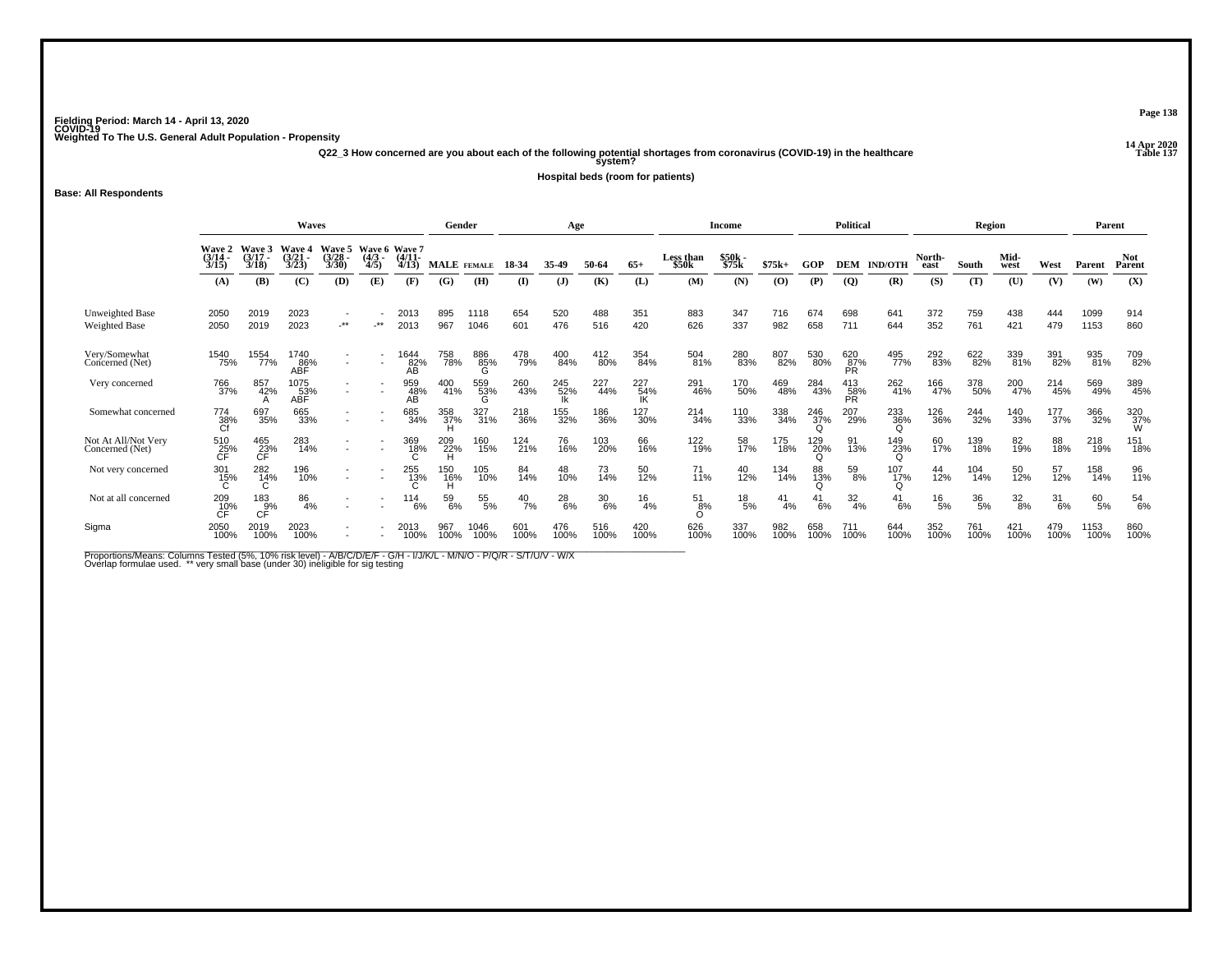**14 Apr 2020 Q22\_4 How concerned are you about each of the following potential shortages from coronavirus (COVID-19) in the healthcare Table 138 system?**

**Hospital ventilators (for assisted breathing)**

**Base: All Respondents**

|                                        |                             |                             | Waves                       |                             |                                   |                    | Gender             |                 |             | Age                                                            |                 |             |                                | Income            |             |                    | <b>Political</b>        |                    |                 | Region           |                  |                     | Parent       |                      |
|----------------------------------------|-----------------------------|-----------------------------|-----------------------------|-----------------------------|-----------------------------------|--------------------|--------------------|-----------------|-------------|----------------------------------------------------------------|-----------------|-------------|--------------------------------|-------------------|-------------|--------------------|-------------------------|--------------------|-----------------|------------------|------------------|---------------------|--------------|----------------------|
|                                        | Wave 2<br>$(3/14 -$<br>3/15 | Waye 5<br>$(3/17 -$<br>3/18 | Wave 4<br>$(3/21 -$<br>3/23 | Wave 5<br>$(3/28 -$<br>3/30 | Wave 6 Wave 7<br>$(4/3 -$<br>4/5) | $(4/11 -$<br>4/13  | <b>MALE</b> FEMALE |                 | 18-34       | 35-49                                                          | 50-64           | $65+$       | Less than<br>\$50 <sub>k</sub> | $$50k -$<br>\$75k | $$75k+$     | GOP                | <b>DEM</b>              | <b>IND/OTH</b>     | North-<br>east  | South            | Mid-<br>west     | West                | Parent       | <b>Not</b><br>Parent |
|                                        | (A)                         | (B)                         | (C)                         | (D)                         | (E)                               | (F)                | (G)                | (H)             | $\bf{I}$    | $\mathbf{J}$                                                   | (K)             | (L)         | (M)                            | (N)               | (O)         | (P)                | <b>(Q)</b>              | (R)                | (S)             | (T)              | (U)              | (V)                 | (W)          | (X)                  |
| Unweighted Base<br>Weighted Base       | 2050<br>2050                | 2019<br>2019                | 2023<br>2023                | -**                         | $\star\star$                      | 2013<br>2013       | 895<br>967         | 1118<br>1046    | 654<br>601  | 520<br>476                                                     | 488<br>516      | 351<br>420  | 883<br>626                     | 347<br>337        | 716<br>982  | 674<br>658         | 698<br>711              | 641<br>644         | 372<br>352      | 759<br>761       | 438<br>421       | 444<br>479          | 1099<br>1153 | 914<br>860           |
| Very/Somewhat<br>Concerned (Net)       | 1525<br>74%                 | 1547<br>77%                 | 1738<br>86%<br>ÁŘ           |                             |                                   | 1688<br>84%<br>AB  | 771<br>80%         | 916<br>88%<br>G | 486<br>81%  | $\begin{array}{c} 421 \\ 89\% \\ \hline \text{IK} \end{array}$ | 424<br>82%      | 356<br>85%  | 512<br>82%                     | 289<br>86%        | 827<br>84%  | 528<br>80%         | 648<br>91%<br><b>PR</b> | 512<br>80%         | 295<br>84%      | 640<br>84%       | 351<br>83%       | 402<br>84%          | 966<br>84%   | 722<br>84%           |
| Very concerned                         | 738<br>36%                  | 842<br>42%                  | 1151<br>57%<br><b>ABF</b>   |                             |                                   | 1047<br>52%<br>ÁΒ. | 427<br>44%         | 620<br>59%      | 295<br>49%  | 274<br>57%<br>IK                                               | 242<br>47%      | 237<br>56%  | 320<br>51%                     | 189<br>56%        | 493<br>50%  | 292<br>44%         | 441<br>62%<br><b>PR</b> | 314<br>49%         | 181<br>51%      | 417<br>55%       | 222<br>53%       | 227<br>47%          | 604<br>52%   | 443<br>52%           |
| Somewhat concerned                     | 787<br>bCF                  | 705<br>35%                  | 586<br>29%                  |                             | $\overline{\phantom{a}}$          | 641<br>32%         | 344<br>36%         | 297<br>28%      | 192<br>32%  | 148<br>31%                                                     | 182<br>35%      | 119<br>28%  | 192<br>31%                     | 100<br>30%        | 334<br>34%  | 236<br>36%         | 207<br>29%              | 198<br>31%         | 114<br>32%      | 223<br>29%       | 129<br>31%       | 175<br>3 <u>6</u> % | 362<br>31%   | 279<br>32%           |
| Not At All/Not Very<br>Concerned (Net) | 525<br>26%                  | $^{472}_{23\%}$             | 285<br>14%                  |                             | $\overline{\phantom{a}}$          | 325<br>16%         | 196<br>20%         | 130<br>12%      | 115<br>19%  | 55<br>11%                                                      | 92<br>18%       | 64<br>15%   | 114<br>18%                     | 48<br>14%         | 155<br>16%  | 131<br>20%<br>Ω    | 63<br>9%                | 131<br>20%<br>Ω    | 57<br>16%       | 121<br>16%       | 70<br>17%        | 77<br>16%           | 188<br>16%   | 138<br>16%           |
| Not very concerned                     | 322<br>16%                  | 280<br>14%<br>CF            | 189<br>9%                   |                             | $\overline{\phantom{a}}$          | 220<br>11%         | 135<br>14%         | 85<br>8%        | 74<br>12%   | 30<br>6%                                                       | 62 <sub>%</sub> | 54<br>13%   | 65<br>10%                      | 35<br>10%         | 118<br>12%  | 86<br>13%<br>Ω     | $^{45}_{6\%}$           | 89<br>14%<br>O     | 45<br>13%       | 85<br>11%        | $^{40}_{9\%}$    | 49<br>10%           | 134<br>12%   | 85<br>10%            |
| Not at all concerned                   | $^{203}_{.10\%}$            | $^{192}_{CFT}$              | 96<br>5%                    |                             |                                   | 106<br>5%          | 61<br>6%           | 45<br>4%        | 7%          | $^{25}_{5\%}$                                                  | 30<br>6%        | 11<br>3%    | $^{49}_{8\%}$<br>ΝÕ            | $\frac{14}{4%}$   | 38<br>4%    | $^{45}_{7\%}$<br>Ω | $\frac{18}{3%}$         | $^{43}_{7\%}$<br>Ω | $\frac{12}{3%}$ | $\frac{36}{5\%}$ | $\frac{31}{7\%}$ | $^{28}_{6\%}$       | 54<br>5%     | $^{52}_{6\%}$        |
| Sigma                                  | 2050<br>100%                | 2019<br>100%                | 2023<br>100%                |                             | $\overline{\phantom{a}}$          | 2013<br>100%       | 967<br>100%        | 1046<br>100%    | 601<br>100% | 476<br>100%                                                    | 516<br>100%     | 420<br>100% | 626<br>100%                    | 337<br>100%       | 982<br>100% | 658<br>100%        | 711<br>100%             | 644<br>100%        | 352<br>100%     | 761<br>100%      | 421<br>100%      | 479<br>100%         | 1153<br>100% | 860<br>100%          |

Proportions/Means: Columns Tested (5%, 10% risk level) - A/B/C/D/E/F - G/H - I/J/K/L - M/N/O - P/Q/R - S/T/U/V - W/X<br>Overlap formulae used. \*\* very small base (under 30) ineligible for sig testing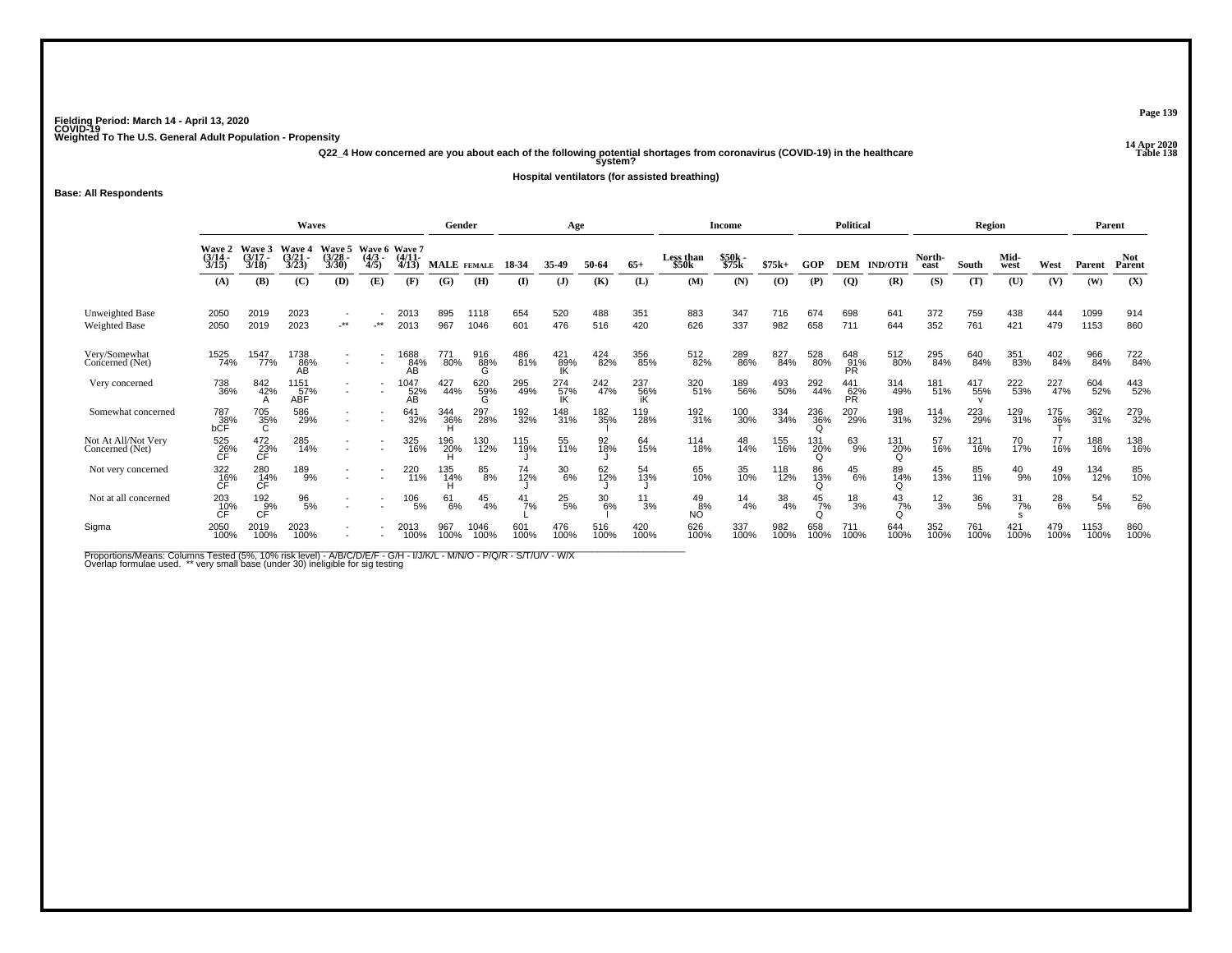**14 Apr 2020 Q22\_5 How concerned are you about each of the following potential shortages from coronavirus (COVID-19) in the healthcare Table 139 system?**

**Healthcare workers (doctors, nurses, supporting staff)**

**Base: All Respondents**

|                                         |                                               |                             | <b>Waves</b>            |                          |                                  |                         | Gender             |                 |             | Age           |                  |                  |                                | <b>Income</b>    |               |                  | <b>Political</b>  |                  |                 | Region           |               |               | Parent           |                      |
|-----------------------------------------|-----------------------------------------------|-----------------------------|-------------------------|--------------------------|----------------------------------|-------------------------|--------------------|-----------------|-------------|---------------|------------------|------------------|--------------------------------|------------------|---------------|------------------|-------------------|------------------|-----------------|------------------|---------------|---------------|------------------|----------------------|
|                                         | <b>Wave 2<br/>(3/14</b><br>3/15               | Waye 3<br>$(3/17 -$<br>3/18 | Wave 4<br>(3/21<br>3/23 | Wave 5<br>(3/28)<br>3/30 | <b>Wave 6</b><br>$(4/3 -$<br>4/5 | Wave 7<br>(4/11<br>4/13 | <b>MALE</b> FEMALE |                 | 18-34       | 35-49         | 50-64            | $65+$            | Less than<br>\$50 <sub>k</sub> | $$50k-$<br>\$75k | $$75k+$       | GOP              | <b>DEM</b>        | <b>IND/OTH</b>   | North-<br>east  | South            | Mid-<br>west  | West          | Parent           | <b>Not</b><br>Parent |
|                                         | (A)                                           | (B)                         | (C)                     | (D)                      | (E)                              | (F)                     | (G)                | (H)             | $($ I       | $\mathbf{J}$  | (K)              | (L)              | (M)                            | (N)              | (O)           | (P)              | $\overline{Q}$    | (R)              | (S)             | (T)              | (U)           | (V)           | (W)              | (X)                  |
| Unweighted Base<br><b>Weighted Base</b> | 2050<br>2050                                  | 2019<br>2019                | 2023<br>2023            | $\cdot^{\star\star}$     | .∗*                              | 2013<br>2013            | 895<br>967         | 1118<br>1046    | 654<br>601  | 520<br>476    | 488<br>516       | 351<br>420       | 883<br>626                     | 347<br>337       | 716<br>982    | 674<br>658       | 698<br>711        | 641<br>644       | 372<br>352      | 759<br>761       | 438<br>421    | 444<br>479    | 1099<br>1153     | 914<br>860           |
| Very/Somewhat<br>Concerned (Net)        | 1608<br>78%                                   | 1618<br>80%                 | 1780<br>88%<br>ÃÃ       | $\overline{\phantom{a}}$ |                                  | 1763<br>88%<br>ÃÃ       | 823<br>85%         | 940<br>90%<br>Ğ | 500<br>83%  | 420<br>88%    | 454<br>88%       | 389<br>92%<br>Îk | 529<br>84%                     | 300<br>89%<br>m  | 874<br>89%    | 577<br>88%       | 648<br>91%<br>R   | 537<br>83%       | 313<br>89%      | 667<br>88%       | 374<br>89%    | 409<br>85%    | 1012<br>88%      | 750<br>87%           |
| Very concerned                          | 863<br>42%                                    | 940<br>47%                  | 1186<br>59%<br>AВ       | $\sim$                   |                                  | ' 139<br>57%<br>AВ      | 495<br>51%         | 644<br>62%<br>G | 284<br>47%  | 286<br>60%    | 290<br>56%       | 280<br>67%<br>IK | 343<br>55%                     | 198<br>59%       | 556<br>57%    | 342<br>52%       | 442<br>62%<br>PR. | 356<br>55%       | 205<br>58%      | 434<br>57%       | 249<br>59%    | 251<br>52%    | 667<br>58%       | 472<br>55%           |
| Somewhat concerned                      | 745<br>36%<br>CF                              | 678<br>34%<br>C             | 595<br>29%              |                          |                                  | 623<br>31%              | 328<br>34%         | 295<br>28%      | 217<br>36%  | 135<br>28%    | 163<br>32%       | 109<br>26%       | 186<br>30%                     | 102<br>30%       | 318<br>32%    | 236<br>36%<br>QR | 206<br>29%        | 181<br>28%       | 108<br>31%      | 232<br>31%       | 125<br>30%    | 158<br>33%    | 345<br>30%       | 278<br>32%           |
| Not At All/Not Very<br>Concerned (Net)  | $\overset{442}{\underset{\mathsf{CF}}{22\%}}$ | 401<br>20%<br>CF            | 243<br>12%              |                          |                                  | 250<br>12%              | 144<br>15%         | 106<br>10%      | 101<br>17%  | 56<br>12%     | 62<br>12%        | $\frac{32}{8%}$  | 97<br>16%<br>nO                | 37<br>11%        | 108<br>11%    | 81<br>12%        | $^{63}_{9\%}$     | 106<br>17%<br>рQ | 40<br>11%       | 94<br>12%        | 47<br>11%     | 70<br>15%     | 141<br>12%       | 109<br>13%           |
| Not very concerned                      | 259<br>13%<br>CF                              | 235<br>12%<br>CF            | $^{162}_{8\%}$          |                          |                                  | 149<br>7%               | 89 <sub>9%</sub>   | 60<br>6%        | 61<br>10%   | $^{29}_{6\%}$ | $\frac{38}{7\%}$ | $^{21}_{5\%}$    | $^{52}_{8\%}$                  | $^{25}_{7\%}$    | $^{67}_{7\%}$ | $^{41}_{6\%}$    | $^{34}_{5\%}$     | 73<br>11%<br>PQ  | $^{28}_{8\%}$   | 56<br>7%         | $^{19}_{5\%}$ | $^{45}_{9\%}$ | 89<br>8%         | 59<br>7%             |
| Not at all concerned                    | $^{183}_{\substack{9\%\\ \text{CF}}}$         | 166<br>8%                   | 81<br>4%                |                          |                                  | 102<br>5%               | 55<br>6%           | 46<br>4%        | 40<br>7%    | 27<br>6%      | $^{24}_{5\%}$    | $^{11}_{3\%}$    | $^{45}_{7\%}$<br>ΝÓ            | $\frac{12}{4%}$  | $^{41}_{4\%}$ | $^{40}_{6\%}$    | $^{29}_{4\%}$     | 33/5%            | $\frac{12}{3%}$ | $\frac{37}{5\%}$ | $^{28}_{7\%}$ | $^{24}_{5\%}$ | $\frac{52}{4\%}$ | 50<br>6%             |
| Sigma                                   | 2050<br>100%                                  | 2019<br>100%                | 2023<br>100%            |                          |                                  | 2013<br>100%            | 967<br>100%        | 1046<br>100%    | 601<br>100% | 476<br>100%   | 516<br>100%      | 420<br>100%      | 626<br>100%                    | 337<br>100%      | 982<br>100%   | 658<br>100%      | 711<br>100%       | 644<br>100%      | 352<br>100%     | 761<br>100%      | 421<br>100%   | 479<br>100%   | 1153<br>100%     | 860<br>100%          |

Proportions/Means: Columns Tested (5%, 10% risk level) - A/B/C/D/E/F - G/H - I/J/K/L - M/N/O - P/Q/R - S/T/U/V - W/X<br>Overlap formulae used. \*\* very small base (under 30) ineligible for sig testing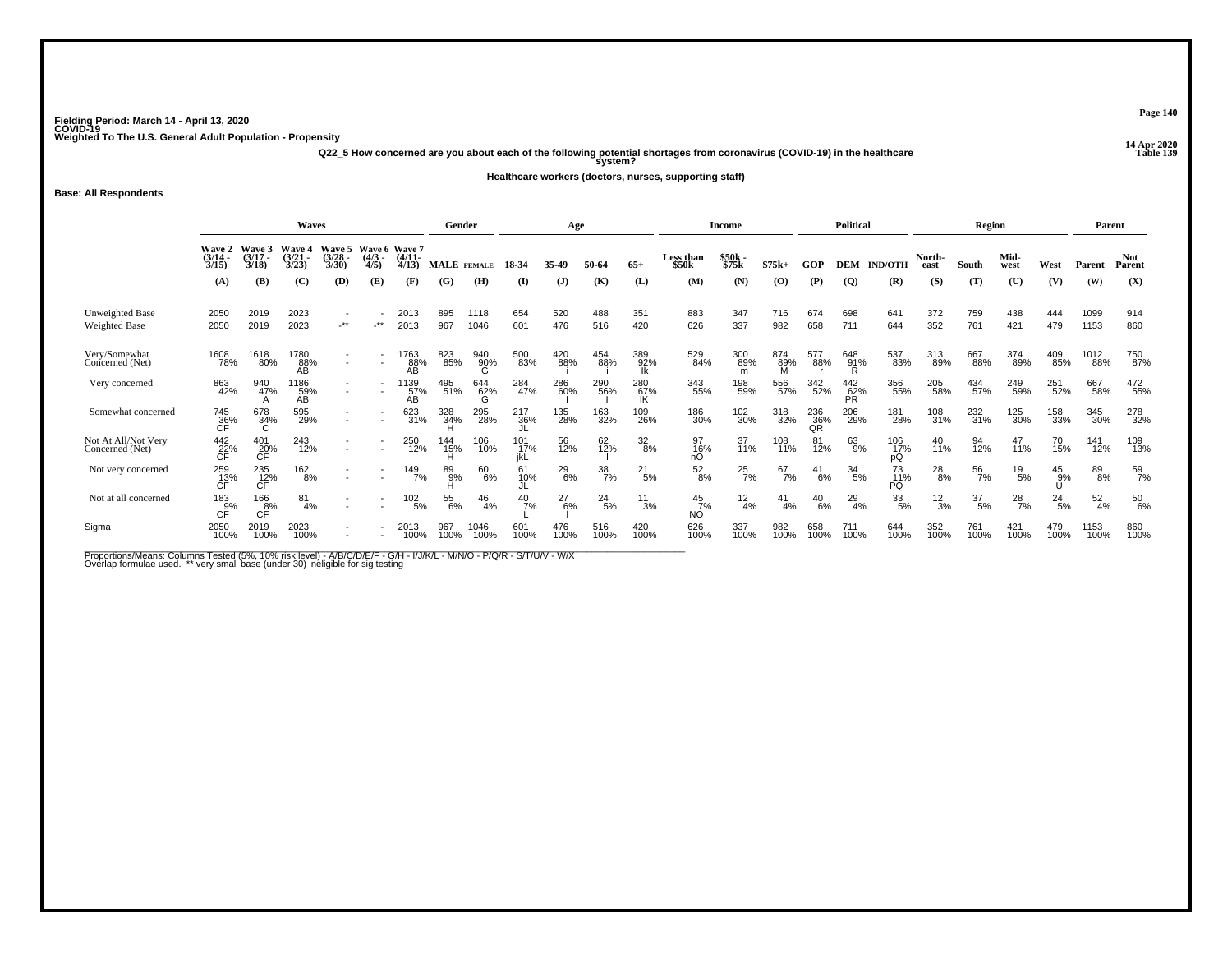-<br>FR06 Businesses and CEOs have responded in different ways to the pandemic. Below is a list of actions that companies have that were the state of actions that companies have the state in the pandemic. Do these actions imp

**Summary Of Strongly/Somewhat Improve Opinion**

**Base: All Respondents**

|                                                                                                                                |                           |                           | <b>Waves</b>                       |                                    |                                  |                   | Gender             |                 |            | Age              |            |                   |                                | <b>Income</b>           |            |                  | <b>Political</b> |                |                | Region     |                  |            | Parent       |                      |
|--------------------------------------------------------------------------------------------------------------------------------|---------------------------|---------------------------|------------------------------------|------------------------------------|----------------------------------|-------------------|--------------------|-----------------|------------|------------------|------------|-------------------|--------------------------------|-------------------------|------------|------------------|------------------|----------------|----------------|------------|------------------|------------|--------------|----------------------|
|                                                                                                                                | Wave 2<br>(3/14 -<br>3/15 | Wave<br>$(3/17 -$<br>3/18 | <b>Wave 4</b><br>$(3/21 -$<br>3/23 | <b>Wave 5</b><br>$(3/28 -$<br>3/30 | Wave 6 Wave 7<br>$(4/3 -$<br>4/5 | $(4/11 -$<br>4/13 | <b>MALE</b> FEMALE |                 | 18-34      |                  | 50-64      | $65+$             | Less than<br>\$50 <sub>k</sub> | \$50k -<br>\$75k        | $$75k+$    | GOP              | <b>DEM</b>       | <b>IND/OTH</b> | North-<br>east | South      | Mid-<br>west     | West       | Parent       | <b>Not</b><br>Parent |
|                                                                                                                                | (A)                       | (B)                       | (C)                                | (D)                                | (E)                              | (F)               | (G)                | <b>H</b>        | $\bf(I)$   | $\mathbf{J}$     | (K)        | (L)               | (M)                            | (N)                     | (O)        | (P)              | $\boldsymbol{Q}$ | (R)            | (S)            | (T)        | (U)              | (V)        | (W)          | (X)                  |
| Unweighted Base<br><b>Weighted Base</b>                                                                                        |                           |                           | **                                 | $***$                              | 1993<br>1993                     | 2013<br>2013      | 895<br>967         | 1118<br>1046    | 654<br>601 | 520<br>476       | 488<br>516 | 351<br>420        | 883<br>626                     | 347<br>337              | 716<br>982 | 674<br>658       | 698<br>711       | 641<br>644     | 372<br>352     | 759<br>761 | 438<br>421       | 444<br>479 | 1099<br>1153 | 914<br>860           |
| Company donates money,<br>supplies or employee's<br>time to aid relief in<br>communities.                                      |                           |                           |                                    |                                    | 1831<br>92%                      | 1781<br>88%       | 833<br>86%         | 947<br>91%      | 477<br>79% | 404<br>85%       | 483<br>94% | 417<br>99%<br>IJK | 553<br>88%                     | 316<br>94%<br><b>MO</b> | 858<br>87% | 593<br>90%       | 636<br>89%       | 552<br>86%     | 301<br>85%     | 672<br>88% | 382<br>91%       | 426<br>89% | 1007<br>87%  | 774<br>90%           |
| Company allows<br>customers to forgo<br>payments for up to 6<br>months or offers lower<br>interest rates or other<br>programs. |                           |                           |                                    |                                    | 1817<br>91%                      | 1781<br>88%       | 821<br>85%         | 960<br>92%<br>G | 481<br>80% | 406<br>85%       | 484<br>94% | 409<br>97%<br>IJk | 549<br>88%                     | 311<br>92%<br>m         | 874<br>89% | 589<br>89%       | 630<br>89%       | 561<br>87%     | 299<br>85%     | 677<br>89% | 386<br>92%       | 419<br>87% | 1027<br>89%  | 753<br>88%           |
| Company shifts production<br>to måke equipment or<br>supplies necessary to fight<br>the pandemic.                              |                           |                           |                                    |                                    | 1812<br>91%                      | 1773<br>88%       | 816<br>84%         | 957<br>91%      | 471<br>78% | 407<br>85%       | 487<br>94% | 408<br>97%        | 552<br>88%                     | 308<br>91%              | 862<br>88% | 586<br>89%       | 625<br>88%       | 561<br>87%     | 302<br>86%     | 664<br>87% | 387<br>92%<br>St | 420<br>88% | 1007<br>87%  | 766<br>89%           |
| Company executives<br>forgões salaries, bonuses<br>or other compensation.                                                      |                           |                           |                                    |                                    | 1678<br>84%                      | 1666<br>83%       | 776<br>80%         | 890<br>85%<br>G | 423<br>70% | 372<br>78%       | 472<br>92% | 399<br>95%        | 518<br>83%                     | 291<br>86%              | 808<br>82% | 556<br>84%       | 591<br>83%       | 519<br>81%     | 272<br>77%     | 647<br>85% | 358<br>85%       | 389<br>81% | 969<br>84%   | 697<br>81%           |
| Company promises to<br>relocate their<br>manufacturing away from<br>China and back to the<br>United States.                    |                           |                           |                                    | $\overline{\phantom{a}}$           | 1708<br>86%                      | 1648<br>82%       | 774<br>80%         | 874<br>84%      | 429<br>71% | 365<br>77%       | 467<br>91% | 387<br>92%        | 513<br>82%                     | 282<br>84%              | 803<br>82% | 565<br>86%<br>QR | 570<br>80%       | 514<br>80%     | 265<br>75%     | 637<br>84% | 343<br>81%       | 403<br>84% | 959<br>83%   | 689<br>80%           |
| Company harmed by the<br>crisis asking for a bailout<br>from the federal<br>government.                                        |                           |                           |                                    |                                    | <sup>1120</sup> 56%              | 1103<br>55%       | 539<br>56%         | 564<br>54%      | 334<br>56% | 282<br>59%<br>kl | 269<br>52% | 217<br>52%        | 366<br>59%                     | 180<br>53%              | 526<br>54% | 396<br>60%<br>αR | 383<br>54%       | 325<br>50%     | 193<br>55%     | 444<br>58% | 225<br>54%       | 241<br>50% | 653<br>57%   | 449<br>52%           |

Proportions/Means: Columns Tested (5%, 10% risk level) - A/B/C/D/E/F - G/H - I/J/K/L - M/N/O - P/Q/R - S/T/U/V - W/X<br>Overlap formulae used. \*\* very small base (under 30) ineligible for sig testing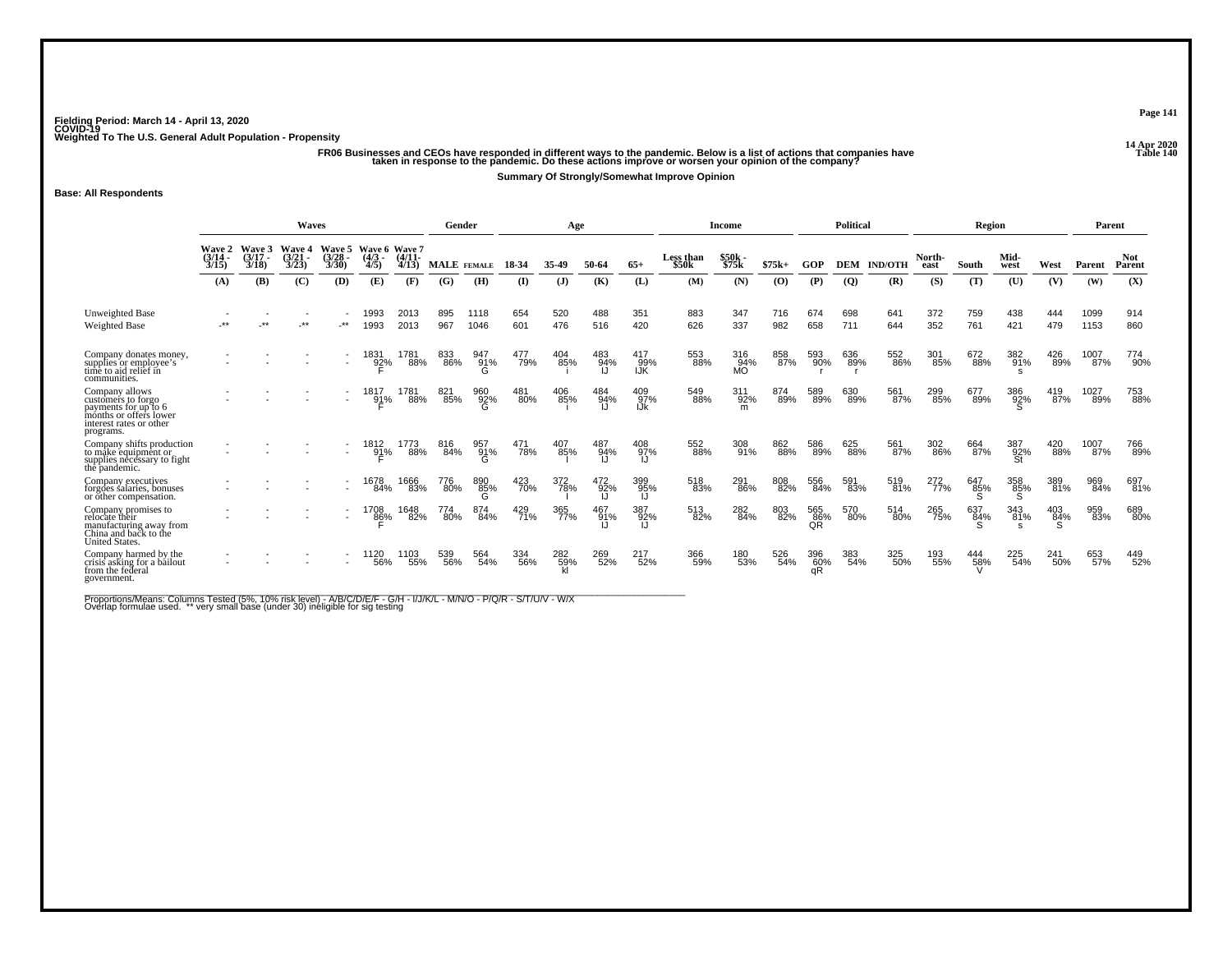-<br>FR06 Businesses and CEOs have responded in different ways to the pandemic. Below is a list of actions that companies have that is the state of the Danie of Table 141.<br>- taken in response to the pandemic. Do these actions

**Summary Of Strongly/Somewhat Worse Opinion**

#### **Base: All Respondents**

|                                                                                                                                | <b>Waves</b>                |                                    |                             |                          |                                  |                     | Gender          |              |                          | Age                  |               |                 |                                | Income            |                         |            | <b>Political</b> |                         |                           | Region                    |              |            | Parent       |                      |
|--------------------------------------------------------------------------------------------------------------------------------|-----------------------------|------------------------------------|-----------------------------|--------------------------|----------------------------------|---------------------|-----------------|--------------|--------------------------|----------------------|---------------|-----------------|--------------------------------|-------------------|-------------------------|------------|------------------|-------------------------|---------------------------|---------------------------|--------------|------------|--------------|----------------------|
|                                                                                                                                | Wave 2<br>$(3/14 -$<br>3/15 | <b>Wave 3</b><br>$(3/17 -$<br>3/18 | Wave 4<br>$(3/21 -$<br>3/23 | Wave 5<br>(3/28)<br>3/30 | Wave 6 Wave 7<br>$(4/3 -$<br>4/5 | $(4/11 -$<br>4/13   | MALE FEMALE     |              | 18-34                    | 35-49                | 50-64         | $65+$           | Less than<br>\$50 <sub>k</sub> | $$50k -$<br>\$75k | $$75k+$                 | <b>GOP</b> | <b>DEM</b>       | <b>IND/OTH</b>          | North-<br>east            | South                     | Mid-<br>west | West       | Parent       | <b>Not</b><br>Parent |
|                                                                                                                                | (A)                         | (B)                                | (C)                         | (D)                      | (E)                              | (F)                 | (G)             | (H)          | $($ I)                   | $($ $)$              | (K)           | (L)             | (M)                            | (N)               | (0)                     | (P)        | $\overline{Q}$   | (R)                     | (S)                       | (T)                       | (U)          | (V)        | (W)          | (X)                  |
| Unweighted Base<br><b>Weighted Base</b>                                                                                        | $***$                       | $***$                              | $***$                       | $\cdot$ **               | 993<br>1993                      | 2013<br>2013        | 895<br>967      | 1118<br>1046 | 654<br>601               | 520<br>476           | 488<br>516    | 351<br>420      | 883<br>626                     | 347<br>337        | 716<br>982              | 674<br>658 | 698<br>711       | 641<br>644              | 372<br>352                | 759<br>761                | 438<br>421   | 444<br>479 | 1099<br>1153 | 914<br>860           |
| Company harmed by the<br>crisis asking for a bailout<br>from the federal<br>government.                                        |                             |                                    |                             |                          | 873<br>44%                       | 910<br>45%          | 428<br>44%      | 483<br>46%   | 267<br>44%               | 194<br>41%           | 246<br>48%    | 203<br>48%      | 260<br>41%                     | 157<br>47%        | 456<br>46%              | 263<br>40% | 329<br>46%       | 319<br>50%              | 159<br>45%                | 317<br>42%                | 196<br>46%   | 238<br>50% | 500<br>43%   | 410<br>48%           |
| Company promises to<br>relocate their<br>manufacturing away from<br>China and back to the<br>United States.                    |                             |                                    |                             |                          | 285<br>14%                       | 365<br>1 <u>8</u> % | 193<br>20%      | 172<br>16%   | 172<br>29%<br>KL         | 112<br>23%<br>KL     | $^{48}_{9\%}$ | 33<br>8%        | 113<br>18%                     | 55<br>16%         | 180<br>18%              | 94<br>14%  | 142<br>20%       | 130<br>2 <u>0</u> %     | 87<br>25%<br>TuV          | 124<br>16%                | 79<br>19%    | 76<br>16%  | 194<br>17%   | 171<br>20%           |
| Company executives<br>forgões salaries, bonuses<br>or other compensation.                                                      |                             |                                    |                             |                          | 315<br>16%                       | 347<br>17%          | 191<br>20%      | 156<br>15%   | 178<br>30%<br>JKL        | 104<br>22%<br>KL     | $^{44}_{8\%}$ | $^{21}_{5\%}$   | 108<br>17%                     | 47<br>14%         | 174<br>18%              | 102<br>16% | 120<br>17%       | 124<br>19%              | 80<br>$\frac{23}{10}$     | 114<br>15%                | 63<br>15%    | 90<br>19%  | 184<br>16%   | 163<br>19%           |
| Company shifts production<br>to måke equipment or<br>supplies necessary to fight<br>the pandemic.                              |                             |                                    |                             |                          | 181<br>9%                        | 240<br>12%          | 151<br>16%<br>н | 89<br>9%     | 130<br>22%<br><b>JKL</b> | 70<br>15%<br>KL      | $^{29}_{6\%}$ | $\frac{12}{3%}$ | 74<br>12%                      | $^{30}_{9\%}$     | 121<br>$\frac{1}{12\%}$ | 72<br>11%  | 86<br>12%        | 82<br>13%               | 50<br>14%                 | 97<br>13%<br>$\mathbf{H}$ | 34<br>8%     | 59<br>12%  | 147<br>13%   | 93<br>11%            |
| Company allows<br>customers to forgo<br>payments for up to 6<br>mónths or offers lower<br>interest rates or other<br>programs. |                             |                                    |                             |                          | 176<br>9%                        | $^{232}_{12\%}$     | 146<br>15%<br>н | 86<br>8%     | 120<br>20%<br>jKĹ        | 70<br>15%<br>KL      | 31<br>$-6%$   | 11<br>3%        | 77<br>12%<br>n                 | $^{27}_{8\%}$     | 108<br>11%              | 69<br>11%  | 81<br>11%        | 82<br>13%               | 53<br>15%                 | 84<br>11%                 | 36<br>8%     | 60<br>13%  | 126<br>11%   | 106<br>12%           |
| Company donates money,<br>supplies or employee's<br>time to aid relief in<br>communities.                                      |                             |                                    |                             |                          | $^{162}_{8\%}$                   | 232<br>1 <u>2</u> % | 134<br>14%      | 99<br>9%     | 124<br>21%<br>jKL        | $^{72}_{15\%}$<br>KL | 33<br>6%      | $\frac{3}{1\%}$ | 73<br>12%                      | $^{21}_{6\%}$     | 125<br>13%              | 66<br>10%  | 75<br>11%        | $\frac{92}{14\%}$<br>pq | 52<br>15%<br>$\mathbf{u}$ | 88<br>12%                 | 39<br>9%     | 53<br>11%  | 13%          | 85<br>10%            |

Proportions/Means: Columns Tested (5%, 10% risk level) - A/B/C/D/E/F - G/H - I/J/K/L - M/N/O - P/Q/R - S/T/U/V - W/X<br>Overlap formulae used. \*\* very small base (under 30) ineligible for sig testing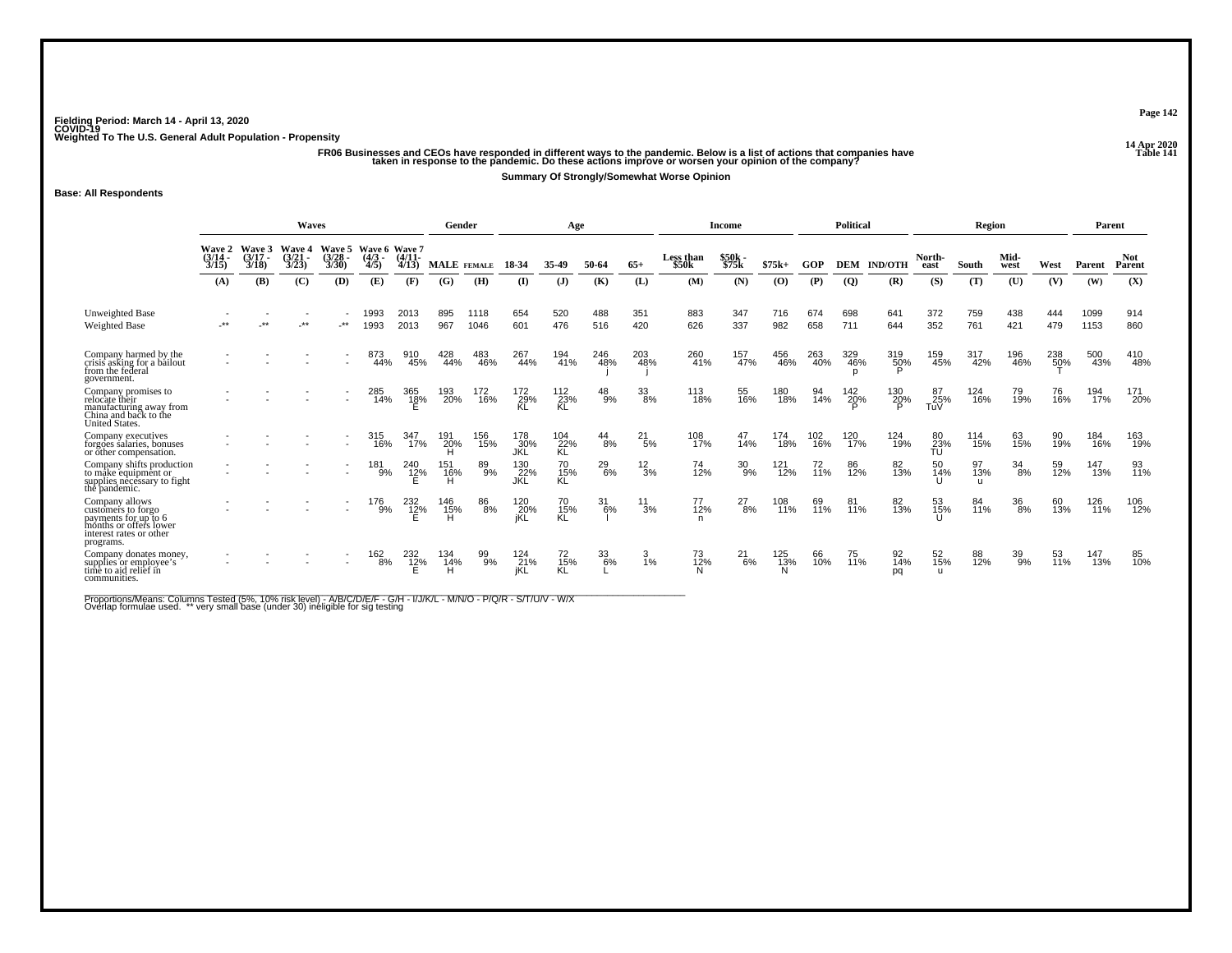ر ريد من الله عن الله عن الله عن الله عن الله عن الله عن الله عن الله عن الله عن الله عن الله عن الله عن الله<br>14 Table 142 taken in response to the pandemic. Do these actions improve or worsen your opinion of the company **Company executives forgoes salaries, bonuses or other compensation.**

**Base: All Respondents**

|                                            |                                    |                            | <b>Waves</b>                       |                          |                                        |              | Gender             |              |                          | Age                    |                 |                          |                    | Income         |             |             | <b>Political</b> |                |                     | Region                     |                              |             | Parent        |                      |
|--------------------------------------------|------------------------------------|----------------------------|------------------------------------|--------------------------|----------------------------------------|--------------|--------------------|--------------|--------------------------|------------------------|-----------------|--------------------------|--------------------|----------------|-------------|-------------|------------------|----------------|---------------------|----------------------------|------------------------------|-------------|---------------|----------------------|
|                                            | Wave $2$<br>$\frac{3}{14}$<br>3/15 | Wave 3<br>$3/17 -$<br>3/18 | <b>Wave 4</b><br>$(3/21 -$<br>3/23 | Wave 5<br>(3/28)<br>3/30 | Wave 6 Wave 7<br>(4/3 - (4/11 -<br>4/5 | 4/13         | <b>MALE</b> FEMALE |              | 18-34                    | 35-49                  | 50-64           | $65+$                    | Less than<br>\$50k | \$50k<br>\$75k | $$75k+$     | GOP         | <b>DEM</b>       | <b>IND/OTH</b> | North-<br>east      | South                      | Mid-<br>west                 | West        | Parent        | <b>Not</b><br>Parent |
|                                            | (A)                                | (B)                        | (C)                                | (D)                      | (E)                                    | (F)          | (G)                | (H)          | (I)                      | $\mathbf{J}$           | (K)             | (L)                      | (M)                | (N)            | $\bf{(0)}$  | (P)         | $\overline{Q}$   | (R)            | (S)                 | (T)                        | (U)                          | (V)         | (W)           | (X)                  |
| Unweighted Base<br>Weighted Base           | $***$                              | **                         | $\cdot^{\star\star}$               | $\cdot$ **               | 993<br>1993                            | 2013<br>2013 | 895<br>967         | 1118<br>1046 | 654<br>601               | 520<br>476             | 488<br>516      | 351<br>420               | 883<br>626         | 347<br>337     | 716<br>982  | 674<br>658  | 698<br>711       | 641<br>644     | 372<br>352          | 759<br>761                 | 438<br>421                   | 444<br>479  | 1099<br>1153  | 914<br>860           |
| Strongly/Somewhat<br>Imprové Opinion (Net) |                                    |                            |                                    |                          | 1678<br>84%                            | 1666<br>83%  | 776<br>80%         | 890<br>85%   | 423<br>70%               | 372<br>78%             | 472<br>92%      | 399<br>95%               | 518<br>83%         | 291<br>86%     | 808<br>82%  | 556<br>84%  | 591<br>83%       | 519<br>81%     | 272<br>77%          | <sup>647</sup><br>85%<br>Տ | 358<br>85%<br>S              | 389<br>81%  | 969<br>84%    | 697<br>81%           |
| Strongly improve your<br>opinion           |                                    |                            |                                    |                          | 993<br>50%                             | 943<br>47%   | 389<br>40%         | 554<br>53%   | 210<br>35%               | 202<br>42%             | 261<br>51%      | 270<br>64%<br><b>IJK</b> | 299<br>48%         | 174<br>52%     | 46%         | 333<br>51%  | 333<br>47%       | 277<br>43%     | 128<br>36%          | 399<br>52%<br>SV           | $^{214}_{51\%}$<br><b>Sv</b> | 203<br>42%  | 563<br>49%    | 380<br>44%           |
| Somewhat improve your<br>opinion           |                                    |                            |                                    |                          | 685<br>34%                             | 723<br>36%   | 387<br>40%         | 336<br>32%   | 213<br>35%               | 169<br>36%             | 211<br>41%      | 130<br>31%               | 219<br>35%         | 117<br>35%     | 361<br>37%  | 223<br>34%  | 257<br>36%       | 243<br>38%     | 145<br>4 <u>1</u> % | 248<br>33%                 | 144<br>34%                   | 187<br>39%  | 406<br>35%    | 317<br>37%           |
| Strongly/Somewhat Worse<br>Opinion (Net)   |                                    |                            |                                    |                          | 315<br>16%                             | 347<br>17%   | 191<br>20%         | 156<br>15%   | 178<br>30%<br>JKL        | 104<br>22%<br>KL       | $^{44}_{8\%}$   | $^{21}_{5\%}$            | 108<br>17%         | 47<br>14%      | 174<br>18%  | 102<br>16%  | 120<br>17%       | 124<br>19%     | 80<br>23%<br>TU     | 114<br>15%                 | 63<br>15%                    | 90<br>19%   | 184<br>16%    | 163<br>19%           |
| Somewhat worsen your<br>opinion            |                                    |                            |                                    |                          | 205<br>10%                             | 228<br>11%   | 125<br>13%         | 103<br>10%   | 130<br>22%<br><b>JKL</b> | 58<br>12%<br><b>KL</b> | $^{25}_{5\%}$   | $^{15}_{4\%}$            | 70<br>11%          | $^{31}_{9\%}$  | 117<br>12%  | 68<br>10%   | 79<br>11%        | 81<br>13%      | 47<br>13%           | 74<br>10%                  | 48<br>11%                    | 58<br>12%   | 114<br>10%    | 115<br>13%<br>W      |
| Strongly worsen your<br>opinion            |                                    |                            |                                    |                          | 110<br>6%                              | 119<br>6%    | 66<br>7%           | 53<br>5%     | 48<br>8%<br>KĽ           | 46<br>10%<br>KĹ        | $\frac{19}{4%}$ | 6<br>1%                  | 38<br>6%           | $^{16}_{5\%}$  | 57<br>6%    | 35<br>5%    | 41<br>6%         | $^{43}_{7\%}$  | 33<br>__g%<br>TU    | $^{40}_{\ 5\%}$            | 15<br>4%                     | 31<br>6%    | $^{71}_{6\%}$ | $^{48}_{6\%}$        |
| Sigma                                      |                                    |                            |                                    |                          | 993<br>100%                            | 2013<br>100% | 967<br>100%        | 1046<br>100% | 601<br>100%              | 476<br>100%            | 516<br>100%     | 420<br>100%              | 626<br>100%        | 337<br>100%    | 982<br>100% | 658<br>100% | 711<br>100%      | 644<br>100%    | 352<br>100%         | 761<br>100%                | 421<br>100%                  | 479<br>100% | 1153<br>100%  | 860<br>100%          |

Proportions/Means: Columns Tested (5%, 10% risk level) - A/B/C/D/E/F - G/H - I/J/K/L - M/N/O - P/Q/R - S/T/U/V - W/X<br>Overlap formulae used. \*\* very small base (under 30) ineligible for sig testing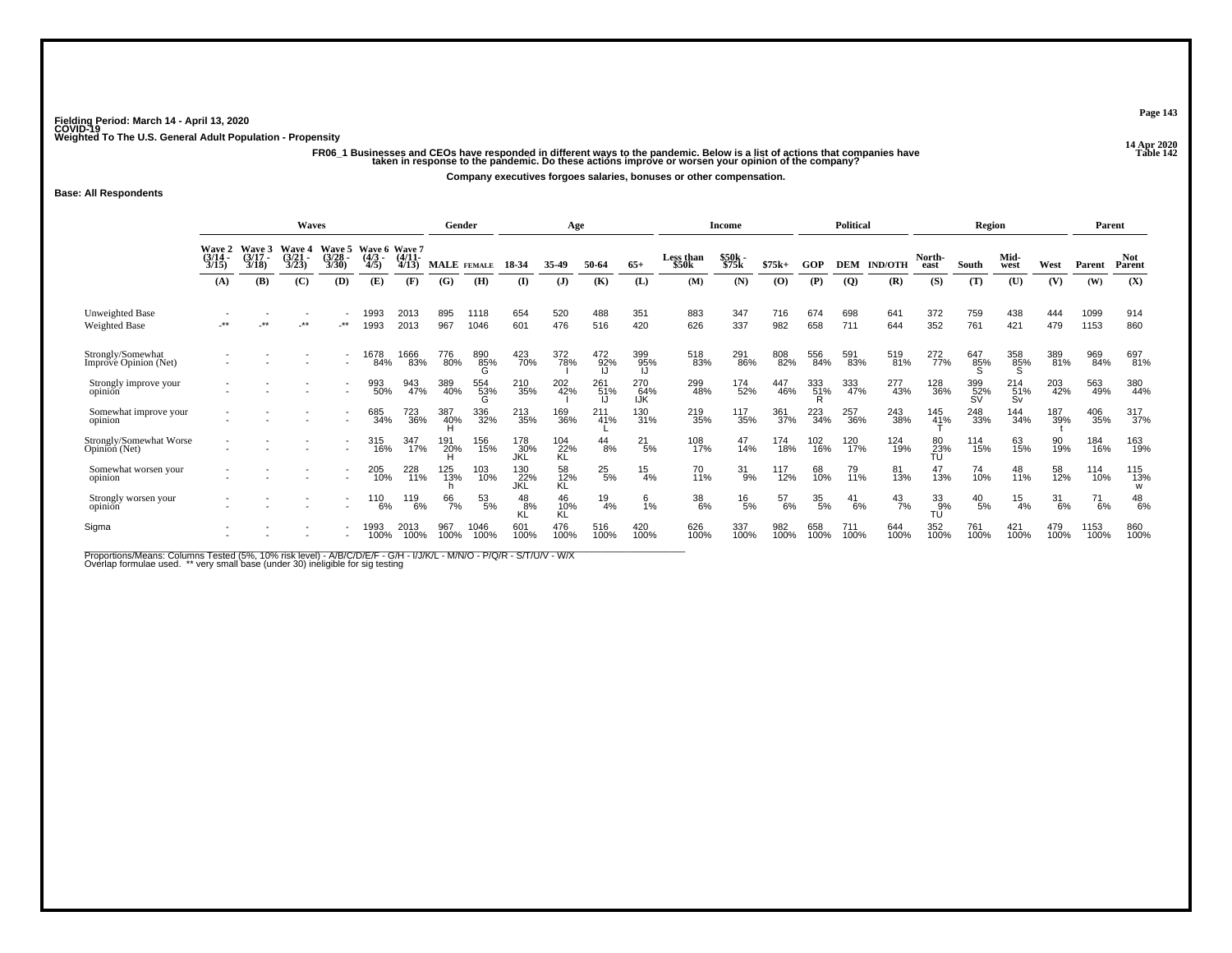ر ريد من الله عن الله عن الله عن الله عن الله عن الله عن الله عن الله عن الله عن الله عن الله عن الله عن الله<br>13 Table 14 Table 14 Table 143 Table 143 Table 143 Table 143 Table 143<br>Table 14 taken in response to the pande **Company harmed by the crisis asking for a bailout from the federal government.**

**Base: All Respondents**

|                                            |                           |                | Waves                   |                             |                           |                                    | Gender      |              |             | Age              |             |              |                                | <b>Income</b>         |                 |                    | <b>Political</b> |                          |                | Region      |              |                   | Parent         |                      |
|--------------------------------------------|---------------------------|----------------|-------------------------|-----------------------------|---------------------------|------------------------------------|-------------|--------------|-------------|------------------|-------------|--------------|--------------------------------|-----------------------|-----------------|--------------------|------------------|--------------------------|----------------|-------------|--------------|-------------------|----------------|----------------------|
|                                            | Waye 2<br>(3/14 -<br>3/15 | Wave 3<br>3/18 | Waye 4<br>(3/21<br>3/23 | Wave 5<br>$(3/28 -$<br>3/30 | Wave 6<br>$(4/3 -$<br>4/5 | <b>Wave 7</b><br>$(4/11 -$<br>4/13 | MALE FEMALE |              | 18-34       | 35-49            | 50-64       | $65+$        | Less than<br>\$50 <sub>k</sub> | $$50k-$<br>\$75k      | $$75k+$         | GOP                | <b>DEM</b>       | <b>IND/OTH</b>           | North-<br>east | South       | Mid-<br>west | West              | Parent         | <b>Not</b><br>Parent |
|                                            | (A)                       | (B)            | (C)                     | (D)                         | (E)                       | (F)                                | (G)         | (H)          | $($ I       | $($ $)$          | (K)         | (L)          | (M)                            | (N)                   | (0)             | (P)                | $\overline{Q}$   | (R)                      | (S)            | (T)         | (U)          | (V)               | (W)            | (X)                  |
| Unweighted Base<br><b>Weighted Base</b>    | -**                       | **             | $***$                   | -**                         | 1993<br>1993              | 2013<br>2013                       | 895<br>967  | 1118<br>1046 | 654<br>601  | 520<br>476       | 488<br>516  | 351<br>420   | 883<br>626                     | 347<br>337            | 716<br>982      | 674<br>658         | 698<br>711       | 641<br>644               | 372<br>352     | 759<br>761  | 438<br>421   | 444<br>479        | 1099<br>1153   | 914<br>860           |
| Strongly/Somewhat<br>Imprové Opinion (Net) |                           |                |                         | $\overline{\phantom{a}}$    | 1120<br>56%               | 103<br>55%                         | 539<br>56%  | 564<br>54%   | 334<br>56%  | 282<br>59%<br>kl | 269<br>52%  | 217<br>52%   | 366<br>59%                     | 180<br>53%            | 526<br>54%      | 396<br>60%         | 383<br>54%       | 325<br>50%               | 193<br>55%     | 444<br>58%  | 225<br>54%   | 241<br>50%        | 653<br>57%     | 449<br>52%           |
| Strongly improve your<br>opinion           |                           |                |                         | $\overline{\phantom{a}}$    | 388<br>1 <u>9</u> %       | 327<br>16%                         | 170<br>18%  | 157<br>15%   | 119<br>20%  | 99<br>21%<br>KL  | 71<br>14%   | $^{38}_{9%}$ | 124<br>20%<br>No               | 40<br>12%             | 156<br>16%      | 100<br>15%         | 126<br>18%       | 101<br>16%               | 57<br>16%      | 140<br>18%  | 61<br>15%    | 68<br>14%         | 206<br>18%     | 120<br>14%           |
| Somewhat improve your<br>opinion           |                           |                |                         | $\overline{\phantom{a}}$    | 732<br>37%                | 776<br>39%                         | 369<br>38%  | 407<br>39%   | 215<br>36%  | 183<br>38%       | 198<br>38%  | 179<br>43%   | 243<br>39%                     | 141<br>42%            | 370<br>38%      | $^{296}_{45\%}$ QR | 256<br>36%       | 224<br>35%               | 136<br>39%     | 304<br>40%  | 164<br>39%   | 172<br>36%        | 447<br>39%     | 329<br>38%           |
| Strongly/Somewhat Worse<br>Opinion (Net)   |                           |                |                         |                             | 873<br>44%                | 910<br>45%                         | 428<br>44%  | 483<br>46%   | 267<br>44%  | 194<br>41%       | 246<br>48%  | 203<br>48%   | 260<br>41%                     | 157<br>47%            | 456<br>46%      | 263<br>40%         | 329<br>46%       | 319<br>5 <u>0</u> %<br>D | 159<br>45%     | 317<br>42%  | 196<br>46%   | 238<br>50%        | 500<br>43%     | 410<br>48%           |
| Somewhat worsen your<br>opinion            |                           |                |                         |                             | 708<br>36%                | 722<br>36%                         | 325<br>34%  | 397<br>38%   | 199<br>33%  | 145<br>30%       | 201<br>39%  | 176<br>42%   | 198<br>32%                     | 133<br>39%<br>M       | 367<br>37%<br>m | 214<br>33%         | 257<br>36%       | 251<br>39%               | 114<br>32%     | 248<br>33%  | 152<br>36%   | 208<br>43%<br>STu | 398<br>34%     | 324<br>38%           |
| Strongly worsen your<br>opinion            |                           |                |                         | $\overline{\phantom{a}}$    | 166<br>8%                 | 189<br>9%                          | 103<br>11%  | 86<br>8%     | 68<br>11%   | 49<br>10%        | 45<br>9%    | 27<br>6%     | 62<br>10%                      | $^{24}$ <sub>7%</sub> | 90<br>9%        | 49<br>7%           | 72<br>10%        | 68<br>11%                | 45<br>13%      | 69<br>9%    | 44<br>10%    | 31<br>$-6%$       | $^{102}_{9\%}$ | 87<br>10%            |
| Sigma                                      |                           |                |                         | $\overline{\phantom{a}}$    | 1993<br>100%              | 2013<br>100%                       | 967<br>100% | 1046<br>100% | 601<br>100% | 476<br>100%      | 516<br>100% | 420<br>100%  | 626<br>100%                    | 337<br>100%           | 982<br>100%     | 658<br>100%        | 711<br>100%      | 644<br>100%              | 352<br>100%    | 761<br>100% | 421<br>100%  | 479<br>100%       | 1153<br>100%   | 860<br>100%          |

Proportions/Means: Columns Tested (5%, 10% risk level) - A/B/C/D/E/F - G/H - I/J/K/L - M/N/O - P/Q/R - S/T/U/V - W/X<br>Overlap formulae used. \*\* very small base (under 30) ineligible for sig testing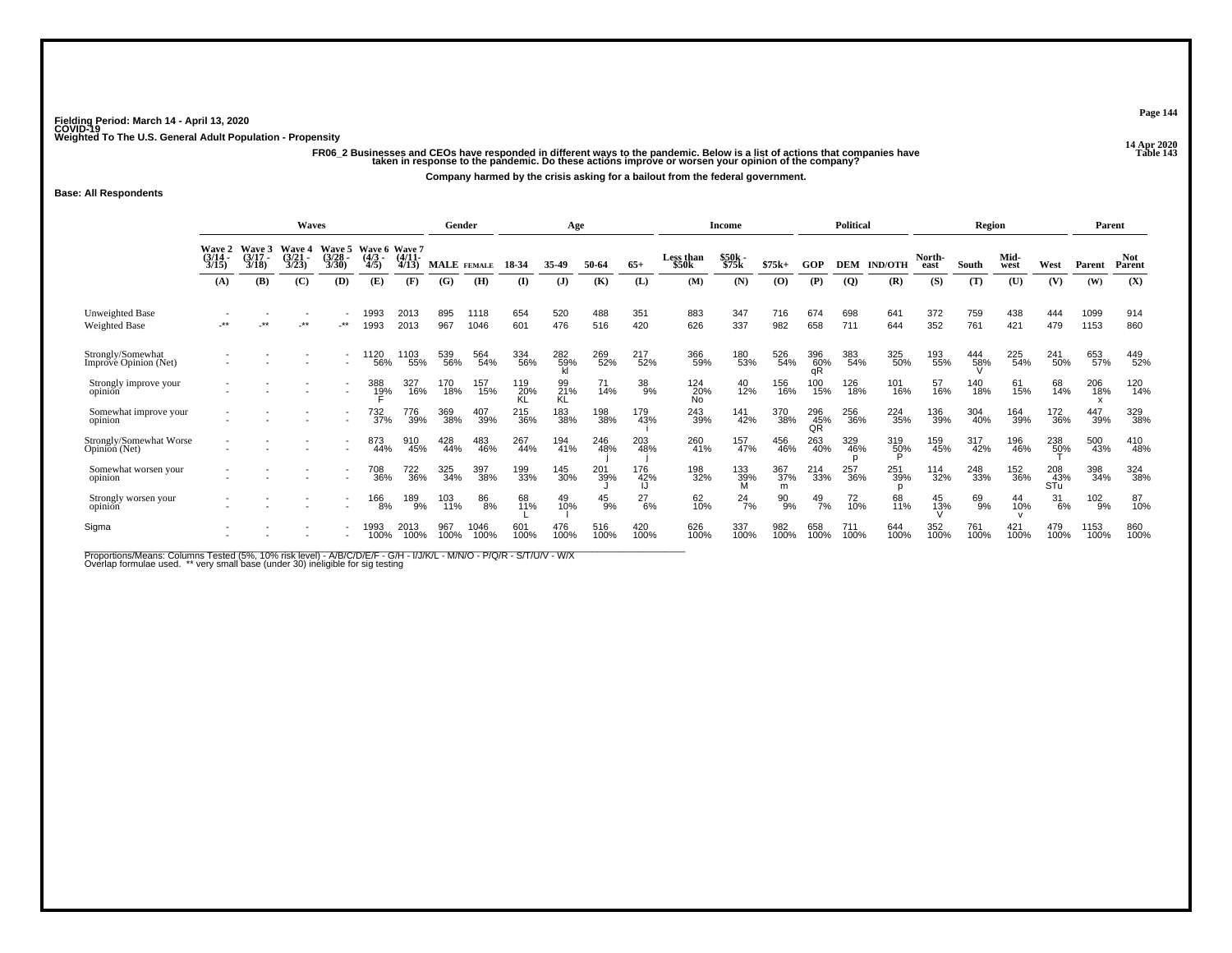**14 Apr 2020 FR06\_3 Businesses and CEOs have responded in different ways to the pandemic. Below is a list of actions that companies have Table 144 taken in response to the pandemic. Do these actions improve or worsen your opinion of the company?**

**Company shifts production to make equipment or supplies necessary to fight the pandemic.**

#### **Base: All Respondents**

|                                            |                                    |                             | Waves                   |                           |                                       |                     | Gender      |                 |                   | Age                 |               |                                  |                           | <b>Income</b>    |             |                  | <b>Political</b> |                |                | Region                    |                  |                 | Parent       |                      |
|--------------------------------------------|------------------------------------|-----------------------------|-------------------------|---------------------------|---------------------------------------|---------------------|-------------|-----------------|-------------------|---------------------|---------------|----------------------------------|---------------------------|------------------|-------------|------------------|------------------|----------------|----------------|---------------------------|------------------|-----------------|--------------|----------------------|
|                                            | <b>Wave 2</b><br>$(3/14 -$<br>3/15 | Wave 3<br>$(3/17 -$<br>3/18 | Waye 4<br>(3/21<br>3/23 | Waye 5<br>(3/28 -<br>3/30 | Wave 6 Wave 7<br>(4/3 - (4/11-<br>4/5 | 4/13                | MALE FEMALE |                 | 18-34             | 35-49               | 50-64         | $65+$                            | <b>Less than</b><br>\$50k | \$50k -<br>\$75k | $$75k+$     | GOP              | <b>DEM</b>       | <b>IND/OTH</b> | North-<br>east | South                     | Mid-<br>west     | West            | Parent       | <b>Not</b><br>Parent |
|                                            | (A)                                | (B)                         | (C)                     | (D)                       | (E)                                   | (F)                 | (G)         | (H)             | (I)               | $\mathbf{J}$        | (K)           | (L)                              | (M)                       | (N)              | (O)         | (P)              | $\overline{Q}$   | (R)            | (S)            | (T)                       | (U)              | (V)             | (W)          | (X)                  |
| Unweighted Base<br>Weighted Base           | $***$                              | **                          | $***$                   | $\cdot$ **                | 1993<br>1993                          | 2013<br>2013        | 895<br>967  | 1118<br>1046    | 654<br>601        | 520<br>476          | 488<br>516    | 351<br>420                       | 883<br>626                | 347<br>337       | 716<br>982  | 674<br>658       | 698<br>711       | 641<br>644     | 372<br>352     | 759<br>761                | 438<br>421       | 444<br>479      | 1099<br>1153 | 914<br>860           |
| Strongly/Somewhat<br>Improve Opinion (Net) |                                    |                             |                         | $\overline{\phantom{a}}$  | 1812<br>91%                           | 1773<br>88%         | 816<br>84%  | 957<br>91%<br>G | 471<br>78%        | 407<br>85%          | 487<br>94%    | 408<br>97%                       | 552<br>88%                | 308<br>91%       | 862<br>88%  | 586<br>89%       | 625<br>88%       | 561<br>87%     | 302<br>86%     | 664<br>87%                | 387<br>92%<br>St | 420<br>88%      | 1007<br>87%  | 766<br>89%           |
| Strongly improve your<br>opinion           |                                    |                             |                         | $\overline{\phantom{a}}$  | 1236<br>62%                           | 1119<br>56%         | 469<br>48%  | 650<br>62%<br>G | 251<br>42%        | 241<br>51%          | 313<br>61%    | $\frac{314}{75\%}$<br><b>IJK</b> | 352<br>56%                | 190<br>56%       | 547<br>56%  | 393<br>60%<br>qr | 380<br>53%       | 346<br>54%     | 170<br>48%     | 427<br>56%                | 256<br>61%<br>S  | 267<br>56%<br>s | 646<br>56%   | 473<br>55%           |
| Somewhat improve your<br>opinion           |                                    |                             |                         | $\overline{\phantom{a}}$  | 575<br>29%                            | 654<br>3 <u>3</u> % | 347<br>36%  | 307<br>29%      | 221<br>37%        | 166<br>35%          | 174<br>34%    | 94<br>22%                        | 200<br>32%                | 118<br>35%       | 314<br>32%  | 193<br>29%       | 246<br>35%       | 215<br>33%     | 132<br>38%     | 237<br>31%                | 131<br>31%       | 153<br>32%      | 361<br>31%   | 294<br>34%           |
| Strongly/Somewhat Worse<br>Opinion (Net)   |                                    |                             |                         |                           | 181<br>9%                             | 240<br>12%          | 151<br>16%  | 89<br>9%        | 130<br>22%<br>JKL | 70<br>15%<br>KĹ     | $^{29}_{6\%}$ | $\frac{12}{3%}$                  | 74<br>12%                 | $^{30}_{9\%}$    | 121<br>12%  | 72<br>11%        | 86<br>12%        | 82<br>13%      | 50<br>14%      | 97<br>13%<br>$\mathbf{u}$ | 34<br>8%         | 59<br>12%       | 147<br>13%   | 93<br>11%            |
| Somewhat worsen your<br>opinion            |                                    |                             |                         |                           | $134 \over 7\%$                       | 162<br>8%           | 97<br>10%   | 65<br>6%        | 94<br>16%<br>JKL  | $^{40}_{8\%}$<br>KĽ | $^{21}_{4\%}$ | 2%                               | $^{50}_{8\%}$             | $^{19}_{6\%}$    | 81<br>8%    | $^{52}_{8\%}$    | $\frac{53}{7\%}$ | $^{57}_{9\%}$  | $30_{8\%}$     | 63<br>8%                  | $^{25}_{6\%}$    | $^{45}_{9%}$    | 90<br>8%     | $^{72}_{8\%}$        |
| Strongly worsen your<br>opinion            |                                    |                             |                         |                           | 47<br>2%                              | 78<br>4%            | 54<br>6%    | $^{24}_{2\%}$   | 36<br>6%<br>ΚĽ    | 30<br>6%<br>ΚĽ      | 1%            | 1%                               | 24<br>4%                  | $^{11}_{3\%}$    | 40<br>4%    | $^{20}_{3\%}$    | $\frac{33}{5\%}$ | 25<br>4%       | 20<br>6%       | $\frac{34}{5\%}$          | 9<br>2%          | 14<br>3%        | 57<br>5%     | $^{21}_{2\%}$        |
| Sigma                                      |                                    |                             |                         |                           | 1993<br>100%                          | 2013<br>100%        | 967<br>100% | 1046<br>100%    | 601<br>100%       | 476<br>100%         | 516<br>100%   | 420<br>100%                      | 626<br>100%               | 337<br>100%      | 982<br>100% | 658<br>100%      | 711<br>100%      | 644<br>100%    | 352<br>100%    | 761<br>100%               | 421<br>100%      | 479<br>100%     | 1153<br>100% | 860<br>100%          |

Proportions/Means: Columns Tested (5%, 10% risk level) - A/B/C/D/E/F - G/H - I/J/K/L - M/N/O - P/Q/R - S/T/U/V - W/X<br>Overlap formulae used. \*\* very small base (under 30) ineligible for sig testing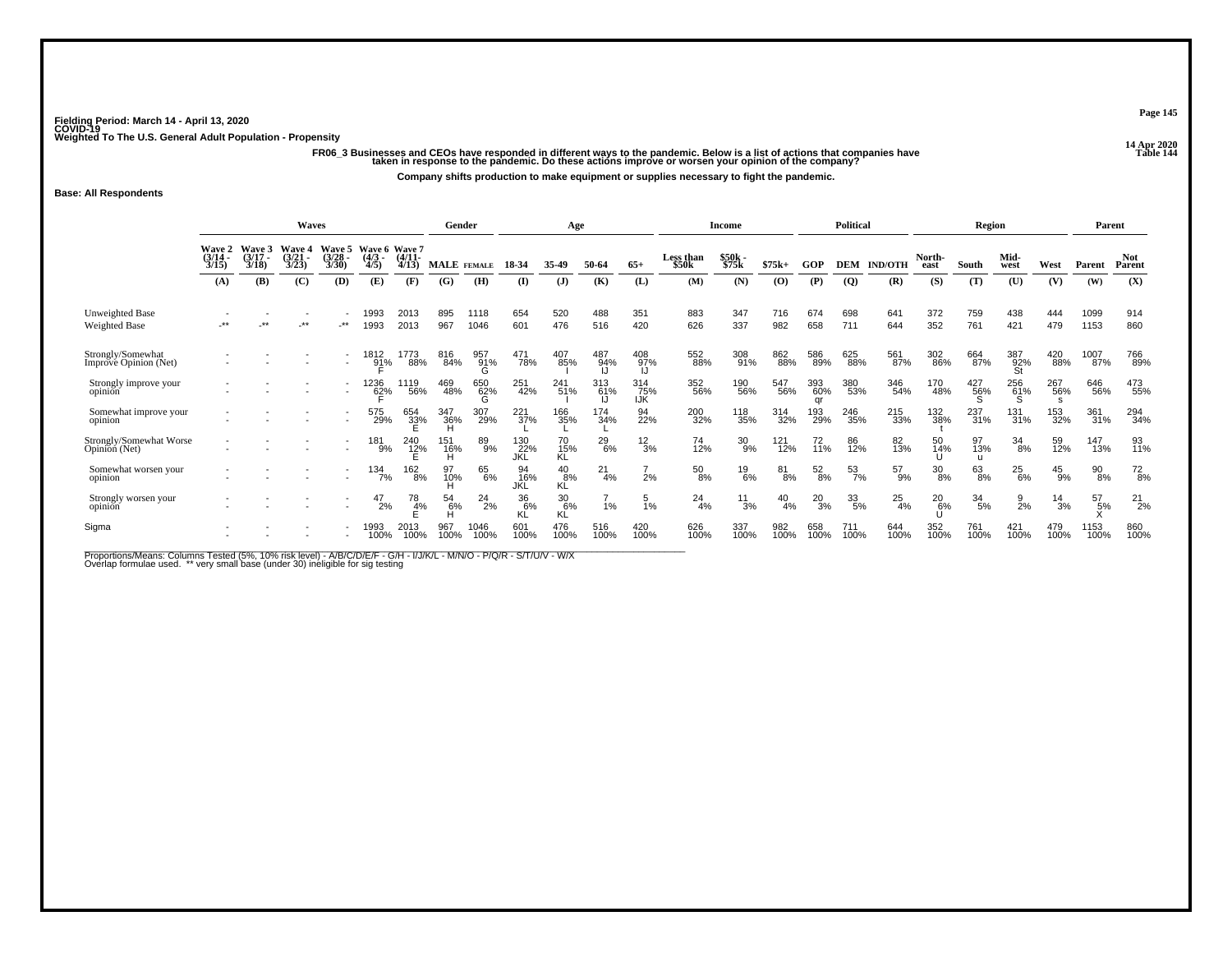۔<br>FR06\_4 Businesses and CEOs have responded in different ways to the pandemic. Below is a list of actions that companies have<br>taken in response to the pandemic. Do these actions improve or worsen your opinion of the comp

**Company promises to relocate their manufacturing away from China and back to the United States.**

#### **Base: All Respondents**

|                                            |                                    |                             | Waves                    |                             |                                  |                     |             | Gender          |                   | Age                   |                  |                 |                           | Income         |             |                  | <b>Political</b> |                |                  | Region           |                 |                 | Parent                  |                      |
|--------------------------------------------|------------------------------------|-----------------------------|--------------------------|-----------------------------|----------------------------------|---------------------|-------------|-----------------|-------------------|-----------------------|------------------|-----------------|---------------------------|----------------|-------------|------------------|------------------|----------------|------------------|------------------|-----------------|-----------------|-------------------------|----------------------|
|                                            | <b>Wave 2</b><br>$(3/14 -$<br>3/15 | Wave 3<br>$(3/17 -$<br>3/18 | Wave 4<br>(3/21)<br>3/23 | Wave 5<br>$(3/28 -$<br>3/30 | Wave 6 Wave 7<br>$(4/3 -$<br>4/5 | $(4/11 -$<br>4/13   | MALE FEMALE |                 | 18-34             | 35.49                 | 50-64            | $65+$           | <b>Less than</b><br>\$50k | \$50k<br>\$75k | $$75k+$     | GOP              | DEM              | <b>IND/OTH</b> | North-<br>east   | South            | Mid-<br>west    | West            | Parent                  | <b>Not</b><br>Parent |
|                                            | (A)                                | <b>(B)</b>                  | (C)                      | (D)                         | (E)                              | (F)                 | (G)         | (H)             | (I)               | $\mathbf{J}$          | (K)              | (L)             | (M)                       | (N)            | (O)         | (P)              | $\overline{Q}$   | (R)            | (S)              | (T)              | (U)             | (V)             | (W)                     | (X)                  |
| Unweighted Base<br><b>Weighted Base</b>    | $***$                              | $***$                       | .∗∗                      | -**                         | 1993<br>1993                     | 2013<br>2013        | 895<br>967  | 1118<br>1046    | 654<br>601        | 520<br>476            | 488<br>516       | 351<br>420      | 883<br>626                | 347<br>337     | 716<br>982  | 674<br>658       | 698<br>711       | 641<br>644     | 372<br>352       | 759<br>761       | 438<br>421      | 444<br>479      | 1099<br>1153            | 914<br>860           |
| Strongly/Somewhat<br>Imprové Opinion (Net) |                                    |                             |                          |                             | 1708<br>86%                      | 1648<br>82%         | 774<br>80%  | 874<br>84%      | 429<br>71%        | 365<br>77%            | 467<br>91%       | 387<br>92%      | 513<br>82%                | 282<br>84%     | 803<br>82%  | 565<br>86%<br>ΟŘ | 570<br>80%       | 514<br>80%     | 265<br>75%       | 637<br>84%<br>S. | 343<br>81%      | 403<br>84%<br>S | 959<br>83%              | 689<br>80%           |
| Strongly improve your<br>opinion           |                                    |                             |                          |                             | 919<br>46%                       | 900<br>45%          | 408<br>42%  | 492<br>47%<br>g | 175<br>29%        | 198<br>42%            | 282<br>55%       | 244<br>58%      | 294<br>47%                | 155<br>46%     | 424<br>43%  | 358<br>54%       | 280<br>39%       | 262<br>41%     | 139<br>39%       | 350<br>46%       | 194<br>46%      | 217<br>45%      | 546<br>47%<br>$\lambda$ | 354<br>41%           |
| Somewhat improve your<br>opinion           |                                    |                             |                          | $\overline{\phantom{a}}$    | 789<br>40%                       | 748<br>37%          | 366<br>38%  | 382<br>36%      | 254<br>42%<br>JkL | 166<br>35%            | 185<br>36%       | 143<br>34%      | 219<br>35%                | 127<br>38%     | 379<br>39%  | 207<br>31%       | 289<br>41%       | 252<br>39%     | 126<br>36%       | 287<br>38%       | 148<br>35%      | 186<br>39%      | 414<br>36%              | 334<br>39%           |
| Strongly/Somewhat Worse<br>Opinion (Net)   |                                    |                             |                          |                             | 285<br>14%                       | 365<br>1 <u>8</u> % | 193<br>20%  | 172<br>16%      | 172<br>29%<br>ΚL  | 112<br>23%<br>KĹ      | $^{48}_{9%}$     | 33<br>8%        | 113<br>18%                | 55<br>16%      | 180<br>18%  | 94<br>14%        | 142<br>20%       | 130<br>20%     | 87<br>25%<br>TuV | 124<br>16%       | 79<br>19%       | 76<br>16%       | 194<br>17%              | 171<br>20%           |
| Somewhat worsen your<br>opinion            |                                    |                             |                          | $\overline{\phantom{a}}$    | 203<br>10%                       | 254<br>13%          | 125<br>13%  | 129<br>12%      | 118<br>20%<br>KL  | 77<br>16%<br>KĹ       | $\frac{37}{7\%}$ | $^{22}_{5\%}$   | 82 <sub>%</sub>           | 45<br>13%      | 117<br>12%  | 66<br>10%        | 102<br>14%       | 86<br>13%      | 16%              | 86<br>11%        | 56<br>13%       | 55<br>11%       | 126<br>11%              | 129<br>15%<br>W      |
| Strongly worsen your<br>opinion            |                                    |                             |                          |                             | 82<br>4%                         | 111<br>6%           | 68<br>7%    | 43<br>4%        | 54<br>9%<br>KĽ    | $\frac{34}{7%}$<br>KĹ | $^{12}_{2\%}$    | $\frac{11}{3%}$ | $\frac{31}{5\%}$          | $^{10}_{3\%}$  | 63<br>6%    | 27<br>4%         | $^{40}_{6\%}$    | 44<br>7%       | 30<br>8%<br>tv   | 38<br>5%         | $^{22}_{\ 5\%}$ | 21<br>4%        | 69<br>6%                | $^{42}_{\ 5\%}$      |
| Sigma                                      |                                    |                             |                          |                             | 1993<br>100%                     | 2013<br>100%        | 967<br>100% | 1046<br>100%    | 601<br>100%       | 476<br>100%           | 516<br>100%      | 420<br>100%     | 626<br>100%               | 337<br>100%    | 982<br>100% | 658<br>100%      | 711<br>100%      | 644<br>100%    | 352<br>100%      | 761<br>100%      | 421<br>100%     | 479<br>100%     | 1153<br>100%            | 860<br>100%          |

Proportions/Means: Columns Tested (5%, 10% risk level) - A/B/C/D/E/F - G/H - I/J/K/L - M/N/O - P/Q/R - S/T/U/V - W/X<br>Overlap formulae used. \*\* very small base (under 30) ineligible for sig testing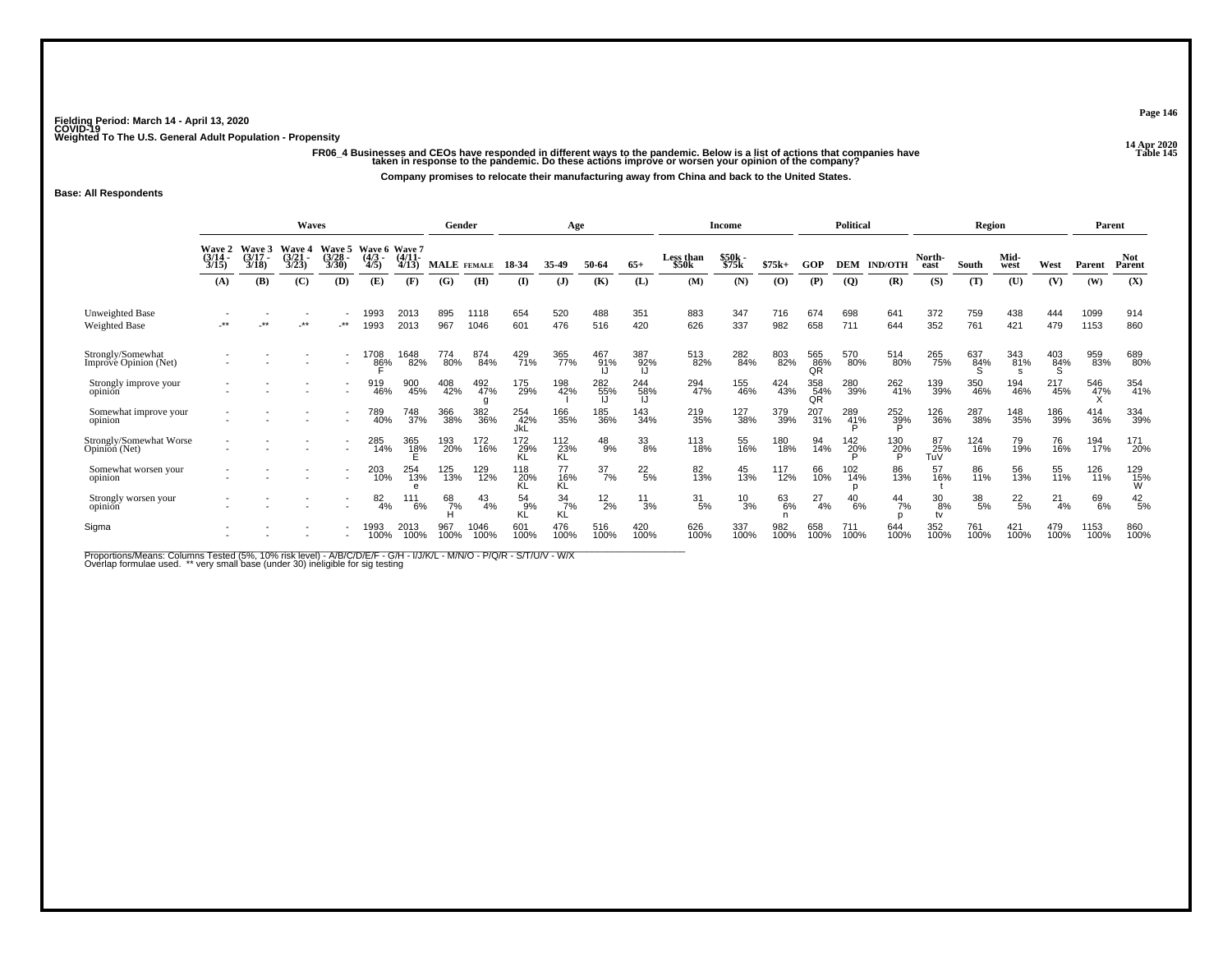**14 Apr 2020 FR06\_5 Businesses and CEOs have responded in different ways to the pandemic. Below is a list of actions that companies have Table 146 taken in response to the pandemic. Do these actions improve or worsen your opinion of the company?**

**Company allows customers to forgo payments for up to 6 months or offers lower interest rates or other programs.**

#### **Base: All Respondents**

|                                            |                                    |                             | Waves                   |                           |                                       |                     | Gender      |                 |                   | Age             |                  |                          |                           | <b>Income</b>    |             |               | <b>Political</b> |                |                        | Region        |               |                 | Parent          |                      |
|--------------------------------------------|------------------------------------|-----------------------------|-------------------------|---------------------------|---------------------------------------|---------------------|-------------|-----------------|-------------------|-----------------|------------------|--------------------------|---------------------------|------------------|-------------|---------------|------------------|----------------|------------------------|---------------|---------------|-----------------|-----------------|----------------------|
|                                            | <b>Wave 2</b><br>$(3/14 -$<br>3/15 | Wave 3<br>$(3/17 -$<br>3/18 | Waye 4<br>(3/21<br>3/23 | Waye 5<br>(3/28 -<br>3/30 | Wave 6 Wave 7<br>(4/3 - (4/11-<br>4/5 | 4/13                | MALE FEMALE |                 | 18-34             | 35-49           | 50-64            | $65+$                    | <b>Less than</b><br>\$50k | \$50k -<br>\$75k | $$75k+$     | GOP           | <b>DEM</b>       | <b>IND/OTH</b> | North-<br>east         | South         | Mid-<br>west  | West            | Parent          | <b>Not</b><br>Parent |
|                                            | (A)                                | (B)                         | (C)                     | (D)                       | (E)                                   | (F)                 | (G)         | (H)             | (I)               | $\mathbf{J}$    | (K)              | (L)                      | (M)                       | (N)              | (O)         | (P)           | $\overline{Q}$   | (R)            | (S)                    | (T)           | (U)           | (V)             | (W)             | (X)                  |
| Unweighted Base<br>Weighted Base           | $***$                              | **                          | $***$                   | $\cdot^{\star\star}$      | 1993<br>1993                          | 2013<br>2013        | 895<br>967  | 1118<br>1046    | 654<br>601        | 520<br>476      | 488<br>516       | 351<br>420               | 883<br>626                | 347<br>337       | 716<br>982  | 674<br>658    | 698<br>711       | 641<br>644     | 372<br>352             | 759<br>761    | 438<br>421    | 444<br>479      | 1099<br>1153    | 914<br>860           |
| Strongly/Somewhat<br>Improve Opinion (Net) |                                    |                             |                         | $\overline{\phantom{a}}$  | 1817<br>91%                           | 1781<br>88%         | 821<br>85%  | 960<br>92%<br>G | 481<br>80%        | 406<br>85%      | 484<br>94%       | 409<br>97%<br>IJk        | 549<br>88%                | 311<br>92%<br>m  | 874<br>89%  | 589<br>89%    | 630<br>89%       | 561<br>87%     | 299<br>85%             | 677<br>89%    | 386<br>92%    | 419<br>87%      | 1027<br>89%     | 753<br>88%           |
| Strongly improve your<br>opinion           |                                    |                             |                         | $\overline{\phantom{a}}$  | 1165<br>5 <u>8</u> %                  | 1038<br>52%         | 424<br>44%  | 614<br>59%<br>G | 238<br>40%        | 260<br>55%      | 264<br>51%       | 276<br>66%<br><b>IJK</b> | 323<br>52%                | 188<br>56%       | 494<br>50%  | 340<br>52%    | 386<br>54%       | 312<br>48%     | 146<br>41%             | 409<br>54%    | 224<br>53%    | 260<br>54%<br>S | 626<br>54%<br>X | 413<br>48%           |
| Somewhat improve your<br>opinion           |                                    |                             |                         | $\overline{\phantom{a}}$  | 652<br>33%                            | 743<br>3 <u>7</u> % | 397<br>41%  | 346<br>33%      | 243<br>40%        | 146<br>31%      | 221<br>43%       | 133<br>32%               | 226<br>36%                | 123<br>37%       | 379<br>39%  | 249<br>38%    | 245<br>34%       | 249<br>39%     | 154<br>$\frac{44}{10}$ | 269<br>35%    | 162<br>38%    | 159<br>33%      | 402<br>35%      | 341<br>40%<br>w      |
| Strongly/Somewhat Worse<br>Opinion (Net)   |                                    |                             |                         |                           | 176<br>9%                             | 232<br>1 <u>2</u> % | 146<br>15%  | 86<br>8%        | 120<br>20%<br>iKĹ | 70<br>15%<br>KĹ | $\frac{31}{6\%}$ | 11<br>3%                 | 77<br>12%                 | $^{27}_{8\%}$    | 108<br>11%  | 69<br>11%     | 81<br>11%        | 82<br>13%      | 53<br>15%              | 84<br>11%     | 36<br>8%      | 60<br>13%       | 126<br>11%      | 106<br>12%           |
| Somewhat worsen your<br>opinion            |                                    |                             |                         |                           | $^{118}_{6\%}$                        | $\frac{172}{9\%}$   | 109<br>11%  | 63<br>6%        | 90<br>15%<br>iKL  | 50<br>10%<br>KL | $^{21}_{4\%}$    | $^{11}_{3\%}$            | 56<br>9%                  | $^{22}_{7\%}$    | 81<br>8%    | 55<br>8%      | 61<br>9%         | 57<br>9%       | 43<br>12%<br>TU        | 58<br>8%      | $^{27}_{6\%}$ | $^{45}_{9\%}$   | 95<br>8%        | $^{77}_{9\%}$        |
| Strongly worsen your<br>opinion            |                                    |                             |                         |                           | 58<br>3%                              | 60<br>3%            | 37<br>4%    | $^{23}_{2\%}$   | 30<br>5%<br>ΚĽ    | 20<br>4%<br>kL  | 10<br>2%         | $\overline{\phantom{a}}$ | 21<br>3%                  | 1%               | 27<br>3%    | $^{15}_{2\%}$ | $^{20}_{3\%}$    | $^{25}_{4\%}$  | 10<br>3%               | $^{26}_{3\%}$ | 9<br>2%       | $\frac{16}{3%}$ | 31<br>3%        | $^{29}_{3\%}$        |
| Sigma                                      |                                    |                             |                         |                           | 1993<br>100%                          | 2013<br>100%        | 967<br>100% | 1046<br>100%    | 601<br>100%       | 476<br>100%     | 516<br>100%      | 420<br>100%              | 626<br>100%               | 337<br>100%      | 982<br>100% | 658<br>100%   | 711<br>100%      | 644<br>100%    | 352<br>100%            | 761<br>100%   | 421<br>100%   | 479<br>100%     | 1153<br>100%    | 860<br>100%          |

Proportions/Means: Columns Tested (5%, 10% risk level) - A/B/C/D/E/F - G/H - I/J/K/L - M/N/O - P/Q/R - S/T/U/V - W/X<br>Overlap formulae used. \*\* very small base (under 30) ineligible for sig testing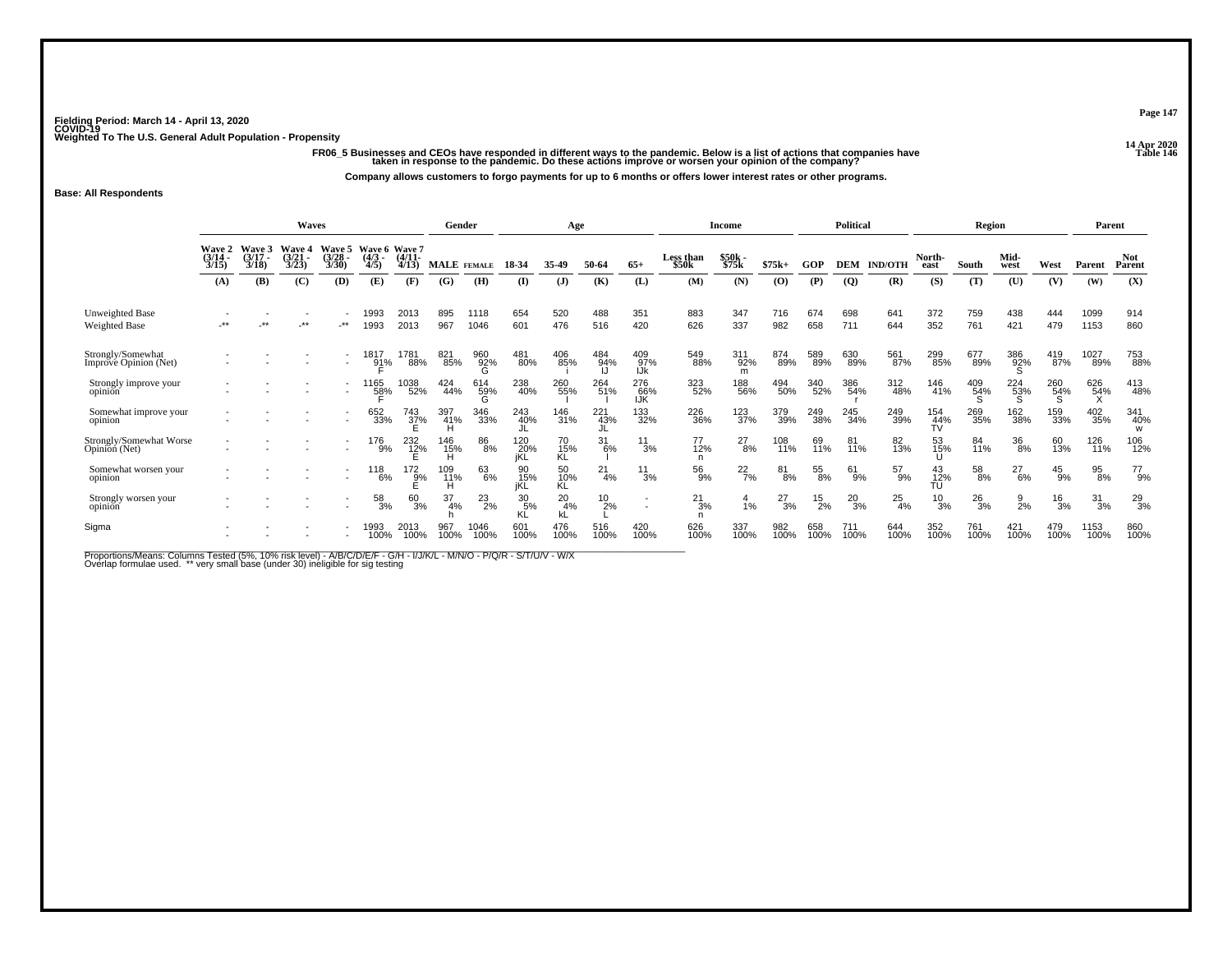ء ريد من المسافرة 6 Businesses and CEOs have responded in different ways to the pandemic. Below is a list of actions that companies have<br>14 Table 14 Table 147 and taken in response to the pandemic. Do these actions impro

**Company donates money, supplies or employee's time to aid relief in communities.**

#### **Base: All Respondents**

|                                            |                           |                             | Waves                           |                          |                                   |                     | Gender      |                 |                   | Age                          |                 |                          |                                       | Income                  |             |               | <b>Political</b> |                 |                           | Region        |               |                 | Parent        |                      |
|--------------------------------------------|---------------------------|-----------------------------|---------------------------------|--------------------------|-----------------------------------|---------------------|-------------|-----------------|-------------------|------------------------------|-----------------|--------------------------|---------------------------------------|-------------------------|-------------|---------------|------------------|-----------------|---------------------------|---------------|---------------|-----------------|---------------|----------------------|
|                                            | Wave 2<br>(3/14 -<br>3/15 | Wave 3<br>$(3/17 -$<br>3/18 | <b>Wave 4</b><br>(3/21)<br>3/23 | Wave 5<br>(3/28)<br>3/30 | Wave 6 Wave 7<br>$(4/3 -$<br>4/5) | $(4/11 -$<br>4/13   | MALE FEMALE |                 | 18-34             | 35-49                        | 50-64           | $65+$                    | <b>Less than</b><br>\$50 <sub>k</sub> | \$50k -<br>\$75k        | $$75k+$     | GOP           | <b>DEM</b>       | <b>IND/OTH</b>  | North-<br>east            | South         | Mid-<br>west  | West            | Parent        | <b>Not</b><br>Parent |
|                                            | (A)                       | (B)                         | (C)                             | (D)                      | (E)                               | (F)                 | (G)         | (H)             | $($ I             | $($ $)$                      | (K)             | (L)                      | (M)                                   | (N)                     | (0)         | (P)           | $\overline{Q}$   | (R)             | (S)                       | (T)           | (U)           | (V)             | (W)           | (X)                  |
| Unweighted Base<br>Weighted Base           | **                        | **                          | **                              | $***$                    | 1993<br>1993                      | 2013<br>2013        | 895<br>967  | 1118<br>1046    | 654<br>601        | 520<br>476                   | 488<br>516      | 351<br>420               | 883<br>626                            | 347<br>337              | 716<br>982  | 674<br>658    | 698<br>711       | 641<br>644      | 372<br>352                | 759<br>761    | 438<br>421    | 444<br>479      | 1099<br>1153  | 914<br>860           |
| Strongly/Somewhat<br>Improve Opinion (Net) |                           |                             |                                 | $\overline{\phantom{a}}$ | 1831<br>92%                       | 1781<br>88%         | 833<br>86%  | 947<br>91%<br>G | 477<br>79%        | 404<br>85%                   | 483<br>94%      | 417<br>99%<br>IJK        | 553<br>88%                            | 316<br>94%<br><b>MO</b> | 858<br>87%  | 593<br>90%    | 636<br>89%       | 552<br>86%      | 301<br>85%                | 672<br>88%    | 382<br>91%    | 426<br>89%      | 1007<br>87%   | 774<br>90%           |
| Strongly improve your<br>opinion           |                           |                             |                                 | $\overline{\phantom{a}}$ | 1188<br>6 <u>0</u> %              | 1097<br>54%         | 468<br>48%  | 629<br>60%      | 275<br>46%        | 237<br>50%                   | 298<br>58%      | 287<br>68%<br>IJK        | 332<br>53%                            | 191%                    | 547<br>56%  | 374<br>57%    | 400<br>56%       | 323<br>50%      | 175<br>50%                | 421<br>55%    | 233<br>55%    | 268<br>56%      | 642<br>56%    | 455<br>53%           |
| Somewhat improve your<br>opinion           |                           |                             |                                 |                          | 644<br>32%                        | 684<br>34%          | 365<br>38%  | 319<br>30%      | 202<br>34%        | 167<br>35%                   | 184<br>36%      | 131<br>31%               | 221<br>35%                            | 125<br>37%              | 311<br>32%  | 219<br>33%    | 236<br>33%       | 229<br>36%      | 125<br>36%                | 252<br>33%    | 149<br>35%    | 157<br>33%      | 364<br>32%    | 319<br>37%<br>W      |
| Strongly/Somewhat Worse<br>Opinion (Net)   |                           |                             |                                 |                          | $^{162}_{8\%}$                    | 232<br>1 <u>2</u> % | 134<br>14%  | 99%             | 124<br>21%<br>iKL | 72<br>15%<br>KĹ              | 33<br>6%        | 3<br>1%                  | 73<br>12%                             | $^{21}_{6\%}$           | 125<br>13%  | 66<br>10%     | 75<br>11%        | 92<br>14%<br>pq | 52<br>15%<br>$\mathbf{u}$ | 88<br>12%     | $^{39}_{9\%}$ | 53<br>11%       | 147<br>13%    | 85<br>10%            |
| Somewhat worsen your<br>opinion            |                           |                             |                                 |                          | 102/5%                            | 154<br>8%           | 89<br>9%    | 65<br>6%        | 84<br>14%<br>KL   | 52 <sub>%</sub><br><b>KL</b> | $\frac{15}{3%}$ | $\frac{3}{1\%}$          | $^{48}_{8\%}$                         | $^{13}_{4\%}$           | 88%         | $^{40}_{6\%}$ | $^{48}_{7\%}$    | 66<br>10%<br>Pa | 44<br>12%<br>TU           | $^{49}_{6\%}$ | $^{21}_{5\%}$ | $^{40}_{8\%}$   | $^{103}_{9%}$ | $^{51}_{6\%}$        |
| Strongly worsen your<br>opinion            |                           |                             |                                 |                          | 59<br>3%                          | 78<br>4%            | 45<br>5%    | 34<br>3%        | 40<br>7%<br>KĹ    | 21<br>4%                     | 3%              | $\overline{\phantom{a}}$ | 25<br>4%                              | $\frac{8}{2\%}$         | 37<br>4%    | 26<br>4%      | 27<br>4%         | 26<br>4%        | 8<br>2%                   | 39<br>5%      | $^{18}_{4\%}$ | $\frac{13}{3%}$ | 44<br>4%      | 34<br>4%             |
| Sigma                                      |                           |                             |                                 |                          | 1993<br>100%                      | 2013<br>100%        | 967<br>100% | 1046<br>100%    | 601<br>100%       | 476<br>100%                  | 516<br>100%     | 420<br>100%              | 626<br>100%                           | 337<br>100%             | 982<br>100% | 658<br>100%   | 711<br>100%      | 644<br>100%     | 352<br>100%               | 761<br>100%   | 421<br>100%   | 479<br>100%     | 1153<br>100%  | 860<br>100%          |

Proportions/Means: Columns Tested (5%, 10% risk level) - A/B/C/D/E/F - G/H - I/J/K/L - M/N/O - P/Q/R - S/T/U/V - W/X<br>Overlap formulae used. \*\* very small base (under 30) ineligible for sig testing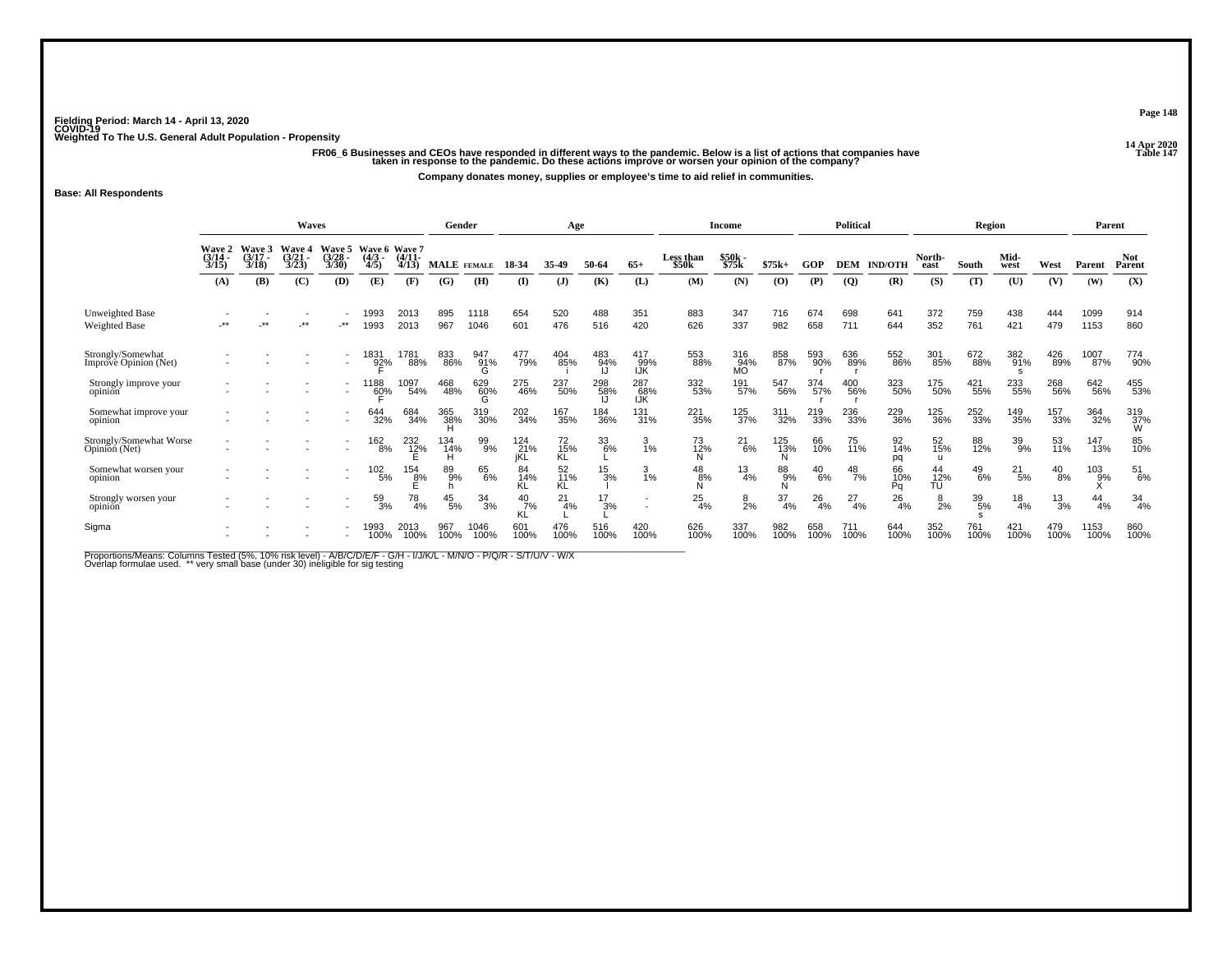**14 Apr 2020 Q23 Which of the following sources do you get your information from regarding the coronavirus (COVID-19) outbreak? Please Table 148 select all that apply.**

**Base: All Respondents**

|                                            | Waves<br>Wave 6 Wave 7           |                             |                             |                          |                          |                   | Gender           |                       |                      | Age                   |                                                                |                       |                             | Income                     |                        |                  | Political                     |                       |                               | Region                |                         |                          | Parent          |                |
|--------------------------------------------|----------------------------------|-----------------------------|-----------------------------|--------------------------|--------------------------|-------------------|------------------|-----------------------|----------------------|-----------------------|----------------------------------------------------------------|-----------------------|-----------------------------|----------------------------|------------------------|------------------|-------------------------------|-----------------------|-------------------------------|-----------------------|-------------------------|--------------------------|-----------------|----------------|
|                                            | <b>Wave 2</b><br>(3/14 -<br>3/15 | Wave 3<br>$(3/17 -$<br>3/18 | Wave 4<br>$(3/21 -$<br>3/23 | Wave 5<br>(3/28)<br>3/30 | $(4/3 -$<br>4/5)         | $(4/11 -$<br>4/13 |                  | MALE FEMALE           | 18-34                | 35.49                 | 50-64                                                          | $65+$                 | Less than<br>\$50k          | \$50k<br>\$75k             | $$75k+$                | <b>GOP</b>       |                               | <b>DEM IND/OTH</b>    | North-<br>east                | South                 | Mid-<br>west            | West                     | Parent          | Not.<br>Parent |
|                                            | (A)                              | (B)                         | (C)                         | (D)                      | (E)                      | (F)               | (G)              | (H)                   | $\mathbf{I}$         | (J)                   | (K)                                                            | (L)                   | (M)                         | (N)                        | (O)                    | (P)              | (Q)                           | (R)                   | (S)                           | (T)                   | (U)                     | (V)                      | (W)             | (X)            |
| Unweighted Base<br>Weighted Base           | 2050<br>2050                     | 2019<br>2019                | 2023<br>2023                | 2016<br>2016             | $\cdot$ **               | 2013<br>2013      | 895<br>967       | 1118<br>1046          | 654<br>601           | 520<br>476            | 488<br>516                                                     | 351<br>420            | 883<br>626                  | 347<br>337                 | 716<br>982             | 674<br>658       | 698<br>711                    | 641<br>644            | 372<br>352                    | 759<br>761            | 438<br>421              | 444<br>479               | 1099<br>1153    | 914<br>860     |
| Local media                                | 1156<br>$\frac{56}{B}$           | 1038<br>51%                 | 1194<br>$\frac{59}{B}$      | 1169<br>$\frac{58}{B}$   | $\blacksquare$           | 1129<br>56%<br>B  | 505<br>52%       | 625<br>$\frac{60}{6}$ | 265<br>44%           | 265<br>56%            | 311<br>60%                                                     | 289<br>_69%<br>IJK    | 370<br>59%                  | $^{211}_{62\%}$            | 521<br>53%             | 359<br>55%       | 419<br>59%                    | 351<br>55%            | 169<br>48%                    | 437<br>$\frac{57}{5}$ | 265<br>63%<br>SV        | 258<br>54%               | 656<br>57%      | 474<br>55%     |
| National media                             | 1133<br>55%                      | 1075<br>53%                 | 1186<br>59%<br>aBF          | 1133<br>56%              | $\overline{a}$           | 1063<br>53%       | 492<br>51%       | 571<br>55%            | 245<br>$-41%$        | 243<br>51%            | 288<br>56%                                                     | 288<br>68%<br>IJK     | 303<br>48%                  | 192<br>57%<br>м            | 543<br>55%<br><b>M</b> | 324<br>49%       | 408<br>57%<br>Pr              | 332<br>52%            | 167<br>47%                    | 397<br>52%            | 234<br>-56%<br>s        | 265<br>55%<br>s          | 623<br>54%      | 440<br>51%     |
| My governor                                | 576<br>28%                       | 749<br>37%<br>A             | 884<br>44%<br>AB            | 975<br>48%<br>ABC        |                          | 972<br>48%<br>ABC | 438<br>45%       | 534<br>51%<br>G       | 197<br>33%           | 218<br>46%            | 286<br>55%<br>IJ                                               | 27265%<br><b>IJK</b>  | 285<br>46%                  | 186<br>55%<br>Mo           | 474<br>48%             | 316<br>48%       | 390<br>55%<br>PR <sup>1</sup> | 266<br>41%            | 164<br>47%                    | 371<br>49%            | 214 <sub>%</sub>        | 223<br>47%               | 562<br>49%      | 410<br>48%     |
| <b>CDC</b>                                 | 934<br>46%                       | 953<br>47%                  | 942<br>47%                  | 996<br>$\frac{49}{a}$    | $\blacksquare$           | 880<br>44%        | 399<br>41%       | 481<br>46%<br>a       | 232<br>39%           | 199<br>42%            | 225<br>44%                                                     | 223<br>-53%<br>IJK    | 217<br>35%                  | 173<br>$M^{\frac{151}{6}}$ | 469<br>48%<br>M        | 268<br>41%       | 348<br>49%<br>PR              | 264<br>41%            | 132<br>37%                    | 353<br>46%<br>S       | 191<br>45%<br>s         | 204<br>43%               | 490<br>43%      | 389<br>45%     |
| My local government                        | 711<br>35%                       | 773<br>38%<br>a             | 855<br>42%<br>AB            | 883<br>44%<br>AB         | $\sim$                   | 837<br>42%<br>A   | 378<br>39%       | 458<br>44%<br>g       | 184<br>31%           | 199<br>42%            | 234<br>45%                                                     | 219<br>$\frac{52}{1}$ | 239<br>38%                  | 159<br>47%<br>м            | 414<br>42%             | 265<br>40%       | 322<br>45%<br>- r             | 251<br>39%            | 126<br>36%                    | 328<br>43%<br>s       | 188<br>45%<br>S         | 195<br>41%               | 515<br>45%<br>X | 322<br>37%     |
| The White<br>House/President               | 676<br>33%                       | 881<br>44%<br>AF            | 973<br>48%<br>ABdF          | 900<br>45%<br>AF         | $\sim$                   | 793<br>39%<br>A   | 372<br>39%       | 420<br>40%            | 158<br>26%           | 173<br>36%            | $\begin{array}{c} 248 \\ 48\% \\ \hline \text{IJ} \end{array}$ | 213<br>51%<br>ĨJ.     | 233<br>37%                  | 143<br>42%                 | 388<br>40%             | 385<br>58%<br>QR | 191<br>27%                    | 217<br>$\frac{34}{9}$ | 126<br>36%                    | 319<br>42%<br>V       | 188<br>45%<br><b>SV</b> | 160<br>33%               | 502<br>44%<br>X | 290<br>34%     |
| Social media (e.g,<br>Facebook, Instagram) | 719<br>35%                       | 765<br>38%                  | 801<br>40%<br>A             | 784<br>39%<br>a          | $\overline{\phantom{a}}$ | 748<br>37%        | 347<br>36%       | 402<br>38%            | 313<br>52%<br>jKL    | $^{218}_{46\%}$<br>ΚĹ | 129<br>25%                                                     | 88<br>21%             | 239<br>38%                  | 125<br>37%                 | 356<br>36%             | 241<br>37%       | 289<br>41%<br>R               | 218<br>34%            | <sup>127</sup> <sub>36%</sub> | 300<br>39%            | 146<br>35%              | 176<br>37%               | $^{431}_{37\%}$ | 318<br>37%     |
| Friends and family                         | 653<br>32%                       | 699<br>35%                  | 731<br>36%<br>A             | $\frac{719}{36\%}$       | $\blacksquare$           | 714<br>35%<br>a   | 306<br>32%       | $^{408}_{39\%}$       | 241<br>-40%<br>KL    | 203<br>43%<br>KL      | 151<br>29%                                                     | 120<br>29%            | 221<br>35%                  | 122<br>36%                 | 346<br>35%             | 232<br>35%       | 266<br>37%                    | 217<br>34%            | 118<br>33%                    | 292<br>38%            | 145<br>35%              | 160<br>33%               | 414<br>36%      | 300<br>35%     |
| Doctors and nurses                         | 515<br>25%                       | 528<br>26%                  | 534<br>26%                  | $603 \over 30\%$ ABcF    | $\sim$                   | 515<br>26%        | 248<br>26%       | 266<br>25%            | 167<br>28%<br>Κ      | 135<br>28%<br>K       | 101<br>20%                                                     | 112<br>27%            | 135<br>22%                  | 88<br>26%                  | 269<br>27%<br>M        | 130<br>20%       | $^{221}_{31\%}$<br>Pr         | 163<br>25%<br>p       | 82<br>23%                     | 201<br>26%            | 111<br>26%              | 121<br>25%               | 314<br>27%      | 201<br>23%     |
| Government<br>PSA's/website                | 422<br>21%                       | 468<br>23%                  | 528<br>26%<br>Ab            | 470<br>23%               | ٠                        | 469<br>23%        | 230<br>24%       | 239<br>23%            | 128<br>21%           | $^{129}_{27\%}$<br>ik | 108<br>21%                                                     | 103<br>25%            | 123<br>20%                  | 65<br>19%                  | 268<br>27%<br>MN       | 152<br>23%       | 171<br>24%                    | <sup>146</sup> 23%    | 70 <sub>%</sub>               | 188<br>25%            | 100<br>24%              | <sup>111</sup><br>23%    | 281%            | 188<br>22%     |
| Medical journals                           | 234<br>11%                       | 236<br>12%                  | 219<br>$71\%$               | 249<br>12%               | $\sim$                   | 252<br>12%        | 141<br>15%       | 110<br>11%            | 110<br>18%<br>KL     | 72<br>15%<br>KL       | $^{42}_{8\%}$                                                  | $^{28}_{7\%}$         | 54<br>9%                    | $^{22}_{6\%}$              | 166<br>17%<br>MN       | 57<br>9%         | 101<br>14%                    | 94<br>15%             | 50<br>14%                     | 88<br>12%             | 48<br>11%               | 65<br>14%                | 150<br>13%      | 102<br>12%     |
| Other                                      | $\frac{54}{3%}$                  | $^{63}_{3\%}$               | $^{50}_{2\%}$               | $\frac{76}{4%}$<br>cF    |                          | 47<br>2%          | $^{18}_{2\%}$    | $^{29}_{3\%}$         | $^{10}_{2\%}$        | $\frac{9}{2}$ %       | 19<br>4%                                                       | 9<br>2%               | $\frac{22}{4\%}$<br>O       | $\frac{12}{4\%}$<br>O      | $\frac{12}{1\%}$       | $\frac{19}{3%}$  | 16<br>2%                      | $^{12}_{2\%}$         | $\frac{6}{2\%}$               | $^{17}_{2\%}$         | 10<br>2%                | 14<br>3%                 | $^{27}_{2\%}$   | $^{20}_{2\%}$  |
| None of the above                          | $^{69}_{3\%}$<br>C.              | $\frac{59}{3%}$             | $^{43}_{2\%}$               | $^{53}_{3\%}$            |                          | $\frac{63}{3%}$   | $\frac{35}{4\%}$ | 27<br>-3%             | $^{42}_{7\%}$<br>JKL | $^{15}_{3\%}$<br>ΚĹ   | 1%                                                             | 2<br>$\overline{1}\%$ | $\frac{25}{4%}$<br>$\Omega$ | $\frac{9}{3\%}$            | $\frac{15}{1\%}$       | $^{13}_{2\%}$    | $^{20}_{3\%}$                 | $\frac{30}{5}\%$      | 14<br>4%                      | $^{28}_{4\%}$<br>U    | 4<br>1%                 | 16<br>3%<br>$\mathbf{u}$ | $^{24}_{2\%}$   | 39 5%<br>Ŵ     |
| Sigma                                      | 7853<br>383%                     | 8287<br>410%                | 8940<br>442%                | 9011<br>447%             |                          | 8482<br>421%      | 3911<br>404%     | 4571<br>437%          | 2291<br>381%         | 2079<br>437%          | 2144<br>416%                                                   | 1967<br>468%          | 2467<br>394%                | 1506<br>446%               | 4242<br>432%           | 2760<br>419%     | 3161<br>444%                  | 2561<br>398%          | 1351<br>384%                  | 3319<br>436%          | 1845<br>438%            | 1967<br>411%             | 4989<br>433%    | 3493<br>406%   |

Proportions/Means: Columns Tested (5%, 10% risk level) - A/B/C/D/E/F - G/H - I/J/K/L - M/N/O - P/Q/R - S/T/U/V - W/X<br>Overlap formulae used. \*\* very small base (under 30) ineligible for sig testing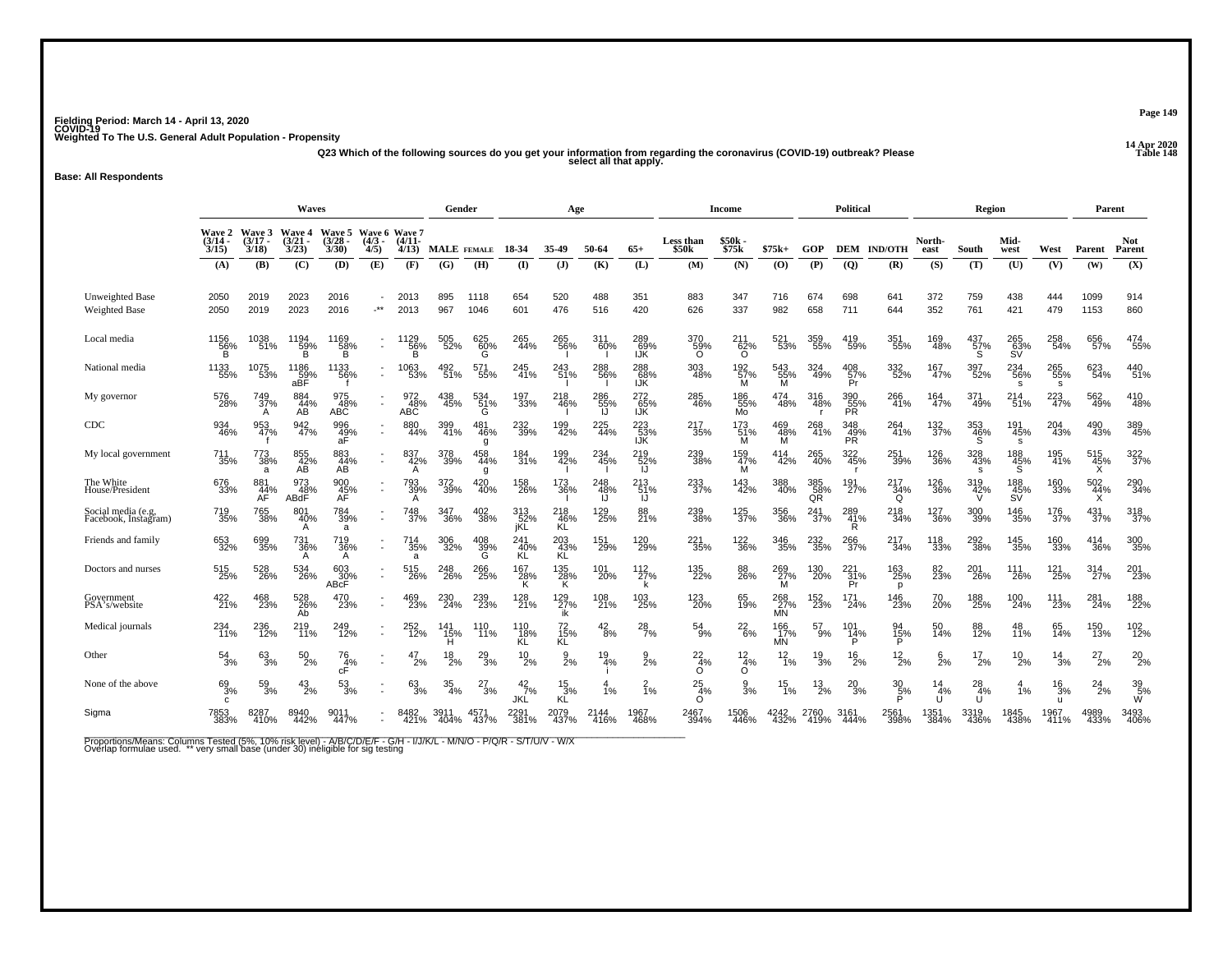**14 Apr 2020 Q24 How trustworthy do you think each of the following sources are to provide accurate information regarding the coronavirus Table 149 outbreak?**

**Summary Of Trustworthy**

**Base: All Respondents**

|                                             |                                     |                             | <b>Waves</b>                 |                             |                                  |                             | Gender        |                 |                  | Age              |                  |                        |                    | Income           |                       |                          | Political               |                      |                            | Region           |              |                 | Parent                                  |                |
|---------------------------------------------|-------------------------------------|-----------------------------|------------------------------|-----------------------------|----------------------------------|-----------------------------|---------------|-----------------|------------------|------------------|------------------|------------------------|--------------------|------------------|-----------------------|--------------------------|-------------------------|----------------------|----------------------------|------------------|--------------|-----------------|-----------------------------------------|----------------|
|                                             | Wave 2<br>(3/14<br>3/15             | Wave 3<br>$(3/17 -$<br>3/18 | Wave 4<br>(3/21)<br>3/23     | Wave 5<br>$(3/28 -$<br>3/30 | Wave 6 Wave 7<br>$(4/3 -$<br>4/5 | $(4/11 -$<br>4/13           | MALE FEMALE   |                 | 18-34            | 35-49            | 50-64            | $65+$                  | Less than<br>\$50k | \$50k<br>\$75k   | $$75k+$               | GOP                      |                         | <b>DEM IND/OTH</b>   | North-<br>east             | South            | Mid-<br>west | West            | Parent                                  | Not.<br>Parent |
|                                             | (A)                                 | (B)                         | (C)                          | (D)                         | (E)                              | (F)                         | (G)           | (H)             | $($ I            | $($ $)$          | (K)              | (L)                    | (M)                | (N)              | (O)                   | (P)                      | (Q)                     | (R)                  | (S)                        | (T)              | (U)          | (V)             | (W)                                     | (X)            |
| Unweighted Base<br><b>Weighted Base</b>     | 2050<br>2050                        | 2019<br>2019                | 2023<br>2023                 | 2016<br>2016                | 1993<br>1993                     | 2013<br>2013                | 895<br>967    | 1118<br>1046    | 654<br>601       | 520<br>476       | 488<br>516       | 351<br>420             | 883<br>626         | 347<br>337       | 716<br>982            | 674<br>658               | 698<br>711              | 641<br>644           | 372<br>352                 | 759<br>761       | 438<br>421   | 444<br>479      | 1099<br>1153                            | 914<br>860     |
| Doctors and nurses                          | 1911<br>93%                         | 1852<br>92%                 | 1900<br>94%<br>BDF           | 1845<br>92%                 | 1844<br>93%                      | 1848<br>92%                 | 874<br>$90\%$ | 974<br>93%<br>g | 509<br>85%       | 439<br>92%       | 487<br>94%       | $^{412}_{98\%}$<br>IJK | 568<br>91%         | 320<br>95%<br>M  | 908<br>92%            | 600<br>91%               | 673<br>95%<br>PR        | 575<br>89%           | 319<br>91%                 | 688<br>90%       | 392<br>93%   | 449<br>94%      | 1062<br>92%                             | 785<br>91%     |
| CDC                                         | 1817<br>$\text{B}^{89}_{\text{EF}}$ | 1791<br>89%<br>ÉĖ.          | 1843<br>91%<br>ABEF          | 1804<br>89%<br>EF           | 1689<br>85%                      | 1727<br>86%                 | 808<br>84%    | 919<br>88%<br>G | 474<br>79%       | 410<br>86%       | 470<br>91%<br>IJ | 373<br>89%             | 496<br>79%         | 314<br>93%<br>MÕ | 865<br>88%<br>M       | 551<br>84%               | 641<br>90%<br><b>PR</b> | 536<br>83%           | 282<br>80%                 | 662%<br>S        | 369<br>88%   | 414<br>87%<br>s | 1000<br>87%                             | 727<br>85%     |
| Medical journals                            | 1729<br>84%                         | 1736<br>86%                 | 1763<br>$\overline{AF}^{\%}$ | 1793<br>89%<br>ABeF         | 1725<br>87%                      | 1686<br>84%                 | 797<br>82%    | 889<br>85%      | 461<br>77%       | 408<br>86%       | 445<br>86%       | 371<br>88%             | 501<br>80%         | 297<br>-88%<br>M | 840<br>$\frac{86}{9}$ | 540<br>82%               | 616<br>87%<br>рr        | 531<br>82%           | 284<br>81%                 | 656<br>86%<br>-S | 352<br>83%   | 395<br>82%      | 969<br>84%                              | 718<br>83%     |
| My local government                         | 1547<br>75%                         | 1549<br>77%                 | 1641<br>81%<br>ABEF          | 1639<br>81%<br>ABEF         | 523<br>76%                       | 1566<br>78%                 | 739<br>76%    | 827<br>79%      | 413<br>69%       | 380<br>80%       | 412<br>80%       | 361<br>86%<br>ljk      | 443<br>71%         | 288<br>85%       | 791<br>81%<br>м       | 528<br>80%<br>R          | 569<br>80%<br>R         | 470<br>73%           | 263<br>75%                 | 597<br>78%       | 332<br>79%   | 374<br>78%      | 919<br>80%<br>$\boldsymbol{\mathsf{x}}$ | 647<br>75%     |
| Friends and family                          | 1435<br>70%                         | 1444<br>72%                 | 1475<br>73%                  | 1478<br>73%<br>a            | 1516<br>76%<br>AB <sub>c</sub>   | 1542<br>77%<br>ABCd         | 736<br>76%    | 806<br>77%      | 419<br>70%       | 389<br>82%<br>Ιk | 391<br>76%       | 343<br>82%             | 491<br>78%         | 257<br>76%       | 743<br>76%            | 511<br>78%               | 558<br>78%              | 473<br>74%           | 276<br>78%                 | 589<br>77%       | 322%         | 355<br>74%      | 904<br>78%<br>x                         | 638<br>74%     |
| Local media                                 | 1485<br>72%<br>e                    | 1493<br>$74\%$              | 1540<br>76%<br>AE            | 1521<br>75%<br>aE           | 1381<br>69%                      | 1541<br>$ZE^{\gamma\gamma}$ | 722<br>75%    | 818<br>78%      | 399<br>66%       | 391<br>82%       | 403<br>78%       | 348<br>83%             | 464<br>74%         | 266<br>-79%      | 766<br>78%            | 494<br>$\frac{75}{R}$    | 607<br>$\frac{85}{PR}$  | 440<br>68%           | 260<br>74%                 | 598<br>79%       | 328<br>78%   | 355<br>74%      | 911<br>79%                              | 629<br>73%     |
| My governor                                 | 1546<br>75%                         | 1532<br>76%                 | 1664<br>82%<br>ABDEF         | 1596<br>79%<br>AbEf         | 1509<br>76%                      | 1537<br>76%                 | 729<br>75%    | 808<br>77%      | 415<br>69%       | 364<br>76%       | 407<br>79%       | 352<br>84%             | 454<br>73%         | 271<br>-80%<br>M | 769<br>78%<br>M       | 517<br>79%               | 549<br>77%              | 471<br>73%           | 264<br>75%                 | 571<br>75%       | 338<br>80%   | 364<br>76%      | 893<br>77%                              | 644<br>75%     |
| Government<br>PSA's/website                 | 1534<br>75%<br>Ef                   | 1566<br>$\overline{78}$ %   | 1620<br>80%<br>AĚĚ           | 1616<br>AEF                 | 1408<br>71%                      | 1436<br>71%                 | 700<br>72%    | 736<br>70%      | 399<br>66%       | 365<br>77%       | 375<br>73%       | 298<br>71%             | 431<br>69%         | 238<br>71%       | 737<br>75%<br>M       | 505<br>77%<br>QR         | 495<br>70%              | 436<br>68%           | 241<br>69%                 | 548<br>72%       | 314<br>75%   | 334<br>70%      | 850<br>74%                              | 586<br>68%     |
| National media                              | 1335<br>65%                         | 1317<br>65%<br>Е            | 1377<br>68%<br>Ef            | 1381<br>69%<br>abEF         | 1198<br>60%                      | 1301<br>65%<br>F            | 605<br>63%    | 696<br>67%      | 368<br>61%       | 337%<br>IK       | 314<br>61%       | 282<br>67%             | 400<br>64%         | 221<br>65%       | 636<br>65%            | 351<br>53%               | 561<br>79%<br><b>PR</b> | 389<br>60%           | 225<br>64%                 | 487<br>64%       | 265<br>63%   | 323<br>67%      | 758<br>66%                              | 543<br>63%     |
| The White<br>House/President                | 1168<br>$\frac{57}{E}$              | 1235<br>_61%<br>AEF         | 1262<br>AEF <sup>%</sup>     | 1240<br>62%<br>AEF          | 1050<br>53%                      | 1086<br>54%                 | 541<br>56%    | 545<br>52%      | 305<br>51%       | 277<br>58%       | 285<br>55%       | 218<br>52%             | 327<br>52%         | 185<br>55%       | 545<br>55%            | 539<br>82%<br>QR         | 229<br>32%              | 317<br>$^{49\%}_{Q}$ | 188<br>53%<br>$\mathbf{v}$ | $^{454}_{60\%}$  | 229<br>54%   | 214<br>45%      | 671<br>$\frac{58}{x}$                   | 415<br>48%     |
| Social media (e.g.,<br>Facebook, Instagram) | 759<br>37%                          | 689<br>34%                  | 753<br>37%                   | 797<br>40%<br>BĖ.           | 689<br>35%                       | 812<br>40%<br>aBE.          | 411<br>43%    | 401<br>38%      | 304<br>51%<br>KL | 240<br>50%<br>KL | 153<br>30%       | 115<br>27%             | 276<br>44%<br>no   | 125<br>37%       | 381<br>39%            | 259<br>39%               | 310<br>44%              | 242<br>38%           | 167<br>47%<br>tUv          | 306<br>40%       | 150<br>36%   | 190<br>40%      | 476<br>41%                              | 336<br>39%     |
| Chinese President, Xi<br>Jinping            |                                     |                             |                              |                             | 453<br>23%                       | 429<br>21%                  | 243<br>25%    | 18%             | 203<br>34%       | 143<br>30%       | 12%              | $^{22}_{5\%}$          | 146<br>23%         | 14%              | 222<br>23%            | 121<br>$\overline{18}$ % | 149<br>21%              | 158<br>25%           | 96<br>27%                  | 144<br>19%       | 19%          | 108<br>23%      | 266<br>23%                              | 163<br>19%     |

Proportions/Means: Columns Tested (5%, 10% risk level) - A/B/C/D/E/F - G/H - I/J/K/L - M/N/O - P/Q/R - S/T/U/V - W/X<br>Overlap formulae used. \*\* very small base (under 30) ineligible for sig testing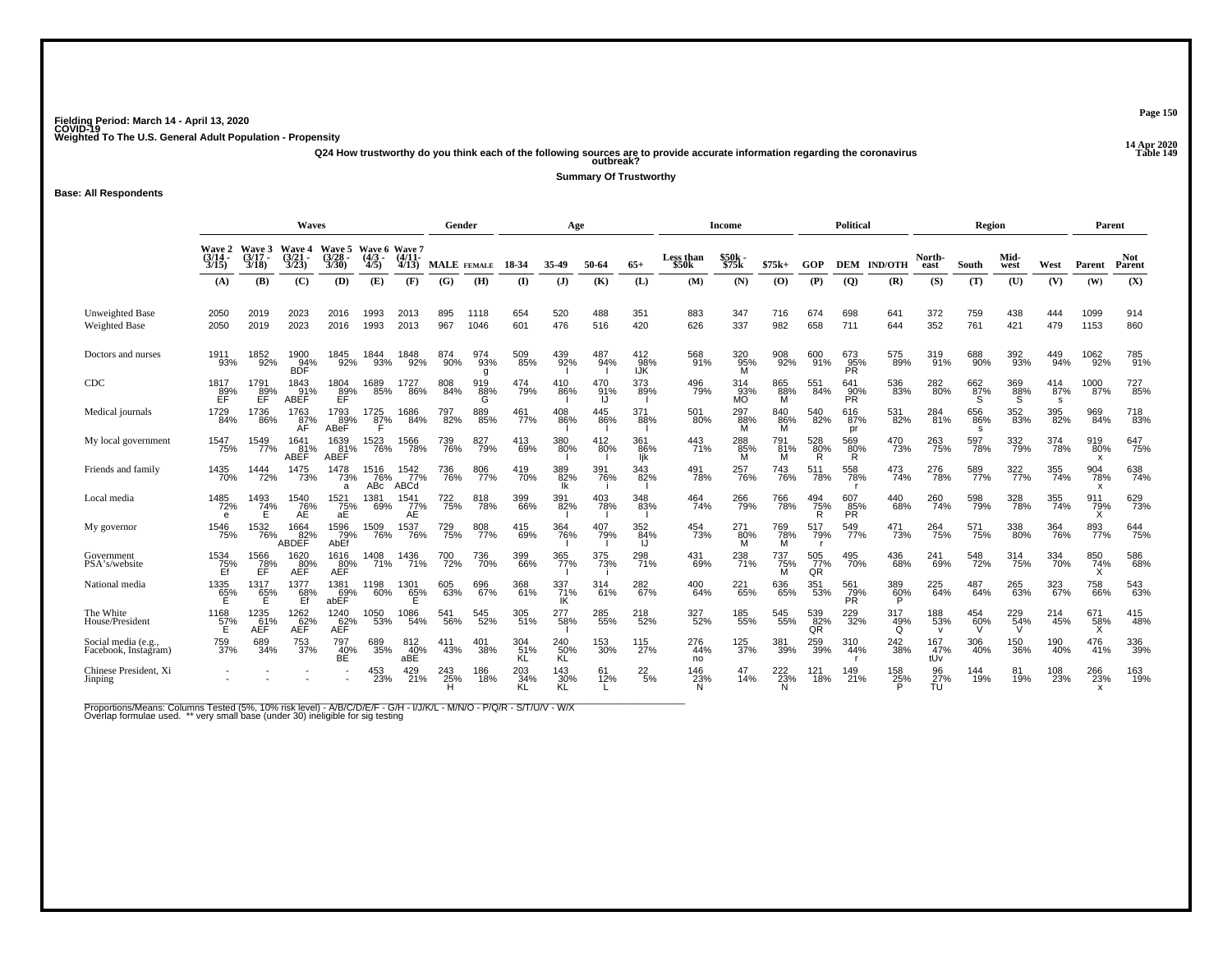**14 Apr 2020 Q24\_1 How trustworthy do you think each of the following sources are to provide accurate information regarding the coronavirus Table 150 outbreak?**

**Social media (e.g., Facebook, Instagram)**

**Base: All Respondents**

|                                         |                             |                             | <b>Waves</b>                    |                                 |                                   |                         | Gender             |              |                  | Age                           |                  |               |                    | Income           |                 |             | <b>Political</b> |                |                   | Region          |                  |                  | Parent       |                      |
|-----------------------------------------|-----------------------------|-----------------------------|---------------------------------|---------------------------------|-----------------------------------|-------------------------|--------------------|--------------|------------------|-------------------------------|------------------|---------------|--------------------|------------------|-----------------|-------------|------------------|----------------|-------------------|-----------------|------------------|------------------|--------------|----------------------|
|                                         | Wave 2<br>$(3/14 -$<br>3/15 | Wave 3<br>$(3/17 -$<br>3/18 | <b>Wave 4</b><br>(3/21)<br>3/23 | <b>Wave 5</b><br>(3/28)<br>3/30 | Wave 6 Wave 7<br>$(4/3 -$<br>4/5) | $(4/11 -$<br>4/13       | <b>MALE</b> FEMALE |              | 18-34            | 35.49                         | 50-64            | $65+$         | Less than<br>\$50k | \$50k -<br>\$75k | $$75k+$         | GOP         | <b>DEM</b>       | <b>IND/OTH</b> | North-<br>east    | South           | Mid-<br>west     | West             | Parent       | <b>Not</b><br>Parent |
|                                         | (A)                         | (B)                         | (C)                             | (D)                             | (E)                               | (F)                     | (G)                | (H)          | (I)              | (J)                           | (K)              | (L)           | (M)                | (N)              | (0)             | (P)         | <b>(Q)</b>       | (R)            | (S)               | (T)             | (U)              | (V)              | (W)          | (X)                  |
| Unweighted Base<br><b>Weighted Base</b> | 2050<br>2050                | 2019<br>2019                | 2023<br>2023                    | 2016<br>2016                    | 1993<br>1993                      | 2013<br>2013            | 895<br>967         | 1118<br>1046 | 654<br>601       | 520<br>476                    | 488<br>516       | 351<br>420    | 883<br>626         | 347<br>337       | 716<br>982      | 674<br>658  | 698<br>711       | 641<br>644     | 372<br>352        | 759<br>761      | 438<br>421       | 444<br>479       | 1099<br>1153 | 914<br>860           |
| Very/Somewhat<br>Trustworthy (Net)      | 759<br>37%                  | 689<br>34%                  | 753<br>37%                      | 797<br>40%<br>BE                | 689<br>35%                        | 812<br>40%<br>aBÉ       | 411<br>43%         | 401<br>38%   | 304<br>51%<br>KL | 240<br>50%<br>KL              | 153<br>30%       | 115<br>27%    | 276<br>44%<br>no   | 125<br>37%       | 381<br>39%      | 259<br>39%  | 310<br>44%       | 242<br>38%     | 167<br>47%<br>tUv | 306<br>40%      | 150<br>36%       | 190<br>40%       | 476<br>41%   | 336<br>39%           |
| Very trustworthy                        | 179<br>9%                   | 174<br>9%                   | 174<br>9%                       | 209<br>10%                      | 169<br>8%                         | $^{217}_{11\%}$<br>abce | 131<br>14%<br>н    | 86<br>8%     | 83<br>14%<br>KL  | 87<br>18%<br>iKL              | $\frac{31}{6\%}$ | $^{16}_{4\%}$ | 60<br>10%          | $^{25}_{8\%}$    | 121<br>12%<br>n | 79<br>12%   | 80<br>11%        | 58<br>9%       | 45<br>13%         | 78<br>10%       | $\frac{32}{8\%}$ | 63<br>13%        | 144<br>12%   | 73<br>9%             |
| Somewhat trustworthy                    | 580<br>28%                  | 515<br>26%                  | 579<br>29%                      | 588<br>29%<br>Be                | 521<br>26%                        | 595<br>30%<br>Be        | 280<br>29%         | 315<br>30%   | $^{221}_{37\%}$  | 153<br>32%<br>KL              | 122<br>24%       | 99<br>23%     | 217<br>35%         | 99<br>29%        | 259<br>26%      | 180<br>27%  | 230<br>32%       | 185<br>29%     | 122<br>35%        | 228<br>30%      | 118<br>28%       | 127<br>27%       | 333<br>29%   | 263<br>31%           |
| Not All/Not Very<br>Trustworthy (Net)   | 1291<br>63%                 | 1330<br>66%<br>DF           | 1270<br>63%                     | 1219<br>60%                     | 1304<br>65%<br>DF                 | 1201<br>60%             | 556<br>57%         | 645<br>62%   | 297<br>49%       | 236<br>50%                    | 363<br>70%       | 305<br>73%    | 350<br>56%         | 213<br>63%<br>m  | 602<br>61%<br>m | 399<br>61%  | 401<br>56%       | 401<br>62%     | 185<br>53%        | 455<br>60%<br>s | 271<br>64%       | 289<br>60%<br>-S | 677<br>59%   | 524<br>61%           |
| Not very trustworthy                    | 662<br>32%                  | 751<br>37%<br>AD            | 704<br>35%                      | 673<br>33%                      | 751<br>38%<br>AD                  | 700<br>35%              | 326<br>34%         | 373<br>36%   | 197<br>33%       | <sup>142</sup> <sub>30%</sub> | 193<br>37%       | 168<br>40%    | 214<br>34%         | 120<br>35%       | 343<br>35%      | 230<br>35%  | 239<br>34%       | 231<br>36%     | 111<br>32%        | 265<br>35%      | 162%             | 162 %            | 384<br>33%   | 316<br>37%           |
| Not all trustworthy                     | 630<br>31%<br>DF            | 579<br>2 <u>9</u> %         | 566<br>28%                      | 546<br>27%                      | 553<br>28%                        | 501<br>25%              | 229<br>24%         | 271<br>26%   | 100<br>17%       | 93<br>20%                     | 170<br>33%       | 138<br>33%    | 136<br>22%         | 93<br>28%<br>m   | 258<br>26%<br>m | 169<br>26%  | 162<br>23%       | 170<br>26%     | 74<br>21%         | 190<br>25%      | 109<br>26%       | 128<br>27%       | 293<br>25%   | 208<br>24%           |
| Sigma                                   | 2050<br>100%                | 2019<br>100%                | 2023<br>100%                    | 2016<br>100%                    | 1993<br>100%                      | 2013<br>100%            | 967<br>100%        | 1046<br>100% | 601<br>100%      | 476<br>100%                   | 516<br>100%      | 420<br>100%   | 626<br>100%        | 337<br>100%      | 982<br>100%     | 658<br>100% | 711<br>100%      | 644<br>100%    | 352<br>100%       | 761<br>100%     | 421<br>100%      | 479<br>100%      | 1153<br>100% | 860<br>100%          |

Proportions/Means: Columns Tested (5%, 10% risk level) - A/B/C/D/E/F - G/H - I/J/K/L - M/N/O - P/Q/R - S/T/U/V - W/X<br>Overlap formulae used.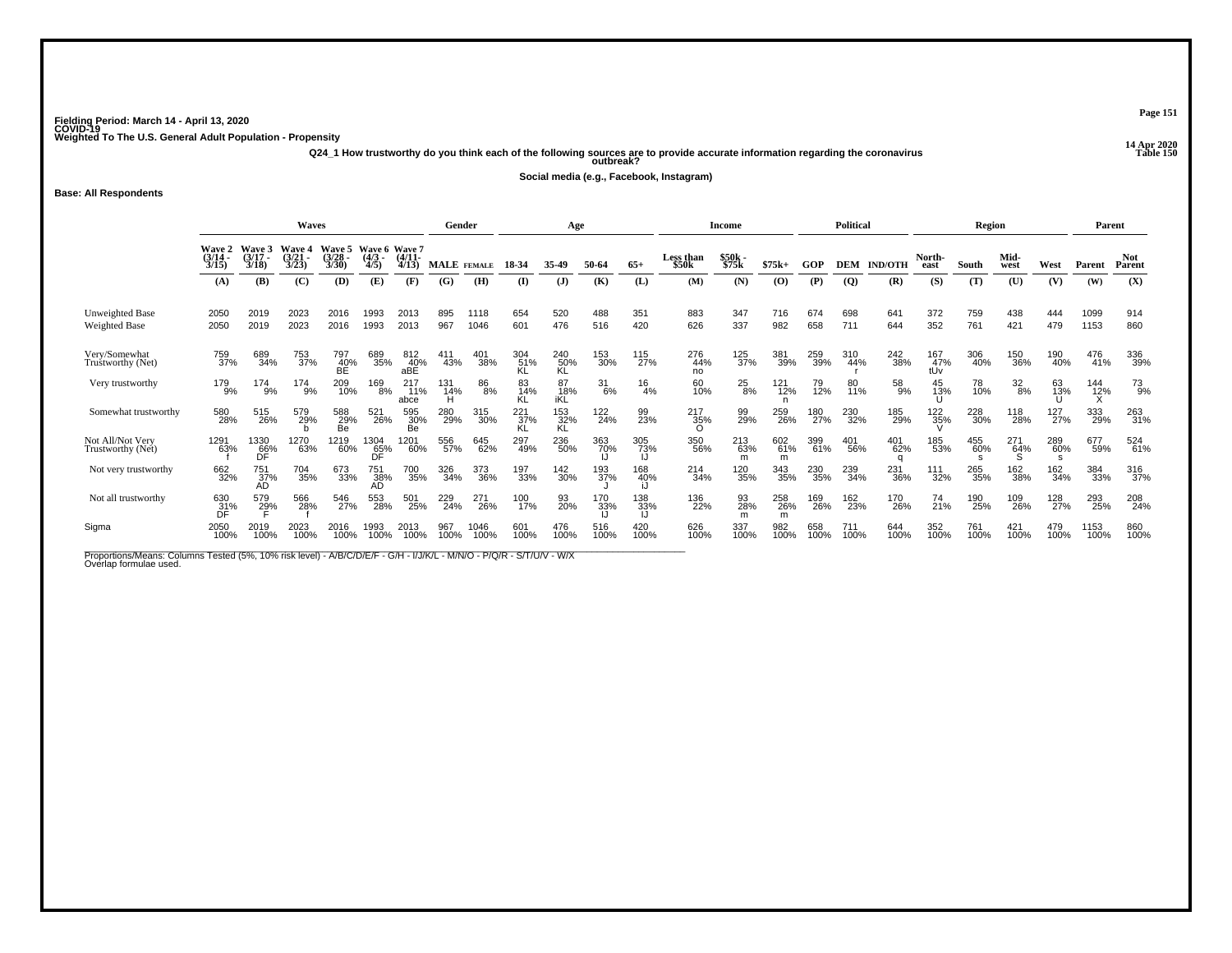**14 Apr 2020 Q24\_2 How trustworthy do you think each of the following sources are to provide accurate information regarding the coronavirus Table 151 outbreak?**

**National media**

**Base: All Respondents**

|                                         |                             |                             | <b>Waves</b>                    |                          |                                   |                   | Gender      |              |             | Age             |             |             |                    | Income            |                  |                  | <b>Political</b>  |                |                | <b>Region</b> |                |                    | Parent       |                      |
|-----------------------------------------|-----------------------------|-----------------------------|---------------------------------|--------------------------|-----------------------------------|-------------------|-------------|--------------|-------------|-----------------|-------------|-------------|--------------------|-------------------|------------------|------------------|-------------------|----------------|----------------|---------------|----------------|--------------------|--------------|----------------------|
|                                         | Wave 2<br>$(3/14 -$<br>3/15 | Wave 3<br>$(3/17 -$<br>3/18 | <b>Wave 4</b><br>(3/21)<br>3/23 | Waye 5<br>(3/28)<br>3/30 | Wave 6 Wave 7<br>$(4/3 -$<br>4/5) | $(4/11 -$<br>4/13 | MALE FEMALE |              | 18-34       | 35-49           | 50-64       | $65+$       | Less than<br>\$50k | $$50k -$<br>\$75k | $$75k+$          | GOP              | <b>DEM</b>        | <b>IND/OTH</b> | North-<br>east | South         | Mid-<br>west   | West               | Parent       | <b>Not</b><br>Parent |
|                                         | (A)                         | (B)                         | (C)                             | (D)                      | (E)                               | (F)               | (G)         | (H)          | $($ I       | $($ $)$         | (K)         | (L)         | (M)                | (N)               | (0)              | (P)              | $\overline{Q}$    | (R)            | (S)            | (T)           | (U)            | (V)                | (W)          | (X)                  |
| Unweighted Base<br><b>Weighted Base</b> | 2050<br>2050                | 2019<br>2019                | 2023<br>2023                    | 2016<br>2016             | 1993<br>1993                      | 2013<br>2013      | 895<br>967  | 1118<br>1046 | 654<br>601  | 520<br>476      | 488<br>516  | 351<br>420  | 883<br>626         | 347<br>337        | 716<br>982       | 674<br>658       | 698<br>711        | 641<br>644     | 372<br>352     | 759<br>761    | 438<br>421     | 444<br>479         | 1099<br>1153 | 914<br>860           |
| Very/Somewhat<br>Trustworthy (Net)      | 1335<br>65%<br>E            | 1317<br>65%                 | 1377<br>$\frac{68}{5}$          | 1381<br>69%<br>abEF      | 1198<br>60%                       | $^{1301}_{65\%}$  | 605<br>63%  | 696<br>67%   | 368<br>61%  | 337<br>71%      | 314<br>61%  | 282<br>67%  | 400<br>64%         | 221<br>65%        | 636<br>65%       | 351<br>53%       | 561<br>79%<br>PR  | 389<br>60%     | 225<br>64%     | 487<br>64%    | 265<br>63%     | 323<br>67%         | 758<br>66%   | 543<br>63%           |
| Very trustworthy                        | 393<br>19%                  | 368<br>18%                  | 427 %<br>bE                     | 459<br>23%<br>ABEf       | 355<br>18%                        | 399<br>20%        | 199<br>21%  | 200<br>19%   | 125<br>21%  | 115<br>24%      | 76<br>15%   | 83<br>20%   | 110<br>18%         | 50<br>15%         | 223<br>23%<br>MN | 102<br>16%       | 195<br>27%<br>ΡŔ. | 102<br>16%     | 71<br>20%      | 154<br>20%    | $^{73}_{17\%}$ | 101 <sub>21%</sub> | 244<br>21%   | 154<br>18%           |
| Somewhat trustworthy                    | 942<br>46%                  | 949<br>4 <u>7</u> %         | 950<br>4 <u>7</u> %             | 922<br>46%               | 843<br>42%                        | 902<br>45%        | 405<br>42%  | 497<br>47%   | 243<br>40%  | 223<br>47%      | 238<br>46%  | 199<br>47%  | 290<br>46%         | 170<br>50%        | 413<br>42%       | 249<br>38%       | 366<br>51%<br>PR  | 287<br>45%     | 155<br>44%     | 333<br>44%    | 193<br>46%     | 222<br>46%         | 513<br>45%   | 389<br>45%           |
| Not All/Not Very<br>Trustworthy (Net)   | 715<br>35%                  | 702<br>35%                  | 646<br>32%                      | 635<br>31%               | 795<br>40%<br>ABCDF               | 712<br>35%<br>cD  | 362<br>37%  | 350<br>33%   | 233<br>39%  | 139<br>29%      | 202<br>39%  | 138<br>33%  | 226<br>36%         | 117<br>35%        | 346<br>35%       | 307<br>47%<br>0R | 150<br>21%        | 254<br>40%     | 127<br>36%     | 274<br>36%    | 156<br>37%     | 156<br>33%         | 396<br>34%   | 316<br>37%           |
| Not very trustworthy                    | 441<br>22%<br>C             | 460<br>23%<br>CD            | 369<br>18%                      | 388<br>19%               | 466<br>23%                        | 451<br>22%<br>Cd  | 233<br>24%  | 217<br>21%   | 164<br>27%  | 82 <sub>%</sub> | 126<br>25%  | 78<br>19%   | 140<br>22%         | 68<br>20%         | 234<br>24%       | 190<br>29%       | 95<br>13%         | 165<br>26%     | 91<br>26%      | 168<br>22%    | 99<br>23%      | 93<br>19%          | 252<br>22%   | 199<br>23%           |
| Not all trustworthy                     | 274<br>13%                  | 242<br>12%                  | 277<br>14%                      | 247<br>12%               | 329<br>16%<br>ABCDF               | 261<br>13%        | 129<br>13%  | 132<br>13%   | 69<br>11%   | 57<br>12%       | 75<br>15%   | 60<br>14%   | 86<br>14%          | 49<br>15%         | 112<br>11%       | 117<br>18%       | 55<br>8%          | 89<br>14%      | 35<br>10%      | 106<br>14%    | 57<br>14%      | 62<br>13%          | 144<br>12%   | 117<br>14%           |
| Sigma                                   | 2050<br>100%                | 2019<br>100%                | 2023<br>100%                    | 2016<br>100%             | 1993<br>100%                      | 2013<br>100%      | 967<br>100% | 1046<br>100% | 601<br>100% | 476<br>100%     | 516<br>100% | 420<br>100% | 626<br>100%        | 337<br>100%       | 982<br>100%      | 658<br>100%      | 711<br>100%       | 644<br>100%    | 352<br>100%    | 761<br>100%   | 421<br>100%    | 479<br>100%        | 1153<br>100% | 860<br>100%          |

Proportions/Means: Columns Tested (5%, 10% risk level) - A/B/C/D/E/F - G/H - I/J/K/L - M/N/O - P/Q/R - S/T/U/V - W/X<br>Overlap formulae used.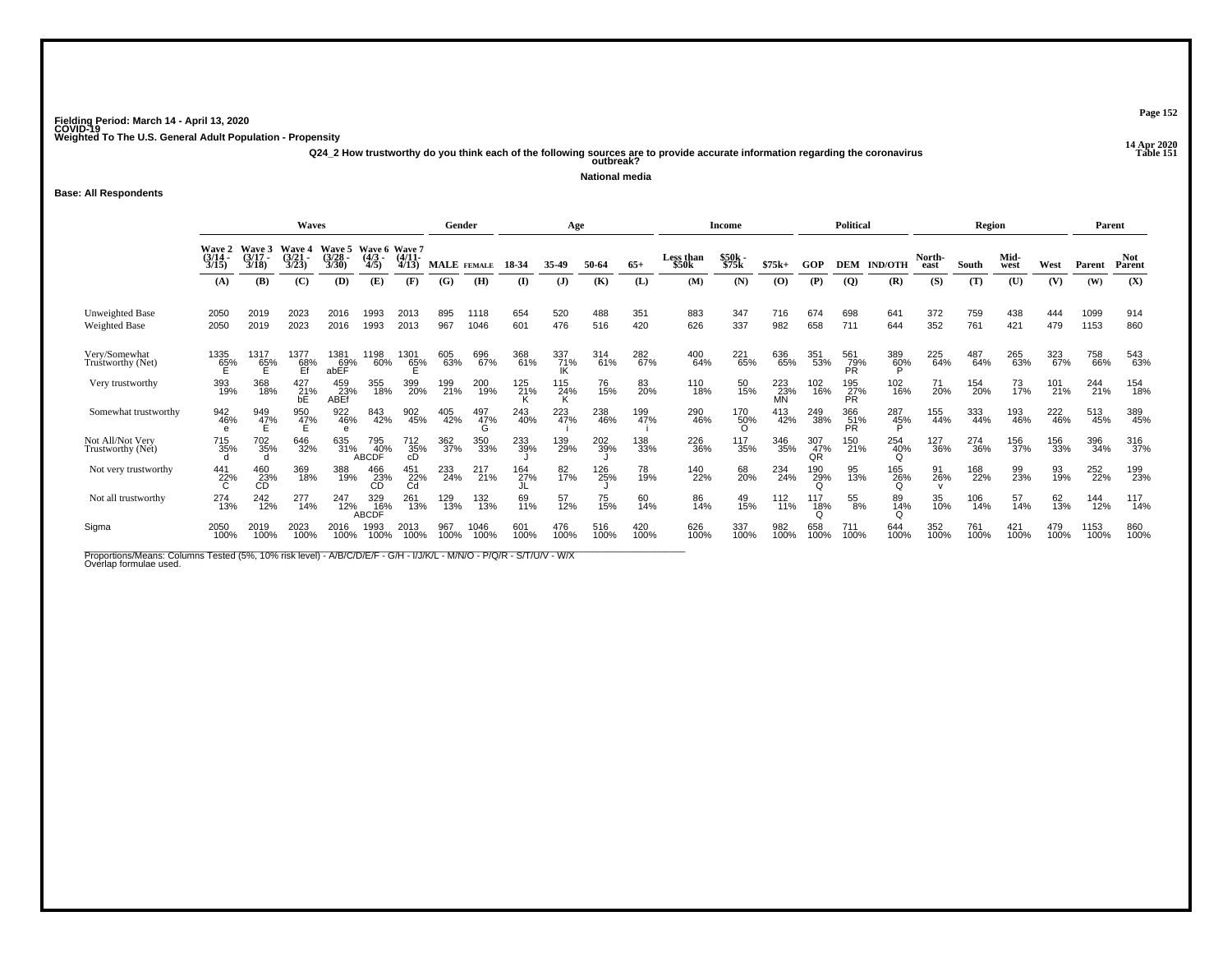**14 Apr 2020 Q24\_3 How trustworthy do you think each of the following sources are to provide accurate information regarding the coronavirus Table 152 outbreak?**

**Local media**

### **Base: All Respondents**

|                                         |                             |                             | <b>Waves</b>                    |                                |                                |                   | Gender             |                 |                   | Age              |                  |                 |                      | Income            |             |             | <b>Political</b>   |                  |                 | Region        |               |                  | Parent        |                      |
|-----------------------------------------|-----------------------------|-----------------------------|---------------------------------|--------------------------------|--------------------------------|-------------------|--------------------|-----------------|-------------------|------------------|------------------|-----------------|----------------------|-------------------|-------------|-------------|--------------------|------------------|-----------------|---------------|---------------|------------------|---------------|----------------------|
|                                         | Wave 2<br>$(3/14 -$<br>3/15 | Wave 3<br>$(3/17 -$<br>3/18 | <b>Wave 4</b><br>(3/21)<br>3/23 | <b>Wave 5</b><br>(3/28<br>3/30 | Wave 6 Wave 7<br>(4/3)<br>4/5) | $(4/11 -$<br>4/13 | <b>MALE</b> FEMALE |                 | 18-34             | 35-49            | 50-64            | $65+$           | Less than<br>\$50k   | $$50k -$<br>\$75k | $$75k+$     | GOP         | <b>DEM</b>         | <b>IND/OTH</b>   | North-<br>east  | South         | Mid-<br>west  | West             | Parent        | <b>Not</b><br>Parent |
|                                         | (A)                         | (B)                         | (C)                             | (D)                            | (E)                            | (F)               | (G)                | (H)             | (I)               | (J)              | (K)              | (L)             | (M)                  | (N)               | (0)         | (P)         | $\overline{Q}$     | (R)              | (S)             | (T)           | (U)           | (V)              | (W)           | (X)                  |
| Unweighted Base<br><b>Weighted Base</b> | 2050<br>2050                | 2019<br>2019                | 2023<br>2023                    | 2016<br>2016                   | 1993<br>1993                   | 2013<br>2013      | 895<br>967         | 1118<br>1046    | 654<br>601        | 520<br>476       | 488<br>516       | 351<br>420      | 883<br>626           | 347<br>337        | 716<br>982  | 674<br>658  | 698<br>711         | 641<br>644       | 372<br>352      | 759<br>761    | 438<br>421    | 444<br>479       | 1099<br>1153  | 914<br>860           |
| Very/Somewhat<br>Truštworthy (Net)      | 1485<br>72%                 | 1493<br>74%<br>E            | 1540<br>$AE$<br>$AE$            | 1521<br>75%<br>aE              | 1381<br>69%                    | 1541<br>77%<br>AE | 722<br>75%         | 818<br>78%      | 399<br>66%        | 391<br>82%       | 403<br>78%       | 348<br>83%      | 464<br>74%           | 266<br>79%        | 766<br>78%  | 494<br>75%  | 607<br>85%<br>PR   | 440<br>68%       | 260<br>74%      | 598<br>79%    | 328<br>78%    | 355<br>74%       | 911<br>79%    | 629<br>73%           |
| Very trustworthy                        | 419<br>20%                  | 418<br>21%                  | 440<br>22%                      | 470<br>23%<br>аE               | 374<br>19%                     | 432<br>21%        | 220<br>23%         | 212<br>20%      | 102<br>17%        | 117<br>25%       | 110<br>21%       | 103<br>24%      | 126<br>20%           | 81<br>24%         | 209<br>21%  | 128<br>19%  | $^{210}_{29\%}$ PR | 94<br>15%        | 74<br>21%       | 175<br>23%    | 86<br>20%     | 97<br>20%        | 269<br>23%    | 162<br>19%           |
| Somewhat trustworthy                    | 1066<br>52%                 | 1075<br>53%                 | 1100<br>54%                     | 1051<br>52%                    | 1008<br>51%                    | 1109<br>55%       | 503<br>52%         | 606<br>58%<br>G | 297<br>49%        | 274<br>58%       | 293<br>57%       | 245<br>58%      | 338<br>54%           | 185<br>55%        | 556<br>57%  | 366<br>56%  | 397<br>56%         | 345<br>54%       | 186<br>53%      | 423<br>56%    | 242<br>58%    | 258<br>54%       | 642<br>56%    | 467<br>54%           |
| Not All/Not Very<br>Trustworthy (Net)   | 565<br>28%<br>CdF           | 526<br>26%                  | 483<br>24%                      | 495<br>25%                     | $612$ $31%$<br>aBCDF           | 472<br>23%        | 244<br>25%         | 228<br>22%      | 202<br>34%<br>JKL | 85<br>18%        | 113<br>22%       | 73<br>17%       | 162<br>26%           | 72<br>21%         | 216<br>22%  | 164<br>25%  | 104<br>15%         | 204<br>32%<br>PQ | 92<br>26%       | 163<br>21%    | 93<br>22%     | 124<br>26%       | 242<br>21%    | 230<br>27%<br>W      |
| Not very trustworthy                    | 360<br>18%                  | 355<br>18%                  | 320<br>16%                      | 328<br>16%                     | 415<br>21%<br><b>ABCDF</b>     | 322<br>16%        | 170<br>18%         | 152<br>15%      | 146<br>24%<br>JKL | 50<br>11%        | 76<br>15%        | 50<br>12%       | 106<br>17%           | $^{47}_{14\%}$    | 157<br>16%  | 109<br>17%  | 70 <sub>%</sub>    | 144<br>22%<br>PQ | 53<br>15%       | 119<br>16%    | 66<br>16%     | 85<br>18%        | 165<br>14%    | 157<br>18%<br>w      |
| Not all trustworthy                     | $^{206}_{10\%}$             | 171<br>8%                   | 162<br>8%                       | 167<br>8%                      | 197<br>10%                     | 150<br>7%         | 74<br>8%           | $^{76}_{7\%}$   | 55<br>9%          | $\frac{35}{7\%}$ | $\frac{37}{7\%}$ | $^{22}_{\ 5\%}$ | 56<br>9%<br>$\Omega$ | $^{25}_{7\%}$     | 60<br>6%    | 55<br>ខ្ញុ% | $\frac{34}{5\%}$   | 60<br>9%         | 40<br>11%<br>Tu | $^{44}_{6\%}$ | $^{28}_{7\%}$ | $\frac{39}{8\%}$ | $^{77}_{7\%}$ | $^{73}_{8\%}$        |
| Sigma                                   | 2050<br>100%                | 2019<br>100%                | 2023<br>100%                    | 2016<br>100%                   | 993<br>100%                    | 2013<br>100%      | 967<br>100%        | 1046<br>100%    | 601<br>100%       | 476<br>100%      | 516<br>100%      | 420<br>100%     | 626<br>100%          | 337<br>100%       | 982<br>100% | 658<br>100% | 711<br>100%        | 644<br>100%      | 352<br>100%     | 761<br>100%   | 421<br>100%   | 479<br>100%      | 1153<br>100%  | 860<br>100%          |

Proportions/Means: Columns Tested (5%, 10% risk level) - A/B/C/D/E/F - G/H - I/J/K/L - M/N/O - P/Q/R - S/T/U/V - W/X<br>Overlap formulae used.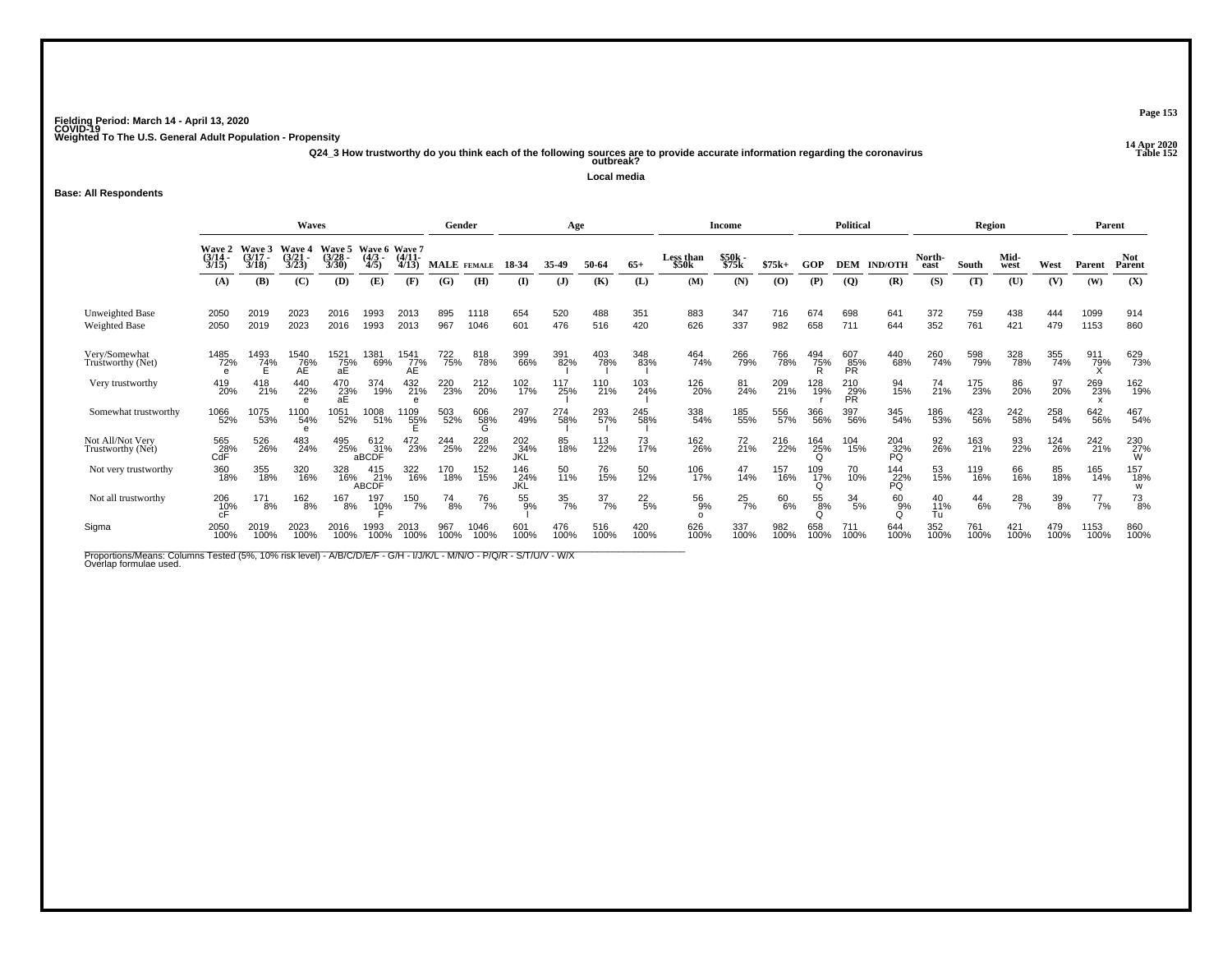**14 Apr 2020 Q24\_4 How trustworthy do you think each of the following sources are to provide accurate information regarding the coronavirus Table 153 outbreak?**

**Medical journals**

**Base: All Respondents**

|                                         |                                |                             | Waves                    |                              |                                   |                             | Gender      |              |                   | Age         |              |                 |                        | Income                        |                  |                 | <b>Political</b> |                |                | <b>Region</b>    |               |             | Parent          |                      |
|-----------------------------------------|--------------------------------|-----------------------------|--------------------------|------------------------------|-----------------------------------|-----------------------------|-------------|--------------|-------------------|-------------|--------------|-----------------|------------------------|-------------------------------|------------------|-----------------|------------------|----------------|----------------|------------------|---------------|-------------|-----------------|----------------------|
|                                         | Wave 2<br>(3/14)<br>3/15       | Wave 3<br>$(3/17 -$<br>3/18 | Wave 4<br>(3/21)<br>3/23 | Wave 5<br>(3/28)<br>3/30     | Wave 6 Wave 7<br>$(4/3 -$<br>4/5) | $(4/11 -$<br>4/13           | MALE FEMALE |              | 18-34             | 35.49       | 50-64        | $65+$           | Less than<br>\$50k     | \$50k -<br>\$75k              | $$75k+$          | GOP             | <b>DEM</b>       | <b>IND/OTH</b> | North-<br>east | South            | Mid-<br>west  | West        | Parent          | <b>Not</b><br>Parent |
|                                         | (A)                            | (B)                         | (C)                      | (D)                          | (E)                               | (F)                         | (G)         | (H)          | $($ $\Gamma$      | $($ $)$     | (K)          | (L)             | (M)                    | (N)                           | (O)              | (P)             | $\overline{Q}$   | (R)            | (S)            | (T)              | (U)           | (V)         | (W)             | (X)                  |
| Unweighted Base<br><b>Weighted Base</b> | 2050<br>2050                   | 2019<br>2019                | 2023<br>2023             | 2016<br>2016                 | 1993<br>1993                      | 2013<br>2013                | 895<br>967  | 1118<br>1046 | 654<br>601        | 520<br>476  | 488<br>516   | 351<br>420      | 883<br>626             | 347<br>337                    | 716<br>982       | 674<br>658      | 698<br>711       | 641<br>644     | 372<br>352     | 759<br>761       | 438<br>421    | 444<br>479  | 1099<br>1153    | 914<br>860           |
| Very/Somewhat<br>Truštworthy (Net)      | 1729<br>84%                    | 1736<br>86%                 | 1763<br>87%<br>AF        | 1793<br>8 <u>9</u> %<br>ABeF | 1725<br>8 <u>7</u> %              | 1686<br>84%                 | 797<br>82%  | 889<br>85%   | 461<br>77%        | 408<br>86%  | 445<br>86%   | 371<br>88%      | 501<br>80%             | 297<br>88%<br>M               | 840<br>86%       | 540<br>82%      | 616<br>87%<br>pr | 531<br>82%     | 284<br>81%     | 656<br>86%       | 352<br>83%    | 395<br>82%  | 969<br>84%      | 718<br>83%           |
| Very trustworthy                        | <sup>726</sup> 35%             | 743<br>37%                  | 818<br>40%<br>AbF        | 817<br>31%<br>AbF            | 761<br>38%                        | 672<br>33%                  | 322<br>33%  | 350<br>33%   | 214<br>36%        | 164<br>34%  | 155<br>30%   | 138<br>33%      | 167<br>27%             | 103<br>31%                    | 374<br>38%<br>MΝ | 190<br>29%      | 286<br>40%<br>PŘ | 195<br>30%     | 105<br>30%     | 281<br>37%<br>su | 126<br>30%    | 160<br>33%  | 357<br>31%      | 315<br>37%<br>W      |
| Somewhat trustworthy                    | 1002<br>49%                    | 994<br>49%                  | 945<br>47%               | 976<br>48%                   | 964<br>48%                        | 1014<br>50%<br>$\mathsf{C}$ | 475<br>49%  | 539<br>52%   | 247<br>41%        | 244<br>51%  | 290<br>56%   | 233<br>55%      | 335<br>53%<br>$\Omega$ | $^{194}_{\substack{57\%\\0}}$ | 466<br>47%       | 350<br>53%<br>Q | 329<br>46%       | 335<br>52%     | 179<br>51%     | 375<br>49%       | 226<br>54%    | 235<br>49%  | 612<br>53%      | 403<br>47%           |
| Not All/Not Very<br>Trustworthy (Net)   | 321<br>_16%<br>CD <sup>-</sup> | 283<br>1 <u>4</u> %         | 260<br>13%               | 223<br>11%                   | 268<br>13%                        | 327<br>16%<br>CDÉ           | 170<br>18%  | 157<br>15%   | 140<br>23%<br>JKĹ | 68<br>14%   | 70<br>14%    | 49<br>12%       | 125<br>20%<br>NO.      | $^{40}_{12\%}$                | 142<br>14%       | 118<br>18%      | 95<br>13%        | 113<br>18%     | 68<br>19%      | 105<br>14%       | 70<br>17%     | 84<br>18%   | 185<br>16%      | 142<br>17%           |
| Not very trustworthy                    | 230<br>11%<br>CD               | $^{211}_{10\%}$<br>D        | $^{172}_{9\%}$           | 152<br>8%                    | 199<br>10%                        | 216<br>11%<br>cD            | 104<br>11%  | 113<br>11%   | 90<br>15%<br>JKL  | 47<br>10%   | $^{48}_{9%}$ | $\frac{32}{8%}$ | 89<br>14%<br><b>NO</b> | $^{25}_{7\%}$                 | $\frac{92}{9\%}$ | 75<br>11%       | $^{57}_{8\%}$    | 84<br>13%<br>Ω | 47<br>13%      | 76<br>10%        | 46<br>11%     | 47<br>10%   | 133<br>11%      | 84<br>10%            |
| Not all trustworthy                     | $\frac{91}{4\%}$               | $^{72}_{4\%}$               | 88<br>4%                 | $^{70}_{3\%}$                | 69<br>3%                          | 111<br>BDE <sup>5%</sup>    | 66<br>7%    | 44<br>4%     | 50<br>8%<br>JKĽ   | 21<br>4%    | 23<br>4%     | 17<br>4%        | $\substack{36 \\ 6\%}$ | $\frac{15}{4%}$               | $^{50}_{\ 5\%}$  | $^{43}_{7\%}$   | $^{38}_{\ 5\%}$  | $^{29}_{4\%}$  | $^{22}_{6\%}$  | $^{29}_{4\%}$    | $^{23}_{6\%}$ | 37<br>-8%   | $^{52}_{\ 5\%}$ | $\frac{58}{7%}$      |
| Sigma                                   | 2050<br>100%                   | 2019<br>100%                | 2023<br>100%             | 2016<br>100%                 | 1993<br>100%                      | 2013<br>100%                | 967<br>100% | 1046<br>100% | 601<br>100%       | 476<br>100% | 516<br>100%  | 420<br>100%     | 626<br>100%            | 337<br>100%                   | 982<br>100%      | 658<br>100%     | 711<br>100%      | 644<br>100%    | 352<br>100%    | 761<br>100%      | 421<br>100%   | 479<br>100% | 1153<br>100%    | 860<br>100%          |

Proportions/Means: Columns Tested (5%, 10% risk level) - A/B/C/D/E/F - G/H - I/J/K/L - M/N/O - P/Q/R - S/T/U/V - W/X<br>Overlap formulae used.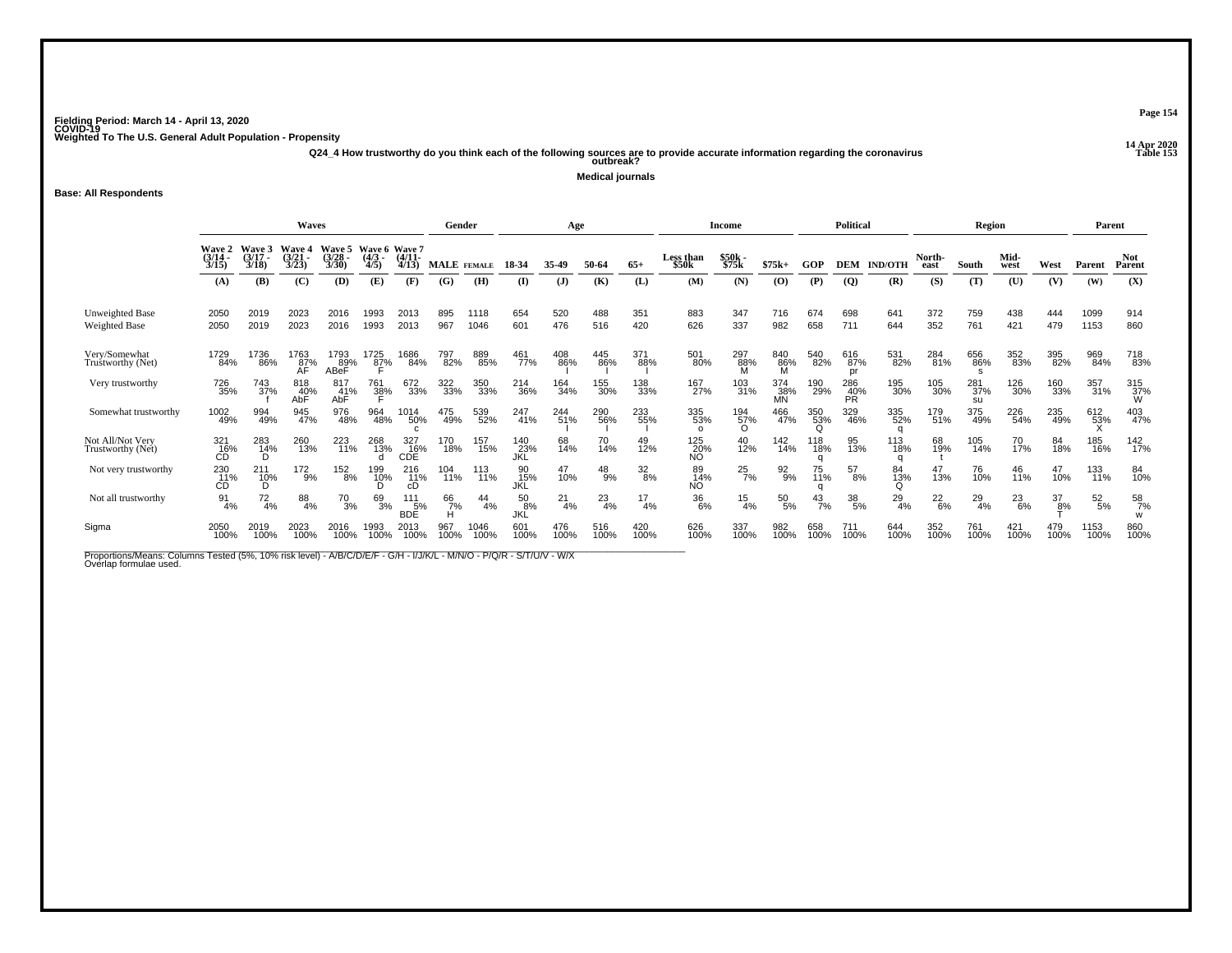**14 Apr 2020 Q24\_5 How trustworthy do you think each of the following sources are to provide accurate information regarding the coronavirus Table 154 outbreak?**

**Government PSA's/website**

**Base: All Respondents**

|                                         |                         |                             | Waves                   |                          |                                        |                           | Gender                      |              |                  | Age               |             |             |                        | Income            |             |                  | <b>Political</b> |                 |                | Region        |               |             | Parent       |                      |
|-----------------------------------------|-------------------------|-----------------------------|-------------------------|--------------------------|----------------------------------------|---------------------------|-----------------------------|--------------|------------------|-------------------|-------------|-------------|------------------------|-------------------|-------------|------------------|------------------|-----------------|----------------|---------------|---------------|-------------|--------------|----------------------|
|                                         | Wave 2<br>(3/14<br>3/15 | Wave 3<br>$(3/17 -$<br>3/18 | Wave 4<br>(3/21<br>3/23 | Waye 5<br>(3/28)<br>3/30 | Wave 6 Wave 7<br>(4/3 - (4/11-<br>4/5) | 4/13                      | MALE FEMALE                 |              | 18-34            | 35.49             | 50-64       | $65+$       | Less than<br>\$50k     | $$50k -$<br>\$75k | $$75k+$     | GOP              | DEM              | <b>IND/OTH</b>  | North-<br>east | South         | Mid-<br>west  | West        | Parent       | <b>Not</b><br>Parent |
|                                         | (A)                     | (B)                         | (C)                     | (D)                      | (E)                                    | (F)                       | (G)                         | (H)          | (I)              | (J)               | (K)         | (L)         | (M)                    | (N)               | (0)         | (P)              | <b>(Q)</b>       | (R)             | (S)            | (T)           | (U)           | (V)         | (W)          | (X)                  |
| Unweighted Base<br><b>Weighted Base</b> | 2050<br>2050            | 2019<br>2019                | 2023<br>2023            | 2016<br>2016             | 1993<br>1993                           | 2013<br>2013              | 895<br>967                  | 1118<br>1046 | 654<br>601       | 520<br>476        | 488<br>516  | 351<br>420  | 883<br>626             | 347<br>337        | 716<br>982  | 674<br>658       | 698<br>711       | 641<br>644      | 372<br>352     | 759<br>761    | 438<br>421    | 444<br>479  | 1099<br>1153 | 914<br>860           |
| Very/Somewhat<br>Trustworthy (Net)      | 1534<br>$\frac{75}{5}$  | 1566<br>78%<br>EĖ           | 1620<br>80%<br>AEF      | 1616<br>AEF              | 1408<br>71%                            | 1436<br>71%               | 700<br>72%                  | 736<br>70%   | 399<br>66%       | 365<br>77%        | 375<br>73%  | 298<br>71%  | 431<br>69%             | 238<br>71%        | 737<br>75%  | 505<br>77%<br>QR | 495<br>70%       | 436<br>68%      | 241<br>69%     | 548<br>72%    | 314<br>75%    | 334<br>70%  | 850<br>74%   | 586<br>68%           |
| Very trustworthy                        | $^{502}_{25\%}$         | 463<br>23%                  | 571<br>28%<br>ABEF      | 550<br>27%<br>BEF        | 414<br>21%                             | 383<br>19%                | 199<br>21%                  | 184<br>18%   | 114<br>19%       | 124<br>26%<br>IKL | 83<br>16%   | 62<br>15%   | 111<br>18%             | 65<br>19%         | 198<br>20%  | 148<br>23%       | 140<br>20%       | 95<br>15%       | 74<br>21%      | 154<br>20%    | 70<br>17%     | 84<br>18%   | 244<br>21%   | 139<br>16%           |
| Somewhat trustworthy                    | 1032<br>50%             | 1103<br>55%<br>AE           | 1049<br>52%             | 1066<br>53%              | 994<br>50%                             | 1053<br>52%               | 501<br>52%                  | 552<br>53%   | 285<br>47%       | 241<br>51%        | 292<br>57%  | 236<br>56%  | 320<br>51%             | 172<br>51%        | 538<br>55%  | 356<br>54%       | 355<br>50%       | 342<br>53%      | 167<br>47%     | 393<br>52%    | 243<br>58%    | 250<br>52%  | 606<br>53%   | 448<br>52%           |
| Not All/Not Very<br>Trustworthy (Net)   | 516<br>25%<br>CD        | 453<br>22%                  | 403<br>20%              | 400<br>20%               | 585<br>29%<br><b>ABCD</b>              | 577<br>29%<br>aBCD        | 267<br>28%                  | 310<br>30%   | 203<br>34%<br>Jk | 111<br>23%        | 141<br>27%  | 122<br>29%  | 196<br>31%<br>$\Omega$ | 100<br>29%        | 246<br>25%  | 154<br>23%       | 216<br>30%       | 207<br>32%      | 111<br>31%     | 213<br>28%    | 107<br>25%    | 145<br>30%  | 304<br>26%   | 273<br>32%<br>W      |
| Not very trustworthy                    | 360<br>18%<br>CĎ        | 313<br>16%                  | 271<br>13%              | 272<br>13%               | 382<br>19%<br><b>BCD</b>               | 427<br>21%<br><b>ABCD</b> | 205<br>21%                  | 222<br>21%   | 149<br>25%       | 78<br>16%         | 111<br>21%  | 89<br>21%   | 138<br>22%             | 77<br>23%         | 193<br>20%  | 125<br>19%       | 146<br>21%       | 156<br>24%      | 83<br>24%      | 168<br>22%    | 79<br>19%     | 97<br>20%   | 224<br>19%   | 203<br>24%<br>W      |
| Not all trustworthy                     | 156<br>8%               | 140<br>7%                   | 133<br>7%               | 128<br>6%                | 203<br>10%<br>ABCDF                    | 150<br>7%                 | <sup>62</sup> <sub>6%</sub> | 87<br>8%     | 54<br>9%         | $\frac{33}{7\%}$  | 30<br>6%    | 33<br>8%    | 58<br>9%               | $^{22}_{7\%}$     | 53<br>5%    | 28<br>4%         | 70<br>10%        | $\frac{52}{8%}$ | $^{28}_{8\%}$  | $^{45}_{6\%}$ | $^{28}_{7\%}$ | 48<br>10%   | 79<br>7%     | $^{70}_{8\%}$        |
| Sigma                                   | 2050<br>100%            | 2019<br>100%                | 2023<br>100%            | 2016<br>100%             | 1993<br>100%                           | 2013<br>100%              | 967<br>100%                 | 1046<br>100% | 601<br>100%      | 476<br>100%       | 516<br>100% | 420<br>100% | 626<br>100%            | 337<br>100%       | 982<br>100% | 658<br>100%      | 711<br>100%      | 644<br>100%     | 352<br>100%    | 761<br>100%   | 421<br>100%   | 479<br>100% | 1153<br>100% | 860<br>100%          |

Proportions/Means: Columns Tested (5%, 10% risk level) - A/B/C/D/E/F - G/H - I/J/K/L - M/N/O - P/Q/R - S/T/U/V - W/X<br>Overlap formulae used.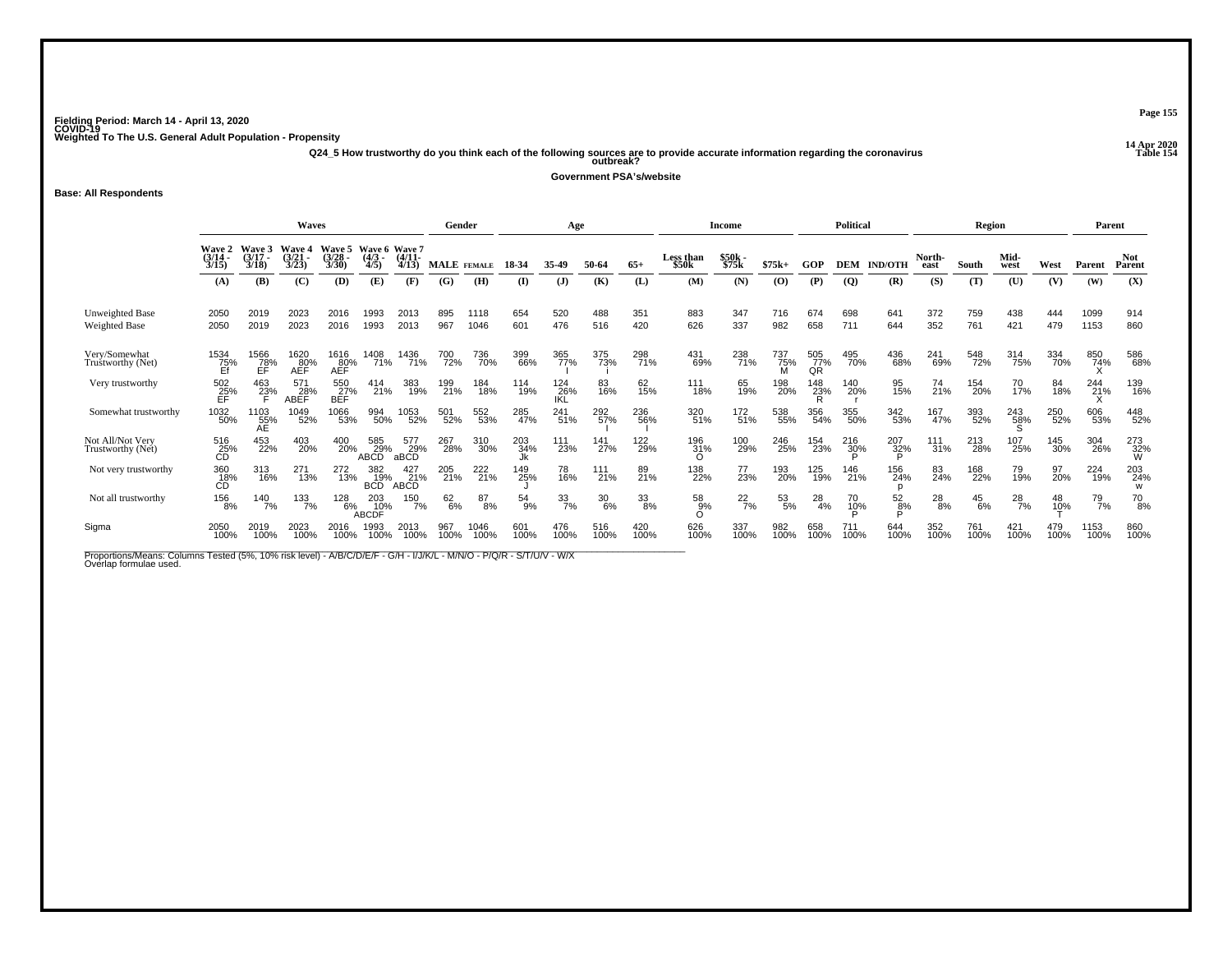**14 Apr 2020 Q24\_6 How trustworthy do you think each of the following sources are to provide accurate information regarding the coronavirus Table 155 outbreak?**

**CDC**

### **Base: All Respondents**

|                                         |                                           |                             | Waves                          |                                               |                                  |                           | Gender                              |                 |                                | Age             |                 |                  |                    | Income           |                 |                 | <b>Political</b>        |                  |                  | Region           |                  |                 | Parent          |                      |
|-----------------------------------------|-------------------------------------------|-----------------------------|--------------------------------|-----------------------------------------------|----------------------------------|---------------------------|-------------------------------------|-----------------|--------------------------------|-----------------|-----------------|------------------|--------------------|------------------|-----------------|-----------------|-------------------------|------------------|------------------|------------------|------------------|-----------------|-----------------|----------------------|
|                                         | Wave 2<br>(3/14<br>3/15                   | Wave 3<br>$(3/17 -$<br>3/18 | <b>Wave 4</b><br>(3/21<br>3/23 | Wave 5<br>(3/28)<br>3/30                      | Wave 6 Wave 7<br>$(4/3 -$<br>4/5 | (4/11)<br>4/13            | MALE FEMALE                         |                 | 18-34                          | 35-49           | 50-64           | $65+$            | Less than<br>\$50k | \$50k<br>\$75k   | $$75k+$         | GOP             | <b>DEM</b>              | <b>IND/OTH</b>   | North-<br>east   | South            | Mid-<br>west     | West            | Parent          | <b>Not</b><br>Parent |
|                                         | (A)                                       | (B)                         | (C)                            | (D)                                           | (E)                              | (F)                       | (G)                                 | (H)             | $($ $\Gamma$                   | $\mathbf{J}$    | (K)             | (L)              | (M)                | (N)              | (0)             | (P)             | $\overline{Q}$          | (R)              | (S)              | (T)              | (U)              | (V)             | (W)             | (X)                  |
| Unweighted Base<br><b>Weighted Base</b> | 2050<br>2050                              | 2019<br>2019                | 2023<br>2023                   | 2016<br>2016                                  | 1993<br>1993                     | 2013<br>2013              | 895<br>967                          | 1118<br>1046    | 654<br>601                     | 520<br>476      | 488<br>516      | 351<br>420       | 883<br>626         | 347<br>337       | 716<br>982      | 674<br>658      | 698<br>711              | 641<br>644       | 372<br>352       | 759<br>761       | 438<br>421       | 444<br>479      | 1099<br>1153    | 914<br>860           |
| Very/Somewhat<br>Truštworthy (Net)      | 1817<br>$E$ F $\frac{89}{15}$             | 1791<br>$E$ FP <sup>%</sup> | 1843<br>91%<br>ABEF            | $\underset{\substack{89\\ \text{EF}}}^{1804}$ | 1689<br>85%                      | 1727<br>86%               | 808<br>84%                          | 919<br>88%<br>G | 474<br>79%                     | 410<br>86%      | 470<br>91%      | 373<br>89%       | 496<br>79%         | 314<br>93%<br>MÕ | 865<br>88%<br>м | 551<br>84%      | 641<br>90%<br>PR        | 536<br>83%       | 282<br>80%       | 662<br>87%       | 369<br>88%       | 414<br>87%<br>s | 1000<br>87%     | 727<br>85%           |
| Very trustworthy                        | 1021<br>50%<br>ÉĖ.                        | 992<br>49%<br>EF            | 1129<br>56%<br>ABEF            | 1087<br>54%<br><b>ABEF</b>                    | 893<br>45%                       | 845<br>42%                | 395<br>41%                          | 449<br>43%      | 238<br>40%                     | 212<br>45%      | 207<br>40%      | 187<br>45%       | 221<br>35%         | 149<br>44%       | 447<br>46%      | 273<br>41%      | 366<br>52%<br><b>PR</b> | 206<br>32%       | 134<br>38%       | 337<br>44%       | 170<br>40%       | 204<br>43%      | 482<br>42%      | 363<br>42%           |
| Somewhat trustworthy                    | 796<br>39%<br>cd                          | 799<br>40%<br>CĎ            | 715<br>35%                     | 717<br>36%                                    | 796<br>40%<br>CD A               | 882<br>44%<br>ABCDe       | 412<br>43%                          | 470<br>45%      | 235<br>39%                     | 198<br>42%      | 263<br>51%      | 186<br>44%       | 275<br>44%         | 165<br>49%       | 418<br>43%      | 278<br>42%      | 275<br>39%              | 330<br>51%<br>PQ | 148<br>42%       | 325<br>43%       | 199<br>47%       | 210<br>44%      | 518<br>45%      | 364<br>42%           |
| Not All/Not Very<br>Trustworthy (Net)   | $^{233}_{11\%}$                           | 228<br>11%                  | 180<br>$-9%$                   | 212<br>11%                                    | 304<br>15%<br><b>ABCD</b>        | 286<br>14%<br><b>ABCD</b> | 159<br>16%<br>н                     | 127<br>12%      | 127<br>$\overline{21%}$<br>JKL | 66<br>14%       | $^{45}_{9\%}$   | 47<br>11%        | 130<br>21%<br>NO   | $^{24}_{7\%}$    | 117<br>12%      | 108<br>16%<br>O | 70<br>10%               | 108<br>17%       | 70<br>20%<br>TŪv | 99<br>13%        | 52<br>12%        | 65<br>13%       | 154<br>13%      | 132<br>15%           |
| Not very trustworthy                    | $\overset{160}{\underset{\text{C}}{8\%}}$ | 169<br>8%                   | 113<br>6%                      | $144 \over 7\%$                               | 220<br>11%<br>ABCD               | 193<br>- 10%<br>CD        | <sup>114</sup> <sub>12</sub> %<br>н | 79<br>8%        | 82<br>14%                      | 52<br>11%       | $^{29}_{6\%}$   | $\frac{30}{7\%}$ | 89<br>14%<br>NO.   | $^{12}_{4\%}$    | 86%             | 74<br>11%<br>Ω  | $^{46}_{6\%}$           | 73<br>11%        | 48<br>14%<br>TU  | 67<br>9%         | $\frac{30}{7\%}$ | 47<br>10%       | 112<br>10%      | 81<br>9%             |
| Not all trustworthy                     | $^{72}_{4\%}$                             | $^{59}_{3\%}$               | 66<br>3%                       | 68<br>3%                                      | 84<br>4%                         | 93<br>5%<br>Bc            | $^{45}_{\ 5\%}$                     | $^{48}_{\ 5\%}$ | $^{46}_{8\%}$ JKI              | $\frac{14}{3%}$ | $\frac{17}{3%}$ | 17<br>4%         | 41<br>7%<br>nO     | $\frac{11}{3\%}$ | $\frac{31}{3%}$ | 34<br>5%        | $^{25}_{3\%}$           | $^{35}_{\ 5\%}$  | $^{22}_{6\%}$    | $\frac{32}{4\%}$ | $^{22}_{\ 5\%}$  | $\frac{18}{4%}$ | $\frac{42}{4%}$ | $\frac{52}{9}$ %     |
| Sigma                                   | 2050<br>100%                              | 2019<br>100%                | 2023<br>100%                   | 2016<br>100%                                  | 1993<br>100%                     | 2013<br>100%              | 967<br>100%                         | 1046<br>100%    | 601<br>100%                    | 476<br>100%     | 516<br>100%     | 420<br>100%      | 626<br>100%        | 337<br>100%      | 982<br>100%     | 658<br>100%     | 711<br>100%             | 644<br>100%      | 352<br>100%      | 761<br>100%      | 421<br>100%      | 479<br>100%     | 1153<br>100%    | 860<br>100%          |

Proportions/Means: Columns Tested (5%, 10% risk level) - A/B/C/D/E/F - G/H - I/J/K/L - M/N/O - P/Q/R - S/T/U/V - W/X<br>Overlap formulae used.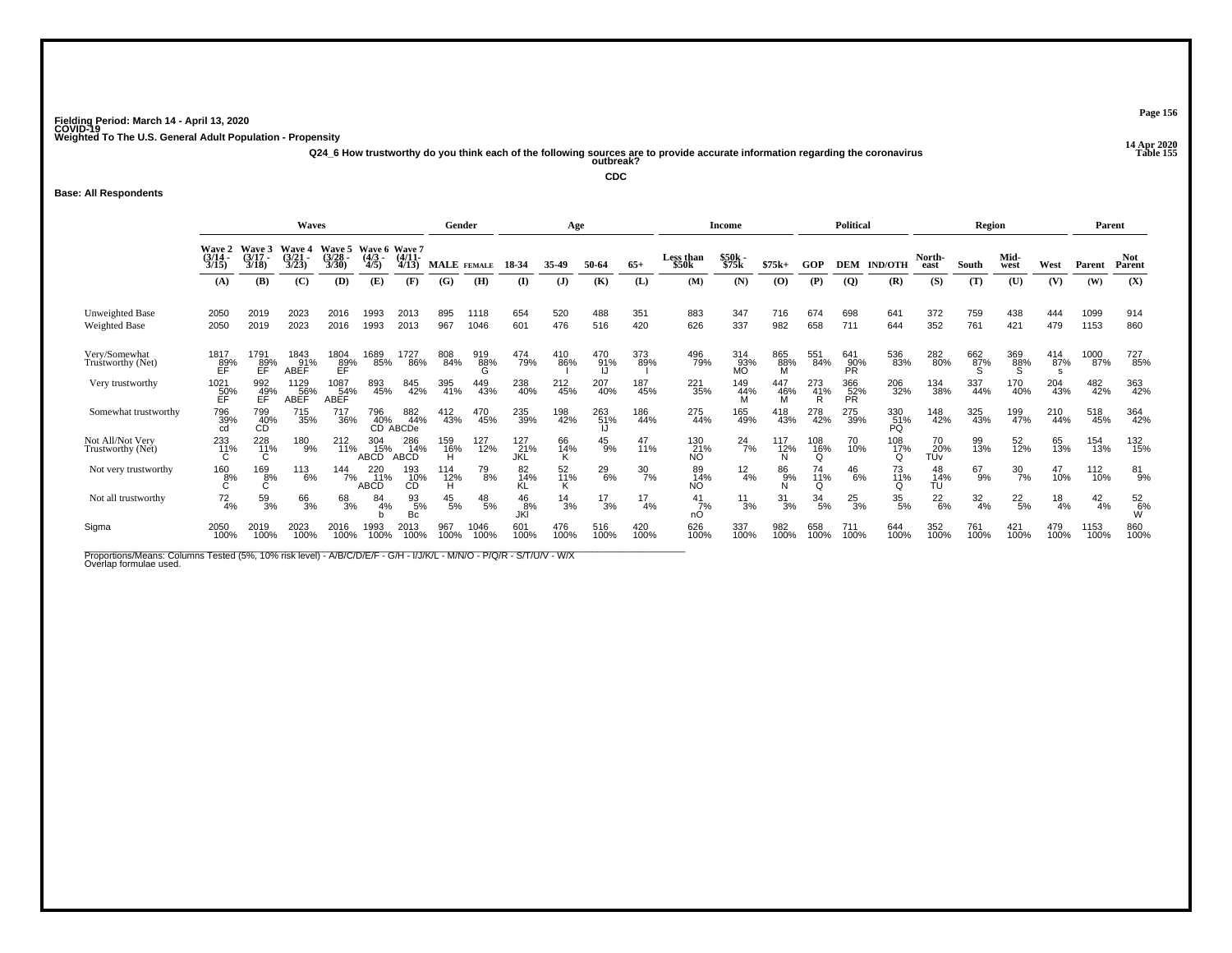**14 Apr 2020 Q24\_7 How trustworthy do you think each of the following sources are to provide accurate information regarding the coronavirus Table 156 outbreak?**

**Friends and family**

**Base: All Respondents**

|                                                |                         |                             | <b>Waves</b>                       |                          |                                   |                     | Gender          |              |                   | Age          |                 |                  |                    | Income           |                  |                  | Political     |                  |                | Region           |               |                 | Parent       |                      |
|------------------------------------------------|-------------------------|-----------------------------|------------------------------------|--------------------------|-----------------------------------|---------------------|-----------------|--------------|-------------------|--------------|-----------------|------------------|--------------------|------------------|------------------|------------------|---------------|------------------|----------------|------------------|---------------|-----------------|--------------|----------------------|
|                                                | Wave 2<br>(3/14<br>3/15 | Wave 3<br>$(3/17 -$<br>3/18 | <b>Wave 4</b><br>$(3/21 -$<br>3/23 | Wave 5<br>(3/28)<br>3/30 | Wave 6 Wave 7<br>$(4/3 -$<br>4/5) | $(4/11 -$<br>4/13   | MALE FEMALE     |              | 18-34             | 35.49        | 50-64           | $65+$            | Less than<br>\$50k | \$50k -<br>\$75k | $$75k+$          | GOP              | <b>DEM</b>    | <b>IND/OTH</b>   | North-<br>east | South            | Mid-<br>west  | West            | Parent       | <b>Not</b><br>Parent |
|                                                | (A)                     | (B)                         | (C)                                | (D)                      | (E)                               | (F)                 | (G)             | (H)          | $($ $\Gamma$      | ( <b>J</b> ) | (K)             | (L)              | (M)                | (N)              | (O)              | (P)              | <b>(Q)</b>    | (R)              | (S)            | (T)              | (U)           | (V)             | (W)          | (X)                  |
| <b>Unweighted Base</b><br><b>Weighted Base</b> | 2050<br>2050            | 2019<br>2019                | 2023<br>2023                       | 2016<br>2016             | 1993<br>1993                      | 2013<br>2013        | 895<br>967      | 1118<br>1046 | 654<br>601        | 520<br>476   | 488<br>516      | 351<br>420       | 883<br>626         | 347<br>337       | 716<br>982       | 674<br>658       | 698<br>711    | 641<br>644       | 372<br>352     | 759<br>761       | 438<br>421    | 444<br>479      | 1099<br>1153 | 914<br>860           |
| Very/Somewhat<br>Truštworthy (Net)             | 1435<br>70%             | 1444<br>72%                 | 1475<br>73%                        | 1478<br>73%              | 1516<br>76%<br>AB <sub>c</sub>    | 1542<br>77%<br>ABCd | 736<br>76%      | 806<br>77%   | 419<br>70%        | 389<br>82%   | 391<br>76%      | 343<br>82%       | 491<br>78%         | 257<br>76%       | 743<br>76%       | 511<br>78%       | 558<br>78%    | 473<br>74%       | 276<br>78%     | 589<br>77%       | 322<br>77%    | 355<br>74%      | 904<br>78%   | 638<br>74%           |
| Very trustworthy                               | 454<br>22%              | 455<br>23%                  | 427 <sub>21%</sub>                 | 475<br>24%               | 522<br>26%<br>ABCI                | 469<br>23%          | 233<br>24%      | 237<br>23%   | 133<br>22%        | 126<br>27%   | 120<br>23%      | 89<br>21%        | 149<br>24%         | 78<br>23%        | 222<br>23%       | 160<br>24%       | 162<br>23%    | 147<br>23%       | 94<br>27%      | 183<br>24%       | 85<br>20%     | 108<br>22%      | 293<br>25%   | 176<br>20%           |
| Somewhat trustworthy                           | 981<br>48%              | 989<br>49%                  | 1049<br>52%                        | 1004<br>50%              | 994<br>50%                        | 1073<br>53%<br>ABde | 504<br>52%      | 569<br>54%   | 285<br>47%        | 263<br>55%   | 271<br>53%      | 253<br>60%<br>lk | 342<br>55%         | 179<br>53%       | 521<br>53%       | 351<br>53%       | 396<br>56%    | 326<br>51%       | 182<br>52%     | 407<br>53%       | 237<br>56%    | 247<br>52%      | 611<br>53%   | 462<br>54%           |
| Not All/Not Very<br>Trustworthy (Net)          | 615<br>30%<br>dÉF       | 575<br>28%<br>ЕĖ            | 548<br>27%<br>eF                   | 538<br>27%               | 477<br>24%                        | 471<br>23%          | 231<br>24%      | 240<br>23%   | 182<br>30%<br>JkL | 87<br>18%    | 124<br>24%      | 77<br>18%        | 135<br>22%         | 80<br>24%        | 239<br>24%       | 147<br>22%       | 153<br>22%    | 170<br>26%       | 76<br>22%      | 171<br>23%       | 99<br>23%     | 124<br>26%      | 249<br>22%   | 222<br>26%<br>W      |
| Not very trustworthy                           | 463<br>23%<br>EF        | 445<br>22%<br>Ef            | 426<br>21%                         | 407<br>20%               | 359<br>18%                        | 381<br>19%          | 182<br>19%      | 199<br>19%   | 139<br>23%        | 67<br>14%    | 107<br>21%      | 68<br>16%        | 102<br>16%         | 70 <sub>%</sub>  | 204<br>21%       | $^{112}_{17\%}$  | 130<br>18%    | 138<br>21%       | 62<br>18%      | 136<br>18%       | 81<br>19%     | 101<br>21%      | 213<br>18%   | 168<br>20%           |
| Not all trustworthy                            | $\frac{152}{7}\%$       | 130<br>6%                   | 122<br>6%                          | 131<br>7%                | 118<br>6%                         | 90<br>4%            | $^{49}_{\ 5\%}$ | 41<br>4%     | 43<br>7%<br>jKĹ   | 20<br>4%     | $\frac{18}{3%}$ | $^{10}_{2\%}$    | 33/5%              | $^{10}_{3\%}$    | $\frac{35}{4\%}$ | $\frac{35}{5\%}$ | $^{23}_{3\%}$ | $\frac{32}{5\%}$ | 14<br>4%       | $\frac{35}{5\%}$ | $^{18}_{4\%}$ | $^{23}_{\ 5\%}$ | 36<br>3%     | $^{54}_{6\%}$        |
| Sigma                                          | 2050<br>100%            | 2019<br>100%                | 2023<br>100%                       | 2016<br>100%             | 1993<br>100%                      | 2013<br>100%        | 967<br>100%     | 1046<br>100% | 601<br>100%       | 476<br>100%  | 516<br>100%     | 420<br>100%      | 626<br>100%        | 337<br>100%      | 982<br>100%      | 658<br>100%      | 711<br>100%   | 644<br>100%      | 352<br>100%    | 761<br>100%      | 421<br>100%   | 479<br>100%     | 1153<br>100% | 860<br>100%          |

Proportions/Means: Columns Tested (5%, 10% risk level) - A/B/C/D/E/F - G/H - I/J/K/L - M/N/O - P/Q/R - S/T/U/V - W/X<br>Overlap formulae used.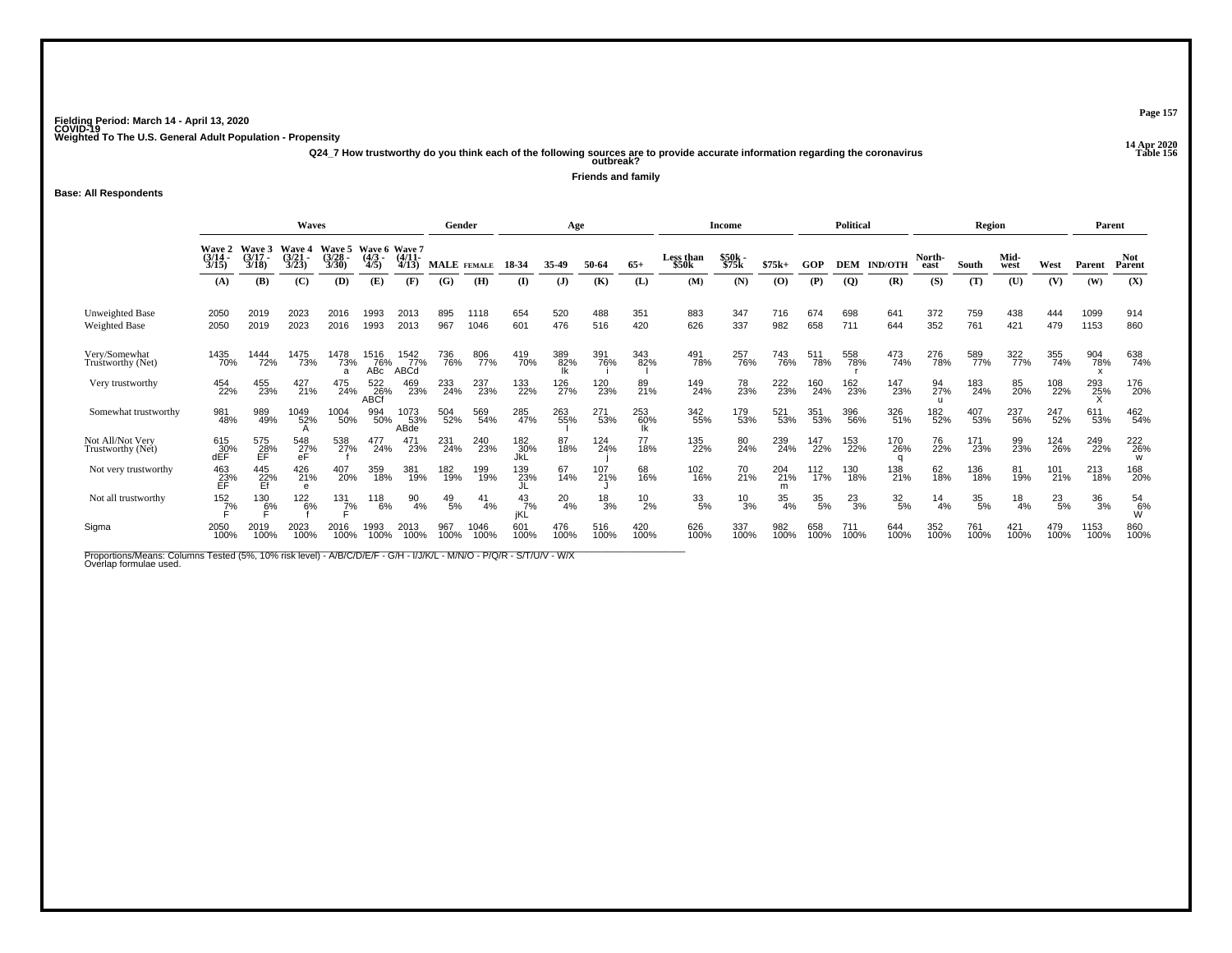**14 Apr 2020 Q24\_8 How trustworthy do you think each of the following sources are to provide accurate information regarding the coronavirus Table 157 outbreak?**

**Doctors and nurses**

**Base: All Respondents**

|                                         |                                   |                             | Waves                     |                          |                                   |                     | Gender          |                 |                        | Age              |               |                   |                      | Income           |                 |                 | <b>Political</b>  |                |                  | <b>Region</b>    |                 |                  | Parent        |                      |
|-----------------------------------------|-----------------------------------|-----------------------------|---------------------------|--------------------------|-----------------------------------|---------------------|-----------------|-----------------|------------------------|------------------|---------------|-------------------|----------------------|------------------|-----------------|-----------------|-------------------|----------------|------------------|------------------|-----------------|------------------|---------------|----------------------|
|                                         | Wave 2<br>(3/14)<br>3/15          | Wave 3<br>$(3/17 -$<br>3/18 | Wave 4<br>(3/21)<br>3/23  | Wave 5<br>(3/28)<br>3/30 | Wave 6 Wave 7<br>$(4/3 -$<br>4/5) | $(4/11 -$<br>4/13   | MALE FEMALE     |                 | 18-34                  | 35.49            | 50-64         | $65+$             | Less than<br>\$50k   | \$50k -<br>\$75k | $$75k+$         | GOP             | <b>DEM</b>        | <b>IND/OTH</b> | North-<br>east   | South            | Mid-<br>west    | West             | Parent        | <b>Not</b><br>Parent |
|                                         | (A)                               | (B)                         | (C)                       | (D)                      | (E)                               | (F)                 | (G)             | (H)             | $($ $\Gamma$           | $($ $)$          | (K)           | (L)               | (M)                  | (N)              | (O)             | (P)             | $\overline{Q}$    | (R)            | (S)              | (T)              | (U)             | (V)              | (W)           | (X)                  |
| Unweighted Base<br><b>Weighted Base</b> | 2050<br>2050                      | 2019<br>2019                | 2023<br>2023              | 2016<br>2016             | 1993<br>1993                      | 2013<br>2013        | 895<br>967      | 1118<br>1046    | 654<br>601             | 520<br>476       | 488<br>516    | 351<br>420        | 883<br>626           | 347<br>337       | 716<br>982      | 674<br>658      | 698<br>711        | 641<br>644     | 372<br>352       | 759<br>761       | 438<br>421      | 444<br>479       | 1099<br>1153  | 914<br>860           |
| Very/Somewhat<br>Truštworthy (Net)      | 1911<br>93%                       | 1852<br>92%                 | 1900<br>94%<br><b>BDF</b> | 1845<br>92%              | 1844<br>93%                       | 1848<br>92%         | 874<br>90%      | 974<br>93%      | 509<br>85%             | 439<br>92%       | 487<br>94%    | 412<br>98%<br>IJK | 568<br>91%           | 320<br>95%<br>M  | 908<br>92%      | 600<br>91%      | 673<br>95%<br>PR  | 575<br>89%     | 319<br>91%       | 688<br>90%       | 392<br>93%      | 449<br>94%       | 1062<br>92%   | 785<br>91%           |
| Very trustworthy                        | 1104<br>54%                       | 1038<br>51%                 | 1190<br>59%<br>ABF        | 1203<br>60%<br>ABF       | 193<br>60%<br>ABF                 | <sup>1046</sup> 52% | 467<br>48%      | 579<br>55%<br>G | 285<br>47%             | 236<br>50%       | 282<br>55%    | 243<br>58%        | 292<br>47%           | 194<br>57%       | 522<br>53%<br>M | 317<br>48%      | 415<br>58%<br>PR. | 314<br>49%     | 156<br>44%       | 415<br>55%       | 231<br>55%      | 243<br>51%       | 605<br>52%    | 441 <sub>51%</sub>   |
| Somewhat trustworthy                    | 806<br>$\overset{39}{\text{COE}}$ | 814<br>40%<br>CDĚ           | 710<br>35%<br>d           | 642<br>32%               | 651<br>33%                        | 802<br>40%<br>CDE   | 407<br>42%      | 395<br>38%      | 225<br>37%             | 204<br>43%       | 205<br>40%    | 169<br>40%        | 275<br>44%           | 126<br>37%       | 386<br>39%      | 283<br>43%<br>O | 258<br>36%        | 261<br>40%     | 163<br>46%<br>Tu | 273<br>36%       | 161<br>38%      | 206<br>43%       | 457<br>40%    | 345<br>40%           |
| Not All/Not Very<br>Trustworthy (Net)   | 139<br>7%                         | $^{167}_{8\%}$              | $^{123}_{6\%}$            | 171<br>8%                | 149<br>7%                         | 165<br>8%           | 93<br>10%       | $^{72}_{7\%}$   | 92<br>15%<br>JKĹ       | $\frac{37}{8\%}$ | $^{28}_{6\%}$ | $\frac{8}{2%}$    | $^{59}_{9\%}$        | $^{18}_{\ 5\%}$  | $^{74}_{8\%}$   | 58<br>9%<br>O   | $^{38}_{\ 5\%}$   | 69<br>11%<br>Ω | $33\atop{9\%}$   | 73<br>10%        | $^{29}_{7\%}$   | $\frac{30}{6\%}$ | 91<br>8%      | 74<br>9%             |
| Not very trustworthy                    | 89<br>4%                          | 132/7%<br>ACe               | $\frac{82}{4\%}$          | 116<br>6%                | 99<br>5%                          | $^{109}_{5\%}$      | 64/7%           | $^{46}_{4\%}$   | 60<br>10%<br>JKL       | $^{26}_{5\%}$    | $^{18}_{4\%}$ | 5<br>ĭ%           | 36<br>6%             | $^{10}_{3\%}$    | 56<br>6%        | $^{42}_{6\%}$   | $^{26}_{4\%}$     | $^{41}_{6\%}$  | $^{22}_{6\%}$    | $\frac{51}{7\%}$ | $^{18}_{4\%}$   | $^{19}_{4\%}$    | 65<br>6%      | $^{44}_{\ 5\%}$      |
| Not all trustworthy                     | $^{50}_{2\%}$                     | $\frac{36}{2\%}$            | $^{41}_{2\%}$             | 55<br>3%                 | $^{51}_{3\%}$                     | 56<br>3%            | $\frac{30}{3%}$ | $^{26}_{3\%}$   | $\frac{32}{5%}$<br>JKĽ | $^{11}_{2\%}$    | $^{10}_{2\%}$ | 3<br>1%           | 22<br>4%<br>$\Omega$ | $\frac{8}{2%}$   | $^{18}_{2\%}$   | $^{16}_{2\%}$   | $^{12}_{2\%}$     | 28<br>4%       | $\frac{11}{3\%}$ | $^{22}_{3\%}$    | $\frac{11}{3%}$ | $^{12}_{2\%}$    | $^{26}_{2\%}$ | 30<br>3%             |
| Sigma                                   | 2050<br>100%                      | 2019<br>100%                | 2023<br>100%              | 2016<br>100%             | 1993<br>100%                      | 2013<br>100%        | 967<br>100%     | 1046<br>100%    | 601<br>100%            | 476<br>100%      | 516<br>100%   | 420<br>100%       | 626<br>100%          | 337<br>100%      | 982<br>100%     | 658<br>100%     | 711<br>100%       | 644<br>100%    | 352<br>100%      | 761<br>100%      | 421<br>100%     | 479<br>100%      | 1153<br>100%  | 860<br>100%          |

Proportions/Means: Columns Tested (5%, 10% risk level) - A/B/C/D/E/F - G/H - I/J/K/L - M/N/O - P/Q/R - S/T/U/V - W/X<br>Overlap formulae used.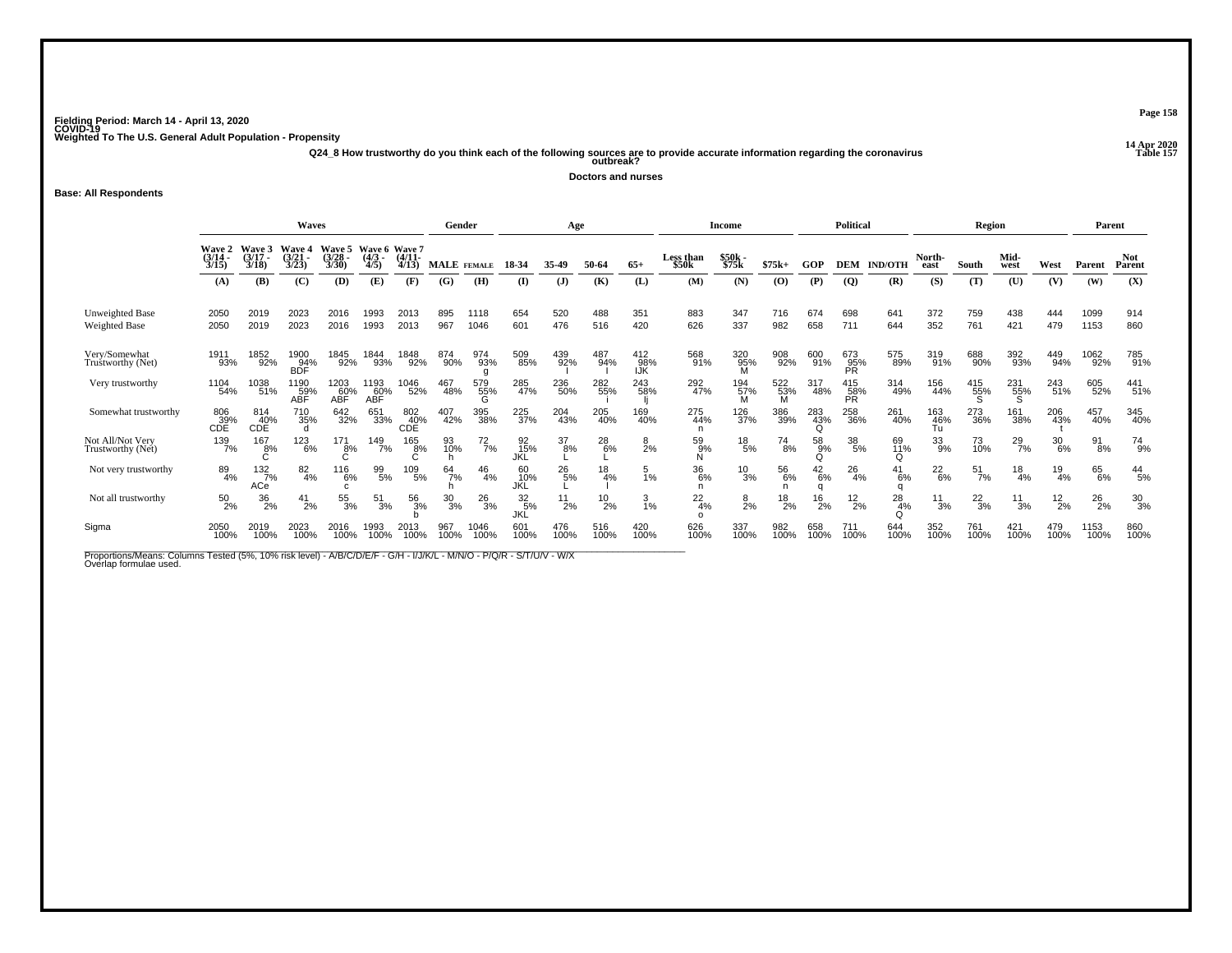**14 Apr 2020 Q24\_9 How trustworthy do you think each of the following sources are to provide accurate information regarding the coronavirus Table 158 outbreak?**

**The White House/President**

### **Base: All Respondents**

|                                         |                                 |                             | <b>Waves</b>            |                          |                               |                          | Gender             |                 |             | Age              |             |                 |                    | Income         |             |                  | <b>Political</b> |                        |                | Region      |              |                   | Parent       |                      |
|-----------------------------------------|---------------------------------|-----------------------------|-------------------------|--------------------------|-------------------------------|--------------------------|--------------------|-----------------|-------------|------------------|-------------|-----------------|--------------------|----------------|-------------|------------------|------------------|------------------------|----------------|-------------|--------------|-------------------|--------------|----------------------|
|                                         | <b>Wave 2</b><br>(3/14)<br>3/15 | Wave 3<br>$(3/17 -$<br>3/18 | Waye 4<br>(3/21<br>3/23 | Waye 5<br>(3/28)<br>3/30 | Wave 6 Wave 7<br>(4/3)<br>4/5 | $(4/11 -$<br>4/13        | <b>MALE</b> FEMALE |                 | 18-34       | 35-49            | 50-64       | $65+$           | Less than<br>\$50k | \$50k<br>\$75k | $$75k+$     | GOP              | <b>DEM</b>       | <b>IND/OTH</b>         | North-<br>east | South       | Mid-<br>west | West              | Parent       | <b>Not</b><br>Parent |
|                                         | (A)                             | (B)                         | (C)                     | (D)                      | (E)                           | (F)                      | (G)                | (H)             | $($ I       | (J)              | (K)         | (L)             | (M)                | (N)            | (0)         | (P)              | $\overline{Q}$   | (R)                    | (S)            | (T)         | (U)          | (V)               | (W)          | (X)                  |
| Unweighted Base<br><b>Weighted Base</b> | 2050<br>2050                    | 2019<br>2019                | 2023<br>2023            | 2016<br>2016             | 1993<br>1993                  | 2013<br>2013             | 895<br>967         | 1118<br>1046    | 654<br>601  | 520<br>476       | 488<br>516  | 351<br>420      | 883<br>626         | 347<br>337     | 716<br>982  | 674<br>658       | 698<br>711       | 641<br>644             | 372<br>352     | 759<br>761  | 438<br>421   | 444<br>479        | 1099<br>1153 | 914<br>860           |
| Very/Somewhat<br>Truštworthy (Net)      | 1168<br>57%<br>E                | 1235<br>61%<br>AÈF          | 1262<br>62%<br>AĚĒ      | 1240<br>62%<br>AEF       | 1050<br>53%                   | 1086<br>54%              | 541<br>56%         | 545<br>52%      | 305<br>51%  | 277<br>58%       | 285<br>55%  | 218<br>52%      | 327<br>52%         | 185<br>55%     | 545<br>55%  | 539<br>82%<br>QR | 229<br>32%       | 317<br>49%<br>$\Omega$ | 188<br>53%     | 454<br>60%  | 229<br>54%   | 214<br>45%        | 671<br>58%   | 415<br>48%           |
| Very trustworthy                        | 496<br>24%                      | 556<br>28%                  | 589<br>29%<br>AEF       | 595<br>30%<br>AÉF        | 493<br>25%                    | 504<br>25%               | 256<br>27%         | 248<br>24%      | 116<br>19%  | 121<br>25%       | 155<br>30%  | $^{112}_{27\%}$ | 142<br>23%         | 80<br>24%      | 270<br>28%  | 306<br>47%<br>QR | 91<br>13%        | 107%                   | 86<br>25%      | 215<br>28%  | 107<br>25%   | 96<br>20%         | 336<br>29%   | 168<br>20%           |
| Somewhat trustworthy                    | 671<br>33%<br>EF                | 680<br>34%<br>FF            | 673<br>33%<br>EF        | 645<br>32%<br>Ef         | 557<br>28%                    | 582<br>29%               | 285<br>29%         | 297<br>28%      | 189<br>31%  | 156<br>33%<br>Kl | 130<br>25%  | 106<br>25%      | 185<br>30%         | 105<br>31%     | 274<br>28%  | 233<br>35%       | 138<br>19%       | $^{210}_{33\%}$        | 102<br>29%     | 239<br>31%  | 122<br>29%   | 119<br>25%        | 335<br>29%   | 246<br>29%           |
| Not All/Not Very<br>Trustworthy (Net)   | 882<br>43%<br><b>BCD</b>        | 784<br>39%                  | 761<br>38%              | 776<br>38%               | 943<br>47%<br><b>ABCD</b>     | 927<br>46%<br><b>BCD</b> | 426<br>44%         | 501<br>48%      | 296<br>49%  | 199<br>42%       | 230<br>45%  | 202<br>48%      | 299<br>48%         | 152<br>45%     | 437<br>45%  | 119<br>18%       | 482<br>68%<br>PR | 327<br>51%<br>D        | 164<br>47%     | 307<br>40%  | 192<br>46%   | 265<br>55%<br>sTÜ | 483<br>42%   | 445<br>52%<br>W      |
| Not very trustworthy                    | 385<br>19%<br>cd                | 376<br>19%<br>cd            | 322<br>16%              | 319<br>16%               | 374<br>19%                    | 407<br>20%<br>CD         | 216<br>22%         | 191<br>18%      | 139<br>23%  | 93<br>19%        | 99<br>19%   | 76<br>18%       | 135<br>22%         | 67<br>20%      | 193<br>20%  | 69<br>10%        | 179<br>25%       | 160<br>25%             | 80<br>23%      | 143<br>19%  | 86<br>20%    | 98<br>21%         | 215<br>19%   | 192<br>22%           |
| Not all trustworthy                     | 497<br>24%<br>B                 | 408<br>20%                  | 439<br>22%              | 457<br>23%               | 568<br>29%                    | 520<br>26%<br>BCd        | 210<br>22%         | 311<br>30%<br>G | 157<br>26%  | 106<br>22%       | 132<br>26%  | 126<br>30%      | 164<br>26%         | 85<br>25%      | 244<br>25%  | 50<br>8%         | 304<br>43%<br>PR | 167<br>2 <u>6</u> %    | 84<br>24%      | 164<br>22%  | 106<br>25%   | 166<br>35%<br>STU | 267<br>23%   | 253<br>29%<br>W      |
| Sigma                                   | 2050<br>100%                    | 2019<br>100%                | 2023<br>100%            | 2016<br>100%             | 1993<br>100%                  | 2013<br>100%             | 967<br>100%        | 1046<br>100%    | 601<br>100% | 476<br>100%      | 516<br>100% | 420<br>100%     | 626<br>100%        | 337<br>100%    | 982<br>100% | 658<br>100%      | 711<br>100%      | 644<br>100%            | 352<br>100%    | 761<br>100% | 421<br>100%  | 479<br>100%       | 1153<br>100% | 860<br>100%          |

Proportions/Means: Columns Tested (5%, 10% risk level) - A/B/C/D/E/F - G/H - I/J/K/L - M/N/O - P/Q/R - S/T/U/V - W/X<br>Overlap formulae used.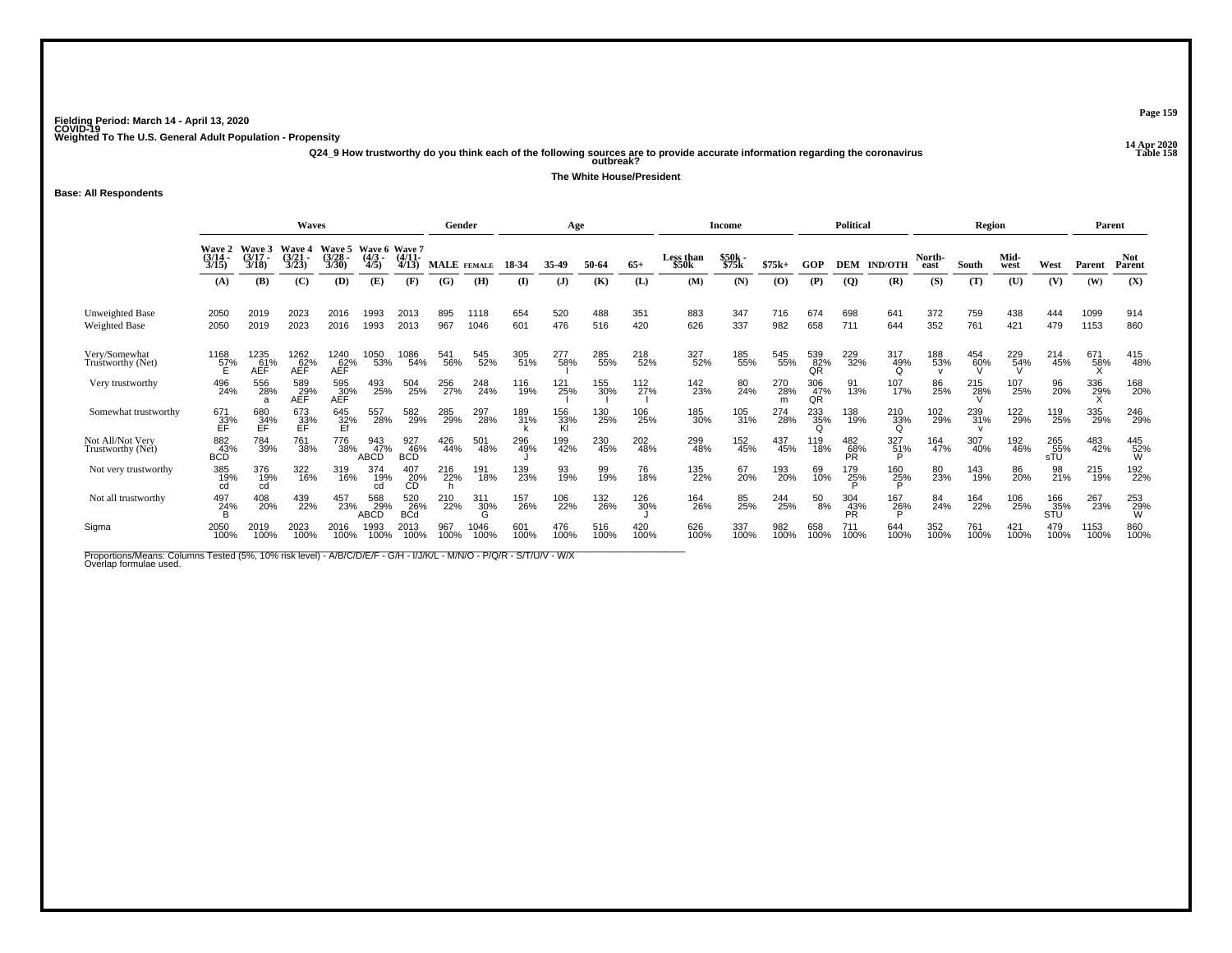**14 Apr 2020 Q24\_10 How trustworthy do you think each of the following sources are to provide accurate information regarding the coronavirus Table 159 outbreak?**

**My governor**

### **Base: All Respondents**

|                                         |                                 |                             | <b>Waves</b>            |                          |                                  |                   | Gender      |              |                   | Age             |              |                   |                    | Income                 |               |             | <b>Political</b> |                              |                           | Region      |              |             | Parent       |                      |
|-----------------------------------------|---------------------------------|-----------------------------|-------------------------|--------------------------|----------------------------------|-------------------|-------------|--------------|-------------------|-----------------|--------------|-------------------|--------------------|------------------------|---------------|-------------|------------------|------------------------------|---------------------------|-------------|--------------|-------------|--------------|----------------------|
|                                         | <b>Wave 2</b><br>(3/14)<br>3/15 | Wave 3<br>$(3/17 -$<br>3/18 | Waye 4<br>(3/21<br>3/23 | Wave 5<br>(3/28)<br>3/30 | Wave 6 Wave 7<br>$(4/3 -$<br>4/5 | $(4/11 -$<br>4/13 | MALE FEMALE |              | 18-34             | 35-49           | 50-64        | $65+$             | Less than<br>\$50k | \$50k<br>\$75k         | $$75k+$       | GOP         | <b>DEM</b>       | <b>IND/OTH</b>               | North-<br>east            | South       | Mid-<br>west | West        | Parent       | <b>Not</b><br>Parent |
|                                         | (A)                             | (B)                         | (C)                     | (D)                      | (E)                              | (F)               | (G)         | (H)          | (I)               | (J)             | (K)          | (L)               | (M)                | (N)                    | (0)           | (P)         | $\overline{Q}$   | (R)                          | (S)                       | (T)         | (U)          | (V)         | (W)          | (X)                  |
| Unweighted Base<br><b>Weighted Base</b> | 2050<br>2050                    | 2019<br>2019                | 2023<br>2023            | 2016<br>2016             | 1993<br>1993                     | 2013<br>2013      | 895<br>967  | 1118<br>1046 | 654<br>601        | 520<br>476      | 488<br>516   | 351<br>420        | 883<br>626         | 347<br>337             | 716<br>982    | 674<br>658  | 698<br>711       | 641<br>644                   | 372<br>352                | 759<br>761  | 438<br>421   | 444<br>479  | 1099<br>1153 | 914<br>860           |
| Very/Somewhat<br>Truštworthy (Net)      | 1546<br>75%                     | 1532<br>76%                 | 1664<br>82%<br>ABDEF    | 1596<br>79%<br>AbEf      | <sup>1509</sup> %                | 1537<br>76%       | 729<br>75%  | 808<br>77%   | 415<br>69%        | 364<br>76%      | 407<br>79%   | 352<br>84%        | 454<br>73%         | 271<br>80%<br>M        | 769<br>78%    | 517<br>79%  | 549<br>77%       | 471<br>73%                   | 264<br>75%                | 571<br>75%  | 338<br>80%   | 364<br>76%  | 893<br>77%   | 644<br>75%           |
| Very trustworthy                        | 525<br>26%                      | 550<br>27%                  | 668<br>33%<br>AВ        | 705<br>35%<br>ABÉ        | 618<br>31%<br>AB                 | 682<br>34%<br>AB  | 322<br>33%  | 359<br>34%   | 154<br>26%        | 162<br>34%      | 183<br>36%   | 183<br>44%<br>IJk | 179<br>29%         | 111<br>33%             | 369<br>38%    | 237<br>36%  | 300<br>42%<br>pR | 145<br>23%                   | 121<br>34%                | 243<br>32%  | 155<br>37%   | 163<br>34%  | 415<br>36%   | 267<br>31%           |
| Somewhat trustworthy                    | 1022<br>DEF                     | 982<br>49%<br>DeF           | 996<br>049%<br>DEF      | 891<br>44%               | 891<br>45%                       | 855<br>42%        | 406<br>42%  | 449<br>43%   | 261<br>43%        | 202<br>42%      | 224<br>43%   | 169<br>40%        | 275<br>44%         | 160<br>47%<br>$\Omega$ | 401<br>41%    | 281<br>43%  | 249<br>35%       | 326<br>51%<br>PQ             | 144<br>41%                | 328<br>43%  | 183<br>43%   | 201<br>42%  | 478<br>41%   | 378<br>44%           |
| Not All/Not Very<br>Trustworthy (Net)   | 504<br>25%<br>CD                | 487<br>24%<br>Cd            | 359<br>18%              | 420<br>21%               | 484<br>24%<br>CD                 | 476<br>24%<br>Cd  | 238<br>25%  | 238<br>23%   | 187<br>31%<br>JKL | $^{112}_{24\%}$ | 108<br>21%   | 69<br>16%         | 172<br>27%<br>NO.  | 67<br>20%              | 213<br>22%    | 141<br>21%  | 162<br>23%       | 173<br>27%                   | 88<br>25%                 | 190<br>25%  | 83<br>20%    | 115<br>24%  | 260<br>23%   | 215<br>25%           |
| Not very trustworthy                    | 338<br>16%<br>СĎ                | 320<br>16%<br>СĎ            | 218<br>11%              | 259<br>13%               | 306<br>15%<br>Cd                 | 293<br>15%        | 155<br>16%  | 138<br>13%   | 128<br>21%<br>JKL | 68<br>14%       | 62<br>12%    | 35<br>8%          | 115<br>18%<br>NO.  | $^{41}_{12\%}$         | 123<br>13%    | 83<br>13%   | 95<br>13%        | 115<br>18%<br>P <sub>0</sub> | 59<br>17%<br>$\mathbf{u}$ | 126<br>17%  | 48<br>11%    | 61<br>13%   | 154<br>13%   | 140<br>16%           |
| Not all trustworthy                     | 166<br>8%                       | 166<br>8%                   | $\frac{141}{7\%}$       | 161<br>8%                | 179<br>9%                        | 183<br>9%         | 83<br>9%    | 100<br>10%   | 59<br>10%         | $^{44}_{9\%}$   | $^{46}_{9%}$ | 33<br>8%          | 57<br>9%           | $^{26}_{8\%}$          | $^{90}_{9\%}$ | 58<br>9%    | 67<br>9%         | 58<br>9%                     | $^{29}_{8\%}$             | 65<br>8%    | 36<br>8%     | 53<br>11%   | 107<br>9%    | 76<br>9%             |
| Sigma                                   | 2050<br>100%                    | 2019<br>100%                | 2023<br>100%            | 2016<br>100%             | 993<br>100%                      | 2013<br>100%      | 967<br>100% | 1046<br>100% | 601<br>100%       | 476<br>100%     | 516<br>100%  | 420<br>100%       | 626<br>100%        | 337<br>100%            | 982<br>100%   | 658<br>100% | 711<br>100%      | 644<br>100%                  | 352<br>100%               | 761<br>100% | 421<br>100%  | 479<br>100% | 1153<br>100% | 860<br>100%          |

Proportions/Means: Columns Tested (5%, 10% risk level) - A/B/C/D/E/F - G/H - I/J/K/L - M/N/O - P/Q/R - S/T/U/V - W/X<br>Overlap formulae used.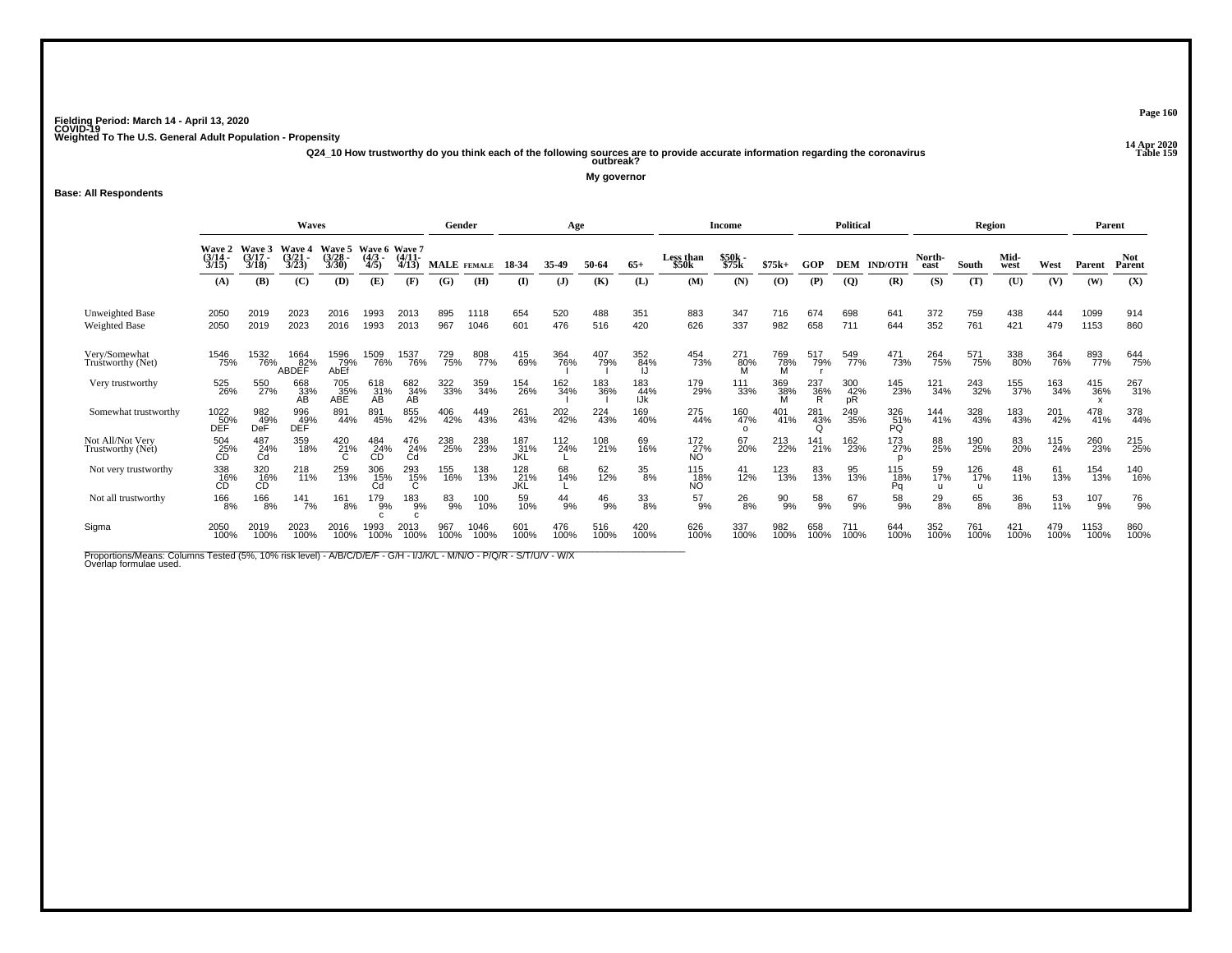**14 Apr 2020 Q24\_11 How trustworthy do you think each of the following sources are to provide accurate information regarding the coronavirus Table 160 outbreak?**

**My local government**

**Base: All Respondents**

|                                         |                                |                             | <b>Waves</b>            |                          |                                  |                   | Gender             |              |                          | Age              |               |                   |                    | Income           |                        |                 | <b>Political</b> |                  |                  | <b>Region</b> |               |               | Parent       |                      |
|-----------------------------------------|--------------------------------|-----------------------------|-------------------------|--------------------------|----------------------------------|-------------------|--------------------|--------------|--------------------------|------------------|---------------|-------------------|--------------------|------------------|------------------------|-----------------|------------------|------------------|------------------|---------------|---------------|---------------|--------------|----------------------|
|                                         | Waye 2<br>(3/14 -<br>3/15      | Wave 3<br>$(3/17 -$<br>3/18 | Wave 4<br>(3/21<br>3/23 | Wave 5<br>(3/28)<br>3/30 | Wave 6 Wave 7<br>$(4/3 -$<br>4/5 | $(4/11 -$<br>4/13 | <b>MALE</b> FEMALE |              | 18-34                    | 35-49            | 50-64         | $65+$             | Less than<br>\$50k | \$50k -<br>\$75k | $$75k+$                | GOP             | <b>DEM</b>       | <b>IND/OTH</b>   | North-<br>east   | South         | Mid-<br>west  | West          | Parent       | <b>Not</b><br>Parent |
|                                         | (A)                            | (B)                         | (C)                     | (D)                      | (E)                              | (F)               | (G)                | (H)          | $($ I                    | (J)              | (K)           | (L)               | (M)                | (N)              | (0)                    | (P)             | $\overline{Q}$   | (R)              | (S)              | (T)           | (U)           | (V)           | (W)          | (X)                  |
| Unweighted Base<br><b>Weighted Base</b> | 2050<br>2050                   | 2019<br>2019                | 2023<br>2023            | 2016<br>2016             | 1993<br>1993                     | 2013<br>2013      | 895<br>967         | 1118<br>1046 | 654<br>601               | 520<br>476       | 488<br>516    | 351<br>420        | 883<br>626         | 347<br>337       | 716<br>982             | 674<br>658      | 698<br>711       | 641<br>644       | 372<br>352       | 759<br>761    | 438<br>421    | 444<br>479    | 1099<br>1153 | 914<br>860           |
| Very/Somewhat<br>Trustworthy (Net)      | 1547<br>75%                    | 1549<br>77%                 | 1641<br>81%<br>ABEF     | 1639<br>81%<br>ABEF      | 1523<br>76%                      | 1566<br>78%       | 739<br>76%         | 827<br>79%   | 413<br>69%               | 380<br>80%       | 412<br>80%    | 361<br>86%<br>lik | 443<br>71%         | 288<br>85%<br>M  | 791<br>81%<br><b>M</b> | 528<br>80%<br>R | 569<br>80%<br>R  | 470<br>73%       | 263<br>75%       | 597<br>78%    | 332<br>79%    | 374<br>78%    | 919<br>80%   | 647<br>75%           |
| Very trustworthy                        | 448<br>22%                     | 464<br>23%                  | 553<br>27%<br>ABe       | 586<br>29%<br>ABEF       | 485<br>24%                       | 514<br>26%        | 247<br>26%         | 267<br>26%   | 122<br>20%               | 127 <sub>%</sub> | 126<br>25%    | 138<br>33%<br>IK  | 132%               | 89<br>26%<br>m   | 277<br>28%             | 181<br>27%<br>R | 220 31%<br>R     | 113<br>18%       | 92<br>26%        | 192<br>25%    | 116<br>28%    | 114<br>24%    | 321<br>28%   | 193<br>22%           |
| Somewhat trustworthy                    | 1098<br>54%                    | 1085<br>54%                 | 1088<br>54%             | 1053<br>52%              | 1039<br>52%                      | 1052<br>52%       | 493<br>51%         | 560<br>53%   | 291<br>48%               | 252<br>53%       | 286<br>55%    | 224<br>53%        | 311<br>50%         | 199<br>59%<br>Mo | 514<br>52%             | 347<br>53%      | 349<br>49%       | 357<br>55%       | 171<br>49%       | 405<br>53%    | 216<br>51%    | 260<br>54%    | 598<br>52%   | 454<br>53%           |
| Not All/Not Very<br>Trustworthy (Net)   | 503<br>25%<br><b>CD</b>        | 470<br>23%<br>СĎ            | 382<br>19%              | 377<br>19%               | 470<br>24%                       | 447<br>22%<br>CD  | 228<br>24%         | 219<br>21%   | 188<br>31%<br>JKL        | 97<br>20%        | 103<br>20%    | 59<br>14%         | 184<br>29%<br>ΝÓ   | 49<br>15%        | 191<br>19%             | 131<br>20%      | 142<br>20%       | 174<br>27%<br>PÓ | 89<br>25%        | 164<br>22%    | 89<br>21%     | 105<br>22%    | 234<br>20%   | 213<br>25%<br>W      |
| Not very trustworthy                    | $\underset{\text{Cd}}{^{330}}$ | 318<br>16%<br>Cd            | 253<br>13%              | 269<br>13%               | 314<br>_16%<br>Cd                | 297<br>15%        | 158<br>16%         | 139<br>13%   | 126<br>21%<br><b>JKL</b> | 58<br>12%        | 75<br>15%     | 38<br>9%          | 127<br>20%<br>NO   | 29<br>9%         | 133<br>14%             | 94<br>14%       | 80<br>11%        | 123<br>19%<br>рQ | 57<br>16%        | 116<br>15%    | 62<br>15%     | 62<br>13%     | 150<br>13%   | $^{147}_{17\%}$<br>W |
| Not all trustworthy                     | $^{174}_{\rm~6\%}$             | $\frac{152}{8%}$            | 129<br>6%               | $^{108}_{-5\%}$          | 156<br>$\overline{8}$ %          | 150<br>7%         | $^{70}$ 7%         | 80<br>8%     | 62<br>10%                | 39<br>8%         | $^{28}_{6\%}$ | 21<br>5%          | 57<br>9%           | $^{20}_{6\%}$    | 58<br>6%               | 37<br>6%        | $^{62}_{9\%}$    | $^{51}_{8\%}$    | $\frac{32}{9\%}$ | $^{48}_{6\%}$ | $^{27}_{6\%}$ | $^{43}_{9\%}$ | 84<br>7%     | 66<br>8%             |
| Sigma                                   | 2050<br>100%                   | 2019<br>100%                | 2023<br>100%            | 2016<br>100%             | 1993<br>100%                     | 2013<br>100%      | 967<br>100%        | 1046<br>100% | 601<br>100%              | 476<br>100%      | 516<br>100%   | 420<br>100%       | 626<br>100%        | 337<br>100%      | 982<br>100%            | 658<br>100%     | 711<br>100%      | 644<br>100%      | 352<br>100%      | 761<br>100%   | 421<br>100%   | 479<br>100%   | 1153<br>100% | 860<br>100%          |

Proportions/Means: Columns Tested (5%, 10% risk level) - A/B/C/D/E/F - G/H - I/J/K/L - M/N/O - P/Q/R - S/T/U/V - W/X<br>Overlap formulae used.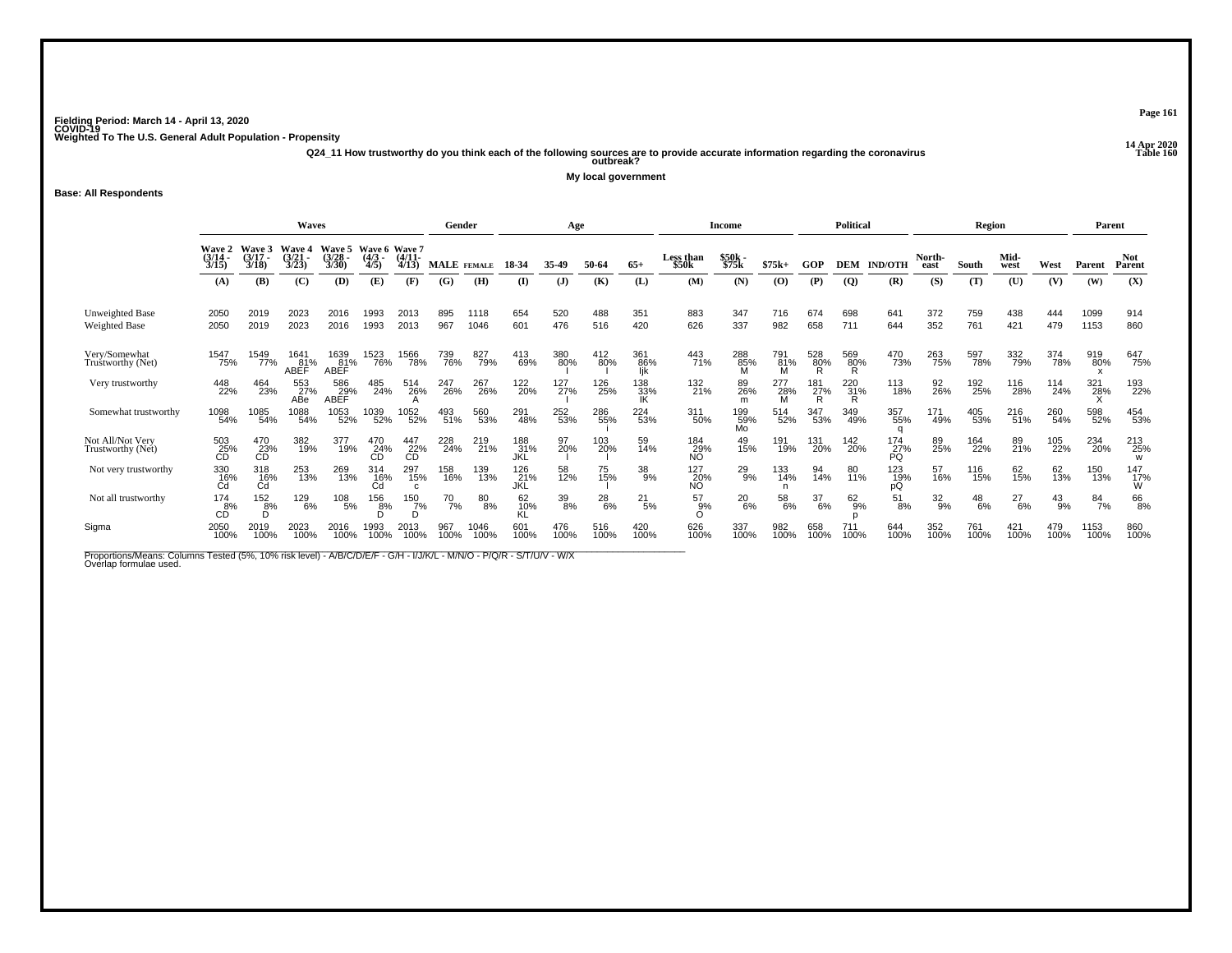**14 Apr 2020 Q24\_12 How trustworthy do you think each of the following sources are to provide accurate information regarding the coronavirus Table 161 outbreak?**

**Chinese President, Xi Jinping**

**Base: All Respondents**

|                                         |                           |                        | Waves                           |                          |                                       |              | Gender      |               |                  | Age              |               |                   |                                | <b>Income</b>     |             |                  | <b>Political</b> |                     |                       | Region        |                 |                  | Parent        |                      |
|-----------------------------------------|---------------------------|------------------------|---------------------------------|--------------------------|---------------------------------------|--------------|-------------|---------------|------------------|------------------|---------------|-------------------|--------------------------------|-------------------|-------------|------------------|------------------|---------------------|-----------------------|---------------|-----------------|------------------|---------------|----------------------|
|                                         | Waye 2<br>(3/14 -<br>3/15 | Wave<br>(3/17)<br>3/18 | <b>Wave 4</b><br>(3/21)<br>3/23 | Wave 5<br>(3/28)<br>3/30 | Wave 6 Wave 7<br>(4/3 - (4/11<br>4/5) | 4/13         | MALE FEMALE |               | 18-34            | 35-49            | 50-64         | $65+$             | Less than<br>\$50 <sub>k</sub> | $$50k -$<br>\$75k | $$75k+$     | GOP              | DEM              | <b>IND/OTH</b>      | North-<br>east        | South         | Mid-<br>west    | West             | Parent        | <b>Not</b><br>Parent |
|                                         | (A)                       | (B)                    | (C)                             | (D)                      | (E)                                   | (F)          | (G)         | (H)           | $($ I            | $($ $\bf{J})$    | (K)           | (L)               | (M)                            | (N)               | (O)         | (P)              | $\overline{Q}$   | (R)                 | (S)                   | (T)           | (U)             | (V)              | (W)           | (X)                  |
| Unweighted Base<br><b>Weighted Base</b> |                           | **                     | **                              | $\cdot^{\star\star}$     | 1993<br>1993                          | 2013<br>2013 | 895<br>967  | 1118<br>1046  | 654<br>601       | 520<br>476       | 488<br>516    | 351<br>420        | 883<br>626                     | 347<br>337        | 716<br>982  | 674<br>658       | 698<br>711       | 641<br>644          | 372<br>352            | 759<br>761    | 438<br>421      | 444<br>479       | 1099<br>1153  | 914<br>860           |
| Very/Somewhat<br>Trustworthy (Net)      |                           |                        |                                 |                          | 453<br>23%                            | 429<br>21%   | 243<br>25%  | 186<br>18%    | 203<br>34%       | 143<br>30%<br>KL | 61<br>12%     | $^{22}_{\ 5\%}$   | 146<br>23%                     | 47<br>14%         | 222<br>23%  | 121<br>18%       | 149<br>21%       | 158<br>25%          | 96<br>27%<br>TU       | 144<br>19%    | 81<br>19%       | 108<br>23%       | 266<br>23%    | 163<br>19%           |
| Very trustworthy                        |                           |                        |                                 |                          | $\frac{133}{7\%}$                     | 128<br>6%    | 84 9%       | $^{44}_{4\%}$ | 56<br>9%         | 11%<br>ΚL        | $^{13}_{2\%}$ | $\frac{9}{2%}$    | $^{28}_{4\%}$                  | $^{14}_{4\%}$     | 83%<br>MÑ   | $^{47}_{7\%}$    | $^{40}_{6\%}$    | $^{41}_{6\%}$       | $^{26}_{7\%}$         | $^{41}_{5\%}$ | $^{26}_{6\%}$   | $\frac{34}{7\%}$ | $^{97}_{8\%}$ | $\frac{31}{4\%}$     |
| Somewhat trustworthy                    |                           |                        |                                 | $\overline{\phantom{a}}$ | 320<br>16%                            | 301<br>15%   | 158<br>16%  | 142<br>14%    | 147<br>24%<br>KL | 92<br>19%<br>KL  | $^{48}_{9%}$  | $^{13}_{3\%}$     | 118<br>19%<br>NÓ               | 33<br>10%         | 139<br>14%  | 74<br>11%        | 109<br>15%       | 117<br>1 <u>8</u> % | 70<br>$\frac{20}{10}$ | 102<br>13%    | 55<br>13%       | 74<br>15%        | 169<br>15%    | 132<br>15%           |
| Not All/Not Very<br>Trustworthy (Net)   |                           |                        |                                 |                          | 1540<br>77%                           | 1584<br>79%  | 724<br>75%  | 860<br>82%    | 398<br>66%       | 333<br>70%       | 455<br>88%    | 398<br>95%<br>IJK | 481<br>77%                     | 291<br>86%<br>MÕ  | 760<br>77%  | 537<br>82%<br>R. | 562<br>79%       | 485<br>75%          | 256<br>73%            | 617881%       | 340<br>81%      | 371<br>77%       | 888<br>77%    | 696<br>81%<br>W      |
| Not very trustworthy                    |                           |                        |                                 |                          | 567<br>28%                            | 550<br>27%   | 255<br>26%  | 295<br>28%    | 182<br>30%       | 121<br>25%       | 128<br>25%    | 118<br>28%        | 181<br>29%                     | 95<br>28%         | 248<br>25%  | 146<br>22%       | 220<br>31%       | 184<br>29%          | 96<br>27%             | 228<br>30%    | $^{112}_{27\%}$ | 114<br>24%       | 297<br>26%    | 253<br>29%           |
| Not all trustworthy                     |                           |                        |                                 |                          | 973<br>49%                            | 1034<br>51%  | 469<br>49%  | 565<br>54%    | 216<br>36%       | 212<br>44%       | 327<br>63%    | 280<br>67%        | 300<br>48%                     | 195<br>58%<br>M   | 512<br>52%  | 391<br>59%<br>QR | 342<br>48%       | 302<br>47%          | 160<br>45%            | 389<br>51%    | 228<br>54%      | 257<br>54%       | 591<br>51%    | 443<br>52%           |
| Sigma                                   |                           |                        |                                 |                          | 1993<br>100%                          | 2013<br>100% | 967<br>100% | 1046<br>100%  | 601<br>100%      | 476<br>100%      | 516<br>100%   | 420<br>100%       | 626<br>100%                    | 337<br>100%       | 982<br>100% | 658<br>100%      | 711<br>100%      | 644<br>100%         | 352<br>100%           | 761<br>100%   | 421<br>100%     | 479<br>100%      | 1153<br>100%  | 860<br>100%          |

Proportions/Means: Columns Tested (5%, 10% risk level) - A/B/C/D/E/F - G/H - I/J/K/L - M/N/O - P/Q/R - S/T/U/V - W/X<br>Overlap formulae used. \*\* very small base (under 30) ineligible for sig testing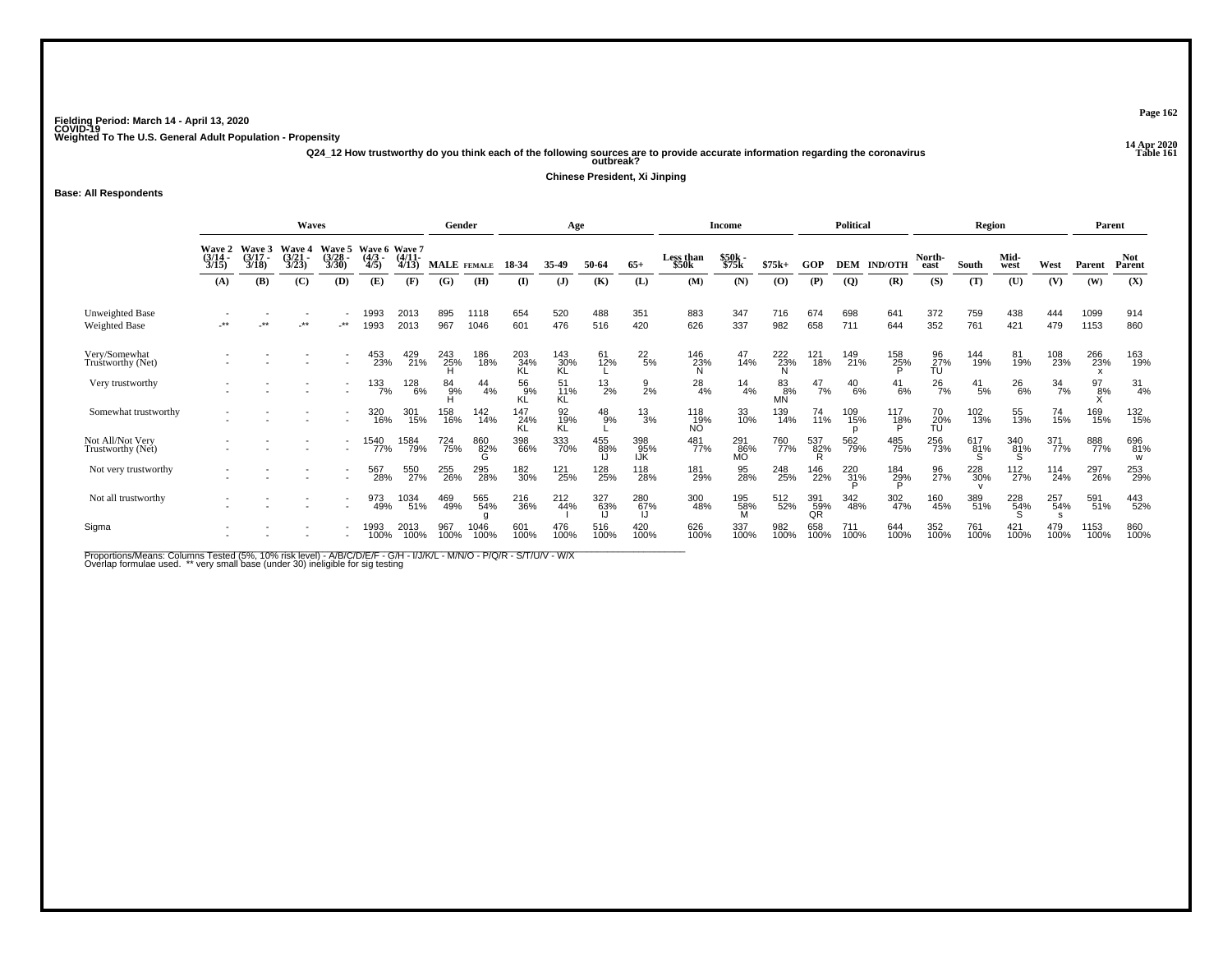**14 Apr 2020 MED01 Have you increased or decreased your time spent on the following since the COVID19 outbreak, or has it not changed?**

**Summary Of Increased**

**Base: All Respondents**

|                                         |                                                                                                                                                                                                             |       | <b>Waves</b>             |              |              |              | Gender      |              |                  | Age              |            |                               |                           | <b>Income</b>  |                          |            | <b>Political</b>  |                    |                | Region                     |              |            |              | Parent         |
|-----------------------------------------|-------------------------------------------------------------------------------------------------------------------------------------------------------------------------------------------------------------|-------|--------------------------|--------------|--------------|--------------|-------------|--------------|------------------|------------------|------------|-------------------------------|---------------------------|----------------|--------------------------|------------|-------------------|--------------------|----------------|----------------------------|--------------|------------|--------------|----------------|
|                                         | Wave 5 Wave 6 Wave 7<br>Wave 3<br>Wave 4<br><b>Wave 2</b><br>$\binom{3/21}{3/23}$<br>$\frac{(3/28)}{3/30}$<br>$\frac{(4/11)}{4/13}$<br>$\frac{(3/14)}{3/15}$<br>$\frac{(3/17)}{3/18}$<br>$\binom{4/3}{4/5}$ |       |                          |              |              |              | MALE FEMALE |              | 18-34            | 35-49            | 50-64      | $65+$                         | <b>Less than</b><br>\$50k | \$50k<br>\$75k | $$75k+$                  | GOP        |                   | <b>DEM IND/OTH</b> | North-<br>east | South                      | Mid-<br>west | West       | Parent       | Not.<br>Parent |
|                                         | (A)                                                                                                                                                                                                         | (B)   | (C)                      | (D)          | (E)          | (F)          | (G)         | (H)          | (I)              | $\mathbf{J}$     | (K)        | (L)                           | (M)                       | (N)            | (0)                      | (P)        | $\overline{Q}$    | (R)                | (S)            | (T)                        | (U)          | (V)        | (W)          | (X)            |
| Unweighted Base<br><b>Weighted Base</b> | $***$                                                                                                                                                                                                       | $***$ | $-***$                   | 2016<br>2016 | 1993<br>1993 | 2013<br>2013 | 895<br>967  | 1118<br>1046 | 654<br>601       | 520<br>476       | 488<br>516 | 351<br>420                    | 883<br>626                | 347<br>337     | 716<br>982               | 674<br>658 | 698<br>711        | 641<br>644         | 372<br>352     | 759<br>761                 | 438<br>421   | 444<br>479 | 1099<br>1153 | 914<br>860     |
| Smartphone/tablet                       |                                                                                                                                                                                                             |       |                          | 1135<br>56%  | 1194<br>60%  | 1183<br>59%  | 538<br>56%  | 645<br>62%   | 420<br>70%<br>KL | 339<br>71%<br>KL | 248<br>48% | 176<br>42%                    | 322<br>51%                | 194<br>57%     | 635<br>65%<br>Mn         | 377<br>57% | 454<br>64%<br>PR  | 353<br>55%         | 213<br>61%     | 451<br>59%                 | 231<br>55%   | 288<br>60% | 702<br>61%   | 481<br>56%     |
| TV (cable or broadcast)                 |                                                                                                                                                                                                             |       |                          | 1147<br>57%  | 1059<br>53%  | 1132<br>56%  | 557<br>58%  | 574<br>55%   | 349<br>58%       | 268<br>56%       | 278<br>54% | 237<br>56%                    | 327<br>52%                | 178<br>53%     | 603<br>61%<br>MN         | 395<br>60% | $^{429}_{60\%}$   | 308<br>48%         | 222<br>63%     | 432<br>57%<br>$\mathbf{u}$ | 212<br>50%   | 266<br>56% | 704<br>61%   | 427<br>50%     |
| Streaming TV (e.g., Netflix, Apple TV)  |                                                                                                                                                                                                             |       | $\overline{\phantom{a}}$ | 1015<br>50%  | 1051<br>53%  | 1098<br>55%  | 537<br>56%  | 561<br>54%   | 406<br>68%       | 322<br>68%<br>KL | 215<br>42% | 155<br>37%                    | 307<br>49%                | 167<br>50%     | 601<br>61%<br><b>MN</b>  | 343<br>52% | 428<br>60%<br>PR. | 327<br>51%         | 211<br>60%     | 413<br>54%                 | 214<br>51%   | 260<br>54% | 671<br>58%   | 427<br>50%     |
| <b>Books</b>                            |                                                                                                                                                                                                             |       |                          | 704<br>35%   | 719<br>36%   | 711<br>35%   | 331<br>34%  | 380<br>36%   | 236<br>39%       | 189<br>40%       | 140<br>27% | <sup>147</sup> <sub>35%</sub> | 187<br>30%                | 111<br>33%     | 400<br>41%<br>MN         | 253<br>38% | 248<br>35%        | 210<br>33%         | 121<br>34%     | 284<br>37%                 | 141<br>33%   | 164<br>34% | 434<br>38%   | 277<br>32%     |
| Magazines                               |                                                                                                                                                                                                             |       |                          | 378<br>19%   | 397<br>20%   | 443<br>22%   | 272<br>28%  | 171<br>16%   | 166<br>28%<br>KL | 119<br>25%<br>KL | 86<br>17%  | 72<br>17%                     | 94<br>15%                 | 48<br>14%      | 296<br>$\frac{30}{10}$ % | 171<br>26% | 166<br>23%<br>R   | 106<br>16%         | 82<br>23%      | 171<br>22%                 | 83<br>20%    | 108<br>23% | 289<br>25%   | 155<br>18%     |

Proportions/Means: Columns Tested (5%, 10% risk level) - A/B/C/D/E/F - G/H - I/J/K/L - M/N/O - P/Q/R - S/T/U/V - W/X<br>Overlap formulae used. \*\* very small base (under 30) ineligible for sig testing

**Page 163**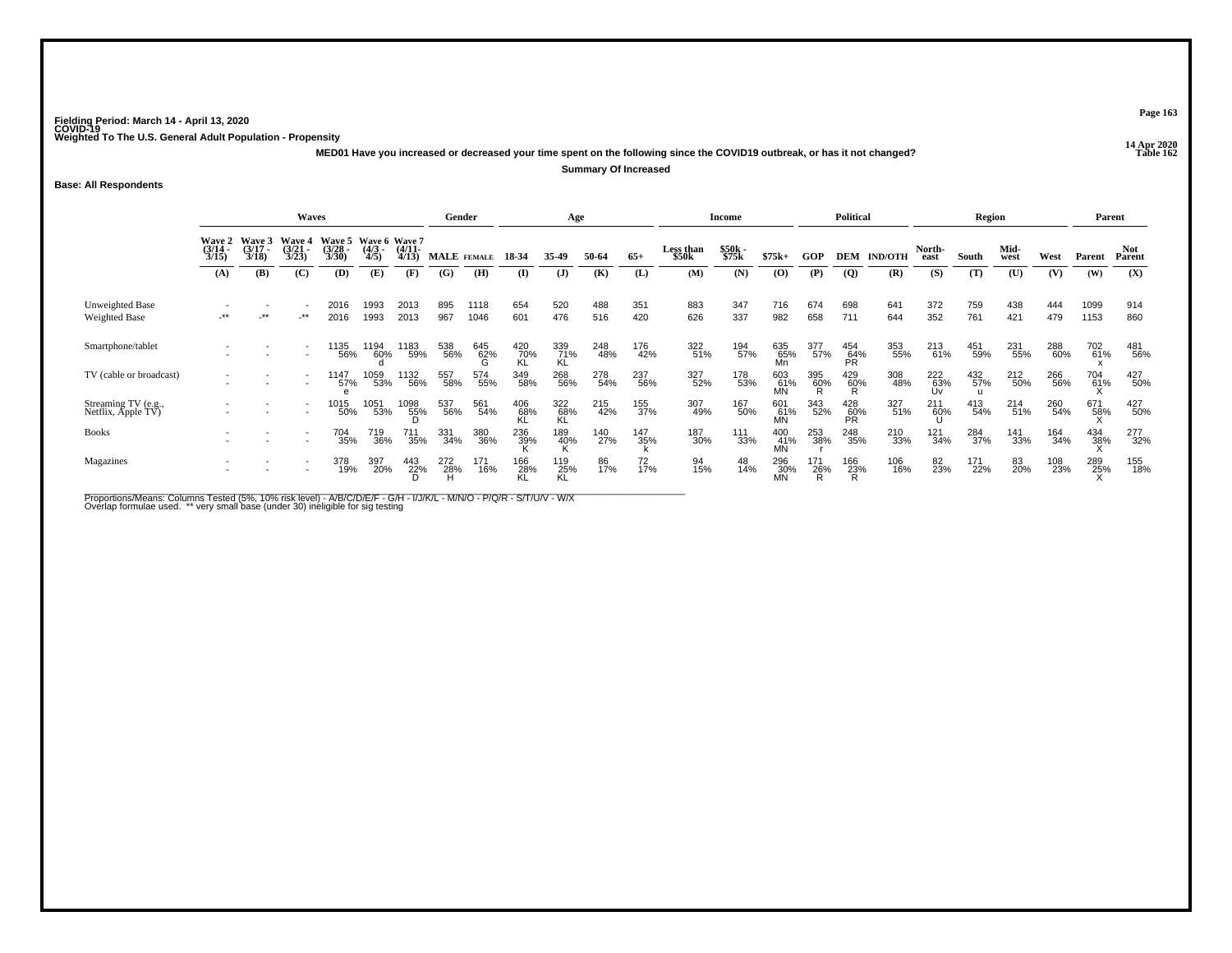**14 Apr 2020 MED01 Have you increased or decreased your time spent on the following since the COVID19 outbreak, or has it not changed?**

**Summary Of Decreased**

**Base: All Respondents**

|                                         |                                                                                                                                                                                                                            |       | Waves  |              |                     |              | Gender             |              |                    | Age              |                 |                  |                       | <b>Income</b>         |               |               | <b>Political</b> |                    |                        | Region     |                  |                  |              | Parent               |
|-----------------------------------------|----------------------------------------------------------------------------------------------------------------------------------------------------------------------------------------------------------------------------|-------|--------|--------------|---------------------|--------------|--------------------|--------------|--------------------|------------------|-----------------|------------------|-----------------------|-----------------------|---------------|---------------|------------------|--------------------|------------------------|------------|------------------|------------------|--------------|----------------------|
|                                         | Wave 5 Wave 6 Wave 7<br><b>Wave 3</b><br><b>Wave 4</b><br><b>Wave 2</b><br>$\frac{(3/21)}{3/23}$<br>$\frac{(3/28)}{3/30}$<br>$\frac{(3/17)}{3/18}$<br>$\binom{4/3}{4/5}$<br>$\frac{(4/11)}{4/13}$<br>$\frac{(3/14)}{3/15}$ |       |        |              |                     |              | <b>MALE</b> FEMALE |              | 18-34              | 35-49            | 50-64           | $65+$            | Less than<br>\$50k    | \$50k<br>\$75k        | $$75k+$       | GOP           |                  | <b>DEM IND/OTH</b> | North-<br>east         | South      | Mid-<br>west     | West             | Parent       | <b>Not</b><br>Parent |
|                                         | (A)                                                                                                                                                                                                                        | (B)   | (C)    | (D)          | (E)                 | (F)          | (G)                | (H)          | (I)                | $\mathbf{J}$     | (K)             | (L)              | (M)                   | (N)                   | (O)           | (P)           | $\overline{Q}$   | (R)                | (S)                    | (T)        | (U)              | (V)              | (W)          | (X)                  |
| Unweighted Base<br><b>Weighted Base</b> | $***$                                                                                                                                                                                                                      | $***$ | $-***$ | 2016<br>2016 | 1993<br>1993        | 2013<br>2013 | 895<br>967         | 1118<br>1046 | 654<br>601         | 520<br>476       | 488<br>516      | 351<br>420       | 883<br>626            | 347<br>337            | 716<br>982    | 674<br>658    | 698<br>711       | 641<br>644         | 372<br>352             | 759<br>761 | 438<br>421       | 444<br>479       | 1099<br>1153 | 914<br>860           |
| Magazines                               |                                                                                                                                                                                                                            |       |        | 318<br>16%   | 331<br>17%          | 329<br>16%   | 157<br>16%         | 172<br>16%   | 156<br>26%<br>jKL  | 99<br>21%<br>KL  | 52 <sub>%</sub> | $^{23}_{5\%}$    | 127<br>20%<br>O       | 62<br>18%             | 130<br>13%    | 81<br>12%     | 123<br>17%<br>D  | 125<br>19%         | 75<br>21%<br>tU        | 117<br>15% | 58<br>14%        | 79<br>17%        | 179<br>16%   | 150<br>17%           |
| <b>Books</b>                            |                                                                                                                                                                                                                            |       |        | 230<br>11%   | 241<br>12%          | 250<br>12%   | 154<br>16%         | 97<br>9%     | 136<br>_23%<br>JKL | 61<br>13%<br>kL  | $^{42}_{8\%}$   | $\frac{11}{3\%}$ | 87<br>14%             | 44<br>13%             | 110<br>11%    | 73<br>11%     | 92<br>13%        | 85<br>13%          | $\frac{60}{17\%}$      | 85<br>11%  | 41<br>10%        | 63<br>13%        | 134<br>12%   | 116<br>13%           |
| TV (cable or broadcast)                 |                                                                                                                                                                                                                            |       |        | 146<br>7%    | 191<br>1 <u>0</u> % | 168<br>8%    | 93<br>10%          | 76<br>7%     | 81<br>14%          | 55<br>11%<br>KL  | $^{25}_{5\%}$   | $\frac{8}{2%}$   | 55<br>9%              | $^{24}$ <sup>7%</sup> | 86<br>9%      | $^{49}_{7\%}$ | $^{41}_{6\%}$    | 79<br>12%<br>PQ    | 41<br>12%<br><b>UV</b> | 64<br>8%   | $^{29}_{7\%}$    | 35<br>7%         | 98<br>8%     | $^{71}_{8\%}$        |
| Streaming TV (e.g., Netflix, Apple TV)  |                                                                                                                                                                                                                            |       |        | 184<br>9%    | 182<br>9%           | 154<br>8%    | 85<br>9%           | 69<br>7%     | 77<br>13%<br>JKL   | $\frac{34}{7}\%$ | $^{21}_{4\%}$   | $^{23}_{5\%}$    | 61<br>10%             | $^{24}$ %             | 65<br>7%      | $^{44}_{7\%}$ | $\frac{52}{7\%}$ | 59<br>9%           | $^{23}_{6\%}$          | 68<br>9%   | $\frac{30}{7\%}$ | $\frac{34}{7\%}$ | 70<br>6%     | 84<br>10%<br>W       |
| Smartphone/tablet                       |                                                                                                                                                                                                                            |       |        | 134<br>7%    | 143<br>7%           | 150<br>7%    | 95<br>10%          | 55<br>5%     | 77<br>13%<br>JKL   | $\frac{31}{6\%}$ | $^{23}_{4\%}$   | $^{19}_{\ 5\%}$  | $\substack{50 \ 8\%}$ | $^{22}_{7\%}$         | $^{73}_{7\%}$ | $^{40}_{6\%}$ | $^{48}_{7\%}$    | 62<br>10%          | 23<br>6%               | 60<br>8%   | $\frac{30}{7\%}$ | 37<br>8%         | 77<br>7%     | 73<br>9%             |

Proportions/Means: Columns Tested (5%, 10% risk level) - A/B/C/D/E/F - G/H - I/J/K/L - M/N/O - P/Q/R - S/T/U/V - W/X<br>Overlap formulae used. \*\* very small base (under 30) ineligible for sig testing

**Page 164**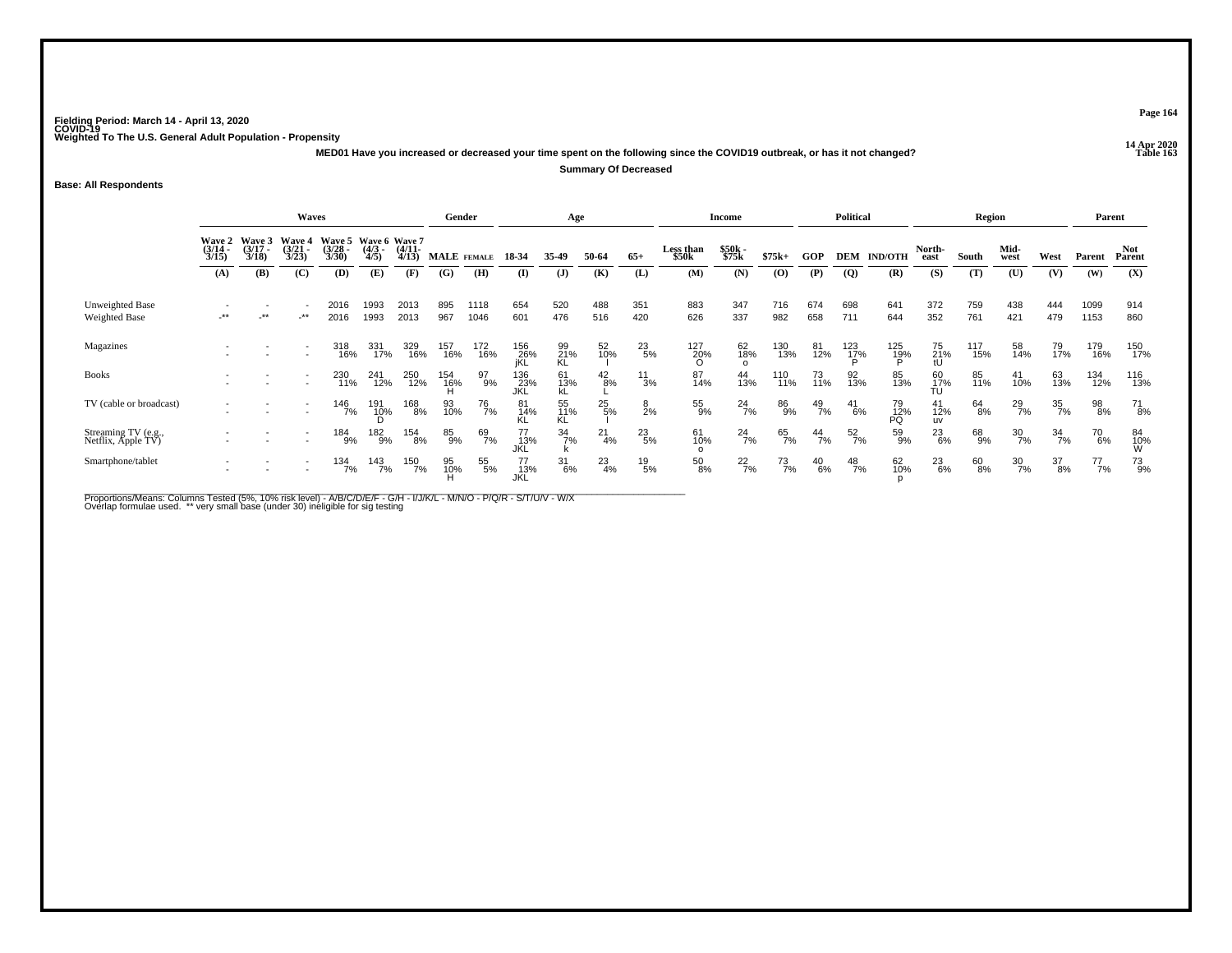**14 Apr 2020 MED01 Have you increased or decreased your time spent on the following since the COVID19 outbreak, or has it not changed?Summary Of About The Same**

**Base: All Respondents**

|                                         |                                                                                                                                                                                                                 |     | Waves  |                  |              |              |            | Gender          |            | Age          |                       |            |                        | Income             |            |            | Political       |                  |                | Region     |                    |                    |              | Parent          |
|-----------------------------------------|-----------------------------------------------------------------------------------------------------------------------------------------------------------------------------------------------------------------|-----|--------|------------------|--------------|--------------|------------|-----------------|------------|--------------|-----------------------|------------|------------------------|--------------------|------------|------------|-----------------|------------------|----------------|------------|--------------------|--------------------|--------------|-----------------|
|                                         | <b>Wave 5</b><br>Wave 6 Wave 7<br>Wave 3<br><b>Wave 4</b><br>Wave 2<br>$\frac{(3/14)}{3/15}$<br>$\frac{3}{18}$<br>$\frac{(3/21)}{3/23}$<br>$\frac{(3/28)}{3/30}$<br>$\binom{4/3}{4/5}$<br>$\frac{(4/11)}{4/13}$ |     |        |                  |              |              |            | MALE FEMALE     | 18-34      | 35-49        | 50-64                 | $65+$      | Less than<br>\$50k     | \$50k<br>\$75k     | $$75k+$    | GOP        | <b>DEM</b>      | <b>IND/OTH</b>   | North-<br>east | South      | Mid-<br>west       | West               | Parent       | Not<br>Parent   |
|                                         | (A)                                                                                                                                                                                                             | (B) | (C)    | (D)              | (E)          | (F)          | (G)        | (H)             | (I)        | ( <b>J</b> ) | (K)                   | (L)        | (M)                    | (N)                | (0)        | (P)        | $\overline{Q}$  | (R)              | (S)            | (T)        | (U)                | (V)                | (W)          | (X)             |
| Unweighted Base<br><b>Weighted Base</b> | -**                                                                                                                                                                                                             | **  | $-***$ | 2016<br>2016     | 1993<br>1993 | 2013<br>2013 | 895<br>967 | 1118<br>1046    | 654<br>601 | 520<br>476   | 488<br>516            | 351<br>420 | 883<br>626             | 347<br>337         | 716<br>982 | 674<br>658 | 698<br>711      | 641<br>644       | 372<br>352     | 759<br>761 | 438<br>421         | 444<br>479         | 1099<br>1153 | 914<br>860      |
| Magazines                               |                                                                                                                                                                                                                 |     |        | 1320<br>65%      | 1265<br>63%  | 1241<br>62%  | 538<br>56% | $^{703}_{67\%}$ | 279<br>46% | 259<br>54%   | 378<br>73%<br>IJ      | 325<br>77% | $^{406}_{65\%}$        | $^{227}_{67\%}$    | 557<br>57% | 406<br>62% | 422<br>59%      | 413<br>64%       | 196<br>56%     | 473<br>62% | $^{281}_{67\%}$    | 292<br>61%         | 686<br>59%   | 555<br>65%      |
| <b>Books</b>                            |                                                                                                                                                                                                                 |     |        | 1082<br>54%      | 1033<br>52%  | 1052<br>52%  | 482<br>50% | 570<br>54%      | 229<br>38% | 226<br>48%   | 334<br>- 65%<br>- ارا | 262<br>62% | 352<br>56%             | 182<br>54%         | 472<br>48% | 332<br>50% | 371<br>52%      | 349<br>54%       | 170<br>48%     | 392<br>51% | 239<br>57%         | 251<br>52%         | 585<br>51%   | 467<br>54%      |
| Streaming TV (e.g., Netflix, Apple TV)  |                                                                                                                                                                                                                 |     |        | 817<br>41%       | 760<br>38%   | 761<br>38%   | 345<br>36% | 416<br>40%      | 118<br>20% | 121<br>25%   | 279<br>54%            | 243<br>58% | 258<br>41%<br>$\Omega$ | 147<br>43%<br>O    | 316<br>32% | 271<br>41% | 231<br>33%      | 258<br>40%       | 118<br>34%     | 280<br>37% | 177<br>42%         | 186<br>39%         | 413<br>36%   | 348<br>41%      |
| TV (cable or broadcast)                 |                                                                                                                                                                                                                 |     |        | 723<br>36%       | 743<br>37%   | 713<br>35%   | 317<br>33% | 396<br>38%      | 171<br>28% | 154<br>32%   | 213<br>41%            | 176<br>42% | 245<br>39%<br>O        | $^{136}_{40\%}$    | 294<br>30% | 215<br>33% | $^{242}_{34\%}$ | 257<br>40%<br>Pq | 89<br>25%      | 265<br>35% | 181<br>-43%<br>-ST | $\frac{178}{37\%}$ | 352<br>30%   | 361<br>42%<br>W |
| Smartphone/tablet                       |                                                                                                                                                                                                                 |     |        | 747<br>37%<br>Ef | 656<br>33%   | 679<br>34%   | 334<br>35% | 346<br>33%      | 103<br>17% | 106<br>22%   | 245<br>-48%<br>- IJ   | 225<br>54% | 254<br>41%<br>0        | $\frac{121}{36\%}$ | 274<br>28% | 242<br>37% | 209<br>29%      | 229<br>36%       | 116<br>33%     | 250<br>33% | 160<br>38%         | 154<br>32%         | 375<br>32%   | 305<br>35%      |

Proportions/Means: Columns Tested (5%, 10% risk level) - A/B/C/D/E/F - G/H - I/J/K/L - M/N/O - P/Q/R - S/T/U/V - W/X<br>Overlap formulae used. \*\* very small base (under 30) ineligible for sig testing

**Page 165**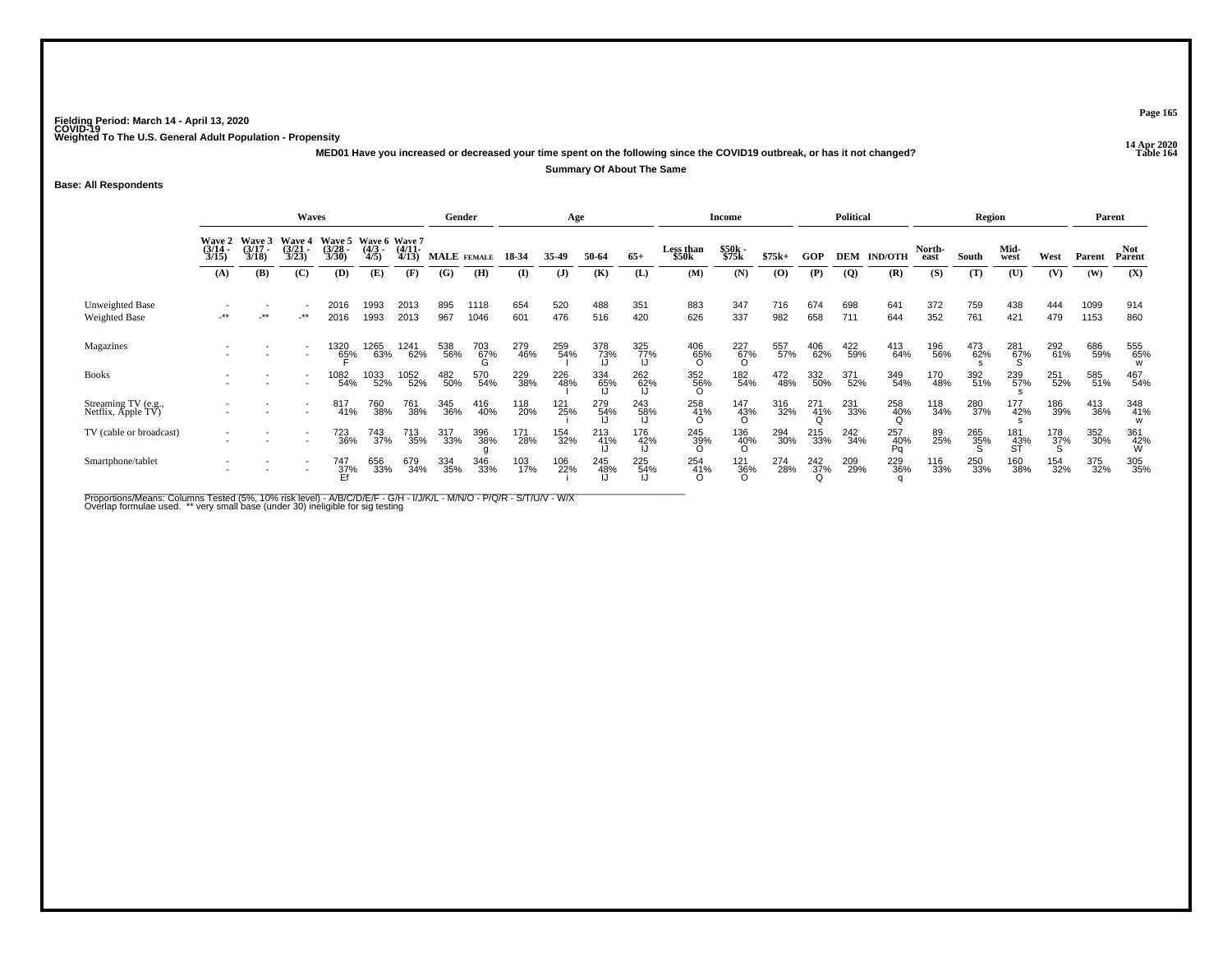**14 Apr 2020 MED01\_1 Have you increased or decreased your time spent on the following since the COVID19 outbreak, or has it not changed?TV (cable or broadcast)**

### **Base: All Respondents**

|                                  |                                        |                                 | <b>Waves</b>                           |                                               |                     |                       | Gender      |              |                 | Age             |                |                  |                    | Income          |                  |                 | <b>Political</b> |                  |                  | Region      |                   |                 | Parent       |                   |
|----------------------------------|----------------------------------------|---------------------------------|----------------------------------------|-----------------------------------------------|---------------------|-----------------------|-------------|--------------|-----------------|-----------------|----------------|------------------|--------------------|-----------------|------------------|-----------------|------------------|------------------|------------------|-------------|-------------------|-----------------|--------------|-------------------|
|                                  | <b>Wave 2</b><br>$\frac{(3/14)}{3/15}$ | Wave 3<br>$\frac{(3/17)}{3/18}$ | <b>Wave 4</b><br>$\frac{(3/21)}{3/23}$ | Wave 5 Wave 6 Wave 7<br>$\frac{(3/28)}{3/30}$ | $\frac{(4/3)}{4/5}$ | $\frac{(4/11)}{4/13}$ | MALE FEMALE |              | 18-34           | 35-49           | 50-64          | $65+$            | Less than<br>\$50k | \$50k<br>\$75k  | $$75k+$          | <b>GOP</b>      | DEM              | <b>IND/OTH</b>   | North-<br>east   | South       | Mid-<br>west      | West            | Parent       | Not<br>Parent     |
|                                  | (A)                                    | (B)                             | (C)                                    | (D)                                           | (E)                 | (F)                   | (G)         | (H)          | (I)             | $\mathbf{J}$    | (K)            | (L)              | (M)                | (N)             | (0)              | (P)             | $\overline{Q}$   | (R)              | (S)              | (T)         | (U)               | (V)             | (W)          | (X)               |
| Unweighted Base<br>Weighted Base | $-***$                                 | $\star$                         | $-***$                                 | 2016<br>2016                                  | 1993<br>1993        | 2013<br>2013          | 895<br>967  | 1118<br>1046 | 654<br>601      | 520<br>476      | 488<br>516     | 351<br>420       | 883<br>626         | 347<br>337      | 716<br>982       | 674<br>658      | 698<br>711       | 641<br>644       | 372<br>352       | 759<br>761  | 438<br>421        | 444<br>479      | 1099<br>1153 | 914<br>860        |
| Increased                        |                                        |                                 |                                        | 1147<br>57%                                   | 1059<br>53%         | ' 132<br>56%          | 557<br>58%  | 574<br>55%   | 349<br>58%      | 268<br>56%      | 278<br>54%     | 237<br>56%       | 327<br>52%         | 178<br>53%      | 603<br>61%<br>MN | 395<br>60%<br>R | 429<br>60%<br>R  | 308<br>48%       | 222<br>63%<br>Uv | 432<br>57%  | 212<br>50%        | 266<br>56%      | 704<br>61%   | 427<br>50%        |
| Decreased                        |                                        |                                 |                                        | 146<br>7%                                     | 191<br>10%          | 168<br>8%             | 93<br>10%   | 76<br>7%     | 81<br>14%<br>KL | 55<br>11%<br>KL | $^{25}_{-5\%}$ | $\frac{8}{2%}$   | 55<br>9%           | $^{24}_{7\%}$   | 86<br>9%         | $^{49}_{7\%}$   | $^{41}_{6\%}$    | 79<br>12%<br>PQ  | 41<br>12%<br>uv  | 64<br>8%    | 29<br>7%          | 35<br>7%        | 98<br>8%     | 71<br>8%          |
| About the same                   |                                        |                                 |                                        | 723<br>36%                                    | 743<br>37%          | 713<br>35%            | 317<br>33%  | 396<br>38%   | 171<br>28%      | 154<br>32%      | 213<br>41%     | 176<br>42%<br>IJ | 245<br>39%<br>ဂ    | 136<br>40%<br>O | 294<br>30%       | 215<br>33%      | 242<br>34%       | 257<br>40%<br>Pa | 89<br>25%        | 265<br>35%  | 181<br>_43%<br>ST | 178<br>37%<br>S | 352<br>30%   | 361<br>-42%<br>-W |
| Sigma                            |                                        |                                 |                                        | 2016<br>100%                                  | 1993<br>100%        | 2013<br>100%          | 967<br>100% | 1046<br>100% | 601<br>100%     | 476<br>100%     | 516<br>100%    | 420<br>100%      | 626<br>100%        | 337<br>100%     | 982<br>100%      | 658<br>100%     | 711<br>100%      | 644<br>100%      | 352<br>100%      | 761<br>100% | 421<br>100%       | 479<br>100%     | 1153<br>100% | 860<br>100%       |

Proportions/Means: Columns Tested (5%, 10% risk level) - A/B/C/D/E/F - G/H - I/J/K/L - M/N/O - P/Q/R - S/T/U/V - W/X<br>Overlap formulae used. \*\* very small base (under 30) ineligible for sig testing

**Page 166**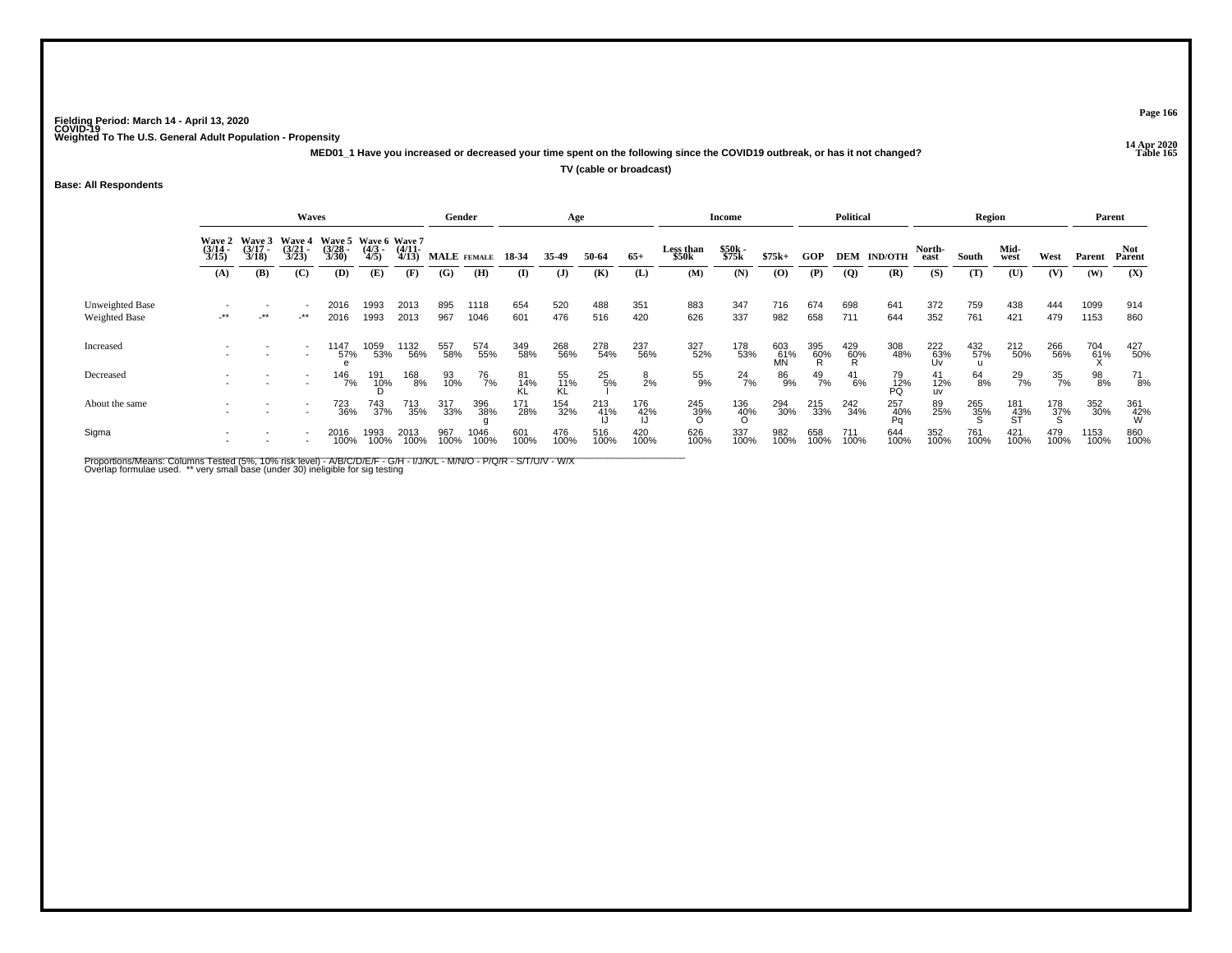**14 Apr 2020 MED01\_2 Have you increased or decreased your time spent on the following since the COVID19 outbreak, or has it not changed?Streaming TV (e.g., Netflix, Apple TV)**

**Base: All Respondents**

|                                  |                       |                                        | Waves                                  |                                               |                     |                       |             | Gender       |                   | Age              |                  |                  |                           | <b>Income</b>       |                  |                 | <b>Political</b>   |                    |                | Region      |                  |             |              | Parent         |
|----------------------------------|-----------------------|----------------------------------------|----------------------------------------|-----------------------------------------------|---------------------|-----------------------|-------------|--------------|-------------------|------------------|------------------|------------------|---------------------------|---------------------|------------------|-----------------|--------------------|--------------------|----------------|-------------|------------------|-------------|--------------|----------------|
|                                  | $\frac{(3/14)}{3/15}$ | Wave 2 Wave 3<br>$\frac{(3/17)}{3/18}$ | <b>Wave 4</b><br>$\frac{(3/21)}{3/23}$ | Wave 5 Wave 6 Wave 7<br>$\frac{(3/28)}{3/30}$ | $\frac{(4/3)}{4/5}$ | $\frac{(4/11)}{4/13}$ | MALE FEMALE |              | 18-34             | 35-49            | 50-64            | $65+$            | <b>Less than</b><br>\$50k | \$50k<br>\$75k      | $$75k+$          | GOP             |                    | <b>DEM IND/OTH</b> | North-<br>east | South       | Mid-<br>west     | West        | Parent       | Not<br>Parent  |
|                                  | (A)                   | (B)                                    | (C)                                    | (D)                                           | (E)                 | (F)                   | (G)         | (H)          | (I)               | $\mathbf{J}$     | (K)              | (L)              | (M)                       | (N)                 | (O)              | (P)             | $\overline{Q}$     | (R)                | (S)            | (T)         | (U)              | (V)         | (W)          | (X)            |
| Unweighted Base<br>Weighted Base | $-***$                | $\cdot$ **                             | $-***$                                 | 2016<br>2016                                  | 1993<br>1993        | 2013<br>2013          | 895<br>967  | 1118<br>1046 | 654<br>601        | 520<br>476       | 488<br>516       | 351<br>420       | 883<br>626                | 347<br>337          | 716<br>982       | 674<br>658      | 698<br>711         | 641<br>644         | 372<br>352     | 759<br>761  | 438<br>421       | 444<br>479  | 1099<br>1153 | 914<br>860     |
| Increased                        |                       |                                        |                                        | 1015<br>50%                                   | 1051<br>53%         | 1098<br>55%<br>D      | 537<br>56%  | 561<br>54%   | 406<br>68%<br>KL  | 322<br>68%<br>KL | 215<br>42%       | 155<br>37%       | 307<br>49%                | 167<br>50%          | 601<br>61%<br>MN | 343<br>52%      | $^{428}_{60\%}$ PR | 327<br>51%         | 211<br>60%     | 413<br>54%  | 214<br>51%       | 260<br>54%  | 671<br>58%   | 427<br>50%     |
| Decreased                        |                       |                                        |                                        | 184<br>9%                                     | 182<br>9%           | 154<br>8%             | 85<br>9%    | 69<br>7%     | 77<br>_13%<br>JKL | 34<br>7%         | $^{21}_{4\%}$    | $^{23}_{5\%}$    | 61<br>10%                 | 24<br>7%            | 65<br>7%         | 44<br>7%        | 52<br>7%           | 59<br>9%           | $^{23}_{6\%}$  | 68<br>9%    | $\frac{30}{7\%}$ | 34<br>7%    | 70<br>6%     | 84<br>10%<br>W |
| About the same                   |                       |                                        |                                        | 817<br>41%                                    | 760<br>38%          | 761<br>38%            | 345<br>36%  | 416<br>40%   | 118<br>20%        | 121<br>25%       | 279<br>54%<br>JJ | 243<br>58%<br>JJ | 258<br>41%<br>O           | 147<br>- 43%<br>- O | 316<br>32%       | 271<br>41%<br>Q | 231<br>33%         | 258<br>40%         | 118<br>34%     | 280<br>37%  | 177<br>42%       | 186<br>39%  | 413<br>36%   | 348<br>41%     |
| Sigma                            |                       |                                        |                                        | 2016<br>100%                                  | 1993<br>100%        | 2013<br>100%          | 967<br>100% | 1046<br>100% | 601<br>100%       | 476<br>100%      | 516<br>100%      | 420<br>100%      | 626<br>100%               | 337<br>100%         | 982<br>100%      | 658<br>100%     | 711<br>100%        | 644<br>100%        | 352<br>100%    | 761<br>100% | 421<br>100%      | 479<br>100% | 1153<br>100% | 860<br>100%    |

Proportions/Means: Columns Tested (5%, 10% risk level) - A/B/C/D/E/F - G/H - I/J/K/L - M/N/O - P/Q/R - S/T/U/V - W/X<br>Overlap formulae used. \*\* very small base (under 30) ineligible for sig testing

**Page 167**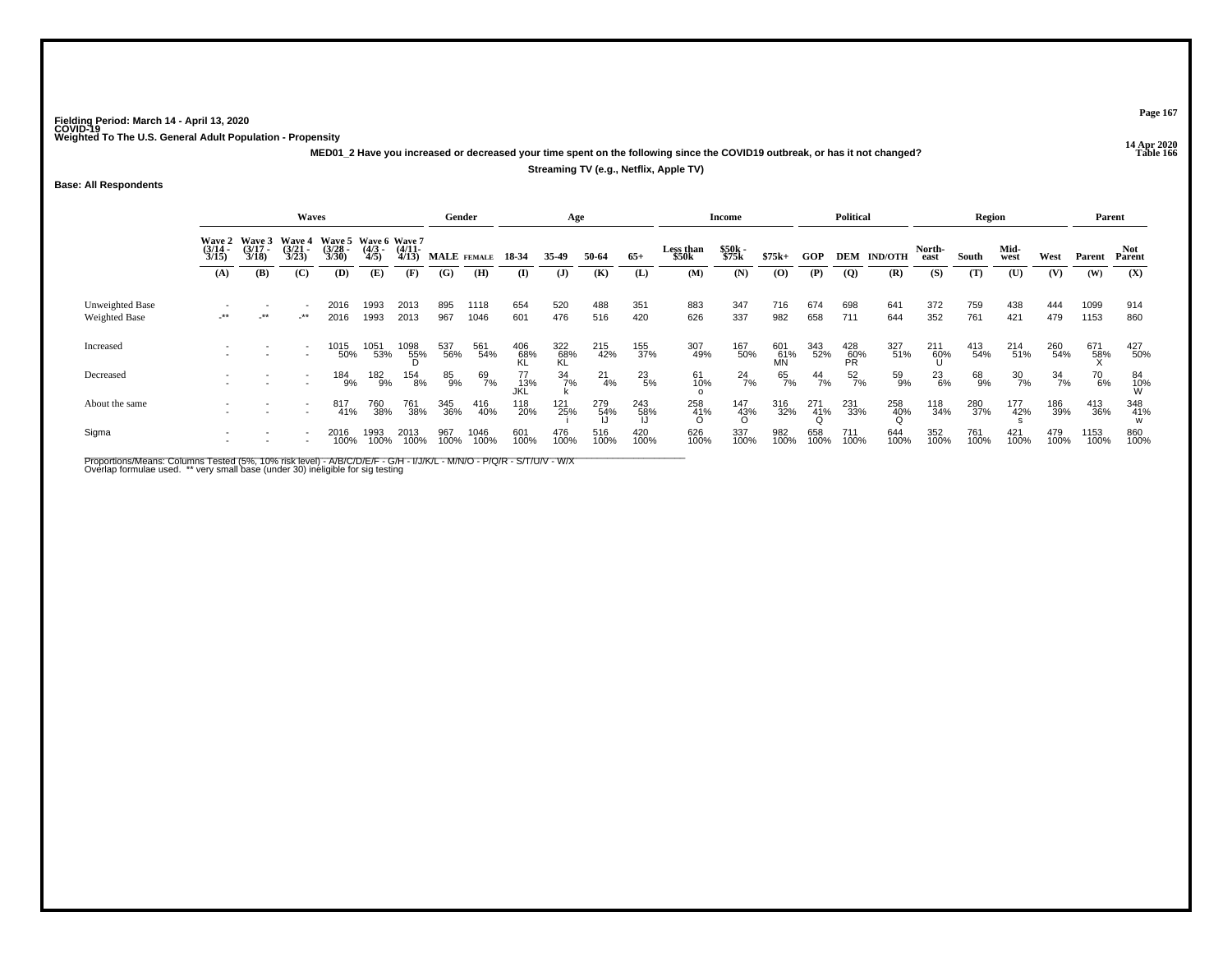**14 Apr 2020 MED01\_3 Have you increased or decreased your time spent on the following since the COVID19 outbreak, or has it not changed?Smartphone/tablet**

**Base: All Respondents**

|                                  |                       |                                        | Waves                                  |                                               |                     |                       | Gender      |                 |                   | Age              |               |                  |                           | <b>Income</b>   |                  |                    | Political        |                    |                | Region      |              |             | Parent       |             |
|----------------------------------|-----------------------|----------------------------------------|----------------------------------------|-----------------------------------------------|---------------------|-----------------------|-------------|-----------------|-------------------|------------------|---------------|------------------|---------------------------|-----------------|------------------|--------------------|------------------|--------------------|----------------|-------------|--------------|-------------|--------------|-------------|
|                                  | $\frac{(3/14)}{3/15}$ | Wave 2 Wave 3<br>$\frac{(3/17)}{3/18}$ | <b>Wave 4</b><br>$\frac{(3/21)}{3/23}$ | Wave 5 Wave 6 Wave 7<br>$\frac{(3/28)}{3/30}$ | $\frac{(4/3)}{4/5}$ | $\frac{(4/11)}{4/13}$ |             | MALE FEMALE     | 18-34             | 35.49            | 50-64         | $65+$            | <b>Less than</b><br>\$50k | \$50k<br>\$75k  | $$75k+$          | <b>GOP</b>         |                  | <b>DEM IND/OTH</b> | North-<br>east | South       | Mid-<br>west | West        | Parent       | Parent      |
|                                  | (A)                   | (B)                                    | (C)                                    | (D)                                           | (E)                 | (F)                   | (G)         | (H)             | (I)               | $\mathbf{J}$     | (K)           | (L)              | (M)                       | (N)             | $\bf{(0)}$       | (P)                | <b>(Q)</b>       | (R)                | (S)            | (T)         | (U)          | (V)         | (W)          | (X)         |
| Unweighted Base<br>Weighted Base | $-***$                | $+$ **                                 | $-***$                                 | 2016<br>2016                                  | 1993<br>1993        | 2013<br>2013          | 895<br>967  | 1118<br>1046    | 654<br>601        | 520<br>476       | 488<br>516    | 351<br>420       | 883<br>626                | 347<br>337      | 716<br>982       | 674<br>658         | 698<br>711       | 641<br>644         | 372<br>352     | 759<br>761  | 438<br>421   | 444<br>479  | 1099<br>1153 | 914<br>860  |
| Increased                        |                       |                                        |                                        | 1135<br>56%                                   | 1194<br>60%         | 1183<br>59%           | 538<br>56%  | 645<br>62%<br>G | 420<br>70%<br>KL  | 339<br>71%<br>KL | 248<br>48%    | 176<br>42%       | 322<br>51%                | 194<br>57%      | 635<br>65%<br>Mn | 377<br>57%         | 454<br>64%<br>PR | 353<br>55%         | 213<br>61%     | 451<br>59%  | 231<br>55%   | 288<br>60%  | 702<br>61%   | 481<br>56%  |
| Decreased                        |                       |                                        |                                        | 134<br>7%                                     | 143<br>7%           | 150<br>7%             | 95<br>10%   | 55<br>5%        | 77<br>_13%<br>JKL | $\frac{31}{6\%}$ | $^{23}_{4\%}$ | 19<br>5%         | 50<br>8%                  | $^{22}_{7\%}$   | 73<br>7%         | $^{40}_{6\%}$      | $^{48}_{7\%}$    | 62<br>10%          | $^{23}_{6\%}$  | 60<br>8%    | 30<br>7%     | 37<br>8%    | 77<br>7%     | 73<br>9%    |
| About the same                   |                       |                                        | $\overline{\phantom{a}}$               | 747<br>37%<br>Ff                              | 656<br>33%          | 679<br>34%            | 334<br>35%  | 346<br>33%      | 103<br>17%        | 106<br>22%       | 245<br>48%    | 225<br>54%<br>LI | 254<br>41%<br>O           | 121<br>36%<br>O | 274<br>28%       | $\frac{242}{37\%}$ | 209<br>29%       | 229<br>36%         | 116<br>33%     | 250<br>33%  | 160<br>38%   | 154<br>32%  | 375<br>32%   | 305<br>35%  |
| Sigma                            |                       |                                        |                                        | 2016<br>100%                                  | 1993<br>100%        | 2013<br>100%          | 967<br>100% | 1046<br>100%    | 601<br>100%       | 476<br>100%      | 516<br>100%   | 420<br>100%      | 626<br>100%               | 337<br>100%     | 982<br>100%      | 658<br>100%        | 711<br>100%      | 644<br>100%        | 352<br>100%    | 761<br>100% | 421<br>100%  | 479<br>100% | 1153<br>100% | 860<br>100% |

Proportions/Means: Columns Tested (5%, 10% risk level) - A/B/C/D/E/F - G/H - I/J/K/L - M/N/O - P/Q/R - S/T/U/V - W/X<br>Overlap formulae used. \*\* very small base (under 30) ineligible for sig testing

**Page 168**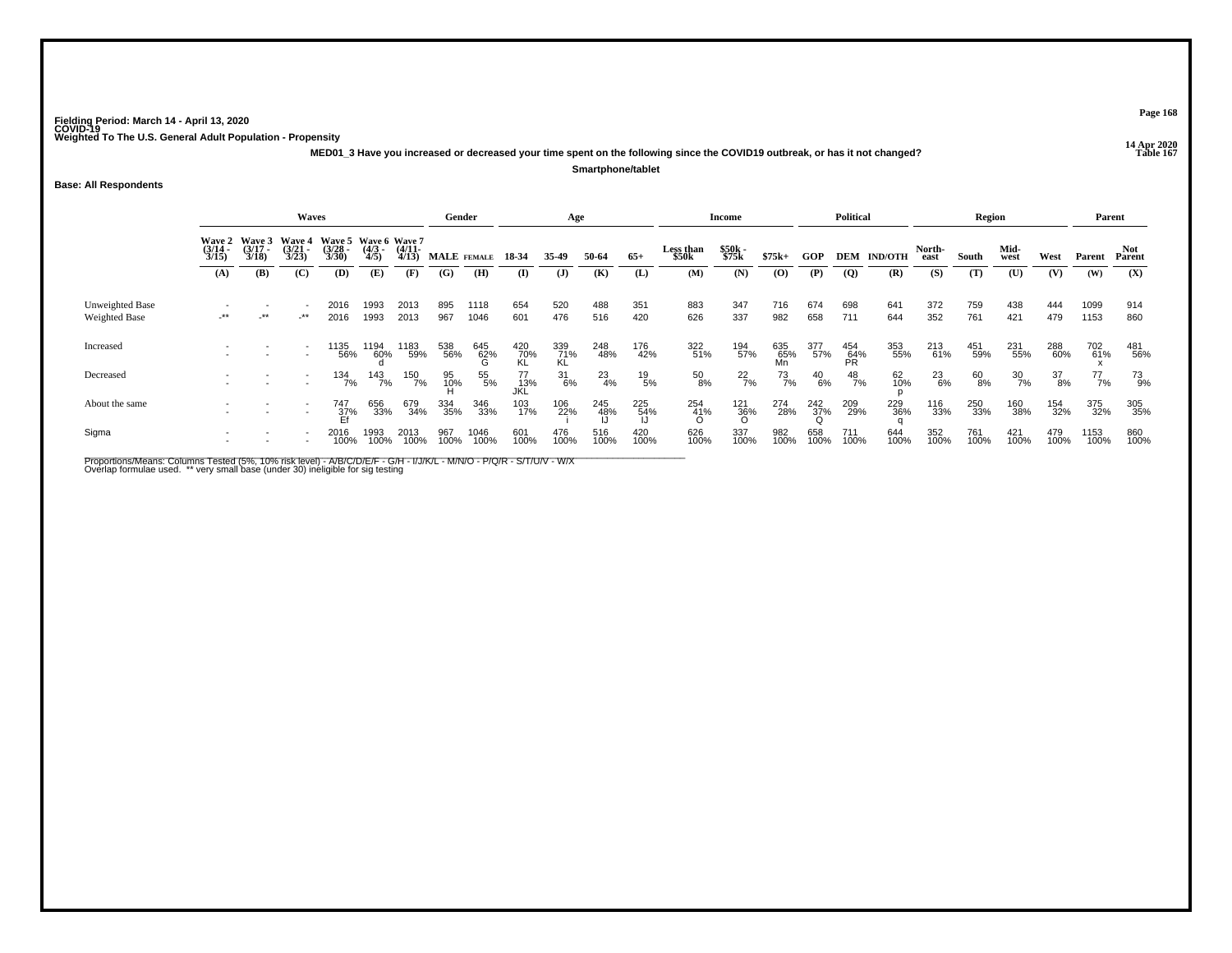**14 Apr 2020 MED01\_4 Have you increased or decreased your time spent on the following since the COVID19 outbreak, or has it not changed?Magazines**

**Base: All Respondents**

|                                  |                                               |                                               | Waves                                         |                                                      |                            |                              | Gender             |                 |                       | Age                   |              |                  |                                  | <b>Income</b>         |                           |             | <b>Political</b>              |                           |                       | Region       |                     |             | Parent        |               |
|----------------------------------|-----------------------------------------------|-----------------------------------------------|-----------------------------------------------|------------------------------------------------------|----------------------------|------------------------------|--------------------|-----------------|-----------------------|-----------------------|--------------|------------------|----------------------------------|-----------------------|---------------------------|-------------|-------------------------------|---------------------------|-----------------------|--------------|---------------------|-------------|---------------|---------------|
|                                  | <b>Wave 2</b><br>$\frac{(3/14)}{3/15}$<br>(A) | <b>Wave 3</b><br>$\frac{(3/17)}{3/18}$<br>(B) | <b>Wave 4</b><br>$\frac{(3/21)}{3/23}$<br>(C) | Wave 5 Wave 6 Wave 7<br>$\frac{(3/28)}{3/30}$<br>(D) | $\frac{(4/3)}{4/5}$<br>(E) | $\frac{(4/11)}{4/13}$<br>(F) | MALE FEMALE<br>(G) | (H)             | 18-34<br>$\mathbf{I}$ | 35.49<br>$\mathbf{J}$ | 50-64<br>(K) | $65+$<br>(L)     | <b>Less than</b><br>\$50k<br>(M) | \$50k<br>\$75k<br>(N) | $$75k+$<br>$\mathbf{(O)}$ | GOP<br>(P)  | $\overline{Q}$                | <b>DEM IND/OTH</b><br>(R) | North-<br>east<br>(S) | South<br>(T) | Mid-<br>west<br>(U) | West<br>(V) | Parent<br>(W) | Parent<br>(X) |
|                                  |                                               |                                               |                                               |                                                      |                            |                              |                    |                 |                       |                       |              |                  |                                  |                       |                           |             |                               |                           |                       |              |                     |             |               |               |
| Unweighted Base<br>Weighted Base | $\star\star$                                  | $-$ **                                        | $-***$                                        | 2016<br>2016                                         | 1993<br>1993               | 2013<br>2013                 | 895<br>967         | 1118<br>1046    | 654<br>601            | 520<br>476            | 488<br>516   | 351<br>420       | 883<br>626                       | 347<br>337            | 716<br>982                | 674<br>658  | 698<br>711                    | 641<br>644                | 372<br>352            | 759<br>761   | 438<br>421          | 444<br>479  | 1099<br>1153  | 914<br>860    |
| Increased                        |                                               |                                               |                                               | 378<br>19%                                           | 397<br>20%                 | $\frac{443}{22\%}$           | 272<br>28%<br>H    | 171<br>16%      | 166<br>28%<br>KL      | 119<br>25%<br>KL      | 86<br>17%    | 72/17%           | 94<br>15%                        | 48<br>14%             | 296<br>30%<br>MN          | 171<br>26%  | $^{166}_{\substack{23\%\\R}}$ | 106<br>16%                | 82 <sub>3%</sub>      | 171<br>22%   | 83<br>20%           | 108<br>23%  | 289<br>25%    | 155<br>18%    |
| Decreased                        |                                               |                                               |                                               | 318<br>16%                                           | 331<br>17%                 | 329<br>16%                   | 157<br>16%         | 172<br>16%      | 156<br>26%            | 99<br>21%<br>KL       | 52<br>10%    | $^{23}_{5\%}$    | 127<br>20%                       | $\frac{62}{18\%}$     | 130<br>13%                | 81<br>12%   | 123<br>17%                    | 125<br>18%                | 75<br>21%<br>tU       | 117<br>15%   | 58<br>14%           | 79<br>17%   | 179<br>16%    | 150<br>17%    |
| About the same                   |                                               |                                               |                                               | 1320<br>65%                                          | 1265<br>63%                | 1241<br>62%                  | 538<br>56%         | 703<br>67%<br>G | 279<br>46%            | 259<br>54%            | 378<br>73%   | 325<br>77%<br>LI | 406<br>- 65%<br>- ဂ              | 227<br>67%<br>O       | 557<br>57%                | 406<br>62%  | 422<br>59%                    | 413<br>64%                | 196<br>56%            | 473<br>62%   | 281<br>67%<br>Տ     | 292<br>61%  | 686<br>59%    | 555<br>65%    |
| Sigma                            |                                               |                                               |                                               | 2016<br>100%                                         | 1993<br>100%               | 2013<br>100%                 | 967<br>100%        | 1046<br>100%    | 601<br>100%           | 476<br>100%           | 516<br>100%  | 420<br>100%      | 626<br>100%                      | 337<br>100%           | 982<br>100%               | 658<br>100% | 711<br>100%                   | 644<br>100%               | 352<br>100%           | 761<br>100%  | 421<br>100%         | 479<br>100% | 1153<br>100%  | 860<br>100%   |

Proportions/Means: Columns Tested (5%, 10% risk level) - A/B/C/D/E/F - G/H - I/J/K/L - M/N/O - P/Q/R - S/T/U/V - W/X<br>Overlap formulae used. \*\* very small base (under 30) ineligible for sig testing

**Page 169**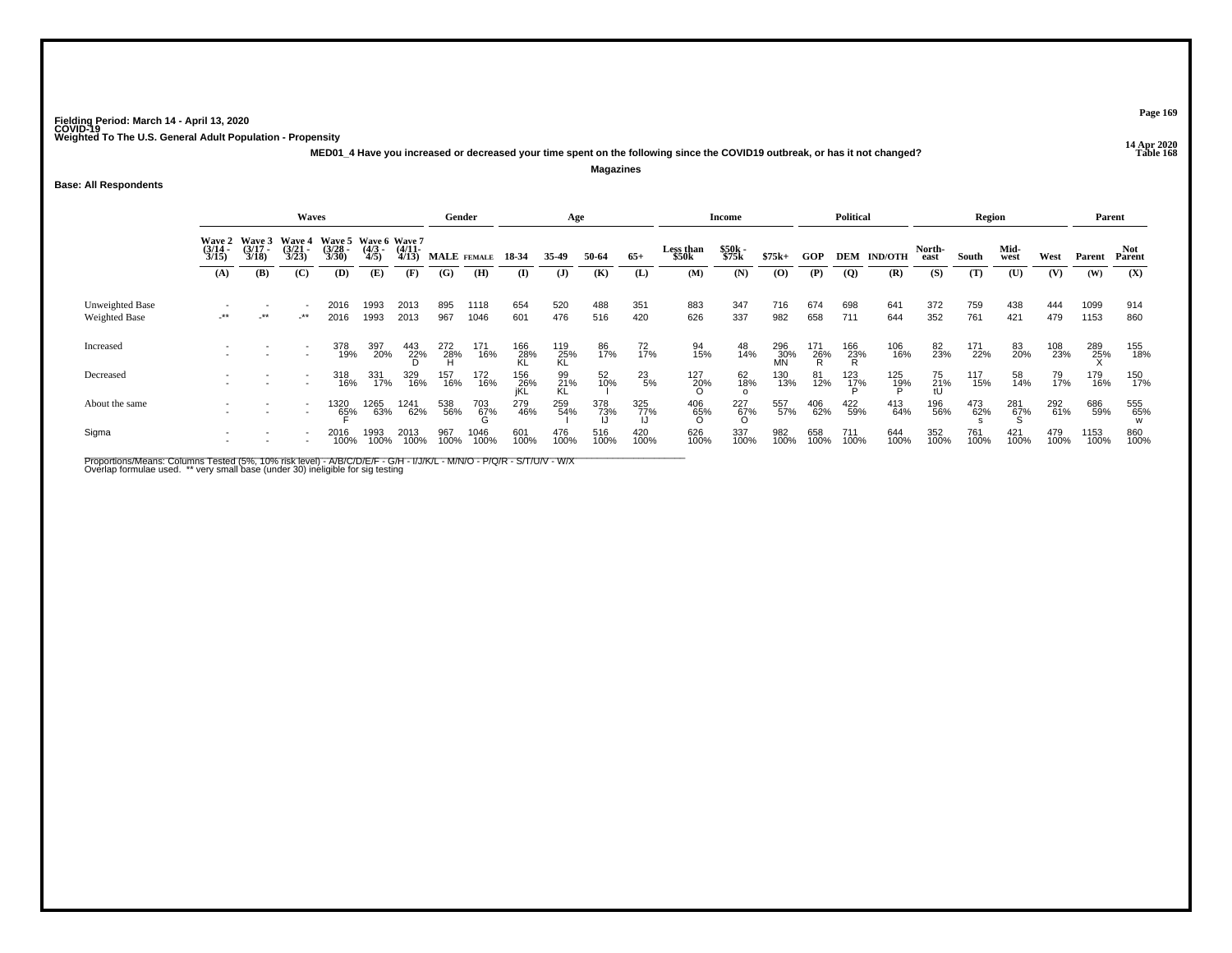**14 Apr 2020 MED01\_5 Have you increased or decreased your time spent on the following since the COVID19 outbreak, or has it not changed?**

**Books**

**Base: All Respondents**

|                                  |                       |                       | Waves                                         |                                               |                     |                       | Gender      |              |                     | Age             |                  |                               |                           | <b>Income</b>  |                  |             | <b>Political</b> |                    |                | Region      |              |             | Parent       |             |
|----------------------------------|-----------------------|-----------------------|-----------------------------------------------|-----------------------------------------------|---------------------|-----------------------|-------------|--------------|---------------------|-----------------|------------------|-------------------------------|---------------------------|----------------|------------------|-------------|------------------|--------------------|----------------|-------------|--------------|-------------|--------------|-------------|
|                                  | $\frac{(3/14)}{3/15}$ | $\frac{(3/17)}{3/18}$ | Wave 2 Wave 3 Wave 4<br>$\frac{(3/21)}{3/23}$ | Wave 5 Wave 6 Wave 7<br>$\frac{(3/28)}{3/30}$ | $\frac{(4/3)}{4/5}$ | $\frac{(4/11)}{4/13}$ |             | MALE FEMALE  | 18-34               | 35.49           | 50-64            | $65+$                         | <b>Less than</b><br>\$50k | \$50k<br>\$75k | $$75k+$          | GOP         |                  | <b>DEM IND/OTH</b> | North-<br>east | South       | Mid-<br>west | West        | Parent       | Parent      |
|                                  | (A)                   | (B)                   | (C)                                           | (D)                                           | (E)                 | (F)                   | (G)         | (H)          | (I)                 | $\mathbf{J}$    | (K)              | (L)                           | (M)                       | (N)            | (0)              | (P)         | <b>(Q)</b>       | (R)                | (S)            | (T)         | (U)          | (V)         | (W)          | (X)         |
| Unweighted Base<br>Weighted Base | $\cdot^{\star\star}$  | $-***$                | $-***$                                        | 2016<br>2016                                  | 1993<br>1993        | 2013<br>2013          | 895<br>967  | 1118<br>1046 | 654<br>601          | 520<br>476      | 488<br>516       | 351<br>420                    | 883<br>626                | 347<br>337     | 716<br>982       | 674<br>658  | 698<br>711       | 641<br>644         | 372<br>352     | 759<br>761  | 438<br>421   | 444<br>479  | 1099<br>1153 | 914<br>860  |
| Increased                        |                       |                       |                                               | 704<br>35%                                    | 719<br>36%          | 711<br>35%            | 331<br>34%  | 380<br>36%   | 236<br>39%          | 189<br>40%      | 140<br>27%       | <sup>147</sup> <sub>35%</sub> | 187<br>30%                | 111<br>33%     | 400<br>41%<br>MN | 253<br>38%  | 248<br>35%       | 210<br>33%         | 121<br>34%     | 284<br>37%  | 141<br>33%   | 164<br>34%  | 434<br>38%   | 277<br>32%  |
| Decreased                        |                       |                       |                                               | 230<br>11%                                    | 241<br>12%          | 250<br>12%            | 154<br>16%  | 97<br>9%     | 136<br>- 23%<br>JKL | 61<br>13%<br>kL | $^{42}_{8\%}$    | $\frac{11}{3\%}$              | 87<br>14%                 | 44<br>13%      | 110<br>11%       | 73<br>11%   | 92<br>13%        | 85<br>13%          | $^{60}_{17\%}$ | 85<br>11%   | 41<br>10%    | 63<br>13%   | 134<br>12%   | 116<br>13%  |
| About the same                   |                       |                       | $\overline{\phantom{a}}$                      | 1082<br>54%                                   | 1033<br>52%         | 1052<br>52%           | 482<br>50%  | 570<br>54%   | 229<br>38%          | 226<br>48%      | 334<br>65%<br>IJ | 262<br>62%                    | 352<br>56%<br>O           | 182<br>54%     | 472<br>48%       | 332<br>50%  | 371<br>52%       | 349<br>54%         | 170<br>48%     | 392<br>51%  | 239<br>57%   | 251<br>52%  | 585<br>51%   | 467<br>54%  |
| Sigma                            |                       |                       |                                               | 2016<br>100%                                  | 1993<br>100%        | 2013<br>100%          | 967<br>100% | 1046<br>100% | 601<br>100%         | 476<br>100%     | 516<br>100%      | 420<br>100%                   | 626<br>100%               | 337<br>100%    | 982<br>100%      | 658<br>100% | 711<br>100%      | 644<br>100%        | 352<br>100%    | 761<br>100% | 421<br>100%  | 479<br>100% | 1153<br>100% | 860<br>100% |

Proportions/Means: Columns Tested (5%, 10% risk level) - A/B/C/D/E/F - G/H - I/J/K/L - M/N/O - P/Q/R - S/T/U/V - W/X<br>Overlap formulae used. \*\* very small base (under 30) ineligible for sig testing

**Page 170**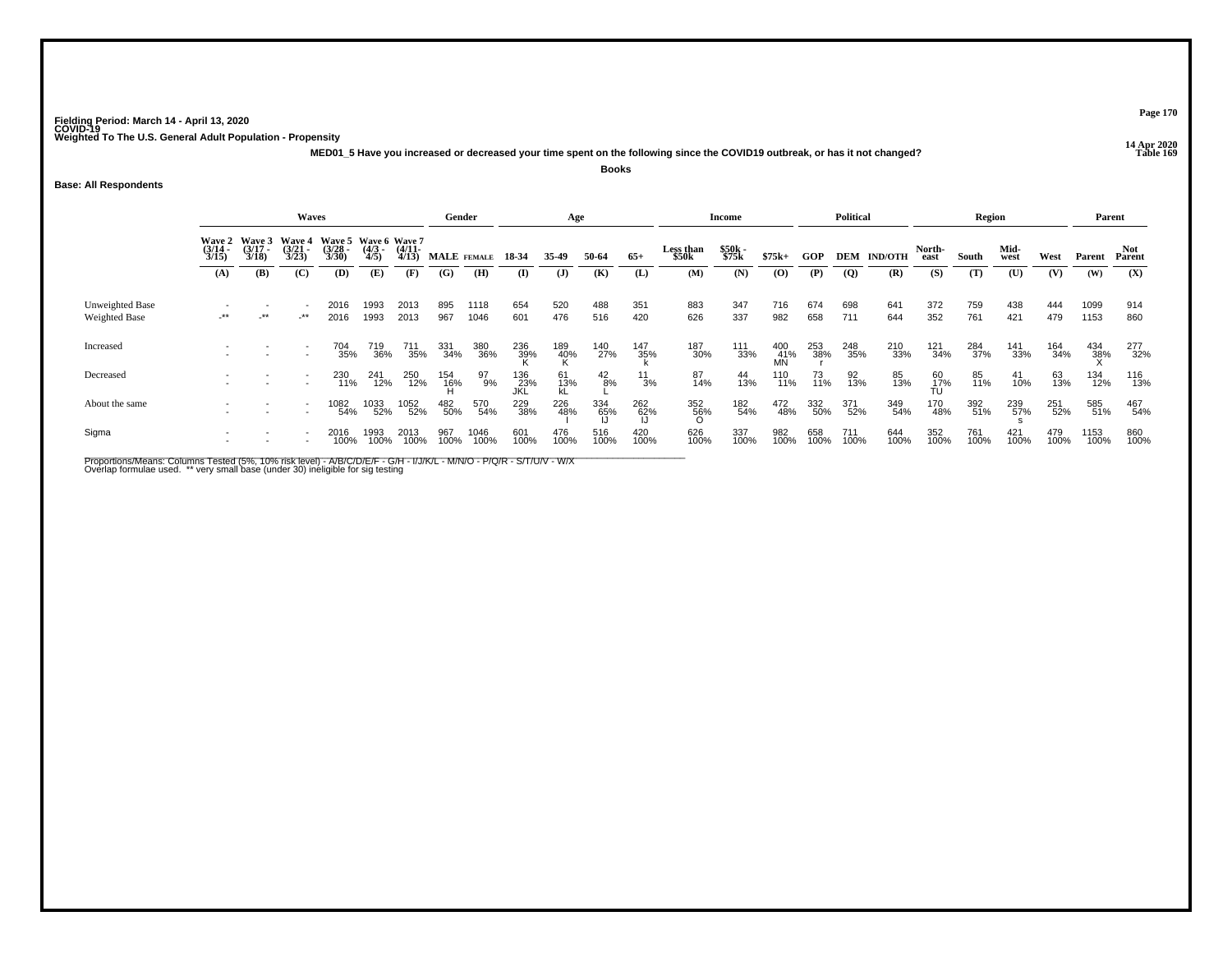**14 Apr 2020 MED02 Are you using each of the following more, less, or about the same since the coronavirus outbreak?**

**Summary Of More**

**Base: All Respondents**

|                                                               |                                 |                             | <b>Waves</b>                           |                                      |                                      |                   | Gender             |                         |                   | Age               |            |                 |                    | <b>Income</b>  |                         |                 | Political               |                |                  | Region     |              |                  | Parent                                  |                      |
|---------------------------------------------------------------|---------------------------------|-----------------------------|----------------------------------------|--------------------------------------|--------------------------------------|-------------------|--------------------|-------------------------|-------------------|-------------------|------------|-----------------|--------------------|----------------|-------------------------|-----------------|-------------------------|----------------|------------------|------------|--------------|------------------|-----------------------------------------|----------------------|
|                                                               | Wave 2<br>$\frac{(3/14)}{3/15}$ | Wave 3<br>$(3/17 -$<br>3/18 | <b>Wave 4</b><br>$\frac{(3/21)}{3/23}$ | <b>Wave 5</b><br>$\frac{3/28}{3/30}$ | Wave 6 Wave 7<br>$\frac{(4/3)}{4/5}$ | $(4/11 -$<br>4/13 | <b>MALE</b> FEMALE |                         | 18-34             | 35-49             | 50-64      | $65+$           | Less than<br>\$50k | \$50k<br>\$75k | $$75k+$                 | GOP             | <b>DEM</b>              | <b>IND/OTH</b> | North-<br>east   | South      | Mid-<br>west | West             | Parent                                  | <b>Not</b><br>Parent |
|                                                               | (A)                             | <b>(B)</b>                  | (C)                                    | (D)                                  | (E)                                  | (F)               | (G)                | (H)                     | $\mathbf{I}$      | $\mathbf{J}$      | (K)        | (L)             | (M)                | (N)            | (O)                     | (P)             | <b>(Q)</b>              | (R)            | (S)              | (T)        | (U)          | (V)              | (W)                                     | (X)                  |
| Unweighted Base<br><b>Weighted Base</b>                       |                                 | $***$                       | -**                                    | 2016<br>2016                         | 1993<br>1993                         | 2013<br>2013      | 895<br>967         | 1118<br>1046            | 654<br>601        | 520<br>476        | 488<br>516 | 351<br>420      | 883<br>626         | 347<br>337     | 716<br>982              | 674<br>658      | 698<br>711              | 641<br>644     | 372<br>352       | 759<br>761 | 438<br>421   | 444<br>479       | 1099<br>1153                            | 914<br>860           |
| Streaming services (e.g., Netflix, Hulu)                      |                                 |                             |                                        |                                      | 1053<br>53%                          | 1080<br>54%       | 534<br>55%         | 546<br>52%              | 407<br>68%<br>ΚL  | 319<br>67%<br>KL  | 200<br>39% | 155<br>37%      | 284<br>45%         | 172<br>51%     | 601<br>61%<br><b>MN</b> | 350<br>53%      | 411<br>58%<br>R         | 320<br>50%     | 21160%<br>tU     | 406<br>53% | 205<br>49%   | 257<br>54%       | 652<br>56%<br>v                         | 429<br>50%           |
| Social media (e.g.,<br>Facebook, Instagram,<br>Twitter)       |                                 |                             |                                        | 935<br>46%                           | 989<br>50%                           | 1021<br>51%<br>D  | 470<br>49%         | 551<br>53%              | 384<br>64%        | 294<br>62%<br>ΚL  | 202<br>39% | 141<br>34%      | 308<br>49%         | 163<br>48%     | 527<br>54%              | 323<br>49%      | 404<br>$\frac{57}{PR}$  | 294<br>46%     | 200<br>57%       | 382<br>50% | 193<br>46%   | 247<br>52%       | 611<br>53%<br>$\boldsymbol{\mathsf{x}}$ | 410<br>48%           |
| Games                                                         |                                 |                             |                                        | 830<br>41%                           | 854<br>43%                           | 889<br>44%        | 438<br>45%         | 451<br>43%              | 360<br>60%        | 275<br>58%<br>ΚĽ  | 152<br>29% | 102<br>24%      | 277<br>44%         | 151<br>45%     | 441<br>45%              | 281<br>43%      | 359<br>50%<br>PŘ.       | 249<br>39%     | 166<br>47%<br>u  | 322<br>42% | 165<br>39%   | 236<br>49%<br>tU | 523<br>45%                              | 366<br>43%           |
| Music apps (e.g., Spotify,<br><i>i</i> Tunes)                 |                                 |                             |                                        | 682<br>34%                           | 661<br>33%                           | 765<br>38%<br>DE  | 396<br>41%         | 369<br>35%              | 376<br>62%<br>JKL | 229<br>48%<br>KL  | 98<br>19%  | 62 <sub>%</sub> | 210<br>34%         | 123<br>36%     | 410<br>42%<br>M         | 231<br>35%      | 327<br>46%<br><b>PR</b> | 207<br>32%     | 159<br>45%<br>TÚ | 279<br>37% | 130<br>31%   | 198<br>41%       | 433<br>38%                              | 332<br>39%           |
| News apps                                                     |                                 |                             |                                        | 833<br>41%                           | 844<br>42%                           | 761<br>38%        | 357<br>37%         | 404<br>39%              | 228<br>38%        | 235<br>49%<br>IKĽ | 161<br>31% | 138<br>33%      | 208<br>33%         | 116<br>34%     | 421<br>43%<br>MÑ        | 272<br>41%<br>R | 299<br>42%<br>R         | 191<br>30%     | 140<br>40%       | 287<br>38% | 161<br>38%   | 173<br>36%       | 481<br>42%                              | 280<br>33%           |
| Virtual meeting sites (e.g.,<br>Zoom, Teams)                  |                                 |                             |                                        | 619<br>31%                           | 663<br>33%                           | 674<br>33%        | 326<br>34%         | 348<br>33%              | 277<br>46%<br>ΚL  | 192<br>40%<br>KL  | 129<br>25% | 76<br>18%       | 133<br>21%         | 93<br>28%<br>м | 433<br>44%<br><b>MN</b> | 203<br>31%      | 263<br>37%<br>D         | 208<br>32%     | 140<br>40%<br>TU | 220<br>29% | 132<br>31%   | 181<br>38%       | 409<br>35%<br>x                         | 265<br>31%           |
| On-demand food delivery<br>apps (e.g., UberEATS,<br>Doordash) |                                 |                             |                                        | 524<br>26%                           | 445<br>22%                           | 486<br>24%        | 261<br>27%         | 225<br>$\frac{1}{22}\%$ | 214<br>36%<br>ΚL  | 162<br>34%<br>KL  | 64<br>12%  | 45<br>11%       | 127<br>20%         | 63<br>19%      | 287<br>29%<br>MN        | 163<br>25%<br>R | 206<br>29%<br>R         | 117<br>18%     | 97<br>28%        | 183<br>24% | 83<br>20%    | 123<br>26%       | 309<br>27%<br>v                         | 177<br>21%           |
| Wellness apps (e.g., Meditation apps,<br>work-outs)           |                                 |                             |                                        | 502<br>25%<br>e                      | 437<br>22%                           | 23%               | 239<br>25%         | 227<br>22%              | 217<br>36%<br>iKL | 144<br>30%<br>KL  | 59<br>11%  | 46<br>11%       | 108<br>17%         | 68<br>20%      | 280<br>28%<br><b>MN</b> | 138<br>21%      | 205<br>29%<br>PŘ.       | 124<br>19%     | 95<br>27%        | 170<br>22% | 93<br>22%    | 108<br>23%       | 277<br>24%                              | 188<br>22%           |
| Podcasts                                                      |                                 |                             |                                        | 399<br>20%                           | 356<br>18%                           | 395<br>20%        | 226<br>23%         | 169<br>16%              | 174<br>29%<br>KL  | 128<br>27%<br>KL  | 62<br>12%  | 31<br>7%        | 88<br>14%          | 65<br>19%<br>m | 233<br>24%              | 133<br>20%      | 153<br>22%              | 108<br>17%     | 83<br>24%        | 147<br>19% | 63<br>15%    | 101<br>21%<br>u  | 240<br>21%                              | 155<br>18%           |
| Dating apps                                                   |                                 |                             |                                        | 200<br>10%                           | 218<br>11%                           | 199<br>10%        | 133<br>14%         | 66<br>$-6%$             | 103<br>17%        | 66<br>14%<br>KL   | 21<br>4%   | 8<br>2%         | 45<br>7%           | 31<br>9%       | 118<br>12%              | 65<br>10%       | 88<br>12%<br>R          | 46<br>7%       | 50<br>14%<br>TU  | 66<br>9%   | 29<br>7%     | 54<br>11%        | 131<br>11%<br>x                         | 68<br>8%             |

Proportions/Means: Columns Tested (5%, 10% risk level) - A/B/C/D/E/F - G/H - I/J/K/L - M/N/O - P/Q/R - S/T/U/V - W/X<br>Overlap formulae used. \*\* very small base (under 30) ineligible for sig testing

**Page 171Table 170**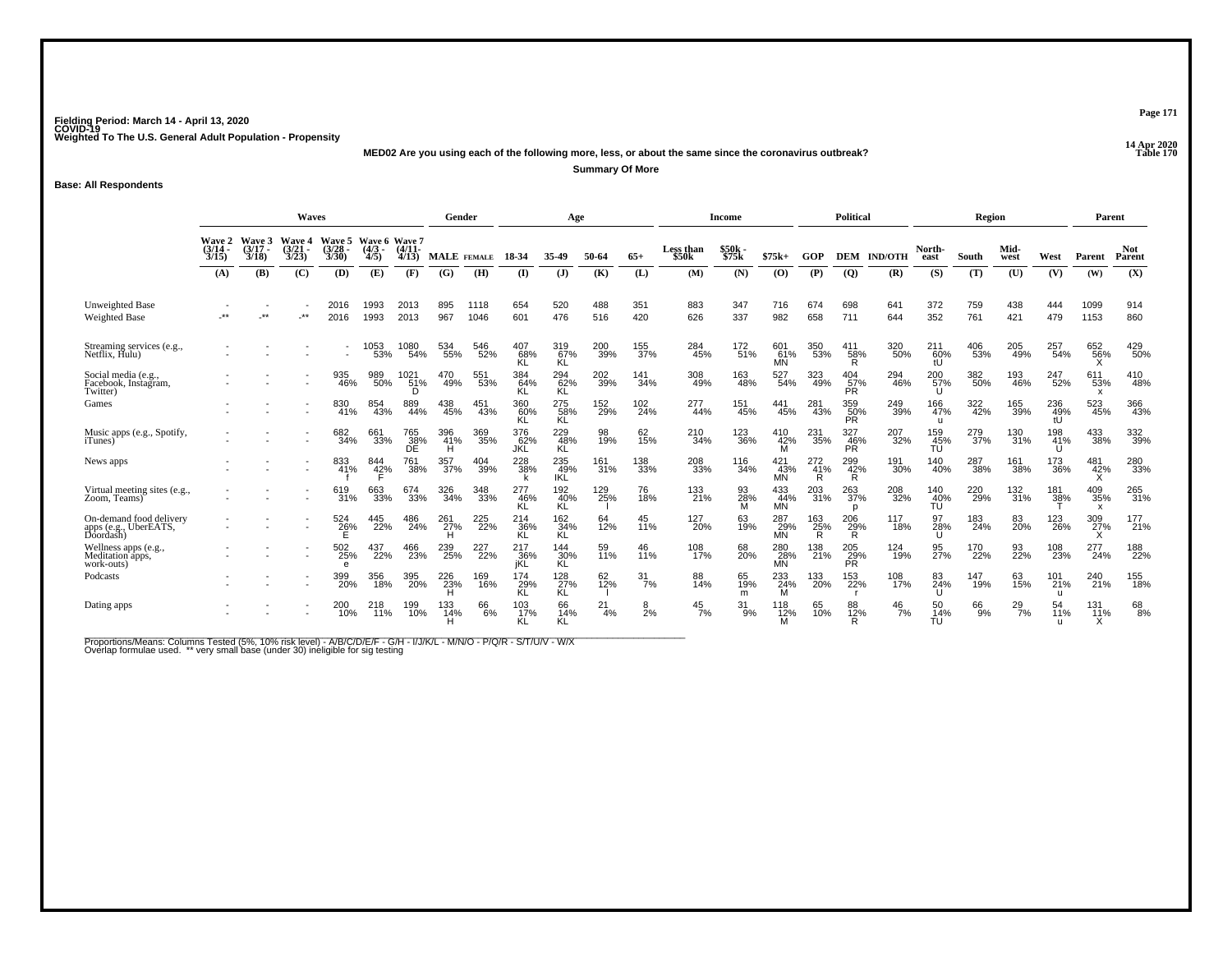**14 Apr 2020 MED02 Are you using each of the following more, less, or about the same since the coronavirus outbreak?**

**Summary Of Less**

**Base: All Respondents**

|                                                               |                                        |                                        | Waves                                  |                                 |                                      |                | Gender             |              |                          | Age                      |                 |                  |                                | <b>Income</b>  |            |            | Political       |                      |                  | Region                      |                        |                  | Parent       |                                              |
|---------------------------------------------------------------|----------------------------------------|----------------------------------------|----------------------------------------|---------------------------------|--------------------------------------|----------------|--------------------|--------------|--------------------------|--------------------------|-----------------|------------------|--------------------------------|----------------|------------|------------|-----------------|----------------------|------------------|-----------------------------|------------------------|------------------|--------------|----------------------------------------------|
|                                                               | <b>Wave 2</b><br>$\frac{(3/14)}{3/15}$ | <b>Wave 3</b><br>$\frac{(3/17)}{3/18}$ | <b>Wave 4</b><br>$\frac{(3/21)}{3/23}$ | Wave 5<br>$\frac{(3/28)}{3/30}$ | Wave 6 Wave 7<br>$\frac{(4/3)}{4/5}$ | (4/11)<br>4/13 | <b>MALE</b> FEMALE |              | 18-34                    | 35-49                    | 50-64           | $65+$            | Less than<br>\$50k             | \$50k<br>\$75k | $$75k+$    | GOP        | <b>DEM</b>      | <b>IND/OTH</b>       | North-<br>east   | South                       | Mid-<br>west           | West             | Parent       | <b>Not</b><br>Parent                         |
|                                                               | (A)                                    | (B)                                    | (C)                                    | (D)                             | (E)                                  | (F)            | (G)                | (H)          | (I)                      | $\mathbf{J}$             | (K)             | (L)              | (M)                            | (N)            | (O)        | (P)        | <b>(Q)</b>      | (R)                  | (S)              | (T)                         | (U)                    | (V)              | (W)          | (X)                                          |
| Unweighted Base<br><b>Weighted Base</b>                       | $**$                                   | $***$                                  | $\star$                                | 2016<br>2016                    | 1993<br>1993                         | 2013<br>2013   | 895<br>967         | 1118<br>1046 | 654<br>601               | 520<br>476               | 488<br>516      | 351<br>420       | 883<br>626                     | 347<br>337     | 716<br>982 | 674<br>658 | 698<br>711      | 641<br>644           | 372<br>352       | 759<br>761                  | 438<br>421             | 444<br>479       | 1099<br>1153 | 914<br>860                                   |
| Dating apps                                                   |                                        |                                        |                                        | 581<br>29%                      | 607<br>30%                           | 551<br>27%     | 268<br>28%         | 283<br>27%   | 205<br>34%<br>KL         | $\frac{147}{31\%}$<br>KL | 123<br>24%      | 76<br>18%        | $^{197}_{31\%}$<br>No          | $^{77}_{23\%}$ | 256<br>26% | 160<br>24% | 212<br>30%<br>D | 179<br>28%           | 107<br>30%       | 203<br>27%                  | 122<br>29%             | 120<br>25%       | 294<br>26%   | 257<br>30%<br>W                              |
| On-demand food delivery<br>apps (e.g., UberEATS,<br>Doordash) |                                        |                                        |                                        | 424<br>21%                      | 443<br>22%                           | 442<br>22%     | 217<br>22%         | 224<br>21%   | 167<br>_28%<br>JKL       | 101<br>21%               | 102<br>20%      | 73<br>17%        | 156<br>25%<br>n                | 64<br>19%      | 204<br>21% | 125<br>19% | 162<br>23%      | 155<br>24%<br>n      | 86<br>24%        | 177<br>23%                  | 91<br>22%              | 88<br>18%        | 252<br>22%   | 190<br>22%                                   |
| Podcasts                                                      |                                        |                                        |                                        | 415<br>21%                      | 444<br>22%                           | 415<br>21%     | 230<br>24%<br>н    | 185<br>18%   | 160<br>27%<br><b>JKL</b> | 94<br>20%                | 88<br>17%       | 73<br>17%        | 164<br>26%<br>NO.              | 60<br>18%      | 176<br>18% | 140<br>21% | 142<br>20%      | 133<br>21%           | 85<br>24%        | 167<br>22%<br>$\mathcal{U}$ | 96<br>23%              | 67<br>14%        | 220<br>19%   | 195<br>23%                                   |
| Virtual meeting sites (e.g., Zoom, Teams)                     |                                        |                                        |                                        | 377<br>19%                      | 19%                                  | 356<br>18%     | 197<br>20%         | 159<br>15%   | 135<br>22%<br>iKL        | 80<br>17%                | 75 <sub>%</sub> | 66<br>16%        | 145<br>23%<br>NO.              | 56<br>17%      | 139<br>14% | 124<br>19% | 123<br>17%      | 108<br>17%           | 52<br>15%        | 164<br>22%<br>S٧            | $^{73}_{17\%}$         | 14%              | 179<br>16%   | $^{177}_{\hbox{21\%}}\nonumber\ _{\hbox{W}}$ |
| Wellness apps (e.g.,<br>Meditation apps,<br>work-outs)        |                                        |                                        |                                        | 308<br>15%                      | 361<br>18%                           | 320<br>16%     | 152<br>16%         | 168<br>16%   | 115<br>19%<br>ΚL         | 85<br>18%                | 70<br>13%       | 51<br>12%        | 128<br>$\overline{20}$ %<br>ΝÕ | 47<br>14%      | 135<br>14% | 108<br>16% | 109<br>15%      | 103<br>16%           | 65<br>18%        | 127<br>17%                  | 62<br>15%              | 66<br>14%        | 184<br>16%   | 136<br>16%                                   |
| News apps                                                     |                                        |                                        |                                        | 288<br>14%                      | 267<br>13%                           | 279<br>14%     | 149<br>15%         | 130<br>12%   | 136<br>23%<br>JKĹ        | 63<br>13%                | 50<br>10%       | $\frac{30}{7\%}$ | $^{106}_{17\%}$<br>$\Omega$    | 43<br>13%      | 123<br>13% | 74<br>11%  | 97<br>14%       | $^{107}_{17\%}$<br>D | 48<br>14%        | 111<br>15%                  | 55<br>13%              | 65<br>14%        | 150<br>13%   | 129<br>15%                                   |
| Music apps (e.g., Spotify,<br><i>i</i> Tunes)                 |                                        |                                        |                                        | 292<br>15%                      | 295<br>15%                           | 226<br>11%     | 109<br>11%         | 118<br>11%   | 63<br>10%                | 56<br>12%                | 49<br>10%       | 14%              | 92<br>15%<br>NÕ.               | 32<br>10%      | 97<br>10%  | 79<br>12%  | 65<br>9%        | 82<br>13%<br>a       | $\frac{33}{9\%}$ | 98<br>13%                   | 60<br>14%<br>sV        | $\frac{35}{7\%}$ | 128<br>11%   | 99<br>12%                                    |
| Games                                                         |                                        |                                        |                                        | 257<br>73%                      | $^{276}_{14\%}$                      | 223<br>11%     | 122<br>13%         | 101<br>10%   | 82<br>14%                | 45<br>10%                | 54<br>11%       | 41<br>10%        | 82<br>13%                      | $^{32}_{9\%}$  | 103<br>11% | 79<br>12%  | 65<br>9%        | 79<br>12%            | 39<br>11%        | 98<br>13%                   | 53<br>13%              | $\frac{33}{7\%}$ | 120<br>10%   | 102<br>12%                                   |
| Streaming services (e.g.,<br>Netflix, Hulu)                   |                                        |                                        |                                        |                                 | 229<br>12%                           | 217<br>11%     | 105<br>11%         | 112<br>11%   | 76<br>13%                | 47<br>10%                | 51<br>10%       | 43<br>10%        | $^{102}_{16\%}$ NO             | $^{26}_{8\%}$  | 82<br>8%   | 61<br>9%   | 73<br>10%       | 83<br>13%            | 31<br>9%         | 88<br>12%                   | 57<br>14%<br><b>SV</b> | 41<br>9%         | 106<br>9%    | $\frac{111}{13\%}$                           |
| Social media (e.g.,<br>Facebook, Instagram,<br>Twitter)       |                                        |                                        |                                        | 232<br>11%                      | 243<br>12%                           | 209<br>10%     | 116<br>12%         | 93<br>9%     | 84<br>14%<br>ikL         | 44<br>9%                 | 50<br>10%       | 31<br>7%         | 71<br>11%                      | 26<br>8%       | 103<br>11% | 72<br>11%  | 69<br>10%       | 69<br>11%            | 25<br>7%         | 79<br>10%                   | 53<br>13%              | 52<br>11%        | 121<br>10%   | 88<br>10%                                    |

Proportions/Means: Columns Tested (5%, 10% risk level) - A/B/C/D/E/F - G/H - I/J/K/L - M/N/O - P/Q/R - S/T/U/V - W/X<br>Overlap formulae used. \*\* very small base (under 30) ineligible for sig testing

**Page 172**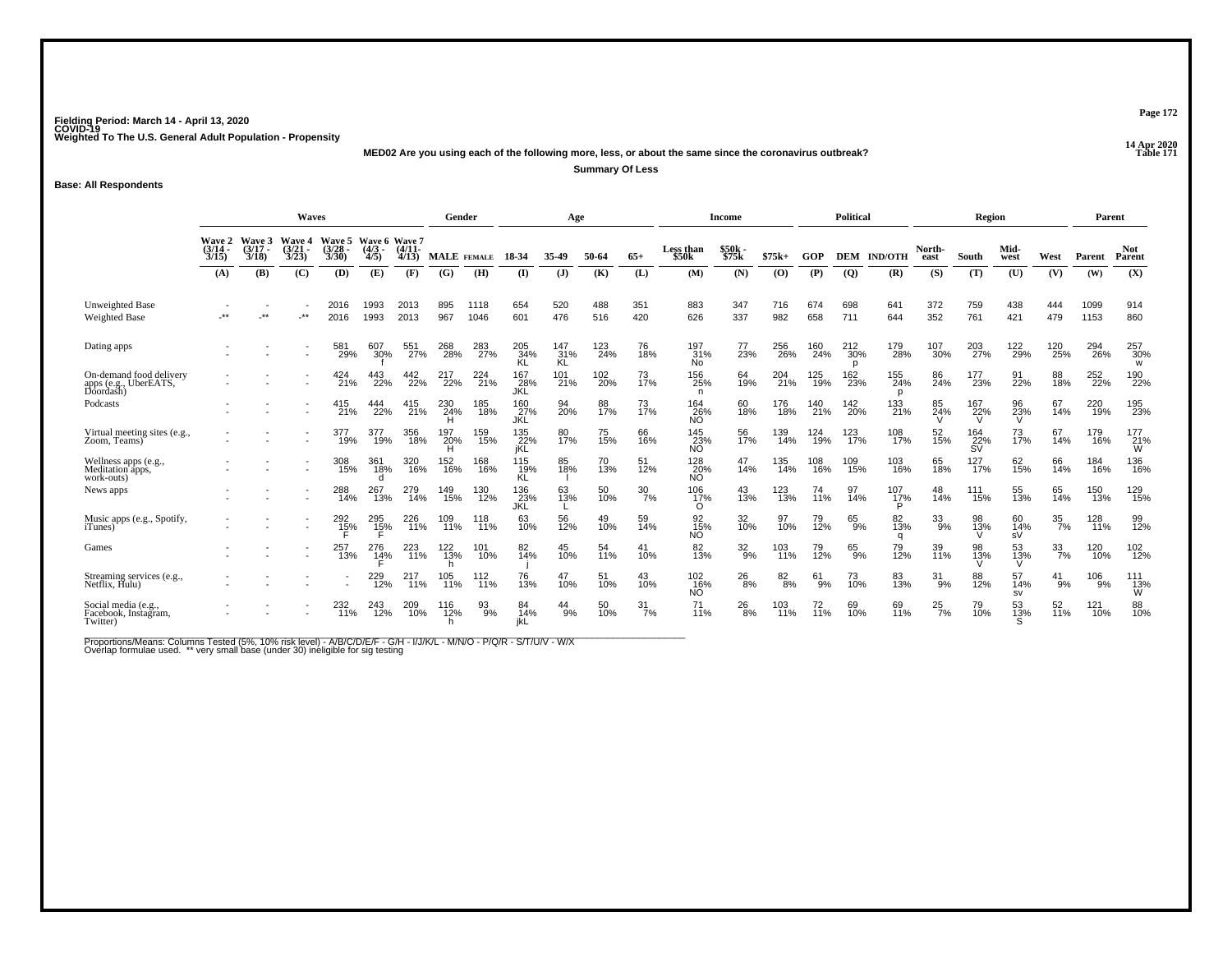**14 Apr 2020 MED02 Are you using each of the following more, less, or about the same since the coronavirus outbreak?**

**Summary Of About The Same**

**Base: All Respondents**

|                                                               | <b>Waves</b><br>Wave 6 Wave 7          |                          |                                                      |                                 |                     |                   |            | Gender          |            | Age          |                  |                   |                                | <b>Income</b>           |            |                        | <b>Political</b> |                        |                | Region                     |                 |                  | Parent             |                      |
|---------------------------------------------------------------|----------------------------------------|--------------------------|------------------------------------------------------|---------------------------------|---------------------|-------------------|------------|-----------------|------------|--------------|------------------|-------------------|--------------------------------|-------------------------|------------|------------------------|------------------|------------------------|----------------|----------------------------|-----------------|------------------|--------------------|----------------------|
|                                                               | <b>Wave 2</b><br>$\frac{(3/14)}{3/15}$ | Wave 3<br>(3/17)<br>3/18 | <b>Wave 4</b><br>$\frac{(3/21)}{3/23}$               | Wave 5<br>$\frac{(3/28)}{3/30}$ | $\frac{(4/3)}{4/5}$ | $(4/11 -$<br>4/13 |            | MALE FEMALE     | 18-34      | 35.49        | 50-64            | $65+$             | Less than<br>\$50 <sub>k</sub> | \$50k<br>\$75k          | $$75k+$    | GOP                    | <b>DEM</b>       | <b>IND/OTH</b>         | North-<br>east | South                      | Mid-<br>west    | West             | Parent             | <b>Not</b><br>Parent |
|                                                               | (A)                                    | (B)                      | (C)                                                  | (D)                             | (E)                 | (F)               | (G)        | (H)             | $\bf{I}$   | $\mathbf{J}$ | (K)              | (L)               | (M)                            | (N)                     | (0)        | (P)                    | $\boldsymbol{Q}$ | (R)                    | (S)            | (T)                        | (U)             | (V)              | (W)                | (X)                  |
| <b>Unweighted Base</b><br><b>Weighted Base</b>                | -**                                    | $**$                     | $.**$                                                | 2016<br>2016                    | 1993<br>1993        | 2013<br>2013      | 895<br>967 | 1118<br>1046    | 654<br>601 | 520<br>476   | 488<br>516       | 351<br>420        | 883<br>626                     | 347<br>337              | 716<br>982 | 674<br>658             | 698<br>711       | 641<br>644             | 372<br>352     | 759<br>761                 | 438<br>421      | 444<br>479       | 1099<br>1153       | 914<br>860           |
| Dating apps                                                   |                                        |                          |                                                      | 1235<br>61%                     | 1168<br>59%         | 1263<br>63%       | 566<br>59% | 697<br>67%<br>G | 292<br>49% | 263<br>55%   | 372<br>72%<br>IJ | 336<br>80%<br>IJK | 385<br>61%                     | 230<br>68%<br>mo        | 608<br>62% | 433<br>66%<br>Q        | 411<br>58%       | 418<br>65%<br>O        | 195<br>56%     | $^{492}_{65\%}$            | 270<br>64%<br>s | 305<br>64%<br>s  | 728<br>63%         | 534<br>62%           |
| Wellness apps (e.g.,<br>Meditation apps,<br>work-outs)        |                                        |                          |                                                      | 1206<br>60%                     | 1195<br>60%         | 1227<br>61%       | 576<br>60% | 651<br>62%      | 270<br>45% | 247<br>52%   | 387<br>75%<br>IJ | 323<br>77%        | 390<br>62%                     | 222<br>66%<br>O         | 568<br>58% | 413<br>63%<br>O        | 397<br>56%       | 417<br>65%<br>Ω        | 193<br>55%     | 464<br>61%                 | 265<br>63%      | 305<br>64%<br>`S | 692<br>60%         | 535<br>62%           |
| Podcasts                                                      |                                        |                          | $\overline{\phantom{a}}$                             | 1202<br>60%                     | 1192<br>60%         | 1203<br>60%       | 511<br>53% | 693<br>66%<br>G | 267<br>44% | 254<br>53%   | 366<br>71%<br>IJ | 316<br>75%        | 374<br>60%                     | 212<br>63%              | 573<br>58% | 386<br>59%             | 416<br>58%       | 402<br>62%             | 184<br>52%     | 446<br>59%<br><sub>S</sub> | 263<br>62%      | 311<br>65%<br>St | 694<br>60%         | 510<br>59%           |
| On-demand food delivery<br>apps (e.g., UberEATS,<br>Doordash) |                                        |                          |                                                      | 1068<br>53%                     | 1105<br>55%         | 1085<br>54%       | 489<br>51% | 596<br>57%<br>G | 220<br>37% | 213<br>45%   | 350<br>68%<br>IJ | 302 72%           | 344<br>55%                     | 211<br>62%<br><b>MO</b> | 492<br>50% | 371<br>56%<br>Q        | 343<br>48%       | 372<br>58%<br>O        | 169<br>48%     | 401<br>53%                 | 247<br>59%      | 268<br>56%<br>s  | 592<br>51%         | 493<br>57%<br>W      |
| Music apps (e.g., Spotify,<br><i>i</i> Tunes)                 |                                        |                          | $\overline{\phantom{a}}$<br>$\overline{\phantom{a}}$ | 1041<br>52%                     | 1038<br>52%         | 1022<br>$-51%$    | 462<br>48% | 559<br>53%      | 162<br>27% | 192<br>40%   | 368<br>71%<br>IJ | 299<br>71%        | 324<br>52%                     | 182<br>54%              | 475<br>48% | 349<br>53%<br>O        | 318<br>45%       | 354<br>55%<br>Ω        | 160<br>46%     | 383<br>50%                 | 231<br>55%      | 247<br>52%       | 593<br>51%         | 429<br>50%           |
| Virtual meeting sites (e.g.,<br>Zoom, Teams)                  |                                        |                          |                                                      | 1020<br>51%                     | 953<br>48%          | 983<br>49%        | 444<br>46% | 540<br>52%      | 189<br>31% | 204<br>43%   | 312<br>60%<br>IJ | 278<br>66%        | 348<br>56%<br>$\Omega$         | 188<br>56%<br>$\Omega$  | 410<br>42% | 332<br>50%             | 324<br>46%       | 327<br>51%             | 159<br>45%     | 377<br>50%                 | 216<br>51%      | 231<br>48%       | 566<br>49%         | 418<br>49%           |
| News apps                                                     |                                        |                          |                                                      | 895<br>44%                      | 882<br>44%          | 973<br>_48%<br>DE | 461<br>48% | 512<br>49%      | 237<br>39% | 179<br>38%   | 305<br>59%       | 253<br>60%        | 312<br>50%<br>$\Omega$         | 179<br>53%<br>$\Omega$  | 438<br>45% | 312<br>47%             | 315<br>44%       | 345<br>54%<br>рQ       | 164<br>47%     | 364<br>48%                 | 204<br>49%      | 241<br>50%       | 523<br>45%         | 450<br>52%<br>W      |
| Games                                                         |                                        |                          |                                                      | 929<br>46%                      | 863<br>43%          | 901<br>45%        | 407<br>42% | 494<br>47%      | 159<br>26% | 156<br>33%   | 309<br>60%       | 277<br>66%        | 267<br>43%                     | 155<br>46%              | 438<br>45% | 297<br>45%             | 288<br>40%       | 316<br>49%<br>Ω        | 147<br>42%     | 341<br>45%                 | 203<br>48%      | 210<br>44%       | 510<br>44%         | 391<br>45%           |
| Social media (e.g.,<br>Facebook, Instagram,<br>Twitter)       |                                        |                          |                                                      | 849<br>42%                      | 761<br>38%          | 783<br>39%        | 381<br>39% | 402<br>38%      | 133<br>22% | 138<br>29%   | 264<br>51%       | 248<br>59%<br>IJk | 247<br>39%                     | 149<br>44%<br>$\Omega$  | 352<br>36% | 263<br>40%<br>a        | 239<br>34%       | 281<br>44%<br>O        | 127<br>36%     | 300<br>39%                 | 176<br>42%      | 180<br>38%       | $\frac{421}{37\%}$ | 362<br>42%<br>W      |
| Streaming services (e.g., Netflix, Hulu)                      |                                        |                          |                                                      |                                 | 710<br>36%          | 716<br>36%        | 328<br>34% | 388<br>37%      | 118<br>20% | 110<br>23%   | 265<br>51%       | 223<br>53%        | 240<br>38%<br>O                | 140<br>41%<br>$\Omega$  | 300<br>31% | 247<br>38%<br>$\alpha$ | 227<br>32%       | 241<br>37%<br>$\alpha$ | 110<br>31%     | 266<br>35%                 | 159<br>38%      | 181<br>38%       | 396<br>34%         | 320<br>37%           |

Proportions/Means: Columns Tested (5%, 10% risk level) - A/B/C/D/E/F - G/H - I/J/K/L - M/N/O - P/Q/R - S/T/U/V - W/X<br>Overlap formulae used. \*\* very small base (under 30) ineligible for sig testing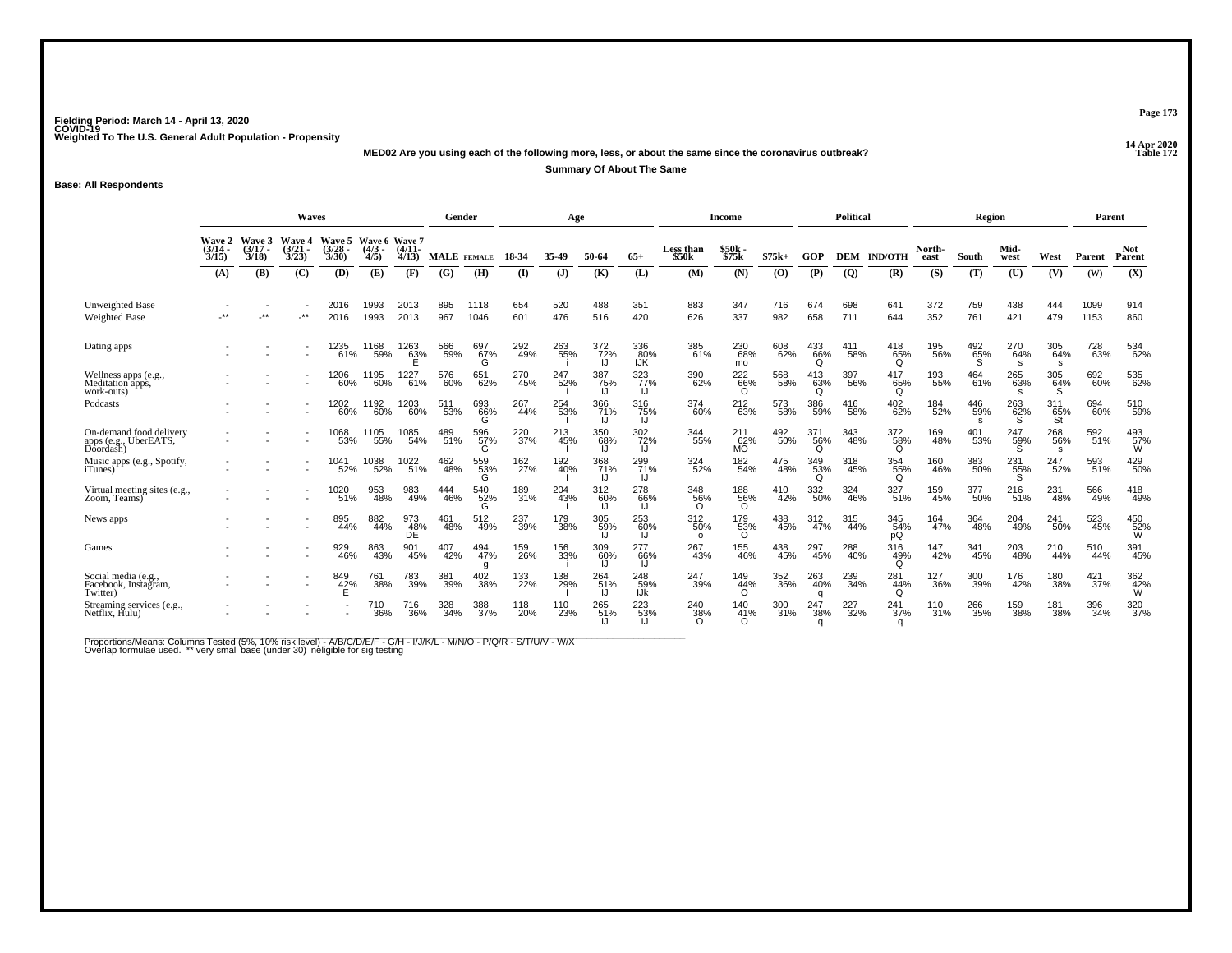**14 Apr 2020 MED02\_1 Are you using each of the following more, less, or about the same since the coronavirus outbreak?**

**On-demand food delivery apps (e.g., UberEATS, Doordash)**

**Base: All Respondents**

|                                  |                                                                                                                                                                                                                                                    |       | Waves          |              |              |              | Gender          |                           |                    | Age                   |                  |              |                           | Income                |                           |                 | <b>Political</b>   |                           |                       | Region       |                     |             | Parent        |                       |
|----------------------------------|----------------------------------------------------------------------------------------------------------------------------------------------------------------------------------------------------------------------------------------------------|-------|----------------|--------------|--------------|--------------|-----------------|---------------------------|--------------------|-----------------------|------------------|--------------|---------------------------|-----------------------|---------------------------|-----------------|--------------------|---------------------------|-----------------------|--------------|---------------------|-------------|---------------|-----------------------|
|                                  | <b>Wave 4</b><br>Wave 5 Wave 6 Wave 7<br>Wave 2 Wave 3<br>$\frac{(3/17)}{3/18}$<br>$\binom{3/21}{3/23}$<br>$\binom{3/28}{3/30}$<br>$\frac{(4/3)}{4/5}$<br>$\frac{(3/14)}{3/15}$<br>$\frac{(4/11)}{4/13}$<br>(C)<br>(A)<br>(B)<br><b>(D)</b><br>(E) |       |                |              |              |              | (G)             | <b>MALE</b> FEMALE<br>(H) | 18-34<br>(I)       | 35-49<br>$\mathbf{J}$ | 50-64<br>(K)     | $65+$<br>(L) | Less than<br>\$50k<br>(M) | \$50k<br>\$75k<br>(N) | $$75k+$<br>$\overline{O}$ | GOP<br>(P)      | $\overline{Q}$     | <b>DEM IND/OTH</b><br>(R) | North-<br>east<br>(S) | South<br>(T) | Mid-<br>west<br>(U) | West<br>(V) | Parent<br>(W) | Not.<br>Parent<br>(X) |
|                                  |                                                                                                                                                                                                                                                    |       |                |              |              | (F)          |                 |                           |                    |                       |                  |              |                           |                       |                           |                 |                    |                           |                       |              |                     |             |               |                       |
| Unweighted Base<br>Weighted Base | $-***$                                                                                                                                                                                                                                             | $***$ | -**            | 2016<br>2016 | 1993<br>1993 | 2013<br>2013 | 895<br>967      | 1118<br>1046              | 654<br>601         | 520<br>476            | 488<br>516       | 351<br>420   | 883<br>626                | 347<br>337            | 716<br>982                | 674<br>658      | 698<br>711         | 641<br>644                | 372<br>352            | 759<br>761   | 438<br>421          | 444<br>479  | 1099<br>1153  | 914<br>860            |
| More                             |                                                                                                                                                                                                                                                    |       | $\overline{a}$ | 524<br>26%   | 445<br>22%   | 486<br>24%   | 261<br>27%<br>H | 225<br>22%                | 214<br>36%<br>KL   | 162<br>34%<br>KL      | 64<br>12%        | 45<br>11%    | 127<br>20%                | 63<br>19%             | 287<br>29%<br>MN          | 163<br>25%<br>R | $\frac{206}{29\%}$ | 117<br>18%                | 97<br>28%             | 183<br>24%   | 83<br>20%           | 123<br>26%  | 309<br>27%    | 177<br>21%            |
| Less                             |                                                                                                                                                                                                                                                    |       |                | 424<br>21%   | 443<br>22%   | 442<br>22%   | 217<br>22%      | 224<br>21%                | 167<br>_28%<br>JKL | 101<br>21%            | 102<br>20%       | 73<br>17%    | 156<br>25%                | 64<br>19%             | 204<br>21%                | 125<br>19%      | 162<br>23%         | 155<br>24%                | 86<br>24%             | 177<br>23%   | 91<br>22%           | 88<br>18%   | 252<br>22%    | 190<br>22%            |
| About the same                   |                                                                                                                                                                                                                                                    |       |                | 1068<br>53%  | 1105<br>55%  | 1085<br>54%  | 489<br>51%      | 596<br>57%                | 220<br>37%         | 213<br>45%            | 350<br>68%<br>IJ | 302<br>72%   | 344<br>55%                | 211<br>62%<br>MO      | 492<br>50%                | 371<br>56%<br>Q | 343<br>48%         | 372<br>58%                | 169<br>48%            | 401<br>53%   | 247<br>59%          | 268<br>56%  | 592<br>51%    | 493<br>57%<br>W       |
| Sigma                            |                                                                                                                                                                                                                                                    |       |                | 2016<br>100% | 1993<br>100% | 2013<br>100% | 967<br>100%     | 1046<br>100%              | 601<br>100%        | 476<br>100%           | 516<br>100%      | 420<br>100%  | 626<br>100%               | 337<br>100%           | 982<br>100%               | 658<br>100%     | 711<br>100%        | 644<br>100%               | 352<br>100%           | 761<br>100%  | 421<br>100%         | 479<br>100% | 1153<br>100%  | 860<br>100%           |

Proportions/Means: Columns Tested (5%, 10% risk level) - A/B/C/D/E/F - G/H - I/J/K/L - M/N/O - P/Q/R - S/T/U/V - W/X<br>Overlap formulae used. \*\* very small base (under 30) ineligible for sig testing

**Page 174**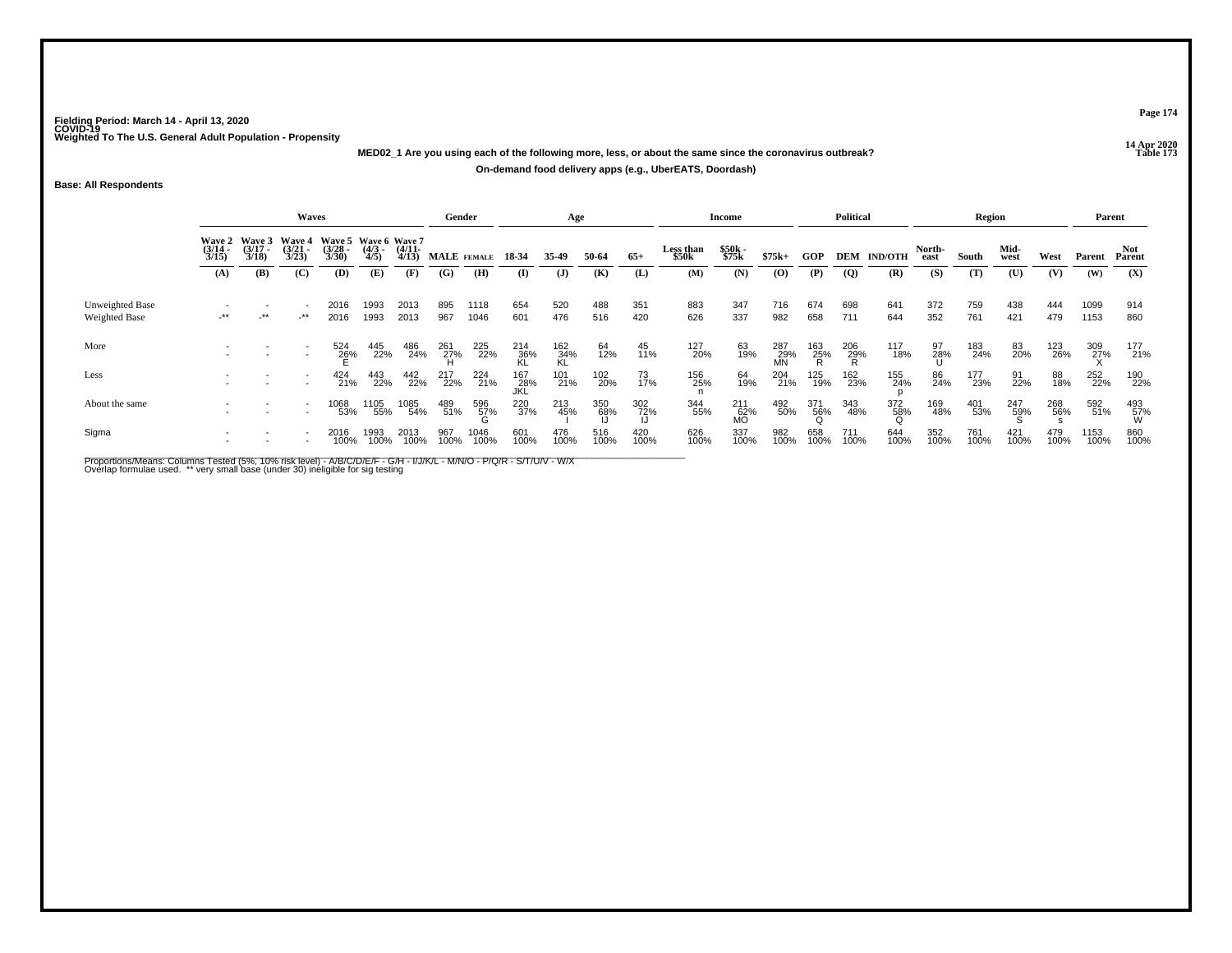**14 Apr 2020 MED02\_2 Are you using each of the following more, less, or about the same since the coronavirus outbreak?**

**Social media (e.g., Facebook, Instagram, Twitter)**

**Base: All Respondents**

|                                         |                                        |                                        | Waves                                  |                                               |                     |                       | Gender      |                    |                  | Age              |             |                   |                    | Income          |                |             | <b>Political</b> |                |                | Region      |              |             | Parent       |                 |
|-----------------------------------------|----------------------------------------|----------------------------------------|----------------------------------------|-----------------------------------------------|---------------------|-----------------------|-------------|--------------------|------------------|------------------|-------------|-------------------|--------------------|-----------------|----------------|-------------|------------------|----------------|----------------|-------------|--------------|-------------|--------------|-----------------|
|                                         | <b>Wave 2</b><br>$\frac{(3/14)}{3/15}$ | <b>Wave 3</b><br>$\frac{(3/17)}{3/18}$ | <b>Wave 4</b><br>$\frac{(3/21)}{3/23}$ | Wave 5 Wave 6 Wave 7<br>$\frac{(3/28)}{3/30}$ | $\frac{(4/3)}{4/5}$ | $\frac{(4/11)}{4/13}$ |             | <b>MALE</b> FEMALE | 18-34            | 35-49            | 50-64       | $65+$             | Less than<br>\$50k | \$50k<br>\$75k  | $$75k+$        | GOP         | DEM              | <b>IND/OTH</b> | North-<br>east | South       | Mid-<br>west | West        | Parent       | Parent          |
|                                         | (A)                                    | (B)                                    | (C)                                    | (D)                                           | (E)                 | (F)                   | (G)         | (H)                | (I)              | $\mathbf{J}$     | (K)         | (L)               | (M)                | (N)             | $\overline{O}$ | (P)         | $\overline{Q}$   | (R)            | (S)            | (T)         | (U)          | (V)         | (W)          | (X)             |
| Unweighted Base<br><b>Weighted Base</b> | $-***$                                 | $\cdot$ **                             | _**                                    | 2016<br>2016                                  | 1993<br>1993        | 2013<br>2013          | 895<br>967  | 1118<br>1046       | 654<br>601       | 520<br>476       | 488<br>516  | 351<br>420        | 883<br>626         | 347<br>337      | 716<br>982     | 674<br>658  | 698<br>711       | 641<br>644     | 372<br>352     | 759<br>761  | 438<br>421   | 444<br>479  | 1099<br>1153 | 914<br>860      |
| More                                    |                                        |                                        |                                        | 935<br>46%                                    | 989<br>50%          | 1021<br>51%<br>D      | 470<br>49%  | 551<br>53%         | 384<br>64%<br>KL | 294<br>62%<br>KL | 202<br>39%  | 141<br>34%        | 308<br>49%         | 163<br>48%      | 527<br>54%     | 323<br>49%  | 404<br>57%<br>PR | 294<br>46%     | 200<br>57%     | 382<br>50%  | 193<br>46%   | 247<br>52%  | 611<br>53%   | 410<br>48%      |
| Less                                    |                                        |                                        |                                        | 232<br>11%                                    | 243<br>12%          | 209<br>10%            | 116<br>12%  | 93<br>9%           | 84<br>14%<br>ikL | 44<br>9%         | 50<br>10%   | $\frac{31}{7\%}$  | 71<br>11%          | 26<br>8%        | 103<br>11%     | 72<br>11%   | 69<br>10%        | 69<br>11%      | $^{25}_{7\%}$  | 79<br>10%   | 53<br>13%    | 52<br>11%   | 121<br>10%   | 88<br>10%       |
| About the same                          |                                        |                                        | $\overline{\phantom{a}}$               | 849<br>42%                                    | 761<br>38%          | 783<br>39%            | 381<br>39%  | 402<br>38%         | 133<br>22%       | 138<br>29%       | 264<br>51%  | 248<br>59%<br>IJk | 247<br>39%         | 149<br>44%<br>O | 352<br>36%     | 263<br>40%  | 239<br>34%       | 281<br>44%     | 127<br>36%     | 300<br>39%  | 176<br>42%   | 180<br>38%  | 421<br>37%   | 362<br>42%<br>W |
| Sigma                                   |                                        |                                        |                                        | 2016<br>100%                                  | 1993<br>100%        | 2013<br>100%          | 967<br>100% | 1046<br>100%       | 601<br>100%      | 476<br>100%      | 516<br>100% | 420<br>100%       | 626<br>100%        | 337<br>100%     | 982<br>100%    | 658<br>100% | 711<br>100%      | 644<br>100%    | 352<br>100%    | 761<br>100% | 421<br>100%  | 479<br>100% | 1153<br>100% | 860<br>100%     |

Proportions/Means: Columns Tested (5%, 10% risk level) - A/B/C/D/E/F - G/H - I/J/K/L - M/N/O - P/Q/R - S/T/U/V - W/X<br>Overlap formulae used. \*\* very small base (under 30) ineligible for sig testing

**Page 175**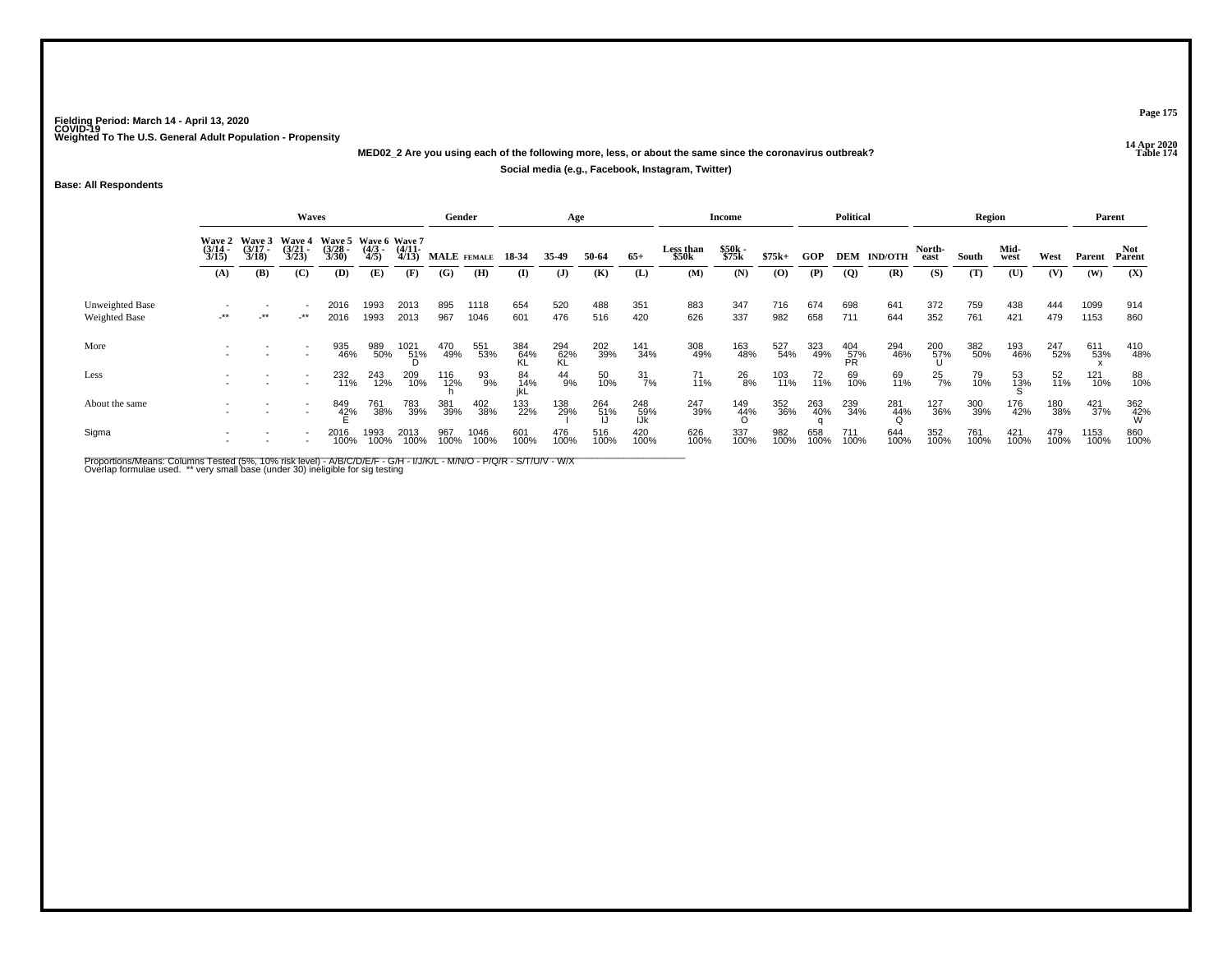**14 Apr 2020 MED02\_3 Are you using each of the following more, less, or about the same since the coronavirus outbreak?**

### **Virtual meeting sites (e.g., Zoom, Teams)**

**Base: All Respondents**

|                                  |                       |                                        | Waves                                  |                                               |                     |                       | Gender      |              |                     | Age              |                  |             |                           | Income          |                  |             | Political      |                    |                     | Region           |              |                     | Parent       |                 |
|----------------------------------|-----------------------|----------------------------------------|----------------------------------------|-----------------------------------------------|---------------------|-----------------------|-------------|--------------|---------------------|------------------|------------------|-------------|---------------------------|-----------------|------------------|-------------|----------------|--------------------|---------------------|------------------|--------------|---------------------|--------------|-----------------|
|                                  | $\frac{(3/14)}{3/15}$ | Wave 2 Wave 3<br>$\frac{(3/17)}{3/18}$ | <b>Wave 4</b><br>$\frac{(3/21)}{3/23}$ | Wave 5 Wave 6 Wave 7<br>$\frac{(3/28)}{3/30}$ | $\frac{(4/3)}{4/5}$ | $\frac{(4/11)}{4/13}$ | MALE FEMALE |              | 18-34               | 35.49            | 50-64            | $65+$       | <b>Less than</b><br>\$50k | \$50k<br>\$75k  | $$75k+$          | GOP         |                | <b>DEM IND/OTH</b> | North-<br>east      | South            | Mid-<br>west | West                | Parent       | Parent          |
|                                  | (A)                   | (B)                                    | (C)                                    | (D)                                           | (E)                 | (F)                   | (G)         | (H)          | $\bf{I}$            | $\mathbf{J}$     | (K)              | (L)         | (M)                       | (N)             | (0)              | (P)         | $\overline{Q}$ | (R)                | (S)                 | (T)              | (U)          | (V)                 | (W)          | (X)             |
| Unweighted Base<br>Weighted Base | $-***$                | -**                                    | $-***$                                 | 2016<br>2016                                  | 1993<br>1993        | 2013<br>2013          | 895<br>967  | 1118<br>1046 | 654<br>601          | 520<br>476       | 488<br>516       | 351<br>420  | 883<br>626                | 347<br>337      | 716<br>982       | 674<br>658  | 698<br>711     | 641<br>644         | 372<br>352          | 759<br>761       | 438<br>421   | 444<br>479          | 1099<br>1153 | 914<br>860      |
| More                             |                       |                                        |                                        | 619<br>31%                                    | 663<br>33%          | 674<br>33%            | 326<br>34%  | 348<br>33%   | 277<br>-46%<br>-KL  | 192<br>40%<br>KL | 129<br>25%       | 76<br>18%   | 133<br>21%                | 93<br>28%<br>M  | 433<br>44%<br>MN | 203<br>31%  | 263<br>37%     | 208<br>32%         | 140%<br>-40%<br>-TU | 220<br>29%       | 132<br>31%   | 181<br>3 <u>8</u> % | 409<br>35%   | 265<br>31%      |
| Less                             |                       |                                        |                                        | 377<br>19%                                    | 377<br>19%          | 356<br>18%            | 197<br>20%  | 159<br>15%   | 135<br>  22%<br> KL | 80<br>17%        | 75<br>15%        | 66<br>16%   | 145<br>23%<br>NO          | 56<br>17%       | 139<br>14%       | 124<br>19%  | 123<br>17%     | 108<br>17%         | 52<br>15%           | 164<br>22%<br>SV | 73<br>17%    | 67<br>14%           | 179<br>16%   | $^{177}_{21\%}$ |
| About the same                   |                       |                                        |                                        | 1020<br>51%                                   | 953<br>48%          | 983<br>49%            | 444<br>46%  | 540<br>52%   | 189<br>31%          | 204<br>43%       | 312<br>60%<br>IJ | 278<br>66%  | 348<br>56%<br>O           | 188<br>56%<br>O | 410<br>42%       | 332<br>50%  | 324<br>46%     | 327<br>51%         | 159<br>45%          | 377<br>50%       | 216<br>51%   | 231<br>48%          | 566<br>49%   | 418<br>49%      |
| Sigma                            |                       |                                        |                                        | 2016<br>100%                                  | 1993<br>100%        | 2013<br>100%          | 967<br>100% | 1046<br>100% | 601<br>100%         | 476<br>100%      | 516<br>100%      | 420<br>100% | 626<br>100%               | 337<br>100%     | 982<br>100%      | 658<br>100% | 711<br>100%    | 644<br>100%        | 352<br>100%         | 761<br>100%      | 421<br>100%  | 479<br>100%         | 1153<br>100% | 860<br>100%     |

Proportions/Means: Columns Tested (5%, 10% risk level) - A/B/C/D/E/F - G/H - I/J/K/L - M/N/O - P/Q/R - S/T/U/V - W/X<br>Overlap formulae used. \*\* very small base (under 30) ineligible for sig testing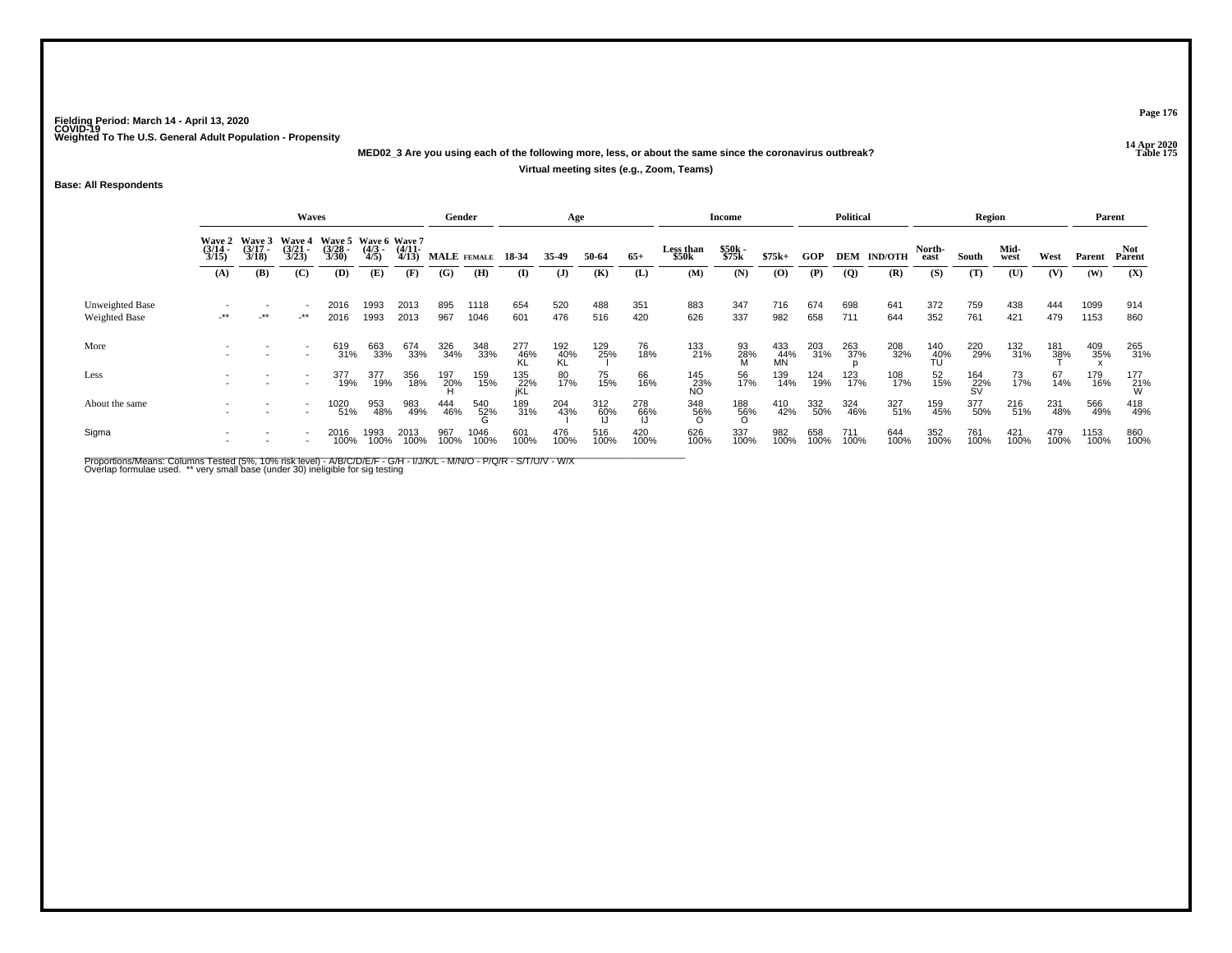**14 Apr 2020 MED02\_4 Are you using each of the following more, less, or about the same since the coronavirus outbreak?News apps**

**Base: All Respondents**

|                                  |                       |                       | <b>Waves</b>                                  |                                              |                    |                       | Gender      |              |                    | Age               |             |                  |                           | Income          |                  |                 | Political       |                    |                | Region      |              |             |              | Parent          |
|----------------------------------|-----------------------|-----------------------|-----------------------------------------------|----------------------------------------------|--------------------|-----------------------|-------------|--------------|--------------------|-------------------|-------------|------------------|---------------------------|-----------------|------------------|-----------------|-----------------|--------------------|----------------|-------------|--------------|-------------|--------------|-----------------|
|                                  | $\frac{(3/14)}{3/15}$ | $\frac{(3/17)}{3/18}$ | Wave 2 Wave 3 Wave 4<br>$\frac{(3/21)}{3/23}$ | Wave 5 Wave 6 Wave 7<br>$\binom{3/28}{3/30}$ | $\binom{4/3}{4/5}$ | $\frac{(4/11)}{4/13}$ |             | MALE FEMALE  | 18-34              | 35.49             | 50-64       | $65+$            | <b>Less than</b><br>\$50k | \$50k<br>\$75k  | $$75k+$          | <b>GOP</b>      |                 | <b>DEM IND/OTH</b> | North-<br>east | South       | Mid-<br>west | West        | Parent       | Parent          |
|                                  | (A)                   | (B)                   | (C)                                           | <b>(D)</b>                                   | (E)                | (F)                   | (G)         | (H)          | $\bf{I}$           | $\mathbf{J}$      | (K)         | (L)              | (M)                       | (N)             | (0)              | (P)             | $\overline{Q}$  | (R)                | (S)            | (T)         | (U)          | (V)         | (W)          | (X)             |
| Unweighted Base<br>Weighted Base | -**                   | _**                   | -**                                           | 2016<br>2016                                 | 1993<br>1993       | 2013<br>2013          | 895<br>967  | 1118<br>1046 | 654<br>601         | 520<br>476        | 488<br>516  | 351<br>420       | 883<br>626                | 347<br>337      | 716<br>982       | 674<br>658      | 698<br>711      | 641<br>644         | 372<br>352     | 759<br>761  | 438<br>421   | 444<br>479  | 1099<br>1153 | 914<br>860      |
| More                             |                       |                       |                                               | 833<br>41%                                   | 844<br>42%         | 761<br>38%            | 357<br>37%  | 404<br>39%   | 228<br>38%         | 235<br>49%<br>IKL | 161<br>31%  | 138<br>33%       | 208<br>33%                | 116<br>34%      | 421<br>43%<br>MN | 272<br>41%<br>R | 299<br>42%<br>R | 191<br>30%         | 140<br>40%     | 287<br>38%  | 161<br>38%   | 173<br>36%  | 481<br>42%   | 280<br>33%      |
| Less                             |                       |                       |                                               | 288<br>14%                                   | 267<br>13%         | 279<br>14%            | 149<br>15%  | 130<br>12%   | 136<br>_23%<br>JKL | 63<br>13%         | 50<br>10%   | $\frac{30}{7\%}$ | 106<br>17%                | 43<br>13%       | 123<br>13%       | 74<br>11%       | 97<br>14%       | 107<br>17%         | 48<br>14%      | 111<br>15%  | 55<br>13%    | 65<br>14%   | 150<br>13%   | 129<br>15%      |
| About the same                   |                       |                       |                                               | 895<br>44%                                   | 882<br>44%         | 973<br>_48%<br>DE     | 461<br>48%  | 512<br>49%   | 237<br>39%         | 179<br>38%        | 305<br>59%  | 253<br>60%<br>Li | 312<br>50%                | 179<br>53%<br>ဂ | 438<br>45%       | 312<br>47%      | 315<br>44%      | 345<br>54%<br>pQ   | 164<br>47%     | 364<br>48%  | 204<br>49%   | 241<br>50%  | 523<br>45%   | 450<br>52%<br>W |
| Sigma                            |                       |                       |                                               | 2016<br>100%                                 | 1993<br>100%       | 2013<br>100%          | 967<br>100% | 1046<br>100% | 601<br>100%        | 476<br>100%       | 516<br>100% | 420<br>100%      | 626<br>100%               | 337<br>100%     | 982<br>100%      | 658<br>100%     | 711<br>100%     | 644<br>100%        | 352<br>100%    | 761<br>100% | 421<br>100%  | 479<br>100% | 1153<br>100% | 860<br>100%     |

Proportions/Means: Columns Tested (5%, 10% risk level) - A/B/C/D/E/F - G/H - I/J/K/L - M/N/O - P/Q/R - S/T/U/V - W/X<br>Overlap formulae used. \*\* very small base (under 30) ineligible for sig testing

**Page 177**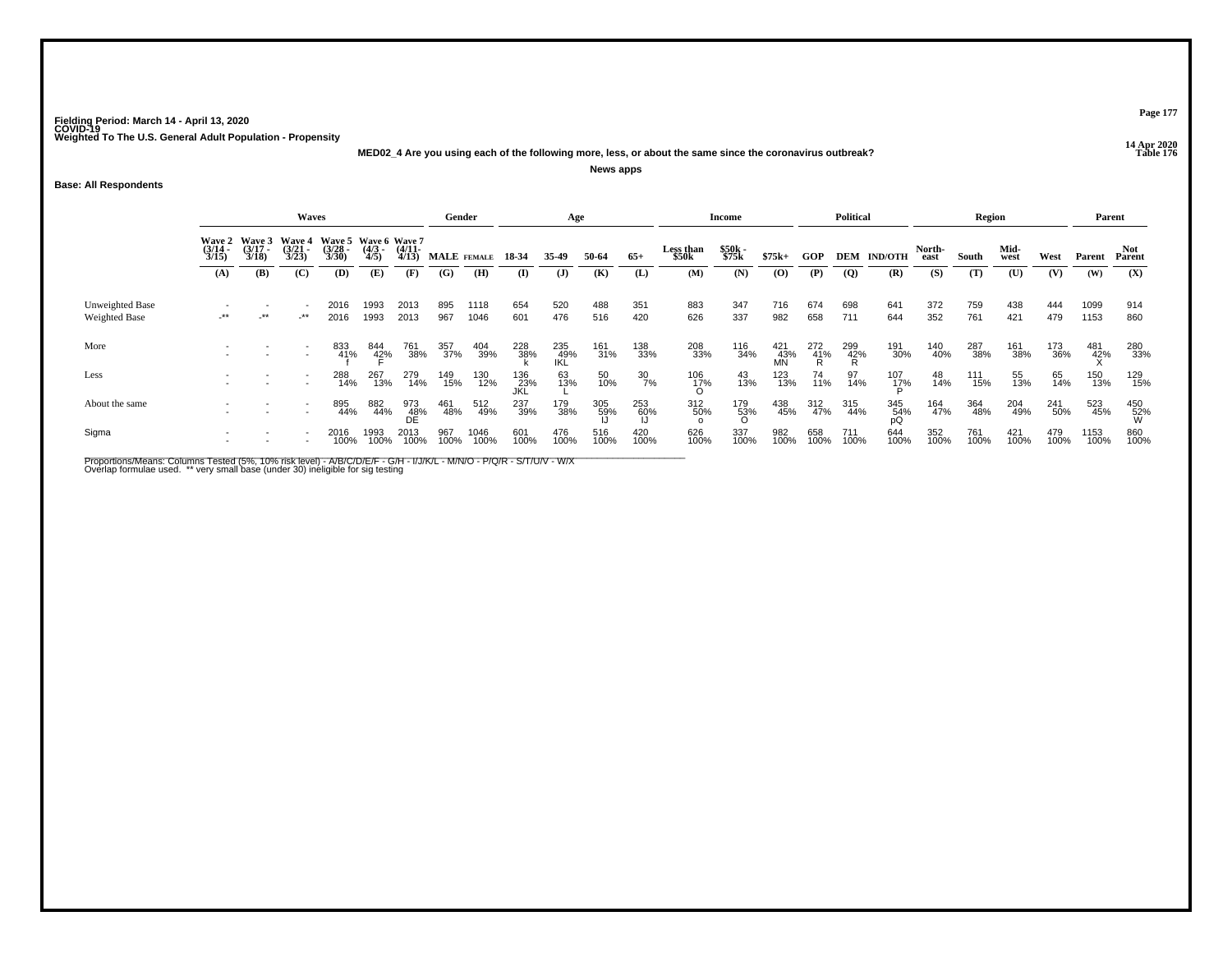**14 Apr 2020 MED02\_5 Are you using each of the following more, less, or about the same since the coronavirus outbreak?Podcasts**

**Base: All Respondents**

|                                         |                       |                                        | Waves                 |                                                      |                     |                       | Gender          |              |                    | Age              |             |                  |                           | <b>Income</b>  |                 |             | <b>Political</b> |                    |                | Region      |              |                  | Parent       |             |
|-----------------------------------------|-----------------------|----------------------------------------|-----------------------|------------------------------------------------------|---------------------|-----------------------|-----------------|--------------|--------------------|------------------|-------------|------------------|---------------------------|----------------|-----------------|-------------|------------------|--------------------|----------------|-------------|--------------|------------------|--------------|-------------|
|                                         | $\frac{(3/14)}{3/15}$ | Wave 2 Wave 3<br>$\frac{(3/17)}{3/18}$ | $\frac{(3/21)}{3/23}$ | Wave 4 Wave 5 Wave 6 Wave 7<br>$\frac{(3/28)}{3/30}$ | $\frac{(4/3)}{4/5}$ | $\frac{(4/11)}{4/13}$ |                 | MALE FEMALE  | 18-34              | 35-49            | 50-64       | $65+$            | <b>Less than</b><br>\$50k | \$50k<br>\$75k | $$75k+$         | GOP         |                  | <b>DEM IND/OTH</b> | North-<br>east | South       | Mid-<br>west | West             | Parent       | Parent      |
|                                         | (A)                   | <b>(B)</b>                             | (C)                   | (D)                                                  | (E)                 | (F)                   | (G)             | (H)          | (I)                | $\mathbf{J}$     | (K)         | (L)              | (M)                       | (N)            | (0)             | (P)         | $\overline{Q}$   | (R)                | (S)            | (T)         | (U)          | (V)              | (W)          | (X)         |
| Unweighted Base<br><b>Weighted Base</b> | -**                   | **                                     | $-***$                | 2016<br>2016                                         | 1993<br>1993        | 2013<br>2013          | 895<br>967      | 1118<br>1046 | 654<br>601         | 520<br>476       | 488<br>516  | 351<br>420       | 883<br>626                | 347<br>337     | 716<br>982      | 674<br>658  | 698<br>711       | 641<br>644         | 372<br>352     | 759<br>761  | 438<br>421   | 444<br>479       | 1099<br>1153 | 914<br>860  |
| More                                    |                       |                                        |                       | 399<br>20%                                           | 356<br>18%          | 395<br>20%            | 226<br>23%<br>H | 169<br>16%   | 174<br>29%<br>KL   | 128<br>27%<br>KL | 62<br>12%   | $\frac{31}{7\%}$ | 88<br>14%                 | 65<br>19%<br>m | 233<br>24%<br>M | 133<br>20%  | 153<br>22%       | 108<br>17%         | 83<br>24%      | 147<br>19%  | 63<br>15%    | 101<br>21%       | 240<br>21%   | 155<br>18%  |
| Less                                    |                       |                                        |                       | 415<br>21%                                           | 444<br>22%          | 415<br>21%            | 230<br>24%      | 185<br>18%   | 160<br>_27%<br>JKL | 94<br>20%        | 88<br>17%   | 73<br>17%        | 164<br>26%<br>NO          | 60<br>18%      | 176<br>18%      | 140<br>21%  | 142<br>20%       | 133<br>21%         | 85<br>24%      | 167<br>22%  | 96<br>23%    | 67<br>14%        | 220<br>19%   | 195<br>23%  |
| About the same                          |                       |                                        |                       | 1202<br>60%                                          | 1192<br>60%         | 1203<br>60%           | 511<br>53%      | 693<br>66%   | 267<br>44%         | 254<br>53%       | 366<br>71%  | 316<br>75%       | 374<br>60%                | 212<br>63%     | 573<br>58%      | 386<br>59%  | 416<br>58%       | 402<br>62%         | 184<br>52%     | 446<br>59%  | 263<br>62%   | 311<br>65%<br>St | 694<br>60%   | 510<br>59%  |
| Sigma                                   |                       |                                        |                       | 2016<br>100%                                         | 1993<br>100%        | 2013<br>100%          | 967<br>100%     | 1046<br>100% | 601<br>100%        | 476<br>100%      | 516<br>100% | 420<br>100%      | 626<br>100%               | 337<br>100%    | 982<br>100%     | 658<br>100% | 711<br>100%      | 644<br>100%        | 352<br>100%    | 761<br>100% | 421<br>100%  | 479<br>100%      | 1153<br>100% | 860<br>100% |

Proportions/Means: Columns Tested (5%, 10% risk level) - A/B/C/D/E/F - G/H - I/J/K/L - M/N/O - P/Q/R - S/T/U/V - W/X<br>Overlap formulae used. \*\* very small base (under 30) ineligible for sig testing

**Page 178**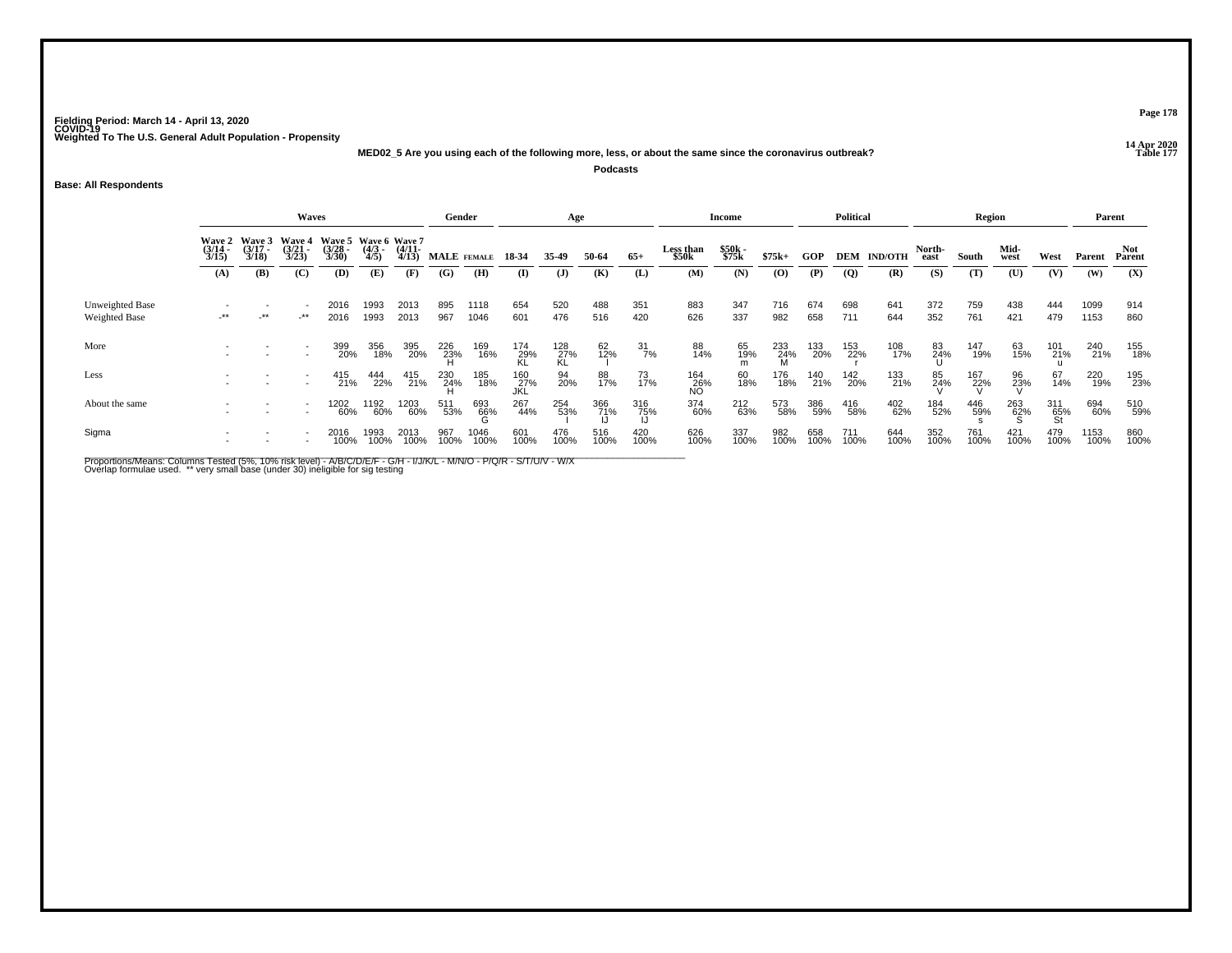**14 Apr 2020 MED02\_6 Are you using each of the following more, less, or about the same since the coronavirus outbreak?**

#### **Wellness apps (e.g., Meditation apps, work-outs)**

**Base: All Respondents**

|                                  |                       |                                        | <b>Waves</b>                           |                                               |                     |                       | Gender      |              |                   | Age                |                  |             |                    | <b>Income</b>   |                  |                 | <b>Political</b> |                    |                | Region      |              |             | Parent       |               |
|----------------------------------|-----------------------|----------------------------------------|----------------------------------------|-----------------------------------------------|---------------------|-----------------------|-------------|--------------|-------------------|--------------------|------------------|-------------|--------------------|-----------------|------------------|-----------------|------------------|--------------------|----------------|-------------|--------------|-------------|--------------|---------------|
|                                  | $\frac{(3/14)}{3/15}$ | Wave 2 Wave 3<br>$\frac{(3/17)}{3/18}$ | <b>Wave 4</b><br>$\frac{(3/21)}{3/23}$ | Wave 5 Wave 6 Wave 7<br>$\frac{(3/28)}{3/30}$ | $\frac{(4/3)}{4/5}$ | $\frac{(4/11)}{4/13}$ | MALE FEMALE |              | 18-34             | 35.49              | 50-64            | $65+$       | Less than<br>\$50k | \$50k<br>\$75k  | $$75k+$          | GOP             |                  | <b>DEM IND/OTH</b> | North-<br>east | South       | Mid-<br>west | West        | Parent       | Not<br>Parent |
|                                  | (A)                   | (B)                                    | (C)                                    | (D)                                           | (E)                 | (F)                   | (G)         | (H)          | (I)               | $\mathbf{J}$       | (K)              | (L)         | (M)                | (N)             | $\bf{(0)}$       | (P)             | $\overline{Q}$   | (R)                | (S)            | (T)         | (U)          | (V)         | (W)          | (X)           |
| Unweighted Base<br>Weighted Base | $-***$                | $\star\star$                           | _**                                    | 2016<br>2016                                  | 1993<br>1993        | 2013<br>2013          | 895<br>967  | 1118<br>1046 | 654<br>601        | 520<br>476         | 488<br>516       | 351<br>420  | 883<br>626         | 347<br>337      | 716<br>982       | 674<br>658      | 698<br>711       | 641<br>644         | 372<br>352     | 759<br>761  | 438<br>421   | 444<br>479  | 1099<br>1153 | 914<br>860    |
| More                             |                       |                                        |                                        | 502<br>25%                                    | 437<br>22%          | 466<br>23%            | 239<br>25%  | 227<br>22%   | 217<br>36%<br>iKL | $^{144}_{30\%}$ KL | 59<br>11%        | 46<br>11%   | 108<br>17%         | 68<br>20%       | 280<br>28%<br>MN | 138<br>21%      | 205<br>29%<br>PR | 124<br>19%         | 95<br>27%      | 170<br>22%  | 93<br>22%    | 108<br>23%  | 277<br>24%   | 188<br>22%    |
| Less                             |                       |                                        |                                        | 308<br>15%                                    | 361<br>18%          | 320<br>16%            | 152<br>16%  | 168<br>16%   | 115<br>_19%<br>KL | 85<br>18%          | 70<br>13%        | 51<br>12%   | 128<br>20%<br>NO   | 47<br>14%       | 135<br>14%       | 108<br>16%      | 109<br>15%       | 103<br>16%         | 65<br>18%      | 127<br>17%  | 62<br>15%    | 66<br>14%   | 184<br>16%   | 136<br>16%    |
| About the same                   |                       |                                        |                                        | 1206<br>60%                                   | 1195<br>60%         | 1227<br>61%           | 576<br>60%  | 651<br>62%   | 270<br>45%        | 247<br>52%         | 387<br>75%<br>IJ | 323<br>77%  | 390<br>62%         | $^{222}_{66\%}$ | 568<br>58%       | 413<br>63%<br>Q | 397<br>56%       | $^{417}_{65\%}$    | 193<br>55%     | 464<br>61%  | 265<br>63%   | 305<br>64%  | 692<br>60%   | 535<br>62%    |
| Sigma                            |                       |                                        |                                        | 2016<br>100%                                  | 1993<br>100%        | 2013<br>100%          | 967<br>100% | 1046<br>100% | 601<br>100%       | 476<br>100%        | 516<br>100%      | 420<br>100% | 626<br>100%        | 337<br>100%     | 982<br>100%      | 658<br>100%     | 711<br>100%      | 644<br>100%        | 352<br>100%    | 761<br>100% | 421<br>100%  | 479<br>100% | 1153<br>100% | 860<br>100%   |

Proportions/Means: Columns Tested (5%, 10% risk level) - A/B/C/D/E/F - G/H - I/J/K/L - M/N/O - P/Q/R - S/T/U/V - W/X<br>Overlap formulae used. \*\* very small base (under 30) ineligible for sig testing

**Page 179**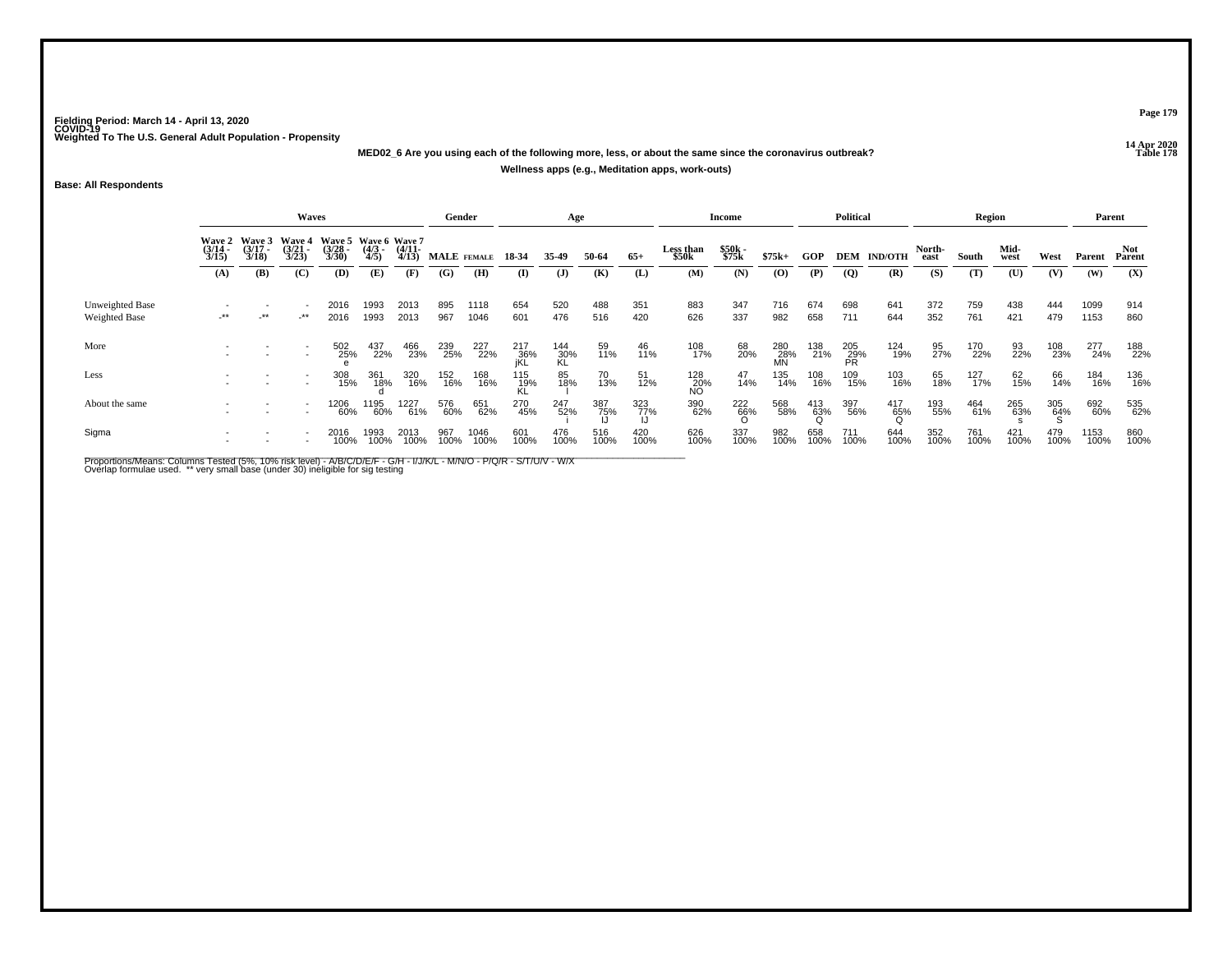**14 Apr 2020 MED02\_7 Are you using each of the following more, less, or about the same since the coronavirus outbreak?**

#### **Music apps (e.g., Spotify, iTunes)**

**Base: All Respondents**

|                                  |                       |                                        | Waves                                  |                                         |                     |                       | Gender      |              |                   | Age              |                  |             |                    | <b>Income</b>  |                   |                 | <b>Political</b> |                    |                  | Region      |                 |                 | Parent       |               |
|----------------------------------|-----------------------|----------------------------------------|----------------------------------------|-----------------------------------------|---------------------|-----------------------|-------------|--------------|-------------------|------------------|------------------|-------------|--------------------|----------------|-------------------|-----------------|------------------|--------------------|------------------|-------------|-----------------|-----------------|--------------|---------------|
|                                  | $\frac{(3/14)}{3/15}$ | Wave 2 Wave 3<br>$\frac{(3/17)}{3/18}$ | <b>Wave 4</b><br>$\frac{(3/21)}{3/23}$ | Wave 5 Wave 6 Wave 7<br>$\frac{3}{230}$ | $\frac{(4/3)}{4/5}$ | $\frac{(4/11)}{4/13}$ | MALE FEMALE |              | 18-34             | 35.49            | 50-64            | $65+$       | Less than<br>\$50k | \$50k<br>\$75k | $$75k+$           | GOP             |                  | <b>DEM IND/OTH</b> | North-<br>east   | South       | Mid-<br>west    | West            | Parent       | Not<br>Parent |
|                                  | (A)                   | <b>(B)</b>                             | (C)                                    | <b>(D)</b>                              | (E)                 | (F)                   | (G)         | (H)          | (I)               | $\mathbf{J}$     | (K)              | (L)         | (M)                | (N)            | $\bf{(0)}$        | (P)             | $\overline{Q}$   | (R)                | (S)              | (T)         | (U)             | (V)             | (W)          | (X)           |
| Unweighted Base<br>Weighted Base | -**                   | $-***$                                 | $-***$                                 | 2016<br>2016                            | 1993<br>1993        | 2013<br>2013          | 895<br>967  | 1118<br>1046 | 654<br>601        | 520<br>476       | 488<br>516       | 351<br>420  | 883<br>626         | 347<br>337     | 716<br>982        | 674<br>658      | 698<br>711       | 641<br>644         | 372<br>352       | 759<br>761  | 438<br>421      | 444<br>479      | 1099<br>1153 | 914<br>860    |
| More                             |                       |                                        |                                        | 682<br>34%                              | 661<br>33%          | 765<br>38%<br>DE      | 396<br>41%  | 369<br>35%   | 376<br>62%<br>JKL | 229<br>48%<br>KL | 98<br>19%        | 62<br>15%   | 210<br>34%         | 123<br>36%     | 410<br>-42%<br>-M | 231<br>35%      | 327<br>46%<br>PR | 207<br>32%         | 159<br>45%<br>TU | 279<br>37%  | 130<br>31%      | 198<br>41%<br>Ս | 433<br>38%   | 332<br>39%    |
| Less                             |                       |                                        |                                        | 292<br>1 <u>5</u> %                     | 295<br>15%          | 226<br>11%            | 109<br>11%  | 118<br>11%   | 63<br>10%         | 56<br>12%        | 49<br>10%        | 59<br>14%   | 92<br>15%<br>NO    | 32<br>10%      | 97<br>10%         | 79<br>12%       | 65<br>9%         | 82<br>13%          | 33<br>9%         | 98<br>13%   | 60<br>14%<br>sV | 35<br>7%        | 128<br>11%   | 99<br>12%     |
| About the same                   |                       |                                        |                                        | 1041<br>52%                             | 1038<br>52%         | 1022<br>51%           | 462<br>48%  | 559<br>53%   | 162<br>27%        | 192<br>40%       | 368<br>71%<br>JJ | 299<br>71%  | 324<br>52%         | 182<br>54%     | 475<br>48%        | 349<br>53%<br>ი | 318<br>45%       | 354<br>55%<br>ဂ    | 160<br>46%       | 383<br>50%  | 231<br>55%      | 247<br>52%      | 593<br>51%   | 429<br>50%    |
| Sigma                            |                       |                                        |                                        | 2016<br>100%                            | 1993<br>100%        | 2013<br>100%          | 967<br>100% | 1046<br>100% | 601<br>100%       | 476<br>100%      | 516<br>100%      | 420<br>100% | 626<br>100%        | 337<br>100%    | 982<br>100%       | 658<br>100%     | 711<br>100%      | 644<br>100%        | 352<br>100%      | 761<br>100% | 421<br>100%     | 479<br>100%     | 1153<br>100% | 860<br>100%   |

Proportions/Means: Columns Tested (5%, 10% risk level) - A/B/C/D/E/F - G/H - I/J/K/L - M/N/O - P/Q/R - S/T/U/V - W/X<br>Overlap formulae used. \*\* very small base (under 30) ineligible for sig testing

**Page 180**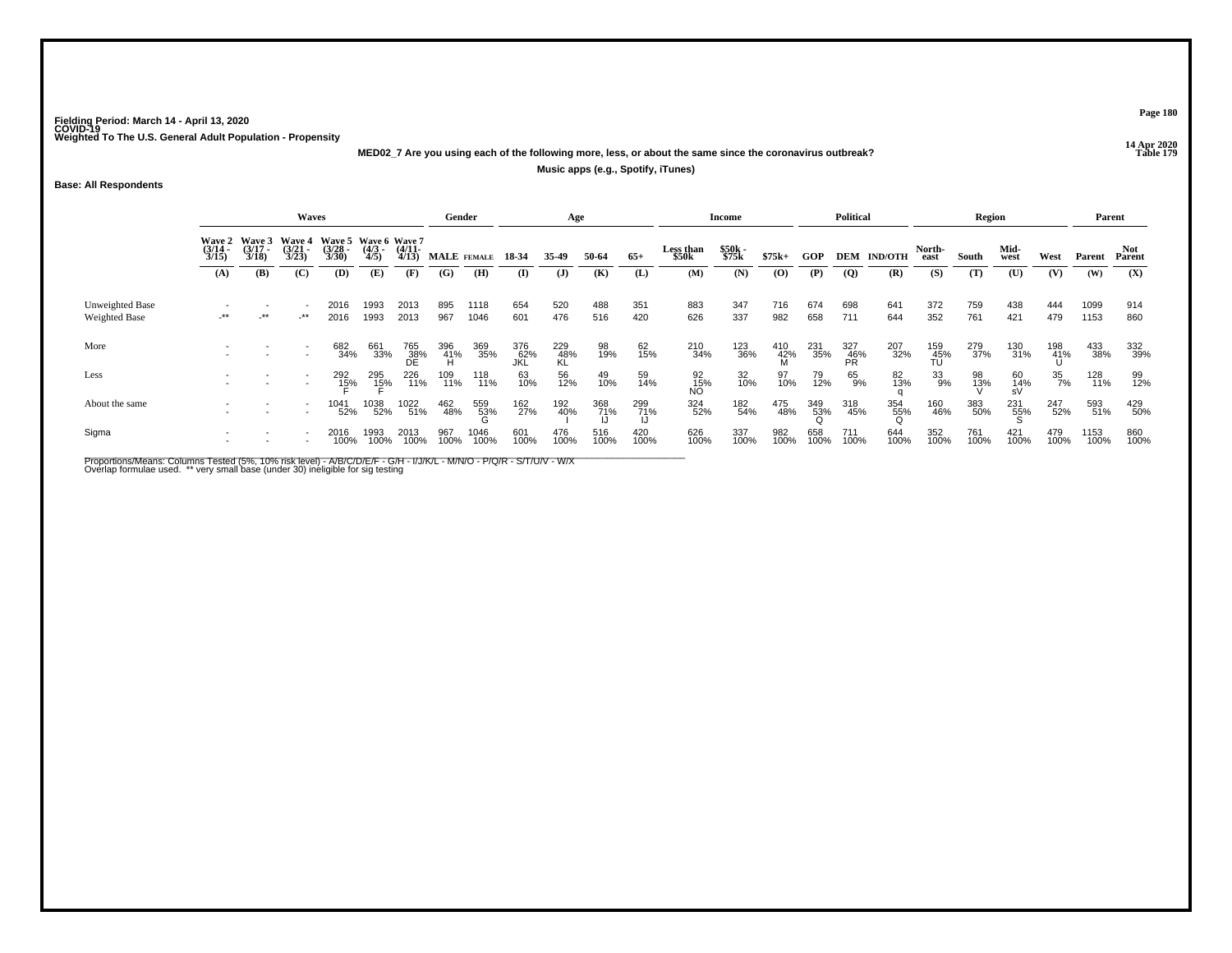**14 Apr 2020 MED02\_8 Are you using each of the following more, less, or about the same since the coronavirus outbreak?Dating apps**

**Base: All Respondents**

|                                  |                       |                                        | Waves                                  |                                               |                     |                       | Gender      |                 |                    | Age               |                  |                   |                           | <b>Income</b>    |                 |                 | <b>Political</b> |                    |                 | Region          |               |             | Parent       |                 |
|----------------------------------|-----------------------|----------------------------------------|----------------------------------------|-----------------------------------------------|---------------------|-----------------------|-------------|-----------------|--------------------|-------------------|------------------|-------------------|---------------------------|------------------|-----------------|-----------------|------------------|--------------------|-----------------|-----------------|---------------|-------------|--------------|-----------------|
|                                  | $\frac{(3/14)}{3/15}$ | Wave 2 Wave 3<br>$\frac{(3/17)}{3/18}$ | <b>Wave 4</b><br>$\frac{(3/21)}{3/23}$ | Wave 5 Wave 6 Wave 7<br>$\frac{(3/28)}{3/30}$ | $\frac{(4/3)}{4/5}$ | $\frac{(4/11)}{4/13}$ | MALE FEMALE |                 | 18-34              | 35.49             | 50-64            | $65+$             | <b>Less than</b><br>\$50k | \$50k<br>\$75k   | $$75k+$         | GOP             |                  | <b>DEM IND/OTH</b> | North-<br>east  | South           | Mid-<br>west  | West        | Parent       | Parent          |
|                                  | (A)                   | (B)                                    | (C)                                    | (D)                                           | (E)                 | (F)                   | (G)         | (H)             | (I)                | $\mathbf{J}$      | (K)              | (L)               | (M)                       | (N)              | (O)             | (P)             | $\overline{Q}$   | (R)                | (S)             | (T)             | (U)           | (V)         | (W)          | (X)             |
| Unweighted Base<br>Weighted Base | $\star\star$          | $\cdot$ **                             | $-***$                                 | 2016<br>2016                                  | 1993<br>1993        | 2013<br>2013          | 895<br>967  | 1118<br>1046    | 654<br>601         | 520<br>476        | 488<br>516       | 351<br>420        | 883<br>626                | 347<br>337       | 716<br>982      | 674<br>658      | 698<br>711       | 641<br>644         | 372<br>352      | 759<br>761      | 438<br>421    | 444<br>479  | 1099<br>1153 | 914<br>860      |
| More                             |                       |                                        |                                        | 200<br>10%                                    | 218<br>11%          | 199<br>10%            | 133<br>14%  | 66<br>6%        | 103<br>_17%<br>_KL | 66<br>14%<br>KL   | $^{21}_{4\%}$    | $\frac{8}{2%}$    | $^{45}_{7\%}$             | $31_{9\%}$       | $^{118}_{12\%}$ | 65<br>10%       | 88<br>12%<br>R   | $^{46}_{7\%}$      | 50<br>14%<br>TU | 66<br>9%        | $^{29}_{7\%}$ | 54<br>11%   | 131<br>11%   | 68<br>8%        |
| Less                             |                       |                                        |                                        | 581<br>29%                                    | 607<br>30%          | 551<br>27%            | 268<br>28%  | 283<br>27%      | 205<br>34%<br>KL   | 147<br>_31%<br>KL | 123<br>24%       | 76<br>18%         | 197<br>31%<br>No          | 77<br>23%        | 256<br>26%      | 160<br>24%      | 212<br>30%       | 179<br>28%         | 107<br>30%      | 203<br>27%      | 122<br>29%    | 120<br>25%  | 294<br>26%   | 257<br>30%<br>w |
| About the same                   |                       |                                        |                                        | 1235<br>61%                                   | 1168<br>59%         | 1263<br>63%           | 566<br>59%  | 697<br>67%<br>G | 292<br>49%         | 263<br>55%        | 372<br>72%<br>JJ | 336<br>80%<br>IJK | 385<br>61%                | 230<br>68%<br>mo | 608<br>62%      | 433<br>66%<br>Q | 411<br>58%       | $^{418}_{65\%}$    | 195<br>56%      | $^{492}_{65\%}$ | 270<br>64%    | 305<br>64%  | 728<br>63%   | 534<br>62%      |
| Sigma                            |                       |                                        |                                        | 2016<br>100%                                  | 1993<br>100%        | 2013<br>100%          | 967<br>100% | 1046<br>100%    | 601<br>100%        | 476<br>100%       | 516<br>100%      | 420<br>100%       | 626<br>100%               | 337<br>100%      | 982<br>100%     | 658<br>100%     | 711<br>100%      | 644<br>100%        | 352<br>100%     | 761<br>100%     | 421<br>100%   | 479<br>100% | 1153<br>100% | 860<br>100%     |

Proportions/Means: Columns Tested (5%, 10% risk level) - A/B/C/D/E/F - G/H - I/J/K/L - M/N/O - P/Q/R - S/T/U/V - W/X<br>Overlap formulae used. \*\* very small base (under 30) ineligible for sig testing

**Page 181**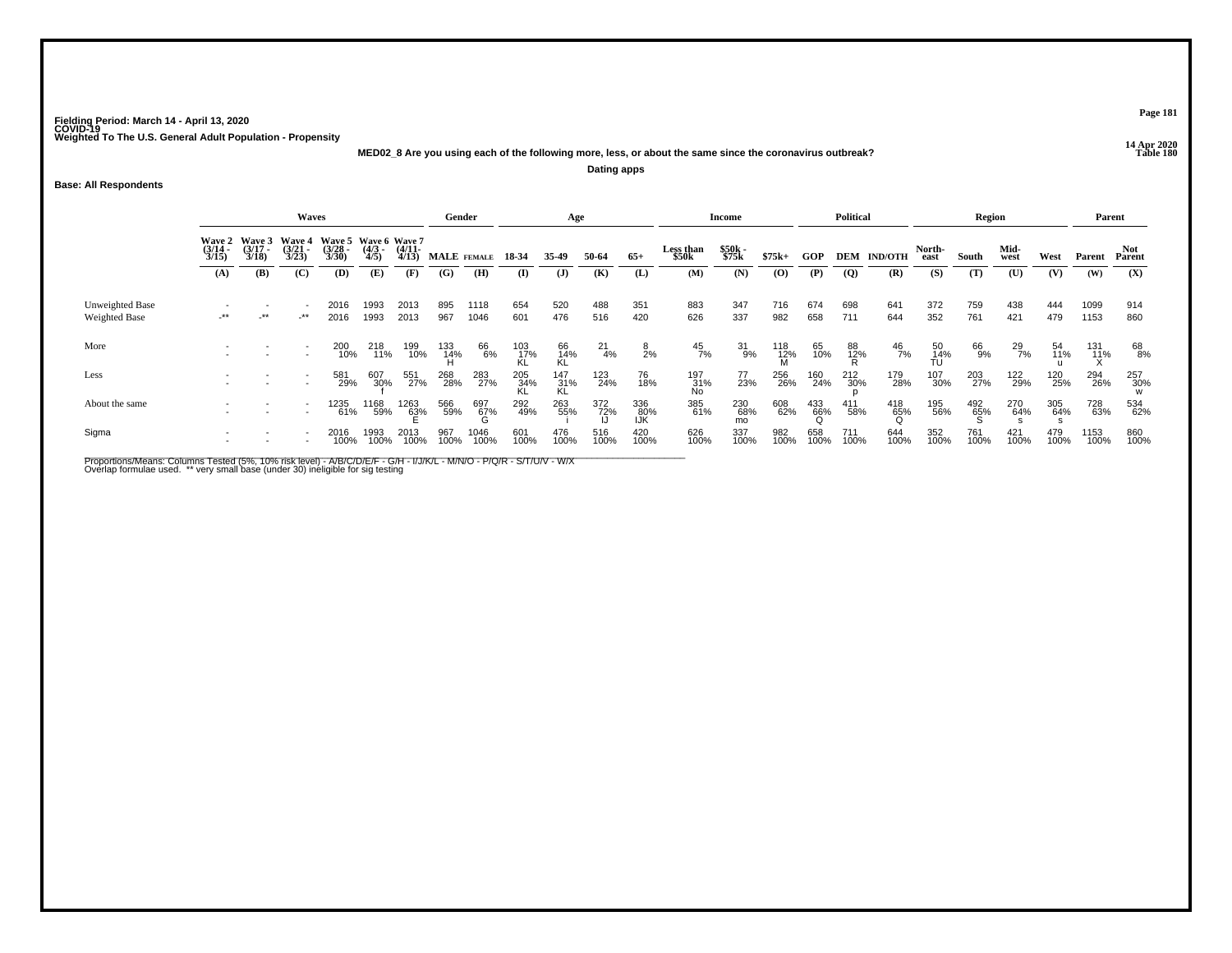**14 Apr 2020 MED02\_9 Are you using each of the following more, less, or about the same since the coronavirus outbreak?**

**Games**

## **Base: All Respondents**

|                                  | <b>Waves</b>          |                                        |                                        |                                               |                     |                       | Gender      |              |                  | Age              |             |                  |                           | <b>Income</b>   |             |             | <b>Political</b> |                    |                | Region      |              |                     | Parent       |               |
|----------------------------------|-----------------------|----------------------------------------|----------------------------------------|-----------------------------------------------|---------------------|-----------------------|-------------|--------------|------------------|------------------|-------------|------------------|---------------------------|-----------------|-------------|-------------|------------------|--------------------|----------------|-------------|--------------|---------------------|--------------|---------------|
|                                  | $\frac{(3/14)}{3/15}$ | Wave 2 Wave 3<br>$\frac{(3/17)}{3/18}$ | <b>Wave 4</b><br>$\frac{(3/21)}{3/23}$ | Wave 5 Wave 6 Wave 7<br>$\frac{(3/28)}{3/30}$ | $\frac{(4/3)}{4/5}$ | $\frac{(4/11)}{4/13}$ | MALE FEMALE |              | 18-34            | 35-49            | 50-64       | $65+$            | <b>Less than</b><br>\$50k | \$50k<br>\$75k  | $$75k+$     | <b>GOP</b>  |                  | <b>DEM IND/OTH</b> | North-<br>east | South       | Mid-<br>west | West                | Parent       | Not<br>Parent |
|                                  | (A)                   | (B)                                    | (C)                                    | (D)                                           | (E)                 | (F)                   | (G)         | (H)          | $($ I            | $\mathbf{J}$     | (K)         | (L)              | (M)                       | (N)             | (0)         | (P)         | $\overline{Q}$   | (R)                | (S)            | (T)         | (U)          | (V)                 | (W)          | (X)           |
| Unweighted Base<br>Weighted Base | $-***$                | $-***$                                 | -**                                    | 2016<br>2016                                  | 1993<br>1993        | 2013<br>2013          | 895<br>967  | 1118<br>1046 | 654<br>601       | 520<br>476       | 488<br>516  | 351<br>420       | 883<br>626                | 347<br>337      | 716<br>982  | 674<br>658  | 698<br>711       | 641<br>644         | 372<br>352     | 759<br>761  | 438<br>421   | 444<br>479          | 1099<br>1153 | 914<br>860    |
| More                             |                       |                                        |                                        | 830<br>41%                                    | 854<br>43%          | 889<br>44%            | 438<br>45%  | 451<br>43%   | 360<br>60%<br>KI | 275<br>58%<br>KL | 152<br>29%  | 102<br>24%       | 277<br>44%                | 151<br>45%      | 441<br>45%  | 281<br>43%  | 359<br>50%<br>PR | 249<br>39%         | 166<br>47%     | 322<br>42%  | 165<br>39%   | 236<br>-49%<br>-tll | 523<br>45%   | 366<br>43%    |
| Less                             |                       |                                        |                                        | 257<br>13%                                    | 276<br>1 <u>4</u> % | 223<br>11%            | 122<br>13%  | 101<br>10%   | 82<br>14%        | 45<br>10%        | 54<br>11%   | 41<br>10%        | 82<br>13%                 | $\frac{32}{9%}$ | 103<br>11%  | 79<br>12%   | 65<br>9%         | 79<br>12%          | 39<br>11%      | 98<br>13%   | 53<br>13%    | 33<br>7%            | 120<br>10%   | 102<br>12%    |
| About the same                   |                       |                                        |                                        | 929<br>46%                                    | 863<br>43%          | 901<br>45%            | 407<br>42%  | 494<br>47%   | 159<br>26%       | 156<br>33%       | 309<br>60%  | 277<br>66%<br>Li | 267<br>43%                | 155<br>46%      | 438<br>45%  | 297<br>45%  | 288<br>40%       | 316<br>49%         | 147<br>42%     | 341<br>45%  | 203<br>48%   | 210<br>44%          | 510<br>44%   | 391<br>45%    |
| Sigma                            |                       |                                        |                                        | 2016<br>100%                                  | 1993<br>100%        | 2013<br>100%          | 967<br>100% | 1046<br>100% | 601<br>100%      | 476<br>100%      | 516<br>100% | 420<br>100%      | 626<br>100%               | 337<br>100%     | 982<br>100% | 658<br>100% | 711<br>100%      | 644<br>100%        | 352<br>100%    | 761<br>100% | 421<br>100%  | 479<br>100%         | 1153<br>100% | 860<br>100%   |

Proportions/Means: Columns Tested (5%, 10% risk level) - A/B/C/D/E/F - G/H - I/J/K/L - M/N/O - P/Q/R - S/T/U/V - W/X<br>Overlap formulae used. \*\* very small base (under 30) ineligible for sig testing

**Page 182**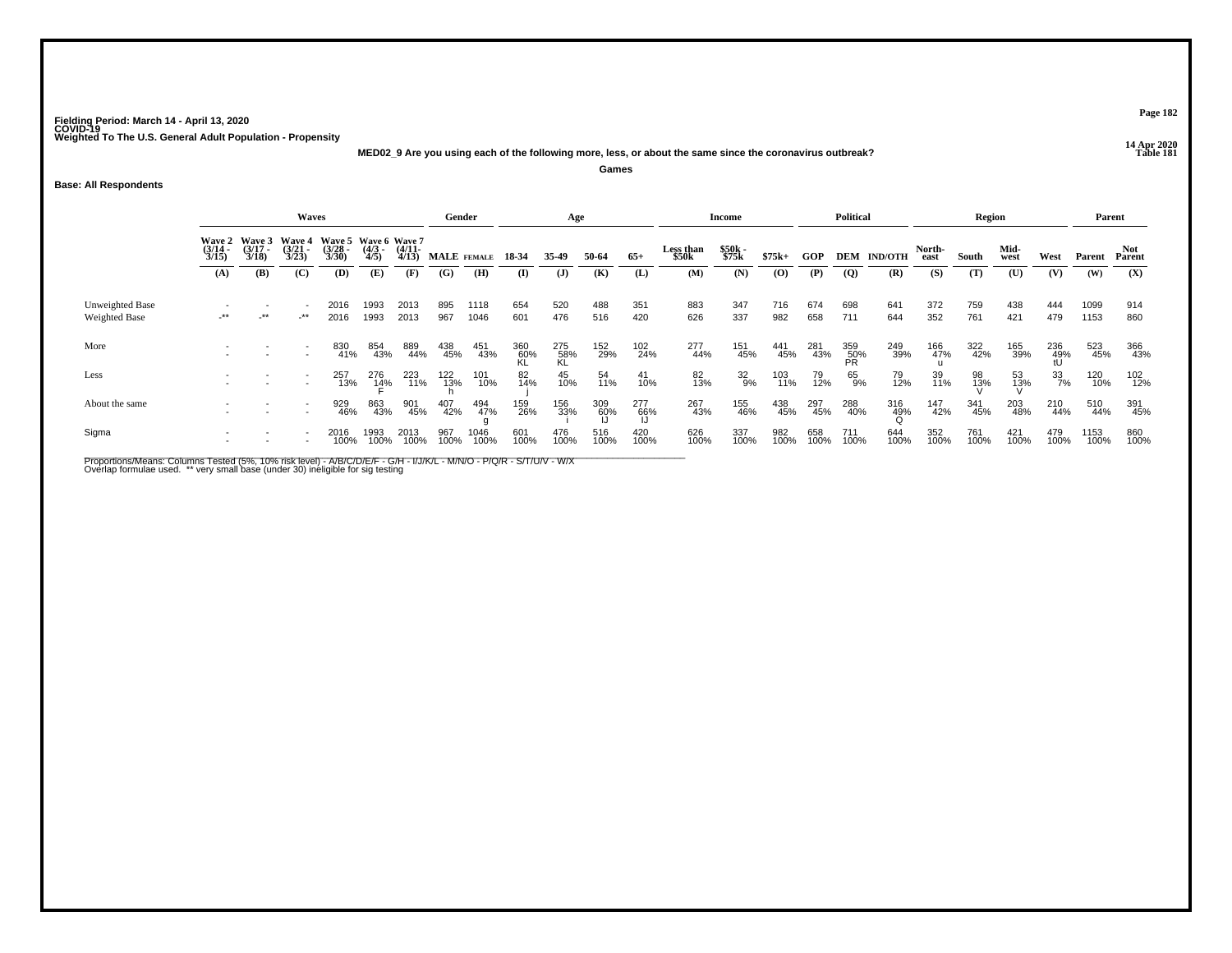**14 Apr 2020 MED02\_10 Are you using each of the following more, less, or about the same since the coronavirus outbreak?**

### **Streaming services (e.g., Netflix, Hulu)**

**Base: All Respondents**

|                      |                                               |                                        | <b>Waves</b>                                  |                              |                                                    |                              | Gender             |                 |                       | Age                   |              |              |                           | Income                |                           |             | Political       |                           |                       | Region       |                        |               | Parent        |                      |
|----------------------|-----------------------------------------------|----------------------------------------|-----------------------------------------------|------------------------------|----------------------------------------------------|------------------------------|--------------------|-----------------|-----------------------|-----------------------|--------------|--------------|---------------------------|-----------------------|---------------------------|-------------|-----------------|---------------------------|-----------------------|--------------|------------------------|---------------|---------------|----------------------|
|                      | <b>Wave 2</b><br>$\frac{(3/14)}{3/15}$<br>(A) | Wave 3<br>$\frac{(3717)}{3/18}$<br>(B) | <b>Wave 4</b><br>$\frac{(3/21)}{3/23}$<br>(C) | $\frac{(3/28)}{3/30}$<br>(D) | Wave 5 Wave 6 Wave 7<br>$\frac{(4/3)}{4/5}$<br>(E) | $\frac{(4/11)}{4/13}$<br>(F) | MALE FEMALE<br>(G) | (H)             | 18-34<br>$\mathbf{I}$ | 35-49<br>( <b>J</b> ) | 50-64<br>(K) | $65+$<br>(L) | Less than<br>\$50k<br>(M) | \$50k<br>\$75k<br>(N) | $$75k+$<br>$\overline{O}$ | GOP<br>(P)  | $\overline{Q}$  | <b>DEM IND/OTH</b><br>(R) | North-<br>east<br>(S) | South<br>(T) | Mid-<br>west<br>(U)    | West<br>(V)   | Parent<br>(W) | Not<br>Parent<br>(X) |
|                      |                                               |                                        |                                               |                              |                                                    |                              |                    |                 |                       |                       |              |              |                           |                       |                           |             |                 |                           |                       |              |                        |               |               |                      |
| Unweighted Base      |                                               |                                        |                                               |                              | 1993                                               | 2013                         | 895                | 1118            | 654                   | 520                   | 488          | 351          | 883                       | 347                   | 716                       | 674         | 698             | 641                       | 372                   | 759          | 438                    | 444           | 1099          | 914                  |
| <b>Weighted Base</b> | $-***$                                        | .∗∗                                    | $-***$                                        | $-***$                       | 1993                                               | 2013                         | 967                | 1046            | 601                   | 476                   | 516          | 420          | 626                       | 337                   | 982                       | 658         | 711             | 644                       | 352                   | 761          | 421                    | 479           | 1153          | 860                  |
| More                 |                                               |                                        |                                               |                              | 1053<br>53%                                        | 1080<br>54%                  | 534<br>55%         | 546<br>52%      | $^{407}_{68\%}$       | 319<br>67%<br>KL      | 200<br>39%   | 155<br>37%   | 284<br>45%                | 172<br>51%            | 601<br>61%<br>MN          | 350<br>53%  | $^{411}_{58\%}$ | 320<br>50%                | 211<br>60%<br>fl      | 406<br>53%   | 205<br>49%             | 257<br>54%    | 652<br>56%    | 429<br>50%           |
| Less                 |                                               |                                        |                                               |                              | 229<br>12%                                         | 217<br>11%                   | 105<br>11%         | $^{112}_{11\%}$ | 76<br>13%             | 47<br>10%             | 51<br>10%    | 43<br>10%    | 102<br>_16%<br>NO         | 26<br>8%              | 82<br>8%                  | 61<br>9%    | 73<br>10%       | 83<br>13%                 | 31<br>9%              | 88<br>12%    | 57<br>14%<br><b>SV</b> | $^{41}_{9\%}$ | 106<br>9%     | $\frac{111}{13\%}$   |
| About the same       |                                               |                                        |                                               | $\overline{\phantom{0}}$     | 710<br>36%                                         | 716<br>36%                   | 328<br>34%         | 388<br>37%      | 118<br>20%            | 110<br>23%            | 265<br>51%   | 223<br>53%   | 240<br>38%<br>ი           | $\frac{140}{41\%}$    | 300<br>31%                | 247<br>38%  | 227<br>32%      | 241<br>37%                | 110<br>31%            | 266<br>35%   | 159<br>38%             | 181<br>38%    | 396<br>34%    | 320<br>37%           |
| Sigma                |                                               |                                        |                                               |                              | 1993<br>100%                                       | 2013<br>100%                 | 967<br>100%        | 1046<br>100%    | 601<br>100%           | 476<br>100%           | 516<br>100%  | 420<br>100%  | 626<br>100%               | 337<br>100%           | 982<br>100%               | 658<br>100% | 711<br>100%     | 644<br>100%               | 352<br>100%           | 761<br>100%  | 421<br>100%            | 479<br>100%   | 1153<br>100%  | 860<br>100%          |

Proportions/Means: Columns Tested (5%, 10% risk level) - A/B/C/D/E/F - G/H - I/J/K/L - M/N/O - P/Q/R - S/T/U/V - W/X<br>Overlap formulae used. \*\* very small base (under 30) ineligible for sig testing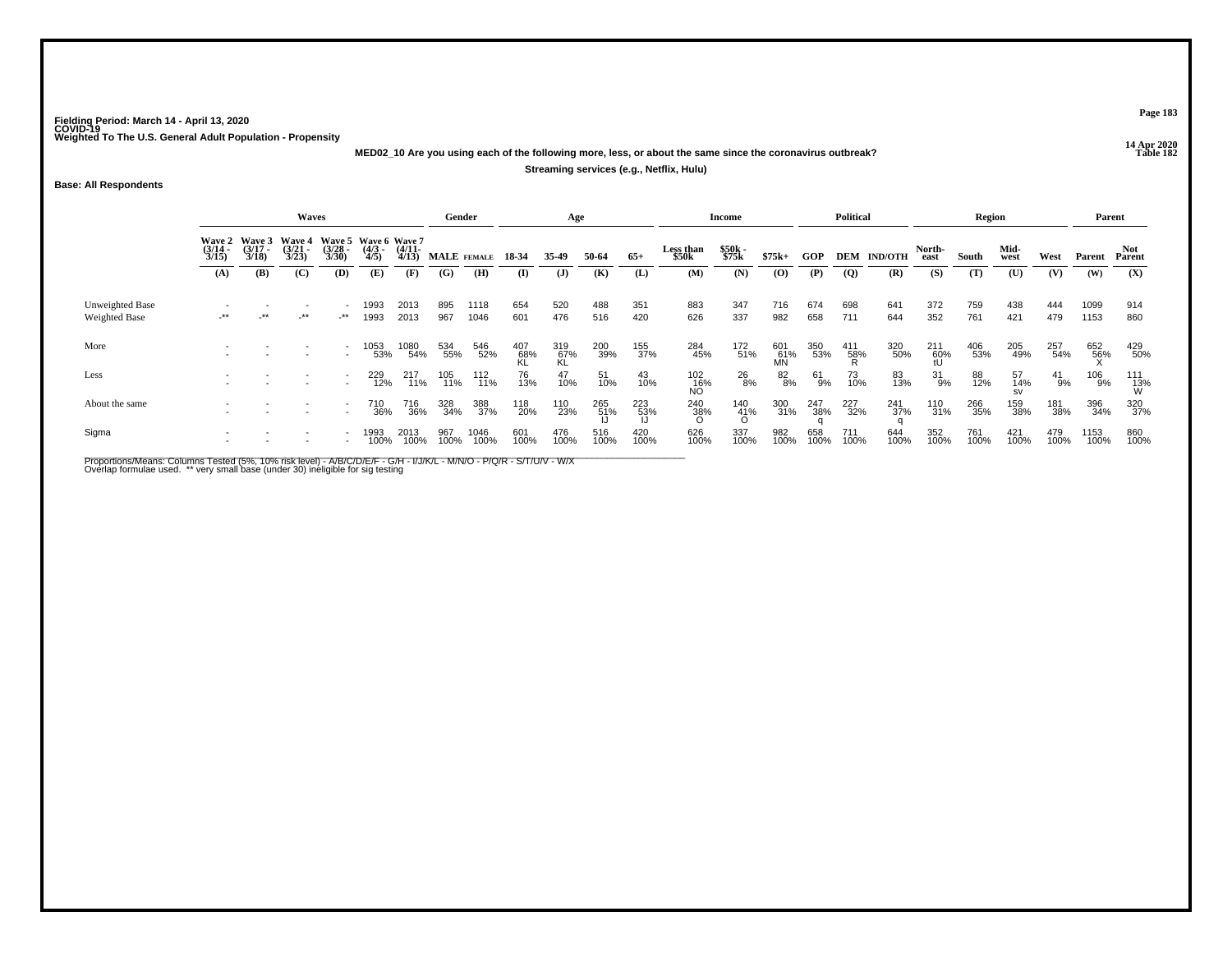**14 Apr 2020 MED03 How many advertisements do you notice related to COVID19 while using the following apps/platforms?**

**Summary Of Too Few**

**Base: All Respondents**

|                                                               | Waves<br>Wave 5 Wave 6 Wave 7                                                                                                                            |              |        |                     |                     |                         | Gender                 |                  |                          | Age                 |                  |                 |                    | Income          |                      |                  | Political           |                |                 | Region           |                  |                  | Parent                                      |                      |
|---------------------------------------------------------------|----------------------------------------------------------------------------------------------------------------------------------------------------------|--------------|--------|---------------------|---------------------|-------------------------|------------------------|------------------|--------------------------|---------------------|------------------|-----------------|--------------------|-----------------|----------------------|------------------|---------------------|----------------|-----------------|------------------|------------------|------------------|---------------------------------------------|----------------------|
|                                                               | Wave 2 Wave 3<br><b>Wave 4</b><br>$\frac{(3/14)}{3/15}$<br>$(3/17 -$<br>$\frac{(3/21)}{3/23}$<br>$\frac{3/28}{3/30}$<br>3/18<br>(B)<br>(C)<br>(D)<br>(A) |              |        |                     | $\frac{(4/3)}{4/5}$ | $\frac{(4/11)}{4/13}$   | <b>MALE</b> FEMALE     |                  | 18-34                    | 35-49               | 50-64            | $65+$           | Less than<br>\$50k | \$50k<br>\$75k  | $$75k+$              | GOP              | <b>DEM</b>          | <b>IND/OTH</b> | North-<br>east  | South            | Mid-<br>west     | West             | Parent                                      | <b>Not</b><br>Parent |
|                                                               |                                                                                                                                                          |              |        |                     | (E)                 | (F)                     | (G)                    | (H)              | $\bf{I}$                 | $($ $)$             | (K)              | (L)             | (M)                | (N)             | (O)                  | (P)              | $\overline{Q}$      | (R)            | (S)             | (T)              | (U)              | (V)              | (W)                                         | (X)                  |
| Unweighted Base<br><b>Weighted Base</b>                       | .**                                                                                                                                                      | $\star\star$ | $.**$  | 2016<br>2016        | 1993<br>1993        | 2013<br>2013            | 895<br>967             | 1118<br>1046     | 654<br>601               | 520<br>476          | 488<br>516       | 351<br>420      | 883<br>626         | 347<br>337      | 716<br>982           | 674<br>658       | 698<br>711          | 641<br>644     | 372<br>352      | 759<br>761       | 438<br>421       | 444<br>479       | 1099<br>1153                                | 914<br>860           |
| Games                                                         |                                                                                                                                                          |              |        | 233<br>12%          | 252<br>13%          | 254<br>13%              | 120<br>12%             | 134<br>13%       | 129<br>21%<br><b>JKL</b> | 73<br>15%<br>ΚL     | $\frac{32}{6\%}$ | 19<br>4%        | 81<br>13%          | 36<br>11%       | 129<br>13%           | 68<br>10%        | 101<br>14%          | 85<br>13%      | 56<br>16%       | 93<br>12%        | $^{47}_{11\%}$   | 58<br>12%        | 153<br>13%                                  | 100<br>12%           |
| Streaming services (e.g., Netflix, Hulu)                      |                                                                                                                                                          |              |        |                     | 226<br>11%          | 220<br>$\frac{1}{11\%}$ | 108<br>11%             | 112<br>11%       | 113<br>19%<br>jKĽ        | 67<br>14%<br>ΚL     | $^{21}_{4\%}$    | $^{19}_{5\%}$   | 67<br>11%          | 35<br>10%       | 113<br>11%           | 57<br>9%         | 99<br>14%<br>Pr     | 65<br>10%      | 50<br>14%       | 69 <sub>9%</sub> | 45<br>11%        | 55<br>12%        | 132<br>11%                                  | 89<br>10%            |
| Music apps (e.g., Spotify,<br><i>i</i> Tunes)                 |                                                                                                                                                          |              |        | 194<br>10%          | 208<br>10%          | 194<br>10%              | 94<br>10%              | 100<br>10%       | 102<br>17%               | 62<br>13%<br>ΚĹ     | $^{25}_{5\%}$    | 5<br>1%         | 65<br>10%          | 32<br>10%       | 96<br>10%            | 63<br>10%        | 73<br>10%           | 58<br>9%       | 45<br>13%       | 65<br>9%         | 37<br>9%         | 47<br>10%        | 128<br>11%<br>⋏                             | 66<br>8%             |
| Virtual meeting sites (e.g., Zoom, Teams)                     |                                                                                                                                                          |              |        | 138<br>7%           | $^{151}_{8\%}$      | $^{175}_{9\%}$<br>d     | 90%                    | $85\over 8\%$    | 104 <sub>0%</sub><br>JKL | 48<br>10%<br>ΚL     | $\frac{18}{4%}$  | $\frac{5}{1\%}$ | $^{44}_{7\%}$      | $^{22}_{7\%}$   | 105<br>11%<br>Mn     | 58<br>9%         | $62\phantom{.}69\%$ | 55<br>8%       | 44<br>13%<br>ΤU | $\frac{56}{7\%}$ | $\frac{30}{7\%}$ | $^{45}_{9\%}$    | $^{97}_{8\%}$                               | <sup>78</sup> 9%     |
| Dating apps                                                   |                                                                                                                                                          |              |        | 130<br>6%           | 122<br>6%           | 161<br>8%<br>e          | 87<br>9%               | 74<br>7%         | 84<br>14%                | 50<br>11%<br>ΚL     | $^{24}_{5\%}$    | $\frac{2}{x}$   | $^{49}_{8\%}$<br>N | $\frac{13}{4%}$ | 95<br>10%            | $^{53}_{\ 8\%}$  | $^{62}_{9\%}$       | $^{45}_{7\%}$  | 35<br>10%       | 58<br>8%         | $\frac{33}{8\%}$ | $\frac{34}{7\%}$ | 101<br>9%                                   | $^{60}_{7\%}$        |
| Social media (e.g.,<br>Facebook, Instagram,<br>Twitter)       |                                                                                                                                                          |              |        | $\frac{148}{7\%}$   | 154<br>8%           | 159<br>8%               | 91<br>9%<br>h          | $^{68}_{7\%}$    | 67<br>11%<br>ΚL          | 49<br>10%<br>ΚL     | $^{31}_{6\%}$    | $^{12}_{3\%}$   | 44<br>7%           | $^{23}_{7\%}$   | 89<br>9%             | $^{52}_{\ 8\%}$  | $^{49}_{7\%}$       | 59<br>9%       | 37<br>11%       | $^{48}_{6\%}$    | $^{40}_{9\%}$    | $\frac{34}{7\%}$ | $^{104}_{9\%}$<br>$\boldsymbol{\mathsf{x}}$ | 55<br>6%             |
| Wellness apps (e.g.,<br>Meditation apps,<br>work-outs)        |                                                                                                                                                          |              | $\sim$ | $\frac{132}{7\%}$   | 147<br>7%           | 155<br>8%               | 77<br>8%               | 78<br>7%         | 81<br>14%<br>JKL         | $^{42}_{9%}$<br>ΚĹ  | 23<br>4%         | 9<br>2%         | 44<br>7%           | 21<br>6%        | 87<br>9%             | $^{52}_{\ 8\%}$  | 54<br>8%            | $^{49}_{8\%}$  | $^{29}_{8\%}$   | 69<br>9%         | $^{25}_{6\%}$    | $\frac{32}{7\%}$ | 101<br>9%<br>x                              | 54<br>6%             |
| On-demand food delivery<br>apps (e.g., UberEATS,<br>Doordash) |                                                                                                                                                          |              |        | $151$ <sub>7%</sub> | $^{172}_{9\%}$      | $^{154}_{8\%}$          | $\substack{81 \\ 8\%}$ | $^{74}$ %        | 80<br>13%<br>ΚL          | 50<br>10%<br>ΚL     | $^{13}_{3\%}$    | $^{11}_{3\%}$   | 44<br>7%           | $^{18}_{\ 5\%}$ | 89 <sub>%</sub><br>n | $\frac{46}{7}$ % | $^{54}_{8\%}$       | $^{55}_{9\%}$  | 38<br>11%<br>tu | $^{51}_{7\%}$    | $^{28}_{7\%}$    | $^{37}_{8\%}$    | $^{91}_{8\%}$                               | $^{63}_{7\%}$        |
| News apps                                                     |                                                                                                                                                          |              |        | 131<br>6%           | 156<br>8%           | 151<br>8%               | 75<br>8%               | <sup>76</sup> 7% | 68<br>11%<br>ΚL          | 45<br>10%<br>ΚL     | 27<br>$-5%$      | 10<br>2%        | 39<br>6%           | 24<br>-7%       | $82_{8\%}$           | 53<br>8%         | 43<br>6%            | 55<br>9%       | $^{28}_{8\%}$   | $^{46}_{6\%}$    | 33<br>8%         | $^{43}_{9\%}$    | 93<br>8%                                    | $\frac{58}{7\%}$     |
| Podcasts                                                      |                                                                                                                                                          |              |        | 126<br>$-6%$        | 137<br>7%           | 140<br>7%               | 76<br>8%               | 64<br>6%         | 77<br>13%<br>jKL         | $^{42}_{9\%}$<br>ΚĹ | 14<br>3%         | 2%              | 37<br>6%           | 14<br>4%        | 84<br>9%<br>N        | 48<br>7%         | 49<br>7%            | 43<br>7%       | 28<br>-8%<br>u  | 56<br>7%         | 18<br>4%         | 37<br>8%         | 93<br>8%<br>$\mathsf{x}$                    | 47<br>5%             |

Proportions/Means: Columns Tested (5%, 10% risk level) - A/B/C/D/E/F - G/H - I/J/K/L - M/N/O - P/Q/R - S/T/U/V - W/X<br>Overlap formulae used. \*\* very small base (under 30) ineligible for sig testing

**Page 184**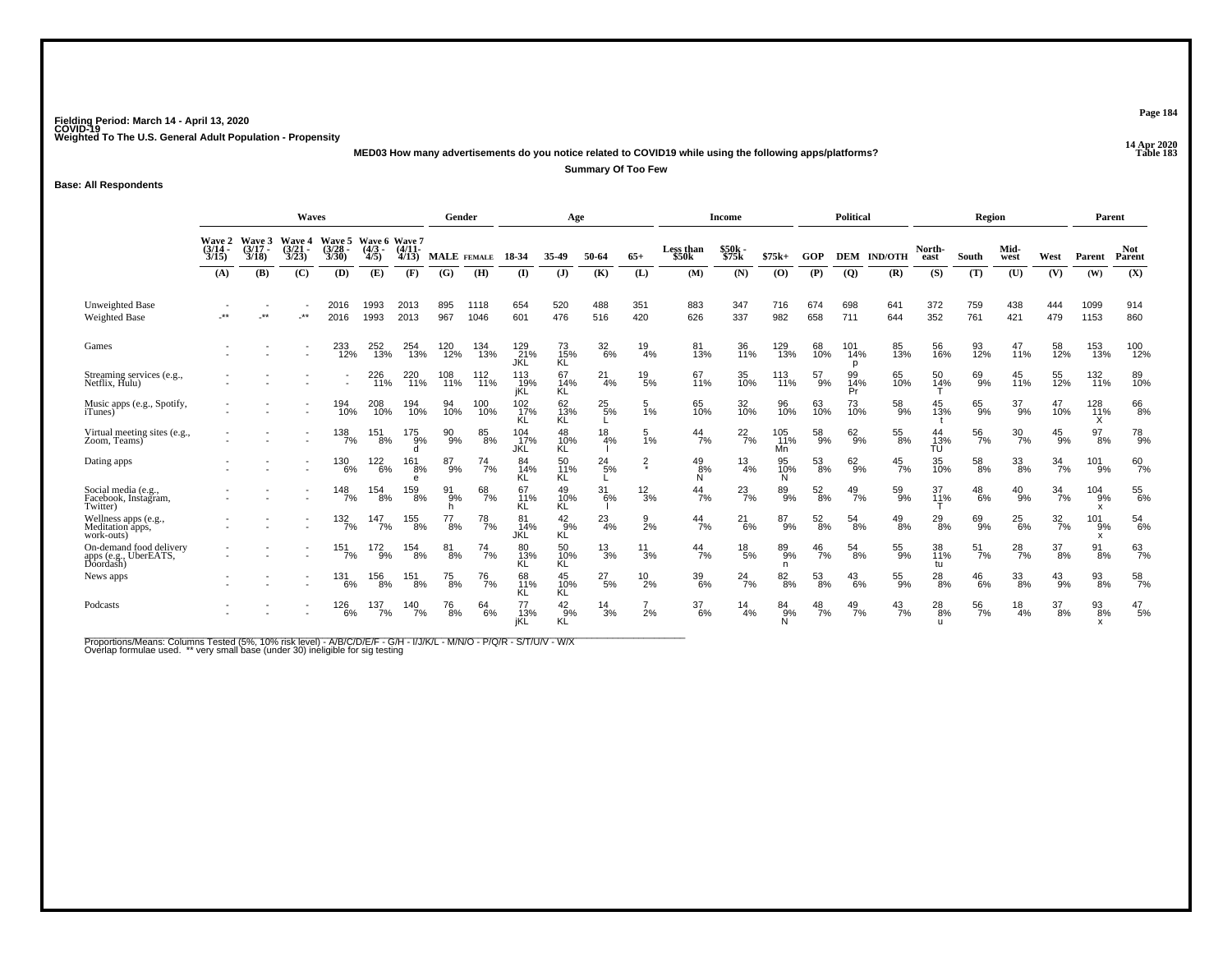**14 Apr 2020 MED03 How many advertisements do you notice related to COVID19 while using the following apps/platforms?**

**Summary Of Just Enough**

**Base: All Respondents**

|                                                         | <b>Waves</b>          |                                 |                                          |                                             |              |                   | Gender          |              |                         | Age              |            |            |                                | <b>Income</b>        |                         |            | <b>Political</b>          |                |                   | Region                 |                               |            | Parent             |                      |
|---------------------------------------------------------|-----------------------|---------------------------------|------------------------------------------|---------------------------------------------|--------------|-------------------|-----------------|--------------|-------------------------|------------------|------------|------------|--------------------------------|----------------------|-------------------------|------------|---------------------------|----------------|-------------------|------------------------|-------------------------------|------------|--------------------|----------------------|
|                                                         | $\frac{(3/14)}{3/15}$ | Wave 2 Wave 3<br>(3/17)<br>3/18 | Wave 4<br>$\frac{3}{2}$<br>$\frac{3}{2}$ | Wave 5 Wave 6 Wave 7<br>$\frac{3/28}{3/30}$ | 4/5)         | $(4/11 -$<br>4/13 | MALE FEMALE     |              | 18-34                   | 35-49            | 50-64      | $65+$      | Less than<br>\$50 <sub>k</sub> | \$50k<br>\$75k       | $$75k+$                 | GOP        | <b>DEM</b>                | <b>IND/OTH</b> | North-<br>east    | South                  | Mid-<br>west                  | West       | Parent             | <b>Not</b><br>Parent |
|                                                         | (A)                   | (B)                             | (C)                                      | (D)                                         | (E)          | (F)               | (G)             | (H)          | (I)                     | (J)              | (K)        | (L)        | (M)                            | (N)                  | (O)                     | (P)        | <b>(Q)</b>                | (R)            | (S)               | (T)                    | (U)                           | (V)        | (W)                | (X)                  |
| <b>Unweighted Base</b><br><b>Weighted Base</b>          | -**                   | .**                             | $.**$                                    | 2016<br>2016                                | 1993<br>1993 | 2013<br>2013      | 895<br>967      | 1118<br>1046 | 654<br>601              | 520<br>476       | 488<br>516 | 351<br>420 | 883<br>626                     | 347<br>337           | 716<br>982              | 674<br>658 | 698<br>711                | 641<br>644     | 372<br>352        | 759<br>761             | 438<br>421                    | 444<br>479 | 1099<br>1153       | 914<br>860           |
| Streaming services (e.g., Netflix, Hulu)                |                       |                                 |                                          |                                             | 927<br>47%   | 947<br>47%        | 457<br>47%      | 490<br>47%   | 272<br>45%              | 258<br>54%       | 257<br>50% | 160<br>38% | 261<br>42%                     | 157<br>47%           | 495<br>50%<br>M         | 292<br>44% | 360<br>51%<br>p           | 295<br>46%     | 161<br>46%        | 363<br>48%             | 203<br>48%                    | 220<br>46% | 536<br>46%         | 412<br>48%           |
| Social media (e.g.,<br>Facebook, Instagram,<br>Twitter) |                       |                                 |                                          | 839<br>42%                                  | 926<br>46%   | 895<br>44%        | 417<br>43%      | 478<br>46%   | 268<br>45%              | 220<br>46%       | 252<br>49% | 155<br>37% | 283<br>45%                     | 162<br>48%           | 425<br>43%              | 292<br>44% | 344<br>48%<br>R           | 259<br>40%     | 167<br>47%        | 340<br>45%             | 189<br>45%                    | 199<br>41% | 500<br>43%         | 394<br>46%           |
| News apps                                               |                       |                                 |                                          | 833<br>41%                                  | 790<br>40%   | 794<br>39%        | 376<br>39%      | 419<br>40%   | 220<br>$\frac{1}{37\%}$ | 203<br>43%       | 211<br>41% | 161<br>38% | 217<br>35%                     | 133<br>40%           | 423<br>43%<br>M         | 244<br>37% | 325<br>46%<br><b>PR</b>   | 226<br>35%     | 121<br>35%        | 301<br>40%             | 185<br>44%                    | 187<br>39% | 465<br>40%         | 330<br>38%           |
| Music apps (e.g., Spotify,<br><i>i</i> Tunes)           |                       |                                 |                                          | 824<br>41%                                  | 809<br>41%   | 791<br>39%        | $^{401}_{41\%}$ | 390<br>37%   | 282%<br>KL              | 221<br>46%<br>KL | 190<br>37% | 98<br>23%  | 206<br>33%                     | 118<br>35%           | 440<br>45%<br><b>MN</b> | 235<br>36% | 320<br>45%<br><b>PR</b>   | 235<br>37%     | 143<br>41%        | 291<br>38%             | 176<br>42%                    | 182<br>38% | $\frac{421}{37\%}$ | 370<br>43%<br>Ŵ      |
| Games                                                   |                       |                                 | $\overline{\phantom{a}}$                 | 766<br>38%                                  | 742<br>37%   | 789<br>39%        | 367<br>38%      | 422<br>40%   | 265<br>44%              | 218<br>46%<br>KĹ | 191<br>37% | 116<br>28% | 238<br>38%                     | 127<br>38%           | 399<br>41%              | 247<br>38% | 308<br>43%<br>рR          | 234<br>36%     | 140<br>40%        | 283<br>37%             | 184<br>44%                    | 181<br>38% | 434<br>38%         | 355<br>41%           |
| On-demand food delivery<br>apps (e.g., UberEATS,        |                       |                                 |                                          | 662<br>33%<br>e                             | 592<br>30%   | 649<br>32%        | 330<br>34%      | 319<br>30%   | 256<br>43%<br>KL        | 192<br>40%<br>KL | 136<br>26% | 64<br>15%  | 172<br>28%                     | 108<br>32%           | 353<br>36%<br>м         | 201<br>30% | 269<br>38%<br><b>PR</b>   | 179<br>28%     | 116<br>33%        | 236<br>31%             | 151<br>36%                    | 146<br>30% | 377<br>33%         | 271<br>32%           |
| Virtual meeting sites (e.g., Zoom, Teams)               |                       |                                 |                                          | 610<br>30%                                  | 637<br>32%   | 640<br>32%        | 309<br>32%      | 331<br>32%   | 218<br>36%<br>kL        | 181<br>38%<br>KL | 153<br>30% | 88<br>21%  | 150<br>24%                     | 102<br>30%<br>m      | 376<br>38%<br><b>MN</b> | 196<br>30% | 263<br>37%<br><b>PR</b>   | 181<br>28%     | 136<br>39%<br>Tuv | 221<br>$\frac{1}{29%}$ | 132<br>31%                    | 151<br>32% | 383<br>33%         | 256<br>30%           |
| Wellness apps (e.g.,<br>Meditation apps,<br>work-outs)  |                       |                                 |                                          | 620<br>31%<br>e                             | 547<br>27%   | 577<br>29%        | 279<br>29%      | 298<br>29%   | 204 34%<br>KL           | 169<br>36%<br>KL | 123<br>24% | 80<br>19%  | 145<br>23%                     | 94<br>28%            | 321<br>33%<br>м         | 172<br>26% | 241<br>34%<br><b>PR</b>   | 164<br>25%     | 109<br>31%        | 195<br>26%             | <sup>127</sup> <sub>30%</sub> | 146<br>31% | 327<br>28%         | 250<br>29%           |
| Podcasts                                                |                       |                                 |                                          | 556<br>28%                                  | 590<br>30%   | 561<br>28%        | 293<br>30%      | 268<br>26%   | 200<br>33%              | 159<br>33%       | 142<br>28% | 60<br>14%  | 138<br>22%                     | 97<br>$\frac{29}{M}$ | 316<br>32%<br>м         | 174<br>26% | 237<br>$\frac{33}{PR}$    | 150<br>23%     | 97<br>28%         | 203<br>$\frac{27}{6}$  | 130<br>31%                    | 132<br>28% | 317<br>27%         | 245<br>28%           |
| Dating apps                                             |                       |                                 |                                          | 330<br>16%                                  | 339<br>17%   | 296<br>15%        | 174<br>18%      | 121<br>12%   | 130<br>22%              | 85<br>18%<br>kĹ  | 64<br>12%  | 16<br>4%   | 82<br>13%                      | 48<br>14%            | 158<br>16%              | 89<br>13%  | 130<br>1 <u>8</u> %<br>pR | 12%            | 67<br>19%<br>tv   | 104<br>14%             | 62<br>15%                     | 64<br>13%  | 173<br>15%         | 123<br>14%           |

Proportions/Means: Columns Tested (5%, 10% risk level) - A/B/C/D/E/F - G/H - I/J/K/L - M/N/O - P/Q/R - S/T/U/V - W/X<br>Overlap formulae used. \*\* very small base (under 30) ineligible for sig testing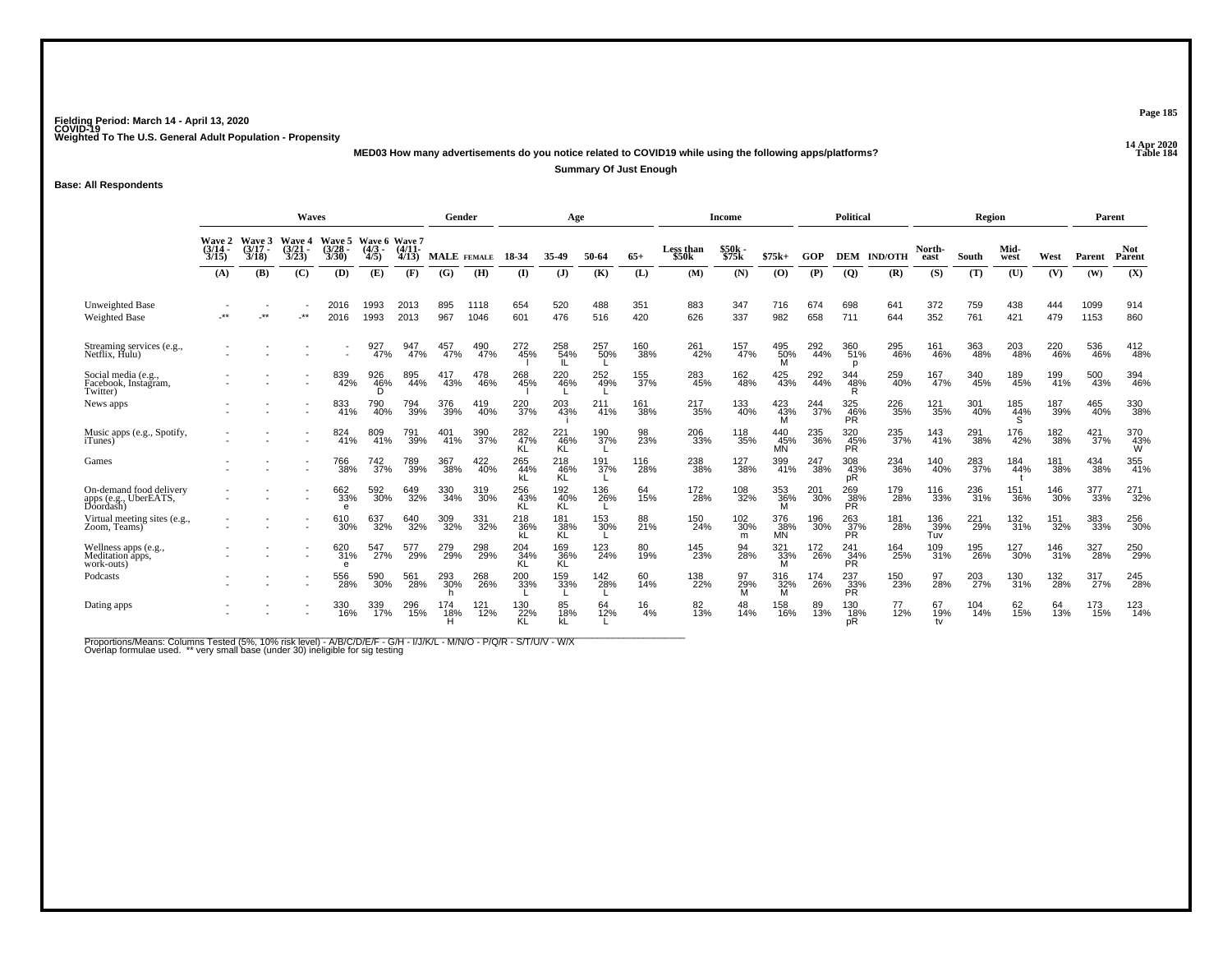**14 Apr 2020 MED03 How many advertisements do you notice related to COVID19 while using the following apps/platforms?**

**Summary Of Too Many**

**Base: All Respondents**

|                                                               | Waves<br>Wave 5 Wave 6 Wave 7          |                |                                        |                 |                     |                             | Gender             |              |                   | Age              |                  |                        |                                | Income         |                  |                 | <b>Political</b> |                      |                | Region                 |                  |                  | Parent           |                      |
|---------------------------------------------------------------|----------------------------------------|----------------|----------------------------------------|-----------------|---------------------|-----------------------------|--------------------|--------------|-------------------|------------------|------------------|------------------------|--------------------------------|----------------|------------------|-----------------|------------------|----------------------|----------------|------------------------|------------------|------------------|------------------|----------------------|
|                                                               | Wave 2 Wave 3<br>$\frac{(3/14)}{3/15}$ | (3/17)<br>3/18 | <b>Wave 4</b><br>$\frac{(3/21)}{3/23}$ | 3/28<br>3/30)   | $\frac{(4/3)}{4/5}$ | $(4/11 -$<br>4/13           | <b>MALE</b> FEMALE |              | 18-34             | 35-49            | 50-64            | $65+$                  | Less than<br>\$50 <sub>k</sub> | \$50k<br>\$75k | $$75k+$          | GOP             | DEM              | <b>IND/OTH</b>       | North-<br>east | South                  | Mid-<br>west     | West             | Parent           | <b>Not</b><br>Parent |
|                                                               | (A)                                    | (B)            | (C)                                    | (D)             | (E)                 | (F)                         | (G)                | (H)          | $\bf{I}$          | $\mathbf{J}$     | (K)              | (L)                    | (M)                            | (N)            | (0)              | (P)             | <b>(Q)</b>       | (R)                  | (S)            | (T)                    | (U)              | (V)              | (W)              | (X)                  |
| <b>Unweighted Base</b><br><b>Weighted Base</b>                | .**                                    | $\star\star$   | $.**$                                  | 2016<br>2016    | 1993<br>1993        | 2013<br>2013                | 895<br>967         | 1118<br>1046 | 654<br>601        | 520<br>476       | 488<br>516       | 351<br>420             | 883<br>626                     | 347<br>337     | 716<br>982       | 674<br>658      | 698<br>711       | 641<br>644           | 372<br>352     | 759<br>761             | 438<br>421       | 444<br>479       | 1099<br>1153     | 914<br>860           |
| Social media (e.g.,<br>Facebook, Instagram,<br>Twitter)       |                                        |                |                                        | 663<br>33%<br>E | 551<br>28%          | 629<br>31%                  | 305<br>32%         | 324<br>31%   | 214<br>36%<br>KL  | 167<br>35%<br>ΚĽ | 137<br>26%       | 111<br>26%             | 180<br>29%                     | 90<br>27%      | 340<br>35%<br>MÑ | 186<br>28%      | 240<br>34%<br>D  | 203<br>32%           | 95<br>27%      | 250<br>33%             | 118<br>28%       | 166<br>35%<br>su | 383<br>33%<br>х  | 246<br>29%           |
| News apps                                                     |                                        |                |                                        | 463<br>23%      | 414<br>21%          | 444<br>22%                  | 235<br>24%         | 208<br>20%   | 159<br>26%        | 130<br>27%<br>KL | 91<br>18%        | 64<br>15%              | 130<br>21%                     | 58<br>17%      | 249<br>25%<br>mN | 139<br>21%      | 163<br>23%       | 142<br>22%           | 94<br>27%      | 155<br>20%             | 87<br><b>21%</b> | 109<br>23%       | 274<br>24%<br>x  | 169<br>20%           |
| Streaming services (e.g.,<br>Netflix, Hulu)                   |                                        |                |                                        |                 | 314<br>16%          | 363<br>18%                  | 196<br>20%         | 167<br>16%   | 165<br>27%<br>jKL | 104<br>22%<br>ΚL | 65<br>13%        | 30<br>7%               | 108<br>17%                     | 53<br>16%      | 195<br>20%       | 110<br>17%      | 135<br>19%       | 118<br>18%           | 68<br>19%      | 137<br>18%             | 63<br>15%        | 95<br>20%        | 220<br>79%       | 143<br>17%           |
| Music apps (e.g., Spotify, iTunes)                            |                                        |                |                                        | 270<br>13%<br>e | 218<br>11%          | $^{316}_{16\%}$             | 171<br>18%         | 145<br>14%   | 143<br>24%<br>ΚL  | 94<br>20%<br>ΚĹ  | 52 <sub>0%</sub> | $^{27}_{6\%}$          | 99<br>16%                      | 48<br>14%      | 163<br>17%       | 90<br>14%       | 117<br>16%       | 109<br>17%           | 62<br>18%      | <sup>116</sup> 15%     | 58<br>14%        | 81<br>17%        | 192 <sub>%</sub> | 124<br>14%           |
| Games                                                         |                                        |                |                                        | 314<br>16%      | 278<br>14%          | 299<br>15%                  | 165<br>17%         | 134<br>13%   | 135<br>22%        | 87<br>18%<br>ΚĹ  | $^{45}_{9\%}$    | 32<br>$\overline{8}$ % | 99<br>16%                      | 44<br>13%      | 149<br>15%       | 83<br>13%       | 111<br>16%       | 105<br>16%           | 52<br>15%      | 108<br>14%             | 48<br>11%        | 90<br>19%<br>U   | 183<br>16%       | 116<br>14%           |
| On-demand food delivery<br>apps (e.g., UberEATS,<br>Doordash) |                                        |                |                                        | 299<br>15%      | 257<br>13%          | 297<br>15%                  | 160<br>17%         | 137<br>13%   | 131<br>22%<br>ΚL  | 91<br>19%<br>ΚĹ  | 44<br>8%         | 32<br>$\overline{8}$ % | 92<br>15%                      | 45<br>13%      | 153<br>16%       | 92<br>14%       | 118<br>17%       | 88<br>14%            | 52<br>15%      | 115<br>15%<br><b>U</b> | 45<br>11%        | 86<br>18%<br>U   | 176<br>15%       | 121<br>14%           |
| Podcasts                                                      |                                        |                |                                        | 271<br>13%<br>E | 211<br>11%          | 275<br>14%                  | 162<br>17%         | 114<br>11%   | 119<br>20%        | 89<br>19%<br>ΚĹ  | $\frac{35}{7\%}$ | $\frac{32}{8\%}$       | 79<br>13%                      | 36<br>11%      | 156<br>16%<br>n  | 68<br>10%       | 102<br>14%<br>n  | $^{104}_{16\%}$<br>Đ | 49<br>14%      | 94<br>12%              | 42<br>10%        | 90<br>19%<br>TU  | 176<br>15%<br>x  | 99<br>12%            |
| Wellness apps (e.g.,<br>Meditation apps,<br>work-outs)        |                                        |                |                                        | $^{296}_{15\%}$ | 221<br>11%          | 267<br>-13%<br>$\mathbf{e}$ | 160<br>17%         | 107<br>10%   | 117<br>19%<br>ΚL  | 90<br>19%<br>ΚĹ  | $\frac{39}{8\%}$ | $^{21}_{5\%}$          | 75<br>12%                      | $^{42}_{12\%}$ | 147<br>15%       | 76<br>12%       | 108<br>15%       | 84<br>13%            | 47<br>13%      | 103<br>13%             | 50<br>12%        | 68<br>14%        | $^{172}_{15\%}$  | 96<br>11%            |
| Virtual meeting sites (e.g., Zoom, Teams)                     |                                        |                |                                        | 237<br>12%<br>e | 193<br>10%          | 245<br>12%                  | 140<br>14%         | 105<br>10%   | 104<br>17%        | 78<br>16%<br>ΚĹ  | 39<br>8%         | 24<br>6%               | 63<br>10%                      | 45<br>13%      | 130<br>13%       | 67<br>10%       | 90<br>13%        | 88<br>14%            | 42<br>12%      | 94<br>12%              | 46<br>11%        | 63<br>13%        | 167<br>15%       | 77<br>9%             |
| Dating apps                                                   |                                        |                |                                        | 187<br>9%       | 177<br>9%           | 177<br>9%                   | 110<br>11%         | 67<br>6%     | 90<br>15%         | 53<br>11%<br>ΚL  | 24<br>5%         | 10<br>2%               | 59<br>9%                       | 31<br>9%       | 86<br>9%         | $^{52}_{\ 8\%}$ | 57<br>8%         | 68<br>11%            | 34<br>10%      | $\frac{55}{7\%}$       | 36<br>9%         | 52<br>11%        | 104<br>9%        | $^{73}_{8\%}$        |

Proportions/Means: Columns Tested (5%, 10% risk level) - A/B/C/D/E/F - G/H - I/J/K/L - M/N/O - P/Q/R - S/T/U/V - W/X<br>Overlap formulae used. \*\* very small base (under 30) ineligible for sig testing

**Page 186**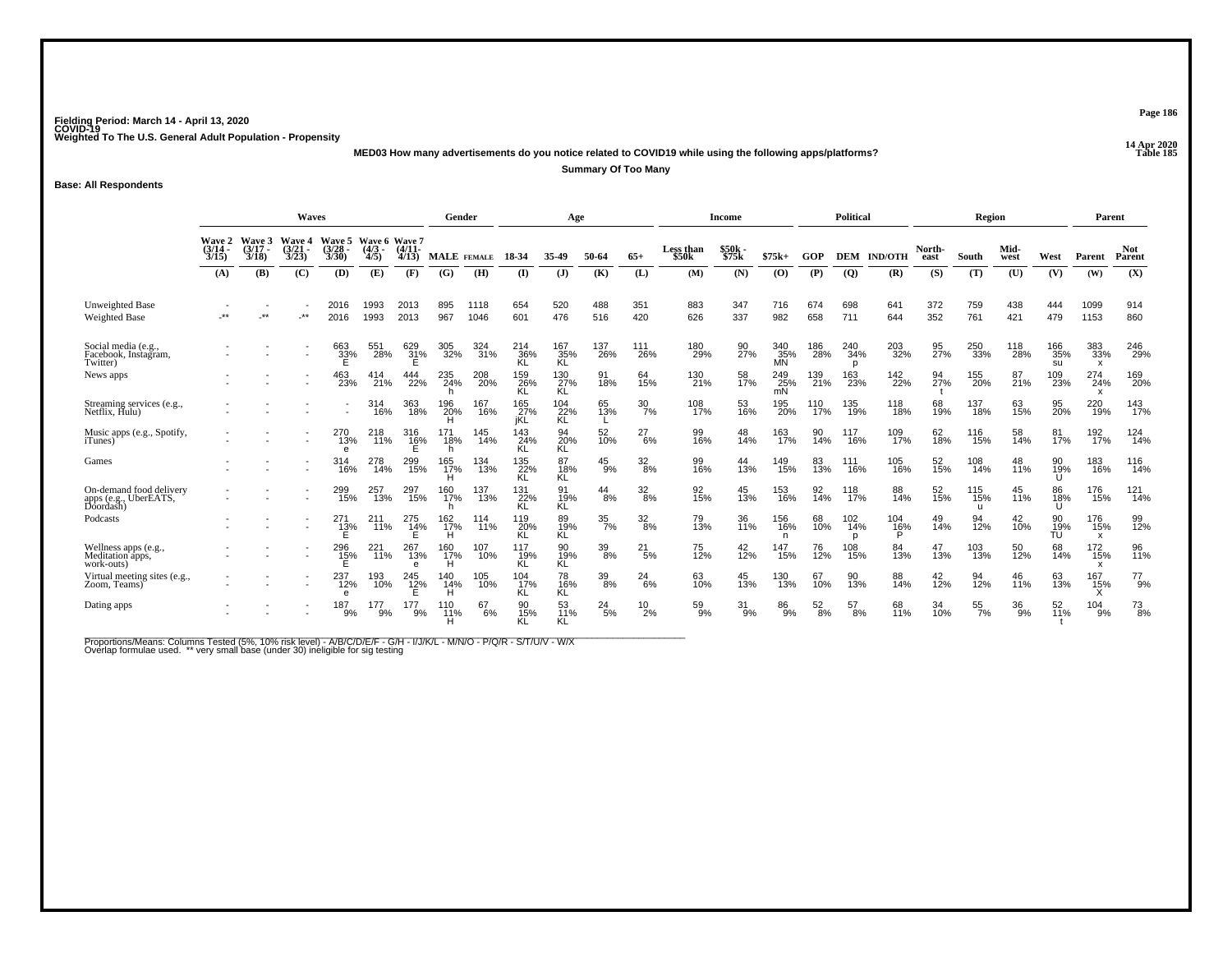**14 Apr 2020 MED03 How many advertisements do you notice related to COVID19 while using the following apps/platforms?**

**Summary Of Too Few**

**Base: All Respondents Excluding (I Don't Use These Apps)**

|                                                               | Waves                           |                                 |                                        |                                        |                                      |                   |             | Gender      |                   | Age             |                       |                  |                    | <b>Income</b>  |                |                 | Political      |                    |                  | Region        |              |                   | Parent                  |                      |
|---------------------------------------------------------------|---------------------------------|---------------------------------|----------------------------------------|----------------------------------------|--------------------------------------|-------------------|-------------|-------------|-------------------|-----------------|-----------------------|------------------|--------------------|----------------|----------------|-----------------|----------------|--------------------|------------------|---------------|--------------|-------------------|-------------------------|----------------------|
|                                                               | Wave 2<br>$\frac{(3/14)}{3/15}$ | Wave 3<br>$\frac{(3/17)}{3/18}$ | <b>Wave 4</b><br>$\frac{(3/21)}{3/23}$ | <b>Wave 5</b><br>$\frac{(3/28)}{3/30}$ | Wave 6 Wave 7<br>$\frac{(4/3)}{4/5}$ | $(4/11 -$<br>4/13 | MALE FEMALE |             | 18-34             | 35-49           | 50-64                 | $65+$            | Less than<br>\$50k | \$50k<br>\$75k | $$75k+$        | GOP             |                | <b>DEM IND/OTH</b> | North-<br>east   | South         | Mid-<br>west | West              | Parent                  | <b>Not</b><br>Parent |
|                                                               | (A)                             | (B)                             | (C)                                    | (D)                                    | (E)                                  | (F)               | (G)         | (H)         | (I)               | ( <b>J</b> )    | (K)                   | (L)              | (M)                | (N)            | (0)            | (P)             | $\overline{Q}$ | (R)                | (S)              | (T)           | (U)          | (V)               | (W)                     | (X)                  |
| Unweighted Base<br><b>Weighted Base</b>                       | $***$                           | $\rightarrow$                   | $\rightarrow$                          | 1849<br>1845                           | 1856<br>1842                         | 1868<br>1867      | 830<br>897  | 1038<br>970 | 635<br>585        | 510<br>466      | 431<br>468            | 292<br>349       | 805<br>562         | 323<br>309     | 686<br>940     | 616<br>592      | 668<br>682     | 584<br>593         | 344<br>326       | 701<br>695    | 408<br>397   | 415<br>449        | 1032<br>1084            | 836<br>783           |
| Dating apps                                                   |                                 |                                 |                                        | 130<br>20%                             | 122<br>19%                           | 161<br>25%<br>dE  | 87<br>23%   | 74<br>28%   | 84<br>28%         | 50<br>27%       | $^{24}_{21\%}$        | $\frac{2}{7}$ %  | 49<br>26%<br>n.    | 13<br>14%      | 95<br>28%<br>N | 53<br>27%       | 62<br>25%      | 45<br>24%          | 35<br>26%        | 58<br>27%     | 33<br>25%    | 34<br>23%         | 101<br>27%              | 60<br>23%            |
| Games                                                         |                                 |                                 |                                        | 233<br>18%                             | 252<br>20%                           | 254<br>19%        | 120<br>18%  | 134<br>19%  | 129<br>24%<br>ΚĽ  | 73<br>19%<br>Kl | 32<br>12%             | 19<br>11%        | 81<br>19%          | 36<br>18%      | 129<br>19%     | 68<br>17%       | 101<br>19%     | 85<br>20%          | 56<br>23%        | 93<br>19%     | 47<br>17%    | 58<br>18%         | 153<br>20%              | 100<br>18%           |
| Virtual meeting sites (e.g.,<br>Zoom, Teams)                  |                                 |                                 |                                        | 138<br>14%                             | 151<br>15%                           | 175<br>17%        | 90<br>17%   | 85<br>16%   | 104<br>24%<br>JKL | 48<br>16%<br>kĹ | $^{18}_{9\%}$         | 5<br>4%          | 44<br>17%          | 22<br>13%      | 105<br>17%     | 58<br>18%       | 62<br>15%      | 55<br>17%          | 44<br>20%        | 56<br>15%     | 30<br>14%    | 45<br>17%         | 97<br>15%               | 78<br>19%            |
| Wellness apps (e.g., Meditation apps,<br>work-outs)           |                                 |                                 |                                        | 132<br>13%                             | 147<br>16%<br>d                      | 155<br>15%        | 77<br>15%   | 78<br>16%   | 81<br>20%<br>jkL  | 42 <sub>%</sub> | 23<br>12%             | $\frac{9}{8%}$   | 44<br>17%          | $^{21}_{14\%}$ | 87<br>16%      | 52 <sub>%</sub> | 54<br>13%      | 49 <sub>0%</sub>   | 29 <sub>0%</sub> | 69<br>19%     | 25<br>12%    | $\frac{32}{13\%}$ | 101<br>17%              | 54<br>13%            |
| Music apps (e.g., Spotify,<br><i>i</i> Tunes)                 |                                 |                                 |                                        | 194<br>15%                             | 208<br>17%                           | 194<br>15%        | 94<br>14%   | 100<br>16%  | 102<br>19%<br>ΚĽ  | 62<br>16%<br>KĹ | $^{25}_{9\%}$         | 5<br>4%          | 65<br>18%          | 32<br>16%      | 96<br>14%      | 63<br>16%       | 73<br>14%      | 58<br>14%          | 45<br>18%        | 65<br>14%     | 37<br>14%    | 47<br>15%         | 128<br>$\frac{1}{17}\%$ | 66<br>12%            |
| Streaming services (e.g., Netflix, Hulu)                      |                                 |                                 |                                        |                                        | 226<br>15%                           | 220<br>14%        | 108<br>14%  | 112<br>15%  | 113<br>21%<br>KL  | 67<br>16%<br>Κ  | $^{21}_{6\%}$         | $^{19}_{9\%}$    | 67<br>15%          | 35<br>14%      | 113<br>14%     | 57<br>12%       | 99<br>17%      | 65<br>14%          | 50<br>18%        | 69<br>12%     | 45<br>15%    | 55<br>15%         | 132<br>15%              | 89<br>14%            |
| Podcasts                                                      |                                 |                                 |                                        | 126<br>13%                             | 137<br>15%                           | 140<br>14%        | 76<br>14%   | 64<br>14%   | 77<br>19%<br>KĹ   | 42<br>14%       | $\frac{14}{7%}$       | 7%               | 37<br>15%          | 14<br>10%      | 84<br>15%      | 48<br>16%       | 49<br>13%      | 43<br>14%          | 28<br>16%        | 56<br>16%     | 18<br>10%    | 37<br>14%         | 93<br>16%               | 47<br>12%            |
| On-demand food delivery<br>apps (e.g., UberEATS,<br>Doordash) |                                 |                                 |                                        | 151<br>14%                             | 172<br>17%                           | 154<br>14%        | 81<br>14%   | 74<br>14%   | 80<br>17%         | 50<br>15%<br>Κ  | $^{13}$ <sub>7%</sub> | 11%              | 44<br>14%          | 18<br>11%      | 89<br>15%      | 46<br>14%       | 54<br>12%      | 55<br>17%          | 38<br>19%        | 51<br>13%     | 28<br>13%    | 37<br>14%         | 91<br>14%               | 63<br>14%            |
| News apps                                                     |                                 |                                 |                                        | 131<br>9%                              | 156<br>11%                           | 151<br>11%        | 75<br>11%   | 76<br>11%   | 68<br>15%<br>KL   | 45<br>12%       | 27<br>8%              | 10<br>4%         | 39<br>10%          | 24<br>11%      | 82<br>11%      | 53<br>12%       | $^{43}_{8\%}$  | 55<br>13%          | 28<br>12%        | $^{46}_{9%}$  | 33<br>11%    | 43<br>13%         | 93<br>11%               | 58<br>10%            |
| Social media (e.g.,<br>Facebook, Instagram,<br>Twitter)       |                                 |                                 |                                        | $^{148}_{9\%}$                         | 154<br>9%                            | 159<br>9%         | 91<br>11%   | 68<br>8%    | 67<br>12%         | 49<br>11%       | $\frac{31}{7\%}$      | $\frac{12}{4\%}$ | $^{44}_{9\%}$      | $^{23}_{8\%}$  | 89<br>10%      | 52<br>10%       | $^{49}_{8\%}$  | 59<br>11%          | 37<br>12%        | $^{48}_{7\%}$ | 40<br>11%    | 34<br>9%          | 104<br>11%              | $\frac{55}{8\%}$     |

Proportions/Means: Columns Tested (5%, 10% risk level) - A/B/C/D/E/F - G/H - I/J/K/L - M/N/O - P/Q/R - S/T/U/V - W/X<br>Overlap formulae used. \*small base; \* very small base (under 30) ineligible for sig testing

**Page 187**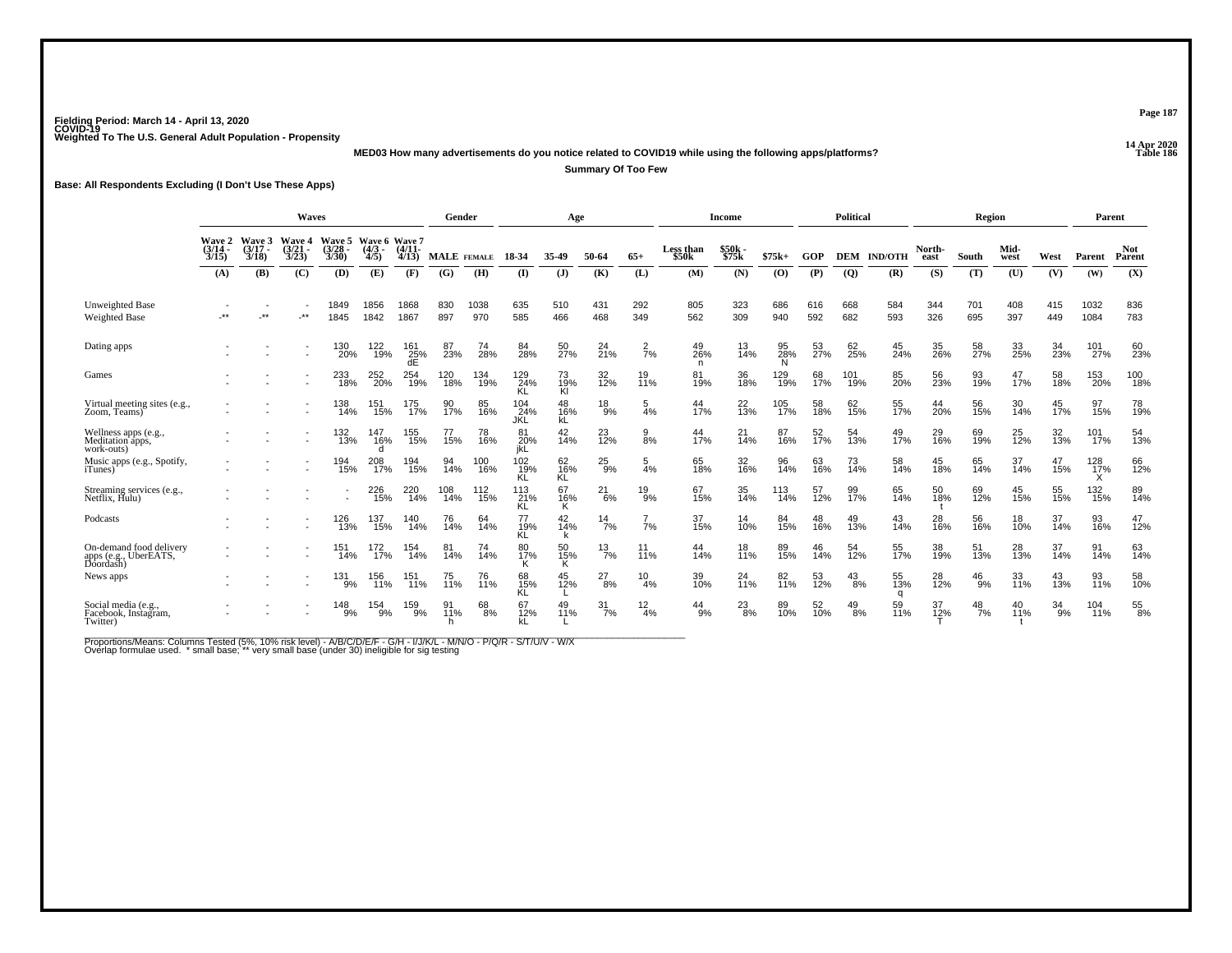**14 Apr 2020 MED03 How many advertisements do you notice related to COVID19 while using the following apps/platforms?**

**Summary Of Just Enough**

**Base: All Respondents Excluding (I Don't Use These Apps)**

|                                                            | Waves                           |                             |                                        |                                        |                                      |                   | Gender      |                 |            | Age        |                   |                 |                                | <b>Income</b>                 |                 |            | <b>Political</b> |                |                | Region          |                   |            | Parent       |                      |
|------------------------------------------------------------|---------------------------------|-----------------------------|----------------------------------------|----------------------------------------|--------------------------------------|-------------------|-------------|-----------------|------------|------------|-------------------|-----------------|--------------------------------|-------------------------------|-----------------|------------|------------------|----------------|----------------|-----------------|-------------------|------------|--------------|----------------------|
|                                                            | Wave 2<br>$\frac{(3/14)}{3/15}$ | Wave 3<br>$(3/17 -$<br>3/18 | <b>Wave 4</b><br>$\frac{(3/21)}{3/23}$ | <b>Wave 5</b><br>$\frac{(3/28)}{3/30}$ | Wave 6 Wave 7<br>$\frac{(4/3)}{4/5}$ | $(4/11 -$<br>4/13 | <b>MALE</b> | <b>FEMALE</b>   | 18-34      | 35-49      | 50-64             | $65+$           | <b>Less than</b><br>\$50k      | \$50k<br>\$75k                | $$75k+$         | GOP        | <b>DEM</b>       | <b>IND/OTH</b> | North-<br>east | South           | Mid-<br>west      | West       | Parent       | <b>Not</b><br>Parent |
|                                                            | (A)                             | (B)                         | (C)                                    | (D)                                    | (E)                                  | (F)               | (G)         | (H)             | (I)        | (J)        | (K)               | (L)             | (M)                            | (N)                           | (0)             | (P)        | $\overline{Q}$   | (R)            | (S)            | (T)             | (U)               | (V)        | (W)          | (X)                  |
| Unweighted Base<br><b>Weighted Base</b>                    |                                 | $**$                        | $^{\star\star}$                        | 1849<br>1845                           | 1856<br>1842                         | 1868<br>1867      | 830<br>897  | 1038<br>970     | 635<br>585 | 510<br>466 | 431<br>468        | 292<br>349      | 805<br>562                     | 323<br>309                    | 686<br>940      | 616<br>592 | 668<br>682       | 584<br>593     | 344<br>326     | 701<br>695      | 408<br>397        | 415<br>449 | 1032<br>1084 | 836<br>783           |
| Streaming services (e.g., Netflix, Hulu)                   |                                 |                             |                                        |                                        | 927<br>63%                           | 947<br>62%        | 457<br>60%  | 490<br>64%      | 272<br>49% | 258<br>60% | 257<br>75%<br>IJ  | 160<br>76%      | 261<br>60%                     | 157<br>64%                    | 495<br>62%      | 292<br>64% | 360<br>61%       | 295<br>62%     | 161<br>58%     | 363<br>64%      | 203<br>65%        | 220<br>59% | 536<br>60%   | 412<br>64%           |
| Music apps (e.g., Spotify,<br><i>i</i> Tunes)              |                                 |                             |                                        | 824<br>64%                             | 809<br>65%                           | 791<br>61%        | 401<br>60%  | 390<br>61%      | 282<br>53% | 221<br>59% | 190<br>71%        | 98<br>76%       | 206<br>56%                     | 118<br>60%                    | 440<br>63%<br>м | 235<br>61% | 320<br>63%       | 235<br>59%     | 143<br>57%     | 291<br>62%      | 176<br>65%        | 182<br>59% | 421<br>57%   | 370<br>66%<br>W      |
| Virtual meeting sites (e.g., Zoom, Teams)                  |                                 |                             |                                        | 610<br>62%                             | 637<br>65%                           | 640<br>60%        | 309<br>57%  | 331<br>64%<br>g | 218<br>51% | 181<br>59% | 153<br>73%<br>IJ  | 88<br>76%       | 150<br>58%                     | 102<br>60%                    | 376<br>61%      | 196<br>61% | 263<br>63%       | 181<br>56%     | 136<br>61%     | 221<br>60%      | 132<br>64%        | 151<br>58% | 383<br>59%   | 256<br>62%           |
| On-demand food delivery<br>apps (e.g., UberEATS, Doordash) |                                 |                             |                                        | 662<br>60%                             | 592<br>58%                           | 649<br>59%        | 330<br>58%  | 319<br>60%      | 256<br>55% | 192<br>58% | 136 71%<br>IJ     | 64<br>59%       | <sup>172</sup> <sub>56</sub> % | 108<br>63%                    | 353<br>59%      | 201<br>59% | 269<br>61%       | 179<br>56%     | 116<br>56%     | 236<br>59%      | 151<br>67%<br>stV | 146<br>54% | 377<br>59%   | 271<br>60%           |
| Games                                                      |                                 |                             |                                        | 766<br>58%                             | 742<br>58%                           | 789<br>59%        | 367<br>56%  | 422<br>61%      | 265<br>50% | 218<br>58% | 191<br>71%<br>IJ  | 116<br>69%      | 238<br>57%                     | 127<br>61%                    | 399<br>59%      | 247<br>62% | 308<br>59%       | 234<br>55%     | 140<br>56%     | 283<br>58%      | 184<br>66%<br>stV | 181<br>55% | 434<br>56%   | 355<br>62%<br>W      |
| Wellness apps (e.g.,<br>Meditation apps,<br>work-outs)     |                                 |                             |                                        | 620<br>59%                             | 547<br>60%                           | 577<br>58%        | 279<br>54%  | 298<br>62%<br>g | 204<br>51% | 169<br>56% | 123<br>67%        | 80<br>73%<br>IJ | 145<br>55%                     | 94<br>60%                     | 321<br>58%      | 172<br>57% | 241<br>60%       | 164<br>55%     | 109<br>59%     | 195<br>53%      | 127<br>63%        | 146<br>59% | 327<br>55%   | 250<br>63%<br>W      |
| Podcasts                                                   |                                 |                             |                                        | 556<br>58%                             | 590<br>63%                           | 561<br>58%        | 293<br>55%  | 268<br>60%      | 200<br>51% | 159<br>55% | 142<br>74%<br>IJI | 60<br>61%       | 138<br>54%                     | 97<br>66%<br>M                | 316<br>57%      | 174<br>60% | 237<br>61%<br>R  | 150<br>51%     | 97<br>56%      | 203<br>57%      | 130<br>68%<br>StV | 132<br>51% | 317<br>54%   | $^{245}_{63\%}$      |
| News apps                                                  |                                 |                             |                                        | 833<br>58%                             | 790<br>58%                           | 794<br>57%        | 376<br>55%  | 419<br>60%      | 220<br>49% | 203<br>54% | 211<br>64%        | 161<br>69%      | 217<br>56%                     | 133<br>62%                    | 423<br>56%      | 244<br>56% | 325<br>61%       | 226<br>53%     | 121<br>50%     | 301<br>60%<br>S | 185<br>61%        | 187<br>55% | 465<br>56%   | 330<br>59%           |
| Social media (e.g.,<br>Facebook, Instagram,<br>Twitter)    |                                 |                             |                                        | 839<br>51%                             | 926<br>57%                           | 895<br>53%        | 417<br>51%  | 478<br>55%      | 268<br>49% | 220<br>50% | 252<br>60%        | 155<br>56%      | 283<br>56%<br>$\Omega$         | $^{162}_{\substack{59\%\\0}}$ | 425<br>50%      | 292<br>55% | 344<br>54%       | 259<br>50%     | 167<br>56%     | 340<br>53%      | 189<br>55%        | 199<br>50% | 500<br>51%   | 394<br>57%<br>W      |
| Dating apps                                                |                                 |                             |                                        | 330<br>51%                             | 339<br>53%                           | 296<br>47%        | 174<br>47%  | 121<br>46%      | 130<br>43% | 85<br>45%  | 64<br>57%         | 16<br>57%       | 82<br>43%                      | 48<br>52%                     | 158<br>47%      | 89<br>46%  | 130<br>52%<br>R  | 40%            | 67<br>49%      | 104<br>48%      | 62<br>47%         | 64<br>43%  | 173<br>46%   | 123<br>48%           |

Proportions/Means: Columns Tested (5%, 10% risk level) - A/B/C/D/E/F - G/H - I/J/K/L - M/N/O - P/Q/R - S/T/U/V - W/X<br>Overlap formulae used. \*small base; \* very small base (under 30) ineligible for sig testing

**Page 188**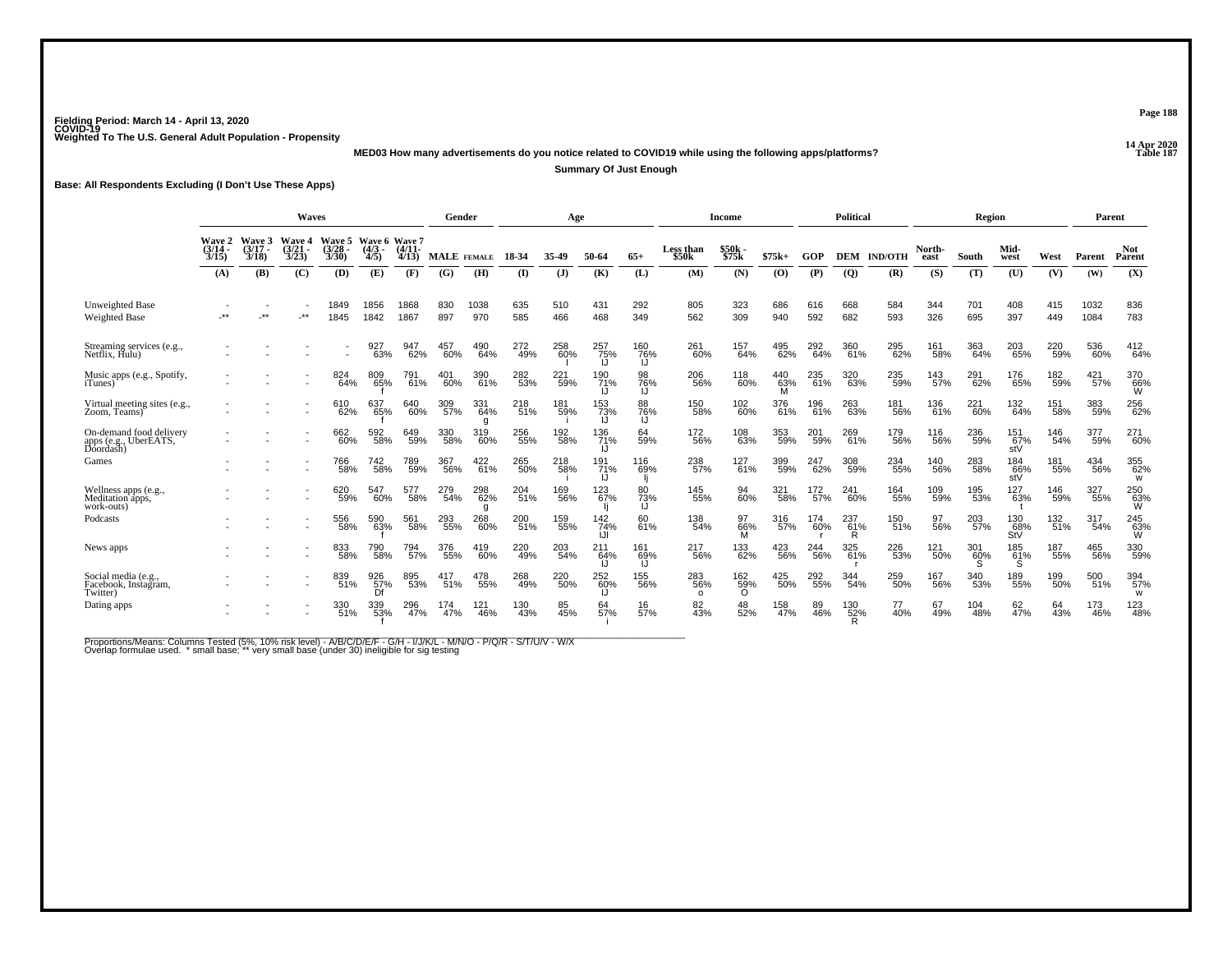**14 Apr 2020 MED03 How many advertisements do you notice related to COVID19 while using the following apps/platforms?**

**Summary Of Too Many**

**Base: All Respondents Excluding (I Don't Use These Apps)**

|                                                            | Waves<br><b>Wave 5</b><br>Wave 3<br>Wave 4 |                                      |                       |                       |               |                         | Gender     |             |                  | Age                |                |            |            | Income            |                 |                 | <b>Political</b> |                  |                 | Region          |                      |                  | Parent       |            |
|------------------------------------------------------------|--------------------------------------------|--------------------------------------|-----------------------|-----------------------|---------------|-------------------------|------------|-------------|------------------|--------------------|----------------|------------|------------|-------------------|-----------------|-----------------|------------------|------------------|-----------------|-----------------|----------------------|------------------|--------------|------------|
|                                                            | Wave 2<br>$\frac{(3/14)}{3/15}$            | Wave 6 Wave 7<br>$\frac{(4/3)}{4/5}$ | $\frac{(4/11)}{4/13}$ | <b>MALE</b>           | <b>FEMALE</b> | 18-34                   | 35-49      | 50-64       | $65+$            | Less than<br>\$50k | \$50k<br>\$75k | $$75k+$    | GOP        | <b>DEM</b>        | <b>IND/OTH</b>  | North-<br>east  | South            | Mid-<br>west     | West            | Parent          | <b>Not</b><br>Parent |                  |              |            |
|                                                            | (A)                                        | (B)                                  | (C)                   | (D)                   | (E)           | (F)                     | (G)        | (H)         | (I)              | ( <b>J</b> )       | (K)            | (L)        | (M)        | (N)               | (0)             | (P)             | $\overline{Q}$   | (R)              | (S)             | (T)             | (U)                  | (V)              | (W)          | (X)        |
| <b>Unweighted Base</b><br><b>Weighted Base</b>             | $**$                                       | $**$                                 | $***$                 | 1849<br>1845          | 1856<br>1842  | 1868<br>1867            | 830<br>897 | 1038<br>970 | 635<br>585       | 510<br>466         | 431<br>468     | 292<br>349 | 805<br>562 | 323<br>309        | 686<br>940      | 616<br>592      | 668<br>682       | 584<br>593       | 344<br>326      | 701<br>695      | 408<br>397           | 415<br>449       | 1032<br>1084 | 836<br>783 |
| Social media (e.g.,<br>Facebook, Instagram,<br>Twitter)    |                                            |                                      |                       | 663<br>40%            | 551<br>34%    | 629<br>37%<br>e         | 305<br>38% | 324<br>37%  | $^{214}_{39\%}$  | 167<br>38%         | 137<br>33%     | 111<br>40% | 180<br>36% | 90<br>33%         | 340<br>40%<br>n | 186<br>35%      | 240<br>38%       | 203<br>39%       | 95<br>32%       | 250<br>39%<br>s | 118<br>34%           | 166<br>42%<br>Su | 383<br>39%   | 246<br>35% |
| News apps                                                  |                                            |                                      |                       | 463<br>32%            | 414<br>30%    | 444<br>32%              | 235<br>34% | 208<br>30%  | 159<br>36%       | 130<br>34%         | 91<br>28%      | 64<br>27%  | 130<br>34% | 58<br>27%         | 249<br>33%      | 139<br>32%      | 163<br>31%       | 142<br>34%       | 94<br>38%<br>tŪ | 155<br>31%      | 87<br>28%            | 109<br>32%       | 274<br>33%   | 169<br>30% |
| Podcasts                                                   |                                            |                                      |                       | 271<br>$\frac{28}{E}$ | 211<br>22%    | 275<br>28%              | 162<br>30% | 114<br>25%  | 119<br>30%       | 89<br>31%          | 35<br>18%      | 32<br>32%  | 79<br>31%  | 36<br>25%         | 156<br>28%      | 68<br>24%       | 102<br>26%       | 104<br>35%<br>Pq | 49<br>28%       | 94<br>27%       | 42<br>22%            | 90<br>35%<br>U   | 176<br>30%   | 99<br>25%  |
| Dating apps                                                |                                            |                                      |                       | 187<br>29%            | 177<br>28%    | 177<br>$^{\degree}28\%$ | 110<br>30% | 67<br>26%   | 90<br>30%        | 53<br>28%          | 24<br>22%      | 10<br>36%  | 59<br>31%  | $\frac{31}{34\%}$ | 86 <sub>%</sub> | 52 <sub>%</sub> | 57<br>23%        | 68<br>36%<br>Q   | 34<br>25%       | 55 <sub>%</sub> | 36<br>28%            | 52<br>35%        | 104<br>28%   | 73<br>28%  |
| On-demand food delivery<br>apps (e.g., UberEATS, Doordash) |                                            |                                      |                       | 299<br>27%            | 257<br>25%    | 297<br>27%              | 160<br>28% | 137<br>26%  | 131<br>28%       | 91<br>27%          | 44<br>23%      | 32<br>30%  | 92<br>30%  | 45<br>26%         | 153<br>26%      | 92<br>27%       | 118<br>27%       | 88<br>27%        | 52<br>25%       | 115<br>29%<br>u | 45<br>20%            | 86<br>32%<br>U   | 176<br>27%   | 121<br>27% |
| Wellness apps (e.g.,<br>Meditation apps,<br>work-outs)     |                                            |                                      |                       | 296<br>28%            | 221<br>24%    | 267<br>27%              | 160<br>31% | 107<br>22%  | 117<br>29%       | 90<br>30%          | 39<br>21%      | 21<br>19%  | 75<br>28%  | 42<br>27%         | 147<br>27%      | 76<br>25%       | 108<br>27%       | 84<br>28%        | 47<br>26%       | 103<br>28%      | 50<br>25%            | 68<br>28%        | 172<br>29%   | 96<br>24%  |
| Music apps (e.g., Spotify,<br><i>i</i> Tunes)              |                                            |                                      |                       | 270<br>21%            | 218<br>18%    | 316<br>24%              | 171<br>26% | 145<br>23%  | 143<br>27%       | 94<br>25%          | 52<br>19%      | 27<br>21%  | 99<br>27%  | 48<br>24%         | 163<br>23%      | 90<br>23%       | 117<br>23%       | 109<br>27%       | 62<br>25%       | 116<br>25%      | 58<br>21%            | 81<br>26%        | 192<br>26%   | 124<br>22% |
| Streaming services (e.g., Netflix, Hulu)                   |                                            |                                      |                       |                       | 314<br>21%    | 363<br>24%              | 196<br>26% | 167<br>22%  | 165<br>30%<br>KL | 104<br>24%         | 65<br>19%      | 30<br>14%  | 108<br>25% | 53<br>22%         | 195<br>24%      | 110<br>24%      | 135<br>23%       | 118<br>25%       | 68<br>24%       | 137<br>24%      | 63<br>20%            | 95<br>26%        | 220<br>25%   | 143<br>22% |
| Virtual meeting sites (e.g.,<br>Zoom, Teams)               |                                            |                                      |                       | 237<br>24%<br>e       | 193<br>20%    | 245<br>23%              | 140<br>26% | 105<br>20%  | 104<br>24%       | 78<br>25%          | 39<br>19%      | 24<br>20%  | 63<br>24%  | 45<br>27%         | 130<br>21%      | 67<br>21%       | 90<br>22%        | 88<br>27%        | 42<br>19%       | 94<br>25%       | 46<br>22%            | 63<br>24%        | 167<br>26%   | 77<br>19%  |
| Games                                                      |                                            |                                      |                       | 314<br>24%            | 278<br>22%    | 299<br>22%              | 165<br>25% | 134<br>19%  | 135<br>26%       | 87<br>23%          | 45<br>17%      | 32<br>19%  | 99<br>24%  | 44<br>21%         | 149<br>22%      | 83<br>21%       | 111<br>21%       | 105<br>25%       | 52<br>21%       | 108<br>22%      | 48<br>17%            | 27%<br>U         | 183<br>24%   | 116<br>20% |

Proportions/Means: Columns Tested (5%, 10% risk level) - A/B/C/D/E/F - G/H - I/J/K/L - M/N/O - P/Q/R - S/T/U/V - W/X<br>Overlap formulae used. \*small base; \* very small base (under 30) ineligible for sig testing

**Page 189**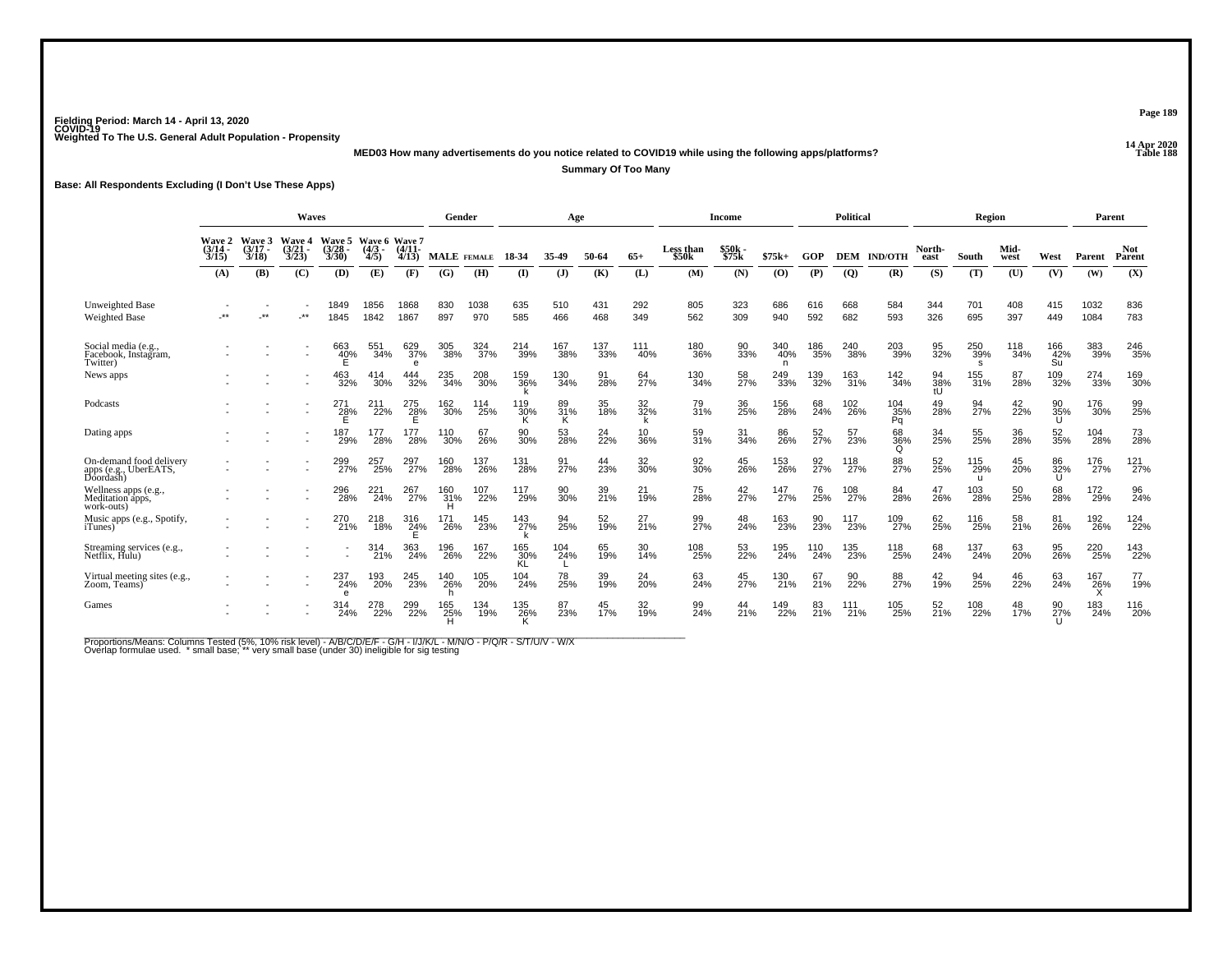**14 Apr 2020 MED03\_1 How many advertisements do you notice related to COVID19 while using the following apps/platforms?On-demand food delivery apps (e.g., UberEATS, Doordash)**

**Base: All Respondents**

|                                         | Waves                                  |                                 |                                        |                                               |                     |                       | Gender          |               |                  | Age              |               |                                |                    | Income          |             |                 | <b>Political</b> |                |                | Region           |                  |                  | Parent       |               |
|-----------------------------------------|----------------------------------------|---------------------------------|----------------------------------------|-----------------------------------------------|---------------------|-----------------------|-----------------|---------------|------------------|------------------|---------------|--------------------------------|--------------------|-----------------|-------------|-----------------|------------------|----------------|----------------|------------------|------------------|------------------|--------------|---------------|
|                                         | <b>Wave 2</b><br>$\frac{(3/14)}{3/15}$ | Wave 3<br>$\frac{(3/17)}{3/18}$ | <b>Wave 4</b><br>$\frac{(3/21)}{3/23}$ | Wave 5 Wave 6 Wave 7<br>$\frac{(3/28)}{3/30}$ | $\frac{(4/3)}{4/5}$ | $\frac{(4/11)}{4/13}$ | MALE FEMALE     |               | 18-34            | 35-49            | 50-64         | $65+$                          | Less than<br>\$50k | \$50k<br>\$75k  | $$75k+$     | GOP             | DEM              | <b>IND/OTH</b> | North-<br>east | South            | Mid-<br>west     | West             | Parent       | Not<br>Parent |
|                                         | (A)                                    | (B)                             | (C)                                    | (D)                                           | (E)                 | (F)                   | (G)             | (H)           | (I)              | $\mathbf{J}$     | (K)           | (L)                            | (M)                | (N)             | (0)         | (P)             | $\overline{Q}$   | (R)            | (S)            | (T)              | (U)              | (V)              | (W)          | (X)           |
| Unweighted Base<br><b>Weighted Base</b> | $\star\star$                           | $-***$                          | $-***$                                 | 2016<br>2016                                  | 1993<br>1993        | 2013<br>2013          | 895<br>967      | 1118<br>1046  | 654<br>601       | 520<br>476       | 488<br>516    | 351<br>420                     | 883<br>626         | 347<br>337      | 716<br>982  | 674<br>658      | 698<br>711       | 641<br>644     | 372<br>352     | 759<br>761       | 438<br>421       | 444<br>479       | 1099<br>1153 | 914<br>860    |
| Too few                                 |                                        |                                 |                                        | 151<br>7%                                     | $^{172}_{9\%}$      | 154<br>8%             | $\frac{81}{8%}$ | $^{74}_{7\%}$ | 80<br>13%<br>KL  | 50<br>10%<br>KL  | $^{13}_{3\%}$ | $^{11}_{3\%}$                  | $^{44}_{7\%}$      | $^{18}_{\ 5\%}$ | 89<br>9%    | $^{46}_{7\%}$   | 54<br>8%         | 55<br>9%       | 38<br>11%      | $\frac{51}{7\%}$ | $^{28}_{7\%}$    | $\frac{37}{8\%}$ | 91<br>8%     | 63<br>7%      |
| Just enough                             |                                        |                                 |                                        | 662<br>33%                                    | 592<br>30%          | 649<br>32%            | 330<br>34%      | 319<br>30%    | 256<br>43%<br>KL | 192<br>40%<br>KL | 136<br>26%    | 64<br>15%                      | 172<br>28%         | 108<br>32%      | 353<br>36%  | 201<br>30%      | 269<br>38%<br>PR | 179<br>28%     | 116<br>33%     | 236<br>31%       | 151<br>36%       | 146<br>30%       | 377<br>33%   | 271<br>32%    |
| Too many                                |                                        |                                 |                                        | 299<br>15%                                    | 257<br>13%          | 297<br>15%            | 160<br>17%      | 137<br>13%    | 131<br>22%<br>KL | 91<br>19%<br>KL  | $^{44}_{8\%}$ | $\frac{32}{8%}$                | 92<br>15%          | 45<br>13%       | 153<br>16%  | 92<br>14%       | 118<br>17%       | 88<br>14%      | 52<br>15%      | 115<br>15%       | 45<br>11%        | 86<br>18%<br>II  | 176<br>15%   | 121<br>14%    |
| I don't use these apps                  |                                        |                                 |                                        | 904<br>45%                                    | 972<br>49%          | 913<br>45%            | 397<br>41%      | 516<br>49%    | 135<br>22%       | 143<br>30%       | 322%          | 313<br>74%<br>IJK <sup>1</sup> | 318<br>51%<br>O    | 167<br>50%<br>O | 387<br>39%  | 320<br>49%<br>Q | 271<br>38%       | 322<br>50%     | 146<br>42%     | 359<br>47%       | 197 <sub>%</sub> | 211<br>44%       | 509<br>44%   | 404<br>47%    |
| Sigma                                   |                                        |                                 |                                        | 2016<br>100%                                  | 1993<br>100%        | 2013<br>100%          | 967<br>100%     | 1046<br>100%  | 601<br>100%      | 476<br>100%      | 516<br>100%   | 420<br>100%                    | 626<br>100%        | 337<br>100%     | 982<br>100% | 658<br>100%     | 711<br>100%      | 644<br>100%    | 352<br>100%    | 761<br>100%      | 421<br>100%      | 479<br>100%      | 1153<br>100% | 860<br>100%   |

Proportions/Means: Columns Tested (5%, 10% risk level) - A/B/C/D/E/F - G/H - I/J/K/L - M/N/O - P/Q/R - S/T/U/V - W/X<br>Overlap formulae used. \*\* very small base (under 30) ineligible for sig testing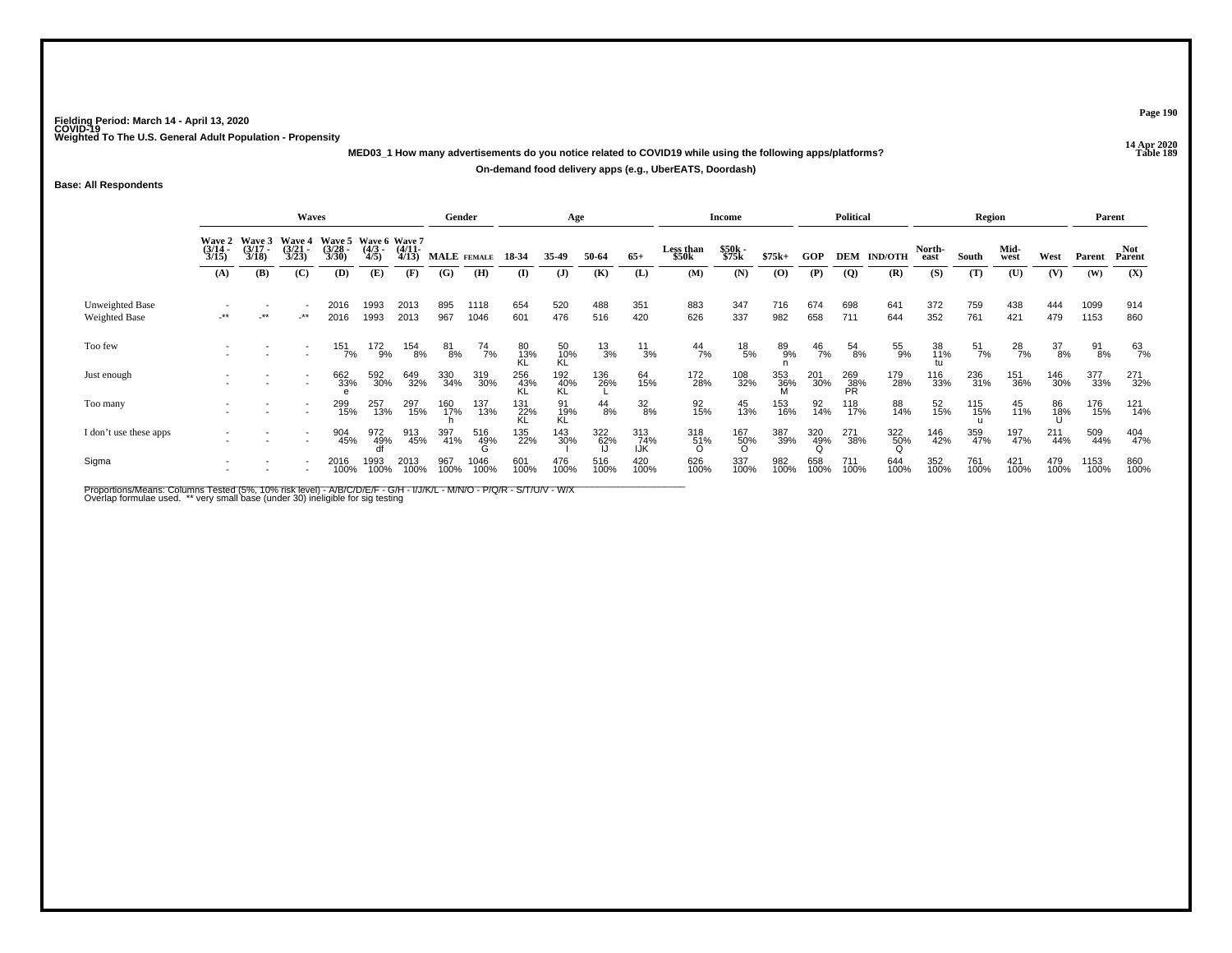**14 Apr 2020 MED03\_2 How many advertisements do you notice related to COVID19 while using the following apps/platforms?Social media (e.g., Facebook, Instagram, Twitter)**

**Base: All Respondents**

|                                         |                                        |                                 | Gender                                 |                                               |                     | Age                   |               |              |                  | Income           |               |                   | <b>Political</b>   |                |                  | Region          |                |                | Parent            |               |               |                  |              |                 |
|-----------------------------------------|----------------------------------------|---------------------------------|----------------------------------------|-----------------------------------------------|---------------------|-----------------------|---------------|--------------|------------------|------------------|---------------|-------------------|--------------------|----------------|------------------|-----------------|----------------|----------------|-------------------|---------------|---------------|------------------|--------------|-----------------|
|                                         | <b>Wave 2</b><br>$\frac{(3/14)}{3/15}$ | Wave 3<br>$\frac{(3/17)}{3/18}$ | <b>Wave 4</b><br>$\frac{(3/21)}{3/23}$ | Wave 5 Wave 6 Wave 7<br>$\frac{(3/28)}{3/30}$ | $\frac{(4/3)}{4/5}$ | $\frac{(4/11)}{4/13}$ | MALE FEMALE   |              | 18-34            | 35-49            | 50-64         | $65+$             | Less than<br>\$50k | \$50k<br>\$75k | $$75k+$          | GOP             | DEM            | <b>IND/OTH</b> | North-<br>east    | South         | Mid-<br>west  | West             | Parent       | Not<br>Parent   |
|                                         | (A)                                    | (B)                             | (C)                                    | (D)                                           | (E)                 | (F)                   | (G)           | (H)          | (I)              | $\mathbf{J}$     | (K)           | (L)               | (M)                | (N)            | (0)              | (P)             | $\overline{Q}$ | (R)            | (S)               | (T)           | (U)           | (V)              | (W)          | (X)             |
| Unweighted Base<br><b>Weighted Base</b> | $\star\star$                           | $-***$                          | $-***$                                 | 2016<br>2016                                  | 1993<br>1993        | 2013<br>2013          | 895<br>967    | 1118<br>1046 | 654<br>601       | 520<br>476       | 488<br>516    | 351<br>420        | 883<br>626         | 347<br>337     | 716<br>982       | 674<br>658      | 698<br>711     | 641<br>644     | 372<br>352        | 759<br>761    | 438<br>421    | 444<br>479       | 1099<br>1153 | 914<br>860      |
| Too few                                 |                                        |                                 |                                        | 148<br>7%                                     | 154<br>8%           | 159<br>8%             | $^{91}_{9\%}$ | 68<br>7%     | 67<br>11%<br>KL  | 49<br>10%<br>KL  | $^{31}_{6\%}$ | $^{12}_{3\%}$     | $^{44}_{7\%}$      | $^{23}_{7\%}$  | 89<br>9%         | $^{52}_{8\%}$   | $^{49}_{7\%}$  | 59<br>9%       | $\frac{37}{11\%}$ | $^{48}_{6\%}$ | $^{40}_{9\%}$ | $\frac{34}{7\%}$ | 104<br>9%    | 55<br>6%        |
| Just enough                             |                                        |                                 |                                        | 839<br>42%                                    | 926<br>46%          | 895<br>44%            | 417<br>43%    | 478<br>46%   | 268<br>45%       | 220<br>46%       | 252<br>49%    | 155<br>37%        | 283<br>45%         | 162<br>48%     | 425<br>43%       | 292<br>44%      | 344<br>48%     | 259<br>40%     | 167<br>47%        | 340<br>45%    | 189<br>45%    | 199<br>41%       | 500<br>43%   | 394<br>46%      |
| Too many                                |                                        |                                 |                                        | 663<br>33%                                    | 551<br>28%          | 629<br>31%            | 305<br>32%    | 324<br>31%   | 214<br>36%<br>KL | 167<br>35%<br>KL | 137<br>26%    | 111<br>26%        | 180<br>29%         | 90<br>27%      | 340<br>35%<br>MN | 186<br>28%      | 240<br>34%     | 203<br>32%     | 95<br>27%         | 250<br>33%    | 118<br>28%    | 166<br>35%       | 383<br>33%   | 246<br>29%      |
| I don't use these apps                  |                                        |                                 |                                        | 366<br>18%                                    | 361<br>18%          | 330<br>16%            | 154<br>16%    | 176<br>17%   | 52%              | $^{40}_{8\%}$    | 96<br>19%     | 142<br>34%<br>IJK | 119<br>19%<br>O    | 63<br>19%<br>O | 128<br>13%       | $^{129}_{20\%}$ | 78<br>11%      | 123<br>19%     | 53<br>15%         | 123<br>16%    | 74<br>18%     | 80<br>17%        | 166<br>14%   | 164<br>19%<br>W |
| Sigma                                   |                                        |                                 |                                        | 2016<br>100%                                  | 1993<br>100%        | 2013<br>100%          | 967<br>100%   | 1046<br>100% | 601<br>100%      | 476<br>100%      | 516<br>100%   | 420<br>100%       | 626<br>100%        | 337<br>100%    | 982<br>100%      | 658<br>100%     | 711<br>100%    | 644<br>100%    | 352<br>100%       | 761<br>100%   | 421<br>100%   | 479<br>100%      | 1153<br>100% | 860<br>100%     |

Proportions/Means: Columns Tested (5%, 10% risk level) - A/B/C/D/E/F - G/H - I/J/K/L - M/N/O - P/Q/R - S/T/U/V - W/X<br>Overlap formulae used. \*\* very small base (under 30) ineligible for sig testing

**Page 191**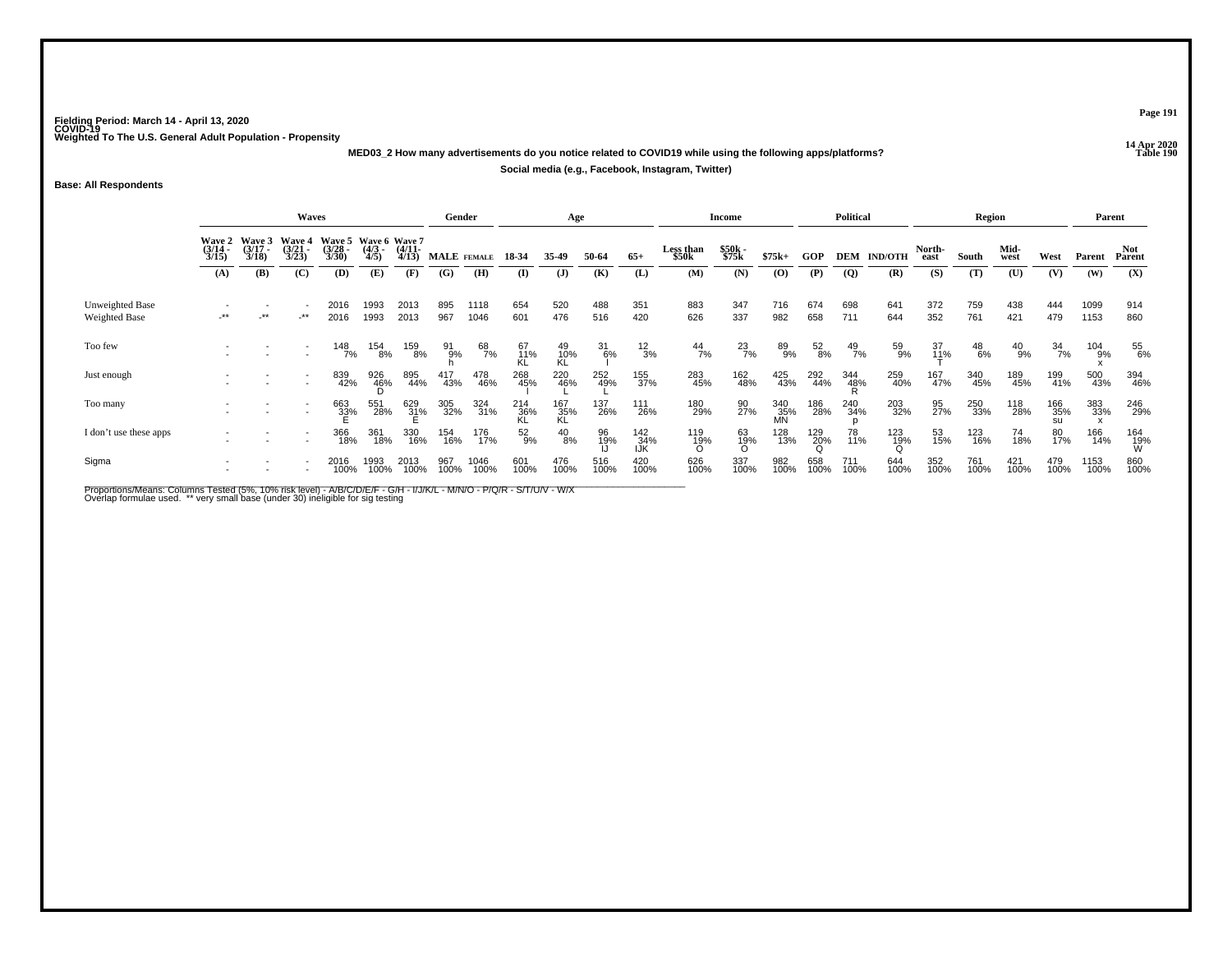**14 Apr 2020 MED03\_3 How many advertisements do you notice related to COVID19 while using the following apps/platforms?**

## **Virtual meeting sites (e.g., Zoom, Teams)**

**Base: All Respondents**

|                                  | Waves                                  |                                 |                                 |                                               |                     |                       |                 | Gender       |                    | Age              |               |                   |                           | <b>Income</b>   |                   |                 | <b>Political</b> |                    |                    | Region             |                  |                 | Parent       |                 |
|----------------------------------|----------------------------------------|---------------------------------|---------------------------------|-----------------------------------------------|---------------------|-----------------------|-----------------|--------------|--------------------|------------------|---------------|-------------------|---------------------------|-----------------|-------------------|-----------------|------------------|--------------------|--------------------|--------------------|------------------|-----------------|--------------|-----------------|
|                                  | <b>Wave 2</b><br>$\frac{(3/14)}{3/15}$ | Wave 3<br>$\frac{(3/17)}{3/18}$ | Wave 4<br>$\frac{(3/21)}{3/23}$ | Wave 5 Wave 6 Wave 7<br>$\frac{(3/28)}{3/30}$ | $\frac{(4/3)}{4/5}$ | $\frac{(4/11)}{4/13}$ |                 | MALE FEMALE  | 18 34              | 35-49            | 50-64         | $65+$             | <b>Less than</b><br>\$50k | \$50k<br>\$75k  | $$75k+$           | GOP             |                  | <b>DEM IND/OTH</b> | North-<br>east     | South              | Mid-<br>west     | West            | Parent       | Not<br>Parent   |
|                                  | (A)                                    | (B)                             | (C)                             | <b>(D)</b>                                    | (E)                 | (F)                   | (G)             | (H)          | $\bf{I}$           | $\mathbf{J}$     | (K)           | (L)               | (M)                       | (N)             | (O)               | (P)             | <b>(Q)</b>       | (R)                | (S)                | (T)                | (U)              | (V)             | (W)          | (X)             |
| Unweighted Base<br>Weighted Base | -**                                    | $-***$                          | $-***$                          | 2016<br>2016                                  | 1993<br>1993        | 2013<br>2013          | 895<br>967      | 1118<br>1046 | 654<br>601         | 520<br>476       | 488<br>516    | 351<br>420        | 883<br>626                | 347<br>337      | 716<br>982        | 674<br>658      | 698<br>711       | 641<br>644         | 372<br>352         | 759<br>761         | 438<br>421       | 444<br>479      | 1099<br>1153 | 914<br>860      |
| Too few                          |                                        |                                 |                                 | 138<br>7%                                     | 151<br>8%           | 175<br>9%             | 90%             | 85<br>8%     | 104<br>_17%<br>JKL | 48<br>10%<br>KL  | $^{18}_{4\%}$ | $\frac{5}{1\%}$   | $^{44}_{7\%}$             | $^{22}_{7\%}$   | 105<br>11%        | 58<br>9%        | 62%              | 55<br>8%           | 44<br>13%<br>TU    | 56<br>7%           | $\frac{30}{7\%}$ | $^{45}_{9\%}$   | 97<br>8%     | 78<br>9%        |
| Just enough                      |                                        |                                 |                                 | 610<br>30%                                    | 637<br>32%          | 640<br>32%            | 309<br>32%      | 331<br>32%   | 218<br>36%         | 181<br>38%<br>KL | 153<br>30%    | 88<br>21%         | 150<br>24%                | 102<br>30%      | 376<br>_38%<br>MN | 196<br>30%      | 263<br>37%<br>PR | 181<br>28%         | 136<br>_39%<br>Tuv | 221<br>29%         | 132<br>31%       | 151<br>32%      | 383<br>33%   | 256<br>30%      |
| Too many                         |                                        |                                 |                                 | 237<br>12%                                    | 193<br>10%          | 245<br>12%            | 140<br>14%<br>H | 105<br>10%   | 104<br>17%<br>KL   | 78<br>16%<br>KL  | 39<br>8%      | $^{24}_{6\%}$     | 63<br>10%                 | 45<br>13%       | 130<br>13%        | 67<br>10%       | 90<br>13%        | 88<br>14%          | $^{42}_{12\%}$     | 94<br>12%          | 46<br>11%        | 63<br>13%       | 167<br>15%   | 77<br>9%        |
| I don't use these apps           |                                        |                                 |                                 | 1031<br>51%                                   | 1012<br>51%         | 953<br>47%            | 428<br>44%      | 526<br>50%   | 176<br>29%         | 169<br>35%       | 305<br>59%    | 303<br>72%<br>IJK | 369<br>59%<br>NO          | 169<br>50%<br>O | 370<br>38%        | 337<br>51%<br>Q | 296<br>42%       | 320<br>50%         | 130<br>37%         | $\frac{390}{51\%}$ | $^{214}_{51\%}$  | 220<br>46%<br>S | 506<br>44%   | 448<br>52%<br>W |
| Sigma                            |                                        |                                 |                                 | 2016<br>100%                                  | 1993<br>100%        | 2013<br>100%          | 967<br>100%     | 1046<br>100% | 601<br>100%        | 476<br>100%      | 516<br>100%   | 420<br>100%       | 626<br>100%               | 337<br>100%     | 982<br>100%       | 658<br>100%     | 711<br>100%      | 644<br>100%        | 352<br>100%        | 761<br>100%        | 421<br>100%      | 479<br>100%     | 1153<br>100% | 860<br>100%     |

Proportions/Means: Columns Tested (5%, 10% risk level) - A/B/C/D/E/F - G/H - I/J/K/L - M/N/O - P/Q/R - S/T/U/V - W/X<br>Overlap formulae used. \*\* very small base (under 30) ineligible for sig testing

**Page 192**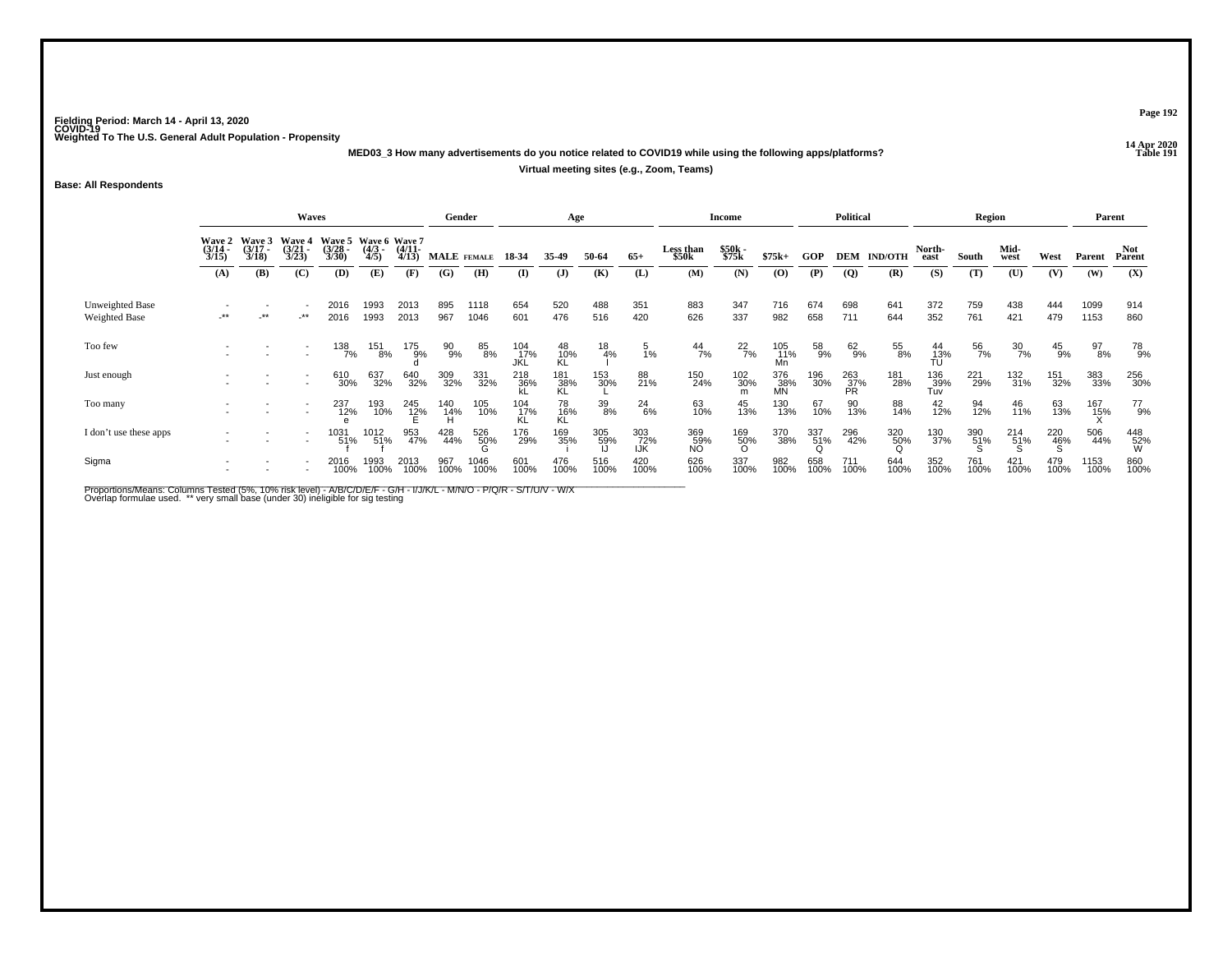**14 Apr 2020 MED03\_4 How many advertisements do you notice related to COVID19 while using the following apps/platforms?News apps**

**Base: All Respondents**

|                                  |                       |                                        | Waves                 |                                                     |                     |                       | Gender      |               |                  | Age              |               |                   |                    | <b>Income</b>         |                  |                 | <b>Political</b> |                    |                | Region        |              |               | Parent       |                 |
|----------------------------------|-----------------------|----------------------------------------|-----------------------|-----------------------------------------------------|---------------------|-----------------------|-------------|---------------|------------------|------------------|---------------|-------------------|--------------------|-----------------------|------------------|-----------------|------------------|--------------------|----------------|---------------|--------------|---------------|--------------|-----------------|
|                                  | $\frac{(3/14)}{3/15}$ | Wave 2 Wave 3<br>$\frac{(3/17)}{3/18}$ | $\frac{(3/21)}{3/23}$ | Wave 4 Wave 5 Wave 6 Wave 7<br>$\binom{3/28}{3/30}$ | $\frac{(4/3)}{4/5}$ | $\frac{(4/11)}{4/13}$ |             | MALE FEMALE   | 18-34            | 35.49            | 50-64         | $65+$             | Less than<br>\$50k | \$50k<br>\$75k        | $$75k+$          | GOP             |                  | <b>DEM IND/OTH</b> | North-<br>east | South         | Mid-<br>west | West          | Parent       | Not<br>Parent   |
|                                  | (A)                   | (B)                                    | (C)                   | (D)                                                 | (E)                 | (F)                   | (G)         | (H)           | (I)              | $\mathbf{J}$     | (K)           | (L)               | (M)                | (N)                   | (O)              | (P)             | $\overline{Q}$   | (R)                | (S)            | (T)           | (U)          | (V)           | (W)          | (X)             |
| Unweighted Base<br>Weighted Base | .**                   | _**                                    | $-***$                | 2016<br>2016                                        | 1993<br>1993        | 2013<br>2013          | 895<br>967  | 1118<br>1046  | 654<br>601       | 520<br>476       | 488<br>516    | 351<br>420        | 883<br>626         | 347<br>337            | 716<br>982       | 674<br>658      | 698<br>711       | 641<br>644         | 372<br>352     | 759<br>761    | 438<br>421   | 444<br>479    | 1099<br>1153 | 914<br>860      |
| Too few                          |                       |                                        |                       | 131<br>6%                                           | 156<br>8%           | 151<br>8%             | 75<br>8%    | $^{76}_{7\%}$ | 68<br>11%<br>KL  | 45<br>10%<br>KL  | $^{27}_{5\%}$ | $^{10}_{2\%}$     | 39<br>6%           | $^{24}$ <sub>7%</sub> | 82<br>8%         | 53<br>8%        | $^{43}_{6\%}$    | 55<br>9%           | $^{28}_{8\%}$  | $^{46}_{6\%}$ | 33<br>8%     | $^{43}_{9\%}$ | 93<br>8%     | 58<br>7%        |
| Just enough                      |                       |                                        |                       | 833<br>41%                                          | 790<br>40%          | 794<br>39%            | 376<br>39%  | 419<br>40%    | 220<br>37%       | 203<br>43%       | 211<br>41%    | 161<br>38%        | 217<br>35%         | 133<br>40%            | 423<br>43%<br>M  | 244<br>37%      | 325<br>46%<br>PR | 226<br>35%         | 121<br>35%     | 301<br>40%    | 185<br>44%   | 187<br>39%    | 465<br>40%   | 330<br>38%      |
| Too many                         |                       |                                        |                       | 463<br>23%                                          | 414<br>21%          | 444<br>22%            | 235<br>24%  | 208<br>20%    | 159<br>26%<br>KL | 130<br>27%<br>KL | 91<br>18%     | 64<br>15%         | 130<br>21%         | 58<br>17%             | 249<br>25%<br>mN | 139<br>21%      | 163<br>23%       | 142<br>22%         | 94<br>27%      | 155<br>20%    | 87<br>21%    | 109<br>23%    | 274<br>24%   | 169<br>20%      |
| I don't use these apps           |                       |                                        |                       | 590<br>29%                                          | 633<br>32%          | 624<br>31%            | 281<br>29%  | 342<br>33%    | 154<br>26%       | 98<br>21%        | 187<br>36%    | 185<br>44%<br>IJk | 240<br>38%<br>O    | $\frac{122}{36\%}$    | 229<br>23%       | 223<br>34%<br>Q | 180<br>25%       | 220<br>34%         | 109<br>31%     | 259<br>34%    | 116<br>28%   | 140<br>29%    | 321<br>28%   | 303<br>35%<br>W |
| Sigma                            |                       |                                        |                       | 2016<br>100%                                        | 1993<br>100%        | 2013<br>100%          | 967<br>100% | 1046<br>100%  | 601<br>100%      | 476<br>100%      | 516<br>100%   | 420<br>100%       | 626<br>100%        | 337<br>100%           | 982<br>100%      | 658<br>100%     | 711<br>100%      | 644<br>100%        | 352<br>100%    | 761<br>100%   | 421<br>100%  | 479<br>100%   | 1153<br>100% | 860<br>100%     |

Proportions/Means: Columns Tested (5%, 10% risk level) - A/B/C/D/E/F - G/H - I/J/K/L - M/N/O - P/Q/R - S/T/U/V - W/X<br>Overlap formulae used. \*\* very small base (under 30) ineligible for sig testing

**Page 193**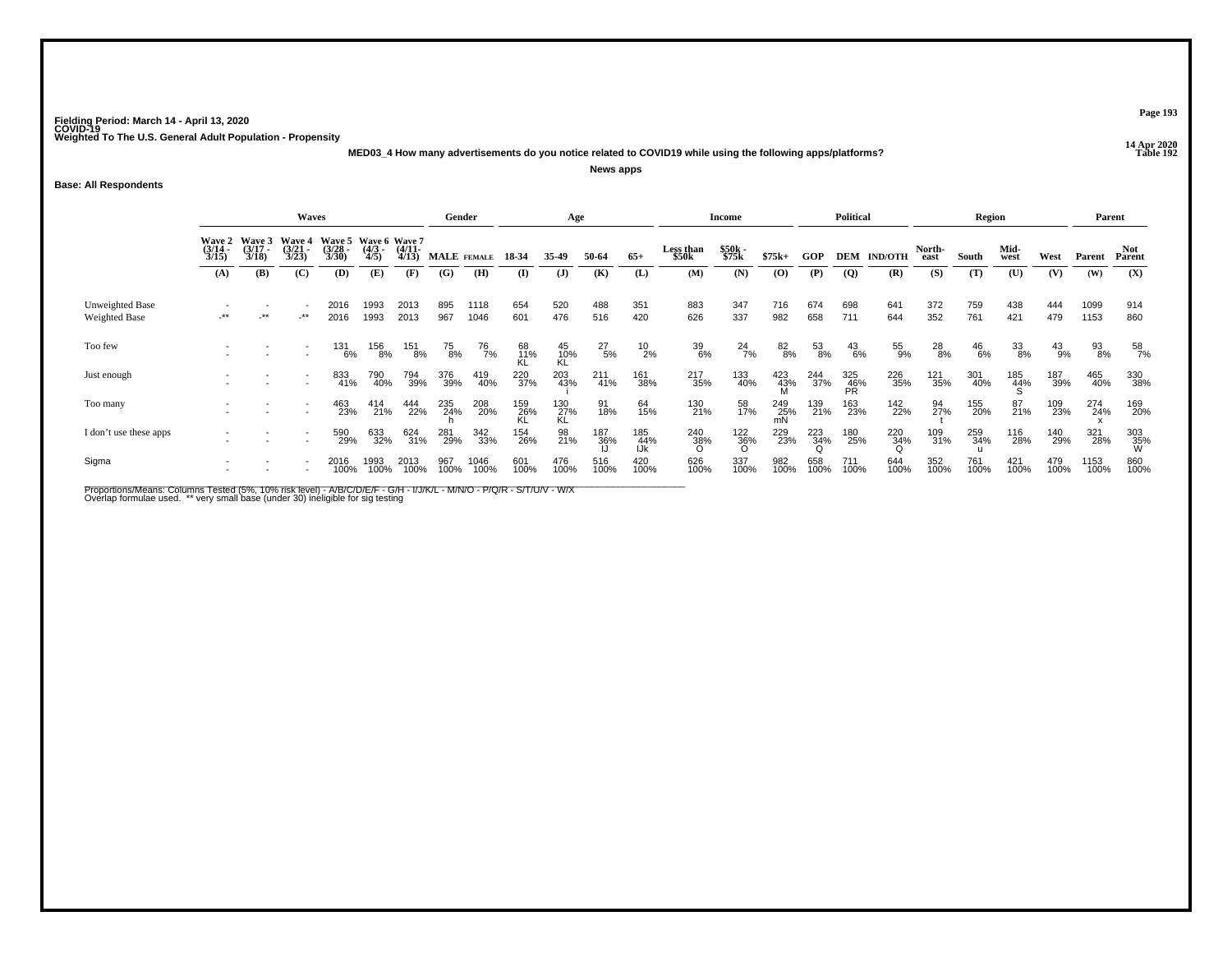**14 Apr 2020 MED03\_5 How many advertisements do you notice related to COVID19 while using the following apps/platforms?Podcasts**

**Base: All Respondents**

|                                         |                                 |                                        | <b>Waves</b>                           |                                               |                    |                       | Gender           |                 |                  | Age              |                  |                   |                    | <b>Income</b>   |             |                 | Political         |                    |                | Region          |               |                  | Parent       |                      |
|-----------------------------------------|---------------------------------|----------------------------------------|----------------------------------------|-----------------------------------------------|--------------------|-----------------------|------------------|-----------------|------------------|------------------|------------------|-------------------|--------------------|-----------------|-------------|-----------------|-------------------|--------------------|----------------|-----------------|---------------|------------------|--------------|----------------------|
|                                         | Wave 2<br>$\frac{(3/14)}{3/15}$ | <b>Wave 3</b><br>$\frac{(3/17)}{3/18}$ | <b>Wave 4</b><br>$\frac{(3/21)}{3/23}$ | Wave 5 Wave 6 Wave 7<br>$\frac{(3/28)}{3/30}$ | $\binom{4/3}{4/5}$ | $\frac{(4/11)}{4/13}$ | MALE FEMALE      |                 | 18 34            | 35.49            | 50-64            | $65+$             | Less than<br>\$50k | \$50k<br>\$75k  | $$75k+$     | GOP             |                   | <b>DEM IND/OTH</b> | North-<br>east | South           | Mid-<br>west  | West             | Parent       | <b>Not</b><br>Parent |
|                                         | (A)                             | <b>(B)</b>                             | (C)                                    | (D)                                           | (E)                | (F)                   | (G)              | (H)             | $\mathbf{I}$     | $\mathbf{J}$     | (K)              | (L)               | (M)                | (N)             | (0)         | (P)             | <b>(Q)</b>        | (R)                | (S)            | (T)             | (U)           | (V)              | (W)          | (X)                  |
| Unweighted Base<br><b>Weighted Base</b> | $-***$                          | $-***$                                 | -**                                    | 2016<br>2016                                  | 1993<br>1993       | 2013<br>2013          | 895<br>967       | 1118<br>1046    | 654<br>601       | 520<br>476       | 488<br>516       | 351<br>420        | 883<br>626         | 347<br>337      | 716<br>982  | 674<br>658      | 698<br>711        | 641<br>644         | 372<br>352     | 759<br>761      | 438<br>421    | 444<br>479       | 1099<br>1153 | 914<br>860           |
| Too few                                 |                                 |                                        |                                        | 126<br>6%                                     | 137<br>7%          | 140<br>7%             | <sup>76</sup> 8% | 64<br>6%        | 77<br>13%<br>jKL | $^{42}_{9\%}$ KL | $^{14}_{3\%}$    | 2%                | $\frac{37}{6\%}$   | $^{14}_{4\%}$   | 84<br>9%    | $^{48}_{7\%}$   | $^{49}_{7\%}$     | $^{43}_{7\%}$      | 28<br>8%       | 56<br>7%        | $^{18}_{4\%}$ | $\frac{37}{8\%}$ | 93<br>8%     | $^{47}_{\ 5\%}$      |
| Just enough                             |                                 |                                        |                                        | 556<br>28%                                    | 590<br>30%         | 561<br>28%            | 293<br>30%       | 268<br>26%      | 200<br>33%       | 159<br>33%       | 142<br>28%       | 60<br>14%         | 138<br>22%         | 97<br>29%       | 316<br>32%  | 174<br>26%      | 237<br>_33%<br>PR | 150<br>23%         | 97<br>28%      | 203<br>27%      | 130<br>31%    | 132<br>28%       | 317<br>27%   | 245<br>28%           |
| Too many                                |                                 |                                        |                                        | 271<br>13%                                    | 211<br>711%        | 275<br>14%            | $^{162}_{17\%}$  | 114<br>11%      | 119<br>20%<br>KL | 89<br>19%<br>KL  | $\frac{35}{7\%}$ | $\frac{32}{8\%}$  | 79<br>13%          | 36<br>11%       | 156<br>16%  | 68<br>10%       | 102<br>14%        | $^{104}_{^{16\%}}$ | 49<br>14%      | 94<br>12%       | 42<br>10%     | 90<br>19%<br>TU  | 176<br>15%   | 99<br>12%            |
| I don't use these apps                  |                                 |                                        |                                        | 1063<br>53%                                   | 1055<br>53%        | 1037<br>52%           | 436<br>45%       | 601<br>57%<br>G | 206<br>34%       | 187<br>39%       | 324<br>63%       | 320<br>76%<br>IJK | 373<br>59%<br>O    | 189<br>56%<br>O | 427<br>43%  | 368<br>56%<br>Q | 322<br>45%        | 347<br>54%         | 177<br>50%     | $^{408}_{54\%}$ | 231<br>55%    | 221<br>46%       | 568<br>49%   | 469<br>55%           |
| Sigma                                   |                                 |                                        |                                        | 2016<br>100%                                  | 1993<br>100%       | 2013<br>100%          | 967<br>100%      | 1046<br>100%    | 601<br>100%      | 476<br>100%      | 516<br>100%      | 420<br>100%       | 626<br>100%        | 337<br>100%     | 982<br>100% | 658<br>100%     | 711<br>100%       | 644<br>100%        | 352<br>100%    | 761<br>100%     | 421<br>100%   | 479<br>100%      | 1153<br>100% | 860<br>100%          |

Proportions/Means: Columns Tested (5%, 10% risk level) - A/B/C/D/E/F - G/H - I/J/K/L - M/N/O - P/Q/R - S/T/U/V - W/X<br>Overlap formulae used. \*\* very small base (under 30) ineligible for sig testing

**Page 194**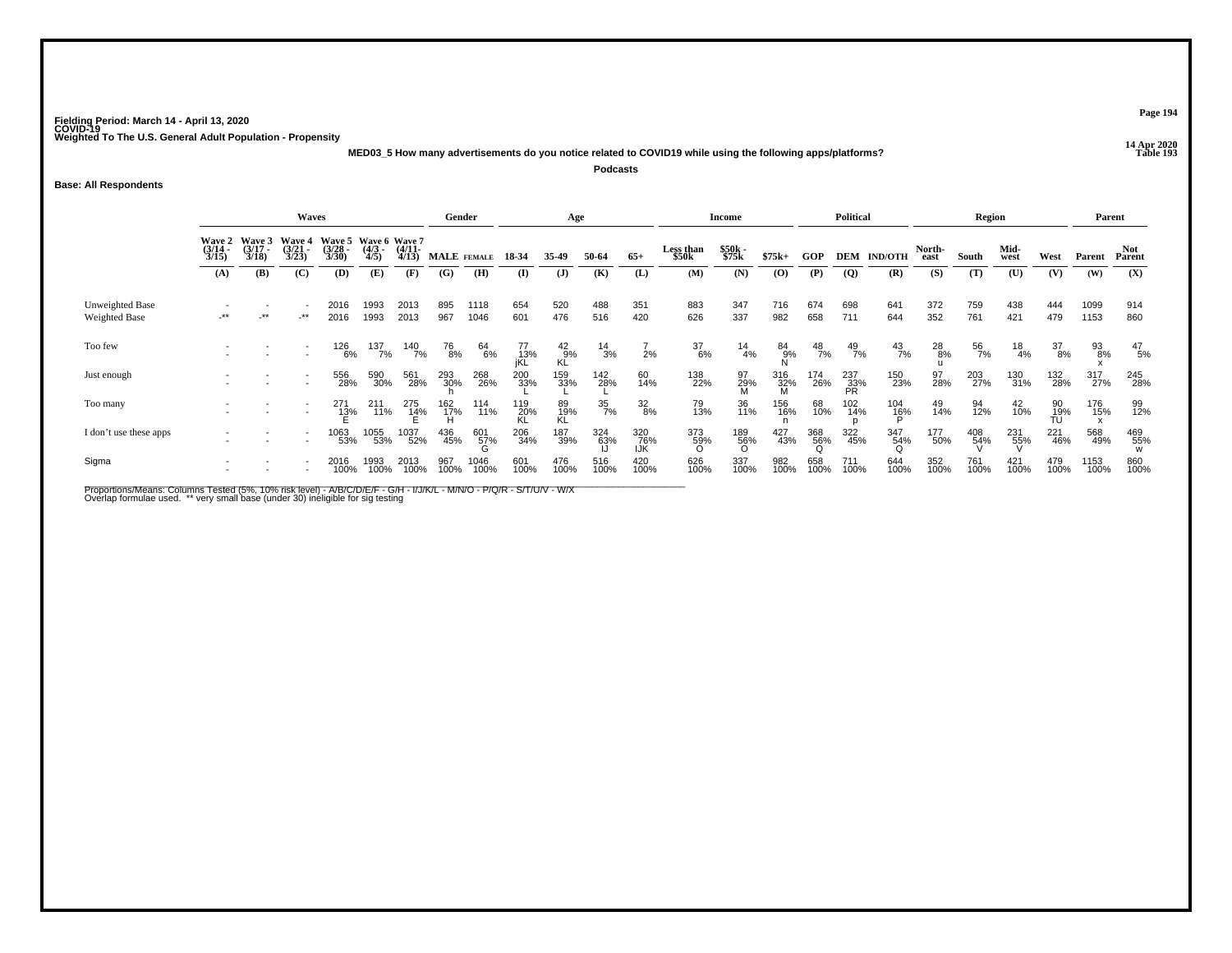**14 Apr 2020 MED03\_6 How many advertisements do you notice related to COVID19 while using the following apps/platforms?**

**Wellness apps (e.g., Meditation apps, work-outs)**

**Base: All Respondents**

|                                         | <b>Waves</b>                           |                                 |                                 |                                               |                     |                       |               | Gender             |                  | Age              |                  |                   |                    | <b>Income</b>   |             |                 | <b>Political</b> |                |                | Region      |               |                  | Parent       |                 |
|-----------------------------------------|----------------------------------------|---------------------------------|---------------------------------|-----------------------------------------------|---------------------|-----------------------|---------------|--------------------|------------------|------------------|------------------|-------------------|--------------------|-----------------|-------------|-----------------|------------------|----------------|----------------|-------------|---------------|------------------|--------------|-----------------|
|                                         | <b>Wave 2</b><br>$\frac{(3/14)}{3/15}$ | Wave 3<br>$\frac{(3/17)}{3/18}$ | Wave 4<br>$\frac{(3/21)}{3/23}$ | Wave 5 Wave 6 Wave 7<br>$\frac{(3/28)}{3/30}$ | $\frac{(4/3)}{4/5}$ | $\frac{(4/11)}{4/13}$ |               | <b>MALE</b> FEMALE | 18 34            | 35-49            | 50-64            | $65+$             | Less than<br>\$50k | \$50k<br>\$75k  | $$75k+$     | GOP             | DEM              | <b>IND/OTH</b> | North-<br>east | South       | Mid-<br>west  | West             | Parent       | Not<br>Parent   |
|                                         | (A)                                    | (B)                             | (C)                             | (D)                                           | (E)                 | (F)                   | (G)           | (H)                | (I)              | $\mathbf{J}$     | (K)              | (L)               | (M)                | (N)             | $\bf{(0)}$  | (P)             | $\overline{Q}$   | (R)            | (S)            | (T)         | (U)           | (V)              | (W)          | (X)             |
| Unweighted Base<br><b>Weighted Base</b> | $^{\star\star}$                        | $\cdot^{\star\star}$            | _**                             | 2016<br>2016                                  | 1993<br>1993        | 2013<br>2013          | 895<br>967    | 1118<br>1046       | 654<br>601       | 520<br>476       | 488<br>516       | 351<br>420        | 883<br>626         | 347<br>337      | 716<br>982  | 674<br>658      | 698<br>711       | 641<br>644     | 372<br>352     | 759<br>761  | 438<br>421    | 444<br>479       | 1099<br>1153 | 914<br>860      |
| Too few                                 |                                        |                                 |                                 | 132<br>7%                                     | 147<br>7%           | 155<br>8%             | $^{77}_{8\%}$ | $^{78}_{7\%}$      | 81<br>14%<br>JKL | $^{42}_{9\%}$ KL | $^{23}_{4\%}$    | $\frac{9}{2}$ %   | $^{44}_{7\%}$      | $^{21}_{6\%}$   | 87<br>9%    | $^{52}_{8\%}$   | $^{54}_{8\%}$    | $^{49}_{8\%}$  | 29<br>8%       | 69<br>9%    | $^{25}_{6\%}$ | $\frac{32}{7}$ % | 101<br>9%    | 54<br>6%        |
| Just enough                             |                                        |                                 |                                 | 620<br>31%                                    | 547<br>27%          | 577<br>29%            | 279<br>29%    | 298<br>29%         | $^{204}_{34\%}$  | 169<br>36%<br>KL | 123<br>24%       | 80<br>19%         | 145<br>23%         | 94<br>28%       | 321<br>33%  | 172<br>26%      | 241<br>34%<br>PR | 164<br>25%     | 109<br>31%     | 195<br>26%  | 127<br>30%    | 146<br>31%       | 327<br>28%   | 250<br>29%      |
| Too many                                |                                        |                                 |                                 | 296<br>15%                                    | 221<br>11%          | 267<br>13%            | 160<br>17%    | 107<br>10%         | 117<br>19%<br>Kl | 90<br>19%<br>KL  | $\frac{39}{8\%}$ | $^{21}_{5\%}$     | 75<br>12%          | 42<br>12%       | 147<br>15%  | 76<br>12%       | 108<br>15%       | 84<br>13%      | 47<br>13%      | 103<br>13%  | 50<br>12%     | 68<br>14%        | 172<br>15%   | 96<br>11%       |
| I don't use these apps                  |                                        |                                 |                                 | 969<br>48%                                    | 1077<br>54%<br>Df   | 1014<br>50%           | 451<br>47%    | 562<br>54%         | 199<br>33%       | 175<br>37%       | 331<br>64%       | 310<br>74%<br>IJK | 362<br>58%<br>O    | 180<br>53%<br>O | 427<br>44%  | 358<br>54%<br>Q | 309<br>43%       | 347<br>54%     | 167<br>48%     | 394<br>52%  | 219<br>52%    | 233<br>49%       | 553<br>48%   | 461<br>54%<br>W |
| Sigma                                   |                                        |                                 |                                 | 2016<br>100%                                  | 1993<br>100%        | 2013<br>100%          | 967<br>100%   | 1046<br>100%       | 601<br>100%      | 476<br>100%      | 516<br>100%      | 420<br>100%       | 626<br>100%        | 337<br>100%     | 982<br>100% | 658<br>100%     | 711<br>100%      | 644<br>100%    | 352<br>100%    | 761<br>100% | 421<br>100%   | 479<br>100%      | 1153<br>100% | 860<br>100%     |

Proportions/Means: Columns Tested (5%, 10% risk level) - A/B/C/D/E/F - G/H - I/J/K/L - M/N/O - P/Q/R - S/T/U/V - W/X<br>Overlap formulae used. \*\* very small base (under 30) ineligible for sig testing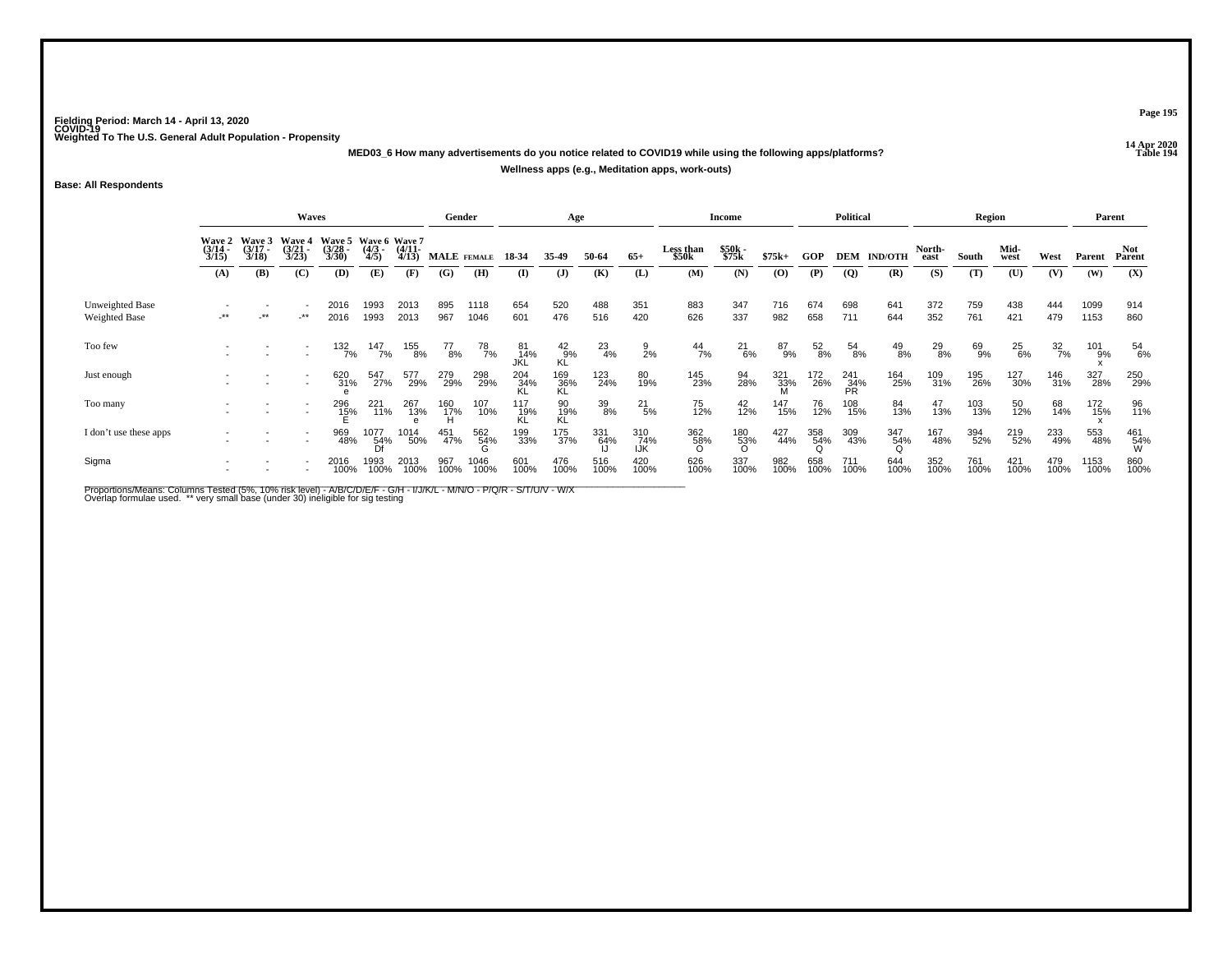**14 Apr 2020 MED03\_7 How many advertisements do you notice related to COVID19 while using the following apps/platforms?**

**Music apps (e.g., Spotify, iTunes)**

**Base: All Respondents**

|                                         |                                        |                                 | <b>Waves</b>                           |                                               |                     |                       | Gender      |              |                    | Age              |               |                   |                    | <b>Income</b>   |                  |             | Political        |                |                | Region             |               |                |              | Parent          |
|-----------------------------------------|----------------------------------------|---------------------------------|----------------------------------------|-----------------------------------------------|---------------------|-----------------------|-------------|--------------|--------------------|------------------|---------------|-------------------|--------------------|-----------------|------------------|-------------|------------------|----------------|----------------|--------------------|---------------|----------------|--------------|-----------------|
|                                         | <b>Wave 2</b><br>$\frac{(3/14)}{3/15}$ | Wave 3<br>$\frac{(3/17)}{3/18}$ | <b>Wave 4</b><br>$\frac{(3/21)}{3/23}$ | Wave 5 Wave 6 Wave 7<br>$\frac{(3/28)}{3/30}$ | $\frac{(4/3)}{4/5}$ | $\frac{(4/11)}{4/13}$ | MALE FEMALE |              | 18-34              | 35-49            | 50-64         | $65+$             | Less than<br>\$50k | \$50k<br>\$75k  | $$75k+$          | <b>GOP</b>  | <b>DEM</b>       | <b>IND/OTH</b> | North-<br>east | South              | Mid-<br>west  | West           | Parent       | Not<br>Parent   |
|                                         | (A)                                    | (B)                             | (C)                                    | (D)                                           | (E)                 | (F)                   | (G)         | (H)          | (I)                | $\mathbf{J}$     | (K)           | (L)               | (M)                | (N)             | $\bf{(0)}$       | (P)         | $\overline{Q}$   | (R)            | (S)            | (T)                | (U)           | (V)            | (W)          | (X)             |
| Unweighted Base<br><b>Weighted Base</b> | $\star$                                | -**                             | -**                                    | 2016<br>2016                                  | 1993<br>1993        | 2013<br>2013          | 895<br>967  | 1118<br>1046 | 654<br>601         | 520<br>476       | 488<br>516    | 351<br>420        | 883<br>626         | 347<br>337      | 716<br>982       | 674<br>658  | 698<br>711       | 641<br>644     | 372<br>352     | 759<br>761         | 438<br>421    | 444<br>479     | 1099<br>1153 | 914<br>860      |
| Too few                                 |                                        |                                 |                                        | 194<br>10%                                    | 208<br>10%          | 194<br>10%            | 94<br>10%   | 100<br>10%   | 102 17%            | 62<br>13%<br>KL  | $^{25}_{5\%}$ | $\frac{5}{1\%}$   | 65<br>10%          | 32<br>10%       | 96<br>10%        | 63<br>10%   | 73<br>10%        | 58<br>9%       | 45<br>13%      | 65<br>9%           | $^{37}_{9\%}$ | $^{47}_{10\%}$ | 128<br>11%   | 66<br>8%        |
| Just enough                             |                                        |                                 |                                        | 824<br>41%                                    | 809<br>41%          | 791<br>39%            | 401<br>41%  | 390<br>37%   | $^{282}_{47\%}$    | 221<br>46%<br>KL | 190<br>37%    | 98<br>23%         | 206<br>33%         | 118<br>35%      | 440<br>45%<br>MN | 235<br>36%  | 320<br>45%<br>PR | 235<br>37%     | 143<br>41%     | 291<br>38%         | 176<br>42%    | 182<br>38%     | 421<br>37%   | 370<br>43%<br>W |
| Too many                                |                                        |                                 | $\overline{\phantom{a}}$               | 270<br>13%                                    | 218<br>11%          | 316<br>16%            | 171<br>18%  | 145<br>14%   | $\frac{143}{24\%}$ | 94<br>20%<br>KL  | 52<br>10%     | $^{27}_{6\%}$     | 99<br>16%          | 48<br>14%       | 163<br>17%       | 90<br>14%   | 117<br>16%       | 109<br>17%     | 62<br>18%      | 116<br>15%         | 58<br>14%     | 81<br>17%      | 192<br>17%   | 124<br>14%      |
| I don't use these apps                  |                                        |                                 |                                        | 728<br>36%                                    | 757<br>38%          | 712<br>35%            | 301<br>31%  | 411<br>39%   | 74<br>12%          | 99<br>21%        | 248<br>48%    | 290<br>69%<br>IJŔ | 257<br>41%         | 139<br>41%<br>O | 283<br>29%       | 269<br>41%  | 200<br>28%       | 242<br>38%     | 102<br>29%     | $\frac{289}{38\%}$ | 151<br>36%    | 169<br>35%     | 412<br>36%   | 300<br>35%      |
| Sigma                                   |                                        |                                 |                                        | 2016<br>100%                                  | 1993<br>100%        | 2013<br>100%          | 967<br>100% | 1046<br>100% | 601<br>100%        | 476<br>100%      | 516<br>100%   | 420<br>100%       | 626<br>100%        | 337<br>100%     | 982<br>100%      | 658<br>100% | 711<br>100%      | 644<br>100%    | 352<br>100%    | 761<br>100%        | 421<br>100%   | 479<br>100%    | 1153<br>100% | 860<br>100%     |

Proportions/Means: Columns Tested (5%, 10% risk level) - A/B/C/D/E/F - G/H - I/J/K/L - M/N/O - P/Q/R - S/T/U/V - W/X<br>Overlap formulae used. \*\* very small base (under 30) ineligible for sig testing

**Page 196**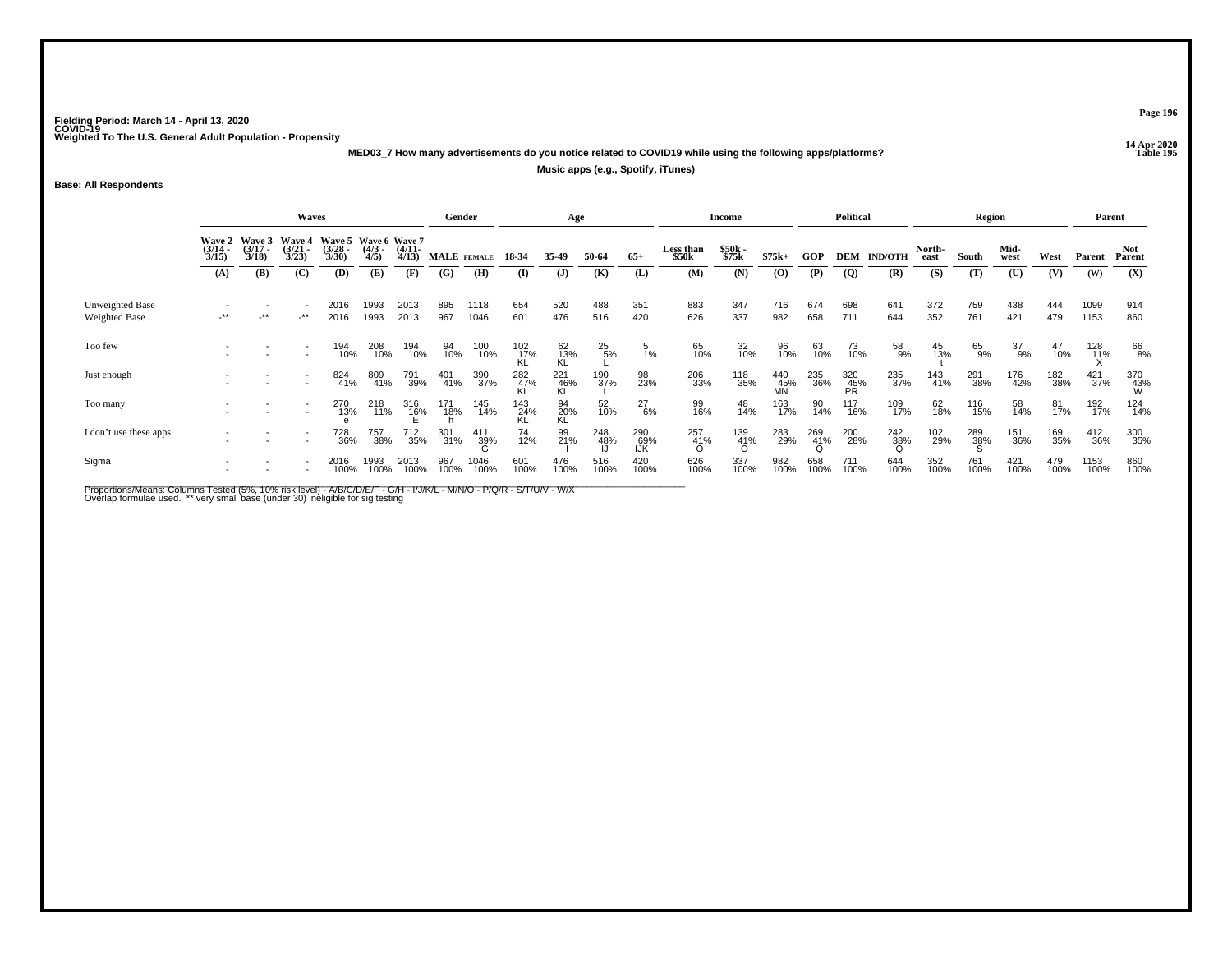**14 Apr 2020 MED03\_8 How many advertisements do you notice related to COVID19 while using the following apps/platforms?Dating apps**

**Base: All Respondents**

|                                         | <b>Waves</b>                           |                                        |                                       |                                               |                    |                       | Gender                     |                 |                  | Age             |                 |                   |                    | <b>Income</b>  |                |               | Political                                      |                    |                | Region          |              |             |              | Parent               |
|-----------------------------------------|----------------------------------------|----------------------------------------|---------------------------------------|-----------------------------------------------|--------------------|-----------------------|----------------------------|-----------------|------------------|-----------------|-----------------|-------------------|--------------------|----------------|----------------|---------------|------------------------------------------------|--------------------|----------------|-----------------|--------------|-------------|--------------|----------------------|
|                                         | <b>Wave 2</b><br>$\frac{(3/14)}{3/15}$ | <b>Wave 3</b><br>$\frac{(3/17)}{3/18}$ | <b>Wave 4</b><br>$\binom{3/21}{3/23}$ | Wave 5 Wave 6 Wave 7<br>$\frac{(3/28)}{3/30}$ | $\binom{4/3}{4/5}$ | $\frac{(4/11)}{4/13}$ | MALE FEMALE                |                 | 18 34            | 35.49           | 50-64           | $65+$             | Less than<br>\$50k | \$50k<br>\$75k | $$75k+$        | GOP           |                                                | <b>DEM IND/OTH</b> | North-<br>east | South           | Mid-<br>west | West        | Parent       | <b>Not</b><br>Parent |
|                                         | (A)                                    | <b>(B)</b>                             | (C)                                   | (D)                                           | (E)                | (F)                   | $\left( \mathbf{G}\right)$ | (H)             | $\mathbf{I}$     | $\mathbf{J}$    | (K)             | (L)               | (M)                | (N)            | (0)            | (P)           | $\overline{Q}$                                 | (R)                | (S)            | (T)             | (U)          | (V)         | (W)          | (X)                  |
| Unweighted Base<br><b>Weighted Base</b> | $-***$                                 | $-***$                                 | $-***$                                | 2016<br>2016                                  | 1993<br>1993       | 2013<br>2013          | 895<br>967                 | 1118<br>1046    | 654<br>601       | 520<br>476      | 488<br>516      | 351<br>420        | 883<br>626         | 347<br>337     | 716<br>982     | 674<br>658    | 698<br>711                                     | 641<br>644         | 372<br>352     | 759<br>761      | 438<br>421   | 444<br>479  | 1099<br>1153 | 914<br>860           |
| Too few                                 |                                        |                                        |                                       | 130<br>6%                                     | 122<br>6%          | 161<br>8%             | $^{87}_{9%}$               | $^{74}_{7\%}$   | 84<br>14%        | 50<br>11%<br>KL | $^{24}_{5\%}$   | $\frac{2}{x}$     | $^{49}_{8\%}$      | $^{13}_{4\%}$  | 95<br>10%<br>N | 53<br>8%      | $62\phantom{.00}\phantom{.00}\phantom{.00}9\%$ | $^{45}_{7\%}$      | 35<br>10%      | 58<br>8%        | 33<br>8%     | 34<br>7%    | 101<br>9%    | $60$ <sub>7%</sub>   |
| Just enough                             |                                        |                                        |                                       | 330<br>16%                                    | 339<br>17%         | 296<br>15%            | 174<br>18%                 | 121<br>12%      | 130<br>22%<br>KL | 85<br>18%<br>kl | 64<br>12%       | $^{16}_{4\%}$     | 82<br>13%          | 48<br>14%      | 158<br>16%     | 89<br>13%     | $^{130}_{18\%}$ pR                             | 77<br>12%          | 67<br>19%      | 104<br>14%      | 62<br>15%    | 64<br>13%   | 173<br>15%   | 123<br>14%           |
| Too many                                |                                        |                                        |                                       | 187<br>9%                                     | 177<br>9%          | 177<br>9%             | 110<br>11%                 | 67<br>6%        | 90<br>15%<br>KL  | 53<br>11%<br>KL | $^{24}_{5\%}$   | $^{10}_{2\%}$     | 59<br>9%           | $31_{9\%}$     | 86<br>9%       | $^{52}_{8\%}$ | 57<br>8%                                       | 68<br>11%          | 34<br>10%      | 55<br>7%        | 36<br>9%     | 52<br>11%   | 104<br>9%    | 73<br>8%             |
| I don't use these apps                  |                                        |                                        |                                       | 1369<br>68%                                   | 1355<br>68%        | 1380<br>69%           | 596<br>62%                 | 784<br>75%<br>G | 297<br>49%       | 288<br>61%      | $^{403}_{78\%}$ | 392<br>93%<br>IJK | 436<br>70%         | 245<br>73%     | 644<br>66%     | 464<br>71%    | 462<br>65%                                     | 454<br>70%         | 216<br>61%     | 544<br>71%<br>Տ | 290<br>69%   | 329<br>69%  | 775<br>67%   | 604<br>70%           |
| Sigma                                   |                                        |                                        |                                       | 2016<br>100%                                  | 1993<br>100%       | 2013<br>100%          | 967<br>100%                | 1046<br>100%    | 601<br>100%      | 476<br>100%     | 516<br>100%     | 420<br>100%       | 626<br>100%        | 337<br>100%    | 982<br>100%    | 658<br>100%   | 711<br>100%                                    | 644<br>100%        | 352<br>100%    | 761<br>100%     | 421<br>100%  | 479<br>100% | 1153<br>100% | 860<br>100%          |

Proportions/Means: Columns Tested (5%, 10% risk level) - A/B/C/D/E/F - G/H - I/J/K/L - M/N/O - P/Q/R - S/T/U/V - W/X<br>Overlap formulae used. \*\* very small base (under 30) ineligible for sig testing

**Page 197**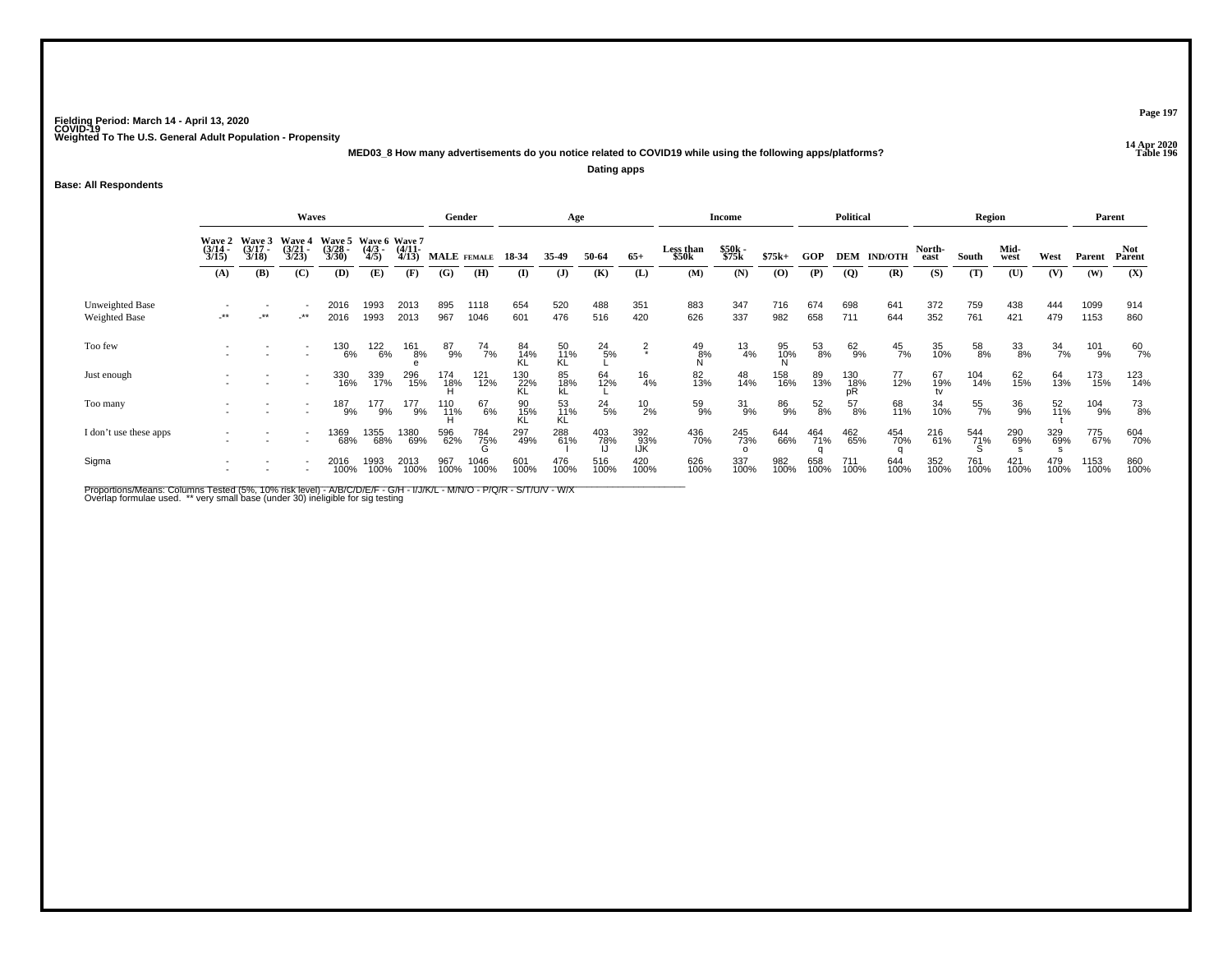**14 Apr 2020 MED03\_9 How many advertisements do you notice related to COVID19 while using the following apps/platforms?**

**Games**

## **Base: All Respondents**

|                                  |                                        |                                 | Waves                                  |                                               |                     |                       |             | Gender       |                          | Age              |                  |                   |                    | Income          |             |                 | <b>Political</b> |                    |                | Region      |                |                 | Parent       |                      |
|----------------------------------|----------------------------------------|---------------------------------|----------------------------------------|-----------------------------------------------|---------------------|-----------------------|-------------|--------------|--------------------------|------------------|------------------|-------------------|--------------------|-----------------|-------------|-----------------|------------------|--------------------|----------------|-------------|----------------|-----------------|--------------|----------------------|
|                                  | <b>Wave 2</b><br>$\frac{(3/14)}{3/15}$ | Wave 3<br>$\frac{(3/17)}{3/18}$ | <b>Wave 4</b><br>$\frac{(3/21)}{3/23}$ | Wave 5 Wave 6 Wave 7<br>$\frac{(3/28)}{3/30}$ | $\frac{(4/3)}{4/5}$ | $\frac{(4/11)}{4/13}$ |             | MALE FEMALE  | 18-34                    | 35.49            | 50-64            | $65+$             | Less than<br>\$50k | \$50k<br>\$75k  | $$75k+$     | <b>GOP</b>      |                  | <b>DEM IND/OTH</b> | North-<br>east | South       | Mid-<br>west   | West            | Parent       | <b>Not</b><br>Parent |
|                                  | (A)                                    | (B)                             | (C)                                    | (D)                                           | (E)                 | (F)                   | (G)         | (H)          | $\mathbf{I}$             | $\mathbf{J}$     | (K)              | (L)               | (M)                | (N)             | $\bf{(0)}$  | (P)             | $\overline{Q}$   | (R)                | (S)            | (T)         | (U)            | (V)             | (W)          | (X)                  |
| Unweighted Base<br>Weighted Base | -**                                    | $-***$                          | $-***$                                 | 2016<br>2016                                  | 1993<br>1993        | 2013<br>2013          | 895<br>967  | 1118<br>1046 | 654<br>601               | 520<br>476       | 488<br>516       | 351<br>420        | 883<br>626         | 347<br>337      | 716<br>982  | 674<br>658      | 698<br>711       | 641<br>644         | 372<br>352     | 759<br>761  | 438<br>421     | 444<br>479      | 1099<br>1153 | 914<br>860           |
| Too few                          |                                        |                                 |                                        | 233<br>12%                                    | 252<br>13%          | 254<br>13%            | 120<br>12%  | 134<br>13%   | 129<br>21%<br><b>JKL</b> | 73<br>15%<br>KL  | $\frac{32}{6\%}$ | 19<br>4%          | 81<br>13%          | 36<br>11%       | 129<br>13%  | 68<br>10%       | 101<br>14%       | 85<br>13%          | 56<br>16%      | 93<br>12%   | $^{47}_{11\%}$ | 58<br>12%       | 153<br>13%   | 100<br>12%           |
| Just enough                      |                                        |                                 |                                        | 766<br>38%                                    | 742<br>37%          | 789<br>39%            | 367<br>38%  | 422<br>40%   | 265<br>44%               | 218<br>46%<br>KL | 191<br>37%       | 116<br>28%        | 238<br>38%         | 127<br>38%      | 399<br>41%  | 247<br>38%      | 308<br>43%<br>pR | 234<br>36%         | 140<br>40%     | 283<br>37%  | 184<br>44%     | 181<br>38%      | 434<br>38%   | 355<br>41%           |
| Too many                         |                                        |                                 |                                        | 314<br>16%                                    | 278<br>14%          | 299<br>15%            | 165<br>17%  | 134<br>13%   | 135<br>22%<br>KL         | 87<br>18%<br>KL  | $^{45}_{9\%}$    | $\frac{32}{8\%}$  | 99<br>16%          | 44<br>13%       | 149<br>15%  | 83<br>13%       | 111<br>16%       | 105<br>16%         | 52<br>15%      | 108<br>14%  | 48<br>11%      | 90<br>19%<br>II | 183<br>16%   | 116<br>14%           |
| I don't use these apps           |                                        |                                 |                                        | 704<br>35%                                    | <sup>721</sup> 36%  | 671<br>33%            | 315<br>33%  | 356<br>34%   | $^{72}_{12\%}$           | 99<br>21%        | 247<br>48%       | 253<br>60%<br>IJK | 209<br>33%         | $^{130}_{38\%}$ | 305<br>31%  | 260<br>39%<br>Q | 191<br>27%       | 220<br>34%         | 104<br>29%     | 276<br>36%  | 142<br>34%     | 149<br>31%      | 384<br>33%   | 288<br>33%           |
| Sigma                            |                                        |                                 |                                        | 2016<br>100%                                  | 1993<br>100%        | 2013<br>100%          | 967<br>100% | 1046<br>100% | 601<br>100%              | 476<br>100%      | 516<br>100%      | 420<br>100%       | 626<br>100%        | 337<br>100%     | 982<br>100% | 658<br>100%     | 711<br>100%      | 644<br>100%        | 352<br>100%    | 761<br>100% | 421<br>100%    | 479<br>100%     | 1153<br>100% | 860<br>100%          |

Proportions/Means: Columns Tested (5%, 10% risk level) - A/B/C/D/E/F - G/H - I/J/K/L - M/N/O - P/Q/R - S/T/U/V - W/X<br>Overlap formulae used. \*\* very small base (under 30) ineligible for sig testing

**Page 198**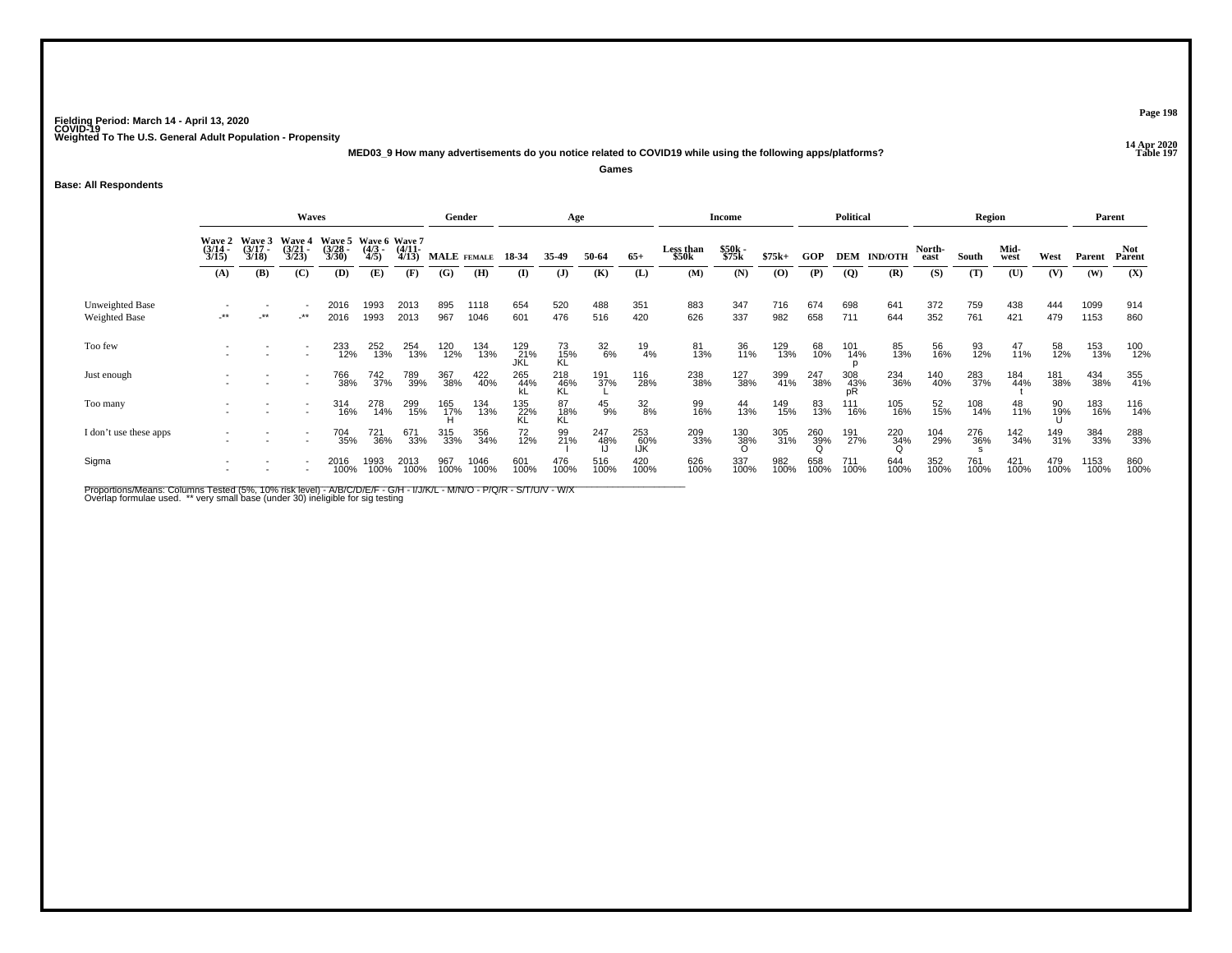**14 Apr 2020 MED03\_10 How many advertisements do you notice related to COVID19 while using the following apps/platforms?**

## **Streaming services (e.g., Netflix, Hulu)**

**Base: All Respondents**

|                                  |                       |                                        | Waves                 |                                                      |                     |                       |             | Gender       |                     | Age              |                    |                   |                    | <b>Income</b>     |             |                 | Political       |                |                   | Region      |              |             | Parent       |               |
|----------------------------------|-----------------------|----------------------------------------|-----------------------|------------------------------------------------------|---------------------|-----------------------|-------------|--------------|---------------------|------------------|--------------------|-------------------|--------------------|-------------------|-------------|-----------------|-----------------|----------------|-------------------|-------------|--------------|-------------|--------------|---------------|
|                                  | $\frac{(3/14)}{3/15}$ | Wave 2 Wave 3<br>$\frac{(3/17)}{3/18}$ | $\frac{(3/21)}{3/23}$ | Wave 4 Wave 5 Wave 6 Wave 7<br>$\frac{(3/28)}{3/30}$ | $\frac{(4/3)}{4/5}$ | $\frac{(4/11)}{4/13}$ |             | MALE FEMALE  | 18-34               | 35.49            | 50-64              | $65+$             | Less than<br>\$50k | \$50k<br>\$75k    | $$75k+$     | <b>GOP</b>      | <b>DEM</b>      | <b>IND/OTH</b> | North-<br>east    | South       | Mid-<br>west | West        | Parent       | Not<br>Parent |
|                                  | (A)                   | (B)                                    | (C)                   | (D)                                                  | (E)                 | (F)                   | (G)         | (H)          | $($ I               | $\mathbf{J}$     | (K)                | (L)               | (M)                | (N)               | $\bf{(0)}$  | (P)             | $\overline{Q}$  | (R)            | (S)               | (T)         | (U)          | (V)         | (W)          | (X)           |
| Unweighted Base<br>Weighted Base | -**                   | $-***$                                 | -**                   | $-***$                                               | 1993<br>1993        | 2013<br>2013          | 895<br>967  | 1118<br>1046 | 654<br>601          | 520<br>476       | 488<br>516         | 351<br>420        | 883<br>626         | 347<br>337        | 716<br>982  | 674<br>658      | 698<br>711      | 641<br>644     | 372<br>352        | 759<br>761  | 438<br>421   | 444<br>479  | 1099<br>1153 | 914<br>860    |
| Too few                          |                       |                                        |                       |                                                      | 226<br>11%          | 220<br>11%            | 108<br>11%  | 112<br>11%   | 113<br>- 19%<br>iKL | 67<br>14%<br>KL  | $^{21}_{4\%}$      | $^{19}_{5\%}$     | 67<br>11%          | 35<br>10%         | 113<br>11%  | $^{57}_{9\%}$   | 99<br>14%<br>Pr | 65<br>10%      | $\frac{50}{14\%}$ | 69<br>9%    | 45<br>11%    | 55<br>12%   | 132<br>11%   | 89<br>10%     |
| Just enough                      |                       |                                        |                       | $\overline{\phantom{a}}$                             | 927<br>47%          | 947<br>47%            | 457<br>47%  | 490<br>47%   | 272<br>45%          | 258<br>54%       | 257<br>50%         | 160<br>38%        | 261<br>42%         | 157<br>47%        | 495<br>50%  | 292<br>44%      | 360<br>51%      | 295<br>46%     | 161<br>46%        | 363<br>48%  | 203<br>48%   | 220<br>46%  | 536<br>46%   | 412<br>48%    |
| Too many                         |                       |                                        |                       | $\overline{a}$                                       | 314<br>16%          | 363<br>18%            | 196<br>20%  | 167<br>16%   | 165<br>27%<br>jKL   | 104<br>22%<br>KL | 65<br>13%          | $\frac{30}{7\%}$  | 108<br>17%         | 53<br>16%         | 195<br>20%  | 110<br>17%      | 135<br>19%      | 118<br>18%     | 68<br>19%         | 137<br>18%  | 63<br>15%    | 95<br>20%   | 220<br>19%   | 143<br>17%    |
| I don't use these apps           |                       |                                        |                       | $\overline{\phantom{a}}$                             | 526<br>26%          | 482<br>24%            | 205<br>21%  | 277<br>27%   | 52<br>9%            | 48<br>10%        | $\frac{172}{33\%}$ | 210<br>50%<br>IJK | $\frac{190}{30\%}$ | $\frac{92}{27}\%$ | 180<br>18%  | $^{200}_{30\%}$ | 117<br>16%      | 165<br>26%     | 73<br>21%         | 191<br>25%  | 110<br>26%   | 108<br>23%  | 266<br>23%   | 217<br>25%    |
| Sigma                            |                       |                                        |                       |                                                      | 1993<br>100%        | 2013<br>100%          | 967<br>100% | 1046<br>100% | 601<br>100%         | 476<br>100%      | 516<br>100%        | 420<br>100%       | 626<br>100%        | 337<br>100%       | 982<br>100% | 658<br>100%     | 711<br>100%     | 644<br>100%    | 352<br>100%       | 761<br>100% | 421<br>100%  | 479<br>100% | 1153<br>100% | 860<br>100%   |

Proportions/Means: Columns Tested (5%, 10% risk level) - A/B/C/D/E/F - G/H - I/J/K/L - M/N/O - P/Q/R - S/T/U/V - W/X<br>Overlap formulae used. \*\* very small base (under 30) ineligible for sig testing

**Page 199**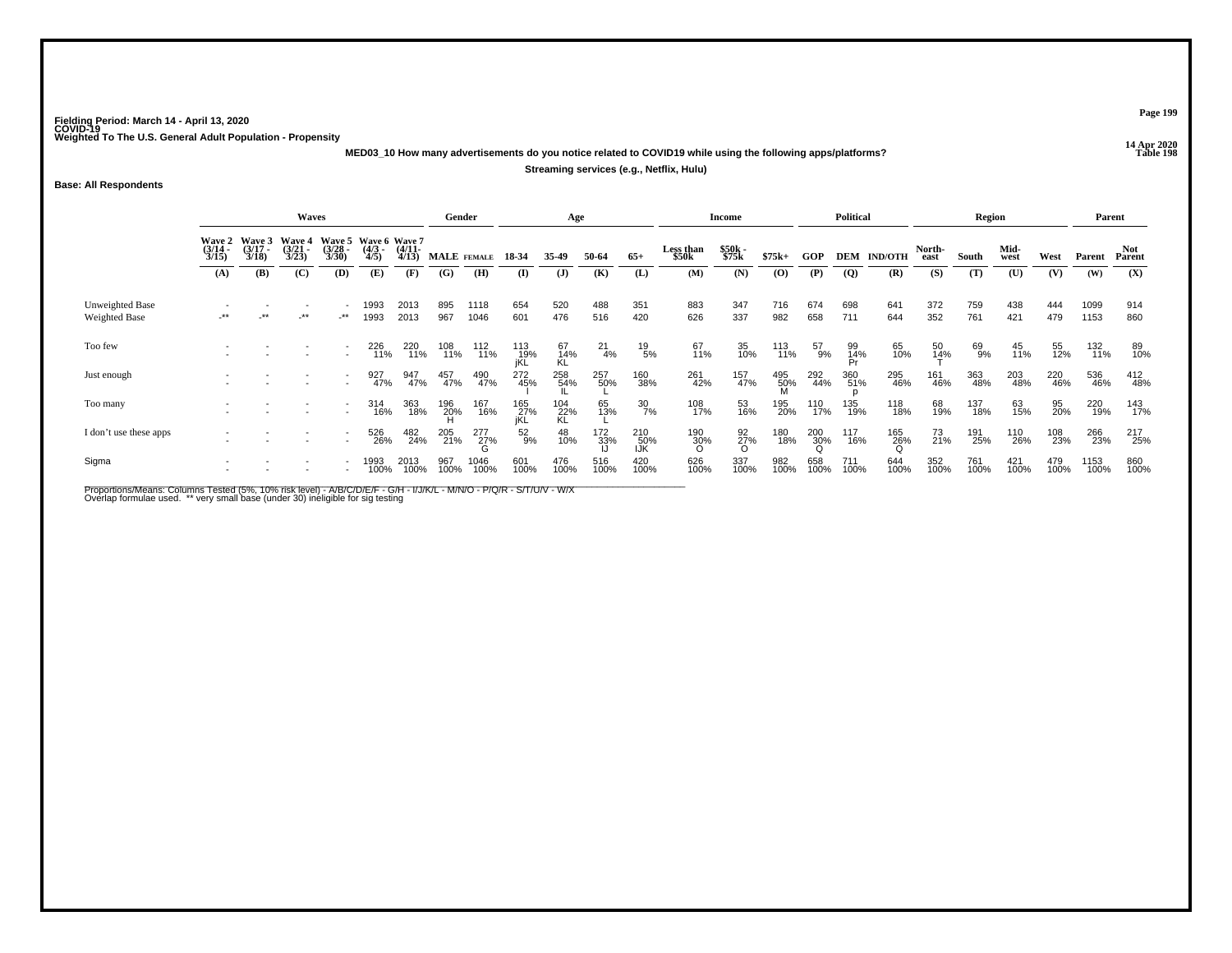**14 Apr 2020 MED04 Do you ever click on the ads you see related to COVID19?**

**Base: All Respondents**

|                                  |                           | <b>Waves</b>                |                                    |                          | Gender                           |                   |             | Age             |                  |                   |                  | Income        |                                |                | Political                     |                 |                         | Region           |                |                 | Parent        |               |                |                      |
|----------------------------------|---------------------------|-----------------------------|------------------------------------|--------------------------|----------------------------------|-------------------|-------------|-----------------|------------------|-------------------|------------------|---------------|--------------------------------|----------------|-------------------------------|-----------------|-------------------------|------------------|----------------|-----------------|---------------|---------------|----------------|----------------------|
|                                  | Wave 2<br>(3/14 -<br>3/15 | Wave 3<br>$(3/17 -$<br>3/18 | <b>Wave 4</b><br>$(3/21 -$<br>3/23 | Wave 5<br>(3/28)<br>3/30 | Wave 6 Wave 7<br>$(4/3 -$<br>4/5 | $(4/11 -$<br>4/13 | MALE FEMALE |                 | 18-34            | 35.49             | 50-64            | $65+$         | Less than<br>\$50 <sub>k</sub> | \$50k<br>\$75k | $$75k+$                       | GOP             | <b>DEM</b>              | <b>IND/OTH</b>   | North-<br>east | South           | Mid-<br>west  | West          | Parent         | <b>Not</b><br>Parent |
|                                  | (A)                       | (B)                         | (C)                                | (D)                      | (E)                              | (F)               | (G)         | (H)             | (I)              | $\mathbf{J}$      | (K)              | (L)           | (M)                            | (N)            | (0)                           | (P)             | $\overline{Q}$          | (R)              | (S)            | (T)             | (U)           | (V)           | (W)            | (X)                  |
| Unweighted Base<br>Weighted Base | $^{\star\star}$           | $***$                       | $-***$                             | 2016<br>2016             | 1993<br>1993                     | 2013<br>2013      | 895<br>967  | 1118<br>1046    | 654<br>601       | 520<br>476        | 488<br>516       | 351<br>420    | 883<br>626                     | 347<br>337     | 716<br>982                    | 674<br>658      | 698<br>711              | 641<br>644       | 372<br>352     | 759<br>761      | 438<br>421    | 444<br>479    | 1099<br>1153   | 914<br>860           |
| Always/Often/Sometimes<br>(Net)  |                           |                             |                                    | 844<br>42%               | 903<br>45%                       | 888<br>44%        | 408<br>42%  | 480<br>46%      | 283<br>47%       | 276<br>58%<br>IKL | 185<br>36%       | 144<br>34%    | 275<br>44%                     | 136<br>40%     | 451<br>46%                    | 296<br>45%<br>Ŕ | 354<br>50%<br>R         | 239<br>37%       | 169<br>48%     | 350<br>46%      | 176<br>42%    | 193<br>40%    | 586<br>51%     | 303<br>35%           |
| Always                           |                           |                             |                                    | 159<br>8%                | 154<br>8%                        | $134 \over 7\%$   | 85%         | $^{49}_{\ 5\%}$ | $\frac{37}{6\%}$ | 61<br>13%<br>IKĹ  | $^{22}_{4\%}$    | $^{14}_{3\%}$ | $^{24}_{4\%}$                  | $^{14}_{4\%}$  | 89 <sub>9%</sub><br><b>MN</b> | 65<br>10%<br>QR | $^{42}_{6\%}$           | $^{26}_{4\%}$    | $^{28}_{8\%}$  | $\frac{53}{7%}$ | $^{26}_{6\%}$ | $^{28}_{6\%}$ | $^{109}_{9\%}$ | $^{25}_{3\%}$        |
| Often                            |                           |                             |                                    | 171<br>8%                | 220<br>11%                       | 197<br>10%        | 98<br>10%   | 99<br>9%        | 70<br>12%<br>KL  | 68<br>14%<br>KL   | $\frac{34}{7\%}$ | $^{25}_{6\%}$ | 58<br>9%                       | $^{32}_{9\%}$  | 104<br>11%                    | 83<br>13%<br>R  | 73<br>10%<br>R          | $^{41}_{6\%}$    | 38<br>11%      | 74<br>10%       | 45<br>11%     | $^{40}_{8\%}$ | 125<br>11%     | $^{72}_{8\%}$        |
| Sometimes                        |                           |                             |                                    | 513<br>25%               | 529<br>27%                       | 557<br>28%        | 226<br>23%  | 332<br>32%<br>G | 176<br>29%       | 148<br>31%        | 129<br>25%       | 105<br>25%    | 194<br>31%<br>$\Omega$         | 90<br>27%      | 258<br>26%                    | 148<br>23%      | 238<br>33%<br><b>PR</b> | 171<br>27%       | 104<br>29%     | 224<br>29%      | 105<br>25%    | 125<br>26%    | 351<br>30%     | 206<br>24%           |
| Never/Rarely (Net)               |                           |                             |                                    | 1172<br>58%<br>$\theta$  | 1090<br>55%                      | 1125<br>56%       | 558<br>58%  | 566<br>54%      | 318<br>53%       | 200<br>42%        | 330<br>64%       | 276<br>66%    | 351<br>56%                     | 202<br>60%     | 531<br>54%                    | 362<br>55%      | 358<br>50%              | 405<br>63%<br>PQ | 183<br>52%     | 411<br>54%      | 245<br>58%    | 286<br>60%    | 568<br>49%     | 557<br>65%<br>W      |
| Rarely                           |                           |                             |                                    | 371<br>18%               | 394<br>20%                       | 413<br>21%        | 206<br>21%  | 207<br>20%      | 128<br>21%       | 83<br>17%         | 106<br>21%       | 96<br>23%     | 138<br>22%                     | $^{71}_{21\%}$ | 192<br>20%                    | 129<br>20%      | 146<br>20%              | 138<br>21%       | 68<br>19%      | 163<br>21%      | 85<br>20%     | 97<br>20%     | 213<br>18%     | $^{200}_{23\%}$      |
| Never                            |                           |                             |                                    | 801<br>$\frac{40}{5}$    | 696<br>35%                       | 712<br>35%        | 352<br>36%  | 359<br>34%      | 190<br>32%       | 117<br>25%        | 224<br>44%       | 180<br>43%    | 213<br>34%                     | 130<br>39%     | 339<br>35%                    | 233<br>35%      | 212<br>30%              | 267<br>41%<br>рQ | 115<br>33%     | 248<br>33%      | 160<br>38%    | 189<br>39%    | 354<br>31%     | 357<br>42%<br>W      |
| Sigma                            |                           |                             |                                    | 2016<br>100%             | 1993<br>100%                     | 2013<br>100%      | 967<br>100% | 1046<br>100%    | 601<br>100%      | 476<br>100%       | 516<br>100%      | 420<br>100%   | 626<br>100%                    | 337<br>100%    | 982<br>100%                   | 658<br>100%     | 711<br>100%             | 644<br>100%      | 352<br>100%    | 761<br>100%     | 421<br>100%   | 479<br>100%   | 1153<br>100%   | 860<br>100%          |

Proportions/Means: Columns Tested (5%, 10% risk level) - A/B/C/D/E/F - G/H - I/J/K/L - M/N/O - P/Q/R - S/T/U/V - W/X<br>Overlap formulae used. \*\* very small base (under 30) ineligible for sig testing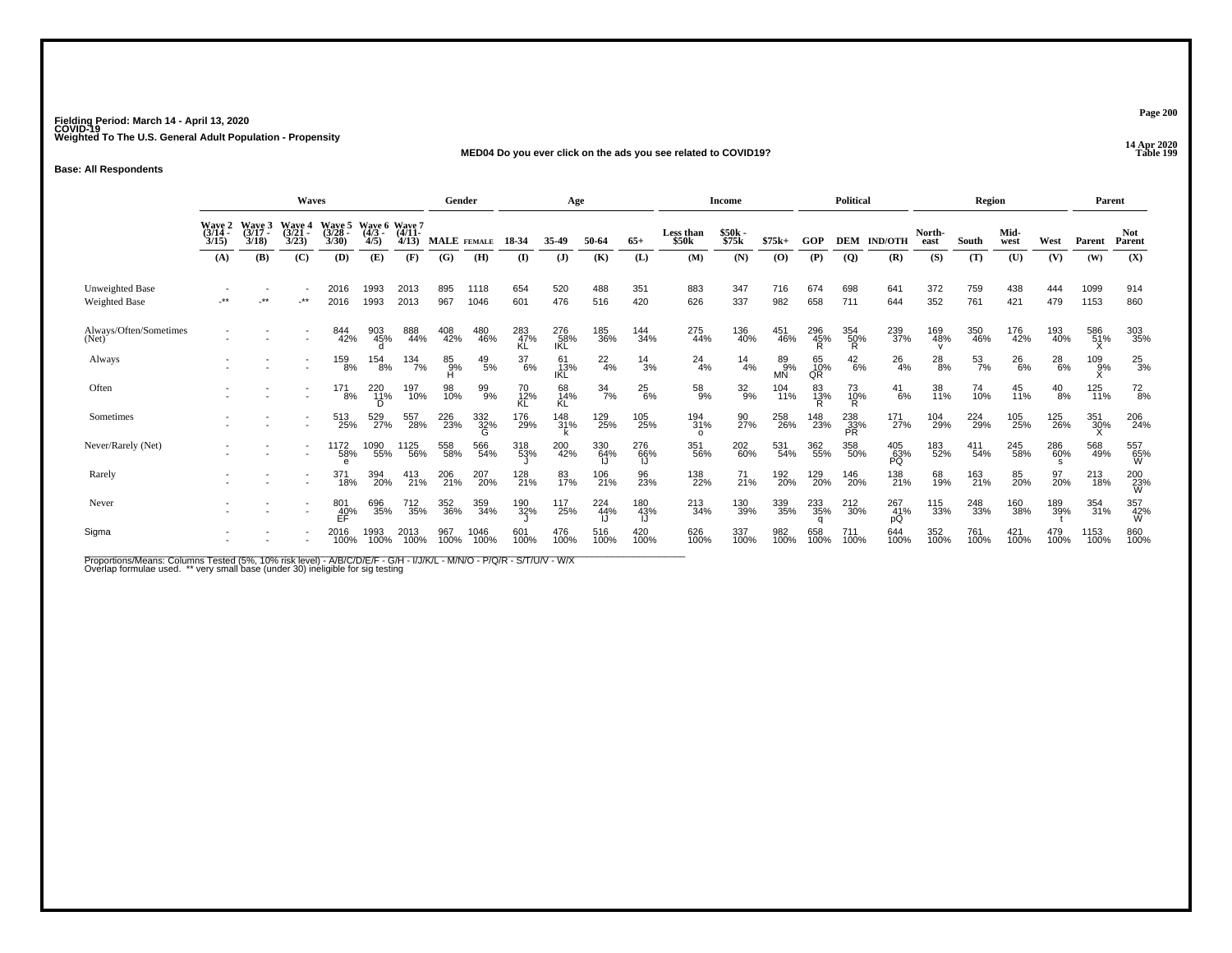## **14 Apr 2020 MED05 What is your opinion of companies who create advertisements about COVID-19?**

**Base: All Respondents**

|                                                                                               |                                    |                          | Waves                              |                            |                                   |                   |             | Gender       |             | Age          |             |             |                    | <b>Income</b>    |             |             | <b>Political</b> |                  |                | Region      |              |             |              | Parent         |
|-----------------------------------------------------------------------------------------------|------------------------------------|--------------------------|------------------------------------|----------------------------|-----------------------------------|-------------------|-------------|--------------|-------------|--------------|-------------|-------------|--------------------|------------------|-------------|-------------|------------------|------------------|----------------|-------------|--------------|-------------|--------------|----------------|
|                                                                                               | <b>Wave 2</b><br>$(3/14 -$<br>3/15 | Wave 3<br>(3/17)<br>3/18 | <b>Wave 4</b><br>$(3/21 -$<br>3/23 | Wave 5<br>$3/28 -$<br>3/30 | Wave 6 Wave 7<br>$(4/3 -$<br>4/5) | $(4/11 -$<br>4/13 |             | MALE FEMALE  | 18-34       | 35-49        | 50-64       | $65+$       | Less than<br>\$50k | $$50k-$<br>\$75k | $$75k+$     | GOP         | DEM              | <b>IND/OTH</b>   | North-<br>east | South       | Mid-<br>west | West        | Parent       | Not.<br>Parent |
|                                                                                               | (A)                                | (B)                      | (C)                                | (D)                        | (E)                               | (F)               | (G)         | (H)          | (I)         | $\mathbf{J}$ | (K)         | (L)         | (M)                | (N)              | (0)         | (P)         | $\overline{Q}$   | (R)              | (S)            | (T)         | (U)          | (V)         | (W)          | (X)            |
| <b>Unweighted Base</b><br><b>Weighted Base</b>                                                | -**                                | $-***$                   | _**                                | 2016<br>2016               | 1993<br>1993                      | 2013<br>2013      | 895<br>967  | 1118<br>1046 | 654<br>601  | 520<br>476   | 488<br>516  | 351<br>420  | 883<br>626         | 347<br>337       | 716<br>982  | 674<br>658  | 698<br>711       | 641<br>644       | 372<br>352     | 759<br>761  | 438<br>421   | 444<br>479  | 1099<br>1153 | 914<br>860     |
| I think it is a good thing<br>regardless of actions they<br>have taken, it shows they<br>care |                                    |                          |                                    | 817<br>41%                 | 753<br>38%                        | 802<br>40%        | 374<br>39%  | 428<br>41%   | 235<br>39%  | 199<br>42%   | 203<br>39%  | 164<br>39%  | 259<br>41%         | 136<br>40%       | 383<br>39%  | 262<br>40%  | 306<br>43%       | 234<br>36%       | 142<br>40%     | 313<br>41%  | 163<br>39%   | 184<br>38%  | 474<br>41%   | 327<br>38%     |
| Marketers should only<br>advertise if they are have<br>taken action to address<br>COVID19     |                                    |                          |                                    | 693<br>34%                 | 721<br>36%                        | 659<br>33%        | 314<br>32%  | 346<br>33%   | 180<br>30%  | 155<br>33%   | 165<br>32%  | 160<br>38%  | 204<br>33%         | 108<br>32%       | 334<br>34%  | 229<br>35%  | 234<br>33%       | 196<br>31%       | 114<br>32%     | 248<br>33%  | 138<br>33%   | 160<br>33%  | 377<br>33%   | 282<br>33%     |
| I think they're just doing it<br>for publicity, most of them<br>feel contrived/forced         | $\overline{\phantom{a}}$           |                          |                                    | 506<br>25%                 | 519<br>26%                        | 552<br>27%        | 280<br>29%  | 272<br>26%   | 186<br>31%  | 122<br>26%   | 147<br>29%  | 97<br>23%   | 164<br>26%         | 94<br>28%        | 265<br>27%  | 167<br>25%  | 171<br>24%       | 213<br>33%<br>PO | 96<br>27%      | 200<br>26%  | 120<br>28%   | 136<br>28%  | 302<br>26%   | 250<br>29%     |
| Sigma                                                                                         |                                    |                          |                                    | 2016<br>100%               | 1993<br>100%                      | 2013<br>100%      | 967<br>100% | 1046<br>100% | 601<br>100% | 476<br>100%  | 516<br>100% | 420<br>100% | 626<br>100%        | 337<br>100%      | 982<br>100% | 658<br>100% | 711<br>100%      | 644<br>100%      | 352<br>100%    | 761<br>100% | 421<br>100%  | 479<br>100% | 1153<br>100% | 860<br>100%    |

Proportions/Means: Columns Tested (5%, 10% risk level) - A/B/C/D/E/F - G/H - I/J/K/L - M/N/O - P/Q/R - S/T/U/V - W/X<br>Overlap formulae used. \*\* very small base (under 30) ineligible for sig testing

**Page 201**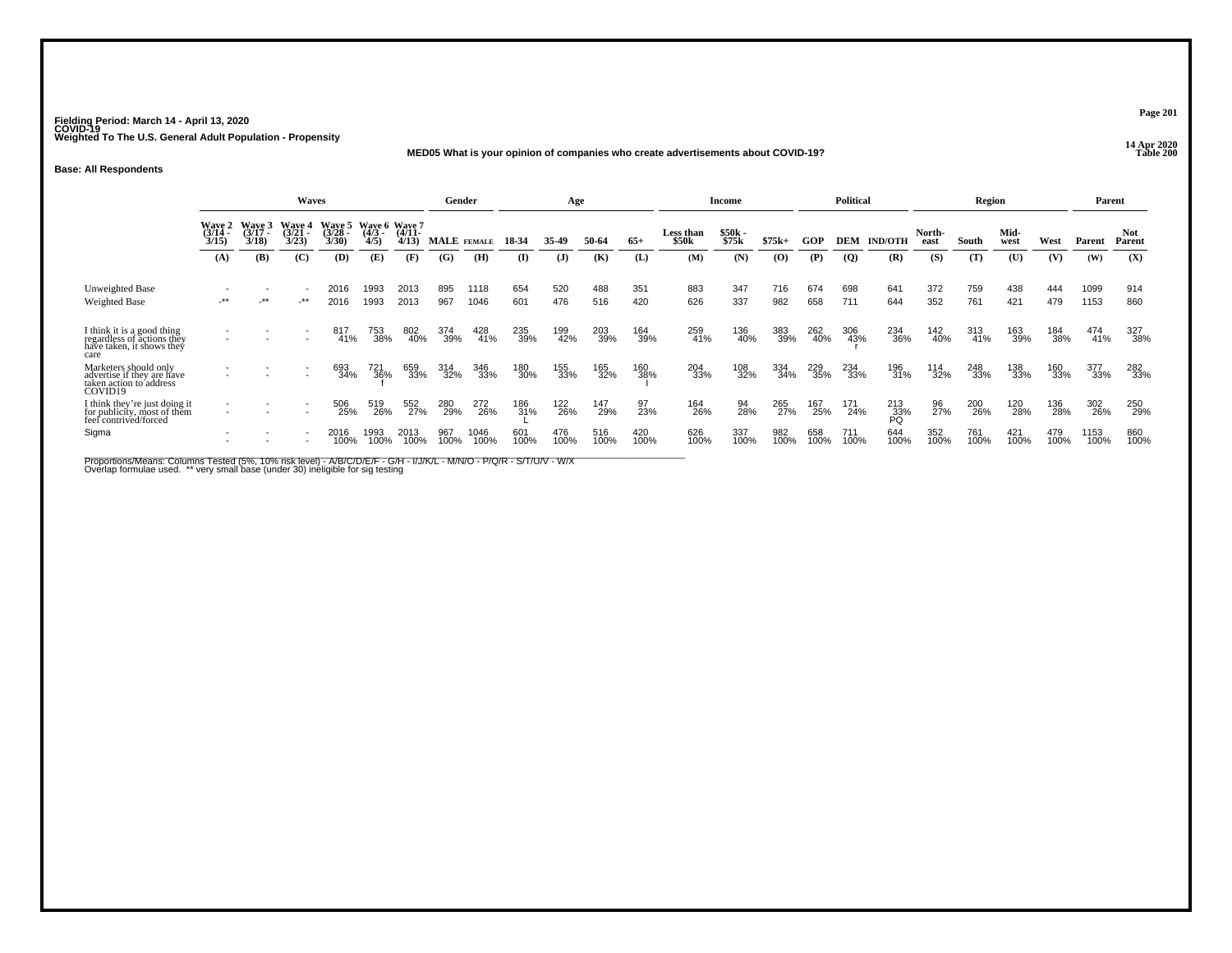**14 Apr 2020 MED10 How much more entertainment programming are you watching than before the coronavirus crisis?**

## **Base: All Respondents**

|                                               | Waves<br>Wave 6 Wave 7    |                             |                                    |                          |                  |                   | Gender      |                     |                  | Age              |             |             |                    | <b>Income</b>     |               |                  | <b>Political</b> |                |                | Region        |                  |                  | Parent       |                      |
|-----------------------------------------------|---------------------------|-----------------------------|------------------------------------|--------------------------|------------------|-------------------|-------------|---------------------|------------------|------------------|-------------|-------------|--------------------|-------------------|---------------|------------------|------------------|----------------|----------------|---------------|------------------|------------------|--------------|----------------------|
|                                               | Wave 2<br>(3/14 -<br>3/15 | Wave 3<br>$(3/17 -$<br>3/18 | <b>Wave 4</b><br>$(3/21 -$<br>3/23 | Wave 5<br>(3/28)<br>3/30 | $(4/3 -$<br>4/5) | $(4/11 -$<br>4/13 | MALE FEMALE |                     | 18 34            | 35-49            | 50-64       | $65+$       | Less than<br>\$50k | \$50k<br>\$75k    | $$75k+$       | GOP              | <b>DEM</b>       | <b>IND/OTH</b> | North-<br>east | South         | Mid-<br>west     | West             | Parent       | <b>Not</b><br>Parent |
|                                               | (A)                       | <b>(B)</b>                  | (C)                                | (D)                      | (E)              | (F)               | (G)         | (H)                 | (I)              | $\mathbf{J}$     | (K)         | (L)         | (M)                | (N)               | (0)           | (P)              | $\overline{Q}$   | (R)            | (S)            | (T)           | (U)              | (V)              | (W)          | (X)                  |
| Unweighted Base<br><b>Weighted Base</b>       | $***$                     | **                          | -**                                | $\cdot$ **               | 1993<br>1993     | 2013<br>2013      | 895<br>967  | 1118<br>1046        | 654<br>601       | 520<br>476       | 488<br>516  | 351<br>420  | 883<br>626         | 347<br>337        | 716<br>982    | 674<br>658       | 698<br>711       | 641<br>644     | 372<br>352     | 759<br>761    | 438<br>421       | 444<br>479       | 1099<br>1153 | 914<br>860           |
| Less than I was before                        |                           |                             |                                    |                          | 125<br>6%        | 120<br>6%         | 63<br>7%    | 57<br>5%            | $^{48}_{8\%}$    | $\frac{34}{7\%}$ | 30<br>6%    | 8<br>2%     | 56<br>9%<br>NÓ.    | $\frac{13}{4\%}$  | $^{43}_{4\%}$ | $\frac{34}{5\%}$ | $^{43}_{6\%}$    | $^{43}_{7\%}$  | $^{21}_{6\%}$  | $^{50}_{7\%}$ | $\frac{15}{4\%}$ | $\frac{33}{7\%}$ | 71<br>6%     | $^{49}_{6\%}$        |
| Same amount                                   |                           |                             |                                    |                          | 739<br>37%       | 709<br>35%        | 352<br>36%  | 357<br>34%          | 145<br>24%       | 129<br>27%       | 233<br>45%  | 201<br>48%  | 255<br>41%         | 123<br>36%        | 308<br>31%    | 257<br>39%<br>Ω  | 224<br>31%       | 228<br>35%     | 118<br>33%     | 280<br>37%    | 167<br>40%       | 144<br>30%       | 386<br>33%   | 323<br>38%           |
| Up to 2 hours more than<br>before             |                           |                             |                                    |                          | 505<br>25%       | 538<br>27%        | 263<br>27%  | 274<br>26%          | 162<br>27%       | 125<br>26%       | 123<br>24%  | 128<br>30%  | 125<br>20%         | $\frac{91}{27\%}$ | 309<br>31%    | 180<br>27%       | 207<br>29%       | 151<br>23%     | 101<br>29%     | 185<br>24%    | 112<br>27%       | 139<br>29%       | 308<br>27%   | 229<br>27%           |
| Up to 4 hours more than<br>before             |                           |                             |                                    |                          | 315<br>16%       | 353<br>18%        | 173<br>18%  | 180<br>17%          | 131<br>22%       | 104<br>22%<br>KL | 67<br>13%   | 50<br>12%   | 88<br>14%          | 62<br>18%         | 192<br>20%    | 105<br>16%       | 124<br>17%       | 123<br>19%     | 64<br>18%      | 141<br>18%    | 69<br>16%        | 80<br>17%        | 222<br>19%   | 131<br>15%           |
| More than four hours of<br>additional viewing |                           |                             |                                    |                          | 309<br>15%       | 294<br>15%        | 116<br>12%  | 178<br>1 <u>7</u> % | 114<br>19%<br>KL | 84<br>18%<br>KĹ  | 62<br>12%   | 34<br>8%    | 102<br>16%         | 49<br>14%         | 130<br>13%    | 82<br>13%        | 114<br>16%       | 98<br>15%      | 49<br>14%      | 104<br>14%    | 59<br>14%        | 83<br>17%        | 166<br>14%   | 128<br>15%           |
| Sigma                                         |                           |                             |                                    |                          | 1993<br>100%     | 2013<br>100%      | 967<br>100% | 1046<br>100%        | 601<br>100%      | 476<br>100%      | 516<br>100% | 420<br>100% | 626<br>100%        | 337<br>100%       | 982<br>100%   | 658<br>100%      | 711<br>100%      | 644<br>100%    | 352<br>100%    | 761<br>100%   | 421<br>100%      | 479<br>100%      | 1153<br>100% | 860<br>100%          |

Proportions/Means: Columns Tested (5%, 10% risk level) - A/B/C/D/E/F - G/H - I/J/K/L - M/N/O - P/Q/R - S/T/U/V - W/X<br>Overlap formulae used. \*\* very small base (under 30) ineligible for sig testing

**Page 202**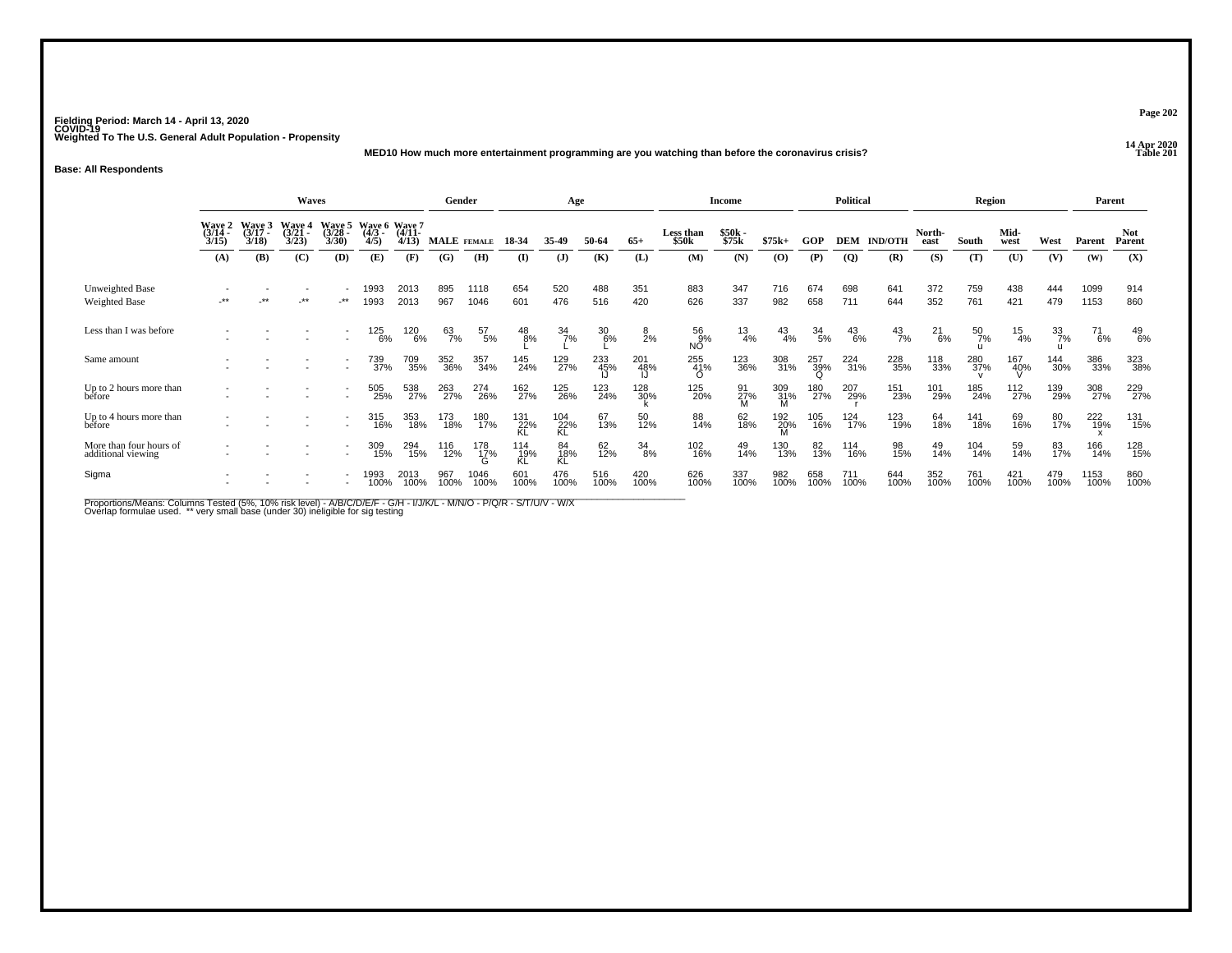**14 Apr 2020 MED07 Have you been using the following services more, less, or about the same as compared to before the COVID-19 outbreak?**

**Summary Of More**

**Base: All Respondents**

|                                         | <b>Waves</b>                    |                                        |                                        |                                               |                 |                       | Gender          |              |                    | Age                |                  |                 |                                | <b>Income</b>   |                         |                     | <b>Political</b> |                    |                 | Region     |               |                       | Parent          |                      |
|-----------------------------------------|---------------------------------|----------------------------------------|----------------------------------------|-----------------------------------------------|-----------------|-----------------------|-----------------|--------------|--------------------|--------------------|------------------|-----------------|--------------------------------|-----------------|-------------------------|---------------------|------------------|--------------------|-----------------|------------|---------------|-----------------------|-----------------|----------------------|
|                                         | Wave 2<br>$\frac{(3/14)}{3/15}$ | <b>Wave 3</b><br>$\frac{(3/17)}{3/18}$ | <b>Wave 4</b><br>$\frac{(3/21)}{3/23}$ | Wave 5 Wave 6 Wave 7<br>$\frac{(3/28)}{3/30}$ | $(4/3 -$<br>4/5 | $\frac{(4/11)}{4/13}$ | MALE FEMALE     |              | 18-34              | 35-49              | 50-64            | $65+$           | Less than<br>\$50 <sub>k</sub> | \$50k<br>\$75k  | $$75k+$                 | <b>GOP</b>          |                  | <b>DEM IND/OTH</b> | North-<br>east  | South      | Mid-<br>west  | West                  | Parent          | <b>Not</b><br>Parent |
|                                         | (A)                             | (B)                                    | (C)                                    | (D)                                           | (E)             | (F)                   | (G)             | (H)          | (I)                | $\mathbf{J}$       | (K)              | (L)             | (M)                            | (N)             | $\bf{(0)}$              | (P)                 | $\overline{Q}$   | (R)                | (S)             | (T)        | (U)           | (V)                   | (W)             | (X)                  |
| Unweighted Base<br><b>Weighted Base</b> | $\cdot$ **                      | -**                                    | $.**$                                  | 2016<br>2016                                  | 1993<br>1993    | 2013<br>2013          | 895<br>967      | 1118<br>1046 | 654<br>601         | 520<br>476         | 488<br>516       | 351<br>420      | 883<br>626                     | 347<br>337      | 716<br>982              | 674<br>658          | 698<br>711       | 641<br>644         | 372<br>352      | 759<br>761 | 438<br>421    | 444<br>479            | 1099<br>1153    | 914<br>860           |
| Amazon Prime                            |                                 |                                        |                                        | 629<br>31%                                    | 662<br>33%      | 690<br>34%            | 353<br>37%      | 336<br>32%   | 258<br>43%<br>KL   | 209<br>44%<br>KL   | 107<br>21%       | 117<br>28%      | 142<br>23%                     | 109<br>32%<br>M | 428<br>44%<br><b>MN</b> | 237<br>36%<br>R     | 268<br>38%<br>R  | 185<br>29%         | 139<br>40%      | 249<br>33% | 133<br>32%    | 168<br>35%            | 445<br>39%      | 244<br>28%           |
| DoorDash                                |                                 |                                        |                                        | 331<br>16%                                    | 303<br>15%      | 360<br>18%            | 204<br>21%<br>H | 156<br>15%   | 172<br>_29%<br>iKL | 110<br>23%<br>KL   | 50<br>10%        | $^{28}_{7\%}$   | 79<br>13%                      | 49<br>14%       | 225<br>23%<br>MN        | 125<br>19%          | 148<br>21%<br>R  | 87<br>13%          | 76<br>22%       | 116<br>15% | 68<br>16%     | 99<br>21%             | 229<br>20%      | 131<br>15%           |
| UberEATS                                |                                 |                                        |                                        | 341<br>17%                                    | 288<br>14%      | 350<br>17%            | 206<br>21%<br>H | 144<br>14%   | 174<br>29%<br>KL   | $^{124}_{26\%}$ KL | $\frac{30}{6\%}$ | $^{22}_{\ 5\%}$ | 65<br>10%                      | 41<br>12%       | 242<br>25%<br><b>MN</b> | 127<br>19%          | 156<br>22%<br>R  | 67<br>10%          | 72<br>21%       | 128<br>17% | 53<br>13%     | 97<br>20%             | 224<br>19%      | 126<br>15%           |
| GrubHub                                 |                                 |                                        | $\overline{\phantom{a}}$               | 303<br>15%                                    | 250<br>13%      | 293<br>15%            | 186<br>19%<br>H | 107<br>10%   | 137<br>23%<br>KL   | 99<br>21%<br>KL    | $^{41}_{8\%}$    | $^{16}_{4\%}$   | $^{49}_{8\%}$                  | 35<br>10%       | 202<br>21%              | 105<br>1 <u>6</u> % | 130<br>18%<br>R  | $^{57}_{9\%}$      | 67<br>19%       | 104<br>14% | 47<br>11%     | 74<br>15%             | $^{201}_{17\%}$ | 92 <sub>%</sub>      |
| PostMates                               |                                 |                                        |                                        | 270<br>13%                                    | 236<br>12%      | 240<br>12%            | 150<br>16%<br>H | 90<br>9%     | 127<br>21%<br>KL   | 83<br>18%<br>KL    | $^{24}_{5\%}$    | $6$<br>2%       | $^{43}_{7\%}$                  | 33<br>10%       | 160<br>16%<br>MN        | 79<br>12%           | 109<br>15%<br>R  | $^{52}_{8\%}$      | 65<br>19%<br>TU | 73<br>10%  | $^{29}_{7\%}$ | 74<br>$\frac{15}{10}$ | 170<br>15%      | $^{70}_{8\%}$        |
| HelloFresh                              |                                 |                                        |                                        | 201<br>10%                                    | 181<br>9%       | 179<br>9%             | 119<br>12%      | 60<br>6%     | 91<br>15%          | 64<br>13%<br>KL    | $\frac{16}{3%}$  | $\frac{9}{2%}$  | $^{24}_{4\%}$                  | 19<br>6%        | 131<br>13%<br><b>MN</b> | 74<br>11%           | 60<br>8%         | $^{45}_{7\%}$      | 47<br>13%<br>TÚ | 59<br>8%   | $^{29}_{7\%}$ | $^{43}_{9\%}$         | 126<br>11%      | 54<br>6%             |

Proportions/Means: Columns Tested (5%, 10% risk level) - A/B/C/D/E/F - G/H - I/J/K/L - M/N/O - P/Q/R - S/T/U/V - W/X<br>Overlap formulae used. \*\* very small base (under 30) ineligible for sig testing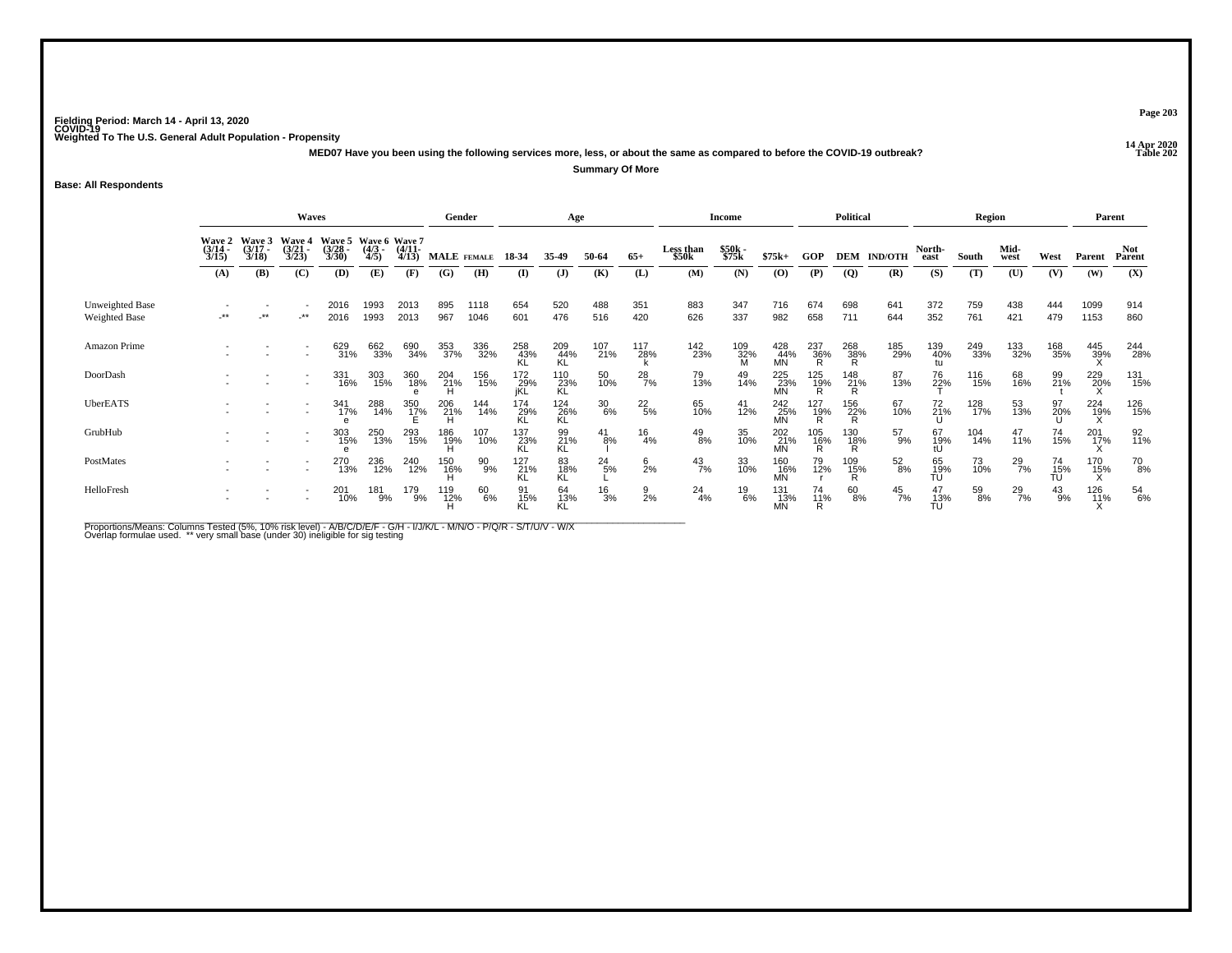**14 Apr 2020 MED07 Have you been using the following services more, less, or about the same as compared to before the COVID-19 outbreak?Summary Of Less**

**Base: All Respondents**

|                                  |                          |                             | <b>Waves</b>                                         |                                               |                     |                       | Gender      |              |                  | Age              |            |            |                         | Income         |            |            | <b>Political</b> |                    |                  | Region             |                 |            | Parent       |                      |
|----------------------------------|--------------------------|-----------------------------|------------------------------------------------------|-----------------------------------------------|---------------------|-----------------------|-------------|--------------|------------------|------------------|------------|------------|-------------------------|----------------|------------|------------|------------------|--------------------|------------------|--------------------|-----------------|------------|--------------|----------------------|
|                                  | Wave 2<br>(3/14)<br>3/15 | Wave 3<br>$(3/17 -$<br>3/18 | <b>Wave 4</b><br>$(3/21 -$<br>3/23                   | Wave 5 Wave 6 Wave 7<br>$\frac{(3/28)}{3/30}$ | $\frac{(4/3)}{4/5}$ | $\frac{(4/11)}{4/13}$ | MALE FEMALE |              | 18-34            | 35-49            | 50-64      | $65+$      | Less than<br>\$50k      | \$50k<br>\$75k | $$75k+$    | GOP        |                  | <b>DEM IND/OTH</b> | North-<br>east   | South              | Mid-<br>west    | West       | Parent       | <b>Not</b><br>Parent |
|                                  | (A)                      | (B)                         | (C)                                                  | (D)                                           | (E)                 | (F)                   | (G)         | (H)          | $\bf{I}$         | (J)              | (K)        | (L)        | (M)                     | (N)            | $\bf{(0)}$ | (P)        | $\overline{Q}$   | (R)                | (S)              | (T)                | (U)             | (V)        | (W)          | (X)                  |
| Unweighted Base<br>Weighted Base | $**$                     | $-***$                      | $-***$                                               | 2016<br>2016                                  | 1993<br>1993        | 2013<br>2013          | 895<br>967  | 1118<br>1046 | 654<br>601       | 520<br>476       | 488<br>516 | 351<br>420 | 883<br>626              | 347<br>337     | 716<br>982 | 674<br>658 | 698<br>711       | 641<br>644         | 372<br>352       | 759<br>761         | 438<br>421      | 444<br>479 | 1099<br>1153 | 914<br>860           |
| HelloFresh                       |                          |                             |                                                      | 495<br>25%                                    | 508<br>25%          | 497<br>25%            | 254<br>26%  | 244<br>23%   | 188<br>31%<br>KL | 128<br>27%<br>Kl | 98<br>19%  | 84<br>20%  | 196<br>31%<br>NO        | 73<br>22%      | 211<br>22% | 144<br>22% | 196<br>28%       | 158<br>24%         | 102<br>29%<br>uV | $^{212}_{28\%}$ uV | 93<br>22%       | 90<br>19%  | 272<br>24%   | 226<br>26%           |
| GrubHub                          |                          |                             |                                                      | 461<br>23%                                    | 495<br>25%          | 482<br>24%            | 243<br>25%  | 239<br>23%   | 175<br>29%<br>KL | 125<br>26%       | 96<br>19%  | 87<br>21%  | 185<br>30%<br>NO        | 73<br>22%      | 210<br>21% | 144<br>22% | 189<br>27%       | 150<br>23%         | 93<br>26%        | $^{209}_{27\%}$    | 96<br>23%       | 85<br>18%  | 266<br>23%   | 216<br>25%           |
| PostMates                        |                          |                             |                                                      | 463<br>23%                                    | 471<br>24%          | 479<br>24%            | 236<br>24%  | 243<br>23%   | 174<br>29%<br>KL | $^{124}_{26\%}$  | 96<br>19%  | 86<br>20%  | 183<br>29%<br>NÓ.       | 73<br>22%      | 212<br>22% | 146<br>22% | 182<br>26%       | 151<br>24%         | 91<br>26%        | $^{209}_{27\%}$    | 97<br>23%       | 82<br>17%  | 262<br>23%   | 217<br>25%           |
| UberEATS                         |                          |                             | $\overline{\phantom{a}}$                             | 442<br>22%                                    | 483<br>24%          | 472<br>23%            | 241<br>25%  | 231<br>22%   | 172<br>29%<br>KL | 115<br>24%       | 100<br>19% | 85<br>20%  | 178<br>28%<br>NO        | $^{71}_{21\%}$ | 202<br>21% | 138<br>21% | 171<br>24%       | 163<br>25%         | 93<br>26%        | $^{206}_{27\%}$    | 92 <sub>%</sub> | 81<br>17%  | 256<br>22%   | 216<br>25%           |
| DoorDash                         |                          |                             | $\overline{\phantom{a}}$<br>$\overline{\phantom{a}}$ | 448<br>22%                                    | 479<br>24%          | 446<br>22%            | 227<br>23%  | 219<br>21%   | 158<br>26%<br>Kl | 113<br>24%       | 92<br>18%  | 83<br>20%  | 169<br>27%<br>NO        | 67<br>20%      | 192<br>20% | 138<br>21% | 168<br>24%       | 140<br>22%         | 82<br>23%        | 199<br>26%         | 89<br>21%       | 75<br>16%  | 248<br>21%   | 198<br>23%           |
| Amazon Prime                     |                          |                             | $\overline{\phantom{a}}$<br>$\overline{\phantom{a}}$ | 369<br>18%                                    | 345<br>17%          | 334<br>17%            | 172<br>18%  | 162<br>15%   | 127<br>21%<br>KL | 81<br>17%        | 75<br>14%  | 51<br>12%  | 147<br>24%<br><b>NO</b> | 51<br>15%      | 123<br>13% | 96<br>15%  | 123<br>17%       | 114<br>18%         | 63<br>18%        | $\frac{144}{19\%}$ | 75<br>18%       | 53<br>11%  | 169<br>15%   | 165<br>19%<br>W      |

Proportions/Means: Columns Tested (5%, 10% risk level) - A/B/C/D/E/F - G/H - I/J/K/L - M/N/O - P/Q/R - S/T/U/V - W/X<br>Overlap formulae used. \*\* very small base (under 30) ineligible for sig testing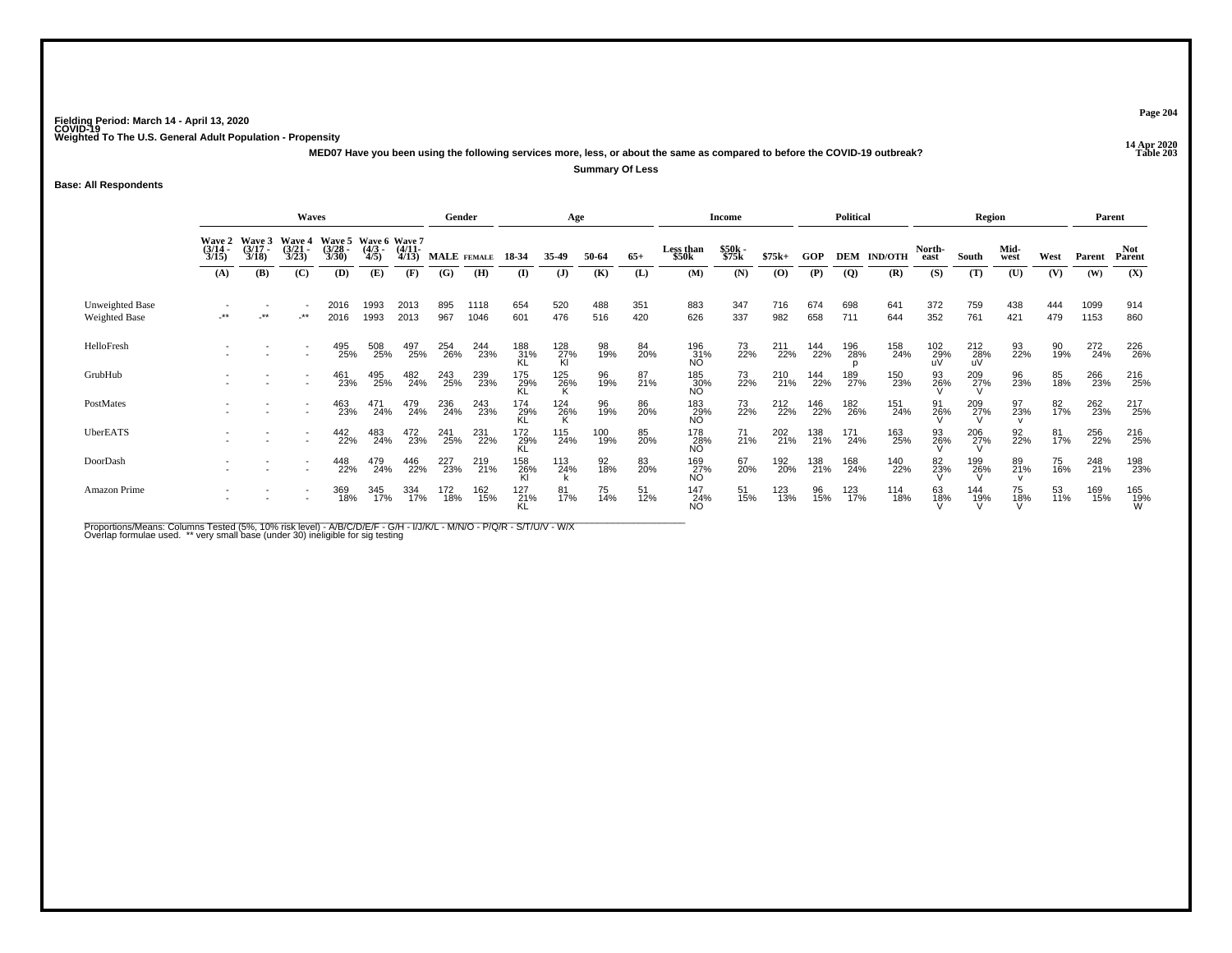**14 Apr 2020 MED07 Have you been using the following services more, less, or about the same as compared to before the COVID-19 outbreak?Summary Of About The Same**

**Base: All Respondents**

|                                  | <b>Waves</b>                           |                                 |                                        |                                               |                    |                       | Gender      |                    |            | Age        |                   |                   |                           | Income                 |            |            | <b>Political</b> |                    |                | Region     |                  |                            | Parent       |                      |
|----------------------------------|----------------------------------------|---------------------------------|----------------------------------------|-----------------------------------------------|--------------------|-----------------------|-------------|--------------------|------------|------------|-------------------|-------------------|---------------------------|------------------------|------------|------------|------------------|--------------------|----------------|------------|------------------|----------------------------|--------------|----------------------|
|                                  | <b>Wave 2</b><br>$\frac{(3/14)}{3/15}$ | Wave 3<br>$\frac{(3/17)}{3/18}$ | <b>Wave 4</b><br>$\frac{(3/21)}{3/23}$ | Wave 5 Wave 6 Wave 7<br>$\frac{(3/28)}{3/30}$ | $\binom{4/3}{4/5}$ | $\frac{(4/11)}{4/13}$ | MALE FEMALE |                    | 18-34      | 35-49      | 50-64             | $65+$             | <b>Less than</b><br>\$50k | \$50k<br>\$75k         | $$75k+$    | GOP        |                  | <b>DEM IND/OTH</b> | North-<br>east | South      | Mid-<br>west     | West                       | Parent       | <b>Not</b><br>Parent |
|                                  | (A)                                    | (B)                             | (C)                                    | (D)                                           | (E)                | (F)                   | (G)         | (H)                | (I)        | (J)        | (K)               | (L)               | (M)                       | (N)                    | $\bf{(0)}$ | (P)        | $\overline{Q}$   | (R)                | (S)            | (T)        | (U)              | (V)                        | (W)          | (X)                  |
| Unweighted Base<br>Weighted Base | $\cdot$ **                             | .∗∗                             | $^{\star\star}$                        | 2016                                          | 1993<br>1993       | 2013<br>2013          | 895<br>967  | 1118<br>1046       | 654<br>601 | 520<br>476 | 488<br>516        | 351<br>420        | 883<br>626                | 347<br>337             | 716<br>982 | 674<br>658 | 698<br>711       | 641<br>644         | 372<br>352     | 759<br>761 | 438<br>421       | 444<br>479                 | 1099<br>1153 | 914<br>860           |
| HelloFresh                       |                                        |                                 |                                        | 1320<br>65%                                   | 1304<br>65%        | 1337<br>66%           | 595<br>61%  | 742 <sub>71%</sub> | 323<br>54% | 284<br>60% | $^{402}_{78\%}$   | 328<br>78%        | 407<br>65%                | 245<br>73%<br>MO       | 640<br>65% | 441<br>67% | 454<br>64%       | 441<br>69%         | 202<br>57%     | 490<br>64% | 298<br>71%<br>St | 346<br>72%<br>ST           | 756<br>66%   | 580<br>68%           |
| PostMates                        |                                        |                                 |                                        | 1282<br>64%                                   | 1286<br>65%        | 1293<br>64%           | 580<br>60%  | 713<br>68%         | 301<br>50% | 269<br>56% | 396<br>77%<br>ارا | 328<br>78%        | 401<br>64%                | 231<br>69%<br>$\Omega$ | 611<br>62% | 433<br>66% | 420<br>59%       | 440<br>68%         | 196<br>56%     | 479<br>63% | 295<br>70%<br>ST | 323<br>67%<br>S            | 721<br>62%   | 573<br>67%           |
| GrubHub                          |                                        |                                 |                                        | 1252<br>62%                                   | 1248<br>63%        | 1238<br>61%           | 538<br>56%  | 700<br>67%         | 289<br>48% | 253<br>53% | 379<br>73%        | 317<br>76%        | 392<br>63%                | 230<br>68%<br>$\Omega$ | 570<br>58% | 409<br>62% | 392<br>55%       | 436<br>68%<br>pQ   | 192<br>55%     | 447<br>59% | 278<br>66%<br>ST | 320<br>67%<br><b>ST</b>    | 686<br>60%   | 551<br>64%<br>W      |
| DoorDash                         |                                        |                                 |                                        | 1236<br>61%                                   | 1211<br>61%        | 1207<br>60%           | 537<br>55%  | 671<br>64%         | 271<br>45% | 253<br>53% | 373<br>72%<br>JJ  | 310<br>74%        | 378<br>60%                | $^{222}_{66\%}$        | 565<br>58% | 396<br>60% | 395<br>56%       | 417<br>65%         | 194<br>55%     | 445<br>59% | 264<br>63%       | 304<br>64%<br><sub>S</sub> | 677<br>59%   | 531<br>62%           |
| UberEATS                         |                                        |                                 |                                        | 1233<br>61%                                   | 1222<br>61%        | 1191<br>59%           | 520<br>54%  | 671<br>64%         | 255<br>42% | 237<br>50% | 386<br>75%        | 313<br>74%<br>ارا | 383<br>61%<br>റ           | 226<br>67%<br>O        | 538<br>55% | 393<br>60% | 384<br>54%       | $^{414}_{64\%}$    | 187<br>53%     | 427<br>56% | 276<br>66%<br>ST | 301<br>63%<br>St           | 674<br>58%   | 517<br>60%           |
| Amazon Prime                     |                                        |                                 |                                        | 1018<br>51%                                   | 986<br>49%         | 989<br>49%            | 442<br>46%  | 548<br>52%<br>G    | 216<br>36% | 186<br>39% | 334<br>65%        | 253<br>60%        | 337<br>54%<br>∩           | 177<br>53%<br>$\Omega$ | 431<br>44% | 326<br>49% | 320<br>45%       | 344<br>53%         | 150<br>43%     | 368<br>48% | 213<br>51%       | 257<br>54%                 | 539<br>47%   | 450<br>52%<br>W      |

Proportions/Means: Columns Tested (5%, 10% risk level) - A/B/C/D/E/F - G/H - I/J/K/L - M/N/O - P/Q/R - S/T/U/V - W/X<br>Overlap formulae used. \*\* very small base (under 30) ineligible for sig testing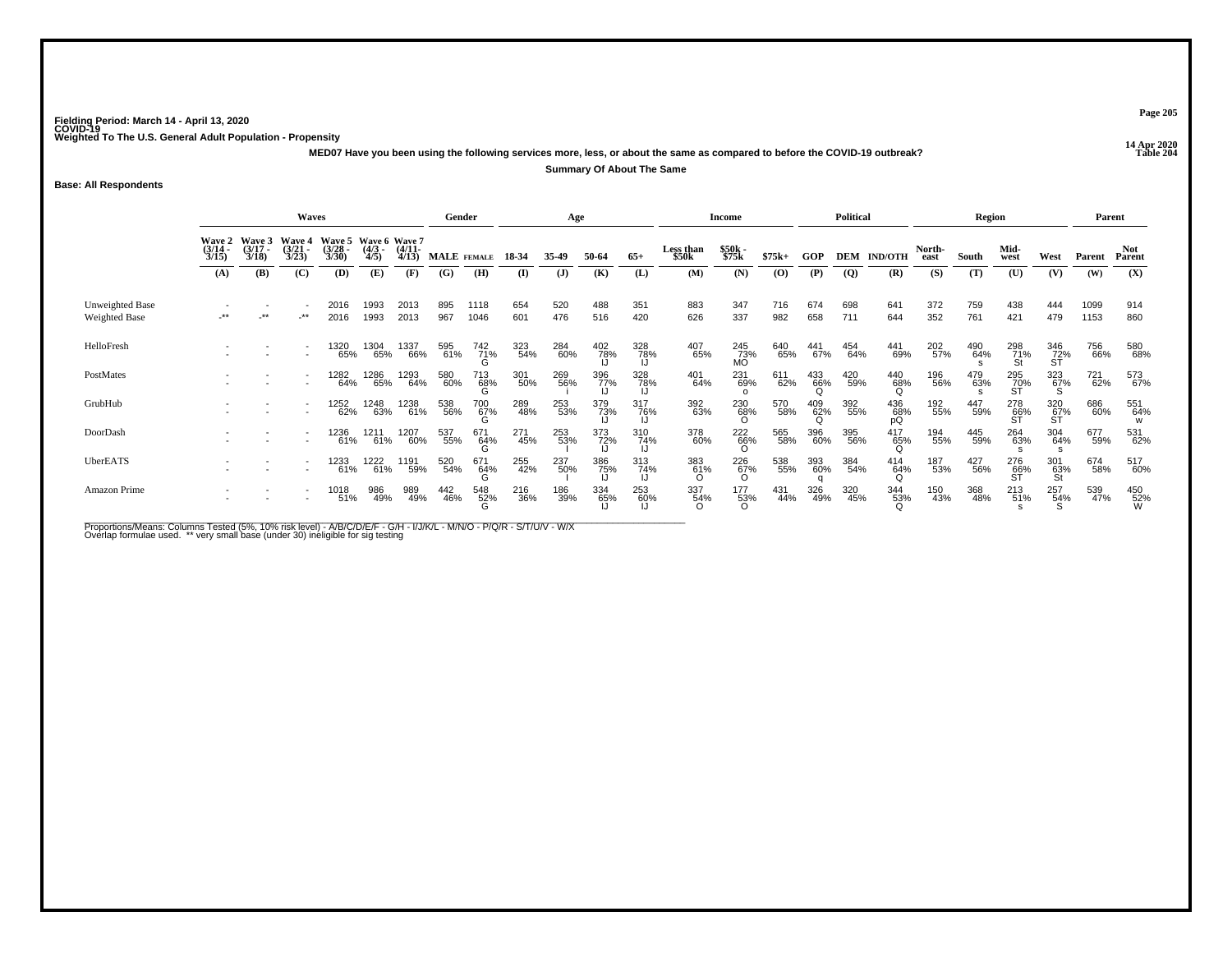**14 Apr 2020 MED07\_1 Have you been using the following services more, less, or about the same as compared to before the COVID-19 outbreak?Amazon Prime**

**Base: All Respondents**

|                                  |                                        |                                                                | Waves               |                       |              |              | Gender      |              |                    | Age              |                           |                |                   | Income          |                  |                    | <b>Political</b> |             |              | Region          |             |                 | Parent       |                 |
|----------------------------------|----------------------------------------|----------------------------------------------------------------|---------------------|-----------------------|--------------|--------------|-------------|--------------|--------------------|------------------|---------------------------|----------------|-------------------|-----------------|------------------|--------------------|------------------|-------------|--------------|-----------------|-------------|-----------------|--------------|-----------------|
|                                  | Wave 2 Wave 3<br>(3/14 - (3/17 - 3/15) | Wave 5 Wave 6 Wave 7<br><b>Wave 4</b><br>$\frac{(3/28)}{3/30}$ | $\frac{(4/3)}{4/5}$ | $\frac{(4/11)}{4/13}$ | MALE FEMALE  |              | 18-34       | 35.49        | 50-64              | $65+$            | <b>Less than</b><br>\$50k | \$50k<br>\$75k | $$75k+$           | GOP             |                  | <b>DEM IND/OTH</b> | North-<br>east   | South       | Mid-<br>west | West            | Parent      | Parent          |              |                 |
|                                  | (A)                                    | (B)                                                            | (C)                 | (D)                   | (E)          | (F)          | (G)         | (H)          | (I)                | $\mathbf{J}$     | (K)                       | (L)            | (M)               | (N)             | $\bf{(0)}$       | (P)                | $\overline{Q}$   | (R)         | (S)          | (T)             | (U)         | (V)             | (W)          | (X)             |
| Unweighted Base<br>Weighted Base | $-***$                                 | -**                                                            | $-***$              | 2016<br>2016          | 1993<br>1993 | 2013<br>2013 | 895<br>967  | 1118<br>1046 | 654<br>601         | 520<br>476       | 488<br>516                | 351<br>420     | 883<br>626        | 347<br>337      | 716<br>982       | 674<br>658         | 698<br>711       | 641<br>644  | 372<br>352   | 759<br>761      | 438<br>421  | 444<br>479      | 1099<br>1153 | 914<br>860      |
| More                             |                                        |                                                                |                     | 629<br>31%            | 662<br>33%   | 690<br>34%   | 353<br>37%  | 336<br>32%   | 258<br>43%<br>KL   | 209<br>44%<br>KL | 107<br>21%                | 117<br>28%     | 142<br>23%        | 109<br>32%<br>M | 428<br>44%<br>MN | 237<br>36%<br>R    | 268<br>38%<br>R  | 185<br>29%  | 139<br>40%   | 249<br>33%      | 133<br>32%  | 168<br>35%      | 445<br>39%   | 244<br>28%      |
| Less                             |                                        |                                                                |                     | 369<br>18%            | 345<br>17%   | 334<br>17%   | 172<br>18%  | 162<br>15%   | $\frac{127}{21\%}$ | 81<br>17%        | 75<br>14%                 | 51<br>12%      | 147<br>_24%<br>NO | 51<br>15%       | 123<br>13%       | 96<br>15%          | 123<br>17%       | 114<br>18%  | 63<br>18%    | $^{144}_{19\%}$ | 75<br>18%   | 53<br>11%       | 169<br>15%   | 165<br>19%<br>W |
| About the same                   |                                        |                                                                | ۰                   | 1018<br>51%           | 986<br>49%   | 989<br>49%   | 442<br>46%  | 548<br>52%   | 216<br>36%         | 186<br>39%       | 334<br>65%                | 253<br>60%     | 337<br>54%<br>ი   | 177<br>53%<br>ဂ | 431<br>44%       | 326<br>49%         | 320<br>45%       | 344<br>53%  | 150<br>43%   | 368<br>48%      | 213<br>51%  | 257<br>54%<br>S | 539<br>47%   | 450<br>52%<br>W |
| Sigma                            |                                        |                                                                |                     | 2016<br>100%          | 1993<br>100% | 2013<br>100% | 967<br>100% | 1046<br>100% | 601<br>100%        | 476<br>100%      | 516<br>100%               | 420<br>100%    | 626<br>100%       | 337<br>100%     | 982<br>100%      | 658<br>100%        | 711<br>100%      | 644<br>100% | 352<br>100%  | 761<br>100%     | 421<br>100% | 479<br>100%     | 1153<br>100% | 860<br>100%     |

Proportions/Means: Columns Tested (5%, 10% risk level) - A/B/C/D/E/F - G/H - I/J/K/L - M/N/O - P/Q/R - S/T/U/V - W/X<br>Overlap formulae used. \*\* very small base (under 30) ineligible for sig testing

**Page 206**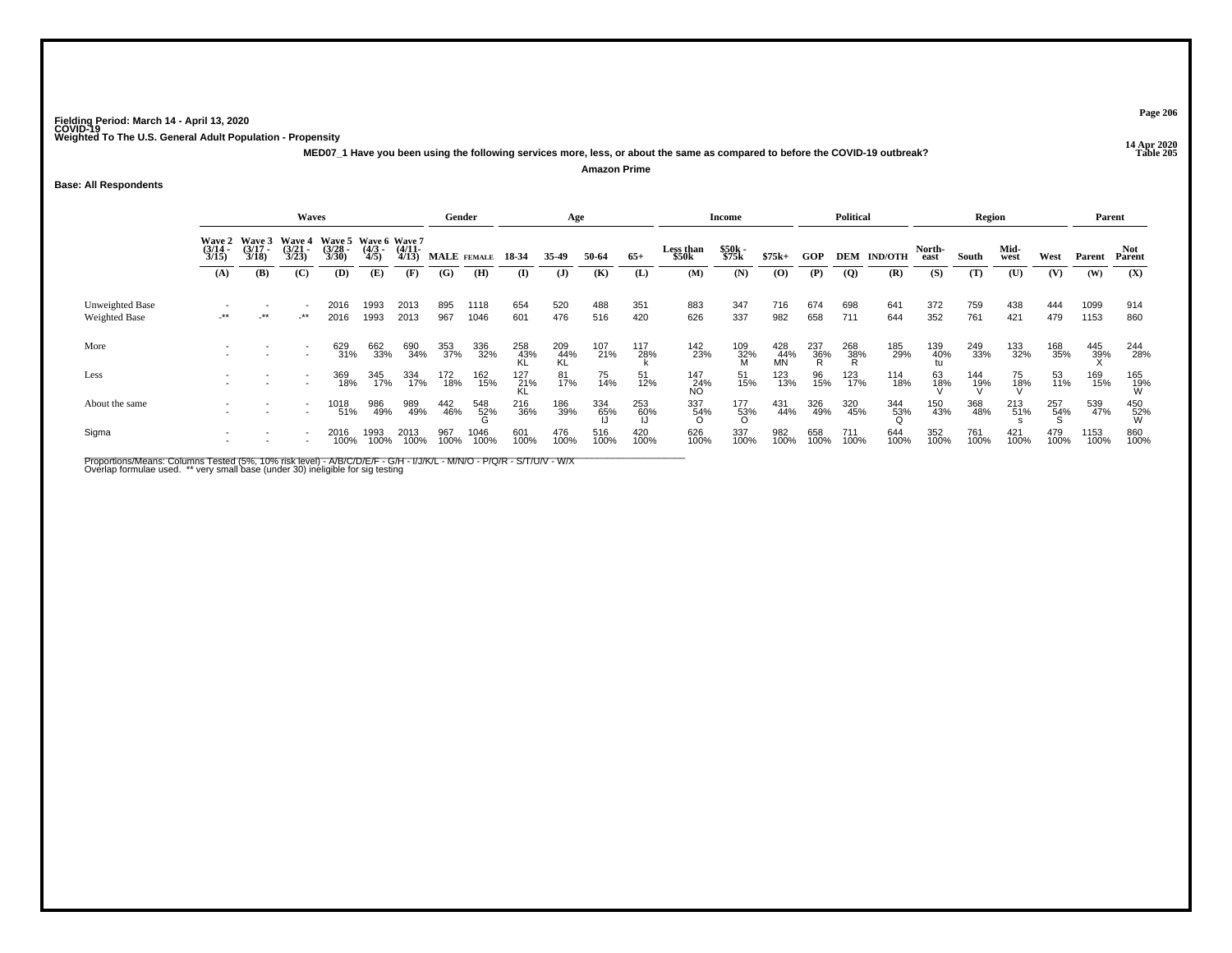**14 Apr 2020 MED07\_2 Have you been using the following services more, less, or about the same as compared to before the COVID-19 outbreak?**

**UberEATS**

## **Base: All Respondents**

|                                  |                                        |                                        | Waves                                  |                                               |                     |                       | Gender      |              |                    | Age              |               |                  |                    | Income          |                    |                 | <b>Political</b> |                    |                | Region      |                  |                   | Parent          |               |
|----------------------------------|----------------------------------------|----------------------------------------|----------------------------------------|-----------------------------------------------|---------------------|-----------------------|-------------|--------------|--------------------|------------------|---------------|------------------|--------------------|-----------------|--------------------|-----------------|------------------|--------------------|----------------|-------------|------------------|-------------------|-----------------|---------------|
|                                  | <b>Wave 2</b><br>$\frac{(3/14)}{3/15}$ | <b>Wave 3</b><br>$\frac{(3/17)}{3/18}$ | <b>Wave 4</b><br>$\frac{(3/21)}{3/23}$ | Wave 5 Wave 6 Wave 7<br>$\frac{(3/28)}{3/30}$ | $\frac{(4/3)}{4/5}$ | $\frac{(4/11)}{4/13}$ |             | MALE FEMALE  | 18-34              | 35.49            | 50-64         | $65+$            | Less than<br>\$50k | \$50k<br>\$75k  | $$75k+$            | <b>GOP</b>      |                  | <b>DEM IND/OTH</b> | North-<br>east | South       | Mid-<br>west     | West              | Parent          | Not<br>Parent |
|                                  | (A)                                    | (B)                                    | (C)                                    | (D)                                           | (E)                 | (F)                   | (G)         | (H)          | $\bf{I}$           | (J)              | (K)           | (L)              | (M)                | (N)             | (O)                | (P)             | $\overline{Q}$   | (R)                | (S)            | (T)         | (U)              | (V)               | (W)             | (X)           |
| Unweighted Base<br>Weighted Base | -**                                    | $-***$                                 | $-***$                                 | 2016<br>2016                                  | 1993<br>1993        | 2013<br>2013          | 895<br>967  | 1118<br>1046 | 654<br>601         | 520<br>476       | 488<br>516    | 351<br>420       | 883<br>626         | 347<br>337      | 716<br>982         | 674<br>658      | 698<br>711       | 641<br>644         | 372<br>352     | 759<br>761  | 438<br>421       | 444<br>479        | 1099<br>1153    | 914<br>860    |
| More                             |                                        |                                        |                                        | 341<br>17%                                    | 288<br>14%          | 350<br>17%            | 206<br>21%  | 144<br>14%   | 174<br>29%<br>KL   | 124<br>26%<br>KL | $^{30}_{6\%}$ | $^{22}_{5\%}$    | 65<br>10%          | $^{41}_{12\%}$  | $^{242}_{25\%}$ MN | 127<br>19%<br>R | 156<br>22%<br>R  | 67<br>10%          | $^{72}_{21\%}$ | 128<br>17%  | 53<br>13%        | $\frac{97}{20\%}$ | $^{224}_{19\%}$ | 126<br>15%    |
| Less                             |                                        |                                        |                                        | 442<br>22%                                    | 483<br>24%          | 472<br>23%            | 241<br>25%  | 231<br>22%   | $\frac{172}{29\%}$ | 115<br>24%       | 100<br>19%    | 85<br>20%        | 178<br>_28%<br>NO  | 71<br>21%       | 202<br>21%         | 138<br>21%      | 171<br>24%       | 163<br>25%         | 93<br>26%      | 206<br>27%  | 92<br>22%        | 81<br>17%         | 256<br>22%      | 216<br>25%    |
| About the same                   |                                        |                                        |                                        | 1233<br>61%                                   | 61%                 | 1191<br>59%           | 520<br>54%  | 671<br>64%   | 255<br>42%         | 237<br>50%       | 386<br>75%    | 313<br>74%<br>LI | 383<br>_61%        | $^{226}_{67\%}$ | 538<br>55%         | 393<br>60%      | 384<br>54%       | 414<br>64%         | 187<br>53%     | 427<br>56%  | 276<br>66%<br>ST | 301<br>63%<br>St  | 674<br>58%      | 517<br>60%    |
| Sigma                            |                                        |                                        |                                        | 2016<br>100%                                  | 1993<br>100%        | 2013<br>100%          | 967<br>100% | 1046<br>100% | 601<br>100%        | 476<br>100%      | 516<br>100%   | 420<br>100%      | 626<br>100%        | 337<br>100%     | 982<br>100%        | 658<br>100%     | 711<br>100%      | 644<br>100%        | 352<br>100%    | 761<br>100% | 421<br>100%      | 479<br>100%       | 1153<br>100%    | 860<br>100%   |

Proportions/Means: Columns Tested (5%, 10% risk level) - A/B/C/D/E/F - G/H - I/J/K/L - M/N/O - P/Q/R - S/T/U/V - W/X<br>Overlap formulae used. \*\* very small base (under 30) ineligible for sig testing

**Page 207**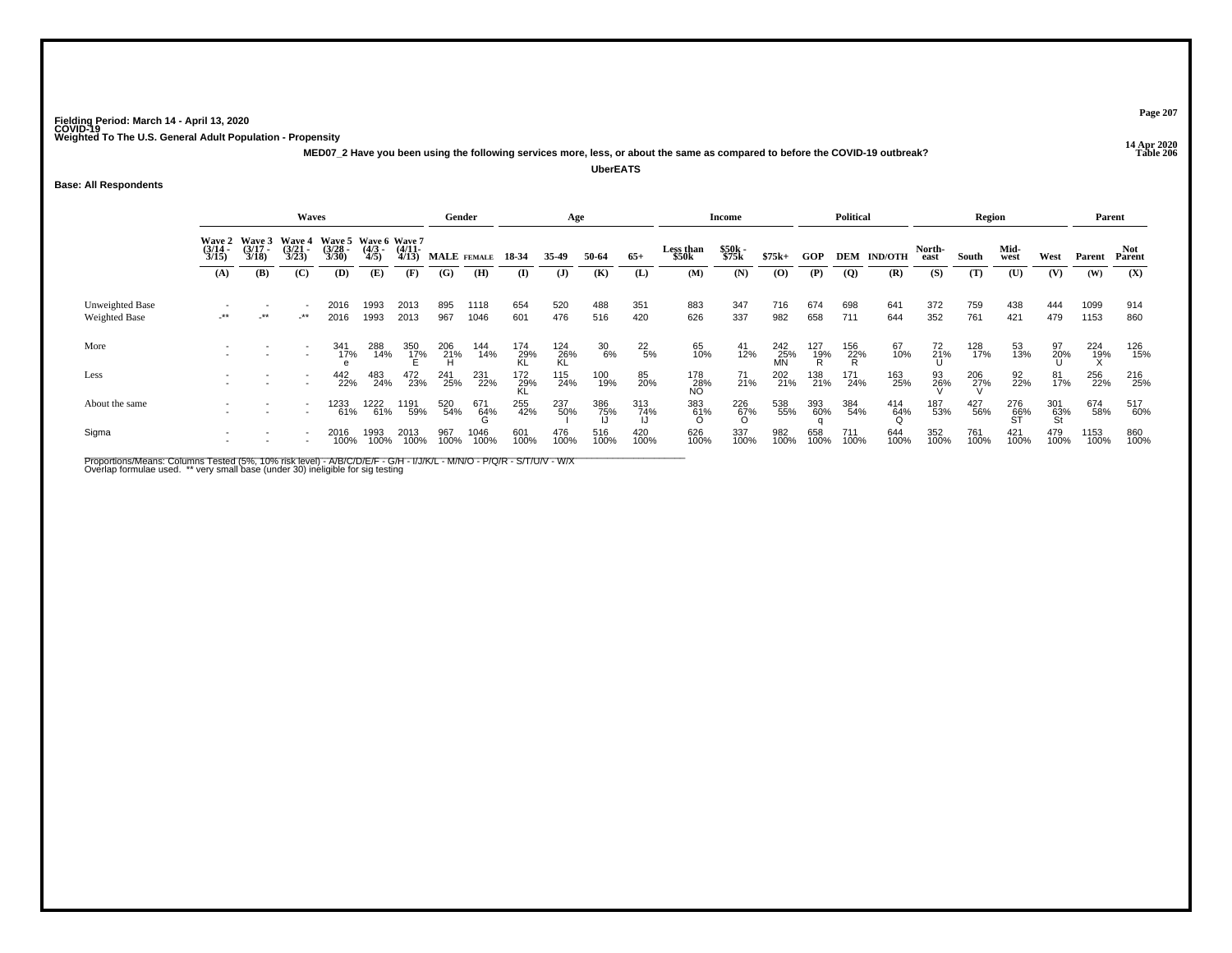**14 Apr 2020 MED07\_3 Have you been using the following services more, less, or about the same as compared to before the COVID-19 outbreak?GrubHub**

## **Base: All Respondents**

|                                         |                                                                                                                                                                                                            |            | Waves  |              |              |                              | Gender              |                    |                   | Age                   |               |              |                           | <b>Income</b>         |                  |                 | <b>Political</b> |                           |                       | Region       |                     |                  | Parent        |                      |
|-----------------------------------------|------------------------------------------------------------------------------------------------------------------------------------------------------------------------------------------------------------|------------|--------|--------------|--------------|------------------------------|---------------------|--------------------|-------------------|-----------------------|---------------|--------------|---------------------------|-----------------------|------------------|-----------------|------------------|---------------------------|-----------------------|--------------|---------------------|------------------|---------------|----------------------|
|                                         | Wave 2 Wave 3<br>Wave 4 Wave 5 Wave 6 Wave 7<br>$\frac{(3/17)}{3/18}$<br>$\frac{(3/21)}{3/23}$<br>$\frac{(3/14)}{3/15}$<br>$\frac{(3/28)}{3/30}$<br>$\frac{(4/3)}{4/5}$<br>(B)<br>(C)<br>(D)<br>(A)<br>(E) |            |        |              |              | $\frac{(4/11)}{4/13}$<br>(F) | (G)                 | MALE FEMALE<br>(H) | 18-34<br>$\bf{I}$ | 35-49<br>$\mathbf{J}$ | 50-64<br>(K)  | $65+$<br>(L) | Less than<br>\$50k<br>(M) | \$50k<br>\$75k<br>(N) | $$75k+$<br>(0)   | GOP<br>(P)      | $\overline{Q}$   | <b>DEM IND/OTH</b><br>(R) | North-<br>east<br>(S) | South<br>(T) | Mid-<br>west<br>(U) | West<br>(V)      | Parent<br>(W) | Not<br>Parent<br>(X) |
| Unweighted Base<br><b>Weighted Base</b> | $-***$                                                                                                                                                                                                     | $\cdot$ ** | $-***$ | 2016<br>2016 | 1993<br>1993 | 2013<br>2013                 | 895<br>967          | 1118<br>1046       | 654<br>601        | 520<br>476            | 488<br>516    | 351<br>420   | 883<br>626                | 347<br>337            | 716<br>982       | 674<br>658      | 698<br>711       | 641<br>644                | 372<br>352            | 759<br>761   | 438<br>421          | 444<br>479       | 1099<br>1153  | 914<br>860           |
| More                                    |                                                                                                                                                                                                            |            |        | 303<br>15%   | 250<br>13%   | 293<br>15%                   | 186<br>- 19%<br>- H | 107<br>10%         | 137<br>23%<br>KL  | 99<br>21%<br>KL       | $^{41}_{8\%}$ | 16<br>4%     | 49<br>8%                  | 35<br>10%             | 202<br>21%<br>MN | 105<br>16%<br>R | 130<br>18%<br>R  | $^{57}_{9\%}$             | 67<br>19%<br>tU       | 104<br>14%   | 47<br>11%           | 74<br>15%        | 201<br>17%    | 92<br>11%            |
| Less                                    |                                                                                                                                                                                                            |            |        | 461<br>23%   | 495<br>25%   | 482<br>24%                   | 243<br>25%          | 239<br>23%         | 175<br>29%<br>KL  | 125<br>26%            | 96<br>19%     | 87<br>21%    | 185<br>_30%<br>NO         | 73<br>22%             | 210<br>21%       | 144<br>22%      | 189<br>27%       | 150<br>23%                | 93<br>26%             | 209<br>27%   | 96<br>23%           | 85<br>18%        | 266<br>23%    | 216<br>25%           |
| About the same                          |                                                                                                                                                                                                            |            |        | 1252<br>62%  | 1248<br>63%  | 1238<br>61%                  | 538<br>56%          | 700<br>67%         | 289<br>48%        | 253<br>53%            | 379<br>73%    | 317<br>76%   | 392<br>63%                | 230<br>_68%<br>ი      | 570<br>58%       | $^{409}_{62\%}$ | 392<br>55%       | 436<br>68%<br>pQ          | 192<br>55%            | 447<br>59%   | 278<br>66%<br>ST    | 320<br>67%<br>ST | 686<br>60%    | 551<br>64%           |
| Sigma                                   |                                                                                                                                                                                                            |            |        | 2016<br>100% | 1993<br>100% | 2013<br>100%                 | 967<br>100%         | 1046<br>100%       | 601<br>100%       | 476<br>100%           | 516<br>100%   | 420<br>100%  | 626<br>100%               | 337<br>100%           | 982<br>100%      | 658<br>100%     | 711<br>100%      | 644<br>100%               | 352<br>100%           | 761<br>100%  | 421<br>100%         | 479<br>100%      | 1153<br>100%  | 860<br>100%          |

Proportions/Means: Columns Tested (5%, 10% risk level) - A/B/C/D/E/F - G/H - I/J/K/L - M/N/O - P/Q/R - S/T/U/V - W/X<br>Overlap formulae used. \*\* very small base (under 30) ineligible for sig testing

**Page 208**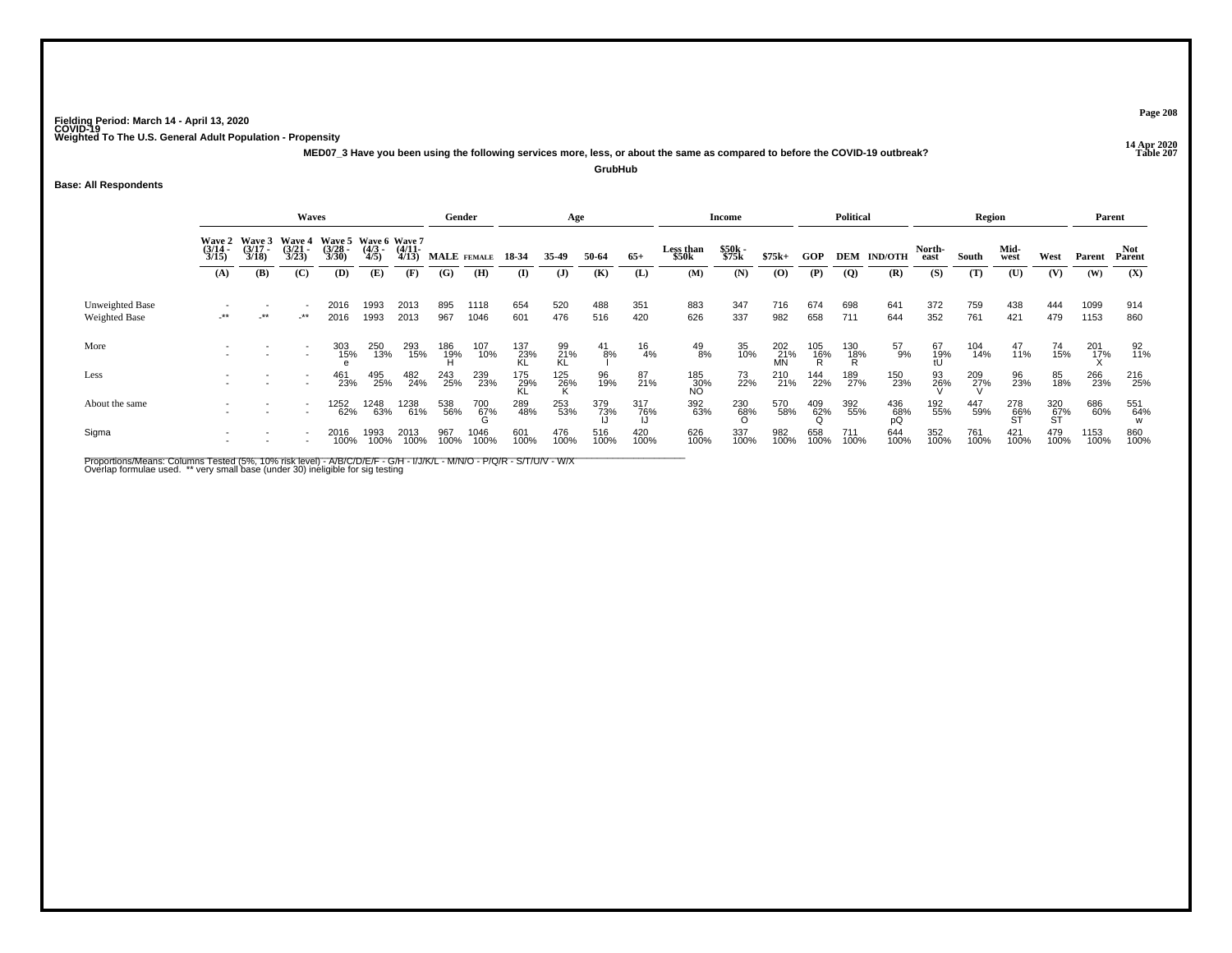**14 Apr 2020 MED07\_4 Have you been using the following services more, less, or about the same as compared to before the COVID-19 outbreak?PostMates**

## **Base: All Respondents**

|                                  |                                                                                                                                                                                                         |            | Waves  |              |                     |                       |                 | Gender        |                  | Age             |                   |                 |                    | <b>Income</b>  |                    |                 | <b>Political</b> |                    |                 | Region      |                  |                    | Parent       |               |
|----------------------------------|---------------------------------------------------------------------------------------------------------------------------------------------------------------------------------------------------------|------------|--------|--------------|---------------------|-----------------------|-----------------|---------------|------------------|-----------------|-------------------|-----------------|--------------------|----------------|--------------------|-----------------|------------------|--------------------|-----------------|-------------|------------------|--------------------|--------------|---------------|
|                                  | <b>Wave 3</b><br>Wave 5 Wave 6 Wave 7<br><b>Wave 4</b><br><b>Wave 2</b><br>$\frac{(3/17)}{3/18}$<br>$\frac{(3/21)}{3/23}$<br>$\frac{(3/28)}{3/30}$<br>$\frac{(3/14)}{3/15}$<br>(D)<br>(B)<br>(C)<br>(A) |            |        |              | $\frac{(4/3)}{4/5}$ | $\frac{(4/11)}{4/13}$ |                 | MALE FEMALE   | 18-34            | 35-49           | 50-64             | $65+$           | Less than<br>\$50k | \$50k<br>\$75k | $$75k+$            | GOP             |                  | <b>DEM IND/OTH</b> | North-<br>east  | South       | Mid-<br>west     | West               | Parent       | Not<br>Parent |
|                                  |                                                                                                                                                                                                         |            |        |              | (E)                 | (F)                   | (G)             | (H)           | (I)              | $\mathbf{J}$    | (K)               | (L)             | (M)                | (N)            | (0)                | (P)             | $\overline{Q}$   | (R)                | (S)             | (T)         | (U)              | (V)                | (W)          | (X)           |
| Unweighted Base<br>Weighted Base | -**                                                                                                                                                                                                     | $\cdot$ ** | $-***$ | 2016<br>2016 | 1993<br>1993        | 2013<br>2013          | 895<br>967      | 1118<br>1046  | 654<br>601       | 520<br>476      | 488<br>516        | 351<br>420      | 883<br>626         | 347<br>337     | 716<br>982         | 674<br>658      | 698<br>711       | 641<br>644         | 372<br>352      | 759<br>761  | 438<br>421       | 444<br>479         | 1099<br>1153 | 914<br>860    |
| More                             |                                                                                                                                                                                                         |            |        | 270<br>13%   | 236<br>12%          | 240<br>12%            | 150<br>16%<br>H | $^{90}_{9\%}$ | 127<br>21%<br>KL | 83<br>18%<br>KL | $^{24}_{5\%}$     | $\frac{6}{2}$ % | $^{43}_{7\%}$      | 33<br>10%      | 160<br>- 16%<br>MN | $79 \atop 12\%$ | 109<br>15%<br>R  | $^{52}_{8\%}$      | 65<br>19%<br>TU | 73<br>10%   | $^{29}_{7\%}$    | 74<br>15%<br>TU    | 170<br>15%   | 70<br>8%      |
| Less                             |                                                                                                                                                                                                         |            |        | 463<br>23%   | 471<br>24%          | 479<br>24%            | 236<br>24%      | 243<br>23%    | 174<br>29%<br>KL | $^{124}_{26\%}$ | 96<br>19%         | 86<br>20%       | 183<br>29%<br>NO   | 73<br>22%      | 212<br>22%         | 146<br>22%      | 182<br>26%       | 151<br>24%         | 91<br>26%       | 209<br>27%  | 97<br>23%        | 82<br>17%          | 262<br>23%   | 217<br>25%    |
| About the same                   |                                                                                                                                                                                                         |            |        | 1282<br>64%  | 1286<br>65%         | 1293<br>64%           | 580<br>60%      | 713<br>68%    | 301<br>50%       | 269<br>56%      | 396<br>77%<br>ارا | 328<br>78%      | 401<br>64%         | 231<br>69%     | 611<br>62%         | 433<br>66%<br>Q | 420<br>59%       | 440<br>68%<br>Օ    | 196<br>56%      | 479<br>63%  | 295<br>70%<br>ST | $\frac{323}{67\%}$ | 721<br>62%   | 573<br>67%    |
| Sigma                            |                                                                                                                                                                                                         |            |        | 2016<br>100% | 1993<br>100%        | 2013<br>100%          | 967<br>100%     | 1046<br>100%  | 601<br>100%      | 476<br>100%     | 516<br>100%       | 420<br>100%     | 626<br>100%        | 337<br>100%    | 982<br>100%        | 658<br>100%     | 711<br>100%      | 644<br>100%        | 352<br>100%     | 761<br>100% | 421<br>100%      | 479<br>100%        | 1153<br>100% | 860<br>100%   |

Proportions/Means: Columns Tested (5%, 10% risk level) - A/B/C/D/E/F - G/H - I/J/K/L - M/N/O - P/Q/R - S/T/U/V - W/X<br>Overlap formulae used. \*\* very small base (under 30) ineligible for sig testing

**Page 209**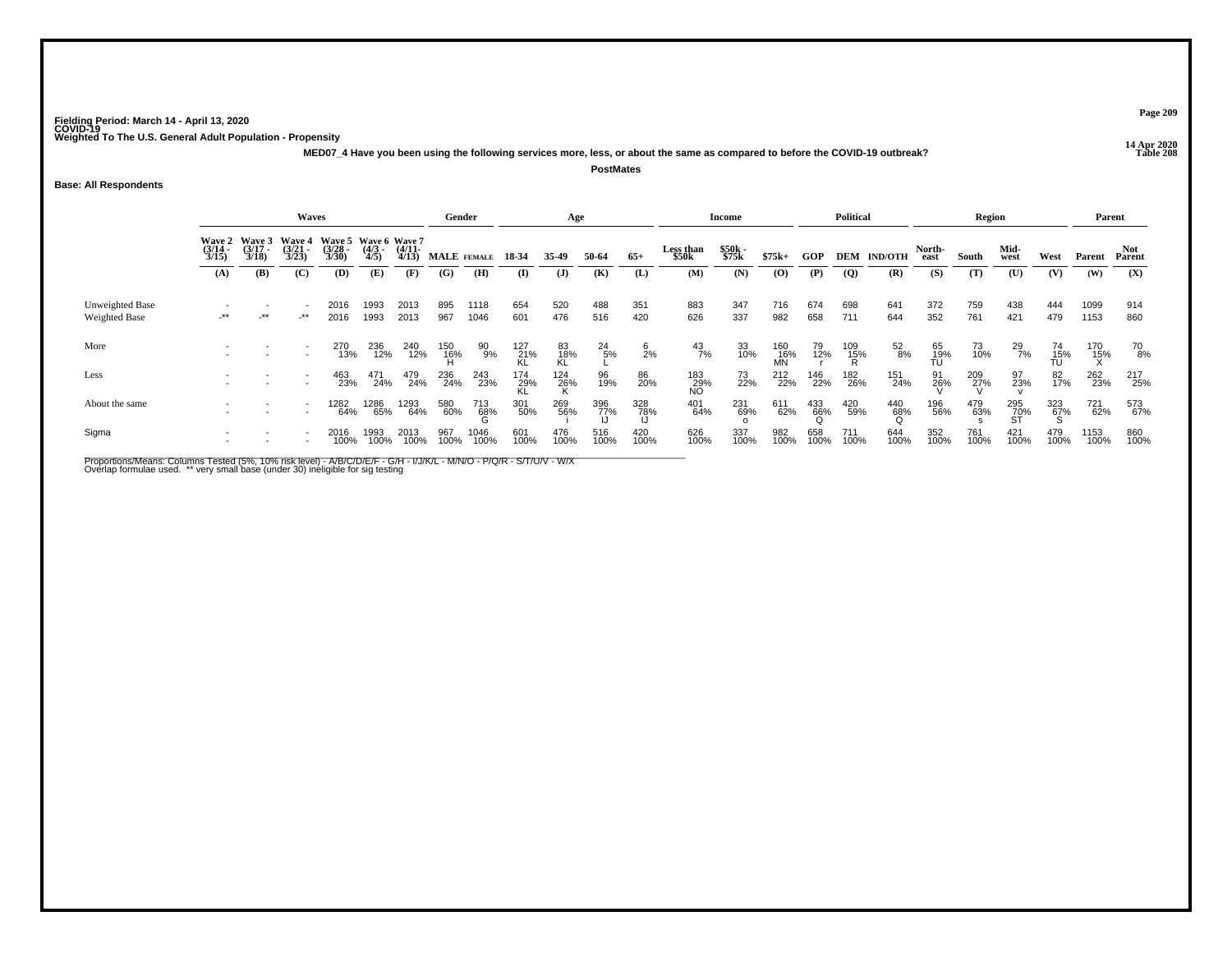**14 Apr 2020 MED07\_5 Have you been using the following services more, less, or about the same as compared to before the COVID-19 outbreak?HelloFresh**

## **Base: All Respondents**

|                                  |                                        |                                 | Waves                                  |                                               |                     |                       | Gender       |                 |                    | Age                |              |                 |                    | Income           |                    |                | <b>Political</b> |                    |                  | Region          |                  |                  | Parent       |               |
|----------------------------------|----------------------------------------|---------------------------------|----------------------------------------|-----------------------------------------------|---------------------|-----------------------|--------------|-----------------|--------------------|--------------------|--------------|-----------------|--------------------|------------------|--------------------|----------------|------------------|--------------------|------------------|-----------------|------------------|------------------|--------------|---------------|
|                                  | <b>Wave 2</b><br>$\frac{(3/14)}{3/15}$ | Wave 3<br>$\frac{(3/17)}{3/18}$ | <b>Wave 4</b><br>$\frac{(3/21)}{3/23}$ | Wave 5 Wave 6 Wave 7<br>$\frac{(3/28)}{3/30}$ | $\frac{(4/3)}{4/5}$ | $\frac{(4/11)}{4/13}$ |              | MALE FEMALE     | 18 34              | 35.49              | 50-64        | $65+$           | Less than<br>\$50k | \$50k<br>\$75k   | $$75k+$            | <b>GOP</b>     |                  | <b>DEM IND/OTH</b> | North-<br>east   | South           | Mid-<br>west     | West             | Parent       | Not<br>Parent |
|                                  | (A)                                    | (B)                             | (C)                                    | (D)                                           | (E)                 | (F)                   | (G)          | (H)             | $\mathbf{I}$       | (J)                | (K)          | (L)             | (M)                | (N)              | $\bf(0)$           | (P)            | $\overline{Q}$   | (R)                | (S)              | (T)             | (U)              | (V)              | (W)          | (X)           |
| Unweighted Base<br>Weighted Base | $-***$                                 | $-***$                          | $-***$                                 | 2016<br>2016                                  | 1993<br>1993        | 2013<br>2013          | 895<br>967   | 1118<br>1046    | 654<br>601         | 520<br>476         | 488<br>516   | 351<br>420      | 883<br>626         | 347<br>337       | 716<br>982         | 674<br>658     | 698<br>711       | 641<br>644         | 372<br>352       | 759<br>761      | 438<br>421       | 444<br>479       | 1099<br>1153 | 914<br>860    |
| More                             |                                        |                                 |                                        | 201<br>10%                                    | 181<br>9%           | 179<br>9%             | 119<br>- 12% | 60<br>6%        | 91<br>15%<br>KL    | 64<br>13%<br>KL    | $^{16}_{3%}$ | $\frac{9}{2\%}$ | $^{24}_{4\%}$      | 19<br>6%         | 131<br>- 13%<br>MN | 74<br>11%<br>R | 60<br>8%         | $^{45}_{7\%}$      | 47<br>13%<br>TU  | 59<br>8%        | $^{29}_{7\%}$    | $^{43}_{9\%}$    | 126<br>11%   | 54<br>6%      |
| Less                             |                                        |                                 |                                        | 495<br>25%                                    | 508<br>25%          | 497<br>25%            | 254<br>26%   | 244<br>23%      | $\frac{188}{31\%}$ | $\frac{128}{27\%}$ | 98<br>19%    | 84<br>20%       | 196<br>_31%<br>NO  | 73<br>22%        | 211<br>22%         | 144<br>22%     | 196<br>28%       | 158<br>24%         | 102<br>29%<br>uV | $^{212}_{28\%}$ | 93<br>22%        | 90<br>19%        | 272<br>24%   | 226<br>26%    |
| About the same                   |                                        |                                 |                                        | 1320<br>65%                                   | 1304<br>65%         | 1337<br>66%           | 595<br>61%   | $^{742}_{71\%}$ | 323<br>54%         | 284<br>60%         | 402<br>78%   | 328<br>78%      | 407<br>65%         | 245<br>73%<br>MO | 640<br>65%         | 441<br>67%     | 454<br>64%       | 441<br>69%         | 202<br>57%       | 490<br>64%      | 298<br>71%<br>St | 346<br>72%<br>ST | 756<br>66%   | 580<br>68%    |
| Sigma                            |                                        |                                 |                                        | 2016<br>100%                                  | 1993<br>100%        | 2013<br>100%          | 967<br>100%  | 1046<br>100%    | 601<br>100%        | 476<br>100%        | 516<br>100%  | 420<br>100%     | 626<br>100%        | 337<br>100%      | 982<br>100%        | 658<br>100%    | 711<br>100%      | 644<br>100%        | 352<br>100%      | 761<br>100%     | 421<br>100%      | 479<br>100%      | 1153<br>100% | 860<br>100%   |

Proportions/Means: Columns Tested (5%, 10% risk level) - A/B/C/D/E/F - G/H - I/J/K/L - M/N/O - P/Q/R - S/T/U/V - W/X<br>Overlap formulae used. \*\* very small base (under 30) ineligible for sig testing

**Page 210**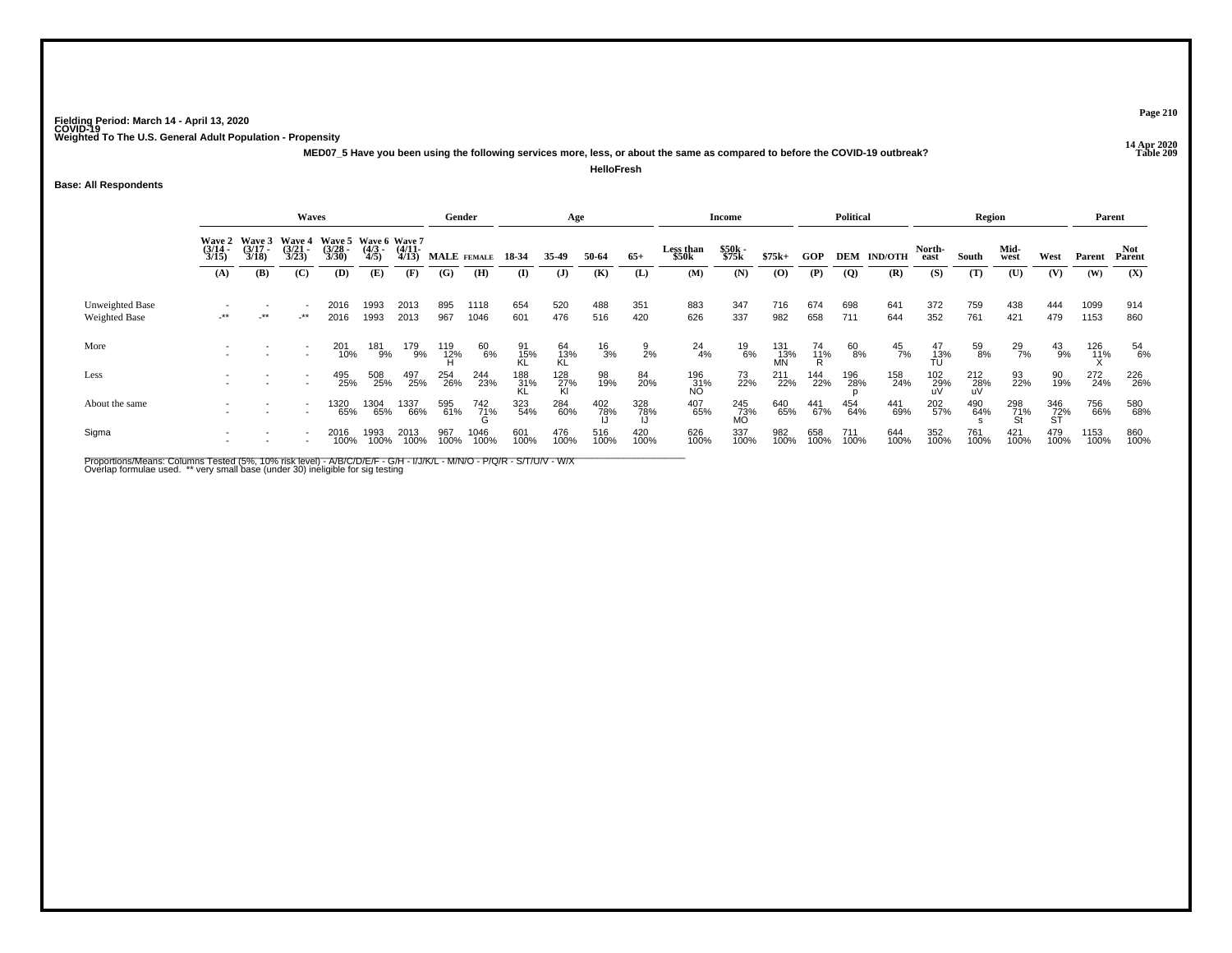**14 Apr 2020 MED07\_6 Have you been using the following services more, less, or about the same as compared to before the COVID-19 outbreak?DoorDash**

## **Base: All Respondents**

|                                  |                                                                                                                                                                                                                                       |        | Waves  |              |              |                       | Gender      |              |                   | Age              |             |               |                      | <b>Income</b>   |                  |             | <b>Political</b> |                    |                | <b>Region</b> |              |             | Parent       |               |
|----------------------------------|---------------------------------------------------------------------------------------------------------------------------------------------------------------------------------------------------------------------------------------|--------|--------|--------------|--------------|-----------------------|-------------|--------------|-------------------|------------------|-------------|---------------|----------------------|-----------------|------------------|-------------|------------------|--------------------|----------------|---------------|--------------|-------------|--------------|---------------|
|                                  | $\sim$ Wave 3<br>Wave 5 Wave 6 Wave 7<br><b>Wave 4</b><br><b>Wave 2</b><br>$\frac{(3/17)}{3/18}$<br>$\frac{(3/21)}{3/23}$<br>$\frac{(3/28)}{3/30}$<br>$\frac{(3/14)}{3/15}$<br>$\frac{(4/3)}{4/5}$<br>(B)<br>(C)<br>(D)<br>(E)<br>(A) |        |        |              |              | $\frac{(4/11)}{4/13}$ |             | MALE FEMALE  | 18 34             | 35.49            | 50-64       | $65+$         | Less than<br>\$50k   | \$50k<br>\$75k  | $$75k+$          | GOP         |                  | <b>DEM IND/OTH</b> | North-<br>east | South         | Mid-<br>west | West        | Parent       | Not<br>Parent |
|                                  |                                                                                                                                                                                                                                       |        |        |              |              | (F)                   | (G)         | (H)          | (I)               | $\mathbf{J}$     | (K)         | (L)           | (M)                  | (N)             | $\bf(0)$         | (P)         | $\overline{Q}$   | (R)                | (S)            | (T)           | (U)          | (V)         | (W)          | (X)           |
| Unweighted Base<br>Weighted Base | $^{\star\star}$                                                                                                                                                                                                                       | $-***$ | $-***$ | 2016<br>2016 | 1993<br>1993 | 2013<br>2013          | 895<br>967  | 1118<br>1046 | 654<br>601        | 520<br>476       | 488<br>516  | 351<br>420    | 883<br>626           | 347<br>337      | 716<br>982       | 674<br>658  | 698<br>711       | 641<br>644         | 372<br>352     | 759<br>761    | 438<br>421   | 444<br>479  | 1099<br>1153 | 914<br>860    |
| More                             |                                                                                                                                                                                                                                       |        |        | 331<br>16%   | 303<br>15%   | 360<br>18%            | 204<br>21%  | 156<br>15%   | 172<br>29%<br>jKL | 110<br>23%<br>KL | 50<br>10%   | $^{28}_{7\%}$ | 79<br>13%            | 49<br>14%       | 225<br>23%<br>MN | 125<br>19%  | 148<br>21%<br>R  | 87<br>13%          | 76<br>22%      | 116<br>15%    | 68<br>16%    | 99<br>21%   | 229<br>20%   | 131<br>15%    |
| Less                             |                                                                                                                                                                                                                                       |        |        | 448<br>22%   | 479<br>24%   | 446<br>22%            | 227<br>23%  | 219<br>21%   | 158<br>26%        | $^{113}_{24\%}$  | 92<br>18%   | 83<br>20%     | 169<br>- 27%<br>- NO | 67<br>20%       | 192<br>20%       | 138<br>21%  | 168<br>24%       | 140<br>22%         | 82<br>23%      | 199<br>26%    | 89<br>21%    | 75<br>16%   | 248<br>21%   | 198<br>23%    |
| About the same                   |                                                                                                                                                                                                                                       |        |        | 1236<br>61%  | 1211<br>61%  | 1207<br>60%           | 537<br>55%  | 671<br>64%   | 271<br>45%        | 253<br>53%       | 373<br>72%  | 310<br>74%    | 378<br>60%           | $^{222}_{66\%}$ | 565<br>58%       | 396<br>60%  | 395<br>56%       | 417<br>65%         | 194<br>55%     | 445<br>59%    | 264<br>63%   | 304<br>64%  | 677<br>59%   | 531<br>62%    |
| Sigma                            |                                                                                                                                                                                                                                       |        |        | 2016<br>100% | 1993<br>100% | 2013<br>100%          | 967<br>100% | 1046<br>100% | 601<br>100%       | 476<br>100%      | 516<br>100% | 420<br>100%   | 626<br>100%          | 337<br>100%     | 982<br>100%      | 658<br>100% | 711<br>100%      | 644<br>100%        | 352<br>100%    | 761<br>100%   | 421<br>100%  | 479<br>100% | 1153<br>100% | 860<br>100%   |

Proportions/Means: Columns Tested (5%, 10% risk level) - A/B/C/D/E/F - G/H - I/J/K/L - M/N/O - P/Q/R - S/T/U/V - W/X<br>Overlap formulae used. \*\* very small base (under 30) ineligible for sig testing

**Page 211**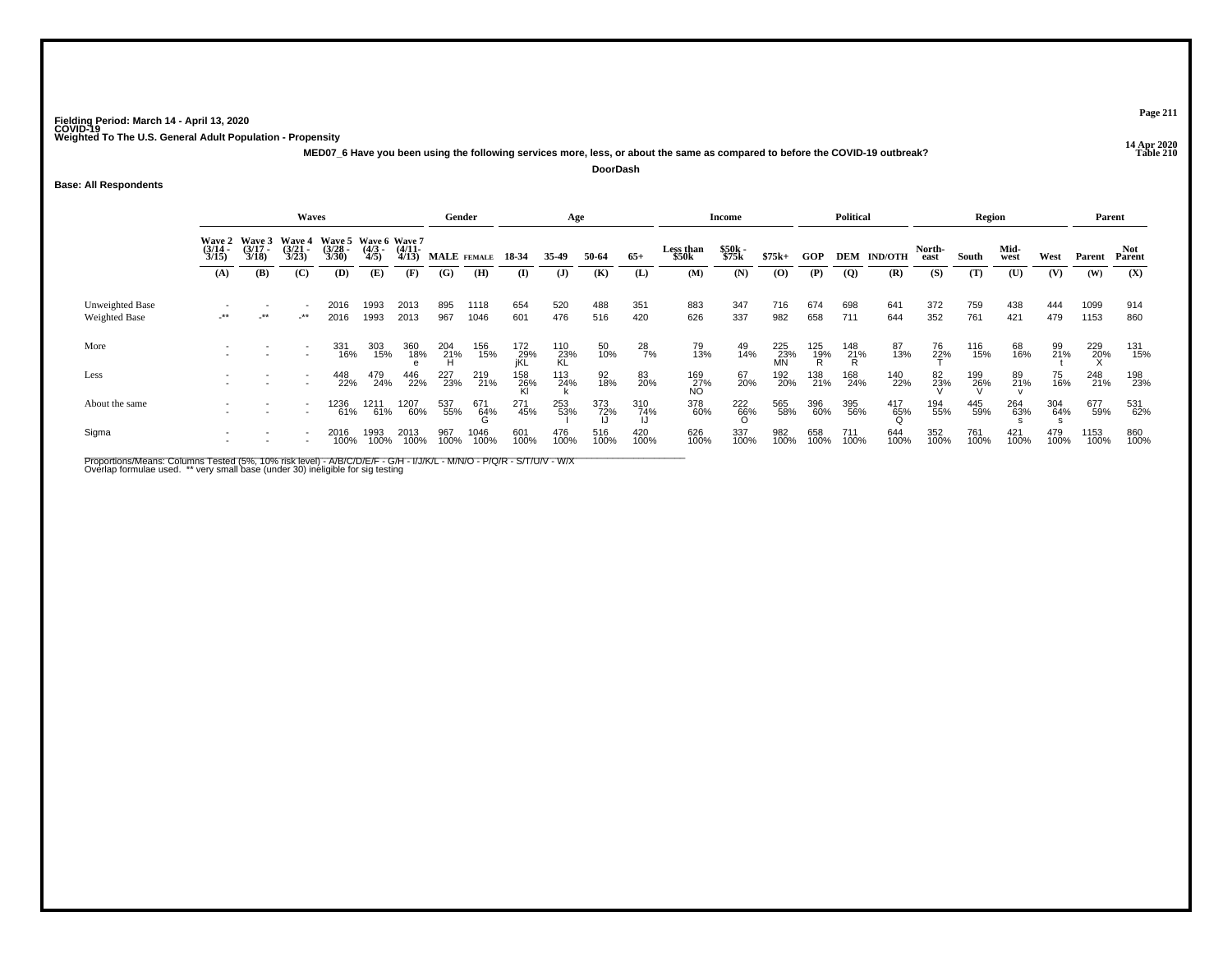# ر<br>2020 Az3 Once they are allowed to reopen, should certain businesses that host events (e.g., concert venues, convention centers)<br>De required to conduct health screening before allowing people to enter?

## **Base: All Respondents**

|                                         |                                                                                                                                                                                                                             |        | <b>Waves</b>             |              |                          |              | Gender            |              |             | Age          |             |             |                    | Income         |                   |             | <b>Political</b> |                    |                | Region      |              |             | Parent       |                |
|-----------------------------------------|-----------------------------------------------------------------------------------------------------------------------------------------------------------------------------------------------------------------------------|--------|--------------------------|--------------|--------------------------|--------------|-------------------|--------------|-------------|--------------|-------------|-------------|--------------------|----------------|-------------------|-------------|------------------|--------------------|----------------|-------------|--------------|-------------|--------------|----------------|
|                                         | Wave 2 Wave 3 Wave 4<br>Wave 5 Wave 6 Wave 7<br>$\frac{(3/21)}{3/23}$<br>$\frac{(3/28)}{3/30}$<br>$\frac{(4/3)}{4/5}$<br>$(3/17 -$<br>$(4/11 -$<br>$\frac{(3/14)}{3/15}$<br>3/18<br>4/13<br>(B)<br>(C)<br>(D)<br>(E)<br>(A) |        |                          |              |                          |              | MALE FEMALE 18-34 |              |             | 35.49        | 50-64       | $65+$       | Less than<br>\$50k | \$50k<br>\$75k | $$75k+$           | GOP         |                  | <b>DEM IND/OTH</b> | North-<br>east | South       | Mid-<br>west | West        | Parent       | Not.<br>Parent |
|                                         |                                                                                                                                                                                                                             |        |                          |              |                          | (F)          | (G)               | (H)          | $\bf{I}$    | $\mathbf{J}$ | (K)         | (L)         | (M)                | (N)            | (O)               | (P)         | $\overline{Q}$   | (R)                | (S)            | (T)         | (U)          | (V)         | (W)          | (X)            |
| Unweighted Base<br><b>Weighted Base</b> | $-***$                                                                                                                                                                                                                      | $-***$ | $-***$                   | 2016<br>2016 | -**                      | 2013<br>2013 | 895<br>967        | 1118<br>1046 | 654<br>601  | 520<br>476   | 488<br>516  | 351<br>420  | 883<br>626         | 347<br>337     | 716<br>982        | 674<br>658  | 698<br>711       | 641<br>644         | 372<br>352     | 759<br>761  | 438<br>421   | 444<br>479  | 1099<br>1153 | 914<br>860     |
| Yes                                     |                                                                                                                                                                                                                             |        | $\overline{\phantom{a}}$ | 1552<br>77%  | $\overline{\phantom{0}}$ | 1504<br>75%  | 720<br>74%        | 785<br>75%   | 457<br>76%  | 358<br>75%   | 368<br>71%  | 322<br>77%  | 449<br>72%         | 240<br>71%     | 772<br>_79%<br>MN | 500<br>76%  | 566<br>80%       | 438<br>68%         | 254<br>72%     | 572<br>75%  | 311<br>74%   | 368<br>77%  | 855<br>74%   | 650<br>76%     |
| N <sub>o</sub>                          |                                                                                                                                                                                                                             |        |                          | 464<br>23%   |                          | 509<br>25%   | 247<br>26%        | 261<br>25%   | 144<br>24%  | 118<br>25%   | 148<br>29%  | 98<br>23%   | 178<br>28%         | 97<br>29%<br>O | 211<br>21%        | 158<br>24%  | 145<br>20%       | 206<br>32%<br>PQ   | 98<br>28%      | 189<br>25%  | 110<br>26%   | 111<br>23%  | 299<br>26%   | 210<br>24%     |
| Sigma                                   |                                                                                                                                                                                                                             |        |                          | 2016<br>100% |                          | 2013<br>100% | 967<br>100%       | 1046<br>100% | 601<br>100% | 476<br>100%  | 516<br>100% | 420<br>100% | 626<br>100%        | 337<br>100%    | 982<br>100%       | 658<br>100% | 711<br>100%      | 644<br>100%        | 352<br>100%    | 761<br>100% | 421<br>100%  | 479<br>100% | 1153<br>100% | 860<br>100%    |

Proportions/Means: Columns Tested (5%, 10% risk level) - A/B/C/D/E/F - G/H - I/J/K/L - M/N/O - P/Q/R - S/T/U/V - W/X<br>Overlap formulae used. \*\* very small base (under 30) ineligible for sig testing

**Page 212**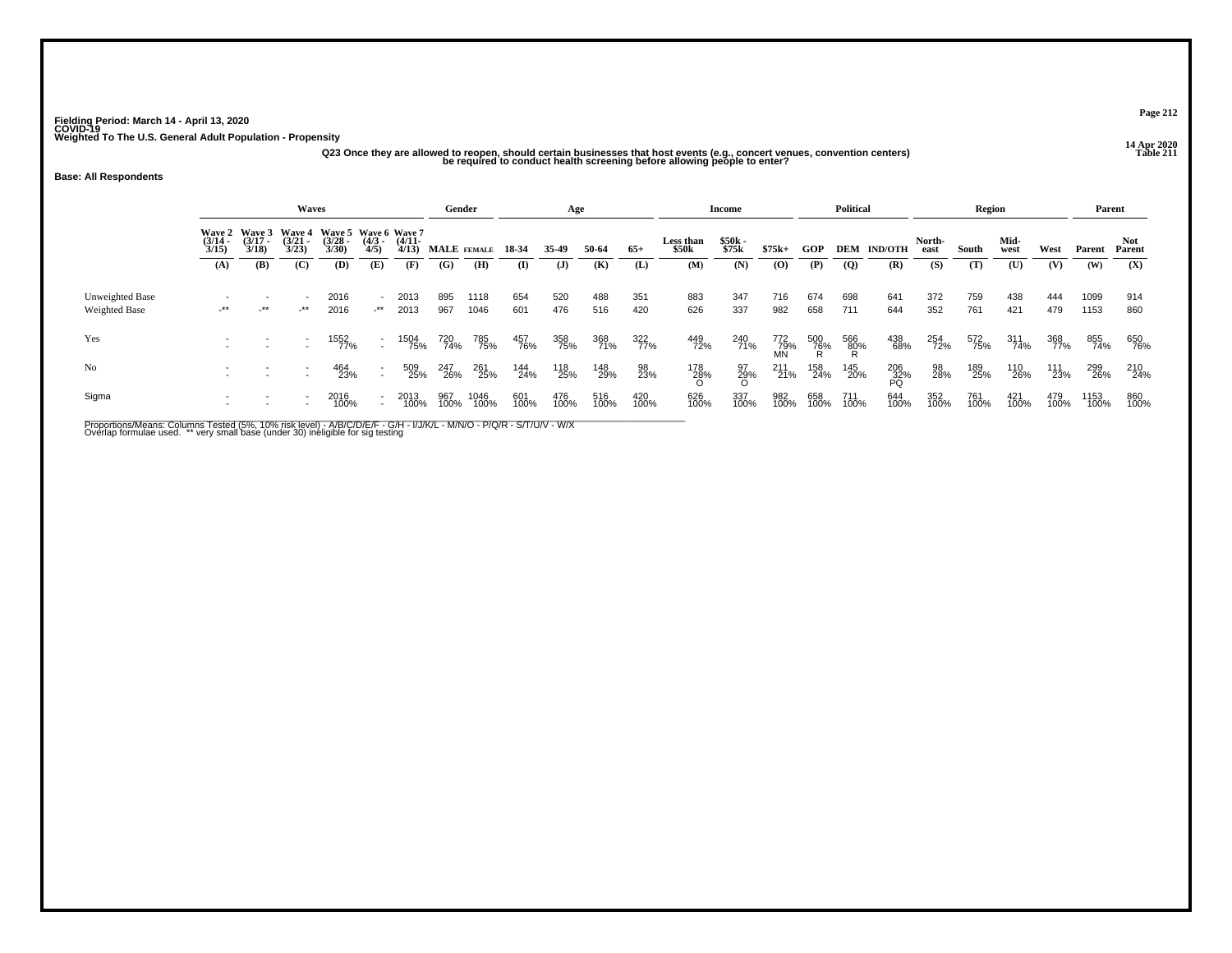# ر در در الله به الله عن الله عن الله عن الله عن الله عن الله عن الله عن الله عن الله عن الله عن الله عن الله ع<br>212 Dosed a health risk (e.g., a quarantined zone or an area with several cases of COVID-19).<br>posed a health r

## **Base: All Respondents**

|                                  |                                                                                                                                                                                                                    |     | Waves |              |           |                            | Gender      |              |             | Age          |             |                    |                | Income      |             |             | <b>Political</b>   |                    |             | Region       |             |             | Parent         |             |
|----------------------------------|--------------------------------------------------------------------------------------------------------------------------------------------------------------------------------------------------------------------|-----|-------|--------------|-----------|----------------------------|-------------|--------------|-------------|--------------|-------------|--------------------|----------------|-------------|-------------|-------------|--------------------|--------------------|-------------|--------------|-------------|-------------|----------------|-------------|
|                                  | Wave 3<br>Wave 5 Wave 6 Wave 7<br><b>Wave 2</b><br><b>Wave 4</b><br>$(3/21 -$<br>$(3/28 -$<br>$(3/17 -$<br>$\frac{(4/3)}{4/5}$<br>$\frac{(3/14)}{3/15}$<br>3/18<br>3/23<br>3/30<br>(B)<br>(C)<br>(E)<br>(D)<br>(A) |     |       |              | $(4/11 -$ | $4/13$ ) MALE FEMALE 18-34 |             |              | 35-49       | 50-64        | $65+$       | Less than<br>\$50k | \$50k<br>\$75k | $$75k+$     | <b>GOP</b>  |             | <b>DEM IND/OTH</b> | North-<br>east     | South       | Mid-<br>west | West        | Parent      | Not.<br>Parent |             |
|                                  |                                                                                                                                                                                                                    |     |       |              |           | (F)                        | (G)         | (H)          | (I)         | $\mathbf{J}$ | (K)         | (L)                | (M)            | (N)         | (0)         | (P)         | $\overline{Q}$     | (R)                | (S)         | (T)          | (U)         | (V)         | (W)            | (X)         |
| Unweighted Base<br>Weighted Base | $-***$                                                                                                                                                                                                             | -** | -**   | 2016<br>2016 | -**       | 2013<br>2013               | 895<br>967  | 1118<br>1046 | 654<br>601  | 520<br>476   | 488<br>516  | 351<br>420         | 883<br>626     | 347<br>337  | 716<br>982  | 674<br>658  | 698<br>711         | 641<br>644         | 372<br>352  | 759<br>761   | 438<br>421  | 444<br>479  | 1099<br>1153   | 914<br>860  |
| Would be willing                 |                                                                                                                                                                                                                    |     |       | 1435<br>71%  |           | 1384<br>69%                | 644<br>67%  | 740<br>71%   | 427<br>71%  | 333<br>70%   | 342<br>66%  | 283<br>67%         | 410<br>65%     | 230<br>68%  | 706<br>72%  | 453<br>69%  | 522<br>73%         | 409<br>63%         | 225<br>64%  | 525<br>69%   | 299<br>71%  | 335<br>70%  | 811<br>70%     | 573<br>67%  |
| Would not be willing             |                                                                                                                                                                                                                    |     |       | 581<br>29%   |           | 629<br>31%                 | 323<br>33%  | 306<br>29%   | 174<br>29%  | 143<br>30%   | 174<br>34%  | 138<br>33%         | 216<br>35%     | 108<br>32%  | 276<br>28%  | 205<br>31%  | 189<br>27%         | $\frac{235}{37\%}$ | 127<br>36%  | 236<br>31%   | 122<br>29%  | 144<br>30%  | 342<br>30%     | 287<br>33%  |
| Sigma                            |                                                                                                                                                                                                                    |     |       | 2016<br>100% |           | 2013<br>100%               | 967<br>100% | 1046<br>100% | 601<br>100% | 476<br>100%  | 516<br>100% | 420<br>100%        | 626<br>100%    | 337<br>100% | 982<br>100% | 658<br>100% | 711<br>100%        | 644<br>100%        | 352<br>100% | 761<br>100%  | 421<br>100% | 479<br>100% | 1153<br>100%   | 860<br>100% |

Proportions/Means: Columns Tested (5%, 10% risk level) - A/B/C/D/E/F - G/H - I/J/K/L - M/N/O - P/Q/R - S/T/U/V - W/X<br>Overlap formulae used. \*\* very small base (under 30) ineligible for sig testing

**Page 213**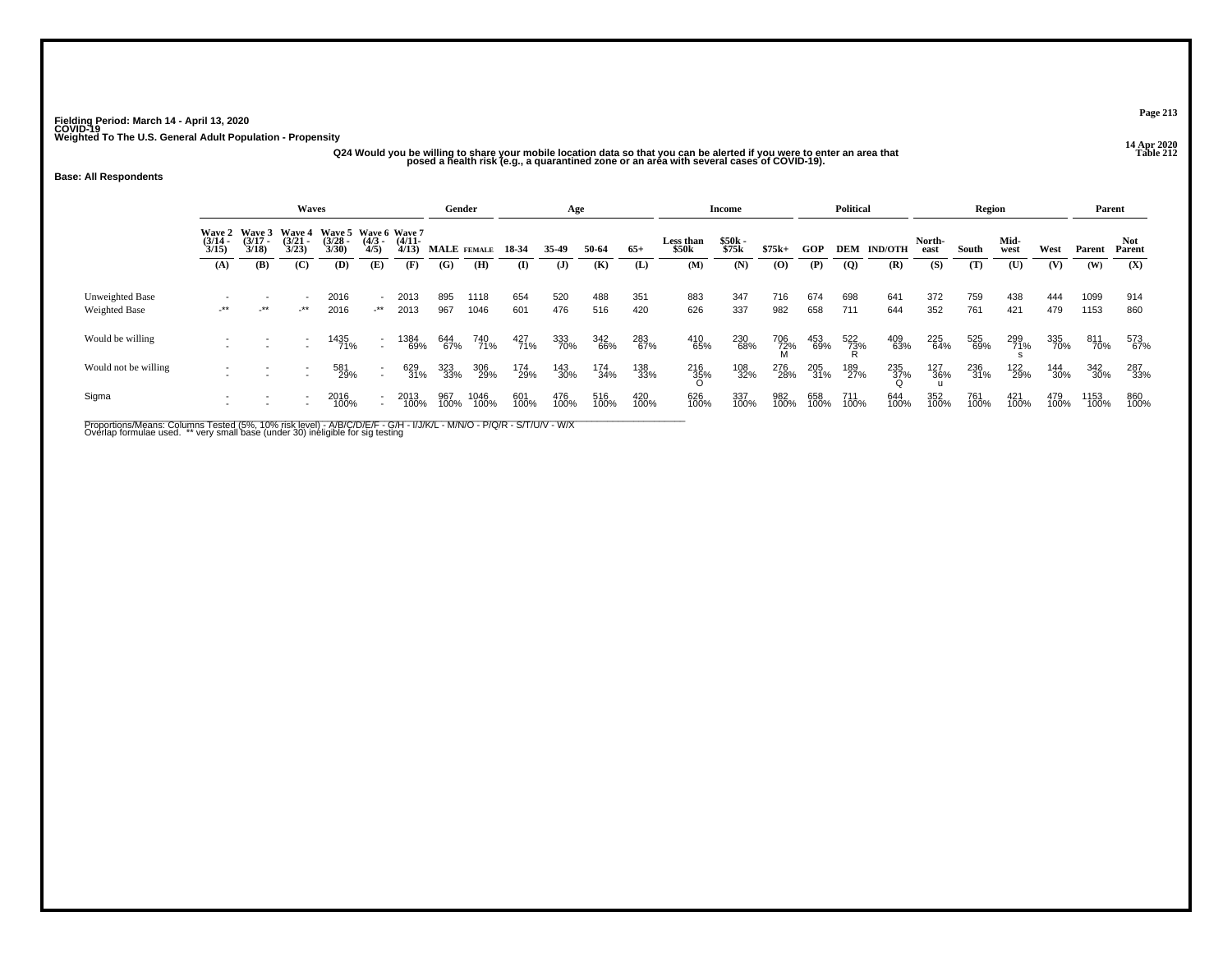**14 Apr 2020 Q33B Once the government provides information that the spread of the virus is flattening how long will it take you to do each Table 213 of the following?**

**Base: Applicable Response**

|                        | Fly on a<br>plane               | Go to a gym<br>class          | Take a<br>cruise             | Go out to<br>dinner       | Visit a<br>casino                 | Stay in a<br>hotel               | Go to the<br>office         | Go to<br>a sporting<br>êvent             | Go to the<br>movies         | Host/attend<br>a large soci-<br>al gathering | Take public<br>transportati-<br>on (e.g.,<br>subway, buss-<br>es, trains) | Greet people<br>with a hand-<br>shake |
|------------------------|---------------------------------|-------------------------------|------------------------------|---------------------------|-----------------------------------|----------------------------------|-----------------------------|------------------------------------------|-----------------------------|----------------------------------------------|---------------------------------------------------------------------------|---------------------------------------|
|                        | (A)                             | (B)                           | (C)                          | (D)                       | (E)                               | (F)                              | (G)                         | (H)                                      | $\mathbf{I}$                | $\mathbf{J}$                                 | (K)                                                                       | (L)                                   |
| <b>Unweighted Base</b> | 1503                            | 1191                          | 1253                         | 1902                      | 1277                              | 1670                             | 1251                        | 1369                                     | 1628                        | 1659                                         | 1292                                                                      | 1844                                  |
| Weighted Base          | 1562                            | 1232                          | 1315                         | 1912                      | 1300                              | 1702                             | 1241                        | 1408                                     | 1659                        | 1678                                         | 1310                                                                      | 1858                                  |
| Immediately            | $^{123}_{8\%}$<br>С             | 153<br>12%<br><b>ACEFHIJL</b> | $^{77}_{6\%}$                | 293<br>15%<br>ABCEFHIJKL  | $^{105}_{8\%}$<br>С               | 127/7%                           | 378<br>30%<br>c ABCDEFHIJKL | $^{106}_{8\%}$<br>c                      | $^{150}_{9\%}$<br>Сf        | $^{139}_{8\%}$<br>C                          | $\frac{141}{11\%}$<br><b>ACEFHJ</b>                                       | 176<br>9%<br>aCFH                     |
| $1-30$ days            | 166<br>11%<br>C                 | 233<br>19%<br><b>ACEFHIJL</b> | $\frac{97}{7\%}$             | 468<br>24%<br>ABCEFHIJKL  | 153<br>12%<br>C                   | 215<br>$rac{13}{a}$              | 320<br>ABCEFHIJKL           | 192<br>$\rm{^{\tilde{1}\bar{4}\%}_{AC}}$ | 259<br>ACEFL <sup>46%</sup> | 266<br>16%<br>ACEFL                          | 214<br>16%<br>ACEFHL                                                      | $^{231}_{12\%}$                       |
| 2-3 months             | $^{280}_{~18\%}$                | 269<br>22%<br>ACGL            | 155<br>12%                   | 477<br>25%<br>AbCEFGHJKL  | $^{265}_{\hbox{20\%}}$ CL         | 362<br>21%<br>ACgL               | 224<br>18%<br>C             | 283<br>20%                               | 412<br>25%<br>CL AbCEFGHJKL | 356<br>21%<br>ACgL                           | 257<br>20%<br><b>CI</b>                                                   | $\frac{308}{17\%}$                    |
| 4-6 months             | 314<br>20%<br>СĠ                | 217<br>18%<br>CG              | 184<br>14%                   | 390<br>20%<br><b>bCGk</b> | 237<br>18%<br>СG                  | 355<br>21%<br><b>bCGK</b>        | 145<br>12%                  | $^{294}_{21\%}$<br>bCGk                  | 319<br>19%<br>CĠ            | 390<br>23%<br>aBCdEGIKL                      | 229<br>17%<br>cG                                                          | 351<br>19%<br>CG                      |
| 7-11 months            | 243<br>16%<br><b>BCDEfGIJKL</b> | 118<br>10%<br>D <sub>G</sub>  | $^{134}_{10\%}$<br>DĠ        | 133/7%                    | 154<br>12%<br><b>DGL</b>          | $^{222}_{13\%}$<br><b>BCDGKL</b> | $^{78}_{6\%}$               | 193<br>14%<br><b>BCDGKL</b>              | 206<br>12%<br><b>BDGL</b>   | 200<br>12%<br>bDGL                           | 136<br>10%<br>DĠ                                                          | 158<br>8%<br>g                        |
| A year or longer       | 343<br>22%<br><b>BDGhIJKL</b>   | 129<br>10%                    | 389<br>30%<br>DG ABDEFGHIJKL | 120<br>6%                 | 295<br>23%<br><b>BDGHIJKL</b>     | 355<br>21%<br><b>BDGIJKL</b>     | $64 \atop 5\%$              | 270<br>19%<br><b>BDGIJKL</b>             | 242<br>15%<br><b>BDG</b>    | 259<br>15%<br>BDG                            | 187<br>14%<br><b>BDG</b>                                                  | 284<br>15%<br>BDG                     |
| Never again            | 93<br>6%<br><b>DFGiJ</b>        | 114<br>9%<br><b>ADeFGHIJ</b>  | 280<br>21%<br>ABDEFGHIJK     | $\frac{32}{2\%}$          | $\frac{92}{7}\%$<br><b>DFGHIJ</b> | 66<br>4%<br>Dg                   | $\frac{32}{3%}$             | 70<br>5%<br>DĜ                           | 70<br>4%<br>DG              | 69<br>4%<br>DG                               | 146<br>11%<br>ADEFGHIJ                                                    | 351<br>19%<br>ABDEFGHIJK              |
| Sigma                  | 1562<br>100%                    | 1232<br>100%                  | 1315<br>100%                 | 1912<br>100%              | 1300<br>100%                      | 1702<br>100%                     | 1241<br>100%                | 1408<br>100%                             | 1659<br>100%                | 1678<br>100%                                 | 1310<br>100%                                                              | 1858<br>100%                          |

Proportions/Means: All Columns Tested (5%, 10% risk level)<br>Overlap formulae used.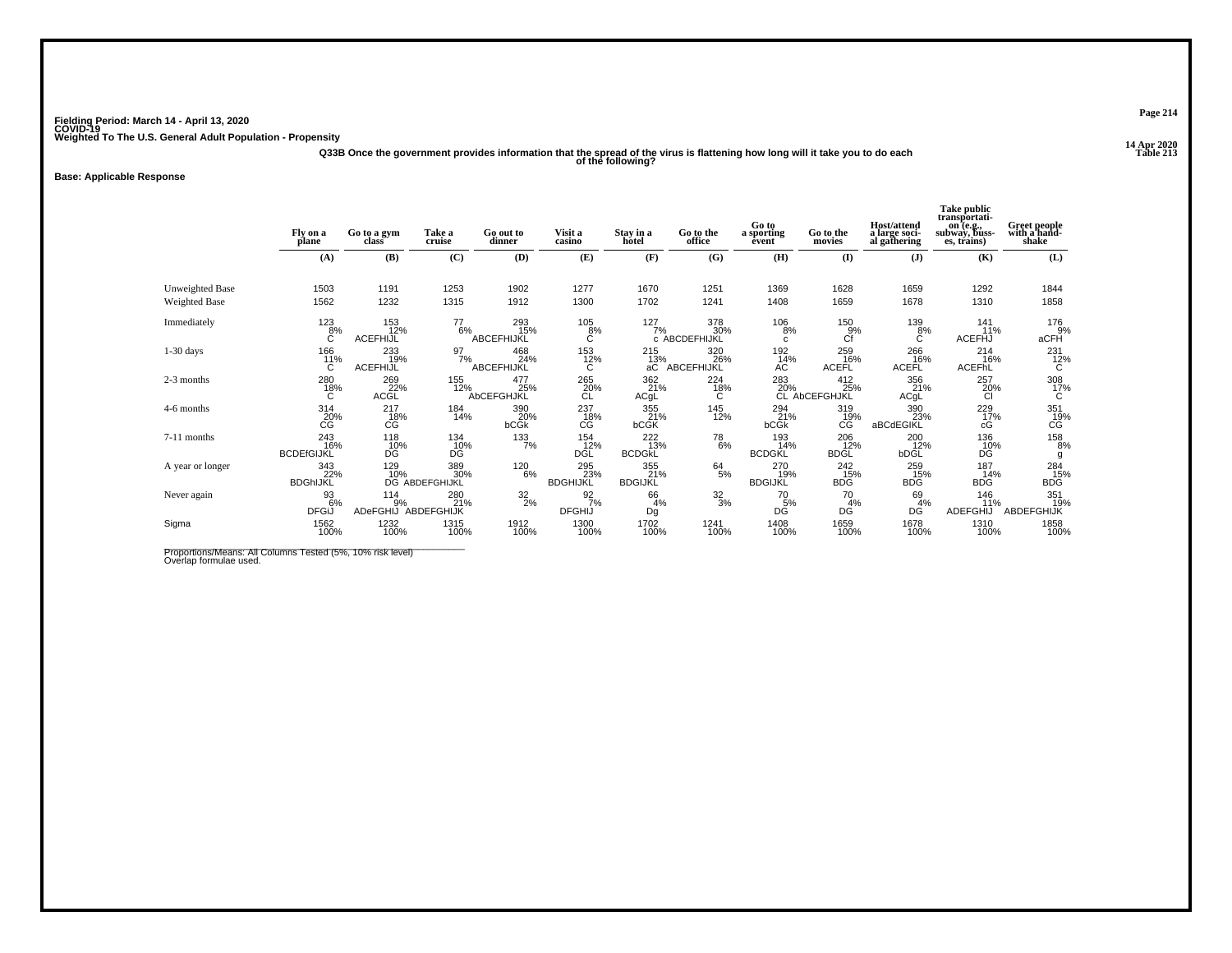**14 Apr 2020 Q33B\_1 Once the government provides information that the spread of the virus is flattening how long will it take you to do each Table 214 of the following?**

**Fly on a plane**

## **Base: Applicable Response**

|                                  |                                    |                           | <b>Waves</b>                |                            |                                   |                   | Gender           |               |                 | Age             |                  |                |                                | <b>Income</b>  |                  |                  | <b>Political</b> |                    |                  | Region          |                   |                 | Parent      |                  |
|----------------------------------|------------------------------------|---------------------------|-----------------------------|----------------------------|-----------------------------------|-------------------|------------------|---------------|-----------------|-----------------|------------------|----------------|--------------------------------|----------------|------------------|------------------|------------------|--------------------|------------------|-----------------|-------------------|-----------------|-------------|------------------|
|                                  | <b>Wave 2</b><br>$(3/14 -$<br>3/15 | Wave<br>$(3/17 -$<br>3/18 | Wave 4<br>$(3/21 -$<br>3/23 | Wave 5<br>(3/28)<br>3/30   | Wave 6 Wave 7<br>$(4/3 -$<br>4/5) | $(4/11 -$<br>4/13 |                  | MALE FEMALE   | 18-34           | 35-49           | 50-64            | $65+$          | Less than<br>\$50 <sub>k</sub> | \$50k<br>\$75k | $$75k+$          | GOP              |                  | <b>DEM IND/OTH</b> | North-<br>east   | South           | Mid-<br>west      | West            | Parent      | Not<br>Parent    |
|                                  | (A)                                | (B)                       | (C)                         | (D)                        | (E)                               | (F)               | (G)              | (H)           | $\bf(I)$        | $\mathbf{J}$    | (K)              | (L)            | (M)                            | (N)            | (0)              | (P)              | $\overline{Q}$   | (R)                | (S)              | (T)             | (U)               | (V)             | (W)         | (X)              |
| Unweighted Base<br>Weighted Base | $**$                               | $\star\star$              | 1565<br>1599                | 1533<br>1558               | 1489<br>1532                      | 1503<br>1562      | 729<br>798       | 774<br>763    | 516<br>482      | 407<br>392      | 343<br>390       | 237<br>297     | 555<br>383                     | 263<br>252     | 652<br>893       | 502<br>503       | 547<br>574       | 454<br>485         | 289<br>285       | 547<br>558      | 310<br>324        | 357<br>394      | 852<br>932  | 651<br>629       |
| Immediately                      |                                    |                           | 126<br>8%                   | 102<br>7%                  | 101<br>7%                         | 123<br>8%         | 75<br>9%         | $^{48}_{6\%}$ | 56<br>12%<br>KL | 37<br>10%<br>kL | $^{21}_{\ 5\%}$  | $\frac{8}{3%}$ | $^{26}_{7\%}$                  | $^{20}_{8\%}$  | 75<br>8%         | 50<br>10%        | $^{44}_{8\%}$    | $^{29}_{6\%}$      | 29<br>10%        | $^{30}_{\ 5\%}$ | $^{21}_{7\%}$     | 42<br>11%       | 78<br>8%    | $\frac{45}{7\%}$ |
| $1-30$ days                      |                                    |                           | 188<br>12%                  | 196<br>13%                 | 187<br>12%                        | 166<br>11%        | 102<br>13%       | $^{64}_{8\%}$ | 61<br>13%       | 54<br>14%<br>KL | $^{31}_{8\%}$    | $^{19}_{7\%}$  | $^{30}_{8\%}$                  | 25<br>10%      | 105<br>12%<br>m  | 55<br>11%        | $^{53}_{9\%}$    | 58<br>12%          | 29 <sub>0%</sub> | 54<br>10%       | $\frac{37}{11\%}$ | 46<br>12%       | 109<br>12%  | 57<br>9%         |
| 2-3 months                       |                                    |                           | 327<br>20%                  | 292<br>19%                 | 286<br>19%                        | 280<br>18%        | 142<br>18%       | 138<br>18%    | 103<br>21%      | 64<br>16%       | 59<br>15%        | 54<br>18%      | 60<br>16%                      | 46<br>18%      | 169<br>19%       | 94<br>19%        | 100<br>17%       | 85<br>18%          | 54<br>19%        | 107<br>19%      | 53<br>17%         | 65<br>17%       | 169<br>18%  | 111<br>18%       |
| 4-6 months                       |                                    |                           | 359<br>22%                  | 316<br>20%                 | 285<br>19%                        | 314<br>20%        | 169<br>21%       | 145<br>19%    | 93<br>19%       | 72<br>18%       | 99<br>25%        | 50<br>17%      | 77<br>20%                      | 54<br>21%      | 179<br>20%       | 92<br>18%        | 131<br>23%       | 90<br>19%          | 64<br>22%        | 102<br>18%      | 65<br>20%         | 82<br>21%       | 194<br>21%  | 120<br>19%       |
| 7-11 months                      |                                    |                           | 179<br>11%                  | 217<br>14%<br>$\mathbf{c}$ | 179<br>12%                        | 243<br>16%<br>CE  | 115<br>14%       | 128<br>17%    | 71<br>15%       | 60<br>15%       | 60<br>15%        | 52<br>18%      | 46<br>12%                      | 35<br>14%      | 159<br>18%<br>M  | 63<br>13%        | 93<br>16%        | 87<br>18%          | 37<br>13%        | 94<br>17%       | 44<br>14%         | 68<br>17%       | 144<br>15%  | 99<br>16%        |
| A year or longer                 |                                    |                           | 319<br>20%                  | 359<br>23%                 | 384<br>25%                        | 343<br>22%        | 159<br>20%       | 184<br>24%    | 71<br>15%       | 74<br>19%       | 107<br>27%       | 91<br>30%      | 107<br>28%<br>∩                | 59<br>23%      | 167<br>19%       | 113<br>22%       | 119<br>21%       | 112<br>23%         | 61<br>21%        | 124<br>22%      | 82<br>25%         | 76<br>19%       | 182<br>20%  | 161<br>26%<br>W  |
| Never again                      |                                    |                           | 101<br>6%                   | 78<br>5%                   | $^{110}_{7\%}$<br>D               | 93<br>6%          | $\frac{37}{5\%}$ | 57<br>7%      | 25<br>5%        | $^{31}_{.8\%}$  | $\frac{14}{4\%}$ | $^{23}_{8\%}$  | 37<br>10%<br>nO                | $^{14}_{6\%}$  | $\frac{39}{4\%}$ | $\frac{35}{7\%}$ | 33<br>6%         | $^{24}_{5\%}$      | 11<br>4%         | 47<br>8%        | $^{21}_{6\%}$     | $\frac{14}{4%}$ | 56<br>6%    | $\frac{37}{6\%}$ |
| Sigma                            |                                    |                           | 1599<br>100%                | 1558<br>100%               | 1532<br>100%                      | 1562<br>100%      | 798<br>100%      | 763<br>100%   | 482<br>100%     | 392<br>100%     | 390<br>100%      | 297<br>100%    | 383<br>100%                    | 252<br>100%    | 893<br>100%      | 503<br>100%      | 574<br>100%      | 485<br>100%        | 285<br>100%      | 558<br>100%     | 324<br>100%       | 394<br>100%     | 932<br>100% | 629<br>100%      |

Proportions/Means: Columns Tested (5%, 10% risk level) - A/B/C/D/E/F - G/H - I/J/K/L - M/N/O - P/Q/R - S/T/U/V - W/X<br>Overlap formulae used. \*\* very small base (under 30) ineligible for sig testing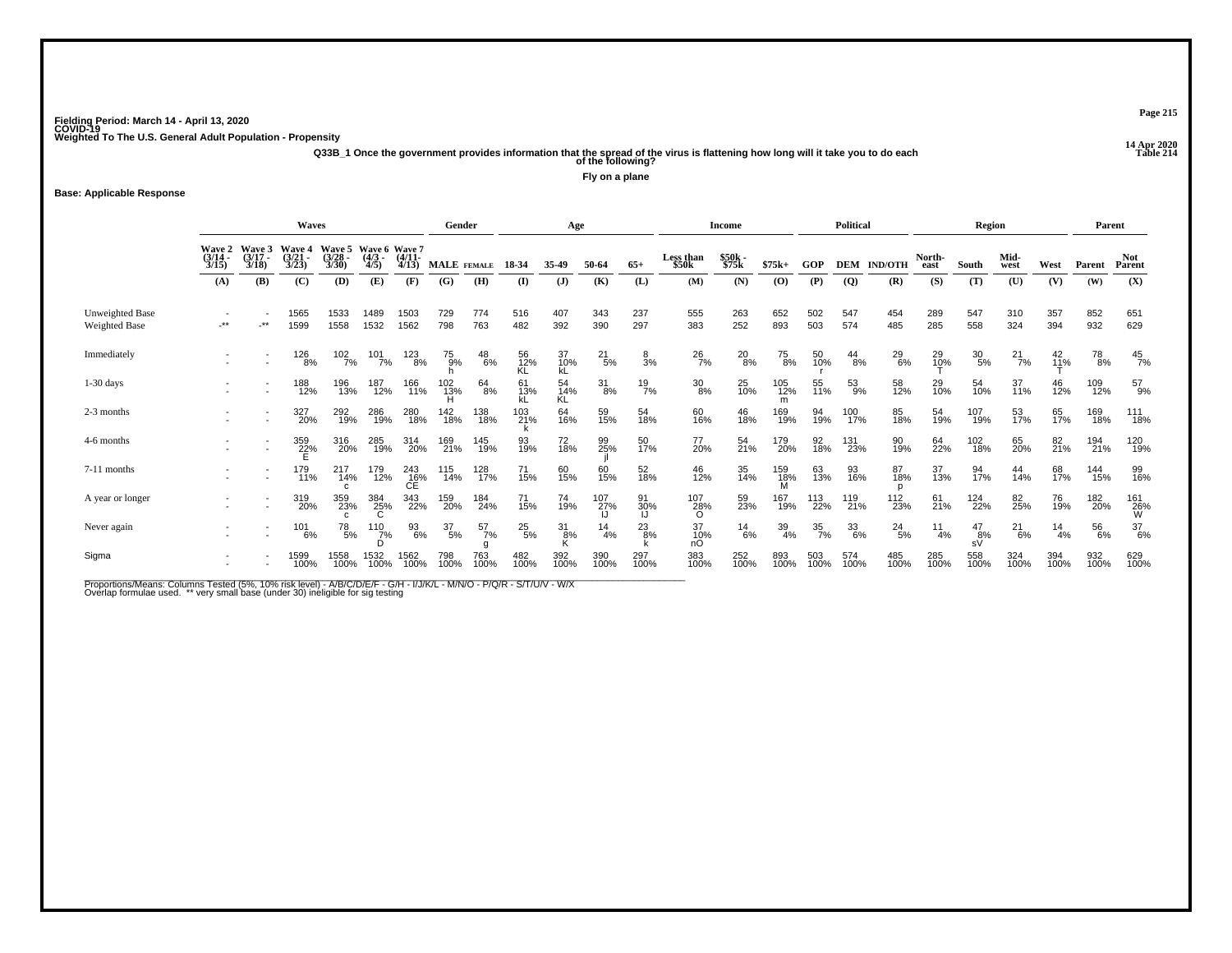**14 Apr 2020 Q33B\_2 Once the government provides information that the spread of the virus is flattening how long will it take you to do each Table 215 of the following?**

**Go to a gym class**

## **Base: Applicable Response**

|                                  |                           |                             | <b>Waves</b>                |                         |                                  |                     | Gender           |             |                  | Age            |               |                |                    | Income           |             |               | <b>Political</b> |                     |                 | <b>Region</b>    |               |                  | Parent      |                      |
|----------------------------------|---------------------------|-----------------------------|-----------------------------|-------------------------|----------------------------------|---------------------|------------------|-------------|------------------|----------------|---------------|----------------|--------------------|------------------|-------------|---------------|------------------|---------------------|-----------------|------------------|---------------|------------------|-------------|----------------------|
|                                  | Wave 2<br>(3/14 -<br>3/15 | Wave 3<br>$(3/17 -$<br>3/18 | Wave 4<br>$(3/21 -$<br>3/23 | Wave 5<br>(3/28<br>3/30 | Wave 6 Wave 7<br>$(4/3 -$<br>4/5 | $(4/11 -$<br>4/13   | MALE FEMALE      |             | 18-34            | 35-49          | 50-64         | $65+$          | Less than<br>\$50k | \$50k -<br>\$75k | $$75k+$     | GOP           | <b>DEM</b>       | <b>IND/OTH</b>      | North-<br>east  | South            | Mid-<br>west  | West             | Parent      | <b>Not</b><br>Parent |
|                                  | (A)                       | (B)                         | (C)                         | (D)                     | (E)                              | (F)                 | (G)              | (H)         | (I)              | $\mathbf{J}$   | (K)           | (L)            | (M)                | (N)              | (O)         | (P)           | $\overline{Q}$   | (R)                 | (S)             | (T)              | (U)           | (V)              | (W)         | (X)                  |
| Unweighted Base<br>Weighted Base | $\star$                   | $.**$                       | 1315<br>1319                | 1276<br>1330            | 1156<br>1190                     | 1191<br>1232        | 591<br>642       | 600<br>590  | 508<br>488       | 341<br>326     | 210<br>244    | 132<br>$174*$  | 453<br>314         | 191<br>189       | 514<br>691  | 373<br>378    | 468<br>487       | 350<br>366          | 235<br>240      | 440<br>441       | 246<br>255    | 270<br>296       | 663<br>714  | 528<br>518           |
| Immediately                      |                           |                             | 157<br>12%                  | 164<br>12%              | 176<br>15%                       | 153<br>12%          | 86<br>13%        | 68<br>11%   | 70<br>14%        | 40<br>12%      | $^{22}_{9\%}$ | $^{20}_{12\%}$ | 32<br>10%          | 29<br>15%        | 87<br>13%   | 51<br>13%     | 58<br>12%        | 44<br>12%           | 32<br>13%       | 60<br>14%        | $^{22}_{8\%}$ | 39<br>13%        | 89<br>12%   | 64<br>12%            |
| $1-30$ days                      |                           | $\overline{\phantom{a}}$    | 336<br>25%                  | 316<br>2 <u>4</u> %     | 253<br>21%                       | 233<br>19%          | 136<br>21%       | 97<br>16%   | 103<br>21%       | $^{72}_{22\%}$ | 28<br>12%     | 30<br>17%      | 57<br>18%          | 39 <sub>0%</sub> | 132<br>19%  | 80<br>21%     | 80<br>16%        | 73<br>20%           | 46<br>19%       | 85<br>19%        | 57<br>23%     | 45<br>15%        | 134<br>19%  | 99<br>19%            |
| 2-3 months                       |                           |                             | 278<br>21%                  | 257<br>19%              | 259<br>22%                       | 269<br>22%          | 148<br>23%       | 121<br>21%  | 115<br>24%       | 62<br>19%      | 59<br>24%     | 32<br>19%      | 60<br>19%          | 32<br>17%        | 168<br>24%  | 91<br>24%     | 101<br>21%       | 77<br>21%           | 66<br>27%       | 85<br>19%        | 52<br>21%     | 66<br>22%        | 155<br>22%  | 114<br>22%           |
| 4-6 months                       |                           |                             | 219<br>17%                  | 233<br>18%              | 176<br>15%                       | 217<br>18%          | 93<br>14%        | 124<br>21%  | 87<br>18%        | 55<br>17%      | 44<br>18%     | 31<br>18%      | 54<br>17%          | 38<br>20%        | 122<br>18%  | 72<br>19%     | 82<br>17%        | 62<br>17%           | 46<br>19%       | 72<br>16%        | 46<br>18%     | 52<br>17%        | 129<br>18%  | 88<br>17%            |
| 7-11 months                      |                           |                             | 111<br>8%                   | 115<br>9%               | 101<br>9%                        | 118<br>10%          | 65<br>10%        | 53<br>9%    | 53<br>11%        | $^{27}_{8\%}$  | $^{21}_{9\%}$ | $^{16}_{9%}$   | $^{24}_{8\%}$      | $^{15}_{8\%}$    | 74<br>11%   | $^{23}_{6\%}$ | 53<br>11%        | $^{42}_{11\%}$<br>D | $\frac{16}{7%}$ | $\frac{33}{7\%}$ | $^{22}_{9\%}$ | 47<br>16%<br>STu | 58<br>8%    | 60<br>11%            |
| A year or longer                 |                           |                             | 125<br>9%                   | 163<br>12%              | 115<br>10%                       | 129<br>10%          | 63<br>10%        | 66<br>11%   | $\frac{33}{7\%}$ | 45<br>14%      | 36<br>15%     | $^{16}_{9%}$   | 48<br>15%          | $^{22}_{11\%}$   | 54<br>8%    | $^{27}_{7\%}$ | 73<br>15%<br>PR  | $^{29}_{8\%}$       | $^{22}_{9%}$    | 53<br>12%        | 31<br>12%     | $^{24}_{8\%}$    | 86<br>12%   | $^{43}_{8\%}$        |
| Never again                      |                           |                             | $\frac{94}{7\%}$            | 82<br>6%                | $^{109}_{9\%}$                   | $^{114}_{9\%}$<br>D | $\frac{53}{8\%}$ | 61<br>10%   | $^{28}_{6\%}$    | 25<br>8%       | 34<br>14%     | 27<br>16%      | 40<br>13%          | $\frac{14}{8%}$  | 56<br>8%    | $^{35}_{9\%}$ | $^{40}_{8\%}$    | 39<br>11%           | $^{13}_{\ 5\%}$ | 53<br>12%        | 24<br>10%     | $^{24}_{8\%}$    | $62_{9\%}$  | 52<br>10%            |
| Sigma                            | $\overline{\phantom{a}}$  |                             | 1319<br>100%                | 1330<br>100%            | 1190<br>100%                     | 1232<br>100%        | 642<br>100%      | 590<br>100% | 488<br>100%      | 326<br>100%    | 244<br>100%   | 174<br>100%    | 314<br>100%        | 189<br>100%      | 691<br>100% | 378<br>100%   | 487<br>100%      | 366<br>100%         | 240<br>100%     | 441<br>100%      | 255<br>100%   | 296<br>100%      | 714<br>100% | 518<br>100%          |

Proportions/Means: Columns Tested (5%, 10% risk level) - A/B/C/D/E/F - G/H - I/J/K/L - M/N/O - P/Q/R - S/T/U/V - W/X<br>Overlap formulae used. \*small base; \* very small base (under 30) ineligible for sig testing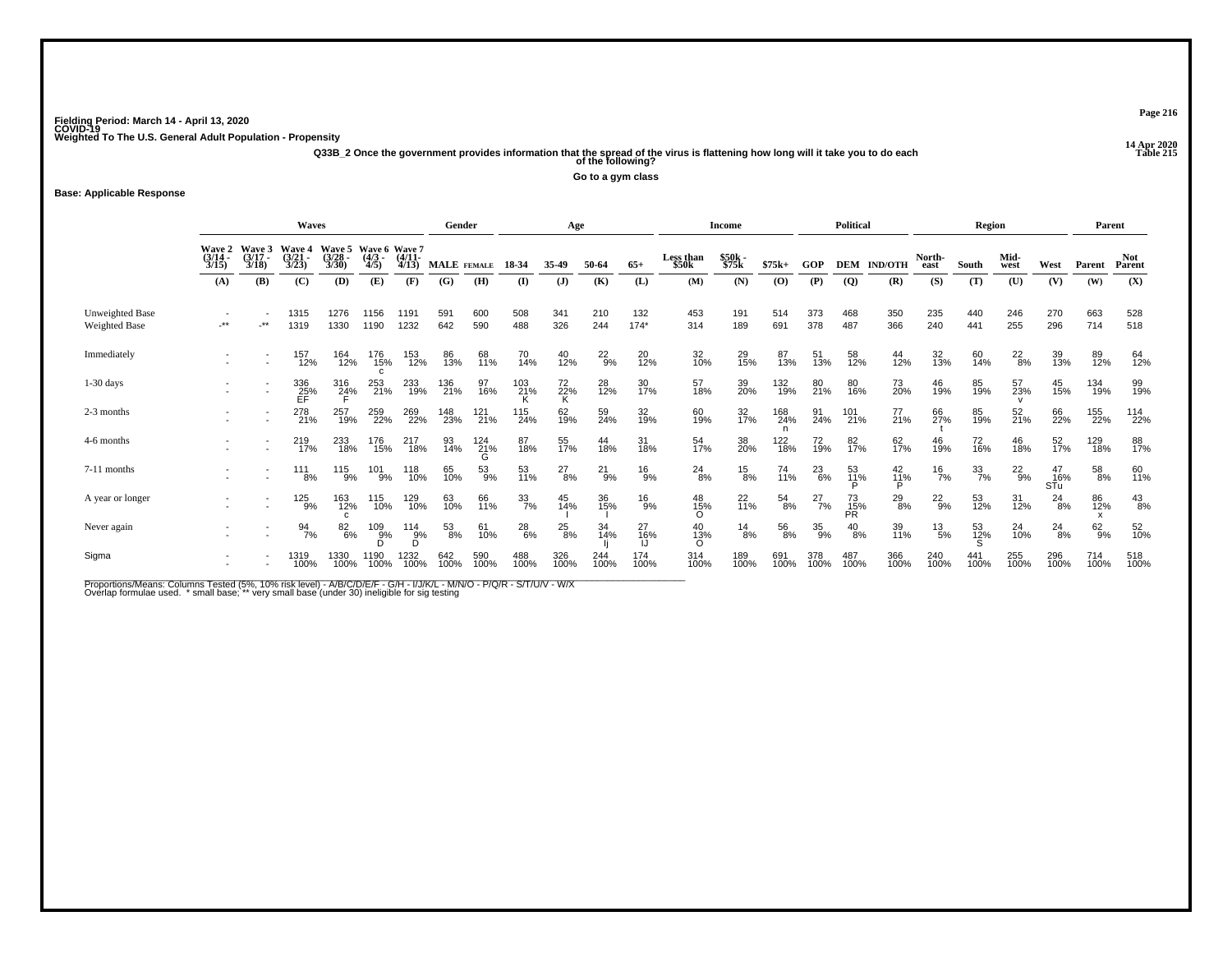**14 Apr 2020 Q33B\_3 Once the government provides information that the spread of the virus is flattening how long will it take you to do each Table 216 of the following?**

**Take a cruise**

### **Base: Applicable Response**

|                                  |                                                                                                                                                                                          |                      | <b>Waves</b>      |                  |                 |                                    | Gender      |                 |                  | Age             |                 |                 |                    | Income          |               |                  | Political        |                    |                  | <b>Region</b>    |                  |               | Parent           |                      |
|----------------------------------|------------------------------------------------------------------------------------------------------------------------------------------------------------------------------------------|----------------------|-------------------|------------------|-----------------|------------------------------------|-------------|-----------------|------------------|-----------------|-----------------|-----------------|--------------------|-----------------|---------------|------------------|------------------|--------------------|------------------|------------------|------------------|---------------|------------------|----------------------|
|                                  | Wave 3<br><b>Wave 5</b><br><b>Wave 2</b><br><b>Wave 4</b><br>$(3/14 -$<br>$(3/21 -$<br>$(3/17 -$<br>$(4/3 -$<br>(3/28<br>3/23<br>3/30<br>3/18<br>4/5<br>3/15<br>(B)<br>(C)<br>(D)<br>(A) |                      |                   |                  |                 | Wave 6 Wave 7<br>$(4/11 -$<br>4/13 | MALE FEMALE |                 | 18-34            | 35.49           | 50-64           | $65+$           | Less than<br>\$50k | \$50k<br>\$75k  | $$75k+$       | GOP              |                  | <b>DEM IND/OTH</b> | North-<br>east   | South            | Mid-<br>west     | West          | Parent           | <b>Not</b><br>Parent |
|                                  |                                                                                                                                                                                          |                      |                   |                  | (E)             | (F)                                | (G)         | (H)             | $($ I            | (J)             | (K)             | (L)             | (M)                | (N)             | (O)           | (P)              | $\overline{Q}$   | (R)                | (S)              | (T)              | (U)              | (V)           | (W)              | (X)                  |
| Unweighted Base<br>Weighted Base | $-***$                                                                                                                                                                                   | $\cdot^{\star\star}$ | 1330<br>1382      | 1280<br>1303     | 1250<br>1276    | 1253<br>1315                       | 619<br>681  | 634<br>634      | 452<br>435       | 360<br>347      | 267<br>297      | 174<br>237      | 440<br>308         | 225<br>222      | 562<br>761    | 431<br>442       | 457<br>472       | 365<br>401         | 251<br>257       | 481<br>494       | 252<br>258       | 269<br>307    | 726<br>800       | 527<br>516           |
| Immediately                      |                                                                                                                                                                                          |                      | $\frac{92}{7%}$   | 66<br>5%         | 71<br>6%        | 77<br>6%                           | 41<br>6%    | 36<br>6%        | $\frac{31}{7}\%$ | $^{27}_{8\%}$   | $^{15}_{5\%}$   | 4<br>2%         | $^{19}_{6\%}$      | $^{13}_{6\%}$   | $^{42}_{6\%}$ | $\frac{31}{7\%}$ | 30<br>6%         | $^{16}_{4\%}$      | $^{14}_{5\%}$    | $^{24}_{5\%}$    | $^{14}_{6\%}$    | $^{25}_{8\%}$ | $\frac{52}{7\%}$ | 25<br>5%             |
| $1-30$ days                      |                                                                                                                                                                                          |                      | $\frac{103}{7\%}$ | $\frac{94}{7\%}$ | 85<br>7%        | $\frac{97}{7\%}$                   | 68<br>10%   | $^{29}_{\ 5\%}$ | 46<br>11%<br>KL  | 45<br>13%<br>KĹ | $\frac{5}{2}$ % | $\frac{2}{1%}$  | $^{21}_{7\%}$      | $\frac{8}{4}$ % | 64<br>8%      | 42<br>10%        | $\frac{32}{7\%}$ | $^{23}_{6\%}$      | 27<br>10%        | $\frac{33}{7\%}$ | $\frac{18}{7%}$  | $^{20}_{7\%}$ | 65<br>8%         | 336%                 |
| 2-3 months                       |                                                                                                                                                                                          |                      | 151<br>11%        | 144<br>11%       | $^{121}_{9\%}$  | 155<br>12%                         | 97<br>14%   | 58<br>9%        | 72<br>17%        | 43<br>12%       | $^{27}_{9\%}$   | $^{12}_{\ 5\%}$ | 30<br>10%          | 30<br>13%       | 93<br>12%     | 55<br>12%        | 47<br>10%        | 53<br>13%          | 44<br>17%<br>tuV | 56<br>11%        | 28<br>11%        | $^{27}_{9\%}$ | 101<br>13%       | 54<br>10%            |
| 4-6 months                       |                                                                                                                                                                                          |                      | 188<br>14%        | 184<br>14%       | 159<br>12%      | 184<br>14%                         | 113<br>17%  | 72<br>11%       | 82<br>19%<br>JK  | 38<br>11%       | 33<br>11%       | 31<br>13%       | 36<br>12%          | 34<br>15%       | 114<br>15%    | 55<br>12%        | 77<br>16%        | 52<br>13%          | 35<br>14%        | 70<br>14%        | 26<br>10%        | 53<br>17%     | 121<br>15%       | 63<br>12%            |
| 7-11 months                      |                                                                                                                                                                                          |                      | 153<br>11%        | 144<br>11%       | 139<br>11%      | 134<br>10%                         | 82<br>12%   | $^{52}_{8\%}$   | 48<br>11%        | 35<br>10%       | $^{26}_{9%}$    | 25<br>10%       | $^{23}_{8\%}$      | $^{24}_{11\%}$  | 86<br>11%     | 43<br>10%        | 46<br>10%        | 45<br>11%          | $^{24}_{9\%}$    | 56<br>11%        | $^{20}_{8\%}$    | 34<br>11%     | 89<br>11%        | $^{45}_{9\%}$        |
| A year or longer                 |                                                                                                                                                                                          |                      | 436<br>32%        | 418<br>32%       | 411<br>32%      | 389<br>30%                         | 164<br>24%  | 225<br>35%      | 106<br>24%       | 102<br>29%      | 102<br>34%      | 79<br>33%       | 100<br>32%         | 63<br>29%       | 218<br>29%    | 126<br>29%       | 139<br>29%       | 123<br>31%         | 69<br>27%        | 150<br>30%       | 78<br>30%        | 91<br>30%     | 234<br>29%       | 154<br>30%           |
| Never again                      |                                                                                                                                                                                          |                      | 259<br>19%        | 253<br>19%       | 291<br>23%<br>C | 280<br>21%                         | 118<br>17%  | 161<br>25%      | 51<br>12%        | 56<br>16%       | 89<br>30%       | 84<br>35%       | 79<br>26%          | 50<br>23%       | 144<br>19%    | 90<br>20%        | 101<br>21%       | 89<br>22%          | 44<br>17%        | 104<br>21%       | 75<br>29%<br>StV | 57<br>19%     | 137<br>17%       | 143<br>28%<br>W      |
| Sigma                            | $\overline{\phantom{a}}$                                                                                                                                                                 |                      | 1382<br>100%      | 1303<br>100%     | 1276<br>100%    | 1315<br>100%                       | 681<br>100% | 634<br>100%     | 435<br>100%      | 347<br>100%     | 297<br>100%     | 237<br>100%     | 308<br>100%        | 222<br>100%     | 761<br>100%   | 442<br>100%      | 472<br>100%      | 401<br>100%        | 257<br>100%      | 494<br>100%      | 258<br>100%      | 307<br>100%   | 800<br>100%      | 516<br>100%          |

Proportions/Means: Columns Tested (5%, 10% risk level) - A/B/C/D/E/F - G/H - I/J/K/L - M/N/O - P/Q/R - S/T/U/V - W/X<br>Overlap formulae used. \*\* very small base (under 30) ineligible for sig testing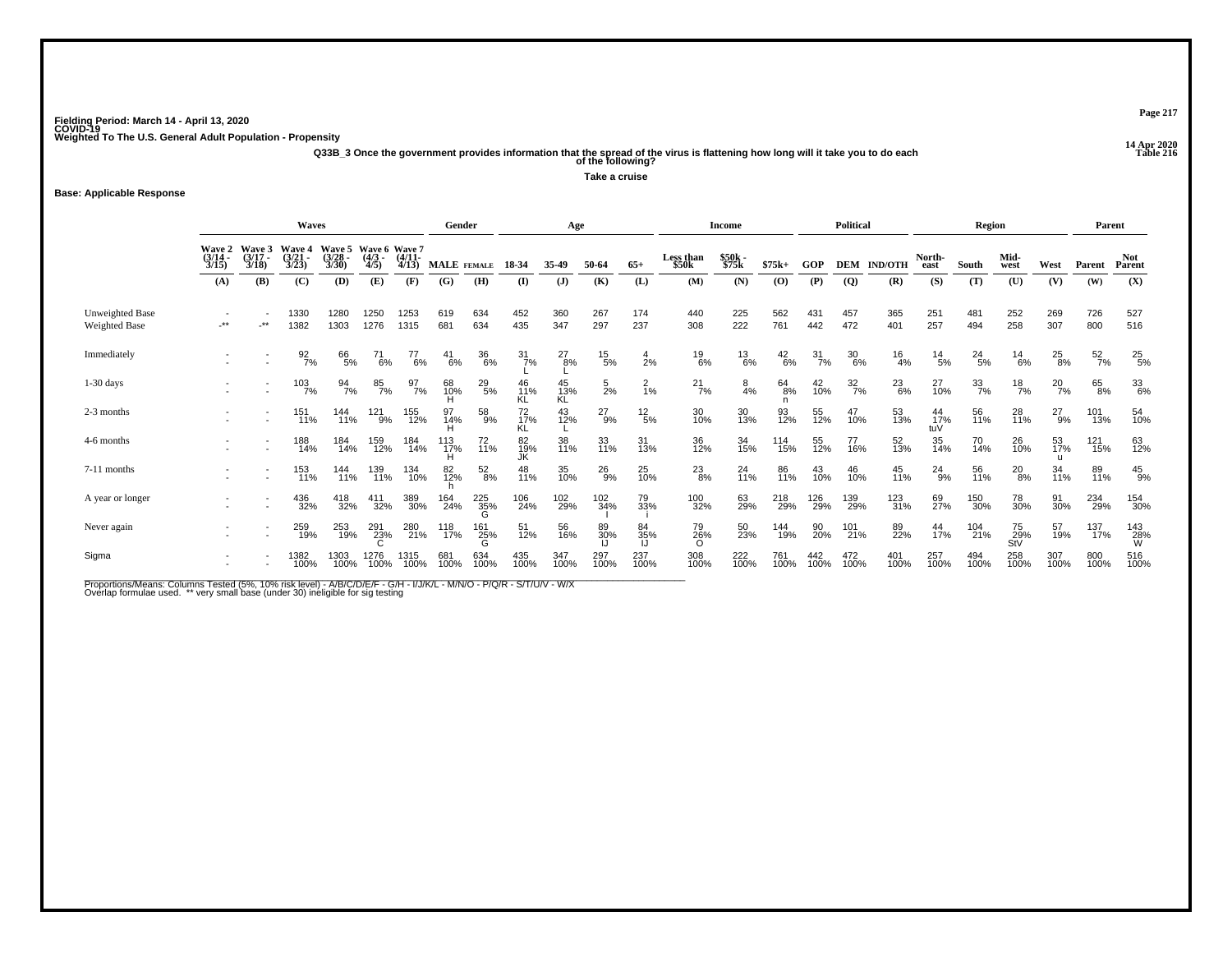**14 Apr 2020 Q33B\_4 Once the government provides information that the spread of the virus is flattening how long will it take you to do each Table 217 of the following?**

**Go out to dinner**

### **Base: Applicable Response**

|                                         |                             |                             | Waves                       |                          |                                        |                   | Gender          |               |                 | Age              |                  |               |                    | <b>Income</b>  |                  |                          | <b>Political</b>  |                    |                 | Region           |               |                  | Parent                      |                      |
|-----------------------------------------|-----------------------------|-----------------------------|-----------------------------|--------------------------|----------------------------------------|-------------------|-----------------|---------------|-----------------|------------------|------------------|---------------|--------------------|----------------|------------------|--------------------------|-------------------|--------------------|-----------------|------------------|---------------|------------------|-----------------------------|----------------------|
|                                         | Wave 2<br>$(3/14 -$<br>3/15 | Wave 3<br>$(3/17 -$<br>3/18 | Wave 4<br>$(3/21 -$<br>3/23 | Wave 5<br>(3/28)<br>3/30 | Wave 6 Wave 7<br>(4/3 - (4/11-<br>4/5) | 4/13              | MALE FEMALE     |               | 18-34           | 35-49            | 50-64            | $65+$         | Less than<br>\$50k | \$50k<br>\$75k | $$75k+$          | GOP                      |                   | <b>DEM IND/OTH</b> | North-<br>east  | South            | Mid-<br>west  | West             | Parent                      | <b>Not</b><br>Parent |
|                                         | (A)                         | (B)                         | (C)                         | (D)                      | (E)                                    | (F)               | (G)             | (H)           | $\mathbf{I}$    | $\mathbf{J}$     | (K)              | (L)           | (M)                | (N)            | (0)              | (P)                      | $\overline{Q}$    | (R)                | (S)             | (T)              | (U)           | (V)              | (W)                         | (X)                  |
| Unweighted Base<br><b>Weighted Base</b> | -**                         | $***$                       | 1911<br>1913                | 1926<br>1910             | 1885<br>1882                           | 1902<br>1912      | 851<br>927      | 1051<br>985   | 618<br>571      | 489<br>447       | 464<br>493       | 331<br>401    | 805<br>559         | 339<br>332     | 702<br>962       | 640<br>632               | 669<br>682        | 593<br>598         | 356<br>338      | 715<br>715       | 413<br>403    | 418<br>455       | 1052<br>1107                | 850<br>805           |
| Immediately                             |                             |                             | 300<br>16%                  | 265<br>14%               | 238<br>13%                             | 293<br>15%<br>e   | 158<br>17%      | 135<br>14%    | 107<br>19%      | 80<br>18%<br>kĹ  | 64<br>13%        | 42<br>10%     | 95<br>17%          | 44<br>13%      | 142<br>15%       | 110<br>1 <u>7</u> %<br>O | 83<br>12%         | 100<br>17%         | 47<br>14%       | 111<br>16%       | 59<br>15%     | 75<br>17%        | 159<br>14%                  | 134<br>17%           |
| $1-30$ days                             |                             | $\overline{\phantom{a}}$    | 571<br>3 <u>0</u> %         | 557<br>29%               | 569<br>30%                             | 468<br>24%        | 251<br>27%      | 217<br>22%    | 150<br>26%      | 120<br>27%       | 106<br>22%       | 93<br>23%     | 128<br>23%         | 92<br>28%      | 233<br>24%       | 170<br>27%               | 152<br>22%        | 146<br>24%         | 83<br>24%       | 178<br>25%       | 103<br>25%    | 105<br>23%       | 271<br>24%                  | 197<br>24%           |
| 2-3 months                              |                             |                             | 466<br>24%                  | 500<br>26%               | 464<br>25%                             | 477<br>25%        | 221<br>24%      | 256<br>26%    | 139<br>24%      | 104<br>23%       | 124<br>25%       | 109<br>27%    | 132<br>24%         | 65<br>20%      | 266<br>28%<br>N  | 156<br>25%               | 173<br>25%        | 148<br>25%         | 100<br>30%      | 175<br>24%       | 97<br>24%     | 104<br>23%       | 292<br>26%                  | 184<br>23%           |
| 4-6 months                              |                             |                             | 280<br>15%                  | 321<br>17%               | 311<br>17%                             | 390<br>20%<br>CDE | 175<br>19%      | 215<br>22%    | 88<br>15%       | 82<br>18%        | 122<br>25%       | 98<br>25%     | 101<br>18%         | 68<br>21%      | 210<br>22%       | 117<br>18%               | 168<br>25%<br>PŔ. | 105<br>18%         | 64<br>19%       | 143<br>20%       | 72<br>18%     | 110<br>24%       | 233<br>21%                  | 157<br>20%           |
| 7-11 months                             |                             |                             | $125$ <sub>7%</sub>         | 126<br>7%                | 120<br>6%                              | $^{133}_{7\%}$    | 62/7%           | $^{71}_{7\%}$ | $^{46}_{8\%}$   | 26<br>6%         | $\frac{36}{7\%}$ | $^{24}_{6\%}$ | 36<br>6%           | $^{32}_{9\%}$  | 64<br>7%         | $\frac{37}{6\%}$         | $^{52}_{8\%}$     | $^{44}_{7\%}$      | $^{21}_{6\%}$   | $\frac{52}{7}$ % | $^{28}_{7\%}$ | $\frac{31}{7\%}$ | 65<br>6%                    | 68<br>8%<br>W        |
| A year or longer                        |                             |                             | 129<br>7%                   | 121<br>6%                | 151<br>8%                              | 120<br>6%         | $^{42}_{\ 5\%}$ | 78<br>კვ%     | $^{27}_{\ 5\%}$ | $\frac{31}{7\%}$ | $\frac{38}{8\%}$ | 24<br>6%      | 54<br>1 <u>0</u> % | $^{23}_{7\%}$  | $\frac{37}{4\%}$ | $\frac{31}{5\%}$         | $^{44}_{6\%}$     | $^{45}_{8\%}$      | $^{18}_{\ 5\%}$ | $^{47}_{7\%}$    | 35<br>9%      | $^{20}_{4\%}$    | <sup>70</sup> <sub>6%</sub> | $^{50}_{\ 6\%}$      |
| Never again                             |                             |                             | 2%                          | 21<br>1%                 | $^{30}_{2\%}$                          | 32/20             | $^{18}_{2\%}$   | 14<br>1%      | $\frac{14}{2%}$ | 5<br>1%          | 1%               | $^{11}_{3\%}$ | $^{12}_{2\%}$      | $\frac{8}{2%}$ | $^{10}_{1\%}$    | 11<br>2%                 | $^{11}_{2\%}$     | $^{10}_{2\%}$      | $\frac{4}{1%}$  | $\frac{9}{1\%}$  | 9<br>2%       | $^{10}_{2\%}$    | $^{17}_{2\%}$               | $^{15}_{2\%}$        |
| Sigma                                   |                             |                             | 1913<br>100%                | 1910<br>100%             | 1882<br>100%                           | 1912<br>100%      | 927<br>100%     | 985<br>100%   | 571<br>100%     | 447<br>100%      | 493<br>100%      | 401<br>100%   | 559<br>100%        | 332<br>100%    | 962<br>100%      | 632<br>100%              | 682<br>100%       | 598<br>100%        | 338<br>100%     | 715<br>100%      | 403<br>100%   | 455<br>100%      | 1107<br>100%                | 805<br>100%          |

Proportions/Means: Columns Tested (5%, 10% risk level) - A/B/C/D/E/F - G/H - I/J/K/L - M/N/O - P/Q/R - S/T/U/V - W/X<br>Overlap formulae used. \*\* very small base (under 30) ineligible for sig testing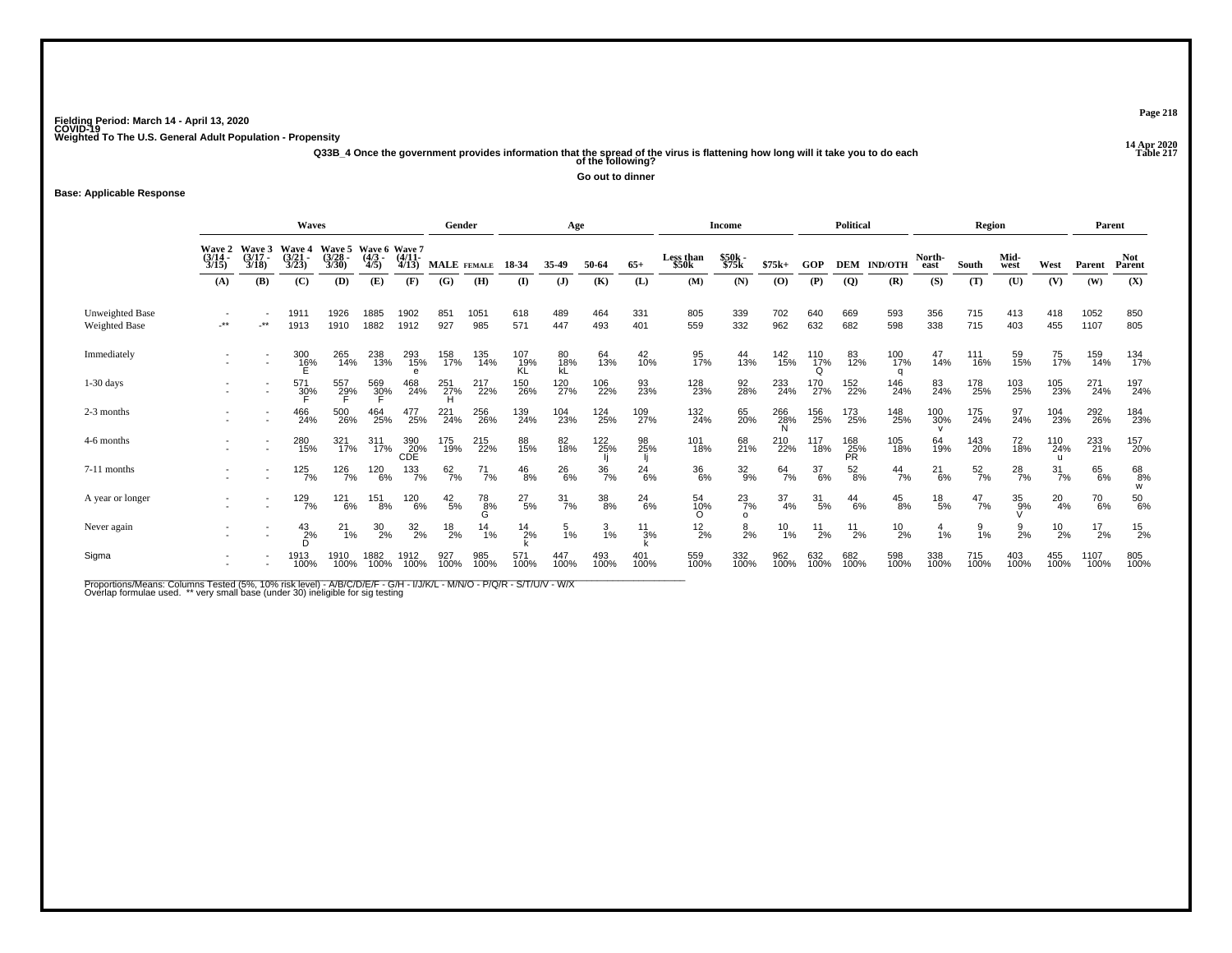**14 Apr 2020 Q33B\_5 Once the government provides information that the spread of the virus is flattening how long will it take you to do each Table 218 of the following?**

**Visit a casino**

### **Base: Applicable Response**

|                                  |                           |                             | <b>Waves</b>                |                                          |                                          |                   | Gender      |                      |             | Age              |               |                 |                    | Income            |                 |               | <b>Political</b> |                |                 | <b>Region</b>    |                 |                | Parent        |                      |
|----------------------------------|---------------------------|-----------------------------|-----------------------------|------------------------------------------|------------------------------------------|-------------------|-------------|----------------------|-------------|------------------|---------------|-----------------|--------------------|-------------------|-----------------|---------------|------------------|----------------|-----------------|------------------|-----------------|----------------|---------------|----------------------|
|                                  | Wave 2<br>(3/14 -<br>3/15 | Wave 3<br>$(3/17 -$<br>3/18 | Wave 4<br>$(3/21 -$<br>3/23 | Wave 5<br>(3/28<br>3/30                  | Wave 6 Wave 7<br>$(4/3 -$<br>4/5         | $(4/11 -$<br>4/13 |             | MALE FEMALE          | 18-34       | 35-49            | 50-64         | $65+$           | Less than<br>\$50k | $$50k -$<br>\$75k | $$75k+$         | GOP           | <b>DEM</b>       | <b>IND/OTH</b> | North-<br>east  | South            | Mid-<br>west    | West           | Parent        | <b>Not</b><br>Parent |
|                                  | (A)                       | (B)                         | (C)                         | (D)                                      | (E)                                      | (F)               | (G)         | (H)                  | (I)         | $\mathbf{J}$     | (K)           | (L)             | (M)                | (N)               | (O)             | (P)           | $\overline{Q}$   | (R)            | (S)             | (T)              | (U)             | (V)            | (W)           | (X)                  |
| Unweighted Base<br>Weighted Base | $.**$                     | $\cdot$ **                  | 1377<br>1410                | 1307<br>1326                             | 1192<br>1227                             | 1277<br>1300      | 637<br>689  | 640<br>611           | 467<br>438  | 369<br>359       | 278<br>301    | 163<br>$201*$   | 516<br>364         | 214<br>203        | 516<br>703      | 428<br>428    | 480<br>478       | 369<br>394     | 249<br>245      | 449<br>450       | 274<br>268      | 305<br>338     | 746<br>792    | 531<br>508           |
| Immediately                      |                           |                             | 127<br>9%                   | $\begin{array}{c} 102 \ 8\% \end{array}$ | 93<br>8%                                 | 105<br>8%         | 63<br>9%    | $^{42}_{7\%}$        | 45<br>10%   | 33<br>9%         | $^{18}_{6\%}$ | $\frac{9}{4\%}$ | 35<br>10%          | $^{18}_{9\%}$     | $^{48}_{7\%}$   | 43<br>10%     | $\frac{37}{8\%}$ | $^{25}_{6\%}$  | $^{23}_{9\%}$   | 26<br>6%         | $^{20}_{7\%}$   | 36<br>11%      | 64<br>8%      | $^{41}_{8\%}$        |
| $1-30$ days                      |                           |                             | 185<br>13%                  | 190<br>14%                               | 152<br>12%                               | 153<br>12%        | 93<br>14%   | 60<br>10%            | 59<br>14%   | 56<br>16%<br>KĹ  | $^{27}_{9\%}$ | $^{10}_{\ 5\%}$ | 50<br>14%          | 23<br>12%         | 76<br>11%       | 59<br>14%     | 46<br>10%        | 48<br>12%      | 36<br>15%       | 46<br>10%        | 26<br>10%       | 45<br>13%      | 95<br>12%     | 57<br>11%            |
| 2-3 months                       |                           |                             | 300<br>21%                  | 243<br>18%                               | 235<br>19%                               | 265<br>20%        | 146<br>21%  | 118<br>19%           | 98<br>22%   | 72<br>20%        | 58<br>19%     | 38<br>19%       | 56<br>15%          | 45<br>22%<br>m    | 159<br>23%<br>M | 94<br>22%     | 88<br>18%        | 83<br>21%      | 64<br>26%<br>TV | 82<br>18%        | 67<br>25%<br>tV | 51<br>15%      | 174<br>22%    | 90<br>18%            |
| 4-6 months                       |                           |                             | 255<br>18%                  | 256<br>19%                               | 217<br>18%                               | 237<br>18%        | 144<br>21%  | 93<br>15%            | 87<br>20%   | 49<br>14%        | 54<br>18%     | 48<br>24%       | 64<br>18%          | 39<br>19%         | 130<br>19%      | 75<br>18%     | 92<br>19%        | 70<br>18%      | 47<br>19%       | 85<br>19%        | 39<br>14%       | 67<br>20%      | 147<br>19%    | 90<br>18%            |
| 7-11 months                      |                           |                             | 166<br>12%                  | 151<br>11%                               | 150<br>12%                               | 154<br>12%        | 79<br>11%   | 75<br>12%            | 47<br>11%   | 59<br>16%<br>ikL | 31<br>10%     | $^{16}_{8\%}$   | 37<br>10%          | $^{19}_{9\%}$     | 94<br>13%       | 48<br>11%     | 59<br>12%        | 47<br>12%      | 26<br>10%       | 52<br>12%        | 28<br>10%       | 48<br>14%      | 97<br>12%     | 56<br>11%            |
| A year or longer                 |                           |                             | 252<br>18%                  | 281<br>21%                               | 278<br>23%                               | 295<br>23%<br>C   | 122<br>18%  | 173<br>28%<br>G      | 64<br>15%   | 74<br>21%        | 95<br>31%     | 62<br>31%       | 94<br>26%          | 46<br>23%         | 145<br>21%      | 80<br>19%     | 118<br>25%<br>D  | 97<br>25%      | 36<br>15%       | $^{112}_{25\%}$  | 75<br>28%<br>S  | $^{72}_{21\%}$ | 167<br>21%    | 128<br>25%           |
| Never again                      |                           |                             | 125<br>9%                   | $\frac{102}{8\%}$                        | $\begin{array}{c} 103 \ 8\% \end{array}$ | $\frac{92}{7%}$   | 41<br>6%    | $\substack{51\,8\%}$ | 38<br>9%    | $^{16}_{4\%}$    | $^{19}_{6\%}$ | 19<br>9%        | $^{28}_{8\%}$      | $^{13}_{6\%}$     | $^{49}_{7\%}$   | $^{29}_{7\%}$ | 38<br>8%         | $^{25}_{6\%}$  | $^{13}_{5\%}$   | 48<br>11%<br>sÚv | $^{13}_{5\%}$   | $^{19}_{6\%}$  | $^{49}_{6\%}$ | $^{43}_{9\%}$        |
| Sigma                            | $\overline{\phantom{a}}$  |                             | 1410<br>100%                | 1326<br>100%                             | 1227<br>100%                             | 1300<br>100%      | 689<br>100% | 611<br>100%          | 438<br>100% | 359<br>100%      | 301<br>100%   | 201<br>100%     | 364<br>100%        | 203<br>100%       | 703<br>100%     | 428<br>100%   | 478<br>100%      | 394<br>100%    | 245<br>100%     | 450<br>100%      | 268<br>100%     | 338<br>100%    | 792<br>100%   | 508<br>100%          |

Proportions/Means: Columns Tested (5%, 10% risk level) - A/B/C/D/E/F - G/H - I/J/K/L - M/N/O - P/Q/R - S/T/U/V - W/X<br>Overlap formulae used. \*small base; \* very small base (under 30) ineligible for sig testing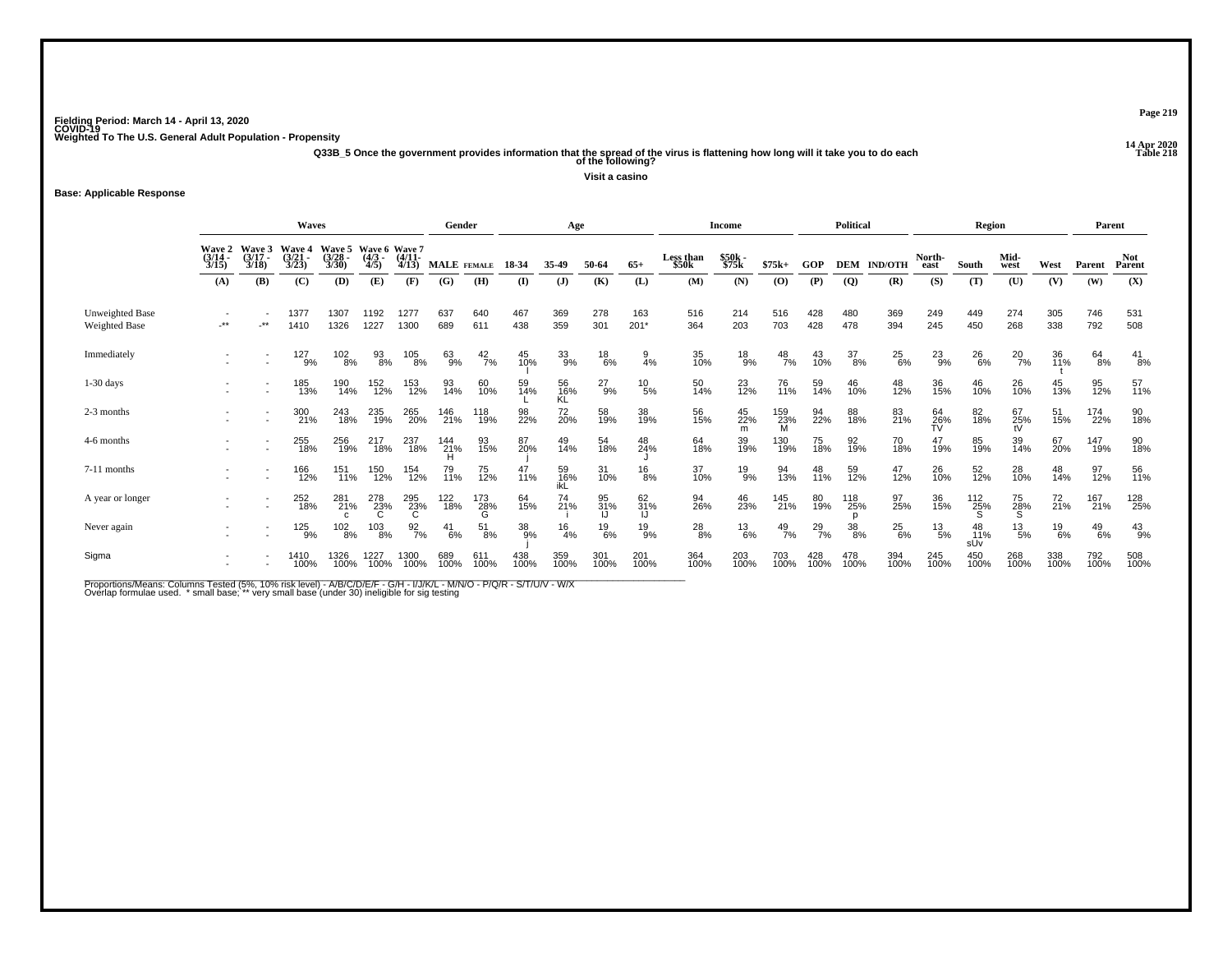**14 Apr 2020 Q33B\_6 Once the government provides information that the spread of the virus is flattening how long will it take you to do each Table 219 of the following?**

**Stay in a hotel**

### **Base: Applicable Response**

|                                         |                                                                                                                                                                                                              |            | <b>Waves</b>  |              |                   |              | Gender             |                  |                | Age                    |                 |                 |                                | Income                      |                 |                  | <b>Political</b> |                    |                | Region                     |                 |                 | Parent       |                 |
|-----------------------------------------|--------------------------------------------------------------------------------------------------------------------------------------------------------------------------------------------------------------|------------|---------------|--------------|-------------------|--------------|--------------------|------------------|----------------|------------------------|-----------------|-----------------|--------------------------------|-----------------------------|-----------------|------------------|------------------|--------------------|----------------|----------------------------|-----------------|-----------------|--------------|-----------------|
|                                         | Wave 2<br>(3/14 -<br>Wave 3<br>Wave 6 Wave 7<br>Wave 5<br>Wave 4<br>(4/11)<br>$(3/21 -$<br>$(3/17 -$<br>(3/28)<br>$(4/3 -$<br>3/23<br>3/30<br>3/18<br>4/5<br>3/15<br>4/13<br>(A)<br>(B)<br>(D)<br>(E)<br>(C) |            |               |              |                   |              | <b>MALE</b> FEMALE |                  | 18-34          | 35-49                  | 50-64           | $65+$           | Less than<br>\$50 <sub>k</sub> | \$50k<br>\$75k              | $$75k+$         | GOP              |                  | <b>DEM IND/OTH</b> | North-<br>east | South                      | Mid-<br>west    | West            | Parent       | Not<br>Parent   |
|                                         |                                                                                                                                                                                                              |            |               |              |                   | (F)          | (G)                | (H)              | $\bf{I}$       | $\mathbf{J}$           | (K)             | (L)             | (M)                            | (N)                         | (0)             | (P)              | $\overline{Q}$   | (R)                | (S)            | (T)                        | (U)             | (V)             | (W)          | (X)             |
| Unweighted Base<br><b>Weighted Base</b> | $^{\star\star}$                                                                                                                                                                                              | $\cdot$ ** | 1704<br>1731  | 1699<br>1725 | 1616<br>1644      | 1670<br>1702 | 775<br>853         | 895<br>849       | 558<br>523     | 452<br>419             | 392<br>434      | 268<br>327      | 646<br>443                     | 303<br>291                  | 677<br>927      | 556<br>552       | 607<br>622       | 507<br>529         | 309<br>301     | 634<br>637                 | 358<br>358      | 369<br>407      | 956<br>1010  | 714<br>692      |
| Immediately                             |                                                                                                                                                                                                              |            | 152<br>9%     | 138<br>8%    | $\frac{109}{7\%}$ | 127<br>7%    | 71<br>8%           | 56<br>7%         | $^{49}_{9\%}$  | 47<br>11%<br><b>KL</b> | $^{26}_{6\%}$   | $\frac{6}{2}$ % | 38<br>9%                       | $^{24}_{8\%}$               | $^{62}_{7\%}$   | 47<br>9%         | $^{41}_{7\%}$    | $\frac{39}{7\%}$   | $^{23}_{8\%}$  | 39<br>6%                   | 23<br>6%        | 43<br>11%       | 70<br>7%     | 57<br>8%        |
| $1-30$ days                             |                                                                                                                                                                                                              |            | 256<br>15%    | 224<br>13%   | 203<br>12%        | 215<br>13%   | 120<br>14%         | 95<br>11%        | 75<br>14%      | 76<br>18%<br>KĹ        | $\frac{36}{8%}$ | $^{29}_{9\%}$   | 61<br>14%                      | 28<br>10%                   | 119<br>13%      | 74<br>13%        | 67<br>11%        | 74<br>14%          | 38<br>13%      | 88<br>14%                  | 41<br>12%       | 48<br>12%       | 131<br>13%   | 84<br>12%       |
| 2-3 months                              |                                                                                                                                                                                                              |            | 398<br>23%    | 376<br>22%   | 365<br>22%        | 362<br>21%   | 179<br>21%         | 183<br>21%       | 126<br>24%     | 90<br>21%              | 88<br>20%       | 59<br>18%       | 78<br>18%                      | 56<br>19%                   | 218<br>24%<br>M | 139<br>25%<br>ar | 123<br>20%       | 100<br>19%         | 74<br>25%      | 116<br>18%                 | 86<br>24%       | 86<br>21%       | 224<br>22%   | 137<br>20%      |
| 4-6 months                              |                                                                                                                                                                                                              |            | 386<br>22%    | 390<br>23%   | 375<br>23%        | 355<br>21%   | 194<br>23%         | 162<br>19%       | 93<br>18%      | 83<br>20%              | 98<br>23%       | 80<br>24%       | 75<br>17%                      | 60<br>21%                   | 217<br>23%      | 103<br>19%       | 140<br>23%       | 112<br>21%         | 70<br>23%      | 146<br>23%                 | 66<br>18%       | 74<br>18%       | 225<br>22%   | 130<br>19%      |
| 7-11 months                             |                                                                                                                                                                                                              |            | 185<br>11%    | 221<br>13%   | 211<br>13%        | 222<br>13%   | 117<br>14%         | 105<br>12%       | 74<br>14%      | 43<br>10%              | 62 <sub>%</sub> | 43<br>13%       | 51<br>12%                      | 43<br>15%                   | 124<br>13%      | 71<br>13%        | 90<br>14%        | 61<br>11%          | 33<br>11%      | 82<br>13%                  | 47<br>13%       | 59<br>15%       | 129<br>13%   | 92 <sub>%</sub> |
| A year or longer                        |                                                                                                                                                                                                              |            | 297<br>17%    | 318<br>18%   | 317<br>19%        | 355<br>21%   | 139<br>16%         | $^{217}_{26\%}$  | 74<br>14%      | 73<br>17%              | 115<br>27%      | 94<br>29%       | 115<br>26%<br>O                | 65<br>22%                   | 164<br>18%      | 97<br>18%        | 136<br>22%       | 122<br>23%         | 50<br>17%      | 145<br>23%<br>$\mathbf{s}$ | 78<br>22%       | 82<br>20%       | 190<br>19%   | 166<br>24%<br>W |
| Never again                             |                                                                                                                                                                                                              |            | $^{57}_{3\%}$ | 59<br>3%     | 64<br>4%          | 66<br>4%     | $\frac{34}{4\%}$   | $\frac{32}{4\%}$ | 32<br>6%<br>JK | 2%                     | $^{10}_{2\%}$   | 17<br>5%        | $^{25}_{6\%}$                  | $^{15}_{\ 5\%}$<br>$\Omega$ | $^{23}_{2\%}$   | $^{21}_{4\%}$    | 24<br>4%         | $^{21}_{4\%}$      | $^{13}_{4\%}$  | $^{22}_{3\%}$              | $^{17}_{\ 5\%}$ | $\frac{14}{3%}$ | 41<br>4%     | $^{25}_{4\%}$   |
| Sigma                                   |                                                                                                                                                                                                              |            | 1731<br>100%  | 1725<br>100% | 1644<br>100%      | 1702<br>100% | 853<br>100%        | 849<br>100%      | 523<br>100%    | 419<br>100%            | 434<br>100%     | 327<br>100%     | 443<br>100%                    | 291<br>100%                 | 927<br>100%     | 552<br>100%      | 622<br>100%      | 529<br>100%        | 301<br>100%    | 637<br>100%                | 358<br>100%     | 407<br>100%     | 1010<br>100% | 692<br>100%     |

Proportions/Means: Columns Tested (5%, 10% risk level) - A/B/C/D/E/F - G/H - I/J/K/L - M/N/O - P/Q/R - S/T/U/V - W/X<br>Overlap formulae used. \*\* very small base (under 30) ineligible for sig testing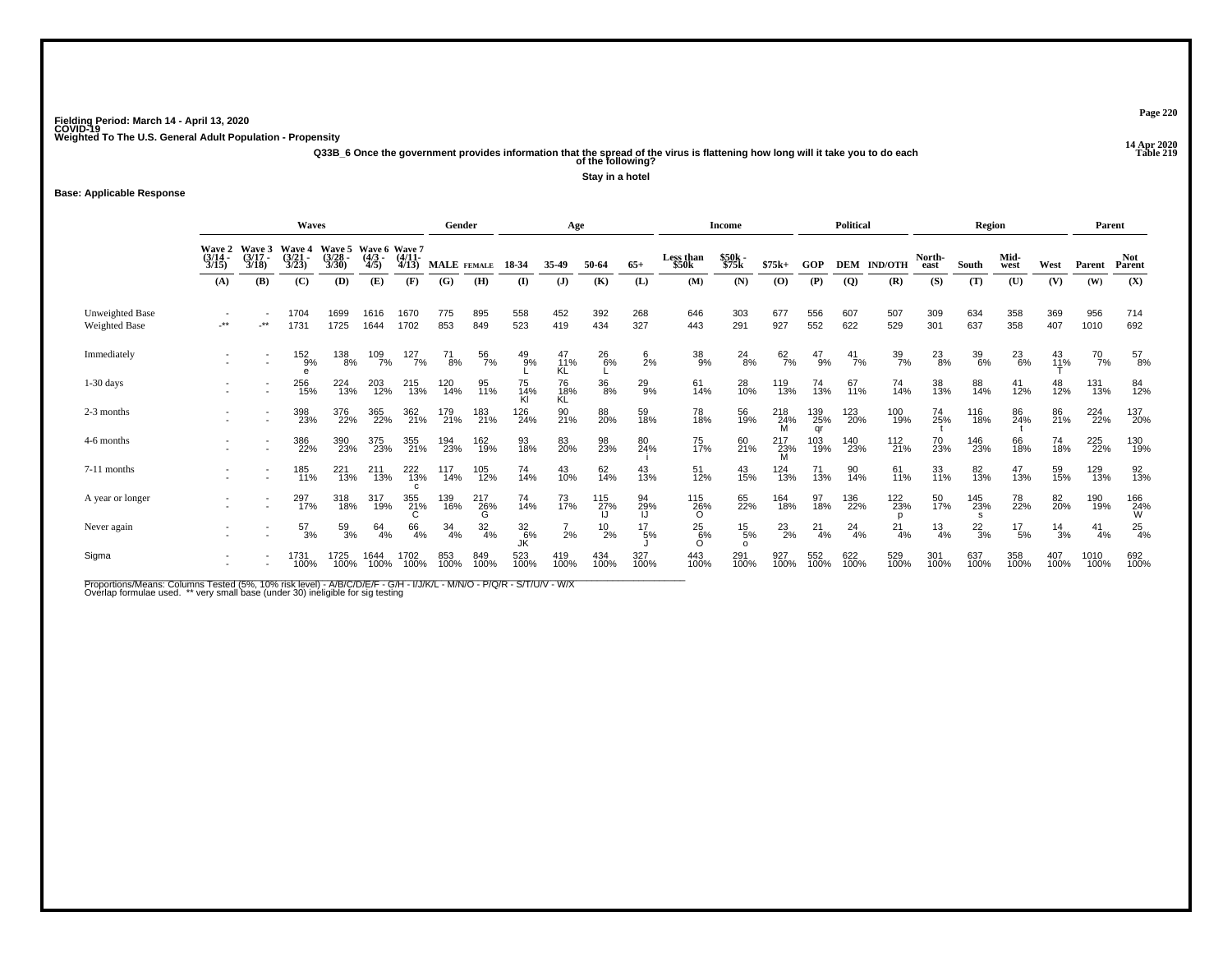**14 Apr 2020 Q33B\_7 Once the government provides information that the spread of the virus is flattening how long will it take you to do each Table 220 of the following?**

**Go to the office**

### **Base: Applicable Response**

|                                  |                                                                                                                                                                                                      |                          | <b>Waves</b>  |                  |                   |                 | Gender        |               |                  | Age             |                 |                 |                    | <b>Income</b>    |                  |                 | <b>Political</b> |                     |                                 | <b>Region</b>    |                |                 | Parent        |                      |
|----------------------------------|------------------------------------------------------------------------------------------------------------------------------------------------------------------------------------------------------|--------------------------|---------------|------------------|-------------------|-----------------|---------------|---------------|------------------|-----------------|-----------------|-----------------|--------------------|------------------|------------------|-----------------|------------------|---------------------|---------------------------------|------------------|----------------|-----------------|---------------|----------------------|
|                                  | Wave 5<br>Wave 6 Wave 7<br>(4/3 - (4/11-<br>Wave 2<br>Waye<br>Wave 4<br>$(3/14 -$<br>(3/21)<br>(3/28)<br>$(3/17 -$<br>3/30<br>3/23<br>3/18<br>4/5<br>4/13<br>3/15<br>(B)<br>(D)<br>(A)<br>(C)<br>(E) |                          |               |                  |                   |                 | MALE FEMALE   |               | 18-34            | 35-49           | 50-64           | $65+$           | Less than<br>\$50k | \$50k<br>\$75k   | $$75k+$          | GOP             | <b>DEM</b>       | <b>IND/OTH</b>      | North-<br>east                  | South            | Mid-<br>west   | West            | Parent        | <b>Not</b><br>Parent |
|                                  |                                                                                                                                                                                                      |                          |               |                  |                   | (F)             | (G)           | (H)           | (I)              | $\mathbf{J}$    | (K)             | (L)             | (M)                | (N)              | (0)              | (P)             | $\overline{Q}$   | (R)                 | (S)                             | (T)              | (U)            | (V)             | (W)           | (X)                  |
| Unweighted Base<br>Weighted Base | $**$                                                                                                                                                                                                 | $\star\star$             | 1333<br>1315  | 1319<br>1342     | 1217<br>1247      | 1251<br>1241    | 628<br>669    | 623<br>572    | 505<br>480       | 398<br>374      | 267<br>290      | 81<br>$96*$     | 458<br>311         | 216<br>194       | 543<br>708       | 412<br>405      | 462<br>454       | 377<br>382          | 252<br>239                      | 456<br>445       | 266<br>262     | 277<br>294      | 708<br>738    | 543<br>503           |
| Immediately                      |                                                                                                                                                                                                      |                          | 438<br>33%    | 432<br>32%       | 368<br>30%        | 378<br>30%      | 208<br>31%    | 170<br>30%    | 127<br>27%       | 113<br>30%      | 100<br>34%      | 38<br>39%       | 95<br>30%          | 74<br>38%<br>O   | 199<br>28%       | 142<br>35%      | 114<br>25%       | 122<br>32%          | 62<br>26%                       | 143<br>32%       | 81<br>31%      | 92<br>31%       | 221<br>30%    | 156<br>31%           |
| $1-30$ days                      |                                                                                                                                                                                                      | $\overline{\phantom{a}}$ | 393<br>30%    | $^{411}_{31\%}$  | 363<br>29%        | 320<br>26%      | 185<br>28%    | 135<br>24%    | 121<br>25%       | 109<br>29%      | 72<br>25%       | 18 <sub>%</sub> | 74 <sub>%</sub>    | 50<br>26%        | 188<br>27%       | 105<br>26%      | 124<br>27%       | 92<br>24%           | $^{74}_{31\%}$<br>$\mathcal{U}$ | 117<br>26%       | 67<br>26%      | $^{61}_{21\%}$  | 193<br>26%    | 126<br>25%           |
| 2-3 months                       |                                                                                                                                                                                                      |                          | 209<br>16%    | 188<br>14%       | 221<br>- 18%<br>D | $^{224}_{18\%}$ | 109<br>16%    | 115<br>20%    | 94<br>20%        | 63<br>17%       | 53<br>18%       | 14<br>15%       | 48<br>16%          | 25<br>13%        | 147<br>21%<br>mN | 73<br>18%       | 86<br>19%        | 66<br>17%           | 56<br>24%                       | 63<br>14%        | 55<br>21%      | 50<br>17%       | 126<br>17%    | 99<br>20%            |
| 4-6 months                       |                                                                                                                                                                                                      |                          | 105<br>8%     | 138<br>10%       | 136<br>11%        | 145<br>12%<br>C | 73<br>11%     | 73<br>13%     | 58<br>12%        | 52<br>14%       | 29<br>10%       | 6%<br>6%        | 45<br>14%          | $^{16}_{8\%}$    | 83<br>12%        | 37<br>9%        | 67<br>15%        | $^{40}_{11\%}$      | 24<br>10%                       | 59<br>13%        | 26<br>10%      | 37<br>12%       | 98<br>13%     | $^{47}_{9\%}$        |
| 7-11 months                      |                                                                                                                                                                                                      |                          | $^{48}_{4\%}$ | 81<br>6%         | 63/5%             | 78<br>6%        | $^{48}_{7\%}$ | $^{29}_{5\%}$ | 47<br>10%<br>JKI | $^{16}_{4\%}$   | $\frac{13}{4%}$ | $\frac{2}{2}$ % | $^{22}_{7\%}$      | $^{11}_{6\%}$    | $^{45}_{6\%}$    | $^{25}_{6\%}$   | $^{29}_{6\%}$    | $^{24}_{6\%}$       | $\frac{9}{4%}$                  | $\frac{30}{7\%}$ | $^{15}_{6\%}$  | $^{24}_{8\%}$   | $^{44}_{6\%}$ | $\frac{34}{7\%}$     |
| A year or longer                 |                                                                                                                                                                                                      |                          | $^{78}_{6\%}$ | $\frac{54}{4\%}$ | $\frac{55}{4\%}$  | 64/5%           | 29<br>4%      | 35<br>6%      | $^{22}_{\ 5\%}$  | $^{18}_{\ 5\%}$ | $\frac{14}{5%}$ | 10 <sub>%</sub> | $^{19}_{6\%}$      | $\frac{14}{7\%}$ | $^{29}_{4\%}$    | $\frac{16}{4%}$ | 29<br>6%         | $^{19}_{5\%}$       | $^{12}_{\ 5\%}$                 | $^{24}_{5\%}$    | 11<br>4%       | $^{17}_{6\%}$   | $^{44}_{6\%}$ | $^{20}_{4\%}$        |
| Never again                      |                                                                                                                                                                                                      |                          | $^{44}_{3\%}$ | $\frac{38}{3%}$  | $^{40}_{3\%}$     | $\frac{32}{3%}$ | $^{16}_{2\%}$ | $^{15}_{3\%}$ | $^{11}_{2\%}$    | 1%              | $\frac{9}{3}$ % | $\frac{8}{8%}$  | $\frac{8}{3}$ %    | $\frac{4}{2%}$   | $\frac{18}{3%}$  | 2%              | $\frac{6}{1\%}$  | $^{18}_{5\%}$<br>рQ | $\frac{3}{1\%}$                 | $\frac{9}{2%}$   | $\frac{8}{3%}$ | $\frac{12}{4%}$ | $^{12}_{2\%}$ | $^{20}_{4\%}$        |
| Sigma                            | $\overline{\phantom{a}}$                                                                                                                                                                             |                          | 1315<br>100%  | 1342<br>100%     | 1247<br>100%      | 1241<br>100%    | 669<br>100%   | 572<br>100%   | 480<br>100%      | 374<br>100%     | 290<br>100%     | 96<br>100%      | 311<br>100%        | 194<br>100%      | 708<br>100%      | 405<br>100%     | 454<br>100%      | 382<br>100%         | 239<br>100%                     | 445<br>100%      | 262<br>100%    | 294<br>100%     | 738<br>100%   | 503<br>100%          |

Proportions/Means: Columns Tested (5%, 10% risk level) - A/B/C/D/E/F - G/H - I/J/K/L - M/N/O - P/Q/R - S/T/U/V - W/X<br>Overlap formulae used. \*small base; \* very small base (under 30) ineligible for sig testing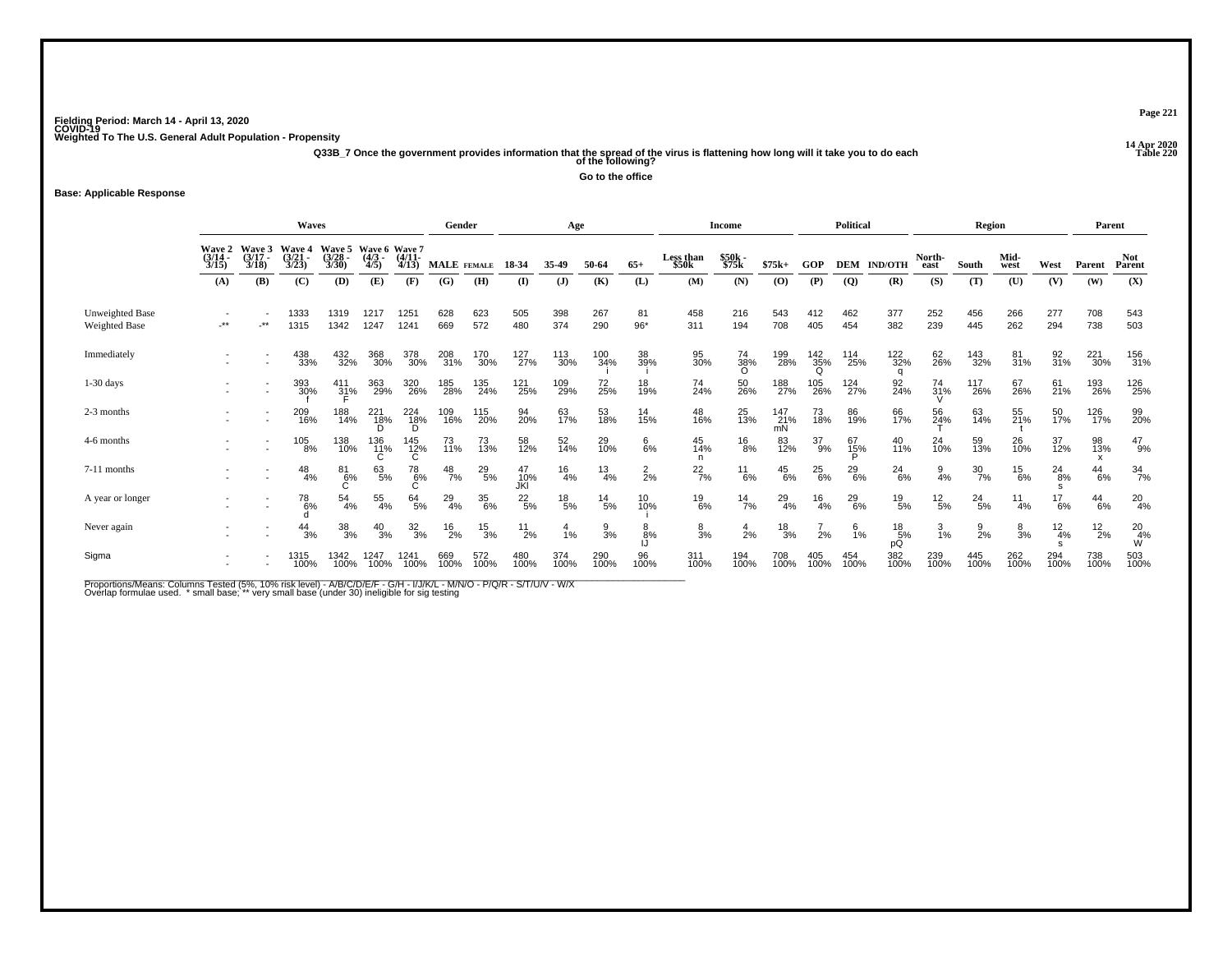**14 Apr 2020 Q33B\_8 Once the government provides information that the spread of the virus is flattening how long will it take you to do each Table 221 of the following?**

**Go to a sporting event**

**Base: Applicable Response**

|                                                |                             |                             | Waves                       |                          |                                  |                           | Gender       |                  |                 | Age             |                 |                |                                | <b>Income</b>             |                  |               | Political        |                    |                   | Region             |               |               | Parent      |                      |
|------------------------------------------------|-----------------------------|-----------------------------|-----------------------------|--------------------------|----------------------------------|---------------------------|--------------|------------------|-----------------|-----------------|-----------------|----------------|--------------------------------|---------------------------|------------------|---------------|------------------|--------------------|-------------------|--------------------|---------------|---------------|-------------|----------------------|
|                                                | Wave 2<br>$(3/14 -$<br>3/15 | Wave 3<br>$(3/17 -$<br>3/18 | Wave 4<br>$(3/21 -$<br>3/23 | Wave 5<br>(3/28)<br>3/30 | Wave 6 Wave 7<br>$(4/3 -$<br>4/5 | (4/11<br>4/13             | MALE FEMALE  |                  | 18 34           | 35-49           | 50-64           | $65+$          | Less than<br>\$50 <sub>k</sub> | \$50k<br>\$75k            | $$75k+$          | <b>GOP</b>    |                  | <b>DEM IND/OTH</b> | North-<br>east    | South              | Mid-<br>west  | West          | Parent      | <b>Not</b><br>Parent |
|                                                | (A)                         | (B)                         | (C)                         | (D)                      | (E)                              | (F)                       | (G)          | (H)              | $\bf(I)$        | ( <b>J</b> )    | (K)             | (L)            | (M)                            | (N)                       | (0)              | (P)           | <b>(Q)</b>       | (R)                | (S)               | (T)                | (U)           | (V)           | (W)         | (X)                  |
| <b>Unweighted Base</b><br><b>Weighted Base</b> | $***$                       | .**                         | 1500<br>1519                | 1447<br>1490             | 1334<br>1386                     | 1369<br>1408              | 701<br>753   | 668<br>656       | 503<br>480      | 391<br>376      | 297<br>339      | 178<br>213     | 520<br>355                     | 229<br>223                | 587<br>798       | 467<br>467    | 509<br>533       | 393<br>408         | 270<br>265        | 510<br>513         | 290<br>299    | 299<br>332    | 779<br>839  | 590<br>570           |
| Immediately                                    |                             |                             | 145<br>10%                  | 118<br>8%                | 117<br>8%                        | $^{106}_{\phantom{1}8\%}$ | 67<br>9%     | 39<br>6%         | 49<br>10%       | 31<br>8%        | $^{21}_{6\%}$   | $\frac{5}{2%}$ | $^{30}_{8\%}$                  | 20<br>9%                  | $\frac{53}{7\%}$ | $^{44}_{9\%}$ | $\frac{33}{6\%}$ | $^{29}_{7\%}$      | $^{22}_{8\%}$     | $\frac{36}{7\%}$   | $^{20}_{7\%}$ | $^{29}_{9\%}$ | 60<br>7%    | $^{46}_{8\%}$        |
| $1-30$ days                                    |                             | $\sim$                      | 248<br>16%                  | 221<br>15%               | 195<br>14%                       | 192<br>14%                | 116<br>15%   | 76<br>12%        | 80<br>17%<br>KL | 66<br>18%<br>ΚĽ | $^{31}_{9\%}$   | $^{15}_{7\%}$  | 49<br>14%                      | 28<br>13%                 | $^{112}_{14\%}$  | 59<br>13%     | 78<br>15%        | 55<br>13%          | 40 <sub>15%</sub> | 67<br>13%          | 36<br>12%     | 49<br>15%     | 129<br>15%  | 63<br>11%            |
| 2-3 months                                     |                             | $\overline{\phantom{a}}$    | 353<br>23%                  | 318<br>21%               | 269<br>19%                       | 283<br>20%                | 165<br>22%   | 119<br>18%       | 114<br>24%      | 74<br>20%       | 62<br>18%       | 33<br>16%      | 68<br>19%                      | 38<br>17%                 | 171<br>21%       | 111<br>24%    | 100<br>19%       | 73<br>18%          | 67<br>25%         | 99<br>19%          | 68<br>23%     | 51<br>15%     | 172<br>20%  | 112<br>20%           |
| 4-6 months                                     |                             |                             | 286<br>19%                  | 321<br>22%               | 282<br>20%                       | 294<br>21%                | 167<br>22%   | 127<br>19%       | 96<br>20%       | 64<br>17%       | 81<br>24%       | 53<br>25%      | 58<br>16%                      | 52<br>23%<br>m            | 182<br>23%<br>M  | 87<br>19%     | 107<br>20%       | 101<br>25%         | 49<br>18%         | 102<br>20%         | 66<br>22%     | 77<br>23%     | 181<br>22%  | 113<br>20%           |
| 7-11 months                                    |                             |                             | 162<br>11%                  | 184<br>12%               | 163<br>12%                       | 193<br>14%<br>C           | 84<br>11%    | 109<br>17%       | 74<br>15%       | 44<br>12%       | 50<br>15%       | 26<br>12%      | 41<br>12%                      | 22 <sub>0%</sub>          | 125<br>16%       | 49<br>10%     | 81<br>15%        | 63<br>16%          | 39<br>15%         | 61<br>12%          | 37<br>12%     | 57<br>17%     | 115<br>14%  | 79<br>14%            |
| A year or longer                               |                             |                             | 234<br>15%                  | 254<br>17%               | 269<br>19%                       | 270<br>19%<br>C           | 127<br>17%   | 143<br>22%       | 49<br>10%       | 80<br>21%       | 78<br>23%       | 63<br>29%      | 74<br>21%                      | 49<br>22%                 | 136<br>17%       | 87<br>19%     | 111<br>21%       | 72<br>18%          | 39<br>15%         | $\frac{120}{23\%}$ | 53<br>18%     | 58<br>17%     | 148<br>18%  | 122<br>21%           |
| Never again                                    |                             |                             | 91<br>6%                    | 76<br>5%                 | $\frac{92}{7\%}$                 | $^{70}_{\ 5\%}$           | $^{26}_{3%}$ | $\frac{43}{7\%}$ | $^{19}_{4\%}$   | 15<br>4%        | $^{17}_{\ 5\%}$ | $^{19}_{.9\%}$ | 35<br>10%                      | $^{15}_{7\%}$<br>$\Omega$ | $^{18}_{2\%}$    | $^{30}_{6\%}$ | 24<br>4%         | $^{16}_{4\%}$      | $\frac{9}{3\%}$   | $^{29}_{6\%}$      | $^{19}_{6\%}$ | $^{13}_{4\%}$ | 35<br>4%    | 35<br>6%             |
| Sigma                                          |                             |                             | 1519<br>100%                | 1490<br>100%             | 1386<br>100%                     | 1408<br>100%              | 753<br>100%  | 656<br>100%      | 480<br>100%     | 376<br>100%     | 339<br>100%     | 213<br>100%    | 355<br>100%                    | 223<br>100%               | 798<br>100%      | 467<br>100%   | 533<br>100%      | 408<br>100%        | 265<br>100%       | 513<br>100%        | 299<br>100%   | 332<br>100%   | 839<br>100% | 570<br>100%          |

Proportions/Means: Columns Tested (5%, 10% risk level) - A/B/C/D/E/F - G/H - I/J/K/L - M/N/O - P/Q/R - S/T/U/V - W/X<br>Overlap formulae used. \*\* very small base (under 30) ineligible for sig testing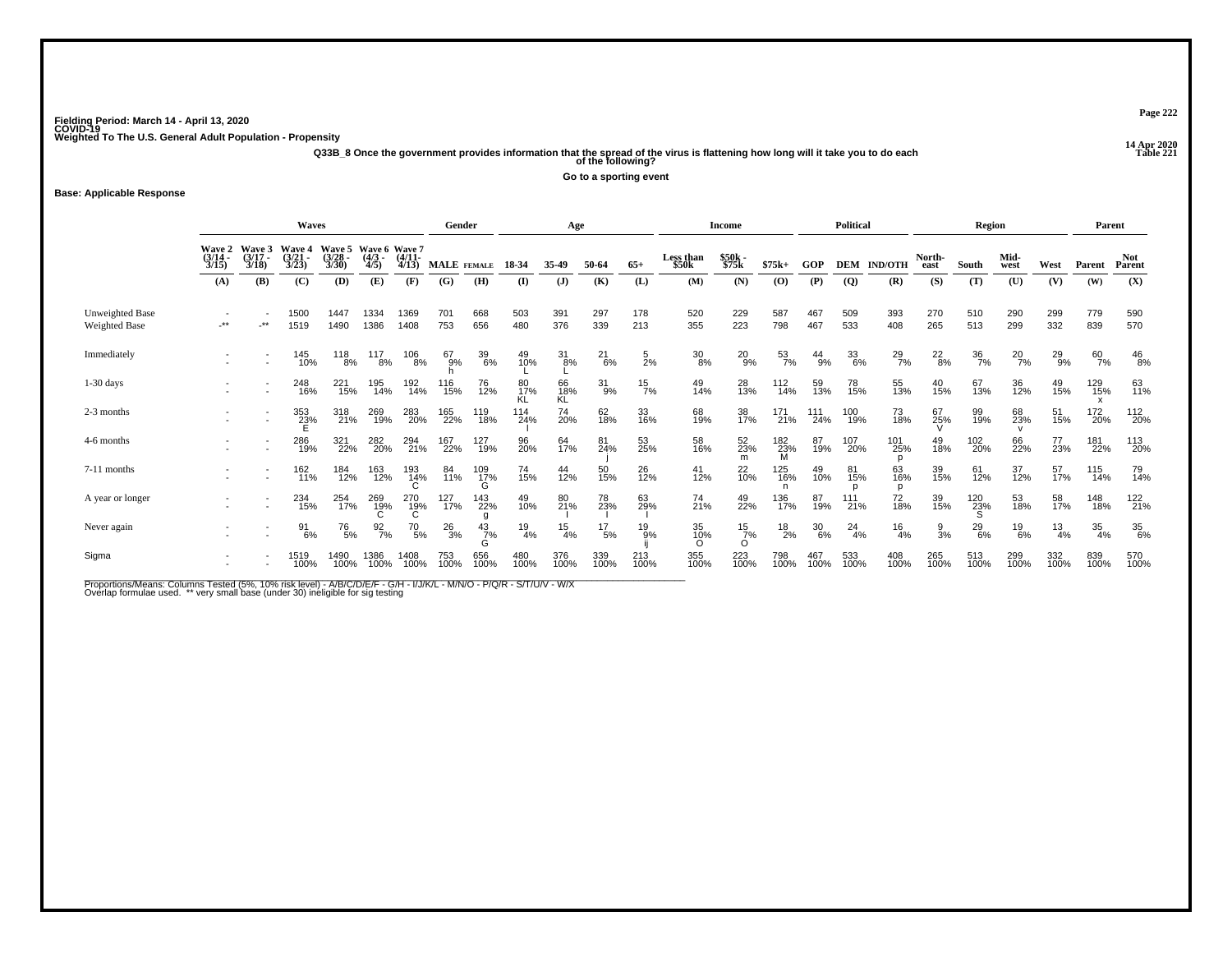**14 Apr 2020 Q33B\_9 Once the government provides information that the spread of the virus is flattening how long will it take you to do each Table 222 of the following?**

**Go to the movies**

### **Base: Applicable Response**

|                                  |                           |                             | <b>Waves</b>                |                         |                                  |                   | Gender      |                       |                  | Age               |             |                  |                              | Income           |                 |               | <b>Political</b> |                  |                 | <b>Region</b> |               |                 | Parent      |                      |
|----------------------------------|---------------------------|-----------------------------|-----------------------------|-------------------------|----------------------------------|-------------------|-------------|-----------------------|------------------|-------------------|-------------|------------------|------------------------------|------------------|-----------------|---------------|------------------|------------------|-----------------|---------------|---------------|-----------------|-------------|----------------------|
|                                  | Wave 2<br>(3/14 -<br>3/15 | Wave 3<br>$(3/17 -$<br>3/18 | Wave 4<br>$(3/21 -$<br>3/23 | Wave 5<br>(3/28<br>3/30 | Wave 6 Wave 7<br>$(4/3 -$<br>4/5 | $(4/11 -$<br>4/13 |             | MALE FEMALE           | 18-34            | 35-49             | 50-64       | $65+$            | Less than<br>\$50k           | \$50k -<br>\$75k | $$75k+$         | GOP           | <b>DEM</b>       | <b>IND/OTH</b>   | North-<br>east  | South         | Mid-<br>west  | West            | Parent      | <b>Not</b><br>Parent |
|                                  | (A)                       | (B)                         | (C)                         | (D)                     | (E)                              | (F)               | (G)         | (H)                   | (I)              | $\mathbf{J}$      | (K)         | (L)              | (M)                          | (N)              | (O)             | (P)           | $\overline{Q}$   | (R)              | (S)             | (T)           | (U)           | (V)             | (W)         | (X)                  |
| Unweighted Base<br>Weighted Base | $\star$                   | $.**$                       | 1691<br>1697                | 1645<br>1650            | 1606<br>1612                     | 1628<br>1659      | 764<br>830  | 864<br>828            | 578<br>543       | 457<br>427        | 376<br>417  | 217<br>271       | 647<br>454                   | 288<br>275       | 649<br>880      | 527<br>525    | 595<br>619       | 506<br>515       | 312<br>301      | 602<br>612    | 348<br>347    | 366<br>398      | 901<br>954  | 727<br>704           |
| Immediately                      |                           |                             | 149<br>9%                   | 115<br>7%               | 123<br>8%                        | 150<br>9%         | 85<br>10%   | 65<br>8%              | 65<br>12%        | 41<br>10%         | 36<br>9%    | $\frac{8}{3\%}$  | 44<br>10%                    | $^{20}_{7\%}$    | 78<br>9%        | 56<br>11%     | $^{45}_{7\%}$    | 49<br>10%        | $^{28}_{9%}$    | $^{48}_{8\%}$ | $^{27}_{8\%}$ | 47<br>12%       | 90<br>9%    | 60<br>9%             |
| $1-30$ days                      |                           | $\overline{\phantom{a}}$    | $^{351}_{21\%}$             | 305<br>18%              | 322<br>20%                       | 259<br>16%        | 150<br>18%  | 109<br>13%            | 111<br>20%<br>KL | 77<br>18%<br>ΚĽ   | 48<br>11%   | $^{23}_{9\%}$    | 75<br>17%                    | 49<br>18%        | 132<br>15%      | 93<br>18%     | 90<br>15%        | 75<br>15%        | 57<br>19%       | 107<br>17%    | 46<br>13%     | 50<br>12%       | 154<br>16%  | 104<br>15%           |
| 2-3 months                       |                           |                             | 420<br>25%                  | 446<br>27%              | 400<br>25%                       | 412<br>25%        | 207<br>25%  | 205<br>25%            | 148<br>27%       | 111<br>26%        | 109<br>26%  | 43<br>16%        | 97<br>21%                    | 64<br>23%        | 238<br>27%<br>m | 129<br>25%    | 158<br>25%       | 125<br>24%       | 86<br>29%       | 147<br>24%    | 96<br>28%     | 83<br>21%       | 239<br>25%  | 173<br>25%           |
| 4-6 months                       |                           |                             | 319<br>19%                  | 343<br>21%              | 310<br>19%                       | 319<br>19%        | 141<br>17%  | 178<br>21%            | 88<br>16%        | $\frac{91}{21\%}$ | 76<br>18%   | 64<br>24%        | 87<br>19%                    | 55<br>20%        | 168<br>19%      | 90<br>17%     | 125<br>20%       | 104<br>20%       | 54<br>18%       | 124<br>20%    | 64<br>18%     | 77<br>19%       | 183<br>19%  | 136<br>19%           |
| 7-11 months                      |                           |                             | 170<br>10%                  | 170<br>10%              | 160<br>10%                       | 206<br>12%<br>ce  | 113<br>14%  | 93<br>11%             | 73<br>14%        | $^{37}_{9\%}$     | 53<br>13%   | 42<br>15%        | 49<br>11%                    | 36<br>13%        | 115<br>13%      | 63<br>12%     | 80<br>13%        | 63<br>12%        | 30<br>10%       | 64<br>11%     | 48<br>14%     | 64<br>16%<br>sT | 119<br>13%  | 87<br>12%            |
| A year or longer                 |                           |                             | 213<br>13%                  | 216<br>13%              | 221<br>14%                       | 242<br>15%        | 101<br>12%  | 141<br>$\frac{17}{6}$ | $^{41}_{7\%}$    | 55<br>13%         | 79<br>19%   | 67<br>25%        | 70<br>15%                    | 37<br>13%        | 125<br>14%      | 74<br>14%     | 101<br>16%       | 67<br>13%        | 37<br>12%       | 95<br>15%     | 51<br>15%     | 59<br>15%       | 134<br>14%  | 108<br>15%           |
| Never again                      |                           |                             | 75<br>4%                    | 55<br>3%                | <sup>76</sup> <sub>5%</sub>      | 70<br>4%          | 33<br>4%    | 38<br>5%              | $\frac{16}{3%}$  | $\frac{14}{3%}$   | 17<br>4%    | 23<br>.9%<br>IJŘ | $\frac{32}{7}\%$<br>$\Omega$ | $^{15}_{6\%}$    | $^{23}_{3\%}$   | $^{19}_{4\%}$ | $^{20}_{3\%}$    | $\frac{31}{6\%}$ | $\frac{9}{3}$ % | 27<br>4%      | $^{16}_{5\%}$ | $^{19}_{5\%}$   | 36<br>4%    | $\frac{34}{5\%}$     |
| Sigma                            | $\overline{\phantom{a}}$  |                             | 1697<br>100%                | 1650<br>100%            | 1612<br>100%                     | 1659<br>100%      | 830<br>100% | 828<br>100%           | 543<br>100%      | 427<br>100%       | 417<br>100% | 271<br>100%      | 454<br>100%                  | 275<br>100%      | 880<br>100%     | 525<br>100%   | 619<br>100%      | 515<br>100%      | 301<br>100%     | 612<br>100%   | 347<br>100%   | 398<br>100%     | 954<br>100% | 704<br>100%          |

Proportions/Means: Columns Tested (5%, 10% risk level) - A/B/C/D/E/F - G/H - I/J/K/L - M/N/O - P/Q/R - S/T/U/V - W/X<br>Overlap formulae used. \*\* very small base (under 30) ineligible for sig testing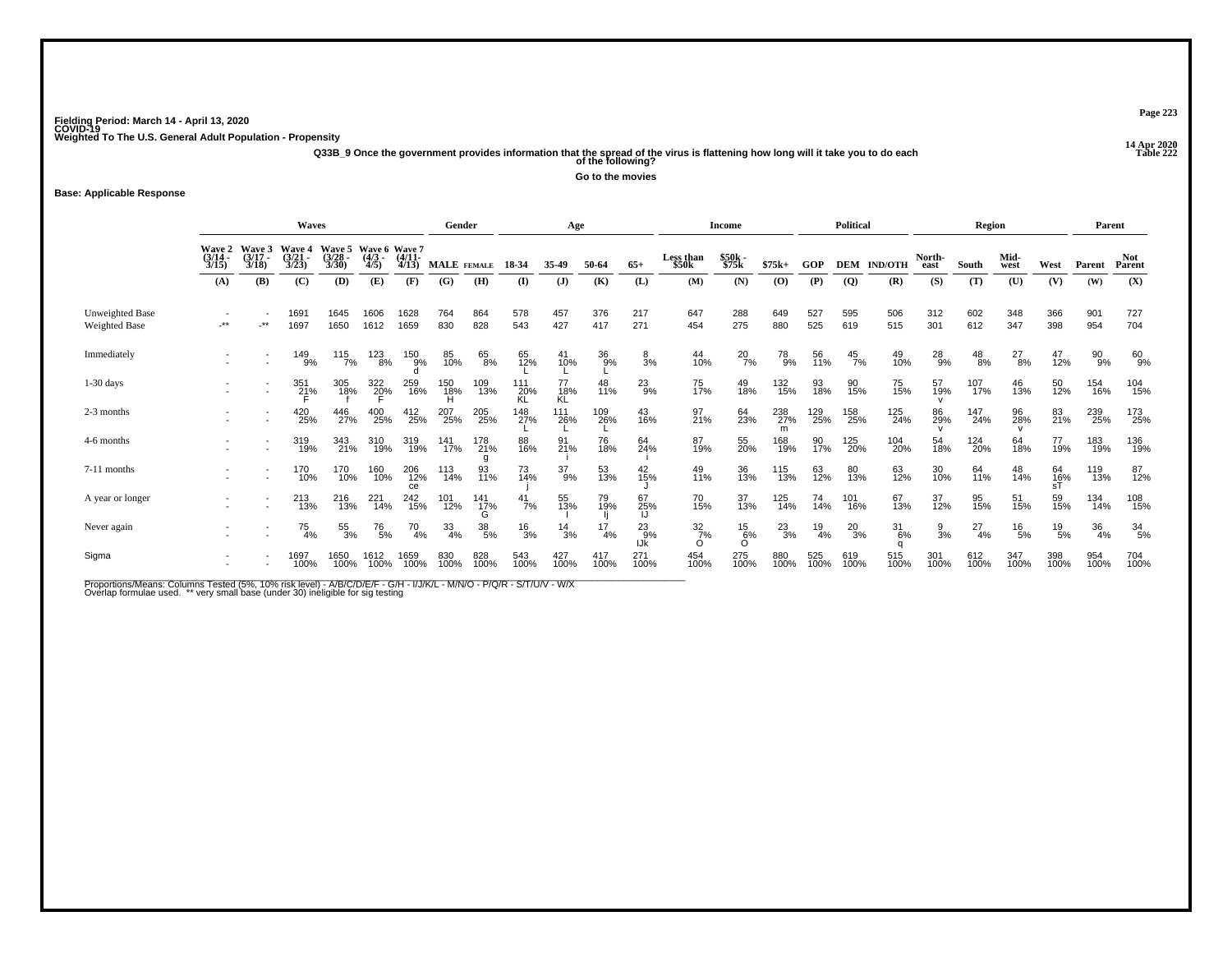**14 Apr 2020 Q33B\_10 Once the government provides information that the spread of the virus is flattening how long will it take you to do each Table 223 of the following?**

**Host/attend a large social gathering**

**Base: Applicable Response**

|                                         |                                                                                                                                                                                                                                 |              | <b>Waves</b>        |              |               |                            | Gender           |                  |                  | Age                    |                 |                  |                                | Income         |                  |                 | Political      |                  |                  | Region           |                 |                 | Parent          |                  |
|-----------------------------------------|---------------------------------------------------------------------------------------------------------------------------------------------------------------------------------------------------------------------------------|--------------|---------------------|--------------|---------------|----------------------------|------------------|------------------|------------------|------------------------|-----------------|------------------|--------------------------------|----------------|------------------|-----------------|----------------|------------------|------------------|------------------|-----------------|-----------------|-----------------|------------------|
|                                         | <b>Wave 2</b><br><b>Wave 5</b><br>Wave 6 Wave 7<br>Wave 3<br>Wave 4<br>(3/14)<br>$(3/21 -$<br>$(4/3 -$<br>$(4/11 -$<br>$(3/28 -$<br>$(3/17 -$<br>3/30<br>3/18<br>3/23<br>4/5<br>4/13<br>3/15<br>(E)<br>(A)<br>(B)<br>(C)<br>(D) |              |                     |              |               |                            | MALE FEMALE      |                  | 18-34            | 35-49                  | 50-64           | $65+$            | Less than<br>\$50 <sub>k</sub> | \$50k<br>\$75k | $$75k+$          | GOP             | <b>DEM</b>     | <b>IND/OTH</b>   | North-<br>east   | South            | Mid-<br>west    | West            | Parent          | Not.<br>Parent   |
|                                         |                                                                                                                                                                                                                                 |              |                     |              |               | (F)                        | (G)              | (H)              | $\bf(I)$         | $\mathbf{J}$           | (K)             | (L)              | (M)                            | (N)            | (0)              | (P)             | <b>(Q)</b>     | (R)              | (S)              | (T)              | (U)             | (V)             | (W)             | (X)              |
| Unweighted Base<br><b>Weighted Base</b> | **                                                                                                                                                                                                                              | $\star\star$ | 1717<br>1729        | 1690<br>1689 | 1626<br>1647  | 1659<br>1678               | 774<br>843       | 885<br>835       | 573<br>529       | 453<br>424             | 380<br>416      | 253<br>309       | 655<br>446                     | 296<br>287     | 658<br>894       | 555<br>547      | 602<br>621     | 502<br>510       | 318<br>302       | 605<br>605       | 367<br>368      | 369<br>403      | 926<br>983      | 733<br>695       |
| Immediately                             |                                                                                                                                                                                                                                 |              | 146<br>8%           | 119<br>7%    | 119<br>7%     | 139<br>8%                  | 74<br>9%         | 64<br>8%         | 64<br>12%<br>ΚĹ  | 45<br>11%<br><b>KL</b> | $^{20}_{5\%}$   | $\frac{10}{3%}$  | $^{41}_{9\%}$                  | $^{25}_{9\%}$  | 69<br>8%         | 62<br>11%<br>QR | $^{42}_{7\%}$  | $\frac{35}{7\%}$ | $^{23}_{8\%}$    | 53<br>9%         | $^{22}_{6\%}$   | 41<br>10%       | 75<br>8%        | 63<br>9%         |
| $1-30$ days                             |                                                                                                                                                                                                                                 |              | 336<br>1 <u>9</u> % | 297<br>18%   | 298<br>18%    | 266<br>16%                 | 146<br>17%       | 119<br>14%       | 113<br>21%<br>KL | 90<br>21%<br>KL        | 39%             | $^{23}_{7\%}$    | 83<br>19%<br>$\Omega$          | 46<br>16%      | 127<br>14%       | 85<br>15%       | 88<br>14%      | 93<br>18%        | 50<br>16%        | 89<br>15%        | 57<br>15%       | 70 <sub>%</sub> | 144<br>15%      | 122<br>18%       |
| 2-3 months                              |                                                                                                                                                                                                                                 |              | 437<br>25%          | 410<br>24%   | 420<br>26%    | 356<br>21%                 | 159<br>19%       | 197<br>24%       | 114<br>22%       | 88<br>21%              | 92<br>22%       | 62<br>20%        | 84<br>19%                      | 52<br>18%      | 215<br>24%<br>mn | 110<br>20%      | 133<br>21%     | 113<br>22%       | 74<br>25%        | 117<br>19%       | 93<br>25%       | 72<br>18%       | 232<br>24%      | 124<br>18%       |
| 4-6 months                              |                                                                                                                                                                                                                                 |              | 351<br>20%          | 345<br>20%   | 326<br>20%    | 390<br>23%<br>$\mathbf{e}$ | 218<br>26%<br>н  | 171<br>21%       | 109<br>21%       | 91<br>22%              | 118<br>28%      | 71<br>23%        | 78<br>18%                      | 62<br>22%      | 235<br>26%<br>M  | 121<br>22%      | 159<br>26%     | 110<br>22%       | 71<br>23%        | 152<br>25%       | 73<br>20%       | 94<br>23%       | 236<br>24%      | 154<br>22%       |
| 7-11 months                             |                                                                                                                                                                                                                                 |              | 180<br>10%          | 203<br>12%   | 190<br>12%    | 200<br>12%                 | 108<br>13%       | 92<br>11%        | 61<br>12%        | $^{40}_{9\%}$          | 54<br>13%       | 46<br>15%        | 57<br>13%                      | 36<br>12%      | 103<br>12%       | 68<br>12%       | $^{71}_{11\%}$ | 61<br>12%        | $^{27}_{9\%}$    | 76<br>13%        | 49<br>13%       | 48<br>12%       | 117<br>12%      | 83<br>12%        |
| A year or longer                        |                                                                                                                                                                                                                                 |              | 206<br>12%          | 240<br>14%   | 221<br>13%    | 259<br>15%                 | 104<br>12%       | 155<br>19%       | 52<br>10%        | 60<br>14%              | 81<br>19%       | 66<br>21%        | 81<br>18%<br>$\Omega$          | 43<br>15%      | 123<br>14%       | 60<br>11%       | 115<br>19%     | 84<br>16%        | 43<br>14%        | 87<br>14%        | 56<br>15%       | 72<br>18%       | 144<br>15%      | 115<br>17%       |
| Never again                             |                                                                                                                                                                                                                                 |              | 73<br>4%            | 76<br>5%     | $^{73}_{4\%}$ | 69<br>4%                   | $\frac{33}{4\%}$ | $\frac{36}{4\%}$ | $^{15}_{3\%}$    | $^{10}_{2\%}$          | $\frac{12}{3%}$ | 32<br>10%<br>IJK | $^{21}_{5\%}$                  | $^{23}_{8\%}$  | $^{24}_{3\%}$    | 41<br>8%<br>QŘ  | $^{13}_{2\%}$  | $^{15}_{3\%}$    | $\frac{13}{4\%}$ | $\frac{30}{5\%}$ | $^{18}_{\ 5\%}$ | 2%              | $\frac{36}{4%}$ | $\frac{33}{5\%}$ |
| Sigma                                   |                                                                                                                                                                                                                                 |              | 1729<br>100%        | 1689<br>100% | 1647<br>100%  | 1678<br>100%               | 843<br>100%      | 835<br>100%      | 529<br>100%      | 424<br>100%            | 416<br>100%     | 309<br>100%      | 446<br>100%                    | 287<br>100%    | 894<br>100%      | 547<br>100%     | 621<br>100%    | 510<br>100%      | 302<br>100%      | 605<br>100%      | 368<br>100%     | 403<br>100%     | 983<br>100%     | 695<br>100%      |

Proportions/Means: Columns Tested (5%, 10% risk level) - A/B/C/D/E/F - G/H - I/J/K/L - M/N/O - P/Q/R - S/T/U/V - W/X<br>Overlap formulae used. \*\* very small base (under 30) ineligible for sig testing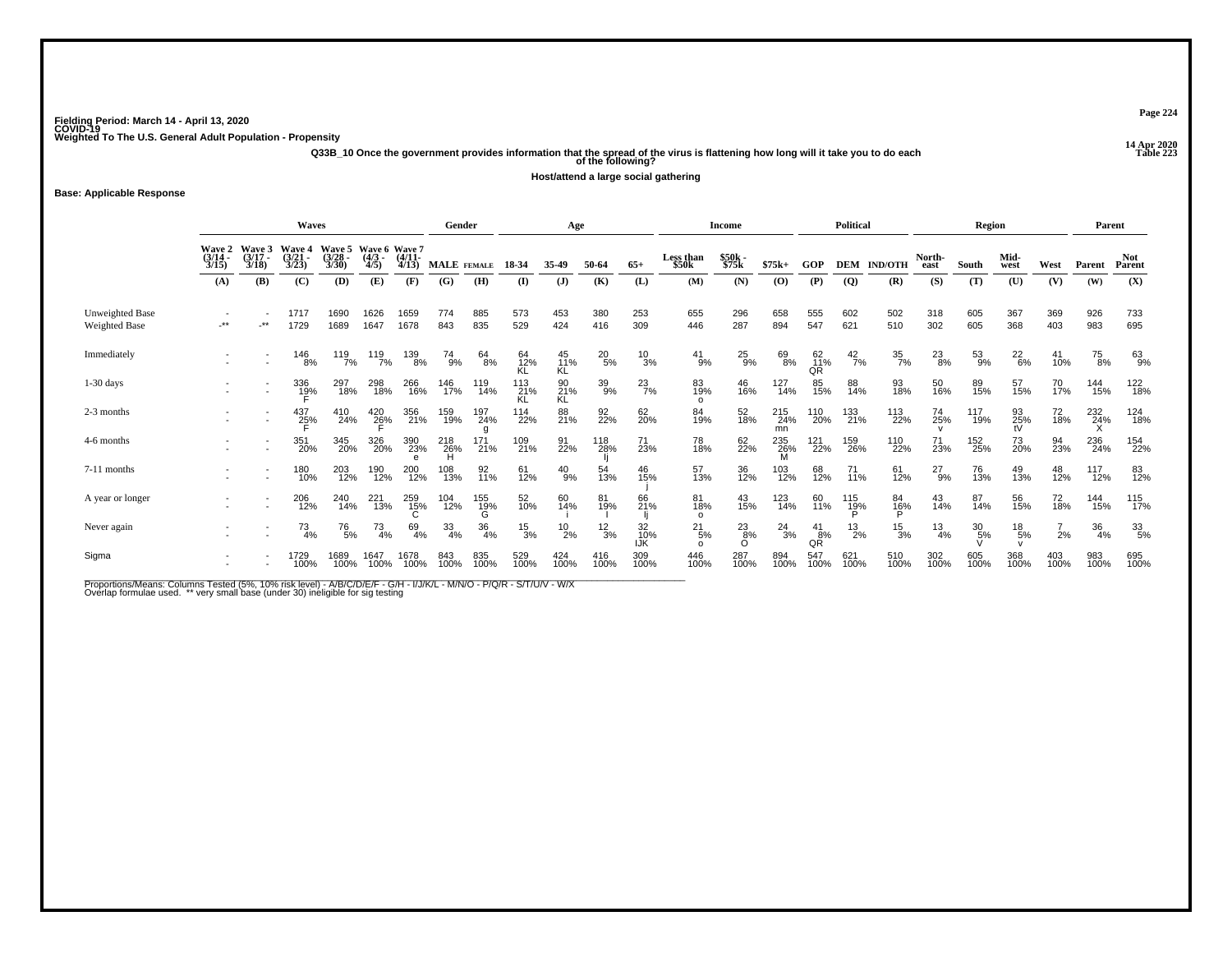**14 Apr 2020 Q33B\_11 Once the government provides information that the spread of the virus is flattening how long will it take you to do each Table 224 of the following?**

**Take public transportation (e.g., subway, busses, trains)**

**Base: Applicable Response**

|                                  |                                                                                                                                                                                                            | <b>Waves</b>             |                 |              | Gender         |                       |                    | Age           |               |              |                   | Income          |                       |                 | Political       |             |                | Region             |                       |                  | Parent       |                |                 |                      |
|----------------------------------|------------------------------------------------------------------------------------------------------------------------------------------------------------------------------------------------------------|--------------------------|-----------------|--------------|----------------|-----------------------|--------------------|---------------|---------------|--------------|-------------------|-----------------|-----------------------|-----------------|-----------------|-------------|----------------|--------------------|-----------------------|------------------|--------------|----------------|-----------------|----------------------|
|                                  | Wave 5<br><b>Wave 3</b><br>Wave 6 Wave 7<br>Wave 2<br>Wave 4<br>$(3/17 -$<br>(3/21)<br>$(3/28 -$<br>$(4/3 -$<br>$(3/14 -$<br>3/23<br>3/30<br>4/5<br>3/15<br>3/18<br><b>(B)</b><br>(C)<br>(D)<br>(A)<br>(E) |                          |                 |              |                | $(4/11 -$<br>4/13     | <b>MALE</b> FEMALE |               | 18-34         | 35-49        | 50-64             | $65+$           | Less than<br>\$50k    | \$50k<br>\$75k  | $$75k+$         | GOP         |                | <b>DEM IND/OTH</b> | North-<br>east        | South            | Mid-<br>west | West           | Parent          | <b>Not</b><br>Parent |
|                                  |                                                                                                                                                                                                            |                          |                 |              |                | (F)                   | (G)                | (H)           | $\bf{I}$      | $\mathbf{J}$ | (K)               | (L)             | (M)                   | (N)             | (0)             | (P)         | $\overline{Q}$ | (R)                | (S)                   | (T)              | (U)          | (V)            | (W)             | (X)                  |
| Unweighted Base<br>Weighted Base | -**                                                                                                                                                                                                        | $\cdot$ **               | 1374<br>1362    | 1297<br>1327 | 1172<br>1190   | 1292<br>1310          | 644<br>685         | 648<br>624    | 508<br>485    | 389<br>366   | 240<br>273        | 155<br>187*     | 539<br>374            | 194<br>182      | 522<br>713      | 400<br>394  | 496<br>504     | 396<br>412         | 262<br>258            | 467<br>461       | 267<br>265   | 296<br>325     | 712<br>753      | 580<br>557           |
| Immediately                      |                                                                                                                                                                                                            | $\overline{\phantom{a}}$ | 177<br>13%      | 140<br>11%   | 119<br>10%     | 141<br>11%            | 89<br>13%          | $^{53}_{8\%}$ | 60<br>12%     | 44<br>12%    | 28<br>10%         | $\frac{9}{5\%}$ | 58<br>15%<br>$\Omega$ | 18<br>10%       | 64<br>9%        | 47<br>12%   | 56<br>11%      | $^{38}_{9\%}$      | 36<br>14%             | 35<br>8%         | 27<br>10%    | 43<br>13%      | 88<br>12%       | 53<br>10%            |
| $1-30$ days                      |                                                                                                                                                                                                            |                          | 253<br>19%      | 285<br>21%   | 224<br>19%     | <sup>214</sup><br>16% | 131<br>19%         | 83<br>13%     | 81<br>17%     | 69<br>19%    | 40 <sub>15%</sub> | 23<br>13%       | 61<br>16%             | 32 <sub>%</sub> | 111<br>16%      | 72<br>18%   | 75<br>15%      | 67<br>16%          | $\frac{58}{23\%}$ tuV | 72<br>16%        | 39<br>15%    | 44<br>13%      | $^{112}_{15\%}$ | 102<br>18%           |
| 2-3 months                       |                                                                                                                                                                                                            | $\overline{\phantom{a}}$ | 302<br>22%      | 248<br>19%   | 250<br>21%     | 257<br>20%            | 131<br>19%         | 126<br>20%    | 115<br>24%    | 66<br>18%    | 51<br>19%         | 25<br>13%       | 57<br>15%             | 35<br>19%       | 158<br>22%<br>M | 75<br>19%   | 93<br>19%      | 88<br>21%          | 53<br>21%             | 79<br>17%        | 60<br>23%    | 64<br>20%      | 140<br>19%      | 117<br>21%           |
| 4-6 months                       |                                                                                                                                                                                                            |                          | 219<br>16%      | 213<br>16%   | 181<br>15%     | 229<br>17%            | 124<br>18%         | 105<br>17%    | 85<br>17%     | 51<br>14%    | 55<br>20%         | 38<br>21%       | 65<br>17%             | 28<br>15%       | 133<br>19%      | 50<br>13%   | 94<br>19%      | 84<br>20%          | 41<br>16%             | 80<br>17%        | 49<br>18%    | 60<br>18%      | 136<br>18%      | 94<br>17%            |
| 7-11 months                      |                                                                                                                                                                                                            |                          | $101 \atop 7\%$ | 141<br>11%   | $^{107}_{9\%}$ | 136<br>10%            | 78<br>11%          | 58<br>9%      | 52<br>11%     | 46<br>13%    | $^{16}_{6\%}$     | 23<br>12%       | $\frac{31}{8\%}$      | 24<br>13%       | 79<br>11%       | 40<br>10%   | 66<br>13%      | $\frac{31}{7\%}$   | 25<br>10%             | $^{43}_{9\%}$    | 26<br>10%    | $^{42}_{13\%}$ | 94<br>12%       | $^{43}_{8\%}$        |
| A year or longer                 |                                                                                                                                                                                                            |                          | 189<br>14%      | 189<br>14%   | 184<br>15%     | 187<br>14%            | 84<br>12%          | 103<br>17%    | $^{46}_{9\%}$ | 50<br>14%    | 54<br>20%         | 37<br>20%       | 54<br>14%             | $^{21}_{11\%}$  | 102<br>14%      | 61<br>15%   | 74<br>15%      | 52<br>13%          | 30<br>12%             | 91<br>20%<br>SuV | 35<br>13%    | 31<br>10%      | 107<br>14%      | 80<br>14%            |
| Never again                      |                                                                                                                                                                                                            |                          | 121<br>9%       | 112<br>8%    | 124<br>10%     | 146<br>11%            | $\frac{50}{7\%}$   | 96<br>15%     | 48<br>10%     | 38<br>10%    | 29<br>10%         | 31<br>17%       | 48<br>13%             | 25<br>14%       | 66<br>9%        | 48<br>12%   | $^{46}_{9\%}$  | 52<br>13%          | $^{15}_{6\%}$         | 60<br>13%        | 29<br>11%    | $^{42}_{13\%}$ | 77<br>10%       | 69<br>12%            |
| Sigma                            |                                                                                                                                                                                                            |                          | 1362<br>100%    | 1327<br>100% | 1190<br>100%   | 1310<br>100%          | 685<br>100%        | 624<br>100%   | 485<br>100%   | 366<br>100%  | 273<br>100%       | 187<br>100%     | 374<br>100%           | 182<br>100%     | 713<br>100%     | 394<br>100% | 504<br>100%    | 412<br>100%        | 258<br>100%           | 461<br>100%      | 265<br>100%  | 325<br>100%    | 753<br>100%     | 557<br>100%          |

Proportions/Means: Columns Tested (5%, 10% risk level) - A/B/C/D/E/F - G/H - I/J/K/L - M/N/O - P/Q/R - S/T/U/V - W/X<br>Overlap formulae used. \*small base; \* very small base (under 30) ineligible for sig testing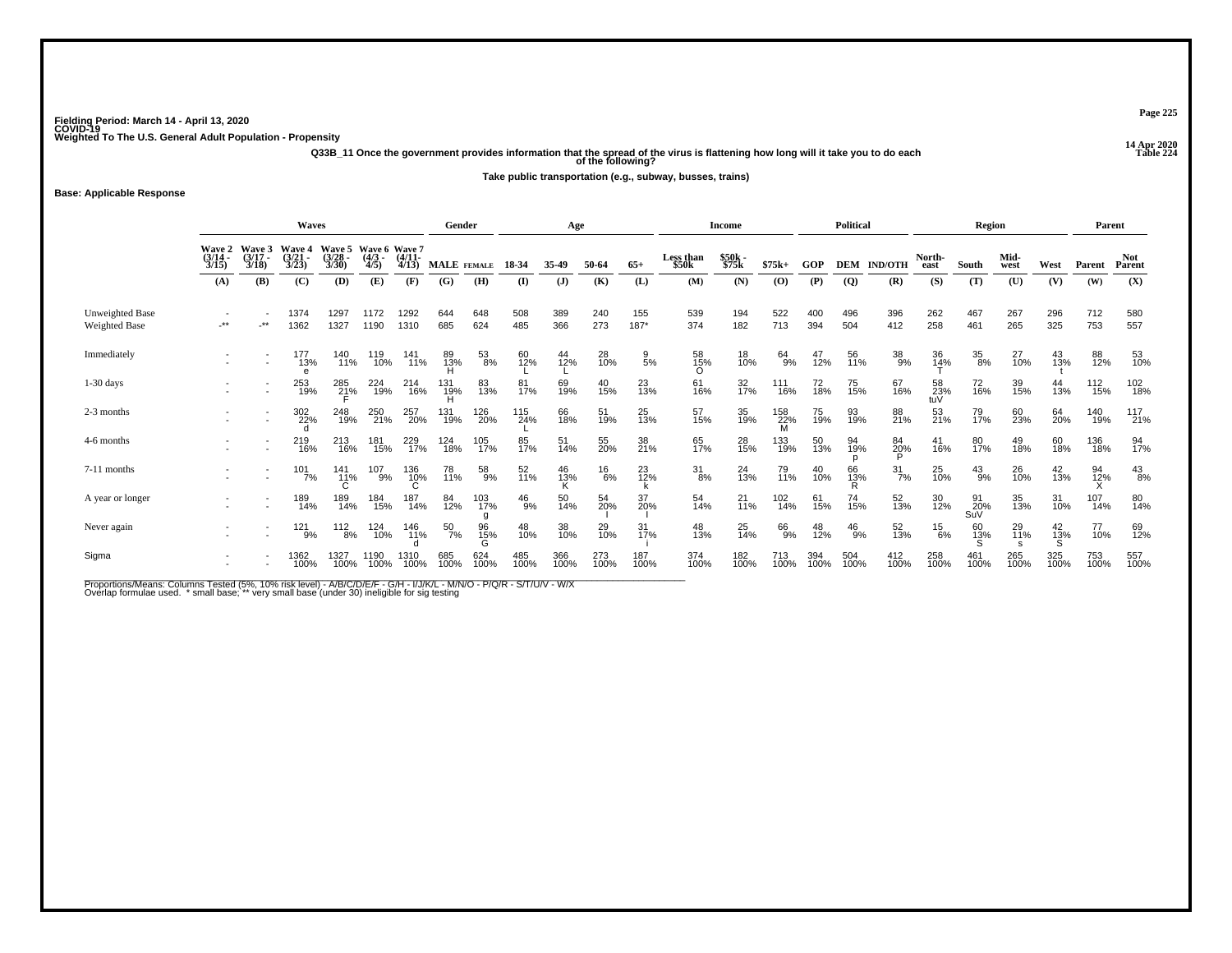**14 Apr 2020 Q33B\_12 Once the government provides information that the spread of the virus is flattening how long will it take you to do each Table 225 of the following?**

**Greet people with a handshake**

**Base: Applicable Response**

|                                         |                                                                                                                                                                                                                                           |              | Gender                   |              |                            | Age                                    |                    |                       |                  | Income          |                  |                       | Political                      |                |                         | Region           |               |                | Parent          |               |                |                  |              |                |
|-----------------------------------------|-------------------------------------------------------------------------------------------------------------------------------------------------------------------------------------------------------------------------------------------|--------------|--------------------------|--------------|----------------------------|----------------------------------------|--------------------|-----------------------|------------------|-----------------|------------------|-----------------------|--------------------------------|----------------|-------------------------|------------------|---------------|----------------|-----------------|---------------|----------------|------------------|--------------|----------------|
|                                         | Wave 5<br><b>Wave 4</b><br>Wave 6 Wave 7<br><b>Wave 2</b><br><b>Wave 3</b><br>$(3/14 -$<br>$(3/17 -$<br>$(3/21 -$<br>$(3/28 -$<br>$(4/3 -$<br>$(4/11 -$<br>3/30<br>3/23<br>4/5<br>3/15<br>4/13<br>3/18<br>(A)<br>(C)<br>(D)<br>(E)<br>(B) |              |                          |              |                            |                                        | <b>MALE</b> FEMALE |                       | 18-34            | 35-49           | 50-64            | $65+$                 | Less than<br>\$50 <sub>k</sub> | \$50k<br>\$75k | $$75k+$                 | GOP              | <b>DEM</b>    | <b>IND/OTH</b> | North-<br>east  | South         | Mid-<br>west   | West             | Parent       | Not.<br>Parent |
|                                         |                                                                                                                                                                                                                                           |              |                          |              |                            | (F)                                    | (G)                | (H)                   | (I)              | $\mathbf{J}$    | (K)              | (L)                   | (M)                            | (N)            | (0)                     | (P)              | <b>(Q)</b>    | (R)            | (S)             | (T)           | (U)            | (V)              | (W)          | (X)            |
| Unweighted Base<br><b>Weighted Base</b> | -**                                                                                                                                                                                                                                       | $\star\star$ | 1881<br>1888             | 1883<br>1869 | 1828<br>1820               | 1844<br>1858                           | 837<br>910         | 1007<br>948           | 592<br>550       | 482<br>442      | 447<br>477       | 323<br>389            | 773<br>539                     | 330<br>320     | 689<br>943              | 627<br>613       | 655<br>671    | 562<br>574     | 342<br>327      | 695<br>699    | 401<br>389     | 406<br>442       | 1018<br>1076 | 826<br>782     |
| Immediately                             |                                                                                                                                                                                                                                           |              | 200<br>11%               | 190<br>10%   | 176<br>10%                 | 176<br>9%                              | 98<br>11%          | 78<br>8%              | 63<br>11%        | 50<br>11%       | $^{40}_{8\%}$    | $^{23}_{6\%}$         | 64<br>12%                      | 28<br>9%       | $82_{9%}$               | 68<br>11%        | $^{51}_{8\%}$ | 58<br>10%      | 26<br>8%        | 69<br>10%     | 35<br>9%       | 46<br>10%        | 110<br>10%   | 66<br>8%       |
| $1-30$ days                             |                                                                                                                                                                                                                                           |              | 393<br>21%<br><b>DEF</b> | 322<br>17%   | 305<br>1 <u>7</u> %        | 231<br>12%                             | 129<br>14%         | 102<br>11%            | 100<br>18%<br>ΚL | 69<br>16%<br>KĹ | 39/8             | $^{24}_{6\%}$         | 64<br>12%                      | 47<br>15%      | 112<br>12%              | 91<br>15%        | 74<br>11%     | 66<br>12%      | 44<br>13%       | 90<br>13%     | $^{42}_{11\%}$ | 55<br>12%        | 121<br>11%   | 110<br>14%     |
| 2-3 months                              |                                                                                                                                                                                                                                           |              | 424<br>2 <u>2</u> %      | 401<br>21%   | 377<br>21%                 | 308<br>17%                             | 156<br>17%         | 152<br>16%            | 90<br>16%        | 84<br>19%       | 88<br>19%        | 45<br>12%             | 85<br>16%                      | 56<br>17%      | 161<br>17%              | 109<br>18%       | 106<br>16%    | 93<br>16%      | 73<br>22%<br>TV | 100<br>14%    | 70<br>18%      | 64<br>15%        | 201<br>19%   | 106<br>14%     |
| 4-6 months                              |                                                                                                                                                                                                                                           |              | 302<br>16%               | 307<br>16%   | 289<br>16%                 | 351<br>19%<br>ce                       | 190<br>21%         | 161<br>17%            | 124<br>23%       | 55<br>12%       | 98<br>20%        | 74<br>19%             | 85<br>16%                      | 46<br>14%      | 197<br>21%<br><b>MN</b> | 111<br>18%       | 134<br>20%    | 106<br>19%     | 48<br>15%       | 140<br>20%    | 63<br>16%      | 100<br>23%<br>Su | 190<br>18%   | 161<br>21%     |
| 7-11 months                             |                                                                                                                                                                                                                                           |              | $^{162}_{9%}$            | 171<br>9%    | $\frac{142}{8\%}$          | 158<br>8%                              | 94<br>10%          | $^{63}_{7\%}$         | 69<br>13%<br>JKL | $^{34}_{8\%}$   | $\frac{32}{7}\%$ | $^{22}_{6\%}$         | $^{49}_{9\%}$                  | $^{26}_{8\%}$  | $^{81}_{9\%}$           | $\frac{38}{6\%}$ | 65<br>10%     | 55<br>10%<br>D | $31_{9\%}$      | $^{55}_{8\%}$ | $33\atop{9\%}$ | $^{38}_{9\%}$    | 83<br>8%     | 75<br>10%      |
| A year or longer                        |                                                                                                                                                                                                                                           |              | 213<br>11%               | 239<br>13%   | $^{286}_{\phantom{1}16\%}$ | $^{284}_{\substack{15\%\\ \text{Cd}}}$ | 109<br>12%         | 175<br>$\frac{18}{9}$ | $^{48}_{9%}$     | 80<br>18%       | 81<br>17%        | 76<br>19%             | 83<br>15%                      | $^{42}_{13\%}$ | 150<br>16%              | 81<br>13%        | 107<br>16%    | 96<br>17%      | 46<br>14%       | 123<br>18%    | 68<br>18%      | 47<br>11%        | 172<br>16%   | 112<br>14%     |
| Never again                             |                                                                                                                                                                                                                                           |              | 195<br>10%               | 239<br>13%   | 245<br>13%                 | 351<br>CDE<br>CDE                      | 133<br>15%         | 217<br>23%<br>G       | 56<br>10%        | 71<br>16%       | 99<br>21%        | 125<br>$\frac{32}{8}$ | 109<br>20%                     | 76<br>24%      | 160<br>17%              | 117<br>19%       | 135<br>20%    | 99<br>17%      | 60<br>18%       | 121<br>17%    | 77<br>20%      | 92<br>21%        | 199<br>19%   | 151<br>19%     |
| Sigma                                   |                                                                                                                                                                                                                                           |              | 1888<br>100%             | 1869<br>100% | 1820<br>100%               | 1858<br>100%                           | 910<br>100%        | 948<br>100%           | 550<br>100%      | 442<br>100%     | 477<br>100%      | 389<br>100%           | 539<br>100%                    | 320<br>100%    | 943<br>100%             | 613<br>100%      | 671<br>100%   | 574<br>100%    | 327<br>100%     | 699<br>100%   | 389<br>100%    | 442<br>100%      | 1076<br>100% | 782<br>100%    |

Proportions/Means: Columns Tested (5%, 10% risk level) - A/B/C/D/E/F - G/H - I/J/K/L - M/N/O - P/Q/R - S/T/U/V - W/X<br>Overlap formulae used. \*\* very small base (under 30) ineligible for sig testing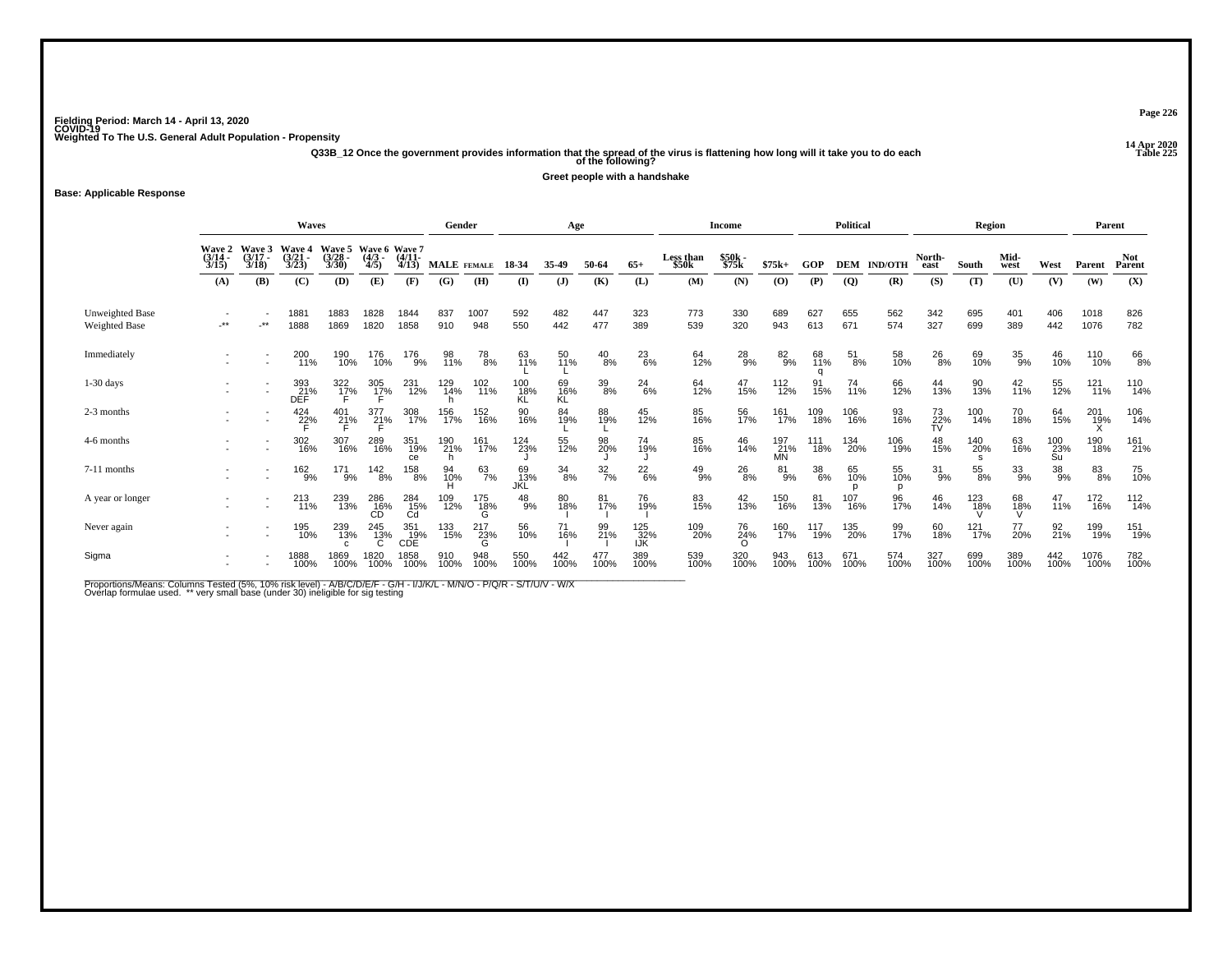**14 Apr 2020 Q38 How has your view of each of the following industries changed since the start of the coronavirus pandemic?**

**Summary Of More Positive**

**Base: All Respondents**

|                                                  | <b>Waves</b>                           |                                 |                                 |                                 |                          |                                                     |                    | Gender       |                   | Age                            |                  |                   |                    | <b>Income</b>    |                         |                            | <b>Political</b>               |                          |                            | Region          |                 |            | Parent                                  |                    |
|--------------------------------------------------|----------------------------------------|---------------------------------|---------------------------------|---------------------------------|--------------------------|-----------------------------------------------------|--------------------|--------------|-------------------|--------------------------------|------------------|-------------------|--------------------|------------------|-------------------------|----------------------------|--------------------------------|--------------------------|----------------------------|-----------------|-----------------|------------|-----------------------------------------|--------------------|
|                                                  | <b>Wave 2</b><br>$\frac{(3/14)}{3/15}$ | Wave 3<br>$\frac{(3/17)}{3/18}$ | Wave 4<br>$\frac{(3/21)}{3/23}$ | Wave 5<br>$\frac{(3/28)}{3/30}$ | $\frac{(4/3)}{4/5}$      | Wave 6 Wave 7<br>$\frac{(4/11)}{4/13}$              |                    | MALE FEMALE  | 18-34             | 35-49                          | 50-64            | $65+$             | Less than \$50k    | \$50k<br>\$75k   | $$75k+$                 | GOP                        |                                | <b>DEM IND/OTH</b>       | North-<br>east             | South           | Mid-<br>west    | West       | Parent                                  | Not<br>Parent      |
|                                                  | (A)                                    | (B)                             | (C)                             | (D)                             | (E)                      | (F)                                                 | (G)                | (H)          | $($ I             | $\mathbf{J}$                   | (K)              | (L)               | (M)                | (N)              | (O)                     | (P)                        | $\overline{Q}$                 | (R)                      | (S)                        | (T)             | (U)             | (V)        | (W)                                     | (X)                |
| <b>Unweighted Base</b><br>Weighted Base          |                                        | $\star\star$                    | 2023<br>2023                    | 2016<br>2016                    | $\star\star$             | 2013<br>2013                                        | 895<br>967         | 1118<br>1046 | 654<br>601        | 520<br>476                     | 488<br>516       | 351<br>420        | 883<br>626         | 347<br>337       | 716<br>982              | 674<br>658                 | 698<br>711                     | 641<br>644               | 372<br>352                 | 759<br>761      | 438<br>421      | 444<br>479 | 1099<br>1153                            | 914<br>860         |
| Healthcare<br>(Doctors/Nurses/Hospital)          |                                        |                                 | 1095<br>54%                     | $^{1253}_{62\%}$                | $\overline{\phantom{a}}$ | 1302<br>65%                                         | 639<br>66%         | 662<br>63%   | 347<br>58%        | 311<br>65%                     | 334<br>65%       | 309<br>74%<br>IJK | 367<br>59%         | 215<br>64%       | 683<br>70%<br>M         | 441<br>67%<br>R.           | 474<br>67%                     | 387<br>60%               | 238<br>67%                 | 495<br>65%      | 260<br>62%      | 309<br>65% | 763<br>66%                              | 539<br>63%         |
| Retail - grocery                                 |                                        |                                 | 828<br>41%                      | 966<br>48%                      |                          | $\overset{1073}{\underset{\text{CD}}{\text{53\%}}}$ | 523<br>54%         | 550<br>53%   | 285<br>47%        | 260<br>-55%                    | 274<br>53%       | 253<br>-60%       | 291<br>46%         | 186<br>55%<br>M  | 564<br>57%<br>M         | 370<br>$\frac{56}{R}$      | 400<br>$\frac{56}{R}$          | 303<br>47%               | 198<br>56%                 | 424<br>56%      | 210<br>-50%     | 241<br>50% | 641<br>56%<br>x                         | 432<br>50%         |
| <b>Small Businesses</b>                          |                                        |                                 | 752<br>37%                      | 826<br>41%<br>$\mathbf c$       | $\sim$                   | 904<br>45%<br>Cd                                    | $\frac{451}{47\%}$ | 452<br>43%   | 285<br>47%        | 212<br>45%                     | 221<br>43%       | 186<br>44%        | 253<br>40%         | 145<br>43%       | 480<br>49%<br>M         | 307<br>47%<br>R            | 350<br>49%<br>R                | 246<br>38%               | 165<br>47%                 | 359<br>47%      | 179<br>42%      | 201<br>42% | 523<br>45%                              | 380<br>44%         |
| Food & Beverage                                  |                                        |                                 | 632<br>31%                      | 753<br>37%<br>C                 |                          | 862<br>43%<br>CD                                    | 436<br>45%         | 426<br>41%   | 291<br>48%<br>KL  | 212<br>45%                     | 192 <sub>%</sub> | 167<br>40%        | 226<br>36%         | 130<br>38%       | 477<br>49%<br>MN        | 282<br>43%                 | 336<br>47%<br>R                | 244<br>38%               | 176<br>50%<br>tUv          | 327<br>43%      | 158<br>38%      | 201<br>42% | 489<br>42%                              | 374<br>43%         |
| Restaurants                                      |                                        |                                 | 612<br>30%                      | 757<br>$\frac{38}{6}$           | $\blacksquare$           | 819<br>$^{41\%}_{C}$                                | 410<br>42%         | 409<br>39%   | 244<br>41%        | 194<br>41%                     | 206<br>40%       | 174<br>42%        | 222<br>35%         | 138<br>41%       | 433<br>$\frac{44\%}{M}$ | 283<br>$\frac{43}{R}$      | 304<br>$\frac{43}{R}$          | 232<br>36%               | 147<br>42%                 | 318<br>42%      | 153<br>36%      | 201<br>42% | 495<br>43%<br>$\boldsymbol{\mathsf{x}}$ | 324<br>38%         |
| Technology                                       |                                        |                                 | 618<br>31%                      | 739<br>$\frac{37}{6}$           | $\sim$                   | 819<br>41%<br>CD                                    | 423<br>44%         | 396<br>38%   | 276<br>-46%<br>KI | 207<br>44%                     | 175<br>34%       | 161<br>38%        | 230<br>37%         | 105<br>31%       | 462<br>47%<br><b>MN</b> | 27'<br>41%<br>$\mathsf{r}$ | 321<br>$\frac{45}{R}$          | 227<br>$\overline{35\%}$ | 169<br>48%<br>ΤŨ           | 300<br>39%      | 148<br>35%      | 202<br>42% | 470<br>41%                              | 349<br>41%         |
| Pharmaceutical/drugs                             |                                        |                                 | 671<br>33%                      | 779<br>39%                      | $\sim$                   | 797<br>$\frac{40\%}{C}$                             | 416<br>43%         | 381<br>36%   | 249<br>41%<br>Κ   | 186<br>39%                     | 172<br>33%       | 190<br>45%        | 223<br>36%         | 122<br>36%       | 427<br>44%<br>Mn        | 275<br>42%<br>R            | 299<br>$\frac{42}{R}$          | 224<br>35%               | 161<br>46%<br>$\mathbf{U}$ | 310<br>41%<br>Ü | 139<br>33%      | 187<br>39% | 463<br>40%                              | 334<br>39%         |
| Non-profits                                      |                                        |                                 | 597<br>29%                      | 674<br>33%<br>C                 | $\sim$                   | 764<br>38%<br>CD                                    | 367<br>38%         | 38%          | 255<br>42%<br>KL  | $^{200}_{\hphantom{1}42\%}$ KL | 171<br>33%       | 138<br>33%        | 220 35%            | 122<br>36%       | 399<br>41%<br>m         | 233<br>35%                 | $\frac{307}{43%}$<br><b>PR</b> | 224<br>35%               | <sup>136</sup> 39%         | 296<br>39%      | 141<br>33%      | 190<br>40% | 457<br>40%                              | 307<br>36%         |
| Manufacturing                                    |                                        |                                 | 545<br>27%                      | 645<br>32%                      |                          | 739<br>37%<br>CD                                    | 390<br>40%         | 349<br>33%   | 235<br>39%        | 178<br>37%                     | 180<br>35%       | 145<br>34%        | 187<br>30%         | 119<br>35%       | 419<br>43%<br>Mn        | 270<br>41%<br>R            | 265<br>37%<br>$\mathbf{r}$     | 204<br>32%               | 148<br>42%<br>-u           | 282<br>37%      | 142<br>34%      | 168<br>35% | 447<br>39%<br>x                         | 292<br>34%         |
| Retail                                           |                                        |                                 | 551<br>27%                      | 595<br>30%                      |                          | 666<br>$\frac{33}{c}$                               | 338<br>35%         | 328<br>31%   | 226<br>38%<br>ΚĹ  | 166<br>35%                     | 152<br>30%       | 123<br>29%        | 194<br>31%         | 121<br>36%       | 334<br>34%              | 215<br>33%                 | 266<br>37%<br>R                | 185<br>29%               | 121<br>34%                 | 242<br>32%      | 138<br>33%      | 165<br>34% | 394<br>34%                              | 272<br>32%         |
| Entertainment                                    |                                        |                                 | 407<br>20%                      | $^{502}_{25\%}$                 | $\overline{\phantom{a}}$ | 638<br>32%<br>CD                                    | 321<br>33%         | 316<br>30%   | 242 40%<br>KĹ     | 174<br>36%<br>ΚĽ               | 130<br>25%       | 92 <sub>%</sub>   | <sup>176</sup> 28% | 92 <sub>7%</sub> | 344<br>35%<br>MÑ        | 203<br>31%                 | 272<br>38%<br>PŘ               | 162 <sub>2%</sub>        | 120<br>34%<br>$\mathbf{u}$ | $^{248}_{33\%}$ | 114<br>27%      | 155<br>32% | 371<br>32%                              | 267 <sub>31%</sub> |
| Media                                            |                                        |                                 | 450<br>22%                      | 524<br>$\frac{26}{6}$           | $\overline{a}$           | 581<br>29%<br>C                                     | 327<br>34%         | 254<br>24%   | 208<br>-35%<br>KL | 149<br>$\frac{31}{10}$         | 123<br>24%       | 101<br>24%        | 151<br>24%         | 73<br>22%        | 334<br>34%<br>MŇ        | 154<br>23%                 | 293<br>$\frac{41}{PR}$         | 135<br>21%               | 113<br>32%<br>U            | 235<br>31%<br>U | 101<br>24%      | 133<br>28% | 346<br>30%                              | 235<br>27%         |
| <b>Financial services</b>                        |                                        |                                 | 410<br>20%                      | 479<br>24%<br>C                 | $\overline{\phantom{a}}$ | 569<br>28%<br>CD                                    | 315<br>33%<br>H    | 254<br>24%   | 216<br>36%<br>KL  | 147<br>. 31%<br>KL             | 117<br>23%       | 89<br>21%         | 140<br>22%         | 96<br>29%<br>m   | 319<br>33%<br>M         | 201<br>31%<br>R            | $^{221}_{31\%}$<br>R           | 147<br>23%               | 104<br>30%                 | 221<br>29%      | $^{107}_{25\%}$ | 136<br>28% | 352<br>31%<br>X                         | 217<br>25%         |
| Automotive                                       |                                        |                                 | 388<br>19%                      | 458<br>$^{23\%}_{C}$            |                          | 534<br>27%<br>CD                                    | 299<br>31%         | 235<br>22%   | 181<br>30%        | 131<br>27%<br>k                | 112<br>22%       | 110<br>26%        | 149<br>24%         | 79<br>23%        | 291<br>30%<br>Mn        | 194<br>30%<br>R            | 204<br>29%<br>R                | 136<br>21%               | 95<br>27%                  | 202<br>26%      | 109<br>26%      | 129<br>27% | 335<br>29%                              | 199<br>23%         |
| Travel and hospitality<br>(hotels, cruise fines) |                                        |                                 | 385<br>19%                      | 421 <sub>%</sub>                |                          | 492<br>24%<br>ĆĎ                                    | 274<br>28%         | 217<br>21%   | 197<br>33%        | 134<br>28%                     | 89<br>17%        | $^{71}_{17\%}$    | 122 <sub>0%</sub>  | 69<br>21%        | 285<br>29%<br>MN        | 154<br>23%                 | 207<br>29%<br>pŘ               | 130<br>20%               | 100<br>28%                 | 177<br>23%      | 101<br>24%      | 114<br>24% | 306<br>27%                              | 186<br>22%         |

Proportions/Means: Columns Tested (5%, 10% risk level) - A/B/C/D/E/F - G/H - I/J/K/L - M/N/O - P/Q/R - S/T/U/V - W/X<br>Overlap formulae used. \*\* very small base (under 30) ineligible for sig testing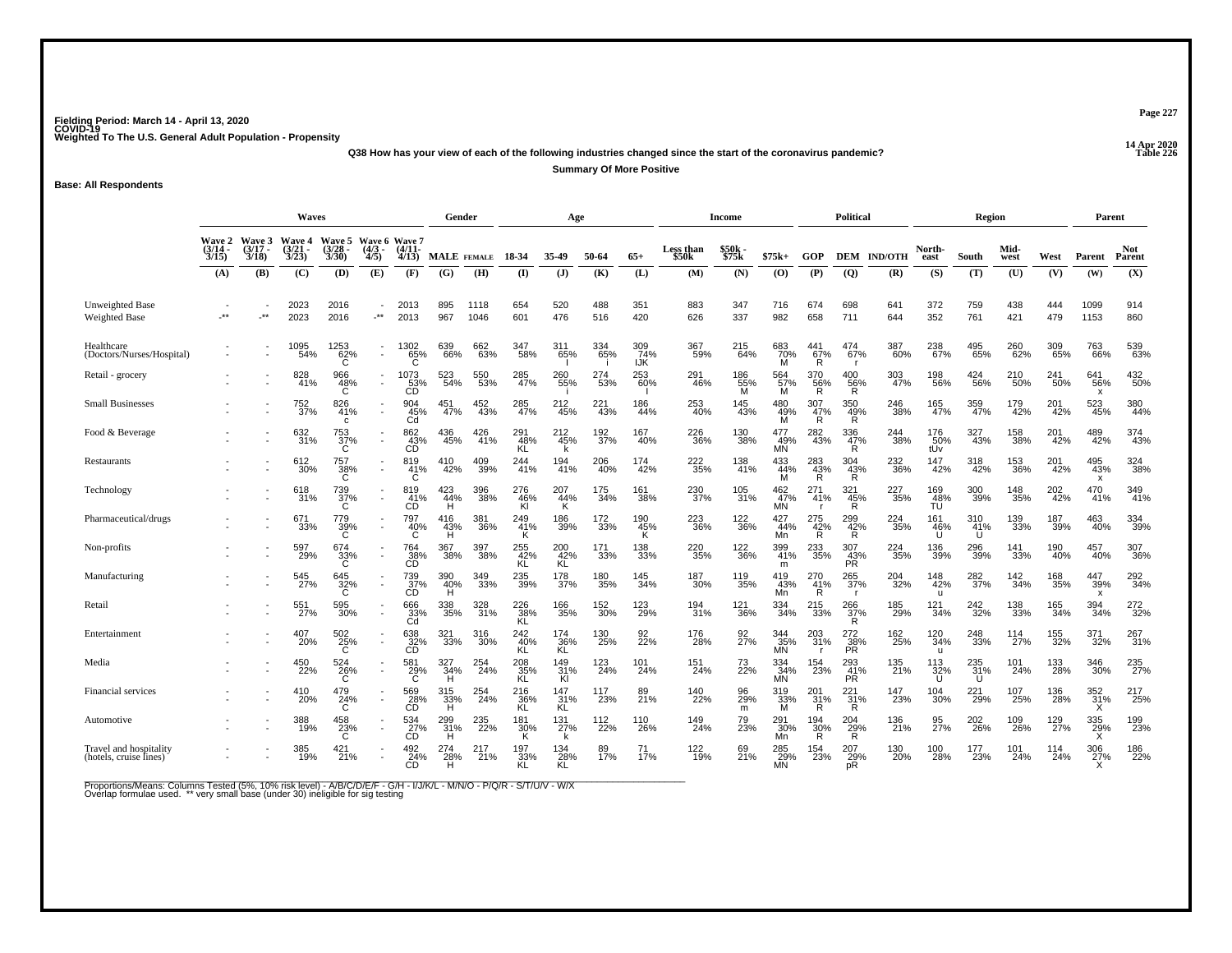**14 Apr 2020 Q38 How has your view of each of the following industries changed since the start of the coronavirus pandemic?**

#### **Summary Of More Positive**

**Base: All Respondents**

|                      |                                        |                          | Waves                                  |                                               |                          |                       | Gender      |            |                    | Age              |            |           |                    | Income         |                  |                 | <b>Political</b> |                    |                | Region     |              |            | Parent     |            |
|----------------------|----------------------------------------|--------------------------|----------------------------------------|-----------------------------------------------|--------------------------|-----------------------|-------------|------------|--------------------|------------------|------------|-----------|--------------------|----------------|------------------|-----------------|------------------|--------------------|----------------|------------|--------------|------------|------------|------------|
|                      | Wave 2 Wave 3<br>$\frac{(3/14)}{3/15}$ | $\frac{(3/17)}{3/18}$    | <b>Wave 4</b><br>$\frac{(3/21)}{3/23}$ | Wave 5 Wave 6 Wave 7<br>$\frac{(3/28)}{3/30}$ | $\frac{(4/3)}{4/5}$      | $\frac{(4/11)}{4/13}$ | MALE FEMALE |            | 18-34              | 35-49            | 50-64      | $65+$     | Less than<br>\$50k | \$50k<br>\$75k | $$75k+$          | GOP             |                  | <b>DEM IND/OTH</b> | North-<br>east | South      | Mid-<br>west | West       |            | Parent     |
|                      | (A)                                    | (B)                      | (C)                                    | (D)                                           | (E)                      | (F)                   | (G)         | (H)        | (I)                | $\mathbf{J}$     | (K)        | (L)       | (M)                | (N)            | (O)              | (P)             | $\overline{Q}$   | (R)                | (S)            | (T)        | (U)          | (V)        | (W)        | (X)        |
| <b>Weighted Base</b> | -**                                    | $+$ **                   | 2023                                   | 2016                                          | $\cdot^{\star\star}$     | 2013                  | 967         | 1046       | 601                | 476              | 516        | 420       | 626                | 337            | 982              | 658             | 711              | 644                | 352            | 761        | 421          | 479        | 1153       | 860        |
| Oil                  | $\overline{\phantom{a}}$               | $\overline{\phantom{a}}$ | 424<br>21%                             | 422<br>21%                                    | $\sim$                   | 475<br>24%            | 271<br>28%  | 203<br>19% | 179<br>30%         | 126<br>26%<br>KL | 100<br>19% | 71<br>17% | 146<br>23%         | 68<br>20%      | 252<br>26%       | 176<br>27%      | 172<br>24%       | 126<br>20%         | 90<br>26%      | 189<br>25% | 95<br>23%    | 101<br>21% | 295<br>26% | 180<br>21% |
| Airlines             | $\overline{\phantom{0}}$               | $\overline{\phantom{a}}$ | 361<br>18%                             | 362<br>18%                                    | $\overline{\phantom{a}}$ | 405<br>20%            | 230<br>24%  | 176<br>17% | 167<br>_28%<br>jKL | 107<br>22%<br>KL | 69<br>13%  | 63<br>15% | 93<br>15%          | 66<br>20%      | 237<br>24%<br>M  | 141<br>21%      | 164<br>23%       | 100<br>16%         | 77<br>22%      | 161<br>21% | 69<br>16%    | 99<br>21%  | 244<br>21% | 162<br>19% |
| Real estate          |                                        |                          | 268<br>13%                             | 318<br>16%                                    |                          | 335<br>17%            | 193<br>20%  | 141<br>14% | 144<br>24%         | 91<br>19%<br>KL  | 59<br>11%  | 41<br>10% | 81<br>13%          | 51<br>15%      | 198<br>20%<br>Mn | 109<br>17%<br>R | 152<br>21%<br>pR | 74<br>11%          | 64<br>18%      | 134<br>18% | 56<br>13%    | 81<br>17%  | 211<br>18% | 124<br>14% |

Proportions/Means: Columns Tested (5%, 10% risk level) - A/B/C/D/E/F - G/H - I/J/K/L - M/N/O - P/Q/R - S/T/U/V - W/X<br>Overlap formulae used. \*\* very small base (under 30) ineligible for sig testing

**Page 228**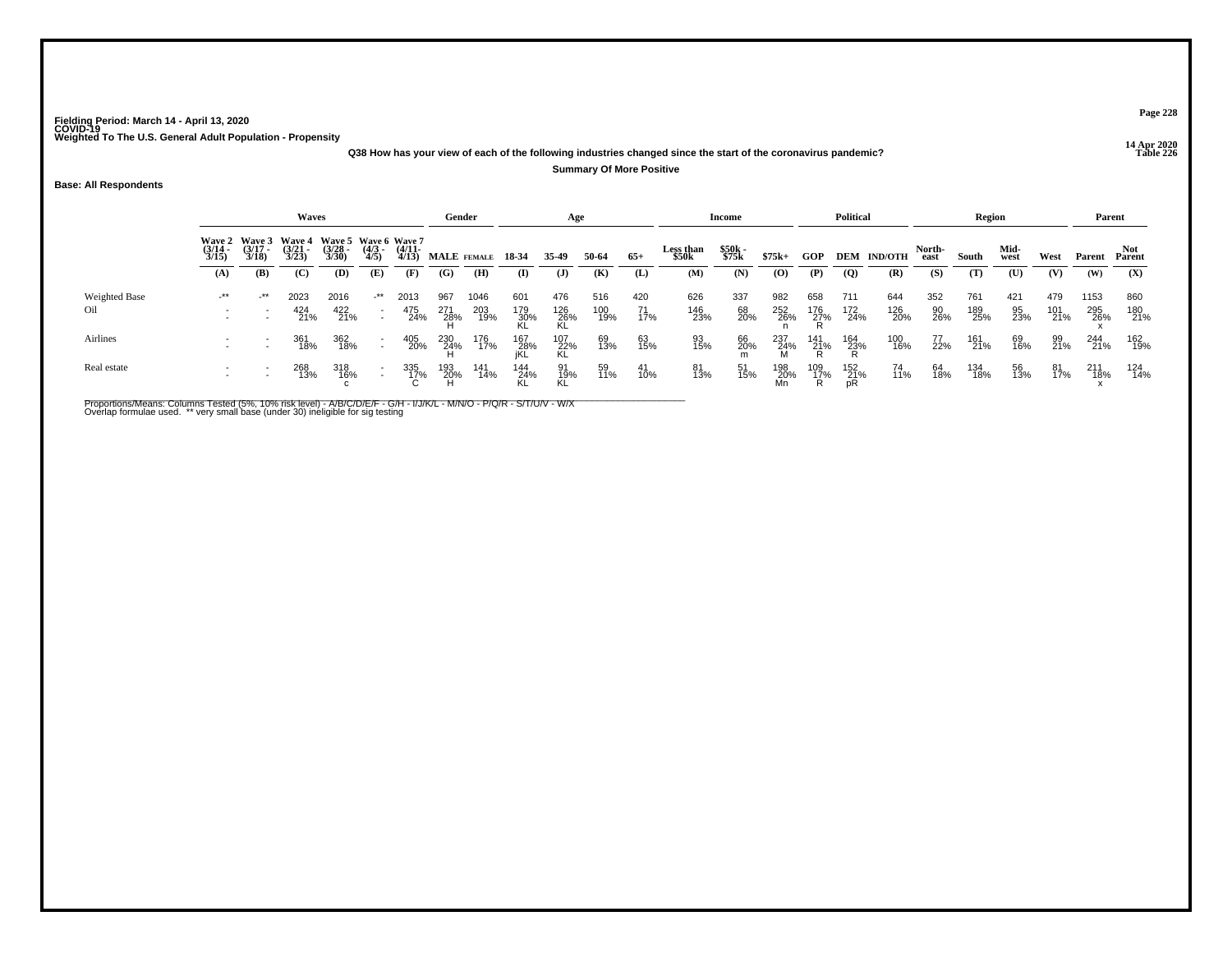**14 Apr 2020 Q38 How has your view of each of the following industries changed since the start of the coronavirus pandemic?**

**Summary Of More Negative**

**Base: All Respondents**

|                                                  | <b>Waves</b>                           |                                        |                                        |                                 |                                        |                                        |                        | Gender           |                    | Age                     |                  |                   |                         | <b>Income</b>    |                                    |                  | <b>Political</b>     |                    |                           | Region             |                  |                 | Parent                                       |                      |
|--------------------------------------------------|----------------------------------------|----------------------------------------|----------------------------------------|---------------------------------|----------------------------------------|----------------------------------------|------------------------|------------------|--------------------|-------------------------|------------------|-------------------|-------------------------|------------------|------------------------------------|------------------|----------------------|--------------------|---------------------------|--------------------|------------------|-----------------|----------------------------------------------|----------------------|
|                                                  | <b>Wave 2</b><br>$\frac{(3/14)}{3/15}$ | <b>Wave 3</b><br>$\frac{(3/17)}{3/18}$ | <b>Wave 4</b><br>$\frac{(3/21)}{3/23}$ | Wave 5<br>$\frac{(3/28)}{3/30}$ | $\frac{(4/3)}{4/5}$                    | Wave 6 Wave 7<br>$\frac{(4/11)}{4/13}$ |                        | MALE FEMALE      | 18-34              | 35.49                   | 50-64            | $65+$             | Less than<br>\$50k      | \$50k<br>\$75k   | $$75k+$                            | <b>GOP</b>       |                      | <b>DEM IND/OTH</b> | North-<br>east            | South              | Mid-<br>west     | West            | Parent                                       | <b>Not</b><br>Parent |
|                                                  | (A)                                    | (B)                                    | (C)                                    | (D)                             | (E)                                    | (F)                                    | (G)                    | (H)              | $($ I              | (J)                     | (K)              | (L)               | (M)                     | (N)              | (0)                                | (P)              | $\overline{Q}$       | (R)                | (S)                       | (T)                | (U)              | (V)             | (W)                                          | (X)                  |
| Unweighted Base<br><b>Weighted Base</b>          | -**                                    | $\cdot$ **                             | 2023<br>2023                           | 2016<br>2016                    | $\overline{\phantom{a}}$<br>$\cdot$ ** | 2013<br>2013                           | 895<br>967             | 1118<br>1046     | 654<br>601         | 520<br>476              | 488<br>516       | 351<br>420        | 883<br>626              | 347<br>337       | 716<br>982                         | 674<br>658       | 698<br>711           | 641<br>644         | 372<br>352                | 759<br>761         | 438<br>421       | 444<br>479      | 1099<br>1153                                 | 914<br>860           |
| Media                                            |                                        |                                        | 668<br>33%<br>DF                       | 591<br>29%                      | $\overline{a}$                         | 546<br>27%                             | 255<br>26%             | 291<br>28%       | 172 <sub>9%</sub>  | 117<br>25%              | 140<br>27%       | 117<br>28%        | <sup>160</sup> 26%      | 97<br>29%        | 273<br>28%                         | 251<br>38%<br>QŘ | 108<br>15%           | $^{186}_{29\%}$    | 87<br>25%                 | 193<br>25%         | 128<br>30%       | 138<br>29%      | 309<br>27%                                   | 237<br>28%           |
| Travel and hospitality<br>(hotels, cruise lines) |                                        |                                        | 583<br>29%<br>df                       | 511<br>25%                      | $\overline{\phantom{a}}$               | 513<br>25%                             | 229<br>24%             | 283<br>27%       | 145<br>24%         | <sup>122</sup><br>26%   | 109<br>21%       | 136<br>32%<br>IjK | 154<br>25%              | 80<br>24%        | 263<br>27%                         | 171<br>26%       | 166<br>23%           | 175<br>27%         | 76<br>22%                 | 192<br>25%         | 108<br>26%       | 136<br>28%<br>s | 293<br>25%                                   | 220<br>26%           |
| Airlines                                         |                                        |                                        | 577<br>29%                             | 544<br>27%                      | $\sim$                                 | 498<br>25%                             | 259<br>27%             | 239<br>23%       | 168<br>28%<br>Κ    | 121<br>25%<br>k         | 101<br>20%       | 108<br>26%        | 141<br>22%              | 76<br>22%        | 256<br>26%                         | 146<br>22%       | 178<br>25%           | 174<br>27%         | 84<br>24%                 | 190<br>25%         | 104<br>25%       | 119<br>25%      | 279<br>24%                                   | 218<br>25%           |
| Financial services                               |                                        |                                        | 383<br>19%                             | 336<br>17%                      | $\sim$                                 | 350<br>17%                             | 161<br>17%             | 189<br>18%       | 153<br>_25%<br>JKL | 87<br>18%<br>Kl         | 58<br>11%        | 52<br>12%         | $\frac{121}{19\%}$<br>N | 40<br>12%        | 175<br>18%<br>Ň                    | 103<br>16%       | 121<br>17%           | 126<br>20%         | 62 <sub>%</sub>           | 135<br>18%         | 58<br>14%        | 95<br>20%<br>u  | 197 <sub>%</sub>                             | 153<br>18%           |
| Real estate                                      |                                        |                                        | 292<br>14%                             | 268<br>13%                      | Ċ,                                     | 286<br>14%                             | 153<br>16%             | 134<br>13%       | 128<br>_21%<br>JKL | 68<br>14%               | $^{49}_{9\%}$    | $^{42}_{10\%}$    | 94<br>15%               | 42<br>13%        | 136<br>14%                         | 86<br>13%        | 105<br>15%           | 96<br>15%          | 48<br>14%                 | 103<br>14%         | 56<br>13%        | 80<br>17%       | 158<br>14%                                   | 128<br>15%           |
| Oil                                              |                                        |                                        | 269<br>13%                             | 232<br>12%                      | $\sim$                                 | 280<br>14%<br>d                        | 150<br>15%             | 130<br>12%       | 111<br>18%<br>ΚL   | 73<br>15%               | 63<br>12%        | 34<br>8%          | 79<br>13%               | 33<br>10%        | 154<br>16%<br>N                    | 11%              | $^{119}_{17\%}$<br>P | 91<br>14%          | 48<br>13%                 | 102<br>13%         | 62<br>15%        | 68<br>14%       | 158<br>14%                                   | $\frac{122}{14\%}$   |
| Manufacturing                                    |                                        | ٠                                      | 308<br>15%                             | 266<br>13%                      | $\sim$                                 | 268<br>13%                             | 140<br>14%             | 128<br>12%       | 105<br>18%<br>KĹ   | 75<br>16%<br>KL         | 50<br>10%        | 38<br>9%          | 81<br>13%<br>n.         | $^{30}_{9\%}$    | 143<br>15%<br>Ň                    | 81<br>12%        | 102<br>14%           | 85<br>13%          | 50<br>14%                 | 98<br>13%          | 54<br>13%        | 66<br>14%       | 164<br>14%                                   | 104<br>12%           |
| Entertainment                                    |                                        | $\overline{\phantom{a}}$               | $^{403}_{\substack{20}{\textrm{DF}}}$  | 334<br>17%                      | $\sim$                                 | 265<br>13%                             | 152<br>16%             | 114<br>11%       | 90<br>15%          | 58<br>12%               | 65<br>13%        | 52<br>12%         | 84<br>13%               | 38<br>11%        | 138<br>14%                         | 106<br>16%<br>Ő  | 71<br>10%            | 88<br>14%<br>q     | 45<br>13%                 | 103<br>14%         | 57<br>14%        | 60<br>12%       | $\frac{172}{15\%}$                           | 94<br>11%            |
| Restaurants                                      |                                        |                                        | 398<br>$\frac{20}{5}$                  | 305<br>15%                      | $\overline{a}$                         | 260<br>13%                             | 145<br>$\frac{15}{11}$ | 115<br>11%       | 105<br>17%<br>KL   | 76<br>$16%$<br>KL       | 47<br>9%         | 33<br>8%          | 78<br>13%               | 33<br>10%        | $\frac{142}{14\%}$<br>$\mathsf{n}$ | 83<br>13%        | 103<br>15%           | 74<br>11%          | 47<br>13%                 | $\frac{106}{14\%}$ | 46<br>11%        | 62<br>13%       | 160<br>14%                                   | 100<br>12%           |
| Pharmaceutical/drugs                             |                                        |                                        | 310<br>15%<br>F                        | 269<br>13%                      | $\overline{a}$                         | 253<br>13%                             | 130<br>13%             | 124<br>12%       | 103<br>17%<br>KL   | 67<br>14%<br>KI         | $^{45}_{9\%}$    | 38<br>9%          | 82<br>13%               | 40<br>12%        | 123<br>13%                         | 75<br>11%        | 81<br>11%            | 97<br>15%          | 44<br>12%                 | 94<br>12%          | 45<br>11%        | 71<br>15%       | 157<br>14%                                   | 97<br>11%            |
| Retail                                           |                                        |                                        | 338<br>17%                             | 292<br>14%                      | $\overline{\phantom{a}}$               | 252<br>13%                             | 139<br>14%             | 113<br>11%       | 105<br>17%<br>ΚL   | 68<br>14%               | 54<br>11%        | $^{25}_{6\%}$     | 84<br>13%<br>N          | $^{29}_{9\%}$    | 127<br>13%<br>n                    | 86<br>13%        | 85<br>12%            | 81<br>13%          | 55<br>16%<br>$\mathbf{u}$ | 98<br>13%          | 45<br>11%        | 54<br>11%       | $157$<br>$14\%$                              | 95<br>11%            |
| <b>Small Businesses</b>                          |                                        |                                        | 287<br>14%                             | 244<br>12%                      | $\sim$                                 | 248<br>12%                             | 146<br>15%<br>H        | 103<br>10%       | 88<br>$15%$<br>kL  | 75<br>16%<br>KL         | 53<br>10%        | 33<br>8%          | 68<br>11%               | 36<br>11%        | 132<br>13%                         | 80<br>12%        | 95<br>13%            | 73<br>11%          | 43<br>12%                 | 101<br>13%         | 44<br>10%        | 60<br>13%       | 146<br>13%                                   | $\frac{102}{12\%}$   |
| Retail - grocery                                 |                                        | $\overline{\phantom{a}}$               | 355<br>$\frac{18}{10}$                 | $^{255}_{13\%}$                 | $\sim$                                 | 218<br>11%                             | 100<br>10%             | 118<br>11%       | 109<br>18%<br>JKL  | 57<br>$\frac{12}{1}$ KL | $\frac{30}{6\%}$ | $^{22}_{\ 5\%}$   | 81<br>13%               | 30<br>-9%        | 99<br>10%                          | 68<br>10%        | 72<br>10%            | 79<br>12%          | 34<br>10%                 | 77<br>10%          | 46<br>11%        | 61<br>13%       | 116<br>10%                                   | $\frac{102}{12\%}$   |
| Automotive                                       |                                        |                                        | 255<br>13%                             | 252<br>13%                      | $\overline{a}$                         | 209<br>10%                             | 113<br>12%             | $\frac{95}{9\%}$ | 88<br>15%<br>ΚL    | 54<br>11%               | 49<br>10%        | 17<br>4%          | 66<br>11%<br>n          | $^{23}_{7\%}$    | 111<br>$i$ ii%<br>$\mathsf{n}$     | 76<br>11%        | 76<br>11%            | $^{57}_{9\%}$      | 44<br>12%                 | 75<br>10%          | 43<br>10%        | 47<br>10%       | $^{135}_{12\%}$<br>$\boldsymbol{\mathsf{x}}$ | $^{74}_{9\%}$        |
| Non-profits                                      |                                        |                                        | $^{248}_{12\%}$                        | 207<br>70%                      |                                        | 192<br>10%                             | $^{122}_{13\%}$        | $^{70}_{7\%}$    | 75<br>12%<br>KL    | 56<br>12%<br>KL         | $\frac{36}{7\%}$ | $^{25}_{6\%}$     | $^{55}_{9\%}$           | $\frac{32}{9\%}$ | 98<br>10%                          | 11%              | 68<br>10%            | $^{55}_{\,8\%}$    | $\frac{33}{9\%}$          | 85<br>11%          | $\frac{32}{7\%}$ | $^{43}_{9\%}$   | 115<br>10%                                   | $^{77}_{9\%}$        |

Proportions/Means: Columns Tested (5%, 10% risk level) - A/B/C/D/E/F - G/H - I/J/K/L - M/N/O - P/Q/R - S/T/U/V - W/X<br>Overlap formulae used. \*\* very small base (under 30) ineligible for sig testing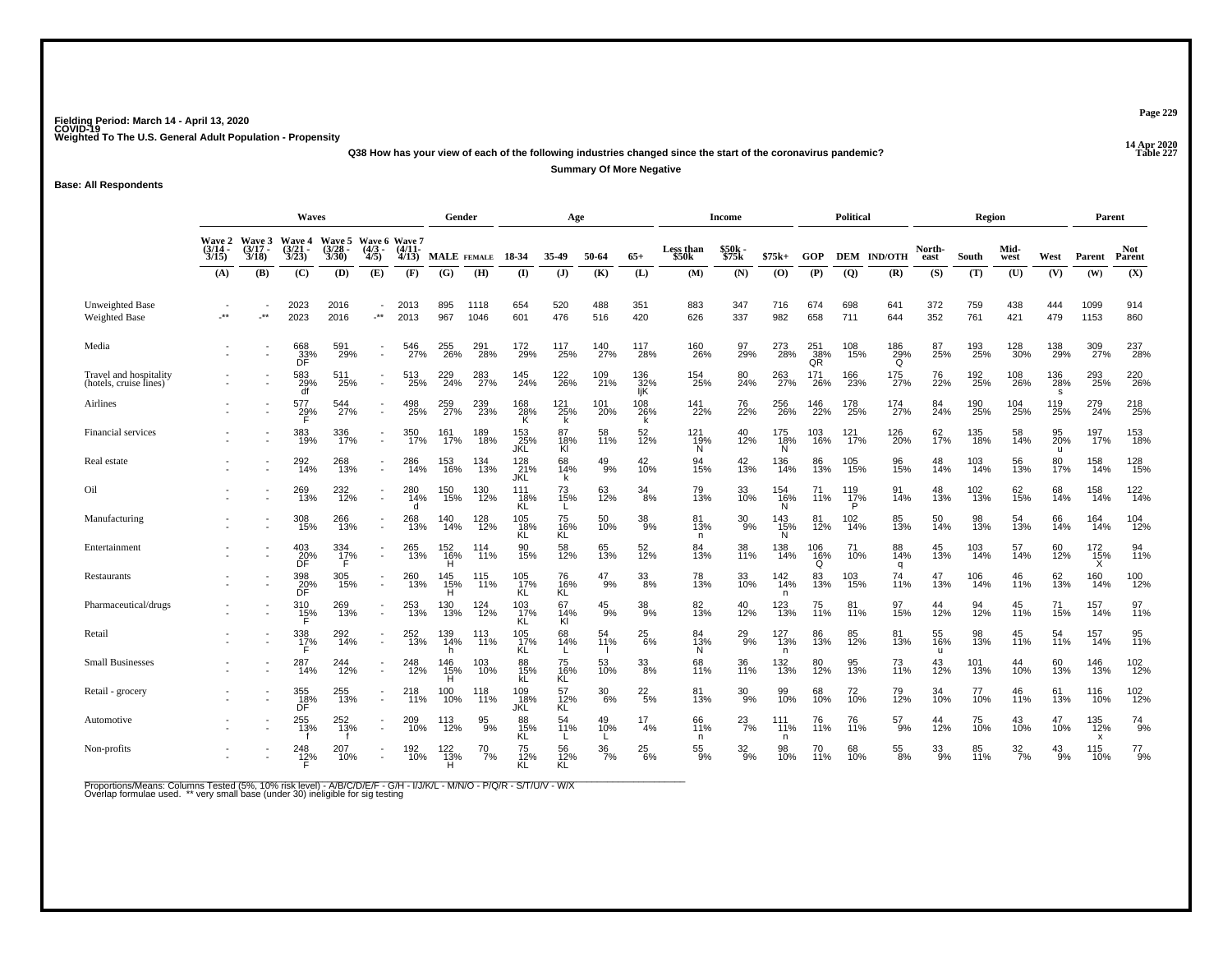**14 Apr 2020 Q38 How has your view of each of the following industries changed since the start of the coronavirus pandemic?**

#### **Summary Of More Negative**

**Base: All Respondents**

|                                         |                                                                                                                                                                                                                                                                |                          | <b>Waves</b>               |                             |                                                      |                   | Gender          |                  |                  | Age                    |                         |                      |                       | Income               |                  |                 | <b>Political</b>    |                 |                      | Region          |                  |                 |                    | Parent          |
|-----------------------------------------|----------------------------------------------------------------------------------------------------------------------------------------------------------------------------------------------------------------------------------------------------------------|--------------------------|----------------------------|-----------------------------|------------------------------------------------------|-------------------|-----------------|------------------|------------------|------------------------|-------------------------|----------------------|-----------------------|----------------------|------------------|-----------------|---------------------|-----------------|----------------------|-----------------|------------------|-----------------|--------------------|-----------------|
|                                         | <b>Wave 3</b><br><b>Wave 4</b><br>Wave 5 Wave 6 Wave 7<br><b>Wave 2</b><br>$\frac{(3/17)}{3/18}$<br>$\frac{(3/21)}{3/23}$<br>$\frac{(3/28)}{3/30}$<br>$\frac{(4/3)}{4/5}$<br>$\frac{(4/11)}{4/13}$<br>$\frac{(3/14)}{3/15}$<br>(C)<br>(A)<br>(B)<br>(D)<br>(E) |                          |                            |                             |                                                      |                   | MALE FEMALE     |                  | 18-34            | 35-49                  | 50-64                   | $65+$                | Less than<br>\$50k    | \$50k<br>\$75k       | $$75k+$          | <b>GOP</b>      | DEM                 | <b>IND/OTH</b>  | North-<br>east       | South           | Mid-<br>west     | West            | Parent             | Parent          |
|                                         |                                                                                                                                                                                                                                                                |                          |                            |                             |                                                      | (F)               | (G)             | (H)              | (I)              | $\mathbf{J}$           | (K)                     | (L)                  | (M)                   | (N)                  | $\bf{(0)}$       | (P)             | $\overline{Q}$      | (R)             | (S)                  | (T)             | $(\mathbf{U})$   | (V)             | (W)                | (X)             |
| Weighted Base<br>Food & Beverage        | $-***$<br>$\overline{\phantom{a}}$                                                                                                                                                                                                                             | $-***$<br>$\overline{a}$ | 2023<br>$\frac{306}{15\%}$ | 2016<br>251<br>1 <u>2</u> % | _**<br>$\sim$                                        | 2013<br>180<br>9% | 967<br>86<br>9% | 1046<br>93<br>9% | 601<br>63<br>10% | 476<br>62<br>13%<br>KL | 516<br>$\frac{35}{7\%}$ | 420<br>$^{21}_{5\%}$ | 626<br>63<br>10%<br>N | 337<br>$^{17}_{5\%}$ | 982<br>94<br>10% | 658<br>58<br>9% | 711<br>$^{62}_{9%}$ | 644<br>60<br>9% | 352<br>$^{27}_{8\%}$ | 761<br>66<br>9% | 421<br>42<br>10% | 479<br>44<br>9% | 1153<br>120<br>10% | 860<br>60<br>7% |
| Technology                              | $\overline{\phantom{a}}$<br>$\overline{\phantom{a}}$                                                                                                                                                                                                           | $\overline{\phantom{0}}$ | 219                        | 178<br>9%                   | $\overline{\phantom{a}}$<br>$\overline{\phantom{a}}$ | 175<br>9%         | 107<br>11%      | 69<br>7%         | 89<br>15%<br>JKL | 45<br>9%               | $^{28}_{\ 5\%}$         | $^{13}_{3\%}$        | 61<br>10%             | 21<br>6%             | 83<br>8%         | 47<br>7%        | 66<br>9%            | 62<br>10%       | 36<br>10%            | 56<br>7%        | 34<br>8%         | 49<br>10%       | 113<br>10%         | 62<br>7%        |
| Healthcare<br>(Doctors/Nurses/Hospital) | $\overline{\phantom{a}}$                                                                                                                                                                                                                                       | $\overline{\phantom{a}}$ | 217<br>_11%<br>DF          | 169<br>8%                   | $\overline{\phantom{a}}$                             | 155<br>8%         | 81<br>8%        | 74<br>7%         | 81<br>14%        | 36<br>8%               | $^{26}_{5\%}$           | $\frac{11}{3\%}$     | $^{46}_{7\%}$         | 28<br>8%             | 75<br>8%         | 52<br>8%        | 52<br>7%            | 51<br>8%        | $^{27}_{8\%}$        | 56<br>7%        | $\frac{30}{7\%}$ | $^{42}_{9\%}$   | $\frac{92}{8\%}$   | 62<br>7%        |

Proportions/Means: Columns Tested (5%, 10% risk level) - A/B/C/D/E/F - G/H - I/J/K/L - M/N/O - P/Q/R - S/T/U/V - W/X<br>Overlap formulae used. \*\* very small base (under 30) ineligible for sig testing

**Page 230**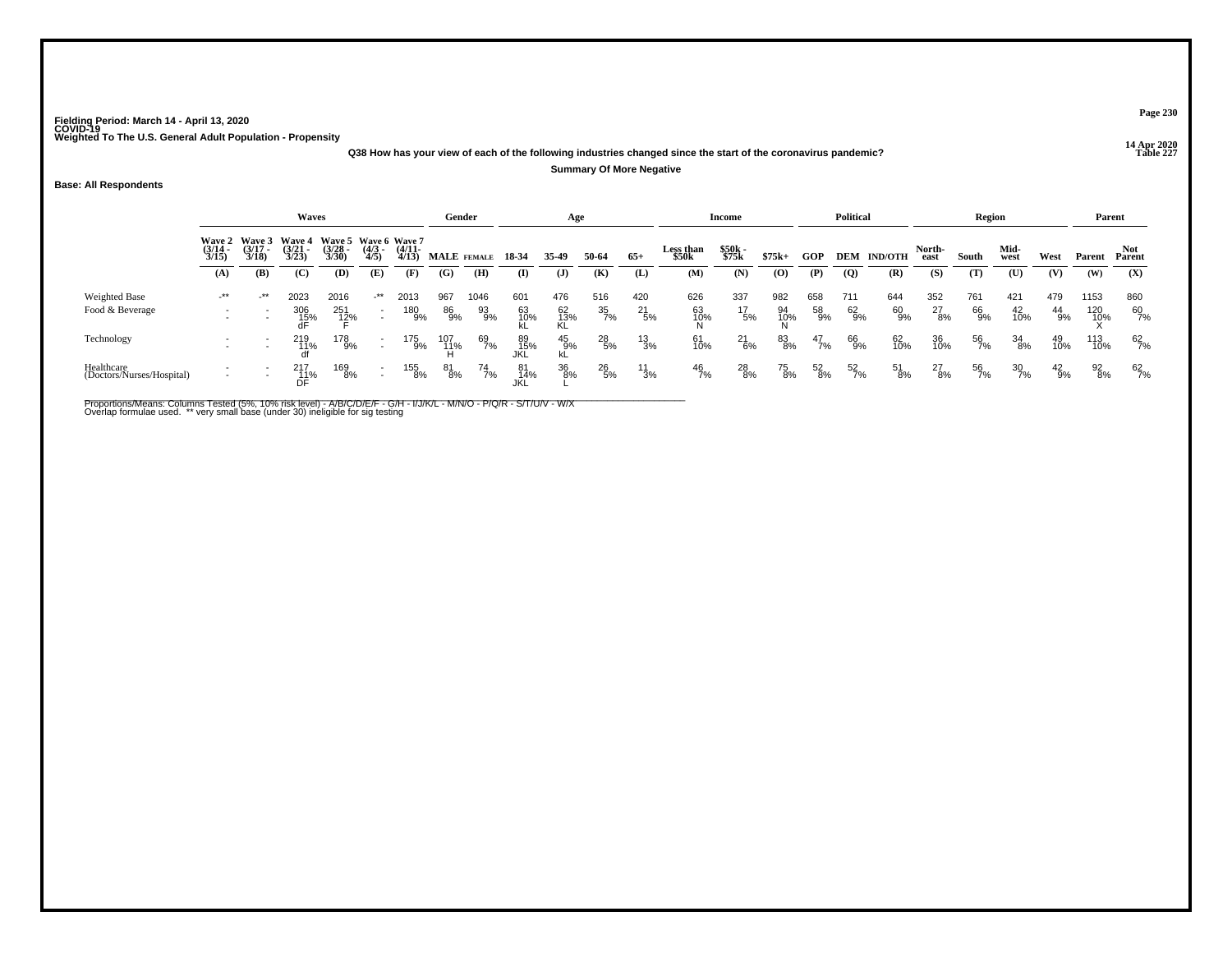**14 Apr 2020 Q38\_1 How has your view of each of the following industries changed since the start of the coronavirus pandemic?Financial services**

**Base: All Respondents**

|                                         |                                                                                                                                                                                                      |     |                      | Gender               |                                    | Age                   |                 |              |                   | Income             |             |             | <b>Political</b>   |                 |                  | Region          |                 |                | Parent         |             |                   |             |              |               |
|-----------------------------------------|------------------------------------------------------------------------------------------------------------------------------------------------------------------------------------------------------|-----|----------------------|----------------------|------------------------------------|-----------------------|-----------------|--------------|-------------------|--------------------|-------------|-------------|--------------------|-----------------|------------------|-----------------|-----------------|----------------|----------------|-------------|-------------------|-------------|--------------|---------------|
|                                         | <b>Waves</b><br>Wave 5 Wave 6 Wave 7<br>Wave 3<br>Wave 4<br><b>Wave 2</b><br>$\frac{(3/17)}{3/18}$<br>$\frac{(3/21)}{3/23}$<br>$\frac{(3/28)}{3/30}$<br>$\frac{(3/14)}{3/15}$<br>$\frac{(4/3)}{4/5}$ |     |                      |                      |                                    | $\frac{(4/11)}{4/13}$ |                 | MALE FEMALE  | 18 34             | 35-49              | 50-64       | $65+$       | Less than<br>\$50k | \$50k<br>\$75k  | $$75k+$          | GOP             | <b>DEM</b>      | <b>IND/OTH</b> | North-<br>east | South       | Mid-<br>west      | West        | Parent       | Not<br>Parent |
|                                         | (A)                                                                                                                                                                                                  | (B) | (C)                  | (D)                  | (E)                                | (F)                   | (G)             | (H)          | $($ I             | $\mathbf{J}$       | (K)         | (L)         | (M)                | (N)             | (0)              | (P)             | $\overline{Q}$  | (R)            | (S)            | (T)         | (U)               | (V)         | (W)          | (X)           |
| Unweighted Base<br><b>Weighted Base</b> | $^{\star\star}$                                                                                                                                                                                      | _** | 2023<br>2023         | 2016<br>2016         | $\overline{\phantom{0}}$<br>$-***$ | 2013<br>2013          | 895<br>967      | 1118<br>1046 | 654<br>601        | 520<br>476         | 488<br>516  | 351<br>420  | 883<br>626         | 347<br>337      | 716<br>982       | 674<br>658      | 698<br>711      | 641<br>644     | 372<br>352     | 759<br>761  | 438<br>421        | 444<br>479  | 1099<br>1153 | 914<br>860    |
| More Positive/Negative<br>(Net)         |                                                                                                                                                                                                      |     | 794<br>39%           | 815<br>40%           |                                    | 919<br>_46%<br>CD     | 476<br>49%<br>H | 443<br>42%   | 369<br>61%<br>JKL | 234<br>49%<br>KL   | 175<br>34%  | 141<br>34%  | 261<br>42%         | 136<br>40%      | 494<br>50%<br>MN | 304<br>46%      | 342<br>48%      | 273<br>42%     | 166<br>47%     | 357<br>47%  | 165<br>39%        | 232<br>48%  | 549<br>48%   | 369<br>43%    |
| More positive                           |                                                                                                                                                                                                      |     | 410<br>20%           | 479<br>24%           |                                    | 569<br>28%<br>CD      | 315<br>- 33%    | 254<br>24%   | $^{216}_{36\%}$   | $\frac{147}{31\%}$ | 117<br>23%  | 89<br>21%   | 140<br>22%         | 96<br>29%       | 319<br>33%       | $^{201}_{31\%}$ | $^{221}_{31\%}$ | 147<br>23%     | 104<br>30%     | 221<br>29%  | 107<br>25%        | 136<br>28%  | 352<br>31%   | 217<br>25%    |
| More negative                           |                                                                                                                                                                                                      |     | 383<br>19%           | 336<br>17%           | $\sim$                             | 350<br>17%            | 161<br>17%      | 189<br>18%   | 153<br>25%<br>JKL | 87<br>18%<br>Kl    | 58<br>11%   | 52<br>12%   | 121<br>19%<br>N    | 40<br>12%       | 175<br>18%       | 103<br>16%      | 121<br>17%      | 126<br>20%     | 62<br>17%      | 135<br>18%  | 58<br>14%         | 95<br>20%   | 197<br>17%   | 153<br>18%    |
| Unchanged                               |                                                                                                                                                                                                      |     | 1229<br>6 <u>1</u> % | 1201<br>6 <u>0</u> % | $\sim$                             | 1094<br>54%           | 491<br>51%      | 603<br>58%   | 233<br>39%        | 242<br>51%         | 341<br>66%  | 279<br>66%  | 365<br>58%         | $^{201}_{60\%}$ | 488<br>50%       | 354<br>54%      | 369<br>52%      | 371<br>58%     | 186<br>53%     | 404<br>53%  | 256<br>61%<br>sTV | 247<br>52%  | 604<br>52%   | 490<br>57%    |
| Sigma                                   |                                                                                                                                                                                                      |     | 2023<br>100%         | 2016<br>100%         |                                    | 2013<br>100%          | 967<br>100%     | 1046<br>100% | 601<br>100%       | 476<br>100%        | 516<br>100% | 420<br>100% | 626<br>100%        | 337<br>100%     | 982<br>100%      | 658<br>100%     | 711<br>100%     | 644<br>100%    | 352<br>100%    | 761<br>100% | 421<br>100%       | 479<br>100% | 1153<br>100% | 860<br>100%   |

Proportions/Means: Columns Tested (5%, 10% risk level) - A/B/C/D/E/F - G/H - I/J/K/L - M/N/O - P/Q/R - S/T/U/V - W/X<br>Overlap formulae used. \*\* very small base (under 30) ineligible for sig testing

**Page 231**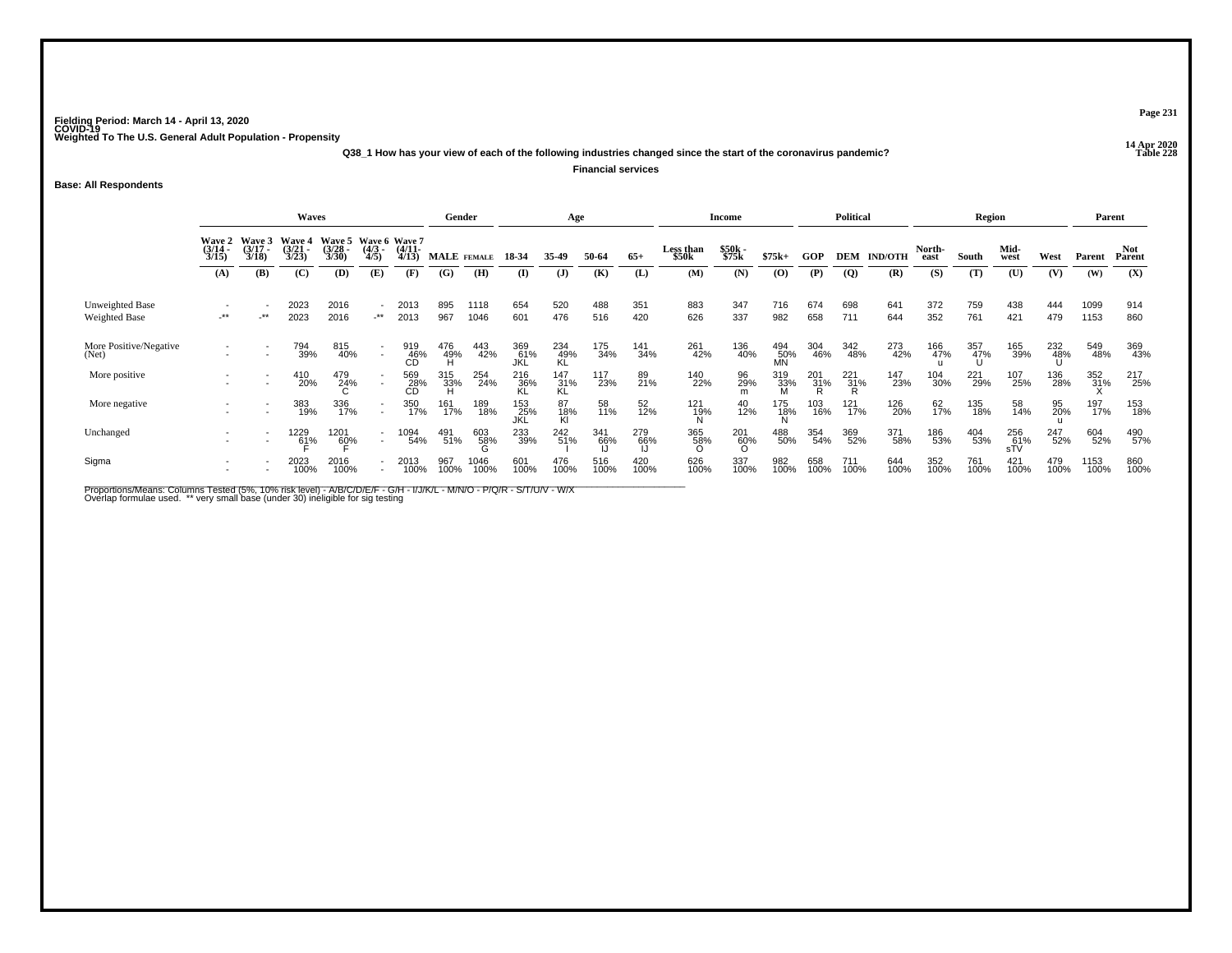**14 Apr 2020 Q38\_2 How has your view of each of the following industries changed since the start of the coronavirus pandemic?Retail**

**Base: All Respondents**

|                                  |                                                                                                                                                                                                                                      |        |                     | Gender       |                  | Age              |                    |                 |                  | Income           |             |               | <b>Political</b>   |                |             | Region      |                |                    | Parent         |             |              |             |              |                      |
|----------------------------------|--------------------------------------------------------------------------------------------------------------------------------------------------------------------------------------------------------------------------------------|--------|---------------------|--------------|------------------|------------------|--------------------|-----------------|------------------|------------------|-------------|---------------|--------------------|----------------|-------------|-------------|----------------|--------------------|----------------|-------------|--------------|-------------|--------------|----------------------|
|                                  | Waves<br>Wave 5 Wave 6 Wave 7<br><b>Wave 3</b><br><b>Wave 4</b><br><b>Wave 2</b><br>$\frac{(3/17)}{3/18}$<br>$\frac{(3/21)}{3/23}$<br>$\frac{(3/28)}{3/30}$<br>$\frac{(3/14)}{3/15}$<br>$\frac{(4/3)}{4/5}$<br>$\frac{(4/11)}{4/13}$ |        |                     |              |                  |                  | <b>MALE</b> FEMALE |                 | 18-34            | 35.49            | 50-64       | $65+$         | Less than<br>\$50k | \$50k<br>\$75k | $$75k+$     | GOP         |                | <b>DEM IND/OTH</b> | North-<br>east | South       | Mid-<br>west | West        | Parent       | <b>Not</b><br>Parent |
|                                  | (A)                                                                                                                                                                                                                                  | (B)    | (C)                 | (D)          | (E)              | (F)              | (G)                | (H)             | $\bf{I}$         | (J)              | (K)         | (L)           | (M)                | (N)            | (O)         | (P)         | $\overline{Q}$ | (R)                | (S)            | (T)         | (U)          | (V)         | (W)          | (X)                  |
| Unweighted Base<br>Weighted Base | -**                                                                                                                                                                                                                                  | $-***$ | 2023<br>2023        | 2016<br>2016 | $\sim$<br>$+$ ** | 2013<br>2013     | 895<br>967         | 1118<br>1046    | 654<br>601       | 520<br>476       | 488<br>516  | 351<br>420    | 883<br>626         | 347<br>337     | 716<br>982  | 674<br>658  | 698<br>711     | 641<br>644         | 372<br>352     | 759<br>761  | 438<br>421   | 444<br>479  | 1099<br>1153 | 914<br>860           |
| More Positive/Negative<br>(Net)  |                                                                                                                                                                                                                                      |        | 890<br>44%          | 887<br>44%   | $\sim$           | 918<br>46%       | 477<br>49%         | 441<br>42%      | 331<br>55%<br>KL | 233<br>49%<br>KL | 206<br>40%  | 148<br>35%    | 278<br>44%         | 149<br>44%     | 461<br>47%  | 300<br>46%  | 351<br>49%     | 267<br>41%         | 177<br>50%     | 340<br>45%  | 183<br>43%   | 219<br>46%  | 551<br>48%   | 367<br>43%           |
| More positive                    |                                                                                                                                                                                                                                      |        | 551<br>27%          | 595<br>30%   | $\sim$           | 666<br>33%<br>Cd | 338<br>35%         | 328<br>31%      | 226<br>38%<br>KL | 166<br>35%       | 152<br>30%  | 123<br>29%    | 194<br>31%         | 121<br>36%     | 334<br>34%  | 215<br>33%  | 266<br>37%     | 185<br>29%         | 121<br>34%     | 242<br>32%  | 138<br>33%   | 165<br>34%  | 394<br>34%   | 272<br>32%           |
| More negative                    |                                                                                                                                                                                                                                      |        | 338<br>1 <u>7</u> % | 292<br>14%   | $\sim$           | 252<br>13%       | 139<br>14%         | 113<br>11%      | 105<br>17%<br>KL | 68<br>14%        | 54<br>11%   | $^{25}_{6\%}$ | 84<br>13%<br>^     | 29<br>9%       | 127<br>13%  | 86<br>13%   | 85<br>12%      | 81<br>13%          | 55<br>16%      | 98<br>13%   | 45<br>11%    | 54<br>11%   | 157<br>14%   | 95<br>11%            |
| Unchanged                        |                                                                                                                                                                                                                                      |        | 1133<br>56%         | 1129<br>56%  |                  | 1095<br>54%      | 490<br>51%         | 605<br>58%<br>G | 270<br>45%       | 243<br>51%       | 309<br>60%  | 273<br>65%    | 348<br>56%         | 188<br>56%     | 521<br>53%  | 358<br>54%  | 360<br>51%     | 377<br>59%         | 176<br>50%     | 421<br>55%  | 238<br>57%   | 260<br>54%  | 603<br>52%   | 492<br>57%<br>W      |
| Sigma                            |                                                                                                                                                                                                                                      |        | 2023<br>100%        | 2016<br>100% |                  | 2013<br>100%     | 967<br>100%        | 1046<br>100%    | 601<br>100%      | 476<br>100%      | 516<br>100% | 420<br>100%   | 626<br>100%        | 337<br>100%    | 982<br>100% | 658<br>100% | 711<br>100%    | 644<br>100%        | 352<br>100%    | 761<br>100% | 421<br>100%  | 479<br>100% | 1153<br>100% | 860<br>100%          |

Proportions/Means: Columns Tested (5%, 10% risk level) - A/B/C/D/E/F - G/H - I/J/K/L - M/N/O - P/Q/R - S/T/U/V - W/X<br>Overlap formulae used. \*\* very small base (under 30) ineligible for sig testing

**Page 232**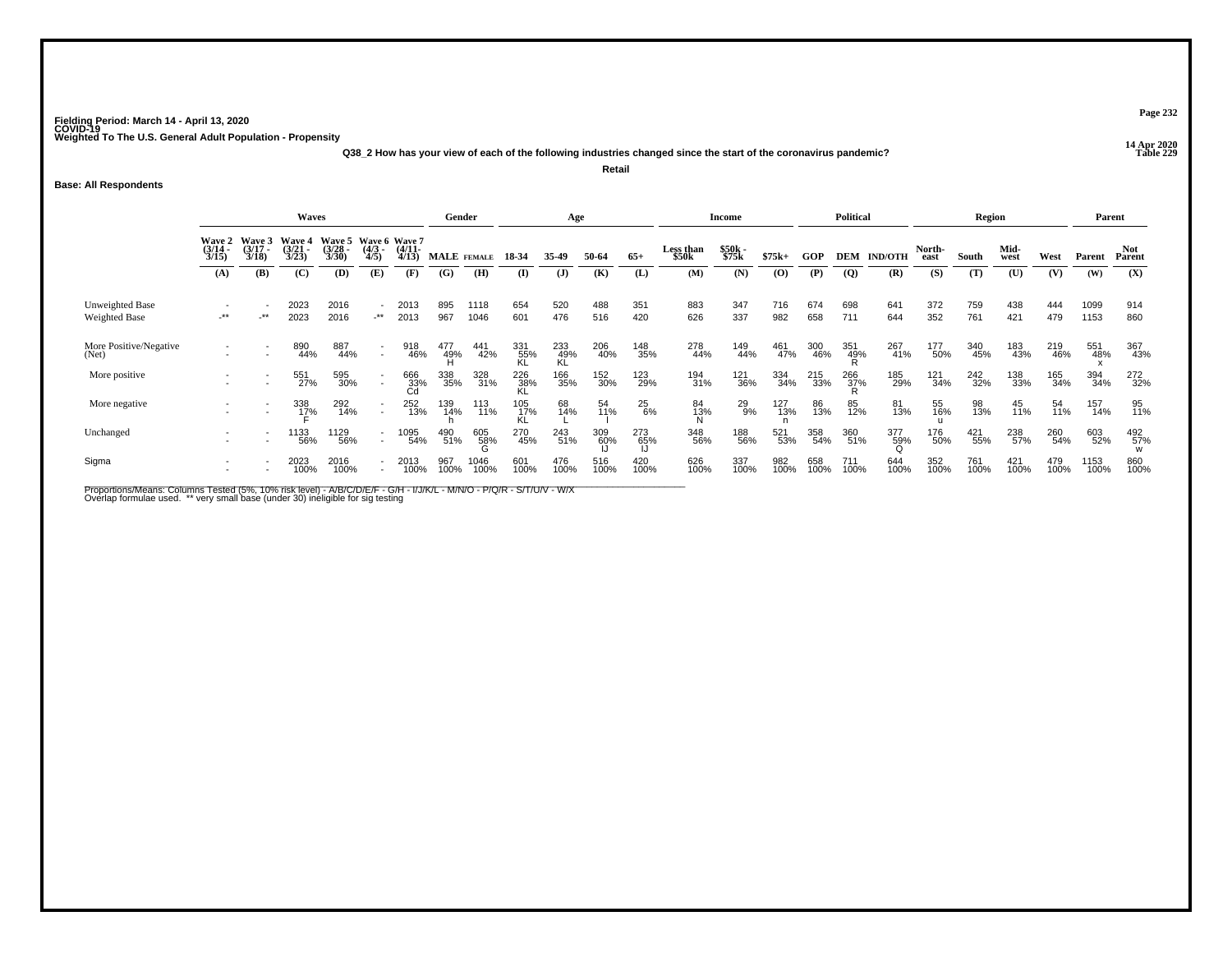**14 Apr 2020 Q38\_3 How has your view of each of the following industries changed since the start of the coronavirus pandemic?**

**Technology**

#### **Base: All Respondents**

|                                  |                                             |                                 | Waves                           |                                               |                                                      |                       | Gender      |              |                   | Age                 |                 |                 |                     | <b>Income</b>    |                         |               | <b>Political</b>      |                |                  | Region      |                  |             | Parent       |                      |
|----------------------------------|---------------------------------------------|---------------------------------|---------------------------------|-----------------------------------------------|------------------------------------------------------|-----------------------|-------------|--------------|-------------------|---------------------|-----------------|-----------------|---------------------|------------------|-------------------------|---------------|-----------------------|----------------|------------------|-------------|------------------|-------------|--------------|----------------------|
|                                  | <b>Wave 2</b><br>$\frac{(3/14)}{3/15}$      | Wave 3<br>$\frac{(3/17)}{3/18}$ | Wave 4<br>$\frac{(3/21)}{3/23}$ | Wave 5 Wave 6 Wave 7<br>$\frac{(3/28)}{3/30}$ | $\frac{(4/3)}{4/5}$                                  | $\frac{(4/11)}{4/13}$ |             | MALE FEMALE  | 18-34             | 35-49               | 50-64           | $65+$           | Less than<br>\$50k  | \$50k<br>\$75k   | $$75k+$                 | <b>GOP</b>    | <b>DEM</b>            | <b>IND/OTH</b> | North-<br>east   | South       | Mid-<br>west     | West        | Parent       | <b>Not</b><br>Parent |
|                                  | (A)                                         | (B)                             | (C)                             | (D)                                           | (E)                                                  | (F)                   | (G)         | (H)          | (I)               | $\mathbf{J}$        | (K)             | (L)             | (M)                 | (N)              | $\bf(0)$                | (P)           | $\overline{Q}$        | (R)            | (S)              | (T)         | (U)              | (V)         | (W)          | (X)                  |
| Unweighted Base<br>Weighted Base | $\overline{\phantom{a}}$<br>$^{\star\star}$ | $\cdot^{\star\star}$            | 2023<br>2023                    | 2016<br>2016                                  | $\overline{\phantom{a}}$<br>$-***$                   | 2013<br>2013          | 895<br>967  | 1118<br>1046 | 654<br>601        | 520<br>476          | 488<br>516      | 351<br>420      | 883<br>626          | 347<br>337       | 716<br>982              | 674<br>658    | 698<br>711            | 641<br>644     | 372<br>352       | 759<br>761  | 438<br>421       | 444<br>479  | 1099<br>1153 | 914<br>860           |
| More Positive/Negative<br>(Net)  |                                             |                                 | 837<br>41%                      | 917<br>45%                                    | $\sim$                                               | 994<br>49%<br>Cd      | 530<br>55%  | 464<br>44%   | 365<br>61%<br>JKL | 252<br>53%<br>KL    | 203<br>39%      | 174<br>41%      | 291<br>- 46%<br>- N | 127<br>38%       | 545<br>56%<br><b>MN</b> | 319<br>48%    | 387<br>54%<br>pR      | 289<br>45%     | 205<br>58%<br>TU | 356<br>47%  | 182<br>43%       | 251<br>52%  | 583<br>51%   | 411<br>48%           |
| More positive                    |                                             | $\blacksquare$                  | 618<br>31%                      | 739<br>37%                                    | $\overline{\phantom{a}}$                             | 819<br>41%<br>CD      | 423<br>44%  | 396<br>38%   | 276<br>46%        | $^{207}_{44\%}$     | 175<br>34%      | 161<br>38%      | 230<br>37%          | 105<br>31%       | 462<br>47%<br>MN        | 271<br>41%    | 321<br>$\frac{45}{R}$ | 227<br>35%     | 169<br>48%<br>TU | 300<br>39%  | 148<br>35%       | 202<br>42%  | 470<br>41%   | 349<br>41%           |
| More negative                    |                                             | $\overline{\phantom{a}}$        | 219<br>11%                      | 178<br>9%                                     | $\overline{\phantom{a}}$<br>$\overline{\phantom{a}}$ | 175<br>9%             | 107<br>11%  | 69<br>7%     | 89<br>15%<br>JKL  | $^{45}_{9\%}$<br>kĽ | $^{28}_{\ 5\%}$ | $\frac{13}{3%}$ | 61<br>10%           | $^{21}_{6\%}$    | 83<br>8%                | $^{47}_{7\%}$ | 66<br>9%              | 62<br>10%      | 36<br>10%        | 56<br>7%    | 34<br>8%         | 49<br>10%   | 113<br>10%   | $^{62}_{7\%}$        |
| Unchanged                        |                                             |                                 | 1186<br>59%<br>DF               | 1099<br>55%                                   | $\overline{\phantom{a}}$<br>$\overline{\phantom{a}}$ | 1019<br>51%           | 437<br>45%  | 582<br>56%   | 236<br>39%        | 224<br>47%          | 313<br>61%      | 246<br>59%      | 336<br>54%<br>O     | 211<br>62%<br>MO | 437<br>44%              | 340<br>52%    | 325<br>46%            | 355%           | 148<br>42%       | 405<br>53%  | 239<br>57%<br>SV | 228<br>48%  | 571<br>49%   | 448<br>52%           |
| Sigma                            |                                             |                                 | 2023<br>100%                    | 2016<br>100%                                  |                                                      | 2013<br>100%          | 967<br>100% | 1046<br>100% | 601<br>100%       | 476<br>100%         | 516<br>100%     | 420<br>100%     | 626<br>100%         | 337<br>100%      | 982<br>100%             | 658<br>100%   | 711<br>100%           | 644<br>100%    | 352<br>100%      | 761<br>100% | 421<br>100%      | 479<br>100% | 1153<br>100% | 860<br>100%          |

Proportions/Means: Columns Tested (5%, 10% risk level) - A/B/C/D/E/F - G/H - I/J/K/L - M/N/O - P/Q/R - S/T/U/V - W/X<br>Overlap formulae used. \*\* very small base (under 30) ineligible for sig testing

**Page 233**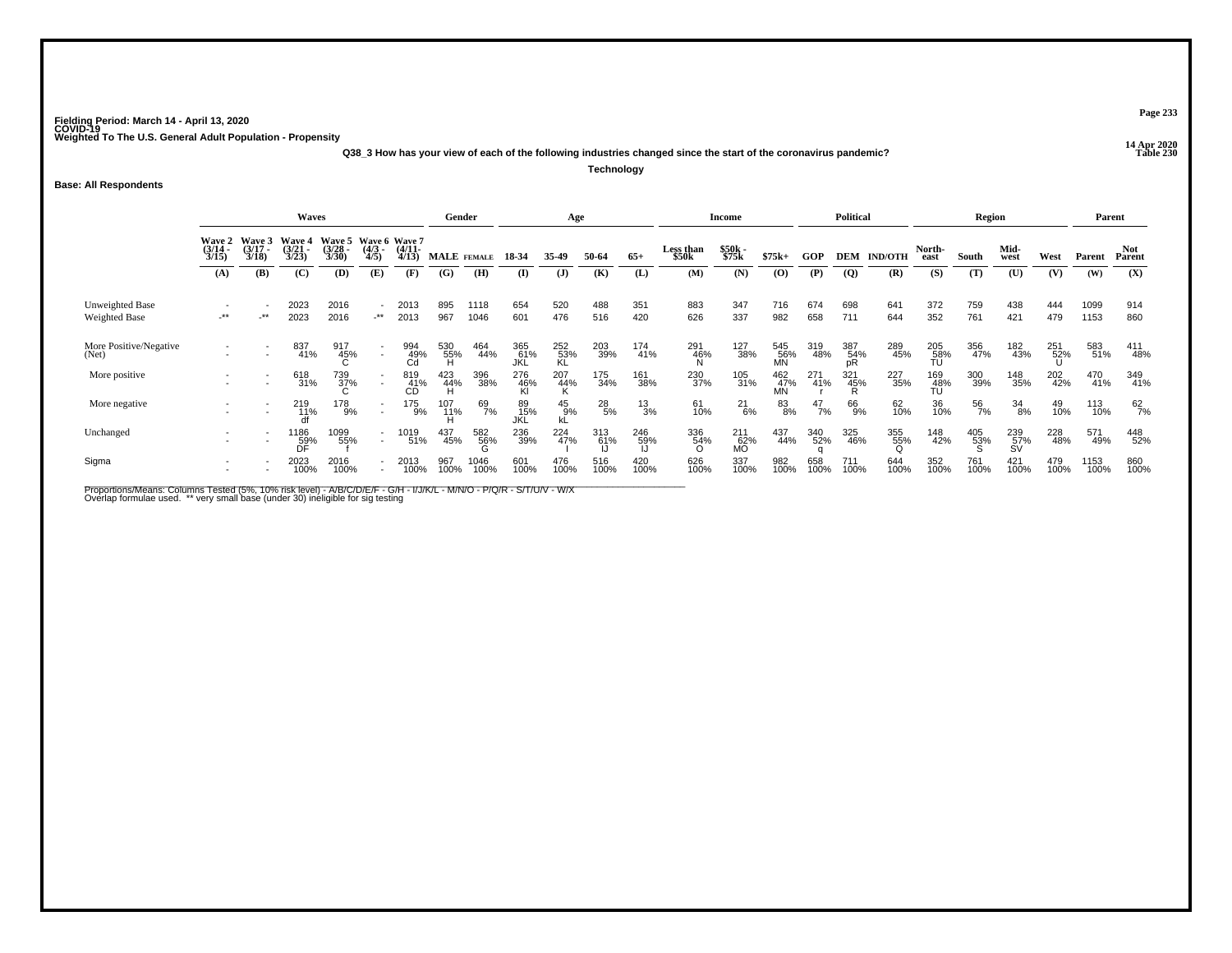**14 Apr 2020 Q38\_4 How has your view of each of the following industries changed since the start of the coronavirus pandemic?Media**

#### **Base: All Respondents**

|                                         |                                        |                                 | Waves                           |                                               |                                    |                       |             | Gender       |                   | Age              |             |             |                    | <b>Income</b>      |                  |                  | <b>Political</b> |                              |                | Region      |              |             | Parent       |                      |
|-----------------------------------------|----------------------------------------|---------------------------------|---------------------------------|-----------------------------------------------|------------------------------------|-----------------------|-------------|--------------|-------------------|------------------|-------------|-------------|--------------------|--------------------|------------------|------------------|------------------|------------------------------|----------------|-------------|--------------|-------------|--------------|----------------------|
|                                         | <b>Wave 2</b><br>$\frac{(3/14)}{3/15}$ | Wave 3<br>$\frac{(3/17)}{3/18}$ | Wave 4<br>$\frac{(3/21)}{3/23}$ | Wave 5 Wave 6 Wave 7<br>$\frac{(3/28)}{3/30}$ | $\frac{(4/3)}{4/5}$                | $\frac{(4/11)}{4/13}$ |             | MALE FEMALE  | 18-34             | 35-49            | 50-64       | $65+$       | Less than<br>\$50k | \$50k<br>\$75k     | $$75k+$          | GOP              |                  | <b>DEM IND/OTH</b>           | North-<br>east | South       | Mid-<br>west | West        | Parent       | <b>Not</b><br>Parent |
|                                         | (A)                                    | (B)                             | (C)                             | (D)                                           | (E)                                | (F)                   | (G)         | (H)          | (I)               | $\mathbf{J}$     | (K)         | (L)         | (M)                | (N)                | (0)              | (P)              | $\overline{Q}$   | (R)                          | (S)            | (T)         | (U)          | (V)         | (W)          | (X)                  |
| Unweighted Base<br><b>Weighted Base</b> | $\overline{\phantom{a}}^{\ast\ast}$    | $-***$                          | 2023<br>2023                    | 2016<br>2016                                  | $\overline{\phantom{a}}$<br>$-***$ | 2013<br>2013          | 895<br>967  | 1118<br>1046 | 654<br>601        | 520<br>476       | 488<br>516  | 351<br>420  | 883<br>626         | 347<br>337         | 716<br>982       | 674<br>658       | 698<br>711       | 641<br>644                   | 372<br>352     | 759<br>761  | 438<br>421   | 444<br>479  | 1099<br>1153 | 914<br>860           |
| More Positive/Negative<br>(Net)         |                                        |                                 | 1118<br>55%                     | 1116<br>55%                                   | $\sim$                             | '127<br>56%           | 583<br>60%  | 545<br>52%   | 380<br>63%<br>JKL | 266<br>56%       | 263<br>51%  | 218<br>52%  | 311<br>50%         | 171<br>51%         | 607<br>62%<br>MN | $^{405}_{62\%}$  | 401<br>56%       | 321<br>50%                   | 200<br>57%     | 428<br>56%  | 229<br>54%   | 270<br>56%  | 655<br>57%   | 472<br>55%           |
| More positive                           |                                        |                                 | 450<br>22%                      | 524<br>26%                                    | $\sim$                             | 581<br>29%            | 327<br>34%  | 254<br>24%   | 208<br>35%        | 149<br>31%<br>Kl | 123<br>24%  | 101<br>24%  | 151<br>24%         | 73<br>22%          | 334<br>34%<br>MN | 154<br>23%       | 293<br>41%<br>PR | 135<br>21%                   | 113<br>32%     | 235<br>31%  | 101<br>24%   | 133<br>28%  | 346<br>30%   | 235<br>27%           |
| More negative                           |                                        | $\overline{\phantom{a}}$        | 668<br>33%<br>DF                | 591<br>29%                                    | $\overline{\phantom{a}}$<br>$\sim$ | 546<br>27%            | 255<br>26%  | 291<br>28%   | 172<br>29%        | 117<br>25%       | 140<br>27%  | 117<br>28%  | 160<br>26%         | 97<br>29%          | 273<br>28%       | 251<br>38%<br>QR | 108<br>15%       | 186<br>29%                   | 87<br>25%      | 193<br>25%  | 128<br>30%   | 138<br>29%  | 309<br>27%   | 237<br>28%           |
| Unchanged                               |                                        |                                 | 905<br>45%                      | 900<br>45%                                    |                                    | 886<br>44%            | 384<br>40%  | 501<br>48%   | 221<br>37%        | 210<br>44%       | 253<br>49%  | 202<br>48%  | 315<br>50%         | $\frac{167}{49\%}$ | 375<br>38%       | 253<br>38%       | 310<br>44%       | 322<br>50%<br>P <sub>0</sub> | 152<br>43%     | 333<br>44%  | 193<br>46%   | 209<br>44%  | 499<br>43%   | 387<br>45%           |
| Sigma                                   |                                        |                                 | 2023<br>100%                    | 2016<br>100%                                  |                                    | 2013<br>100%          | 967<br>100% | 1046<br>100% | 601<br>100%       | 476<br>100%      | 516<br>100% | 420<br>100% | 626<br>100%        | 337<br>100%        | 982<br>100%      | 658<br>100%      | 711<br>100%      | 644<br>100%                  | 352<br>100%    | 761<br>100% | 421<br>100%  | 479<br>100% | 1153<br>100% | 860<br>100%          |

Proportions/Means: Columns Tested (5%, 10% risk level) - A/B/C/D/E/F - G/H - I/J/K/L - M/N/O - P/Q/R - S/T/U/V - W/X<br>Overlap formulae used. \*\* very small base (under 30) ineligible for sig testing

**Page 234**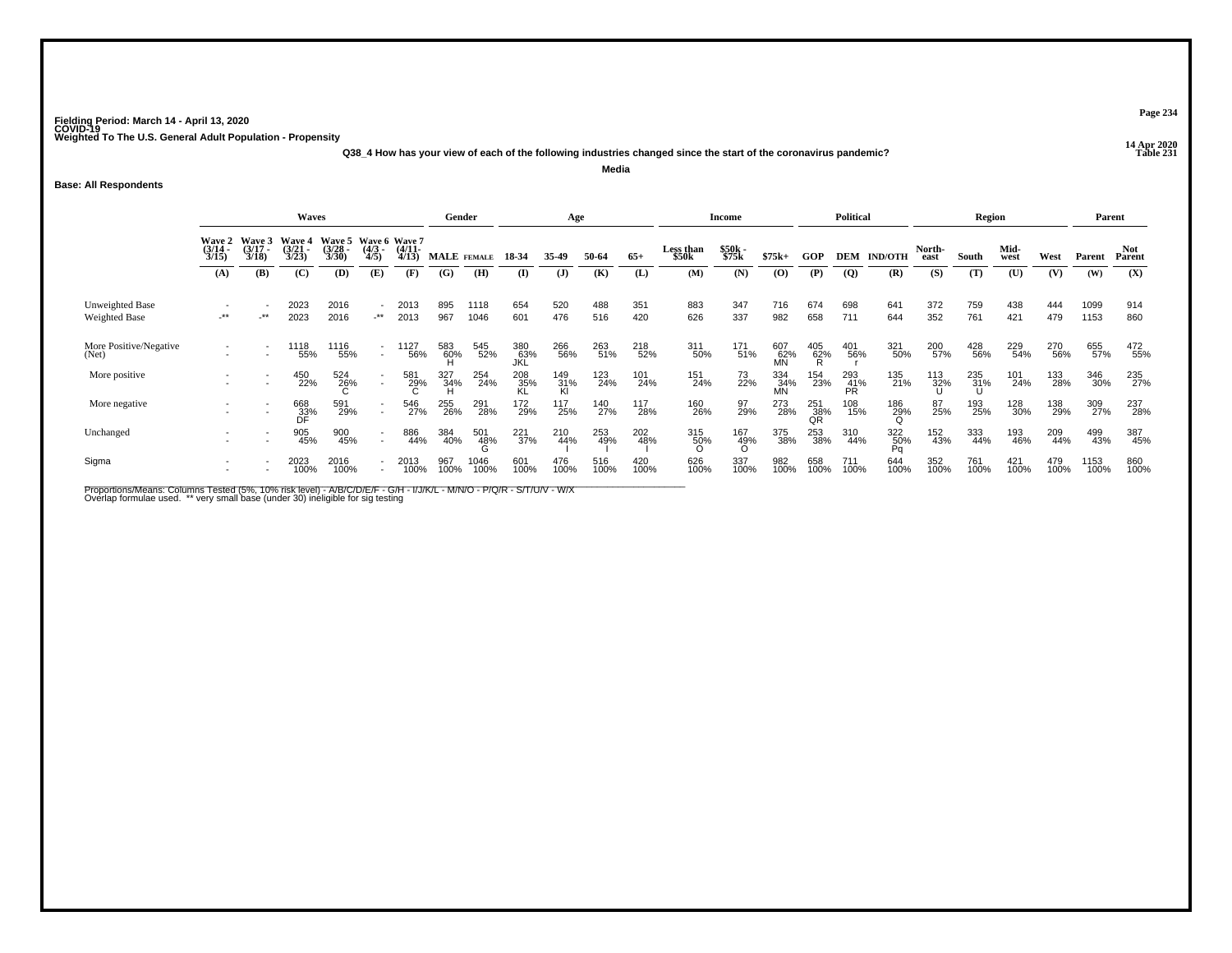**14 Apr 2020 Q38\_5 How has your view of each of the following industries changed since the start of the coronavirus pandemic?Automotive**

**Base: All Respondents**

|                                  |                                                                                                                                                                                                                      |        | Waves             |              |                                    |                  | Gender          |              |             | Age              |             |                  |                           | <b>Income</b>   |                   |                 | Political   |                  |                | Region      |              |             | Parent       |                 |
|----------------------------------|----------------------------------------------------------------------------------------------------------------------------------------------------------------------------------------------------------------------|--------|-------------------|--------------|------------------------------------|------------------|-----------------|--------------|-------------|------------------|-------------|------------------|---------------------------|-----------------|-------------------|-----------------|-------------|------------------|----------------|-------------|--------------|-------------|--------------|-----------------|
|                                  | Wave 3<br>Wave 5 Wave 6 Wave 7<br><b>Wave 4</b><br><b>Wave 2</b><br>$\frac{(3/14)}{3/15}$<br>$\frac{(3/17)}{3/18}$<br>$\frac{(3/21)}{3/23}$<br>$\frac{(3/28)}{3/30}$<br>$\frac{(4/11)}{4/13}$<br>$\frac{(4/3)}{4/5}$ |        |                   |              |                                    |                  | MALE FEMALE     |              | 18-34       | 35.49            | 50-64       | $65+$            | <b>Less than</b><br>\$50k | \$50k<br>\$75k  | $$75k+$           | GOP             | DEM         | <b>IND/OTH</b>   | North-<br>east | South       | Mid-<br>west | West        | Parent       | Not<br>Parent   |
|                                  | (A)                                                                                                                                                                                                                  | (B)    | (C)               | (D)          | (E)                                | (F)              | (G)             | (H)          | $($ I       | (J)              | (K)         | (L)              | (M)                       | (N)             | (0)               | (P)             | <b>(Q)</b>  | (R)              | (S)            | (T)         | (U)          | (V)         | (W)          | (X)             |
| Unweighted Base<br>Weighted Base | -**                                                                                                                                                                                                                  | $-***$ | 2023<br>2023      | 2016<br>2016 | $\overline{\phantom{a}}$<br>$-***$ | 2013<br>2013     | 895<br>967      | 1118<br>1046 | 654<br>601  | 520<br>476       | 488<br>516  | 351<br>420       | 883<br>626                | 347<br>337      | 716<br>982        | 674<br>658      | 698<br>711  | 641<br>644       | 372<br>352     | 759<br>761  | 438<br>421   | 444<br>479  | 1099<br>1153 | 914<br>860      |
| More Positive/Negative<br>(Net)  |                                                                                                                                                                                                                      |        | 643<br>32%        | 711<br>35%   | $\sim$                             | 743<br>37%       | $^{412}_{43\%}$ | 331<br>32%   | 269<br>45%  | 185<br>39%<br>KL | 161<br>31%  | 127<br>30%       | 216<br>34%                | 102<br>30%      | 402<br>41%<br>MŃ  | 270<br>41%<br>R | 279<br>39%  | 194<br>30%       | 139<br>40%     | 276<br>36%  | 152<br>36%   | 175<br>37%  | 470<br>41%   | 273<br>32%      |
| More positive                    |                                                                                                                                                                                                                      |        | 388<br>19%        | 458<br>23%   |                                    | 534<br>27%<br>CD | 299<br>- 31%    | 235<br>22%   | 181<br>30%  | 131<br>27%       | 112<br>22%  | 110<br>26%       | 149<br>24%                | 79<br>23%       | 291<br>_30%<br>Mn | 194<br>၁၀%      | 204<br>29%  | 136<br>21%       | 95<br>27%      | 202<br>26%  | 109<br>26%   | 129<br>27%  | 335<br>29%   | 199<br>23%      |
| More negative                    |                                                                                                                                                                                                                      | ۰      | 255<br>13%        | 252<br>13%   | $\sim$                             | 209<br>10%       | 113<br>12%      | 95<br>9%     | 88<br>15%   | 54<br>11%        | 49<br>10%   | $\frac{17}{4\%}$ | 66<br>11%                 | $^{23}_{7\%}$   | 111<br>11%        | 76<br>11%       | 76<br>11%   | 57<br>9%         | 44<br>12%      | 75<br>10%   | 43<br>10%    | 47<br>10%   | 135<br>12%   | 74<br>9%        |
| Unchanged                        |                                                                                                                                                                                                                      |        | 1380<br>68%<br>dF | 1305<br>65%  | $\sim$                             | 1270<br>63%      | 554<br>57%      | 715<br>68%   | 332<br>55%  | 291<br>61%       | 354<br>69%  | 293<br>70%       | 411<br>66%                | 235<br>70%<br>O | 580<br>59%        | 388<br>59%      | 432<br>61%  | 450<br>70%<br>PQ | 213<br>60%     | 484<br>64%  | 269<br>64%   | 304<br>63%  | 683<br>59%   | 587<br>68%<br>W |
| Sigma                            |                                                                                                                                                                                                                      |        | 2023<br>100%      | 2016<br>100% |                                    | 2013<br>100%     | 967<br>100%     | 1046<br>100% | 601<br>100% | 476<br>100%      | 516<br>100% | 420<br>100%      | 626<br>100%               | 337<br>100%     | 982<br>100%       | 658<br>100%     | 711<br>100% | 644<br>100%      | 352<br>100%    | 761<br>100% | 421<br>100%  | 479<br>100% | 1153<br>100% | 860<br>100%     |

Proportions/Means: Columns Tested (5%, 10% risk level) - A/B/C/D/E/F - G/H - I/J/K/L - M/N/O - P/Q/R - S/T/U/V - W/X<br>Overlap formulae used. \*\* very small base (under 30) ineligible for sig testing

**Page 235**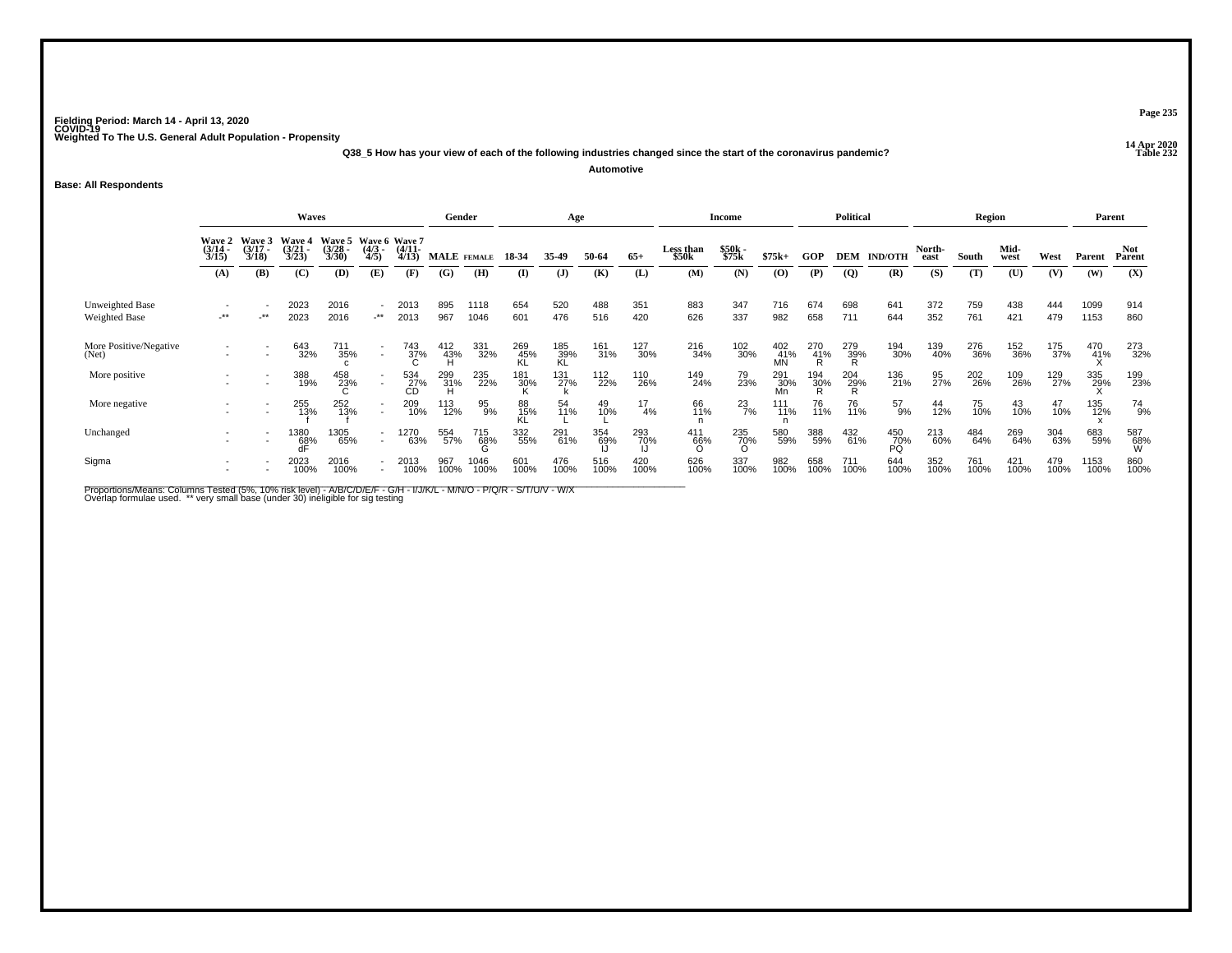**14 Apr 2020 Q38\_6 How has your view of each of the following industries changed since the start of the coronavirus pandemic?Healthcare (Doctors/Nurses/Hospital)**

#### **Base: All Respondents**

|                                  |                                                                                                                                                                                                                                                  |                          | Waves             |              |                                            |              |             | Gender       |                  | Age          |               |                   |                    | <b>Income</b>  |             |                 | <b>Political</b> |                      |                | Region      |                  |               | Parent          |                      |
|----------------------------------|--------------------------------------------------------------------------------------------------------------------------------------------------------------------------------------------------------------------------------------------------|--------------------------|-------------------|--------------|--------------------------------------------|--------------|-------------|--------------|------------------|--------------|---------------|-------------------|--------------------|----------------|-------------|-----------------|------------------|----------------------|----------------|-------------|------------------|---------------|-----------------|----------------------|
|                                  | Wave 3<br>Wave 5 Wave 6 Wave 7<br>Wave 4<br><b>Wave 2</b><br>$\frac{(3/17)}{3/18}$<br>$\frac{(3/14)}{3/15}$<br>$\frac{(3/21)}{3/23}$<br>$\frac{(3/28)}{3/30}$<br>$\frac{(4/11)}{4/13}$<br>$\frac{(4/3)}{4/5}$<br>(B)<br>(C)<br>(D)<br>(E)<br>(A) |                          |                   |              |                                            |              |             | MALE FEMALE  | 18-34            | 35.49        | 50-64         | $65+$             | Less than<br>\$50k | \$50k<br>\$75k | $$75k+$     | GOP             |                  | <b>DEM IND/OTH</b>   | North-<br>east | South       | Mid-<br>west     | West          | Parent          | <b>Not</b><br>Parent |
|                                  |                                                                                                                                                                                                                                                  |                          |                   |              |                                            | (F)          | (G)         | (H)          | $\bf{I}$         | $\mathbf{J}$ | (K)           | (L)               | (M)                | (N)            | $\bf(0)$    | (P)             | $\overline{Q}$   | (R)                  | (S)            | (T)         | (U)              | (V)           | (W)             | (X)                  |
| Unweighted Base<br>Weighted Base | $\overline{\phantom{a}}$<br>$^{\star\star}$                                                                                                                                                                                                      | $\cdot^{\star\star}$     | 2023<br>2023      | 2016<br>2016 | $\overline{\phantom{a}}$<br>$-***$         | 2013<br>2013 | 895<br>967  | 1118<br>1046 | 654<br>601       | 520<br>476   | 488<br>516    | 351<br>420        | 883<br>626         | 347<br>337     | 716<br>982  | 674<br>658      | 698<br>711       | 641<br>644           | 372<br>352     | 759<br>761  | 438<br>421       | 444<br>479    | 1099<br>1153    | 914<br>860           |
| More Positive/Negative<br>(Net)  |                                                                                                                                                                                                                                                  |                          | 1312<br>65%       | 1422<br>71%  | $\sim$                                     | 1456<br>72%  | 720<br>74%  | 736<br>70%   | 429<br>71%       | 347<br>73%   | 360<br>70%    | 320<br>76%        | 413<br>66%         | 243<br>72%     | 758<br>77%  | 493<br>75%      | 526<br>74%       | 438<br>68%           | 264<br>75%     | 551<br>72%  | 290<br>69%       | 351<br>73%    | 855<br>74%      | 601<br>70%           |
| More positive                    |                                                                                                                                                                                                                                                  |                          | 1095<br>54%       | 1253<br>62%  | $\sim$                                     | 1302<br>65%  | 639<br>66%  | 662<br>63%   | 347<br>58%       | 311<br>65%   | 334<br>65%    | 309<br>74%<br>IJK | 367<br>59%         | 215<br>64%     | 683<br>70%  | $^{441}_{67\%}$ | 474<br>67%       | 387<br>60%           | 238<br>67%     | 495<br>65%  | 260<br>62%       | 309<br>65%    | 763<br>66%      | 539<br>63%           |
| More negative                    |                                                                                                                                                                                                                                                  | $\overline{\phantom{a}}$ | 217<br>DF         | 169<br>8%    | $\overline{\phantom{a}}$<br>$\blacksquare$ | 155<br>8%    | 81<br>8%    | 74<br>7%     | 81<br>14%<br>JKL | 36<br>8%     | $^{26}_{5\%}$ | $\frac{11}{3\%}$  | $^{46}_{7\%}$      | 28<br>8%       | 75<br>8%    | $\frac{52}{8%}$ | $^{52}_{7\%}$    | $\substack{51\\8\%}$ | $^{27}_{8\%}$  | 56<br>7%    | $\frac{30}{7\%}$ | $^{42}_{9\%}$ | $\frac{92}{8%}$ | $^{62}_{7\%}$        |
| Unchanged                        |                                                                                                                                                                                                                                                  |                          | 711<br>_35%<br>DF | 594<br>29%   | $\sim$                                     | 557<br>28%   | 247<br>26%  | 310<br>30%   | 172<br>29%       | 129<br>27%   | 155<br>30%    | 100<br>24%        | 213<br>34%<br>nO   | 94<br>28%      | 224<br>23%  | 166<br>25%      | 185<br>26%       | 206<br>32%<br>Pq     | 88<br>25%      | 210<br>28%  | 131<br>31%       | 128<br>27%    | 299<br>26%      | 258<br>30%           |
| Sigma                            |                                                                                                                                                                                                                                                  |                          | 2023<br>100%      | 2016<br>100% | $\overline{\phantom{a}}$                   | 2013<br>100% | 967<br>100% | 1046<br>100% | 601<br>100%      | 476<br>100%  | 516<br>100%   | 420<br>100%       | 626<br>100%        | 337<br>100%    | 982<br>100% | 658<br>100%     | 711<br>100%      | 644<br>100%          | 352<br>100%    | 761<br>100% | 421<br>100%      | 479<br>100%   | 1153<br>100%    | 860<br>100%          |

Proportions/Means: Columns Tested (5%, 10% risk level) - A/B/C/D/E/F - G/H - I/J/K/L - M/N/O - P/Q/R - S/T/U/V - W/X<br>Overlap formulae used. \*\* very small base (under 30) ineligible for sig testing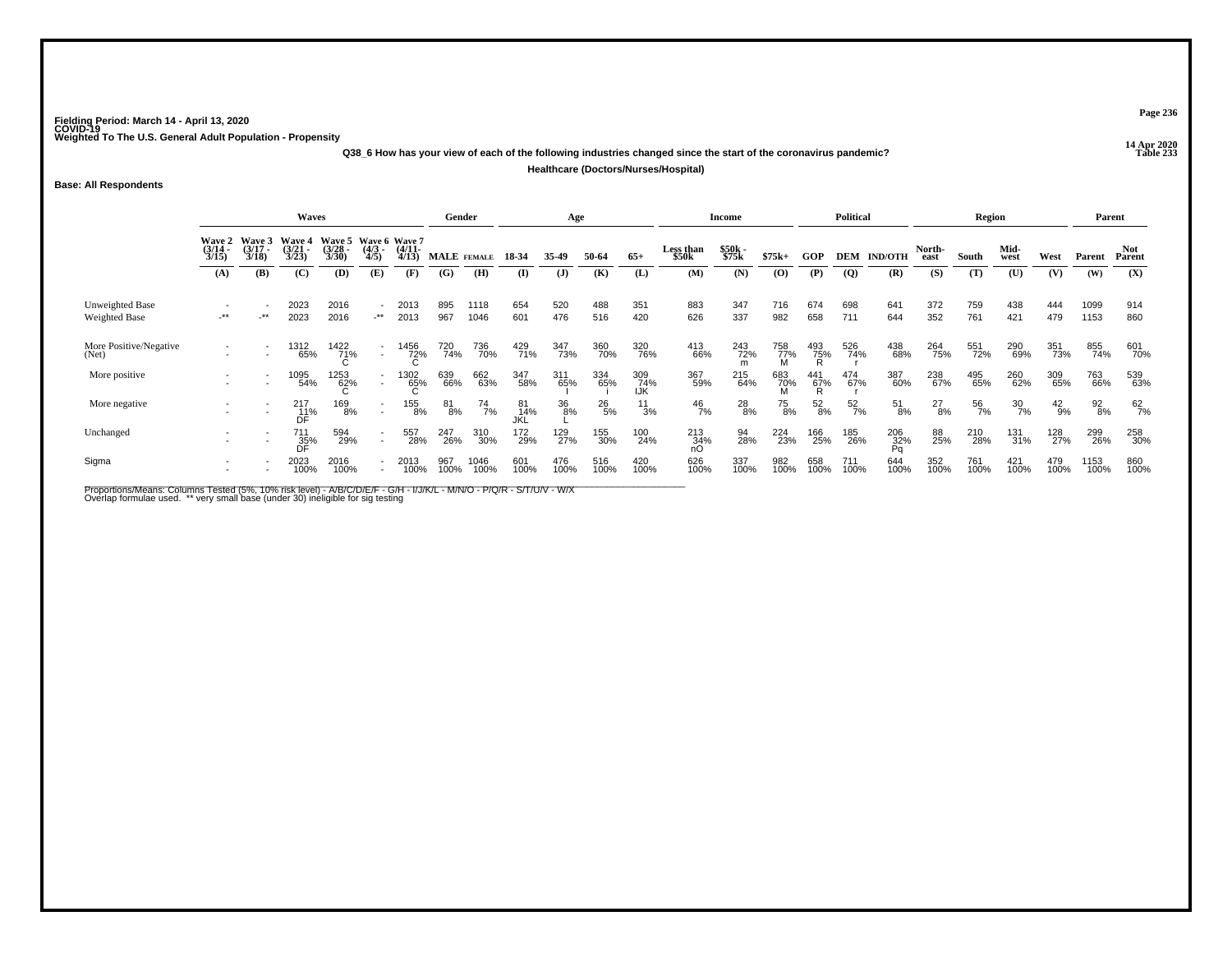**14 Apr 2020 Q38\_7 How has your view of each of the following industries changed since the start of the coronavirus pandemic?Food & Beverage**

**Base: All Respondents**

|                                  |                                        |                                 | Waves                                  |                                               |                                                      |                       |             | Gender       |                 | Age              |                  |               |                           | Income          |                  |             | Political       |                    |                                                            | Region      |              |               |              | Parent        |
|----------------------------------|----------------------------------------|---------------------------------|----------------------------------------|-----------------------------------------------|------------------------------------------------------|-----------------------|-------------|--------------|-----------------|------------------|------------------|---------------|---------------------------|-----------------|------------------|-------------|-----------------|--------------------|------------------------------------------------------------|-------------|--------------|---------------|--------------|---------------|
|                                  | <b>Wave 2</b><br>$\frac{(3/14)}{3/15}$ | Wave 3<br>$\frac{(3/17)}{3/18}$ | Wave 4<br>$\frac{(3/21)}{3/23}$        | Wave 5 Wave 6 Wave 7<br>$\frac{(3/28)}{3/30}$ | $\frac{(4/3)}{4/5}$                                  | $\frac{(4/11)}{4/13}$ |             | MALE FEMALE  | 18-34           | 35-49            | 50-64            | $65+$         | <b>Less than</b><br>\$50k | \$50k<br>\$75k  | $$75k+$          | <b>GOP</b>  |                 | <b>DEM IND/OTH</b> | North-<br>east                                             | South       | Mid-<br>west | West          | Parent       | Not<br>Parent |
|                                  | (A)                                    | (B)                             | (C)                                    | (D)                                           | (E)                                                  | (F)                   | (G)         | (H)          | (I)             | $\mathbf{J}$     | (K)              | (L)           | (M)                       | (N)             | $\mathbf{(O)}$   | (P)         | <b>(Q)</b>      | (R)                | (S)                                                        | (T)         | (U)          | (V)           | (W)          | (X)           |
| Unweighted Base<br>Weighted Base | $-***$                                 | $-***$                          | 2023<br>2023                           | 2016<br>2016                                  | $-***$                                               | 2013<br>2013          | 895<br>967  | 1118<br>1046 | 654<br>601      | 520<br>476       | 488<br>516       | 351<br>420    | 883<br>626                | 347<br>337      | 716<br>982       | 674<br>658  | 698<br>711      | 641<br>644         | 372<br>352                                                 | 759<br>761  | 438<br>421   | 444<br>479    | 1099<br>1153 | 914<br>860    |
| More Positive/Negative<br>(Net)  |                                        |                                 | 938<br>46%                             | 1004<br>50%                                   | $\overline{a}$                                       | $\frac{1042}{52\%}$   | 523<br>54%  | 520<br>50%   | 354<br>59%      | 274<br>57%<br>KL | 227<br>44%       | 188<br>45%    | 289<br>46%                | 147<br>44%      | 572<br>58%<br>MN | 339<br>52%  | 398<br>56%<br>R | 305<br>47%         | 203<br>58%                                                 | 393<br>52%  | 200<br>48%   | 245<br>51%    | 609<br>53%   | 433<br>50%    |
| More positive                    |                                        |                                 | 632<br>31%                             | 753<br>37%                                    |                                                      | 862<br>43%<br>CD      | 436<br>45%  | 426<br>41%   | $^{291}_{48\%}$ | 212<br>45%       | 192<br>37%       | 167<br>40%    | 226<br>36%                | 130<br>38%      | 477<br>49%<br>MN | 282<br>43%  | 336<br>47%<br>R | 244<br>38%         | $\begin{array}{c} 176 \\ 50\% \\ \mathrm{tUv} \end{array}$ | 327<br>43%  | 158<br>38%   | 201<br>42%    | 489<br>42%   | 374<br>43%    |
| More negative                    |                                        | $\overline{\phantom{a}}$        | 306<br>15%<br>dF                       | 251<br>12%                                    | $\overline{\phantom{a}}$<br>$\overline{\phantom{a}}$ | 180<br>9%             | 86<br>9%    | 93<br>9%     | 63<br>10%       | 62<br>13%<br>KĹ  | $\frac{35}{7\%}$ | $^{21}_{5\%}$ | 63<br>10%                 | $^{17}_{\ 5\%}$ | 94<br>10%<br>N   | 58<br>9%    | 62%             | 60<br>9%           | $^{27}_{8\%}$                                              | 66<br>9%    | 42<br>10%    | $^{44}_{9\%}$ | 120<br>10%   | 60<br>7%      |
| Unchanged                        |                                        |                                 | $^{1085}_{\substack{54\%\\\text{dF}}}$ | 1012<br>50%                                   | $\overline{\phantom{a}}$                             | 971<br>48%            | 444<br>46%  | 527<br>50%   | 247<br>41%      | 203<br>43%       | 288<br>56%       | 233<br>55%    | 337<br>54%                | 190<br>56%<br>O | 411<br>42%       | 319<br>48%  | 313<br>44%      | 339<br>53%         | 149<br>42%                                                 | 367<br>48%  | 221<br>52%   | 234<br>49%    | 545<br>47%   | 426<br>50%    |
| Sigma                            |                                        |                                 | 2023<br>100%                           | 2016<br>100%                                  | $\overline{\phantom{a}}$                             | 2013<br>100%          | 967<br>100% | 1046<br>100% | 601<br>100%     | 476<br>100%      | 516<br>100%      | 420<br>100%   | 626<br>100%               | 337<br>100%     | 982<br>100%      | 658<br>100% | 711<br>100%     | 644<br>100%        | 352<br>100%                                                | 761<br>100% | 421<br>100%  | 479<br>100%   | 1153<br>100% | 860<br>100%   |

Proportions/Means: Columns Tested (5%, 10% risk level) - A/B/C/D/E/F - G/H - I/J/K/L - M/N/O - P/Q/R - S/T/U/V - W/X<br>Overlap formulae used. \*\* very small base (under 30) ineligible for sig testing

**Page 237**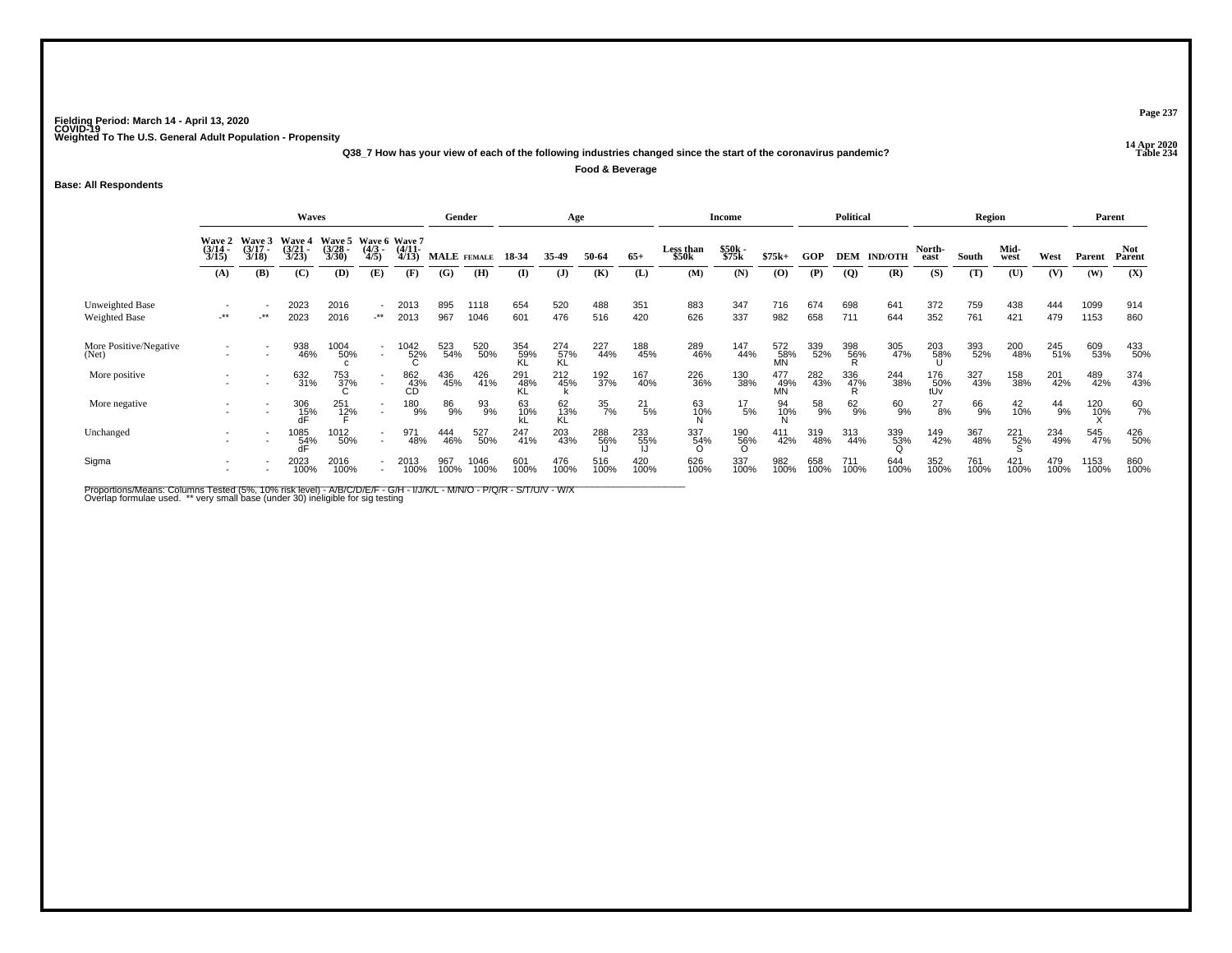**14 Apr 2020 Q38\_8 How has your view of each of the following industries changed since the start of the coronavirus pandemic?Entertainment**

**Base: All Respondents**

|                                         |                                        |                                 |                                 | Gender                          |                                     | Age                   |                 |              |                   | <b>Income</b>      |             |             | <b>Political</b>          |                 |                  | Region          |                  |                    |                | Parent      |              |             |              |               |
|-----------------------------------------|----------------------------------------|---------------------------------|---------------------------------|---------------------------------|-------------------------------------|-----------------------|-----------------|--------------|-------------------|--------------------|-------------|-------------|---------------------------|-----------------|------------------|-----------------|------------------|--------------------|----------------|-------------|--------------|-------------|--------------|---------------|
|                                         | <b>Wave 2</b><br>$\frac{(3/14)}{3/15}$ | Wave 3<br>$\frac{(3/17)}{3/18}$ | Wave 4<br>$\frac{(3/21)}{3/23}$ | Wave 5<br>$\frac{(3/28)}{3/30}$ | Wave 6 Wave 7<br>$\binom{4/3}{4/5}$ | $\frac{(4/11)}{4/13}$ |                 | MALE FEMALE  | 18-34             | 35-49              | 50-64       | $65+$       | <b>Less than</b><br>\$50k | \$50k<br>\$75k  | $$75k+$          | GOP             |                  | <b>DEM IND/OTH</b> | North-<br>east | South       | Mid-<br>west | West        | Parent       | Not<br>Parent |
|                                         | (A)                                    | (B)                             | (C)                             | (D)                             | (E)                                 | (F)                   | (G)             | (H)          | (I)               | $\mathbf{J}$       | (K)         | (L)         | (M)                       | (N)             | $\mathbf{(O)}$   | (P)             | $\overline{Q}$   | (R)                | (S)            | (T)         | (U)          | (V)         | (W)          | (X)           |
| Unweighted Base<br><b>Weighted Base</b> | $-***$                                 | _**                             | 2023<br>2023                    | 2016<br>2016                    | $-***$                              | 2013<br>2013          | 895<br>967      | 1118<br>1046 | 654<br>601        | 520<br>476         | 488<br>516  | 351<br>420  | 883<br>626                | 347<br>337      | 716<br>982       | 674<br>658      | 698<br>711       | 641<br>644         | 372<br>352     | 759<br>761  | 438<br>421   | 444<br>479  | 1099<br>1153 | 914<br>860    |
| More Positive/Negative<br>(Net)         |                                        |                                 | 810<br>40%                      | 836<br>41%                      | $\overline{\phantom{a}}$            | 903<br>45%<br>Cd      | 473<br>49%<br>H | 430<br>41%   | 332<br>55%<br>jKL | $^{232}_{49\%}$ KL | 195<br>38%  | 145<br>34%  | 260<br>42%                | 130<br>39%      | 482<br>49%<br>MN | 309<br>47%<br>R | 343<br>48%<br>R  | 251<br>39%         | 166<br>47%     | 352<br>46%  | 171<br>41%   | 215<br>45%  | 543<br>47%   | 360<br>42%    |
| More positive                           |                                        |                                 | 407<br>20%                      | 502<br>25%                      |                                     | 638<br>_32%<br>CD     | 321<br>33%      | 316<br>30%   | 242<br>40%<br>KL  | 174<br>36%<br>KI   | 130<br>25%  | 92<br>22%   | 176<br>28%                | 92<br>27%       | 344<br>35%<br>MN | 203<br>31%      | 272<br>38%<br>PR | 162<br>25%         | 120<br>34%     | 248<br>33%  | 114<br>27%   | 155<br>32%  | 371<br>32%   | 267<br>31%    |
| More negative                           |                                        |                                 | 403<br>20%                      | 334<br>1 <u>7</u> %             | $\overline{\phantom{a}}$<br>$\sim$  | 265<br>13%            | 152<br>16%      | 114<br>11%   | 90<br>15%         | 58<br>12%          | 65<br>13%   | 52<br>12%   | 84<br>13%                 | 38<br>11%       | 138<br>14%       | 106<br>16%      | 71<br>10%        | 88<br>14%          | 45<br>13%      | 103<br>14%  | 57<br>14%    | 60<br>12%   | 172<br>15%   | 94<br>11%     |
| Unchanged                               |                                        |                                 | 1213<br>6 <u>0</u> %            | 1180<br>59%                     | $\sim$                              | 1110<br>55%           | 494<br>51%      | 616<br>59%   | 269<br>45%        | 245<br>51%         | 321<br>62%  | 276<br>66%  | 366<br>58%                | 207<br>61%<br>O | 500<br>51%       | 349<br>53%      | 368<br>52%       | 393<br>61%<br>PQ   | 187<br>53%     | 409<br>54%  | 250<br>59%   | 264<br>55%  | 610<br>53%   | 499<br>58%    |
| Sigma                                   |                                        |                                 | 2023<br>100%                    | 2016<br>100%                    |                                     | 2013<br>100%          | 967<br>100%     | 1046<br>100% | 601<br>100%       | 476<br>100%        | 516<br>100% | 420<br>100% | 626<br>100%               | 337<br>100%     | 982<br>100%      | 658<br>100%     | 711<br>100%      | 644<br>100%        | 352<br>100%    | 761<br>100% | 421<br>100%  | 479<br>100% | 1153<br>100% | 860<br>100%   |

Proportions/Means: Columns Tested (5%, 10% risk level) - A/B/C/D/E/F - G/H - I/J/K/L - M/N/O - P/Q/R - S/T/U/V - W/X<br>Overlap formulae used. \*\* very small base (under 30) ineligible for sig testing

**Page 238**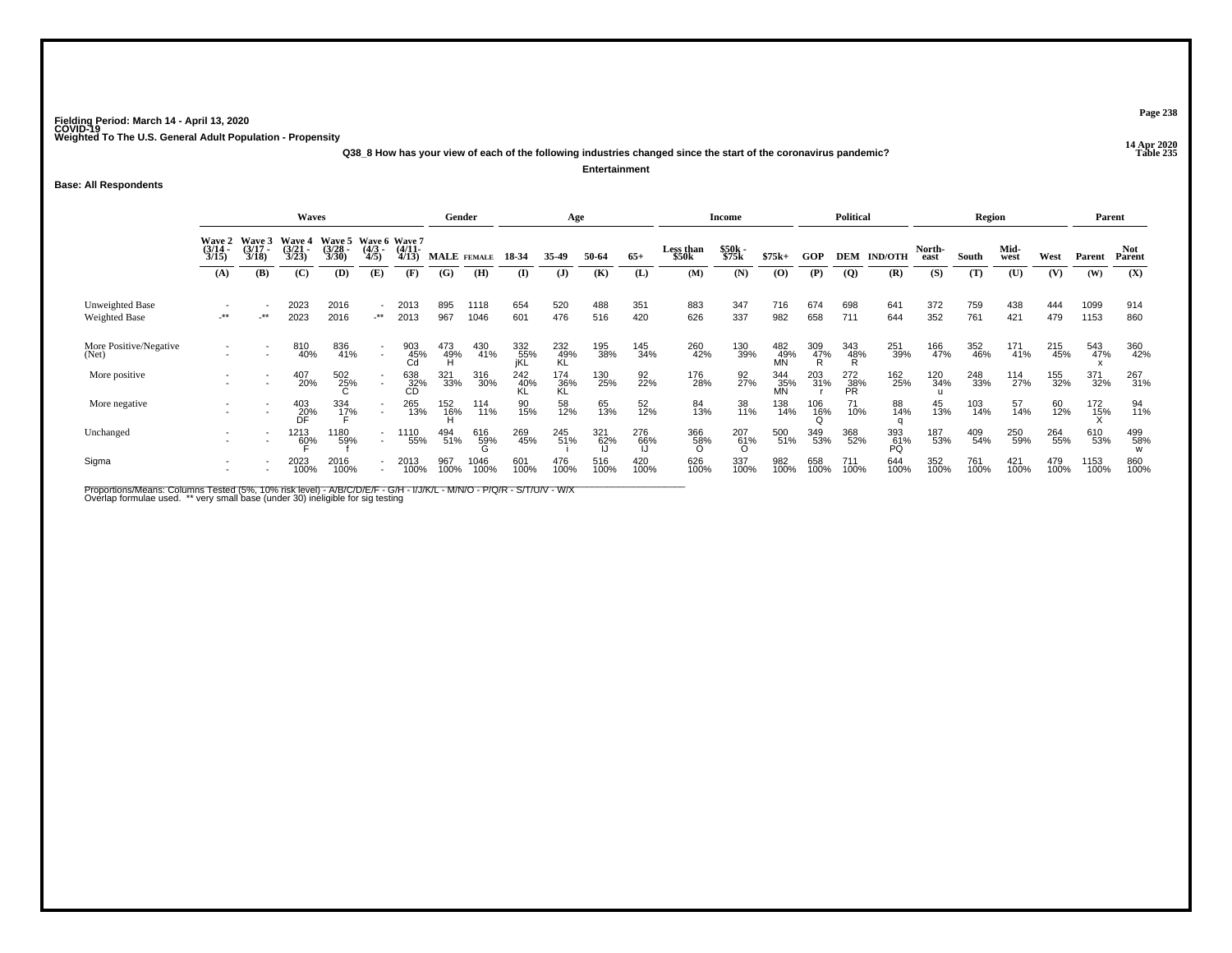**14 Apr 2020 Q38\_9 How has your view of each of the following industries changed since the start of the coronavirus pandemic?**

**Travel and hospitality (hotels, cruise lines)**

**Base: All Respondents**

|                                  |                                    |                                 | <b>Waves</b>                           |                                 |                                    |                                          |                 | Gender       |             | Age              |                   |                   |                    | Income          |                  |             | <b>Political</b>   |                |                | Region      |              |             | Parent       |                |
|----------------------------------|------------------------------------|---------------------------------|----------------------------------------|---------------------------------|------------------------------------|------------------------------------------|-----------------|--------------|-------------|------------------|-------------------|-------------------|--------------------|-----------------|------------------|-------------|--------------------|----------------|----------------|-------------|--------------|-------------|--------------|----------------|
|                                  | Wave 2<br>$\frac{(3/14)}{3/15}$    | Wave 3<br>$\frac{(3/17)}{3/18}$ | <b>Wave 4</b><br>$\frac{(3/21)}{3/23}$ | Wave 5<br>$\frac{(3/28)}{3/30}$ | $\frac{(4/3)}{4/5}$                | Wave 6 Wave 7<br>$\frac{(4/11)}{4/13}$   |                 | MALE FEMALE  | 18-34       | 35-49            | 50-64             | $65+$             | Less than<br>\$50k | \$50k<br>\$75k  | $$75k+$          | <b>GOP</b>  | <b>DEM</b>         | <b>IND/OTH</b> | North-<br>east | South       | Mid-<br>west | West        | Parent       | Not.<br>Parent |
|                                  | (A)                                | (B)                             | (C)                                    | (D)                             | (E)                                | (F)                                      | (G)             | (H)          | $\bf{I}$    | $\mathbf{J}$     | (K)               | (L)               | (M)                | (N)             | (O)              | (P)         | $\overline{Q}$     | (R)            | (S)            | (T)         | (U)          | (V)         | (W)          | (X)            |
| Unweighted Base<br>Weighted Base | $\overline{\phantom{a}}$<br>$-***$ | $-***$                          | 2023<br>2023                           | 2016<br>2016                    | $\overline{\phantom{a}}$<br>$+$ ** | 2013<br>2013                             | 895<br>967      | 1118<br>1046 | 654<br>601  | 520<br>476       | 488<br>516        | 351<br>420        | 883<br>626         | 347<br>337      | 716<br>982       | 674<br>658  | 698<br>711         | 641<br>644     | 372<br>352     | 759<br>761  | 438<br>421   | 444<br>479  | 1099<br>1153 | 914<br>860     |
| More Positive/Negative<br>(Net)  |                                    |                                 | 968<br>48%                             | 932<br>46%                      | $\sim$                             | 1005<br>50%                              | 504<br>52%      | 501<br>48%   | 342<br>57%  | 256<br>54%       | 199<br>39%        | 208<br>49%        | 276<br>44%         | 149<br>44%      | 548<br>56%<br>MN | 326<br>49%  | 373<br>53%         | 305<br>47%     | 176<br>50%     | 370<br>49%  | 209<br>50%   | 250<br>52%  | 598<br>52%   | 406<br>47%     |
| More positive                    |                                    |                                 | 385<br>19%                             | 421<br>21%                      | $\sim$                             | $\overset{492}{\overset{24}{\text{CD}}}$ | 274<br>28%<br>H | 217<br>21%   | 197<br>33%  | 134<br>28%<br>KL | 89<br>17%         | 71<br>17%         | 122<br>19%         | 69<br>21%       | 285<br>29%<br>MN | 154<br>23%  | $^{207}_{29\%}$ pR | 130<br>20%     | 100<br>28%     | 177<br>23%  | 101<br>24%   | 114<br>24%  | 306<br>27%   | 186<br>22%     |
| More negative                    |                                    | $\overline{\phantom{a}}$        | 583<br>29%                             | 511<br>25%                      | $\sim$                             | 513<br>25%                               | 229<br>24%      | 283<br>27%   | 145<br>24%  | 122<br>26%       | 109<br>21%        | 136<br>32%<br>IjK | 154<br>25%         | 80<br>24%       | 263<br>27%       | 171<br>26%  | 166<br>23%         | 175<br>27%     | 76<br>22%      | 192<br>25%  | 108<br>26%   | 136<br>28%  | 293<br>25%   | 220<br>26%     |
| Unchanged                        |                                    |                                 | 1055<br>52%                            | 1084<br>54%                     | $\overline{\phantom{a}}$           | 1008<br>50%                              | 463<br>48%      | 545<br>52%   | 260<br>43%  | 220<br>46%       | 317<br>61%<br>IJL | $^{212}_{51\%}$   | 351<br>56%         | 188<br>56%<br>O | 434<br>44%       | 333<br>51%  | 338<br>47%         | 338<br>53%     | 177<br>50%     | 391<br>51%  | 212<br>50%   | 229<br>48%  | 555<br>48%   | 453<br>53%     |
| Sigma                            |                                    |                                 | 2023<br>100%                           | 2016<br>100%                    |                                    | 2013<br>100%                             | 967<br>100%     | 1046<br>100% | 601<br>100% | 476<br>100%      | 516<br>100%       | 420<br>100%       | 626<br>100%        | 337<br>100%     | 982<br>100%      | 658<br>100% | 711<br>100%        | 644<br>100%    | 352<br>100%    | 761<br>100% | 421<br>100%  | 479<br>100% | 1153<br>100% | 860<br>100%    |

Proportions/Means: Columns Tested (5%, 10% risk level) - A/B/C/D/E/F - G/H - I/J/K/L - M/N/O - P/Q/R - S/T/U/V - W/X<br>Overlap formulae used. \*\* very small base (under 30) ineligible for sig testing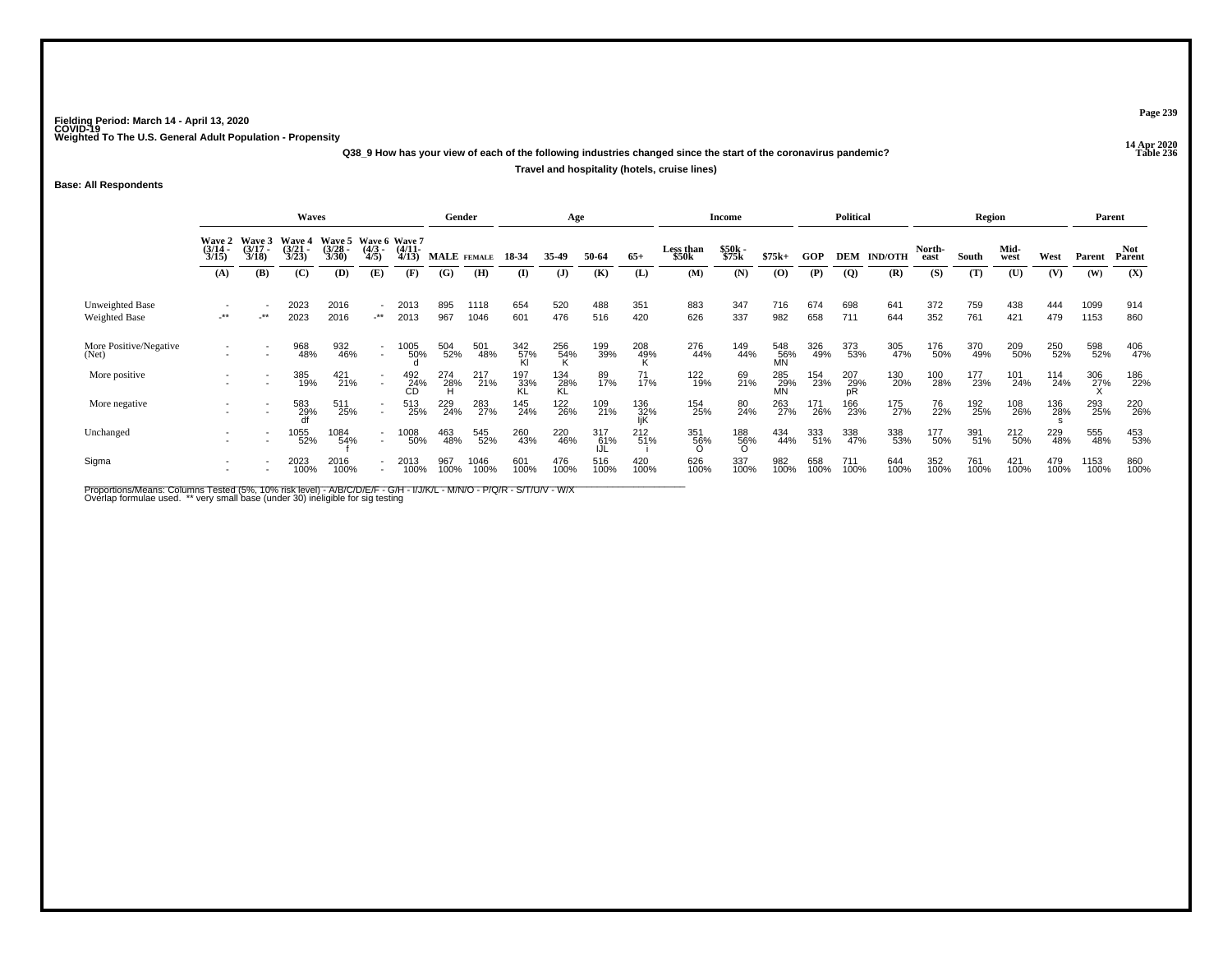**14 Apr 2020 Q38\_10 How has your view of each of the following industries changed since the start of the coronavirus pandemic?**

**Airlines**

#### **Base: All Respondents**

|                                         |                                        |                                 | Waves                                  |                                               |                          |                       |             | Gender       |                   | Age              |                    |                 |                    | <b>Income</b>   |                  |                       | <b>Political</b> |                    |                | Region      |              |             | Parent       |               |
|-----------------------------------------|----------------------------------------|---------------------------------|----------------------------------------|-----------------------------------------------|--------------------------|-----------------------|-------------|--------------|-------------------|------------------|--------------------|-----------------|--------------------|-----------------|------------------|-----------------------|------------------|--------------------|----------------|-------------|--------------|-------------|--------------|---------------|
|                                         | <b>Wave 2</b><br>$\frac{(3/14)}{3/15}$ | Wave 3<br>$\frac{(3/17)}{3/18}$ | <b>Wave 4</b><br>$\frac{(3/21)}{3/23}$ | Wave 5 Wave 6 Wave 7<br>$\frac{(3/28)}{3/30}$ | $\frac{(4/3)}{4/5}$      | $\frac{(4/11)}{4/13}$ |             | MALE FEMALE  | 18-34             | 35-49            | 50-64              | $65+$           | Less than<br>\$50k | \$50k<br>\$75k  | $$75k+$          | <b>GOP</b>            |                  | <b>DEM IND/OTH</b> | North-<br>east | South       | Mid-<br>west | West        | Parent       | Not<br>Parent |
|                                         | (A)                                    | (B)                             | (C)                                    | (D)                                           | (E)                      | (F)                   | (G)         | (H)          | $\bf{I}$          | $\mathbf{J}$     | (K)                | (L)             | (M)                | (N)             | (0)              | (P)                   | $\overline{Q}$   | (R)                | (S)            | (T)         | (U)          | (V)         | (W)          | (X)           |
| Unweighted Base<br><b>Weighted Base</b> | -**                                    | $-***$                          | 2023<br>2023                           | 2016<br>2016                                  | $\sim$<br>$-***$         | 2013<br>2013          | 895<br>967  | 1118<br>1046 | 654<br>601        | 520<br>476       | 488<br>516         | 351<br>420      | 883<br>626         | 347<br>337      | 716<br>982       | 674<br>658            | 698<br>711       | 641<br>644         | 372<br>352     | 759<br>761  | 438<br>421   | 444<br>479  | 1099<br>1153 | 914<br>860    |
| More Positive/Negative<br>(Net)         |                                        |                                 | 938<br>46%                             | 905<br>45%                                    | $\sim$                   | 903<br>45%            | 489<br>51%  | 414<br>40%   | 335<br>56%        | 228<br>48%<br>Kl | 170<br>33%         | $^{171}_{41\%}$ | 234<br>37%         | 142<br>42%      | 493<br>50%<br>MN | 286<br>44%            | 342<br>48%       | 275<br>43%         | 161<br>46%     | 351<br>46%  | 173<br>41%   | 218<br>45%  | 523<br>45%   | 380<br>44%    |
| More positive                           |                                        |                                 | 361<br>18%                             | 362<br>18%                                    | $\sim$                   | 405<br>20%            | 230<br>24%  | 176<br>17%   | 167<br>28%<br>jKL | 107<br>22%<br>KL | 69<br>13%          | 63<br>15%       | 93<br>15%          | 66<br>20%       | 237<br>24%       | <sup>141</sup><br>21% | 164<br>23%<br>R  | 100<br>16%         | 77<br>22%      | 161<br>21%  | 69<br>16%    | 99<br>21%   | 244<br>21%   | 162<br>19%    |
| More negative                           |                                        |                                 | 577<br>2 <u>9</u> %                    | 544<br>27%                                    | $\sim$                   | 498<br>25%            | 259<br>27%  | 239<br>23%   | 168<br>28%        | 121<br>25%       | 101<br>20%         | 108<br>26%      | 141<br>22%         | 76<br>22%       | 256<br>26%       | 146<br>22%            | 178<br>25%       | 174<br>27%         | 84<br>24%      | 190<br>25%  | 104<br>25%   | 119<br>25%  | 279<br>24%   | 218<br>25%    |
| Unchanged                               |                                        |                                 | 1085<br>54%                            | 11 <u>11</u><br>55%                           | $\overline{\phantom{a}}$ | 1110<br>55%           | 478<br>49%  | 632<br>60%   | 266<br>44%        | 248<br>52%       | 346<br>67%<br>الرا | 249<br>59%      | 392<br>63%         | 196<br>58%<br>O | 489<br>50%       | 372<br>56%            | 369<br>52%       | 369<br>57%         | 191<br>54%     | 410<br>54%  | 248<br>59%   | 261<br>55%  | 631<br>55%   | 479<br>56%    |
| Sigma                                   |                                        |                                 | 2023<br>100%                           | 2016<br>100%                                  |                          | 2013<br>100%          | 967<br>100% | 1046<br>100% | 601<br>100%       | 476<br>100%      | 516<br>100%        | 420<br>100%     | 626<br>100%        | 337<br>100%     | 982<br>100%      | 658<br>100%           | 711<br>100%      | 644<br>100%        | 352<br>100%    | 761<br>100% | 421<br>100%  | 479<br>100% | 1153<br>100% | 860<br>100%   |

Proportions/Means: Columns Tested (5%, 10% risk level) - A/B/C/D/E/F - G/H - I/J/K/L - M/N/O - P/Q/R - S/T/U/V - W/X<br>Overlap formulae used. \*\* very small base (under 30) ineligible for sig testing

**Page 240**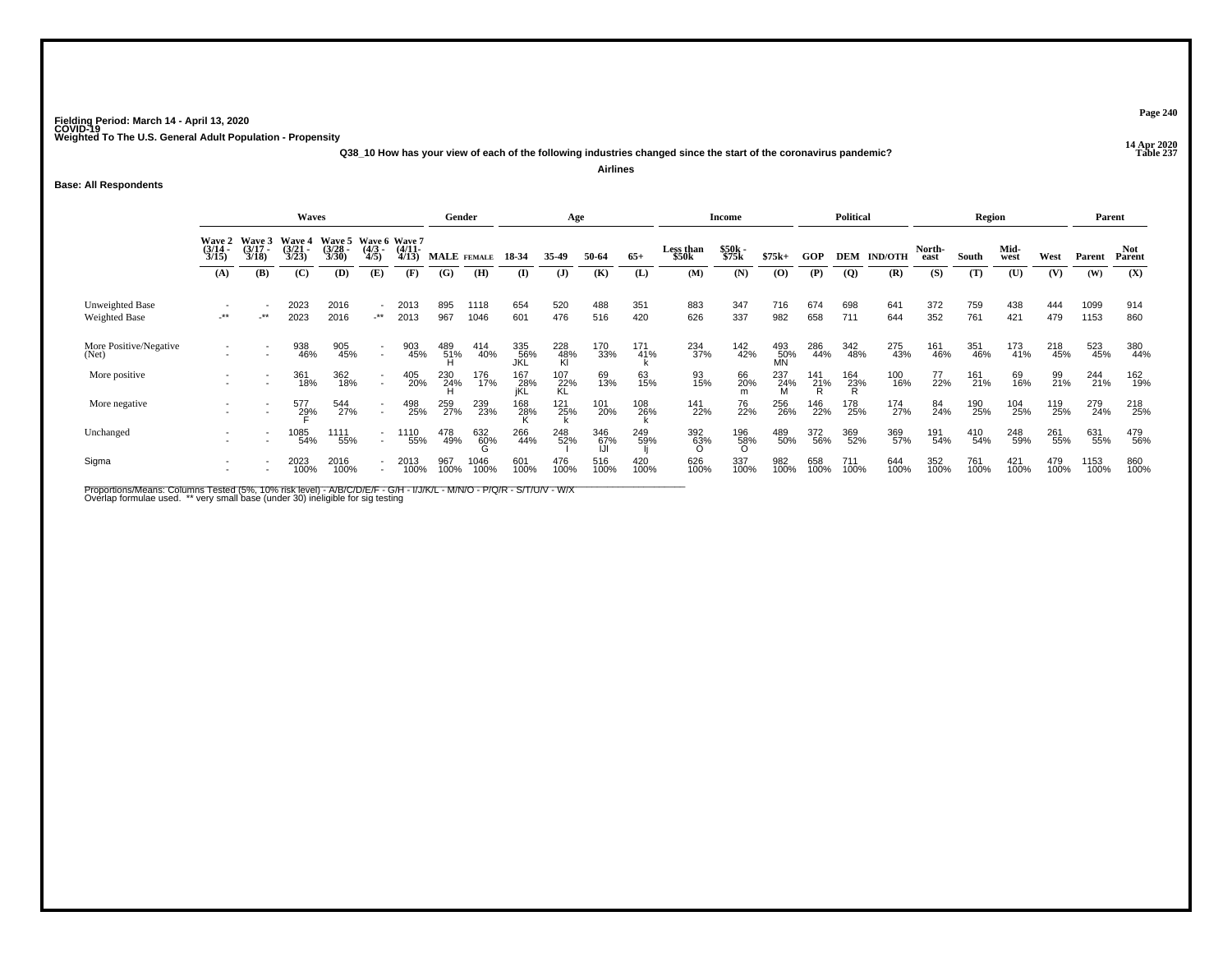**14 Apr 2020 Q38\_11 How has your view of each of the following industries changed since the start of the coronavirus pandemic?Non-profits**

**Base: All Respondents**

|                                         |                                        |                                 | Gender                          |                                               |                                    | Age                   |             |              |                  | <b>Income</b>    |             |               | <b>Political</b>   |                 |                 | Region      |                  |                | Parent         |                 |                  |               |              |               |
|-----------------------------------------|----------------------------------------|---------------------------------|---------------------------------|-----------------------------------------------|------------------------------------|-----------------------|-------------|--------------|------------------|------------------|-------------|---------------|--------------------|-----------------|-----------------|-------------|------------------|----------------|----------------|-----------------|------------------|---------------|--------------|---------------|
|                                         | <b>Wave 2</b><br>$\frac{(3/14)}{3/15}$ | Wave 3<br>$\frac{(3/17)}{3/18}$ | Wave 4<br>$\frac{(3/21)}{3/23}$ | Wave 5 Wave 6 Wave 7<br>$\frac{(3/28)}{3/30}$ | $\frac{(4/3)}{4/5}$                | $\frac{(4/11)}{4/13}$ | MALE FEMALE |              | 18-34            | 35.49            | 50-64       | $65+$         | Less than<br>\$50k | \$50k<br>\$75k  | $$75k+$         | <b>GOP</b>  | <b>DEM</b>       | <b>IND/OTH</b> | North-<br>east | South           | Mid-<br>west     | West          | Parent       | Not<br>Parent |
|                                         | (A)                                    | (B)                             | (C)                             | (D)                                           | (E)                                | (F)                   | (G)         | (H)          | (I)              | $\mathbf{J}$     | (K)         | (L)           | (M)                | (N)             | (0)             | (P)         | $\overline{Q}$   | (R)            | (S)            | (T)             | (U)              | (V)           | (W)          | (X)           |
| Unweighted Base<br><b>Weighted Base</b> | -**                                    | $-***$                          | 2023<br>2023                    | 2016<br>2016                                  | $\overline{\phantom{a}}$<br>_**    | 2013<br>2013          | 895<br>967  | 1118<br>1046 | 654<br>601       | 520<br>476       | 488<br>516  | 351<br>420    | 883<br>626         | 347<br>337      | 716<br>982      | 674<br>658  | 698<br>711       | 641<br>644     | 372<br>352     | 759<br>761      | 438<br>421       | 444<br>479    | 1099<br>1153 | 914<br>860    |
| More Positive/Negative<br>(Net)         |                                        |                                 | 845<br>42%                      | 881<br>44%                                    |                                    | 956<br>47%<br>Cd      | 489<br>51%  | 467<br>45%   | 330<br>55%<br>KL | 257<br>54%<br>KL | 206<br>40%  | 163<br>39%    | 275<br>44%         | 154<br>46%      | 498<br>51%<br>M | 302<br>46%  | 375<br>53%<br>PR | 279<br>43%     | 169<br>48%     | 381<br>50%<br>U | 173<br>41%       | 233<br>49%    | 572<br>50%   | 384<br>45%    |
| More positive                           |                                        |                                 | 597<br>29%                      | 674<br>33%                                    |                                    | 764<br>_38%<br>CD     | 367<br>38%  | 397<br>38%   | 255<br>42%<br>KL | 200<br>42%<br>KL | 171<br>33%  | 138<br>33%    | 220<br>35%         | 122<br>36%      | 399<br>41%      | 233<br>35%  | 307<br>43%<br>PR | 224<br>35%     | 136<br>39%     | 296<br>39%      | 141<br>33%       | 190<br>40%    | 457<br>40%   | 307<br>36%    |
| More negative                           |                                        | $\overline{\phantom{a}}$        | 248<br>12%                      | 207<br>10%                                    | $\overline{\phantom{a}}$<br>$\sim$ | 192<br>10%            | 122<br>13%  | 70<br>7%     | 75<br>12%<br>KL  | 56<br>12%<br>KL  | 36<br>7%    | $^{25}_{6\%}$ | 55<br>9%           | $\frac{32}{9%}$ | 98<br>10%       | 70<br>11%   | 68<br>10%        | 55<br>8%       | 33<br>9%       | 85<br>11%       | $\frac{32}{7\%}$ | $^{43}_{9\%}$ | 115<br>10%   | 77<br>9%      |
| Unchanged                               |                                        |                                 | 1178<br>5 <u>8</u> %            | 1135<br>56%                                   | $\overline{\phantom{a}}$           | 1057<br>53%           | 478<br>49%  | 579<br>55%   | 271<br>45%       | 219<br>46%       | 309<br>60%  | 257<br>61%    | 352<br>56%         | 183<br>54%      | 485<br>49%      | 356<br>54%  | 336<br>47%       | 365<br>57%     | 183<br>52%     | 379<br>50%      | 249<br>59%<br>Tv | 246<br>51%    | 582<br>50%   | 475<br>55%    |
| Sigma                                   |                                        |                                 | 2023<br>100%                    | 2016<br>100%                                  |                                    | 2013<br>100%          | 967<br>100% | 1046<br>100% | 601<br>100%      | 476<br>100%      | 516<br>100% | 420<br>100%   | 626<br>100%        | 337<br>100%     | 982<br>100%     | 658<br>100% | 711<br>100%      | 644<br>100%    | 352<br>100%    | 761<br>100%     | 421<br>100%      | 479<br>100%   | 1153<br>100% | 860<br>100%   |

Proportions/Means: Columns Tested (5%, 10% risk level) - A/B/C/D/E/F - G/H - I/J/K/L - M/N/O - P/Q/R - S/T/U/V - W/X<br>Overlap formulae used. \*\* very small base (under 30) ineligible for sig testing

**Page 241**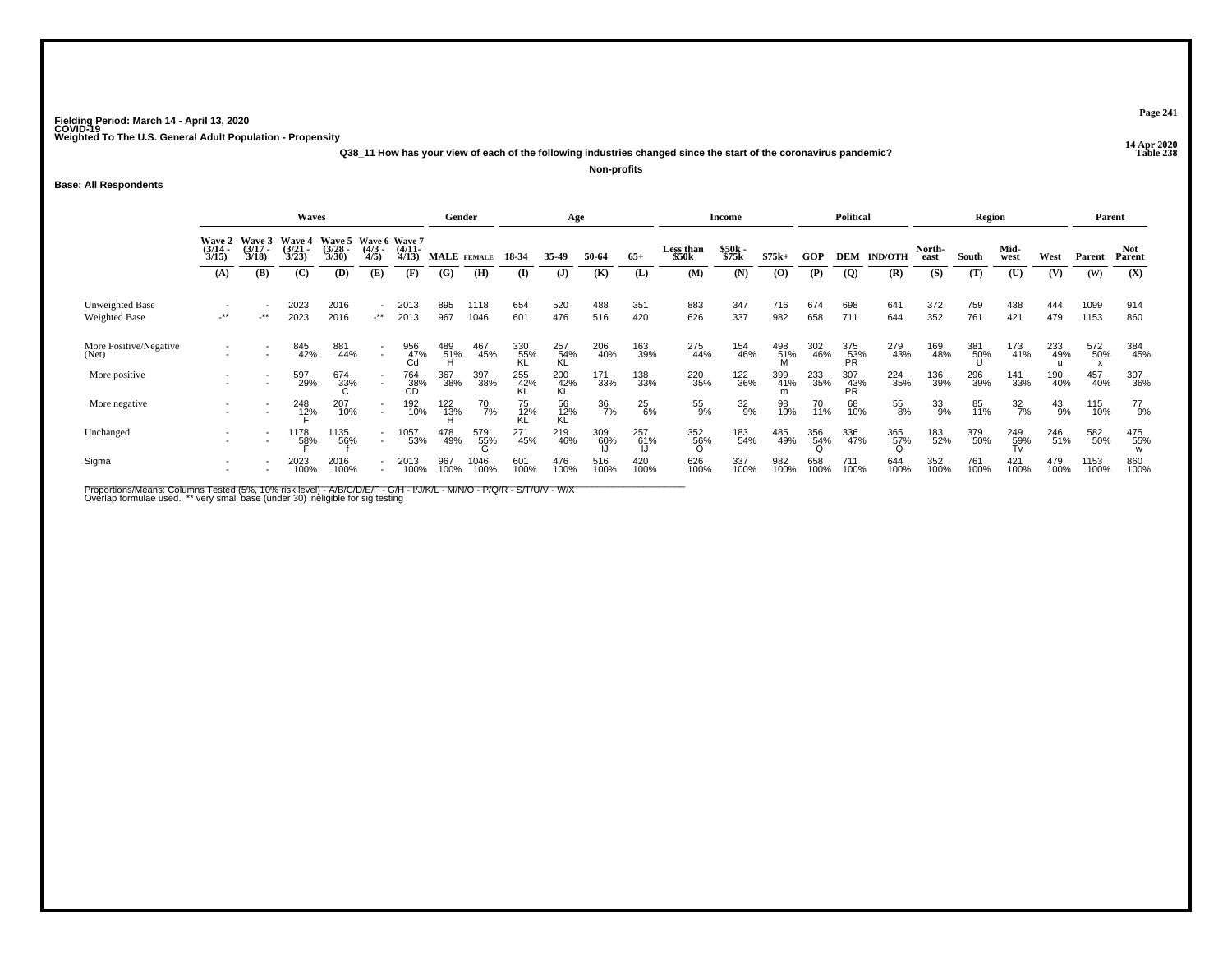**14 Apr 2020 Q38\_12 How has your view of each of the following industries changed since the start of the coronavirus pandemic?Real estate**

### **Base: All Respondents**

|                                         |                                        |                                        | Waves                                 |                                 |                                     |                       | Gender             |                 |                    | Age              |               |             |                    | <b>Income</b>          |                  |                 | <b>Political</b>        |                    |                | Region      |              |             |              | Parent               |
|-----------------------------------------|----------------------------------------|----------------------------------------|---------------------------------------|---------------------------------|-------------------------------------|-----------------------|--------------------|-----------------|--------------------|------------------|---------------|-------------|--------------------|------------------------|------------------|-----------------|-------------------------|--------------------|----------------|-------------|--------------|-------------|--------------|----------------------|
|                                         | <b>Wave 2</b><br>$\frac{(3/14)}{3/15}$ | <b>Wave 3</b><br>$\frac{(3/17)}{3/18}$ | <b>Wave 4</b><br>$\binom{3/21}{3/23}$ | Wave 5<br>$\frac{(3/28)}{3/30}$ | Wave 6 Wave 7<br>$\binom{4/3}{4/5}$ | $\frac{(4/11)}{4/13}$ | <b>MALE</b> FEMALE |                 | 18-34              | 35-49            | 50-64         | $65+$       | Less than<br>\$50k | \$50k<br>\$75k         | $$75k+$          | GOP             |                         | <b>DEM IND/OTH</b> | North-<br>east | South       | Mid-<br>west | West        | Parent       | <b>Not</b><br>Parent |
|                                         | (A)                                    | (B)                                    | (C)                                   | (D)                             | (E)                                 | (F)                   | (G)                | (H)             | $\bf{I}$           | ( <b>J</b> )     | (K)           | (L)         | (M)                | (N)                    | (0)              | (P)             | $\overline{Q}$          | (R)                | (S)            | (T)         | (U)          | (V)         | (W)          | (X)                  |
| Unweighted Base<br><b>Weighted Base</b> | $-***$                                 | $-***$                                 | 2023<br>2023                          | 2016<br>2016                    | $\sim$<br>$-***$                    | 2013<br>2013          | 895<br>967         | 1118<br>1046    | 654<br>601         | 520<br>476       | 488<br>516    | 351<br>420  | 883<br>626         | 347<br>337             | 716<br>982       | 674<br>658      | 698<br>711              | 641<br>644         | 372<br>352     | 759<br>761  | 438<br>421   | 444<br>479  | 1099<br>1153 | 914<br>860           |
| More Positive/Negative<br>(Net)         |                                        |                                        | 560<br>28%                            | 586<br>29%                      | $\sim$                              | 621<br>31%            | 346<br>36%         | 275<br>26%      | 272<br>45%<br>JKĹ  | 159<br>33%<br>KL | 108<br>21%    | 83<br>20%   | 175<br>28%         | 93<br>28%              | 334<br>34%<br>Mn | 195<br>30%      | 256<br>36%<br><b>PR</b> | 170<br>26%         | 112<br>32%     | 236<br>31%  | 112<br>27%   | 161<br>34%  | 369<br>32%   | 252<br>29%           |
| More positive                           |                                        |                                        | 268<br>13%                            | 318<br>16%                      | $\sim$                              | $\frac{335}{17\%}$    | 193<br>20%         | 141<br>14%      | 144<br>24%<br>KL   | 91<br>19%<br>KL  | 59<br>11%     | 41<br>10%   | 81<br>13%          | 51<br>15%              | 198<br>20%<br>Mn | 109<br>17%<br>R | 152<br>21%<br>pR        | 74<br>11%          | 64<br>18%      | 134<br>18%  | 56<br>13%    | 81<br>17%   | 211<br>18%   | 124<br>14%           |
| More negative                           |                                        |                                        | 292<br>14%                            | 268<br>13%                      | $\sim$                              | 286<br>14%            | 153<br>16%         | 134<br>13%      | 128<br>_21%<br>JKL | 68<br>14%        | $^{49}_{9\%}$ | 42<br>10%   | 94<br>15%          | $^{42}_{13\%}$         | 136<br>14%       | 86<br>13%       | 105<br>15%              | 96<br>15%          | 48<br>14%      | 103<br>14%  | 56<br>13%    | 80<br>17%   | 158<br>14%   | 128<br>15%           |
| Unchanged                               |                                        |                                        | 1463<br>72%                           | 1430<br>71%                     | $\sim$                              | 1392<br>69%           | 621<br>64%         | 771<br>74%<br>G | 329<br>55%         | 317<br>67%       | 408<br>79%    | 338<br>80%  | 451<br>72%         | 244<br>72%<br>$\Omega$ | 648<br>66%       | 463<br>70%      | 455<br>64%              | 474<br>74%         | 240<br>68%     | 524<br>69%  | 309<br>73%   | 318<br>66%  | 785<br>68%   | 607<br>71%           |
| Sigma                                   |                                        |                                        | 2023<br>100%                          | 2016<br>100%                    |                                     | 2013<br>100%          | 967<br>100%        | 1046<br>100%    | 601<br>100%        | 476<br>100%      | 516<br>100%   | 420<br>100% | 626<br>100%        | 337<br>100%            | 982<br>100%      | 658<br>100%     | 711<br>100%             | 644<br>100%        | 352<br>100%    | 761<br>100% | 421<br>100%  | 479<br>100% | 1153<br>100% | 860<br>100%          |

Proportions/Means: Columns Tested (5%, 10% risk level) - A/B/C/D/E/F - G/H - I/J/K/L - M/N/O - P/Q/R - S/T/U/V - W/X<br>Overlap formulae used. \*\* very small base (under 30) ineligible for sig testing

**Page 242**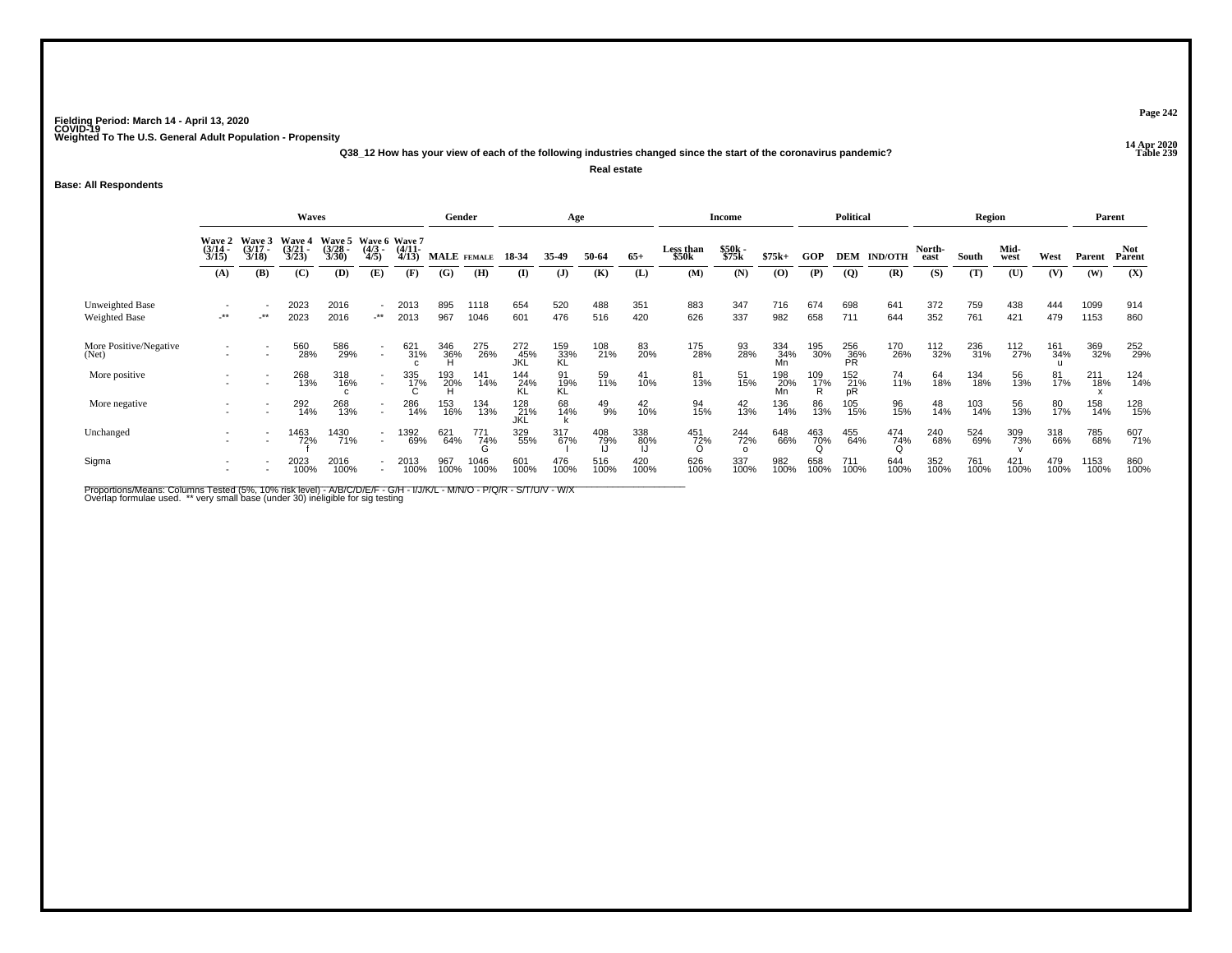**14 Apr 2020 Q38\_13 How has your view of each of the following industries changed since the start of the coronavirus pandemic?**

**Retail - grocery**

**Base: All Respondents**

|                                  |                                        |                                 | <b>Waves</b>                    |                                               |                                    |                       |             | Gender       |                    | Age                |                    |                 |                    | <b>Income</b>      |             |                 | <b>Political</b> |                          |                | Region      |              |                    |              | Parent               |
|----------------------------------|----------------------------------------|---------------------------------|---------------------------------|-----------------------------------------------|------------------------------------|-----------------------|-------------|--------------|--------------------|--------------------|--------------------|-----------------|--------------------|--------------------|-------------|-----------------|------------------|--------------------------|----------------|-------------|--------------|--------------------|--------------|----------------------|
|                                  | <b>Wave 2</b><br>$\frac{(3/14)}{3/15}$ | Wave 3<br>$\frac{(3/17)}{3/18}$ | Wave 4<br>$\frac{(3/21)}{3/23}$ | Wave 5 Wave 6 Wave 7<br>$\frac{(3/28)}{3/30}$ | $\frac{(4/3)}{4/5}$                | $\frac{(4/11)}{4/13}$ | MALE FEMALE |              | 18-34              | 35-49              | 50-64              | $65+$           | Less than<br>\$50k | \$50k<br>\$75k     | $$75k+$     | <b>GOP</b>      | DEM              | <b>IND/OTH</b>           | North-<br>east | South       | Mid-<br>west | West               | Parent       | <b>Not</b><br>Parent |
|                                  | (A)                                    | (B)                             | (C)                             | (D)                                           | (E)                                | (F)                   | (G)         | (H)          | $\bf{I}$           | $\mathbf{J}$       | (K)                | (L)             | (M)                | (N)                | (0)         | (P)             | $\overline{Q}$   | (R)                      | (S)            | (T)         | (U)          | (V)                | (W)          | (X)                  |
| Unweighted Base<br>Weighted Base | $-***$                                 | $-***$                          | 2023<br>2023                    | 2016<br>2016                                  | $\overline{\phantom{a}}$<br>$.**$  | 2013<br>2013          | 895<br>967  | 1118<br>1046 | 654<br>601         | 520<br>476         | 488<br>516         | 351<br>420      | 883<br>626         | 347<br>337         | 716<br>982  | 674<br>658      | 698<br>711       | 641<br>644               | 372<br>352     | 759<br>761  | 438<br>421   | 444<br>479         | 1099<br>1153 | 914<br>860           |
| More Positive/Negative<br>(Net)  |                                        |                                 | ' 184<br>59%                    | 1220<br>61%                                   | $\sim$                             | 1291<br>64%<br>Cd     | 624<br>64%  | 668<br>64%   | 394<br>66%         | $\frac{318}{67\%}$ | 304<br>59%         | 275<br>65%      | 372<br>59%         | 216<br>64%         | 664<br>68%  | $^{437}_{66\%}$ | $^{472}_{66\%}$  | 382<br>59%               | 232<br>66%     | 501<br>66%  | 257<br>61%   | 302<br>63%         | 758<br>66%   | 534<br>62%           |
| More positive                    |                                        |                                 | 828<br>41%                      | 966<br>48%                                    | $\sim$                             | 1073<br>53%<br>CD     | 523<br>54%  | 550<br>53%   | 285<br>47%         | 260<br>55%         | 274<br>53%         | 253<br>60%      | 291<br>46%         | $^{186}_{55\%}$    | 564<br>57%  | 370<br>56%      | 400<br>56%       | 303<br>47%               | 198<br>56%     | 424<br>56%  | 210<br>50%   | 241<br>50%         | 641<br>56%   | 432<br>50%           |
| More negative                    |                                        | $\overline{\phantom{a}}$        | 355<br>18%<br>DF                | 255<br>13%                                    | $\overline{\phantom{a}}$<br>$\sim$ | 218<br>11%            | 100<br>10%  | 118<br>11%   | 109<br>_18%<br>JKL | 57<br>12%<br>KL    | $\frac{30}{6\%}$   | $^{22}_{\ 5\%}$ | 81<br>13%          | 30<br>9%           | 99<br>10%   | 68<br>10%       | 72<br>10%        | 79<br>12%                | 34<br>10%      | 77<br>10%   | 46<br>11%    | 61<br>13%          | 116<br>10%   | 102<br>12%           |
| Unchanged                        |                                        |                                 | 839<br>41%                      | 796<br>39%                                    |                                    | 722<br>36%            | 343<br>36%  | 378<br>36%   | 207<br>34%         | 158<br>33%         | 212 <sub>41%</sub> | 145<br>35%      | 255<br>41%         | <sup>121</sup> 36% | 318<br>32%  | 221<br>34%      | 239<br>34%       | 261 <sub>41%</sub><br>PQ | 120<br>34%     | 260<br>34%  | 164<br>39%   | $\frac{177}{37\%}$ | 396<br>34%   | 326<br>38%           |
| Sigma                            |                                        |                                 | 2023<br>100%                    | 2016<br>100%                                  |                                    | 2013<br>100%          | 967<br>100% | 1046<br>100% | 601<br>100%        | 476<br>100%        | 516<br>100%        | 420<br>100%     | 626<br>100%        | 337<br>100%        | 982<br>100% | 658<br>100%     | 711<br>100%      | 644<br>100%              | 352<br>100%    | 761<br>100% | 421<br>100%  | 479<br>100%        | 1153<br>100% | 860<br>100%          |

Proportions/Means: Columns Tested (5%, 10% risk level) - A/B/C/D/E/F - G/H - I/J/K/L - M/N/O - P/Q/R - S/T/U/V - W/X<br>Overlap formulae used. \*\* very small base (under 30) ineligible for sig testing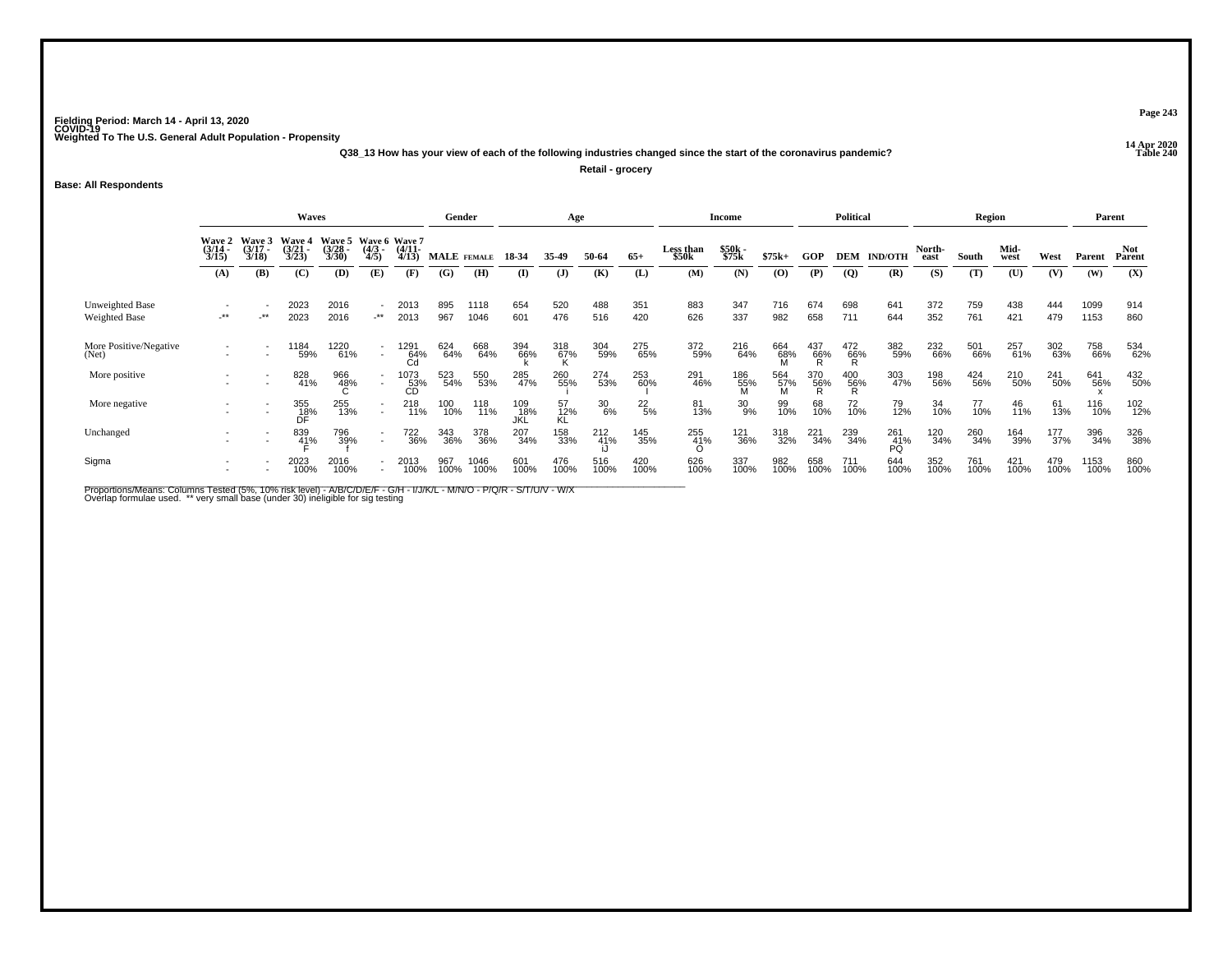**14 Apr 2020 Q38\_14 How has your view of each of the following industries changed since the start of the coronavirus pandemic?Pharmaceutical/drugs**

#### **Base: All Respondents**

|                                  |                                        |                                 | Waves                                  |                                               |                                          |                       |             | Gender       |                  | Age             |                   |             |                    | <b>Income</b>   |                    |                 | <b>Political</b> |                    |                | Region                            |                   |             | Parent       |                      |
|----------------------------------|----------------------------------------|---------------------------------|----------------------------------------|-----------------------------------------------|------------------------------------------|-----------------------|-------------|--------------|------------------|-----------------|-------------------|-------------|--------------------|-----------------|--------------------|-----------------|------------------|--------------------|----------------|-----------------------------------|-------------------|-------------|--------------|----------------------|
|                                  | <b>Wave 2</b><br>$\frac{(3/14)}{3/15}$ | Wave 3<br>$\frac{(3/17)}{3/18}$ | <b>Wave 4</b><br>$\frac{(3/21)}{3/23}$ | Wave 5 Wave 6 Wave 7<br>$\frac{(3/28)}{3/30}$ | $\frac{(4/3)}{4/5}$                      | $\frac{(4/11)}{4/13}$ |             | MALE FEMALE  | 18-34            | 35-49           | 50-64             | $65+$       | Less than<br>\$50k | \$50k<br>\$75k  | $$75k+$            | GOP             |                  | <b>DEM IND/OTH</b> | North-<br>east | South                             | Mid-<br>west      | West        | Parent       | <b>Not</b><br>Parent |
|                                  | (A)                                    | (B)                             | (C)                                    | (D)                                           | (E)                                      | (F)                   | (G)         | (H)          | (I)              | $\mathbf{J}$    | (K)               | (L)         | (M)                | (N)             | (O)                | (P)             | $\overline{Q}$   | (R)                | (S)            | (T)                               | (U)               | (V)         | (W)          | (X)                  |
| Unweighted Base<br>Weighted Base | $-***$                                 | $-***$                          | 2023<br>2023                           | 2016<br>2016                                  | $\overline{\phantom{a}}$<br>$\star\star$ | 2013<br>2013          | 895<br>967  | 1118<br>1046 | 654<br>601       | 520<br>476      | 488<br>516        | 351<br>420  | 883<br>626         | 347<br>337      | 716<br>982         | 674<br>658      | 698<br>711       | 641<br>644         | 372<br>352     | 759<br>761                        | 438<br>421        | 444<br>479  | 1099<br>1153 | 914<br>860           |
| More Positive/Negative<br>(Net)  |                                        |                                 | 981<br>48%                             | 1049<br>52%                                   | $\overline{\phantom{a}}$                 | 1050<br>52%           | 546<br>56%  | 504<br>48%   | 352<br>59%       | $^{253}_{53\%}$ | 217<br>42%        | 228<br>54%  | 305<br>49%         | 162<br>48%      | 551<br>56%<br>MN   | 349<br>53%      | 380<br>53%       | 321<br>50%         | 205<br>58%     | $^{404}_{\substack{53\%\\ \cup}}$ | 184<br>44%        | 258<br>54%  | 620<br>54%   | 431<br>50%           |
| More positive                    |                                        |                                 | 671<br>33%                             | 779<br>39%                                    | $\overline{\phantom{a}}$                 | 797<br>40%            | 416<br>43%  | 381<br>36%   | 249<br>41%       | 186<br>39%      | 172<br>33%        | 190<br>45%  | 223<br>36%         | 122<br>36%      | 427<br>-44%<br>-Mn | 275<br>42%<br>R | 299<br>42%<br>R  | 224<br>35%         | 161<br>46%     | 310<br>- 41%<br>- Ս               | 139<br>33%        | 187<br>39%  | 463<br>40%   | 334<br>39%           |
| More negative                    |                                        | $\overline{\phantom{a}}$        | 310<br>1 <u>5</u> %                    | 269<br>13%                                    | $\overline{\phantom{a}}$                 | 253<br>13%            | 130<br>13%  | 124<br>12%   | 103<br>17%<br>KL | 67<br>14%<br>Kl | $^{45}_{9\%}$     | 38<br>9%    | 82<br>13%          | 40<br>12%       | 123<br>13%         | 75<br>11%       | 81<br>11%        | 97<br>15%          | 44<br>12%      | 94<br>12%                         | 45<br>11%         | 71<br>15%   | 157<br>14%   | 97<br>11%            |
| Unchanged                        |                                        |                                 | $^{1042}_{52\%}$                       | 967<br>48%                                    | $\overline{\phantom{a}}$                 | 963<br>48%            | 421<br>44%  | 542<br>52%   | 249<br>41%       | 223<br>47%      | 299<br>58%<br>IJL | 192<br>46%  | 321<br>51%<br>O    | 175<br>52%<br>O | 432<br>44%         | 309<br>47%      | 331<br>47%       | 323<br>50%         | 147<br>42%     | 357<br>47%                        | 237<br>56%<br>STV | 221<br>46%  | 534<br>46%   | 429<br>50%           |
| Sigma                            |                                        |                                 | 2023<br>100%                           | 2016<br>100%                                  |                                          | 2013<br>100%          | 967<br>100% | 1046<br>100% | 601<br>100%      | 476<br>100%     | 516<br>100%       | 420<br>100% | 626<br>100%        | 337<br>100%     | 982<br>100%        | 658<br>100%     | 711<br>100%      | 644<br>100%        | 352<br>100%    | 761<br>100%                       | 421<br>100%       | 479<br>100% | 1153<br>100% | 860<br>100%          |

Proportions/Means: Columns Tested (5%, 10% risk level) - A/B/C/D/E/F - G/H - I/J/K/L - M/N/O - P/Q/R - S/T/U/V - W/X<br>Overlap formulae used. \*\* very small base (under 30) ineligible for sig testing

**Page 244**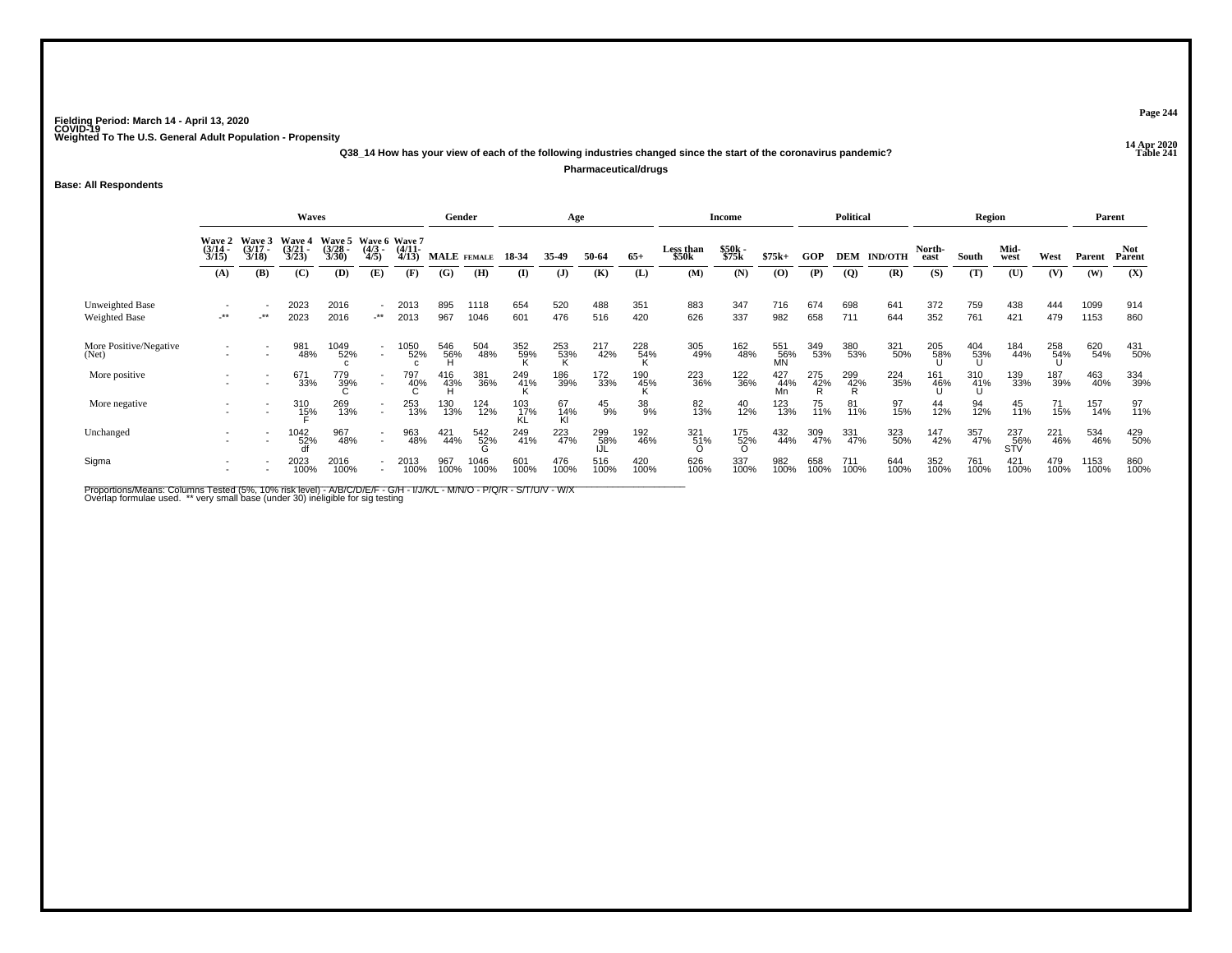**14 Apr 2020 Q38\_15 How has your view of each of the following industries changed since the start of the coronavirus pandemic?Oil**

#### **Base: All Respondents**

|                                  |                                             |                                 | Waves                                  |                                               |                                    |                       |             | Gender       |                   | Age                |             |             |                        | Income          |                 |                 | <b>Political</b>    |                    |                | Region      |              |             | Parent       |                      |
|----------------------------------|---------------------------------------------|---------------------------------|----------------------------------------|-----------------------------------------------|------------------------------------|-----------------------|-------------|--------------|-------------------|--------------------|-------------|-------------|------------------------|-----------------|-----------------|-----------------|---------------------|--------------------|----------------|-------------|--------------|-------------|--------------|----------------------|
|                                  | <b>Wave 2</b><br>$\frac{(3/14)}{3/15}$      | Wave 3<br>$\frac{(3/17)}{3/18}$ | <b>Wave 4</b><br>$\frac{(3/21)}{3/23}$ | Wave 5 Wave 6 Wave 7<br>$\frac{(3/28)}{3/30}$ | $\frac{(4/3)}{4/5}$                | $\frac{(4/11)}{4/13}$ |             | MALE FEMALE  | 18-34             | 35-49              | 50-64       | $65+$       | Less than<br>\$50k     | \$50k<br>\$75k  | $$75k+$         | <b>GOP</b>      |                     | <b>DEM IND/OTH</b> | North-<br>east | South       | Mid-<br>west | West        | Parent       | <b>Not</b><br>Parent |
|                                  | (A)                                         | (B)                             | (C)                                    | (D)                                           | (E)                                | (F)                   | (G)         | (H)          | $\mathbf{I}$      | $\mathbf{J}$       | (K)         | (L)         | (M)                    | (N)             | $\bf(0)$        | (P)             | $\overline{Q}$      | (R)                | (S)            | (T)         | (U)          | (V)         | (W)          | (X)                  |
| Unweighted Base<br>Weighted Base | $\overline{\phantom{a}}$<br>$^{\star\star}$ | $\cdot^{\star\star}$            | 2023<br>2023                           | 2016<br>2016                                  | $\overline{\phantom{a}}$<br>$-***$ | 2013<br>2013          | 895<br>967  | 1118<br>1046 | 654<br>601        | 520<br>476         | 488<br>516  | 351<br>420  | 883<br>626             | 347<br>337      | 716<br>982      | 674<br>658      | 698<br>711          | 641<br>644         | 372<br>352     | 759<br>761  | 438<br>421   | 444<br>479  | 1099<br>1153 | 914<br>860           |
| More Positive/Negative<br>(Net)  |                                             |                                 | 693<br>34%                             | 655<br>32%                                    | $\sim$                             | 755<br>38%<br>cD      | 421<br>44%  | 334<br>32%   | 289<br>48%<br>jKL | 199<br>42%<br>KL   | 162<br>31%  | 105<br>25%  | 225<br>36%             | 101<br>30%      | 406<br>41%      | 247<br>38%      | 291<br>41%          | 217<br>34%         | 138<br>39%     | 292<br>38%  | 157<br>37%   | 169<br>35%  | 453<br>39%   | 302<br>35%           |
| More positive                    |                                             |                                 | 424<br>21%                             | 422<br>21%                                    | $\sim$                             | 475<br>24%            | 271<br>28%  | 203<br>19%   | 179<br>30%        | $\frac{126}{26\%}$ | 100<br>19%  | 71<br>17%   | 146<br>23%             | 68<br>20%       | 252<br>26%      | $^{176}_{27\%}$ | 172<br>24%          | 126<br>20%         | 90<br>26%      | 189<br>25%  | 95<br>23%    | 101<br>21%  | 295<br>26%   | 180<br>21%           |
| More negative                    |                                             |                                 | 269<br>13%                             | 232<br>12%                                    | $\sim$                             | 280<br>14%            | 150<br>15%  | 130<br>12%   | 111<br>18%<br>Kl  | 73<br>15%          | 63<br>12%   | 34<br>8%    | 79<br>13%              | 33<br>10%       | 154<br>16%<br>N | 71<br>11%       | 119<br>1 <u>7</u> % | 91<br>14%          | 48<br>13%      | 102<br>13%  | 62<br>15%    | 68<br>14%   | 158<br>14%   | 122<br>14%           |
| Unchanged                        |                                             |                                 | 1330<br>66%                            | 1361<br>68%                                   | $\overline{\phantom{a}}$           | 1258<br>62%           | 546<br>56%  | 712<br>68%   | 312<br>52%        | 277<br>58%         | 353<br>69%  | 316<br>75%  | 402<br>64%<br>$\Omega$ | 236<br>70%<br>O | 576<br>59%      | 411<br>62%      | 420<br>59%          | 427<br>66%         | 215<br>61%     | 469<br>62%  | 264<br>63%   | 310<br>65%  | 701<br>61%   | 557<br>65%           |
| Sigma                            |                                             |                                 | 2023<br>100%                           | 2016<br>100%                                  |                                    | 2013<br>100%          | 967<br>100% | 1046<br>100% | 601<br>100%       | 476<br>100%        | 516<br>100% | 420<br>100% | 626<br>100%            | 337<br>100%     | 982<br>100%     | 658<br>100%     | 711<br>100%         | 644<br>100%        | 352<br>100%    | 761<br>100% | 421<br>100%  | 479<br>100% | 1153<br>100% | 860<br>100%          |

Proportions/Means: Columns Tested (5%, 10% risk level) - A/B/C/D/E/F - G/H - I/J/K/L - M/N/O - P/Q/R - S/T/U/V - W/X<br>Overlap formulae used. \*\* very small base (under 30) ineligible for sig testing

**Page 245**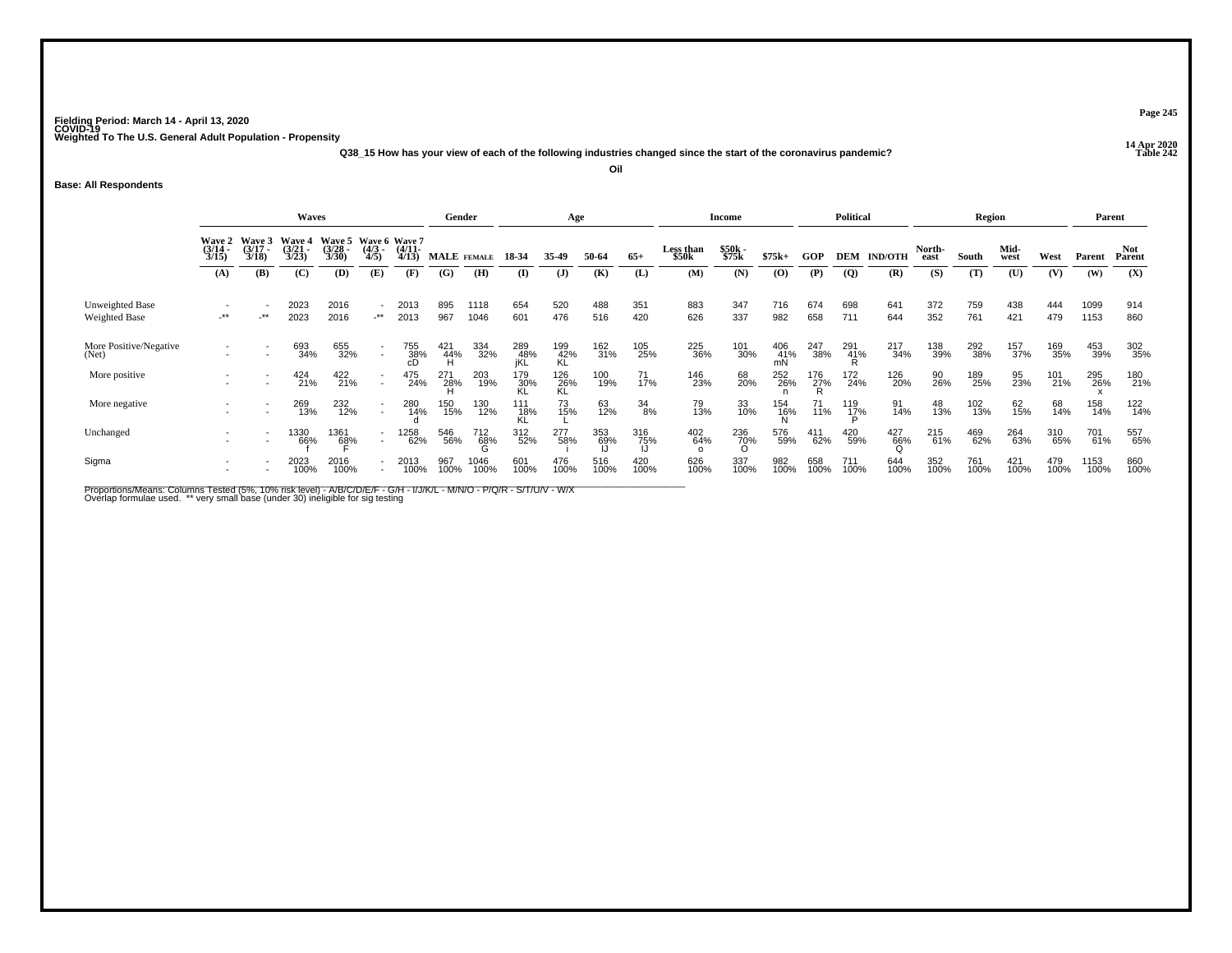**14 Apr 2020 Q38\_16 How has your view of each of the following industries changed since the start of the coronavirus pandemic?Restaurants**

**Base: All Respondents**

|                                  |                                                                                                                                                                                                              |        | <b>Waves</b>     |              |                |              |             | Gender       |                  | Age              |               |             |                    | <b>Income</b>   |                    |                 | <b>Political</b>              |                    |                | Region          |                                        |             | Parent       |                 |
|----------------------------------|--------------------------------------------------------------------------------------------------------------------------------------------------------------------------------------------------------------|--------|------------------|--------------|----------------|--------------|-------------|--------------|------------------|------------------|---------------|-------------|--------------------|-----------------|--------------------|-----------------|-------------------------------|--------------------|----------------|-----------------|----------------------------------------|-------------|--------------|-----------------|
|                                  | Wave 3<br>Wave 5 Wave 6 Wave 7<br>Wave 4<br><b>Wave 2</b><br>$\frac{(3/14)}{3/15}$<br>$\frac{(3/17)}{3/18}$<br>$\frac{(3/21)}{3/23}$<br>$\binom{3/28}{3/30}$<br>$\frac{(4/11)}{4/13}$<br>$\frac{(4/3)}{4/5}$ |        |                  |              |                |              | MALE FEMALE |              | 18-34            | 35-49            | 50-64         | $65+$       | Less than<br>\$50k | \$50k<br>\$75k  | $$75k+$            | GOP             |                               | <b>DEM IND/OTH</b> | North-<br>east | South           | Mid-<br>west                           | West        | Parent       | Not<br>Parent   |
|                                  | (A)                                                                                                                                                                                                          | (B)    | (C)              | (D)          | (E)            | (F)          | (G)         | (H)          | $\bf{I}$         | $\mathbf{J}$     | (K)           | (L)         | (M)                | (N)             | (O)                | (P)             | $\overline{Q}$                | (R)                | (S)            | (T)             | (U)                                    | (V)         | (W)          | (X)             |
| Unweighted Base<br>Weighted Base | $\star\star$                                                                                                                                                                                                 | $-***$ | 2023<br>2023     | 2016<br>2016 | $\rightarrow$  | 2013<br>2013 | 895<br>967  | 1118<br>1046 | 654<br>601       | 520<br>476       | 488<br>516    | 351<br>420  | 883<br>626         | 347<br>337      | 716<br>982         | 674<br>658      | 698<br>711                    | 641<br>644         | 372<br>352     | 759<br>761      | 438<br>421                             | 444<br>479  | 1099<br>1153 | 914<br>860      |
| More Positive/Negative<br>(Net)  |                                                                                                                                                                                                              |        | 1009<br>50%      | 1062<br>53%  | $\sim$         | 1079<br>54%  | 555<br>57%  | 524<br>50%   | 349<br>58%<br>KL | 270<br>57%<br>kl | 253<br>49%    | 207<br>49%  | 300<br>48%         | 171<br>51%      | 575<br>59%<br>MN   | 366<br>56%<br>R | $^{407}_{\substack{57\%\\R}}$ | 306<br>47%         | 194<br>55%     | 424<br>56%<br>Ս | 199<br>47%                             | 263<br>55%  | 655<br>57%   | 425<br>49%      |
| More positive                    |                                                                                                                                                                                                              |        | 612<br>30%       | 757<br>38%   |                | 819<br>41%   | 410<br>42%  | 409<br>39%   | 244<br>41%       | 194<br>41%       | 206<br>40%    | 174<br>42%  | 222<br>35%         | 138<br>41%      | 433<br>-44%<br>- M | 283<br>43%<br>R | 304<br>43%                    | 232<br>36%         | 147<br>42%     | 318<br>42%      | 153<br>36%                             | 201<br>42%  | 495<br>43%   | 324<br>38%      |
| More negative                    |                                                                                                                                                                                                              |        | 398<br>20%<br>DF | 305<br>15%   |                | 260<br>13%   | 145<br>15%  | 115<br>11%   | 105<br>17%<br>KL | 76<br>16%<br>KL  | $^{47}_{9\%}$ | 33<br>8%    | 78<br>13%          | 33<br>10%       | 142<br>14%         | 83<br>13%       | 103<br>15%                    | 74<br>11%          | 47<br>13%      | 106<br>14%      | 46<br>11%                              | 62<br>13%   | 160<br>14%   | 100<br>12%      |
| Unchanged                        |                                                                                                                                                                                                              |        | 1014<br>50%      | 954<br>47%   | $\overline{a}$ | 934<br>46%   | 412<br>43%  | 522<br>50%   | 252<br>42%       | 206<br>43%       | 262<br>51%    | 213<br>51%  | 326<br>52%         | 166<br>49%<br>O | 407<br>41%         | 292<br>44%      | 304<br>43%                    | 338<br>53%<br>PQ   | 159<br>45%     | 337<br>44%      | $^{222}_{\substack{53\%\\\text{sTv}}}$ | 216<br>45%  | 499<br>43%   | 435<br>51%<br>W |
| Sigma                            |                                                                                                                                                                                                              |        | 2023<br>100%     | 2016<br>100% |                | 2013<br>100% | 967<br>100% | 1046<br>100% | 601<br>100%      | 476<br>100%      | 516<br>100%   | 420<br>100% | 626<br>100%        | 337<br>100%     | 982<br>100%        | 658<br>100%     | 711<br>100%                   | 644<br>100%        | 352<br>100%    | 761<br>100%     | 421<br>100%                            | 479<br>100% | 1153<br>100% | 860<br>100%     |

Proportions/Means: Columns Tested (5%, 10% risk level) - A/B/C/D/E/F - G/H - I/J/K/L - M/N/O - P/Q/R - S/T/U/V - W/X<br>Overlap formulae used. \*\* very small base (under 30) ineligible for sig testing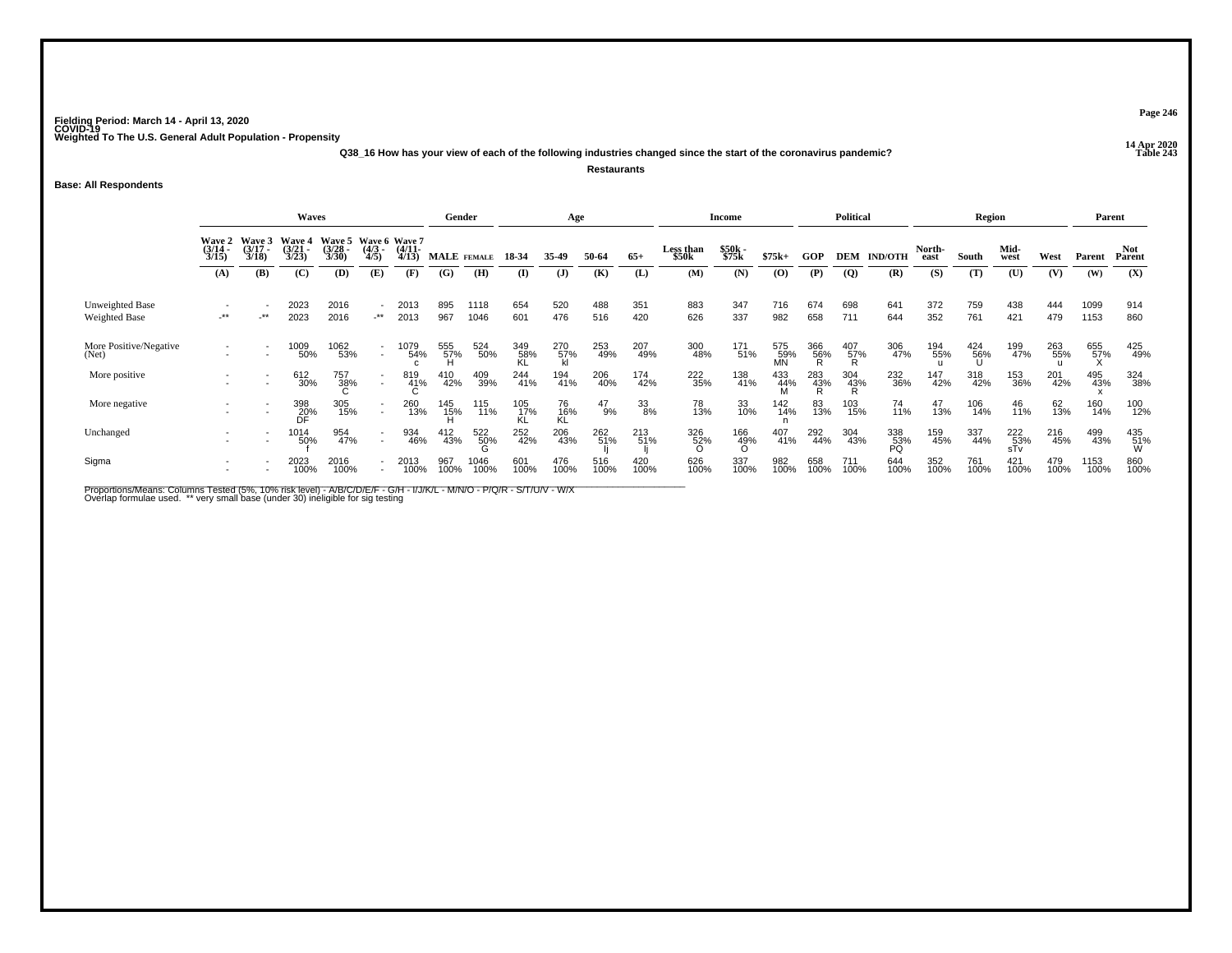**14 Apr 2020 Q38\_17 How has your view of each of the following industries changed since the start of the coronavirus pandemic?Manufacturing**

**Base: All Respondents**

|                                  |                                        |                                 | Gender                         |                                               |                                        | Age                   |             |              |             | Income             |             |             | <b>Political</b>   |                |                  | Region          |             |                | Parent           |             |              |             |              |                 |
|----------------------------------|----------------------------------------|---------------------------------|--------------------------------|-----------------------------------------------|----------------------------------------|-----------------------|-------------|--------------|-------------|--------------------|-------------|-------------|--------------------|----------------|------------------|-----------------|-------------|----------------|------------------|-------------|--------------|-------------|--------------|-----------------|
|                                  | <b>Wave 2</b><br>$\frac{(3/14)}{3/15}$ | Wave 3<br>$\frac{(3/17)}{3/18}$ | Wave 4<br>$\binom{3/21}{3/23}$ | Wave 5 Wave 6 Wave 7<br>$\frac{(3/28)}{3/30}$ | $\frac{(4/3)}{4/5}$                    | $\frac{(4/11)}{4/13}$ |             | MALE FEMALE  | 18-34       | 35-49              | 50-64       | $65+$       | Less than<br>\$50k | \$50k<br>\$75k | $$75k+$          | GOP             | <b>DEM</b>  | <b>IND/OTH</b> | North-<br>east   | South       | Mid-<br>west | West        | Parent       | Not<br>Parent   |
|                                  | (A)                                    | (B)                             | (C)                            | (D)                                           | (E)                                    | (F)                   | (G)         | (H)          | $($ I       | $\mathbf{J}$       | (K)         | (L)         | (M)                | (N)            | (0)              | (P)             | <b>(Q)</b>  | (R)            | (S)              | (T)         | (U)          | (V)         | (W)          | (X)             |
| Unweighted Base<br>Weighted Base | $^{\star\star}$                        | $-***$                          | 2023<br>2023                   | 2016<br>2016                                  | $\overline{\phantom{a}}$<br>$\cdot$ ** | 2013<br>2013          | 895<br>967  | 1118<br>1046 | 654<br>601  | 520<br>476         | 488<br>516  | 351<br>420  | 883<br>626         | 347<br>337     | 716<br>982       | 674<br>658      | 698<br>711  | 641<br>644     | 372<br>352       | 759<br>761  | 438<br>421   | 444<br>479  | 1099<br>1153 | 914<br>860      |
| More Positive/Negative           |                                        |                                 | 853<br>42%                     | 911<br>45%                                    | $\overline{\phantom{a}}$               | 1007<br>50%<br>CD     | 530<br>55%  | 477<br>46%   | 341<br>57%  | 254<br>53%<br>KL   | 230<br>45%  | 182<br>43%  | 268<br>43%         | 149<br>44%     | 562<br>57%<br>MN | 351<br>53%      | 367<br>52%  | 289<br>45%     | 198<br>56%<br>Uv | 380<br>50%  | 196<br>47%   | 233<br>49%  | 611<br>53%   | 396<br>46%      |
| More positive                    |                                        |                                 | 545<br>27%                     | 645<br>32%                                    |                                        | 739<br>_37%<br>CD     | 390<br>40%  | 349<br>33%   | 235<br>39%  | 178<br>37%         | 180<br>35%  | 145<br>34%  | 187<br>30%         | 119<br>35%     | 419<br>43%<br>Mn | $^{270}_{41\%}$ | 265<br>37%  | 204<br>32%     | 148<br>42%       | 282<br>37%  | 142<br>34%   | 168<br>35%  | 447<br>39%   | 292<br>34%      |
| More negative                    |                                        |                                 | 308<br>15%                     | 266<br>13%                                    | $\overline{\phantom{a}}$<br>٠          | 268<br>13%            | 140<br>14%  | 128<br>12%   | 105<br>18%  | 75<br>16%<br>KL    | 50<br>10%   | 38<br>9%    | 81<br>13%          | $^{30}_{9\%}$  | 143<br>15%<br>N  | 81<br>12%       | 102<br>14%  | 85<br>13%      | 50<br>14%        | 98<br>13%   | 54<br>13%    | 66<br>14%   | 164<br>14%   | 104<br>12%      |
| Unchanged                        |                                        |                                 | 1170<br>5 <u>8</u> %           | 1105<br>55%                                   | $\overline{\phantom{a}}$               | 1006<br>50%           | 437<br>45%  | 569<br>54%   | 260<br>43%  | 222 <sub>47%</sub> | 286<br>55%  | 238<br>57%  | 358<br>57%         | 188<br>56%     | 420<br>43%       | 307<br>47%      | 344<br>48%  | 354<br>_55%    | 154<br>44%       | 381<br>50%  | 225<br>53%   | 246<br>51%  | 543<br>47%   | 463<br>54%<br>W |
| Sigma                            |                                        |                                 | 2023<br>100%                   | 2016<br>100%                                  |                                        | 2013<br>100%          | 967<br>100% | 1046<br>100% | 601<br>100% | 476<br>100%        | 516<br>100% | 420<br>100% | 626<br>100%        | 337<br>100%    | 982<br>100%      | 658<br>100%     | 711<br>100% | 644<br>100%    | 352<br>100%      | 761<br>100% | 421<br>100%  | 479<br>100% | 1153<br>100% | 860<br>100%     |

Proportions/Means: Columns Tested (5%, 10% risk level) - A/B/C/D/E/F - G/H - I/J/K/L - M/N/O - P/Q/R - S/T/U/V - W/X<br>Overlap formulae used. \*\* very small base (under 30) ineligible for sig testing

**Page 247**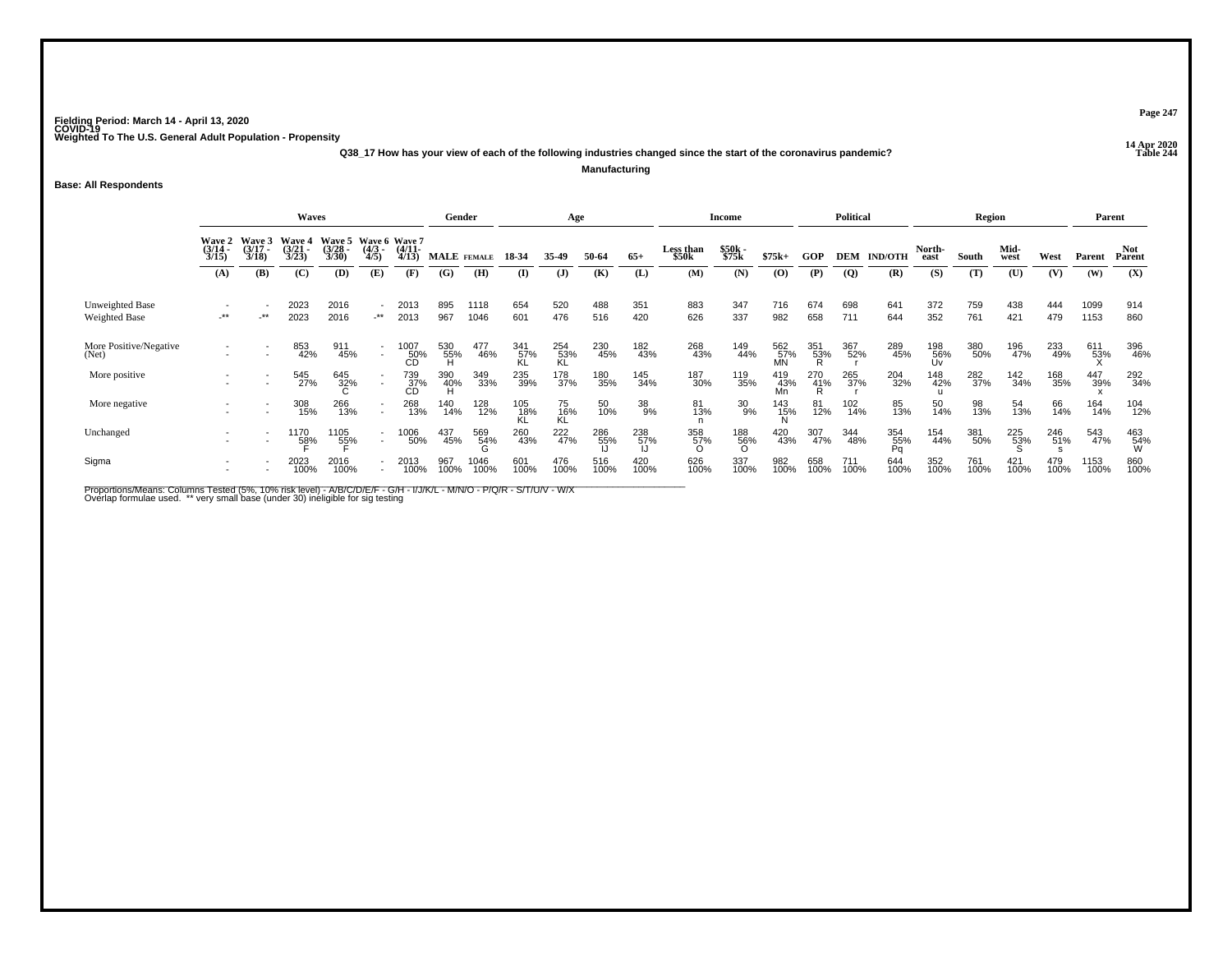**14 Apr 2020 Q38\_18 How has your view of each of the following industries changed since the start of the coronavirus pandemic?Small Businesses**

**Base: All Respondents**

|                                  |                                             |                                 | <b>Waves</b>                    |                                               |                                                      |                      |             | Gender       |              | Age              |             |             |                    | <b>Income</b>     |                         |             | <b>Political</b> |                    |                | Region      |                     |             | Parent       |                      |
|----------------------------------|---------------------------------------------|---------------------------------|---------------------------------|-----------------------------------------------|------------------------------------------------------|----------------------|-------------|--------------|--------------|------------------|-------------|-------------|--------------------|-------------------|-------------------------|-------------|------------------|--------------------|----------------|-------------|---------------------|-------------|--------------|----------------------|
|                                  | Wave 2<br>$\frac{(3/14)}{3/15}$             | Wave 3<br>$\frac{(3/17)}{3/18}$ | Wave 4<br>$\frac{(3/21)}{3/23}$ | Wave 5 Wave 6 Wave 7<br>$\frac{(3/28)}{3/30}$ | $\frac{(4/3)}{4/5}$                                  | $\binom{4/11}{4/13}$ |             | MALE FEMALE  | 18-34        | 35-49            | 50-64       | $65+$       | Less than<br>\$50k | \$50k<br>\$75k    | $$75k+$                 | <b>GOP</b>  |                  | <b>DEM IND/OTH</b> | North-<br>east | South       | Mid-<br>west        | West        | Parent       | <b>Not</b><br>Parent |
|                                  | (A)                                         | (B)                             | (C)                             | (D)                                           | (E)                                                  | (F)                  | (G)         | (H)          | $\mathbf{I}$ | $\mathbf{J}$     | (K)         | (L)         | (M)                | (N)               | $\mathbf{(O)}$          | (P)         | $\overline{Q}$   | (R)                | (S)            | (T)         | (U)                 | (V)         | (W)          | (X)                  |
| Unweighted Base<br>Weighted Base | $\overline{\phantom{a}}$<br>$^{\star\star}$ | $-***$                          | 2023<br>2023                    | 2016<br>2016                                  | ۰<br>$+$ **                                          | 2013<br>2013         | 895<br>967  | 1118<br>1046 | 654<br>601   | 520<br>476       | 488<br>516  | 351<br>420  | 883<br>626         | 347<br>337        | 716<br>982              | 674<br>658  | 698<br>711       | 641<br>644         | 372<br>352     | 759<br>761  | 438<br>421          | 444<br>479  | 1099<br>1153 | 914<br>860           |
| More Positive/Negative<br>(Net)  |                                             |                                 | 1038<br>51%                     | 1070<br>53%                                   | $\sim$                                               | 152<br>57%<br>CD     | 597<br>62%  | 555<br>53%   | 373<br>62%   | 287<br>60%<br>kl | 274<br>53%  | 219<br>52%  | 320<br>51%         | 181<br>54%        | 612<br>62%<br><b>MN</b> | 387<br>59%  | 445<br>63%<br>R  | 320<br>50%         | 209<br>59%     | 459<br>60%  | 222<br>53%          | 262<br>55%  | 670<br>58%   | 483<br>56%           |
| More positive                    |                                             |                                 | 752<br>37%                      | 826<br>41%                                    | $\sim$                                               | 904<br>45%<br>Cd     | 451<br>47%  | 452<br>43%   | 285<br>47%   | 212<br>45%       | 221<br>43%  | 186<br>44%  | 253<br>40%         | 145<br>43%        | 480<br>49%              | 307<br>47%  | 350<br>49%       | 246<br>38%         | 165<br>47%     | 359<br>47%  | 179<br>42%          | 201<br>42%  | 523<br>45%   | 380<br>44%           |
| More negative                    |                                             |                                 | 287<br>14%                      | 244<br>12%                                    | $\overline{\phantom{a}}$<br>$\overline{\phantom{a}}$ | 248<br>12%           | 146<br>15%  | 103<br>10%   | 88<br>15%    | 75<br>16%<br>KL  | 53<br>10%   | 33<br>8%    | 68<br>11%          | 36<br>11%         | 132<br>13%              | 80<br>12%   | 95<br>13%        | 73<br>11%          | 43<br>12%      | 101<br>13%  | 44<br>10%           | 60<br>13%   | 146<br>13%   | 102<br>12%           |
| Unchanged                        |                                             |                                 | 985<br>49%                      | 946<br>4 <u>7</u> %                           | $\sim$                                               | 861<br>43%           | 370<br>38%  | 491<br>47%   | 228<br>38%   | 190<br>40%       | 242<br>47%  | 201<br>48%  | 306<br>49%         | 157<br>-46%<br>-0 | 370<br>38%              | 271<br>41%  | 266<br>37%       | 324<br>50%<br>PÕ   | 144<br>41%     | 301<br>40%  | 199<br>4 <u>7</u> % | 217<br>45%  | 484<br>42%   | 377<br>44%           |
| Sigma                            |                                             |                                 | 2023<br>100%                    | 2016<br>100%                                  |                                                      | 2013<br>100%         | 967<br>100% | 1046<br>100% | 601<br>100%  | 476<br>100%      | 516<br>100% | 420<br>100% | 626<br>100%        | 337<br>100%       | 982<br>100%             | 658<br>100% | 711<br>100%      | 644<br>100%        | 352<br>100%    | 761<br>100% | 421<br>100%         | 479<br>100% | 1153<br>100% | 860<br>100%          |

Proportions/Means: Columns Tested (5%, 10% risk level) - A/B/C/D/E/F - G/H - I/J/K/L - M/N/O - P/Q/R - S/T/U/V - W/X<br>Overlap formulae used. \*\* very small base (under 30) ineligible for sig testing

**Page 248**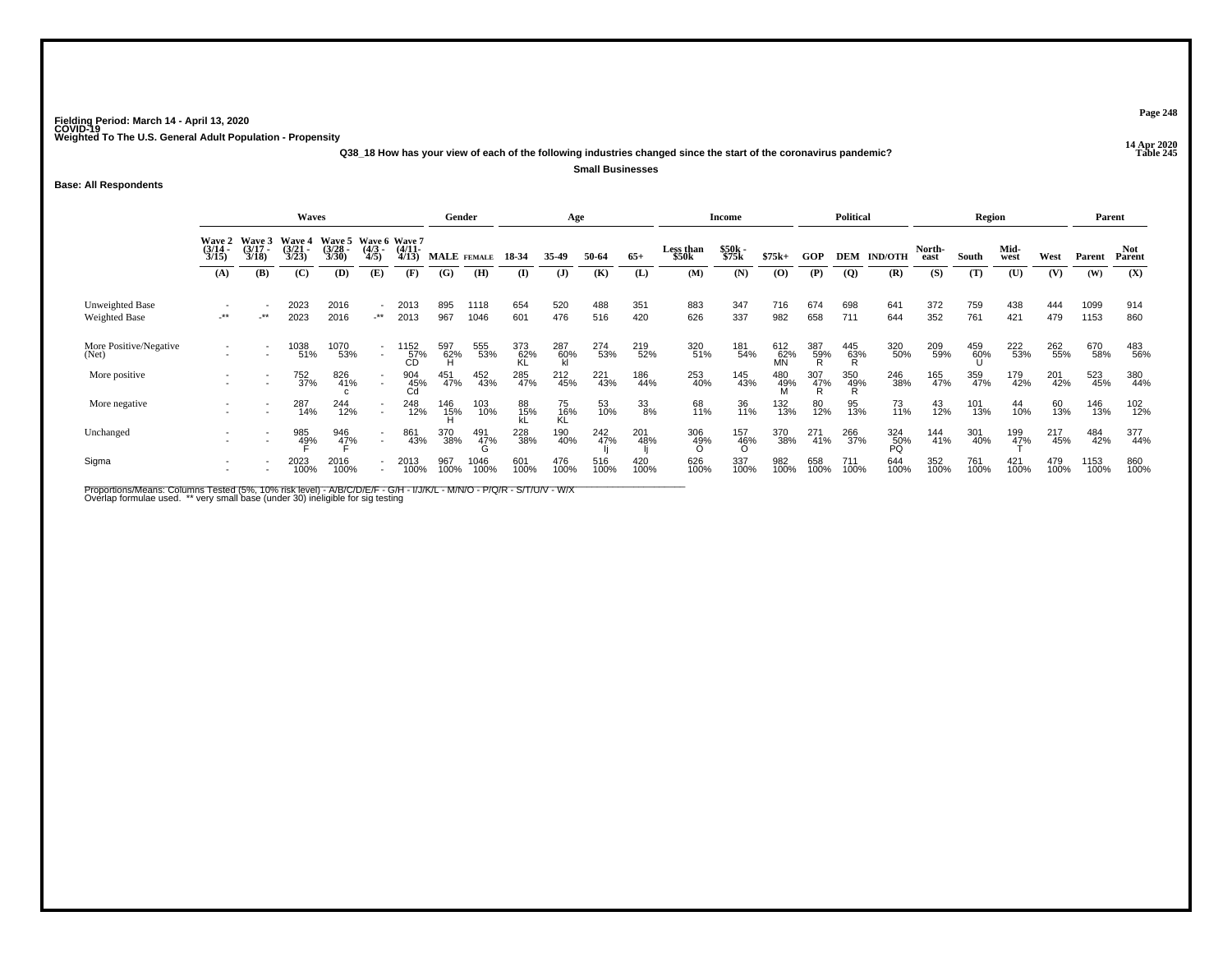**14 Apr 2020 Q39 Which of the following industries should receive a bailout from the government? Please select all that apply.**

**Base: All Respondents**

|                                                  |                                    |                         | Waves                          |                                        |            |                                         | Gender          |                 |                          | Age                |                       |                    |                        | <b>Income</b>                 |                  |                            | <b>Political</b>              |                    |                    | Region                   |                               |            | Parent                                       |                      |
|--------------------------------------------------|------------------------------------|-------------------------|--------------------------------|----------------------------------------|------------|-----------------------------------------|-----------------|-----------------|--------------------------|--------------------|-----------------------|--------------------|------------------------|-------------------------------|------------------|----------------------------|-------------------------------|--------------------|--------------------|--------------------------|-------------------------------|------------|----------------------------------------------|----------------------|
|                                                  | <b>Wave 2</b><br>$(3/14 -$<br>3/15 | Wave 3<br>(3/17<br>3/18 | <b>Wave 4</b><br>(3/21<br>3/23 | <b>Wave 5</b><br>$\frac{(3728)}{3/30}$ | 4/5)       | Wave 6 Wave 7<br>(4/3 - (4/11 -<br>4/13 | MALE FEMALE     |                 | 18 34                    | 35-49              | 50-64                 | $65+$              | Less than<br>\$50k     | $$50k-$<br>\$75k              | $$75k+$          | GOP                        |                               | <b>DEM IND/OTH</b> | North-<br>east     | South                    | Mid-<br>west                  | West       | Parent                                       | <b>Not</b><br>Parent |
|                                                  | (A)                                | (B)                     | (C)                            | (D)                                    | (E)        | (F)                                     | (G)             | (H)             | (I)                      | $($ $\bf{J}$       | (K)                   | (L)                | (M)                    | (N)                           | (O)              | (P)                        | (Q)                           | (R)                | (S)                | (T)                      | (U)                           | (V)        | (W)                                          | (X)                  |
| Unweighted Base<br><b>Weighted Base</b>          | $**$                               | $\pm$ *                 | 2023<br>2023                   | $\star\star$                           | $\cdot$ ** | 2013<br>2013                            | 895<br>967      | 1118<br>1046    | 654<br>601               | 520<br>476         | 488<br>516            | 351<br>420         | 883<br>626             | 347<br>337                    | 716<br>982       | 674<br>658                 | 698<br>711                    | 641<br>644         | 372<br>352         | 759<br>761               | 438<br>421                    | 444<br>479 | 1099<br>1153                                 | 914<br>860           |
| <b>Small Businesses</b>                          |                                    |                         | 1275<br>63%                    |                                        |            | 1260<br>63%                             | 569<br>59%      | 691<br>66%<br>G | 281<br>47%               | 268<br>56%         | 358<br>69%<br>IJ      | 353<br>84%<br>IJK  | 392<br>63%             | 256<br>76%<br>MO              | 581<br>59%       | $^{429}_{65\%}$<br>R       | $^{466}_{65\%}$ R             | 366<br>57%         | 204<br>58%         | $^{499}_{66\%}$          | 269<br>64%                    | 288<br>60% | 718<br>62%                                   | 542<br>63%           |
| Healthcare<br>(Doctors/Nurses/Hospital)          |                                    |                         | 1180<br>58%                    |                                        |            | 1185<br>59%                             | 512<br>53%      | 673<br>64%<br>G | 311<br>52%               | 270<br>57%         | 295<br>57%            | 308<br>73%<br>IJŘ  | 377<br>60%             | 209<br>62%                    | 568<br>58%       | 379<br>58%                 | $^{450}_{63\%}$ pR            | 356<br>55%         | 200 <sub>57%</sub> | 458<br>60%               | 267<br>63%                    | 260<br>54% | 685<br>59%                                   | 500<br>58%           |
| Restaurants                                      |                                    |                         | 1069<br>53%                    |                                        |            | 973<br>48%                              | 450<br>47%      | 523<br>50%      | 206<br>34%               | 211<br>44%         | 280<br>$\frac{54}{1}$ | 276<br>66%<br>IJK  | 308<br>49%             | 197<br>58%<br>MO              | 441<br>45%       | 329<br>$\frac{50}{R}$      | 373<br>$\frac{52}{R}$         | 271<br>42%         | 169<br>48%         | 381<br>50%               | 202<br>48%                    | 221<br>46% | 539<br>47%                                   | 434<br>50%           |
| Food & Beverage                                  |                                    |                         | 921<br>46%                     |                                        |            | 835<br>42%                              | 386<br>40%      | 450<br>43%      | 232<br>39%               | 214<br>45%         | 210<br>41%            | 179<br>43%         | 270<br>43%             | 156<br>46%<br>$\circ$         | 391<br>40%       | 256<br>39%                 | 350<br>$\frac{49}{9}$         | 230<br>36%         | 149<br>42%         | 342<br>45%<br>U          | 157<br>37%                    | 187<br>39% | 484<br>42%                                   | 352<br>41%           |
| Retail - grocery                                 |                                    |                         | 836<br>41%                     |                                        |            | 832<br>41%                              | 359<br>37%      | 474<br>45%<br>Ġ | 213<br>35%               | 205<br>43%         | 204<br>40%            | 210<br>50%<br>ΙK   | 290<br>46%<br>$\Omega$ | 146<br>43%                    | 378<br>39%       | 258<br>39%                 | 321<br>45%<br>pr              | 254<br>39%         | 140<br>40%         | 324<br>43%               | 180<br>43%                    | 188<br>39% | 497<br>43%                                   | 336<br>39%           |
| Retail                                           |                                    |                         | 810<br>40%                     |                                        |            | 803<br>40%                              | 380<br>39%      | 423<br>40%      | 199<br>33%               | 188<br>39%         | 209<br>41%            | 207<br>49%<br>IJŘ  | 265<br>42%             | $\frac{151}{45\%}$<br>$\circ$ | 369<br>38%       | 265<br>40%                 | $\frac{308}{43\%}$            | 230<br>36%         | 126<br>36%         | 311 <sub>%</sub>         | 173<br>41%                    | 193<br>40% | 456<br>40%                                   | 347<br>40%           |
| Non-profits                                      |                                    |                         | 681<br>34%                     |                                        |            | 711<br>35%                              | 281<br>29%      | 430<br>41%<br>G | 190<br>32%               | 144<br>30%         | 192<br>37%            | 184<br>44%<br>ij   | 223<br>36%             | 136<br>40%                    | 337<br>34%       | 201<br>31%                 | 308<br>$\frac{43}{PR}$        | 201<br>31%         | 118<br>33%         | 275<br>36%               | 141<br>34%                    | 176<br>37% | 424<br>37%                                   | 287<br>33%           |
| Airlines                                         |                                    |                         | 749<br>37%                     |                                        |            | 676<br>34%                              | 331<br>34%      | 345<br>33%      | 158<br>26%               | 144<br>30%         | 199<br>38%<br>IJ      | 175<br>42%<br>IJ   | 188<br>30%             | 120<br>36%                    | 360<br>37%<br>М  | $\frac{249}{38\%}$         | $\frac{248}{35\%}$            | 179<br>28%         | 109<br>31%         | $\substack{255 \\ 34\%}$ | 146<br>35%                    | 165<br>34% | 383<br>33%                                   | 293<br>34%           |
| Travel and hospitality<br>(hotels, cruise lines) |                                    |                         | 719<br>36%                     |                                        |            | 641<br>32%                              | 312%            | 329 %           | 161%                     | <sup>151</sup> 32% | 188<br>36%            | $\frac{142}{34\%}$ | 174<br>28%             | 122 %<br>M                    | 331<br>34%<br>M  | 226<br>34%<br>$\mathbf{r}$ | 230<br>32%                    | 185<br>29%         | 93<br>26%          | 257<br>34%<br>'S.        | <sup>137</sup> <sub>33%</sub> | 154<br>32% | 368                                          | 274<br>32%           |
| Financial services                               |                                    |                         | 506<br>25%                     |                                        |            | 527<br>26%                              | 284<br>29%<br>H | 243<br>23%      | 221<br>37%<br>KL         | 164<br>34%<br>KL   | 93<br>18%             | 49<br>12%          | 158<br>25%             | 76<br>23%                     | 276<br>28%       | 186<br>28%                 | 187<br>26%                    | 154<br>24%         | 86<br>25%          | 229<br>30%<br>U          | 93<br>22%                     | 119<br>25% | 324<br>28%<br>x                              | 203<br>24%           |
| Manufacturing                                    |                                    |                         | 545<br>27%                     |                                        |            | 526<br>26%                              | 245<br>25%      | 282<br>27%      | 132<br>22%               | 129<br>27%         | 148<br>29%            | 117<br>28%         | 171<br>27%             | 89<br>27%                     | 255<br>26%       | 186<br>28%                 | 191<br>27%                    | 150<br>23%         | 87<br>25%          | 208<br>27%               | 118<br>28%                    | 113<br>24% | 314<br>27%                                   | 212<br>25%           |
| Pharmaceutical/drugs                             |                                    |                         | 534<br>26%                     |                                        |            | 521<br>26%                              | 239<br>25%      | 283<br>27%      | 167<br>28%<br>Κ          | 125<br>26%<br>k    | 107<br>21%            | 123<br>29%<br>Κ    | 165<br>26%             | 91<br>27%                     | 254<br>26%       | 171<br>26%                 | 195<br>27%                    | 155<br>24%         | 86<br>24%          | 213<br>28%               | 100<br>24%                    | 123<br>26% | 300<br>26%                                   | 221<br>26%           |
| Technology                                       |                                    |                         | 369<br>18%                     |                                        |            | $^{446}_{22\%}$                         | 253<br>26%<br>н | 193<br>18%      | 170<br>28%<br>KL         | $^{133}_{28\%}$ KL | 88<br>17%             | 55<br>13%          | 124<br>20%             | 52<br>15%                     | 259<br>26%<br>MN | 141<br>21%                 | 178<br>25%<br>- r             | 127<br>20%         | 88<br>25%<br>U     | $^{180}_{24\%}$          | $^{74}_{17\%}$                | 105<br>22% | 275<br>24%                                   | 171<br>20%           |
| Automotive                                       |                                    |                         | 431<br>21%                     |                                        |            | 413<br>21%                              | 213<br>22%      | 200<br>19%      | 122<br>20%               | 110<br>23%         | 100<br>19%            | 81<br>19%          | 123<br>20%             | 73<br>22%                     | 210<br>21%       | 141<br>21%                 | 161<br>23%                    | 111<br>17%         | 57<br>16%          | 172<br>$\frac{25}{sV}$   | 106<br>$\frac{25}{5}$ %       | 78<br>16%  | 240<br>21%                                   | 173<br>20%           |
| Entertainment                                    |                                    |                         | 364<br>18%                     |                                        |            | 371<br>18%                              | 178<br>18%      | 193<br>18%      | 132<br>22%               | 100<br>21%         | 93<br>18%             | 47<br>11%          | 109<br>17%             | 59<br>17%                     | 194<br>20%       | 112<br>17%                 | 153<br>22%                    | 107<br>17%         | 64<br>18%          | 146<br>19%               | 73<br>17%                     | 89<br>19%  | 231<br>20%                                   | 140<br>16%           |
| Media                                            |                                    |                         | 236<br>12%                     |                                        |            | 276<br>14%                              | $^{142}_{15\%}$ | 134<br>13%      | $\frac{113}{19\%}$<br>KĹ | 85<br>18%<br>KĹ    | 56<br>11%             | $^{23}_{5\%}$      | 77<br>12%              | 36<br>11%                     | 153<br>16%<br>n  | 75<br>11%                  | pr<br>137<br>19%<br><b>PR</b> | 64<br>10%          | 46<br>13%          | 127/17%<br>$\mathbf{U}$  | $\frac{38}{9\%}$              | 64<br>13%  | x<br>177<br>15%<br>$\boldsymbol{\mathsf{x}}$ | 100<br>12%           |

Proportions/Means: Columns Tested (5%, 10% risk level) - A/B/C/D/E/F - G/H - I/J/K/L - M/N/O - P/Q/R - S/T/U/V - W/X<br>Overlap formulae used. \*\* very small base (under 30) ineligible for sig testing

**Page 249**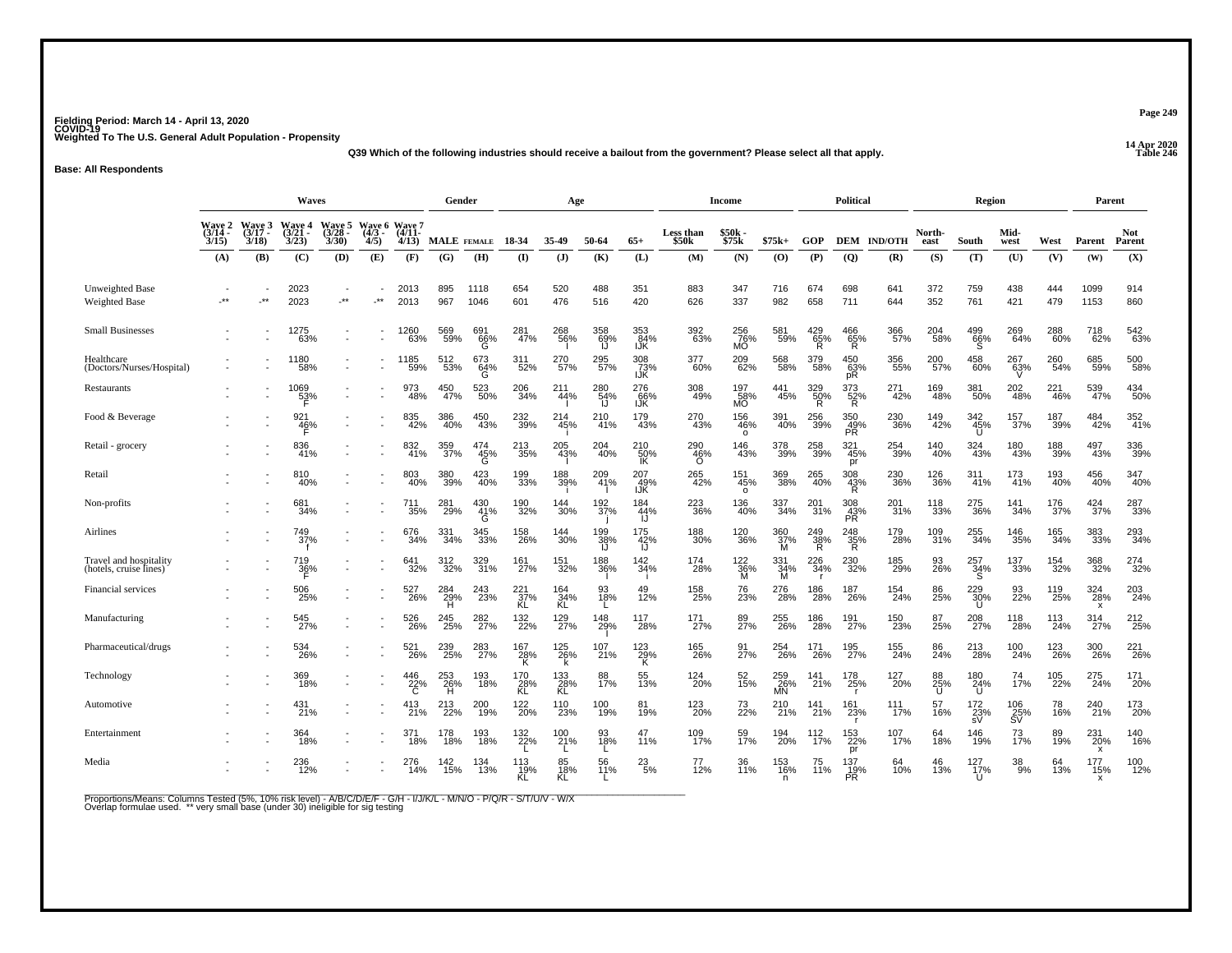**14 Apr 2020 Q39 Which of the following industries should receive a bailout from the government? Please select all that apply.**

#### **Base: All Respondents**

|                   |                                    |                             | <b>Waves</b>                                     |                   |                     |                   | Gender       |              |              | Age             |              |                |                    | Income         |              |              | <b>Political</b> |                    |                | Region           |              |              | Parent       |               |
|-------------------|------------------------------------|-----------------------------|--------------------------------------------------|-------------------|---------------------|-------------------|--------------|--------------|--------------|-----------------|--------------|----------------|--------------------|----------------|--------------|--------------|------------------|--------------------|----------------|------------------|--------------|--------------|--------------|---------------|
|                   | <b>Wave 2</b><br>$(3/14 -$<br>3/15 | Wave 3<br>$(3/17 -$<br>3/18 | Wave 4 Wave 5 Wave 6 Wave 7<br>$(3/21 -$<br>3/23 | $(3/28 -$<br>3/30 | $\frac{(4/3)}{4/5}$ | $(4/11 -$<br>4/13 | MALE FEMALE  |              | 18-34        | 35.49           | 50-64        | $65+$          | Less than<br>\$50k | \$50k<br>\$75k | $$75k+$      | GOP          |                  | <b>DEM IND/OTH</b> | North-<br>east | South            | Mid-<br>west | West         | Parent       | Not<br>Parent |
|                   | (A)                                | <b>(B)</b>                  | (C)                                              | (D)               | (E)                 | (F)               | (G)          | (H)          | $\bf{I}$     | $\mathbf{J}$    | (K)          | (L)            | (M)                | (N)            | $\bf{(0)}$   | (P)          | $\overline{Q}$   | (R)                | (S)            | (T)              | (U)          | (V)          | (W)          | (X)           |
| Weighted Base     | _**                                | $-***$                      | 2023                                             | $-***$            | _**                 | 2013              | 967          | 1046         | 601          | 476             | 516          | 420            | 626                | 337            | 982          | 658          | 711              | 644                | 352            | 761              | 421          | 479          | 1153         | 860           |
| Real estate       |                                    |                             | 254<br>13%                                       | $\sim$<br>$\sim$  |                     | 275<br>14%        | 134<br>14%   | 141<br>13%   | 92<br>15%    | 80<br>17%<br>Kl | 55<br>11%    | 49<br>12%      | 83<br>13%          | 37<br>11%      | 149<br>15%   | 86<br>13%    | $^{121}_{17\%}$  | 69<br>11%          | 56<br>16%      | 120<br>16%<br>U  | 41<br>10%    | 59<br>12%    | 178<br>15%   | 97<br>11%     |
| Oil               |                                    |                             | 265<br>13%                                       | ÷.                |                     | 262<br>13%        | 146<br>- 15% | 117<br>11%   | 95<br>16%    | 57<br>12%       | 64<br>12%    | $^{47}_{11\%}$ | $^{73}_{12\%}$     | 46<br>14%      | 136<br>14%   | 104<br>16%   | 99<br>14%<br>R   | 59<br>9%           | 46<br>13%      | 136<br>18%<br>UV | 28<br>7%     | 52<br>11%    | 161<br>14%   | 102<br>12%    |
| None of the above |                                    |                             | 215<br>11%                                       | $\sim$            |                     | 211<br>10%        | 98<br>10%    | 113<br>11%   | 60<br>10%    | 48<br>10%       | 68<br>13%    | 35<br>8%       | 72<br>11%          | 25<br>7%       | 93<br>9%     | 63<br>10%    | 52<br>7%         | $^{95}_{15\%}$     | 32<br>9%       | 68<br>9%         | 47<br>11%    | 64<br>13%    | 112<br>10%   | 99<br>12%     |
| Sigma             |                                    |                             | 1957<br>591%                                     | $\sim$            |                     | 11747<br>584%     | 5512<br>570% | 6234<br>596% | 3256<br>542% | 2826<br>594%    | 3006<br>583% | 2658<br>633%   | 3640<br>581%       | 2076<br>615%   | 5737<br>584% | 3858<br>586% | 4525<br>636%     | 3364<br>523%       | 1956<br>555%   | 4702<br>618%     | 2390<br>568% | 2699<br>564% | 6864<br>595% | 4882<br>568%  |

Proportions/Means: Columns Tested (5%, 10% risk level) - A/B/C/D/E/F - G/H - I/J/K/L - M/N/O - P/Q/R - S/T/U/V - W/X<br>Overlap formulae used. \*\* very small base (under 30) ineligible for sig testing

**Page 250**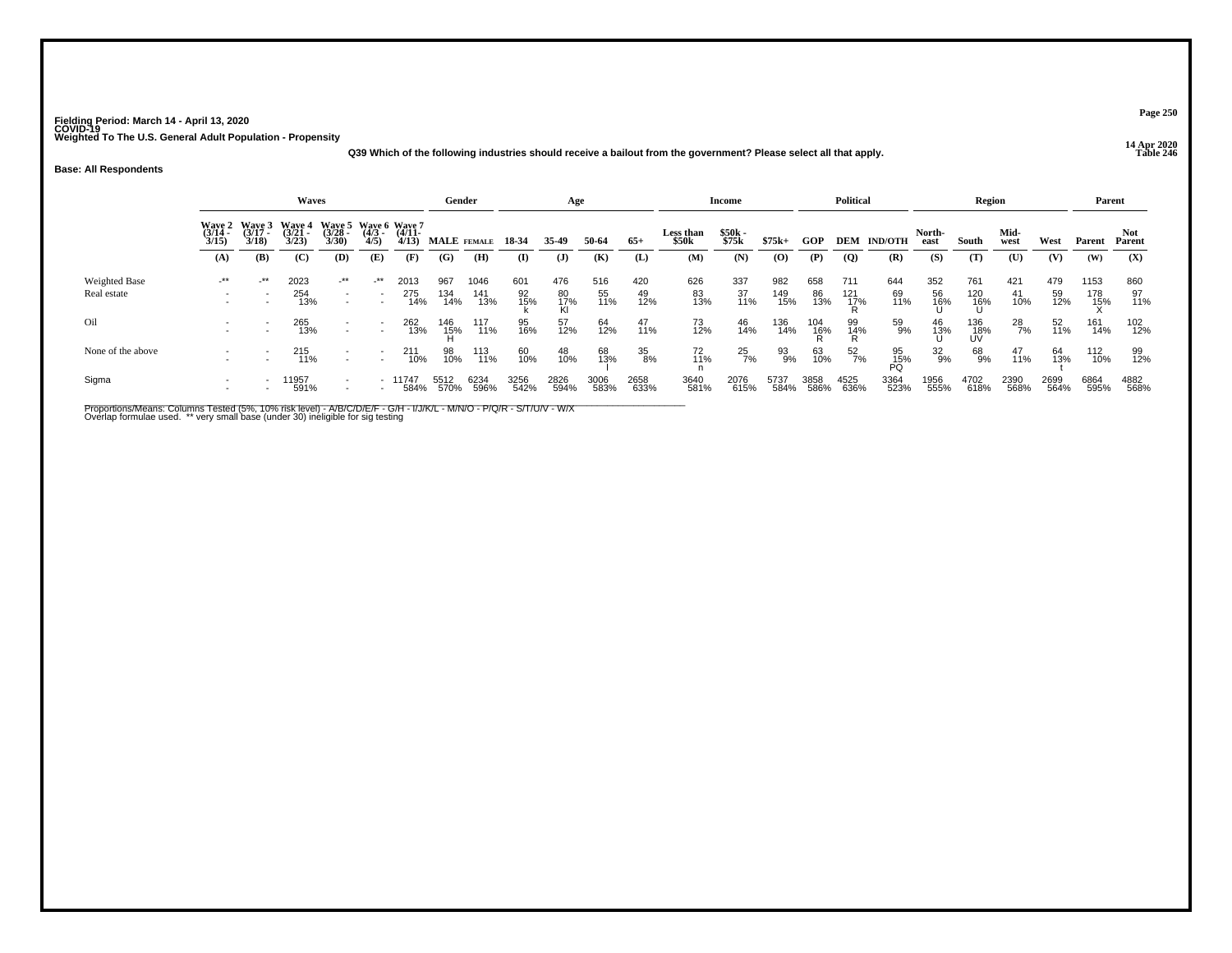### **14 Apr 2020 Q40 Which of the following will be your response if a company receives a government bailout?**

#### **Base: All Respondents**

|                                                |                                    |                                            | Waves                   |                          |                                    |                                      |             | Gender       |                   | Age                     |                  |              |                                       | <b>Income</b>          |                  |                          | <b>Political</b> |                |                | Region      |                  |             | Parent       |                      |
|------------------------------------------------|------------------------------------|--------------------------------------------|-------------------------|--------------------------|------------------------------------|--------------------------------------|-------------|--------------|-------------------|-------------------------|------------------|--------------|---------------------------------------|------------------------|------------------|--------------------------|------------------|----------------|----------------|-------------|------------------|-------------|--------------|----------------------|
|                                                | Wave 2<br>(3/14 -<br>3/15          | $\frac{\text{Wave}}{\frac{3}{17}}$<br>3/18 | Wave 4<br>(3/21<br>3/23 | Waye 5<br>(3/28<br>3/30  | 4/5                                | Wave 6 Wave 7<br>(4/3 (4/11-<br>4/13 |             | MALE FEMALE  | 18-34             | 35-49                   | 50-64            | $65+$        | <b>Less than</b><br>\$50 <sub>k</sub> | \$50k -<br>\$75k       | $$75k+$          | <b>GOP</b>               | DEM              | <b>IND/OTH</b> | North-<br>east | South       | Mid-<br>west     | West        | Parent       | <b>Not</b><br>Parent |
|                                                | (A)                                | (B)                                        | (C)                     | (D)                      | (E)                                | (F)                                  | (G)         | (H)          | $\mathbf{I}$      | $\mathbf{J}$            | (K)              | (L)          | (M)                                   | (N)                    | (0)              | (P)                      | $\overline{Q}$   | (R)            | (S)            | (T)         | (U)              | (V)         | (W)          | (X)                  |
| Unweighted Base<br>Weighted Base               | $\overline{\phantom{a}}$<br>$-***$ | $-***$                                     | 2023<br>2023            | $\sim$<br>$.**$          | $\overline{\phantom{a}}$<br>$-***$ | 2013<br>2013                         | 895<br>967  | 1118<br>1046 | 654<br>601        | 520<br>476              | 488<br>516       | 351<br>420   | 883<br>626                            | 347<br>337             | 716<br>982       | 674<br>658               | 698<br>711       | 641<br>644     | 372<br>352     | 759<br>761  | 438<br>421       | 444<br>479  | 1099<br>1153 | 914<br>860           |
| Buy more from this<br>company                  |                                    |                                            | 246<br>12%              | $\overline{\phantom{a}}$ | $\overline{\phantom{a}}$           | 300<br>15%                           | 175<br>18%  | 126<br>12%   | 121<br>20%        | 94<br>20%<br>KL         | 51<br>10%        | 35<br>8%     | 83<br>13%                             | 41<br>12%              | 174<br>18%<br>Mn | 116<br>1 <u>8</u> %<br>Ŕ | 111<br>16%       | 73<br>11%      | 63<br>18%      | 110<br>14%  | 47<br>11%        | 81<br>17%   | 175<br>15%   | 126<br>15%           |
| Shop for an alternative if<br>possible         |                                    |                                            | 302<br>15%              | $\overline{\phantom{a}}$ |                                    | 290<br>14%                           | 139<br>14%  | 151<br>14%   | 112 <sub>9%</sub> | 80 <sub>17%</sub><br>KI | 52 <sub>0%</sub> | 47<br>11%    | 83<br>13%                             | 42<br>12%              | 154<br>16%       | 84<br>13%                | 110<br>15%       | 97<br>15%      | 52<br>15%      | 106<br>14%  | 52<br>12%        | 80<br>17%   | 185<br>16%   | 105<br>12%           |
| Stop using their<br>product/service completely |                                    |                                            | 160<br>8%               |                          |                                    | 150<br>7%                            | 85<br>9%    | 66<br>6%     | 73<br>12%         | $\frac{32}{7\%}$        | $\frac{34}{7\%}$ | $^{12}_{3%}$ | $^{42}_{7\%}$                         | $\frac{14}{4%}$        | $^{90}_{9\%}$    | $\substack{51\8\%}$      | 53<br>7%         | $^{46}_{7\%}$  | $^{29}_{8\%}$  | 53<br>7%    | $\frac{32}{8\%}$ | 36<br>7%    | 97<br>8%     | 53<br>6%             |
| No difference                                  |                                    |                                            | 1315<br>65%             | $\overline{\phantom{a}}$ |                                    | 1272<br>63%                          | 569<br>59%  | 703<br>67%   | 296<br>49%        | 270<br>57%              | 379<br>74%       | 326<br>78%   | 418<br>67%                            | 241<br>71%<br>$\Omega$ | 564<br>57%       | 408<br>62%               | 437<br>61%       | 427<br>66%     | 209<br>59%     | 492<br>65%  | 289<br>69%       | 282<br>59%  | 697<br>60%   | 576<br>67%<br>W      |
| Sigma                                          |                                    |                                            | 2023<br>100%            | $\overline{\phantom{a}}$ |                                    | 2013<br>100%                         | 967<br>100% | 1046<br>100% | 601<br>100%       | 476<br>100%             | 516<br>100%      | 420<br>100%  | 626<br>100%                           | 337<br>100%            | 982<br>100%      | 658<br>100%              | 711<br>100%      | 644<br>100%    | 352<br>100%    | 761<br>100% | 421<br>100%      | 479<br>100% | 1153<br>100% | 860<br>100%          |

Proportions/Means: Columns Tested (5%, 10% risk level) - A/B/C/D/E/F - G/H - I/J/K/L - M/N/O - P/Q/R - S/T/U/V - W/X<br>Overlap formulae used. \*\* very small base (under 30) ineligible for sig testing

**Page 251**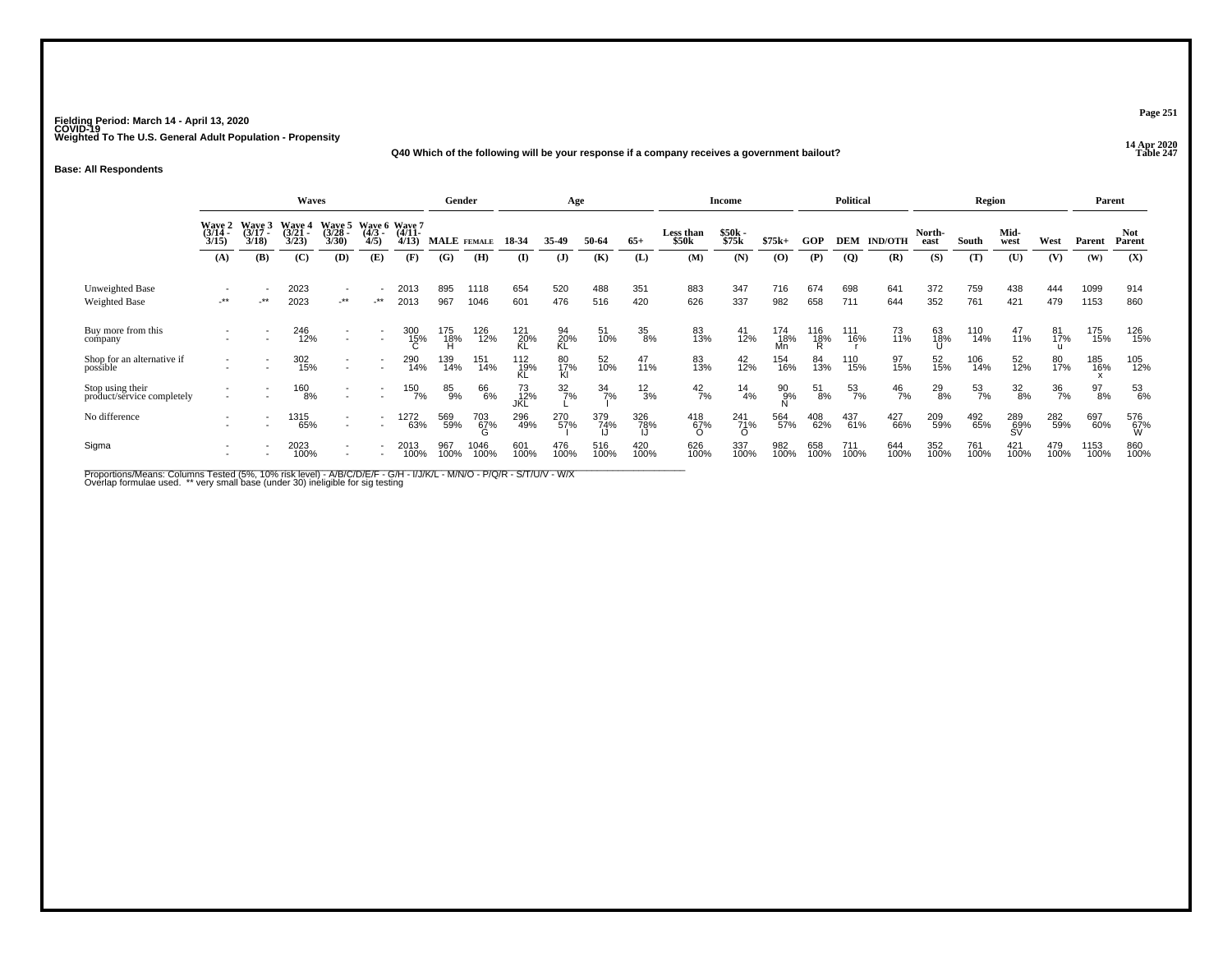**14 Apr 2020 Q43 Which of the following industries do you think should provide solutions during the Covid-19 outbreak? Please select all that apply.**

#### **Base: All Respondents**

|                                                  | <b>Waves</b><br>Wave 5 Wave 6 Wave 7 |                                           |                                    |                             |                                                  |                       |                 | Gender                  |                   | Age               |                     |                   |                    | Income           |                                 |                 | <b>Political</b>        |                               |                | Region                        |                        |                                          | Parent       |                      |
|--------------------------------------------------|--------------------------------------|-------------------------------------------|------------------------------------|-----------------------------|--------------------------------------------------|-----------------------|-----------------|-------------------------|-------------------|-------------------|---------------------|-------------------|--------------------|------------------|---------------------------------|-----------------|-------------------------|-------------------------------|----------------|-------------------------------|------------------------|------------------------------------------|--------------|----------------------|
|                                                  | $(3/14 -$<br>3/15                    | <b>Wave 2</b> Wave 3<br>$(3/17 -$<br>3/18 | <b>Wave 4</b><br>$(3/21 -$<br>3/23 | $(3/28 -$<br>3/30           | $(4/3 -$<br>4/5)                                 | $(4/11 -$<br>4/13)    | MALE FEMALE     |                         | 18-34             | 35-49             | 50-64               | $65+$             | Less than<br>\$50k | \$50k<br>\$75k   | $$75k+$                         | <b>GOP</b>      |                         | DEM IND/OTH                   | North-<br>east | South                         | Mid-<br>west           | West                                     | Parent       | <b>Not</b><br>Parent |
|                                                  | (A)                                  | (B)                                       | (C)                                | (D)                         | (E)                                              | (F)                   | (G)             | (H)                     | $($ $\Gamma$      | (J)               | (K)                 | (L)               | (M)                | (N)              | (O)                             | (P)             | (Q)                     | (R)                           | (S)            | (T)                           | (U)                    | (V)                                      | (W)          | (X)                  |
| <b>Unweighted Base</b><br><b>Weighted Base</b>   | $\cdot^{\star\star}$                 | $\cdot^{\star\star}$                      | 2023<br>2023                       | 2016<br>2016                | $\overline{\phantom{a}}$<br>$\cdot^{\star\star}$ | 2013<br>2013          | 895<br>967      | 1118<br>1046            | 654<br>601        | 520<br>476        | 488<br>516          | 351<br>420        | 883<br>626         | 347<br>337       | 716<br>982                      | 674<br>658      | 698<br>711              | 641<br>644                    | 372<br>352     | 759<br>761                    | 438<br>421             | 444<br>479                               | 1099<br>1153 | 914<br>860           |
| Healthcare<br>(Doctors/Nurses/Hospital)          |                                      | $\overline{\phantom{a}}$                  | 1140<br>56%                        | 1244<br>62%                 | $\sim$                                           | 1165<br>58%           | 575<br>59%      | 591<br>56%              | 298<br>50%        | 284<br>60%        | 301<br>58%          | 282<br>67%<br>ljΚ | 336<br>54%         | 201<br>60%       | 598<br>61%                      | 377<br>57%      | 411<br>58%              | 377<br>59%                    | 188<br>53%     | 428<br>56%                    | 275<br>$\frac{65}{51}$ | 274<br>57%                               | 678<br>59%   | 488<br>57%           |
| Pharmaceutical/drugs                             |                                      |                                           | 1163<br>57%                        | 1203<br>60%                 |                                                  | 1110<br>55%           | 531<br>55%      | 579<br>55%              | 269<br>45%        | 246<br>52%        | 313<br>61%<br>- ارا | 281<br>67%        | 331<br>53%         | 204<br>-61%<br>M | 548<br>56%                      | 366<br>56%      | 397<br>56%              | 347<br>54%                    | 183<br>52%     | 408<br>54%                    | 258<br>$\frac{61}{51}$ | 260<br>54%                               | 617<br>53%   | 493<br>57%           |
| Technology                                       |                                      |                                           | 683<br>34%                         | 856<br>42%<br>C             | $\sim$                                           | 856<br>43%<br>Ċ       | 445<br>46%<br>н | 411<br>39%              | 211<br>35%        | 222%              | 222 43%             | 201<br>48%        | 225<br>36%         | 139<br>41%       | 477<br>49%<br>Mn                | 297<br>45%<br>Ŕ | 314<br>44%              | 245<br>38%                    | 145<br>41%     | 316<br>42%                    | 189<br>45%             | 205<br>43%                               | 490<br>43%   | 365<br>42%           |
| Manufacturing                                    |                                      |                                           | 488<br>24%                         | 647<br>32%                  | $\blacksquare$                                   | 628<br>31%<br>C       | 303<br>31%      | 325<br>31%              | 137<br>23%        | 154<br>32%        | 169<br>33%          | 167<br>40%<br>Ijk | 186<br>30%         | 106<br>32%       | 314<br>32%                      | 216<br>33%      | 219<br>31%              | 193<br>30%                    | 109<br>31%     | 220<br>29%                    | 149<br>35%             | 150<br>31%                               | 376<br>33%   | 252<br>29%           |
| Financial services                               |                                      |                                           | 497<br>25%                         | 573<br>$\frac{28}{6}$       | $\blacksquare$                                   | 584<br>29%<br>C       | 288<br>30%      | 295<br>28%              | 174<br>29%        | 160<br>34%<br>ΪK. | 136<br>26%          | 115<br>27%        | 167<br>27%         | 97<br>29%        | 306<br>31%                      | 166<br>25%      | 224<br>$\frac{1}{32}$ % | 194<br>30%                    | 92<br>26%      | 216<br>28%                    | 128<br>30%             | 148<br>31%                               | 342<br>30%   | 242<br>28%           |
| Retail - grocery                                 |                                      | $\overline{\phantom{a}}$                  | 505<br>25%                         | 613<br>30%<br>C             |                                                  | 556<br>28%            | 276<br>29%      | 280<br>27%              | 144<br>24%        | 143<br>30%        | 130<br>25%          | 140<br>33%<br>IK  | 166<br>27%         | 88<br>26%        | 286<br>29%                      | 188<br>29%      | 208<br>29%              | 161<br>25%                    | 83<br>24%      | 200<br>26%                    | 130<br>31%<br><b>S</b> | 143<br>30%                               | 323<br>28%   | 233<br>27%           |
| Food & Beverage                                  |                                      |                                           | 420<br>21%                         | 541<br>$\overline{C}^{7\%}$ | $\overline{\phantom{a}}$                         | 492<br>24%<br>C       | 256<br>26%      | 235<br>23%              | 139<br>23%        | 130<br>27%        | 118<br>23%          | 104<br>25%        | 157<br>25%         | 67<br>20%        | $^{252}_{26\%}$<br>$\mathsf{n}$ | 166<br>25%      | 183<br>26%              | <sup>142</sup> <sub>22%</sub> | 89<br>25%      | 189<br>25%                    | $^{102}_{24\%}$        | <sup>112</sup> <sub>23</sub> %           | 291<br>25%   | 201<br>23%           |
| Media                                            |                                      |                                           | 433<br>21%                         | 559<br>$\frac{28}{C}$       |                                                  | 453<br>23%            | 232<br>24%      | 222<br>$\frac{1}{21}$ % | 159<br>27%<br>Kl  | 113<br>24%        | 97<br>19%           | 84<br>20%         | 131<br>21%         | 76<br>23%        | 234<br>24%                      | 137<br>21%      | 178<br>25%              | 139<br>22%                    | 78<br>22%      | 178<br>23%                    | 81<br>19%              | 116<br>24%                               | 269<br>23%   | 184<br>21%           |
| Restaurants                                      |                                      |                                           | 358<br>18%                         | 451<br>22%<br>C             |                                                  | 437<br>22%<br>C       | 219<br>23%      | 218<br>21%              | $^{127}_{21\%}$   | 103<br>22%        | 104<br>20%          | 102<br>24%        | 146<br>23%         | 71<br>21%        | 209<br>21%                      | 144<br>22%      | 185<br>26%<br>R.        | 107<br>17%                    | 63<br>18%      | 161<br>21%                    | 88<br>21%              | $^{125}_{26\%}$                          | 252<br>22%   | 184<br>21%           |
| Travel and hospitality<br>(hotels, cruise fines) |                                      |                                           | 361<br>18%                         | 488<br>24%                  |                                                  | 405<br>20%            | 210<br>22%      | 195<br>19%              | 128<br>21%        | 101 <sub>%</sub>  | 89<br>17%           | 87<br>21%         | 117<br>19%         | 70<br>21%        | 204<br>21%                      | 107<br>16%      | 179<br>25%<br>PR        | 120<br>19%                    | 63<br>18%      | <sup>153</sup> <sub>20%</sub> | 80<br>19%              | 110<br>23%                               | 236<br>20%   | 169<br>20%           |
| Non-profits                                      |                                      | $\overline{\phantom{a}}$                  | 312<br>15%                         | $^{400}_{20\%}$             | $\blacksquare$                                   | $^{402}_{20\%}$       | 179<br>19%      | 223<br>21%              | 137<br>23%<br>K   | 88<br>19%         | 78<br>15%           | 98<br>23%<br>ĸ    | 121<br>19%         | 71<br>21%        | 201<br>20%                      | 111<br>17%      | 170<br>$\frac{24}{P}$   | 121<br>19%                    | 50<br>14%      | 152<br>20%<br>s               | 86<br>20%<br>s.        | $^{114}_{24\%}$                          | 229<br>20%   | 173<br>20%           |
| Airlines                                         |                                      |                                           | 337<br>17%                         | 430<br>$^{21\%}_{C}$        | $\overline{\phantom{a}}$                         | 377<br>19%            | 180<br>19%      | 198<br>19%              | 118<br>20%        | 85<br>18%         | 88<br>17%           | 86<br>20%         | 110<br>18%         | 60<br>18%        | 197<br>20%                      | 112<br>17%      | 165<br>23%<br>PR        | 101<br>16%                    | 44<br>12%      | 134<br>18%<br><b>s</b>        | 79<br>19%<br>s         | $\substack{121 \\ 25\% \\ \mathsf{STu}}$ | 213<br>18%   | 164<br>19%           |
| <b>Small Businesses</b>                          |                                      |                                           | 304<br>15%                         | 328<br>16%                  | ÷.                                               | 343<br>17%            | 176<br>18%      | 168<br>16%              | 98<br>16%         | 103<br>22%<br>iK  | 67<br>13%           | 76<br>18%         | 109<br>17%         | 49<br>15%        | 170<br>17%                      | 99<br>15%       | 132<br>19%              | 112<br>17%                    | 58<br>16%      | 125<br>16%                    | 64<br>15%              | 96<br>20%                                | 207<br>18%   | 136<br>16%           |
| Retail                                           |                                      |                                           | 321<br>16%                         | 358<br>18%                  | $\overline{\phantom{a}}$                         | 342%                  | 177<br>18%      | 165<br>16%              | 102%              | 95<br>20%         | 81<br>16%           | 64<br>15%         | 104<br>17%         | 52<br>15%        | 178<br>18%                      | 98<br>15%       | 137<br>19%<br>D         | 107<br>17%                    | 38<br>11%      | $^{130}_{~17\%}$              | 76<br>18%<br>S         | 98<br>20%<br>S                           | 189<br>16%   | 153<br>18%           |
| Entertainment                                    |                                      |                                           | 11%                                | 295<br>$^{15\%}_{C}$        | $\sim$                                           | 333<br>$\frac{17}{6}$ | 173<br>18%      | 159<br>15%              | 125<br>21%<br>jKl | 74<br>16%         | 72<br>14%           | 62<br>15%         | 102<br>16%         | $^{42}_{13\%}$   | 182<br>19%<br>N                 | 96<br>15%       | 138<br>19%<br>p         | 99<br>15%                     | 55<br>16%      | 124<br>16%                    | 57<br>13%              | 96<br>$^{20}_{0}$ %                      | 184<br>16%   | 148<br>17%           |
| Automotive                                       |                                      |                                           | 234<br>12%                         | 314<br>$^{16\%}_{C}$        |                                                  | 313<br>16%            | 164<br>17%      | 149<br>14%              | 94<br>16%         | 77<br>16%         | 72<br>14%           | 71<br>17%         | 91<br>15%          | 50<br>15%        | 161<br>16%                      | 99<br>15%       | 109<br>15%              | 105<br>16%                    | 50<br>14%      | 109<br>14%                    | 72<br>17%              | 83<br>17%                                | 185<br>16%   | 128<br>15%           |

Proportions/Means: Columns Tested (5%, 10% risk level) - A/B/C/D/E/F - G/H - I/J/K/L - M/N/O - P/Q/R - S/T/U/V - W/X<br>Overlap formulae used. \*\* very small base (under 30) ineligible for sig testing

**Page 252**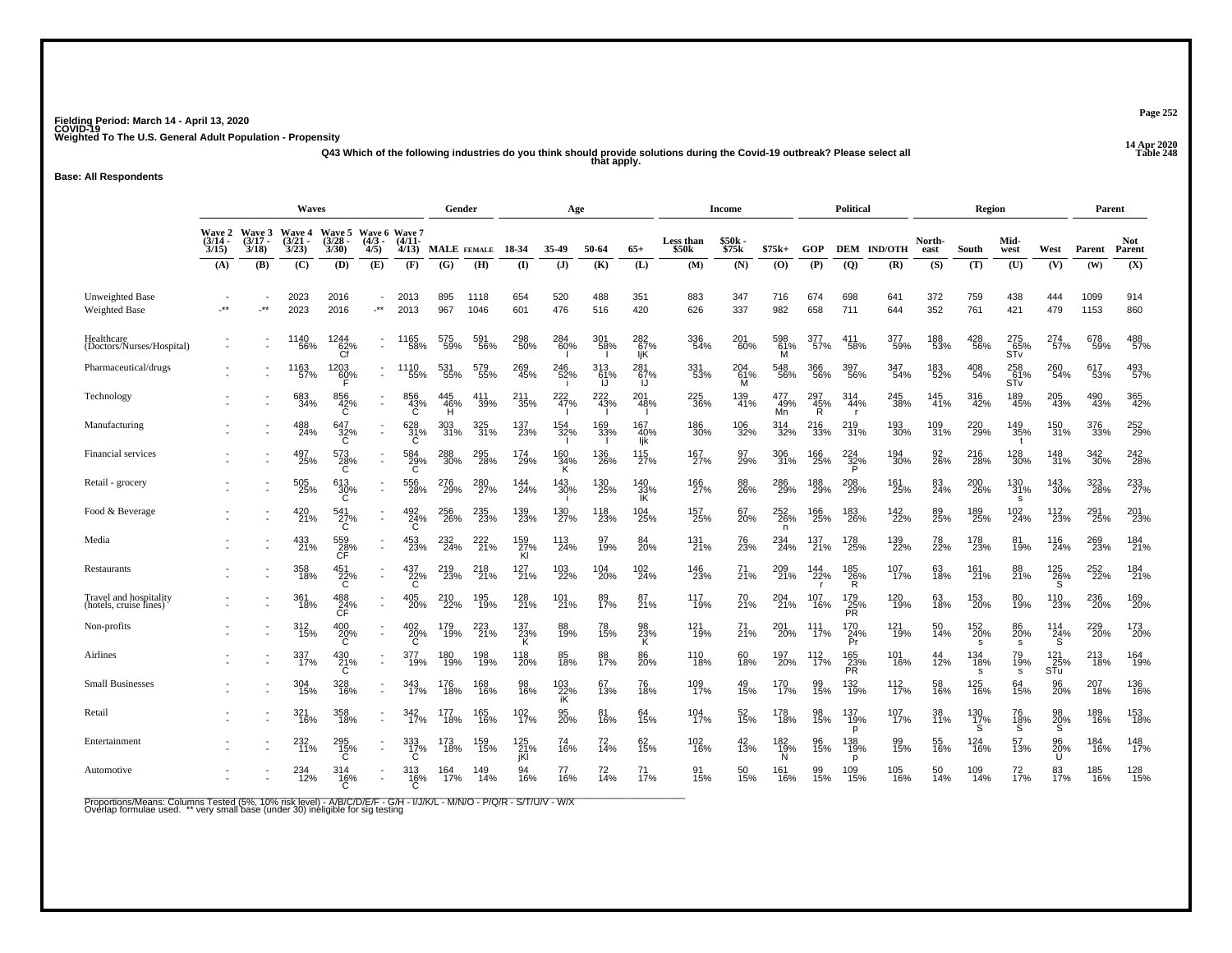**14 Apr 2020 Q43 Which of the following industries do you think should provide solutions during the Covid-19 outbreak? Please select all that apply.**

#### **Base: All Respondents**

|                                                                            |                                    |                             | <b>Waves</b>                       |                                           |                          |                    | Gender                 |                    |                   | Age              |                  |                  |                    | Income           |                   |                  | <b>Political</b>  |                     |                  | Region            |                  |                  | Parent             |                   |
|----------------------------------------------------------------------------|------------------------------------|-----------------------------|------------------------------------|-------------------------------------------|--------------------------|--------------------|------------------------|--------------------|-------------------|------------------|------------------|------------------|--------------------|------------------|-------------------|------------------|-------------------|---------------------|------------------|-------------------|------------------|------------------|--------------------|-------------------|
|                                                                            | <b>Wave 2</b><br>$(3/14 -$<br>3/15 | Wave 3<br>$(3/17 -$<br>3/18 | <b>Wave 4</b><br>$(3/21 -$<br>3/23 | Wave 5 Wave 6 Wave 7<br>$(3/28 -$<br>3/30 | $\frac{(4/3)}{4/5}$      | $(4/11 -$<br>4/13  | MALE FEMALE            |                    | 18-34             | 35-49            | 50-64            | $65+$            | Less than<br>\$50k | \$50k -<br>\$75k | $$75k+$           | GOP              | DEM               | <b>IND/OTH</b>      | North-<br>east   | South             | Mid-<br>west     | West             | Parent             | Not<br>Parent     |
|                                                                            | (A)                                | (B)                         | (C)                                | (D)                                       | (E)                      | (F)                | (G)                    | (H)                | $\bf{I}$          | (J)              | (K)              | (L)              | (M)                | (N)              | (O)               | (P)              | $\overline{Q}$    | (R)                 | (S)              | (T)               | (U)              | (V)              | (W)                | (X)               |
| Weighted Base<br>Oil                                                       | $-***$                             | _**                         | 2023<br>251<br>12%                 | 2016<br>276<br>14%                        | -**                      | 2013<br>299<br>15% | 967<br>172<br>18%<br>H | 1046<br>127<br>12% | 601<br>108<br>18% | 476<br>82<br>17% | 516<br>66<br>13% | 420<br>43<br>10% | 626<br>91<br>15%   | 337<br>49<br>14% | 982<br>150<br>15% | 658<br>86<br>13% | 711<br>124<br>17% | 644<br>89<br>14%    | 352<br>53<br>15% | 761<br>104<br>14% | 421<br>64<br>15% | 479<br>78<br>16% | 1153<br>159<br>14% | 860<br>140<br>16% |
| Real estate                                                                |                                    |                             | 196<br>10%                         | 232<br>12%                                | $\overline{\phantom{a}}$ | 244<br>12%         | 129<br>13%             | 115<br>11%         | 81<br>13%         | 67<br>14%        | 49<br>9%         | 48<br>11%        | 85<br>14%          | 33<br>10%        | 119<br>12%        | 62<br>9%         | 106<br>15%        | 76<br>12%           | 47<br>13%        | 89<br>12%         | 35<br>8%         | 73<br>15%        | 149<br>13%         | 95<br>11%         |
| Other                                                                      |                                    |                             | $^{28}_{1\%}$                      | 36<br>2%                                  |                          | 19<br>1%           | $\frac{4}{x}$          | $^{14}_{1\%}$      | ર્                | $\frac{3}{1\%}$  | 11<br>2%         | $\frac{2}{1}$ %  | ဗို<br>1%          | $\frac{4}{1%}$   | 1%                | $\frac{5}{1\%}$  | $^{10}_{1\%}$     | 1%                  | $\frac{3}{1%}$   | 1%                | წ<br>1%          | 5<br>1%          | 10<br>1%           | 8<br>1%           |
| $N/A - I$ don't believe any<br>of these industries are most<br>responsible |                                    |                             | 368<br>18%                         | 328<br>16%                                | $\overline{\phantom{a}}$ | 315<br>16%         | 117<br>12%             | 198<br>19%         | 82<br>14%         | 53<br>11%        | 93<br>18%        | 87<br>21%        | 133<br>21%         | 56<br>17%<br>O   | 97<br>10%         | 101<br>15%       | 95<br>13%         | 119<br>1 <u>8</u> % | 50<br>14%        | 138<br>18%        | 58<br>14%        | 70<br>15%        | 170<br>15%         | 145<br>17%        |
| Sigma                                                                      | $\overline{\phantom{0}}$           |                             | 8631<br>427%                       | 10173<br>505%                             |                          | 9673<br>481%       | 4806<br>497%           | 4867<br>465%       | 2734<br>455%      | 2384<br>501%     | 2355<br>457%     | 2200<br>524%     | 2918<br>466%       | 1586<br>470%     | 4890<br>498%      | 3031<br>460%     | 3684<br>518%      | 2957<br>459%        | 1541<br>438%     | 3578<br>470%      | 2077<br>493%     | 2476<br>517%     | 5569<br>483%       | 4104<br>477%      |

Proportions/Means: Columns Tested (5%, 10% risk level) - A/B/C/D/E/F - G/H - I/J/K/L - M/N/O - P/Q/R - S/T/U/V - W/X<br>Overlap formulae used. \*\* very small base (under 30) ineligible for sig testing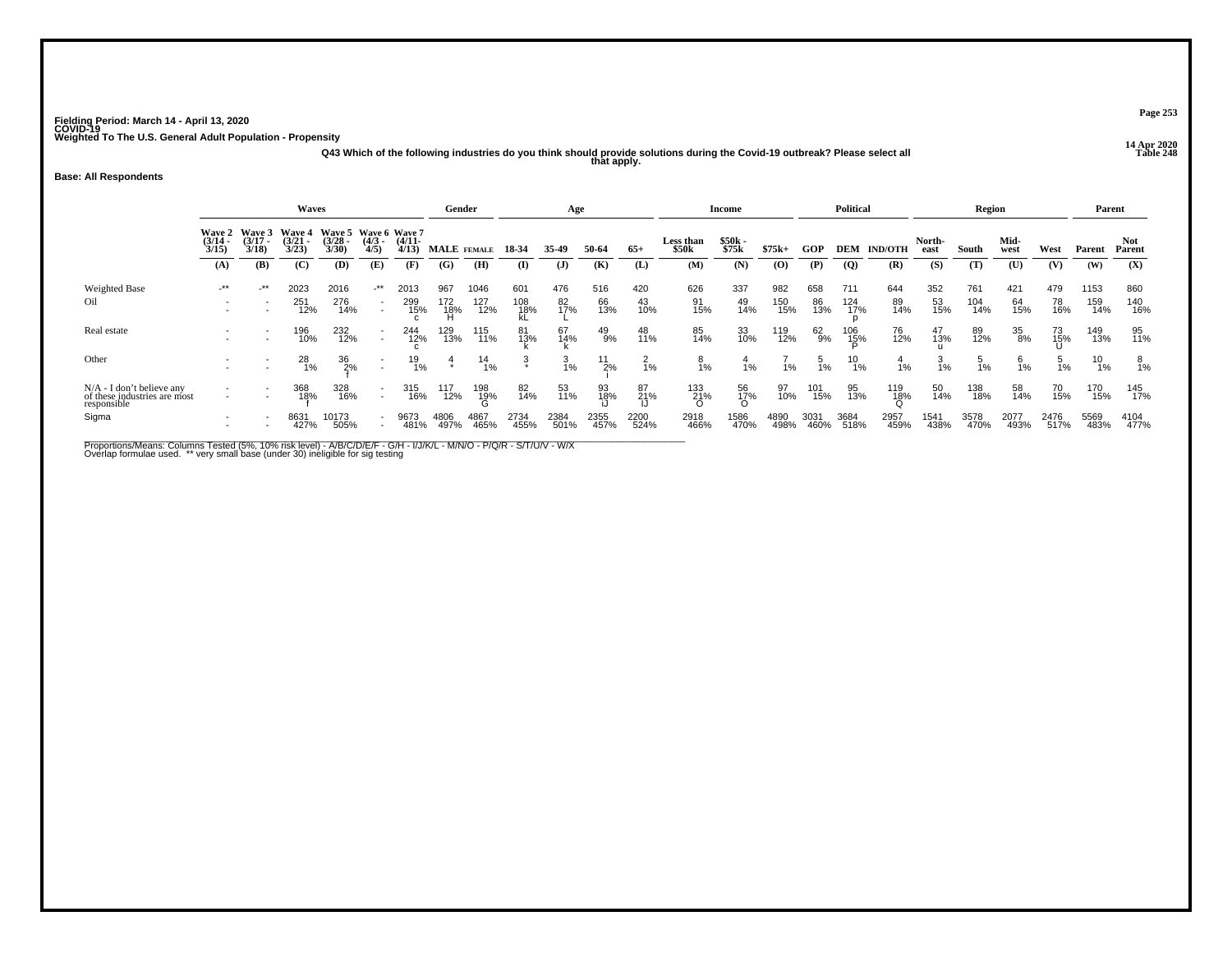## **14 Apr 2020 Q44 Which of the following industries do you think are best positioned to support everyday Americans during the Covid-19 Table 249 outbreak? Please select all that apply.**

**Base: All Respondents**

|                                                  |                                    |                                    | <b>Waves</b>                           |                                 |                                   |                      | Gender                  |              |                      | Age                      |                   |                   |                    | <b>Income</b>   |                          |                         | Political       |                          |                | Region                        |                 |                 | Parent          |                      |
|--------------------------------------------------|------------------------------------|------------------------------------|----------------------------------------|---------------------------------|-----------------------------------|----------------------|-------------------------|--------------|----------------------|--------------------------|-------------------|-------------------|--------------------|-----------------|--------------------------|-------------------------|-----------------|--------------------------|----------------|-------------------------------|-----------------|-----------------|-----------------|----------------------|
|                                                  | <b>Wave 2</b><br>$(3/14 -$<br>3/15 | <b>Wave 3</b><br>$(3/17 -$<br>3/18 | <b>Wave 4</b><br>$\frac{(3/21)}{3/23}$ | Wave 5<br>$\frac{(3/28)}{3/30}$ | Wave 6 Wave 7<br>$(4/3 -$<br>4/5) | $(4/11 -$<br>4/13    | MALE FEMALE             |              | 18 34                | 35.49                    | 50-64             | $65+$             | Less than<br>\$50k | \$50k<br>\$75k  | $$75k+$                  | <b>GOP</b>              | <b>DEM</b>      | <b>IND/OTH</b>           | North-<br>east | South                         | Mid-<br>west    | West            | Parent          | <b>Not</b><br>Parent |
|                                                  | (A)                                | (B)                                | (C)                                    | (D)                             | (E)                               | (F)                  | (G)                     | (H)          | $($ I                | $($ $)$                  | (K)               | (L)               | (M)                | (N)             | (O)                      | (P)                     | (Q)             | (R)                      | (S)            | (T)                           | (U)             | (V)             | (W)             | (X)                  |
| Unweighted Base<br><b>Weighted Base</b>          | $***$                              | $\star\star$                       | 2023<br>2023                           | $\cdot^{\star\star}$            | $\star\star$                      | 2013<br>2013         | 895<br>967              | 1118<br>1046 | 654<br>601           | 520<br>476               | 488<br>516        | 351<br>420        | 883<br>626         | 347<br>337      | 716<br>982               | 674<br>658              | 698<br>711      | 641<br>644               | 372<br>352     | 759<br>761                    | 438<br>421      | 444<br>479      | 1099<br>1153    | 914<br>860           |
| Healthcare<br>(Doctors/Nurses/Hospital)          |                                    |                                    | 1061<br>52%                            |                                 |                                   | 1077<br>54%          | 526<br>54%              | 551<br>53%   | 253<br>42%           | 242<br>51%               | 296<br>57%        | 286<br>68%<br>IJŘ | 326<br>52%         | 186<br>55%      | 535<br>54%               | 357<br>54%              | 384<br>54%      | 336<br>52%               | 183<br>52%     | 418<br>55%                    | 216<br>51%      | 261<br>54%      | 629<br>55%      | 448<br>52%           |
| Pharmaceutical/drugs                             |                                    |                                    | 919<br>45%                             |                                 |                                   | 944<br>47%           | 478<br>49%<br>h         | 466<br>45%   | 224<br>37%           | 206<br>43%               | 260<br>50%<br>-li | 255<br>61%<br>IJK | 273<br>44%         | 165<br>49%      | 477<br>49%               | 320<br>49%              | 338<br>47%      | 286<br>45%               | 159<br>45%     | 355<br>47%                    | 204<br>48%      | 227<br>47%      | 548<br>48%      | 396<br>46%           |
| Retail - grocery                                 |                                    |                                    | 814<br>40%                             |                                 |                                   | 878<br>44%<br>C.     | 408<br>42%              | 470<br>45%   | 212<br>35%           | 209<br>44%               | 232<br>45%        | 225<br>54%<br>IJk | 264<br>42%         | 164<br>49%<br>m | 431<br>44%               | 306<br>47%              | 305<br>43%      | 267<br>41%               | 132<br>38%     | 334<br>44%                    | 180<br>43%      | $^{231}_{48\%}$ | 497<br>43%      | 381<br>44%           |
| Technology                                       |                                    |                                    | 517<br>26%                             |                                 |                                   | 700<br>35%<br>C      | 371<br>$\frac{38\%}{H}$ | 328<br>31%   | 177<br>30%           | 179<br>38%               | 185<br>36%        | 158<br>38%        | 172<br>27%         | 107<br>32%      | 401<br>$\frac{41\%}{MN}$ | 262<br>$\frac{40}{9}$ % | 232<br>33%      | 206<br>32%               | 129<br>37%     | 277<br>36%                    | 136<br>32%      | 157<br>33%      | 402<br>35%      | 298<br>35%           |
| Food & Beverage                                  |                                    |                                    | 588<br>29%                             |                                 |                                   | 654<br>33%<br>C.     | 322<br>33%              | 333<br>32%   | 185<br>31%           | 180<br>38%<br><b>Ikl</b> | 159<br>31%        | 130<br>31%        | 196<br>31%<br>n.   | 86<br>25%       | 359<br>37%<br>mN         | 230<br>35%              | 234<br>33%      | 190<br>30%               | 113<br>32%     | 249<br>33%                    | 142<br>34%      | 151<br>31%      | 370<br>32%      | 284<br>33%           |
| Financial services                               |                                    |                                    | 481<br>24%                             |                                 |                                   | 636<br>32%<br>C      | 298<br>31%              | 338<br>32%   | 168<br>28%           | 161<br>34%               | 162<br>31%        | 145<br>35%        | 195<br>31%         | 108<br>32%      | 316<br>32%               | 217<br>33%              | 227<br>32%      | 193<br>30%               | 109<br>31%     | 238<br>31%                    | 129<br>31%      | 160<br>33%      | 391<br>34%<br>X | 246<br>29%           |
| Manufacturing                                    |                                    |                                    | 376<br>19%                             |                                 |                                   | 496<br>25%<br>Ċ      | 250<br>26%              | 246<br>24%   | 125<br>21%           | 138<br>29%               | $^{142}_{27\%}$   | 22%               | 146<br>23%         | 81<br>24%       | 259<br>26%               | 177<br>27%              | 174<br>24%      | <sup>145</sup> 22%       | 91<br>26%      | 182<br>24%                    | 103<br>24%      | 120<br>25%      | 298<br>26%      | 198<br>23%           |
| Restaurants                                      |                                    |                                    | 406<br>20%                             |                                 |                                   | 488<br>24%<br>C      | 254<br>26%              | 234<br>22%   | 149<br>25%           | 119<br>25%               | 122<br>24%        | 98<br>23%         | 144<br>23%         | 87<br>26%       | 241<br>25%               | 168<br>25%              | 180<br>25%      | 140<br>22%               | 85<br>24%      | 193<br>25%                    | 92 <sub>%</sub> | 118<br>25%      | 271<br>23%      | 217<br>25%           |
| Media                                            |                                    |                                    | 385<br>19%                             |                                 |                                   | 454<br>23%<br>C      | 216<br>22%              | 237<br>23%   | 133<br>22%           | $^{113}_{24\%}$          | 117<br>23%        | 90<br>21%         | 143<br>23%         | 84<br>25%       | 208<br>21%               | 117<br>18%              | 185<br>26%<br>P | $\frac{152}{24\%}$<br>ĪP | 76<br>22%      | 183<br>24%                    | 84<br>20%       | 110<br>23%      | 269<br>23%      | 185<br>22%           |
| Non-profits                                      |                                    |                                    | 326<br>16%                             |                                 |                                   | $^{410}_{20\%}$<br>C | 191<br>20%              | 219<br>21%   | 123<br>20%           | 84<br>18%                | 99<br>19%         | 104<br>25%<br>J   | 128<br>20%         | 77<br>23%       | 193<br>20%               | 125<br>19%              | 156<br>22%      | 129<br>20%               | 55<br>16%      | 166<br>22%<br>s               | 83<br>20%       | 106<br>22%<br>s | 232<br>20%      | 178<br>21%           |
| Retail                                           |                                    |                                    | 293<br>15%                             |                                 |                                   | 358<br>18%<br>C      | 191<br>20%              | 166<br>16%   | 111<br>19%           | 96<br>20%                | 80<br>15%         | 70<br>17%         | 106<br>17%         | 65<br>19%       | 180<br>18%               | 120<br>18%              | 135<br>19%      | 103<br>16%               | 70<br>20%      | 124<br>76%                    | 72<br>17%       | 92<br>19%       | 219<br>19%      | 138<br>16%           |
| Entertainment                                    |                                    |                                    | 223<br>11%                             |                                 |                                   | 352<br>17%<br>C      | 170<br>18%              | 182<br>17%   | 129<br>21%<br>ΚĹ     | 98<br>21%<br>kL          | 77<br>15%         | 48<br>11%         | 118<br>19%         | 50<br>15%       | 170<br>17%               | 101<br>15%              | 145<br>20%      | 106<br>16%               | 67<br>19%      | 136<br>18%                    | 59<br>14%       | 90<br>19%       | 202<br>18%      | 150<br>17%           |
| <b>Small Businesses</b>                          |                                    |                                    | 333<br>16%                             |                                 |                                   | 317<br>16%           | 170<br>18%<br>h         | 148<br>14%   | 81<br>14%            | 87<br>18%                | 74<br>14%         | 75<br>18%         | 99<br>16%          | 55<br>16%       | 154<br>16%               | 125<br>19%<br>R         | p<br>110<br>16% | 81<br>13%                | 61<br>17%      | 129<br>17%<br>$\mathsf{V}$    | 69<br>16%       | 59<br>12%       | 195<br>17%      | $\frac{122}{14\%}$   |
| Oil                                              |                                    |                                    | 260<br>13%                             |                                 |                                   | 282<br>14%           | 138<br>14%              | 145<br>14%   | 96<br>16%<br>kĹ      | 89<br>19%<br>KL          | 59<br>12%         | $\frac{37}{9\%}$  | 97<br>16%          | 50<br>15%       | 127<br>13%               | 14%                     | 93<br>13%       | 99<br>15%                | 51<br>14%      | <sup>117</sup> <sub>15%</sub> | 57<br>14%       | 58<br>12%       | 163<br>14%      | 119<br>14%           |
| Automotive                                       |                                    |                                    | 200<br>10%                             |                                 |                                   | 269<br>13%<br>C      | 131<br>14%              | 138<br>13%   | 90<br>$\frac{15}{k}$ | 85<br>18%<br>KL          | 55<br>11%         | 40<br>9%          | 92<br>15%          | 42<br>12%       | 125<br>13%               | 80<br>12%               | 102<br>14%      | 87<br>14%                | 49<br>14%      | 103<br>13%                    | 49<br>12%       | 68<br>14%       | 156<br>14%      | 113<br>13%           |
| Travel and hospitality<br>(hotels, cruise fines) |                                    |                                    | 197<br>10%                             |                                 |                                   | 256<br>13%           | 128<br>13%              | 128<br>12%   | 97<br>16%            | 74<br>15%                | 62<br>12%         | 24<br>6%          | 77<br>12%          | 33<br>10%       | 138<br>14%               | 69<br>11%               | 102<br>14%<br>p | 85<br>13%                | 50<br>14%      | 102<br>13%                    | 43<br>10%       | 60<br>13%       | 159<br>14%      | 96<br>11%            |

Proportions/Means: Columns Tested (5%, 10% risk level) - A/B/C/D/E/F - G/H - I/J/K/L - M/N/O - P/Q/R - S/T/U/V - W/X<br>Overlap formulae used. \*\* very small base (under 30) ineligible for sig testing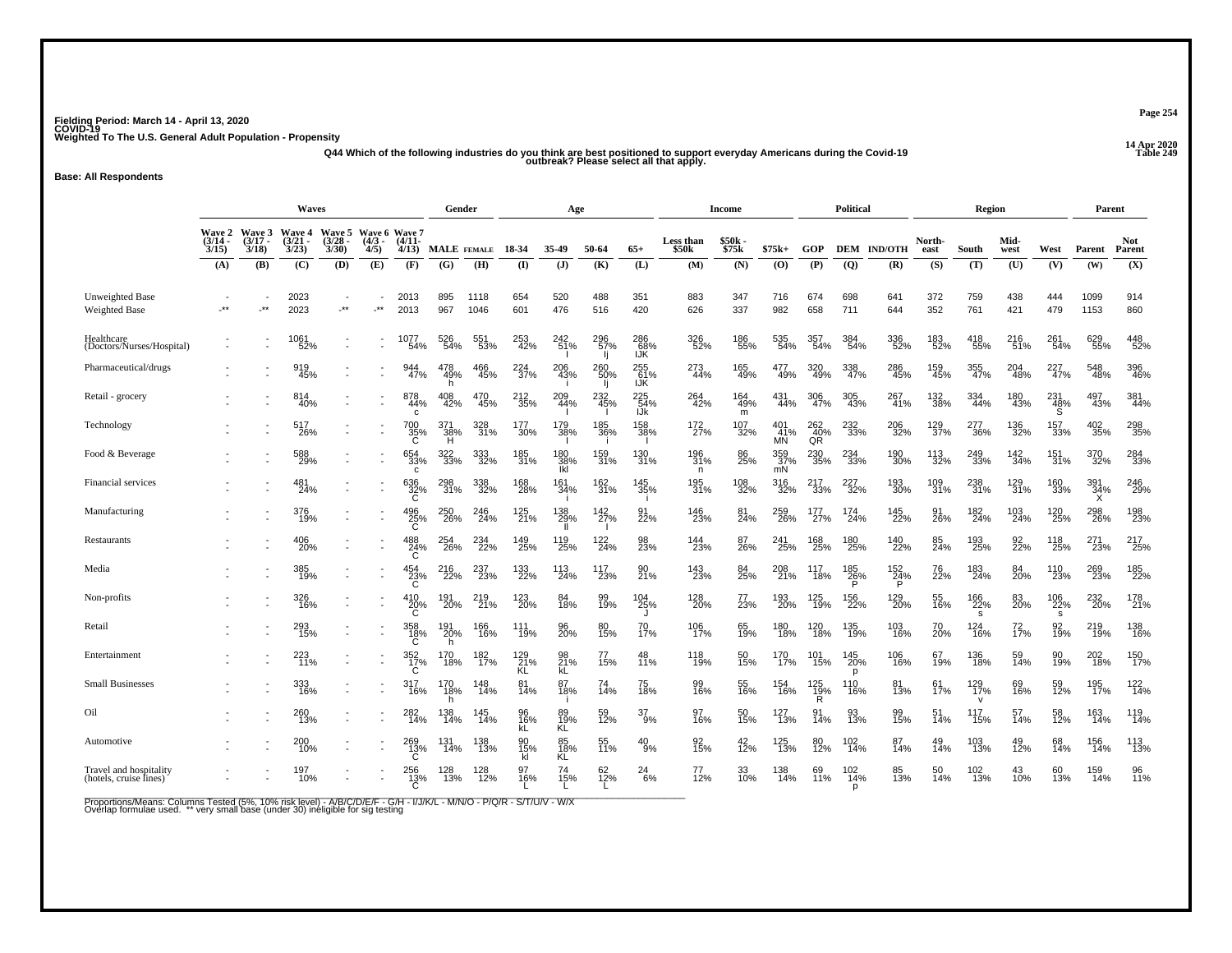**14 Apr 2020 Q44 Which of the following industries do you think are best positioned to support everyday Americans during the Covid-19 Table 249 outbreak? Please select all that apply.**

### **Base: All Respondents**

|                                                                           | <b>Waves</b>                           |                             |                                    |                                                      |                     |              | Gender            |                 |                 | Age               |              |                 |                     | Income            |                 |              | <b>Political</b> |                |                | Region       |               |                | Parent       |               |
|---------------------------------------------------------------------------|----------------------------------------|-----------------------------|------------------------------------|------------------------------------------------------|---------------------|--------------|-------------------|-----------------|-----------------|-------------------|--------------|-----------------|---------------------|-------------------|-----------------|--------------|------------------|----------------|----------------|--------------|---------------|----------------|--------------|---------------|
|                                                                           | <b>Wave 2</b><br>$\frac{(3/14)}{3/15}$ | Wave 3<br>$(3/17 -$<br>3/18 | <b>Wave 4</b><br>$(3/21 -$<br>3/23 | Wave 5 Wave 6 Wave 7<br>$(3/28 -$<br>3/30            | $\frac{(4/3)}{4/5}$ | $(4/11 -$    | 4/13) MALE FEMALE |                 | 18 34           | 35-49             | 50-64        | $65+$           | Less than<br>\$50k  | $$50k -$<br>\$75k | $$75k+$         | GOP          | <b>DEM</b>       | <b>IND/OTH</b> | North-<br>east | South        | Mid-<br>west  | West           | Parent       | Not<br>Parent |
|                                                                           | (A)                                    | (B)                         | (C)                                | (D)                                                  | (E)                 | (F)          | (G)               | (H)             | $\bf(I)$        | $\mathbf{J}$      | (K)          | (L)             | (M)                 | (N)               | $\bf{(0)}$      | (P)          | $\overline{Q}$   | (R)            | (S)            | (T)          | (U)           | (V)            | (W)          | (X)           |
| <b>Weighted Base</b>                                                      | $-***$                                 | $-***$                      | 2023                               | $-***$                                               | $\cdot$ **          | 2013         | 967               | 1046            | 601             | 476               | 516          | 420             | 626                 | 337               | 982             | 658          | 711              | 644            | 352            | 761          | 421           | 479            | 1153         | 860           |
| Airlines                                                                  |                                        |                             | 155<br>8%                          | $\overline{\phantom{a}}$                             |                     | 213<br>11%   | 107<br>11%        | 106<br>10%      | 85<br>14%<br>KL | $\frac{71}{15\%}$ | 37<br>7%     | $^{21}_{5\%}$   | 67<br>11%           | 35<br>10%         | 107<br>11%      | 74<br>11%    | 84<br>12%        | 55<br>9%       | 34<br>10%      | 83<br>11%    | 44<br>11%     | 51<br>11%      | 129<br>11%   | 84<br>10%     |
| Real estate                                                               |                                        |                             | 162<br>8%                          | $\overline{\phantom{a}}$                             |                     | 197<br>10%   | 96<br>10%         | 101<br>10%      | 79<br>13%<br>KL | 61<br>13%<br>KL   | 31<br>6%     | 26<br>6%        | 70<br>11%           | 26<br>8%          | 96<br>10%       | 70<br>11%    | 74<br>10%        | 52<br>8%       | 46<br>13%      | 75<br>10%    | $^{27}_{7\%}$ | 48<br>10%      | 112<br>10%   | 85<br>10%     |
| Other                                                                     |                                        |                             | $^{16}_{1\%}$                      |                                                      |                     | 8            |                   | 1%              |                 | $\frac{2}{x}$     | 3<br>1%      | $\frac{3}{1\%}$ | $\frac{2}{x}$       |                   | $\frac{5}{1\%}$ | $\star$      | 1%<br>pr         |                |                |              | خ<br>1%       | $\frac{3}{1%}$ |              |               |
| $N/A - I$ don't believe any<br>of these industries are best<br>positioned |                                        |                             | 359<br>18%                         | $\sim$                                               |                     | 277<br>14%   | 99<br>10%         | $^{178}_{17\%}$ | 74<br>12%       | 57<br>12%         | 84<br>16%    | 61<br>15%       | 117<br>1 <u>9</u> % | 48<br>14%         | 93<br>9%        | 86<br>13%    | 93<br>13%        | 97<br>15%      | 41<br>12%      | 109<br>14%   | 65<br>15%     | 62<br>13%      | 150<br>13%   | 126<br>15%    |
| Sigma                                                                     |                                        |                             | 8072<br>399%                       | $\overline{\phantom{a}}$<br>$\overline{\phantom{a}}$ |                     | 9266<br>460% | 4545<br>470%      | 4721<br>451%    | 2593<br>431%    | 2350<br>494%      | 2334<br>453% | 1988<br>473%    | 2832<br>452%        | 1547<br>459%      | 4613<br>470%    | 3096<br>470% | 3360<br>472%     | 2810<br>437%   | 1602<br>455%   | 3577<br>470% | 1856<br>441%  | 2230<br>466%   | 5399<br>468% | 3867<br>450%  |

Proportions/Means: Columns Tested (5%, 10% risk level) - A/B/C/D/E/F - G/H - I/J/K/L - M/N/O - P/Q/R - S/T/U/V - W/X<br>Overlap formulae used. \*\* very small base (under 30) ineligible for sig testing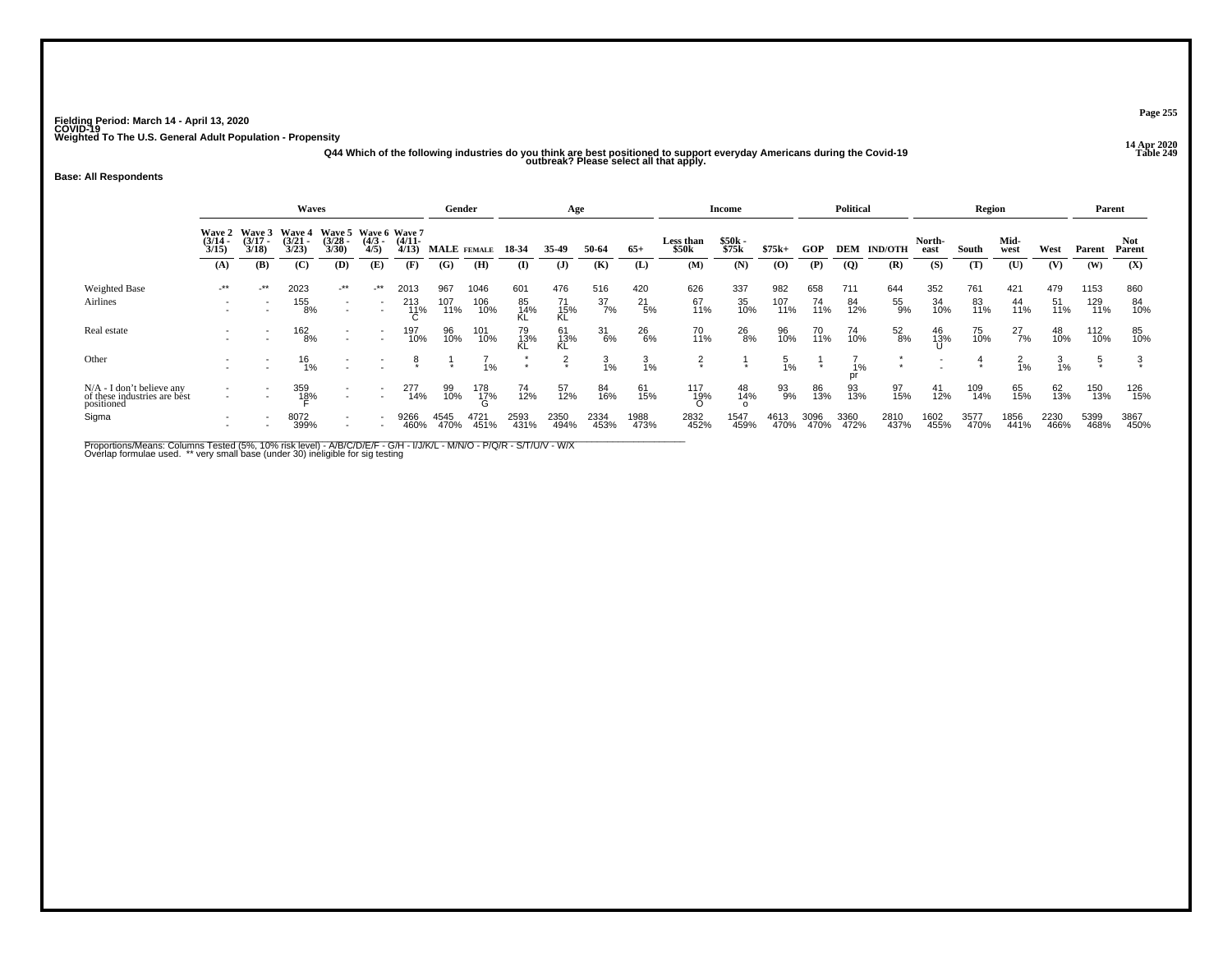### **14 Apr 2020 LI03 How confident are you about things "going back to normal" after the COVID19 crisis is resolved?**

**Base: All Respondents**

|                                                                                       |                                    |                             | <b>Waves</b>                       |                             |                                  |                   | Gender             |                 |                   | Age                |             |             |                                | <b>Income</b>    |                         |                        | <b>Political</b>   |                    |                | Region      |               |                            | Parent       |                 |
|---------------------------------------------------------------------------------------|------------------------------------|-----------------------------|------------------------------------|-----------------------------|----------------------------------|-------------------|--------------------|-----------------|-------------------|--------------------|-------------|-------------|--------------------------------|------------------|-------------------------|------------------------|--------------------|--------------------|----------------|-------------|---------------|----------------------------|--------------|-----------------|
|                                                                                       | <b>Wave 2</b><br>$(3/14 -$<br>3/15 | Wave 3<br>$(3/17 -$<br>3/18 | <b>Wave 4</b><br>$(3/21 -$<br>3/23 | Wave 5<br>$(3/28 -$<br>3/30 | Wave 6 Wave 7<br>$(4/3 -$<br>4/5 | $(4/11 -$<br>4/13 | <b>MALE</b> FEMALE |                 | 18-34             | 35-49              | 50-64       | $65+$       | Less than<br>\$50 <sub>k</sub> | \$50k -<br>\$75k | $$75k+$                 | GOP                    | <b>DEM</b>         | <b>IND/OTH</b>     | North-<br>east | South       | Mid-<br>west  | West                       | Parent       | Not<br>Parent   |
|                                                                                       | (A)                                | (B)                         | (C)                                | (D)                         | (E)                              | (F)               | (G)                | (H)             | $\bf{I}$          | (J)                | (K)         | (L)         | (M)                            | (N)              | (0)                     | (P)                    | $\overline{Q}$     | (R)                | (S)            | (T)         | (U)           | (V)                        | (W)          | (X)             |
| Unweighted Base<br><b>Weighted Base</b>                                               | $***$                              | $^{\star}$                  | $***$                              | $***$                       | $\cdot$ **                       | 2013<br>2013      | 895<br>967         | 1118<br>1046    | 654<br>601        | 520<br>476         | 488<br>516  | 351<br>420  | 883<br>626                     | 347<br>337       | 716<br>982              | 674<br>658             | 698<br>711         | 641<br>644         | 372<br>352     | 759<br>761  | 438<br>421    | 444<br>479                 | 1099<br>1153 | 914<br>860      |
| Very/Somewhat Confident<br>(Net)                                                      |                                    |                             |                                    |                             |                                  | 1090<br>54%       | 598<br>62%         | 492<br>47%      | 375<br>62%<br>KL  | 270<br>57%<br>KL   | 251<br>49%  | 193<br>46%  | 308<br>49%                     | 176<br>52%       | 581<br>59%<br>Mn        | $^{418}_{63\%}$ QR     | 339<br>48%         | 333<br>52%         | 198<br>56%     | 409<br>54%  | 216<br>51%    | 266<br>56%                 | 656<br>57%   | 433<br>50%      |
| Very confident                                                                        |                                    |                             |                                    |                             | $\overline{\phantom{a}}$         | 382<br>19%        | 238<br>25%         | 145<br>14%      | 123<br>kL         | 128%<br><b>IKL</b> | 80<br>16%   | 51<br>12%   | 94<br>15%                      | 48<br>14%        | 231<br>24%<br><b>MN</b> | 166<br>25%<br>QR       | 109<br>15%         | 107<br>17%         | 79<br>23%      | 145<br>19%  | 82<br>20%     | 76<br>16%                  | 278<br>24%   | 104<br>12%      |
| Somewhat confident                                                                    |                                    |                             |                                    |                             |                                  | 707<br>35%        | 360<br>37%         | 347<br>33%      | 252<br>42%<br>JKI | 142<br>30%         | 171<br>33%  | 143<br>34%  | 214<br>34%                     | 128<br>38%       | 350<br>36%              | 252<br>38%<br>$\alpha$ | 230<br>32%         | 225<br>35%         | 119<br>34%     | 264<br>35%  | 134<br>32%    | 190<br>40%<br>$\mathbf{H}$ | 378<br>33%   | 329<br>38%<br>W |
| Not At All/Not Very<br>Confident (Net)                                                |                                    |                             |                                    |                             |                                  | 614<br>30%        | 252<br>26%         | 362<br>35%      | 160<br>27%        | 142<br>30%         | 175<br>34%  | 137<br>33%  | 205<br>33%                     | 102<br>30%       | 286<br>29%              | 161<br>24%             | 250<br>35%         | 203<br>32%<br>D    | 101<br>29%     | 231<br>30%  | 138<br>33%    | 144<br>30%                 | 333<br>29%   | 281<br>33%      |
| Not very confident                                                                    |                                    |                             |                                    |                             |                                  | 448<br>22%        | 190<br>20%         | 258<br>25%<br>G | 117<br>19%        | 103<br>22%         | 135<br>26%  | 92<br>22%   | 135<br>22%                     | 74<br>22%        | 222<br>23%              | 126<br>19%             | 176<br>25%         | 146<br>23%         | 75<br>21%      | 166<br>22%  | 103<br>25%    | 104<br>22%                 | 238<br>21%   | 210<br>24%      |
| Not at all confident                                                                  |                                    |                             |                                    |                             |                                  | <sup>166</sup> 8% | 63<br>6%           | 103<br>10%<br>G | $^{43}_{7\%}$     | $38\!\%$           | 39/8        | 45<br>11%   | 70<br>11%<br>∩                 | $^{28}_{8\%}$    | $^{64}$ <sup>7%</sup>   | $^{35}_{5\%}$          | 74<br>10%          | $^{57}_{9\%}$<br>Þ | $^{26}_{7\%}$  | 65<br>8%    | $^{35}_{8\%}$ | $^{41}_{9\%}$              | 95<br>8%     | $^{71}_{8\%}$   |
| $N/A$ - Things will never be<br>the same, there will be a<br>new normal in the future |                                    |                             |                                    |                             |                                  | 310<br>15%        | 117<br>12%         | 193<br>18%      | 66<br>11%         | 64<br>13%          | 90<br>17%   | 90<br>21%   | 113<br>18%                     | 59<br>18%        | 115<br>12%              | 80<br>12%              | $\frac{122}{17\%}$ | 108<br>17%         | 53<br>15%      | 121<br>16%  | 67<br>16%     | 69<br>14%                  | 164<br>14%   | 146<br>17%      |
| Sigma                                                                                 |                                    |                             |                                    |                             |                                  | 2013<br>100%      | 967<br>100%        | 1046<br>100%    | 601<br>100%       | 476<br>100%        | 516<br>100% | 420<br>100% | 626<br>100%                    | 337<br>100%      | 982<br>100%             | 658<br>100%            | 711<br>100%        | 644<br>100%        | 352<br>100%    | 761<br>100% | 421<br>100%   | 479<br>100%                | 1153<br>100% | 860<br>100%     |

Proportions/Means: Columns Tested (5%, 10% risk level) - A/B/C/D/E/F - G/H - I/J/K/L - M/N/O - P/Q/R - S/T/U/V - W/X<br>Overlap formulae used. \*\* very small base (under 30) ineligible for sig testing

**Page 256**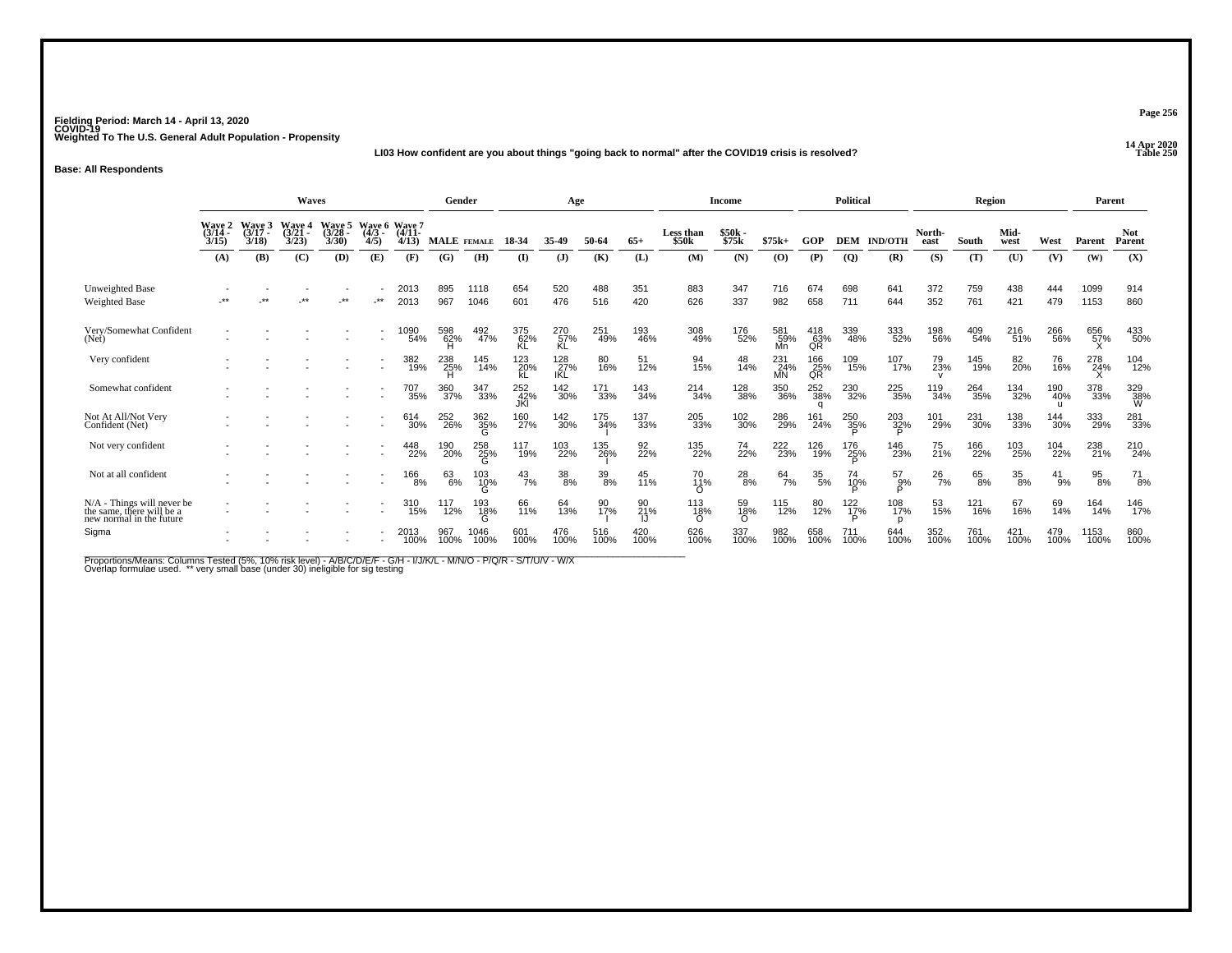## **14 Apr 2020 Q34 How many months will it take for things to return back to normal (e.g., schools and businesses reopen, no social distancing, etc.)?**

**Base: All Respondents**

|                     | Waves                          |                    |                                                                |                       |                                         |                       | Gender          |                 |                  | Age            |                  |                         |                           | <b>Income</b>        |                 |                  | <b>Political</b> |                    |                | Region          |                 |                  | Parent                        |                      |
|---------------------|--------------------------------|--------------------|----------------------------------------------------------------|-----------------------|-----------------------------------------|-----------------------|-----------------|-----------------|------------------|----------------|------------------|-------------------------|---------------------------|----------------------|-----------------|------------------|------------------|--------------------|----------------|-----------------|-----------------|------------------|-------------------------------|----------------------|
|                     | $(3/14 -$<br>3/15              | $(3/17 -$<br>3/18  | Wave 2 Wave 3 Wave 4 Wave 5 Wave 6 Wave 7<br>$(3/21 -$<br>3/23 | $\frac{(3/28)}{3/30}$ | $(4/3 - )$<br>4/5)                      | $(4/11 -$<br>4/13     | MALE FEMALE     |                 | 18-34            | 35-49          | 50-64            | $65+$                   | Less than<br>\$50k        | \$50k<br>\$75k       | $$75k+$         | GOP              |                  | <b>DEM IND/OTH</b> | North-<br>east | South           | Mid-<br>west    | West             | Parent                        | <b>Not</b><br>Parent |
|                     | (A)                            | (B)                | (C)                                                            | (D)                   | (E)                                     | (F)                   | (G)             | (H)             | $($ I            | $($ $)$        | (K)              | (L)                     | (M)                       | (N)                  | (0)             | (P)              | $\overline{Q}$   | (R)                | (S)            | (T)             | (U)             | (V)              | (W)                           | (X)                  |
| Unweighted Base     | 2050                           | 2019               | 2023                                                           | 2016                  | 1993                                    | 2013                  | 895             | 1118            | 654              | 520            | 488              | 351                     | 883                       | 347                  | 716             | 674              | 698              | 641                | 372            | 759             | 438             | 444              | 1099                          | 914                  |
| Weighted Base       | 2050                           | 2019               | 2023                                                           | 2016                  | 1993                                    | 2013                  | 967             | 1046            | 601              | 476            | 516              | 420                     | 626                       | 337                  | 982             | 658              | 711              | 644                | 352            | 761             | 421             | 479              | 1153                          | 860                  |
| $\boldsymbol{0}$    | ę*                             | $\overline{I}$     | $\frac{5}{3}$                                                  | $^{10}_{1\%}$         | $\frac{13}{1\%}$<br>C                   | $\hat{\delta}$        | 4               | $\frac{6}{1\%}$ | $\frac{5}{1\%}$  |                | $\frac{4}{1%}$   |                         | $\frac{4}{1%}$<br>$\circ$ | $\frac{1}{2}$        |                 | $\frac{3}{1%}$   |                  | $\frac{5}{1\%}$    |                | $\frac{5}{1\%}$ |                 | $\frac{2}{x}$    | $\frac{3}{4}$                 | 6/1%                 |
| $1 - 10$            | 1858<br>91%<br>DEF             | 1853<br>92%<br>DEF | 1831<br>91%<br>DEF                                             | 1661<br>82%<br>EF     | 1550<br>78%                             | 1585<br>79%           | 790<br>82%<br>Ή | 795<br>76%      | 509<br>85%<br>KL | 382<br>80%     | 401<br>78%<br>L  | 294<br>70%              | 488<br>78%                | 257<br>76%           | 790<br>80%      | 549<br>83%<br>QR | 546<br>77%       | 490<br>76%         | 288<br>82%     | 600<br>79%      | 323<br>77%      | 374<br>78%       | 900<br>78%                    | 685<br>80%           |
| $11 - 20$           | $^{131}_{6\%}$                 | 131/7%             | $^{128}_{6\%}$                                                 | 298<br>15%<br>ABC     | 346<br>17%<br>ABCd                      | 345<br>17%<br>ABC     | 145<br>15%      | 200<br>19%<br>g | $^{72}_{12\%}$   | 83<br>17%      | 88<br>17%        | 102<br>24%<br>IjK       | 110<br>18%                | 65<br>19%            | 158<br>16%      | 83<br>13%        | 137<br>19%<br>P  | $\frac{125}{19\%}$ | 55<br>16%      | 129<br>17%      | 79 <sub>%</sub> | 82 <sub>%</sub>  | 199<br>17%                    | 146<br>17%           |
| $21 - 30$           | $\underset{\mathsf{B}}{^{32}}$ | $\frac{9}{4}$      | 28<br>-1%<br>B                                                 | 26<br>$\frac{1}{B}$ % | $\frac{56}{3}\%$<br>$"$ ABC $\check{D}$ | $rac{48}{2\%}$        | $^{18}_{2\%}$   | $\frac{30}{3%}$ | $^{13}_{2\%}$    | $\frac{8}{2%}$ | $\frac{15}{3\%}$ | $\frac{13}{3\%}$        | $\frac{19}{3%}$           | $\frac{9}{3}$ %      | $^{20}_{2\%}$   | $\frac{17}{3%}$  | $^{17}_{2\%}$    | $^{14}_{2\%}$      | $6\over 2%$    | $^{14}_{2\%}$   | $^{10}_{2\%}$   | $\frac{18}{4\%}$ | $\frac{35}{3\%}$<br>$\bar{x}$ | $\frac{13}{1\%}$     |
| $31 - 40$           | 6                              | $\frac{7}{4}$      | 9<br>d                                                         |                       | $\frac{10}{1\%}$<br>Ď                   | $\frac{13}{1\%}$<br>Ď | $\frac{8}{1\%}$ | $\frac{5}{3}$   | $\frac{2}{3}$    |                |                  | $\frac{10}{2\%}$<br>IJК | $\frac{2}{x}$             | $\frac{6}{2\%}$<br>М | $\frac{5}{1\%}$ | $\frac{5}{1%}$   |                  | 1%<br>q            | $\star$        | $\frac{7}{1%}$  | $\frac{4}{1%}$  | $\frac{2}{x}$    | $\frac{8}{1\%}$               | $\frac{5}{1\%}$      |
| $41 - 50$           | 9                              |                    | $10 \choose x$<br>B                                            | 8<br>b                | 8<br>b                                  | $\overline{3}$        |                 | $\overline{3}$  |                  | $\frac{2}{3}$  |                  |                         |                           |                      |                 |                  |                  | $\overline{2}$     |                | $\overline{2}$  |                 |                  |                               | $\frac{2}{3}$        |
| $51 - 60$           |                                | $\frac{2}{3}$      | $\overline{2}$                                                 | 3                     | $\overline{2}$                          |                       |                 |                 |                  |                |                  |                         |                           |                      |                 |                  |                  |                    |                |                 |                 |                  |                               |                      |
| $61 - 70$           |                                |                    |                                                                |                       |                                         |                       |                 |                 |                  |                |                  |                         |                           |                      |                 |                  |                  |                    |                |                 |                 |                  |                               |                      |
| $71 - 80$           | $\frac{5}{4}$<br>bcd           |                    |                                                                |                       | $\ddot{3}$                              |                       |                 |                 |                  |                | 4<br>1%          |                         |                           |                      |                 |                  |                  |                    |                |                 | 1%              |                  |                               |                      |
| $81 - 90$           |                                | 3                  |                                                                |                       |                                         |                       |                 |                 |                  |                |                  |                         |                           |                      |                 |                  |                  |                    |                |                 |                 |                  |                               |                      |
| $91+$               |                                | $\frac{5}{3}$<br>a | 10<br>1%<br>Ae                                                 | â<br>Ae               | $\frac{2}{x}$                           | $\frac{5}{3}$<br>a    | $\frac{2}{3}$   | $\ddot{3}$      |                  |                | $\frac{2}{3}$    | $\frac{2}{x}$           |                           |                      | $\frac{4}{3}$   |                  | $\frac{4}{1%}$   |                    |                | $\ddot{3}$      |                 |                  | $\frac{4}{1}$                 |                      |
| Mean (Incl. 0)      | 4.6                            | 4.7                | 5.3<br>Ab                                                      | ABC                   | 7.4<br>ABCD                             | $7.1$<br>ABC          | 6.6             | 7.5<br>g        | 6.0              | 6.5            | 7.7              | $\frac{8.7}{1}$         | 6.9                       | 7.2                  | 7.2             | 6.3              | 7.9              | 7.0<br>p           | 6.4            | 7.2             | 7.6             | 7.0              | 7.4                           | 6.7                  |
| Std. Dev. (Incl. 0) | 6.60                           | 7.30               | 8.79                                                           | 8.43                  | 7.59                                    | 7.92                  | 6.86            | 8.77            | 5.69             | 6.64           | 9.97             | 8.80                    | 6.22                      | 6.16                 | 9.31            | 5.59             | 10.08            | 7.11               | 8.44           | 8.43            | 8.63            | 5.71             | 8.75                          | 6.63                 |
| Std. Err. (Incl. 0) | 0.15                           | 0.16               | 0.20                                                           | 0.19                  | 0.17                                    | 0.18                  | 0.23            | 0.26            | 0.22             | 0.29           | 0.45             | 0.47                    | 0.21                      | 0.33                 | 0.35            | 0.22             | 0.38             | 0.28               | 0.44           | 0.31            | 0.41            | 0.27             | 0.26                          | 0.22                 |
| Median (Incl. 0)    | 3                              | 3                  | 3                                                              | 5                     | 6                                       | 6                     | 5               | 6               | $\overline{4}$   | 5              | 6                | 6                       | 6                         | 6                    | 6               | 6                | 6                | 6                  | 5              | 6               | 6               | 6                | 6                             | 6                    |
| Mean (Excl. 0)      | 4.6                            | 4.7                | $\frac{5.3}{Ab}$                                               | ABC                   | 7.4<br>ABCD                             | $7.1$<br>ABC          | 6.7             | 7.6<br>G        | 6.1              | 6.5            | 7.7<br>-li       | 8,7                     | 7.0                       | 7.2                  | 7.2             | 6.3              | 8.0              | 7.1<br>p           | 6.4            | 7.2             | 7.6             | 7.0              | 7.4                           | 6.8                  |
| Std. Dev. (Excl. 0) | 6.60                           | 7.31               | 8.80                                                           | 8.44                  | 7.59                                    | 7.92                  | 6.86            | 8.78            | 5.69             | 6.64           | 9.99             | 8.80                    | 6.21                      | 6.16                 | 9.32            | 5.58             | 10.09            | 7.11               | 8.44           | 8.44            | 8.63            | 5.71             | 8.75                          | 6.63                 |
| Std. Err. (Excl. 0) | 0.15                           | 0.16               | 0.20                                                           | 0.19                  | 0.17                                    | 0.18                  | 0.23            | 0.26            | 0.22             | 0.29           | 0.45             | 0.47                    | 0.21                      | 0.33                 | 0.35            | 0.22             | 0.38             | 0.28               | 0.44           | 0.31            | 0.41            | 0.27             | 0.26                          | 0.22                 |
| Median (Excl. 0)    | 3                              | 3                  | 3                                                              | 5                     | 6                                       | 6                     | 5               | 6               | $\overline{4}$   | 5              | 6                | 6                       | 6                         | 6                    | 6               | 6                | 6                | 6                  | 5              | 6               | 6               | 6                | 6                             | 6                    |
| Sigma               | 2050<br>100%                   | 2019<br>100%       | 2023<br>100%                                                   | 2016<br>100%          | 1993<br>100%                            | 2013<br>100%          | 967<br>100%     | 1046<br>100%    | 601<br>100%      | 476<br>100%    | 516<br>100%      | 420<br>100%             | 626<br>100%               | 337<br>100%          | 982<br>100%     | 658<br>100%      | 711<br>100%      | 644<br>100%        | 352<br>100%    | 761<br>100%     | 421<br>100%     | 479<br>100%      | 1153<br>100%                  | 860<br>100%          |

Proportions/Means: Columns Tested (5%, 10% risk level) - A/B/C/D/E/F - G/H - I/J/K/L - M/N/O - P/Q/R - S/T/U/V - W/X<br>Overlap formulae used.

**Page 257**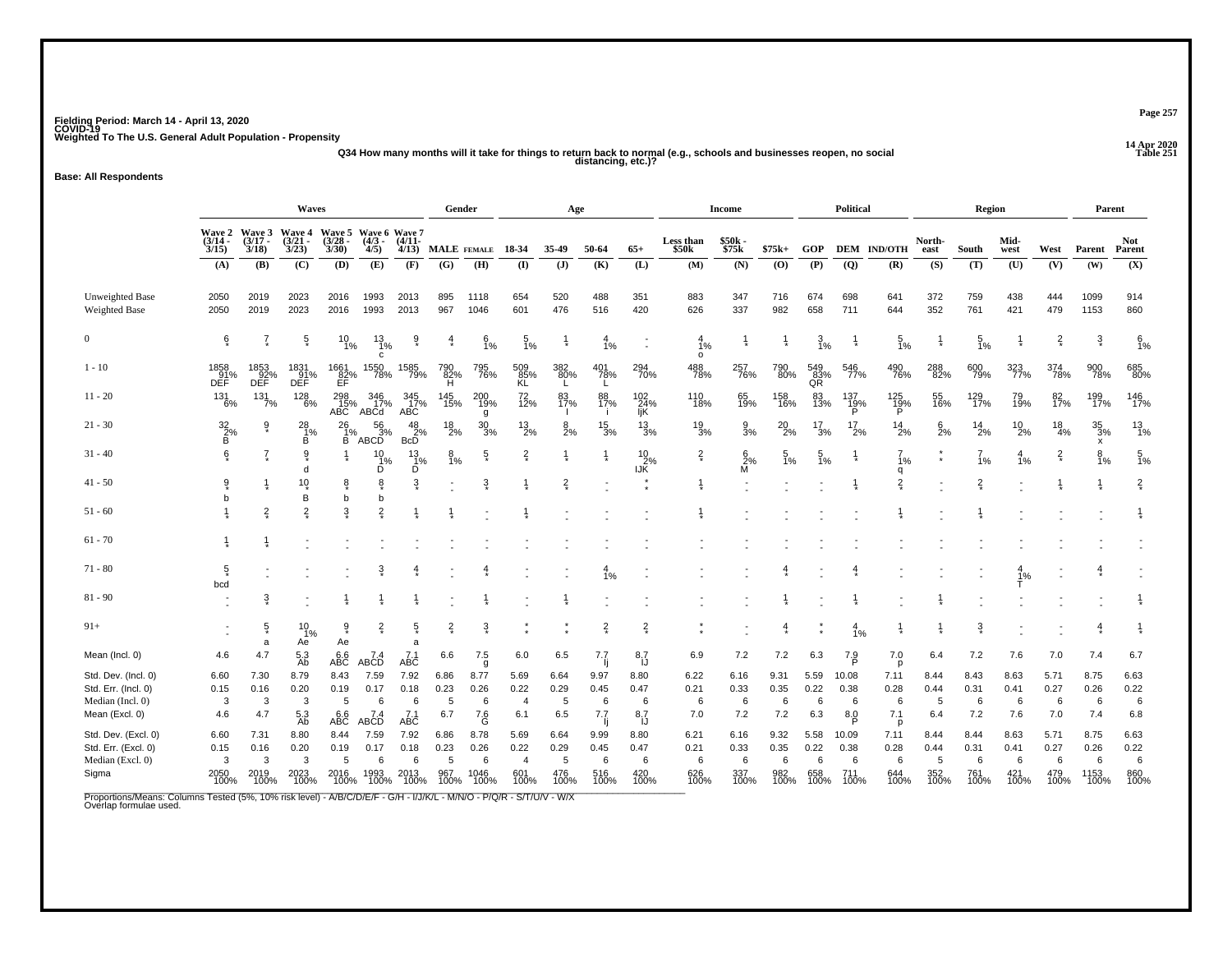## **14 Apr 2020 Q34 How many months will it take for things to return back to normal (e.g., schools and businesses reopen, no social distancing, etc.)?**

**Base: All Respondents**

Weighted Base

|                                 |                                        | <b>Waves</b>                           |                                               |                     |                       |     | Gender      |       | Age   |       |       |                           | Income         |         |            | Political      |                |                | Region |              |      | Parent |        |  |
|---------------------------------|----------------------------------------|----------------------------------------|-----------------------------------------------|---------------------|-----------------------|-----|-------------|-------|-------|-------|-------|---------------------------|----------------|---------|------------|----------------|----------------|----------------|--------|--------------|------|--------|--------|--|
| Wave 2<br>$\frac{(3/14)}{3/15}$ | <b>Wave 3</b><br>$\frac{(3/17)}{3/18}$ | <b>Wave 4</b><br>$\frac{(3/21)}{3/23}$ | Wave 5 Wave 6 Wave 7<br>$\frac{(3/28)}{3/30}$ | $\frac{(4/3)}{4/5}$ | $\frac{(4/11)}{4/13}$ |     | MALE FEMALE | 18-34 | 35-49 | 50-64 | $65+$ | <b>Less than</b><br>\$50k | \$50k<br>\$75k | $$75k+$ | <b>GOP</b> | DEM            | <b>IND/OTH</b> | North-<br>east | South  | Mid-<br>west | West | Parent | Parent |  |
| (A)                             | (B)                                    | (C)                                    | (D)                                           | (E)                 | (F)                   | (G) | (H)         | (I)   | (J)   | (K)   | (L)   | (M)                       | (N)            | (0)     | (P)        | $\overline{Q}$ | (R)            | (S)            | (T)    | (U)          | (V)  | (W)    | (X)    |  |
| 2050                            | 2019                                   | 2023                                   | 2016                                          | 1993                | 2013                  | 967 | 1046        | 601   | 476   | 516   | 420   | 626                       | 337            | 982     | 658        | 711            | 644            | 352            | 761    | 421          | 479  | 1153   | 860    |  |

Proportions/Means: Columns Tested (5%, 10% risk level) - A/B/C/D/E/F - G/H - I/J/K/L - M/N/O - P/Q/R - S/T/U/V - W/X<br>Overlap formulae used.

**Page 258**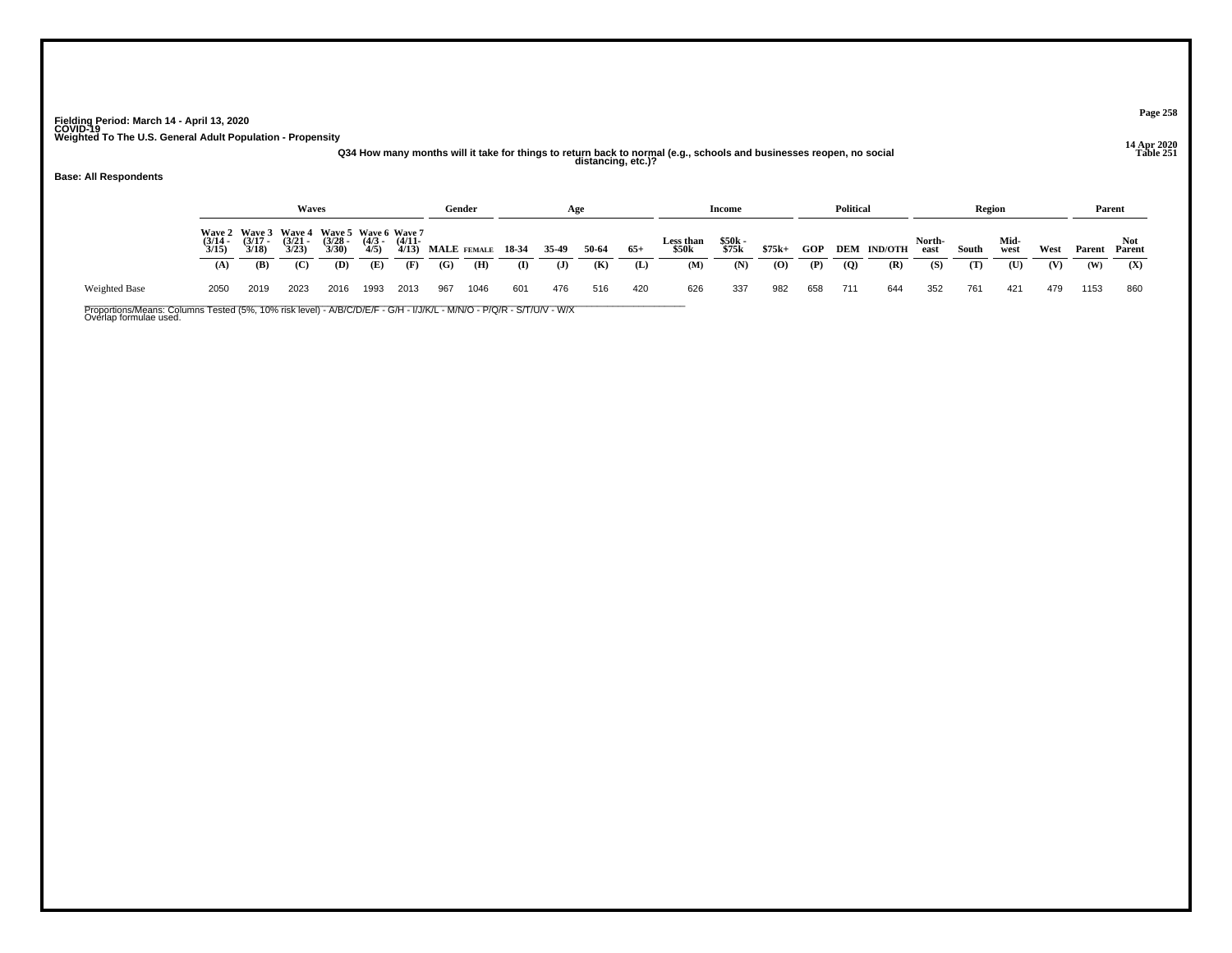### **14 Apr 2020 Q36 How likely do you think it is that coronavirus (COVID-19) will cause a global recession?**

**Base: All Respondents**

|                                         | <b>Waves</b>                |                             |                             |                         |                                  |                   | Gender             |               |                  | Age              |                  |                 |                    | <b>Income</b>      |               |                  | Political               |                      |                 | Region           |                  |                  | Parent        |                      |
|-----------------------------------------|-----------------------------|-----------------------------|-----------------------------|-------------------------|----------------------------------|-------------------|--------------------|---------------|------------------|------------------|------------------|-----------------|--------------------|--------------------|---------------|------------------|-------------------------|----------------------|-----------------|------------------|------------------|------------------|---------------|----------------------|
|                                         | Wave 2<br>$(3/14 -$<br>3/15 | Wave 3<br>$(3/17 -$<br>3/18 | Wave 4<br>$(3/21 -$<br>3/23 | Wave 5<br>(3/28<br>3/30 | Wave 6 Wave 7<br>$(4/3 -$<br>4/5 | $(4/11 -$<br>4/13 | <b>MALE</b> FEMALE |               | 18-34            | 35-49            | 50-64            | $65+$           | Less than<br>\$50k | \$50k -<br>\$75k   | $$75k+$       | GOP              | <b>DEM</b>              | <b>IND/OTH</b>       | North-<br>east  | South            | Mid-<br>west     | West             | Parent        | <b>Not</b><br>Parent |
|                                         | (A)                         | (B)                         | (C)                         | (D)                     | (E)                              | (F)               | (G)                | (H)           | (I)              | (J)              | (K)              | (L)             | (M)                | (N)                | (0)           | (P)              | $\overline{Q}$          | (R)                  | (S)             | (T)              | (U)              | (V)              | (W)           | (X)                  |
| Unweighted Base<br><b>Weighted Base</b> | 2050<br>2050                | 2019<br>2019                | 2023<br>2023                | $.**$                   | -**                              | 2013<br>2013      | 895<br>967         | 1118<br>1046  | 654<br>601       | 520<br>476       | 488<br>516       | 351<br>420      | 883<br>626         | 347<br>337         | 716<br>982    | 674<br>658       | 698<br>711              | 641<br>644           | 372<br>352      | 759<br>761       | 438<br>421       | 444<br>479       | 1099<br>1153  | 914<br>860           |
| Somewhat/Very Likely<br>(Net)           | 1578<br>77%                 | 1629<br>81%                 | 1730<br>86%<br>ÄB           |                         |                                  | 1731<br>86%<br>AВ | 834<br>86%         | 897<br>86%    | 500<br>83%       | 411<br>86%       | 451<br>87%       | 369<br>88%      | 512<br>82%         | $\frac{300}{89\%}$ | 872<br>89%    | 555<br>84%       | 656<br>92%<br><b>PR</b> | 521<br>81%           | 297<br>84%      | 660<br>87%       | 352<br>84%       | 422<br>88%       | 992<br>86%    | 740<br>86%           |
| Very likely                             | 780<br>38%                  | 869<br>43%                  | 1046<br>52%<br>AB           |                         |                                  | 1042<br>52%<br>AВ | 498<br>52%         | 544<br>52%    | 265<br>44%       | 262%             | 287<br>56%       | 229<br>54%      | 272<br>43%         | 183<br>54%         | 555<br>56%    | 318<br>48%       | 442<br>62%<br>PR.       | 283<br>44%           | 172<br>49%      | 401<br>53%       | 219<br>52%       | 251<br>52%       | 602<br>52%    | 441%                 |
| Somewhat likely                         | 798<br>39%<br>CF            | 760<br>38%<br>Cf            | 684<br>34%                  |                         |                                  | 689<br>34%        | 336<br>35%         | 353<br>34%    | 235<br>39%       | 149<br>31%       | 164<br>32%       | 141<br>33%      | 241<br>38%<br>∩    | 117<br>35%         | 317<br>32%    | 237<br>36%       | 214<br>30%              | $^{237}_{37\%}$<br>Ω | 125<br>36%      | 259<br>34%       | 133<br>32%       | 171<br>36%       | 390<br>34%    | 299<br>35%           |
| Not At All/Not Very<br>Likely (Net)     | 324<br>16%<br>bCF           | 267<br>13%<br>CF            | 164<br>8%                   |                         |                                  | 163<br>8%         | 94<br>10%          | 70<br>7%      | 56<br>9%         | $\frac{38}{8\%}$ | $^{46}_{9\%}$    | $^{24}_{6\%}$   | $^{54}_{9\%}$      | $^{26}_{8\%}$      | 81<br>8%      | 66<br>10%<br>Q   | $\frac{35}{5\%}$        | 62<br>10%<br>Ω       | 39<br>11%<br>tV | $\frac{53}{7\%}$ | 45<br>11%        | $^{27}_{6\%}$    | 100<br>9%     | $^{63}_{7\%}$        |
| Not very likely                         | 255<br>12%<br>CF            | 210<br>10%<br>СĖ            | 122<br>6%                   |                         |                                  | 120<br>6%         | 74<br>8%<br>н      | $^{46}_{4\%}$ | 37<br>6%         | $^{29}_{6\%}$    | $\frac{35}{7\%}$ | $^{19}_{4\%}$   | $^{42}_{7\%}$      | 14<br>4%           | 63<br>6%      | $\frac{53}{8\%}$ | $^{24}_{3\%}$           | $^{43}_{7\%}$<br>O   | $^{29}_{8\%}$   | $^{40}_{\ 5\%}$  | $\frac{32}{8\%}$ | $^{19}_{4\%}$    | $^{73}_{6\%}$ | $^{46}_{\ 5\%}$      |
| Not at all likely                       | 69<br>3%                    | $^{57}_{3\%}$               | $^{42}_{2\%}$               |                         |                                  | $^{43}_{2\%}$     | $^{20}_{2\%}$      | $^{23}_{2\%}$ | $^{19}_{3\%}$    | $\frac{9}{2}$ %  | $^{10}_{2\%}$    | $\frac{5}{1\%}$ | $^{11}_{2\%}$      | $^{12}_{4\%}$      | $^{17}_{2\%}$ | $^{13}_{2\%}$    | $^{10}_{1\%}$           | $^{19}_{3\%}$        | $\frac{9}{3}$ % | $^{13}_{2\%}$    | $^{13}_{3\%}$    | $\frac{8}{2}$ %  | $^{26}_{2\%}$ | $^{17}_{2\%}$        |
| I'm not sure                            | $\frac{148}{7\%}$           | 123<br>6%                   | 129<br>6%                   |                         |                                  | 118<br>6%         | 39<br>4%           | 79<br>8%      | $\frac{45}{7\%}$ | $^{27}_{6\%}$    | 19<br>4%         | $^{27}_{6\%}$   | 60<br>10%<br>ΝÕ    | $\frac{12}{4%}$    | 30<br>3%      | $\frac{37}{6\%}$ | $^{21}_{3\%}$           | 61<br>PQ<br>%        | 17<br>5%        | 48<br>6%         | 24<br>6%         | $\frac{30}{6\%}$ | 62/5%         | 56<br>7%             |
| Sigma                                   | 2050<br>100%                | 2019<br>100%                | 2023<br>100%                |                         |                                  | 2013<br>100%      | 967<br>100%        | 1046<br>100%  | 601<br>100%      | 476<br>100%      | 516<br>100%      | 420<br>100%     | 626<br>100%        | 337<br>100%        | 982<br>100%   | 658<br>100%      | 711<br>100%             | 644<br>100%          | 352<br>100%     | 761<br>100%      | 421<br>100%      | 479<br>100%      | 1153<br>100%  | 860<br>100%          |

Proportions/Means: Columns Tested (5%, 10% risk level) - A/B/C/D/E/F - G/H - I/J/K/L - M/N/O - P/Q/R - S/T/U/V - W/X<br>Overlap formulae used. \*\* very small base (under 30) ineligible for sig testing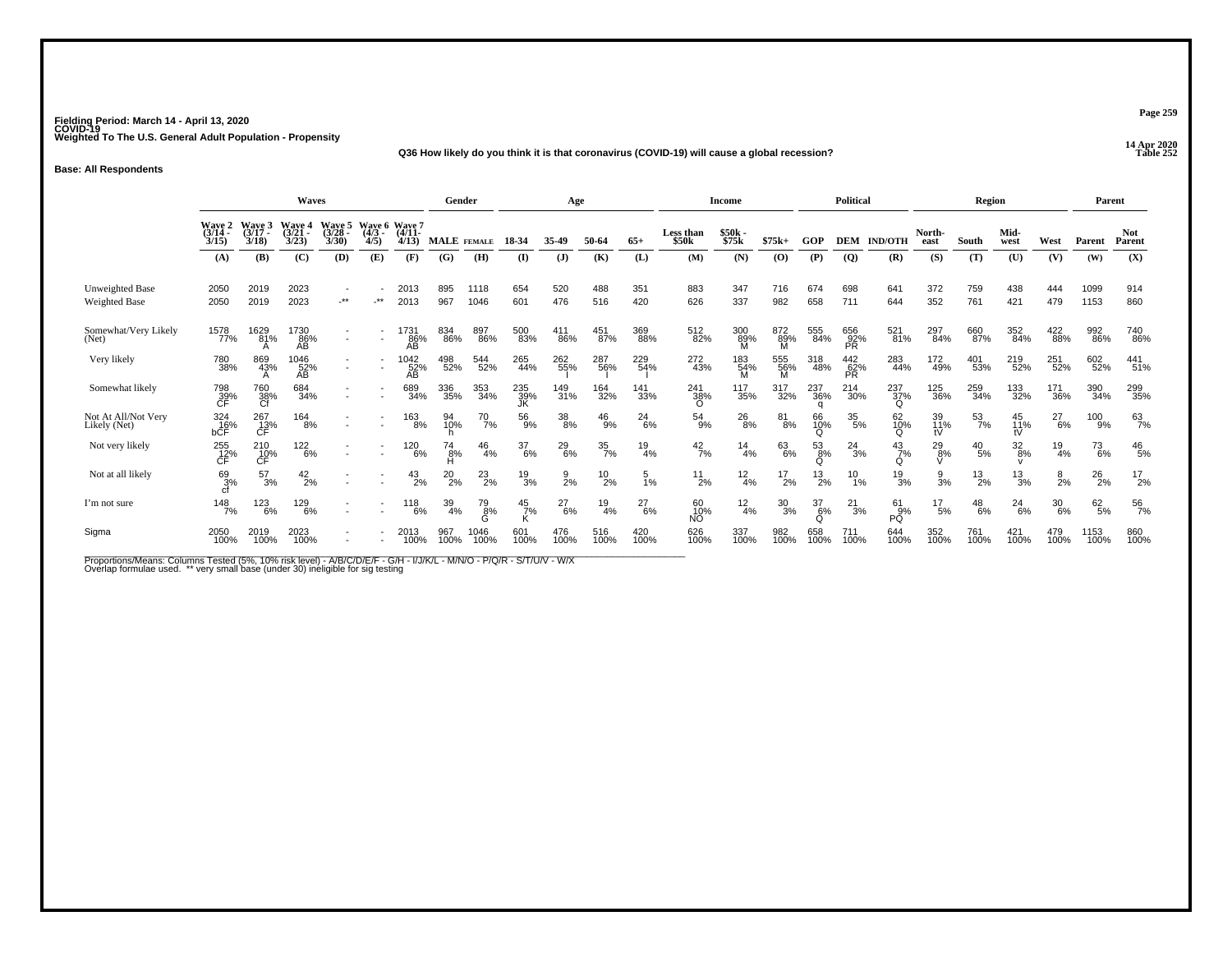### **14 Apr 2020 Q36A Would you say we are in a global recession due to the coronavirus outbreak?**

**Base: All Respondents**

|                                         |        |                                                                   | <b>Waves</b> |                                                                     |                   |                  | Gender      |              |                 | Age          |             |             |                    | Income         |             |             | <b>Political</b> |                    |                | Region      |              |             | Parent       |                |
|-----------------------------------------|--------|-------------------------------------------------------------------|--------------|---------------------------------------------------------------------|-------------------|------------------|-------------|--------------|-----------------|--------------|-------------|-------------|--------------------|----------------|-------------|-------------|------------------|--------------------|----------------|-------------|--------------|-------------|--------------|----------------|
|                                         |        | Wave 2 Wave 3 Wave 4<br>(3/14 - (3/17 - (3/21 - 3/15) 3/18) 3/23) |              | Wave 5 Wave 6 Wave 7<br>(3/28 - (4/3 - (4/11 - 3/30) - 4/5) - 4/13) |                   |                  | MALE FEMALE |              | 18-34           | 35-49        | 50-64       | $65+$       | Less than<br>\$50k | \$50k<br>\$75k | $$75k+$     | GOP         |                  | <b>DEM IND/OTH</b> | North-<br>east | South       | Mid-<br>west | West        | Parent       | Not.<br>Parent |
|                                         | (A)    | <b>(B)</b>                                                        | (C)          | (D)                                                                 | (E)               | (F)              | (G)         | (H)          | (I)             | $\mathbf{J}$ | (K)         | (L)         | (M)                | (N)            | (O)         | (P)         | $\overline{Q}$   | (R)                | (S)            | (T)         | (U)          | (V)         | (W)          | (X)            |
| Unweighted Base<br><b>Weighted Base</b> | $-***$ | $\sim$<br>$\cdot$ **                                              | -**          | 2016<br>2016                                                        | 1993<br>1993      | 2013<br>2013     | 895<br>967  | 1118<br>1046 | 654<br>601      | 520<br>476   | 488<br>516  | 351<br>420  | 883<br>626         | 347<br>337     | 716<br>982  | 674<br>658  | 698<br>711       | 641<br>644         | 372<br>352     | 759<br>761  | 438<br>421   | 444<br>479  | 1099<br>1153 | 914<br>860     |
| Yes                                     |        |                                                                   |              | 1689<br>84%                                                         | 1793<br>90%<br>DF | 1558<br>77%      | 748<br>77%  | 809<br>77%   | 443<br>74%      | 381<br>80%   | 412<br>80%  | 322<br>77%  | 469<br>75%         | 263<br>78%     | 776<br>79%  | 480<br>73%  | 598<br>84%<br>PR | 480<br>75%         | 282<br>80%     | 598<br>79%  | 314<br>75%   | 363<br>76%  | 888<br>77%   | 670<br>78%     |
| No                                      |        |                                                                   | $\sim$       | 327<br>16%                                                          | 200<br>10%        | 455<br>23%<br>DE | 219<br>23%  | 237<br>23%   | $^{158}_{26\%}$ | 95<br>20%    | 104<br>20%  | 98<br>23%   | 157<br>25%         | 74<br>22%      | 206<br>21%  | 178<br>27%  | 113<br>16%       | $^{164}_{25\%}$    | 70<br>20%      | 163<br>21%  | 107<br>25%   | 116<br>24%  | 265<br>23%   | 190<br>22%     |
| Sigma                                   |        |                                                                   |              | 2016<br>100%                                                        | 1993<br>100%      | 2013<br>100%     | 967<br>100% | 1046<br>100% | 601<br>100%     | 476<br>100%  | 516<br>100% | 420<br>100% | 626<br>100%        | 337<br>100%    | 982<br>100% | 658<br>100% | 711<br>100%      | 644<br>100%        | 352<br>100%    | 761<br>100% | 421<br>100%  | 479<br>100% | 1153<br>100% | 860<br>100%    |

Proportions/Means: Columns Tested (5%, 10% risk level) - A/B/C/D/E/F - G/H - I/J/K/L - M/N/O - P/Q/R - S/T/U/V - W/X<br>Overlap formulae used. \*\* very small base (under 30) ineligible for sig testing

**Page 260**

### **P** Table 253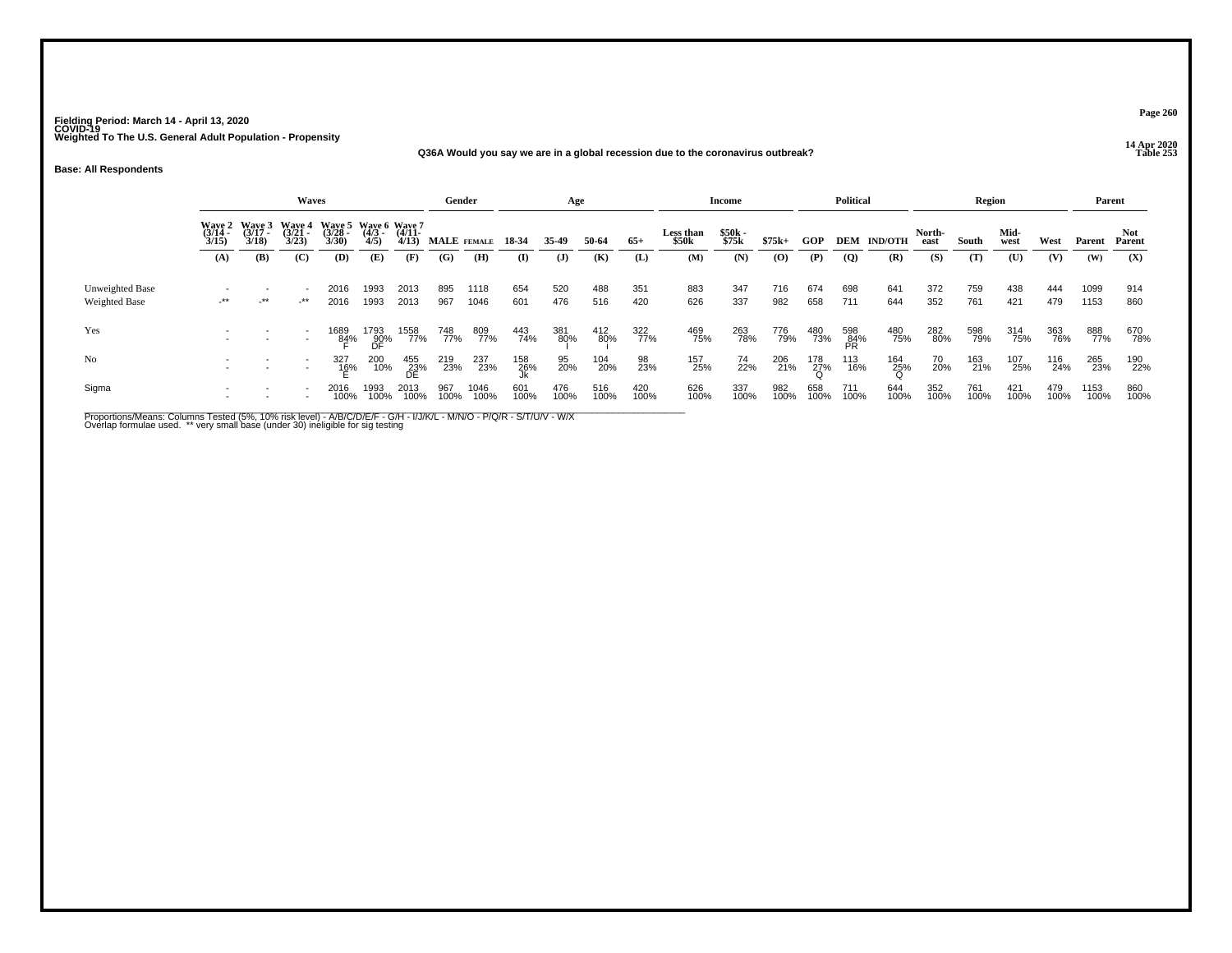**14 Apr 2020 Q37 How many months do you believe it will take for financial markets to recover once the outbreak under control?**

**Base: All Respondents**

|                                         |                                  |                          | <b>Waves</b>                                               |                                                                 |                       |                   |                 | Gender                 |                   | Age                    |                 |                   |                      | <b>Income</b>      |                        |                    | <b>Political</b>      |                    |                                | Region           |                         |                 | Parent             |                      |
|-----------------------------------------|----------------------------------|--------------------------|------------------------------------------------------------|-----------------------------------------------------------------|-----------------------|-------------------|-----------------|------------------------|-------------------|------------------------|-----------------|-------------------|----------------------|--------------------|------------------------|--------------------|-----------------------|--------------------|--------------------------------|------------------|-------------------------|-----------------|--------------------|----------------------|
|                                         | Wave 2<br>(3/14 -<br>3/15        | Wave 3<br>(3/17<br>3/18) | Wave 4<br>(3/21<br>3/23)                                   | Wave 5 Wave 6 Wave 7<br>(3/28 - (4/3 - (4/11 - 3/30) 4/5) 4/13) |                       |                   |                 | MALE FEMALE            | 18-34             | 35-49                  | 50-64           | $65+$             | Less than \$50k      | \$50k<br>\$75k     | $$75k+$                | <b>GOP</b>         |                       | <b>DEM IND/OTH</b> | North-<br>east                 | South            | Mid-<br>west            | West            | Parent             | <b>Not</b><br>Parent |
|                                         | (A)                              | (B)                      | (C)                                                        | (D)                                                             | (E)                   | (F)               | (G)             | (H)                    | $($ I)            | $($ $)$                | (K)             | (L)               | (M)                  | (N)                | (O)                    | (P)                | (Q)                   | (R)                | (S)                            | (T)              | (U)                     | (V)             | (W)                | (X)                  |
|                                         |                                  |                          |                                                            |                                                                 |                       |                   |                 |                        |                   |                        |                 |                   |                      |                    |                        |                    |                       |                    |                                |                  |                         |                 |                    |                      |
| Unweighted Base<br><b>Weighted Base</b> | 2050<br>2050                     | 2019<br>2019             | 2023<br>2023                                               | 2016<br>2016                                                    | 1993<br>1993          | 2013<br>2013      | 895<br>967      | 1118<br>1046           | 654<br>601        | 520<br>476             | 488<br>516      | 351<br>420        | 883<br>626           | 347<br>337         | 716<br>982             | 674<br>658         | 698<br>711            | 641<br>644         | 372<br>352                     | 759<br>761       | 438<br>421              | 444<br>479      | 1099<br>1153       | 914<br>860           |
|                                         |                                  |                          |                                                            |                                                                 |                       |                   |                 |                        |                   |                        |                 |                   |                      |                    |                        |                    |                       |                    |                                |                  |                         |                 |                    |                      |
| $\Omega$                                | $\frac{11}{1\%}$                 | 14<br>$1\%$<br>Ė         | ę                                                          | $\frac{12}{1%}$<br>E                                            |                       | 10<br>1%<br>E     | $\frac{6}{1%}$  |                        | $\frac{7}{1%}$    |                        | $\frac{2}{x}$   |                   | $\frac{7}{1%}$<br>nÓ |                    |                        | $\frac{2}{x}$      |                       | $6\frac{6}{1%}$    | $^\star$                       | $\frac{5}{1\%}$  | $\frac{3}{1%}$          | $\frac{3}{1\%}$ | $\overline{4}$     | $\frac{7}{1%}$       |
| $1 - 10$                                | $1448$<br>$71\%$<br><b>BCDEF</b> | 1338<br>CDEF<br>CDEF     | 1258<br>62%<br>EF                                          | $^{1204}_{60\%}$                                                | 1100<br>55%           | 1161<br>58%       | 612<br>63%<br>H | 549<br>53%             | 409<br>68%<br>JKL | 289<br>61%<br>kL       | 274<br>53%      | 189<br>45%        | 356<br>57%           | 176<br>52%         | 585<br>60%<br>n        | $^{430}_{65\%}$ QR | 356<br>50%            | 376<br>58%<br>Q    | $\underset{\text{tU}}{^{225}}$ | 431<br>57%       | 231<br>55%              | 273<br>57%      | 654<br>57%         | 507<br>59%           |
| $11 - 20$                               | 398<br>19%                       | $^{473}_{23\%}$<br>A     | $^{463}_{23\%}$                                            | 557<br>28%<br>ABC                                               | 598<br>30%<br>ABC     | 576<br>29%<br>ABC | 241<br>25%      | 334<br>32%<br>G        | 133<br>22%        | 121<br>26%             | 156<br>30%      | 165<br>39%<br>IJK | 188<br>30%           | 106<br>31%         | 266<br>27%             | 153<br>23%         | $\frac{236}{33}\%$    | 187<br>29%<br>p    | 86<br>24%                      | 230<br>30%       | $\frac{134}{32\%}$<br>s | 126<br>26%      | 332<br>29%         | 243<br>28%           |
| $21 - 30$                               | $\frac{103}{5\%}$                | 119<br>6%                | $\frac{163}{8%}$<br>AB                                     | $158$ $8\%$<br>Ab                                               | 194<br>10%<br>AB      | 167<br>8%<br>AB   | $^{77}_{8\%}$   | $\substack{90 \\ 9\%}$ | 36<br>6%          | $^{42}_{9\%}$          | 50<br>10%       | $\frac{39}{9\%}$  | $^{52}_{\ 8\%}$      | 36<br>11%          | <sup>76</sup> 8%       | $^{54}_{\ 8\%}$    | 70<br>10%             | $^{43}_{7\%}$      | $^{28}_{\ 8\%}$                | $\frac{53}{7\%}$ | $\frac{32}{8\%}$        | 54<br>11%<br>T  | $\frac{100}{9\%}$  | $^{67}_{\ 8\%}$      |
| $31 - 40$                               | $^{45}_{2\%}$                    | $\frac{34}{2\%}$         | 58<br>3%<br>b                                              | $^{45}_{2\%}$                                                   | $\frac{62}{3}\%$<br>в | $^{48}_{2\%}$     | $14 \atop 1\%$  | $\frac{34}{3\%}$       | $\frac{7}{1%}$    | $\frac{14}{3\%}$       | $^{12}_{2\%}$   | $\frac{15}{4%}$   | $^{15}_{2\%}$        | $\frac{11}{3%}$    | $^{22}_{2\%}$          | $^{12}_{2\%}$      | $^{16}_{2\%}$         | $^{20}_{3\%}$      | $\frac{6}{2\%}$                | $^{27}_{4\%}$    | $\frac{7}{2%}$          | $\frac{8}{2%}$  | $^{30}_{\ 3\%}$    | $^{19}_{2\%}$        |
| $41 - 50$                               | $^{22}_{1\%}$                    | $12_{1\%}$               | $\begin{array}{c} 39 \\ 2\% \\ \mathrm{aBDEF} \end{array}$ | $10+$                                                           | 17<br>1%              | $14_{1\%}$        | $\frac{4}{1}$   | $^{10}_{1\%}$          | ŝ                 | $\frac{2}{3}$          | $\frac{3}{1}$ % | $\frac{6}{1\%}$   | $\frac{2}{3}$        | $^{7}_{2\%}$<br>Mo | $\frac{6}{1\%}$        | 5<br>1%            | $\frac{6}{1}$ %       | $\frac{3}{1\%}$    |                                | 4<br>1%          | $\frac{4}{1%}$          | $\frac{5}{1\%}$ | $11_{1\%}$         | $\ddagger$           |
| $51 - 60$                               | $\overline{6}$                   |                          | 17<br>1%<br>b                                              | $\frac{11}{1\%}$                                                | ĝ                     | $^{18}_{1\%}$     | $\frac{6}{1\%}$ | $\frac{12}{1\%}$       | 3<br>1%           | $\frac{5}{1\%}$        | $\frac{8}{2%}$  | $\frac{2}{1\%}$   | $\ddot{3}$           | 1                  | $^{13}_{1\%}$          |                    | $\frac{9}{1%}$<br>D   | 7<br>1%            |                                | 6<br>1%          | 1%                      | 2%              | $11$ <sub>1%</sub> | $\frac{7}{1\%}$      |
| $61 - 70$                               | 6                                | $\frac{2}{3}$            | $\overline{2}$                                             |                                                                 |                       |                   |                 |                        |                   |                        |                 |                   |                      |                    |                        |                    |                       |                    |                                |                  |                         |                 |                    |                      |
| $71 - 80$                               |                                  | ĝ.                       | $\overline{5}$                                             | $\overline{2}$                                                  | ė                     | 6                 |                 | 5                      |                   |                        | 5<br>Í%         |                   |                      |                    | $\frac{5}{1%}$         |                    | $\frac{5}{1\%}$       |                    |                                | $\overline{3}$   | $\frac{2}{1}$ %         |                 | 4                  | $\frac{2}{3}$        |
| $81 - 90$                               |                                  | ê                        |                                                            | $\ddot{3}$                                                      | $\frac{2}{x}$         | 6                 |                 |                        |                   |                        | 5<br>1%         |                   |                      |                    | 6/1%                   |                    | $6\frac{1}{1%}$<br>pr |                    |                                | $\frac{1}{2}$    | 4<br>1%                 |                 | $\frac{5}{3}$      | -1                   |
| $91+$                                   | $\overline{4}$                   |                          | $\frac{13}{1%}$<br>a                                       | $\frac{15}{1\%}$<br>Ae                                          | $\frac{5}{2}$         | 6                 | $\frac{3}{2}$   | $\frac{2}{3}$          | $\overline{3}$    | $\frac{2}{3}$          |                 |                   |                      |                    | 4                      |                    | 6<br>1%<br>pr         |                    | $\frac{3}{1\%}$<br>Tu          |                  |                         | $\frac{2}{3}$   | $\frac{3}{4}$      | $\frac{3}{5}$        |
| Mean (Incl. 0)                          | 8.8                              | 9.5                      | $11.1$<br>AB                                               | $^{10.6}_{AB}$                                                  | 11.4<br>ABd           | $^{11.1}_{AB}$    | 10.0            | $12.2$ G               | 9.1               | 10.8                   | 12.5            | 12.7              | 10.5                 | 11.9<br>m          | 11.5                   | 9.3                | $^{13.3}_{PR}$        | 10.5<br>D          | 10.1                           | 11.1             | 11.8                    | 11.4            | 11.4               | 10.7                 |
| Std. Dev. (Incl. 0)                     | 10.95                            | 11.36                    | 13.05                                                      | 12.03                                                           | 10.93                 | 11.86             | 10.82           | 12.67                  | 10.34             | 11.60                  | 14.03           | 10.82             | 9.87                 | 10.57              | 13.51                  | 8.71               | 15.10                 | 10.08              | 12.64                          | 10.85            | 12.71                   | 12.01           | 12.34              | 11.19                |
| Std. Err. (Incl. 0)<br>Median (Incl. 0) | 0.24<br>6                        | 0.25<br>6                | 0.29<br>6                                                  | 0.27<br>6                                                       | 0.24<br>8             | 0.26<br>8         | 0.36<br>6       | 0.38<br>9              | 0.40<br>6         | 0.51<br>$\overline{7}$ | 0.64<br>9       | 0.58<br>12        | 0.33<br>8            | 0.57<br>10         | 0.51<br>$\overline{7}$ | 0.34<br>6          | 0.57<br>10            | 0.40<br>8          | 0.66<br>6                      | 0.39<br>8        | 0.61<br>9               | 0.57<br>8       | 0.37<br>8          | 0.37<br>8            |
| Mean (Excl. 0)                          | 8.9                              | 9.6                      | $11.1$<br>AB                                               | $^{10.7}_{AB}$                                                  | $^{11.4}_{AB}$        | $^{11.2}_{AB}$    | 10.1            | $12.2$ <sup>G</sup>    | 9.2               | 10.8                   | 12.6            | 12.7              | 10.6                 | 11.9               | 11.5                   | 9.4                | $^{13.4}_{PR}$        | 10.6<br>D          | 10.1                           | 11.1             | 11.9                    | 11.4            | 11.5               | 10.8                 |
| Std. Dev. (Excl. 0)                     | 10.96                            | 11.37                    | 13.05                                                      | 12.04                                                           | 10.93                 | 11.86             | 10.82           | 12.67                  | 10.35             | 11.60                  | 14.04           | 10.82             | 9.87                 | 10.57              | 13.51                  | 8.71               | 15.11                 | 10.07              | 12.64                          | 10.85            | 12.72                   | 12.01           | 12.34              | 11.19                |
| Std. Err. (Excl. 0)                     | 0.24                             | 0.25                     | 0.29                                                       | 0.27                                                            | 0.24                  | 0.27              | 0.36            | 0.38                   | 0.41              | 0.51                   | 0.64            | 0.58              | 0.33                 | 0.57               | 0.51                   | 0.34               | 0.57                  | 0.40               | 0.66                           | 0.40             | 0.61                    | 0.57            | 0.37               | 0.37                 |
| Median (Excl. 0)                        | 6                                | 6                        | 6                                                          | $\overline{7}$                                                  | 8                     | 8                 | 6               | 9                      | 6                 | $\overline{7}$         | 9               | 12                | 8                    | 10                 | $\overline{7}$         | 6                  | 10                    | 8                  | 6                              | 8                | 9                       | 8               | 8                  | 8                    |
| Sigma                                   | 2050<br>100%                     | 2019<br>100%             | 2023<br>100%                                               | 2016<br>100%                                                    | 1993<br>100%          | 2013<br>100%      | 967<br>100%     | 1046<br>100%           | 601<br>100%       | 476<br>100%            | 516<br>100%     | 420<br>100%       | 626<br>100%          | 337<br>100%        | 982<br>100%            | 658<br>100%        | 711<br>100%           | 644<br>100%        | 352<br>100%                    | 761<br>100%      | 421<br>100%             | 479<br>100%     | 1153<br>100%       | 860<br>100%          |

Proportions/Means: Columns Tested (5%, 10% risk level) - A/B/C/D/E/F - G/H - I/J/K/L - M/N/O - P/Q/R - S/T/U/V - W/X<br>Overlap formulae used.

**Page 261**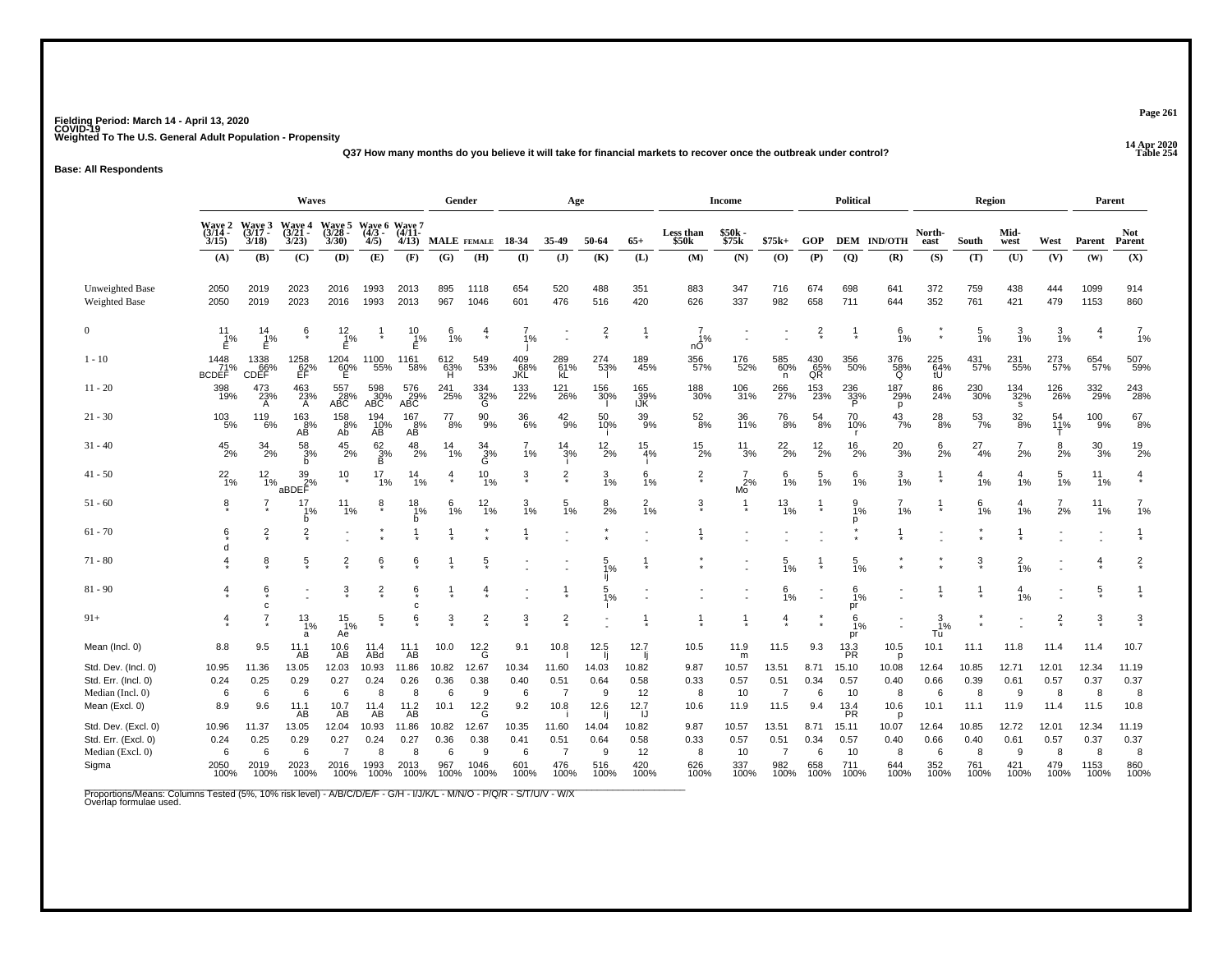14 Apr 2020<br>Q37A As of this week over 18,000 Americans have died from the coronavirus with over 100,000 deaths worldwide. How many lives<br>do you think will be lost in America due to the coronavirus?

**Base: All Respondents**

|                                         |                                    |                                    | <b>Waves</b>                |                                    |                                      |                             | Gender             |              |                  | Age                   |                  |                  |                                | <b>Income</b>   |               |                       | <b>Political</b>       |                  |                 | Region        |                  |                  | Parent       |                      |
|-----------------------------------------|------------------------------------|------------------------------------|-----------------------------|------------------------------------|--------------------------------------|-----------------------------|--------------------|--------------|------------------|-----------------------|------------------|------------------|--------------------------------|-----------------|---------------|-----------------------|------------------------|------------------|-----------------|---------------|------------------|------------------|--------------|----------------------|
|                                         | <b>Wave 2</b><br>$(3/14 -$<br>3/15 | <b>Wave 3</b><br>$(3/17 -$<br>3/18 | Wave 4<br>$(3/21 -$<br>3/23 | <b>Wave 5</b><br>$(3/28 -$<br>3/30 | Wave 6<br>$(4/3 -$<br>4/5)           | Wave 7<br>$(4/11 -$<br>4/13 | <b>MALE</b> FEMALE |              | 18-34            | 35.49                 | 50-64            | $65+$            | Less than<br>\$50 <sub>k</sub> | \$50k<br>\$75k  | $$75k+$       | GOP                   | <b>DEM</b>             | <b>IND/OTH</b>   | North-<br>east  | South         | Mid-<br>west     | West             | Parent       | <b>Not</b><br>Parent |
|                                         | (A)                                | (B)                                | (C)                         | (D)                                | (E)                                  | (F)                         | (G)                | (H)          | $\bf{I}$         | $\mathbf{J}$          | (K)              | (L)              | (M)                            | (N)             | (O)           | (P)                   | $\overline{Q}$         | (R)              | (S)             | (T)           | (U)              | (V)              | (W)          | (X)                  |
| Unweighted Base<br><b>Weighted Base</b> | -**                                | -**                                | 2023<br>2023                | 2016<br>2016                       | 1993<br>1993                         | 2013<br>2013                | 895<br>967         | 1118<br>1046 | 654<br>601       | 520<br>476            | 488<br>516       | 351<br>420       | 883<br>626                     | 347<br>337      | 716<br>982    | 674<br>658            | 698<br>711             | 641<br>644       | 372<br>352      | 759<br>761    | 438<br>421       | 444<br>479       | 1099<br>1153 | 914<br>860           |
| Between 18,000 and<br>$20,000$ deaths   |                                    |                                    | 480<br>DEF                  | 81<br>4%                           | 278<br>$n_F^4$                       | 171<br>$B^{\%}$             | $^{72}_{7\%}$      | 99<br>9%     | 60<br>10%        | 56<br>$\frac{12}{12}$ | $\frac{36}{7\%}$ | $^{19}_{5\%}$    | 75<br>12%<br>NO                | $^{21}_{6\%}$   | $^{62}_{6\%}$ | $\frac{52}{8\%}$      | 65<br>9%               | 54<br>8%         | 33<br>9%        | 75<br>10%     | 27<br>6%         | $\frac{36}{8\%}$ | 95<br>8%     | 77<br>9%             |
| Between 20,000 and<br>$50,000$ deaths   |                                    |                                    | 505<br>25%<br>D.            | 245<br>12%                         | 550<br>2 <u>8</u> %                  | 545<br>2 <u>7</u> %<br>D    | 248<br>26%         | 297<br>28%   | 131<br>22%       | 108<br>23%            | 154<br>30%       | 151<br>36%<br>IJ | 191<br>31%<br>$\Omega$         | 86<br>25%       | 254<br>26%    | $\frac{208}{32\%}$ qR | 184<br>26%             | 154<br>24%       | 94<br>27%       | 213<br>28%    | 123<br>29%       | 115<br>24%       | 325<br>28%   | 220<br>26%           |
| Between 50,000 and<br>100,000 deaths    |                                    |                                    | 409<br>20%                  | 692<br>34%<br>CE                   | 402<br>20%                           | 633<br>31%<br>CE            | 329<br>34%         | 304<br>29%   | 151<br>25%       | 133<br>28%            | 187<br>36%       | 163<br>39%<br>IJ | 167<br>27%                     | 130<br>38%<br>M | 324<br>33%    | 220<br>33%<br>O       | 180<br>25%             | 233<br>36%       | 109<br>31%      | 230<br>30%    | 130<br>31%       | 164<br>34%       | 363<br>31%   | 271<br>32%           |
| Between 100,000 and<br>250,000 deaths   |                                    |                                    | 243<br>12%                  | 437<br>$\frac{22}{C}$              | 437<br>$\overline{C}$ F <sup>%</sup> | 373<br>19%                  | 191<br>20%         | 181<br>17%   | 130<br>22%<br>KL | 112<br>23%<br>KL      | 67<br>13%        | 63<br>15%        | 99<br>16%                      | 54<br>16%       | 207<br>21%    | 110<br>17%            | 152<br>21%             | 111<br>17%       | 70<br>20%       | 135<br>18%    | 81<br>19%        | 87<br>18%        | 219<br>19%   | 154<br>18%           |
| Between 250,000 and<br>500,000 deaths   |                                    |                                    | 386<br>$T_{\text{EF}}^{19}$ | 561<br>CEF                         | 190<br>10%                           | 142<br>7%                   | $^{64}_{7\%}$      | 78<br>7%     | 58<br>10%        | 37<br>8%              | $^{40}_{8\%}$    | 8<br>2%          | 50<br>8%                       | $^{18}_{\ 5\%}$ | $^{72}_{7\%}$ | $^{29}_{4\%}$         | 55<br>8%<br>D          | 59<br>-9%        | 33<br>9%        | $^{44}_{6\%}$ | $^{29}_{7\%}$    | $\frac{36}{7%}$  | 81<br>7%     | $^{61}_{7\%}$        |
| Over 500,000 deaths                     |                                    |                                    |                             |                                    | 136<br>7%<br>CD                      | 148<br>7%<br>CD             | 62/6%              | 86<br>8%     | 71<br>12%<br>JKL | 31<br>6%              | 31<br>6%         | 16<br>4%         | $^{45}_{7\%}$                  | $^{30}_{9\%}$   | 63<br>6%      | 40<br>6%              | 75<br>11%<br><b>PR</b> | $\frac{34}{5\%}$ | $\frac{13}{4%}$ | 63<br>8%      | $\frac{31}{7\%}$ | 41<br>9%         | 71<br>6%     | 77<br>9%<br>w        |
| Sigma                                   |                                    |                                    | 2023<br>100%                | 2016<br>100%                       | 1993<br>100%                         | 2013<br>100%                | 967<br>100%        | 046<br>100%  | 601<br>100%      | 476<br>100%           | 516<br>100%      | 420<br>100%      | 626<br>100%                    | 337<br>100%     | 982<br>100%   | 658<br>100%           | 711<br>100%            | 644<br>100%      | 352<br>100%     | 761<br>100%   | 421<br>100%      | 479<br>100%      | 1153<br>100% | 860<br>100%          |

Proportions/Means: Columns Tested (5%, 10% risk level) - A/B/C/D/E/F - G/H - I/J/K/L - M/N/O - P/Q/R - S/T/U/V - W/X<br>Overlap formulae used. \*\* very small base (under 30) ineligible for sig testing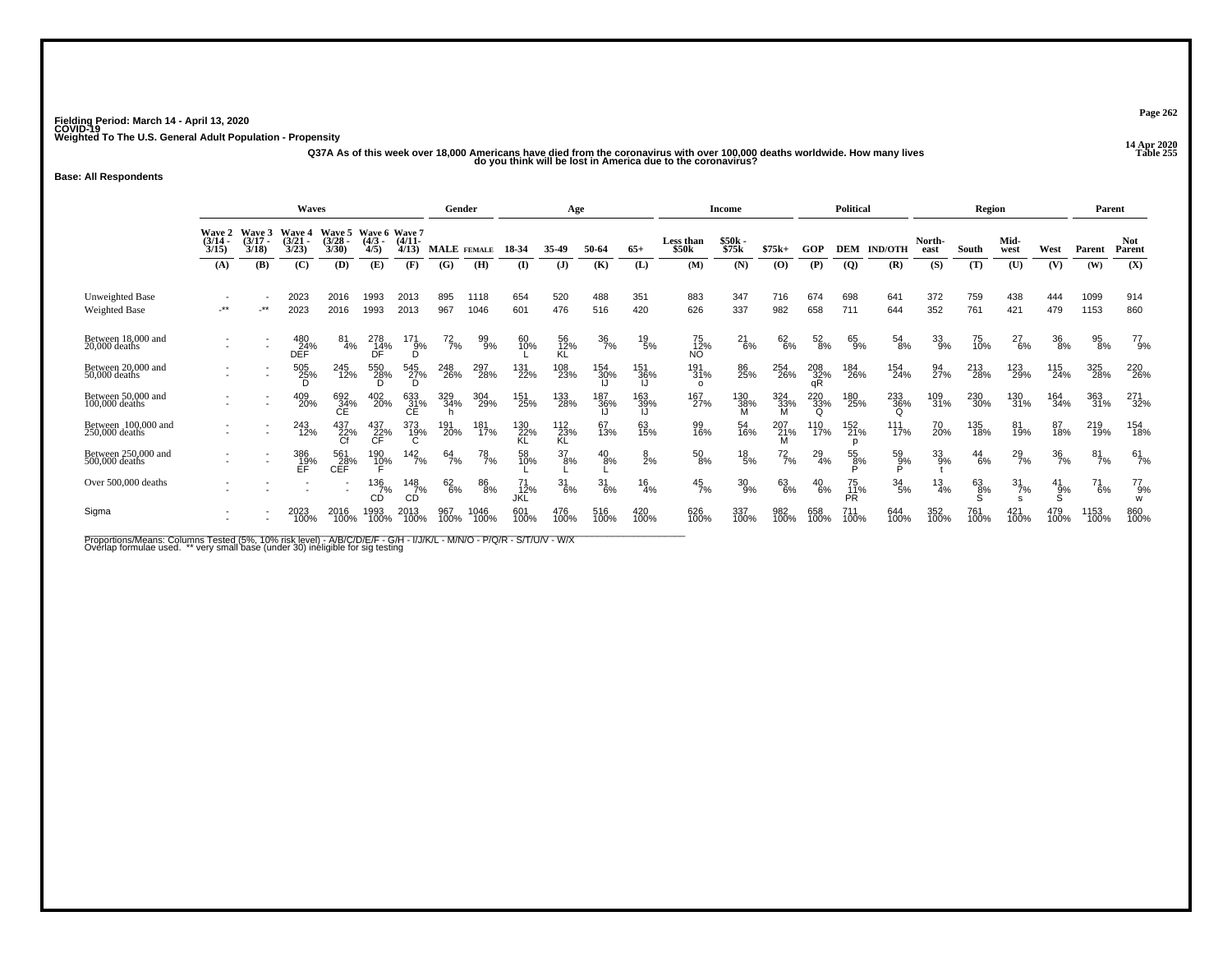### **14 Apr 2020 LI01 Which do you think will have a bigger effect on the life of you and your family?**

#### **Base: All Respondents**

|                                                     |                          |                                          | Waves                   |                                           |                     |                      |             | Gender       |             | Age          |             |             |                    | <b>Income</b>     |             |             | <b>Political</b> |                |                     | Region      |              |             | Parent       |               |
|-----------------------------------------------------|--------------------------|------------------------------------------|-------------------------|-------------------------------------------|---------------------|----------------------|-------------|--------------|-------------|--------------|-------------|-------------|--------------------|-------------------|-------------|-------------|------------------|----------------|---------------------|-------------|--------------|-------------|--------------|---------------|
|                                                     | $\frac{(3714)}{3/15}$    | Wave 2 Wave 3<br>(3/14 - (3/17 -<br>3/18 | Wave 4<br>(3/21<br>3/23 | Wave 5 Wave 6 Wave 7<br>$(3/28 -$<br>3/30 | $\frac{(4/3)}{4/5}$ | $(4/11 -$<br>4/13    |             | MALE FEMALE  | 18 34       | 35.49        | 50-64       | $65+$       | Less than<br>\$50k | $$50k -$<br>\$75k | $$75k+$     | GOP         | DEM              | <b>IND/OTH</b> | North-<br>east      | South       | Mid-<br>west | West        | Parent       | Not<br>Parent |
|                                                     | (A)                      | <b>(B)</b>                               | (C)                     | (D)                                       | (E)                 | (F)                  | (G)         | (H)          | (I)         | $\mathbf{J}$ | (K)         | (L)         | (M)                | (N)               | (O)         | (P)         | $\overline{Q}$   | (R)            | (S)                 | (T)         | (U)          | (V)         | (W)          | (X)           |
| Unweighted Base<br><b>Weighted Base</b>             | $-***$                   | $\cdot$ **                               | -**                     | $\rightarrow$                             | 1993<br>1993        | 2013<br>2013         | 895<br>967  | 1118<br>1046 | 654<br>601  | 520<br>476   | 488<br>516  | 351<br>420  | 883<br>626         | 347<br>337        | 716<br>982  | 674<br>658  | 698<br>711       | 641<br>644     | 372<br>352          | 759<br>761  | 438<br>421   | 444<br>479  | 1099<br>1153 | 914<br>860    |
| Coronavirus/COVID-19<br>itself                      |                          | $\overline{\phantom{a}}$                 |                         | $\overline{\phantom{a}}$                  | 765<br>38%          | 696<br>35%           | 349<br>36%  | 347<br>33%   | 219<br>36%  | 170<br>36%   | 160<br>31%  | 147<br>35%  | 205<br>33%         | 95<br>28%         | 370<br>38%  | 225<br>34%  | 268<br>38%       | 203<br>32%     | 142<br>4 <u>0</u> % | 237<br>31%  | 145<br>35%   | 171<br>36%  | 415<br>36%   | 281<br>33%    |
| The economic impacts of<br>the coronavirus pandemic |                          |                                          |                         | $\overline{\phantom{0}}$                  | 1228<br>62%         | 1317<br>6 <u>5</u> % | 618<br>64%  | 699<br>67%   | 382<br>64%  | 306<br>64%   | 355<br>69%  | 273<br>65%  | 422<br>67%         | 243<br>72%<br>O   | 612<br>62%  | 433<br>66%  | 443<br>62%       | 441<br>68%     | 210<br>60%          | 524<br>69%  | 276<br>65%   | 308<br>64%  | 738<br>64%   | 579<br>67%    |
| Sigma                                               | $\overline{\phantom{a}}$ |                                          |                         |                                           | 1993<br>100%        | 2013<br>100%         | 967<br>100% | 1046<br>100% | 601<br>100% | 476<br>100%  | 516<br>100% | 420<br>100% | 626<br>100%        | 337<br>100%       | 982<br>100% | 658<br>100% | 711<br>100%      | 644<br>100%    | 352<br>100%         | 761<br>100% | 421<br>100%  | 479<br>100% | 1153<br>100% | 860<br>100%   |

Proportions/Means: Columns Tested (5%, 10% risk level) - A/B/C/D/E/F - G/H - I/J/K/L - M/N/O - P/Q/R - S/T/U/V - W/X<br>Overlap formulae used. \*\* very small base (under 30) ineligible for sig testing

**Page 263**

**P** Table 256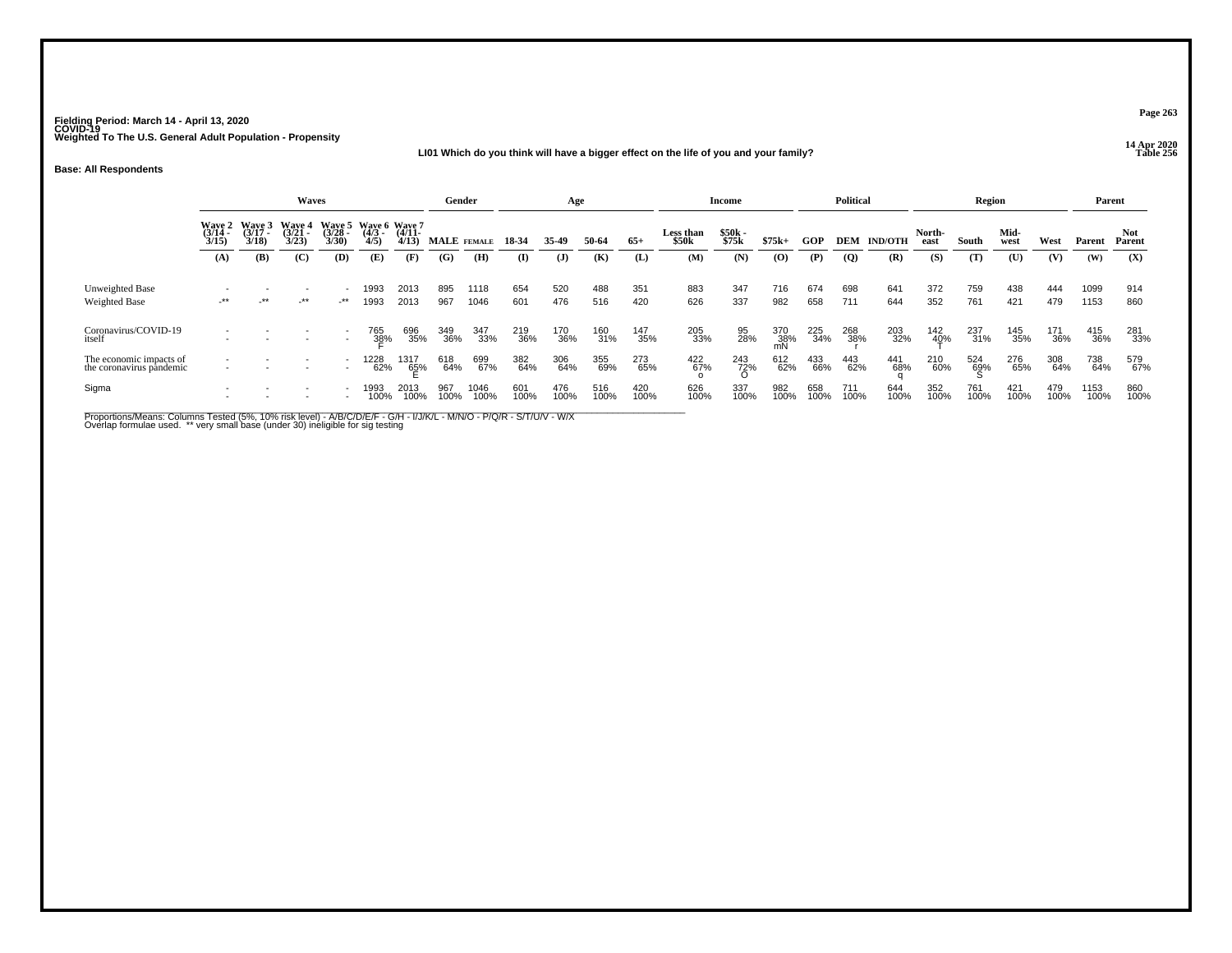ر 14 Apr 2020<br>Ll02 Once the pandemic is over and things return to normal, do you think each of the following areas of your life will be<br>Very different, somewhat different or mostly the same?

**Summary Of Mostly The Same**

**Base: All Respondents**

|                                         |                           |                             | Waves                       |                          |                                       |              | Gender     |              |            | Age            |                 |                   |                                | <b>Income</b>          |            |                        | <b>Political</b> |                      |                  | Region          |                        |            | Parent       |                      |
|-----------------------------------------|---------------------------|-----------------------------|-----------------------------|--------------------------|---------------------------------------|--------------|------------|--------------|------------|----------------|-----------------|-------------------|--------------------------------|------------------------|------------|------------------------|------------------|----------------------|------------------|-----------------|------------------------|------------|--------------|----------------------|
|                                         | Wave 2<br>(3/14 -<br>3/15 | Wave 3<br>$(3/17 -$<br>3/18 | Wave 4<br>$(3/21 -$<br>3/23 | Wave 5<br>(3/28)<br>3/30 | Wave 6 Wave 7<br>(4/3 - (4/11-<br>4/5 | 4/13         |            | MALE FEMALE  | 18 34      | 35.49          | 50-64           | $65+$             | Less than<br>\$50 <sub>k</sub> | \$50k -<br>\$75k       | $$75k+$    | GOP                    |                  | <b>DEM IND/OTH</b>   | North-<br>east   | South           | Mid-<br>west           | West       | Parent       | <b>Not</b><br>Parent |
|                                         | (A)                       | (B)                         | (C)                         | (D)                      | (E)                                   | (F)          | (G)        | (H)          | $($ I      | $($ $\bf{J}$ ) | (K)             | (L)               | (M)                            | (N)                    | (O)        | (P)                    | $\overline{Q}$   | (R)                  | (S)              | (T)             | (U)                    | (V)        | (W)          | (X)                  |
| Unweighted Base<br><b>Weighted Base</b> | $***$                     | $\star\star$                | .**                         | $.**$                    | 1993<br>1993                          | 2013<br>2013 | 895<br>967 | 1118<br>1046 | 654<br>601 | 520<br>476     | 488<br>516      | 351<br>420        | 883<br>626                     | 347<br>337             | 716<br>982 | 674<br>658             | 698<br>711       | 641<br>644           | 372<br>352       | 759<br>761      | 438<br>421             | 444<br>479 | 1099<br>1153 | 914<br>860           |
| Family life                             |                           |                             |                             |                          | 1147<br>58%                           | 1182<br>59%  | 575<br>59% | 606<br>58%   | 285<br>47% | 236<br>50%     | 350<br>68%      | 310<br>74%        | 344<br>55%                     | 216<br>64%<br>M        | 585<br>60% | 411<br>62%<br>$\Omega$ | 397<br>56%       | 373<br>58%           | 184<br>52%       | 457<br>60%<br>S | 268<br>64%<br>S        | 273<br>57% | 669<br>58%   | 512<br>60%           |
| Eating habits                           |                           |                             |                             |                          | 1086<br>54%                           | 1053<br>52%  | 506<br>52% | 547<br>52%   | 239<br>40% | 208<br>44%     | 340<br>66%      | 266<br>63%        | 339<br>54%                     | 181<br>54%             | 497<br>51% | 374<br>57%<br>$\Omega$ | 335<br>47%       | 343<br>53%           | 160<br>46%       | 404<br>53%      | 256<br>61%<br>STV      | 232<br>48% | 596<br>52%   | 457<br>53%           |
| Work life                               |                           |                             |                             |                          | 1031<br>52%                           | 1027<br>51%  | 500<br>52% | 527<br>50%   | 215<br>36% | 198<br>41%     | 322<br>62%      | 292<br>70%<br>IJk | 309<br>49%                     | 182<br>54%             | 504<br>51% | 376<br>57%<br>QR       | 328<br>46%       | 323<br>50%           | 175<br>50%       | 384<br>50%      | 229<br>54%             | 239<br>50% | 609<br>53%   | 418<br>49%           |
| Personal hygiene                        |                           |                             |                             |                          | 935<br>47%                            | 999<br>50%   | 433<br>45% | 567<br>54%   | 268<br>45% | 210<br>44%     | 297<br>58%      | 224<br>53%        | 340<br>54%<br>$\Omega$         | 177<br>52%<br>$\Omega$ | 449<br>46% | 331<br>50%             | 341<br>48%       | 328<br>51%           | 158<br>45%       | 397<br>52%      | 222<br>53%             | 223<br>47% | 556<br>48%   | 444<br>52%           |
| Shopping habits                         |                           |                             |                             |                          | 823<br>41%                            | 748<br>37%   | 375<br>39% | 373<br>36%   | 208<br>35% | 156<br>33%     | 220<br>43%      | 165<br>39%        | 239<br>38%                     | <sup>121</sup> 36%     | 356<br>36% | 230<br>35%             | 243<br>34%       | 275<br>43%<br>PÕ     | 132 <sub>%</sub> | 274<br>36%      | 166<br>39%             | 177%       | 418<br>36%   | 331<br>38%           |
| Social activity                         |                           |                             |                             |                          | 742<br>37%                            | 680<br>34%   | 321<br>33% | 360<br>34%   | 186<br>31% | 140<br>29%     | $^{203}_{39\%}$ | 152<br>36%        | 218<br>35%                     | 114<br>34%             | 324<br>33% | 232<br>35%             | 213<br>30%       | $^{236}_{37\%}$<br>O | 116<br>33%       | 248<br>33%      | 157<br>37%             | 159<br>33% | 383<br>33%   | 298<br>35%           |
| Travel/vacation                         |                           |                             |                             |                          | 684<br>34%                            | 622<br>31%   | 306<br>32% | 316<br>30%   | 185<br>31% | 116<br>24%     | 186<br>36%      | 135<br>32%        | 209<br>33%                     | 98<br>29%              | 288<br>29% | 210<br>32%             | 190<br>27%       | 222<br>34%<br>Ω      | 98<br>28%        | 221<br>29%      | 160<br>$\frac{38}{15}$ | 143<br>30% | 343<br>30%   | 279<br>32%           |

Proportions/Means: Columns Tested (5%, 10% risk level) - A/B/C/D/E/F - G/H - I/J/K/L - M/N/O - P/Q/R - S/T/U/V - W/X<br>Overlap formulae used. \*\* very small base (under 30) ineligible for sig testing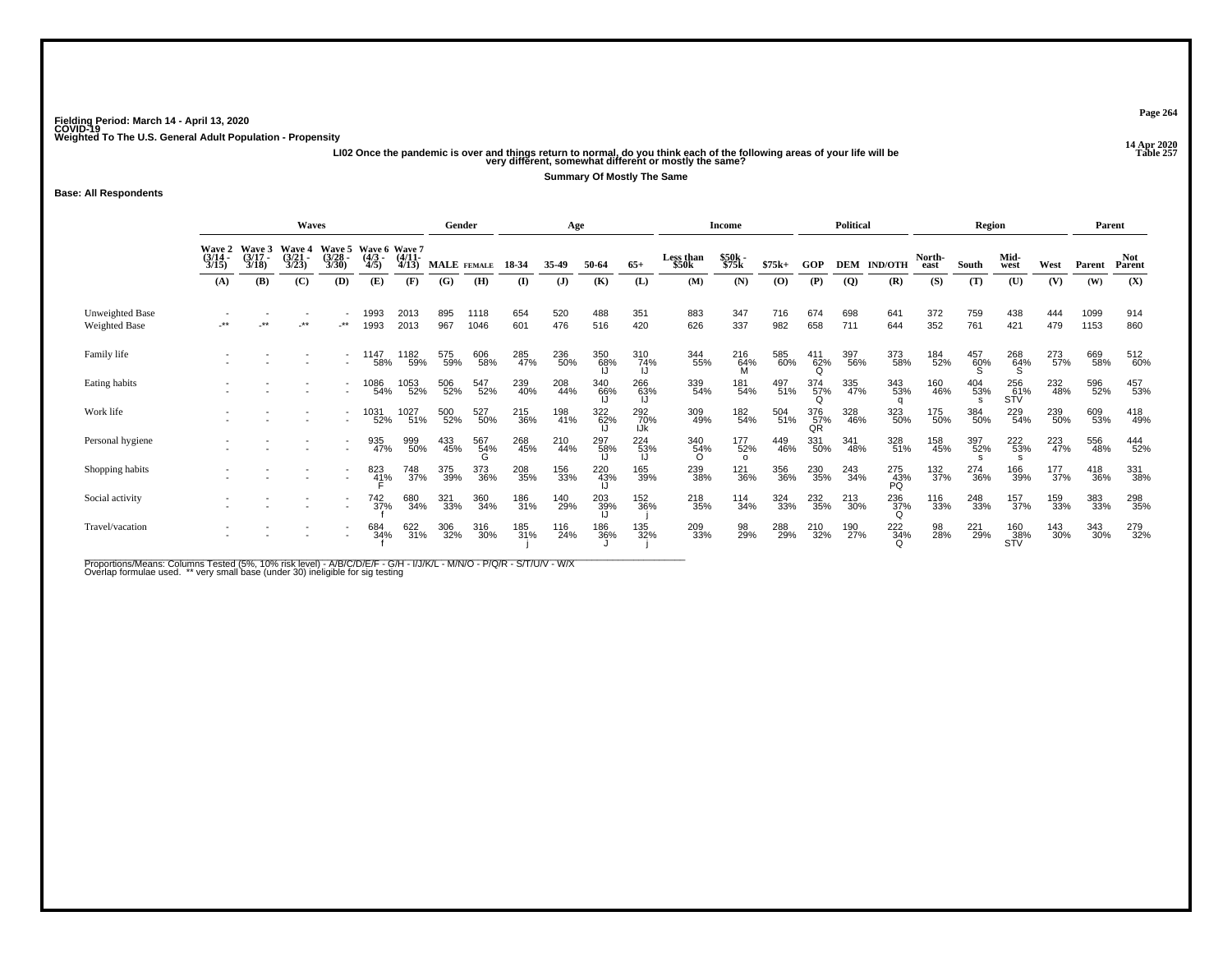ر 14 Apr 2020<br>LI02 Once the pandemic is over and things return to normal, do you think each of the following areas of your life will be<br>very different, somewhat different or mostly the same?

**Summary Of Somewhat Different**

**Base: All Respondents**

|                                         | Waves                     |                             |                             |                                 |                                     |              | Gender      |              |                  | Age              |            |                   |                                | <b>Income</b>     |                  |            | <b>Political</b> |                    |                  | Region     |              |            | Parent       |                      |
|-----------------------------------------|---------------------------|-----------------------------|-----------------------------|---------------------------------|-------------------------------------|--------------|-------------|--------------|------------------|------------------|------------|-------------------|--------------------------------|-------------------|------------------|------------|------------------|--------------------|------------------|------------|--------------|------------|--------------|----------------------|
|                                         | Waye 2<br>(3/14 -<br>3/15 | Wave 3<br>$(3/17 -$<br>3/18 | Wave 4<br>$(3/21 -$<br>3/23 | <b>Wave 5</b><br>(3/28)<br>3/30 | Wave 6 Wave 7<br>(4/3 (4/11)<br>4/5 | 4/13         | MALE FEMALE |              | 18-34            | 35-49            | 50-64      | $65+$             | Less than<br>\$50 <sub>k</sub> | $$50k -$<br>\$75k | $$75k+$          | GOP        |                  | <b>DEM IND/OTH</b> | North-<br>east   | South      | Mid-<br>west | West       | Parent       | <b>Not</b><br>Parent |
|                                         | (A)                       | (B)                         | (C)                         | (D)                             | (E)                                 | (F)          | (G)         | (H)          | (I)              | $($ $)$          | (K)        | (L)               | (M)                            | (N)               | (O)              | (P)        | $\overline{Q}$   | (R)                | (S)              | (T)        | (U)          | (V)        | (W)          | (X)                  |
| Unweighted Base<br><b>Weighted Base</b> | $***$                     | $***$                       | $***$                       | -**                             | 1993<br>1993                        | 2013<br>2013 | 895<br>967  | 1118<br>1046 | 654<br>601       | 520<br>476       | 488<br>516 | 351<br>420        | 883<br>626                     | 347<br>337        | 716<br>982       | 674<br>658 | 698<br>711       | 641<br>644         | 372<br>352       | 759<br>761 | 438<br>421   | 444<br>479 | 1099<br>1153 | 914<br>860           |
| Social activity                         |                           |                             |                             |                                 | 723<br>36%                          | 817<br>41%   | 412<br>43%  | 404<br>39%   | 221<br>37%       | 203<br>43%       | 214<br>41% | 179<br>43%        | 232<br>37%                     | 136<br>40%        | 418<br>43%<br>m  | 271<br>41% | 297<br>42%       | 248<br>38%         | 156<br>44%       | 296<br>39% | 169<br>40%   | 196<br>41% | 475<br>41%   | 341<br>40%           |
| Shopping habits                         |                           |                             |                             |                                 | 717<br>36%                          | 775<br>38%   | 356<br>37%  | 419<br>40%   | 202<br>34%       | 176<br>37%       | 202<br>39% | 195<br>46%<br>IJk | 240<br>38%                     | 130<br>39%        | 381<br>39%       | 272<br>41% | 283<br>40%       | 219<br>34%         | 145<br>41%       | 287<br>38% | 166<br>39%   | 177<br>37% | 453<br>39%   | 321<br>37%           |
| Travel/vacation                         |                           |                             |                             |                                 | 680<br>34%                          | 721<br>36%   | 344<br>36%  | 377<br>36%   | 198<br>33%       | 183<br>38%       | 187<br>36% | 154<br>37%        | 211<br>34%                     | 109<br>32%        | 388<br>40%<br>mn | 244<br>37% | 259<br>36%       | 219<br>34%         | 129<br>37%       | 270<br>36% | 150<br>36%   | 171<br>36% | 445<br>39%   | 276<br>32%           |
| Eating habits                           |                           |                             |                             |                                 | 584<br>29%                          | 612<br>30%   | 303<br>31%  | 309<br>30%   | 223<br>37%       | 166<br>35%<br>KL | 121<br>23% | 103<br>25%        | 179<br>29%                     | $^{104}_{31\%}$   | 314<br>32%       | 181<br>27% | 237<br>33%       | 195<br>30%         | 130<br>37%<br>TU | 222<br>29% | 101<br>24%   | 159<br>33% | 342<br>30%   | 270<br>31%           |
| Personal hygiene                        |                           |                             |                             |                                 | 584<br>29%                          | 553<br>27%   | 310<br>32%  | 243<br>23%   | 179<br>30%       | 134<br>28%       | 121<br>23% | 119<br>28%        | 158<br>25%                     | 87<br>26%         | 294<br>30%<br>m  | 178<br>27% | 202<br>28%       | 173<br>27%         | $^{124}_{35\%}$  | 196<br>26% | 97<br>23%    | 136<br>28% | 311<br>27%   | 242<br>28%           |
| Work life                               |                           |                             |                             |                                 | 557<br>28%                          | 548<br>27%   | 258<br>27%  | 290<br>28%   | 207<br>34%<br>KL | 156<br>33%<br>KL | 113<br>22% | 73<br>17%         | 170<br>27%                     | 87<br>26%         | 272<br>28%       | 150<br>23% | 215<br>30%       | 183<br>28%         | 103<br>29%       | 203<br>27% | 111<br>26%   | 131<br>27% | 310<br>27%   | 238<br>28%           |
| Family life                             |                           |                             |                             |                                 | 540<br>27%                          | 516<br>26%   | 231<br>24%  | 285<br>27%   | 168<br>28%       | 154<br>32%<br>KL | 116<br>22% | 77<br>18%         | 166<br>27%                     | 76<br>22%         | 258<br>26%       | 163<br>25% | 182<br>26%       | 171<br>27%         | 106<br>30%       | 185<br>24% | 107<br>25%   | 117<br>25% | 296<br>26%   | 219<br>26%           |

Proportions/Means: Columns Tested (5%, 10% risk level) - A/B/C/D/E/F - G/H - I/J/K/L - M/N/O - P/Q/R - S/T/U/V - W/X<br>Overlap formulae used. \*\* very small base (under 30) ineligible for sig testing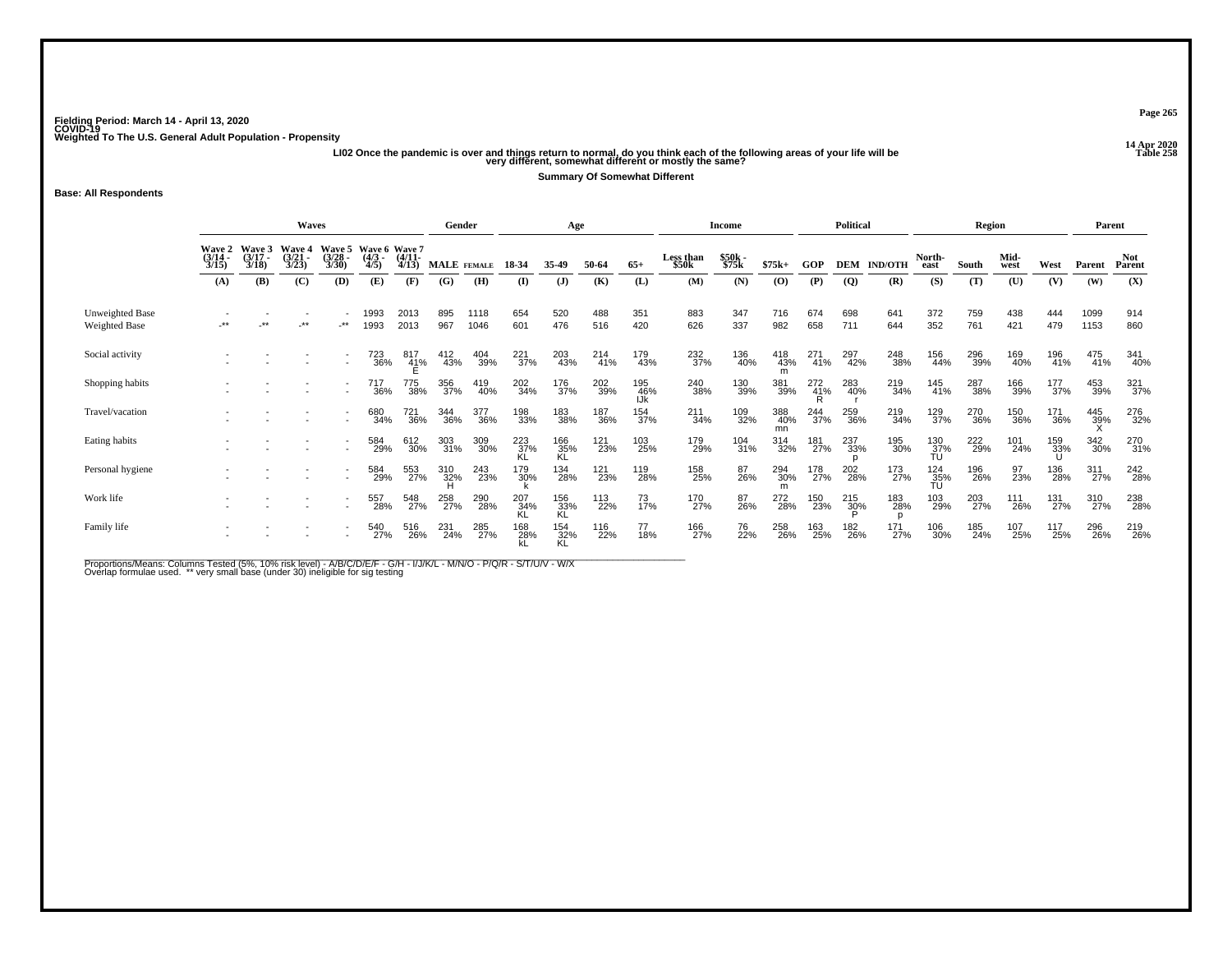y<br>LI02 Once the pandemic is over and things return to normal, do you think each of the following areas of your life will be the same of the following areas of your life will be the same of the same?<br>Very different, somewha

**Summary Of Very Different**

**Base: All Respondents**

|                                  |                           | <b>Waves</b>   |                         |                         | Gender                                |              |             | Age          |                   |                    |            | Income     |                    |                        | <b>Political</b> |            |                | Region             |                |                  | Parent       |                                |              |                  |
|----------------------------------|---------------------------|----------------|-------------------------|-------------------------|---------------------------------------|--------------|-------------|--------------|-------------------|--------------------|------------|------------|--------------------|------------------------|------------------|------------|----------------|--------------------|----------------|------------------|--------------|--------------------------------|--------------|------------------|
|                                  | Wave 2<br>(3/14 -<br>3/15 | Wave 3<br>3/18 | Wave 4<br>(3/21<br>3/23 | Waye 5<br>(3/28<br>3/30 | Wave 6 Wave 7<br>(4/3 - (4/11-<br>4/5 | 4/13         | MALE FEMALE |              | 18-34             | 35-49              | 50-64      | $65+$      | Less than<br>\$50k | \$50k<br>\$75k         | $$75k+$          | GOP        |                | <b>DEM IND/OTH</b> | North-<br>east | South            | Mid-<br>west | West                           | Parent       | Not<br>Parent    |
|                                  | (A)                       | (B)            | (C)                     | (D)                     | (E)                                   | (F)          | (G)         | (H)          | (I)               | $\mathbf{J}$       | (K)        | (L)        | (M)                | (N)                    | $\bf{(0)}$       | (P)        | $\overline{Q}$ | (R)                | (S)            | (T)              | (U)          | (V)                            | (W)          | (X)              |
| Unweighted Base<br>Weighted Base | **                        | **             | $***$                   | $\cdot$ **              | 1993<br>1993                          | 2013<br>2013 | 895<br>967  | 1118<br>1046 | 654<br>601        | 520<br>476         | 488<br>516 | 351<br>420 | 883<br>626         | 347<br>337             | 716<br>982       | 674<br>658 | 698<br>711     | 641<br>644         | 372<br>352     | 759<br>761       | 438<br>421   | 444<br>479                     | 1099<br>1153 | 914<br>860       |
| Travel/vacation                  |                           |                |                         |                         | 630<br>32%                            | 670<br>33%   | 317<br>33%  | 353<br>34%   | 218<br>36%        | $\frac{177}{37\%}$ | 143<br>28% | 131<br>31% | 206<br>33%         | 130<br>38%<br>$\Omega$ | 306<br>31%       | 205<br>31% | 262<br>37%     | 203<br>32%         | 125<br>35%     | 270<br>35%<br>U  | 111<br>26%   | 165<br>34%                     | 365<br>32%   | 305<br>35%       |
| Social activity                  |                           |                |                         |                         | 528<br>26%                            | 516<br>26%   | 234<br>24%  | 282<br>27%   | 194<br>32%        | 134<br>28%<br>Kl   | 99<br>19%  | 89<br>21%  | 176<br>28%         | 88<br>26%              | 239<br>24%       | 155<br>24% | 201<br>28%     | 160<br>25%         | 80<br>23%      | 216<br>28%<br>SU | 96<br>23%    | <sup>124</sup> <sub>26</sub> % | 295<br>26%   | 221<br>26%       |
| Shopping habits                  |                           |                |                         |                         | 453<br>23%                            | 490<br>24%   | 236<br>24%  | 254<br>24%   | 192<br>32%<br>KL  | 144<br>30%<br>KL   | 94<br>18%  | 60<br>14%  | 147<br>23%         | 86<br>26%              | 245<br>25%       | 156<br>24% | 184<br>26%     | 149<br>23%         | 76<br>21%      | 200<br>26%       | 90<br>21%    | 124<br>26%                     | 282<br>24%   | 207<br>24%       |
| Personal hygiene                 |                           |                |                         |                         | 474<br>24%                            | 461<br>23%   | 225<br>23%  | 236<br>23%   | 154<br>26%        | 132<br>28%<br>KĹ   | 98<br>19%  | 77<br>18%  | 129<br>21%         | 74<br>22%              | 239<br>24%       | 149<br>23% | 168<br>24%     | 143<br>22%         | 71<br>20%      | 168<br>22%       | 102<br>24%   | 120<br>25%                     | 287<br>25%   | 174<br>20%       |
| Work life                        |                           |                |                         |                         | 405<br>20%                            | 438<br>22%   | 209<br>22%  | 229<br>22%   | 179<br>30%        | 122<br>26%<br>KL   | 81<br>16%  | 55<br>13%  | 147<br>23%         | 68<br>20%              | 206<br>21%       | 132<br>20% | 168<br>24%     | 138<br>21%         | 73<br>21%      | 174<br>23%       | 82<br>19%    | 108<br>23%                     | 234<br>20%   | 204 <sub>%</sub> |
| Eating habits                    |                           |                |                         |                         | 323<br>16%                            | 348<br>17%   | 158<br>16%  | 190<br>18%   | 140<br>23%<br>KL  | 102<br>21%<br>KL   | 55<br>11%  | 51<br>12%  | 108<br>17%         | 52<br>15%              | 171<br>17%       | 103<br>16% | 139<br>20%     | 106<br>16%         | 62<br>18%      | 134<br>18%       | 64<br>15%    | 88<br>18%                      | 215<br>19%   | 133<br>15%       |
| Family life                      |                           |                |                         |                         | 306<br>15%                            | 316<br>16%   | 161<br>17%  | 155<br>15%   | 148<br>25%<br>JKL | 86<br>18%<br>KL    | 50<br>10%  | 33<br>8%   | 116<br>19%         | 45<br>13%              | 139<br>14%       | 84<br>13%  | 133<br>19%     | 99<br>15%          | 63<br>18%      | 119<br>16%       | 46<br>11%    | 88<br>18%                      | 188<br>16%   | 128<br>15%       |

Proportions/Means: Columns Tested (5%, 10% risk level) - A/B/C/D/E/F - G/H - I/J/K/L - M/N/O - P/Q/R - S/T/U/V - W/X<br>Overlap formulae used. \*\* very small base (under 30) ineligible for sig testing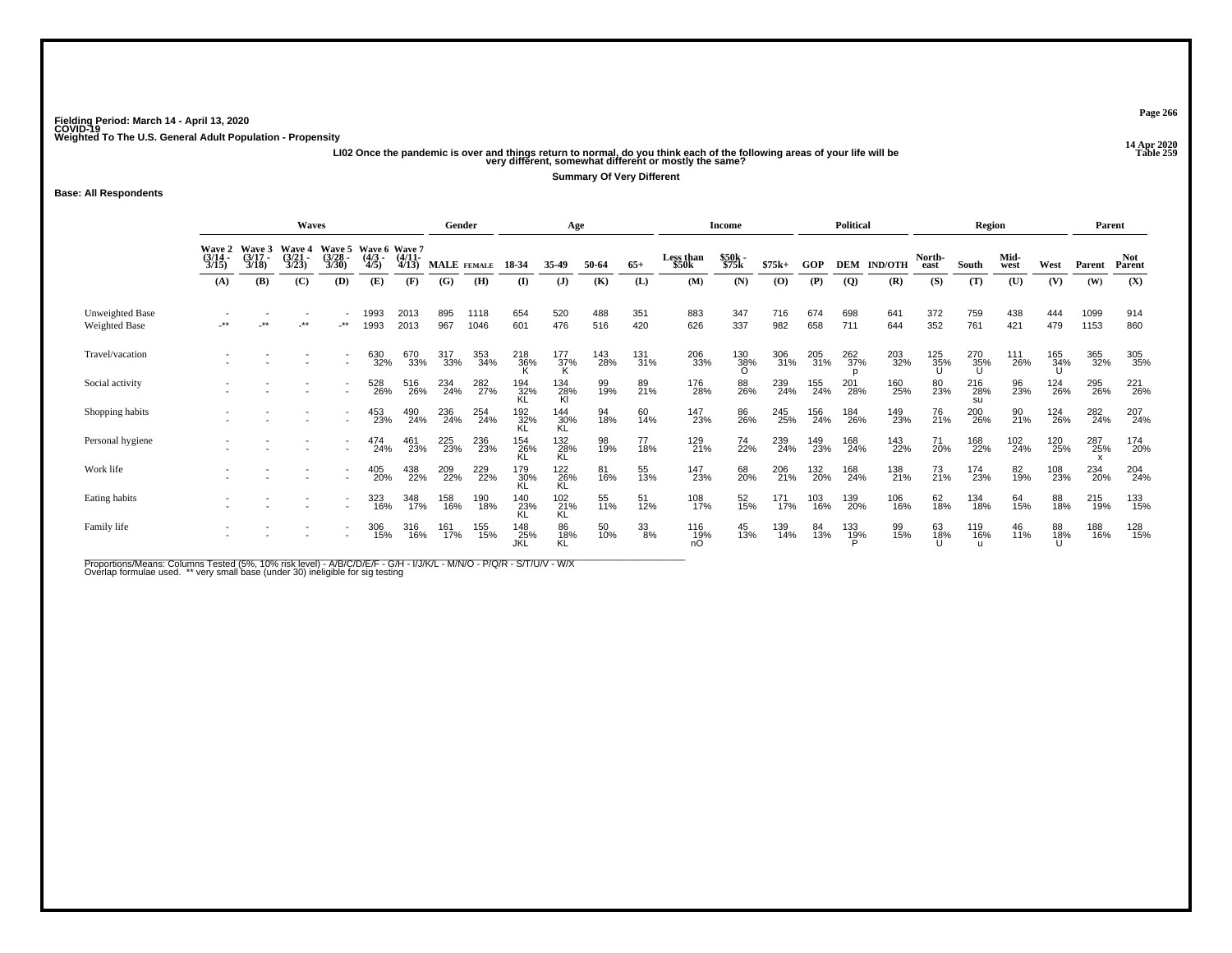# **14 Apr 2020 LI02\_1 Once the pandemic is over and things return to normal, do you think each of the following areas of your life will be Table 260 very different, somewhat different or mostly the same?**

**Shopping habits**

#### **Base: All Respondents**

|                                         | <b>Waves</b>               |                                                                                                                                                               |        |                          |              |              |             | Gender       |                    | Age                            |                 |                    |             | Income      |                |                | <b>Political</b> |                  |             | Region      |               |             | Parent       |             |
|-----------------------------------------|----------------------------|---------------------------------------------------------------------------------------------------------------------------------------------------------------|--------|--------------------------|--------------|--------------|-------------|--------------|--------------------|--------------------------------|-----------------|--------------------|-------------|-------------|----------------|----------------|------------------|------------------|-------------|-------------|---------------|-------------|--------------|-------------|
|                                         | Wave 2<br>(3/14 -<br>3/15) | Wave 3<br>Wave 5<br>Wave 6 Wave 7<br><b>Wave 4</b><br>(3/21<br>$\frac{(3717)}{3/18}$<br>$(4/11 -$<br>$(3/28 -$<br>$\frac{(4/3)}{4/5}$<br>3/23<br>3/30<br>4/13 |        |                          | MALE FEMALE  | 18 34        | 35-49       | 50-64        | $65+$              | Less than<br>\$50 <sub>k</sub> | \$50k<br>\$75k  | $$75k+$            | <b>GOP</b>  | <b>DEM</b>  | <b>IND/OTH</b> | North-<br>east | South            | Mid-<br>west     | West        | Parent      | Not<br>Parent |             |              |             |
|                                         | (A)                        | (B)                                                                                                                                                           | (C)    | (D)                      | (E)          | (F)          | (G)         | (H)          | (I)                | $\mathbf{J}$                   | (K)             | (L)                | (M)         | (N)         | $\bf{(0)}$     | (P)            | $\mathbf{Q}$     | (R)              | (S)         | (T)         | (U)           | (V)         | (W)          | (X)         |
| Unweighted Base<br><b>Weighted Base</b> | -**                        | $\cdot$ **                                                                                                                                                    | $-***$ | $-***$                   | 1993<br>1993 | 2013<br>2013 | 895<br>967  | 1118<br>1046 | 654<br>601         | 520<br>476                     | 488<br>516      | 351<br>420         | 883<br>626  | 347<br>337  | 716<br>982     | 674<br>658     | 698<br>711       | 641<br>644       | 372<br>352  | 759<br>761  | 438<br>421    | 444<br>479  | 1099<br>1153 | 914<br>860  |
| Mostly the same                         |                            |                                                                                                                                                               |        |                          | 823<br>41%   | 748<br>37%   | 375<br>39%  | 373<br>36%   | 208<br>35%         | 156<br>33%                     | $^{220}_{43\%}$ | 165<br>39%         | 239<br>38%  | 121<br>36%  | 356<br>36%     | 230<br>35%     | 243<br>34%       | 275<br>43%<br>PQ | 132<br>37%  | 274<br>36%  | 166<br>39%    | 177<br>37%  | 418<br>36%   | 331<br>38%  |
| Somewhat different                      |                            |                                                                                                                                                               |        | $\overline{\phantom{a}}$ | 717<br>36%   | 775<br>38%   | 356<br>37%  | 419<br>40%   | 202<br>34%         | 176<br>37%                     | 202<br>39%      | 195<br>-46%<br>IJk | 240<br>38%  | 130<br>39%  | 381<br>39%     | 272<br>41%     | 283<br>40%       | 219<br>34%       | 145<br>41%  | 287<br>38%  | 166<br>39%    | 177<br>37%  | 453<br>39%   | 321<br>37%  |
| Very different                          |                            |                                                                                                                                                               |        |                          | 453<br>23%   | 490<br>24%   | 236<br>24%  | 254<br>24%   | $\frac{192}{32\%}$ | 144<br>30%                     | 94<br>18%       | 60<br>14%          | 147<br>23%  | 86<br>26%   | 245<br>25%     | 156<br>24%     | 184<br>26%       | 149<br>23%       | 76<br>21%   | 200<br>26%  | 90<br>21%     | 124<br>26%  | 282<br>24%   | 207<br>24%  |
| Sigma                                   |                            |                                                                                                                                                               |        |                          | 1993<br>100% | 2013<br>100% | 967<br>100% | 1046<br>100% | 601<br>100%        | 476<br>100%                    | 516<br>100%     | 420<br>100%        | 626<br>100% | 337<br>100% | 982<br>100%    | 658<br>100%    | 711<br>100%      | 644<br>100%      | 352<br>100% | 761<br>100% | 421<br>100%   | 479<br>100% | 1153<br>100% | 860<br>100% |

Proportions/Means: Columns Tested (5%, 10% risk level) - A/B/C/D/E/F - G/H - I/J/K/L - M/N/O - P/Q/R - S/T/U/V - W/X<br>Overlap formulae used. \*\* very small base (under 30) ineligible for sig testing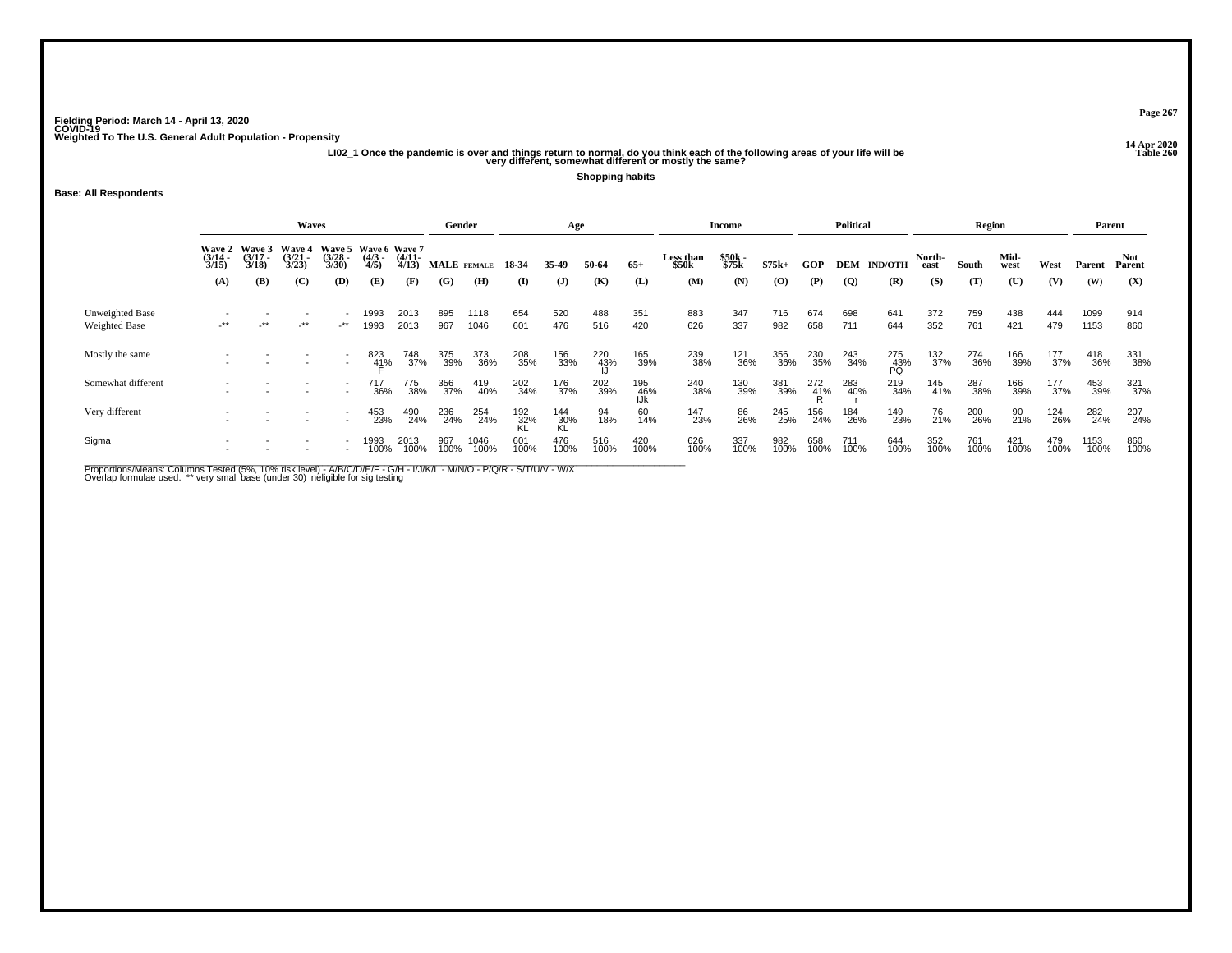**14 Apr 2020 LI02\_2 Once the pandemic is over and things return to normal, do you think each of the following areas of your life will be Table 261 very different, somewhat different or mostly the same?**

**Eating habits**

#### **Base: All Respondents**

|                                         | <b>Waves</b>             |                          |                                    |                                    |                                      |                   |             | Gender       |                  | Age              |                  |                  |                    | Income         |             |             | <b>Political</b> |                |                  | Region      |                   |             | Parent       |                      |
|-----------------------------------------|--------------------------|--------------------------|------------------------------------|------------------------------------|--------------------------------------|-------------------|-------------|--------------|------------------|------------------|------------------|------------------|--------------------|----------------|-------------|-------------|------------------|----------------|------------------|-------------|-------------------|-------------|--------------|----------------------|
|                                         | Wave 2<br>(3/14<br>3/15) | Wave 3<br>(3/17<br>3/18) | <b>Wave 4</b><br>$(3/21 -$<br>3/23 | <b>Wave 5</b><br>$(3/28 -$<br>3/30 | Wave 6 Wave 7<br>$\frac{(4/3)}{4/5}$ | $(4/11 -$<br>4/13 |             | MALE FEMALE  | 18 34            | 35.49            | 50-64            | $65+$            | Less than<br>\$50k | \$50k<br>\$75k | $$75k+$     | <b>GOP</b>  | <b>DEM</b>       | <b>IND/OTH</b> | North-<br>east   | South       | Mid-<br>west      | West        | Parent       | <b>Not</b><br>Parent |
|                                         | (A)                      | (B)                      | (C)                                | (D)                                | (E)                                  | (F)               | (G)         | (H)          | (I)              | $\mathbf{J}$     | (K)              | (L)              | (M)                | (N)            | $\bf{(0)}$  | (P)         | $\overline{Q}$   | (R)            | (S)              | (T)         | (U)               | (V)         | (W)          | (X)                  |
| Unweighted Base<br><b>Weighted Base</b> | $-***$                   | $\cdot$ **               | $-***$                             | _**                                | 1993<br>1993                         | 2013<br>2013      | 895<br>967  | 1118<br>1046 | 654<br>601       | 520<br>476       | 488<br>516       | 351<br>420       | 883<br>626         | 347<br>337     | 716<br>982  | 674<br>658  | 698<br>711       | 641<br>644     | 372<br>352       | 759<br>761  | 438<br>421        | 444<br>479  | 1099<br>1153 | 914<br>860           |
| Mostly the same                         |                          |                          |                                    |                                    | 1086<br>54%                          | 1053<br>52%       | 506<br>52%  | 547<br>52%   | 239<br>40%       | 208<br>44%       | 340<br>66%<br>Li | 266<br>63%<br>IJ | 339<br>54%         | 181<br>54%     | 497<br>51%  | 374<br>57%  | 335<br>47%       | 343<br>53%     | 160<br>46%       | 404<br>53%  | 256<br>61%<br>STV | 232<br>48%  | 596<br>52%   | 457<br>53%           |
| Somewhat different                      |                          |                          |                                    |                                    | 584<br>29%                           | 612<br>30%        | 303<br>31%  | 309<br>30%   | 223<br>37%<br>KL | 166<br>35%<br>KL | 121<br>23%       | 103<br>25%       | 179<br>29%         | 104<br>31%     | 314<br>32%  | 181<br>27%  | 237<br>33%       | 195<br>30%     | 130<br>37%<br>TU | 222<br>29%  | 101<br>24%        | 159<br>33%  | 342<br>30%   | 270<br>31%           |
| Very different                          |                          |                          |                                    | $\overline{\phantom{a}}$           | 323<br>16%                           | 348<br>17%        | 158<br>16%  | 190<br>18%   | 140<br>23%<br>KL | 102<br>21%<br>KL | 55<br>11%        | 51<br>12%        | 108<br>17%         | 52<br>15%      | 171<br>17%  | 103<br>16%  | 139<br>20%       | 106<br>16%     | 62<br>18%        | 134<br>18%  | 64<br>15%         | 88<br>18%   | 215<br>19%   | 133<br>15%           |
| Sigma                                   |                          |                          |                                    |                                    | 1993<br>100%                         | 2013<br>100%      | 967<br>100% | 1046<br>100% | 601<br>100%      | 476<br>100%      | 516<br>100%      | 420<br>100%      | 626<br>100%        | 337<br>100%    | 982<br>100% | 658<br>100% | 711<br>100%      | 644<br>100%    | 352<br>100%      | 761<br>100% | 421<br>100%       | 479<br>100% | 1153<br>100% | 860<br>100%          |

Proportions/Means: Columns Tested (5%, 10% risk level) - A/B/C/D/E/F - G/H - I/J/K/L - M/N/O - P/Q/R - S/T/U/V - W/X<br>Overlap formulae used. \*\* very small base (under 30) ineligible for sig testing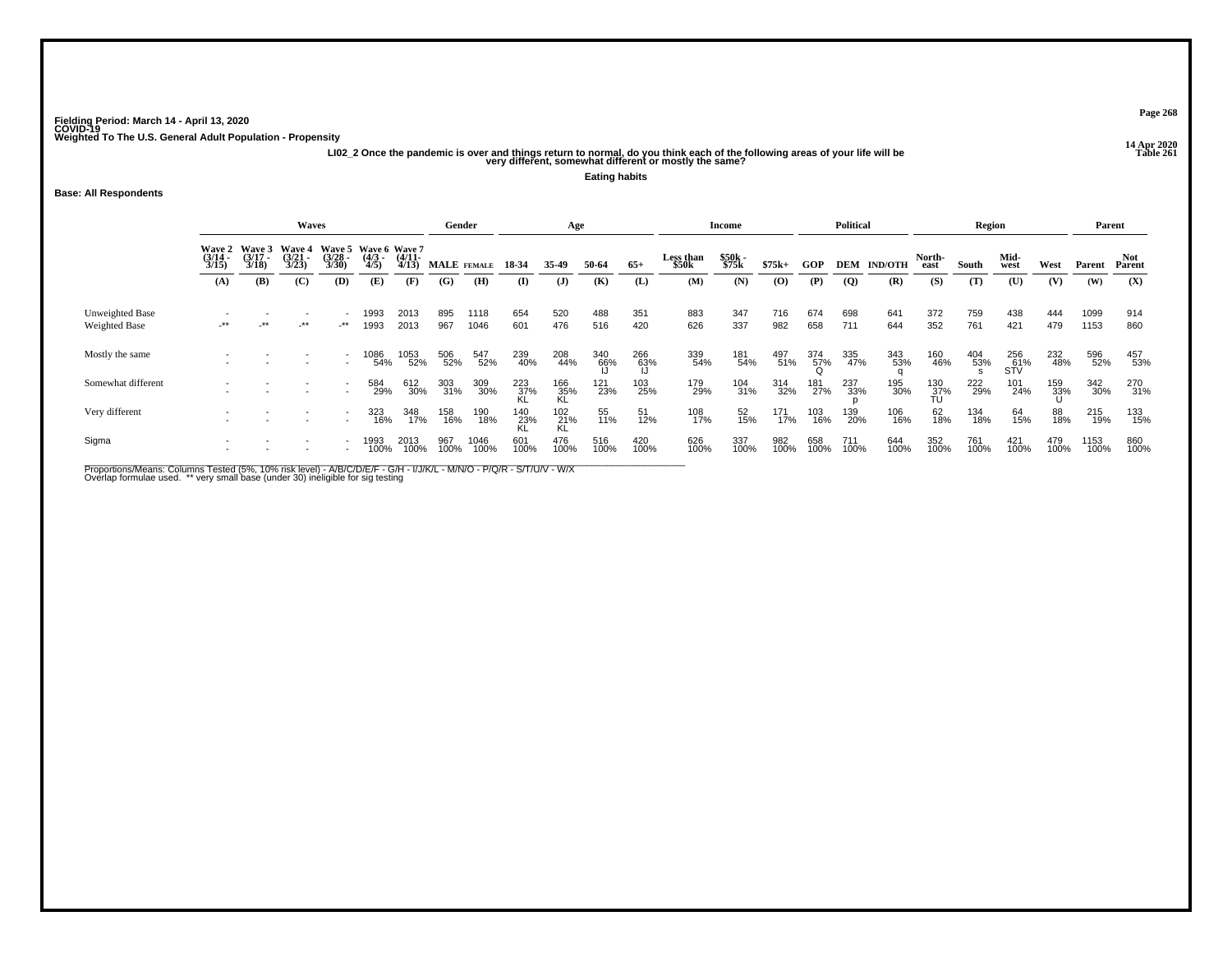**14 Apr 2020 LI02\_3 Once the pandemic is over and things return to normal, do you think each of the following areas of your life will be Table 262 very different, somewhat different or mostly the same?**

**Social activity**

#### **Base: All Respondents**

|                                  | Waves                                                                                                                                                                                 |        |        |                          |              |                 |             | Gender       |                    | Age              |             |             |             | Income         |                |             | <b>Political</b> |             |             | Region           |             |             | Parent       |             |
|----------------------------------|---------------------------------------------------------------------------------------------------------------------------------------------------------------------------------------|--------|--------|--------------------------|--------------|-----------------|-------------|--------------|--------------------|------------------|-------------|-------------|-------------|----------------|----------------|-------------|------------------|-------------|-------------|------------------|-------------|-------------|--------------|-------------|
|                                  | Wave 3<br>(3/17<br>3/18)<br>Waye 5<br>(3/28<br>3/30)<br>Wave 6 Wave 7<br>(4/3 - (4/11 -<br>Wave 2<br>$\frac{(3/14)}{3/15}$<br>Wave 4<br>(3/21<br>3/23)<br>$\frac{(4/3)}{4/5}$<br>4/13 |        |        | MALE FEMALE              | 18-34        | 35-49           | 50-64       | $65+$        | Less than<br>\$50k | \$50k<br>\$75k   | $$75k+$     | GOP         | DEM         | <b>IND/OTH</b> | North-<br>east | South       | Mid-<br>west     | West        | Parent      | Not<br>Parent    |             |             |              |             |
|                                  | (A)                                                                                                                                                                                   | (B)    | (C)    | (D)                      | (E)          | (F)             | (G)         | (H)          | $\mathbf{I}$       | $\mathbf{J}$     | (K)         | (L)         | (M)         | (N)            | $\bf{(0)}$     | (P)         | $\mathbf{Q}$     | (R)         | (S)         | (T)              | (U)         | (V)         | (W)          | (X)         |
| Unweighted Base<br>Weighted Base | $\cdot^{\star\star}$                                                                                                                                                                  | $-$ ** | $-***$ | _**                      | 1993<br>1993 | 2013<br>2013    | 895<br>967  | 1118<br>1046 | 654<br>601         | 520<br>476       | 488<br>516  | 351<br>420  | 883<br>626  | 347<br>337     | 716<br>982     | 674<br>658  | 698<br>711       | 641<br>644  | 372<br>352  | 759<br>761       | 438<br>421  | 444<br>479  | 1099<br>1153 | 914<br>860  |
| Mostly the same                  |                                                                                                                                                                                       |        |        |                          | 742<br>37%   | 680<br>34%      | 321<br>33%  | 360<br>34%   | 186<br>31%         | 140<br>29%       | 203<br>39%  | 152<br>36%  | 218<br>35%  | 114<br>34%     | 324<br>33%     | 232<br>35%  | 213<br>30%       | 236<br>37%  | 116<br>33%  | 248<br>33%       | 157<br>37%  | 159<br>33%  | 383<br>33%   | 298<br>35%  |
| Somewhat different               |                                                                                                                                                                                       |        |        | $\overline{\phantom{a}}$ | 723<br>36%   | $^{817}_{41\%}$ | 412<br>43%  | 404<br>39%   | 221<br>37%         | 203<br>43%       | 214<br>41%  | 179<br>43%  | 232<br>37%  | 136<br>40%     | 418<br>43%     | 271<br>41%  | 297<br>42%       | 248<br>38%  | 156<br>44%  | 296<br>39%       | 169<br>40%  | 196<br>41%  | 475<br>41%   | 341<br>40%  |
| Very different                   |                                                                                                                                                                                       |        |        | $\overline{\phantom{a}}$ | 528<br>26%   | 516<br>26%      | 234<br>24%  | 282<br>27%   | 194<br>32%<br>KL   | 134<br>28%<br>Kl | 99<br>19%   | 89<br>21%   | 176<br>28%  | 88<br>26%      | 239<br>24%     | 155<br>24%  | 201<br>28%       | 160<br>25%  | 80<br>23%   | 216<br>28%<br>SU | 96<br>23%   | 124<br>26%  | 295<br>26%   | 221<br>26%  |
| Sigma                            |                                                                                                                                                                                       |        |        |                          | 1993<br>100% | 2013<br>100%    | 967<br>100% | 1046<br>100% | 601<br>100%        | 476<br>100%      | 516<br>100% | 420<br>100% | 626<br>100% | 337<br>100%    | 982<br>100%    | 658<br>100% | 711<br>100%      | 644<br>100% | 352<br>100% | 761<br>100%      | 421<br>100% | 479<br>100% | 1153<br>100% | 860<br>100% |

Proportions/Means: Columns Tested (5%, 10% risk level) - A/B/C/D/E/F - G/H - I/J/K/L - M/N/O - P/Q/R - S/T/U/V - W/X<br>Overlap formulae used. \*\* very small base (under 30) ineligible for sig testing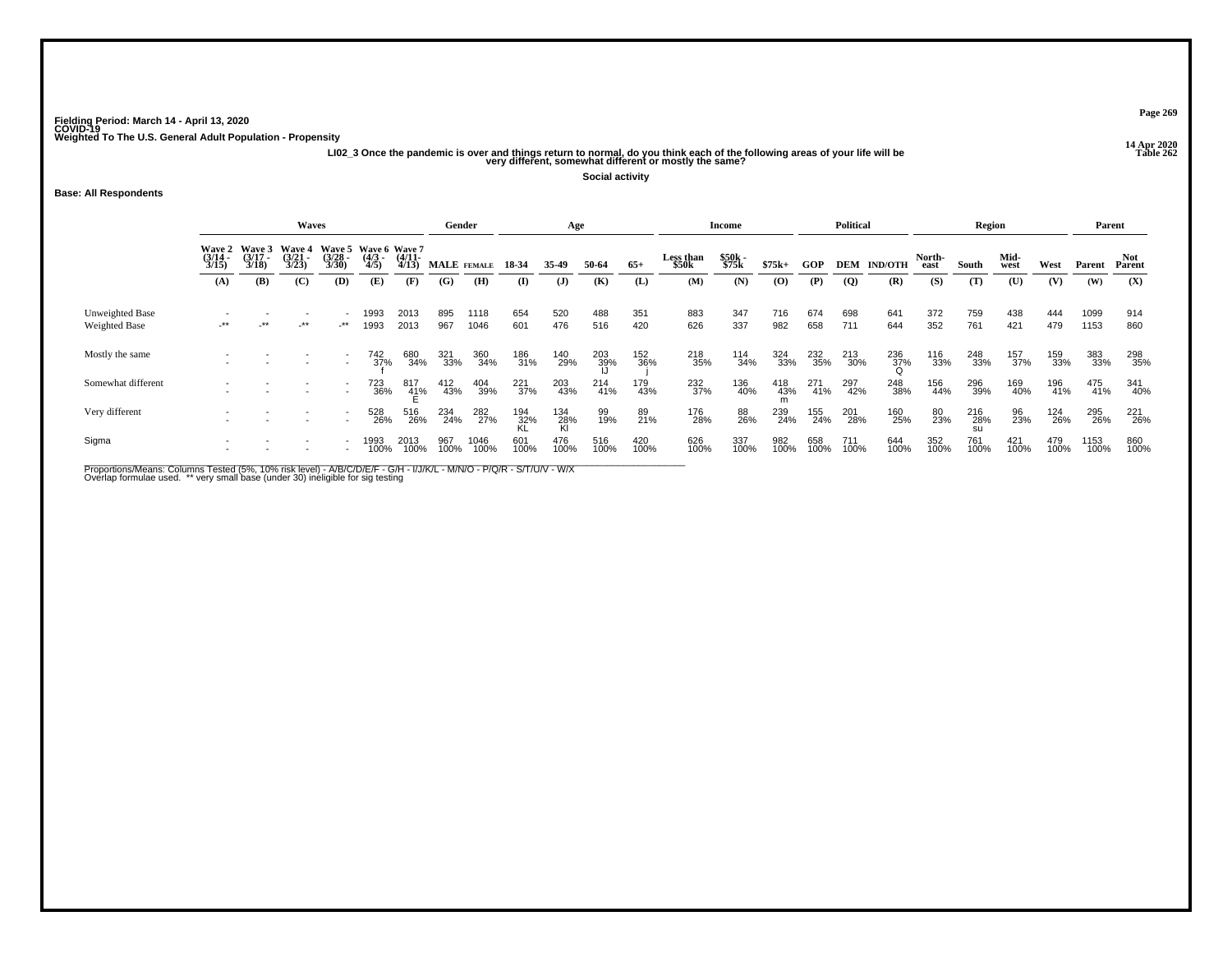**14 Apr 2020 LI02\_4 Once the pandemic is over and things return to normal, do you think each of the following areas of your life will be Table 263 very different, somewhat different or mostly the same?**

**Travel/vacation**

#### **Base: All Respondents**

|                                  | <b>Waves</b>             |                             |                                 |                                    |                                      |                   |             | Gender       |             | Age                |             |             |                    | Income         |             |             | <b>Political</b> |                    |                | Region      |                   |             | Parent       |                |
|----------------------------------|--------------------------|-----------------------------|---------------------------------|------------------------------------|--------------------------------------|-------------------|-------------|--------------|-------------|--------------------|-------------|-------------|--------------------|----------------|-------------|-------------|------------------|--------------------|----------------|-------------|-------------------|-------------|--------------|----------------|
|                                  | Wave 2<br>(3/14<br>3/15) | Wave 3<br>$(3/17 -$<br>3/18 | <b>Wave 4</b><br>(3/21)<br>3/23 | <b>Wave 5</b><br>$(3/28 -$<br>3/30 | Wave 6 Wave 7<br>$\frac{(4/3)}{4/5}$ | $(4/11 -$<br>4/13 |             | MALE FEMALE  | 18 34       | 35.49              | 50-64       | $65+$       | Less than<br>\$50k | \$50k<br>\$75k | $$75k+$     | <b>GOP</b>  | <b>DEM</b>       | <b>IND/OTH</b>     | North-<br>east | South       | Mid-<br>west      | West        | Parent       | Not.<br>Parent |
|                                  | (A)                      | (B)                         | (C)                             | (D)                                | (E)                                  | (F)               | (G)         | (H)          | (I)         | $\mathbf{J}$       | (K)         | (L)         | (M)                | (N)            | $\bf{(0)}$  | (P)         | $\overline{Q}$   | (R)                | (S)            | (T)         | (U)               | (V)         | (W)          | (X)            |
| Unweighted Base<br>Weighted Base | -**                      | -**                         | $-***$                          | $-***$                             | 1993<br>1993                         | 2013<br>2013      | 895<br>967  | 1118<br>1046 | 654<br>601  | 520<br>476         | 488<br>516  | 351<br>420  | 883<br>626         | 347<br>337     | 716<br>982  | 674<br>658  | 698<br>711       | 641<br>644         | 372<br>352     | 759<br>761  | 438<br>421        | 444<br>479  | 1099<br>1153 | 914<br>860     |
| Mostly the same                  |                          |                             |                                 |                                    | 684<br>34%                           | 622<br>31%        | 306<br>32%  | 316<br>30%   | 185<br>31%  | 116<br>24%         | 186<br>36%  | 135<br>32%  | 209<br>33%         | 98<br>29%      | 288<br>29%  | 210<br>32%  | 190<br>27%       | $\frac{222}{34\%}$ | 98<br>28%      | 221<br>29%  | 160<br>38%<br>STV | 143<br>30%  | 343<br>30%   | 279<br>32%     |
| Somewhat different               |                          |                             |                                 |                                    | 680<br>34%                           | 721<br>36%        | 344<br>36%  | 377<br>36%   | 198<br>33%  | 183<br>38%         | 187<br>36%  | 154<br>37%  | 211<br>34%         | 109<br>32%     | 388<br>40%  | 244<br>37%  | 259<br>36%       | 219<br>34%         | 129<br>37%     | 270<br>36%  | 150<br>36%        | 171<br>36%  | 445<br>39%   | 276<br>32%     |
| Very different                   |                          |                             |                                 |                                    | 630<br>32%                           | 670<br>33%        | 317<br>33%  | 353<br>34%   | 218<br>36%  | $\frac{177}{37\%}$ | 143<br>28%  | 131<br>31%  | 206<br>33%         | 130<br>38%     | 306<br>31%  | 205<br>31%  | 262<br>37%       | 203<br>32%         | 125<br>35%     | 270<br>35%  | 111<br>26%        | 165<br>34%  | 365<br>32%   | 305<br>35%     |
| Sigma                            |                          |                             |                                 |                                    | 1993<br>100%                         | 2013<br>100%      | 967<br>100% | 1046<br>100% | 601<br>100% | 476<br>100%        | 516<br>100% | 420<br>100% | 626<br>100%        | 337<br>100%    | 982<br>100% | 658<br>100% | 711<br>100%      | 644<br>100%        | 352<br>100%    | 761<br>100% | 421<br>100%       | 479<br>100% | 1153<br>100% | 860<br>100%    |

Proportions/Means: Columns Tested (5%, 10% risk level) - A/B/C/D/E/F - G/H - I/J/K/L - M/N/O - P/Q/R - S/T/U/V - W/X<br>Overlap formulae used. \*\* very small base (under 30) ineligible for sig testing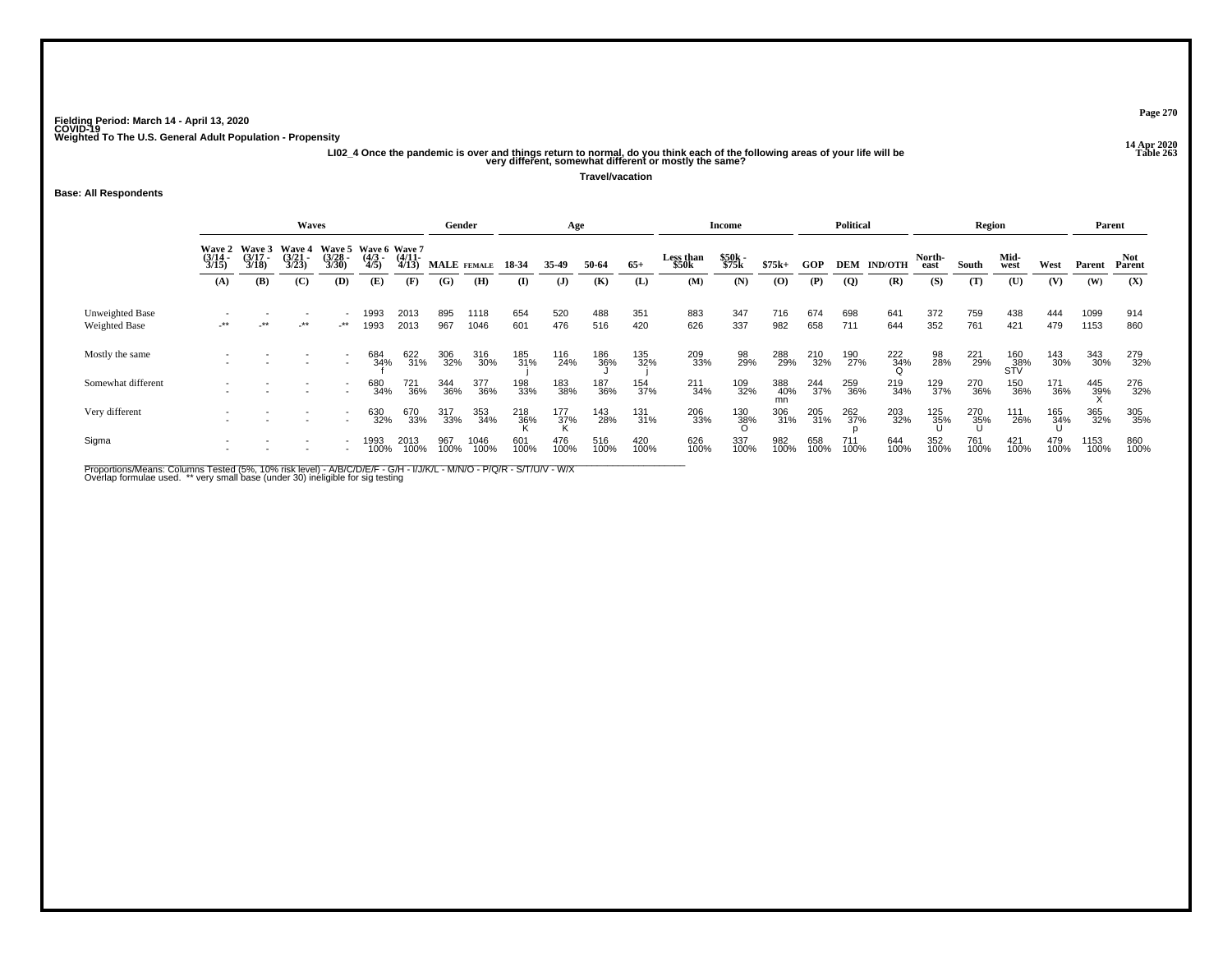ر در 14 Apr 2020<br>Ll02\_5 Once the pandemic is over and things return to normal, do you think each of the following areas of your life will be<br>"Very different, somewhat different or mostly the same?

**Work life**

#### **Base: All Respondents**

|                                         |                                    |                             | <b>Waves</b>                       |                          |                                      |                   | Gender      |              |                 | Age              |                    |                   |                                | <b>Income</b>  |             |                  | <b>Political</b> |                |                | <b>Region</b> |              |                    | Parent       |                      |
|-----------------------------------------|------------------------------------|-----------------------------|------------------------------------|--------------------------|--------------------------------------|-------------------|-------------|--------------|-----------------|------------------|--------------------|-------------------|--------------------------------|----------------|-------------|------------------|------------------|----------------|----------------|---------------|--------------|--------------------|--------------|----------------------|
|                                         | <b>Wave 2</b><br>$(3/14 -$<br>3/15 | Wave 3<br>$(3/17 -$<br>3/18 | <b>Wave 4</b><br>$(3/21 -$<br>3/23 | Wave 5<br>(3/28)<br>3/30 | Wave 6 Wave 7<br>$\frac{(4/3)}{4/5}$ | $(4/11 -$<br>4/13 |             | MALE FEMALE  | 18-34           | 35.49            | 50-64              | $65+$             | Less than<br>\$50 <sub>k</sub> | \$50k<br>\$75k | $$75k+$     | <b>GOP</b>       | <b>DEM</b>       | <b>IND/OTH</b> | North-<br>east | South         | Mid-<br>west | West               | Parent       | <b>Not</b><br>Parent |
|                                         | (A)                                | (B)                         | (C)                                | (D)                      | (E)                                  | (F)               | (G)         | (H)          | $($ I           | $\mathbf{J}$     | (K)                | (L)               | (M)                            | (N)            | $\bf{(0)}$  | (P)              | $\overline{Q}$   | (R)            | (S)            | (T)           | (U)          | (V)                | (W)          | (X)                  |
| Unweighted Base<br><b>Weighted Base</b> | $-***$                             | $-***$                      | $-***$                             | _**                      | 1993<br>1993                         | 2013<br>2013      | 895<br>967  | 1118<br>1046 | 654<br>601      | 520<br>476       | 488<br>516         | 351<br>420        | 883<br>626                     | 347<br>337     | 716<br>982  | 674<br>658       | 698<br>711       | 641<br>644     | 372<br>352     | 759<br>761    | 438<br>421   | 444<br>479         | 1099<br>1153 | 914<br>860           |
| Mostly the same                         |                                    |                             |                                    |                          | 1031<br>52%                          | 1027<br>51%       | 500<br>52%  | 527<br>50%   | 215<br>36%      | 198<br>41%       | $\frac{322}{62\%}$ | 292<br>70%<br>IJk | 309<br>49%                     | 182<br>54%     | 504<br>51%  | 376<br>57%<br>QR | 328<br>46%       | 323<br>50%     | 175<br>50%     | 384<br>50%    | 229<br>54%   | 239<br>50%         | 609<br>53%   | 418<br>49%           |
| Somewhat different                      |                                    |                             |                                    |                          | 557<br>28%                           | 548<br>27%        | 258<br>27%  | 290<br>28%   | $^{207}_{34\%}$ | 156<br>33%<br>KL | 113<br>22%         | 73<br>17%         | 170<br>27%                     | 87<br>26%      | 272<br>28%  | 150<br>23%       | 215<br>30%       | 183<br>28%     | 103<br>29%     | 203<br>27%    | 111<br>26%   | 131 <sub>27%</sub> | 310<br>27%   | 238<br>28%           |
| Very different                          |                                    |                             |                                    |                          | 405<br>20%                           | 438<br>22%        | 209<br>22%  | 229<br>22%   | 179<br>30%      | 122<br>26%       | 81<br>16%          | 55<br>13%         | 147<br>23%                     | 68<br>20%      | 206<br>21%  | 132<br>20%       | 168<br>24%       | 138<br>21%     | 73<br>21%      | 174<br>23%    | 82<br>19%    | 108<br>23%         | 234<br>20%   | 204<br>24%           |
| Sigma                                   |                                    |                             |                                    |                          | 1993<br>100%                         | 2013<br>100%      | 967<br>100% | 1046<br>100% | 601<br>100%     | 476<br>100%      | 516<br>100%        | 420<br>100%       | 626<br>100%                    | 337<br>100%    | 982<br>100% | 658<br>100%      | 711<br>100%      | 644<br>100%    | 352<br>100%    | 761<br>100%   | 421<br>100%  | 479<br>100%        | 1153<br>100% | 860<br>100%          |

Proportions/Means: Columns Tested (5%, 10% risk level) - A/B/C/D/E/F - G/H - I/J/K/L - M/N/O - P/Q/R - S/T/U/V - W/X<br>Overlap formulae used. \*\* very small base (under 30) ineligible for sig testing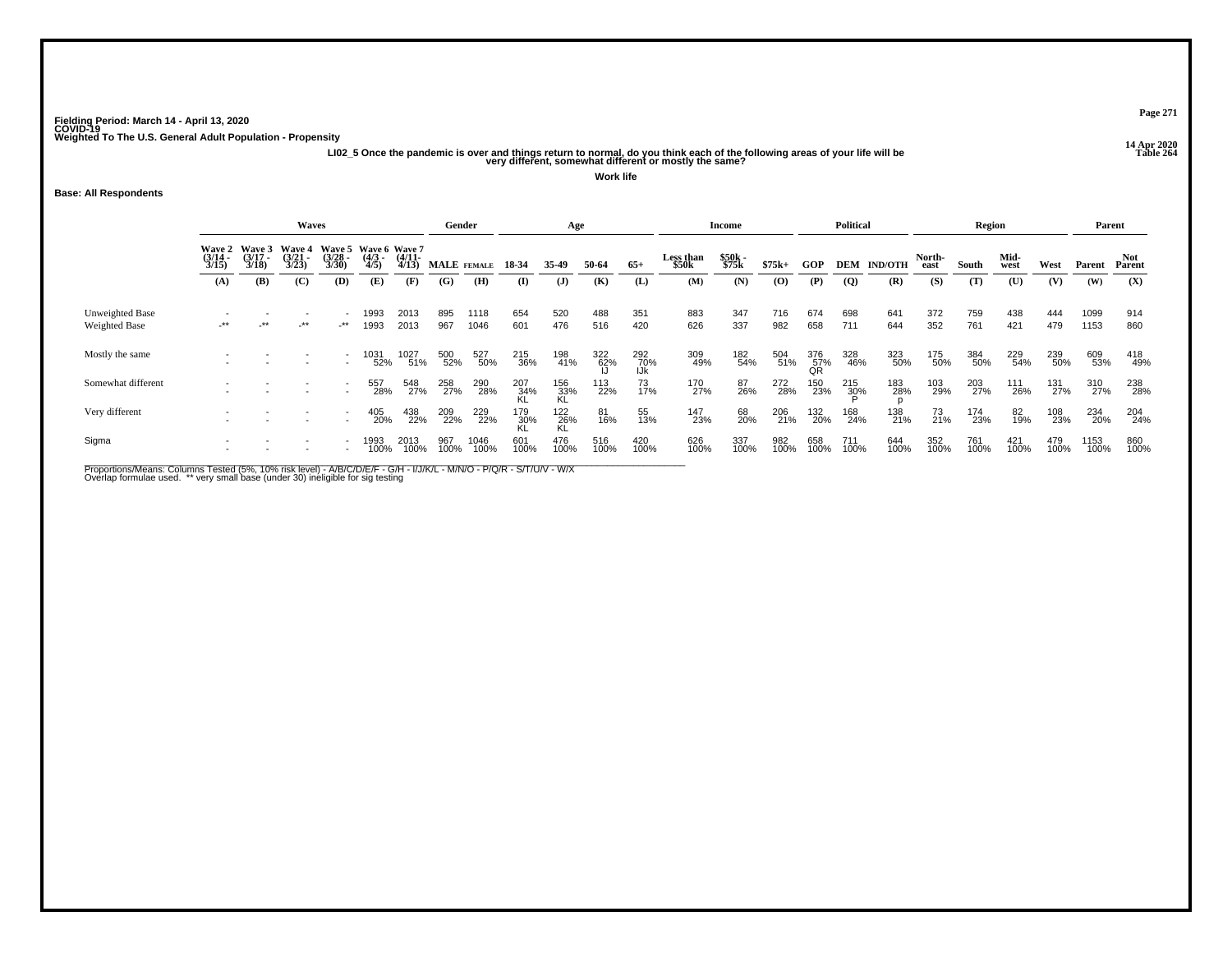**14 Apr 2020 LI02\_6 Once the pandemic is over and things return to normal, do you think each of the following areas of your life will be Table 265 very different, somewhat different or mostly the same?**

**Family life**

#### **Base: All Respondents**

|                                         | <b>Waves</b>             |                          |                                    |                                    |                                      |                   |             | Gender       |                | Age              |                      |                  |                    | Income          |             |                 | <b>Political</b> |                |                | Region      |              |             | Parent       |                      |
|-----------------------------------------|--------------------------|--------------------------|------------------------------------|------------------------------------|--------------------------------------|-------------------|-------------|--------------|----------------|------------------|----------------------|------------------|--------------------|-----------------|-------------|-----------------|------------------|----------------|----------------|-------------|--------------|-------------|--------------|----------------------|
|                                         | Wave 2<br>(3/14<br>3/15) | Waye 3<br>(3/17<br>3/18) | <b>Wave 4</b><br>$(3/21 -$<br>3/23 | <b>Wave 5</b><br>$(3/28 -$<br>3/30 | Wave 6 Wave 7<br>$\frac{(4/3)}{4/5}$ | $(4/11 -$<br>4/13 |             | MALE FEMALE  | 18 34          | 35.49            | 50-64                | $65+$            | Less than<br>\$50k | \$50k<br>\$75k  | $$75k+$     | GOP             | <b>DEM</b>       | <b>IND/OTH</b> | North-<br>east | South       | Mid-<br>west | West        | Parent       | <b>Not</b><br>Parent |
|                                         | (A)                      | (B)                      | (C)                                | (D)                                | (E)                                  | (F)               | (G)         | (H)          | (I)            | $\mathbf{J}$     | (K)                  | (L)              | (M)                | (N)             | $\bf{(0)}$  | (P)             | $\overline{Q}$   | (R)            | (S)            | (T)         | (U)          | (V)         | (W)          | (X)                  |
| Unweighted Base<br><b>Weighted Base</b> | $-***$                   | $-***$                   | $-***$                             | $-***$                             | 1993<br>1993                         | 2013<br>2013      | 895<br>967  | 1118<br>1046 | 654<br>601     | 520<br>476       | 488<br>516           | 351<br>420       | 883<br>626         | 347<br>337      | 716<br>982  | 674<br>658      | 698<br>711       | 641<br>644     | 372<br>352     | 759<br>761  | 438<br>421   | 444<br>479  | 1099<br>1153 | 914<br>860           |
| Mostly the same                         |                          |                          |                                    |                                    | 1147<br>58%                          | 182<br>59%        | 575<br>59%  | 606<br>58%   | 285<br>47%     | 236<br>50%       | 350<br>- 68%<br>- Li | 310<br>74%<br>JJ | 344<br>55%         | 216<br>64%<br>M | 585<br>60%  | $^{411}_{62\%}$ | 397<br>56%       | 373<br>58%     | 184<br>52%     | 457<br>60%  | 268<br>64%   | 273<br>57%  | 669<br>58%   | 512<br>60%           |
| Somewhat different                      |                          |                          |                                    |                                    | 540<br>27%                           | 516<br>26%        | 231<br>24%  | 285<br>27%   | 168<br>28%     | 154<br>32%<br>KL | 116<br>22%           | 77<br>18%        | 166<br>27%         | 76<br>22%       | 258<br>26%  | 163<br>25%      | 182<br>26%       | 171<br>27%     | 106<br>30%     | 185<br>24%  | 107<br>25%   | 117<br>25%  | 296<br>26%   | 219<br>26%           |
| Very different                          |                          |                          |                                    | $\overline{\phantom{a}}$           | 306<br>15%                           | 316<br>16%        | 161<br>17%  | 155<br>15%   | $148$<br>$25%$ | 86<br>18%<br>KL  | 50<br>10%            | 33<br>8%         | $^{116}_{19\%}$    | 45<br>13%       | 139<br>14%  | 84<br>13%       | 133<br>19%       | 99<br>15%      | 63<br>18%      | 119<br>16%  | 46<br>11%    | 88<br>18%   | 188<br>16%   | 128<br>15%           |
| Sigma                                   |                          |                          |                                    |                                    | 1993<br>100%                         | 2013<br>100%      | 967<br>100% | 1046<br>100% | 601<br>100%    | 476<br>100%      | 516<br>100%          | 420<br>100%      | 626<br>100%        | 337<br>100%     | 982<br>100% | 658<br>100%     | 711<br>100%      | 644<br>100%    | 352<br>100%    | 761<br>100% | 421<br>100%  | 479<br>100% | 1153<br>100% | 860<br>100%          |

Proportions/Means: Columns Tested (5%, 10% risk level) - A/B/C/D/E/F - G/H - I/J/K/L - M/N/O - P/Q/R - S/T/U/V - W/X<br>Overlap formulae used. \*\* very small base (under 30) ineligible for sig testing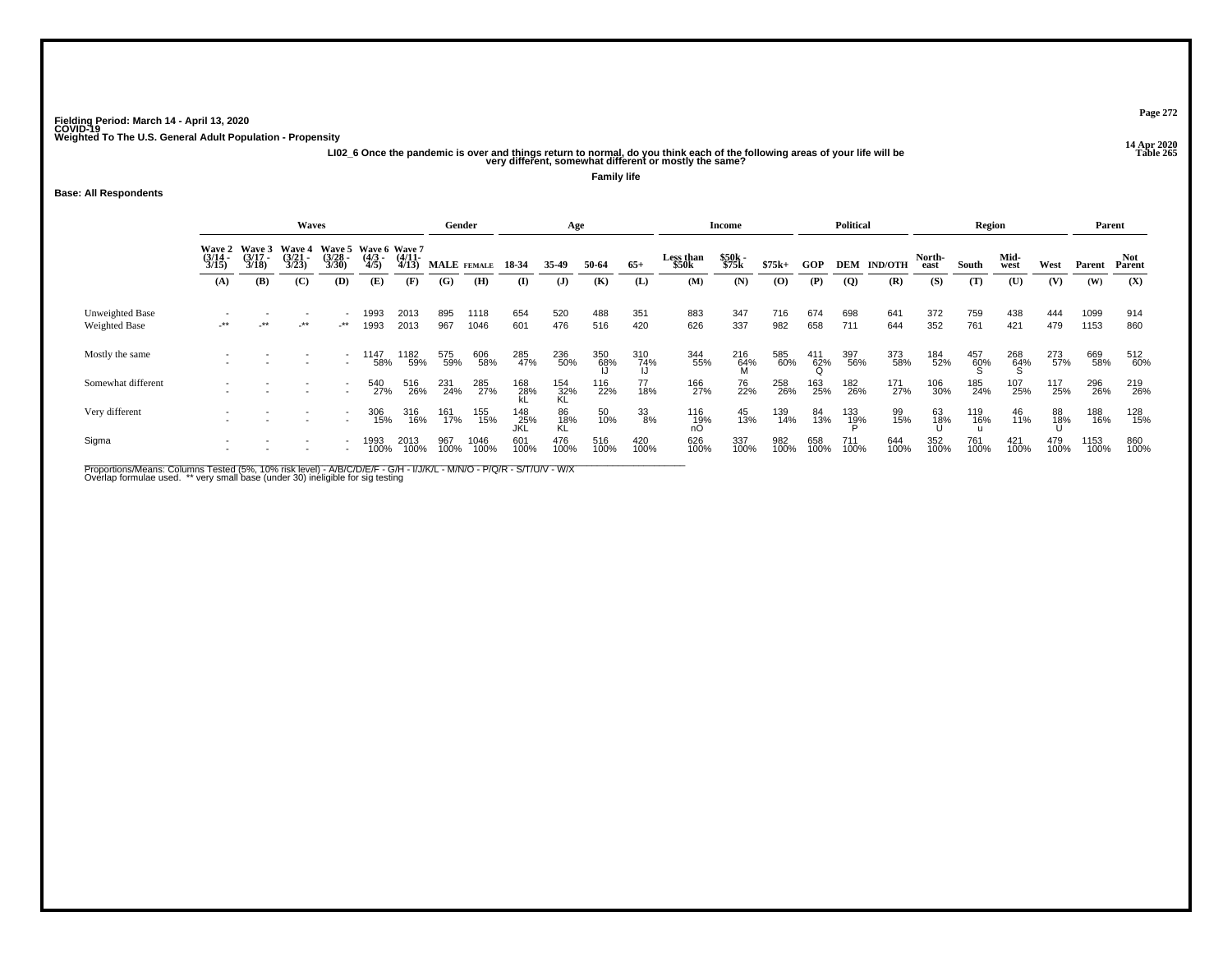**14 Apr 2020 LI02\_7 Once the pandemic is over and things return to normal, do you think each of the following areas of your life will be Table 266 very different, somewhat different or mostly the same?**

**Personal hygiene**

#### **Base: All Respondents**

|                                  |                         | Waves                  |                         |                          |                                                |              |             |              |             | Age          |             |                 |                    | <b>Income</b>   |             |             | <b>Political</b> |                |                    | Region      |              |             | Parent       |               |
|----------------------------------|-------------------------|------------------------|-------------------------|--------------------------|------------------------------------------------|--------------|-------------|--------------|-------------|--------------|-------------|-----------------|--------------------|-----------------|-------------|-------------|------------------|----------------|--------------------|-------------|--------------|-------------|--------------|---------------|
|                                  | Wave 2<br>(3/14<br>3/15 | Wave $3(3/17)$<br>3/18 | Wave 4<br>(3/21<br>3/23 | Waye 5<br>(3/28<br>3/30  | Wave 6 Wave 7<br>(4/3 - (4/11)<br>4/5) - 4/13) |              | MALE FEMALE |              | 18-34       | 35.49        | 50-64       | $65+$           | Less than<br>\$50k | \$50k<br>\$75k  | $$75k+$     | <b>GOP</b>  | DEM              | <b>IND/OTH</b> | North-<br>east     | South       | Mid-<br>west | West        | Parent       | Not<br>Parent |
|                                  | (A)                     | (B)                    | (C)                     | (D)                      | (E)                                            | (F)          | (G)         | (H)          | (I)         | $\mathbf{J}$ | (K)         | (L)             | (M)                | (N)             | (O)         | (P)         | $\overline{Q}$   | (R)            | (S)                | (T)         | (U)          | (V)         | (W)          | (X)           |
| Unweighted Base<br>Weighted Base | $-***$                  | $\rightarrow$          | -**                     | $\rightarrow$            | 1993<br>1993                                   | 2013<br>2013 | 895<br>967  | 1118<br>1046 | 654<br>601  | 520<br>476   | 488<br>516  | 351<br>420      | 883<br>626         | 347<br>337      | 716<br>982  | 674<br>658  | 698<br>711       | 641<br>644     | 372<br>352         | 759<br>761  | 438<br>421   | 444<br>479  | 1099<br>1153 | 914<br>860    |
| Mostly the same                  |                         |                        |                         |                          | 935<br>47%                                     | 999<br>50%   | 433<br>45%  | 567<br>54%   | 268<br>45%  | 210<br>44%   | 297<br>58%  | $^{224}_{53\%}$ | 340<br>54%<br>O    | 177<br>52%<br>0 | 449<br>46%  | 331<br>50%  | 341<br>48%       | 328<br>51%     | 158<br>45%         | 397<br>52%  | 222<br>53%   | 223<br>47%  | 556<br>48%   | 444<br>52%    |
| Somewhat different               |                         |                        |                         |                          | 584<br>29%                                     | 553<br>27%   | 310<br>32%  | 243<br>23%   | 179<br>30%  | 134<br>28%   | 121<br>23%  | 119<br>28%      | 158<br>25%         | 87<br>26%       | 294<br>30%  | 178<br>27%  | 202<br>28%       | 173<br>27%     | $\frac{124}{35\%}$ | 196<br>26%  | 97<br>23%    | 136<br>28%  | 311<br>27%   | 242<br>28%    |
| Very different                   |                         |                        |                         | $\overline{\phantom{0}}$ | 474<br>24%                                     | 461<br>23%   | 225<br>23%  | 236<br>23%   | 154<br>26%  | 132<br>28%   | 98<br>19%   | 77<br>18%       | 129<br>21%         | 74<br>22%       | 239<br>24%  | 149<br>23%  | 168<br>24%       | 143<br>22%     | 71<br>20%          | 168<br>22%  | 102<br>24%   | 120<br>25%  | 287<br>25%   | 174<br>20%    |
| Sigma                            |                         |                        |                         |                          | 1993<br>100%                                   | 2013<br>100% | 967<br>100% | 1046<br>100% | 601<br>100% | 476<br>100%  | 516<br>100% | 420<br>100%     | 626<br>100%        | 337<br>100%     | 982<br>100% | 658<br>100% | 711<br>100%      | 644<br>100%    | 352<br>100%        | 761<br>100% | 421<br>100%  | 479<br>100% | 1153<br>100% | 860<br>100%   |

Proportions/Means: Columns Tested (5%, 10% risk level) - A/B/C/D/E/F - G/H - I/J/K/L - M/N/O - P/Q/R - S/T/U/V - W/X<br>Overlap formulae used. \*\* very small base (under 30) ineligible for sig testing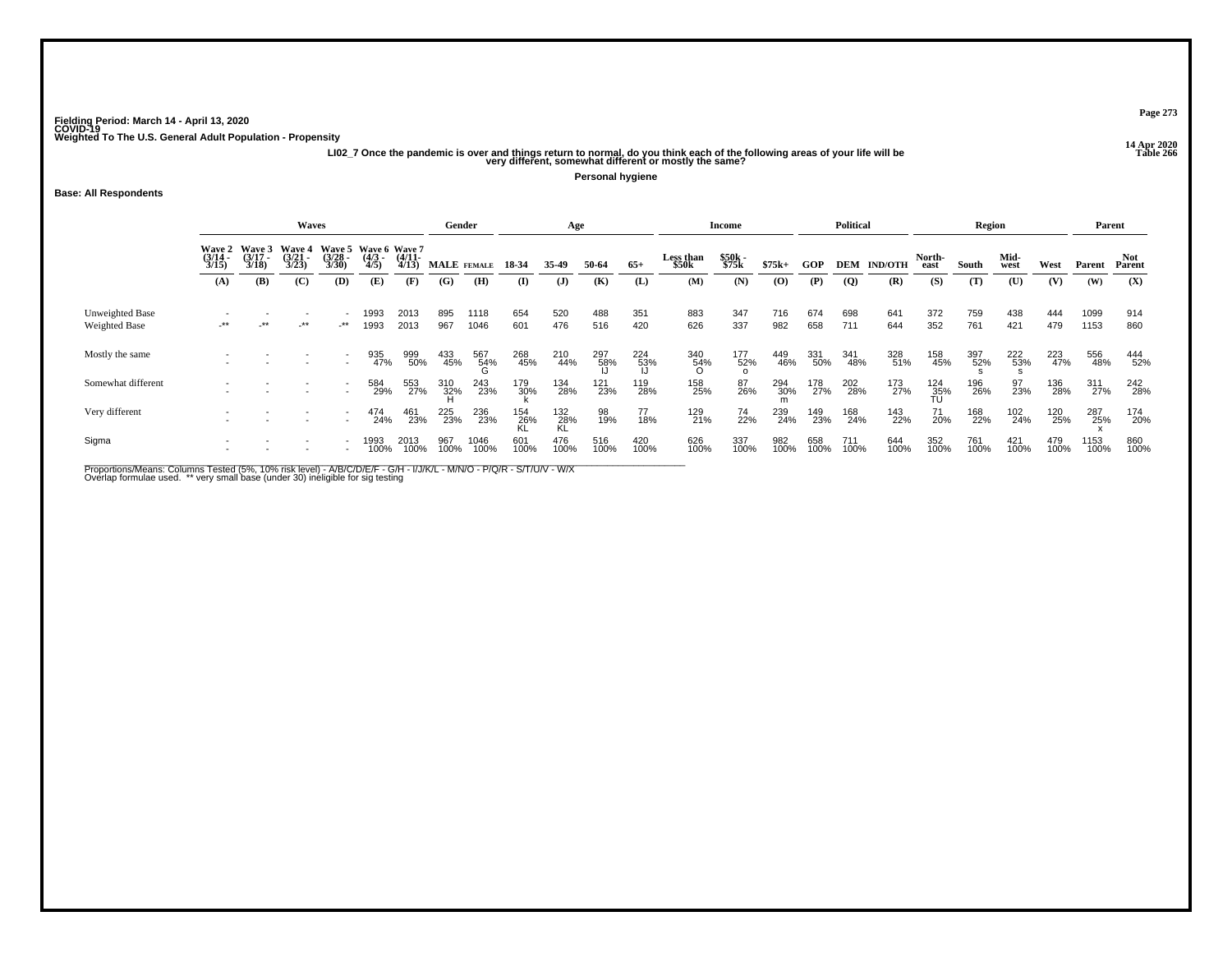#### **14 Apr 2020 Q33A How many months do you it will take for us to find a vaccine/ cure for the coronavirus?Table 267**

**Base: All Respondents**

|                                           |                                                                                                                                                                                  |            | Waves                         |       |                          |                               | Gender                            |                                    |                                   | Age                                            |                                    |                                    |                                   | <b>Income</b>                     |                                   |                             | Political                          |                                   |                              | Region                            |                                   |                                   | Parent                             |                                   |
|-------------------------------------------|----------------------------------------------------------------------------------------------------------------------------------------------------------------------------------|------------|-------------------------------|-------|--------------------------|-------------------------------|-----------------------------------|------------------------------------|-----------------------------------|------------------------------------------------|------------------------------------|------------------------------------|-----------------------------------|-----------------------------------|-----------------------------------|-----------------------------|------------------------------------|-----------------------------------|------------------------------|-----------------------------------|-----------------------------------|-----------------------------------|------------------------------------|-----------------------------------|
|                                           | <b>Wave 5</b><br>Wave 6 Wave 7<br>Wave 2<br>(3/14<br>Wave 3<br>(3/17<br>Wave 4<br>$(3/21 -$<br>$(4/3 -$<br>$(4/11 -$<br>$(3/28 -$<br>3/23<br>3/30<br>4/5<br>3/15<br>3/18<br>4/13 |            |                               |       |                          |                               |                                   | MALE FEMALE                        | 18-34                             | 35-49                                          | 50-64                              | $65+$                              | Less than<br>\$50k                | \$50k<br>\$75k                    | $$75k+$                           | GOP                         |                                    | <b>DEM IND/OTH</b>                | North-<br>east               | South                             | Mid-<br>west                      | West                              | Parent                             | <b>Not</b><br>Parent              |
|                                           | (A)                                                                                                                                                                              | (B)        | (C)                           | (D)   | (E)                      | (F)                           | (G)                               | (H)                                | (I)                               | $\mathbf{J}$                                   | (K)                                | (L)                                | (M)                               | (N)                               | (0)                               | (P)                         | (Q)                                | (R)                               | (S)                          | (T)                               | (U)                               | (V)                               | (W)                                | (X)                               |
| Unweighted Base<br>Weighted Base          | $^{\star\star}$                                                                                                                                                                  | $\cdot$ ** | 2023<br>2023                  | $.**$ | $**$                     | 2013<br>2013                  | 895<br>967                        | 1118<br>1046                       | 654<br>601                        | 520<br>476                                     | 488<br>516                         | 351<br>420                         | 883<br>626                        | 347<br>337                        | 716<br>982                        | 674<br>658                  | 698<br>711                         | 641<br>644                        | 372<br>352                   | 759<br>761                        | 438<br>421                        | 444<br>479                        | 1099<br>1153                       | 914<br>860                        |
| $\overline{0}$                            |                                                                                                                                                                                  |            | $^{17}_{1\%}$                 |       |                          | $^{15}_{1\%}$                 | $\frac{3}{4}$                     | $\frac{12}{1%}$<br>g               | $\frac{7}{1%}$                    | $\frac{7}{1%}$                                 | $\frac{2}{\ast}$                   | $\overline{\phantom{a}}$           | $\frac{5}{1\%}$<br>$\Omega$       | $\frac{4}{1%}$<br>$\circ$         |                                   | $\frac{2}{x}$               | $\frac{7}{1%}$                     | $\frac{7}{1\%}$                   | $\star$                      | $\frac{8}{1\%}$                   |                                   | $6\frac{6}{1%}$                   | 6/1%                               | $\frac{9}{1\%}$                   |
| $1 - 10$                                  |                                                                                                                                                                                  |            | 1249<br>62%<br>F              |       | $\overline{\phantom{a}}$ | 1124<br>56%                   | 580<br>60%<br>H                   | 544<br>52%                         | $\frac{425}{71%}$<br>JKL          | 274<br>58%<br>KL                               | 238<br>46%                         | 186<br>44%                         | 348<br>56%                        | 172<br>51%                        | 565<br>58%<br>n                   | 402<br>61%<br>Qr            | 367<br>52%                         | 355<br>55%                        | 210<br>60%                   | 422<br>55%                        | 236<br>56%                        | 257<br>54%                        | 631<br>55%                         | 493<br>57%                        |
| $11-20$                                   |                                                                                                                                                                                  |            | 561<br>28%                    |       | $\sim$                   | 709<br>35%<br>C               | 318<br>33%                        | 391<br>37%                         | 128<br>21%                        | 155<br>33%                                     | 225<br>44%<br>IJ                   | 201<br>48%<br>IJ                   | 215<br>34%                        | 135<br>40%                        | 346<br>35%                        | 221<br>34%                  | 259<br>36%                         | 229<br>36%                        | 118<br>33%                   | 276<br>36%                        | 139<br>33%                        | 176<br>37%                        | 418<br>36%                         | 291<br>34%                        |
| $21-30$                                   |                                                                                                                                                                                  |            | $^{115}_{\qquad6\%}$          |       |                          | 119<br>6%                     | $^{44}_{\ 5\%}$                   | 75<br>7%                           | $^{22}_{4\%}$                     | $\frac{33}{7\%}$                               | $\frac{36}{7%}$                    | $^{27}_{7\%}$                      | $^{41}_{7\%}$                     | $^{21}_{6\%}$                     | $\frac{52}{5\%}$                  | $^{24}_{4\%}$               | $\frac{59}{8\%}$<br>P              | 36<br>6%                          | $^{18}_{\ 5\%}$              | $^{42}_{\ 5\%}$                   | $\frac{33}{8\%}$                  | $^{26}_{6\%}$                     | 67<br>6%                           | $\frac{52}{6\%}$                  |
| $31-40$                                   |                                                                                                                                                                                  |            | $\frac{32}{2\%}$              |       |                          | 18<br>1%                      | 1%                                | g<br>10<br>1%                      | $\frac{9}{1\%}$                   | $\frac{3}{1\%}$                                | $\frac{2}{x}$                      | 4<br>1%                            | $\frac{8}{1\%}$                   | $\frac{1}{\ast}$                  | $\frac{5}{1\%}$                   | 5<br>1%                     | 1%                                 | $6\frac{1}{1%}$                   | $\frac{2}{1%}$               | 6<br>1%                           | 5<br>1%                           | 4<br>1%                           | 9<br>1%                            | $\frac{9}{1\%}$                   |
| $41-50$                                   |                                                                                                                                                                                  |            | $^{24}_{1\%}$                 |       |                          | $\frac{12}{1%}$               | $\frac{9}{1%}$                    | ŝ                                  | $\frac{9}{1%}$                    | $\star$                                        | $\frac{3}{1\%}$                    |                                    | 3                                 | $\frac{1}{\ast}$                  | $\frac{9}{1%}$                    | $\frac{4}{1%}$              | $\frac{5}{1}$ %                    | $\frac{4}{1%}$                    | $\frac{4}{1%}$               |                                   |                                   | $\frac{6}{1\%}$                   | $11_{1%}$                          |                                   |
| 51-100                                    |                                                                                                                                                                                  |            | $^{22}_{1\%}$                 |       |                          | ĝ.                            | $\frac{3}{4}$                     | $\frac{5}{x}$                      |                                   | $\frac{3}{1\%}$                                | $\frac{5}{1%}$                     |                                    | $\frac{4}{1%}$                    | $\frac{2}{1\%}$                   |                                   |                             | $\frac{4}{1%}$                     | $\frac{4}{1%}$                    |                              | $\frac{5}{1\%}$                   | $\frac{2}{1\%}$                   |                                   | х<br>5                             | $\frac{3}{4}$                     |
| $101+$                                    |                                                                                                                                                                                  |            | $\ddot{3}$                    |       |                          |                               | $\frac{2}{x}$                     | 6<br>1%                            |                                   |                                                | 4<br>1%                            |                                    | $\ddot{3}$                        |                                   | 4                                 |                             | $\frac{4}{1%}$                     | $\frac{3}{4}$                     |                              | $\frac{1}{\epsilon}$              | $\frac{4}{1%}$                    | $\frac{2}{x}$                     | 6/1%                               |                                   |
| Mean                                      |                                                                                                                                                                                  |            | 11.0                          |       |                          | 13.2                          | 11.3                              | 14.9                               | 9.7                               | 10.4                                           | 19.1                               | 14.0                               | 12.8                              | 10.6                              | 14.1                              | 9.0                         | 16.8                               | 13.5                              | 11.3                         | 10.8                              | 18.7                              | 13.5                              | 15.2                               | 10.5                              |
| Std. Dev.<br>Std. Err.<br>Median<br>Sigma |                                                                                                                                                                                  |            | 35.41<br>0.79<br>2023<br>100% |       |                          | 55.81<br>1.24<br>2013<br>100% | 40.73<br>1.36<br>8<br>967<br>100% | 66.76<br>2.00<br>9<br>1046<br>100% | 34.66<br>1.36<br>6<br>601<br>100% | 33.55<br>1.47<br>$\overline{7}$<br>476<br>100% | 87.32<br>3.95<br>12<br>516<br>100% | 50.25<br>2.68<br>12<br>420<br>100% | 50.56<br>1.70<br>8<br>626<br>100% | 8.33<br>0.45<br>10<br>337<br>100% | 65.05<br>2.43<br>8<br>982<br>100% | 7.06<br>0.27<br>658<br>100% | 76.31<br>2.89<br>10<br>711<br>100% | 56.87<br>2.25<br>9<br>644<br>100% | 44.36<br>2.30<br>352<br>100% | 26.99<br>0.98<br>8<br>761<br>100% | 90.36<br>4.32<br>9<br>421<br>100% | 57.39<br>2.72<br>9<br>479<br>100% | 70.38<br>2.12<br>8<br>1153<br>100% | 25.24<br>0.83<br>8<br>860<br>100% |

Proportions/Means: Columns Tested (5%, 10% risk level) - A/B/C/D/E/F - G/H - I/J/K/L - M/N/O - P/Q/R - S/T/U/V - W/X<br>Overlap formulae used. \*\* very small base (under 30) ineligible for sig testing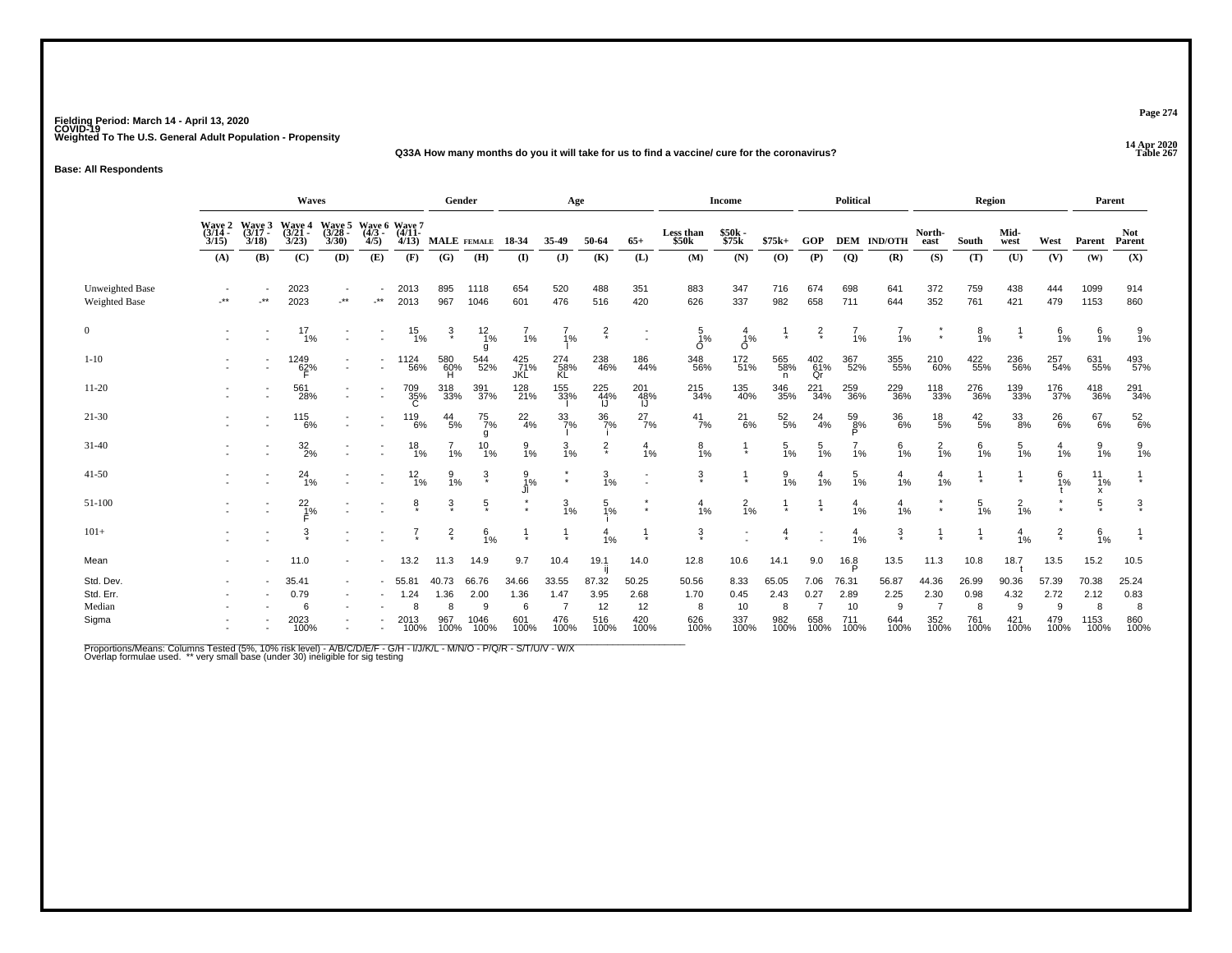### 14 April 2020Fielding Period: March 14 - April 13, 2020<br>COVID-19 Weighted To The U.S. General Adult Population - Propensity<br>Page Table Title <sup>1</sup> <sup>1</sup> Q3A. Which of the following best describes your response to coronavirus?2 Q5 Governors around the country have told residents to stay indoors and ordered non-essential businesses to keep their<br>2 workers home. If this was also the case where you live, would you leave your home to go to/do any o Summary Of Would Go Out For 3 3 Q5 Governors around the country have told residents to stay indoors and ordered non-essential businesses to keep theirworkers home. If this was also the case where you live, would you leave your home to go to/do any of the following?<br>Summary Of Would Not Go Out For 4 Q6 What are you more likely to do post covid19 (e.g., when the economy opens or the curve flattened)? <sup>5</sup> <sup>5</sup> Q7 What are you more likely to do post covid19 (e.g., when the economy opens or the curve flattened)? 6 6 BHV02 Which of the following actions will make you comfortable to do certain activities (e.g., fly, go to the gym, go to sporting events, go on a cruise, etc.) again? Please select all that apply.7 BHV03 How much do you agree or disagree with each of the following statements?<br>Summary Of Strongly/Somewhat Agree 8 BHV03 How much do you agree or disagree with each of the following statements? Summary Of Strongly/Somewhat Disagree 9 9 BHV03\_1 How much do you agree or disagree with each of the following statements? I am taking the necessary steps to help slow the spread of coronavirus. 10 10 BHV03\_2 How much do you agree or disagree with each of the following statements? I believe my neighbors are taking necessary steps to slow the spread of coronavirus.11 11 BHV03\_3 How much do you agree or disagree with each of the following statements?<br>I am concerned that easing off of the restrictions too soon will cause a surge in coronavirus cases. 12 12 BHV04 Which of the following actions should be taken before stay-at-home orders are rescinded (i.e., withdrawn)? Please select all that apply. 13 BHV04 Which of the following actions should be taken before stay-at-home orders are rescinded (i.e., withdrawn)? Please select all that apply. <sup>14</sup> <sup>14</sup> BHV08 Which are you more likely to do post covid19 (e.g., when the economy opens or the curve flattened)? 15 15 BHV09 Which are you more likely to do post covid19 (e.g., when the economy opens or the curve flattened)? 16 16 BHV10 Which are you more likely to do post covid19 (e.g., when the economy opens or the curve flattened)? <sup>17</sup> <sup>17</sup> BHV11 Which are you more likely to do post covid19 (e.g., when the economy opens or the curve flattened)? 18 18 BHV12 Which are you more likely to do post covid19 (e.g., when the economy opens or the curve flattened)? 19 19 BHV13 Which are you more likely to do post covid19 (e.g., when the economy opens or the curve flattened)? 20 20 BHV14 Which are you more likely to do post covid19 (e.g., when the economy opens or the curve flattened)?<sup>21</sup> <sup>21</sup> BHV15 Since the coronavirus outbreak are you consuming more or less of the following? Summary Of More22 22 BHV15 Since the coronavirus outbreak are you consuming more or less of the following?<br>Summary Of Less 23 23 BHV15 Since the coronavirus outbreak are you consuming more or less of the following? Summary Of No Change <sup>24</sup> <sup>24</sup> BHV15\_1 Since the coronavirus outbreak are you consuming more or less of the following? Fresh food (vegetables, fruit)25 25 BHV15\_2 Since the coronavirus outbreak are you consuming more or less of the following? Fast food 26 26 BHV15\_3 Since the coronavirus outbreak are you consuming more or less of the following?Alcohol (beer, wine, spirits) <sup>27</sup> <sup>27</sup> BHV15\_4 Since the coronavirus outbreak are you consuming more or less of the following? Snack foods (chips, nuts, granola bars)28 28 BHV15\_5 Since the coronavirus outbreak are you consuming more or less of the following? Ready to eat meals (e.g., frozen pizzas) 29 29 BHV15\_6 Since the coronavirus outbreak are you consuming more or less of the following? Home cooked meals 30 30 BHV15\_7 Since the coronavirus outbreak are you consuming more or less of the following?Coffee and tea 31 31 BHV15\_8 Since the coronavirus outbreak are you consuming more or less of the following?<br>Soft drinks 32 32 BHV15\_9 Since the coronavirus outbreak are you consuming more or less of the following?Candy and chocolate

33 33 BHV07 Based on what you know and have heard, when do you think Americans should start returning to work and life as normal?

<sup>34</sup> <sup>34</sup> SOC01 Which of the following do you believe people should receive a fine for? Please select all that apply. People should receive a fine if they are...

35 35 SOC02 How much do you agree or disagree with each of the following statements? Summary Of Strongly/Somewhat Agree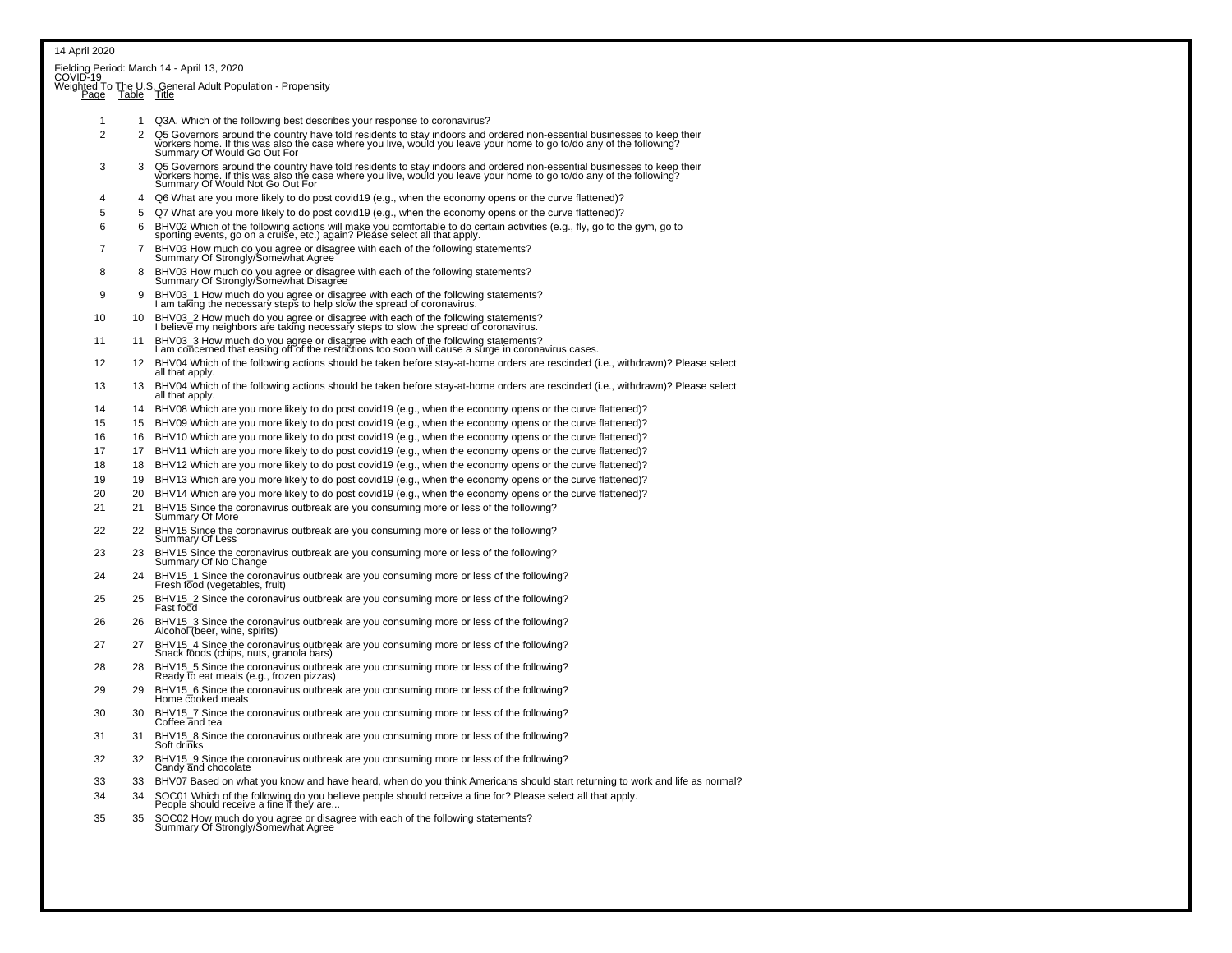| Fielding Period: March 14 - April 13, 2020 |  |  |  |
|--------------------------------------------|--|--|--|
|                                            |  |  |  |

| COVID-19<br>Page | Table | Weighted To The U.S. General Adult Population - Propensity<br>Title                                                                                   |
|------------------|-------|-------------------------------------------------------------------------------------------------------------------------------------------------------|
| 36               | 36    | SOC02 How much do you agree or disagree with each of the following statements?<br>Summary Of Strongly/Somewhat Disagree                               |
| 37               | 37    | SOC02_1 How much do you agree or disagree with each of the following statements?<br>People should be mandated to wear masks if they go out in public. |
| 38               |       | SOC02, 2 How much do you agree or disagree with each of the following statements?                                                                     |

- 38 38 SOC02\_2 How much do you agree or disagree with each of the following statements?If wearing masks in public are mandatory, those who do not wear face masks should face fines.
- 39 39 SOC02\_3 How much do you agree or disagree with each of the following statements? Businesses should have the right to refuse someone service if they are not wearing a face mask.
- 40 40 EMP02 How concerned are you that you may lose your job due to the coronavirus outbreak?
- 41 EMP04 Have you been working from home since the coronavirus pandemic?
- <sup>42</sup> <sup>42</sup> Q9 Do you think your income in 2020 will be lower, higher or about the same as it was in 2019?
- 43 EMP05 As a result of the current pandemic, have you or your household been impacted financially in any of the following ways? Summary Of Yes
- <sup>44</sup> <sup>44</sup> EMP05\_1 As a result of the current pandemic, have you or your household been impacted financially in any of the following ways? Missed (or will soon miss) a rent/mortgage payment
- 45 45 EMP05\_2 As a result of the current pandemic, have you or your household been impacted financially in any of the following ways?Missed (or will soon miss) a bill payment
- 46 46 EMP05\_3 As a result of the current pandemic, have you or your household been impacted financially in any of the following ways?Provided financial support for a family member
- <sup>47</sup> <sup>47</sup> EMP05\_4 As a result of the current pandemic, have you or your household been impacted financially in any of the following ways?Provided financial support for a frien
- 48 EMP05\_5 As a result of the current pandemic, have you or your household been impacted financially in any of the following ways? Sought out new or additional sources of income
- 49 49 EMP05\_6 As a result of the current pandemic, have you or your household been impacted financially in any of the following ways?<br>Lost income partially
- 50 50 EMP05\_7 As a result of the current pandemic, have you or your household been impacted financially in any of the following ways?Lost income entirely
- 51 51 EMP05\_8 As a result of the current pandemic, have you or your household been impacted financially in any of the following ways?Accumulated more debt than normal
- 52 EMP05 9 As a result of the current pandemic, have you or your household been impacted financially in any of the following ways? Stopped or cut back on retirement savings
- 53 53 EMP05\_10 As a result of the current pandemic, have you or your household been impacted financially in any of the following ways?Stopped or cut back on other savings (e.g., college tuition, a major purchase, such as a house or care)
- 54 EMP05\_11 As a result of the current pandemic, have you or your household been impacted financially in any of the following ways?<br>Paid for services that I haven't used (e.g., a dog walker, childcare, a house cleaning ser
- 55 55 EMP05\_12 As a result of the current pandemic, have you or your household been impacted financially in any of the following ways?I have been impacted financially in some other way
- 56 56 EMP05\_13 As a result of the current pandemic, have you or your household been impacted financially in any of the following ways?I have not been impacted financially
- 57 EMP06 If you were forced to rely on your savings due to the current pandemic, for how many months would you be able to live on the amount that you have saved? If you are not sure, please use your best estimate.
- 59 58 EMP07 Which of the following should have to happen before Americans can return to work? Please select all that apply.
- 60 59 ECN01 Are you aware that the deadline to file taxes has been extended?
- 61 60 ECN02 Will you be taking advantage of the extended tax deadline due to COVID-19?
- 62 61 ECN03 Which of the following benefits related to last month's stimulus package have you experienced? Please select all that apply.
- <sup>63</sup> <sup>62</sup> ECN04 Should large national retailers be allowed to postpone rent payments if they cannot afford it due to the coronavirus, even if they remain open for business?
- 64 63 ECN05 Are you withdrawing from your 401K early because of new rules (i.e., from the Treasury and the President)/COVID-19?
- 65 64 ECN06 How much do you agree or disagree with the statement that mandated mass social distancing requirements need to berescinded (i.e., withdrawn) in order to restart the economy?
- 66 65 REV01 Are you planning any major purchases once things return to normal and businesses re-open? Please select all that apply.
- 67 66 REV02 Once things return to normal and businesses reopen, would do any of the following to prepare for something like this inthe future? Please select all that apply.
- 68 67 Q15 How concerned are you about the impact coronavirus (COVID-19) has on the following?Summary Of Concerned
- 69 68 Q15 How concerned are you about the impact coronavirus (COVID-19) has on the following? Summary Of Not At All/Not Very Concerned
- 70 69 Q15\_1 How concerned are you about the impact coronavirus (COVID-19) has on the following? Your personal health
- <sup>71</sup> 70 Q15\_2 How concerned are you about the impact coronavirus (COVID-19) has on the following?The health of your older friends and relatives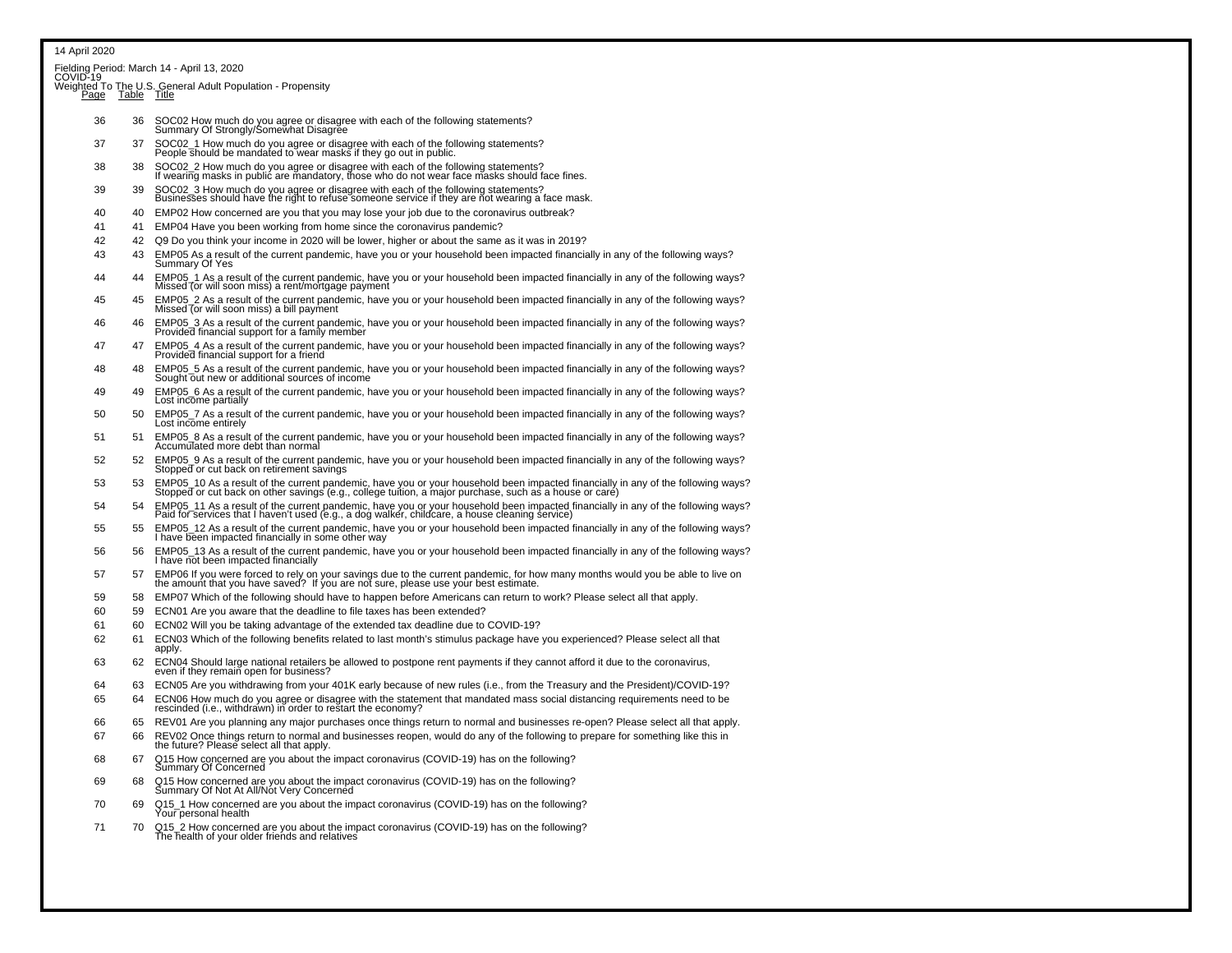|      |             | Fielding Period: March 14 - April 13, 2020<br>COVID-19                                                                                                                                                                                                                 |
|------|-------------|------------------------------------------------------------------------------------------------------------------------------------------------------------------------------------------------------------------------------------------------------------------------|
|      |             | Weighted To The U.S. General Adult Population - Propensity                                                                                                                                                                                                             |
| Page | Table Title |                                                                                                                                                                                                                                                                        |
| 72   | 71          | Q15_3 How concerned are you about the impact coronavirus (COVID-19) has on the following?<br>The health of the broader American populace                                                                                                                               |
| 73   | 72          | Q15_4 How concerned are you about the impact coronavirus (COVID-19) has on the following?<br>The American economy                                                                                                                                                      |
| 74   | 73          | Q15_5 How concerned are you about the impact coronavirus (COVID-19) has on the following?<br>Your personal finances                                                                                                                                                    |
| 75   | 74          | Q16 Do you think you are going to get coronavirus (COVID-19)?                                                                                                                                                                                                          |
| 76   | 75          | Q18 Which of the following is true for you?                                                                                                                                                                                                                            |
| 77   | 76          | Q20 How much do each of the following aspects contribute to your level of fear and concern regarding coronavirus (COVID-19)?<br>Summary Of At Least A Little                                                                                                           |
| 78   | 77          | Q20_1 How much do each of the following aspects contribute to your level of fear and concern regarding coronavirus (COVID-19)?<br>Coronavirus being my first time experiencing a pandemic like this                                                                    |
| 79   | 78          | Q20_2 How much do each of the following aspects contribute to your level of fear and concern regarding coronavirus (COVID-19)?<br>Afraid of losing my loved ones                                                                                                       |
| 80   | 79          | Q20_3 How much do each of the following aspects contribute to your level of fear and concern regarding coronavirus (COVID-19)?<br>Afraid of accidentally spreading the virus to vulnerable people even if I'm not experiencing symptoms                                |
| 81   | 80          | Q20_4 How much do each of the following aspects contribute to your level of fear and concern regarding coronavirus (COVID-19)?<br>Constant stream of social media posts about people's reactions to the outbreak (e.g., stocking up, self-quarantining, empty shelves) |
| 82   | 81          | Q20_5 How much do each of the following aspects contribute to your level of fear and concern regarding coronavirus (COVID-19)?<br>News and images of people fighting over products at the grocery store                                                                |
| 83   | 82          | Q20_6 How much do each of the following aspects contribute to your level of fear and concern regarding coronavirus (COVID-19)?<br>Drastic headlines about how society is changing (e.g., national guard in New Rochelle, NBA bein                                      |
| 84   | 83          | Q20_7 How much do each of the following aspects contribute to your level of fear and concern regarding coronavirus (COVID-19)?<br>Learning that celebrities and politicians are testing positive                                                                       |
| 85   | 84          | Q20_8 How much do each of the following aspects contribute to your level of fear and concern regarding coronavirus (COVID-19)?<br>Communication from the government                                                                                                    |
| 86   | 85          | Q20_9 How much do each of the following aspects contribute to your level of fear and concern regarding coronavirus (COVID-19)?<br>Communication from the CDC                                                                                                           |
| 87   | 86          | Q20_10 How much do each of the following aspects contribute to your level of fear and concern regarding coronavirus (COVID-19)?<br>Trying to keep up with all the safety recommendations                                                                               |
| 88   | 87          | Q21 Which of the following is closest to your view of people's reaction to the coronavirus (COVID-19) outbreak?                                                                                                                                                        |
| 89   | 88          | Q15 Which of the following sacrifices would you be willing to make, in order to help America through the coronavirus<br>outbreak?                                                                                                                                      |
|      |             | Summary Of Willing To Do                                                                                                                                                                                                                                               |
| 90   | 89          | Q15 Which of the following sacrifices would you be willing to make, in order to help America through the coronavirus<br>outbreak?<br>Summary Of Not Willing To Do                                                                                                      |
| 91   | 90          | Q15_1 Which of the following sacrifices would you be willing to make, in order to help America through the coronavirus<br>outbreak?                                                                                                                                    |
|      |             | Quarantine indoors                                                                                                                                                                                                                                                     |
| 92   | 91          | Q15_2 Which of the following sacrifices would you be willing to make, in order to help America through the coronavirus<br>outbreak?<br>Stop hoarding items (e.g., toilet paper, cleaning products)                                                                     |
| 93   | 92          | Q15_3 Which of the following sacrifices would you be willing to make, in order to help America through the coronavirus                                                                                                                                                 |
|      |             | outbreak?<br>Be put on a rations program for certain goods                                                                                                                                                                                                             |
| 94   | 93          | Q15_4 Which of the following sacrifices would you be willing to make, in order to help America through the coronavirus                                                                                                                                                 |
|      |             | outbreak?<br>Stop all travel domestically                                                                                                                                                                                                                              |
| 95   | 94          | Q15_5 Which of the following sacrifices would you be willing to make, in order to help America through the coronavirus<br>outbreak?                                                                                                                                    |
|      |             | Donate my portion of the stimulus package to a hospital                                                                                                                                                                                                                |
| 96   | 95          | FR01 Have you felt any of the following since the stay-home orders have gone into effect?<br>Summary Of Yes                                                                                                                                                            |
| 97   | 96          | FR01_1 Have you felt any of the following since the stay-home orders have gone into effect?<br>Cabin fever- bored and sick of being in my home                                                                                                                         |
| 98   | 97          | FR01_2 Have you felt any of the following since the stay-home orders have gone into effect?<br>Claustrophobic- unable to escape my home                                                                                                                                |
| 99   | 98          | FR01_3 Have you felt any of the following since the stay-home orders have gone into effect?<br>Grateful- for the break from work to be at home with my family or by myself                                                                                             |
| 100  | 99          | FR01_4 Have you felt any of the following since the stay-home orders have gone into effect?<br>Appreciative-to be around people I truly care about                                                                                                                     |
| 101  | 100         | FR01_5 Have you felt any of the following since the stay-home orders have gone into effect?<br>Compassionaté-taking the time to check in with the people I care about                                                                                                  |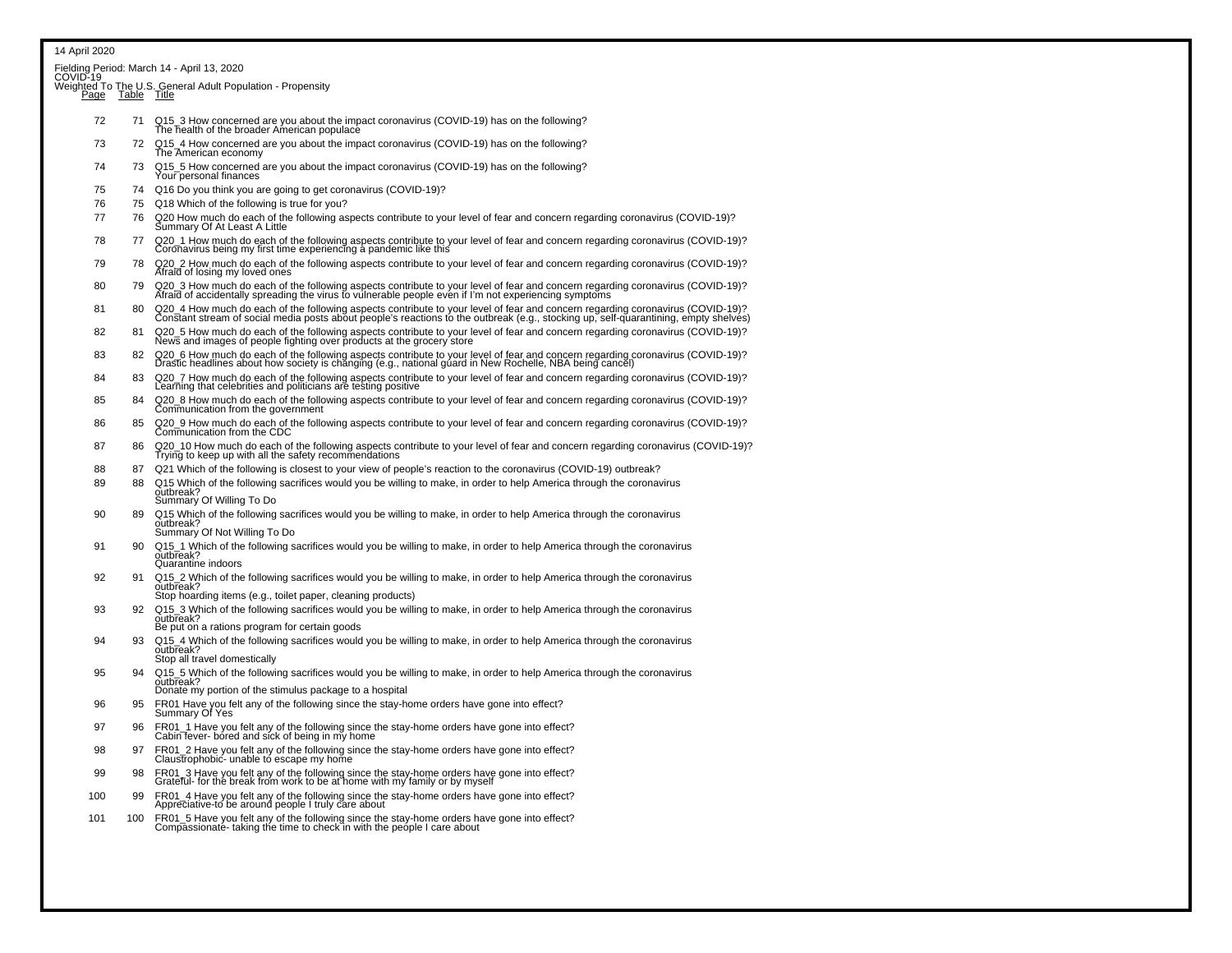Fielding Period: March 14 - April 13, 2020<br>COVID-19

|  | Weighted To The U.S. General Adult Population - Propensity<br>Page Table Title |
|--|--------------------------------------------------------------------------------|
|  |                                                                                |

| <u>r ayc</u> | $I^{\text{a} \cup I \subset I}$ | 1100                                                                                                                                                                                                |
|--------------|---------------------------------|-----------------------------------------------------------------------------------------------------------------------------------------------------------------------------------------------------|
| 102          | 101                             | FR01_6 Have you felt any of the following since the stay-home orders have gone into effect?<br>Lonely-feeling isolated from my friends/family                                                       |
| 103          |                                 | 102 FR01_7 Have you felt any of the following since the stay-home orders have gone into effect?<br>Overwhelmed-trying to balance work at home and other needs of my family                          |
| 104          | 103                             | FR01_8 Have you felt any of the following since the stay-home orders have gone into effect?<br>Angry- upset that I don't know when this will end                                                    |
| 105          | 104                             | FR01_9 Have you felt any of the following since the stay-home orders have gone into effect?<br>Annoyed- by lack of personal space and the inability to get away from my family                      |
| 106          | 105                             | FR02_1 While working from home, are you more likely to<br>Roll out of bed and start working/Maintain your morning routine (e.g., shower etc)                                                        |
| 107          | 106                             | FR02_2 While working from home, are you more likely to<br>Get properly dressed/Wear PJs/sweatpants                                                                                                  |
| 108          | 107                             | FR02_3 While working from home, are you more likely to<br>Take a shower daily/Skip a couple of days of showering                                                                                    |
| 109          | 108                             | FR02_4 While working from home, are you more likely to<br>Work more/Work less                                                                                                                       |
| 110          | 109                             | FR02_5 While working from home, are you more likely to<br>Maintain clear time boundaries (e.g., 9-5)/Work anytime that is needed                                                                    |
| 111          | 110                             | FR03 Are you a parent who is now staying at home with your child (ren)?                                                                                                                             |
| 112          | 111                             | FR04 As a parent, have you experienced any of the following since the stay-home orders have gone into effect?<br>Summary Of Yes                                                                     |
| 113          | 112                             | FR04_1 As a parent, have you experienced any of the following since the stay-home orders have gone into effect?<br>Giving in to more screen time (e.g., movies, YouTube, Netflix) to preoccupy kids |
| 114          | 113                             | FR04_2 As a parent, have you experienced any of the following since the stay-home orders have gone into effect?<br>Relying on more treats/snacks to keep my kids happy                              |
| 115          | 114                             | ER04_3 As a parent, have you experienced any of the following since the stay-home orders have gone into effect?<br>Frustration with online schooling systems                                        |
| 116          | 115                             | FR04_4 As a parent, have you experienced any of the following since the stay-home orders have gone into effect?<br>Kids making cameos on video or conference calls                                  |
| 117          | 116                             | FR04_5 As a parent, have you experienced any of the following since the stay-home orders have gone into effect?<br>'Mommy/Daddy' time out- walking away from kids to get a break                    |
| 118          | 117                             | FR04_6 As a parent, have you experienced any of the following since the stay-home orders have gone into effect?<br>Buying more toys, books or games to preoccupy kids                               |
| 119          | 118                             | FR05 How much would you say you miss each of the following during this time of virus-related shutdowns?<br>Summary Of A Lot/Somewhat                                                                |
| 120          | 119                             | FR05 How much would you say you miss each of the following during this time of virus-related shutdowns?<br>Summary Of Not At All/Not Very                                                           |
| 121          | 120                             | FR05 1 How much would you say you miss each of the following during this time of virus-related shutdowns?<br>Traveling on an airplane                                                               |
| 122          | 121                             | FR05 2 How much would you say you miss each of the following during this time of virus-related shutdowns?<br>Going to a movie theatre                                                               |
| 123          | 122                             | FR05_3 How much would you say you miss each of the following during this time of virus-related shutdowns?<br>Shopping in stores                                                                     |

- <sup>124</sup> 123 FR05\_4 How much would you say you miss each of the following during this time of virus-related shutdowns? Working from the office
- 125 124 FR05\_5 How much would you say you miss each of the following during this time of virus-related shutdowns?<br>Attending events like concerts, theatre and sporting events
- 126 125 FR05\_6 How much would you say you miss each of the following during this time of virus-related shutdowns? Dining out at a restaurant/bar
- <sup>127</sup> 126 FR05\_7 How much would you say you miss each of the following during this time of virus-related shutdowns? Watching sports on TV
- 128 <sup>127</sup> FR05\_8 How much would you say you miss each of the following during this time of virus-related shutdowns? Gatherings with friends and family
- 129 128 FR05\_9 How much would you say you miss each of the following during this time of virus-related shutdowns? Going to church
- 130 129 FR05\_10 How much would you say you miss each of the following during this time of virus-related shutdowns?Going to school or university
- 131 130 FR05\_13 How much would you say you miss each of the following during this time of virus-related shutdowns? Going to the gym/work out class
- 132 131 FR05\_14 How much would you say you miss each of the following during this time of virus-related shutdowns? Going to a social gathering,
- 133 132 FR05\_15 How much would you say you miss each of the following during this time of virus-related shutdowns?Going to my local coffee shop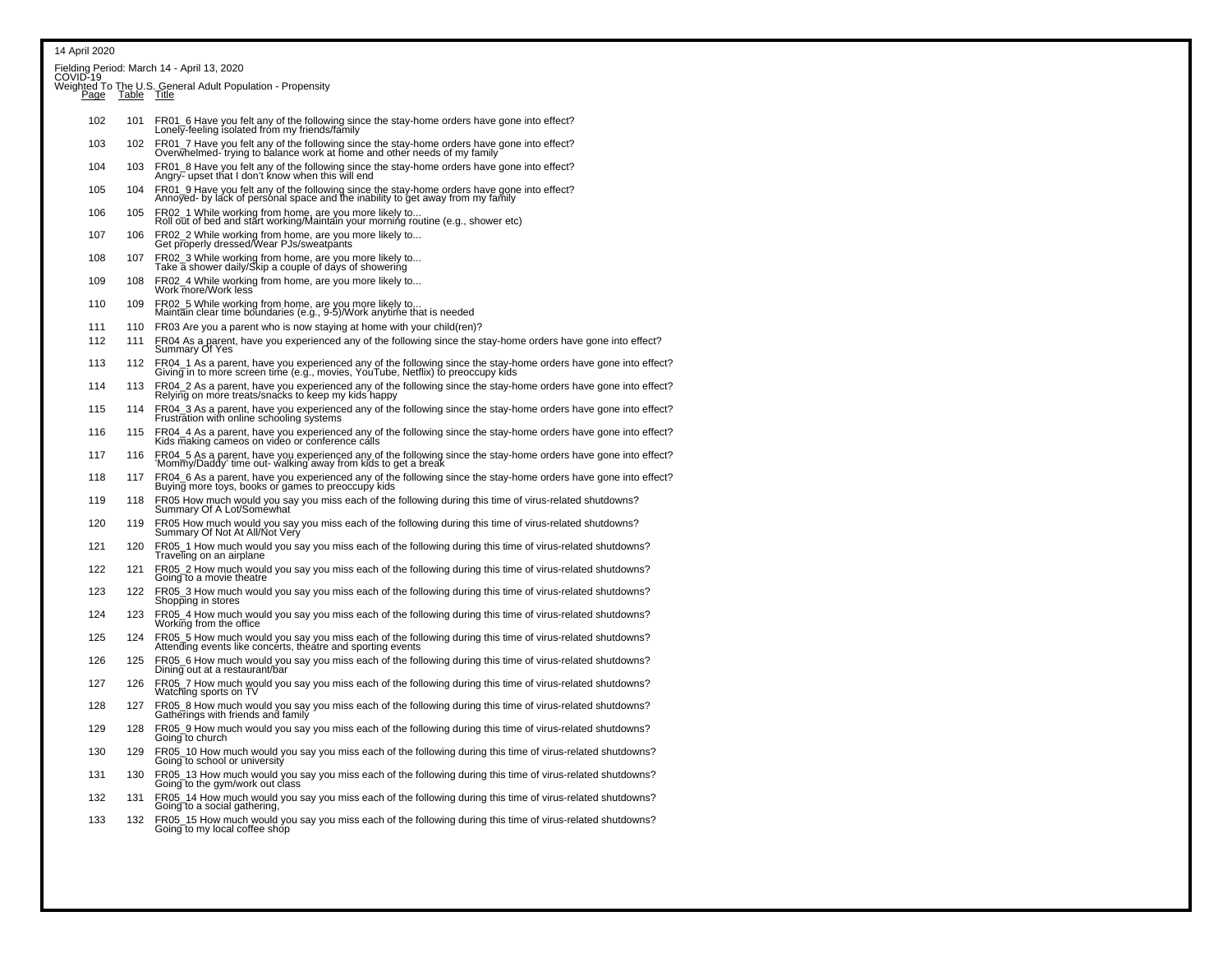| 14 April 2020 |     |                                                                                                                                                                                                                                                                                                                                      |
|---------------|-----|--------------------------------------------------------------------------------------------------------------------------------------------------------------------------------------------------------------------------------------------------------------------------------------------------------------------------------------|
|               |     | Fielding Period: March 14 - April 13, 2020<br>COVID-19                                                                                                                                                                                                                                                                               |
|               |     |                                                                                                                                                                                                                                                                                                                                      |
|               |     | Weighted To The U.S. General Adult Population - Propensity<br>Page Table Title                                                                                                                                                                                                                                                       |
| 134           | 133 | Q22 How concerned are you about each of the following potential shortages from coronavirus (COVID-19) in the healthcare<br>system?<br>Summary Of Concerned                                                                                                                                                                           |
| 135           | 134 | Q22 How concerned are you about each of the following potential shortages from coronavirus (COVID-19) in the healthcare                                                                                                                                                                                                              |
|               |     | system?<br>Summary Of Not At All/Not Very Concerned                                                                                                                                                                                                                                                                                  |
| 136           | 135 | Q22_1 How concerned are you about each of the following potential shortages from coronavirus (COVID-19) in the healthcare<br>system?<br>Surgical masks and gloves                                                                                                                                                                    |
| 137           | 136 | Q22_2 How concerned are you about each of the following potential shortages from coronavirus (COVID-19) in the healthcare<br>system?<br>Testing kits for COVID-19                                                                                                                                                                    |
| 138           | 137 | Q22_3 How concerned are you about each of the following potential shortages from coronavirus (COVID-19) in the healthcare<br>system?<br>Hospital beds (room for patients)                                                                                                                                                            |
| 139           | 138 | Q22_4 How concerned are you about each of the following potential shortages from coronavirus (COVID-19) in the healthcare<br>system?<br>Hospital ventilators (for assisted breathing)                                                                                                                                                |
| 140           | 139 | Q22 5 How concerned are you about each of the following potential shortages from coronavirus (COVID-19) in the healthcare<br>system?                                                                                                                                                                                                 |
| 141           | 140 | Healthcare workers (doctors, nurses, supporting staff)<br>FR06 Businesses and CEOs have responded in different ways to the pandemic. Below is a list of actions that companies have<br>taken in response to the pandemic. Do these actions improve or worsen your opinion of the company?<br>S                                       |
| 142           | 141 | FR06 Businesses and CEOs have responded in different ways to the pandemic. Below is a list of actions that companies have<br>taken in response to the pandemic. Do these actions improve or worsen your opinion of the company?<br>S                                                                                                 |
| 143           | 142 | FR06_1 Businesses and CEOs have responded in different ways to the pandemic. Below is a list of actions that companies have<br>taken in response to the pandemic. Do these actions improve or worsen your opinion of the company?<br>Company executives forgoes salaries, bonuses or other compensation.                             |
| 144           | 143 | FR06_2 Businesses and CEOs have responded in different ways to the pandemic. Below is a list of actions that companies have<br>taken in response to the pandemic. Do these actions improve or worsen your opinion of the company?<br>Company harmed by the crisis asking for a bailout from the federal government.                  |
| 145           | 144 | FR06_3 Businesses and CEOs have responded in different ways to the pandemic. Below is a list of actions that companies have<br>taken in response to the pandemic. Do these actions improve or worsen your opinion of the company?                                                                                                    |
| 146           | 145 | FR06_4 Businesses and CEOs have responded in different ways to the pandemic. Below is a list of actions that companies have<br>taken in response to the pandemic. Do these actions improve or worsen your opinion of the company?<br>Company promises to relocate their manufacturing away from China and back to the United States. |
| 147           | 146 | FR06_5 Businesses and CEOs have responded in different ways to the pandemic. Below is a list of actions that companies have<br>taken in response to the pandemic. Do these actions improve or worsen your opinion of the company?                                                                                                    |
| 148           | 147 | FR06 6 Businesses and CEOs have responded in different ways to the pandemic. Below is a list of actions that companies have<br>taken in response to the pandemic. Do these actions improve or worsen your opinion of the company?<br>Company donates money, supplies or employee's time to aid relief in communities.                |
| 149           | 148 | Q23 Which of the following sources do you get your information from regarding the coronavirus (COVID-19) outbreak? Please<br>select all that apply.                                                                                                                                                                                  |
| 150           | 149 | Q24 How trustworthy do you think each of the following sources are to provide accurate information regarding the coronavirus<br>outbreak?<br>Summary Of Trustworthy                                                                                                                                                                  |
| 151           | 150 | Q24_1 How trustworthy do you think each of the following sources are to provide accurate information regarding the coronavirus<br>outbreak?<br>Social media (e.g., Facebook, Instagram)                                                                                                                                              |
| 152           | 151 | Q24_2 How trustworthy do you think each of the following sources are to provide accurate information regarding the coronavirus<br>outbreak?<br>National media                                                                                                                                                                        |
| 153           | 152 | Q24_3 How trustworthy do you think each of the following sources are to provide accurate information regarding the coronavirus<br>outbreak?<br>Local media                                                                                                                                                                           |
| 154           | 153 | Q24_4 How trustworthy do you think each of the following sources are to provide accurate information regarding the coronavirus<br>outbreak?<br>Medical journals                                                                                                                                                                      |
| 155           | 154 | Q24 5 How trustworthy do you think each of the following sources are to provide accurate information regarding the coronavirus<br>outbreak?<br>Government PSA's/website                                                                                                                                                              |
| 156           | 155 | Q24_6 How trustworthy do you think each of the following sources are to provide accurate information regarding the coronavirus<br>outbreak?                                                                                                                                                                                          |
| 157           | 156 | Q24_7 How trustworthy do you think each of the following sources are to provide accurate information regarding the coronavirus<br>outbreak?<br>Friends and family                                                                                                                                                                    |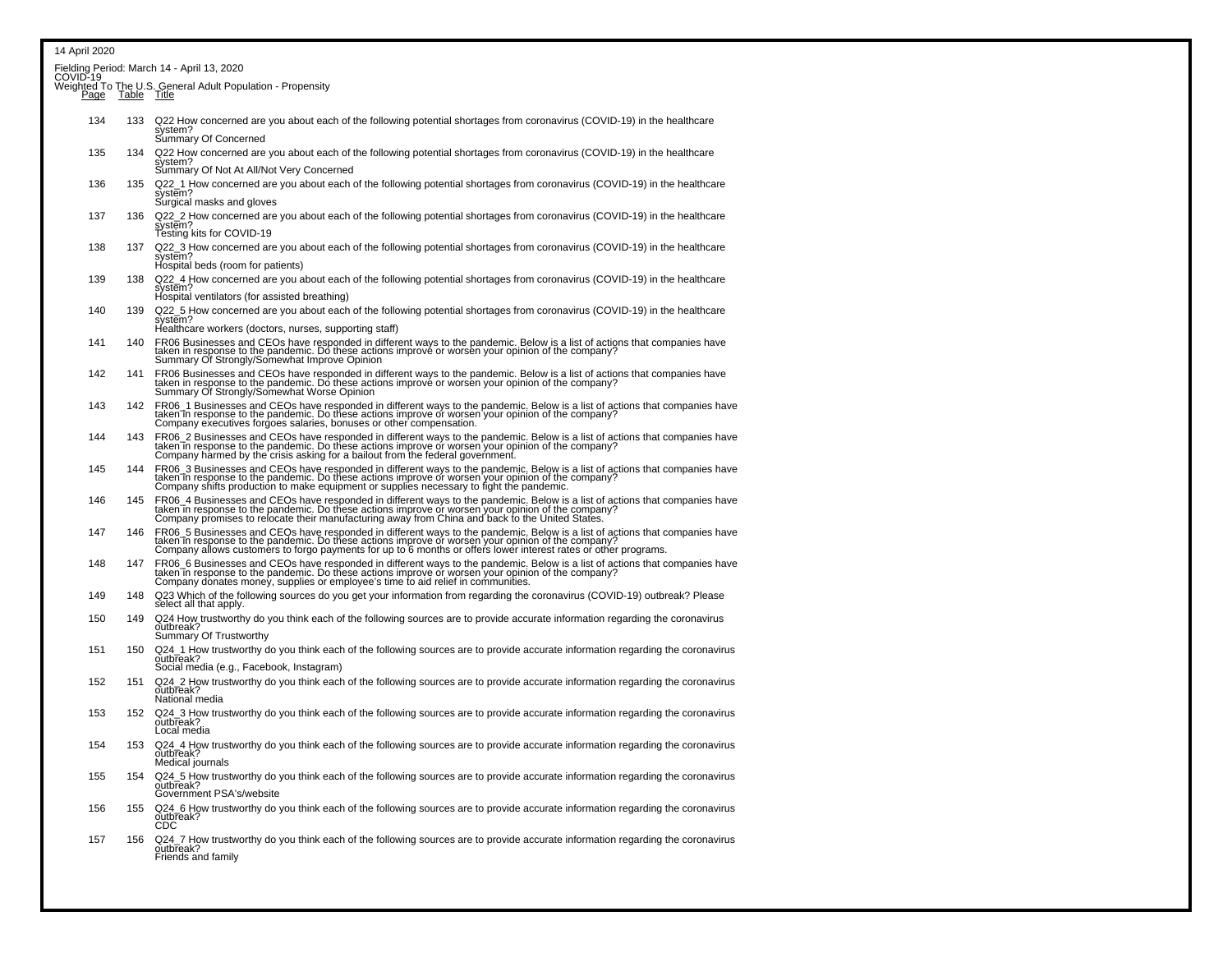| 14 April 2020                                          |             |                                                                                                                                                                               |  |
|--------------------------------------------------------|-------------|-------------------------------------------------------------------------------------------------------------------------------------------------------------------------------|--|
| Fielding Period: March 14 - April 13, 2020<br>COVID-19 |             |                                                                                                                                                                               |  |
| Page                                                   | Table Title | Weighted To The U.S. General Adult Population - Propensity                                                                                                                    |  |
| 158                                                    | 157         | Q24 8 How trustworthy do you think each of the following sources are to provide accurate information regarding the coronavirus<br>outbreak?<br>Doctors and nurses             |  |
| 159                                                    | 158         | Q24_9 How trustworthy do you think each of the following sources are to provide accurate information regarding the coronavirus<br>outbreak?<br>The White House/President      |  |
| 160                                                    | 159         | Q24_10 How trustworthy do you think each of the following sources are to provide accurate information regarding the coronavirus<br>outbreak?<br>My governor                   |  |
| 161                                                    | 160         | Q24_11 How trustworthy do you think each of the following sources are to provide accurate information regarding the coronavirus<br>outbreak?<br>My local government           |  |
| 162                                                    | 161         | Q24_12 How trustworthy do you think each of the following sources are to provide accurate information regarding the coronavirus<br>outbreak?<br>Chinese President, Xi Jinping |  |
| 163                                                    | 162         | MED01 Have you increased or decreased your time spent on the following since the COVID19 outbreak, or has it not changed?<br>Summary Of Increased                             |  |
| 164                                                    | 163         | MED01 Have you increased or decreased your time spent on the following since the COVID19 outbreak, or has it not changed?<br>Summary Of Decreased                             |  |
| 165                                                    | 164         | MED01 Have you increased or decreased your time spent on the following since the COVID19 outbreak, or has it not changed?<br>Summary Of About The Same                        |  |
| 166                                                    | 165         | MED01_1 Have you increased or decreased your time spent on the following since the COVID19 outbreak, or has it not changed?<br>TV (cable or broadcast)                        |  |
| 167                                                    | 166         | MED01_2 Have you increased or decreased your time spent on the following since the COVID19 outbreak, or has it not changed?<br>Streaming TV (e.g., Netflix, Apple TV)         |  |
| 168                                                    | 167         | MED01_3 Have you increased or decreased your time spent on the following since the COVID19 outbreak, or has it not changed?<br>Smartphone/tablet                              |  |
| 169                                                    | 168         | MED01_4 Have you increased or decreased your time spent on the following since the COVID19 outbreak, or has it not changed?<br>Magazines                                      |  |
| 170                                                    | 169         | MED01_5 Have you increased or decreased your time spent on the following since the COVID19 outbreak, or has it not changed?<br><b>Books</b>                                   |  |
| 171                                                    | 170         | MED02 Are you using each of the following more, less, or about the same since the coronavirus outbreak?<br>Summary Of More                                                    |  |
| 172                                                    | 171         | MED02 Are you using each of the following more, less, or about the same since the coronavirus outbreak?<br>Summary Of Less                                                    |  |
| 173                                                    | 172         | MED02 Are you using each of the following more, less, or about the same since the coronavirus outbreak?<br>Summary Of About The Same                                          |  |
| 174                                                    | 173         | MED02_1 Are you using each of the following more, less, or about the same since the coronavirus outbreak?<br>On-demand food delivery apps (e.g., UberEATS, Doordash)          |  |
| 175                                                    | 174         | MED02_2 Are you using each of the following more, less, or about the same since the coronavirus outbreak?<br>Social media (é.g., Facebook, Instagram, Twitter)                |  |
| 176                                                    | 175         | MED02_3 Are you using each of the following more, less, or about the same since the coronavirus outbreak?<br>Virtual meeting sites (e.g., Zoom, Teams)                        |  |
| 177                                                    | 176         | MED02_4 Are you using each of the following more, less, or about the same since the coronavirus outbreak?<br>News apps                                                        |  |
| 178                                                    | 177         | MED02_5 Are you using each of the following more, less, or about the same since the coronavirus outbreak?<br>Podcasts                                                         |  |
| 179                                                    | 178         | MED02_6 Are you using each of the following more, less, or about the same since the coronavirus outbreak?<br>Wellness apps (e.g., Meditation apps, work-outs)                 |  |
| 180                                                    | 179         | MED02_7 Are you using each of the following more, less, or about the same since the coronavirus outbreak?<br>Music apps (e.g., Spotify, iTunes)                               |  |
| 181                                                    | 180         | MED02_8 Are you using each of the following more, less, or about the same since the coronavirus outbreak?<br>Dating apps                                                      |  |
| 182                                                    | 181         | MED02_9 Are you using each of the following more, less, or about the same since the coronavirus outbreak?<br>Games                                                            |  |
| 183                                                    | 182         | MED02_10 Are you using each of the following more, less, or about the same since the coronavirus outbreak?<br>Streaming services (e.g., Netflix, Hulu)                        |  |
| 184                                                    | 183         | MED03 How many advertisements do you notice related to COVID19 while using the following apps/platforms?<br>Summary Of Too Few                                                |  |
| 185                                                    | 184         | MED03 How many advertisements do you notice related to COVID19 while using the following apps/platforms?<br>Summary Of Just Enough                                            |  |
| 186                                                    | 185         | MED03 How many advertisements do you notice related to COVID19 while using the following apps/platforms?<br>Summary Of Too Many                                               |  |
| 187                                                    | 186         | MED03 How many advertisements do you notice related to COVID19 while using the following apps/platforms?<br>Summary Of Too Few                                                |  |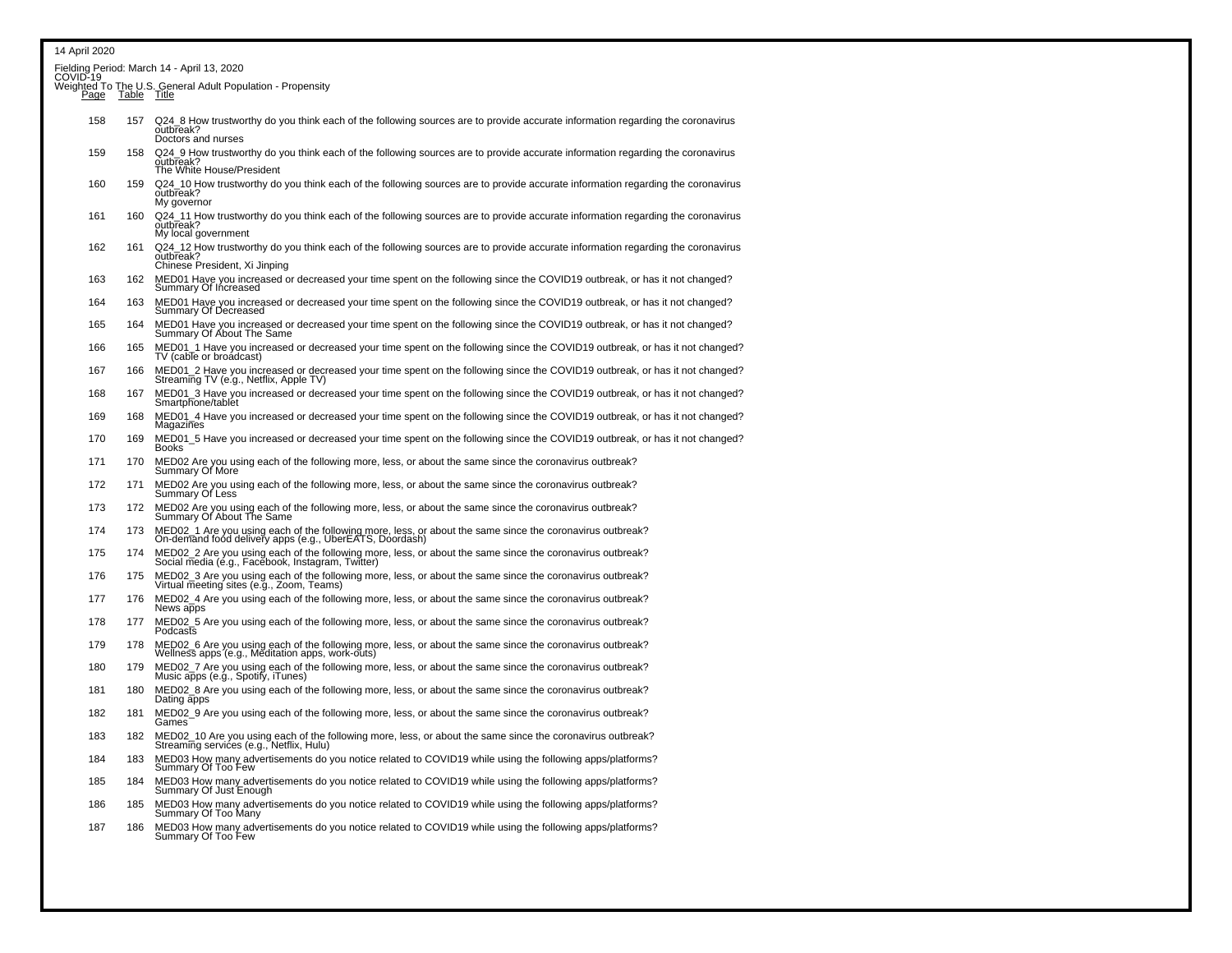|        |             | Fielding Period: March 14 - April 13, 2020<br>COVID-19                                                                                                                                                                |
|--------|-------------|-----------------------------------------------------------------------------------------------------------------------------------------------------------------------------------------------------------------------|
| Page   | Table Title | Weighted To The U.S. General Adult Population - Propensity                                                                                                                                                            |
| 188    | 187         | MED03 How many advertisements do you notice related to COVID19 while using the following apps/platforms?<br>Summary Of Just Enough                                                                                    |
| 189    | 188         | MED03 How many advertisements do you notice related to COVID19 while using the following apps/platforms?<br>Summary Of Too Many                                                                                       |
| 190    | 189         | MED03_1 How many advertisements do you notice related to COVID19 while using the following apps/platforms?<br>On-demand food delivery apps (e.g., UberEATS, Doordash)                                                 |
| 191    | 190         | MED03_2 How many advertisements do you notice related to COVID19 while using the following apps/platforms?<br>Social media (e.g., Facebook, Instagram, Twitter)                                                       |
| 192    | 191         | MED03_3 How many advertisements do you notice related to COVID19 while using the following apps/platforms?<br>Virtual meeting sites (e.g., Zoom, Teams)                                                               |
| 193    | 192         | MED03_4 How many advertisements do you notice related to COVID19 while using the following apps/platforms?<br>News apps                                                                                               |
| 194    | 193         | MED03_5 How many advertisements do you notice related to COVID19 while using the following apps/platforms?<br>Podcasts                                                                                                |
| 195    | 194         | MED03_6 How many advertisements do you notice related to COVID19 while using the following apps/platforms?<br>Wellness apps (e.g., Meditation apps, work-outs)                                                        |
| 196    | 195         | MED03_7 How many advertisements do you notice related to COVID19 while using the following apps/platforms?<br>Music apps (e.g., Spotify, iTunes)                                                                      |
| 197    | 196         | MED03_8 How many advertisements do you notice related to COVID19 while using the following apps/platforms?<br>Dating apps                                                                                             |
| 198    | 197         | MED03_9 How many advertisements do you notice related to COVID19 while using the following apps/platforms?<br>Games                                                                                                   |
| 199    | 198         | MED03_10 How many advertisements do you notice related to COVID19 while using the following apps/platforms?<br>Streaming services (e.g., Netflix, Hulu)                                                               |
| 200    | 199         | MED04 Do you ever click on the ads you see related to COVID19?                                                                                                                                                        |
| 201    | 200         | MED05 What is your opinion of companies who create advertisements about COVID-19?                                                                                                                                     |
| 202    | 201         | MED10 How much more entertainment programming are you watching than before the coronavirus crisis?                                                                                                                    |
| 203    | 202         | MED07 Have you been using the following services more, less, or about the same as compared to before the COVID-19 outbreak?<br>Summary Of More                                                                        |
| 204    | 203         | MED07 Have you been using the following services more, less, or about the same as compared to before the COVID-19 outbreak?<br>Summary Of Less                                                                        |
| 205    | 204         | MED07 Have you been using the following services more, less, or about the same as compared to before the COVID-19 outbreak?<br>Summary Of About The Same                                                              |
| 206    | 205         | MED07_1 Have you been using the following services more, less, or about the same as compared to before the COVID-19 outbreak?<br>Amazon Prime                                                                         |
| 207    | 206         | MED07_2 Have you been using the following services more, less, or about the same as compared to before the COVID-19 outbreak?<br>UberEATS                                                                             |
| 208    | 207         | MED07_3 Have you been using the following services more, less, or about the same as compared to before the COVID-19 outbreak?<br>GrubHub                                                                              |
| 209    | 208         | MED07_4 Have you been using the following services more, less, or about the same as compared to before the COVID-19 outbreak?<br>PostMates                                                                            |
| 210    | 209         | MED07_5 Have you been using the following services more, less, or about the same as compared to before the COVID-19 outbreak?<br>HelloFresh                                                                           |
| 211    | 210         | MED07_6 Have you been using the following services more, less, or about the same as compared to before the COVID-19 outbreak?<br>DoorDash                                                                             |
| 212    | 211         | Q23 Once they are allowed to reopen, should certain businesses that host events (e.g., concert venues, convention centers)<br>be required to conduct health screening before allowing people to enter?                |
| 213    | 212         | Q24 Would you be willing to share your mobile location data so that you can be alerted if you were to enter an area that<br>posed a health risk (e.g., a quarantined zone or an area with several cases of COVID-19). |
| 214    | 213         | Q33B Once the government provides information that the spread of the virus is flattening how long will it take you to do each<br>of the following?                                                                    |
| 215    | 214         | Q33B_1 Once the government provides information that the spread of the virus is flattening how long will it take you to do each<br>of the Tollowing?<br>Fly on a plane                                                |
| 216    | 215         | Q33B_2 Once the government provides information that the spread of the virus is flattening how long will it take you to do each<br>of the following?<br>Go to a gym class                                             |
| 217    | 216         | Q33B_3 Once the government provides information that the spread of the virus is flattening how long will it take you to do each<br>of the following?<br>Take a cruise                                                 |
| 218    | 217         | Q33B_4 Once the government provides information that the spread of the virus is flattening how long will it take you to do each<br>of the following?<br>Go out to dinner                                              |
| $\sim$ | 040         | $\sim$<br>وعارضه والمعاط الترز وورودها يرزموا ومتوجعهما كالمراوح والمناطقة                                                                                                                                            |

219 218 Q33B\_5 Once the government provides information that the spread of the virus is flattening how long will it take you to do each<br>of the following?<br>Visit a casino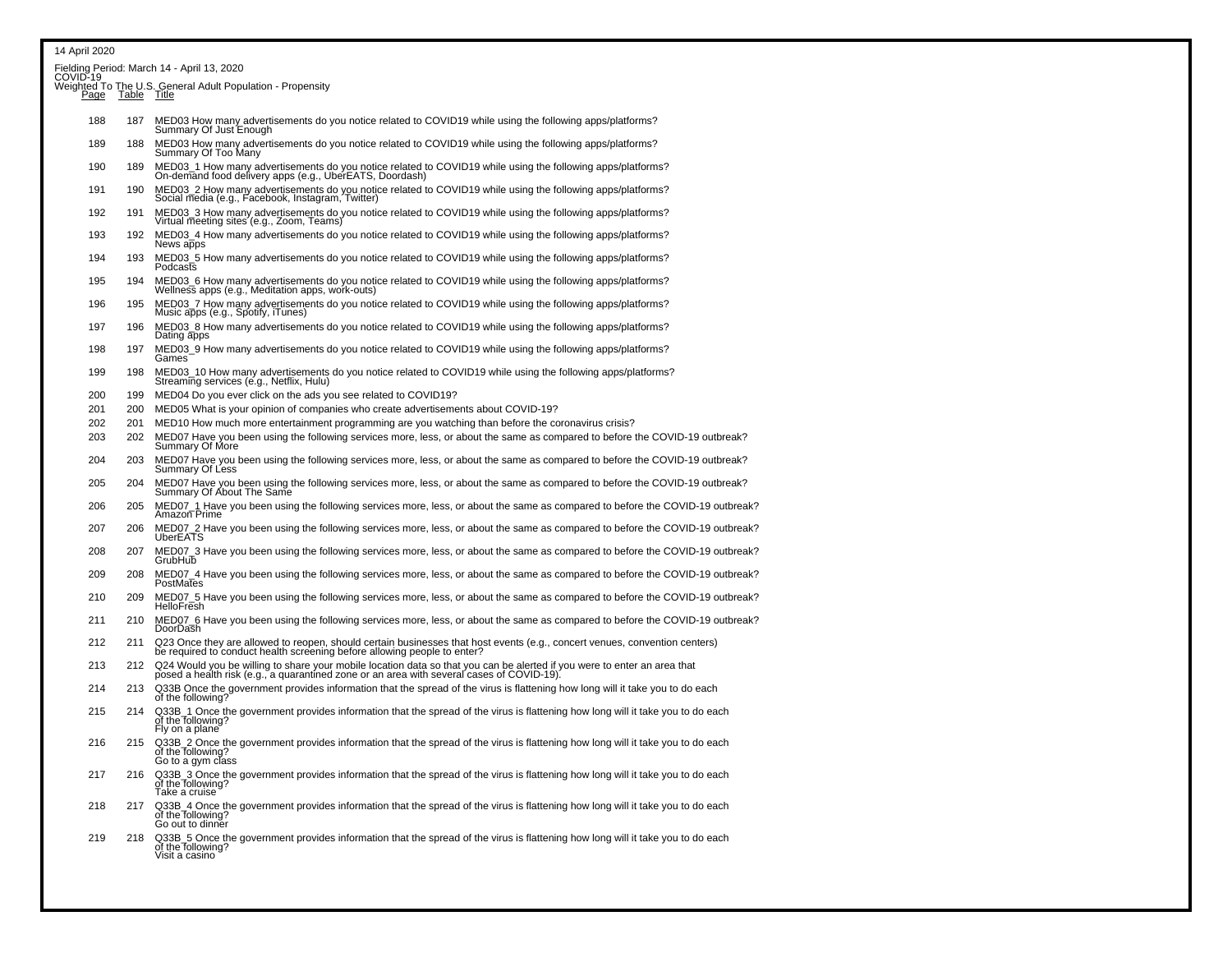|             |             | Fielding Period: March 14 - April 13, 2020<br>COVID-19                                                                                                                                                             |
|-------------|-------------|--------------------------------------------------------------------------------------------------------------------------------------------------------------------------------------------------------------------|
| <u>Page</u> | Table Title | Weighted To The U.S. General Adult Population - Propensity                                                                                                                                                         |
| 220         | 219         | Q33B_6 Once the government provides information that the spread of the virus is flattening how long will it take you to do each<br>of the following?<br>Stay in a hotel                                            |
| 221         | 220         | Q33B_7 Once the government provides information that the spread of the virus is flattening how long will it take you to do each<br>of the following?<br>Go to the office                                           |
| 222         | 221         | Q33B_8 Once the government provides information that the spread of the virus is flattening how long will it take you to do each<br>of the following?<br>Go to a sporting event                                     |
| 223         | 222         | Q33B_9 Once the government provides information that the spread of the virus is flattening how long will it take you to do each<br>of the following?<br>Go to the movies                                           |
| 224         | 223         | Q33B_10 Once the government provides information that the spread of the virus is flattening how long will it take you to do each<br>of the following?<br>Host/attend a large social gathering                      |
| 225         | 224         | Q33B_11 Once the government provides information that the spread of the virus is flattening how long will it take you to do each<br>of the following?<br>Take public trănsportation (e.g., subway, busses, trains) |
| 226         | 225         | Q33B_12 Once the government provides information that the spread of the virus is flattening how long will it take you to do each of the following?<br>Greet people with a handshake                                |
| 227         | 226         | Q38 How has your view of each of the following industries changed since the start of the coronavirus pandemic?<br>Summary Of More Positive                                                                         |
| 229         | 227         | Q38 How has your view of each of the following industries changed since the start of the coronavirus pandemic?<br>Summary Of More Negative                                                                         |
| 231         | 228         | Q38_1 How has your view of each of the following industries changed since the start of the coronavirus pandemic?<br>Financial services                                                                             |
| 232         | 229         | Q38_2 How has your view of each of the following industries changed since the start of the coronavirus pandemic?<br>Retail                                                                                         |
| 233         | 230         | Q38_3 How has your view of each of the following industries changed since the start of the coronavirus pandemic?<br>Technology                                                                                     |
| 234         | 231         | Q38_4 How has your view of each of the following industries changed since the start of the coronavirus pandemic?<br>Media                                                                                          |
| 235         | 232         | Q38_5 How has your view of each of the following industries changed since the start of the coronavirus pandemic?<br>Automotive                                                                                     |
| 236         | 233         | Q38 6 How has your view of each of the following industries changed since the start of the coronavirus pandemic?<br>Healthcare (Doctors/Nurses/Hospital)                                                           |
| 237         | 234         | Q38_7 How has your view of each of the following industries changed since the start of the coronavirus pandemic?<br>Food & Beverage                                                                                |
| 238         | 235         | Q38_8 How has your view of each of the following industries changed since the start of the coronavirus pandemic?<br>Entertainment                                                                                  |
| 239         | 236         | Q38_9 How has your view of each of the following industries changed since the start of the coronavirus pandemic?<br>Travel and hospitality (hotels, cruise lines)                                                  |
| 240         | 237         | Q38_10 How has your view of each of the following industries changed since the start of the coronavirus pandemic?<br>Airlines                                                                                      |
| 241         | 238         | Q38_11 How has your view of each of the following industries changed since the start of the coronavirus pandemic?<br>Non-profits                                                                                   |
| 242         | 239         | Q38_12 How has your view of each of the following industries changed since the start of the coronavirus pandemic?<br>Real estate                                                                                   |
| 243         | 240         | Q38_13 How has your view of each of the following industries changed since the start of the coronavirus pandemic?<br>Retail - grocery                                                                              |
| 244         | 241         | Q38 14 How has your view of each of the following industries changed since the start of the coronavirus pandemic?<br>Pharmaceutical/drugs                                                                          |
| 245         | 242         | Q38_15 How has your view of each of the following industries changed since the start of the coronavirus pandemic?<br>Oil                                                                                           |
| 246         | 243         | Q38_16 How has your view of each of the following industries changed since the start of the coronavirus pandemic?<br>Restaurants                                                                                   |
| 247         | 244         | Q38_17 How has your view of each of the following industries changed since the start of the coronavirus pandemic?<br>Manufacturing                                                                                 |
| 248         | 245         | Q38_18 How has your view of each of the following industries changed since the start of the coronavirus pandemic?<br>Small Businesses                                                                              |
| 249         | 246         | Q39 Which of the following industries should receive a bailout from the government? Please select all that apply.                                                                                                  |
| 251         | 247         | Q40 Which of the following will be your response if a company receives a government bailout?                                                                                                                       |
| 252         | 248         | Q43 Which of the following industries do you think should provide solutions during the Covid-19 outbreak? Please select all<br>that apply.                                                                         |